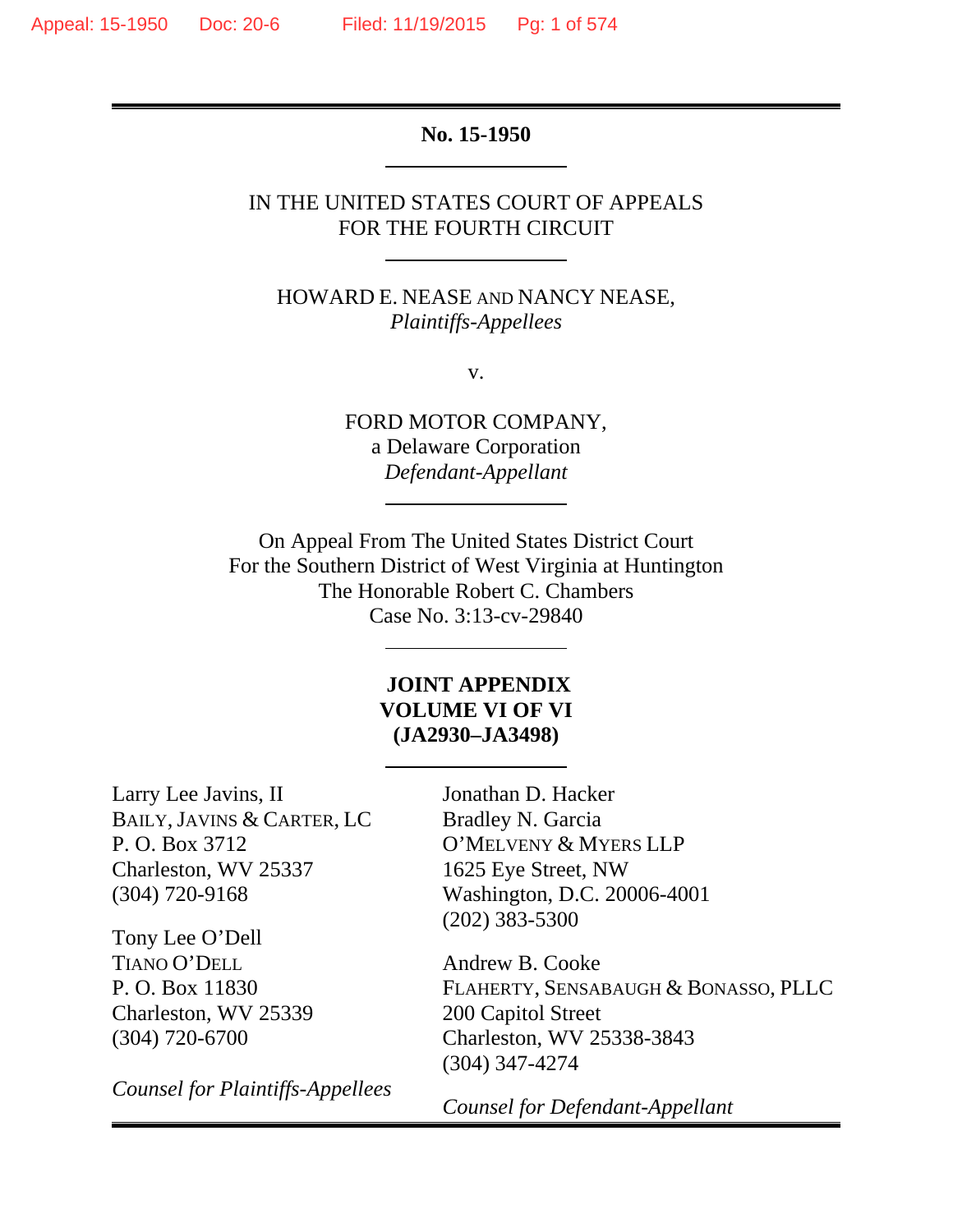# **TABLE OF CONTENTS**

| <b>ECF No.</b> | <b>DESCRIPTION</b>                                                                                                                                                                                            | <b>PAGE</b> |
|----------------|---------------------------------------------------------------------------------------------------------------------------------------------------------------------------------------------------------------|-------------|
|                | <u>VOLUME I</u>                                                                                                                                                                                               |             |
| N/A            | Docket, Nease v. Ford Motor Co., No. 3:13-cv-29840 (S.D. W. Va.).  JA0001                                                                                                                                     |             |
| $\mathbf 1$    |                                                                                                                                                                                                               |             |
| 75             | Motion by Ford Motor Company to Exclude Expert Testimony of<br>Samuel J. Sero, P.E. and all attached exhibits (Exhibits A-J)                                                                                  |             |
| 80             | Memorandum by Plaintiffs in Opposition to Motion to Exclude<br>Expert Testimony of Samuel J. Sero, P.E. and all attached exhibits                                                                             |             |
| 100            | Motion by Ford Motor Company in Limine to Exclude Evidence of<br>Other Incidents of Alleged Unintended Acceleration and all attached                                                                          |             |
| 103            | Motion by Ford Motor Company in Limine to Preclude Plaintiffs<br>from Introducing Undisclosed and/or Unsubstantiated Expert<br>Opinions and all attached exhibits (Exhibits A-D) (Feb. 2, 2015)  JA0409       |             |
| 109            | Motion by Plaintiffs in Limine to Exclude Certain Opinion<br>Testimony of Defendant Ford's Expert Lisa Gwin (Feb. 2, 2015) JA0448                                                                             |             |
| 144            | Reply by Ford Motor Company in Support of its Motion in Limine<br>to Exclude Evidence of Other Incidents of Alleged Unintended<br>Acceleration and all attached exhibits (Exhibits A-D) (Mar. 2, 2015) JA0483 |             |
| 172            | Memorandum Opinion and Order granting in part and denying in<br>part Motion by Ford Motor Company to Exclude Expert Testimony<br>of Samuel J. Sero, and Motion for Summary Judgment                           |             |
| 174            | Order denying in part Motion by Ford Motor Company in Limine to<br>Exclude Evidence of Other Incidents of Alleged Unintended                                                                                  |             |
| N/A            |                                                                                                                                                                                                               |             |
| 177            | Supplemental Memorandum of Law by Plaintiffs in Support of<br>Motion in Limine to Exclude Certain Opinion Testimony of                                                                                        |             |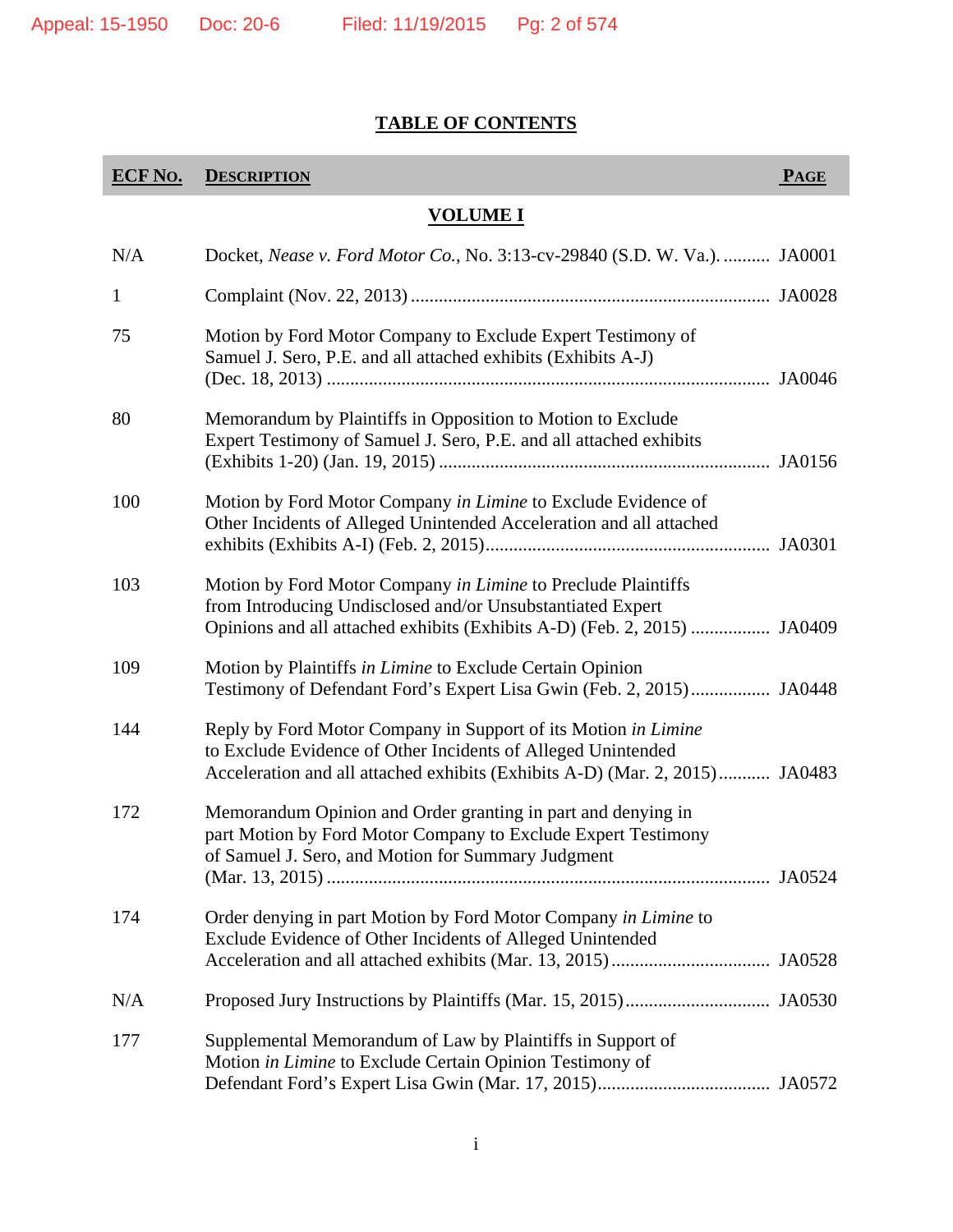| <b>ECF No.</b>       | <b>DESCRIPTION</b>                                                                                                              | <b>PAGE</b> |
|----------------------|---------------------------------------------------------------------------------------------------------------------------------|-------------|
| 182                  | Order denying Partial Motion for Summary Judgment                                                                               |             |
| 186                  | Memorandum Opinion and Order denying Motion by Plaintiffs in<br>Limine to Exclude Certain Opinion Testimony of Defendant Ford's |             |
| 216                  |                                                                                                                                 |             |
| 219                  |                                                                                                                                 |             |
| <b>VOLUME II</b>     |                                                                                                                                 |             |
| 221                  | Transcript of Proceedings of Trial Testimony of Witness Samuel J.                                                               |             |
| 222                  | Transcript of Proceedings of Excerpt of Jury Trial - Day 4 (Rule 50)                                                            |             |
| 223                  | Proposed Jury Instructions by Ford Motor Company (Apr. 2, 2015) JA0759                                                          |             |
| 227.13               | Trial Exhibit P007E,                                                                                                            |             |
| 227.19               | Trial Exhibit P011,                                                                                                             |             |
| 227.20               | <b>Trial Exhibit P014</b>                                                                                                       |             |
| $227.21 -$<br>227.24 | Trial Exhibit P015,<br>FMEA Handbook (Apr. 2, 2015)                                                                             | JA0950      |
| 227.25               | Trial Exhibit P022,                                                                                                             |             |
| 227.26               | Trial Exhibit P025,                                                                                                             |             |
| 227.27               | Trial Exhibit P046,                                                                                                             |             |
| <b>VOLUME III</b>    |                                                                                                                                 |             |

| 227.28 | Trial Exhibit P047, |  |
|--------|---------------------|--|
|        |                     |  |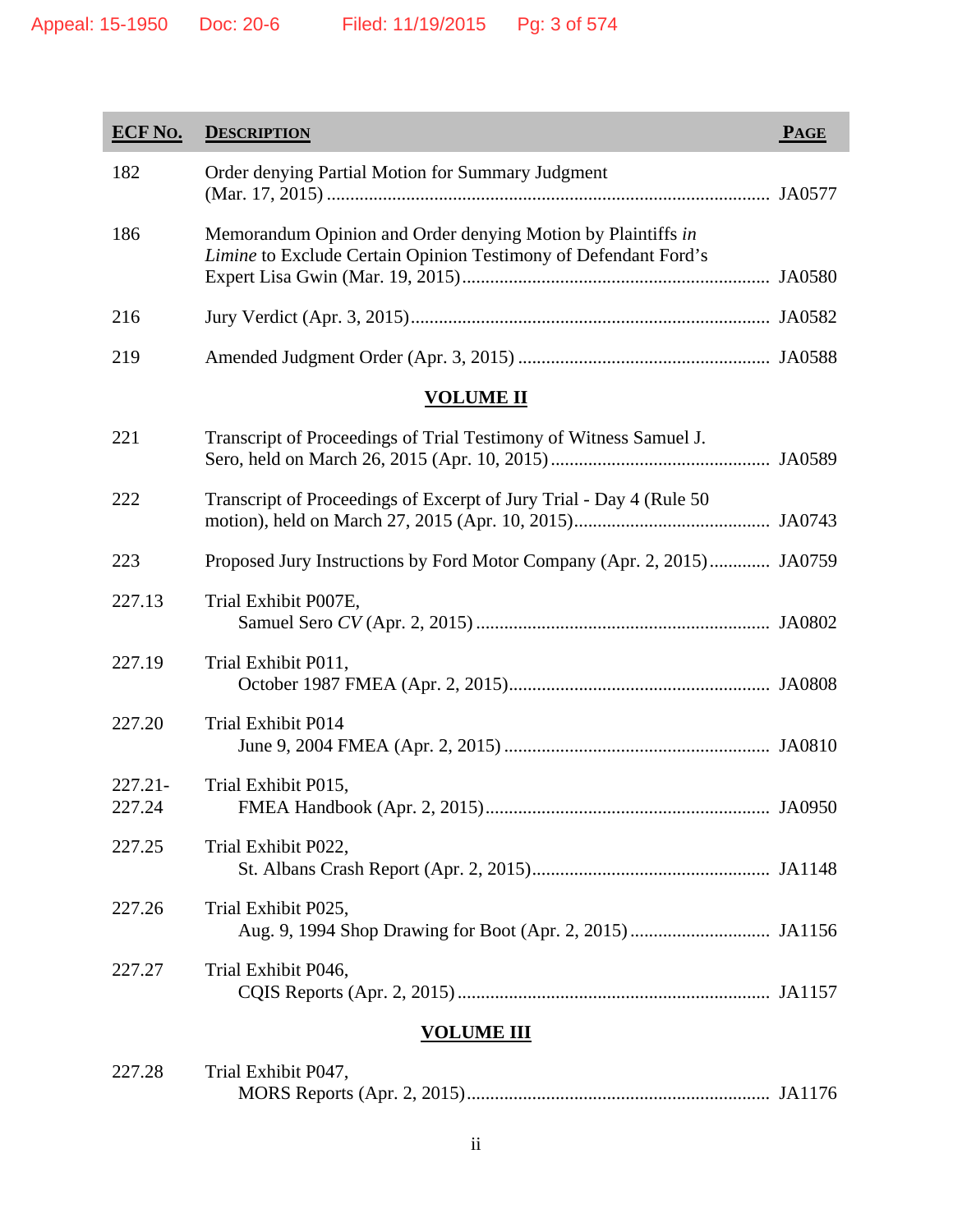| <b>ECF No.</b>   | <b>DESCRIPTION</b>                                                                                                                      | <b>PAGE</b> |
|------------------|-----------------------------------------------------------------------------------------------------------------------------------------|-------------|
| 227.31           | Trial Exhibit P086,                                                                                                                     |             |
| 227.41           | Trial Exhibit P099,<br>Image of CD Containing Annotated Trial Testimony of James                                                        |             |
| 227.42           | Trial Exhibit P101,                                                                                                                     |             |
| 227.43           | Trial Exhibit P102,<br>Excerpts to the 30(b)(6) Deposition of Phillip Moore                                                             |             |
| 227.44           | Trial Exhibit P103,<br>Designations of the 30(b)(6) Deposition of Jonathan Sprunger                                                     |             |
| 228.36           | Trial Exhibit D018B, <sup>1</sup><br>Image of CD containing Stopschinski Video Exhibits                                                 |             |
| 228.37           | Trial Exhibit D020,<br>Plaintiffs' Answers to Ford Motor Co.'s First Set of<br>Interrogatories and Requests for Production of Documents |             |
| 229.25           | Trial Exhibit D168.1,<br>Ford Compliance Demonstration Plan and Report (Apr. 2, 2015)  JA1615                                           |             |
| 229.26           | Trial Exhibit D208.1,<br>Dr. G. Mark. Moreland Treatment Records of Plaintiff Howard                                                    |             |
| <b>VOLUME IV</b> |                                                                                                                                         |             |
| 229.28           | Trial Exhibit D286,                                                                                                                     |             |
| 229.29           | Trial Exhibit D287,<br>eCMAC Medical History and Physical Dual Signature                                                                |             |

(Apr. 2, 2015) ........................................................................................... JA1713

<sup>&</sup>lt;sup>1</sup> A copy of this CD is attached to Volume III of the bound version of the Joint Appendix.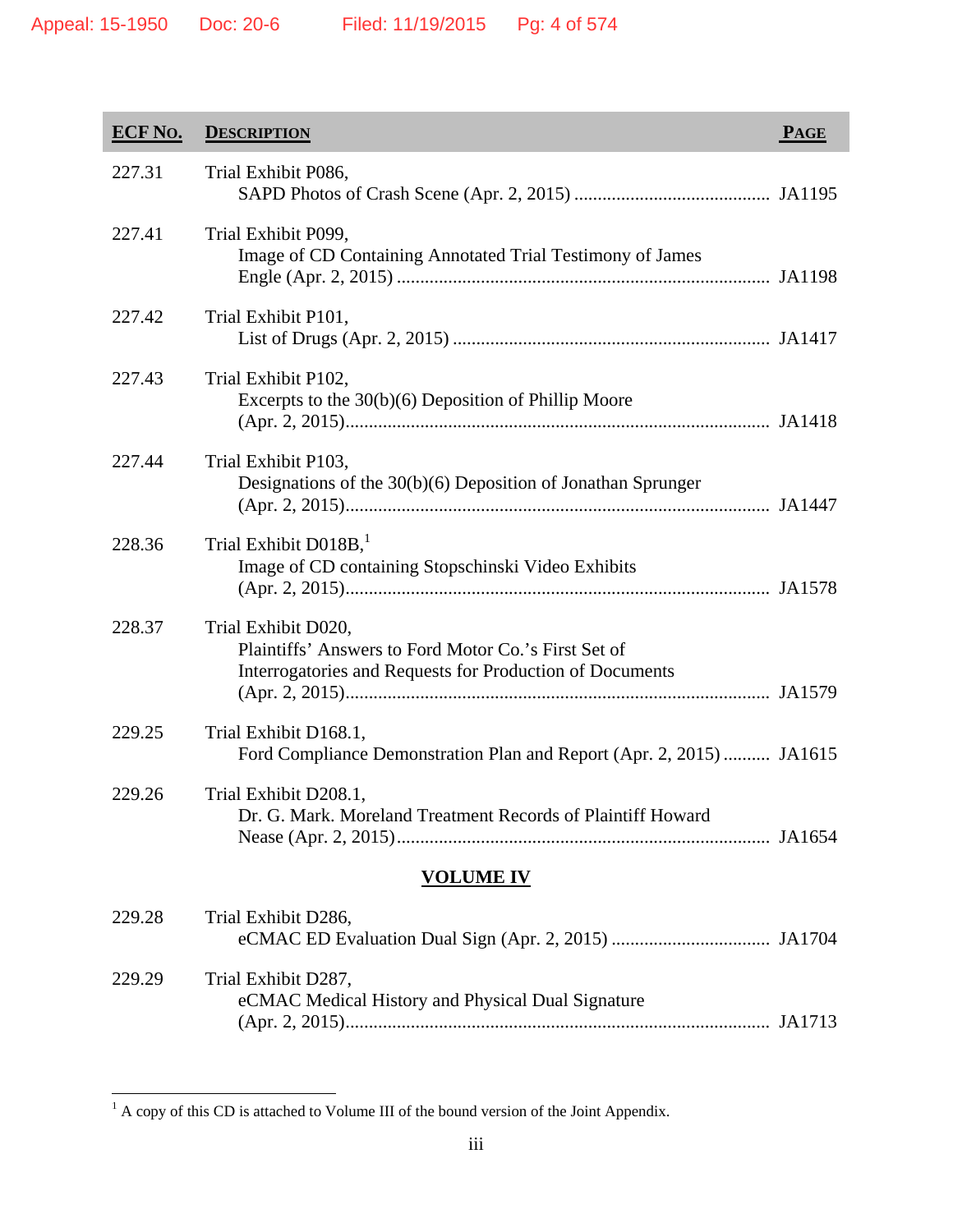| <b>ECF No.</b> | <b>DESCRIPTION</b>                                                 | PAGE |
|----------------|--------------------------------------------------------------------|------|
| 232            | Transcript of Proceedings of Jury Trial - Day 6,                   |      |
| 234            | Transcript of Proceedings of Jury Trial - Day 5,                   |      |
| 235            | Transcript of Proceedings of Jury Trial - Day 7,                   |      |
|                | <u>VOLUME V</u>                                                    |      |
| 242            | Transcript of Proceedings of Jury Trial - Day 4,                   |      |
| 245            | Response by Plaintiffs in Opposition to Motion for a New Trial and |      |
| 246            | Transcript of Proceedings of Jury Trial - Day 3,                   |      |
| 249            | Transcript of Proceedings of Jury Trial - Day 2,                   |      |
| 250            | Sur-Reply by Plaintiffs in Response to Motion for a New Trial      |      |
|                | <b>VOLUME VI</b>                                                   |      |
| 252            | Transcript of Proceedings of Final Settlement Conference,          |      |
| 253            | Transcript of Voir Dire Proceeding,                                |      |
| 254            | Transcript of Proceedings of Jury Trial - Day 1,                   |      |
| 255            | Transcript of Proceedings of Pretrial Conference,                  |      |
| 256            |                                                                    |      |
| 258            |                                                                    |      |
| 262            |                                                                    |      |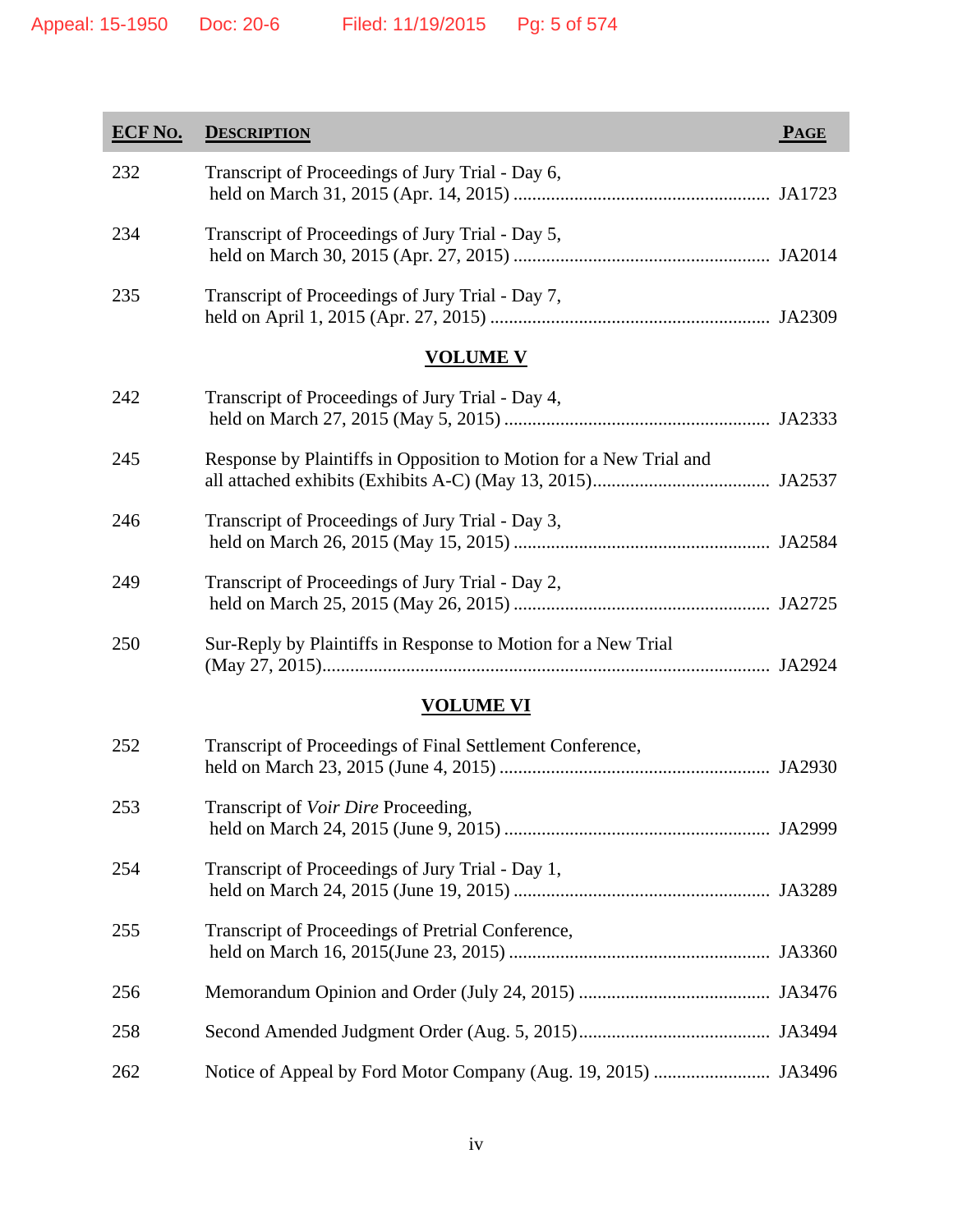## Appeal: 15-1950 Doc: 20-6 Filed: 11/19/2015 Pg: 6 of 574

Case 3:13-cv-29840 Document 252 Filed 06/04/15 Page 1 of 69 PageID #: 7414

## IN THE UNITED STATES DISTRICT COURT FOR THE SOUTHERN DISTRICT OF WEST VIRGINIA AT HUNTINGTON

HOWARD E. NEASE and NANCY NEASE,

Plaintiffs,

v. CIVIL ACTION NO. 3:13-29840

FORD MOTOR COMPANY,

a Delaware corporation, whit are alighed and the Huntington, West Virginia March 23, 2015

Defendant.

TRANSCRIPT OF FINAL SETTLEMENT CONFERENCE BEFORE THE HONORABLE ROBERT C. CHAMBERS UNITED STATES DISTRICT JUDGE

APPEARANCES:

For the Plaintiffs: TONY L. O'DELL, ESO. TIANO O'DELL P. O. Box 11830 Charleston, WV 25339

> EDGAR F. HEISKELL, III, ESQ. EDGAR F. HEISKELL, III P. O. Box 3232 Charleston, WV 25332-3232

 L. LEE JAVINS, II, ESQ. BUCCI BAILEY & JAVINS P. O. Box 3712 Charleston, WV 25337-3712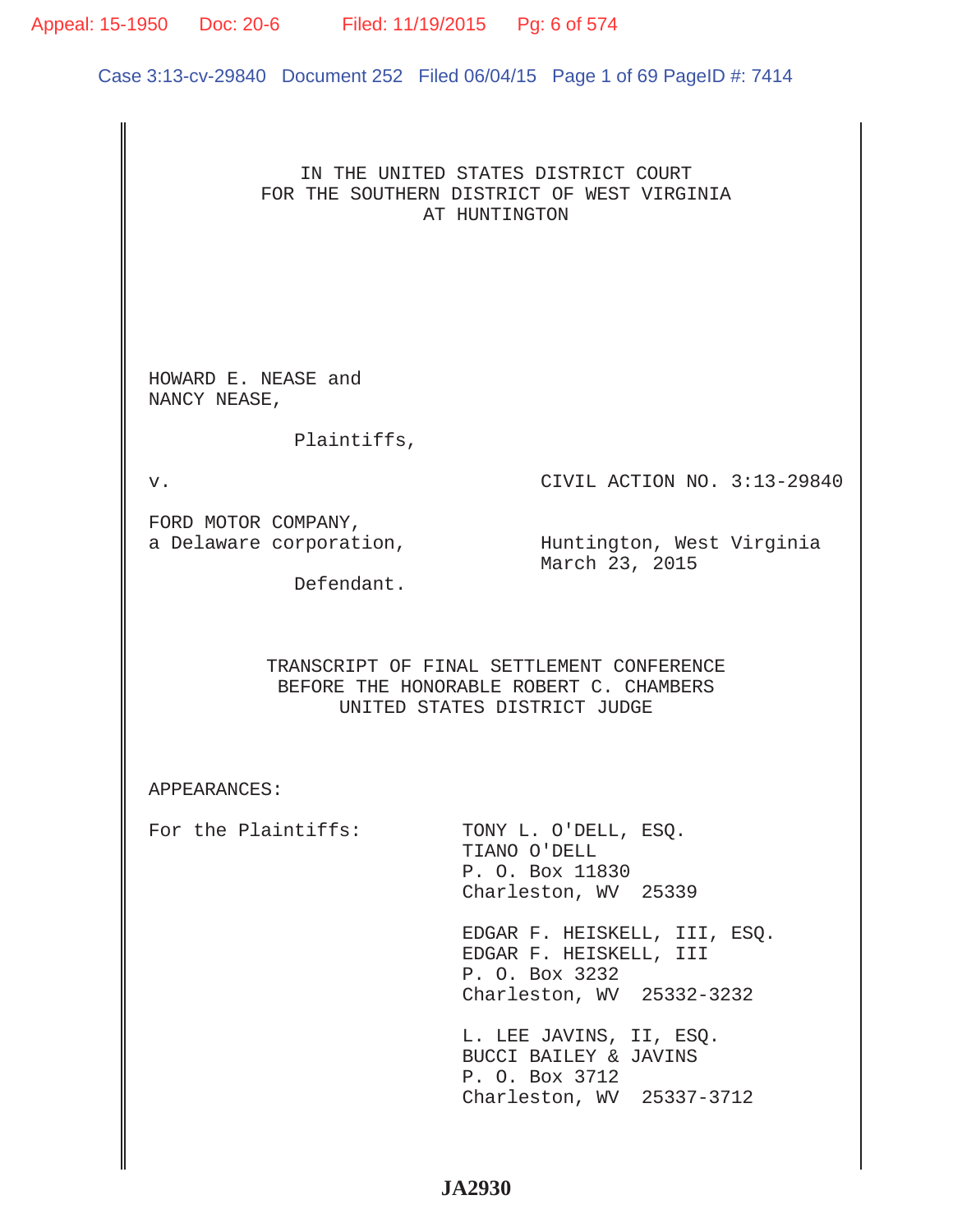Appeal: 15-1950 Doc: 20-6 Filed: 11/19/2015 Pg: 7 of 574

Case 3:13-cv-29840 Document 252 Filed 06/04/15 Page 2 of 69 PageID #: 7415

| For the Defendant: | ANDREW B. COOKE, ESQ.<br>MITCHELL B. TUGGLE, ESQ.<br>FLAHERTY SENSABAUGH & BONASSO<br>P. O. Box 3843<br>Charleston, WV 25338-3843                     |
|--------------------|-------------------------------------------------------------------------------------------------------------------------------------------------------|
|                    | JOHN RANDOLPH BIBB, JR., ESQ.<br>RYAN N. CLARK, ESQ.<br>LEWIS THOMPSON KING KRIEG & WALDROP<br>Suite 2500<br>424 Church Street<br>Nashville, TN 37219 |
| Court Reporter:    | Teresa M. Ruffner, RPR<br>Sidney Christie Federal Building<br>845 5th Avenue, Room 101<br>Huntington, WV 25701<br>$(304)$ 528-7583                    |

Proceedings recorded by mechanical stenography; transcript produced by computer-aided transcription.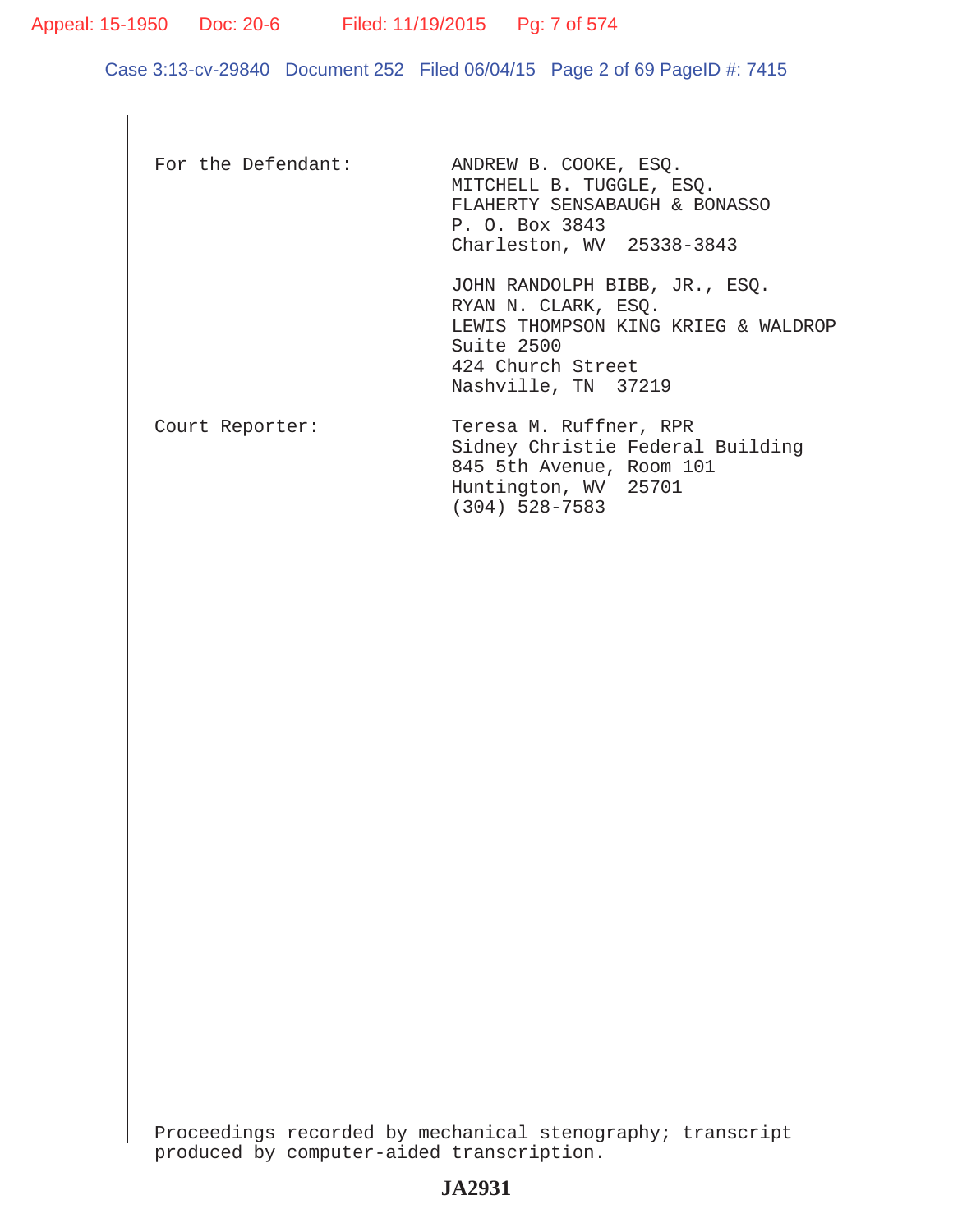#### Appeal: 15-1950 Doc: 20-6 Filed: 11/19/2015 Pg: 8 of 574

Case 3:13-cv-29840 Document 252 Filed 06/04/15 Page 3 of 69 PageID #: 7416 3

 1 Monday, March 23, 2015, at 9:32 a.m. in open court 2 THE COURT: All right. Are we ready to proceed? 3 || MR. JAVINS: We are, Your Honor. 4 || MR. COOKE: Yes, sir. 5 Supersum THE COURT: Well, let's deal with some of the 6 easier -- hopefully easier things first. We provided Friday 7 proposed voir dire and proposed preliminary instructions. 8 | Let's start with the proposed voir dire. 9 Does the plaintiff have any objection or request to 10 change anything? 11 || MR. O'DELL: Your Honor --12 THE COURT: Why don't you use the microphone if you 13 don't mind. 14 MR. O'DELL: Yes, Your Honor. A couple of things. 15 Where the term "accident" is used, if we could use the word 16 "collision." And -- 17 THE COURT: Why is that? I mean, it's clear we're 18 talking about when the car hit the wall, and it's only  $-$ -19 MR. O'DELL: Your Honor -- 20  $\parallel$  THE COURT: -- that. I don't think that's going to  $21 \parallel$  be --22 MR. O'DELL: -- it's not an objection. It's a  $23$  | request  $-$ 24 COURT: Okay. 25 MR. O'DELL: -- just because they changed the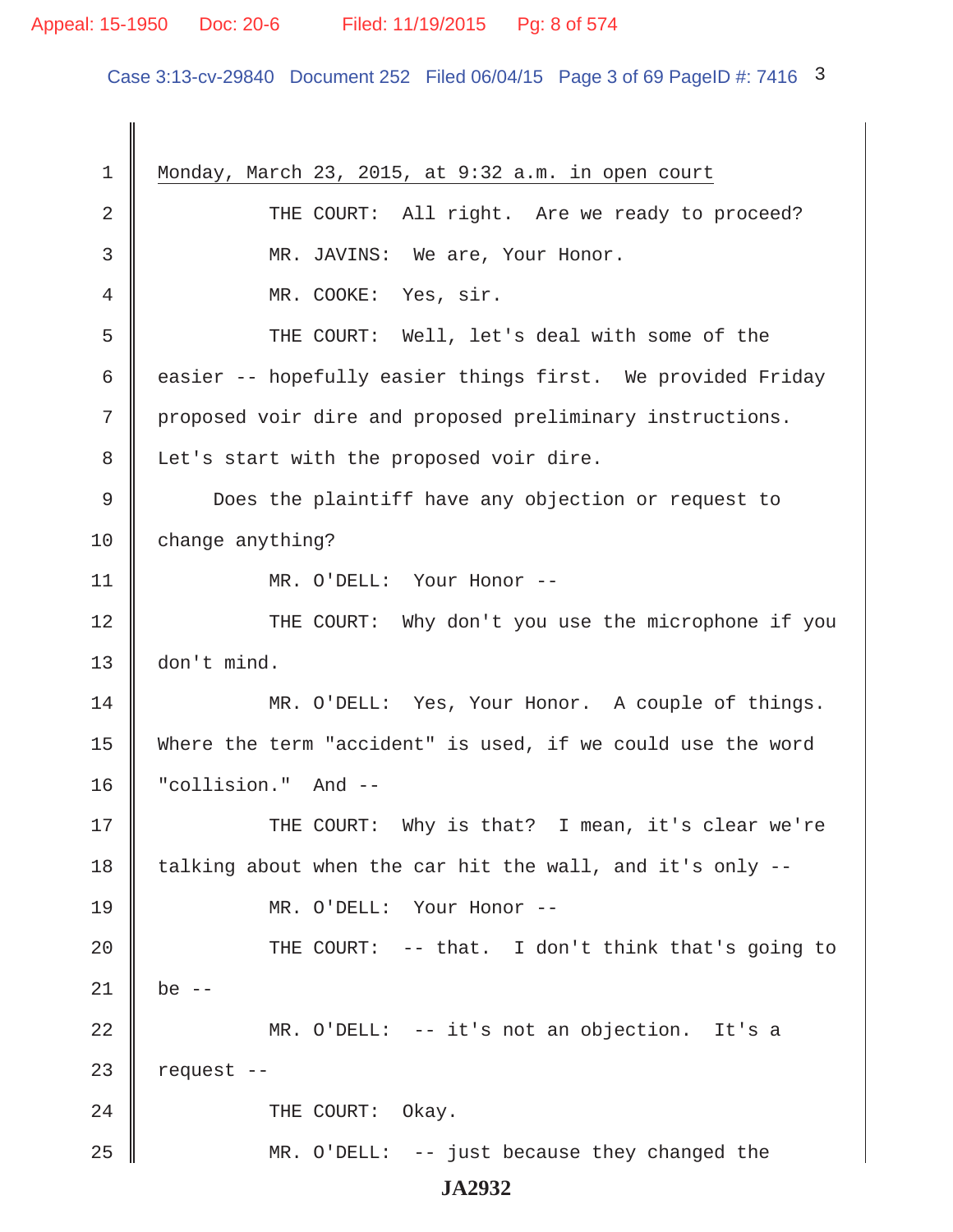#### Appeal: 15-1950 Doc: 20-6 Filed: 11/19/2015 Pg: 9 of 574

Case 3:13-cv-29840 Document 252 Filed 06/04/15 Page 4 of 69 PageID #: 7417 4

1 | word -- they took the word "accident" out of Uniform -- they 2 don't call them accident reports. They call them Uniform 3 Crash Reports. 4 COURT: Okay. 5 MR. O'DELL: So there's a reason for that, because 6  $\parallel$  sometimes the word "accident" connotates you couldn't stop it, 7 whereas -- 8 THE COURT: All right. So you just want to 9 | substitute the word  $-$ 10 || MR. O'DELL: The word "collision." 11 || THE COURT: I'll do that. 12 MR. BIBB: Your Honor, and another -- either 13 "collision" or "crash." If you want to make it consistent 14 with the report, I'd use the word "crash," but "collision" is 15  $\parallel$  fine too. 16 THE COURT: Well, which do you all prefer? 17 MR. O'DELL: Either one is fine with me, "crash" or 18 "collision." 19 THE COURT: Let's find it somewhere and see if it 20 matters in the context. 21 MR. BIBB: Page 2, paragraph 2, Your Honor. 22 MR. O'DELL: Yes. 23 MR. BIBB: And where the paragraph is saying, "This 24  $\parallel$  case involves a motor vehicle accident," just say, "This case 25 | involves a motor vehicle crash."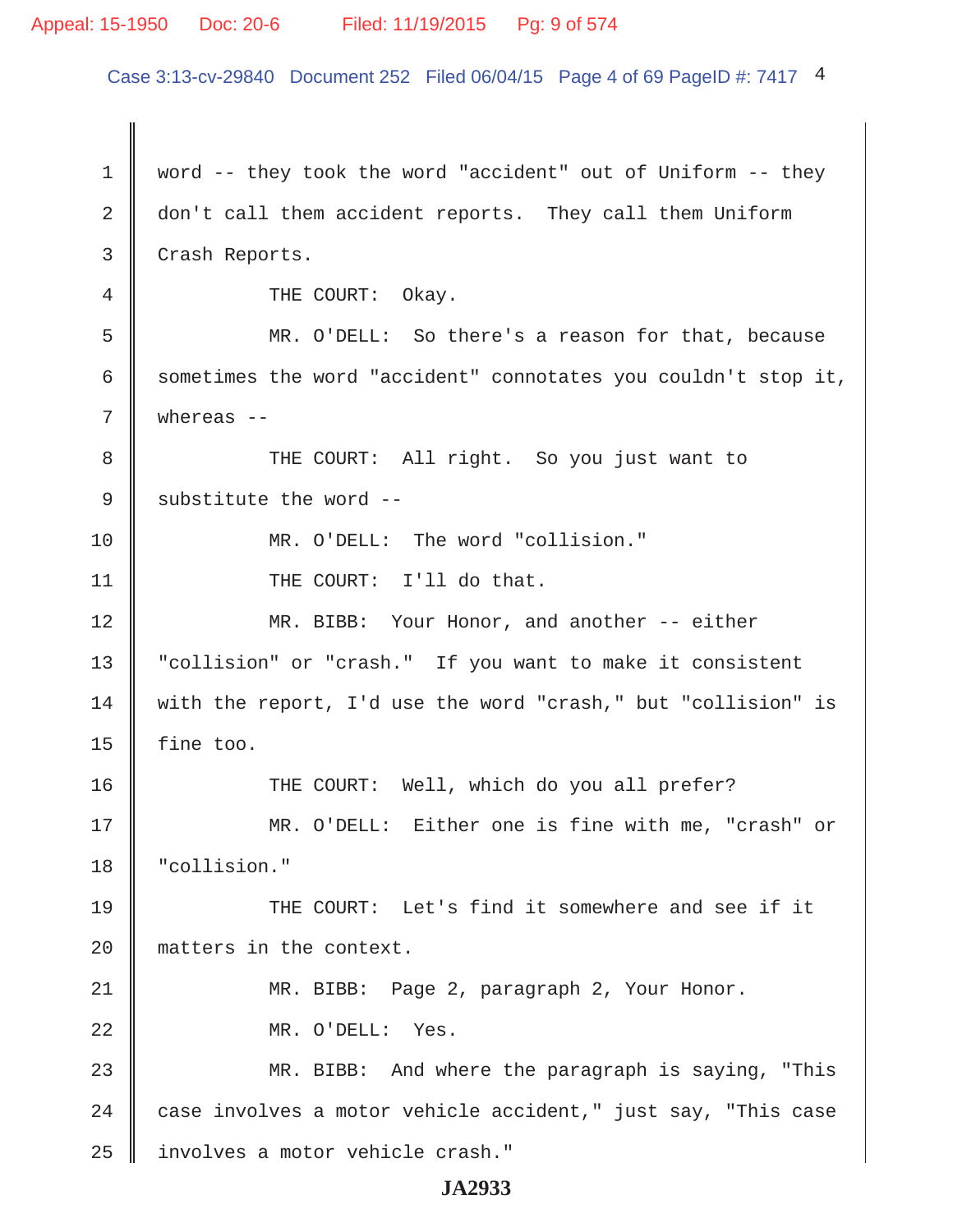Case 3:13-cv-29840 Document 252 Filed 06/04/15 Page 5 of 69 PageID #: 7418 5

1 THE COURT: All right. We'll change it to "crash,"  $2 \parallel$  then. 3 MR. BIBB: And then it happens again later in that 4 paragraph. 5 || THE COURT: Right. 6 MR. O'DELL: Your Honor, also, on some of the 7 medical, there's also multiple back surgeries in this case. 8 We would like to see something about back surgeries that 9 | people have experienced or family members who have had leg  $10$  | pain. 11 | Oh, I'm sorry. This is just about the instructions,  $12$  right? 13 || THE COURT: Well, no. I thought we were on the voir 14 dire first. 15 MR. O'DELL: Okay. Yeah, that's one of the things. 16 Another thing is, I think, you know, the defendant is 17  $\parallel$  going to be --18 THE COURT: Well, let's start with that, then. So I 19 know you proposed to address it in the draft. Let's see how 20 you addressed it there. 21 MR. BIBB: Your Honor, I think in paragraph F2 on 22  $\parallel$  page 7, the appropriate date of back surgeries in there, along  $23$  with a litany of other health concerns. 24 || THE COURT: All right. You just want to refer to 25 **back** surgery?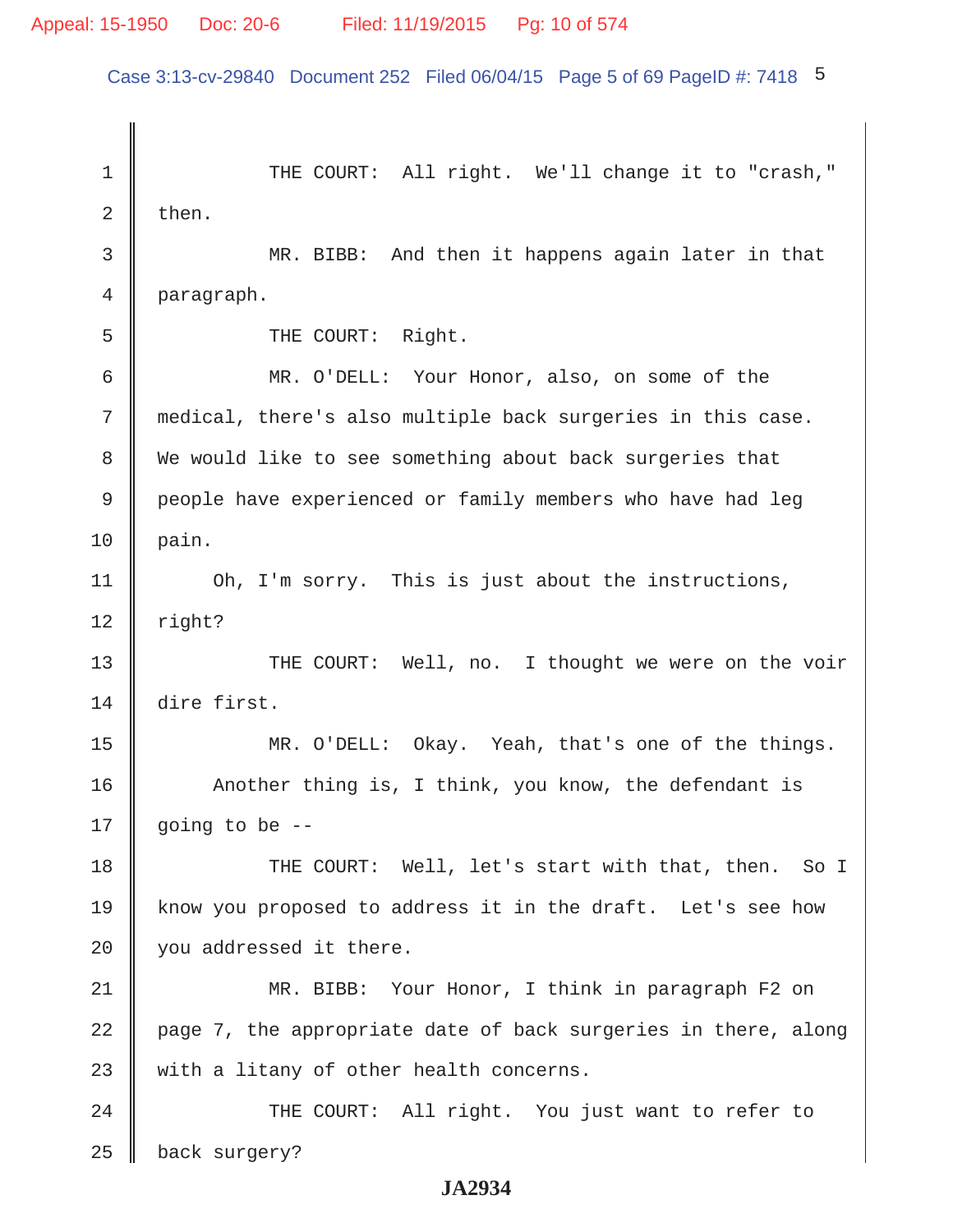#### Appeal: 15-1950 Doc: 20-6 Filed: 11/19/2015 Pg: 11 of 574

Case 3:13-cv-29840 Document 252 Filed 06/04/15 Page 6 of 69 PageID #: 7419 6

1 MR. O'DELL: Back surgery, leg pains from --2 THE COURT: Well, let's be more specific about leg 3 pain, you know. 4 MR. O'DELL: Leg pain -- back pain that causes  $5 \parallel$  leg -- back injuries or back pain that radiates to the legs. 6 MR. COOKE: I'm just hesitating, Your Honor. We 7 don't have objection to the concept. I'm just trying to think 8 | how we should describe it. I think back surgery is 9 appropriate, and low back pain and radiating leg pain is 10 appropriate. 11 MR. O'DELL: I'm fine with those too, Your Honor. 12 THE COURT: All right. So we'll add a reference to 13 | back surgery or low back pain, including low back pain 14  $\parallel$  radiating into the legs. 15 MR. O'DELL: Yes, Your Honor. Thank you. 16 | Another is he was hospitalized for an extended period of 17 | time. So we would like to ask questions about whether anybody 18 has had family members they -- close family members been 19 hospitalized for extended periods of time, because lots of 20  $\parallel$  things happen in the hospital during those time periods. It's 21  $\parallel$  another thing we would like to --22 THE COURT: Well, how does that relate to anything 23  $\parallel$  about this case, then? I mean, my understanding is that 24 | you're stipulating to the medical bills. How long was he 25 hospitalized?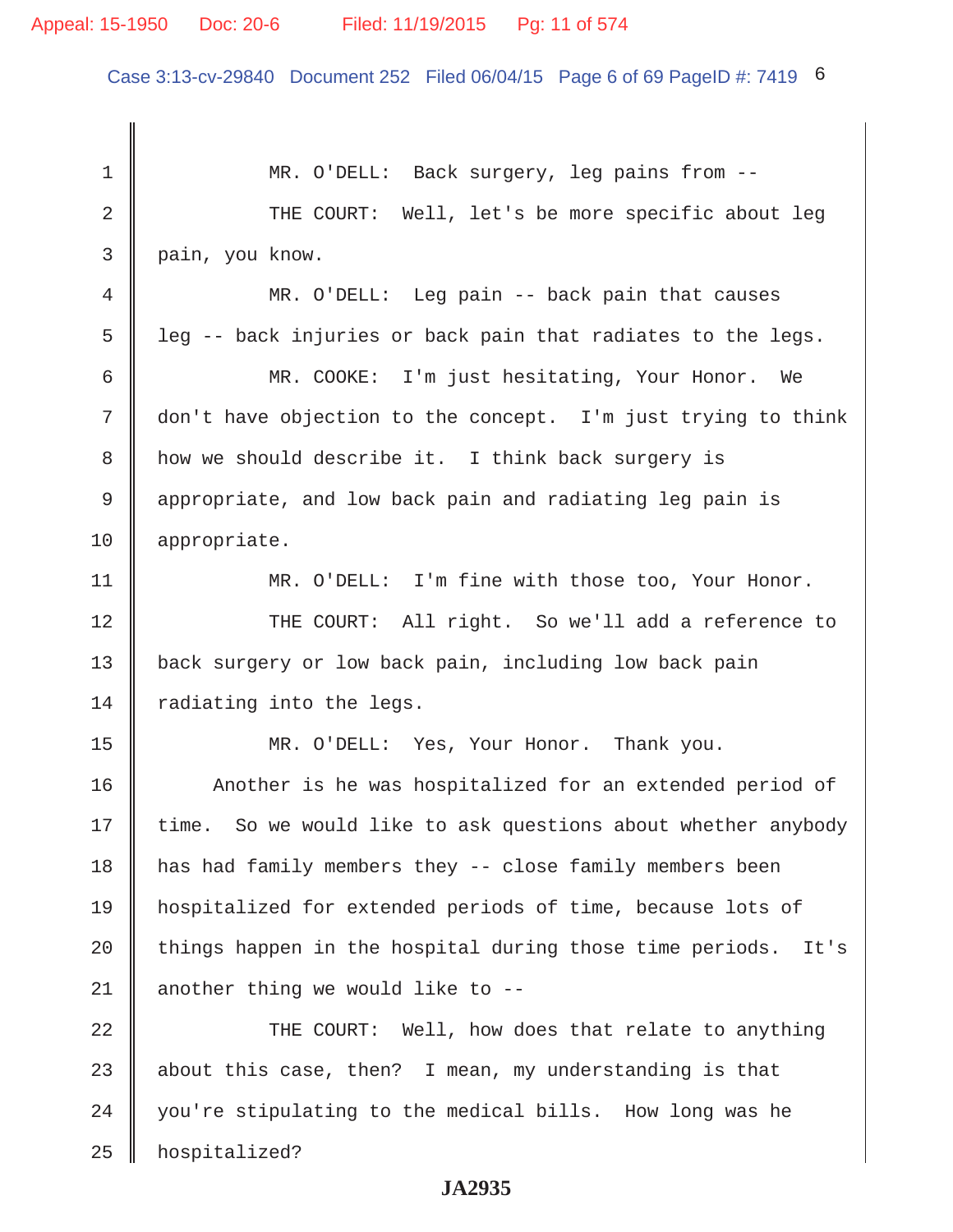## Appeal: 15-1950 Doc: 20-6 Filed: 11/19/2015 Pg: 12 of 574

Case 3:13-cv-29840 Document 252 Filed 06/04/15 Page 7 of 69 PageID #: 7420 7

1 MR. O'DELL: He was hospitalized from January --2 from November the 20th till February the 8th. So he was in 3 there a long time. And when he was in there, there's a whole 4 cascade of events that happened, you know, from blood clots  $5 \parallel$  to  $-$  6 THE COURT: That you expect will come out in the 7 | testimony? 8 || MR. O'DELL: Absolutely, Your Honor. 9 THE COURT: What says the defense? 10 MR. COOKE: Your Honor, I think it should be limited 11 | in light of the stipulation, but I think some general 12 description or background is fine, but we can get to that in 13 the evidence of the case. And so I don't care whether it's in  $14$  | here or not, but I think that because of the stipulation, the 15  $\parallel$  presentation of that part of the case should be very limited. 16 THE COURT: Well, all right. I'll add a question, 17 || then, if they or members of their family had an extended 18 hospitalization as the result of an injury. 19 MR. O'DELL: Yes, Your Honor. 20 | Your Honor, based on the ruling about Lisa Gwin being 21 || able to talk about prescription medications, we have a list of 22 medications that Mr. Nease was on. He was on Zantac. He was 23 on a couple of blood pressure medications, some anti- $24$  denolesterol medications. He was on a drug he took at night  $25$  for restless leg. He was on a drug that he took at night to **JA2936**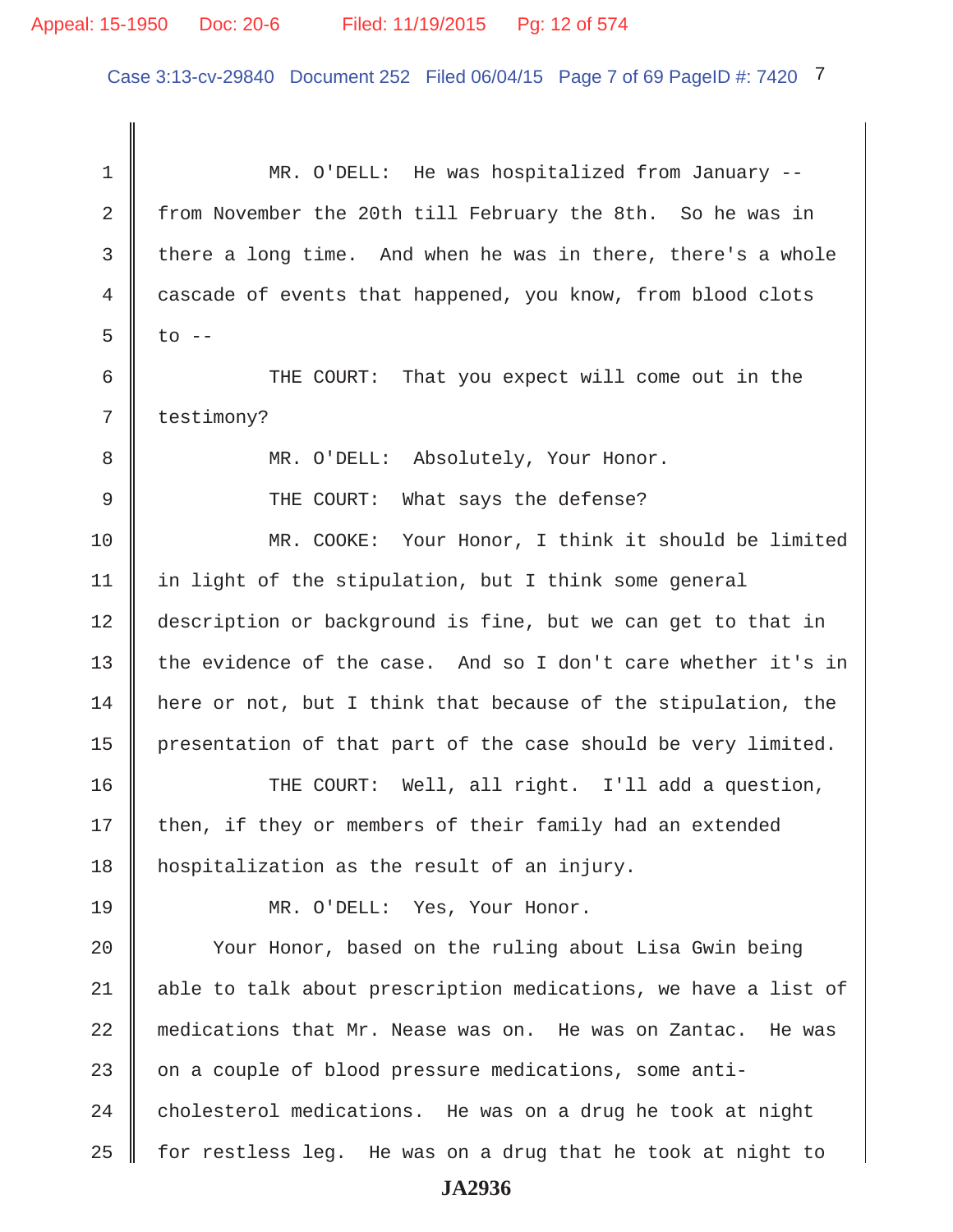#### Appeal: 15-1950 Doc: 20-6 Filed: 11/19/2015 Pg: 13 of 574

Case 3:13-cv-29840 Document 252 Filed 06/04/15 Page 8 of 69 PageID #: 7421 8

1 | help sleep occasionally.

2 And so I have a list of those drugs. And they're going 3 to bring in with them what they believe the side effects of 4 those drugs are. So I think that's something we should -- you  $5 \parallel$  know, most people take -- a lot of people take high blood 6 pressure medication. A lot of people take anticholesterol 7 medication. Those are things that I think we are going to 8 | need to get into. 9 THE COURT: Has it been established any -- in the 10 discovery somewhere what medications he had taken that day? 11 MR. O'DELL: They asked him in his deposition, and 12 he told them he may have taken -- that he takes restless leg 13 at night. He didn't take it the day of the crash. But he  $14$  took -- he may have taken Elavil because he took it 15 | occasionally to help him sleep. He doesn't know. 16 THE COURT: He doesn't know whether he took it the 17 || night before? 18 MR. O'DELL: He doesn't know whether he took it the 19 night before. He could have. He said, "I don't know." But 20  $\parallel$  it doesn't affect him in the daytime, and this was, you know, 21 | noon the next day. 22 || He was on high blood pressure medication. He did take 23 his high blood pressure medication, some hydrochlorothiazide.  $24$   $\parallel$  And he was on Zantac, and he was on Zocor.

25 THE COURT: Had he taken those that day?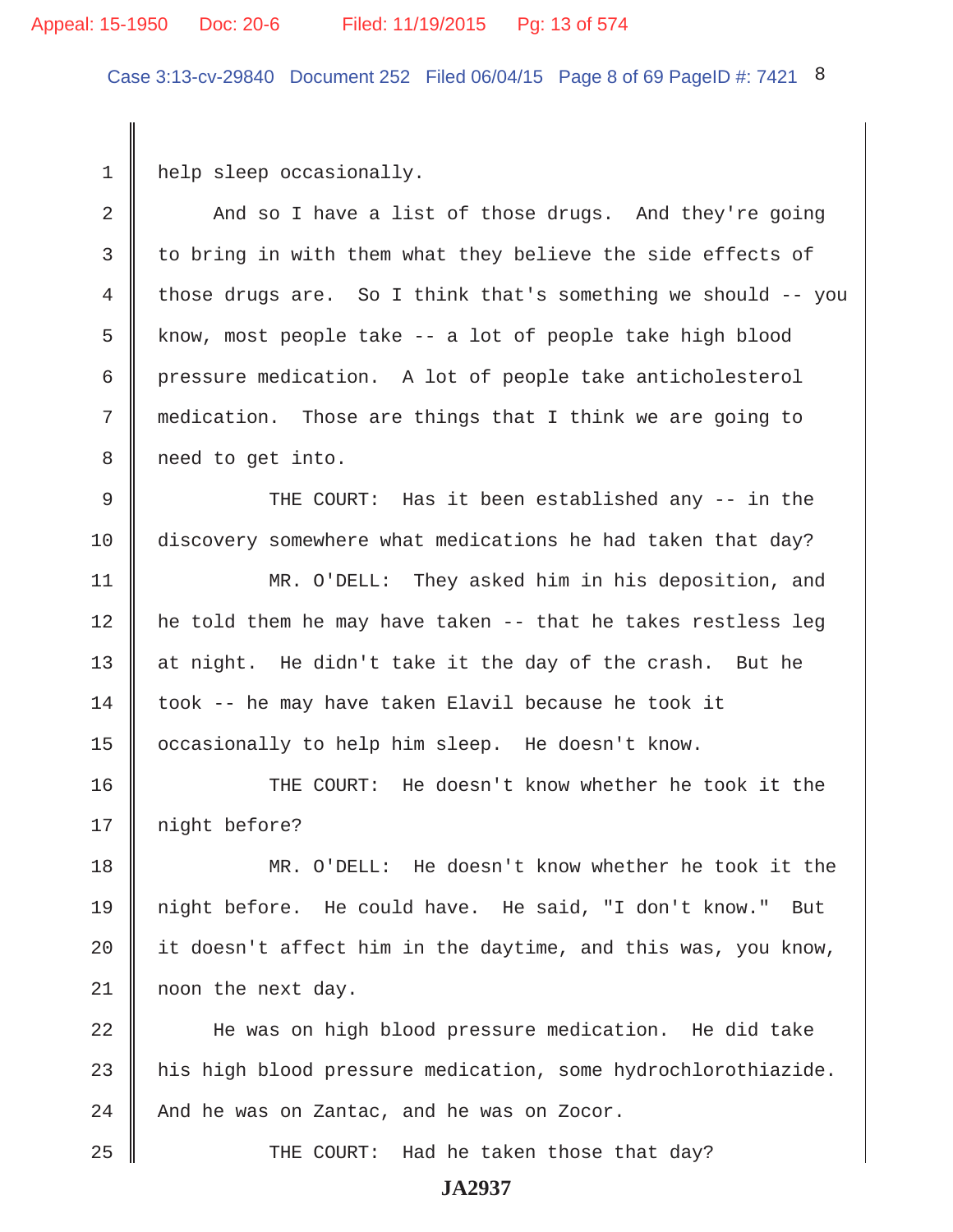Case 3:13-cv-29840 Document 252 Filed 06/04/15 Page 9 of 69 PageID #: 7422 9

 1 MR. O'DELL: Yes. Those were his blood pressure and 2 cholesterol --3 THE COURT: Are any of those medications among those 4 that would have side effects of drowsiness? 5 MR. O'DELL: Your Honor, when you look at the list 6  $\parallel$  of drug side effects, every single one of them says that. I 7 mean, but -- and so that's what we're going to be getting 8 into, Your Honor, because we're going to be talking about  $9 \parallel$  that. 10 || If they have a drug that they say he took that likely 11 caused it, then, you know, we could be talking about it. But 12 | I don't think they have any evidence. We're talking about a 13 | long list, a laundry list of side effects that we're going to 14 be dealing with in this case. And we're going to be up on a 15  $\parallel$  side note trying to prove something that we shouldn't have to, 16 in my opinion. 17  $\parallel$  THE COURT: Well, so does the defense believe that 18 you would be permitted to elicit testimony from Dr. Gwin as to 19 the possible side effects of anything other than that which he 20  $\parallel$  testified in deposition he took the morning of this event? 21 MR. COOKE: Your Honor, there was an interrogatory  $22$  response that was marked as an exhibit at the deposition and 23  $\parallel$  it was verified and it has a list of the drugs and when he 24  $\parallel$  took them and how many, what the dosage was. 25 And so that's -- then there were some questions about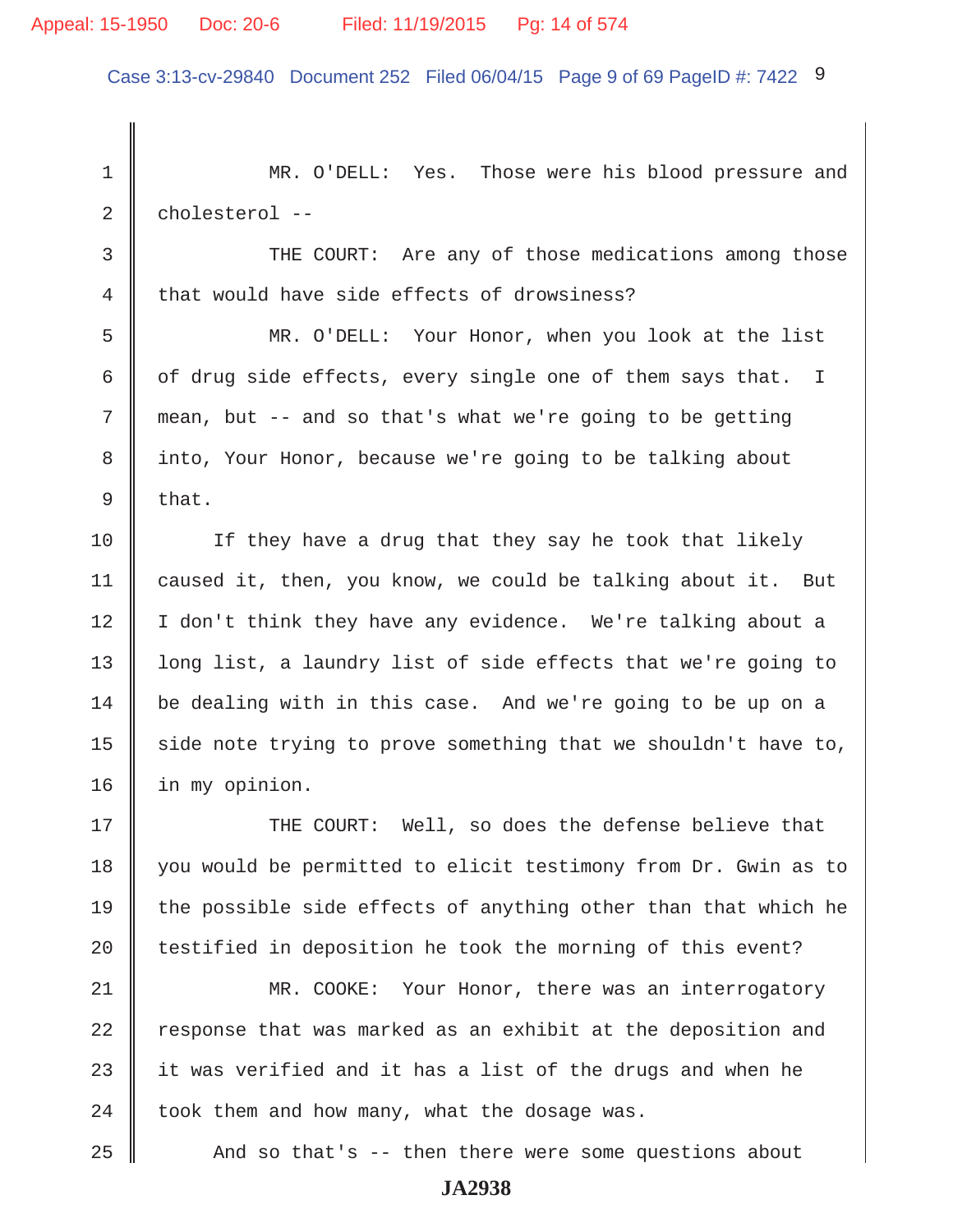#### Appeal: 15-1950 Doc: 20-6 Filed: 11/19/2015 Pg: 15 of 574

Case 3:13-cv-29840 Document 252 Filed 06/04/15 Page 10 of 69 PageID #: 7423 10

1  $\parallel$  those at the deposition. And he -- and there was a variation 2  $\parallel$  from the evidence. So the evidence -- the list is a little 3 bit different. So there was Mirapex and Neurontin that I  $4 \parallel$  recall. And I think maybe Ativan you mentioned. 5 SUPER THE COURT: That he'd taken that day? 6 MR. COOKE: Yes, sir. Well, there were -- in the -- 7 but the interrogatory I believe asked within the last 48  $8 \parallel$  hours, and the --9 THE COURT: Well, here's what I'm getting to: 10 Vou're going to attempt to elicit expert testimony from 11 | Dr. Gwin about the side effects of any medications that the  $12$  evidence shows he had taken in a time period that's relevant 13  $\parallel$  to the possible side effect that your expert will have to 14 establish.  $15$  So what I'm getting at is simply this: Presumably, 16 | anything he took that morning could be subject to your expert  $17$  saying this particular drug has this particular side effect 18  $\parallel$  and the evidence is that it was taken that morning. 19 Now, if your expert either can't establish a relevant 20  $\parallel$  time period or can't establish that he took a drug within a  $21$  relevant time period prior to the crash that has these side 22  $\parallel$  effects, then we don't need to get into asking about or having  $23$  testimony about all these other drugs and medications he may 24 have been on.

 $25$   $\parallel$  So I guess that's what I'm trying to see, if that's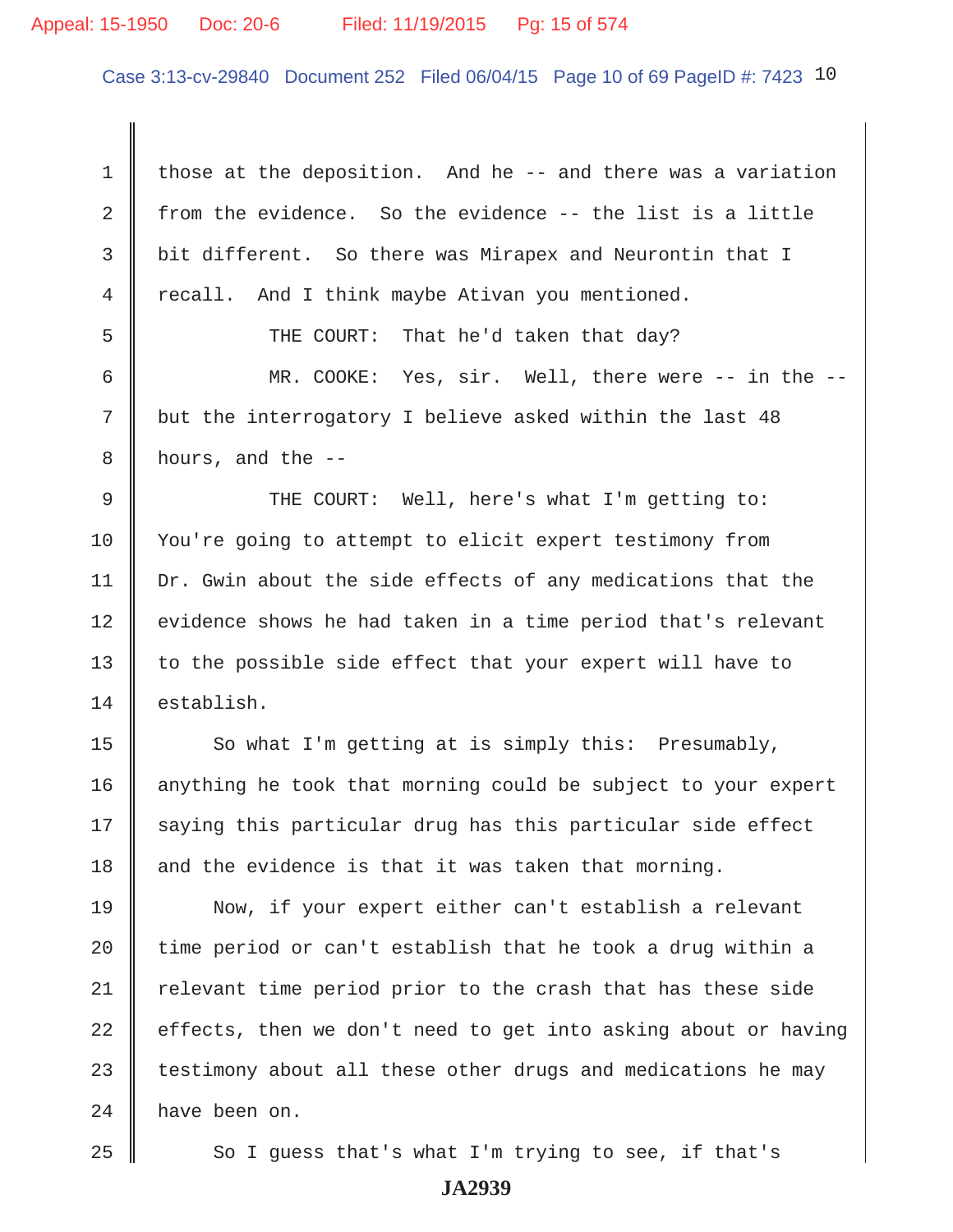#### Appeal: 15-1950 Doc: 20-6 Filed: 11/19/2015 Pg: 16 of 574

Case 3:13-cv-29840 Document 252 Filed 06/04/15 Page 11 of 69 PageID #: 7424 11

1 pretty clear in the discovery record, so that we needn't be 2 concerned about the whole laundry list of medications that 3 Mr. Nease may have been taking during this period of his life. 4 Rather, it should be narrowed to just those medications that 5  $\parallel$  there -- that he says he took that day or in close enough  $6 \parallel$  proximity to the crash that the expert could testify he took  $7$   $\parallel$  this within the time period of possible side effects. 8 So is there some -- does that help narrow the list? 9 MR. COOKE: I think it does, Your Honor. And I 10 || haven't committed to memory which ones he took at night and 11 which ones he took in the morning. Some he took at different 12 | times during the day. 13 || Your Honor, there's one other point about the medicine.

14 || THE COURT: Okay.

15 MR. COOKE: For example, Neurontin is a nerve pain 16 medicine, and I believe that we may hear some evidence that 17 || after his fourth back surgery, Mr. Nease's, he was all better.

18 || And so but he still takes Neurontin up until the day of 19 || this accident. And so there's another reason why that might 20  $\parallel$  come in other than this issue that -- of side effects.

21 THE COURT: Well, you just lost me. So did he have 22  $\parallel$  back surgeries prior to this crash? Is that what you're --23 MR. COOKE: There were four back surgeries. 24 || THE COURT: Prior to this crash? 25 MR. COOKE: Yes, sir.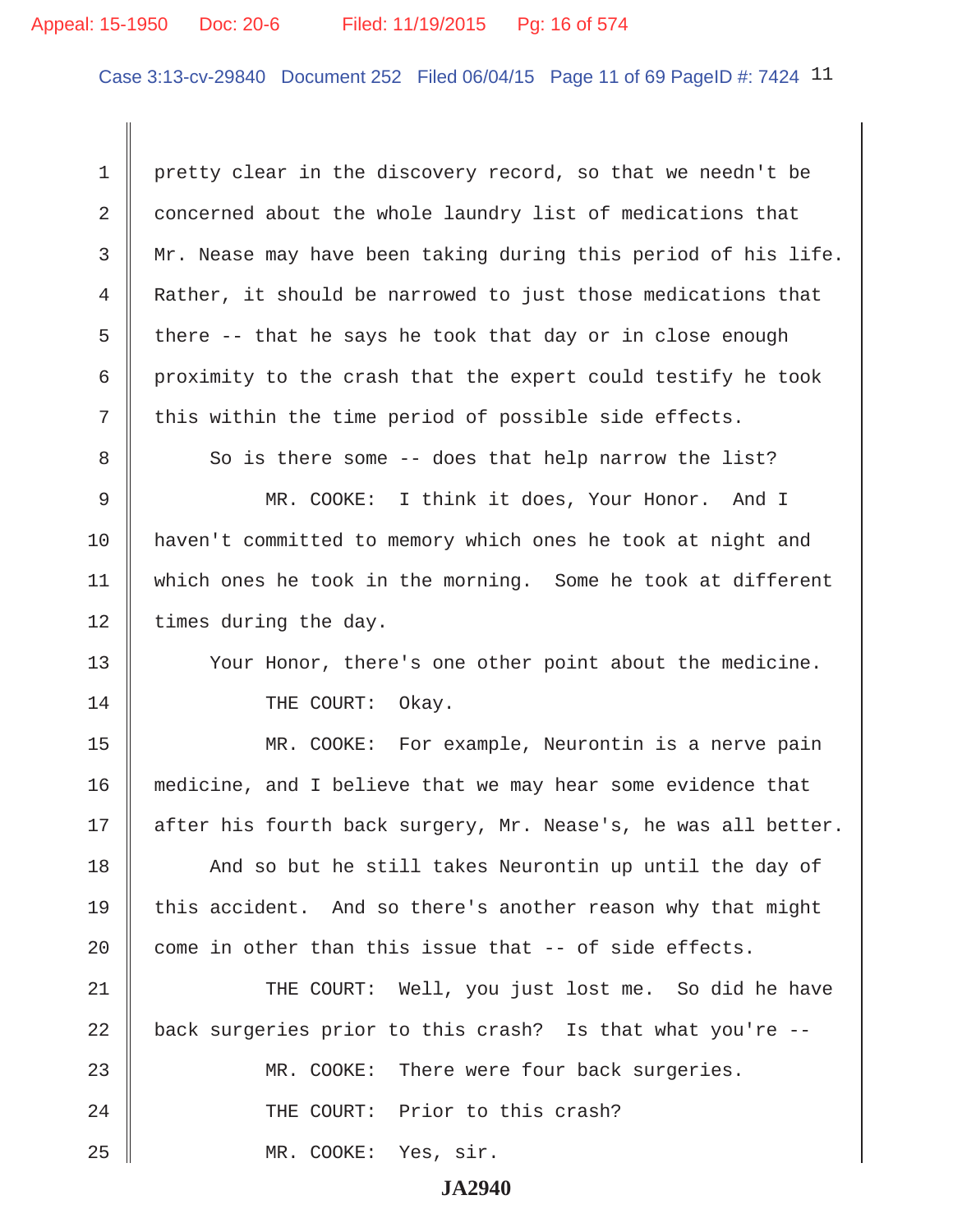## Appeal: 15-1950 Doc: 20-6 Filed: 11/19/2015 Pg: 17 of 574

Case 3:13-cv-29840 Document 252 Filed 06/04/15 Page 12 of 69 PageID #: 7425 12

1 THE COURT: All right. And you're saying that he 2 took Neurontin for some period of time after these back 3 surgeries. 4 And was it immediately before the crash? 5 MR. COOKE: According to the interrogatory  $6 \parallel$  response --7 || THE COURT: Okay. 8 MR. COOKE: -- it was immediately before. It was 9 within the 48-hour time period, and it was a regular daily 10 dose. 11 || THE COURT: All right. And so what's different 12 | about the Neurontin -- you said this is a  $-$ -13 MR. COOKE: Only that that's not only relevant to 14 whether it had side effects, but it's also relevant as to 15 whether he still was experiencing the symptoms of pain 16  $\parallel$  radiating down his leg to his right foot. 17 THE COURT: All right. Whether he had a physical 18 condition at the time of the crash that may have interfered 19 with his ability to operate the vehicle. 20 || MR. COOKE: Yes, Your Honor. For example, Neurontin  $21$  would definitely be one of the drugs that we would want to  $-$ -22 should be voir dire on for the jury because it's  $-$  it has  $-$ 23 there's multiple reasons why it may come into evidence. 24 MR. O'DELL: Your Honor, first of all, he hadn't had  $25$   $\parallel$  a prescription of Neurontin since his last back surgery in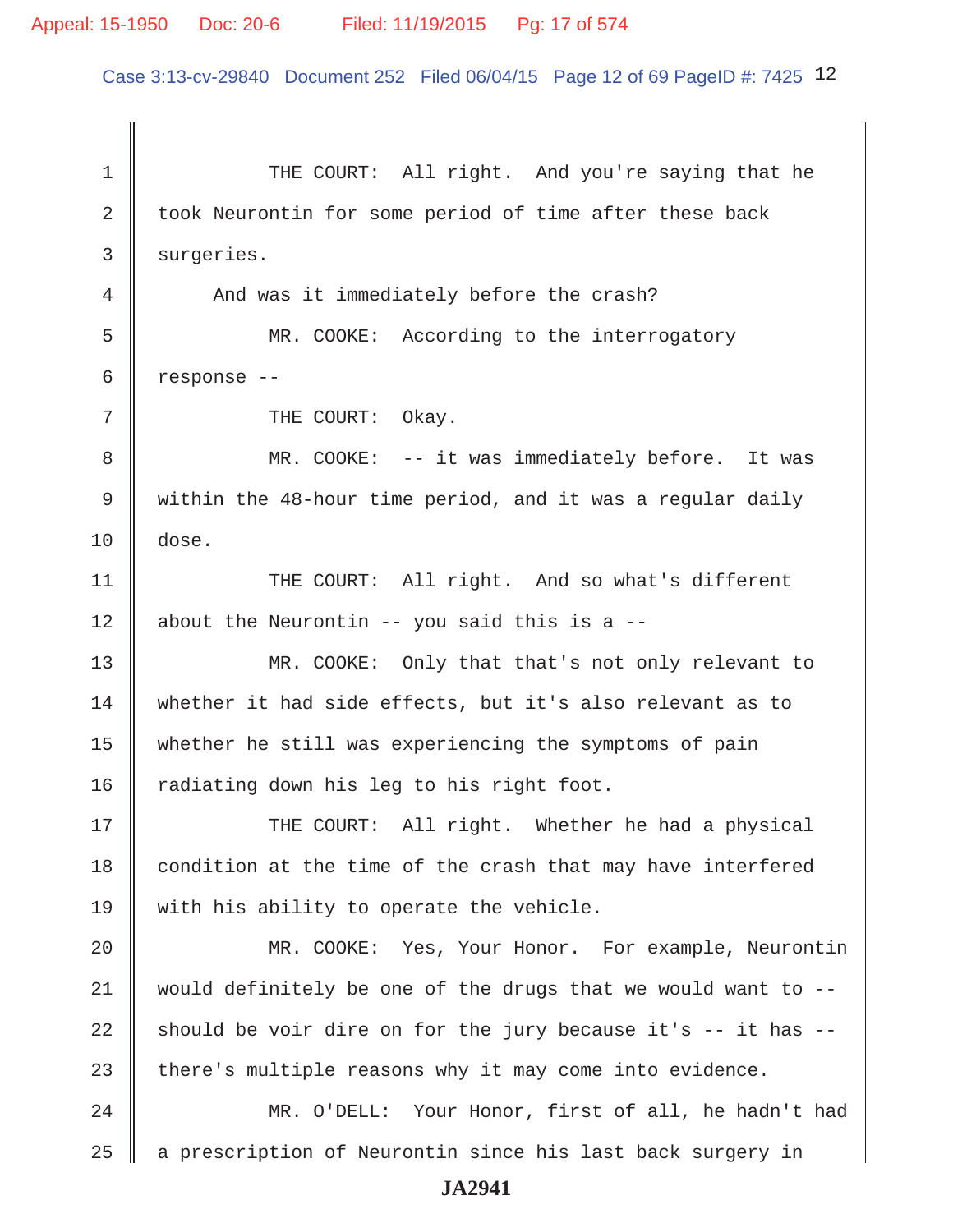#### Appeal: 15-1950 Doc: 20-6 Filed: 11/19/2015 Pg: 18 of 574

Case 3:13-cv-29840 Document 252 Filed 06/04/15 Page 13 of 69 PageID #: 7426 13

 1 March. So we're talking nine months. And that's going to be 2 the evidence in the case. And if they can show doctor  $-$ - in  $3$  his deposition, he said he didn't believe he had a 4 | prescription for that then. And if they can show me a single  $5 \parallel$  doctor's record -- and they had a release to get everything. 6 If they can show me a record that he had a prescription for 7 Neurontin in the last several months before this crash, I 8 think it's fair.

9 THE COURT: All right. Okay. So here's what we're 10 going to do, then: With respect to the voir dire, I want you 11  $\parallel$  all to agree upon the list of medications that he was -- that 12 | he had prescribed that he took that day prior to the crash, 13  $\parallel$  and we'll include those in this question to the jury, and  $14$  | I'll -- and include Neurontin. However, whether it actually 15 comes out or not, we'll see.

16 But for these purposes, I don't mind including those as 17 guestions to ask the jury about whether they or members of 18 their family have taken those, been on those medications for 19  $\parallel$  any significant period of time.

20 || MR. O'DELL: Thank you, Your Honor. 21 || THE COURT: Okay.

22 MR. O'DELL: Your Honor, if I may, another issue is 23 that, you know, I don't think they're going to say it, but 24  $\parallel$  they're going to intimate that, you know, because Mr. Nease  $25$  was an older driver, that he just had his foot on the wrong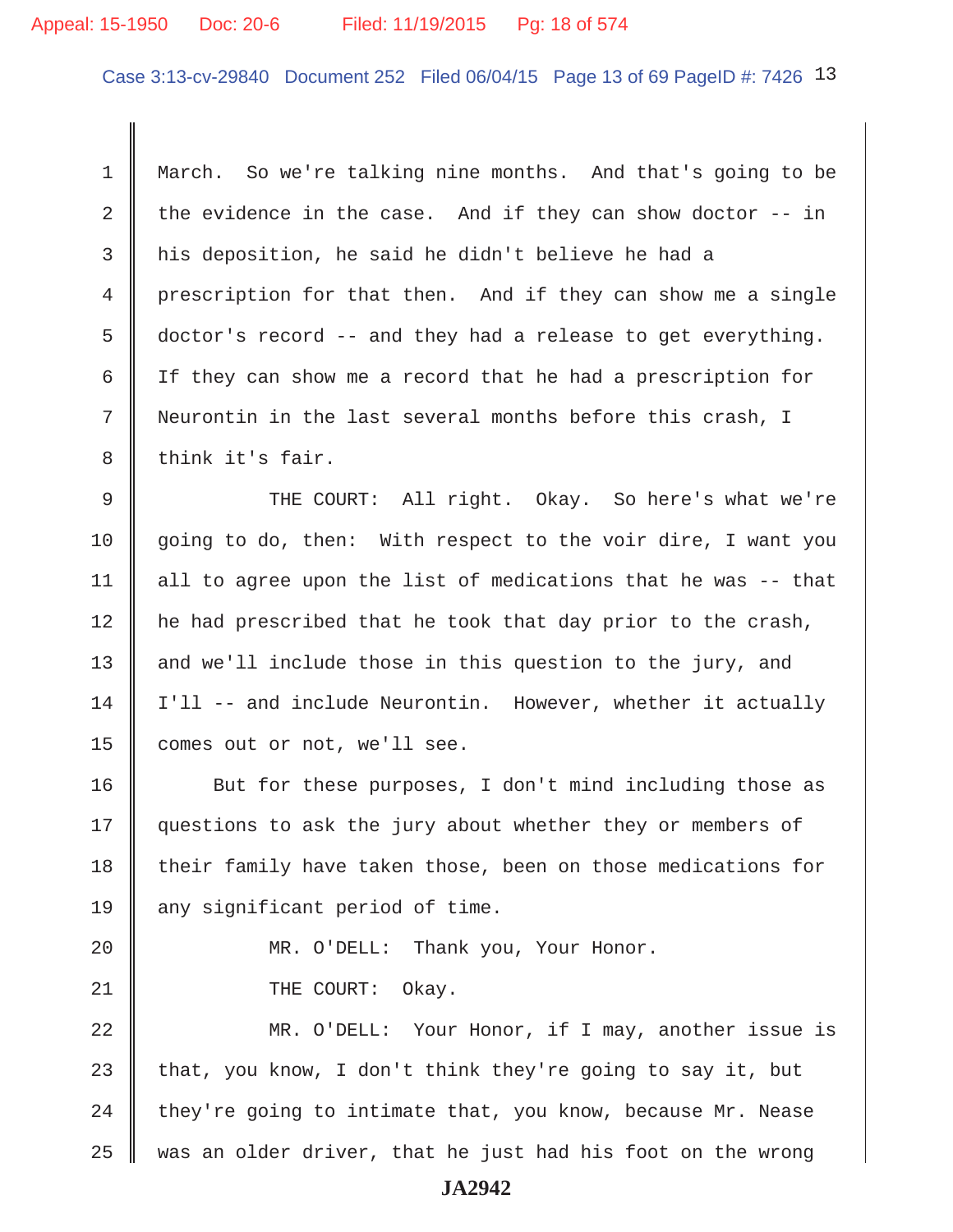#### Appeal: 15-1950 Doc: 20-6 Filed: 11/19/2015 Pg: 19 of 574

Case 3:13-cv-29840 Document 252 Filed 06/04/15 Page 14 of 69 PageID #: 7427 14

1 pedal. And obviously they're talking about drugs and 2 sleepiness.

3 And so one of the things I want to get to is basically 4 iust ask these people how they feel about older people driving 5 and what that age -- what that age is; do they believe people 6 should have to be retested at certain ages.

7 || And I think it's amazing to talk to millennials and hear 8 what they have to say about those kinds of topics. So I think 9 that's something they bring into the courtroom as well. So  $10$  that's another issue we would like to get into in voir dire.

11 || THE COURT: Well, so tell me specifically what it is 12 you want me to ask.

13 How old was Mr. Nease at the time?

14 MR. O'DELL: He was 71.

15 "When you hear an older person was involved in a car 16 collision, what's the first thing to come to your mind?" 17 Something like that. Or "What have you heard about older 18 people being dangerous drivers?" That would be a couple of 19 potential questions.

20 || The any of you believe older people should have to be  $\parallel$  tested to make sure they're safe drivers? If so, what is the  $\parallel$  age? Are there any of you who don't drive?" You know, if 23 there are people that  $-$ - bringing them to  $-$ - bringing them  $\parallel$  here because they don't drive anymore, that would be something  $-$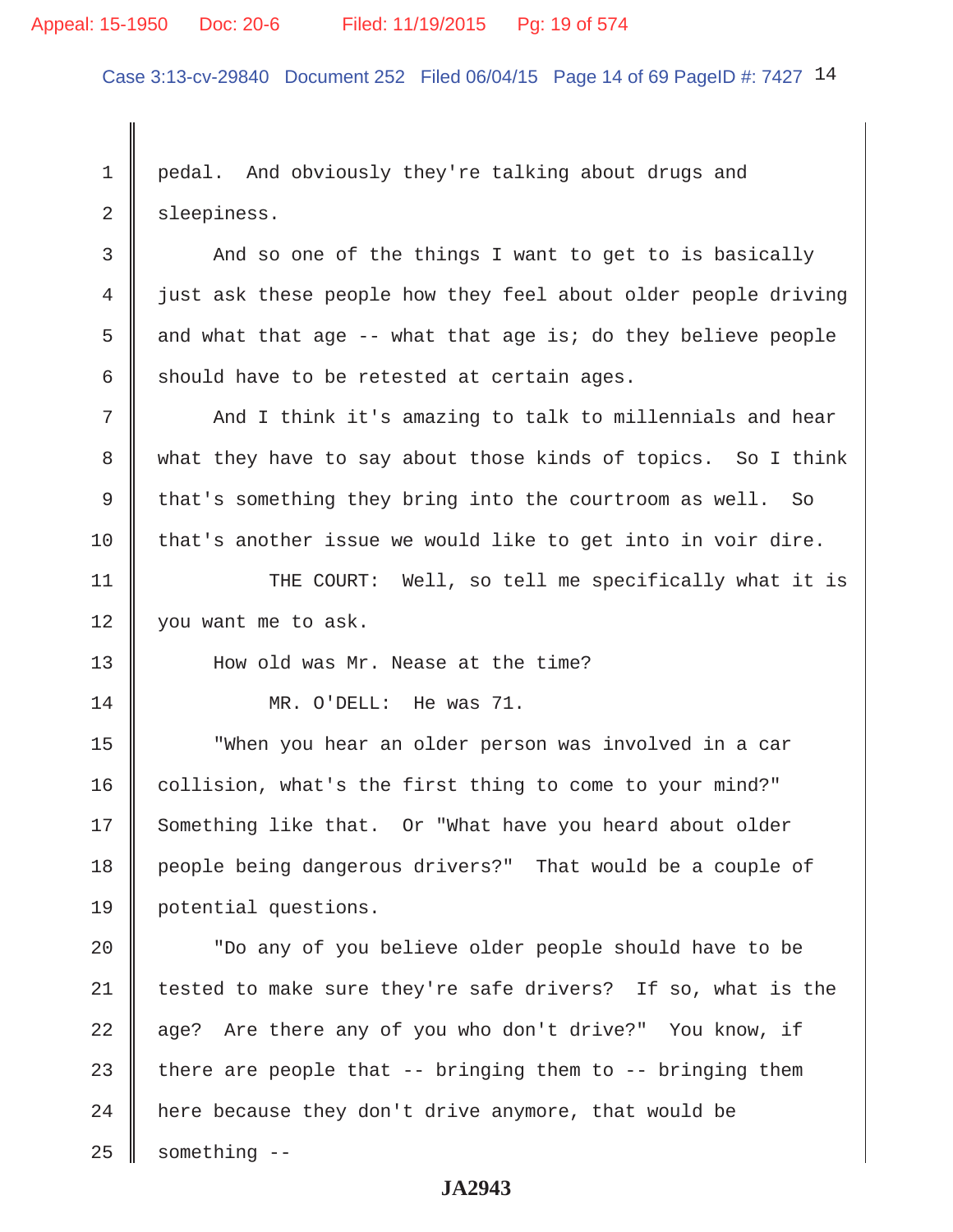## Appeal: 15-1950 Doc: 20-6 Filed: 11/19/2015 Pg: 20 of 574

Case 3:13-cv-29840 Document 252 Filed 06/04/15 Page 15 of 69 PageID #: 7428 15

1 THE COURT: Let me ask, is that -- the don't drive 2 question, was that in there? 3 MR. O'DELL: I don't remember now. I don't think  $4 \parallel so.$ 5 Supersman The COURT: Well, I certainly don't mind asking the 6 iurors if they're -- any of them don't drive for any reason, 7 | voluntarily or otherwise. I'm not inclined to ask any more  $8 \parallel$  than that. 9 You know, to be blunt, first, I don't think it's 10 necessary or even appropriate to be asking the jurors 11 questions about different facets of the case. I mean, we 12  $\parallel$  could think of a million things that I'm sure everybody --13 that you all would like to know, but the Court doesn't believe 14 that that's necessary or proper for voir dire. We're -- our 15  $\parallel$  effort is to get a fair and impartial jury that's a cross-16 section of the community. 17 || It's not -- voir dire is not intended to allow the 18 parties to whittle down a jury so that you each have one or 19 more members of a jury who you have screened in terms of every 20  $\parallel$  opinion or belief that they may have such that they're 21 perceived by you all as likely leaning in a favorable 22 direction about something. That's -- in the Court's judgment, 23  $\parallel$  that's -- you're not entitled to that. 24 So I think that there's absolutely nothing uncommon about

 $25$   $\parallel$  a 71-year-old man driving. And I don't think that asking an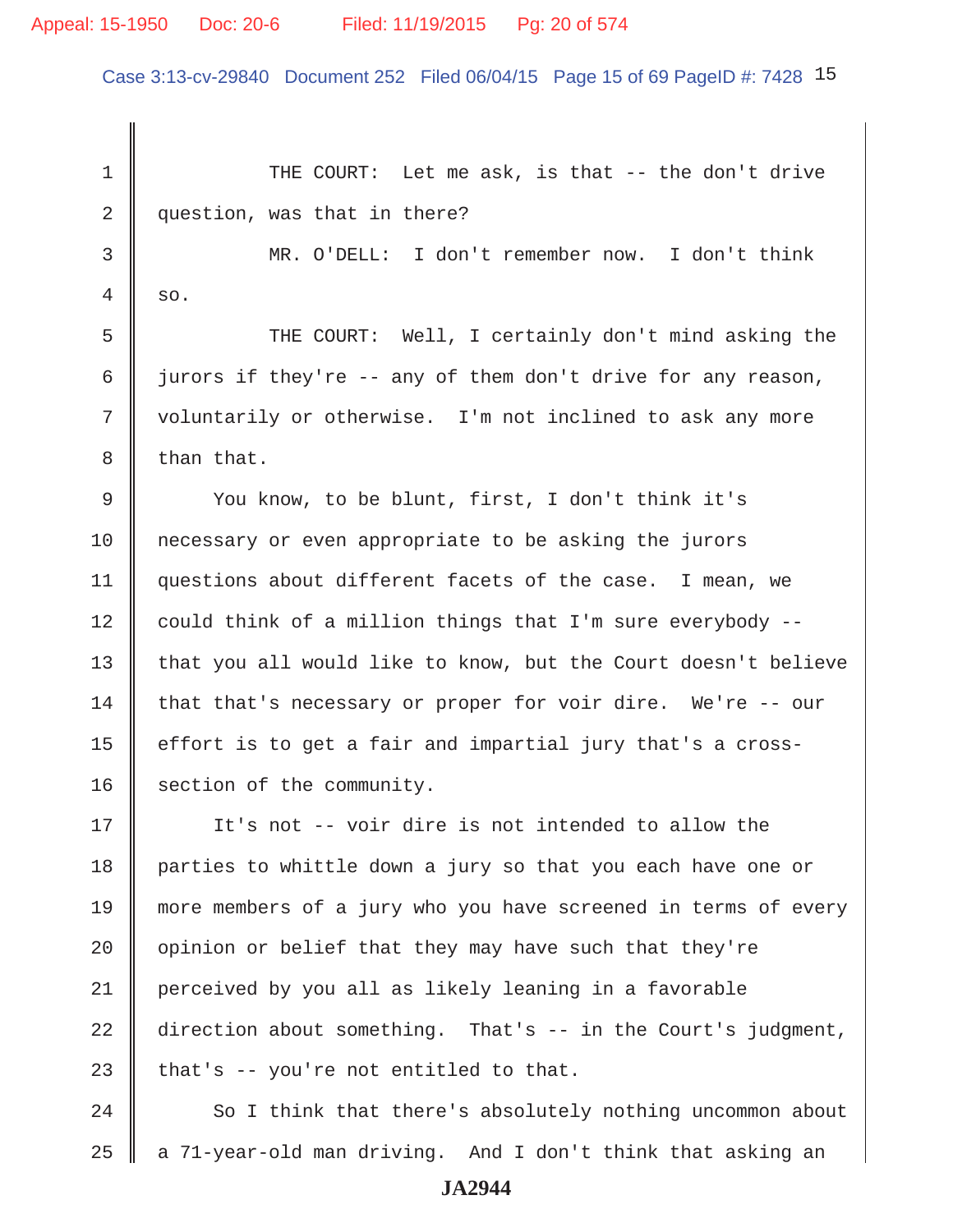#### Appeal: 15-1950 Doc: 20-6 Filed: 11/19/2015 Pg: 21 of 574

Case 3:13-cv-29840 Document 252 Filed 06/04/15 Page 16 of 69 PageID #: 7429 16

1 open-ended question about whether the jurors have concern 2 about an older driver gets us anywhere. I'm sure they're 3 going to say, yeah, probably. I mean, I think everybody would  $4 \parallel$  say, yes, there's an age at which we don't think people should 5  $\parallel$  be driving or they should be retested. But we're likely to  $6 \parallel$  get, you know, 30 different opinions.

 7 And frankly I see no reason to believe that Mr. Nease's 8 age at the time that he was driving would be viewed by 9 prospective jurors as past the age that one reasonably should 10 be driving without being tested. So I'm not going to ask 11  $\parallel$  that.

12 || MR. O'DELL: Your Honor, if I may. One of the 13 Treasons, you know, for voir dire is so that we can exercise 14 | intelligent peremptory strikes.

15 || THE COURT: Sure.

16 MR. O'DELL: And people do bring prejudices into the 17 courtroom. For example, when you focus-group with older 18 people about older drivers, this is a quote from a focus 19 group, "Rx plus AARP equals accident." So we need to know if 20  $\parallel$  those people have those prejudices coming in.

21 | And I think by not asking those questions, really it 22 doesn't allow us to find out about a deep-seated prejudice 23 that some people may have, and it doesn't allow us an  $24$  | intellectual chance to exercise our peremptory strikes, which  $25$  || is part of the reason for voir dire and part of the reason for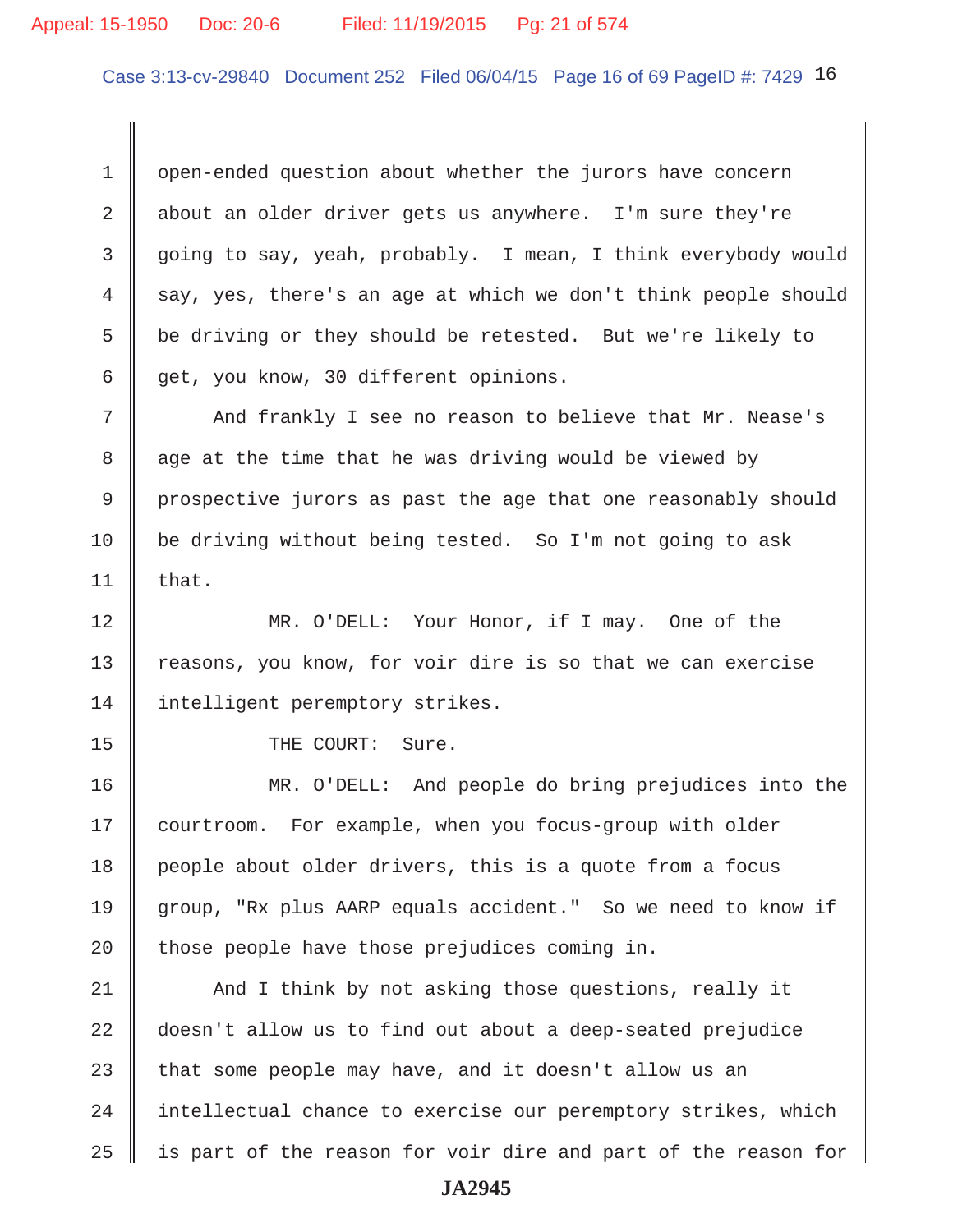#### Appeal: 15-1950 Doc: 20-6 Filed: 11/19/2015 Pg: 22 of 574

Case 3:13-cv-29840 Document 252 Filed 06/04/15 Page 17 of 69 PageID #: 7430 17

 $1 \parallel a$  fair trial in just about every case you can read. 2 THE COURT: All right. Well, I understand that. I 3 appreciate your concern, but I'm not convinced that the Court 4 should go that far into these sort of things on every possible 5 subject about this case. So I'm not going to grant that. 6 What else have you got from the plaintiffs? 7 MR. O'DELL: Your Honor, I meant to hit this 8 earlier. On other medical issues, could we put "significant 9 || abdominal surgery"? And I think if we have that one, we would 10 | probably be fine. 11 || THE COURT: All right. And is -- was there 12 Significant abdominal surgery before this crash, after this 13  $\parallel$  crash? 14 MR. O'DELL: He had had laparoscopic surgeries 15 | before the crash. In this one, he had two very fast, in 16 succession, pretty big abdominal surgeries in this case, and  $17$  the jury is going to see his abdominal scar in this case. 18 | It's quite amazing. 19 THE COURT: All right. I'll add --20 | MR. COOKE: No objection, Your Honor. 21 THE COURT: -- significant abdominal surgery. 22 MR. O'DELL: Your Honor, the only other thing is you 23  $\parallel$  also have peripheral neuropathy on there as something he had. 24 Mr. Cooke took all the depositions of the doctors, and  $25$  | peripheral neuropathy is when you don't have good circulation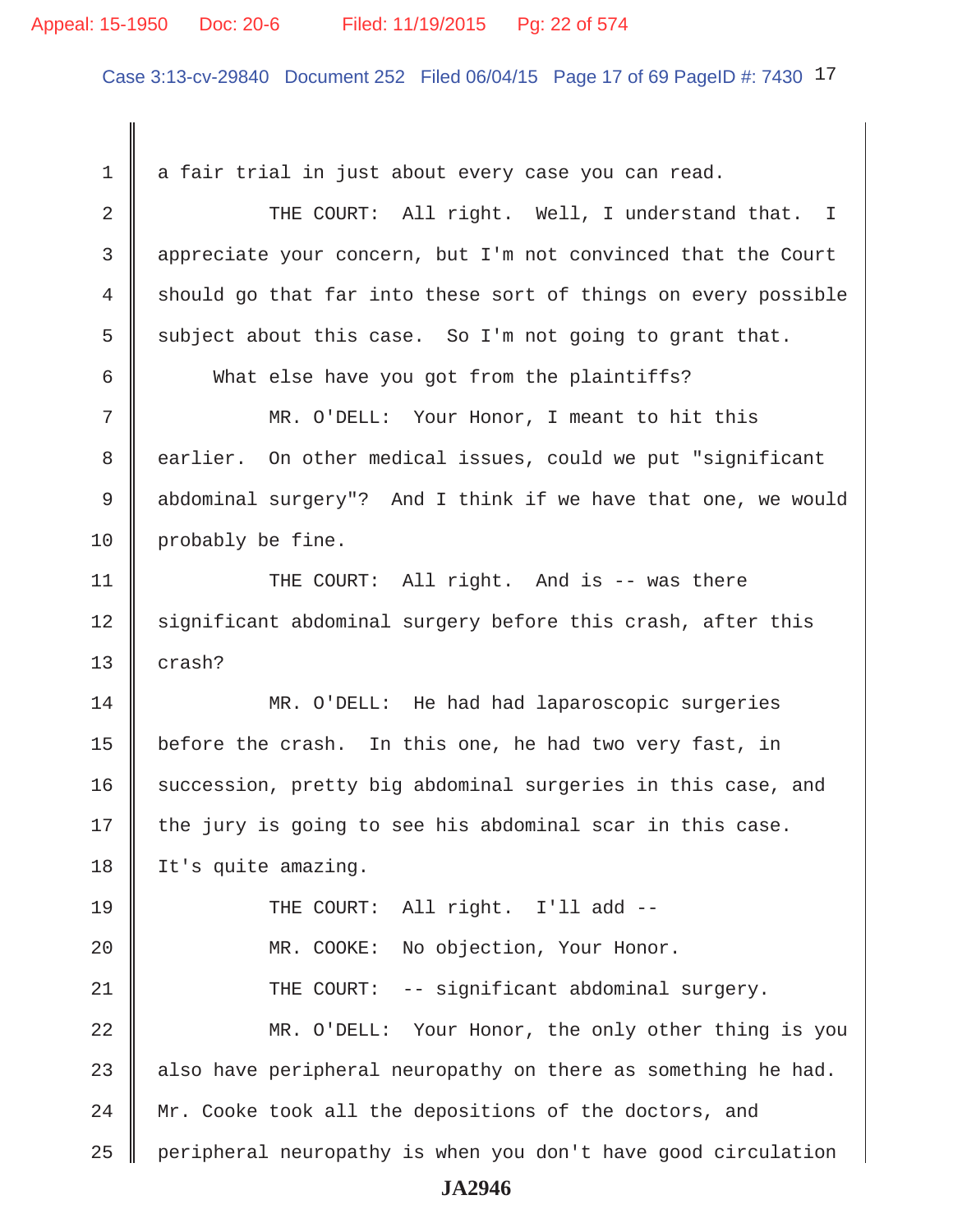#### Appeal: 15-1950 Doc: 20-6 Filed: 11/19/2015 Pg: 23 of 574

Case 3:13-cv-29840 Document 252 Filed 06/04/15 Page 18 of 69 PageID #: 7431 18

 1 in your feet, and there was one equivocal EK -- or EEG/EMG 2 that was done on his leg that said  $-$  and Dr. Deer said it was  $3 \parallel$  equivocal but he never said he had it.  $4 \parallel$  So no one says he has that. And, you know -- and, again, 5 he doesn't have any peripheral neuropathy, and there's no 6 evidence of that other than an EMG from back in 2009, I 7 believe, that said equivocal. So I don't think that's a topic  $8 \parallel$  that needs to be in there. 9 || THE COURT: All right. Mr. Cooke? 10 MR. COOKE: Your Honor, I think there is more 11 | evidence about the peripheral neuropathy. It is  $-$ - there's 12 two ways you can have peripheral neuropathy. One is vascular, 13 and that's not the situation here. But the other is nerve 14 related. 15 And Dr. Kebaish, who is a specialist at Johns Hopkins, 16 described the nerve damage in 2012, which is about seven 17 || months, eight months before the accident, and that that was 18 permanent and that that's why they did surgery, because it 19 Tradiated down his leg and prevented him from being able to 20 move his foot. 21 **THE COURT:** So, first, I assume that doctor's  $22$  | testimony is going to be presented at trial. 23 || MR. COOKE: By deposition. 24 | THE COURT: And did he use the term "peripheral  $25$  | neuropathy" in diagnosing this condition or  $-$ -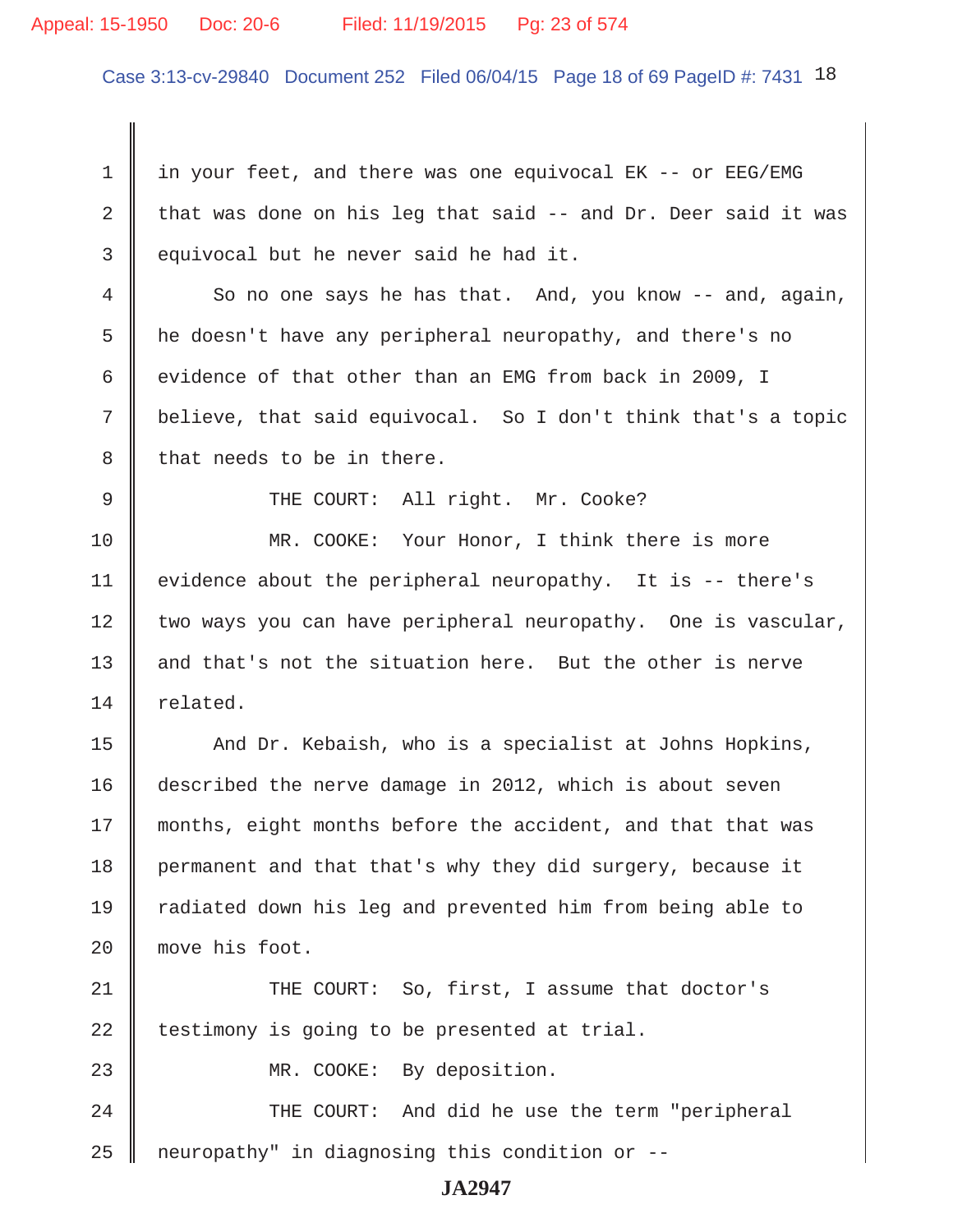Case 3:13-cv-29840 Document 252 Filed 06/04/15 Page 19 of 69 PageID #: 7432 19

1 MR. COOKE: I believe in the deposition testimony, 2 | he was asked about that, and he had said, That's why  $-$  I 3 think that term doesn't appear in the records, but he said, 4 That's why we did this surgery. 5 || THE COURT: Well, I'll leave it in. And this is 6  $\parallel$  just asking the jury whether they have the condition. We'll 7 wait and see if there is evidence. 8 || MR. O'DELL: Thank you, Your Honor. 9 THE COURT: All right. That's all from the 10 plaintiff? 11 | MR. O'DELL: Yes, Your Honor. 12 || THE COURT: How about the defense? 13 MR. COOKE: Very, very quickly, Your Honor. And  $14$  this is not critical, but for counsel who will be here, this 15  $\parallel$  is on page 2 of the voir dire --16 || THE COURT: Yeah. 17 MR. COOKE: -- counsel listed for the defendant, 18 || Mr. Bonasso is not participating in the case --19 COURT: Okay. 20 MR. COOKE: Mr. Chapski is not participating in the  $21 \parallel$  case. 22 **COURT:** Okay. 23 MR. COOKE: And Ms. Romaine, she's actually one of  $24$   $\parallel$  my partners, but she will not be participating in the case. 25 THE COURT: All right. So it's just going to be **JA2948**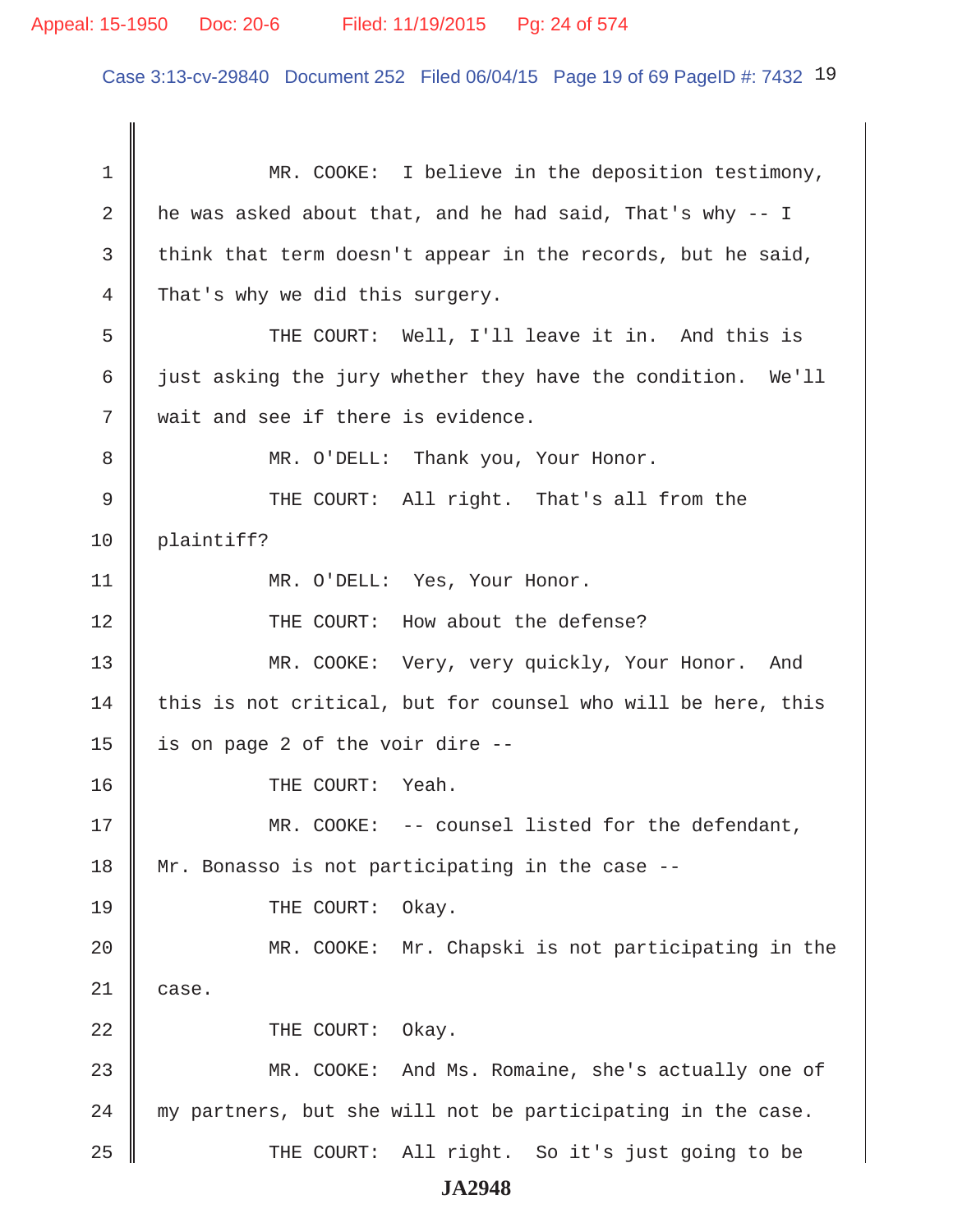## Appeal: 15-1950 Doc: 20-6 Filed: 11/19/2015 Pg: 25 of 574

Case 3:13-cv-29840 Document 252 Filed 06/04/15 Page 20 of 69 PageID #: 7433 20

1 vou, Mr. Bibb, and Ryan Clark? 2 MR. COOKE: Yes, sir. 3 CHE COURT: Okay. 4 MR. COOKE: And also in E, Section E, I think you've 5 got bracketed for a corporate representative. We have a 6 corporate representative here today, but we might not have one  $7 \parallel$  throughout the trial. 8 || THE COURT: All right. Okay. 9 MR. COOKE: And that's it for the voir dire, 10 | Your Honor. 11 || THE COURT: All right. Let's look at the proposed 12 | preliminary instructions. 13 | Plaintiff have any objections to the proposed preliminary 14 instructions? 15 MR. O'DELL: Your Honor, the same thing I think with 16  $\parallel$  the word --17 THE COURT: You want "crash" instead of "accident"? 18 MR. O'DELL: Right. Right. 19 COURT: Okay. 20 MR. O'DELL: The rest of it, I think we're okay. 21 **THE COURT:** Okay. How about the defense? 22 MR. BIBB: Yes, Your Honor. I think if you turn to 23  $\parallel$  page 3, paragraph B1A, the theory, as I understand, in this 24  $\parallel$  case is that the plaintiff's Ranger contained a defective  $25$  speed control cable, not accelerator cable. They're two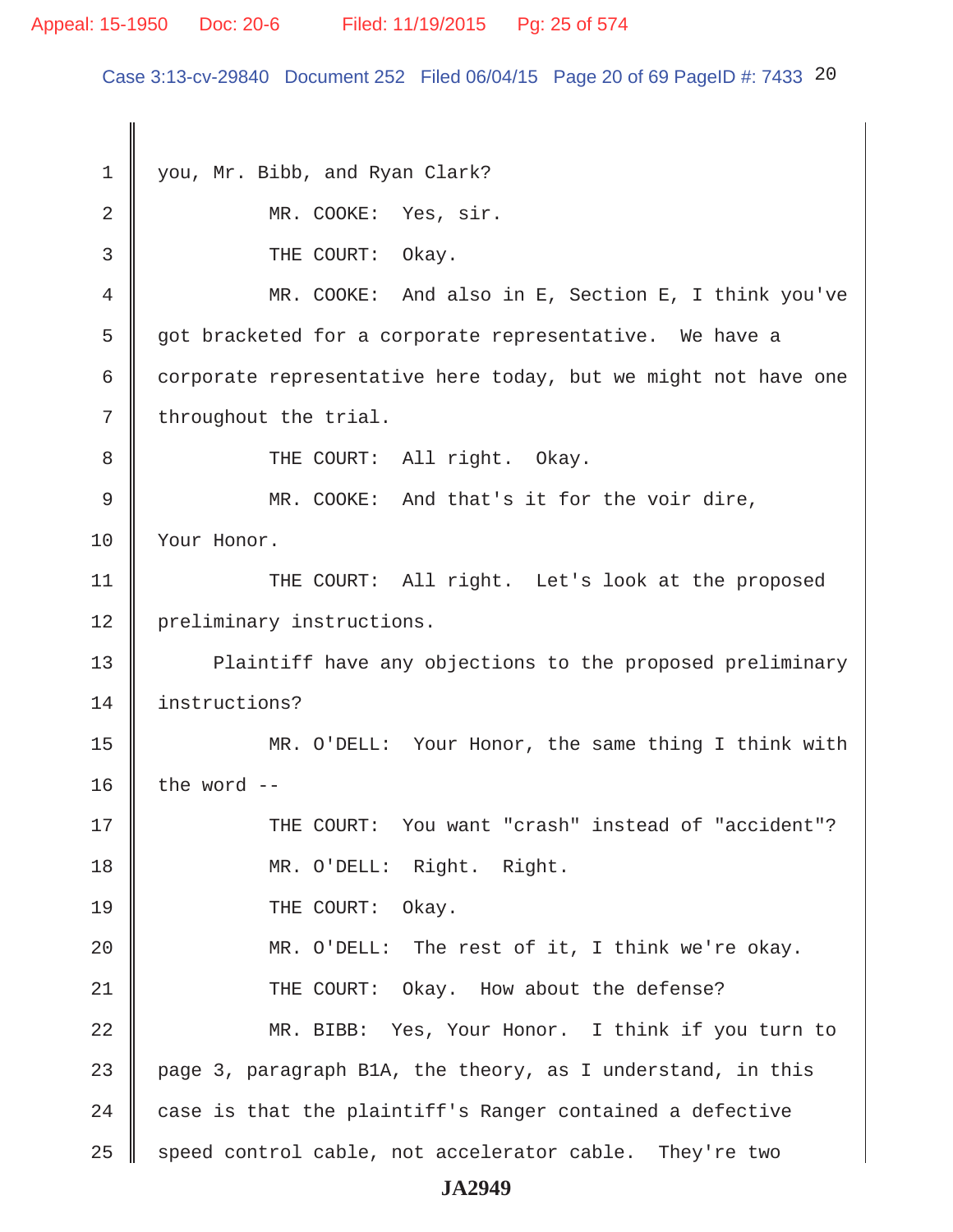#### Appeal: 15-1950 Doc: 20-6 Filed: 11/19/2015 Pg: 26 of 574

Case 3:13-cv-29840 Document 252 Filed 06/04/15 Page 21 of 69 PageID #: 7434 21

 $1 \parallel$  separate cables on this vehicle. 2 THE COURT: All right. We'll change that to speed 3 control cable. 4 || MR. BIBB: And that appears, Your Honor --5 Supersman THE COURT: Probably in every one of the -- 6 MR. BIBB: It's about, like, three or four times in 7 here. It's in paragraph 2A on the top of page 5 and in 8 paragraph 3A at the very first line on page 6. 9 THE COURT: All right. So we'll change "accident" 10 to "crash" and remove a reference to "accelerator cable" and 11 | put "speed control cable." 12 MR. BIBB: The only other item that I saw in here, 13 Your Honor, again, it's on page 5 in paragraph 2A, where 14 the  $-$  it's the second sentence there, "The plaintiff alleges 15 | that the Ford Ranger contained a defective or dangerous speed 16 control cable" now. I think that should be  $-$ - read "defective 17 | or unreasonably dangerous speed control cable" to fit with 18 West Virginia law. 19 THE COURT: What does the plaintiff say? 20 || MR. JAVINS: If we're going with West Virginia law,  $21$  then perhaps it should say "not reasonably safe." 22 MR. BIBB: That's true. Let's do it that way. 23 MR. JAVINS: But I don't have a problem with the 24 **concept.** 25 || THE COURT: All right. We'll use the phrase "not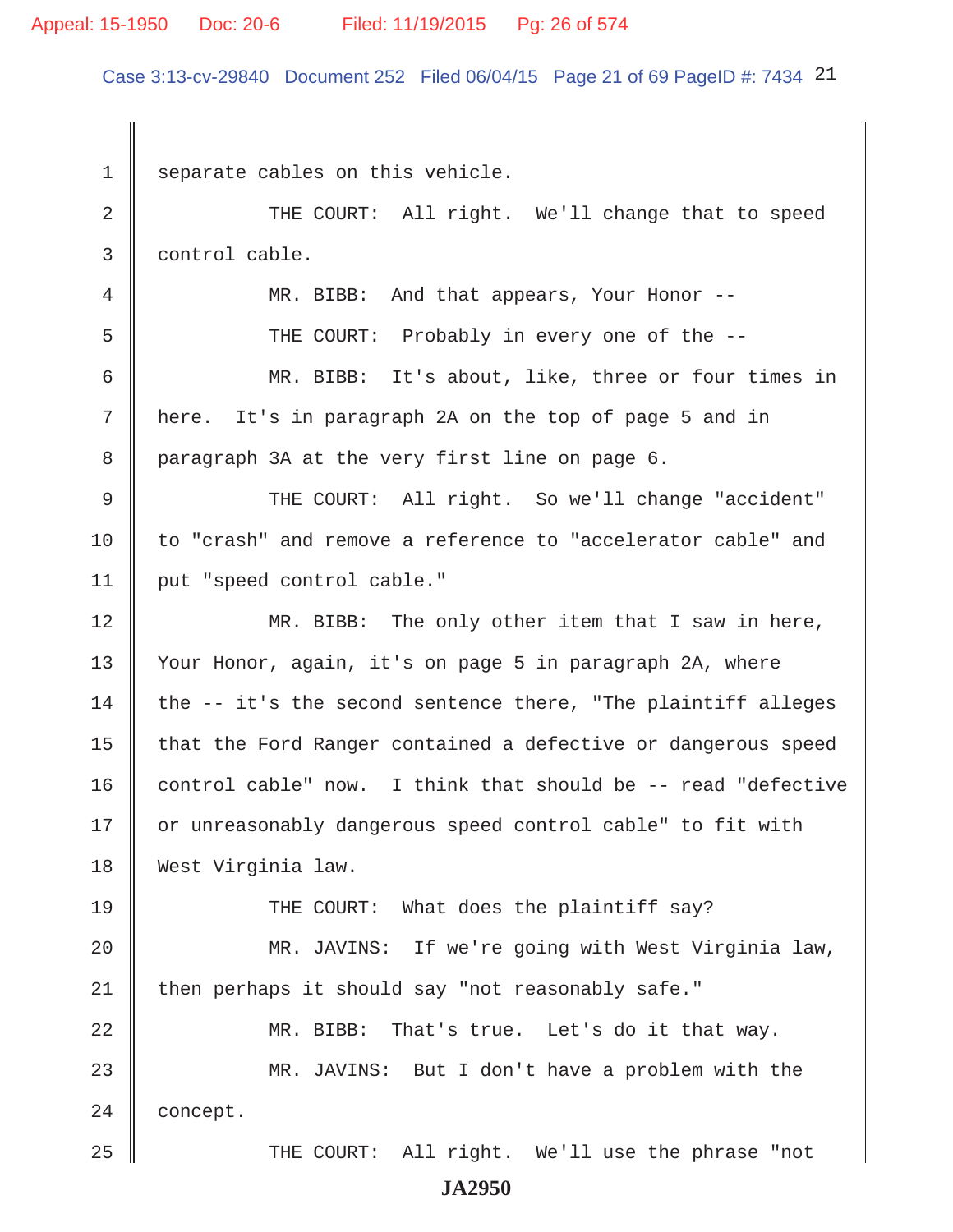#### Appeal: 15-1950 Doc: 20-6 Filed: 11/19/2015 Pg: 27 of 574

Case 3:13-cv-29840 Document 252 Filed 06/04/15 Page 22 of 69 PageID #: 7435 22

1 | reasonably safe." So it will be both "defective or not  $2 \parallel$  reasonably safe."

3 And we all agree that that's really the same thing. 4 MR. JAVINS: Yes.

5 MR. BIBB: Yes, Your Honor.

6 That's all we had, Your Honor.

 $7$   $\parallel$  THE COURT: All right. All right. The next area I 8 want to discuss is the plaintiffs' evidence of prior similar 9  $\parallel$  or otherwise events. And to help me get a grasp of it, what 10  $\parallel$  I'd like the plaintiffs to do is just to outline, first, the 11 categories of evidence you have.

12 || It seems clear that one category of evidence are these 13 Teports made to Ford through dealers or service technicians,  $14$  the two reporting systems with the acronyms. So my 15 understanding is that those are reports that were generated 16 after the manufacture and sale of this vehicle but prior to 17 | the accident. So that's one category.

18 I understand that you have either by deposition or by 19 live witness -- it's not clear to me yet which -- other 20 drivers who would testify as to some similar problem with 21  $\parallel$  their control of the vehicle and that you would expect them to  $22$   $\parallel$  offer that testimony that it's the same problem that you  $23$  | allege here.

24 | I take it that you expect to want to ask your expert, 25 Mr. Sero, about the -- his inspection of the vehicles in *Huber*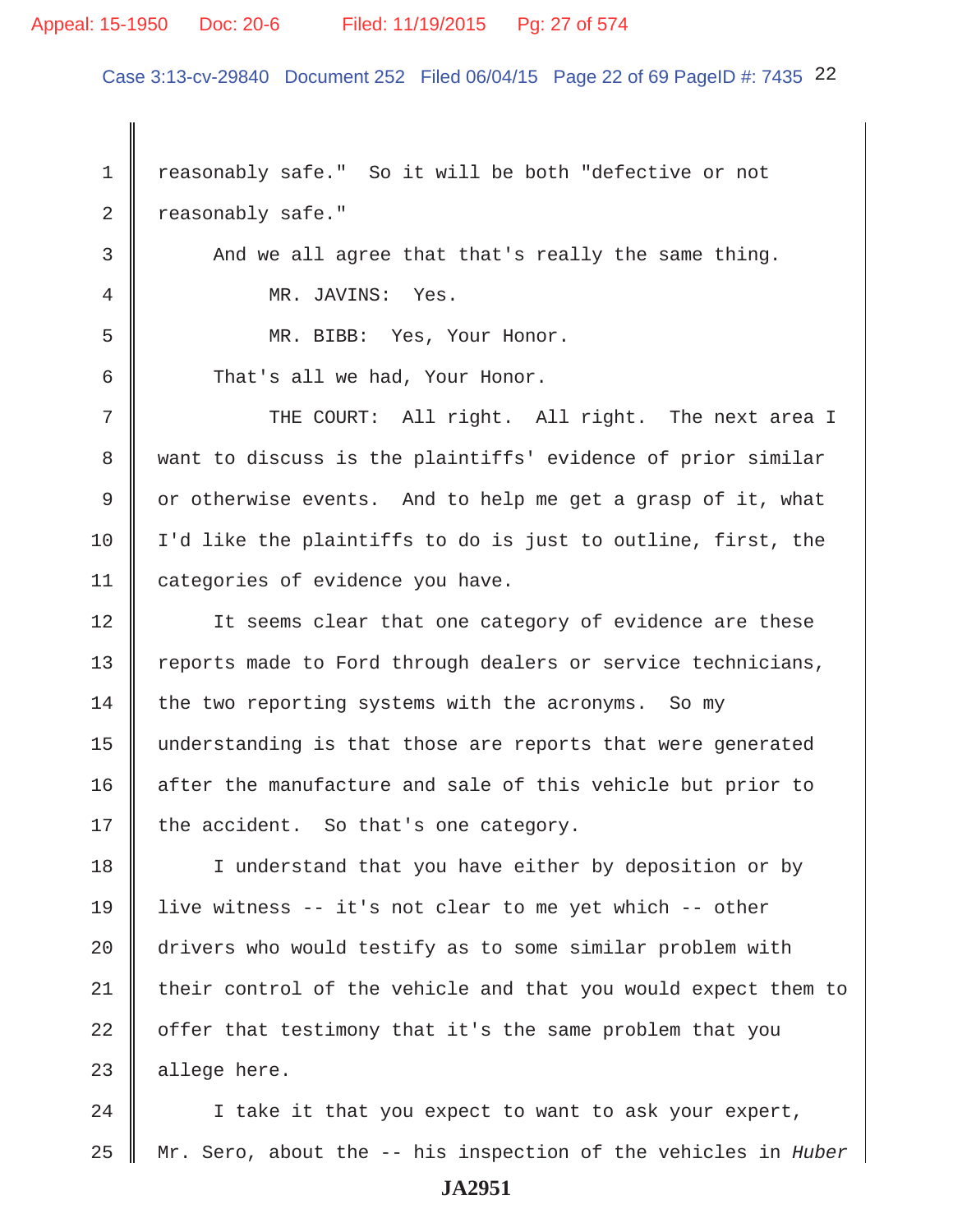Case 3:13-cv-29840 Document 252 Filed 06/04/15 Page 23 of 69 PageID #: 7436 23

1 and *Olson*.

2 So, first, are there other categories of this type of 3 evidence?

4 MR. JAVINS: I think that's a correct summarization.

 5 THE COURT: So let's start with the first, then, the 6 complaints made through the system. As we discussed, one of 7 || my big problems with the plaintiffs' theory as to the 8 || admissibility of those is that if they're admissible as to 9 going to notice or knowledge on the part of Ford, which I 10 think they could be, then the question is, how do they come in 11 when it's after the fact of design and manufacture?

12 MR. JAVINS: Well, we had a good conversation the 13 || last time we were here, Your Honor, and Andy and I had a good 14 conversation about that. And while there may be some -- I 15 understand your position on the pure product theory, that 16 we're interested in the state of art at the time the component 17 was designed, and so post design notice would not -- we get -- $18$  | I get that.

19 THE COURT: Well, do you mean, then, that you agree 20  $\parallel$  that the post design and manufacture complaints would not be 21 admissible even as to notice with respect to the strict 22 | liability theory?

23 MR. JAVINS: I personally don't think *Morningstar*  $24$   $\parallel$  makes that clear. As a matter of fact, my associate pulled an  $25$  | article on post sale notice written by Mr. Cooke which seems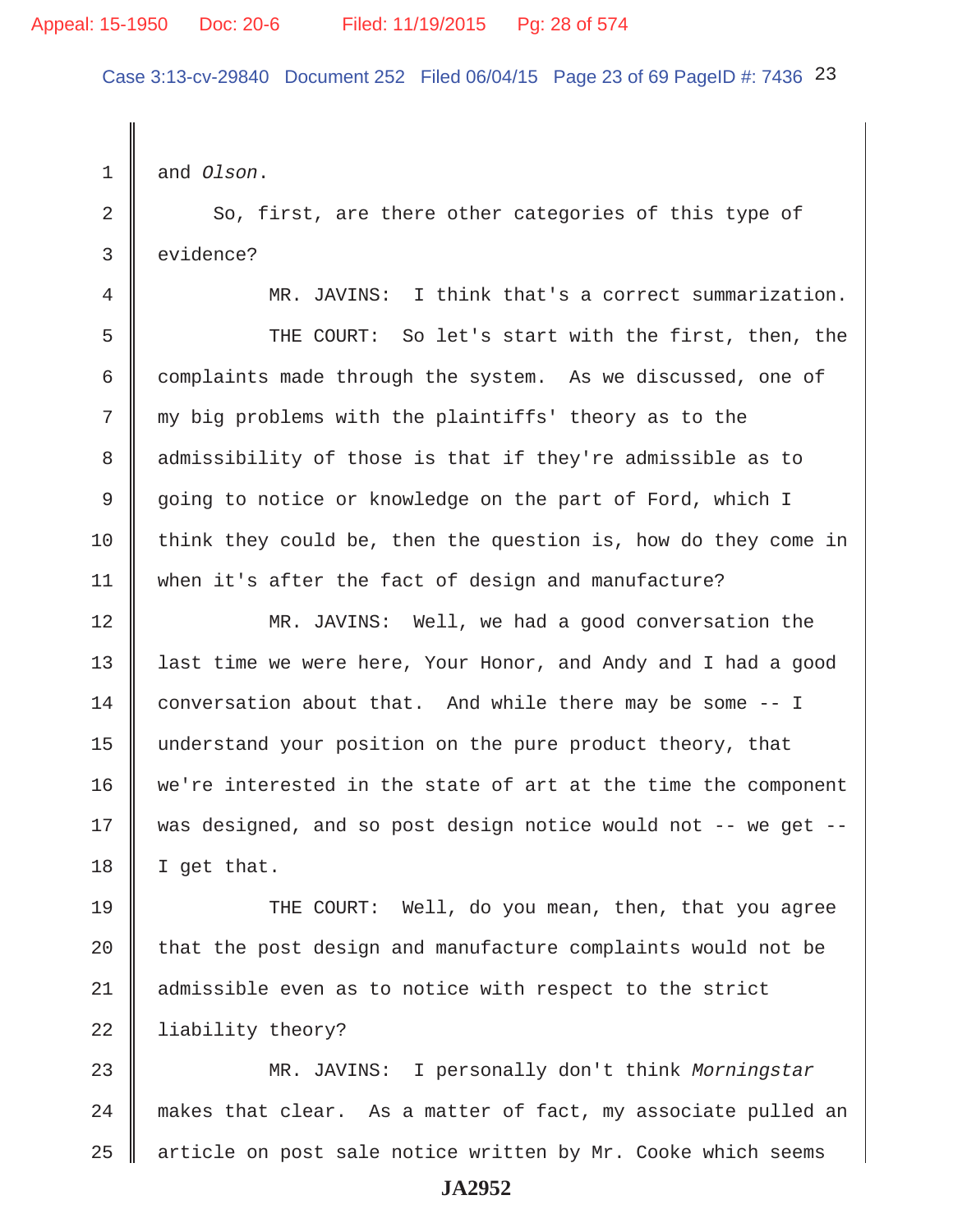## Appeal: 15-1950 Doc: 20-6 Filed: 11/19/2015 Pg: 29 of 574

Case 3:13-cv-29840 Document 252 Filed 06/04/15 Page 24 of 69 PageID #: 7437 24

 $1 \parallel$  to indicate that post sale notice and strict liability is fair  $2 \parallel$  game. 3 THE COURT: Is he going to be one of your witnesses,  $4 \parallel$  then? 5 MR. JAVINS: He is. 6 MR. COOKE: And I'd be happy to testify for the 7 plaintiffs. 8 MR. JAVINS: But I say I don't understand the 9 concept, but I understand where you're coming from. I don't 10 personally believe *Morningstar* is a -- provides a bright line 11 | analysis. I think it's  $-$  I get the concept, but I don't  $12$  | think there's a clear authority. 13 But certainly when it comes to the negligence theory, I 14  $\parallel$  think that it's wide open that here under a negligence theory, 15 we're concerned about the conduct of the party who designed 16 the part, and the post sale  $-$ - post sale duty to warn is 17 fundamental in any negligence claim. And so I think that's 18 embodied in the negligence claims, so --19 THE COURT: All right. So you -- I guess you don't  $20$   $\parallel$  want to really concede that these complaints are inadmissible 21 || as to your strict liability claim, but you don't have any more  $22$  | to offer, I quess. 23 With respect to the negligence claim, you believe they  $24$  are admissible --

25 MR. JAVINS: Yes.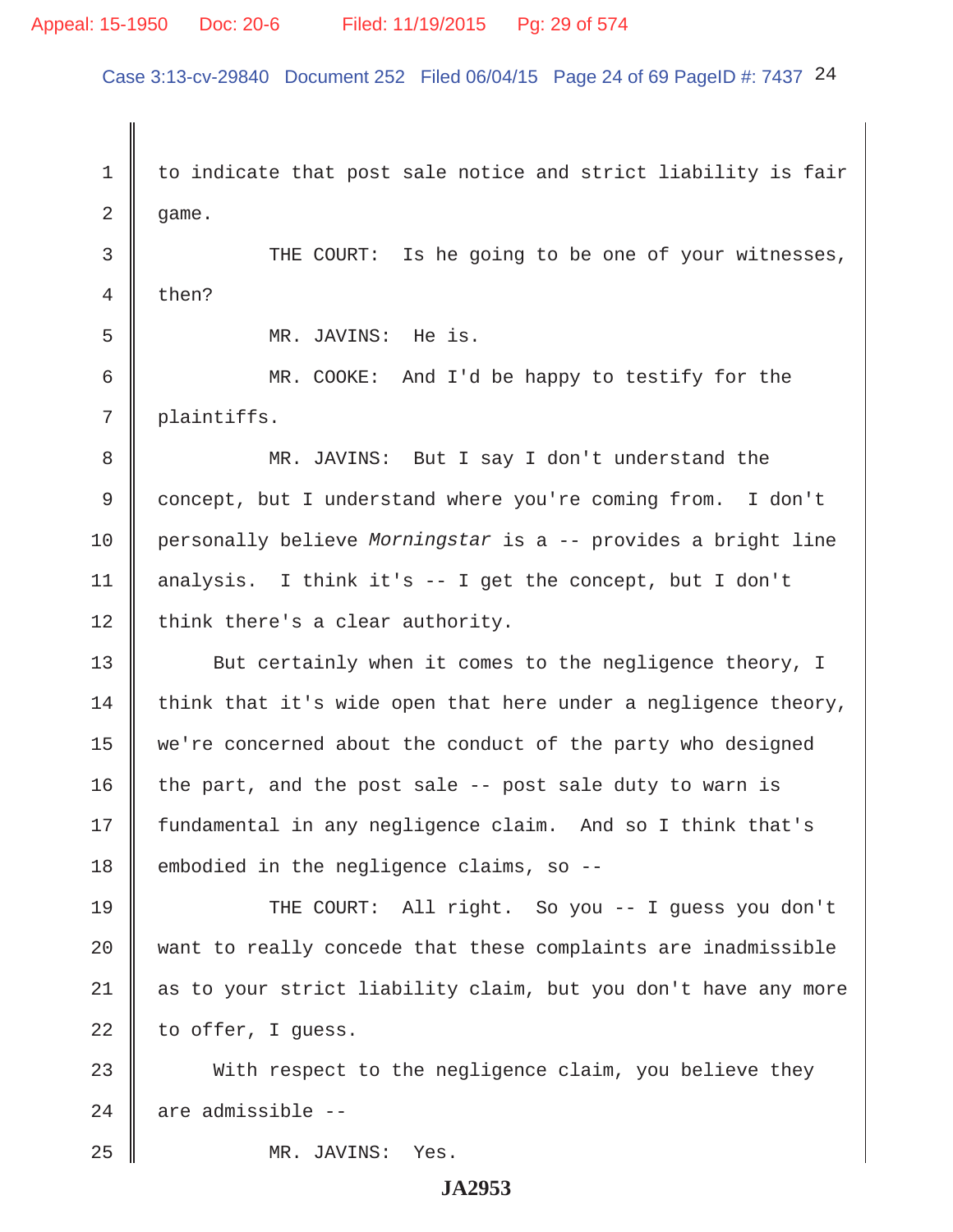Case 3:13-cv-29840 Document 252 Filed 06/04/15 Page 25 of 69 PageID #: 7438 25

1 THE COURT: -- and that there's a duty to warn or 2 correct? 3 MR. JAVINS: Continuing duty, because it's the 4 conduct of a party. 5 Supersum THE COURT: Your third claim was breach of implied 6 warranty. 7 MR. JAVINS: Correct. 8 THE COURT: Do you claim that these complaints would  $9 \parallel$  be admissible as to that claim? 10 MR. JAVINS: Yeah, because it's the duty -- 11 ultimately it's a contract, and that's a condition that would 12 change the terms of the contract. One party of the contract 13 || has a post sale or post contractual duty to notify the user or 14 recall, fix, repair, what have you. So I think it's fair game 15 under the warranty theory too, Your Honor. 16 THE COURT: So who's going to testify as to these 17 duties? 18 MR. JAVINS: Two other things, though, if I may. 19 || THE COURT: Okay. Sure. 20 MR. JAVINS: Embedded -- not embedded, I mean, chief  $21$  among the defense in this case is Karl Stopschinski. I think 22 he's probably Ford's chief defense opinion witness. And on 23  $\parallel$  page 12, he finds there are no complaints. The truth is, I 24  $\parallel$  think -- I think the rest of the story is Ford didn't provide 25 him with complaints. And so if that's embodied in his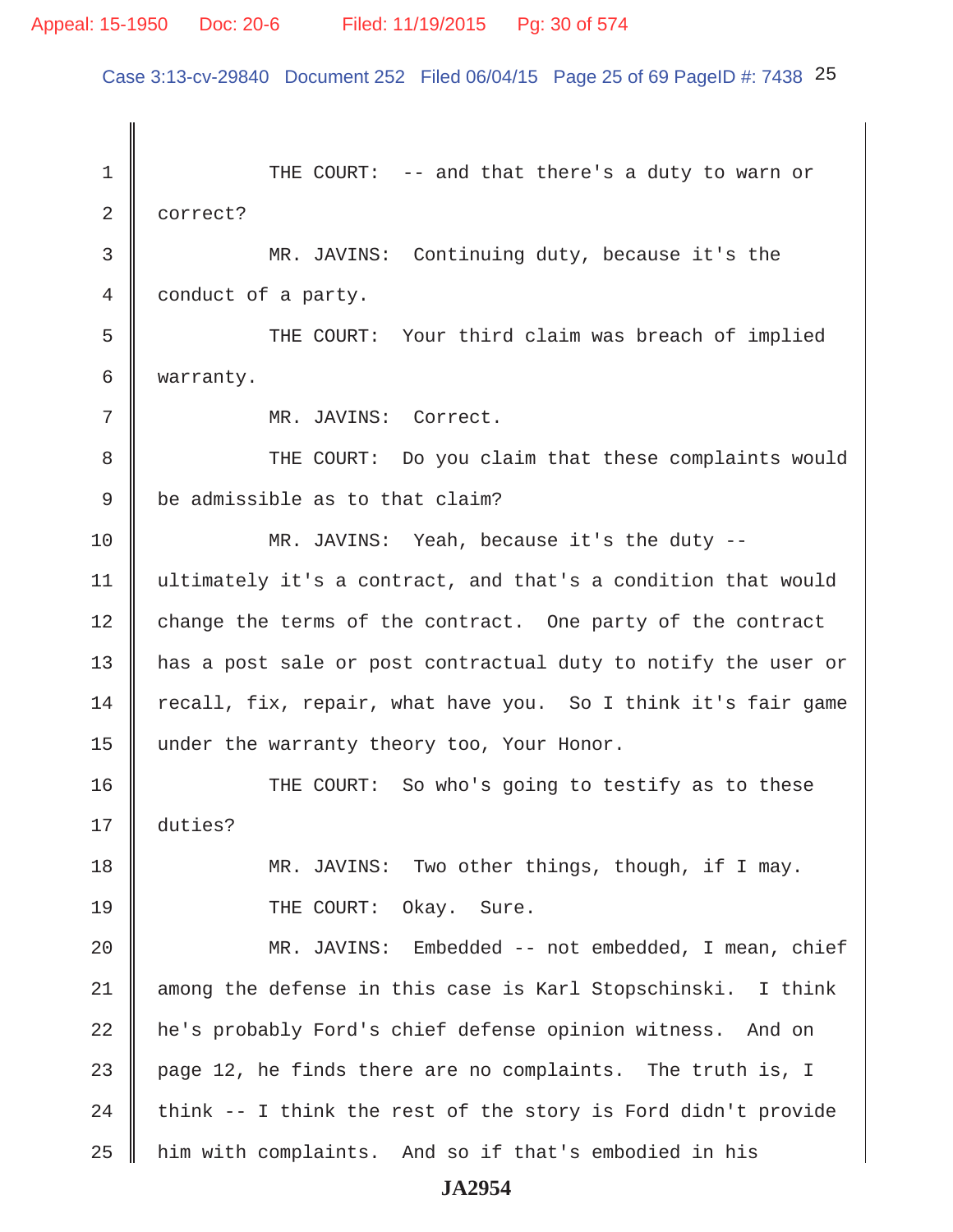#### Appeal: 15-1950 Doc: 20-6 Filed: 11/19/2015 Pg: 31 of 574

Case 3:13-cv-29840 Document 252 Filed 06/04/15 Page 26 of 69 PageID #: 7439 26

 1 opinion, I think, much like when Mr. Sero talks about the 2 brakes, I suppose we could try to get this in after they close 3 on rebuttal, but it would be basically a peremptory rebuttal 4 of Mr. Stopschinski's opinion.

5 Supermum THE COURT: Well, the first thing that occurs to me 6 is that if -- as to use of these prior -- of these post 7 manufacture, pre-accident or crash complaints would come in as 8 a result of your cross-examination or to impeach 9 Mr. Stopschinski, then it seems to me that it's limited to 10 that purpose. So at least in that instance, it's pretty easy 11 | that  $-$  I agree with you. I think you could probably use that 12 || as impeachment, but I think that that's the limited use of it.

13 And so I think I'd have to tell the jury this doesn't 14 | help the plaintiff prove its theories. This evidence as to 15  $\parallel$  that expert only can be used to consider the credibility of 16 | the expert, so  $-$ -

17 MR. JAVINS: Agreed. I'm trying to help you write 18 your order.

19 COURT: Okay.

20 MR. JAVINS: When you say it's admissible for 21 negligence and warranty in addition to which, but also for the  $22$  same reason Mr. Engle, the sponsoring witness, Ford's 23 corporate representative who talked about the FMEA, failure 24 mode effects analysis process, I think it's 104, but don't 25 hold me to it. But in his deposition, when I asked him about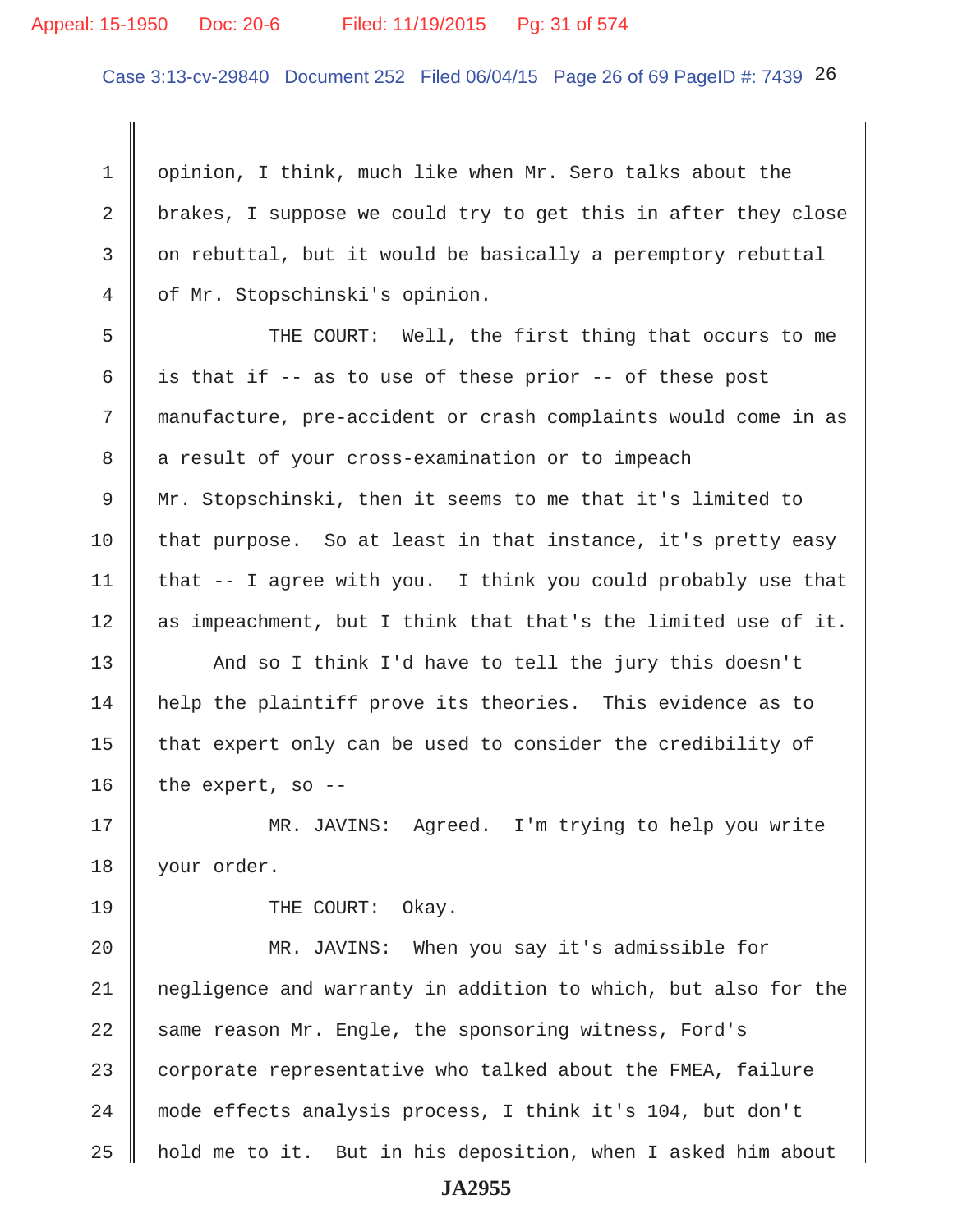#### Appeal: 15-1950 Doc: 20-6 Filed: 11/19/2015 Pg: 32 of 574

Case 3:13-cv-29840 Document 252 Filed 06/04/15 Page 27 of 69 PageID #: 7440 27

1 a binding cable, he says that's a hypothetical, which is a lot 2  $\parallel$  of what we addressed before, which, again, I agree would be 3 limited.

4 THE COURT: Well, and so with respect to that last  $5 \parallel$  point, then, so Ford has maintained that this potential 6  $\parallel$  failure modes analysis is, in some fashion, intended to be 7 || only a theoretical exercise and is a theoretical conclusion 8 that you would want to impeach by evidence that there's this 9 defect that's happened. So it seems to me that's the 10 complaints that we're talking about.

11 This first category of evidence doesn't go to that 12 | because this first category of evidence is merely that people 13 complained about something, not that Ford -- I don't think you 14  $\parallel$  can use their complaints to prove that, in fact, this wasn't 15 | just a theoretical exercise, it's happened and it's happening. 16 Those complaints don't prove that.

17 MR. JAVINS: That's -- this is a good exercise, 18 Judge, between you and me.

19 **I** THE COURT: Yes.

20 || MR. JAVINS: I think that's a fair point. 21 THE COURT: All right. So then we're back to this,  $22$  | I quess --

23 MR. JAVINS: Negligence and warranty. 24 | THE COURT: So you think they come in as to 25 | negligence and warranty. You have no further arguments that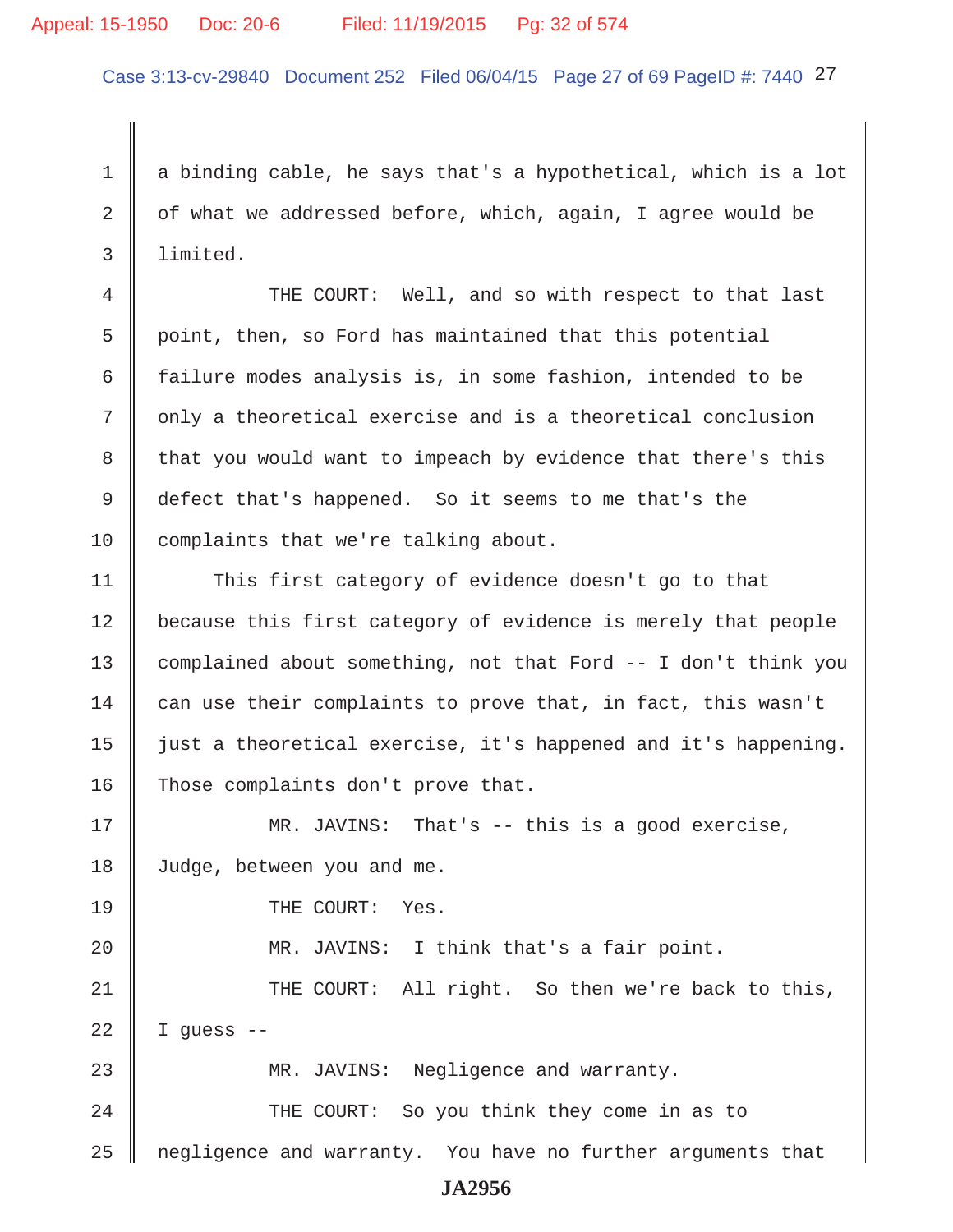#### Appeal: 15-1950 Doc: 20-6 Filed: 11/19/2015 Pg: 33 of 574

Case 3:13-cv-29840 Document 252 Filed 06/04/15 Page 28 of 69 PageID #: 7441 28

1 they could come in under strict liability.

2 C Let's start with that category. What's the defendant's 3 response.

 4 MR. COOKE: Your Honor, we agree that there's no 5 authority that they would come in under strict liability.

 6 With respect to negligence, in the *Johnson v. General* 7 *Motors* case, the West Virginia Supreme Court had an 8 | opportunity to recognize a post sale duty to warn in a product 9 I liability context and declined to do so. And in the footnote, 10 it says, "doesn't -- hasn't found any case law in 11 West Virginia that supports it."

12 So it's -- and this was something that was researched 13  $\parallel$  thoroughly in that products liability article that was --14 Mr. Javins referenced, and there is no post sale duty to warn 15  $\parallel$  that the West Virginia Supreme Court has recognized as a cause 16 | of action.

17 So it sounds to me like they're trying to get in through 18 | a negligence theory a post sale duty to warn. I think that's 19 || not what the law is in West Virginia as it stands right now, 20  $\parallel$  and that would be inappropriate.

21 THE COURT: Well, *Johnson* didn't address that -- 22 didn't address a negligence theory. As I recall, it was 23 strictly confined to a strict liability theory which  $-$ -

24 MR. COOKE: Your Honor, the *Johnson* case was like  $25$  all product liability cases. I believe there was a breach of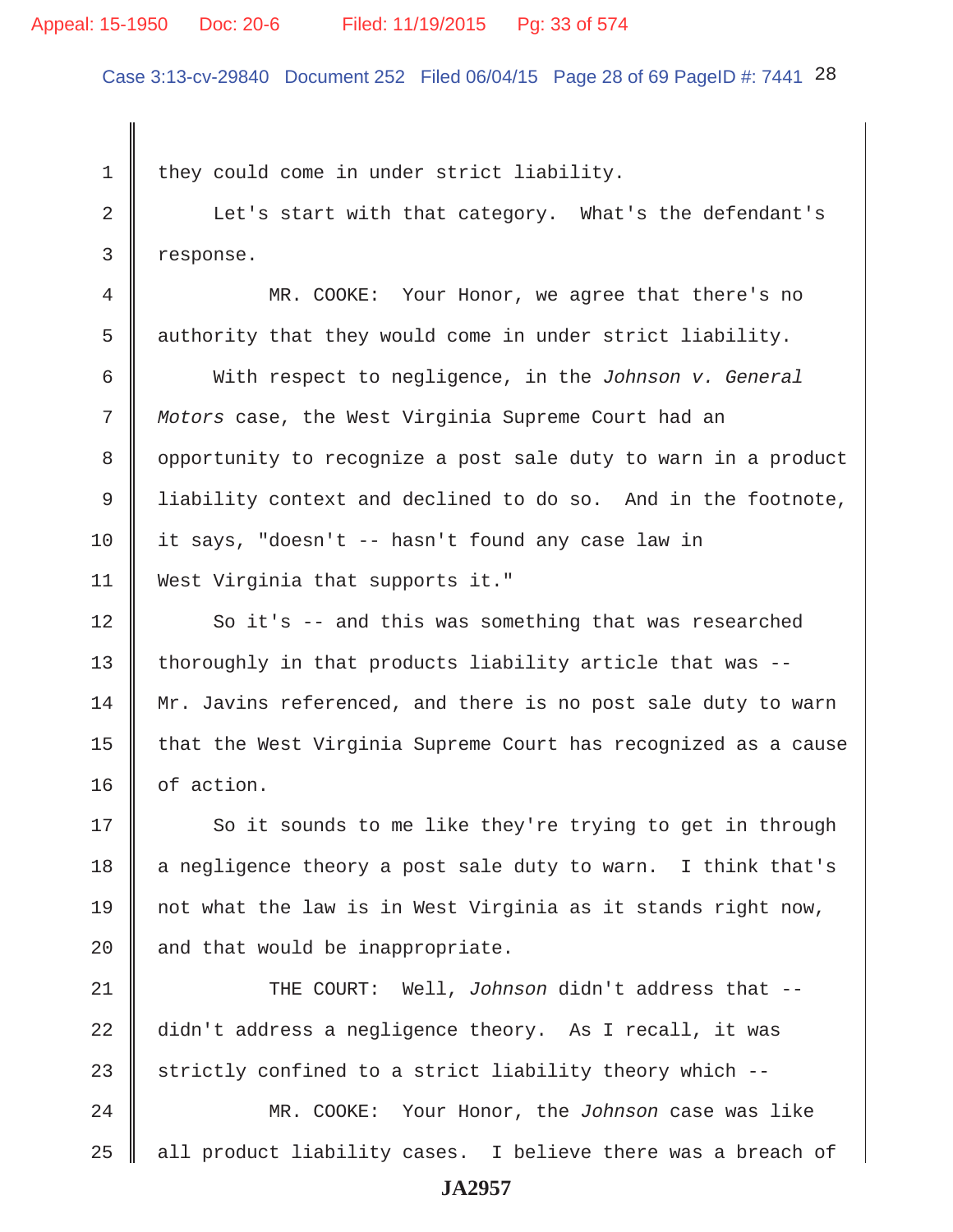#### Appeal: 15-1950 Doc: 20-6 Filed: 11/19/2015 Pg: 34 of 574

Case 3:13-cv-29840 Document 252 Filed 06/04/15 Page 29 of 69 PageID #: 7442 29

 1 warranty claim, a negligence claim, and a strict liability 2 claim, but the court  $-$ - the footnote does say that they 3 declined to do an analysis under negligence.

 4 But there's no other -- there's nothing since that time 5  $\parallel$  where a court has -- where our court has said that a post sale 6  $\parallel$  duty to warn has been recognized in the negligence context.  $7 \parallel$  So for that reason, I think it would be inappropriate, and it 8 | is inconsistent with, you know, with the body of strict --9 with product liability law in West Virginia.

10 THE COURT: Okay. Let's go, then, to the next 11 category of evidence, and that's either by deposition or live 12 | testimony, a witness who purportedly will describe an event 13 similar to Mr. Nease's claim where their accelerator pedal 14 doesn't seem to return to idle, resulting in a loss of driver 15 | control over the speed.

16 What's the -- do you think that those are inadmissible? 17 MR. COOKE: I do, Your Honor. And just so I'm 18 understanding the Court's question, we're talking about in the 19 context of the claims that are made in this case  $-$ -20 || THE COURT: Right. 21 **MR. COOKE:** -- all of the claims. 22  $\parallel$  And so we have to know -- the purpose I -- the purpose I 23 presume would be offered would be notice or knowledge.

24 THE COURT: Well, not just that. I mean, I think  $25$  | there's authority for proof of the alleged defect having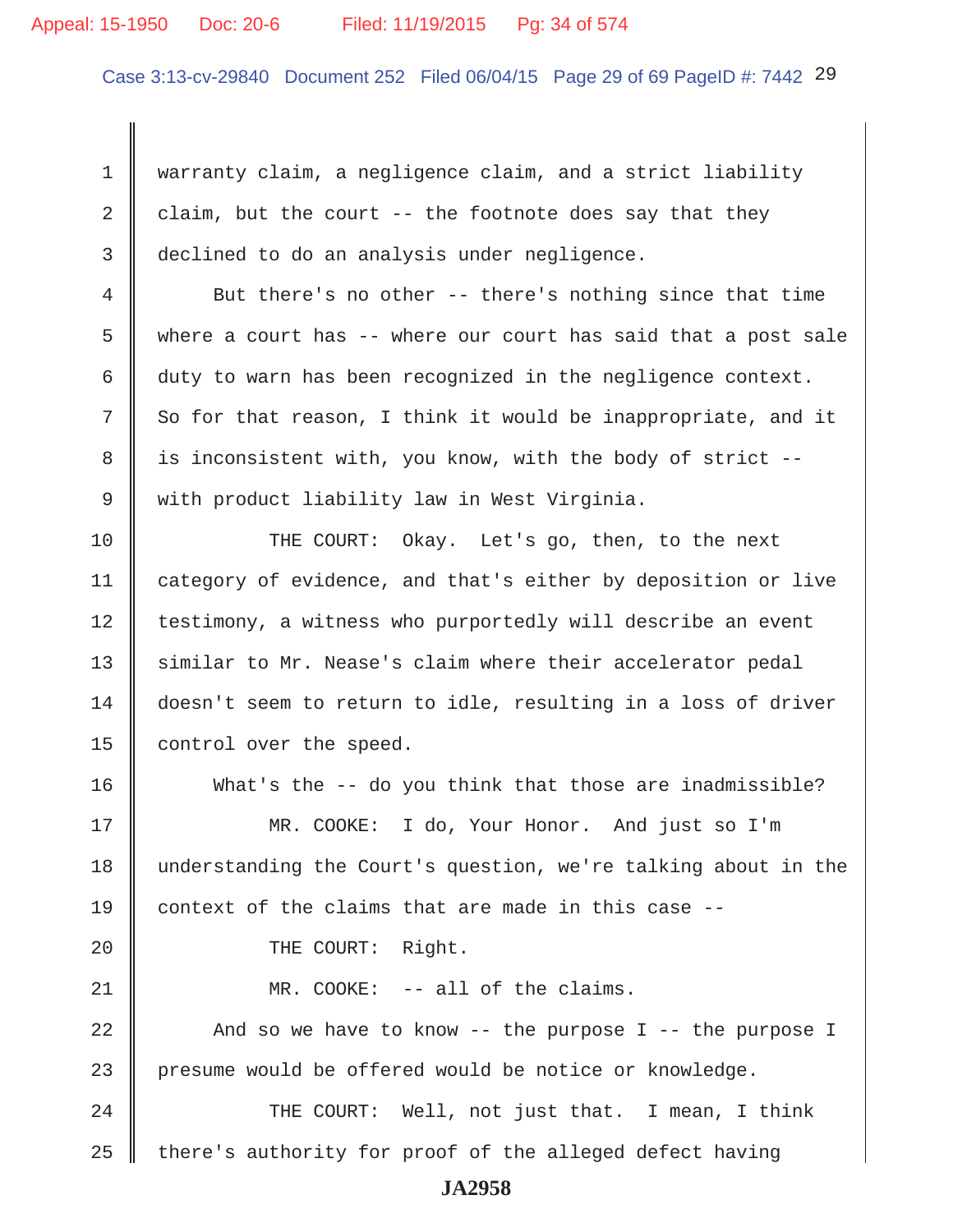#### Appeal: 15-1950 Doc: 20-6 Filed: 11/19/2015 Pg: 35 of 574

Case 3:13-cv-29840 Document 252 Filed 06/04/15 Page 30 of 69 PageID #: 7443 30

1 | occurred in other instances. When it's a design defect claim, 2 I think it can go to prove the defect.

 3 MR. COOKE: And, Your Honor, I'm familiar with and 4 we cited the *Hershberger v. Ethicon* case which does a fairly 5 thorough analysis. And so what that decision says, in the 6 Southern District, is that the proponent has to establish that 7 the products are similar, that the alleged defect is similar, 8 that causation related to the defect is  $-$ - there's a causation  $9 \parallel$  related to the defect, and has to exclude all reasonable  $10$  secondary explanations as to the cause of the other incidents.

11 | And in this case and with the incidents that they have 12 proposed, they -- none of them are substantially similar in 13 | terms of the speed control cable product --

14 THE COURT: Well, let's stop there for a moment. 15 How do you intend to prove that the speed control cable 16 in these other events is, as a practical matter, that similar 17 || to this one?

18 || MR. HEISKELL: Through the testimony of Ford's  $19 \parallel$  own --

20 || THE COURT: Perkins?

21 MR. HEISKELL: Yes, Your Honor. And also I believe 22 the Adams'. They -- they have said since the first FMEA when 23 they said it applies to all Ford products across model lines, 24 whether it's Lincoln Town Cars or Ford trucks, it's  $25$  essentially the same cable.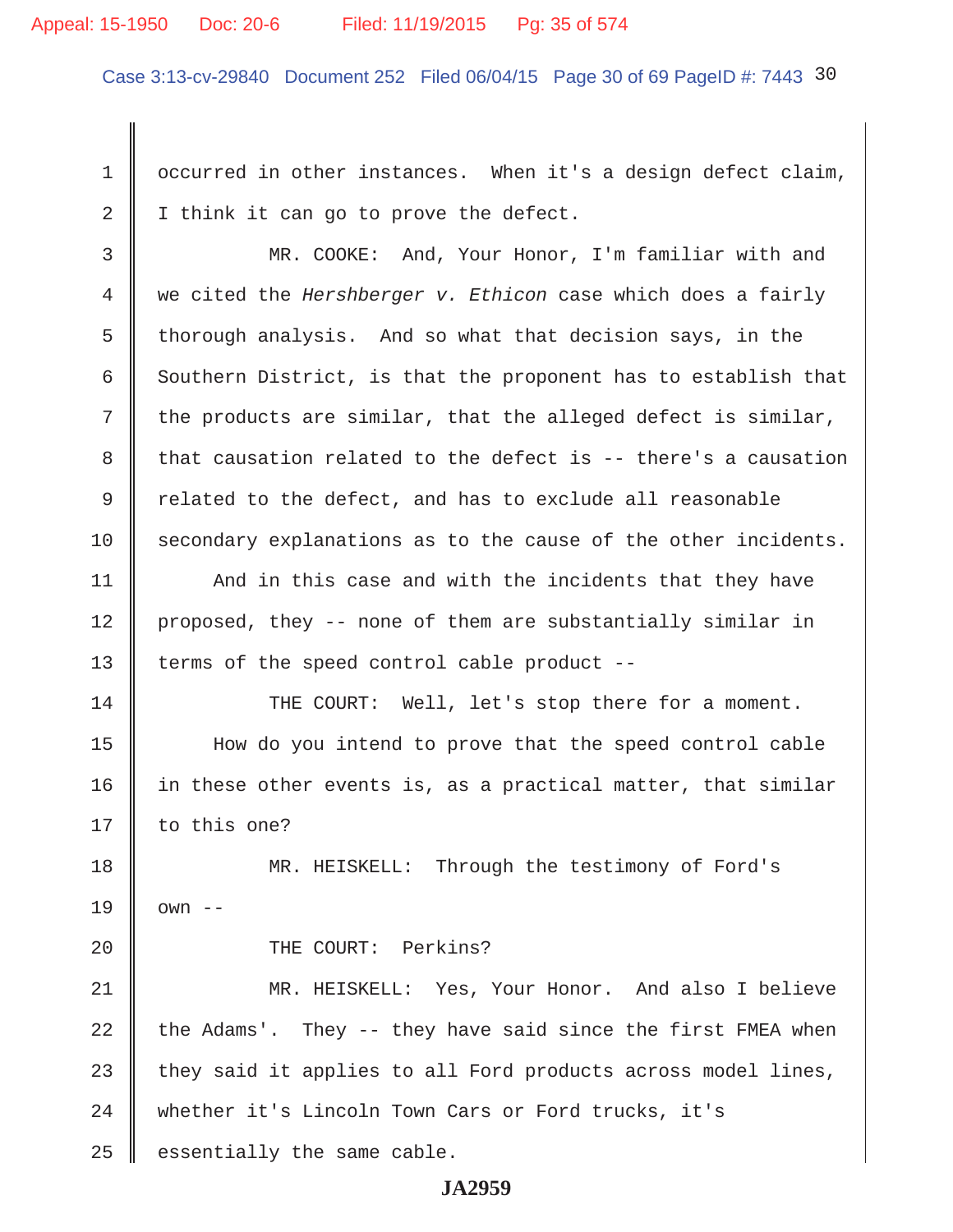#### Appeal: 15-1950 Doc: 20-6 Filed: 11/19/2015 Pg: 36 of 574

Case 3:13-cv-29840 Document 252 Filed 06/04/15 Page 31 of 69 PageID #: 7444 31

1 And then when you get into the finer points of the 2  $\parallel$  similarity of the Hackney vehicle, which was a Ranger pickup, 3 to the Nease vehicle, a Ranger pickup, the Woddail Explorer, 4 which is a Ford light truck built on the Ranger platform, 5 those similarities are within all of Ford's parameters  $6 \parallel$  substantially similar. 7 || THE COURT: Okay. Is your expert going to testify 8 about that? 9 || MR. HEISKELL: Yes, Your Honor. 10 THE COURT: Well, it's one of the difficulties of 11 | trying to sort this out is that, you know, you've each quoted 12 from the same witnesses where they've, frankly, to some degree 13 contradicted themselves. It's difficult for me to sort that  $14$  out because, to be quite blunt about it, I haven't tried to 15 | read the entire deposition. So I don't know nearly as well as 16 the lawyers do the context of some of these comments. 17 || Perkins says both things. And some answers seem to 18 generally suggest that the design is the same; and in other 19 questions, he seems to respond that, no, there are 20 differences. 21  $\parallel$  So I agree with what Mr. Cooke outlined as far as what 22 you've got  $-$ - the plaintiff has to show. You've got to show 23 that it was a similar product, meaning you've got to show and  $24$  | have testimony from, I assume, your expert that the relevant  $25$  | parts of the speed control cable system are identical or **JA2960**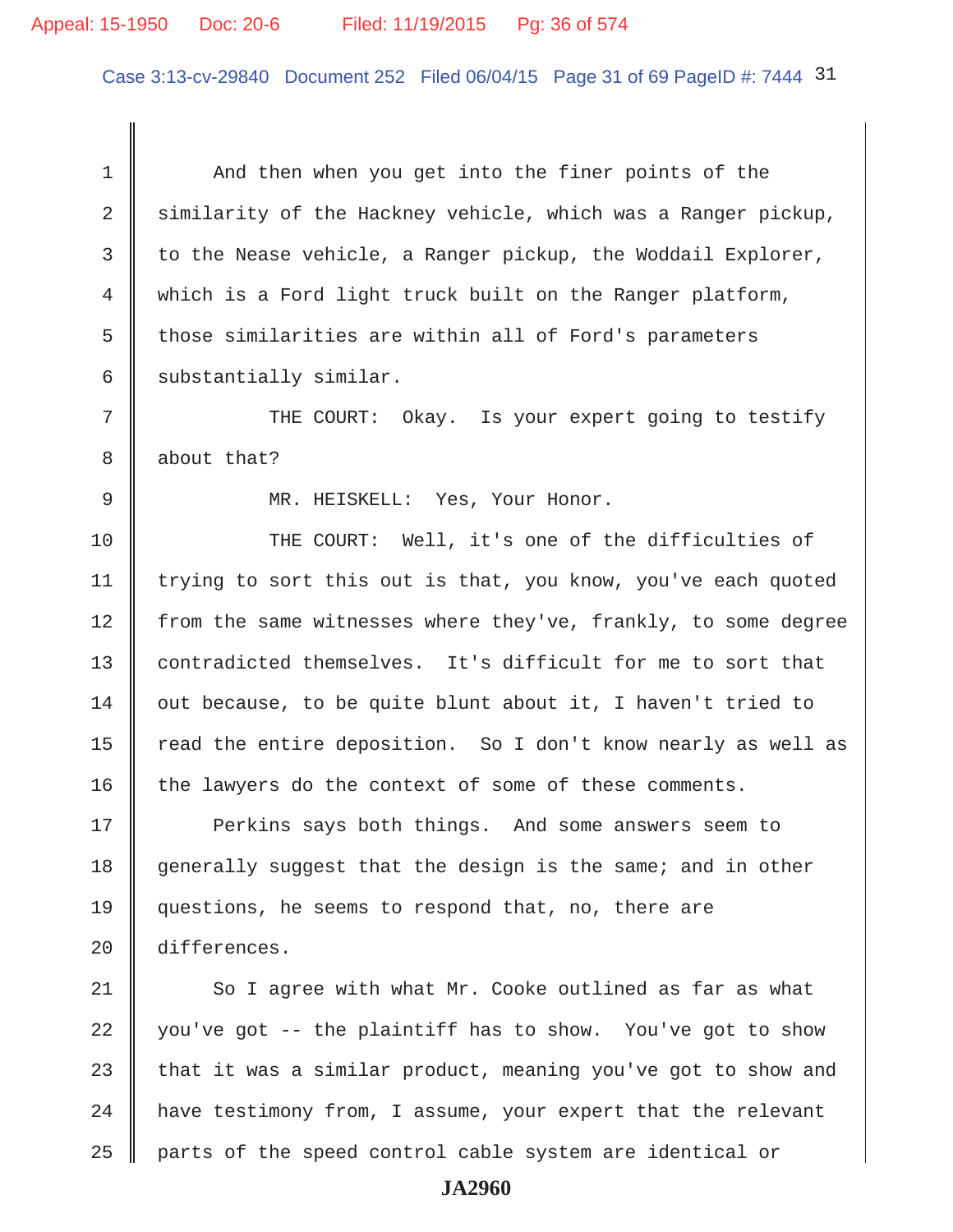#### Appeal: 15-1950 Doc: 20-6 Filed: 11/19/2015 Pg: 37 of 574

Case 3:13-cv-29840 Document 252 Filed 06/04/15 Page 32 of 69 PageID #: 7445 32

1 substantially similar.

2 And then you've got to show that the complaint of 3 whatever the driver says is happening is consistent with the 4 way that Mr. Nease has described this, not the cause of 5 Something else. I know there's some  $-$ - at least I was 6 confused about it. It seems that in at least one of these 7 | other people having a complaint, they indicated that they had 8 their cruise control on and that the cruise control wouldn't  $9 \parallel$  go off.

10  $\parallel$  Now, if that means that literally the light -- the lights 11 | that say your cruise control is on are on and wouldn't go off,  $12 \parallel I$  don't think that that gets in because I don't think that 13 | establishes that it was a mechanically bound speed control 14 cable; rather, it certainly could be that it's the electronic 15 speed control system was the malfunction. So that's an 16 example.

17 || And I think you're going to have to show through the  $18$  | testimony of these people that this seemed to be the same as 19 Mr. Nease experienced; and I think if you do that, then the 20  $\parallel$  rest of it, the causation and probably even the no other 21  $\parallel$  reasonable explanation are sufficiently met that I'm going to 22 tell the jury they can consider it.

23 || I think the jury has to evaluate those factors to decide 24  $\parallel$  if they think that it is -- what weight should be given to 25  $\parallel$  that evidence. But I think those things come in, even though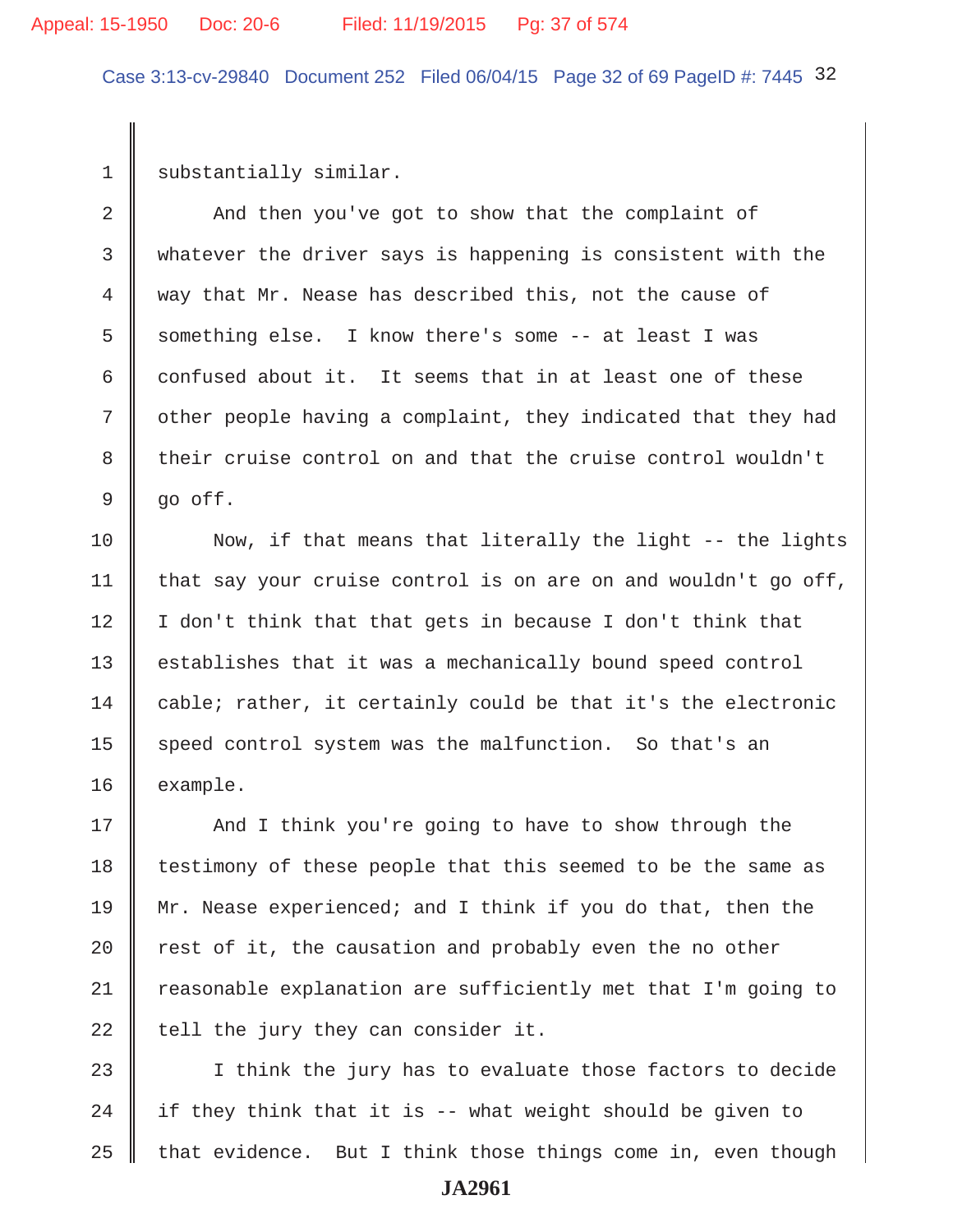#### Appeal: 15-1950 Doc: 20-6 Filed: 11/19/2015 Pg: 38 of 574

Case 3:13-cv-29840 Document 252 Filed 06/04/15 Page 33 of 69 PageID #: 7446 33

 $1 \parallel$  I agree with you that at trial, the plaintiff is going to have 2 to establish sufficient evidence as to those four points to 3 make it fair for the jury to consider the evidence.

 4 MR. COOKE: So that would include all four of those 5  $\parallel$  points because we haven't even talked about the other -- what 6 the accident circumstances were. I mean, I --

 $7$   $\parallel$  THE COURT: Well, we can talk about that as well. 8 Yeah, I think that they have to show that. To me, that's the 9 easier showing. I don't think they have to  $-$  I don't know 10 what the differences are, so I don't want to speculate and say 11 what might be similar enough in terms of the event and the  $12$  | accident itself or the crash itself, but --

13 || MR. COOKE: Your Honor, my -- just one -- and I 14 apologize if I've said this before. But the testimony from 15  $\parallel$  Mr. Perkins that it all suggests similarity, the talking --16 the question was asked, I think artfully, about the Next 17 | Generation speed control.

18 THE COURT: I agree, and I knew what you were going 19 to argue. And about all I can say is I think the jury is 20  $\parallel$  going to have to sort that out because Mr. Perkins -- to me, 21 you can juxtapose those two pieces of testimony and determine  $22$  | that he just contradicts himself.

23  $\parallel$  And so I don't think he gets to eliminate this discussion 24 | by later in his deposition saying, well, you know, the  $-$ - only  $25$   $\parallel$  the electronic part of the Next Generation system is actually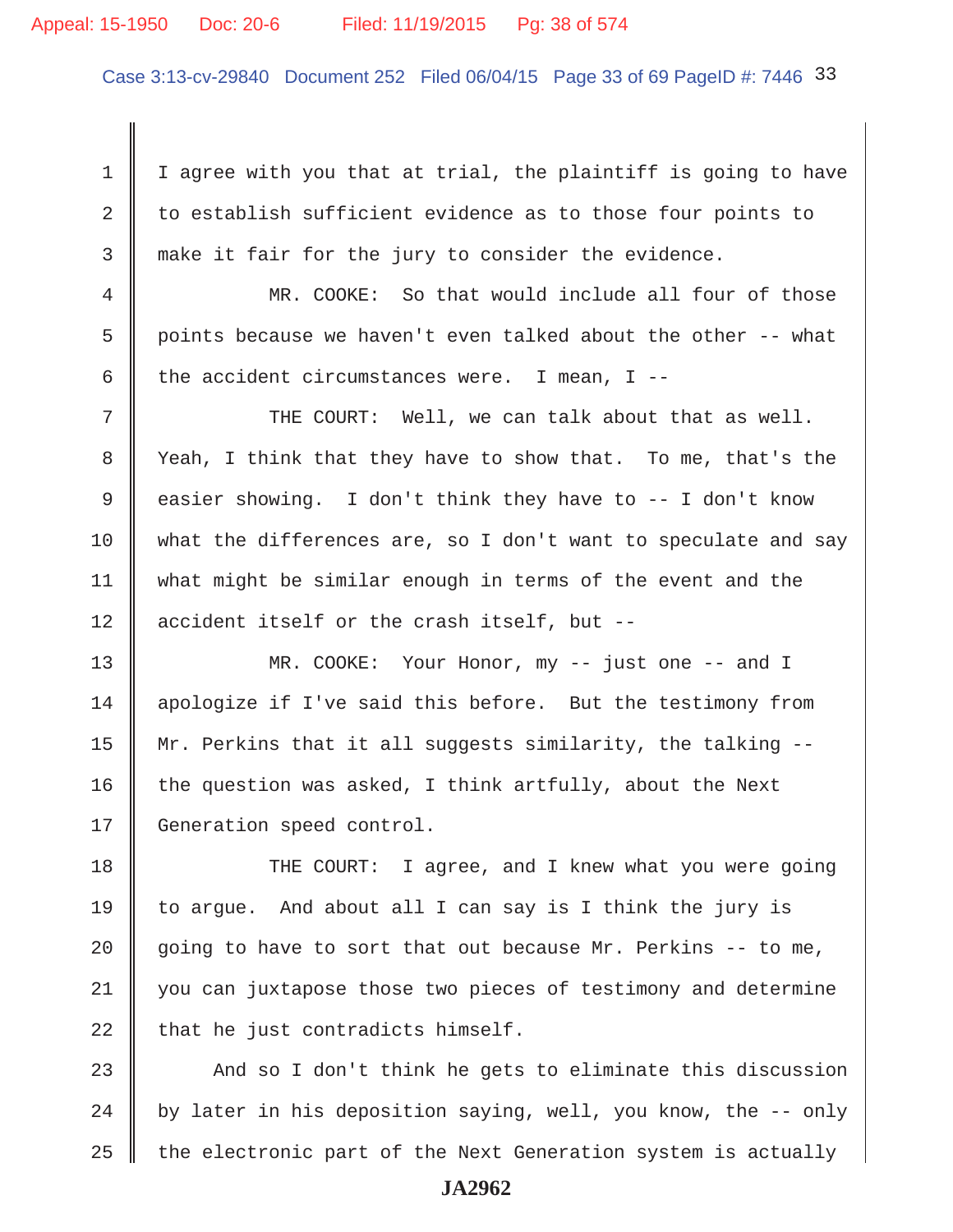#### Appeal: 15-1950 Doc: 20-6 Filed: 11/19/2015 Pg: 39 of 574

Case 3:13-cv-29840 Document 252 Filed 06/04/15 Page 34 of 69 PageID #: 7447 34

1  $\parallel$  the same; all these other things are different. 2 | I mean, he says both things, I think, and I think the 3 plaintiffs can use that and then, with whatever other  $4 \parallel$  testimony they have, can argue that these are similar defects. 5 MR. COOKE: Your Honor, so it seems that we get 6 T right into the heart of a 403 problem because we can't unring  $7 \parallel$  this bell when we spend a bunch of trial time trying to 8 explain something that never should have been admitted and 9 is -- doesn't meet the *Hershberger* standards. And that's the 10 problem that the appellate courts have had with other 11 incident evidence, not to mention consumption of time about 12 || matters that really aren't this matter that this jury is to 13 decide. 14 THE COURT: Is it clear to the defense what Mr. Sero

15  $\parallel$  is going to testify to when he testifies about any of the 16 specific vehicles involved in these other incident claims?

17 MR. COOKE: Your Honor, it was very clear at his 18 deposition as to what he said; and so he now comes in and had 19 he said, well, the Huber accident or the Woddail accident are  $20$  similar, we would have asked the questions so that we could 21 understand why he said that. He said none are similar.

  $\parallel$  So now we're left with having to cross-examine a pretty 23 Slippery witness if he's going to all of a sudden change his | testimony about an issue like this, which is very prejudicial | in a case -- in a products liability case.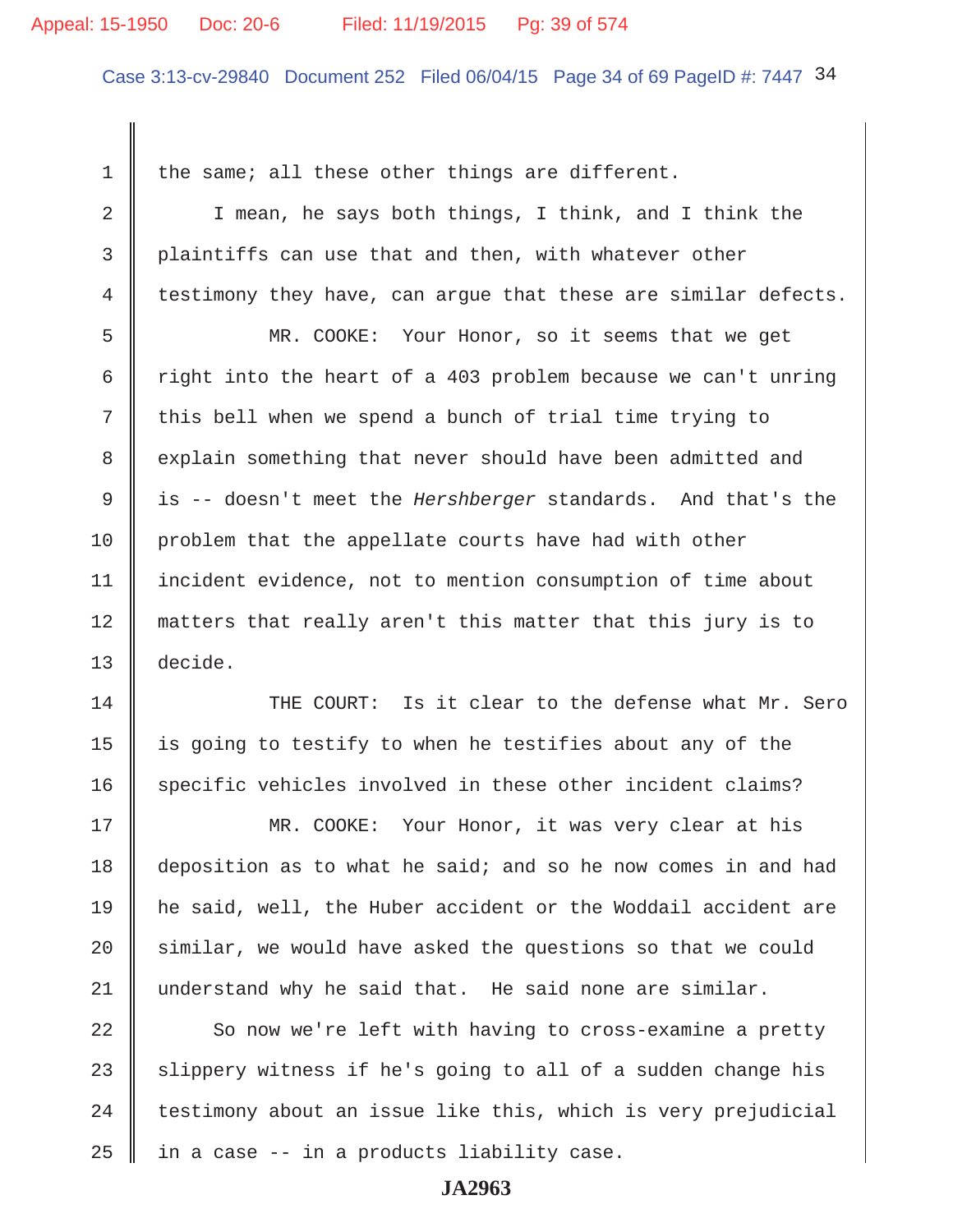Case 3:13-cv-29840 Document 252 Filed 06/04/15 Page 35 of 69 PageID #: 7448 35

1 || THE COURT: So let me -- so let's talk about Perkins 2 first. It does seem to me that he contradicts himself. And I 3 am concerned, if that's the primary basis by which you believe 4 these other people's events comes in, that is troubling. 5 MR. HEISKELL: That's just the foundation of it, 6 Your Honor. There's a whole lot more. First of all, Perkins  $7 \parallel$  in the later statement that they're not all the same, all he's 8 Teferring to are minute differences in how cable is routed 9 || over parts of the engine. They had right-hand drive 10 | Explorers. 11 || THE COURT: Well, is that apparent from his 12 | testimony? 13 WR. HEISKELL: I think it is in the context. And 14 forgive me, Your Honor, but there -- in those two prior cases, 15 *Huber* and *Olson*, it just seems so well established after all  $16$  the Ford witnesses' testimony came in that it was one system, 17 || it was one cable with minor variations, none of which are 18  $\parallel$  relevant to the stuck cable problem that we have here. 19 THE COURT: And how are you going to get in all of 20 this evidence from the *Huber* and *Olson* cases? 21 MR. HEISKELL: It's -- we're not -- we're not 22 needing to do that except that these witnesses testified in 23 those cases. Adams and Perkins, Ford witnesses, testified. 24 THE COURT: Okay. Isn't that what I've been reading 25  $\parallel$  as their -- the -- their testimony, either by deposition or **JA2964**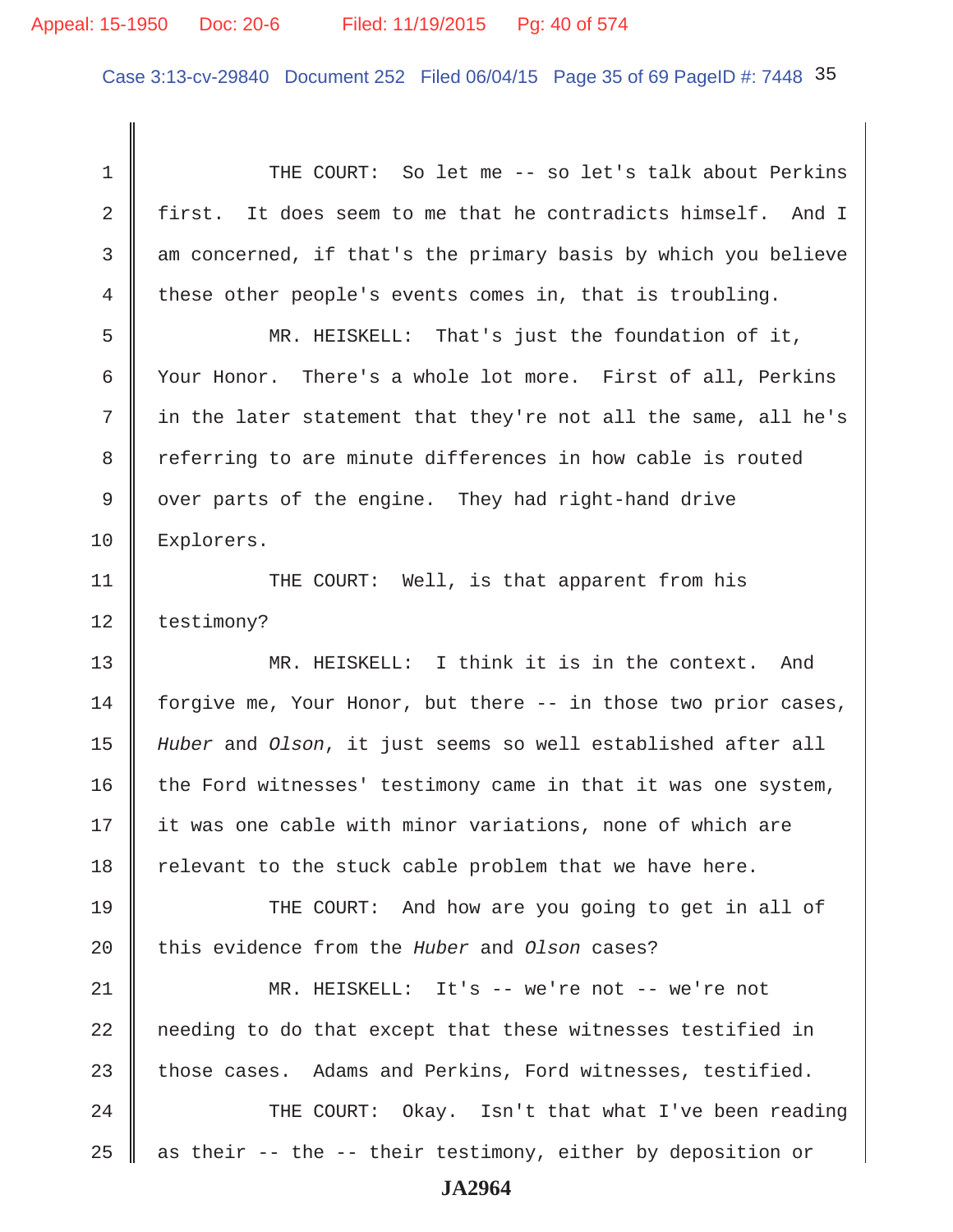Case 3:13-cv-29840 Document 252 Filed 06/04/15 Page 36 of 69 PageID #: 7449 36

 $1 \parallel$  live --2 || MR. HEISKELL: Yes, Your Honor. 3 || THE COURT: -- at those trials? 4 || MR. HEISKELL: Right. 5 THE COURT: And I mean, you've seen what Mr. Cooke 6 and Mr. Bibb have filed in reply. I mean, he  $-$ - there's 7 certainly language that Mr. -- by which Mr. Perkins kind of 8 reverses field on the extent to which there's -- this is the 9 Same speed control cable configuration. 10 MR. HEISKELL: Right. And Mr. Sero can identify 11 each of those cables and --12 THE COURT: And why did Mr. Sero testify that there 13 were no similar complaints, no similar events or accidents, no 14 similar findings with respect to another vehicle? 15 MR. HEISKELL: Your Honor, I -- all I know is he has 16 previously testified that they're all similar, that the Huber 17 cable was similar. He has testified in each of those previous 18 cases, *Huber* and *Olson*, that the Woddail incident was 19 || substantially similar. 20 THE COURT: But I think you also said that you would 21  $\parallel$  expect for Mr. Sero to testify that in addition to the 22 vehicles in *Huber*, *Olson*, and *Nease*, that the vehicles in one 23 || or more of these other similar event witnesses would be the  $24 \parallel$  same. 25 Sut it sounds like that wasn't really ever disclosed,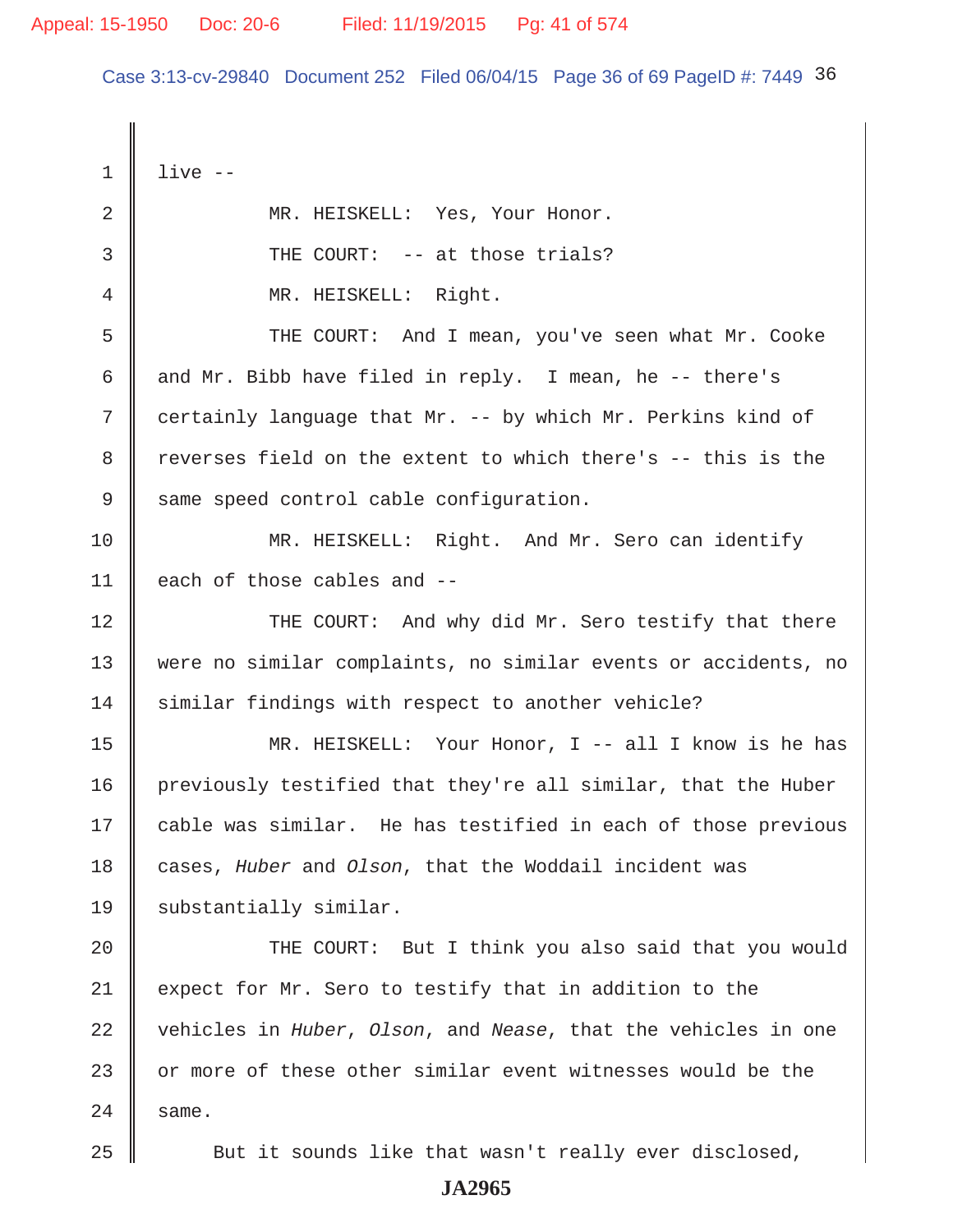#### Appeal: 15-1950 Doc: 20-6 Filed: 11/19/2015 Pg: 42 of 574

Case 3:13-cv-29840 Document 252 Filed 06/04/15 Page 37 of 69 PageID #: 7450 37

1 | wasn't part of his opinion, and wasn't even permitted to be 2 discussed in his discovery deposition because he denied there 3 were any other events that seemed to be the same.

 4 MR. HEISKELL: Well, he has since supplemented with 5  $\parallel$  an affidavit what he thought the question was and what he 6  $\parallel$  intended his answer to be. He has said, before and after his 7 deposition, that those incidents are substantially similar.  $8$   $\parallel$  And he can explain that, and it is a matter of fact for the  $9 \parallel$  jury's -- that the jury ought to hear.

10 || It's not -- there's no way to interpret the overall 11 | substance of his deposition in this case as being 12 contradictory of any of his prior deposition testimony.

13 || THE COURT: Well, you know, honestly I have gone 14 Tround and round in reading everything that both sides have 15  $\parallel$  filed with this because it is fairly circular.

16 The bottom line is, I really think that it's the jury's 17 question to determine. And so because of that, I'm going to 18 let them use this evidence but certainly instruct the jury 19 that the weight, if any, that they should give to it must be 20 | based upon plaintiff establishing to their satisfaction that  $21$  it was the same or similar product design, the same or similar 22 problem or alleged defect with the other incidents, and then 23 the other factors, that they think that the defect caused the  $24$   $\parallel$  event that the witness is describing and that there isn't some  $25$  | other reasonable explanation.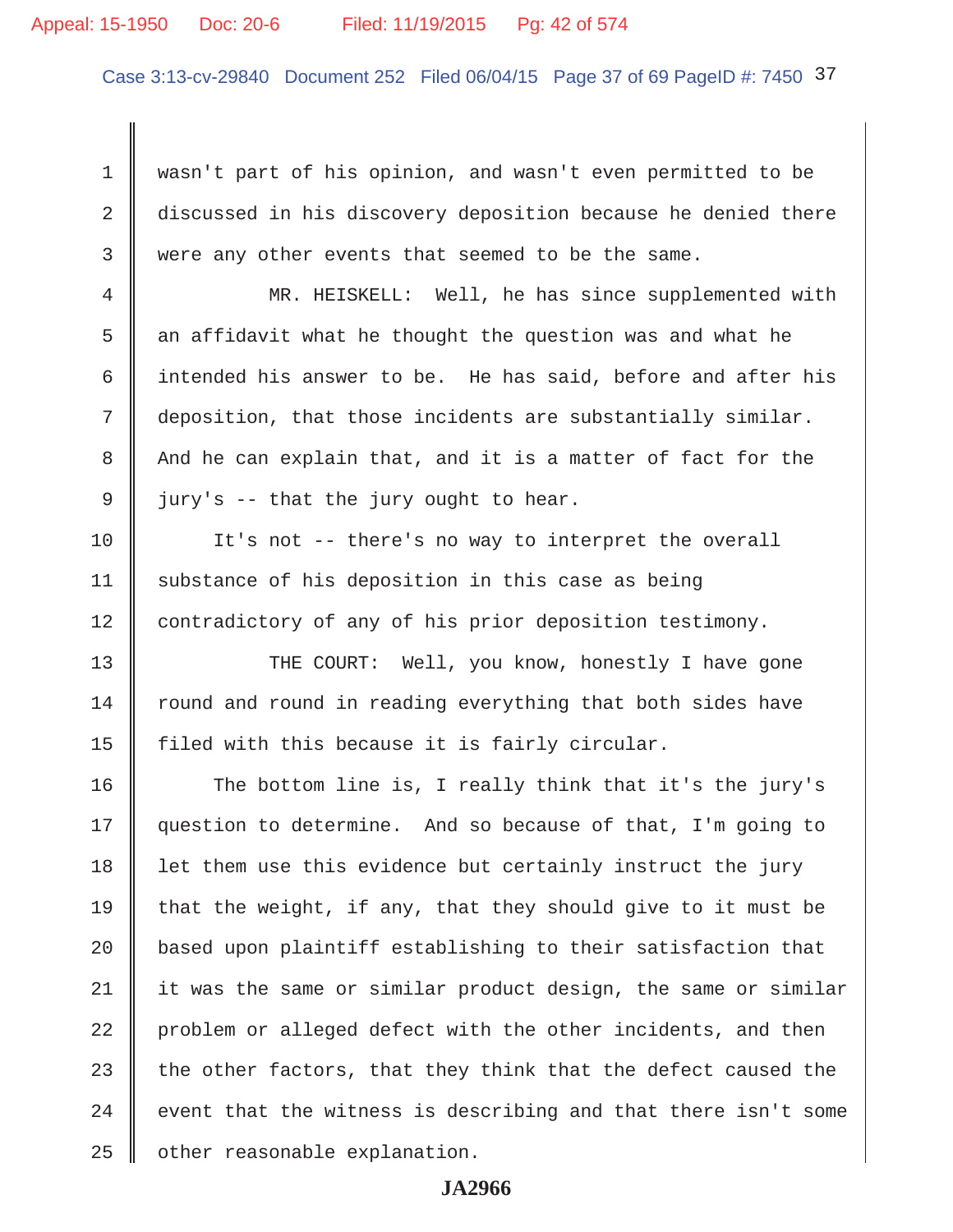# Appeal: 15-1950 Doc: 20-6 Filed: 11/19/2015 Pg: 43 of 574

Case 3:13-cv-29840 Document 252 Filed 06/04/15 Page 38 of 69 PageID #: 7451 38

1 And I think once -- I think if the jury is instructed 2 that way, the jury can decide what weight to give to these. 3 || MR. HEISKELL: Thank you, Your Honor. 4 **4** THE COURT: So then --5 MR. COOKE: Your Honor, may I, just for purposes --6 || THE COURT: All right. 7 MR. COOKE: -- of the record -- 8 || THE COURT: Sure. 9 MR. COOKE: -- just may I -- I'd like to submit a 10 photograph. I don't believe this is in the record, of the 11 *Olson v. Ford* speed control cable. 12 || THE COURT: Okay. 13 || MR. COOKE: If I may approach. 14 THE COURT: You may. Let Lee see it. Let Lee see 15  $\parallel$  it first. 16 || MR. COOKE: I'm sorry. I apologize. 17 || MR. JAVINS: Okay. 18 MR. COOKE: This is from the 1998 Ford Explorer, and 19  $\parallel$  this was -- I'd just like to make a record with --20 THE COURT: All right. So this has been -- what's 21 | it marked as? Exhibit A by the defense? 22 MR. COOKE: Yeah. It could be tied to the motion 23 Which was Number 100. 24 COURT: Okay. 25 MR. COOKE: And, Your Honor, this speed control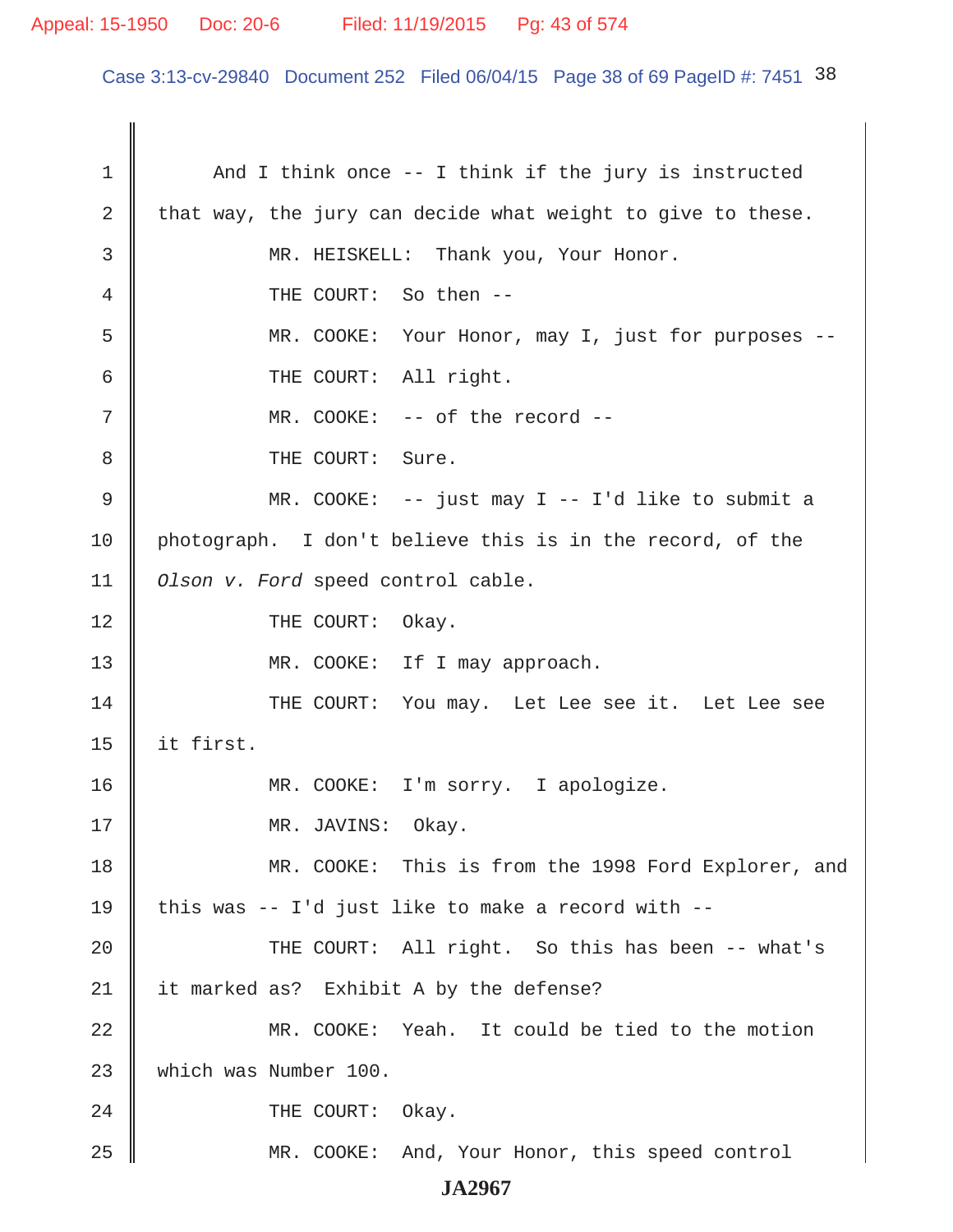# Appeal: 15-1950 Doc: 20-6 Filed: 11/19/2015 Pg: 44 of 574

Case 3:13-cv-29840 Document 252 Filed 06/04/15 Page 39 of 69 PageID #: 7452 39

1 cable from the Nease Ranger, the 2001 Ford Ranger, will be in 2 | evidence in the case and I will offer it as part of the 3 evidence in the case. I only have one of them. I can submit  $4 \parallel a$  picture as Exhibit B for this record. 5 Supersman THE COURT: All right. And then you -- 6 MR. JAVINS: So you're saying that's an exemplar? 7 MR. COOKE: Yes. Exemplar, yes. 8 THE COURT: All right. And then -- 9 || MR. COOKE: And the only other point I wanted to 10 make, Your Honor, is imagine a situation where an engineer is 11 designing a 2001 Ford Ranger and just goes and grabs a part 12 from a speed control cable from a 1998 Explorer and then tries 13  $\parallel$  to put it in the Ford Ranger, and it can't be done. 14 And so what we're asking -- you know, we are now on a 15  $\parallel$  clear way that's very prejudicial to the defense in this case 16 | of doing something that no engineer would ever do in designing 17  $\parallel$  a vehicle, or if they do -- if they did, it would be 18 negligence. 19 || And we're now introducing evidence at a standard that is 20  $\parallel$  not the standard of engineering, and we've now got to spend 21 | all this time explaining that, and it is  $-$ - I just feel that  $22$  | it is very prejudicial. 23 THE COURT: Well, again, I mean, it's for the jury

24  $\parallel$  to determine. I can see Exhibit A and compare it to your  $25$  exemplar and certainly I can see differences. The problem is,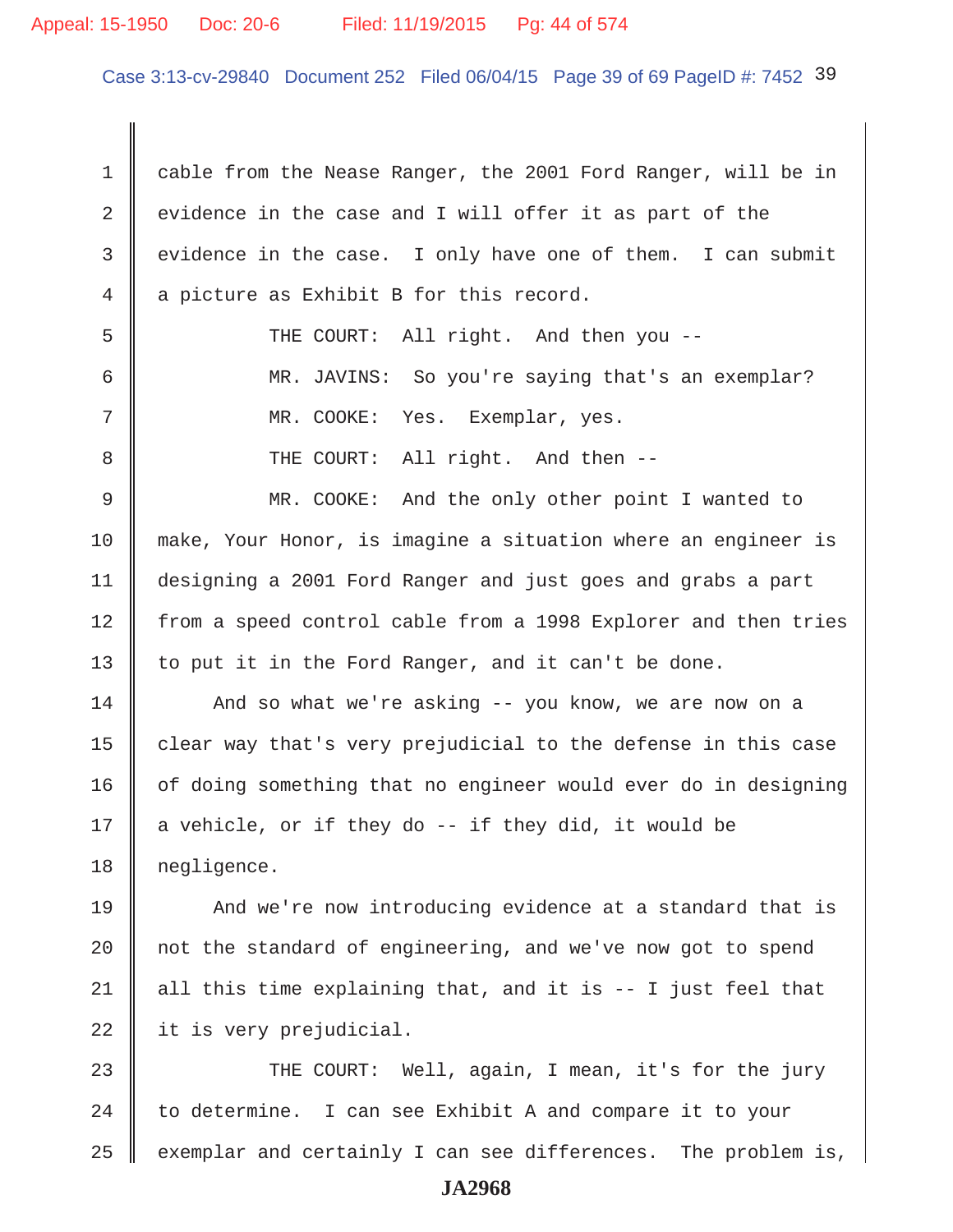#### Appeal: 15-1950 Doc: 20-6 Filed: 11/19/2015 Pg: 45 of 574

Case 3:13-cv-29840 Document 252 Filed 06/04/15 Page 40 of 69 PageID #: 7453 40

1 | I need a context for that. I think that's what the evidence 2 that the plaintiff claims they have will supply. 3 And that context is that although they have physical 4 differences, they're the same design and they are subject to  $5$  the same potential failure mode, subject to the same actual 6  $\parallel$  failure mode in this case, according to Mr. Sero, and similar  $7 \parallel$  to the failure that he claims that he observed when he looked 8 || at the Huber and Olson cable.  $9 \parallel$  So it's all going to go to the jury. 10 While I'm on the subject of that, I do want to make clear 11 that with regard to the *Huber* and *Olson* cases, I have no 12 | problem with, first, the expert testifying about his 13 inspection of those cables and being examined and cross- $14$  examined about the extent to which they're relevant  $-$ - for all 15  $\parallel$  relevant purposes the same or different. 16 Do you expect to have anyone else testifying about the 17 *Huber* or *Olson* cases in any way, shape, or form? I assume 18 you're not going to bring in a driver from one of those 19 incidents who would describe having the event; is that right? 20 MR. HEISKELL: That's correct, Your Honor. 21 THE COURT: So is it just your expert testifying  $22$   $\parallel$  that he examined the cables in those two vehicles and here's 23 what he found? 24 MR. HEISKELL: That's correct, Your Honor. 25 THE COURT: Then I think it's clear, then, that it **JA2969**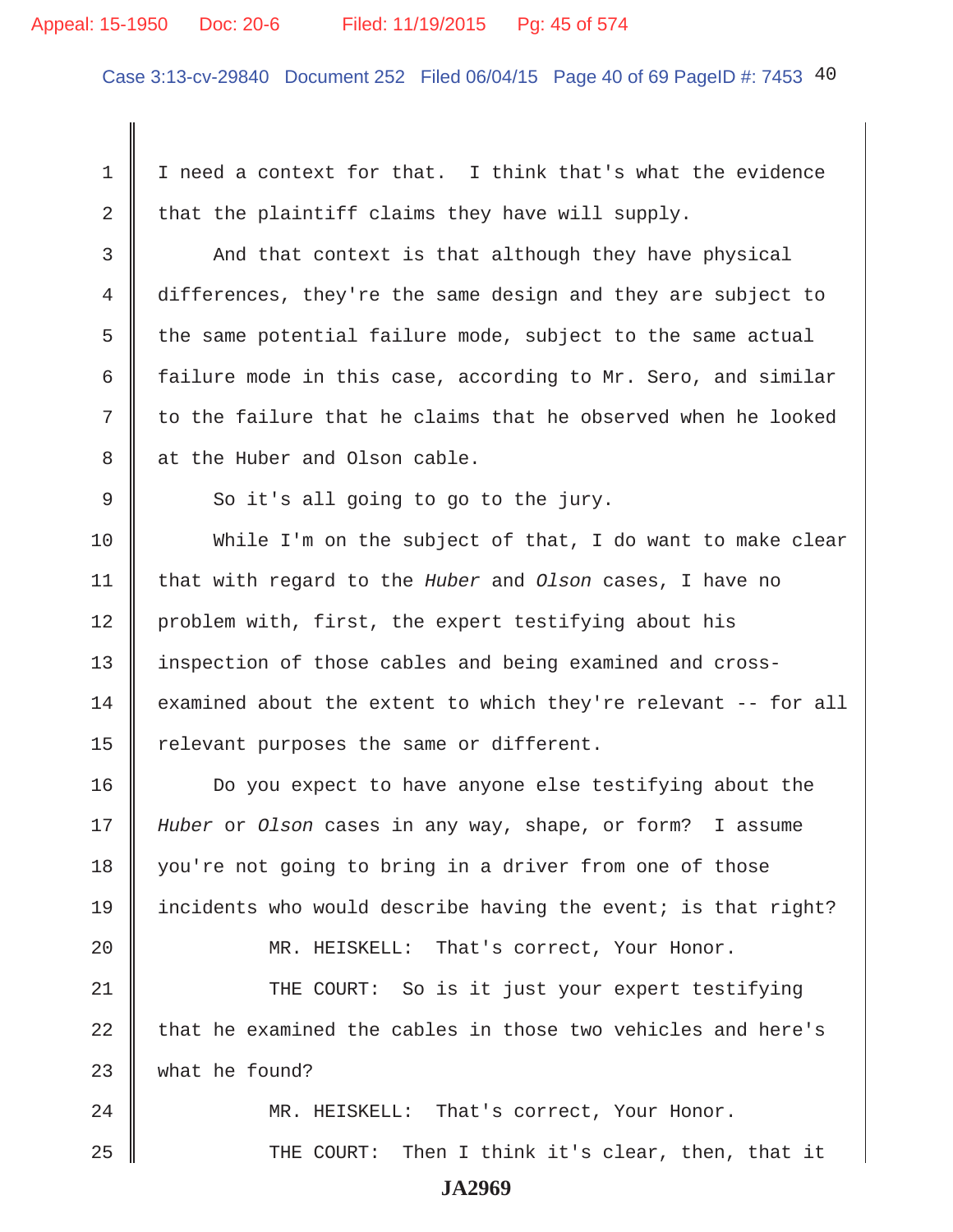# Appeal: 15-1950 Doc: 20-6 Filed: 11/19/2015 Pg: 46 of 574

Case 3:13-cv-29840 Document 252 Filed 06/04/15 Page 41 of 69 PageID #: 7454 41

 1 would be impermissible to elicit testimony from him or anyone 2 else about the trial of those cases or the result of those  $3 \parallel$  cases. 4 The Court has obviously ruled that you're not entitled to 5 a collateral estoppel effect from those, and it would be 6 unfairly prejudicial to elicit any testimony about how those 7 cases turned out. 8 MR. HEISKELL: Yes, Your Honor. We certainly 9 **concede that.** 10 || THE COURT: Okay. 11 || MR. HEISKELL: Your Honor --12 || THE COURT: Yes? 13 MR. HEISKELL: -- it just occurred to me -- I'm 14 sorry, that 10-second delay is my processing  $-$ - the only way 15  $\parallel$  that it could conceivably come up is if as the evidence 16 develops in this case, if Your Honor were to revisit Your 17 Honor's ruling on the issue of punitive damages, the notice to 18 Ford of the *Huber* and *Olson* cases, the two fatalities there 19 prior to the Nease accident, as a result of this cable, that 20  $\parallel$  their own engineers gave a severity occurrence to as 10, that 21 would be a legitimate context to talk about *Huber* and *Olson*. 22 I understand the Court's ruling stands at this point, but 23  $\parallel$  I think if, as this case progresses, if evidence develops that  $24$   $\parallel$  warrants revisiting that ruling, we might not want to exclude

#### **JA2970**

25 *Huber* and *Olson*.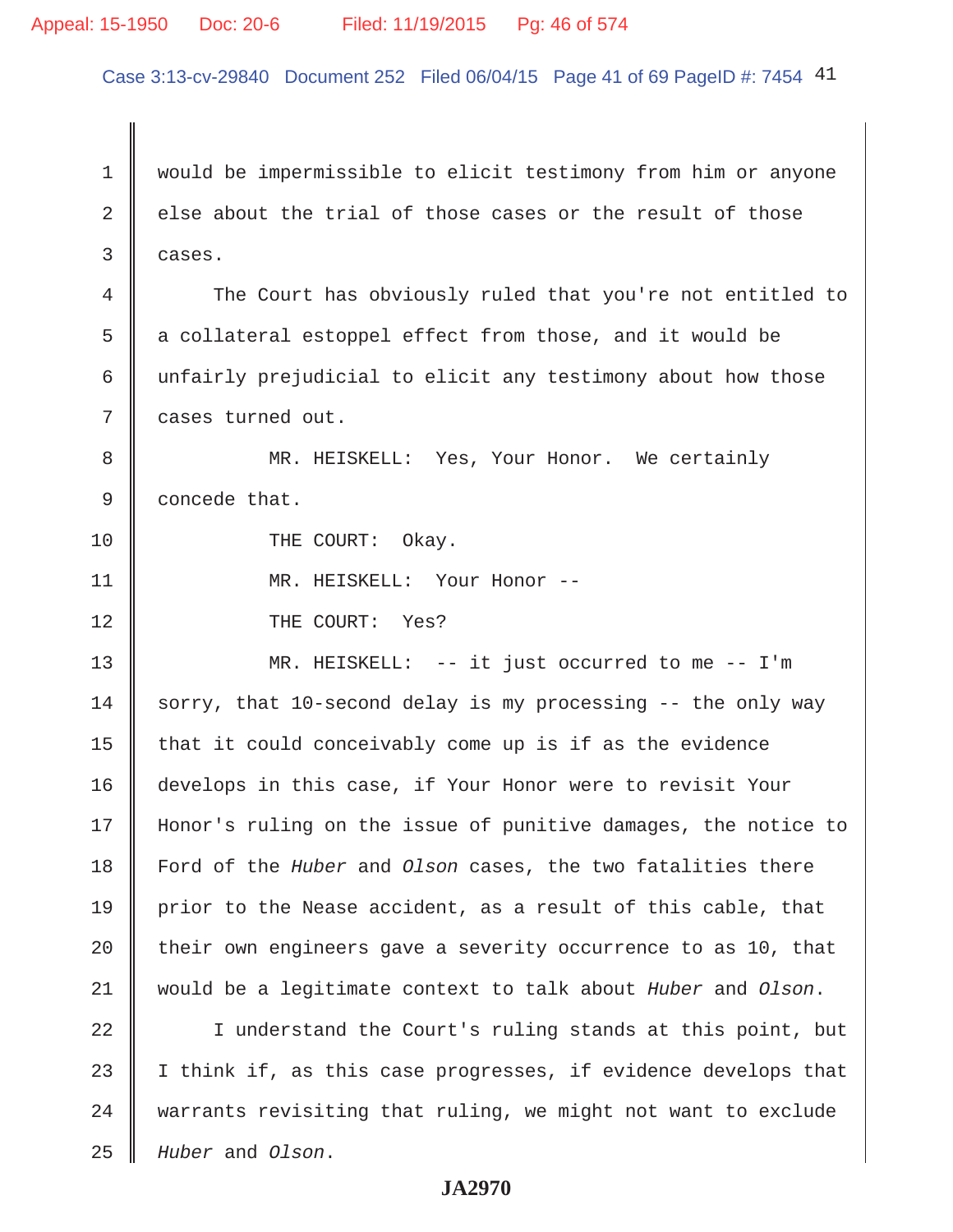Case 3:13-cv-29840 Document 252 Filed 06/04/15 Page 42 of 69 PageID #: 7455 42

1 THE COURT: All right. Well, if you think that 2 Somehow at any point that that  $-$  the evidence is such that 3 the Court ought to revisit its ruling, then you can raise it. 4 || MR. HEISKELL: Thank you, Your Honor. 5 || THE COURT: Okay. All right. Anything else, then, 6  $\parallel$  on this, other events? 7 MR. COOKE: I guess, Your Honor, I'd just like to 8 | note for the record what events  $-$ - which events they are going 9 I to intend to offer since it's been --10 THE COURT: Well, let's be clear about it. We've 11 | already established that the complaints are those that you 12 | attached as an exhibit in the responsive motions here. So 13 that's a finite number of those, as I recall, the complaints 14 from the other two dealerships or from service techs. So that 15 was the first category we discussed. 16 Then who falls within that second category where you 17 || intend to call as a witness a driver who purportedly had a 18 similar defect and event? 19 MR. HEISKELL: Just two non-Ford drivers. One is 20 Kenneth Woddail, the supervisor of the United States Marshals, 21 whose 1996 Explorer would not -- would not slow down. And 22 then the second one is Matthew Hackney, the police officer, 23 Army officer, whose Ranger would not decelerate. 24 THE COURT: All right. So those are two non-Ford  $25$   $\parallel$  employee witnesses who would, you would purport, would testify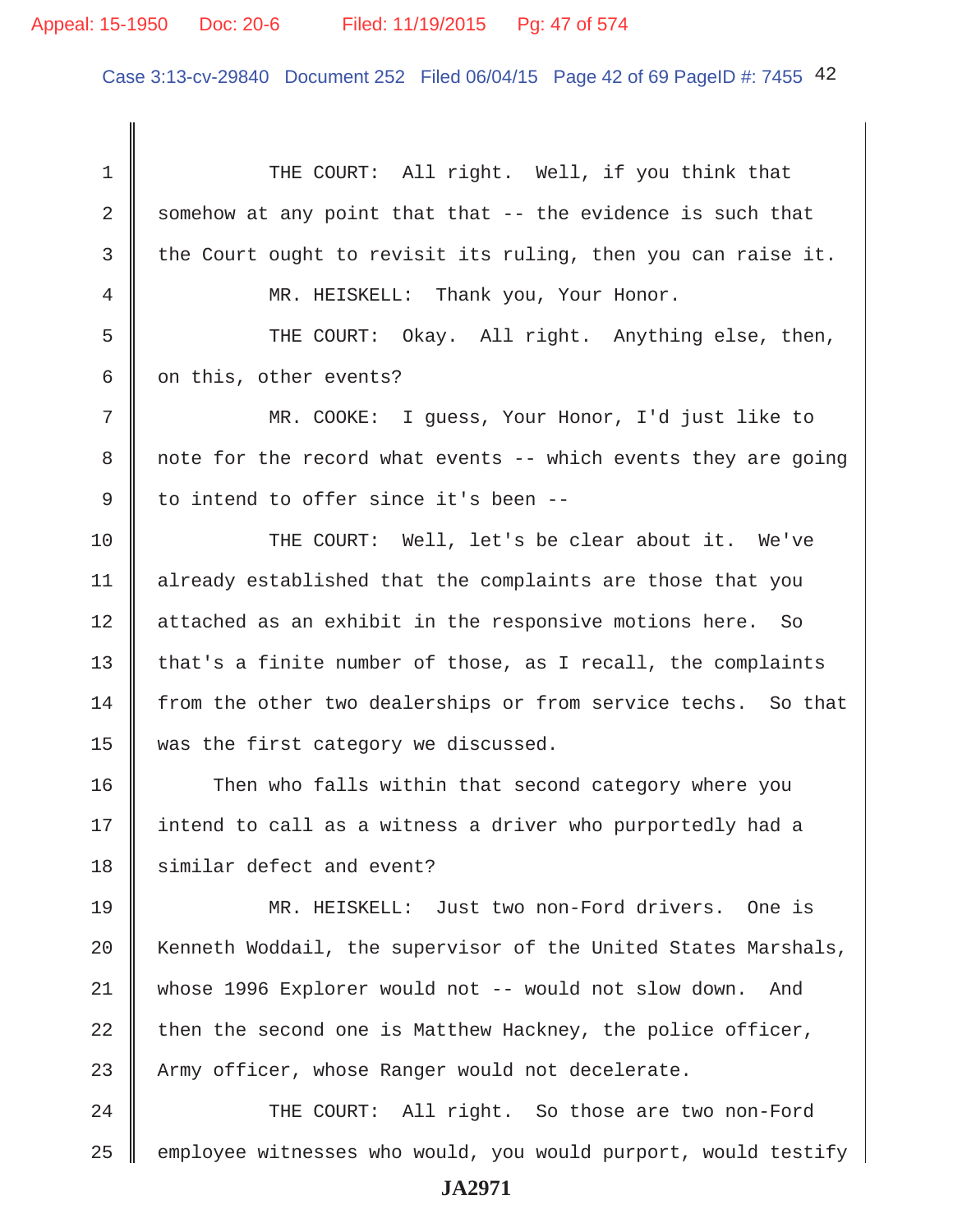# Appeal: 15-1950 Doc: 20-6 Filed: 11/19/2015 Pg: 48 of 574

Case 3:13-cv-29840 Document 252 Filed 06/04/15 Page 43 of 69 PageID #: 7456 43

 $1 \parallel$  that they had a similar vehicle in terms of the speed control 2 cable and similar claim of defect. 3 || MR. HEISKELL: Yes, Your Honor. 4 THE COURT: Are there Ford people that you intended  $5 \parallel$  to call as well? 6 MR. HEISKELL: Casey, C-a-s-e-y, Mulder.  $7 \parallel$  Your Honor, he was the -- 8 THE COURT: He was the test driver. 9 || MR. HEISKELL: Yes, Your Honor. 10 || THE COURT: I remember him. 11 **And then who else?** Padilla? 12 MR. HEISKELL: Padilla, yes, Your Honor. 13  $\parallel$  THE COURT: I had a note that Woddail had described  $14$  the cruise control in his operation of the vehicle. 15 So do you expect him to meet the threshold that I 16 described a while ago, that he would testify that the problem 17 || wasn't the cruise control button seemed to not turn off; 18 Trather, the cruise control went off but the gas pedal didn't 19 || return to neutral or idle? 20 || MR. HEISKELL: Yes, Your Honor. I think in that 21 case, the -- he disengaged the speed control or cruise  $22$  | control  $-$ 23 **I** THE COURT: Okay. 24 || MR. HEISKELL: -- which coincidentally is the same  $25$   $\parallel$  thing that happened to Mrs. Huber coming off Pierpoint Hill in **JA2972**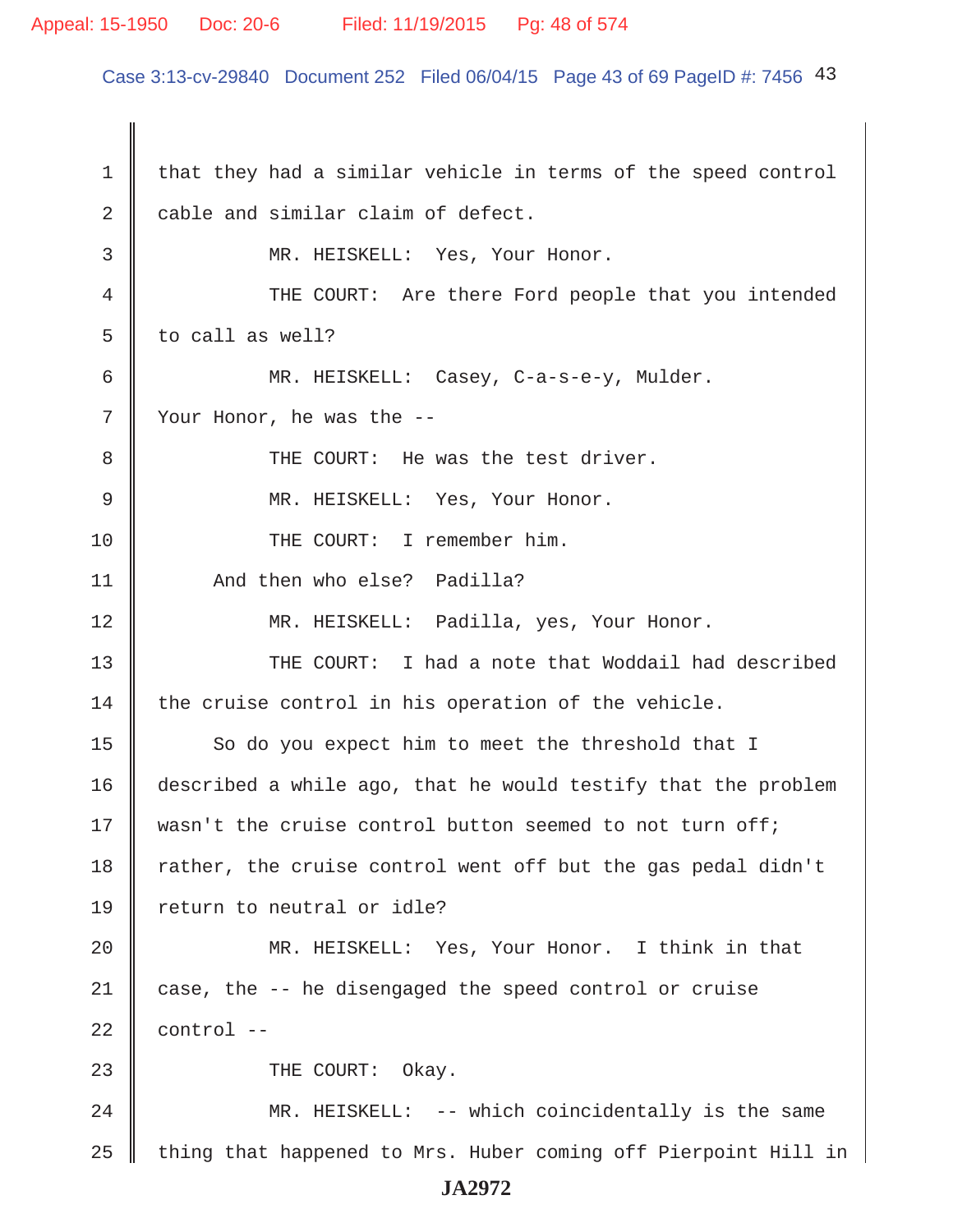#### Appeal: 15-1950 Doc: 20-6 Filed: 11/19/2015 Pg: 49 of 574

Case 3:13-cv-29840 Document 252 Filed 06/04/15 Page 44 of 69 PageID #: 7457 44

 1 Morgantown off the Interstate, and the -- because the vehicle 2 would not decelerate, he had to use maximum braking.

 3 It is -- I think, and I don't precisely recall, but he 4 talked about how his speed control did not seem to disengage,  $5 \parallel$  but that is totally consistent with the stuck speed control 6 cable irrespective of the electrical power to the system, to  $7 \parallel$  the servo.

8 THE COURT: Well, the problem that I've got with 9 that is, is if you're driving your car and you've got your 10 speed control on  $-$  and I assume this is true even of this 11 model, 2001 -- almost all those vehicles had, first, a light  $12$  that comes on when your cruise control is activated, and then 13 | another light beside it comes on when you actually engage the 14 cruise control.

15 So if you're telling me that when he tapped his brake or 16 pushed the button to disengage the cruise control that the  $17$  cruise control light went off but the vehicle didn't slow, 18 then I've got no problem with that.

19 But if his testimony is that it didn't  $-$ - that the lights  $\parallel$  didn't go off, that the -- it didn't seem that the cruise 21 control disengaged, then I think that that raises the | plausibility that the problem wasn't a mechanically bound  $\parallel$  cable but a problem somehow in the electrical signal from the button to the cruise control.

25 MR. HEISKELL: I understand the Court's concern. My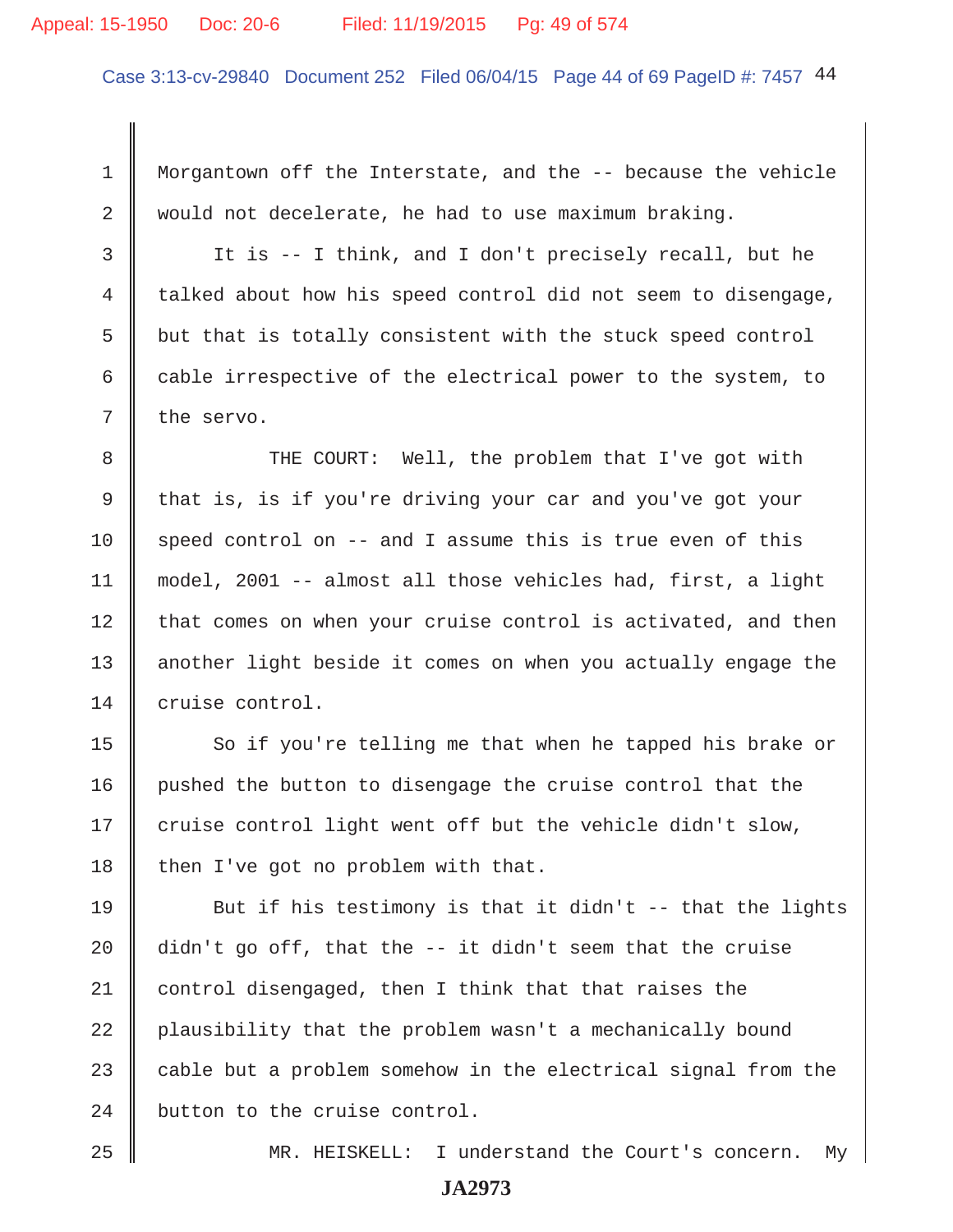# Appeal: 15-1950 Doc: 20-6 Filed: 11/19/2015 Pg: 50 of 574

Case 3:13-cv-29840 Document 252 Filed 06/04/15 Page 45 of 69 PageID #: 7458 45

1 recollection of the Woddail testimony is that he punched the 2 button. I don't think he referred to the light being on or  $3 \parallel$  off, but what he got was exactly consistent with the stuck 4 cable, the dirt, grease, grime, and sticking. 5 THE COURT: Are you presenting his transcript of his 6 testimony, or is he going to testify live? 7 || MR. HEISKELL: We're doing a video presentation of 8 his testimony that he gave in *Huber*. 9 || THE COURT: All right. So this is prior testimony? 10 || MR. HEISKELL: Yes, Your Honor. 11 | THE COURT: Well, you know, that can be a real 12 problem. If it's not clear, then -- from his testimony, given 13  $\parallel$  that the testimony has been taken, then I don't see how you 14 meet the test that I've outlined. 15 MR. HEISKELL: Well, I would like to look 16 specifically at his transcript for the light thing. 17 || THE COURT: Fair enough. 18 || MR. HEISKELL: Ford cross-examined him about all 19 || this in the past. Mr. Sero testified it's a similar incident 20  $\parallel$  consistent with the stuck speed control cable. I --21 THE COURT: Based upon his findings in examining the  $22$  | cable? No, he didn't examine this cable. 23 MR. HEISKELL: No, that's right, Your Honor. No. 24 | MR. COOKE: Your Honor, we cited Mr. -- what 25 Mr. Woddail said about the accident. It's on page 5 of 20 of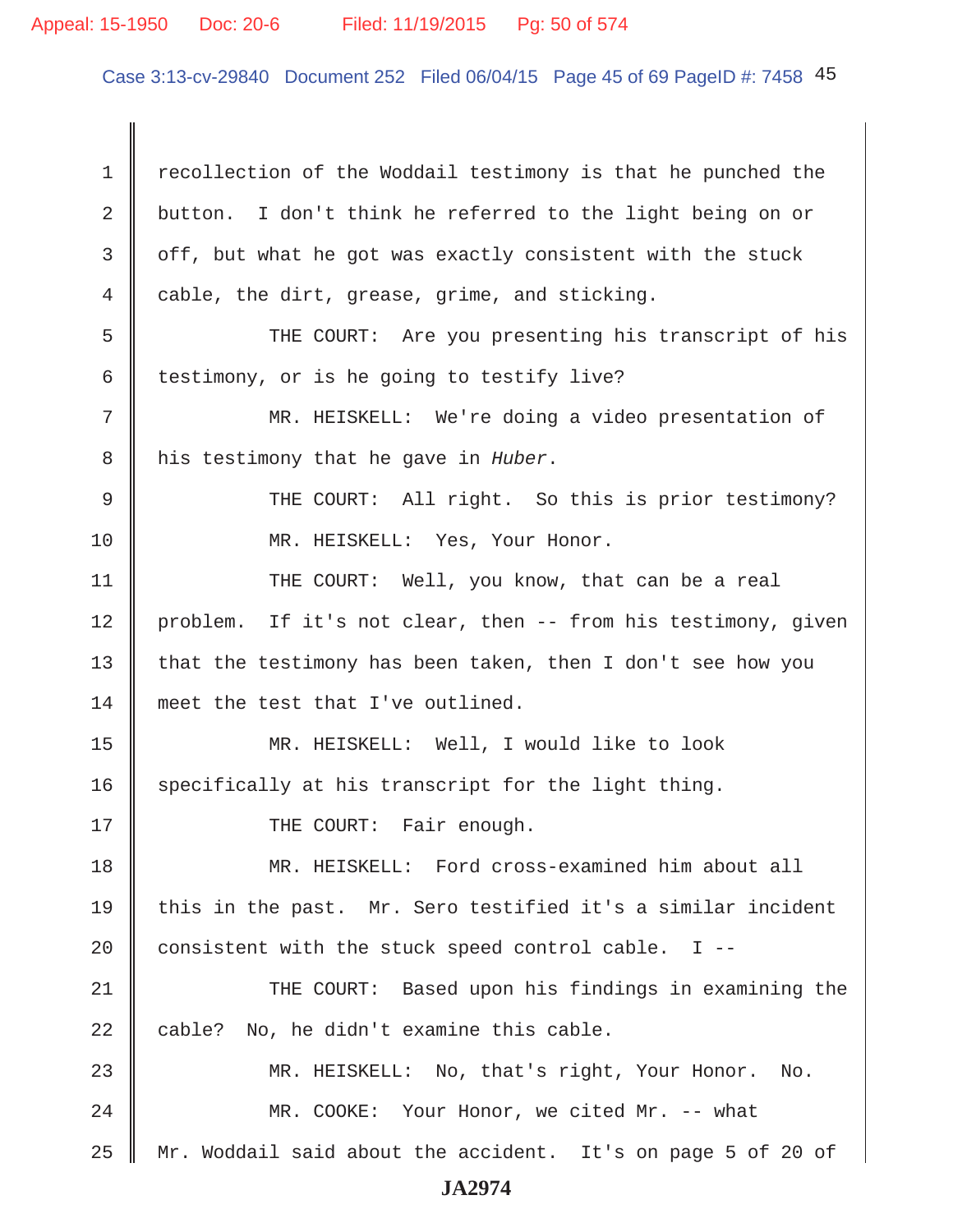# Appeal: 15-1950 Doc: 20-6 Filed: 11/19/2015 Pg: 51 of 574

Case 3:13-cv-29840 Document 252 Filed 06/04/15 Page 46 of 69 PageID #: 7459 46

 1 Document 136. And there's nothing else in the record that the 2 plaintiffs have offered that's contrary to that, and it is 3 Specific to pressing the cruise control button.

4 || THE COURT: Yeah. It's been, you know, last week 5 when I was reading through this, but it seemed to me when I 6  $\parallel$  read it, that the fair inference from his testimony was that 7 he was trying to -- at some early point, he was pushing the 8 button and it wasn't going off.

 9 MR. HEISKELL: And that's what -- it's the same 10 thing with Mrs. Huber tapping the brake to disengage the speed 11 control. It did not disengage, or at least the cable did not 12 | release.

13  $\parallel$  And what Mr. Sero will say is that with that system, the 14 power is always on to the speed control. Even if the light is 15 | off, the power  $-$ - it's powered up from the time the key is  $16$  started, I believe will be Mr. Sero's testimony.

17 The point is, this stuck cable overrides whatever the  $18$  cruise control electronics is trying to do.

19 THE COURT: Well, it does if it's there. The 20 problem here is that we don't have these cables. These are 21 | other vehicles that haven't been subject to inspection. And 22  $\parallel$  so the only way that this evidence is coming in is if the 23  $\parallel$  plaintiff can establish that the cable was the same, the speed  $24$   $\parallel$  control cable was the same design and configuration, and that  $25$  | the defect is the same.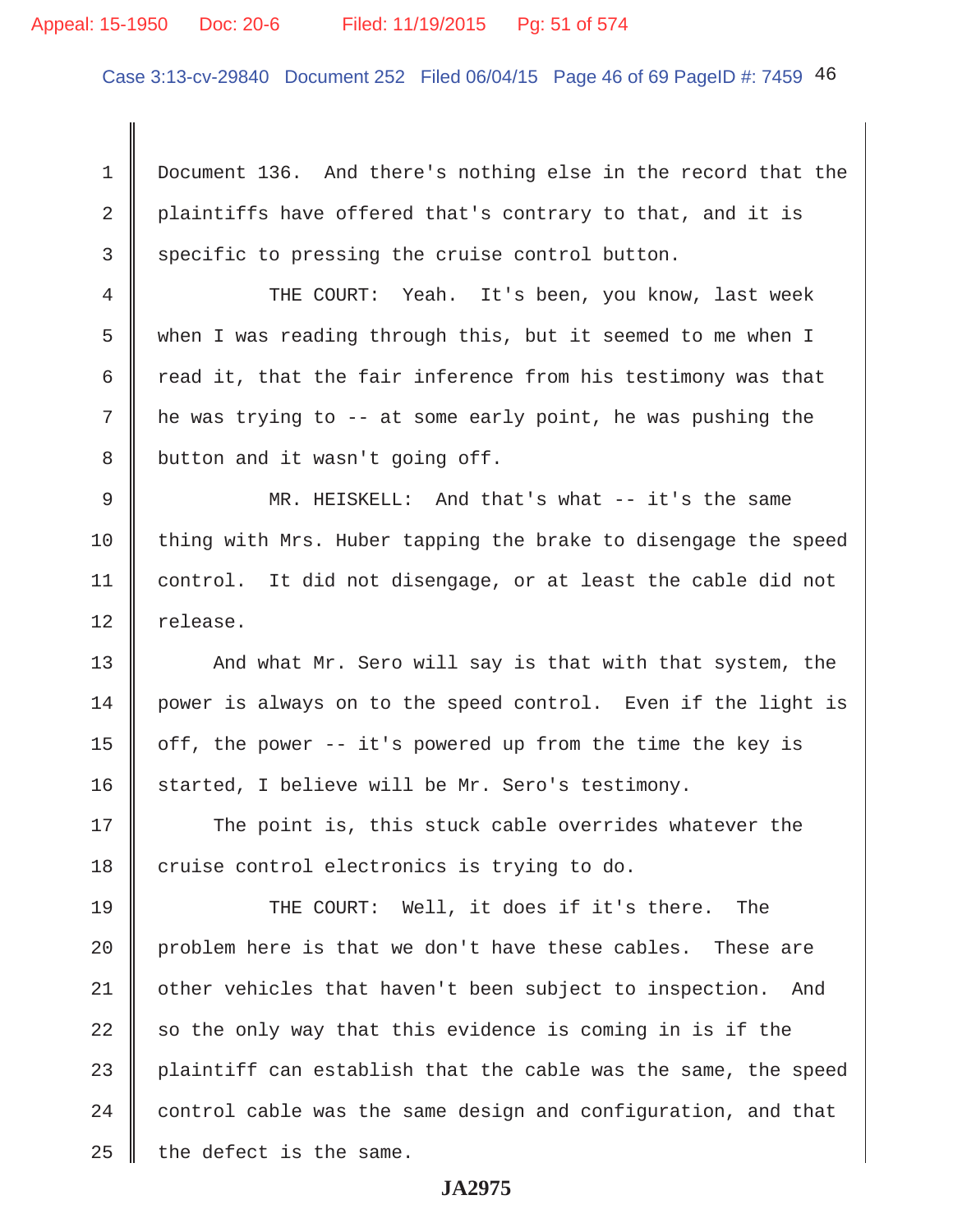# Appeal: 15-1950 Doc: 20-6 Filed: 11/19/2015 Pg: 52 of 574

Case 3:13-cv-29840 Document 252 Filed 06/04/15 Page 47 of 69 PageID #: 7460 47

1 And so, you know, if it's ambiguous from the witness's 2 testimony as to whether or not at the time he thought the 3 problem was that the button wasn't working for the cruise 4 control to go off, then to me that's the problem. 5 If he -- if his testimony -- and it did sound like this 6  $\parallel$  from what was quoted, that he was first saying that he was 7 pushing the button for the cruise control to go off and it 8 wouldn't go off. 9 Now, you've got the burden of establishing the basis for 10 the introduction here; and if it's not reasonably evident from 11 his testimony that the cruise control button wasn't the 12 problem but, rather, the cable was somehow stuck, then you 13 || haven't met the burden. 14 MR. HEISKELL: Well, Your Honor, Mr. Woddail -- it 15  $\parallel$  is true in his letter to Mr. Troutman, the president of Ford, 16 said -- he read this letter in his deposition. He said, 17 || "Naturally, I attempted to turn the cruise control off before 18 we reached the slower vehicle in front of us. I first tapped 19  $\parallel$  on the brake. This failed to disengage the cruise control. I  $20$  | then stepped on the brake and simultaneously pressed the 21 cruise control off button on the steering wheel. Neither of 22  $\parallel$  these actions turned the cruise control off." 23 Now, but that's not dispositive of the stuck cable,  $24$  | Your Honor, that keeps the throttle open --25 THE COURT: The problem is this: If you just accept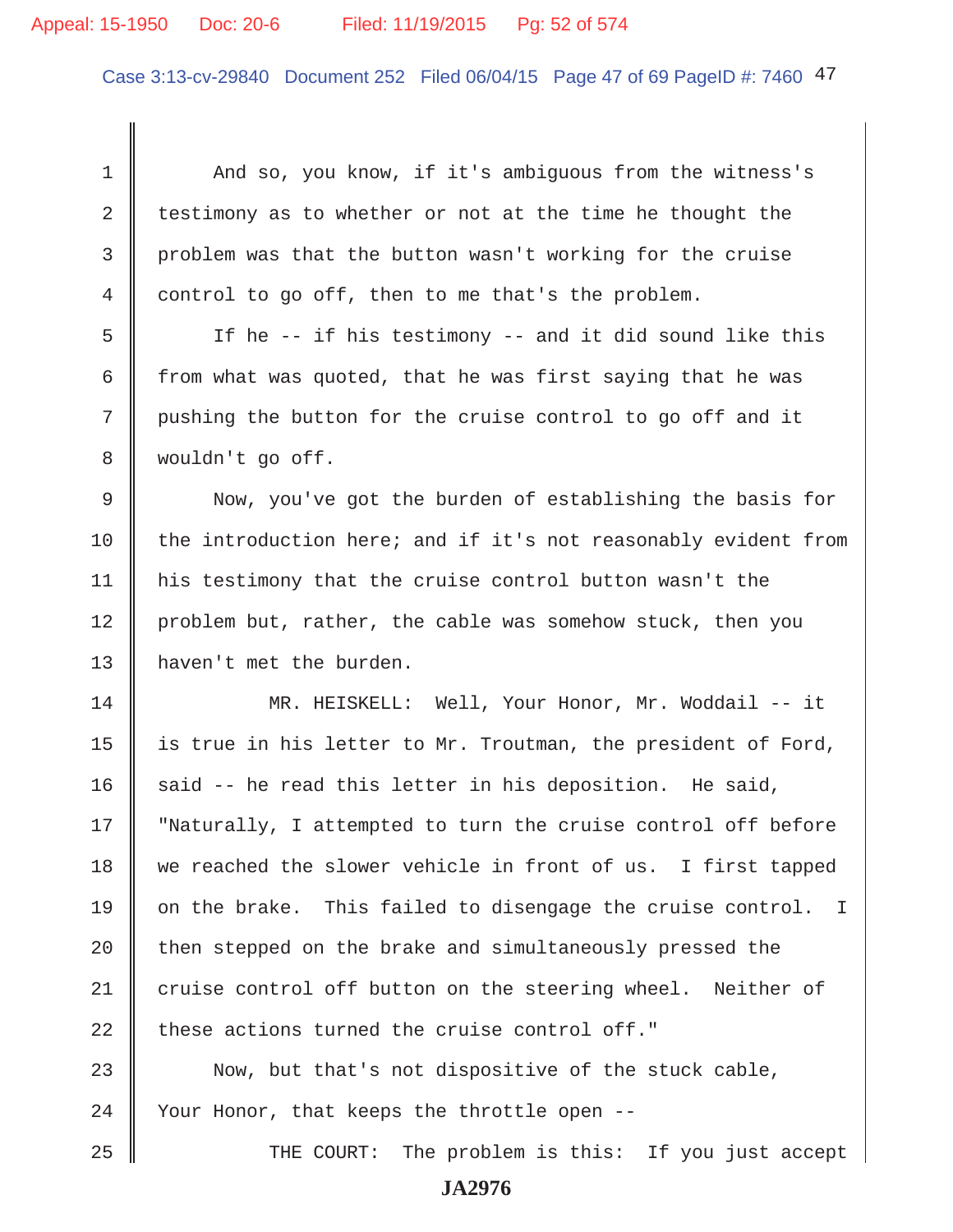# Appeal: 15-1950 Doc: 20-6 Filed: 11/19/2015 Pg: 53 of 574

Case 3:13-cv-29840 Document 252 Filed 06/04/15 Page 48 of 69 PageID #: 7461 48

1 that he didn't make clear that the cruise control button was 2 going off, then if he didn't make that clear, then it's 3 plausible that the speed control cable itself was mechanically 4 bound, as you're claiming, but it's also possible that the 5 problem was somehow with the cruise control control button  $6 \parallel$  itself. And that's the problem.

7 So here's what I'm going to do: We can talk about this 8 all day. Before you can use Mr. Woddail's deposition or his 9 testimony, you're going to have to show me somewhere in a 10 transcript where he addresses this such that it can meet the 11 | test for admissibility that it's the same alleged defect and 12 | not some problem with the cruise control.

13 MR. HEISKELL: All right, Your Honor. There is a 14 second purpose for Mr. Woddail's testimony, and we could  $-$  if 15  $\parallel$  the Court were not to let it in on the basis of notice of the 16 defect, the Woddail testimony is very clear and convincing 17  $\parallel$  that whatever was sticking the cruise control cable --

18 || THE COURT: The brakes wouldn't overcome.

19 MR. HEISKELL: He's a big, strong man, and it took  $20$  | him seven-tenths of a mile to stop this vehicle.

21 THE COURT: All right. Do you want to respond to  $22$  that?

23 MR. COOKE: Well, I just had a suggestion, Your 24 Honor. This is all deposition testimony, and it's been --25  $\parallel$  we -- it's been designated, it's been countered, and there are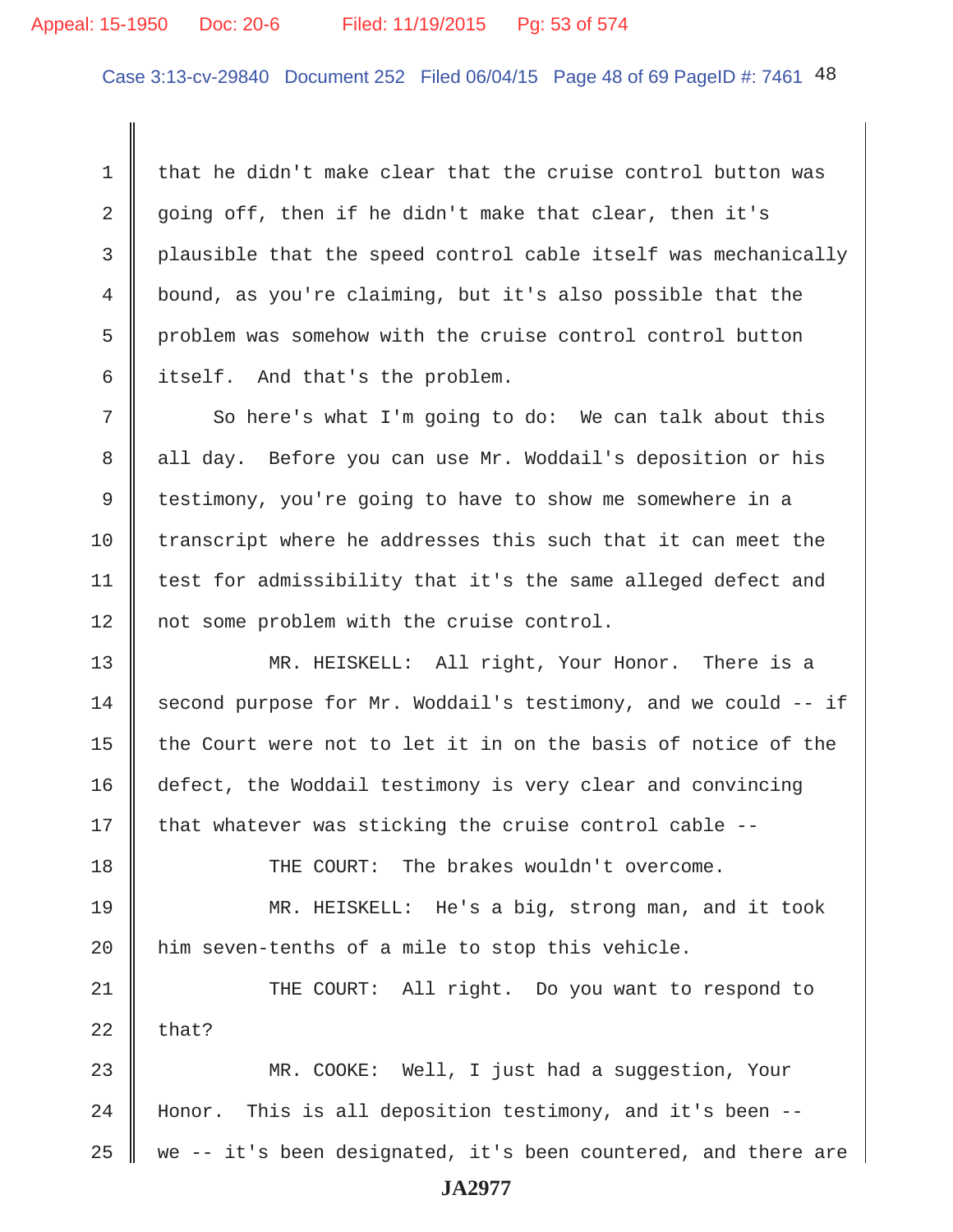Case 3:13-cv-29840 Document 252 Filed 06/04/15 Page 49 of 69 PageID #: 7462 49

1 **b** objections.

2 | The order to avoid a real problem, it may be that we can 3 Submit those to Your Honor and review them before it's read to 4 a jury. And I hate  $-$  I mean, I  $-$  that's another problem 5 with this type of evidence, because we don't want to waste the 6 jury's time.

7 | And I apologize for suggesting that the Court have to 8  $\parallel$  read it first. But, I mean, that's -- this is not -- this is 9 not something that's going to surprise anybody. It's all 10 designated.

11 || THE COURT: I probably didn't make it clear. What 12 | I'm requiring the plaintiff to do is before you are to offer 13 | or make any reference to Mr. Woddail's testimony, you've got  $14$  to show me where in his testimony you think he addresses this 15 particular, you know, part of the test, the test being whether 16 | he can show that the vehicle had the same defect, a 17 mechanically bound cable, and not something wrong with the 18 cruise control system. 19 MR. HEISKELL: Very well, Your Honor. 20 **THE COURT:** Okay. 21 || MR. HEISKELL: Thank you. 22 || THE COURT: All right. 23 MR. COOKE: Would that same -- that ruling would 24 | apply to Hackney as well since that's also deposition  $25$  | testimony?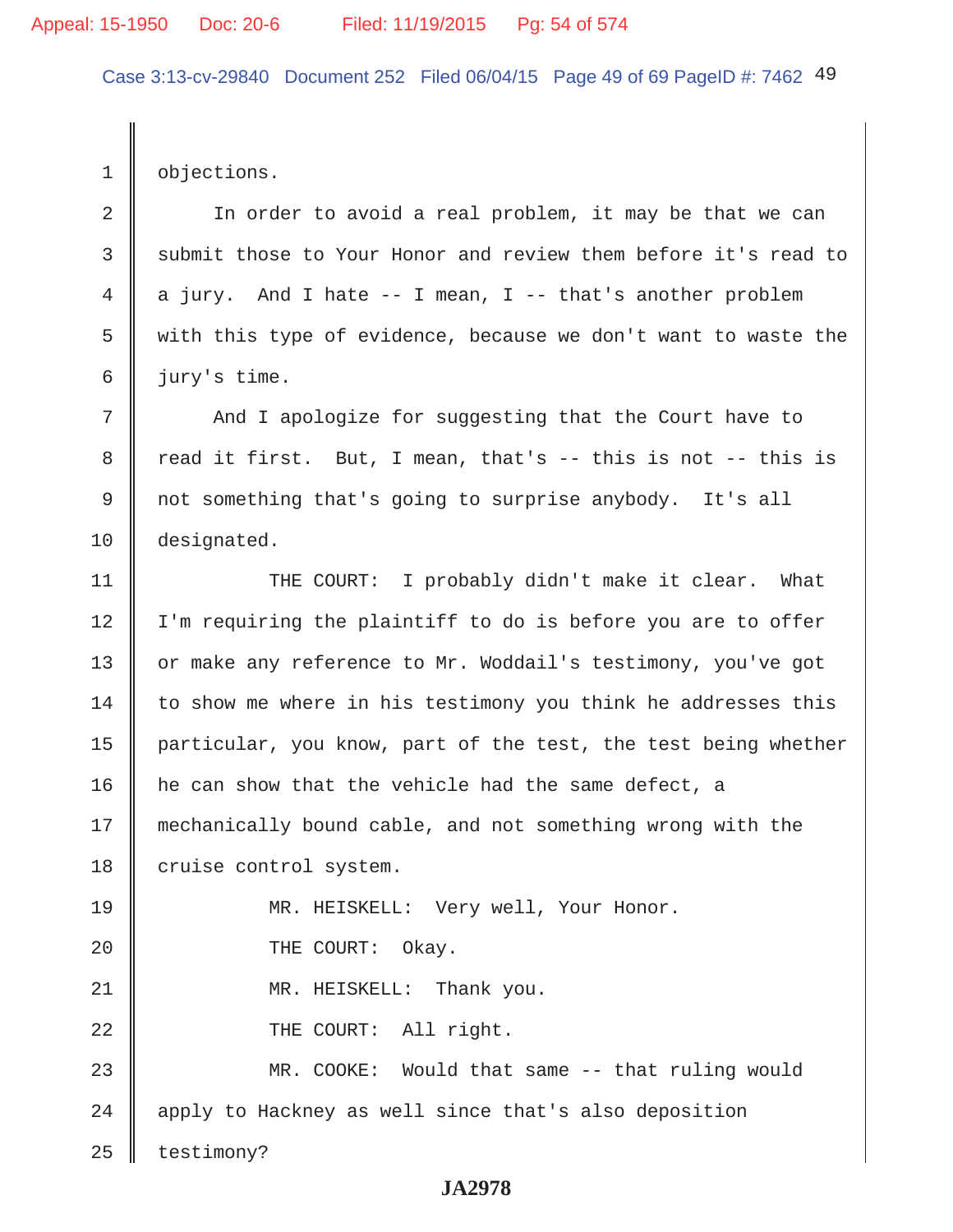# Appeal: 15-1950 Doc: 20-6 Filed: 11/19/2015 Pg: 55 of 574

Case 3:13-cv-29840 Document 252 Filed 06/04/15 Page 50 of 69 PageID #: 7463 50

| $\mathbf 1$ | THE COURT:<br>What did Hackney say about the cruise           |
|-------------|---------------------------------------------------------------|
| 2           | control?                                                      |
| 3           | Well, let's -- we don't need to debate it. Provide me         |
| 4           | with the same information with respect to that.               |
| 5           | MR. HEISKELL: Okay, Your Honor. Sure.                         |
| 6           | THE COURT: As far as I'm concerned, you can do this           |
| 7           | by -- do we have -- do I have these depositions? I don't know |
| 8           | what all I have in this case. I can't recall whether the      |
| 9           | whole deposition has been attached as an exhibit. I've seen   |
| 10          | plenty of excerpts of his testimony, but I don't recall       |
| 11          | whether I've sifted through exhibits to see if I have a       |
| 12          | complete copy of the deposition.                              |
| 13          | So how do you want to get this sort of designation to me?     |
| 14          | How can we do this efficiently, effectively?                  |
| 15          | MR. HEISKELL: Your Honor, we have the transcripts             |
| 16          | from the previous trials certainly. I think that the Hackney  |
| 17          | matters could be a lot simpler than Woddail because he just   |
| 18          | tapped the brakes and couldn't get it to slow down and then   |
| 19          | started standing on it. He did not -- I don't think he talks  |
| 20          | about pushing buttons. We can get this in Your Honor's hands  |
| 21          | tomorrow morning if you wish or --                            |
| 22          | THE COURT: Well, I would really like to see it                |
| 23          | today if it's at all possible.                                |
| 24          | MR. HEISKELL: Okay. Sure.                                     |
| 25          | I mean, I know you guys would much<br>THE COURT:              |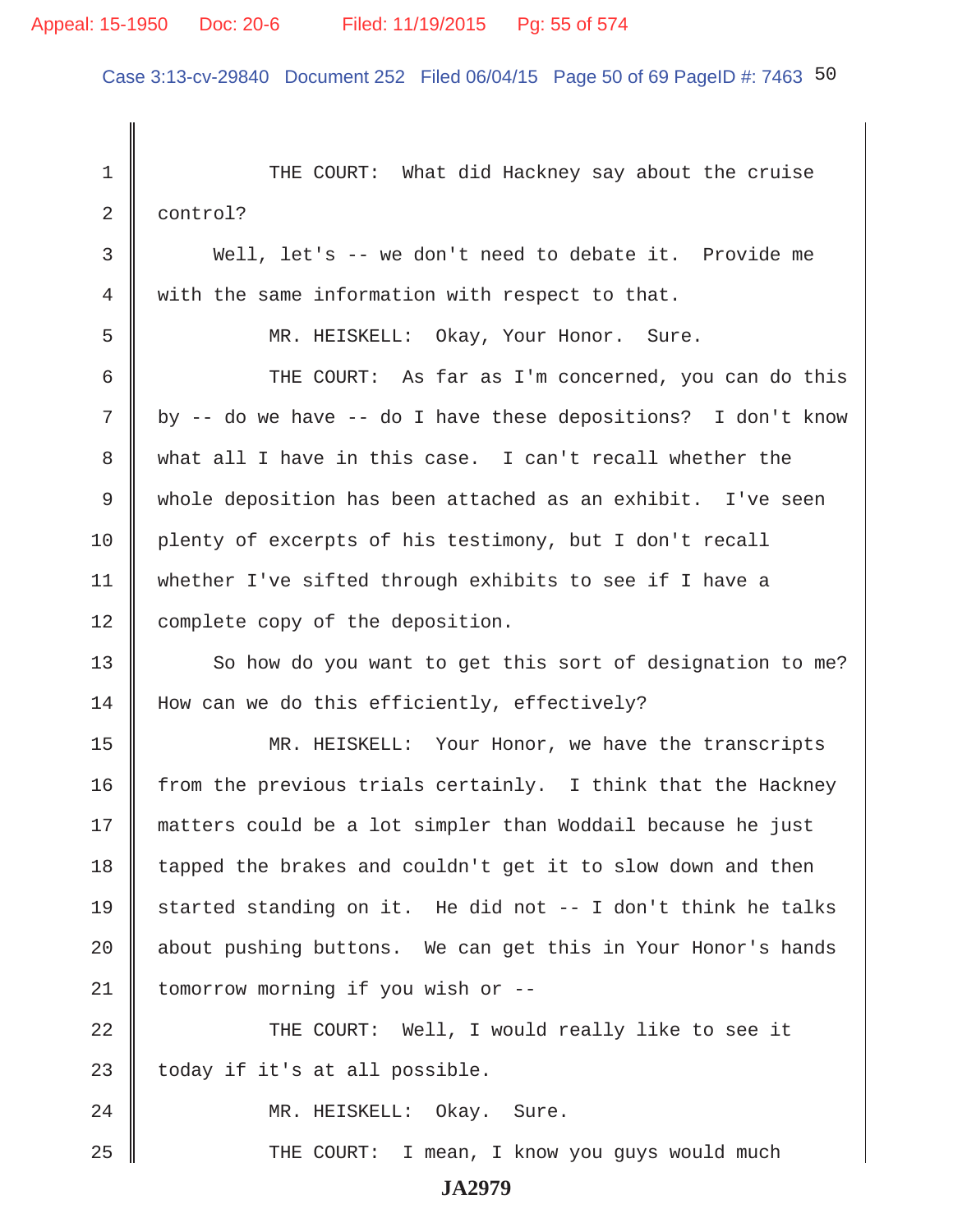#### Appeal: 15-1950 Doc: 20-6 Filed: 11/19/2015 Pg: 56 of 574

Case 3:13-cv-29840 Document 252 Filed 06/04/15 Page 51 of 69 PageID #: 7464 51

1 prefer to have a ruling before we start having opening 2 statements and you're trying to outline what your evidence is  $3 \parallel$  going to be. 4 MR. COOKE: Your Honor, we have color-coded the 5 designations and we'll print them out and show them to counsel 6 and we'll send a joint transcript to Your Honor today. 7 || THE COURT: That would be great. 8 Ckay. All right. Any other issues, then, with respect 9 to these similar event witnesses? The others were the Ford 10 people. 11 || MR. COOKE: Mulder and Padilla? 12 || THE COURT: Yeah. 13 MR. COOKE: One second, Your Honor. 14 | (Mr. Cooke and Mr. Clark conferred privately off the  $15$  record) 16 MR. COOKE: Your Honor, with Mr. Mulder, we don't 17 have a designation of what happened in the accident. So I 18 don't know -- I'm not sure what the plaintiffs intend to 19  $\parallel$  offer, and I do know that that's only deposition testimony. 20 We haven't received any exhibits, though. I think they 21 may have referenced some exhibits. So I'm not sure how 22 they're going to offer up Mr. Mulder's version of the  $23$  accident. 24 THE COURT: Is this, first, prior testimony? 25 MR. HEISKELL: This is -- he was deposed in the **JA2980**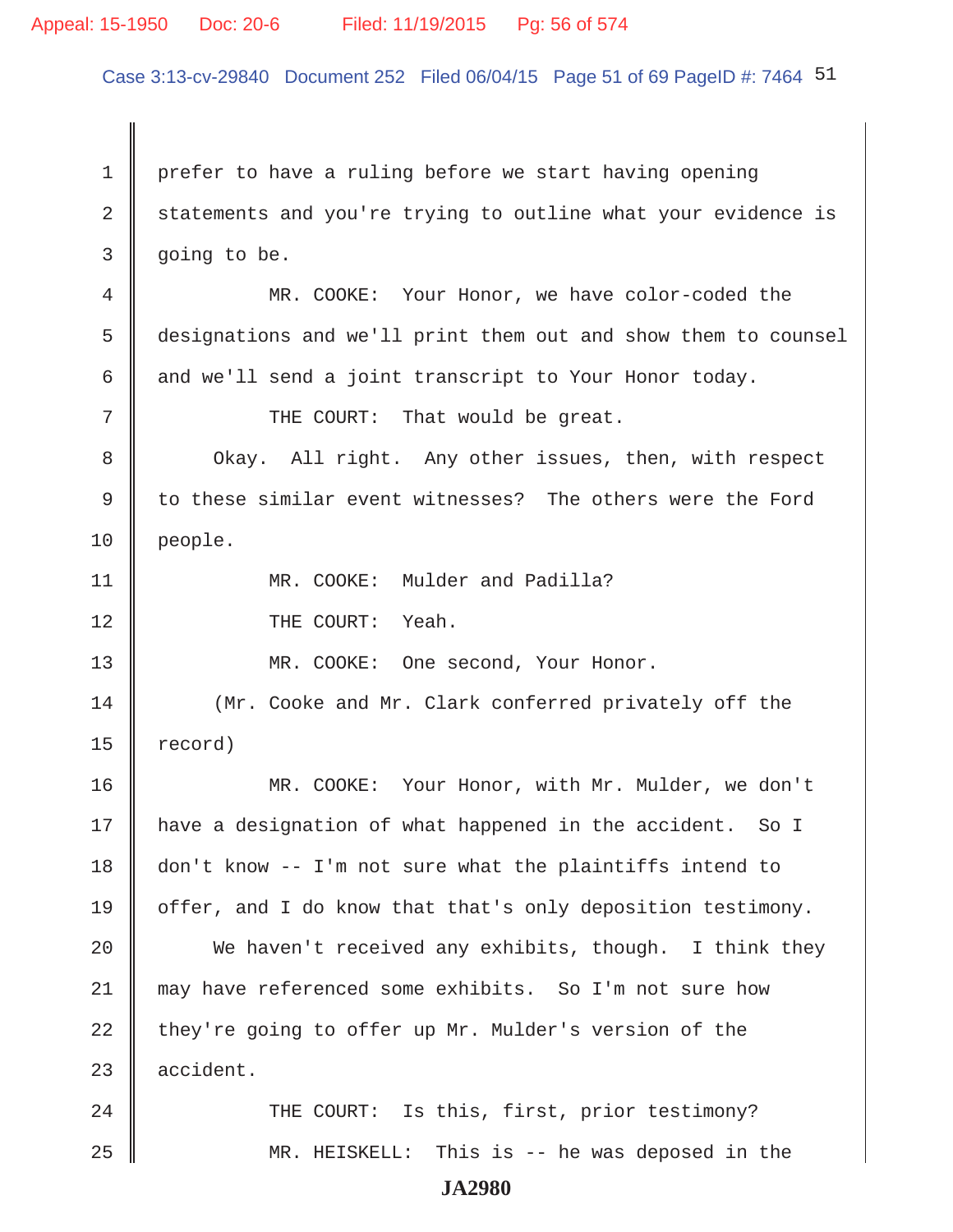# Appeal: 15-1950 Doc: 20-6 Filed: 11/19/2015 Pg: 57 of 574

Case 3:13-cv-29840 Document 252 Filed 06/04/15 Page 52 of 69 PageID #: 7465 52

 1 *Huber* case, gave testimony, read the email where he said he 2 pressed mightily on the brakes, and it's a good thing he 3 worked out at noon. If this happened to a customer, he was in 4 big trouble. He read that. It was based on his test-driving  $5 \parallel$  of an Explorer. It's very succinct. Ford was there. They 6 had a chance to develop any counterevidence at that 7 deposition. It's really clean, and it's less than 10 minutes, 8 I think.

9 || MR. CLARK: Your Honor, if I may, what the 10 plaintiffs have designated in Mr. Mulder's testimony is some 11 discussion of Exhibit Number 13 to his deposition, which I  $12$  think is the email to which Mr. Heiskell is referring.

13 And there's a lot of discussion of that email, but I 14 don't -- I don't, as I read it, see any discussion of 15 Mr. Mulder having an incident beyond him saying, if you have a 16 condition -- "if," not "I had a condition" -- if you have a 17 | condition where you have a wide open throttle, the engine no 18 | longer produces vacuum. Now, nobody at this table was counsel 19 of record for Ford in the *Huber* case. We've talked to counsel 20  $\parallel$  of record for Ford, and we've got all the deposition exhibits  $21$  that they had. Unfortunately, with the passage of more than a 22 decade, they don't still have all of them, and we've never 23  $\parallel$  actually seen this email. So that would be very helpful.

24 THE COURT: Well, do you have a copy of the email 25 | somewhere?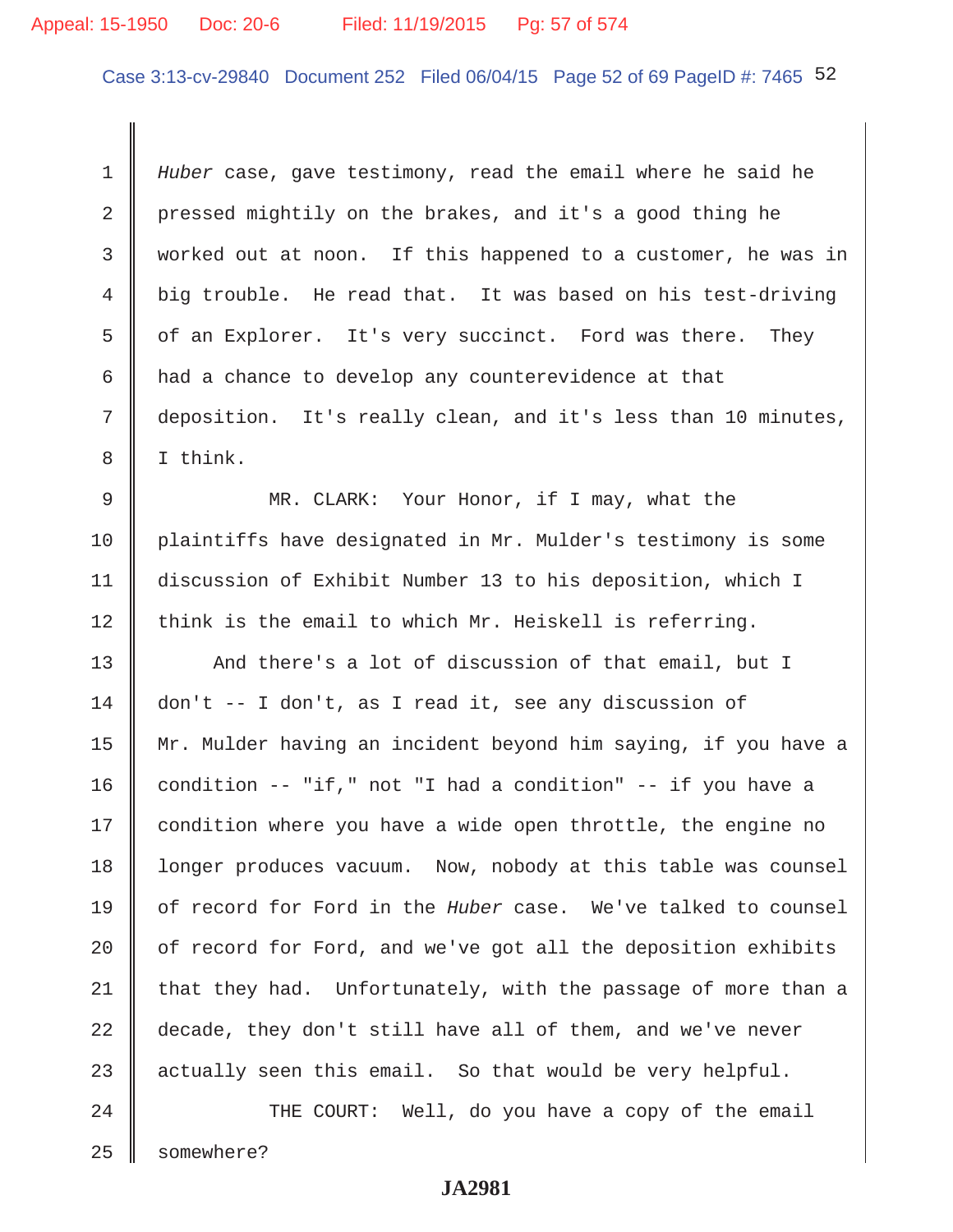Case 3:13-cv-29840 Document 252 Filed 06/04/15 Page 53 of 69 PageID #: 7466 53

| 1  | MR. HEISKELL: Sure. I thought we exchanged it with               |
|----|------------------------------------------------------------------|
| 2  | the exhibit exchange, but I'm very happy to $-$ - I mean, Ford's |
| 3  | office of general counsel I had just assumed had this on file,   |
| 4  | but it is a lot more than just an email. It's several pages      |
| 5  | of what he was doing in that Explorer.                           |
| 6  | THE COURT: Well, several pages were his testimony,               |
| 7  | but the exhibit we're talking about is a -- is one email         |
| 8  | message.                                                         |
| 9  | MR. HEISKELL: Yeah, it's one or two --                           |
| 10 | THE COURT: Well, make sure that --                               |
| 11 | MR. HEISKELL: -- pages of an email. I'll give it                 |
| 12 | to him at the first break here.                                  |
| 13 | THE COURT: Yeah. All right. So they're getting                   |
| 14 | you a copy of that.                                              |
| 15 | MR. CLARK: Thank you, Your Honor.                                |
| 16 | THE COURT: Okay. All right. Anything else, then,                 |
| 17 | on this?                                                         |
| 18 | MR. HEISKELL: I'm sorry?                                         |
| 19 | THE COURT: So anything else on these --                          |
| 20 | MR. COOKE: No, Your Honor, as long as I understand               |
| 21 | clearly that with each of these witnesses, that the plaintiffs   |
| 22 | will come forward first to try to prove the elements that        |
| 23 | they're required under the Hershberger case.                     |
| 24 | THE COURT: Well, we've established that with                     |
| 25 | Woddail and Hackney, they're going to provide me with where      |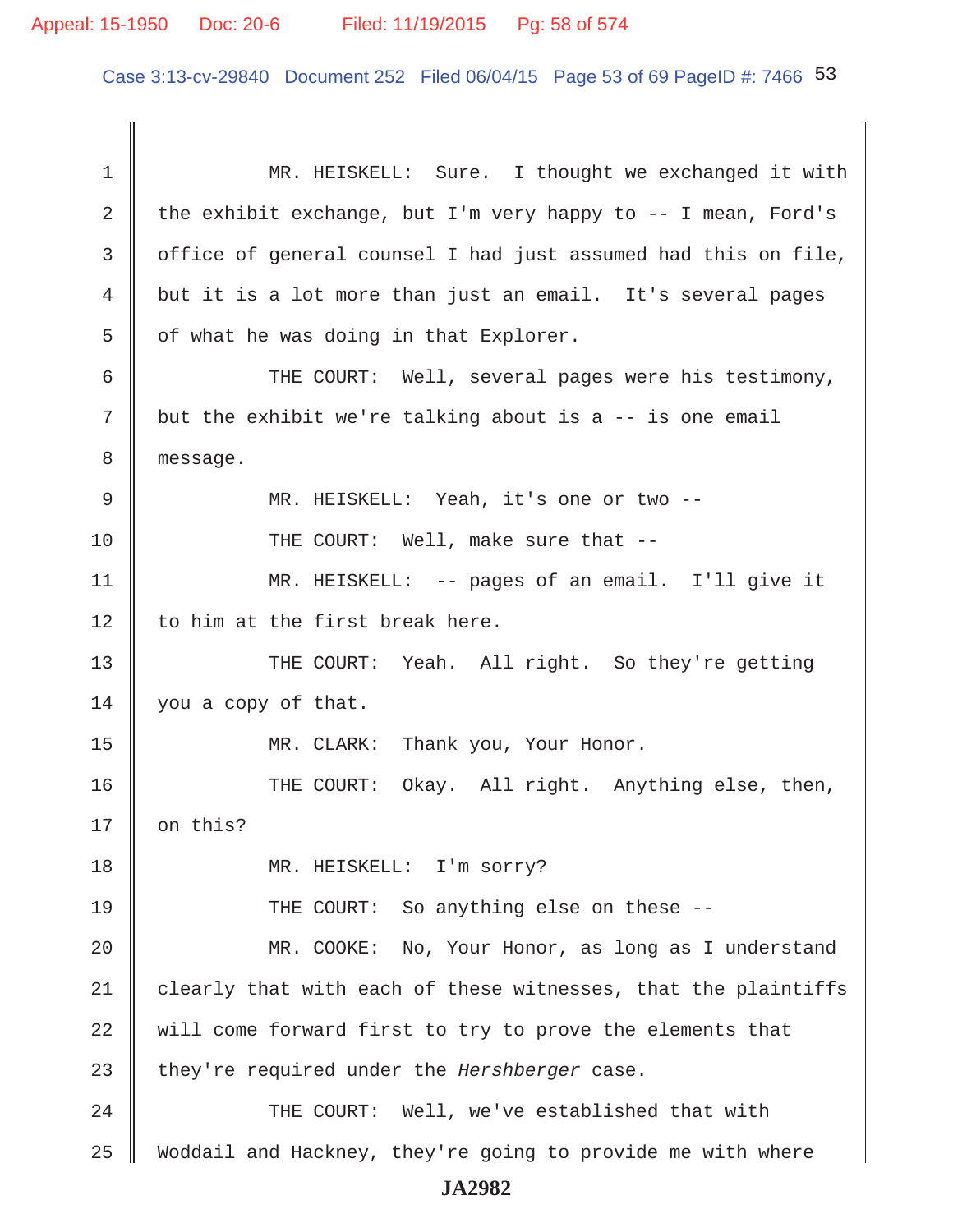#### Appeal: 15-1950 Doc: 20-6 Filed: 11/19/2015 Pg: 59 of 574

Case 3:13-cv-29840 Document 252 Filed 06/04/15 Page 54 of 69 PageID #: 7467 54

 $1 \parallel$  they find support in the transcript.

2 With regard to Mulder and Padilla, those are Ford 3 employees. I'm not sure that -- I don't know exactly, other 4 than you've described Mr. Mulder, I guess, described driving a 5 Ford Explorer and having this problem where the accelerator 6  $\parallel$  pedal didn't seem to allow the car to go back to idle when he 7 | took his foot off the gas or something like that; is that 8 || right? 9 MR. HEISKELL: That's it, Your Honor. He also 10 describes as an engineer the depletion vacuum with the first 11 | one or two applications. 12 || THE COURT: All right. So I think that's sufficient 13 | for him to testify. 14 What about Padilla? He was the executive who was driving 15 a Lincoln Navigator. 16 MR. HEISKELL: Yes, Your Honor. And we -- with 17 Padilla, here is a driver of a new Ford vehicle that obviously 18 couldn't control it when it would not decelerate. He 19 obviously could not control it with braking up his own 20 driveway, hit a tree or a pole, and took it into the service 21 people inside Ford, and they were trying -- the emails  $22$   $\parallel$  associated with that indicate the kind of brainstorming of 23 Ford's engineers to see what the problem might have been. 24 The only point of this, Your Honor, is not to prove the 25 defect, but to prove notice of the difficulty in braking and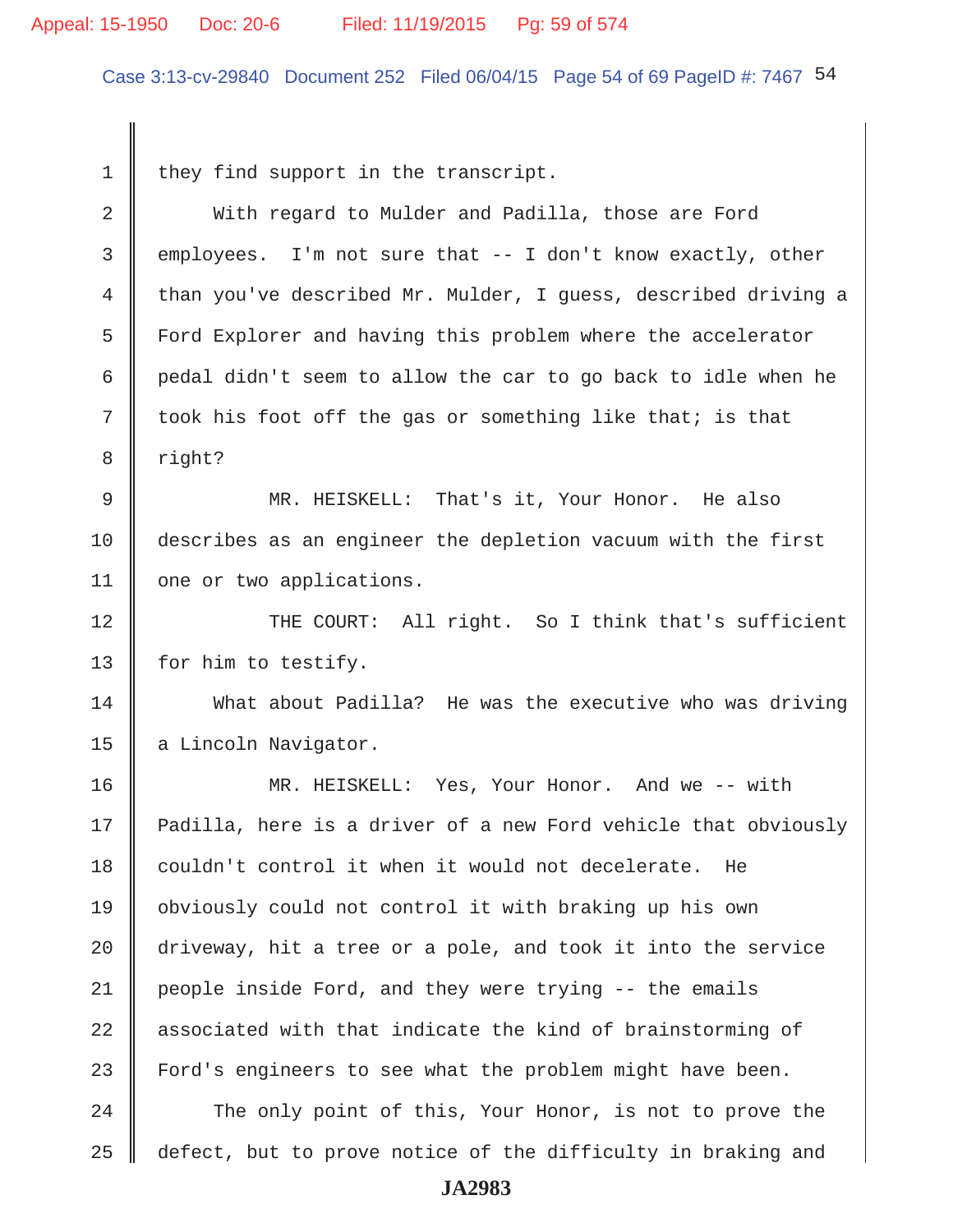#### Appeal: 15-1950 Doc: 20-6 Filed: 11/19/2015 Pg: 60 of 574

Case 3:13-cv-29840 Document 252 Filed 06/04/15 Page 55 of 69 PageID #: 7468 55

 1 keeping control of a vehicle that's experienced this 2 unintended acceleration even at a low speed.

3 So this would be most likely used in rebuttal rather than 4 in our case-in-chief, and it has to do with braking and the 5 || ability to maintain control of the vehicle.

 6 MR. COOKE: There is -- Your Honor, Mr. Padilla is  $7$   $\parallel$  a -- has a 10-mile -- an accident under 10 miles an hour on a 8 snowy driveway. And that's what we know about that accident, 9 and so I'm not sure how it's similar. I don't understand how  $10$  that establishes similarity to this case.

11 || THE COURT: I know I've seen some of this. Again, I 12 can't keep grasp of all these different people. Didn't -- I 13 mean, my recollection is Padilla seemed to describe to the 14 service department or someone on the receiving end of his 15 communications that this seemed to be a problem with the 16 acceleration, that the accelerator got, in some fashion,  $17$  stuck, caused him to go faster backing out of his driveway, 18  $\parallel$  and he couldn't slow it, that when he took his foot off the 19  $\parallel$  gas, it didn't return to idle and didn't slow down, and then 20  $\parallel$  he tried to use his brakes, and that didn't seem to work 21 | either.

22 MR. COOKE: I just -- I'm just confused about how 23  $\parallel$  the circumstances of that accident are anywhere near what 24 | happened in this crash. That's -- and so I understand Your 25 Honor's ruling, but that's an accident on a snowy driveway.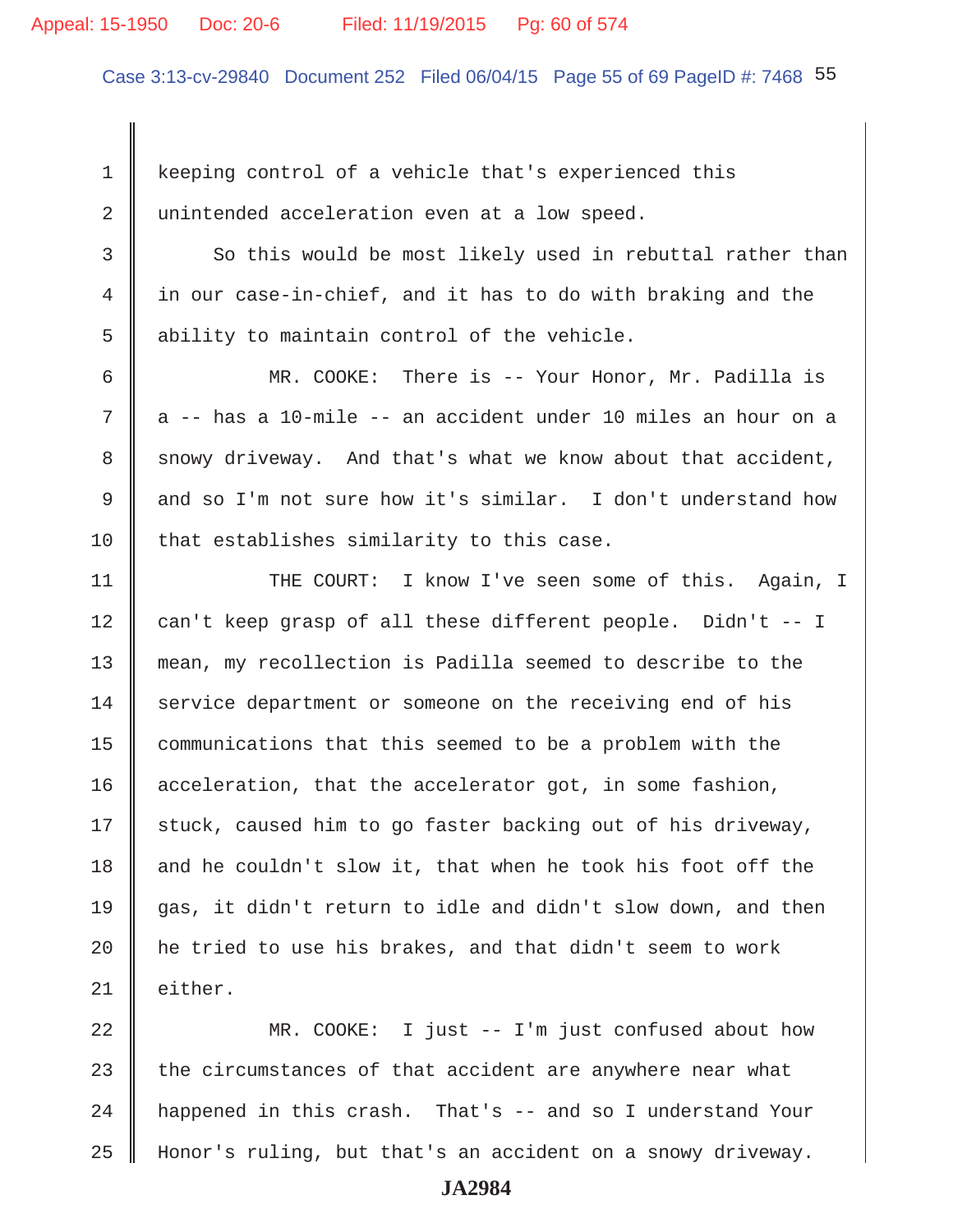Case 3:13-cv-29840 Document 252 Filed 06/04/15 Page 56 of 69 PageID #: 7469 56

 1 That's completely different than anything that is alleged in  $2 \parallel$  this case.

3 THE COURT: Well, the fact that it's on a snowy 4 driveway doesn't mean anything if Mr. Padilla described what 5 happened as an unintended acceleration and an inability to 6 control the accelerator. My recollection is that, more or  $7 \parallel$  less, that's what he said. Yeah, I mean --

8 || MR. CLARK: I think part of the problem here, Your 9 Honor, is the same problem that we have with Mr. Mulder, which  $10$  is we've got all these emails apparently that we've never  $11$  seen.

12 | Mr. Padilla was deposed. He was asked substantively 13 | about his incident, completely separately from these emails 14 that apparently exist; and his testimony, I think it's fair to  $15$  say, has no indicia of any sort of unintended acceleration or 16 | failure to decelerate event.

17 || It's an event that I've had, perhaps the Court has had it  $18$  too, where you try to turn a little too quickly and it's a 19 little slipperier than you think below you and you slide. 20 That's what the deposition testimony is.

21 || I don't know if the emails are different because, again, 22 we've never seen them before.

23 THE COURT: Well, now I'm confused. So what you 24 | intended to offer as Mr. Padilla's event was, I assume, a  $25$  transcript of the trial or deposition testimony.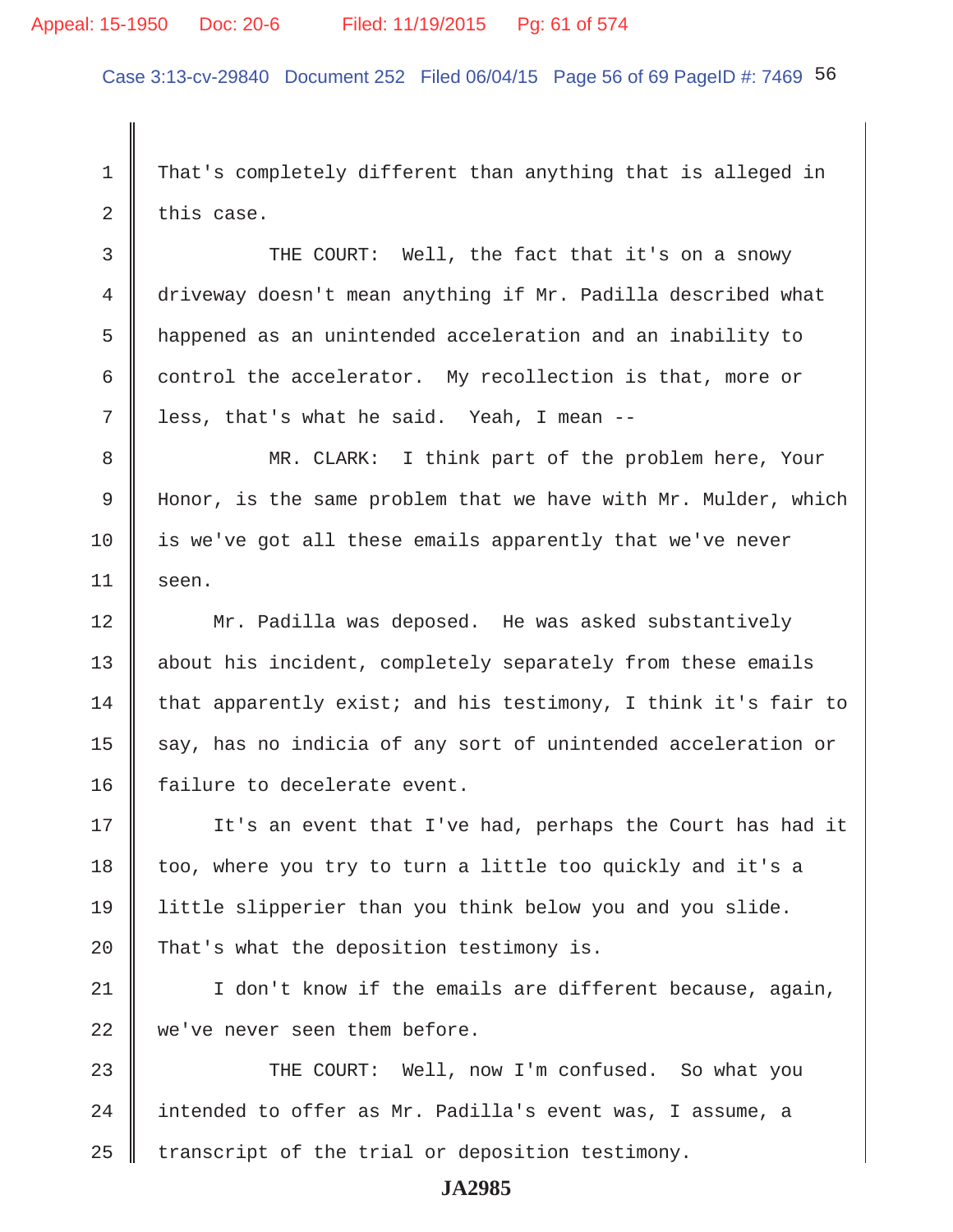Case 3:13-cv-29840 Document 252 Filed 06/04/15 Page 57 of 69 PageID #: 7470 57

 1 MR. HEISKELL: Yes, Your Honor, which includes his 2 emails or some of the emails associated with that from the 3 people that worked at Ford and handled the vehicle. 4 This is the -- this is the first time I've heard from 5 Ford that they don't have these documents. We've had them for 6 years, and they haven't told us that they  $-$  we've briefed  $7 \parallel$  this stuff before. 8 THE COURT: I can't imagine what the problem is  $9 \parallel$  there, but I'm not concerned about it. 10 But you're telling me that in his -- was this deposition 11 | testimony or trial testimony? 12 MR. HEISKELL: He was deposed for the -- I believe 13 it was the *Huber* trial. Might have been *Olson*, but I think it 14 was *Huber*. 15 || THE COURT: All right. And so in his deposition 16 testimony from the *Huber* trial, did he describe what happened? 17 | I mean, not just confirmed that he sent emails about it, but 18 did he actually describe the event? 19 MR. HEISKELL: Yes, he did, Your Honor. 20 || THE COURT: And is that description a description 21  $\parallel$  that's consistent with a complaint that the vehicle suddenly  $22$   $\parallel$  accelerated or would not decelerate when he took his foot off 23  $\parallel$  of the gas pedal? 24 || MR. HEISKELL: Yes, Your Honor. 25 || THE COURT: Well --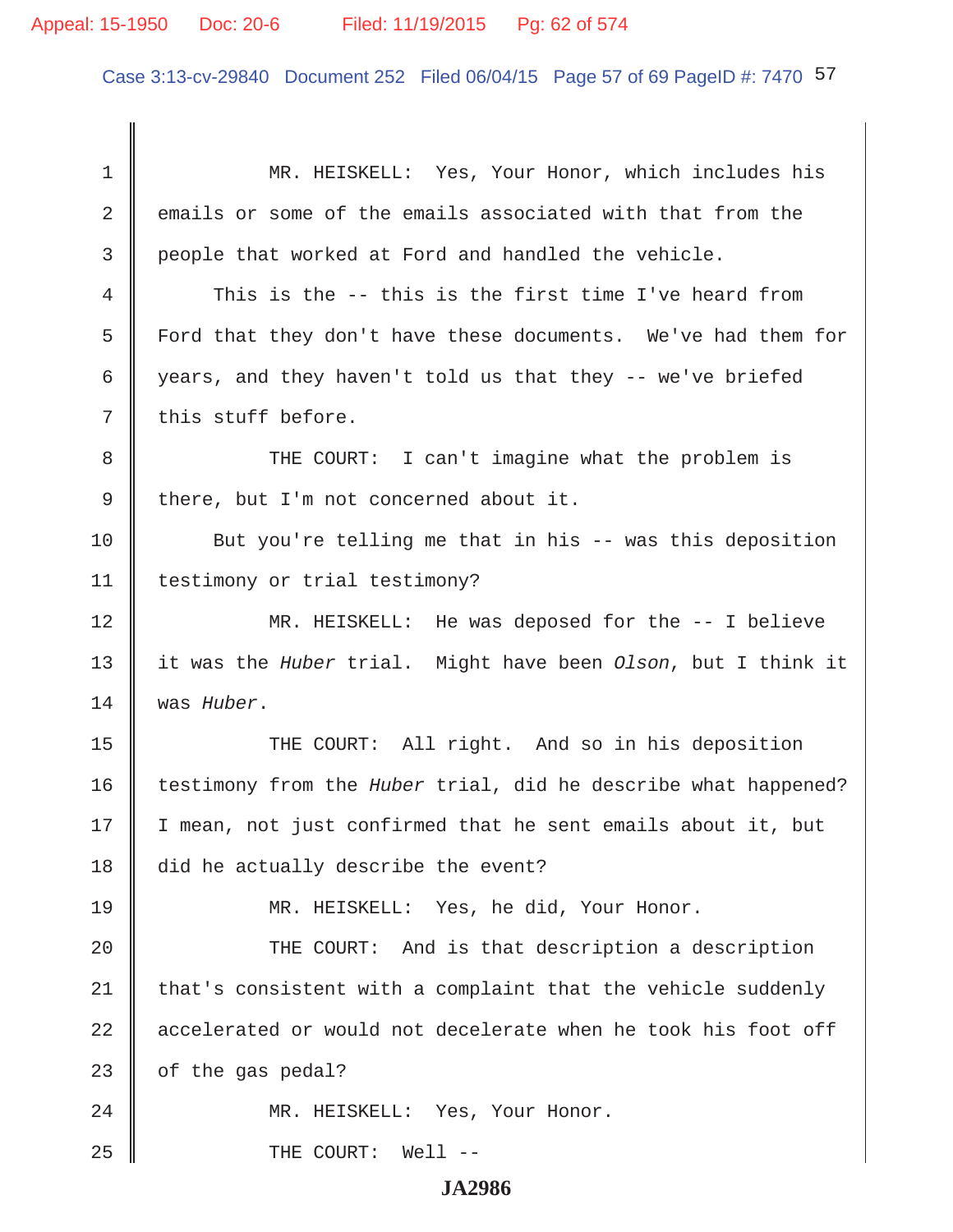Case 3:13-cv-29840 Document 252 Filed 06/04/15 Page 58 of 69 PageID #: 7471 58

 1 MR. COOKE: Your Honor, this hasn't even been 2 designated in this case. The testimony hasn't been 3 designated. So what -- I just don't want to be sandbagged  $4 \parallel$  by -- I don't even know what they're going to read --5 Supersuper THE COURT: First, I mean, I presume that when they 6 identify a witness who's going to be testifying by deposition  $7 \parallel$  or prior testimony, that it's the whole thing, whatever he 8 | testified about, I mean, his entire testimony. 9 MR. COOKE: But they -- well, as I understand the 10 Tule, Rule  $26(a)(3)$ , is you identify the witness, and if 11 you're going to present it by deposition, you say so and you 12 | either take the whole deposition or portions thereof. We've 13 | got nothing. 14 THE COURT: Okay. I agree, and I presume that that 15 meant that the plaintiff would be offering the whole 16 deposition -- 17 || MR. HEISKELL: That's right. 18 THE COURT: -- and anything to designate. Now, you 19 know, that  $-$  if that's the fair implication of it.  $20$   $\parallel$  So, again, I'm inclined to let this in and instruct the 21 jury about how they should consider it and weigh it and for 22 what purpose and how those purposes may be limited. 23 MR. COOKE: Your Honor, may I just make one other 24 point for the record? 25 **COURT:** Sure.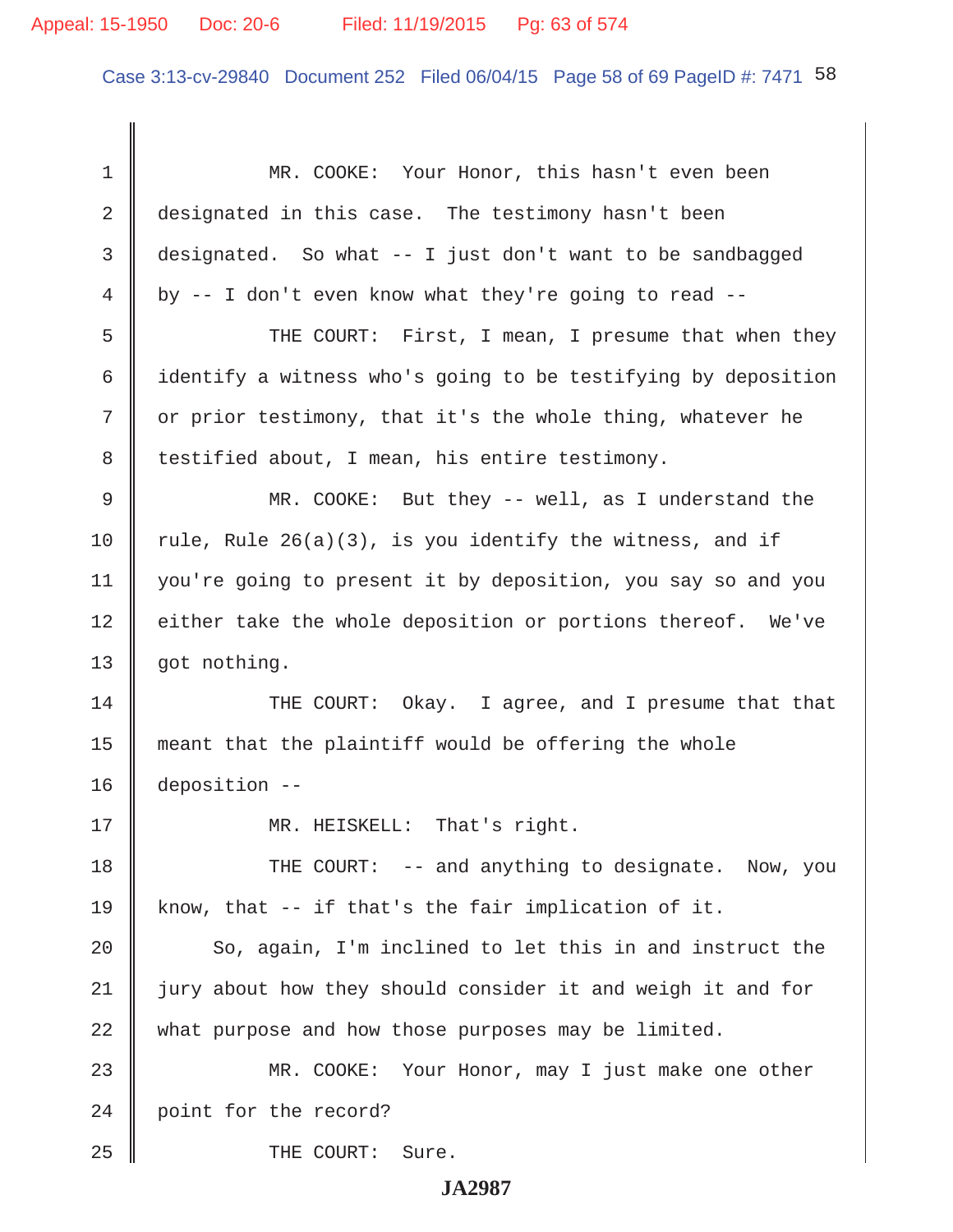Case 3:13-cv-29840 Document 252 Filed 06/04/15 Page 59 of 69 PageID #: 7472 59

1 MR. COOKE: Going back to the MORS and the COIS 2 complaints, the pleadings clearly object to that on hearsay  $3 \parallel$  grounds, but I'm not sure if it was --4 THE COURT: Yes, and I agree. And my ruling is that 5 they can only come in as to notice to Ford. So they're not 6 | being admitted for the truth of the matter. So there's not a 7 hearsay objection. It's just notice to Ford that someone is 8 complaining of something like this. 9 MR. COOKE: After the date of manufacture. 10 THE COURT: I think it comes in after the date of 11 manufacture. I think that at least comes in with regard to  $12$  | the negligence claim. 13 I'm skeptical that it could come in for the strict 14 liability or warranty claims. But I'll address that during 15  $\parallel$  the trial and instruct the jury accordingly. 16 | Okay. All right. What else have you got on your lists? 17 || Anything else that the Court need address? 18 MR. JAVINS: We have counter-designations and 19 objections to James Engle and Jon Sprunger. 20 THE COURT: And who are they? What court were  $21$  | they --22 MR. JAVINS: Engle is the corporate representative  $23$  who will testify about the FMEA process and the FMEA handbook. 24 THE COURT: When are you going to expect to get to  $25$  | offering that?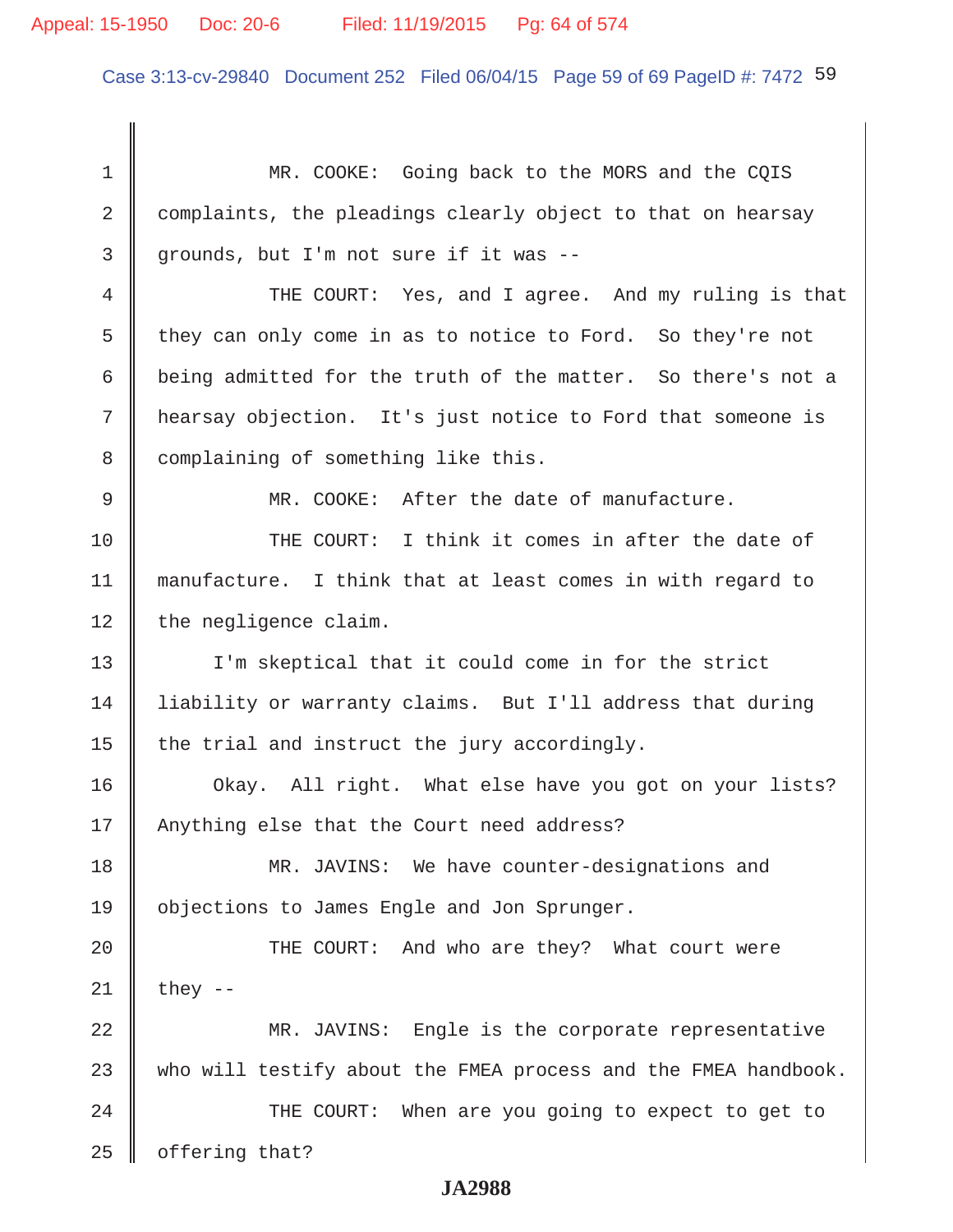# Appeal: 15-1950 Doc: 20-6 Filed: 11/19/2015 Pg: 65 of 574

Case 3:13-cv-29840 Document 252 Filed 06/04/15 Page 60 of 69 PageID #: 7473 60

1 MR. JAVINS: Tomorrow, early tomorrow. 2 THE COURT: Okay. So that's Engle. And then who  $3 \parallel$  else? 4 MR. JAVINS: Well, Sprunger is the gentleman who 5  $\parallel$  talks about the MORS reports. He could be a little later, but 6 | I envision putting Engle on pretty early. 7 || THE COURT: And to your knowledge, have either side 8 Submitted the deposition? Did it come with your designation? 9 MR. JAVINS: Yes. And Ford submitted 10 counter-designations, which I don't have a problem with, and 11 | objections. 12 The problem with the objections is it's 402, 403, 401, 13 || 10 pages. And I don't know what to do with it other than I 14 Tesponded by saying it's relevant; it's got something to do 15 | with this, this, this. But it's hard to work with. 16 THE COURT: All right. So you filed your 17 designation. 18 MR. JAVINS: Correct. 19 THE COURT: They filed a counter-designation to 20 which you don't object. 21 MR. JAVINS: No objection to the counter. 22 THE COURT: All right. They filed objections, and 23 you filed a supplemental response to those objections. 24 | MR. JAVINS: Correct. Last night. 25 THE COURT: Right. Well, I saw all this in the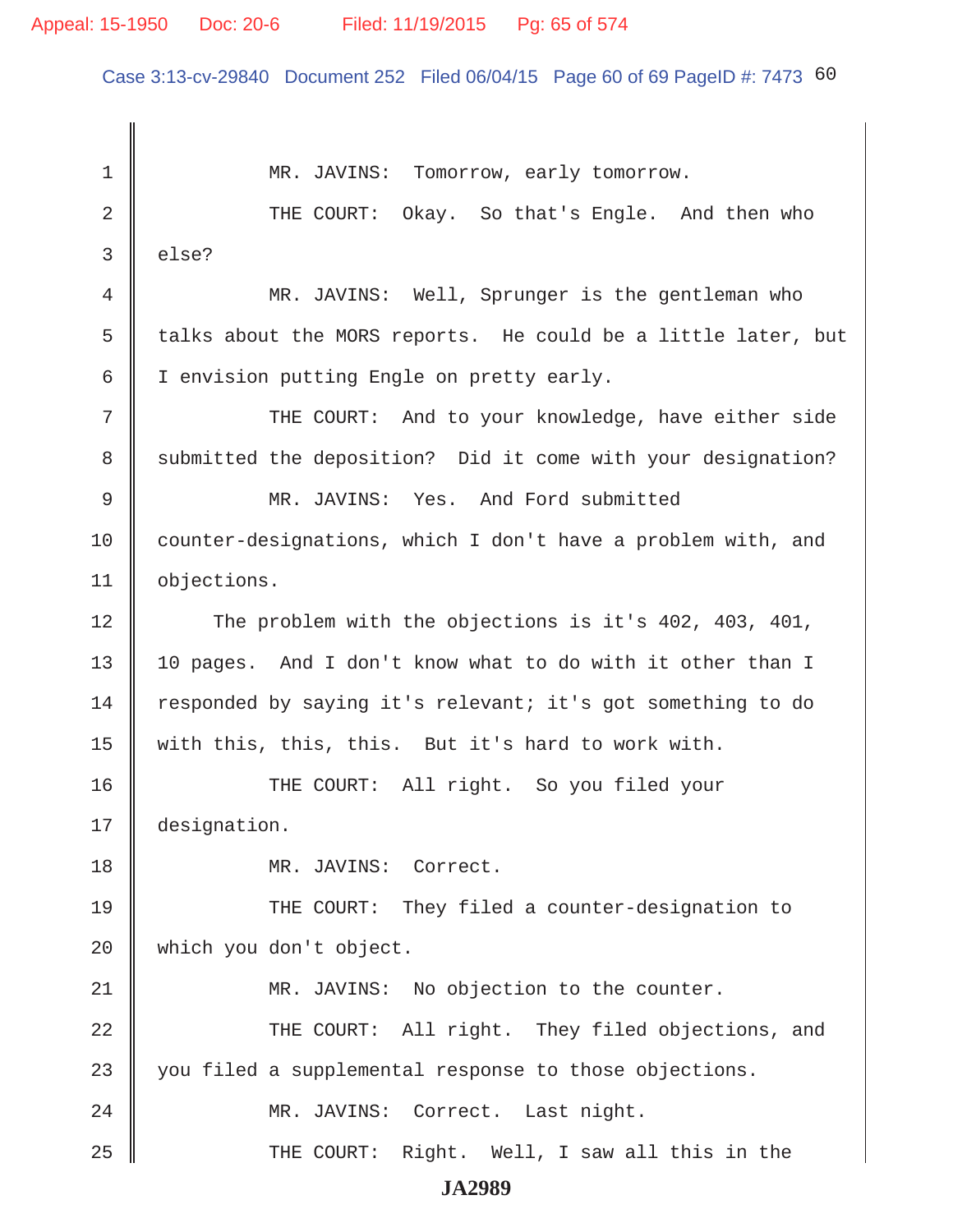Case 3:13-cv-29840 Document 252 Filed 06/04/15 Page 61 of 69 PageID #: 7474 61

1 docket sheet. 2 MR. JAVINS: Sure. 3 THE COURT: But obviously I haven't read it yet, but  $4 \parallel$  I will. 5 MR. JAVINS: Okay. 6 THE COURT: And the actual depositions are attached  $7 \parallel$  as exhibits, or are they? 8 || MR. CLARK: Not to what we filed, Your Honor. 9 || THE COURT: I don't need more than one copy of the 10 deposition. So if one side filed the whole deposition -- 11 | MR. JAVINS: We've got a book right here, and my 12 assistant color-coordinated the whole doggone thing if you'd 13  $\parallel$  like it. 14 THE COURT: Sure. So what is this? Is this -- what 15  $\parallel$  is this? 16 MR. JAVINS: Engle, Sprunger, and more deposition 17 | transcripts --18 **I** THE COURT: Okay. 19 MR. JAVINS: -- that we've designated that we intend 20  $\parallel$  to read. I think Ford's are -- some is in red, some is in 21 | blue, and some are in yellow. 22 THE COURT: Okay. Well, so that would be, then, one 23  $\parallel$  of them designates what plaintiffs want; the other is the 24 defendant's designation. And then the third? 25 MR. JAVINS: Objections. And I don't think it will **JA2990**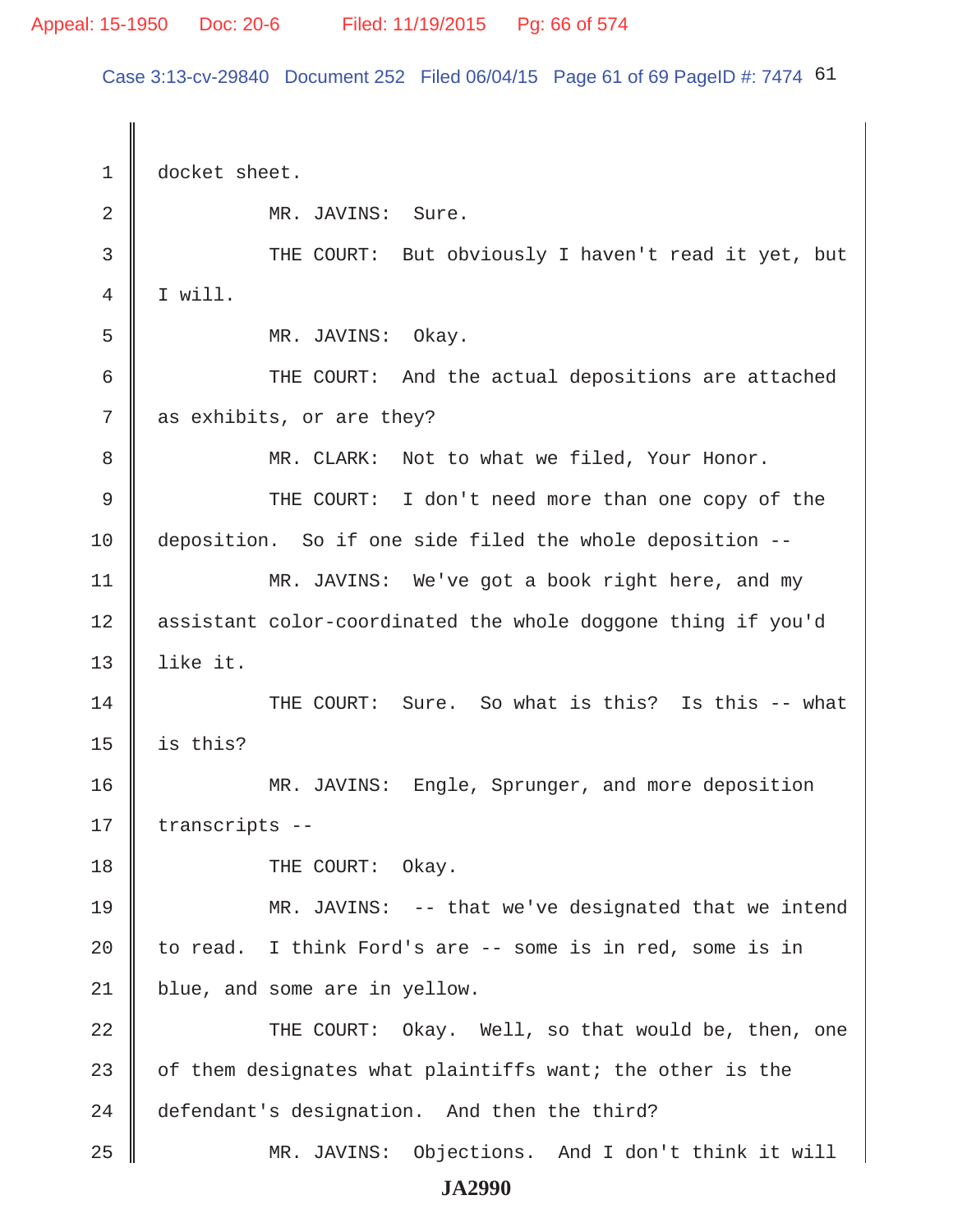# Appeal: 15-1950 Doc: 20-6 Filed: 11/19/2015 Pg: 67 of 574

Case 3:13-cv-29840 Document 252 Filed 06/04/15 Page 62 of 69 PageID #: 7475 62

1 be real hard to cross-reference with Ford's objections to 2 | figure it out. 3 THE COURT: Right. That's what I'm hoping. So you 4 can leave that with me. 5 MR. JAVINS: I'm happy to. 6 MR. CLARK: The one point that I would make on that, 7 | Your Honor, with regard to Mr. Sprunger and Mr. Moore is that 8 as a result of the Court's ruling this morning on the limited 9 purpose of the admissibility of MORS and CQIS, our objections 10 might change. And without spending a little bit of time 11 looking at those objections and thinking about the Court's 12  $\parallel$  ruling, I don't want to make any guarantee one way or the 13 | other, but I'm not certain, as I stand here, there won't be  $14$  any changes to those as a result of that ruling. 15 THE COURT: Okay. Well, we will at least take them 16 up briefly before any of them are used with the jury. 17 MR. CLARK: I don't think -- and then, frankly, 18 Mr. Javins and I can probably have a conversation about 19 Mr. Engle and narrow down the topics we need to talk to the 20  $\parallel$  Court about. But I don't think any of that has changed based 21 | on anything that's happened this morning. 22 THE COURT: All right. Well, certainly if the 23 parties discuss any of these and resolve some or all of the 24 | objections, just let me know. Otherwise, I'll expect to start  $25$  | reading them this afternoon.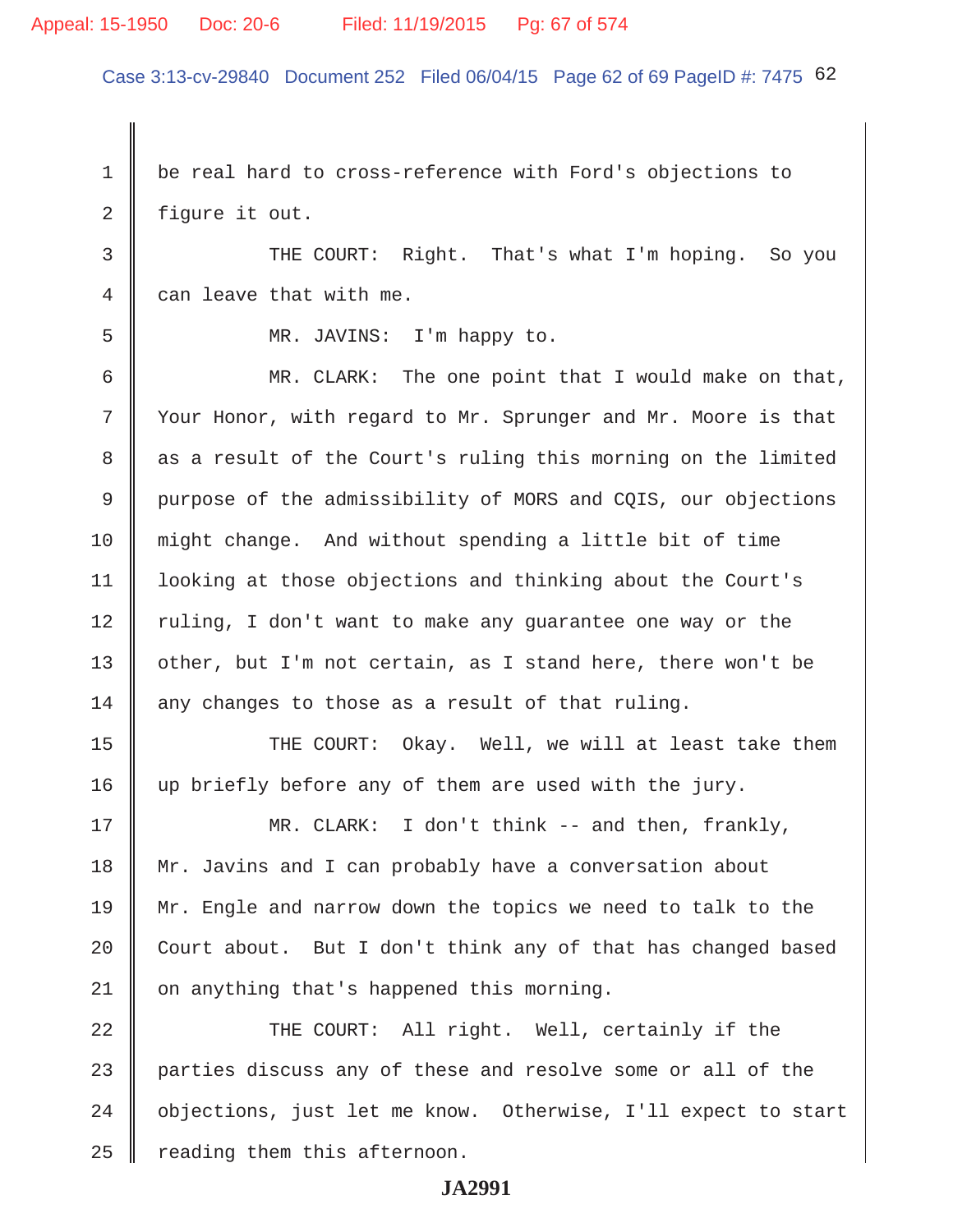#### Appeal: 15-1950 Doc: 20-6 Filed: 11/19/2015 Pg: 68 of 574

Case 3:13-cv-29840 Document 252 Filed 06/04/15 Page 63 of 69 PageID #: 7476 63

1 | All right. Anything else? 2 | MR. COOKE: Your Honor, our daily schedule. 3 THE COURT: Here's the way -- tomorrow, of course, 4 is the first day of trial. The jurors will assemble 5 downstairs. They generally get in around 8:30 or a little bit 6 before 9:00. There has to be paperwork processed down there. 7 The clerk's office will randomly assign to each juror a number  $8 \parallel$  and give them a sticker with that number. 9 Once all the jurors are assembled as close to around 9:00 10 as possible, we'll start -- we'll bring them up here, and it 11 takes them a while to get up here. Some will walk up the 12 || stairs; some will come by elevator. I think that I told the 13  $\parallel$  clerk's office that we needed about 25 to 30 people actually  $14$  showing up, so somewhere in that number.  $15$   $\parallel$  The jurors will be seated first in the jury box 16 | numerically and then in the first two benches numerically. 17 That's where they'll be seated during the voir dire. 18 As I explained, I will conduct the voir dire. Many of 19 these questions -- everything is designed to elicit a "yes" or 20  $\parallel$  a "no" answer, at least at first. We'll try to keep notes and 21 expect you all to keep notes, and then do follow-up 22 | questioning, more or less, one at a time with the jurors in 23  $\parallel$  the conference room.

24 When there are this many different issues, most likely 25 I'll -- we'll just start numerically, Juror Number 1. I'll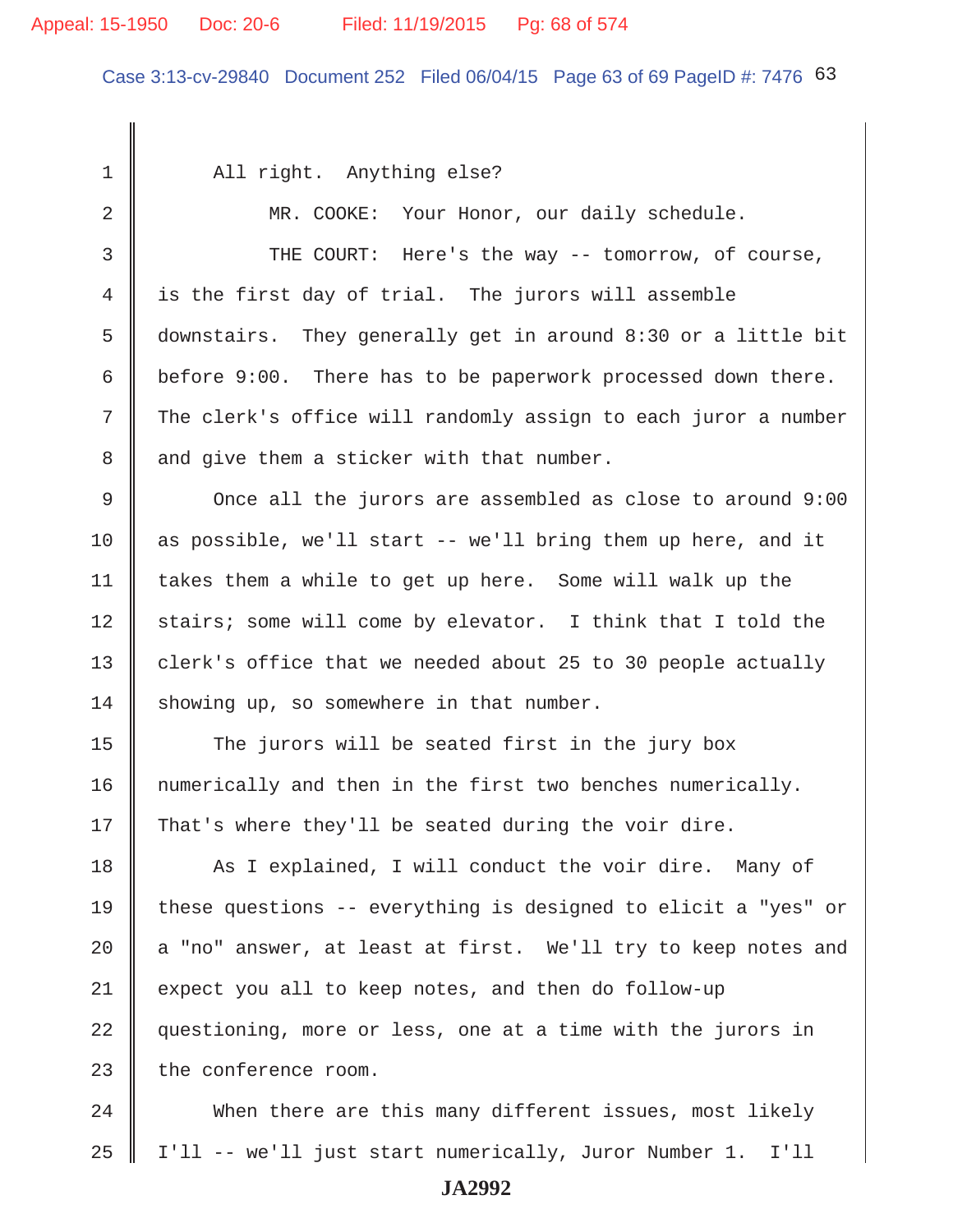# Appeal: 15-1950 Doc: 20-6 Filed: 11/19/2015 Pg: 69 of 574

Case 3:13-cv-29840 Document 252 Filed 06/04/15 Page 64 of 69 PageID #: 7477 64

 1 ask you what else -- what follow-up questions do we need to 2 do. We'll bring them back one at a time and do follow-up 3 questions. I'll usually take the lead in that, but I'll often 4 turn to counsel and let you ask a reasonably connected 5 follow-up question to whatever the juror has told me or us 6 back here. We'll do that.

7 Vou know, usually it takes most of the morning to pick 8 the jury. But once we get the jury picked, then we'll take a 9 break. I really try and get jury selection out of the way 10 before a break for lunch. So presumably we'll -- given the 11 number of questions here, it's likely it will take until then 12 to get a jury picked. We'll probably take a lunch break at 13 that point and then come back and do preliminary instructions 14 and openings and start.

15 | On the first day of trial, I would like to end pretty 16  $\parallel$  close to 5:00 just because the jurors showed up not knowing if 17  $\parallel$  they were going to be here or not. So I don't like them to 18 | have to be here longer than 5:00.

19 We usually take a mid afternoon break somewhere between 20  $\parallel$  2:30 and 3:00 for about 15 minutes. Then during the trial, 21 start at 9:00. We'll take a break about  $10:30$ , a five- or 22 ten-minute break. A lunch break usually is an hour and  $15$ 23 minutes, partly depending upon how fast we're moving. Then  $24$   $\parallel$  we'll come back after lunch, take another break middle of the  $25$  | afternoon around 2:30 or 3:00.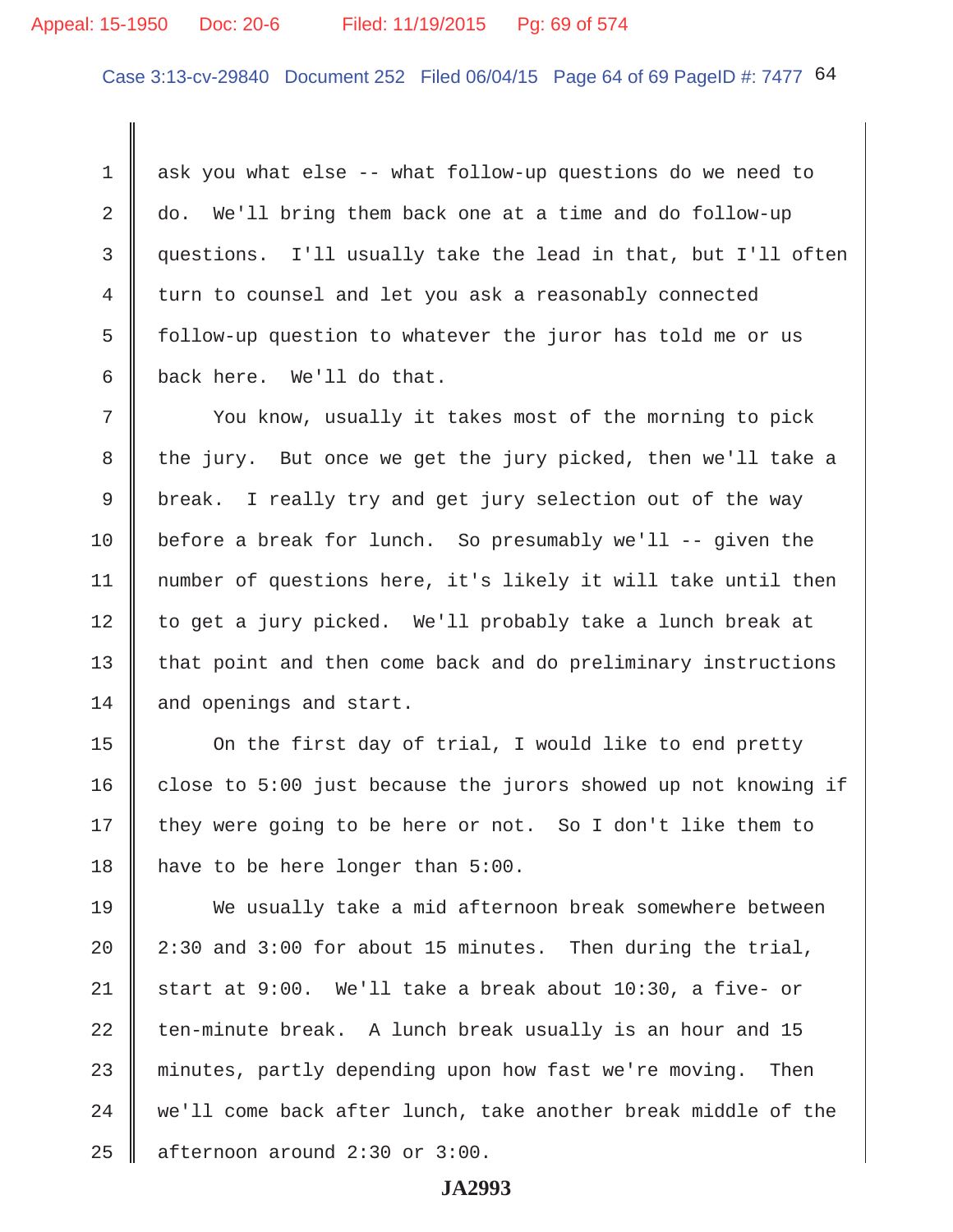# Appeal: 15-1950 Doc: 20-6 Filed: 11/19/2015 Pg: 70 of 574

Case 3:13-cv-29840 Document 252 Filed 06/04/15 Page 65 of 69 PageID #: 7478 65

 1 I'm generally inclined to go a little bit past 5:00, and 2 | I'll tell the jury that, you know, after the first day that we 3 might go a little past 5:00 if it helps us complete a 4 witness's testimony or the examination by one of the parties 5 so we don't interrupt too much the flow of the trial. And 6 we'll just follow that schedule pretty much each day. 7 As I told you, we -- in a federal civil case, we'll have, 8 my guess is, nine or ten jurors. If it's going to take -- I 9 assume this is still accurate. You all have estimated, 10 plaintiffs, about four days to put on their case, defendants 11 | three or four days to put on its case. So we're talking about  $12$  a trial going into two weeks. 13 || So I'll probably have at least nine, maybe ten jurors.  $14$  | And they will all participate in the verdict if they remain 15 | jurors until the conclusion, okay? 16 || All right. Anything else that you want --17 MR. COOKE: Just one point of clarification. 18 Vour Honor ruled on the motion related to Mr. Petersen. It 19 was Number 108. And counsel and I were discussing what the 20  $\parallel$  ruling was, and we had a little bit of a -- we weren't on the 21 Same page, and so I just wanted to get clarification from 22 Your Honor. 23  $\parallel$  This was a -- Mr. Petersen was the expert who did the 24 brake demonstration and then has the video of that.

25 || THE COURT: Right.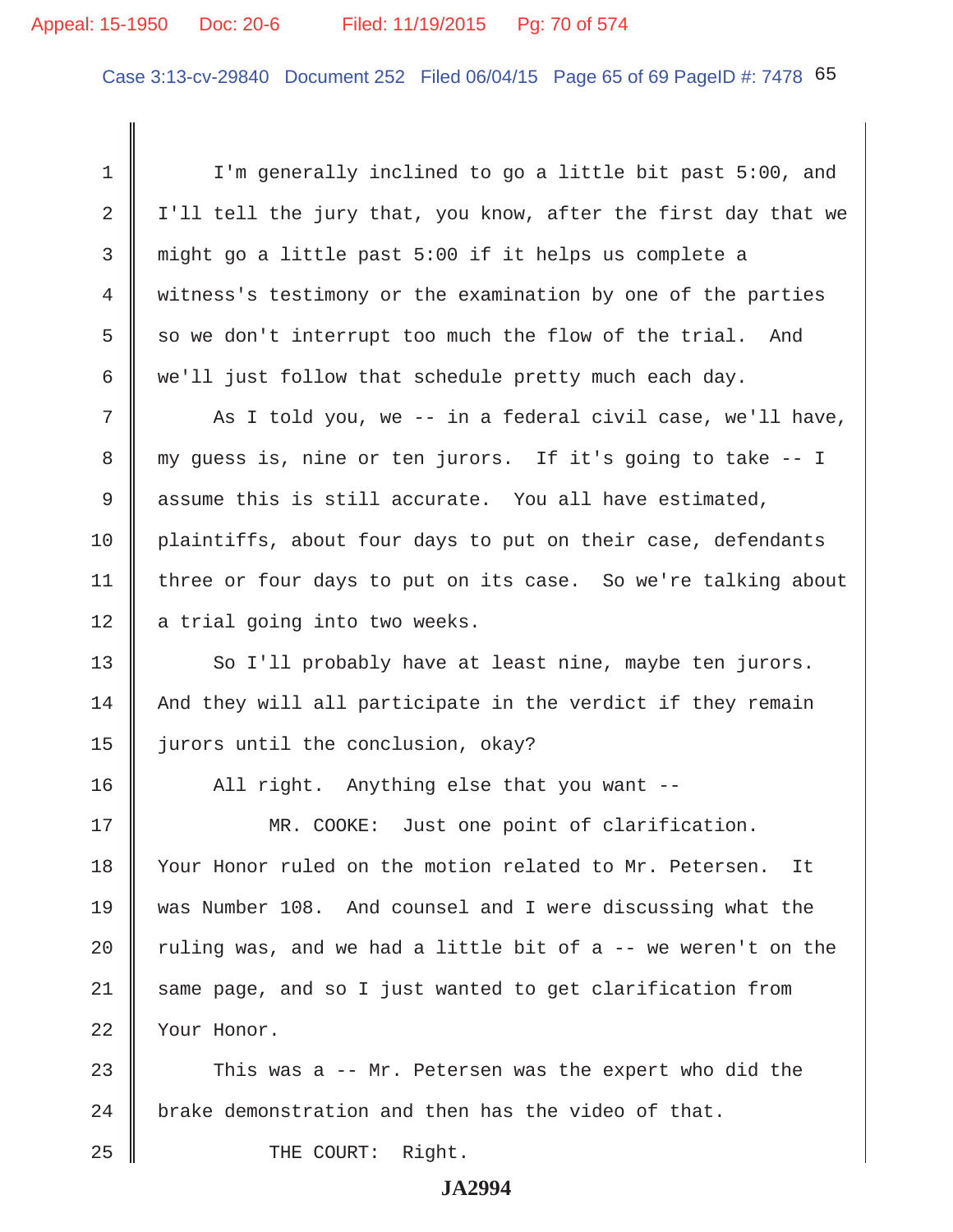Case 3:13-cv-29840 Document 252 Filed 06/04/15 Page 66 of 69 PageID #: 7479 66

 1 MR. COOKE: And I had understood from reading the 2  $\parallel$  ruling that the video demonstration was excluded, and -- but 3 perhaps that's not a correct understanding. 4 THE COURT: Well, the video demonstration is 5  $\parallel$  excluded. Would you expect to ask him -- I think that 6  $\parallel$  implies -- I'll make it clear. I don't think he can rely upon 7 | his video demonstration for his opinions. 8 MR. COOKE: He can rely upon -- can he rely -- he  $9 \parallel$  can rely upon the fact that he drove the vehicle, that he 10  $\parallel$  actually did -- that he actually tested the vehicle. 11 || THE COURT: Yeah, I think he can testify to that. I 12 don't think he can testify that as a result of trying the 13 | brakes under different circumstances at different speeds with 14 different vehicle conditions that he reached conclusions, 15  $\parallel$  because that would be allowing him to testify as to the  $16$  results of the demonstration that I've ruled isn't admissible. 17 The demonstration isn't admissible because it doesn't -- 18 it's not similar enough, doesn't repeat the event in a 19 meaningful way to make it a relevant exercise. 20 || MR. COOKE: Okay. Thank you, Your Honor. 21 THE COURT: Okay. All right. Anything else? 22 || If not, see you tomorrow morning at 8:30. And I presume 23  $\parallel$  other than dealing with these depositions, then, that 24  $\parallel$  there's -- I'll deal with the designation of depositions. 25 The plaintiff will provide the specifics from the other **JA2995**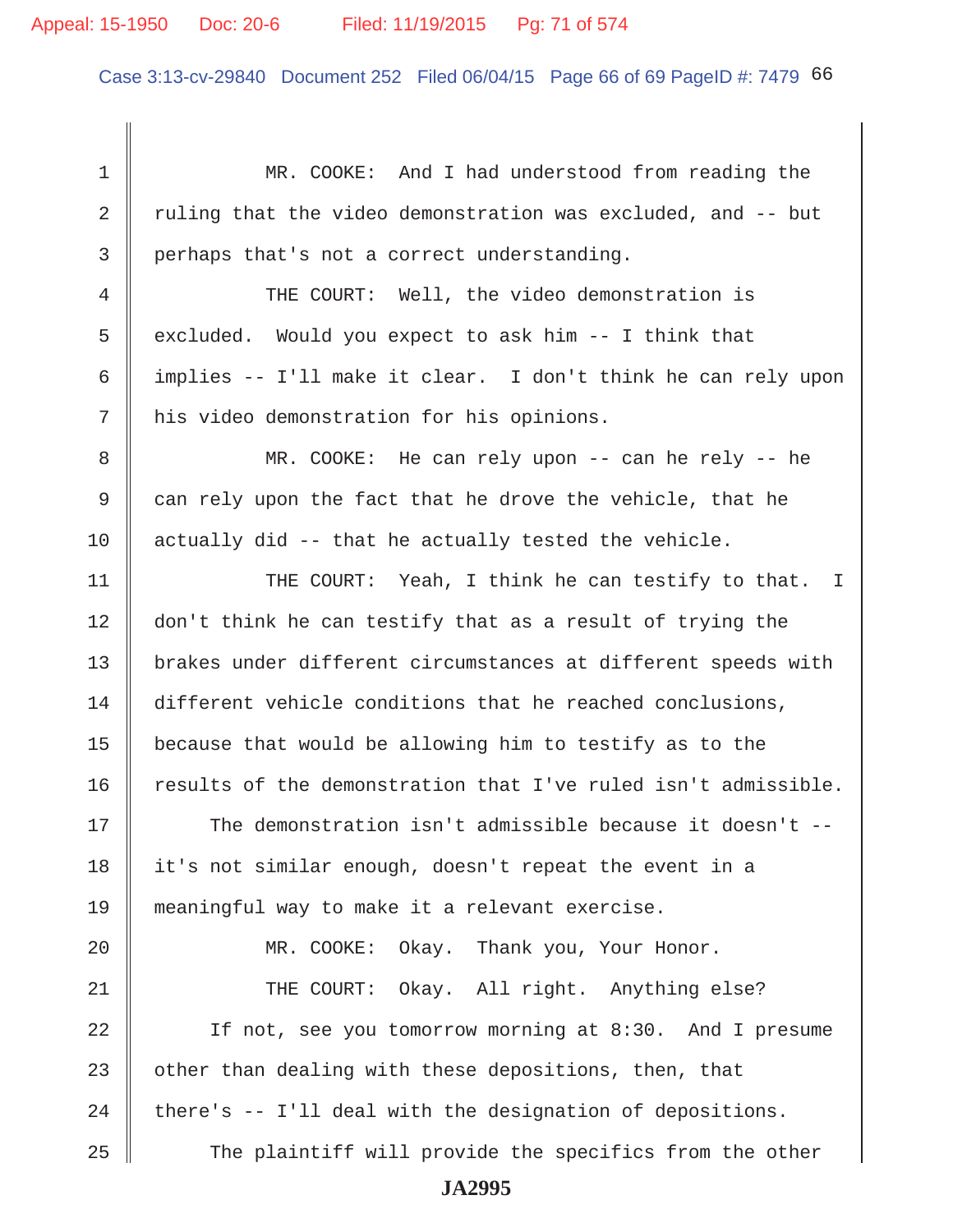# Appeal: 15-1950 Doc: 20-6 Filed: 11/19/2015 Pg: 72 of 574

Case 3:13-cv-29840 Document 252 Filed 06/04/15 Page 67 of 69 PageID #: 7480 67

1 event witnesses so I can see how you could get those in, and 2 then we'll be ready to go. 3 MR. HEISKELL: Yes, Your Honor. And is it 4 acceptable if I supply the transcript that's marked up, 5 highlighted, with the language we want to direct the Court's 6  $\parallel$  attention to --7 || THE COURT: Absolutely. 8 MR. HEISKELL: -- rather than briefing? 9 THE COURT: Right. I don't want any -- I don't need 10 any more briefing. Just show me where in the depositions the 11 witnesses address these things, and obviously you've got to 12 provide, you know, a copy or notice of what you're designating 13 | to the defendant. 14 MR. HEISKELL: Okay, Your Honor, certainly will. 15 Thank you. 16 THE COURT: And I frankly would expect that we'll 17 have a few minutes in the morning while we're waiting to bring 18 the jury up for any final discussion and a ruling on those 19 matters. 20 MR. HEISKELL: Very well, Your Honor. Thank you. 21 MR. COOKE: That's a good point, Your Honor. We 22 have an agreement to advise each other of witnesses the next 23  $\parallel$  day and exhibits to be used in the direct of that witness. 24 COURT: Right. 25 MR. COOKE: If there's an issue with an exhibit,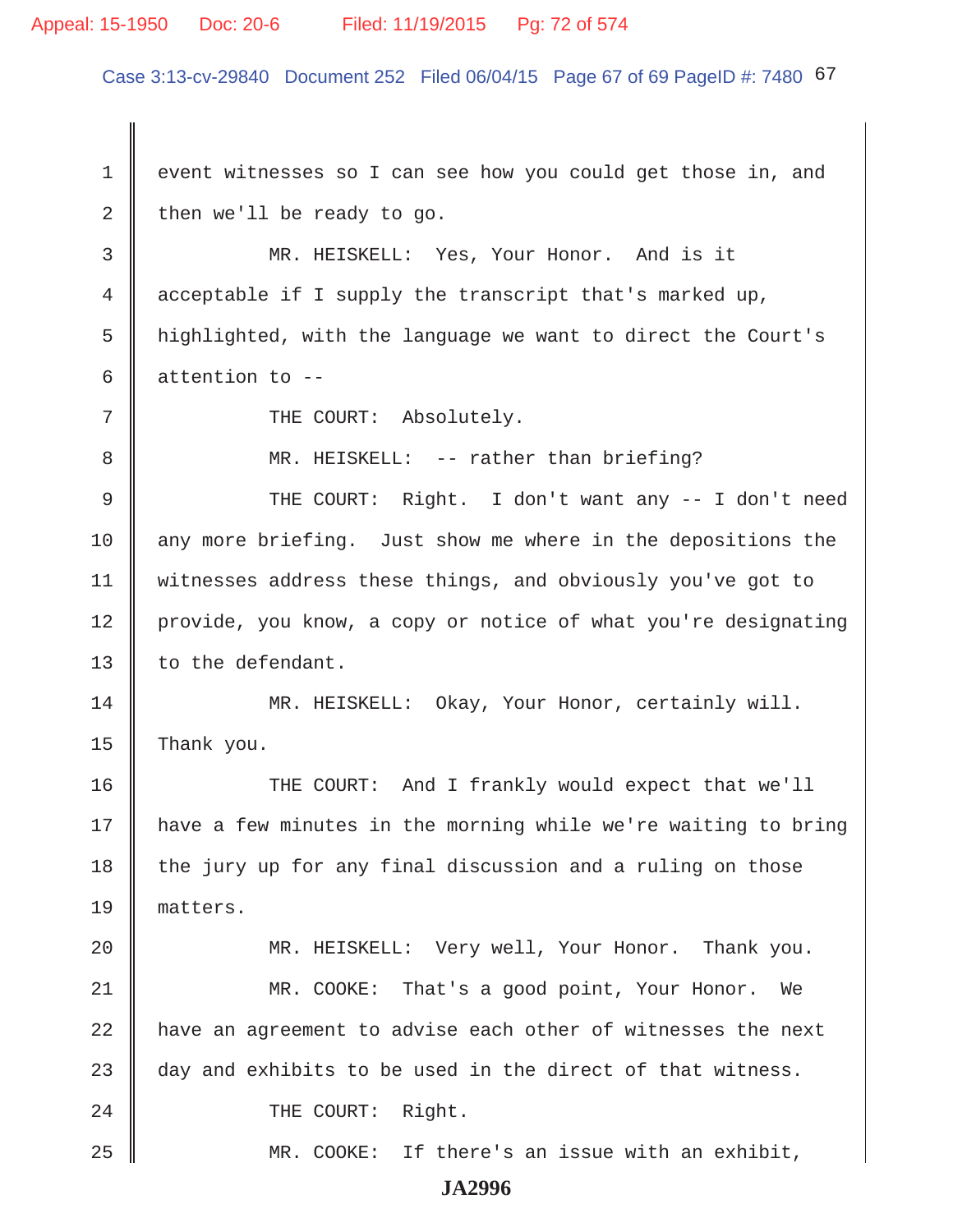## Appeal: 15-1950 Doc: 20-6 Filed: 11/19/2015 Pg: 73 of 574

Case 3:13-cv-29840 Document 252 Filed 06/04/15 Page 68 of 69 PageID #: 7481 68

1 | how -- we could be here at  $8:00$ ,  $8:30$ , to raise that with 2 | Your Honor. But I'm not sure what Your Honor's preference is. 3 THE COURT: Well, have you identified for the 4 defendants your first witnesses and first exhibits that you  $5 \parallel$  expect? 6 MR. O'DELL: We will as soon as this is over, 7 Your Honor. 8 **B** THE COURT: Okay. 9 MR. O'DELL: A lot of it had to do with rulings  $10$  | today. 11 | THE COURT: Right. Well, you know, so generally 12 speaking, if it's an important exhibit and the basis of 13 | objection is more complex, then certainly I'd prefer to know 14 that as soon as possible to try to rule on it. 15 | But, you know, you objected on multiple grounds to about 16 everything I've seen, at least in the designation of a lot of 17 | the witnesses and, I think, a number of the exhibits, and I'm 18 not going to try to go through all of those before trial. 19 You can raise objections at trial, and I'll do my best to 20  $\parallel$  rule on it correctly then. But other than some unusually 21 | important exhibit that you think requires more complex 22  $\parallel$  argument, I'd just as soon deal with them as they come up. 23 MR. JAVINS: For starters, Your Honor, I don't  $24$   $\parallel$  envision any big exhibit issues tomorrow with the exception of 25 I think Ford objects to the '87 iteration of the FMEA that **JA2997**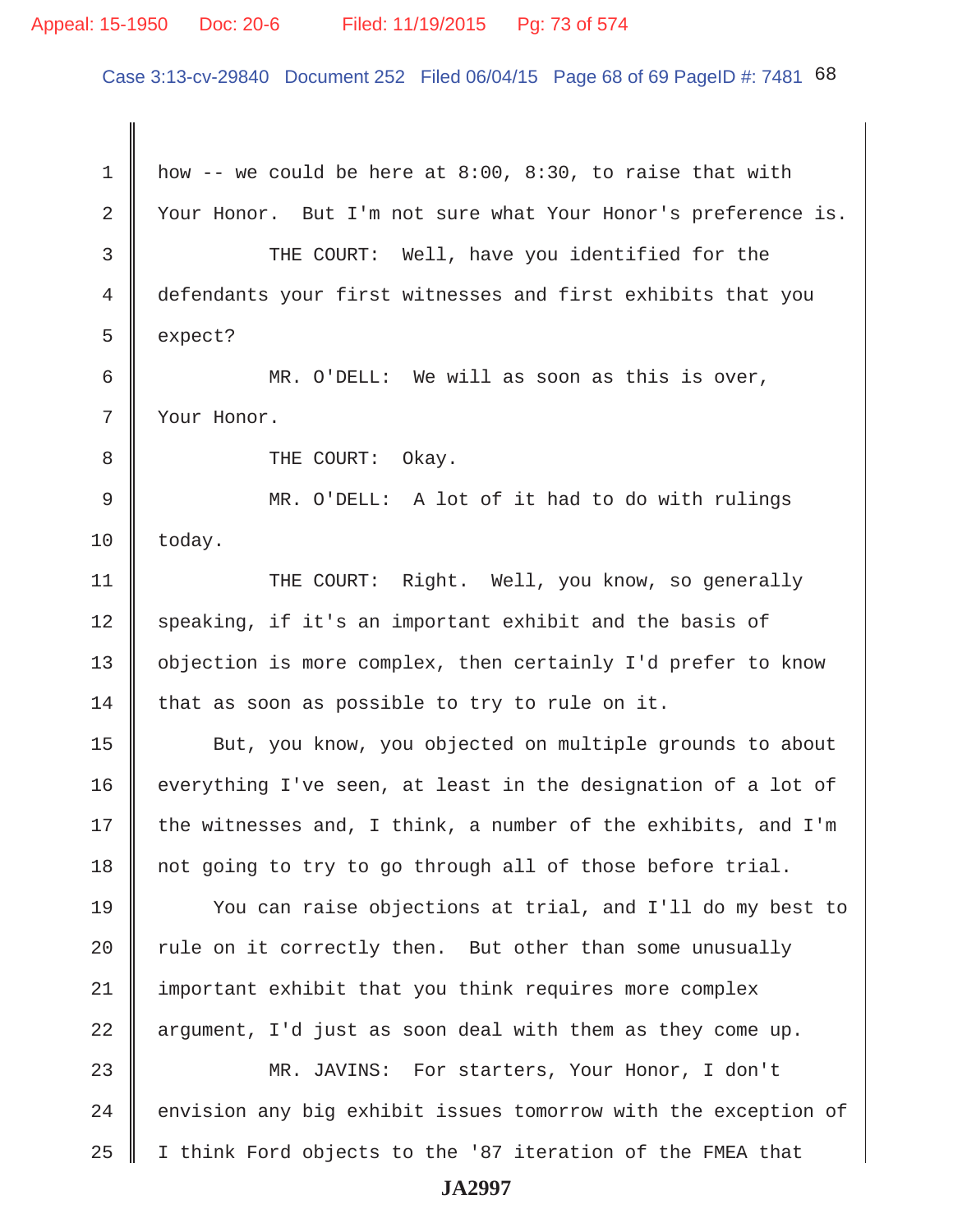## Appeal: 15-1950 Doc: 20-6 Filed: 11/19/2015 Pg: 74 of 574

Case 3:13-cv-29840 Document 252 Filed 06/04/15 Page 69 of 69 PageID #: 7482 69

1 | James Engle talks about. I believe he ties it back and says 2  $\parallel$  that's your first baseline document. 3 Certainly, Sam Sero will talk about that. So they object 4 to that. You'll address that when you read the designation  $5 \parallel$  today. 6 **6** THE COURT: Okay. Good. 7 || MR. JAVINS: Thank you. 8 || THE COURT: All right. If there's nothing else, 9 | I'll see you tomorrow at 8:30. 10 | (Hearing concluded at 11:10 a.m.) 11 12 13 14 15 16 17 18 19 20 21 || I, Teresa M. Ruffner, certify that the foregoing is a  $22$   $\parallel$  correct transcript from the record of proceedings in the 23 above-entitled matter. 24  $25$  ||  $\sqrt{s/T}$ eresa M. Ruffner  $\sqrt{s}$  June 4, 2015 \_\_\_\_\_\_\_\_\_\_\_\_\_\_\_\_\_\_\_\_\_\_\_\_\_\_\_\_\_\_ \_\_\_\_\_\_\_\_\_\_\_\_\_\_\_\_\_\_\_\_\_\_\_\_\_\_\_\_\_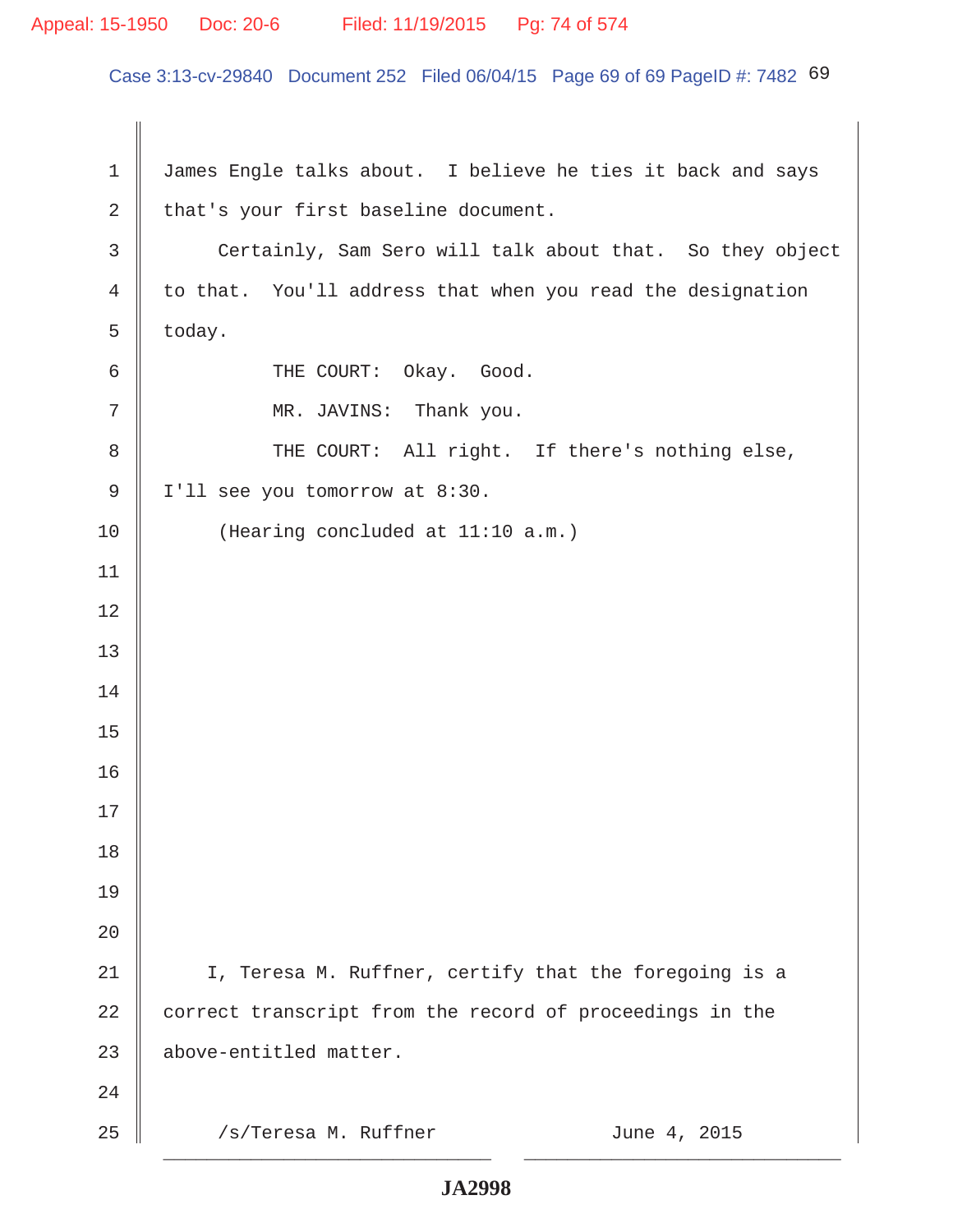## Appeal: 15-1950 Doc: 20-6 Filed: 11/19/2015 Pg: 75 of 574

Case 3:13-cv-29840 Document 253 Filed 06/19/15 Page 1 of 299 PageID #: 7483

## IN THE UNITED STATES DISTRICT COURT FOR THE SOUTHERN DISTRICT OF WEST VIRGINIA AT HUNTINGTON

HOWARD E. NEASE and NANCY NEASE,

Plaintiffs,

v. CIVIL ACTION NO. 3:13-29840

FORD MOTOR COMPANY,

a Delaware corporation, which in Huntington, West Virginia March 24, 2015

Defendant.

TRANSCRIPT OF JURY TRIAL - DAY 1 (VOIR DIRE) BEFORE THE HONORABLE ROBERT C. CHAMBERS, UNITED STATES DISTRICT JUDGE, AND A JURY

APPEARANCES:

For the Plaintiffs: TONY L. O'DELL, ESO. TIANO O'DELL P. O. Box 11830 Charleston, WV 25339

> EDGAR F. HEISKELL, III, ESQ. EDGAR F. HEISKELL, III P. O. Box 3232 Charleston, WV 25332-3232

 L. LEE JAVINS, II, ESQ. BUCCI BAILEY & JAVINS P. O. Box 3712 Charleston, WV 25337-3712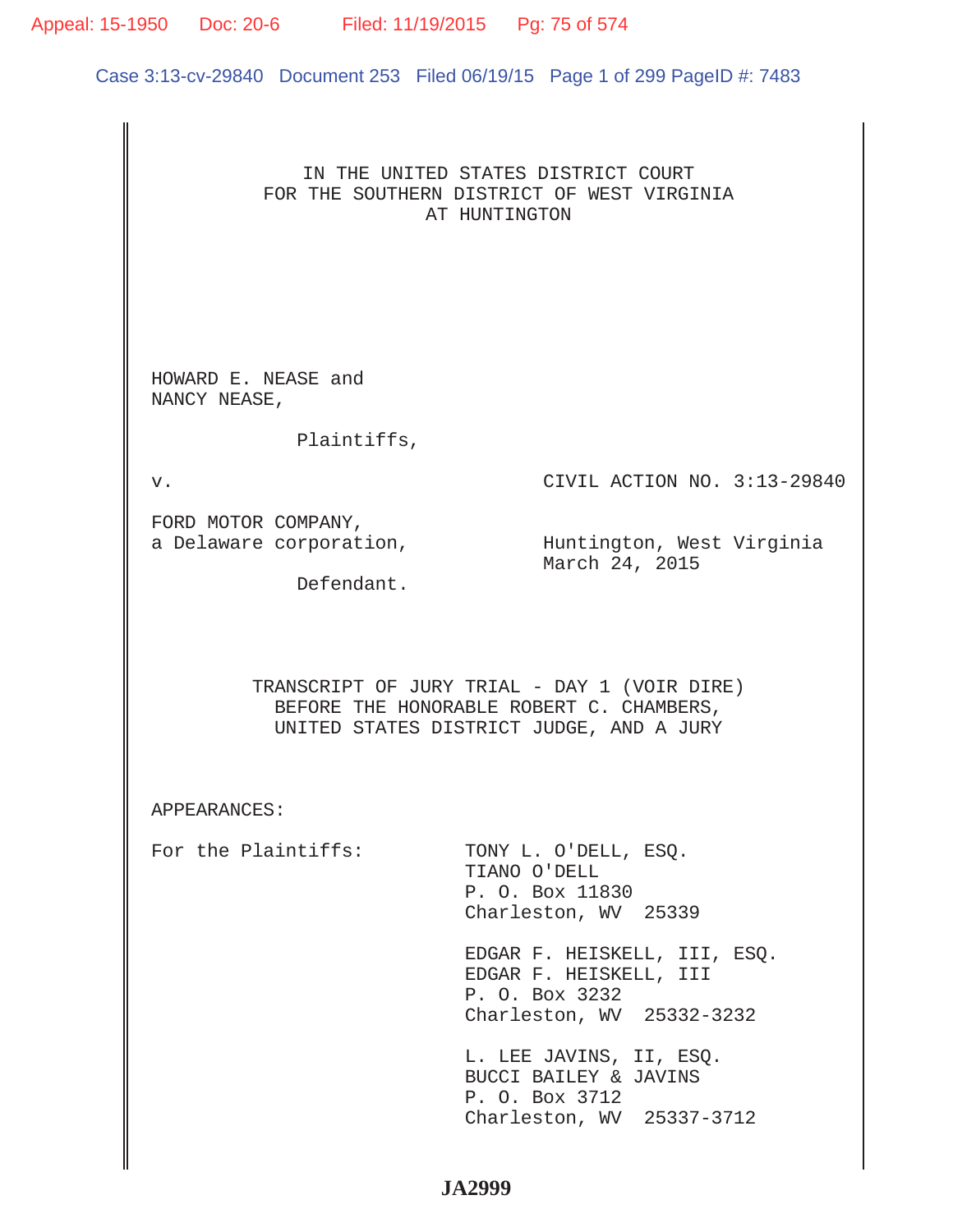Appeal: 15-1950 Doc: 20-6 Filed: 11/19/2015 Pg: 76 of 574

Case 3:13-cv-29840 Document 253 Filed 06/19/15 Page 2 of 299 PageID #: 7484

| For the Defendant: | ANDREW B. COOKE, ESO.<br>FLAHERTY SENSABAUGH & BONASSO<br>P. O. Box 3843<br>Charleston, WV 25338-3843                                                   |
|--------------------|---------------------------------------------------------------------------------------------------------------------------------------------------------|
|                    | JOHN RANDOLPH BIBB, JR., ESQ.<br>RYAN N. CLARK, ESO.<br>LEWIS THOMPSON KING KRIEG & WALDROP<br>Suite $2500$<br>424 Church Street<br>Nashville, TN 37219 |
| Court Reporter:    | Teresa M. Ruffner, RPR<br>Sidney Christie Federal Building<br>845 5th Avenue, Room 101<br>Huntington, WV 25701<br>$(304)$ 528-7583                      |

Proceedings recorded by mechanical stenography; transcript produced by computer-aided transcription.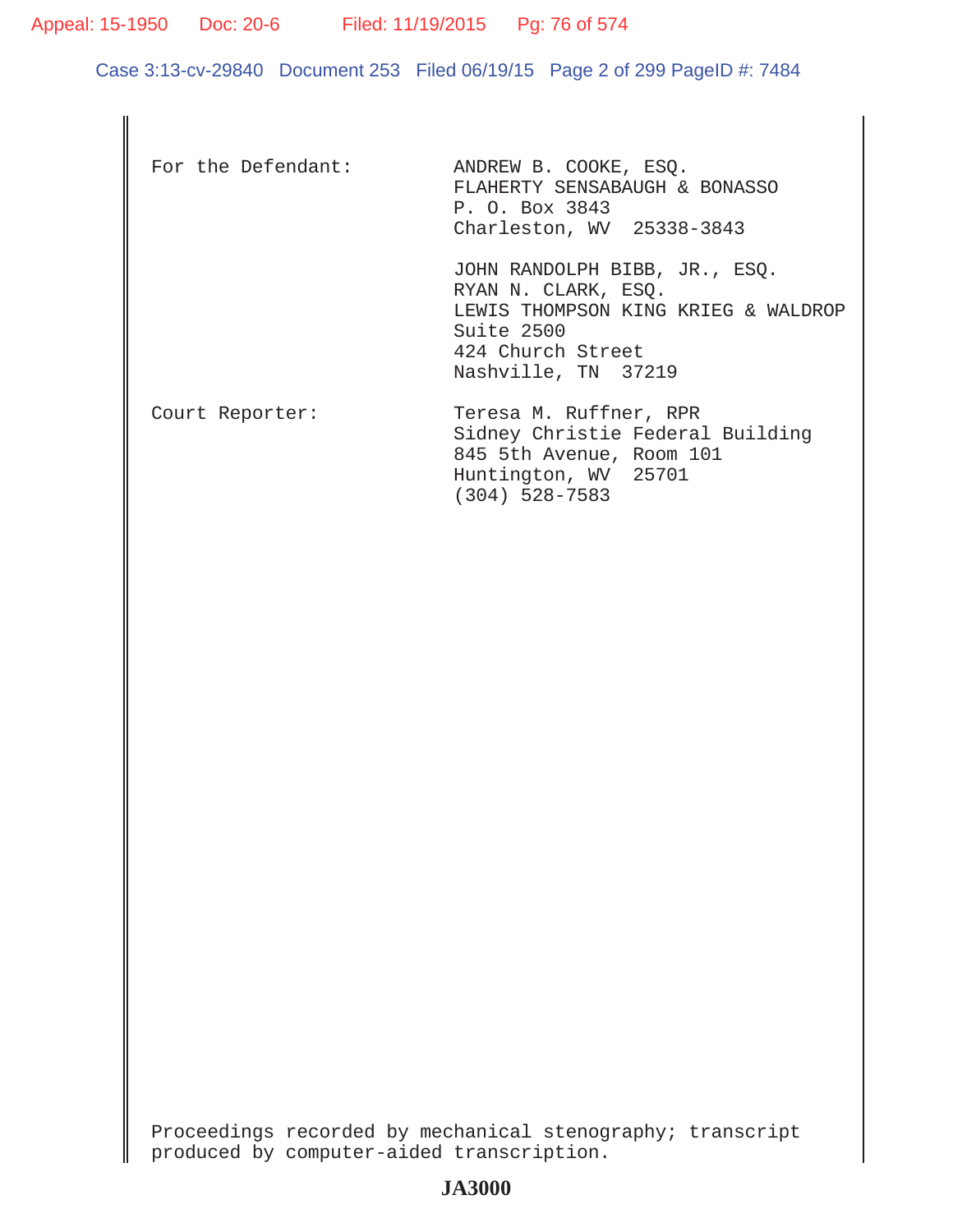# Appeal: 15-1950 Doc: 20-6 Filed: 11/19/2015 Pg: 77 of 574

Case 3:13-cv-29840 Document 253 Filed 06/19/15 Page 3 of 299 PageID #: 7485 3

| $\mathbf 1$   | Tuesday, March 24, 2015, at 8:43 a.m. in open court            |
|---------------|----------------------------------------------------------------|
| 2             | (Out of the presence of the prospective jurors)                |
| 3             | THE COURT: Good morning.                                       |
| 4             | RESPONSE: Good morning, Your Honor.                            |
| 5             | THE COURT: All right. We'll let Mr. Heiskell set               |
| 6             | up and then we'll be ready to go.                              |
| 7             | MR. HEISKELL: Sorry, Your Honor.                               |
| 8             | THE COURT: That's all right.                                   |
| $\mathcal{G}$ | All right. First, have the parties reviewed the changes        |
| 10            | that were made to the proposed voir dire and the preliminary   |
| 11            | instructions?                                                  |
| 12            | MR. O'DELL: Yes, Your Honor.                                   |
| 13            | THE COURT: Any other matters we need to address                |
| 14            | with respect to those?                                         |
| 15            | MR. COOKE: No, Your Honor.                                     |
| 16            | THE COURT: All right. Then let me first address                |
| 17            | the matter that we discussed a fair amount yesterday, and that |
| 18            | was concerning plaintiffs' evidence of other prior incidents   |
| 19            | or events.                                                     |
| 20            | I had asked the plaintiff to identify the portions of          |
| 21            | either trial testimony or deposition testimony of several      |
| 22            | witnesses who the plaintiffs represent -- which the plaintiffs |
| 23            | represent would be offered as evidence that there was a prior  |
| 24            | similar event and such evidence should be admissible as to     |
| 25            | notice, knowledge, or as to proof of defect.                   |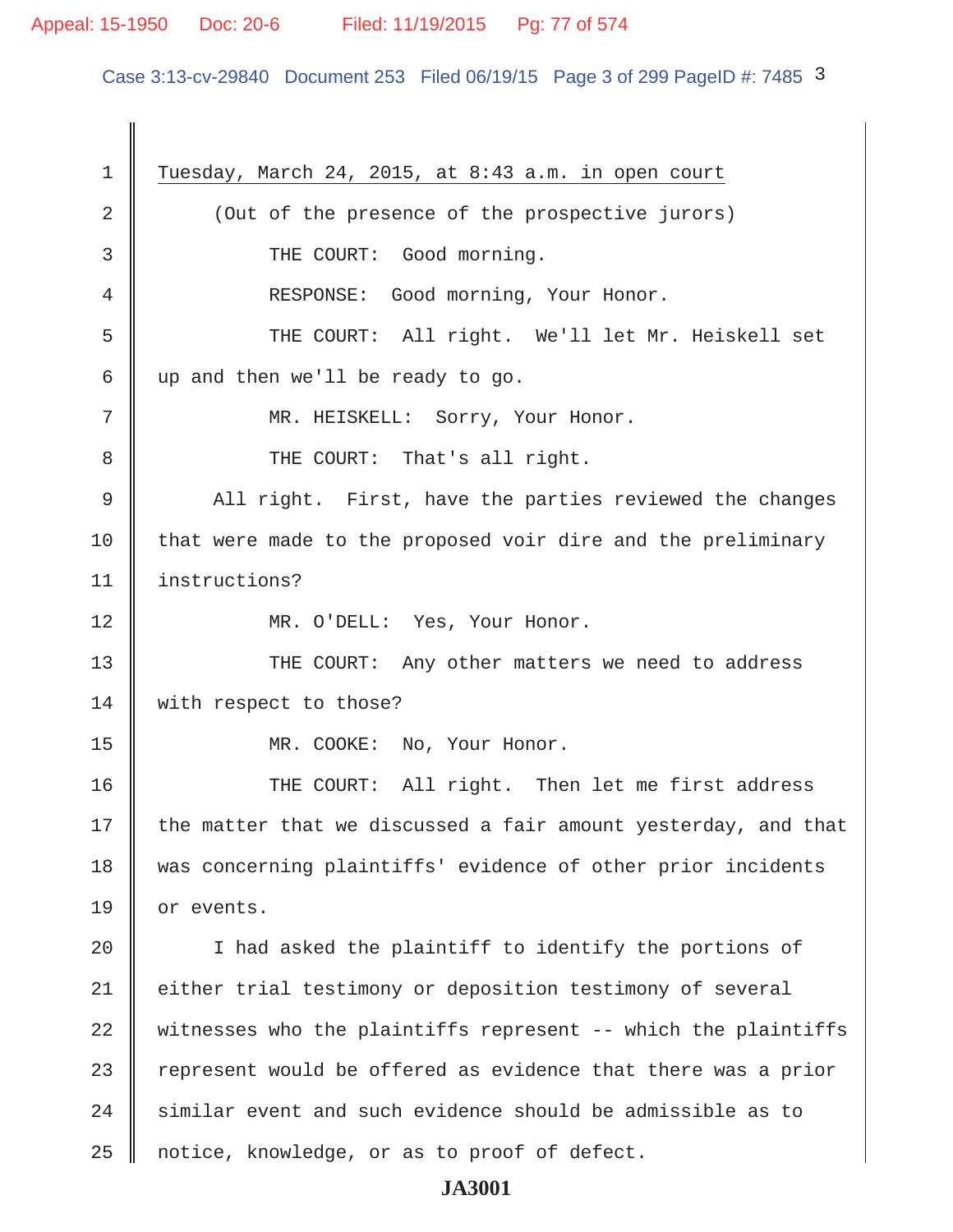## Appeal: 15-1950 Doc: 20-6 Filed: 11/19/2015 Pg: 78 of 574

Case 3:13-cv-29840 Document 253 Filed 06/19/15 Page 4 of 299 PageID #: 7486 4

1 So yesterday I was presented in the afternoon with a 2 | letter dated March 23rd by -- under Mr. Heiskell's signature, 3 which contained several pages of excerpts of the transcripts.

 4 First, I'll address Mr. Hackney. Matthew Earl Hackney 5 was identified, and his deposition was from back from August  $6 \parallel$  of 2002.

 7 I reviewed the excerpt portions of his deposition, and 8 || actually plaintiffs yesterday had also left me with a notebook 9  $\parallel$  that had the full deposition in it. So I've even gone back 10 | through it a bit.

11 | It's clear to the Court that Mr. Hackney is complaining  $12$  | of a cruise control problem. In the excerpt pages that were 13 | provided, he referred to trying to press the "off" button and 14 couldn't get  $-$ - of the cruise control and couldn't get it to 15 work.

16 || It seems to me that the only plausible reading of his 17 description of that event is that he associated it with an 18 || inability to turn off the cruise control.

19 Now, admittedly, plaintiffs have argued that a mechanical 20 | binding of this particular cable can occur when the cruise 21 control is on. I acknowledge that possibility. The problem 22  $\parallel$  is, the plaintiff has the burden of establishing as an  $23$  evidentiary foundation for the introduction of this evidence 24  $\parallel$  that it was substantially similar. And here, plaintiffs can't  $25$   $\parallel$  do that because the description provided by Mr. Hackney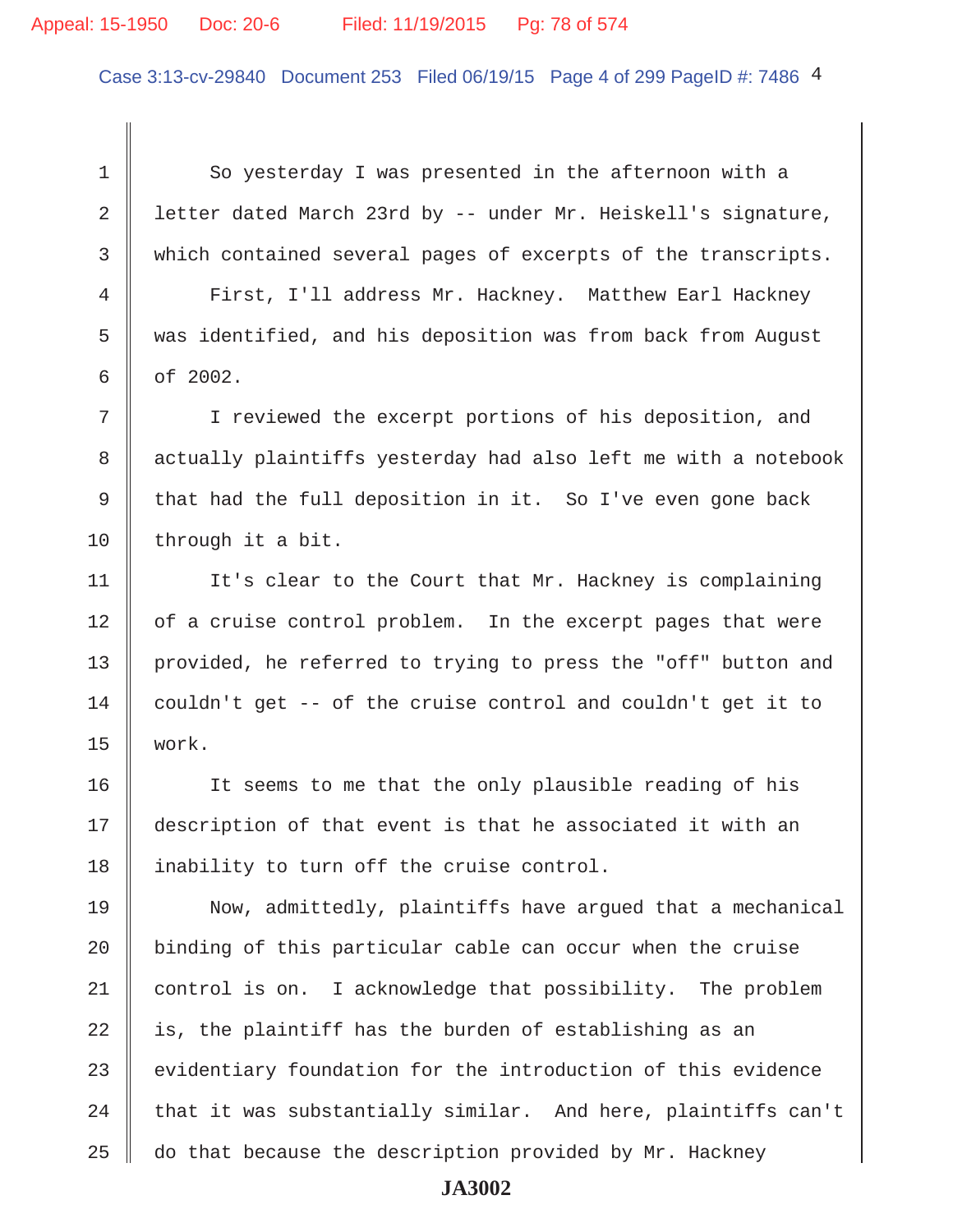Case 3:13-cv-29840 Document 253 Filed 06/19/15 Page 5 of 299 PageID #: 7487 5

1 suggested that the problem was with the cruise control 2 | operation, and that doesn't  $-$  it just doesn't provide a 3 sufficient basis for the Court to conclude that this could 4 have been because of a mechanical binding. That's what the 5 plaintiff has to offer evidence of, and it's not there.

 6 I also note that he, although not identified by 7 plaintiffs' counsel, that later in his deposition, he talks 8 about another similar incident that occurred at some later 9 time, and there again he describes it as a problem with the 10 cruise control, that he can't get the cruise control off. So 11 because of that, his testimony can't come in.

12 I then turn to Mr. Woddail. His name is Kenneth Woddail. 13 At page 10 of the excerpt that was provided, he discusses the  $14$  problem with the cruise control button, that he kept pushing 15  $\parallel$  the button off.

16 | On page 20, there's further questioning and answer where 17 he responds that he kept the cruise control off after he got 18 his car under control and started again. To me, that suggests 19 that he associated the initial event with the cruise control. 20  $\parallel$  And again later at page 24, a similar discussion.

 $21$   $\parallel$  So, once again, I conclude that plaintiffs can't 22  $\parallel$  establish that the event complained of by Mr. Woddail was 23 Substantially similar to that complained of by Mr. Nease.

 $24$   $\parallel$  Last was Mr. Padilla. He's the Ford executive who had a 25 Lincoln Navigator, I believe. My understanding is that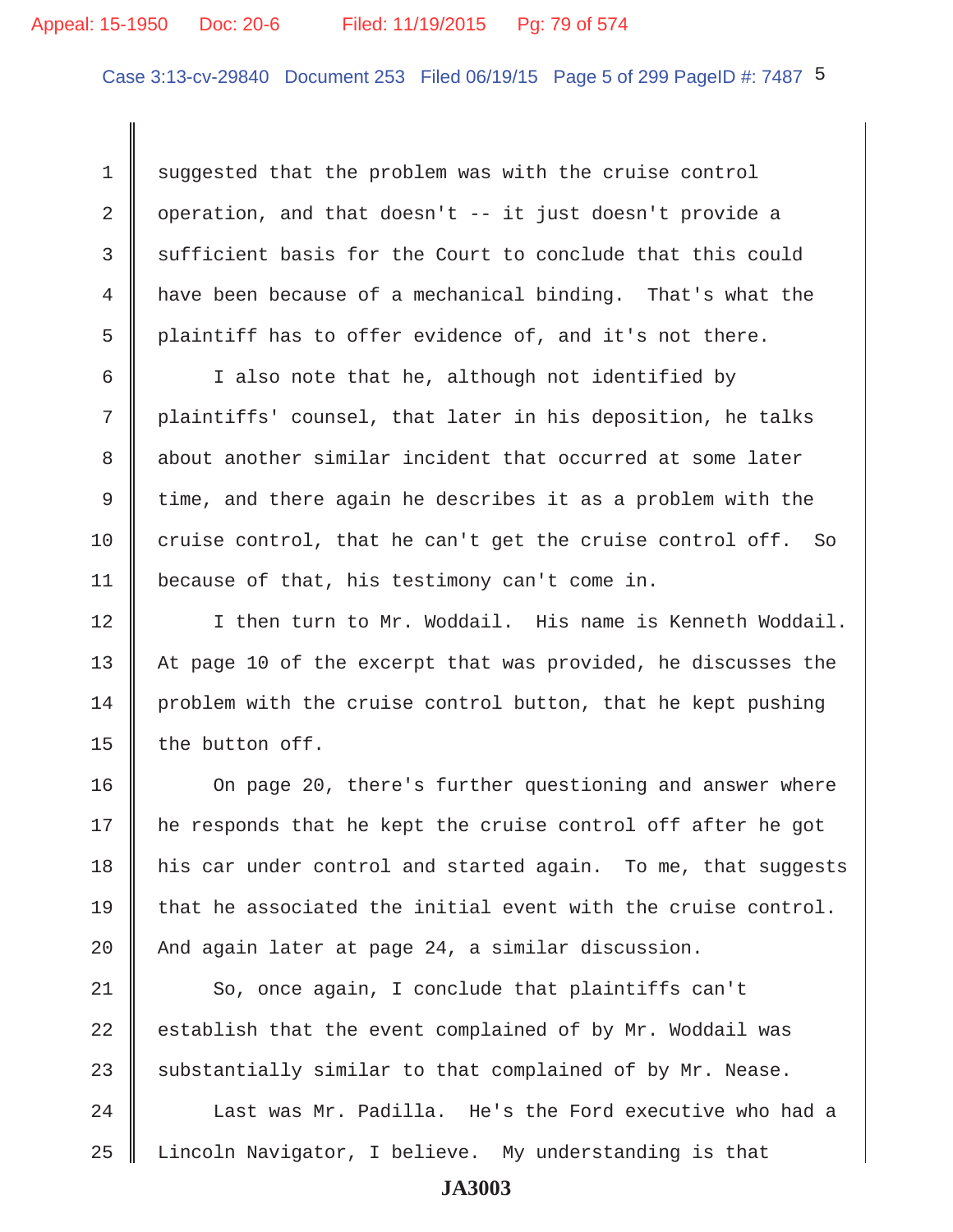## Appeal: 15-1950 Doc: 20-6 Filed: 11/19/2015 Pg: 80 of 574

Case 3:13-cv-29840 Document 253 Filed 06/19/15 Page 6 of 299 PageID #: 7488 6

 1 plaintiffs either had an email or somehow identified the 2 contents of some email that he may have sent to other people  $3$  in Ford, service technician types, asking them to investigate 4 his vehicle because of an incident that had occurred when he 5 was up in Michigan and was driving on a narrow road that led 6 to a cabin or something like that. It was snowy. He said at 7 || one point, he was only going 7 to 10 miles an hour. There was 8 a sharp left and then another right. And at one point he lost 9 control of the car and it skidded into a tree.

10 || Evidently -- and it wasn't clear to me, but as I 11 understood it, the plaintiffs claim that he sent an email or 12 Some other communication to someone in the service department 13 || or the like at Ford asking them to check this vehicle out. He 14 may have implied in that that the car had experienced some 15 sudden unintended acceleration that caused or contributed to 16 | his losing control.

17 || I frankly couldn't find that when I was reading this last 18 || night. So I'm not sure exactly what that communication was. 19 Nonetheless, Mr. Padilla testified -- and his testimony is 20  $\parallel$  part of the designation that the plaintiff offered -- intends 21  $\parallel$  to offer into evidence, that he described this, and he 22 completely disavowed any claim that his losing control had 23 anything to do with sudden unintended acceleration.

24 | Instead, he said he wanted the car thoroughly checked out 25 || after he'd lost control. It's not real clear exactly what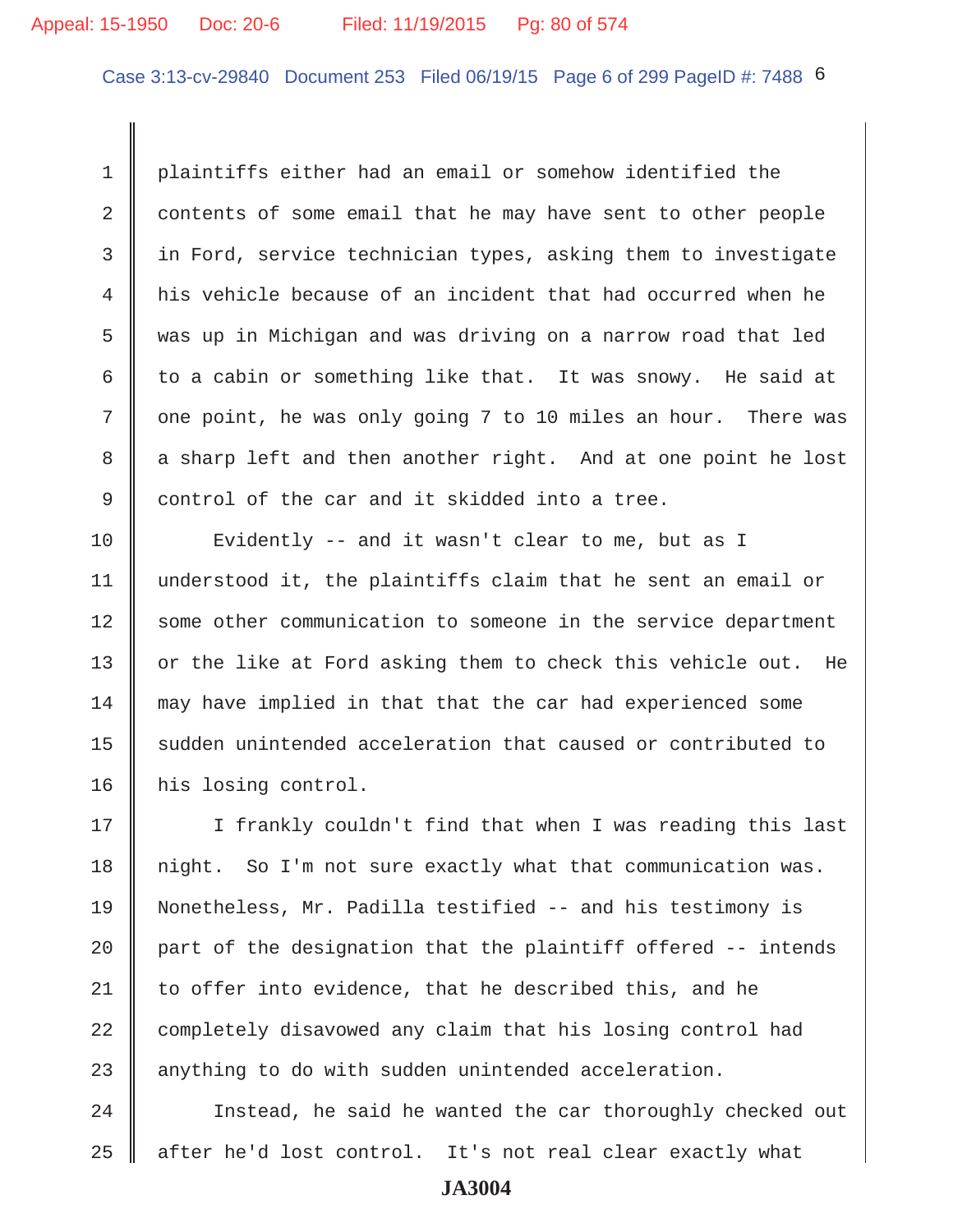## Appeal: 15-1950 Doc: 20-6 Filed: 11/19/2015 Pg: 81 of 574

Case 3:13-cv-29840 Document 253 Filed 06/19/15 Page 7 of 299 PageID #: 7489 7

 1 Mr. Padilla thought was maybe wrong, but it's clear to me that 2 after reading his deposition, it's unsufficient to establish a  $3$  similar incident that would be admissible in evidence in this 4 case.

 $5$   $\parallel$  As I said, he disavowed that there was any sudden 6 unintended acceleration problem. He  $-$ - if he provided some 7 communication that suggested otherwise, the Court would find 8 it's not supported by his description of what actually 9 | happened. And regardless of why he may have suggested that in 10 || an email or other communication, that's just not enough to  $11$   $\parallel$  establish the similarity necessary to make this admissible 12 here. So I'm not going to allow Mr. Padilla's testimony about 13 || his experience to come in as a prior similar event.

14 | Last, I've looked at Mr. Mulder's deposition. He was 15 | employed by Ford, a young engineer or something to that effect 16 at the time, and more or less was sometimes called upon to 17 || investigate problems or concerns that were raised about the 18 vehicles.

19 Apparently at one point he tested a vehicle that sounds  $20$  | like it would be essentially the same speed control cable 21 configuration as at issue here. In his description of what he 22 did, as best I understand it, he was trying to test the 23  $\parallel$  efficacy of the brakes when the throttle was all the way open. 24  $\parallel$  I didn't understand from that that he was claiming that he 25  $\parallel$  lost control of the throttle, of the speed control. Rather,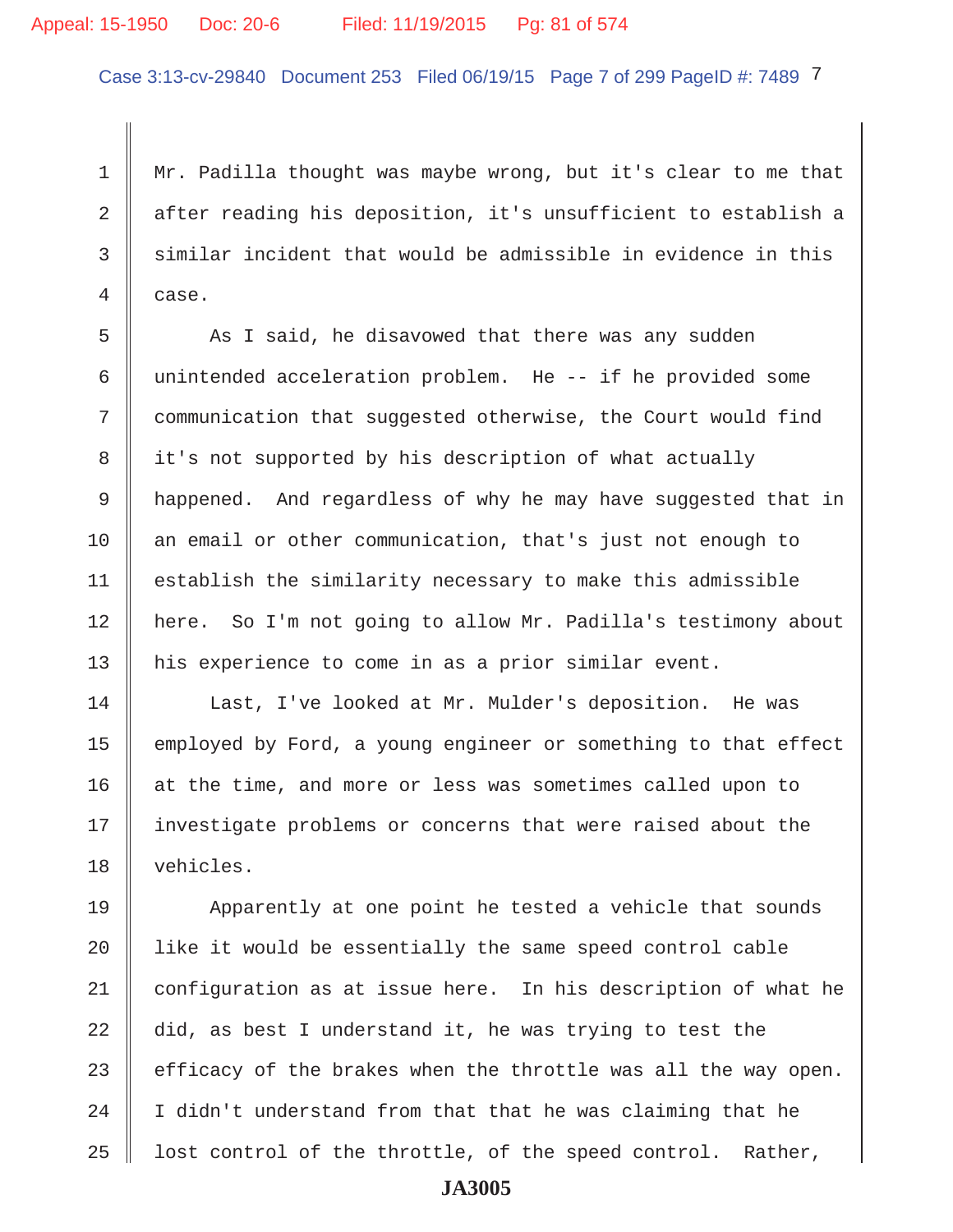## Appeal: 15-1950 Doc: 20-6 Filed: 11/19/2015 Pg: 82 of 574

Case 3:13-cv-29840 Document 253 Filed 06/19/15 Page 8 of 299 PageID #: 7490 8

1 he was testing how well the brakes would stop it. In part of 2 that testing, he came to the conclusion that the brakes 3 wouldn't be sufficient to overcome the acceleration unless a 4 nuge amount of force was applied.

 $5 \parallel$  So, first, am I missing something, Mr. Heiskell, in what 6  $\parallel$  he testified about? Was there some indication that he was 7 going to testify or his testimony would establish that he had 8 a prior sudden unintended acceleration event or experience 9 that could have been because of mechanical binding?

10 MR. HEISKELL: I don't think, because mechanical 11 binding, Your Honor, although he -- he was part of a small  $12$  team that was trying to investigate these customer complaints 13 | of unintended acceleration. They were trying to figure out  $14$  what it could be, whether it was electronic or something else.

15 I don't think there's any place in his testimony where he 16  $\parallel$  concludes that a stuck cable was the cause.

17 THE COURT: Well, in fact, then am I correct in my  $18$  reading that in his test driving of a vehicle, he didn't have 19 any sudden unintended acceleration event, but, rather, he was  $20$  | in complete control of the throttle and the accelerator and he  $21$  simply tested the efficacy of the brakes with the throttle 22 wide open, so to speak?

23 MR. HEISKELL: Well, Your Honor, part of his 24  $\parallel$  testimony was on one of his test drives, he got -- he wanted a  $25$  | reduction in throttle, and it stayed open.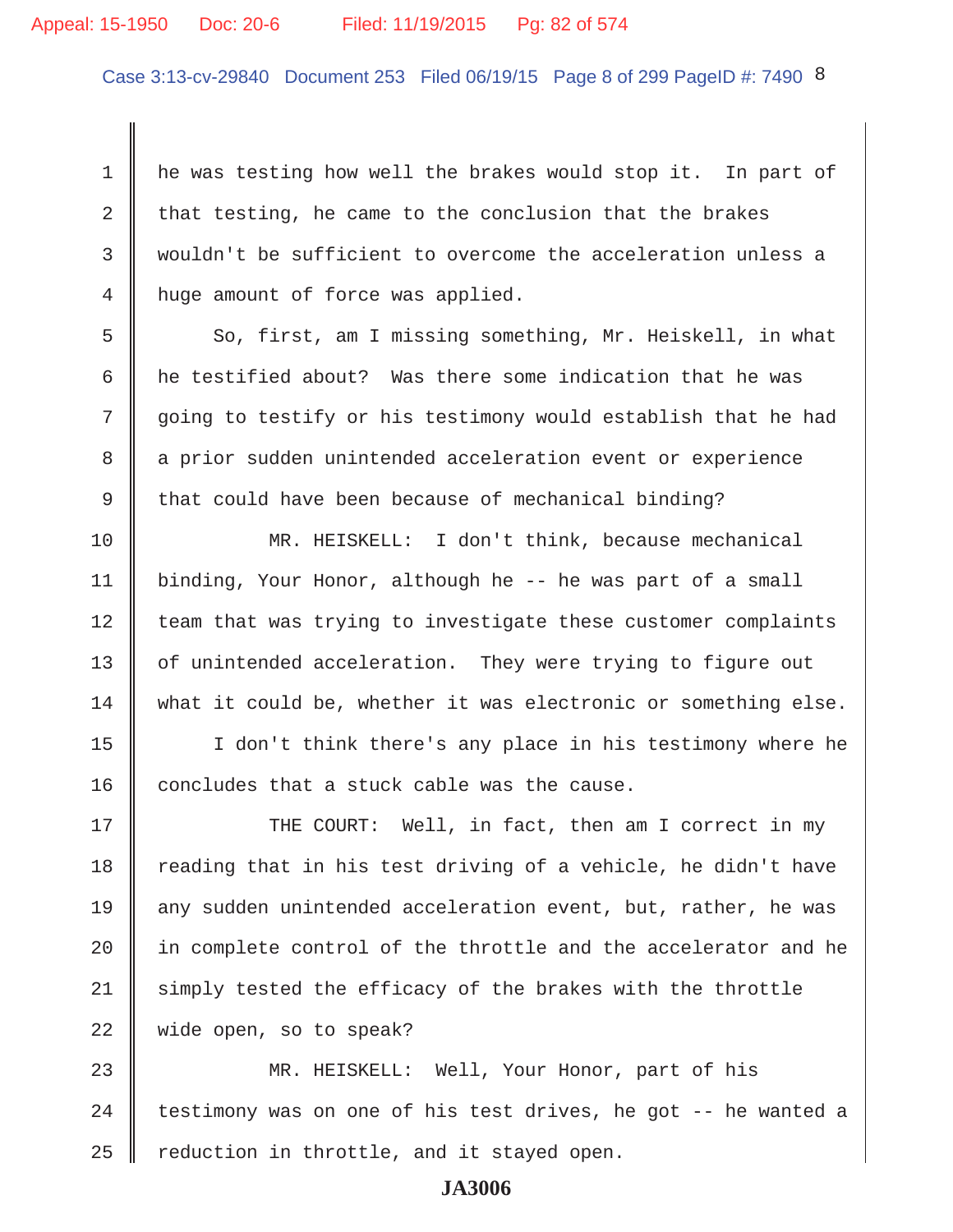## Appeal: 15-1950 Doc: 20-6 Filed: 11/19/2015 Pg: 83 of 574

Case 3:13-cv-29840 Document 253 Filed 06/19/15 Page 9 of 299 PageID #: 7491 9

1 THE COURT: Okay. Well, that's what I thought you 2 were saying. More than  $-$  frankly, I just missed that. Maybe 3 it's just I didn't read his deposition closely enough or 4 thoroughly enough. I'm going to ask that you identify that 5 passage.

 6 MR. HEISKELL: All right. Your Honor, thank you. 7 THE COURT: Other than that, the reason I raise this 8 || is that he may still be -- you may still be able to offer his 9 testimony about the inability of the brakes or the limitation 10 on the ability of the brakes to overcome acceleration. So 11 | that part, I think he does describe adequately. But that 12 doesn't go to a defect claim that, as we've discussed, as I 13 understand it, that's not what plaintiff claims -- the brakes  $14$  are not defective. It's simply that if you've got a defective 15  $\parallel$  throttle system that results in an unintended acceleration, 16 the brakes may be insufficient to overcome that.

17 Is that right?

18 MR. HEISKELL: That's exactly right, Your Honor. 19 || THE COURT: All right.

20 MR. HEISKELL: And, Your Honor, just so that we're 21 clear, I take it that we're still permitted with Hackney and 22 Woddail to talk about the extra effort required for braking  $23$  when the throttle was open, for whatever cause, because here  $24$  we had Mr. Woddail, 6'3", 220, fighting his machine with great  $25$  strength.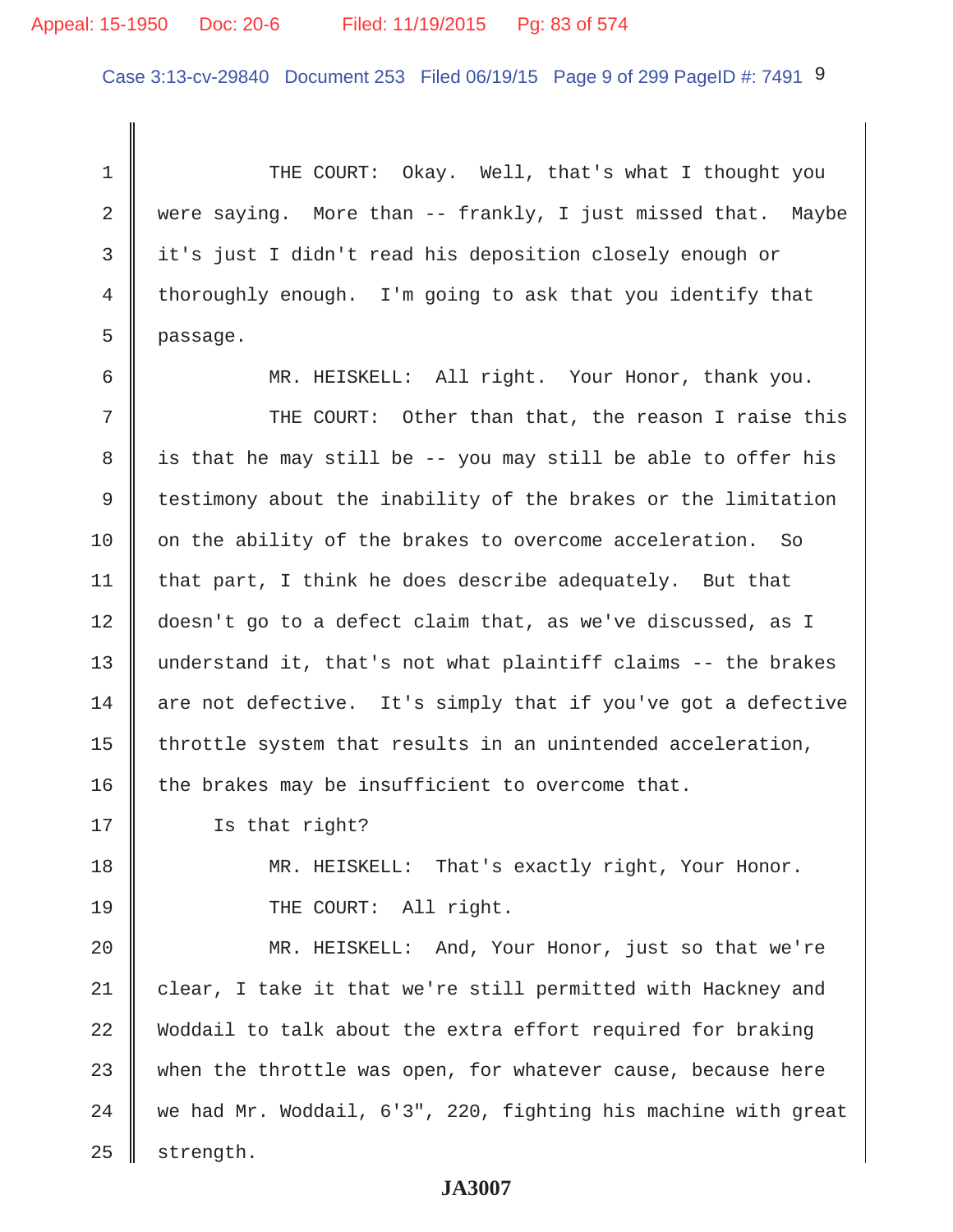### Appeal: 15-1950 Doc: 20-6 Filed: 11/19/2015 Pg: 84 of 574

Case 3:13-cv-29840 Document 253 Filed 06/19/15 Page 10 of 299 PageID #: 7492 10

1 || THE COURT: I agree. 2 MR. HEISKELL: Okay. Thank you, Your Honor. And by  $3$  the way, just on that Padilla matter, that other bit of 4 | evidence came from the emails with Mr. Cikalo. He was the one  $5 \parallel$  who was trying to figure out what happened. 6 Thank you, Your Honor. 7 || THE COURT: All right. 8 MR. COOKE: Your Honor, just for the record -- 9 THE COURT: Yes. Use the microphone. 10 MR. COOKE: I would just note our objection to -- 11 || THE COURT: Is that on? 12 THE CLERK: Push the button on it. 13 MR. COOKE: I'll figure it out eventually. 14 Vour Honor, I would just note the objection that 15 || Mr. Woddail, Mr. Hackney are not expert witnesses and are 16 essentially being asked for opinion testimony. They haven't 17 | been disclosed as experts. They're not engineers. And how 18 | hard they pushed seems to be  $-$ -19 THE COURT: Well, I disagree. I think to the extent 20  $\parallel$  that they're offering opinion -- and I'm not sure I'd 21 characterize it that way. I think it's lay opinion, opinion  $22$   $\parallel$  of a lay witness based upon actual perception. So I would 23 | overrule the objection. 24 | All right. Next, I'll just tell you I was a bit dismayed 25  $\parallel$  when I realized the volume of deposition or trial -- prior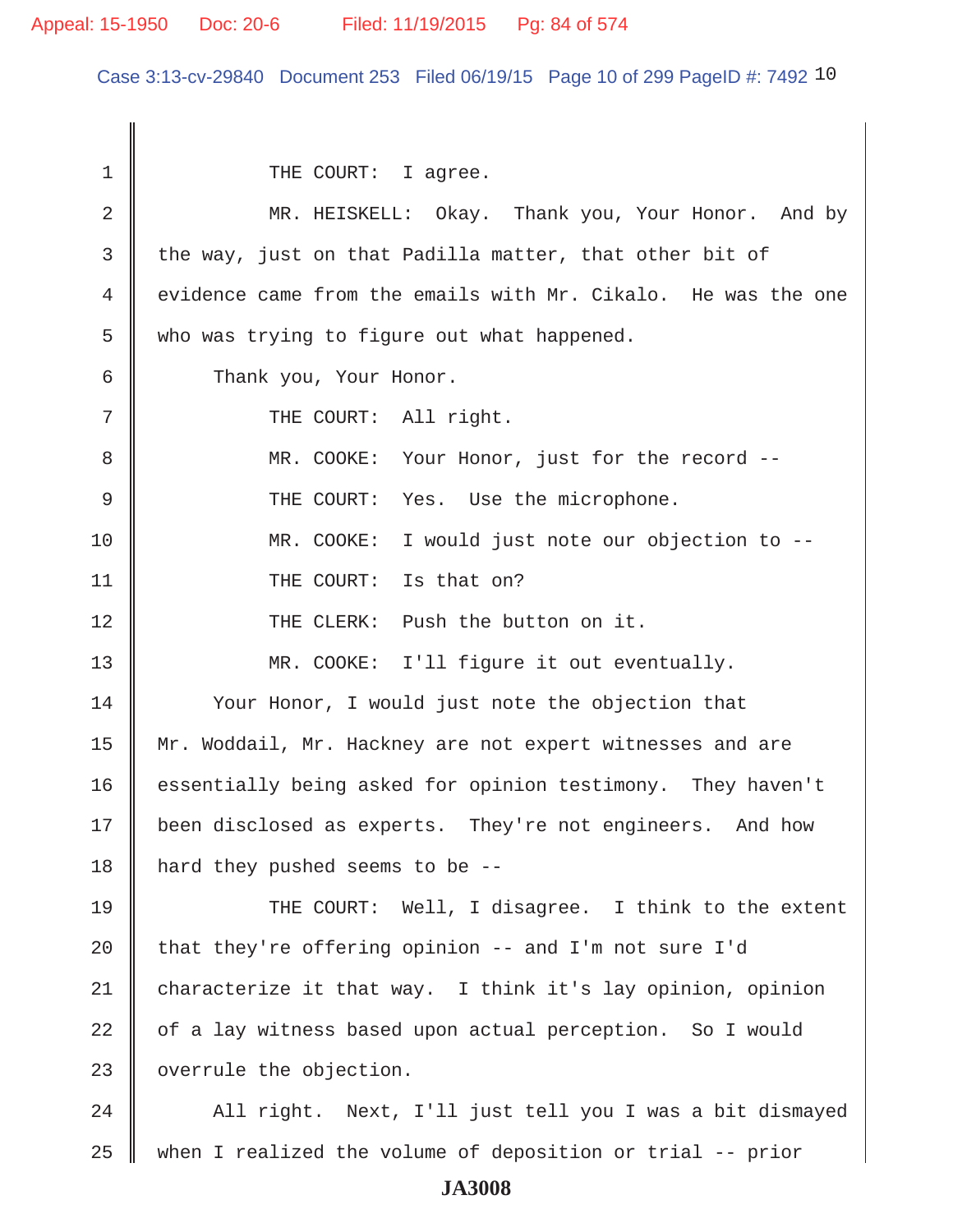#### Appeal: 15-1950 Doc: 20-6 Filed: 11/19/2015 Pg: 85 of 574

Case 3:13-cv-29840 Document 253 Filed 06/19/15 Page 11 of 299 PageID #: 7493 11

1 trial testimony that required review. I wish somebody had 2  $\parallel$  told me last week that it was going to be hundreds of pages. 3 I've gone through several of them. I know that we 4 specifically discussed Mr. Engle and Mr. Perkins. So I  $5 \parallel$  started with them, and I've done several. 6 | First, I relied upon Document 189, which was defendant's 7 | objections and counter designations to plaintiffs' deposition 8 designations, and it sets out numerous objections as to a 9 number of these designations. Some of them I was aware of. 10  $\parallel$  As I said, I started with Mr. Engle because my 11 | recollection was plaintiffs thought that would be one they'd 12  $\parallel$  get to early. 13 MR. CLARK: And if I may, Your Honor. 14 COURT: Yes. 15 MR. CLARK: Sorry to interrupt the Court, but 16 Mr. Javins and I have been talking and working pretty hard and  $17$  talking at some hours that perhaps I don't want to put on the 18  $\parallel$  record; and I think that with the exception of one issue, 19 we've come to an agreement about the testimony of Mr. Engle  $20$  that will be read. 21 || THE COURT: Okay. 22 MR. CLARK: I regret, of course, that we were not 23 able to do that before the Court spent the time reading, but  $24$  | happily it should save the Court some time in deciding. 25 THE COURT: Well, that's fantastic. Can you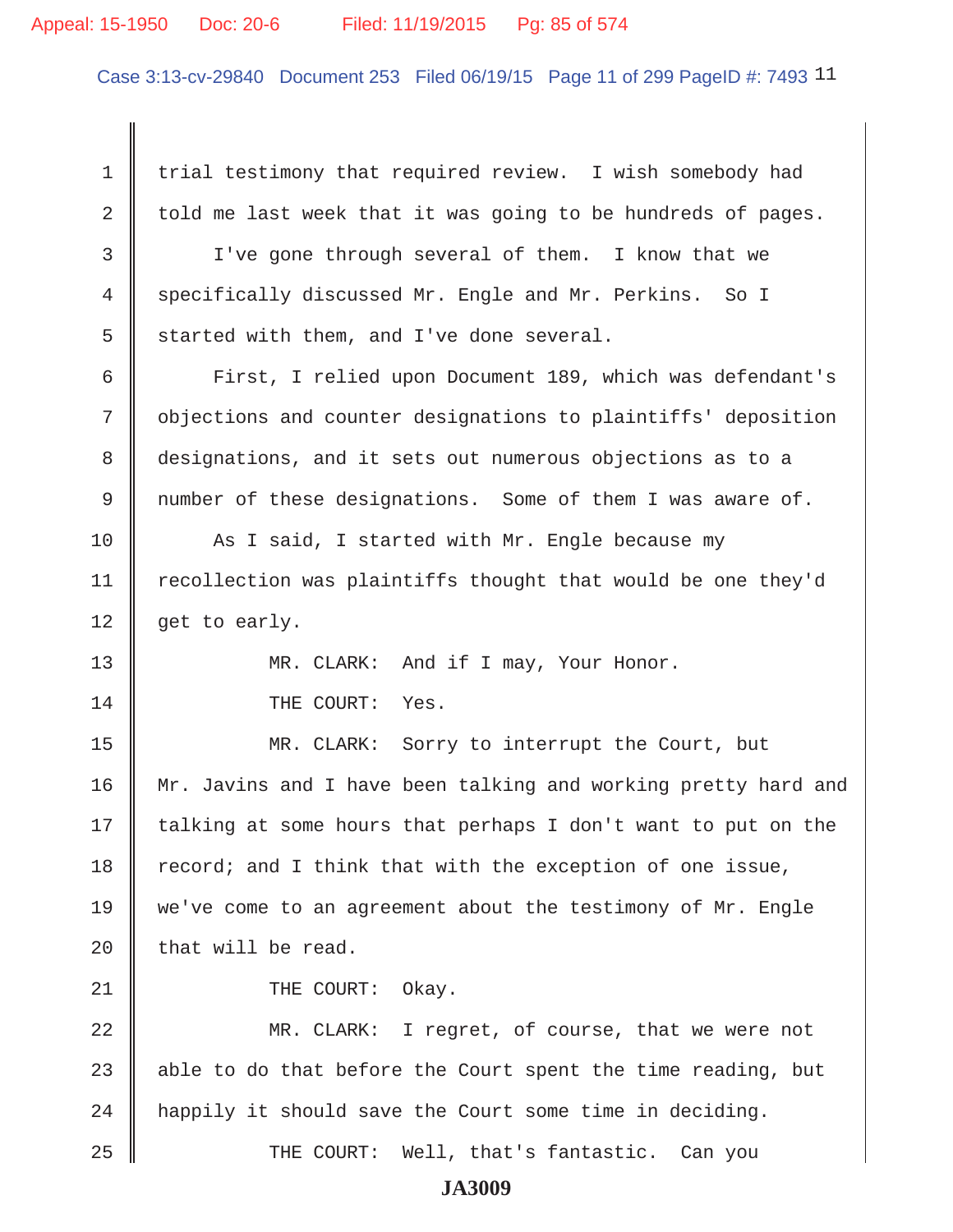#### Appeal: 15-1950 Doc: 20-6 Filed: 11/19/2015 Pg: 86 of 574

Case 3:13-cv-29840 Document 253 Filed 06/19/15 Page 12 of 299 PageID #: 7494 12

 $1 \parallel$  identify for me now what the --

2 MR. CLARK: I can, Your Honor. And, generally, it 3 is testimony that begins around page 116 of Mr. Engle's 4 deposition, goes to page 126. I think it's all or most of the 5 designations in there.

 6 THE COURT: Well, wait a minute. I guess I do have  $7 \parallel$  a copy.

 8 MR. CLARK: It comes around again around page 127 of 9 | Mr. Engle's deposition. And the testimony is about whether 10 there were or should have been warnings to customers or 11 technical service bulletins to dealers issued as a result of 12 the failure modes and effects analysis process.

13 Now, if the plaintiffs are putting on Mr. Engle as early 14 as they say they're going to, then there's no foundation for 15  $\parallel$  the relevance of that testimony because there's no evidence 16  $\parallel$  that Mr. Nease ever took this vehicle to a Ford dealer such  $17$   $\parallel$  that a technical service bulletin would have made a 18 difference. To the contrary, I think the record will show  $19$  that Mr. Nease never took this vehicle to a Ford dealer 20  $\parallel$  because he'd only owned it for ten days at the time of his 21 wreck. Likewise, my understanding is the plaintiffs are not 22 pursuing a warnings claim at this point, and so evidence about 23 warnings that Ford should or shouldn't have given customers is 24 irrelevant.

25 THE COURT: All right. Mr. Javins?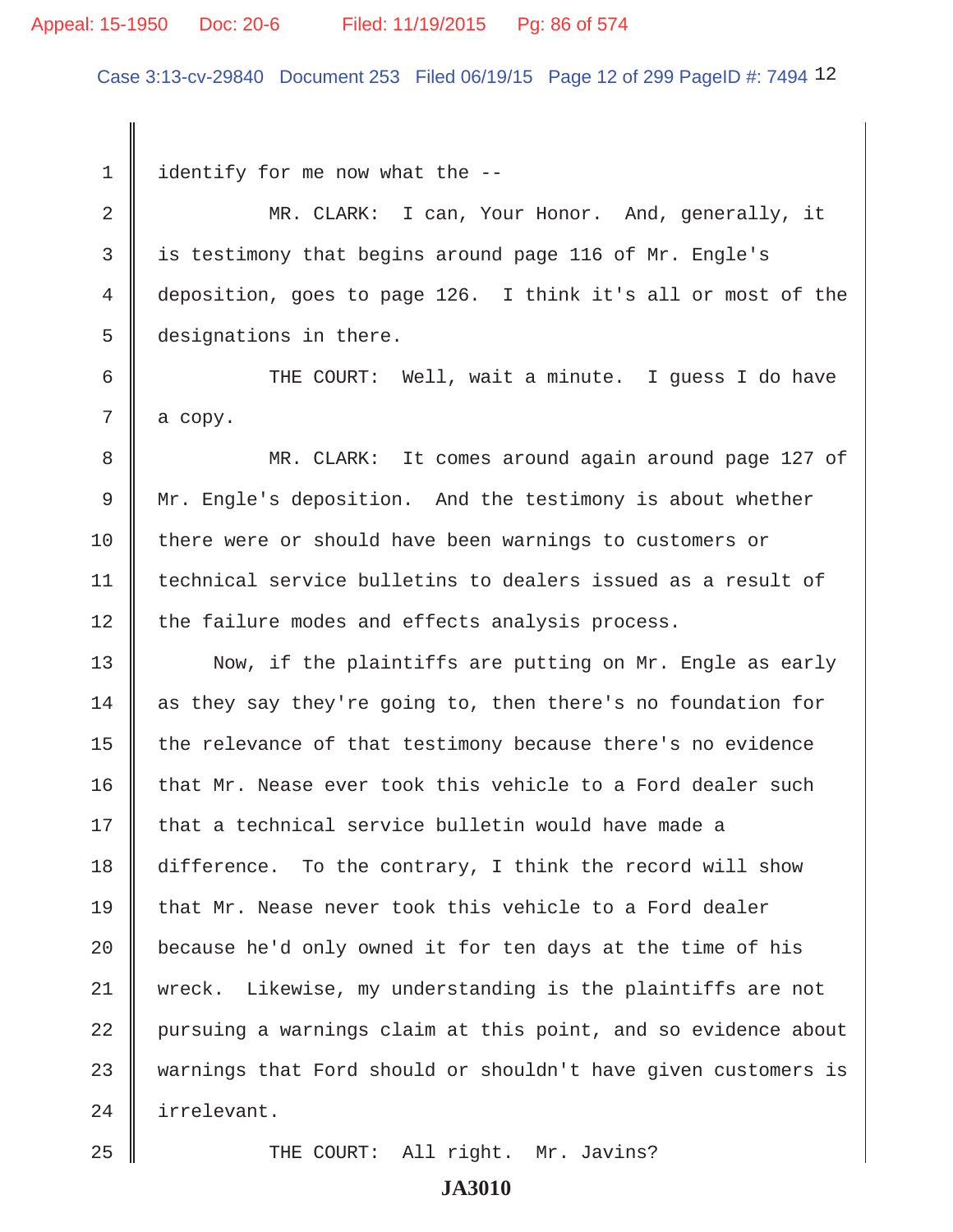## Appeal: 15-1950 Doc: 20-6 Filed: 11/19/2015 Pg: 87 of 574

Case 3:13-cv-29840 Document 253 Filed 06/19/15 Page 13 of 299 PageID #: 7495 13

 1 MR. JAVINS: We discussed this yesterday, Your 2 Honor, the continuing duty to warn and the fact that 3 customers -- we're also going to elicit testimony of customers 4 calling with complaints, and the point being that when a 5 customer calls the call center or a customer goes to a 6 technician, the technician is not provided with the 7 || information in this failure modes effects analysis which says, 8 This speed control cable can bind. A side note: Make sure 9 you inspect it, and here's how you do it." 10 || That's the purpose of the -- of the -- I was trying to 11 | learn the process through Mr. Engle; what's the purpose of the 12 | FMEA. It's, you know, we identify hazards and failure modes. 13 Well, how do you use it? 14 THE COURT: Well, we've had some brief discussion a 15 couple of times now about whether there was any post-16 manufacture and sale duty. And as I understand it, plaintiffs 17 | have represented you think you've got evidence that 18  $\parallel$  establishes some -- well, tell me what is it -- where -- what 19 is your evidence? 20 MR. JAVINS: It's the fact that this failure mode is 21 dentified. This thing can bind. People call and say, "My 22  $\parallel$  accelerator stuck. My gas pedal is stuck." This critical  $23$   $\parallel$  information is not shared with the technicians or the consumer  $24$  | or in post-sale literature to the consumer. That is the 25 | failure to warn.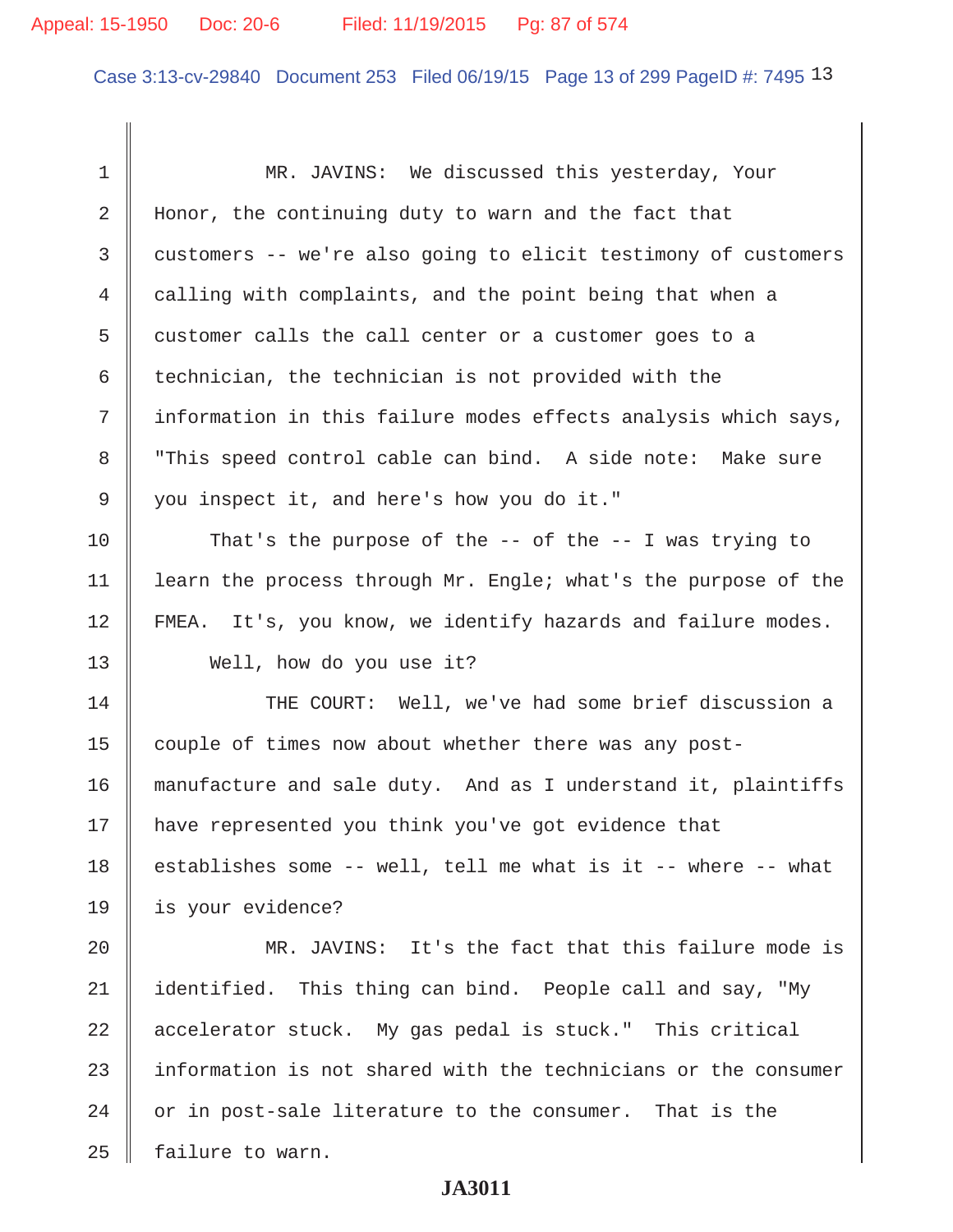## Appeal: 15-1950 Doc: 20-6 Filed: 11/19/2015 Pg: 88 of 574

Case 3:13-cv-29840 Document 253 Filed 06/19/15 Page 14 of 299 PageID #: 7496 14

 1 You've got something that rates a 10 out of 10. Your own 2 documents say this thing can bind. A customer calls and says, 3 "My accelerator pedal is sticking," and the people taking the 4 call are not provided with this critical information. And so  $5 \parallel$  that's the purpose of that.

6 GURT: Mr. Clark?

 7 MR. CLARK: If the plaintiffs are going to pursue a 8 failure to warn claim, then my understanding of West Virginia 9 | law -- and I hope Mr. Cooke will hop up and correct me if I'm 10 wrong  $-$  is that they've got to prove causation on that 11 | failure to warn claim. And the record is utterly devoid of 12 any evidence of any causation of any alleged failure to warn.

13 Now, now that the Court has excluded punitive damages and 14 has refused to reconsider that decision, at least for the time 15 being yesterday, evidence about warnings that Ford should or 16 shouldn't have given other customers is irrelevant.

17 THE COURT: How can you establish that warnings 18 would have made a difference here given --

19 MR. JAVINS: Well, in addition to a duty to warn and  $20$  | the overall negligence, it really goes to the overall 21 | negligence that Ford is aware of. It goes to foreseeability. 22 Ford is constantly -- they have opportunities to go back to 23 their FMEA when customers call and say, "I'm complaining about 24  $\parallel$  a stuck pedal." There's a document over here that says this  $25$   $\parallel$  pedal can stick. And so really it's foreseeability in the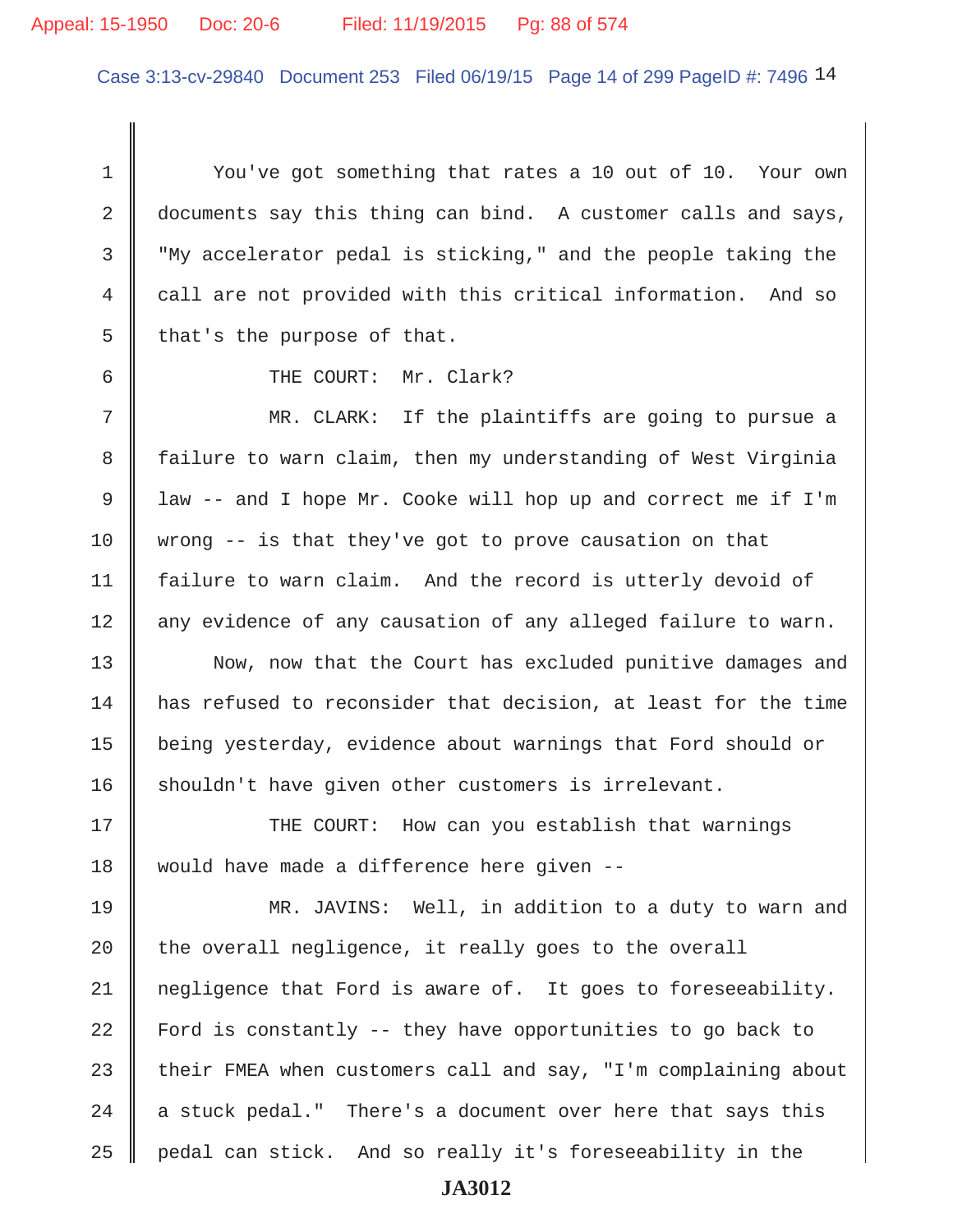#### Appeal: 15-1950 Doc: 20-6 Filed: 11/19/2015 Pg: 89 of 574

Case 3:13-cv-29840 Document 253 Filed 06/19/15 Page 15 of 299 PageID #: 7497 15

 1 overall negligence arena which may give rise to a duty to 2 warn, but it's also just foreseeability, Your Honor.

3 THE COURT: Well, I've got doubts about it, but I'm 4 going to allow the testimony to come in. And, if appropriate 5  $\parallel$  and necessary, at the time of instructing the jury, I think I 6 can make clear whether or not there's a duty to warn type  $7 \parallel$  theory here that the jury should decide.

 8 MR. CLARK: Let me ask a logistical question, Your 9 Honor. What is the Court's preference as far as advising the 10 Court for purposes of the record what was actually read? How 11 would you like for us to do that?

12 THE COURT: From the deposition designations? 13 || MR. CLARK: Yes, sir.

14 THE COURT: Well, for simplicity, as well as 15  $\parallel$  relieving the burden on my court reporter, what we generally 16 prefer is that the parties submit the written transcript. And  $17$  | in this case where a transcript is going to be severely edited 18 or significantly edited, the transcript should reflect the 19 edits so that it's clear in the written transcript what was 20 | offered at trial and what wasn't.

21 MR. CLARK: We will do that. I don't want to 22 guarantee that it will get done today, but I expect we'll have 23 | it for the Court tomorrow morning.

24 || THE COURT: Well, that's fine. As far as I'm  $25$  concerned, first and foremost, I certainly want to make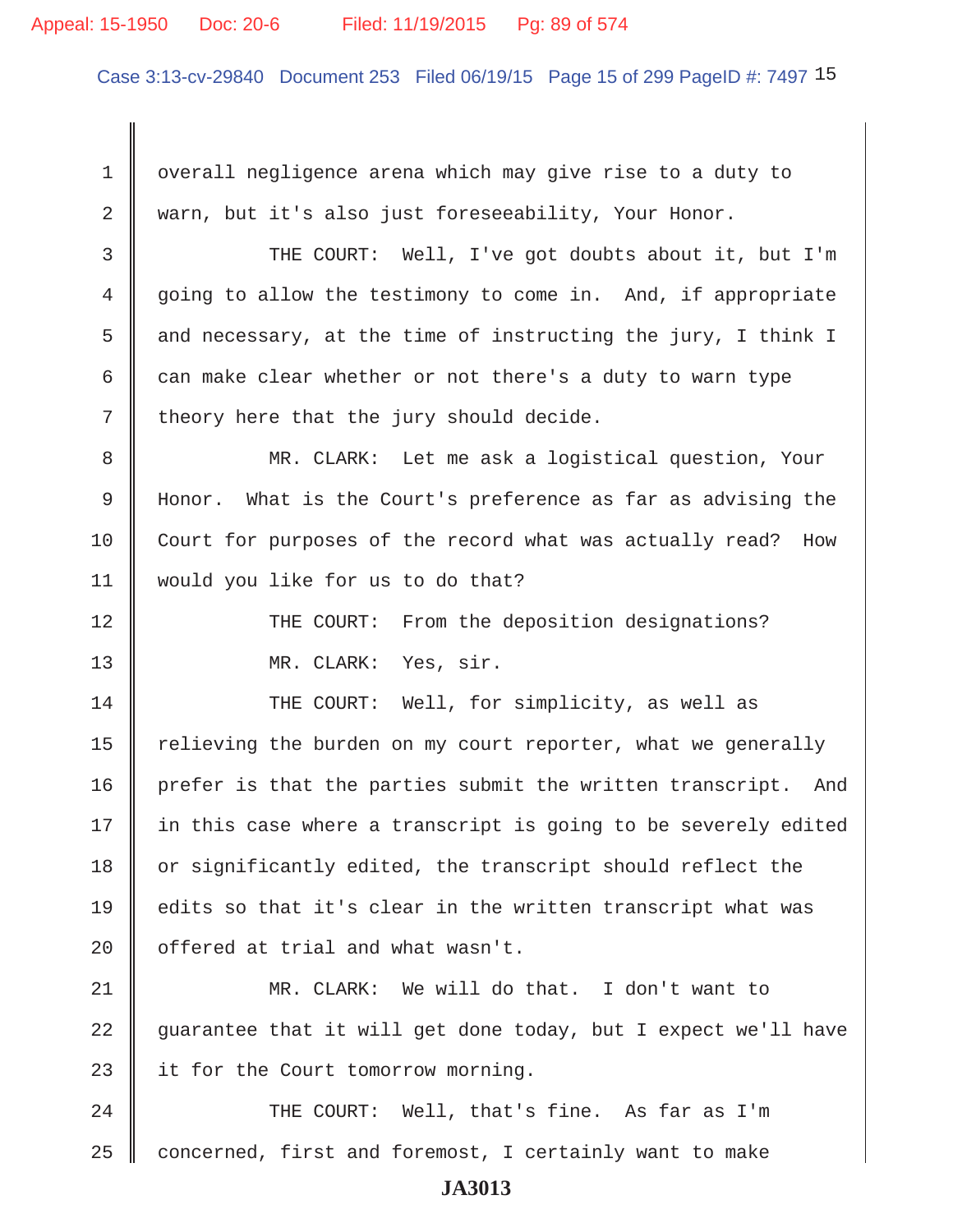#### Appeal: 15-1950 Doc: 20-6 Filed: 11/19/2015 Pg: 90 of 574

Case 3:13-cv-29840 Document 253 Filed 06/19/15 Page 16 of 299 PageID #: 7498 16

 $1 \parallel$  clear -- I'll try to make clear my rulings on things. 2 Secondly, how do you all intend to present these 3 depositions? 4 MR. JAVINS: Mr. Engle is not available, and I 5 intend to read them with Jennifer Holzapfel. She will be 6 James Engle.  $7$   $\parallel$  One other logistical matter with that is -- I think now 8 we talked about the '87 iteration of the FMEA. I think Mr.  $--$  9 Ford has indicated they're fine with admitting the FMEA 10 handbook and the '97 FMEA. I think there's some pushback on 11 | the '87, but certainly we talked about it. I introduced it to 12 the witness, and I think that's part of the overall  $-$  and 13 Mr. Sero is going to talk about that. That's where he first 14 identifies the failure mode in his methodology. 15 || THE COURT: Perkins testified about that as well, 16 didn't he? 17 MR. JAVINS: I think so. And so I would like to 18 introduce the '87 FMEA through that. We talk about it in the 19 deposition. 20  $\parallel$  Engle is today, by the way, but we can --21 THE COURT: Well, we're kind of getting ahead of  $22$  | ourselves, or at least ahead of me. 23  $\parallel$  So, first, with respect to providing a written transcript 24  $\parallel$  of deposition or trial testimony being offered into evidence,  $25$   $\parallel$  as long as you've got something clearly marked that you're **JA3014**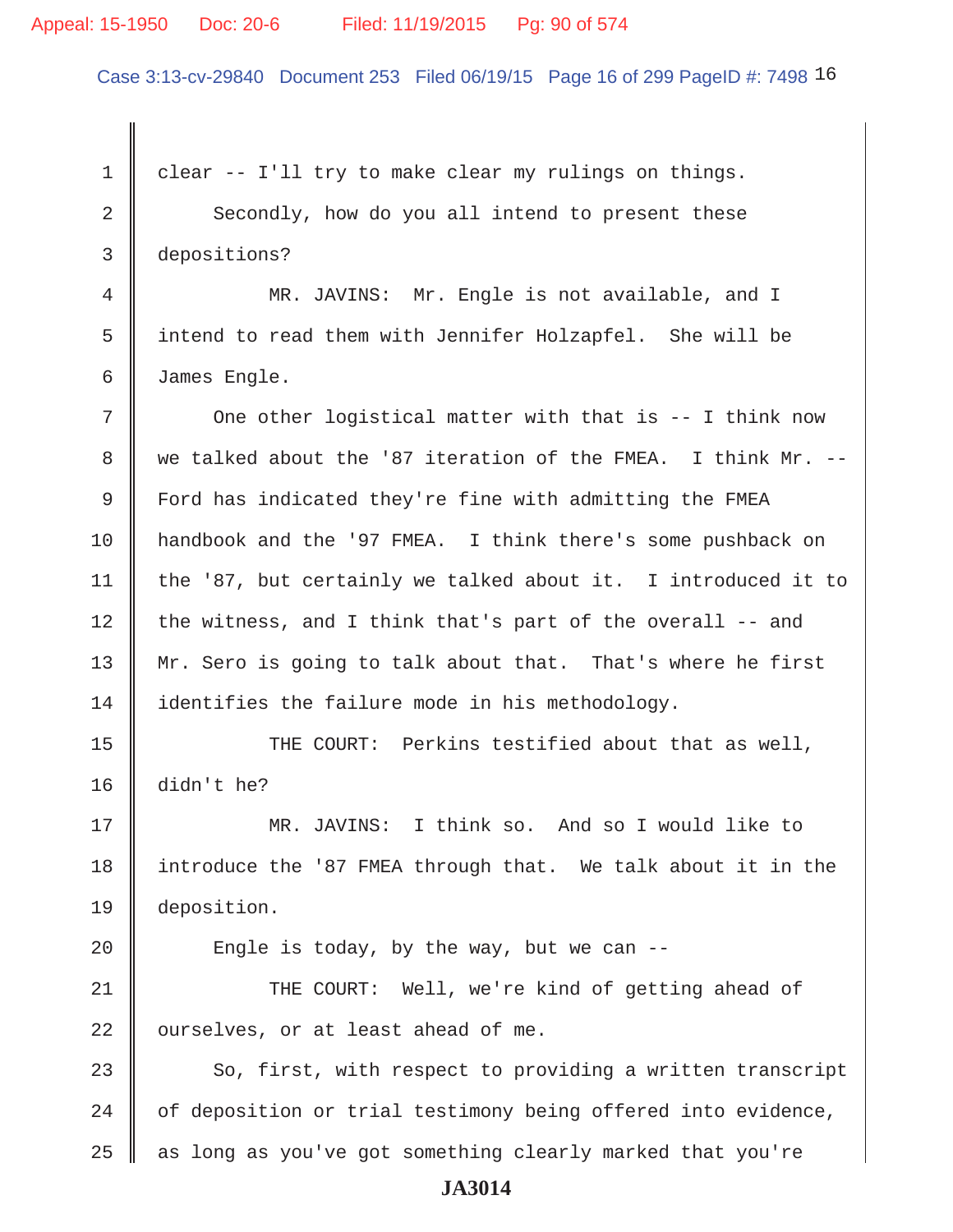## Appeal: 15-1950 Doc: 20-6 Filed: 11/19/2015 Pg: 91 of 574

Case 3:13-cv-29840 Document 253 Filed 06/19/15 Page 17 of 299 PageID #: 7499 17

 $1 \parallel$  going to agree is the evidence that should be submitted, then 2 making sure that it's correctly available to whomever is going 3 to read those parts is most important. And I trust the 4 lawyers to be able to work together, if it's necessary to take 5 a transcript and mark it, such that it could then be filed 6  $\parallel$  with the Court and be relied upon as the -- for the 7 preparation of any transcript of this trial as the testimony 8 | of those witnesses. 9 And I don't mind if that's done the next day if it's not 10  $\parallel$  available at the time that the testimony is offered. But that

11 | relieves my court reporter of the burden of having to try to  $12$  take this down when it's going to be a written transcript 13 | anyway.

14 **MR. CLARK:** That's what we were in for.

15 THE COURT: Sure. So we'll take care of that. 16 Now, as far as exhibits --

17 MR. JAVINS: I anticipate three, two of which are 18 not objected, the '97 FMEA handbook, and there is the matter 19 | of our discussion of the '87 FMEA.

20 MR. CLARK: We don't -- Ford doesn't object to the 21 discussion of the '87 FMEA, and I think a number of witnesses  $22$  are going to do that. But in view of Mr. Engle's unequivocal 23  $\parallel$  testimony that that FMEA is not applicable to the 2001 Ford 24 Ranger, there's testimony at page 62, line 24, through page 25 63, line 1, of his deposition, it should not come into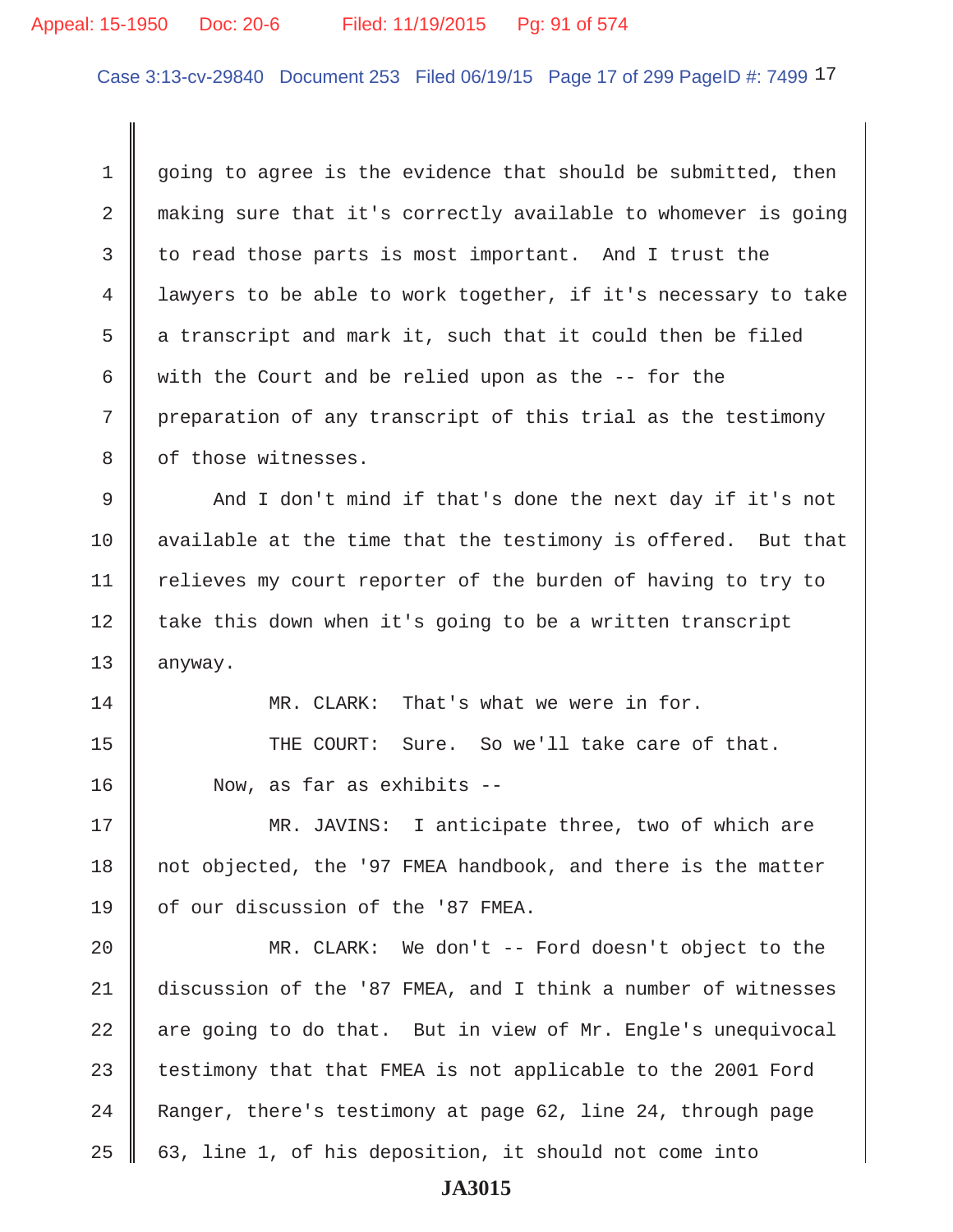## Appeal: 15-1950 Doc: 20-6 Filed: 11/19/2015 Pg: 92 of 574

Case 3:13-cv-29840 Document 253 Filed 06/19/15 Page 18 of 299 PageID #: 7500 18

 $1 \parallel$  evidence. It should not go back to the jury. 2 THE COURT: Well, I'm going to defer on this until I  $3$  | have a chance to look at this. 4 MR. CLARK: Okay. 5 Supersuper THE COURT: I think it is dependent upon the  $6 \parallel$  testimony. 7 MR. JAVINS: I'll move for its admission at the 8 conclusion. The Court can rule at the appropriate time. 9 THE COURT: That sounds fair. 10  $\parallel$  All right. Is there anything else, then, that we need to 11 take up? 12 MR. CLARK: At some point, Your Honor, we're going 13 to need to make a record about Mr. Perkins' testimony. I 14 think the Court's rulings yesterday and today have taken care 15 | of some of our objection. I just need five minutes to make a 16 record at some point. 17 || THE COURT: Well, okay. 18 MR. CLARK: Do you want me to make it right now? 19 || THE COURT: Sure. 20 MR. CLARK: The Court -- much of Mr. Perkins' 21 testimony concerns the alleged similarities between various 22 speed control cables that were installed in the Next 23 Generation speed control system. 24 | First of all, Mr. Perkins stopped working the Next 25 Generation speed control system or on speed controls at all in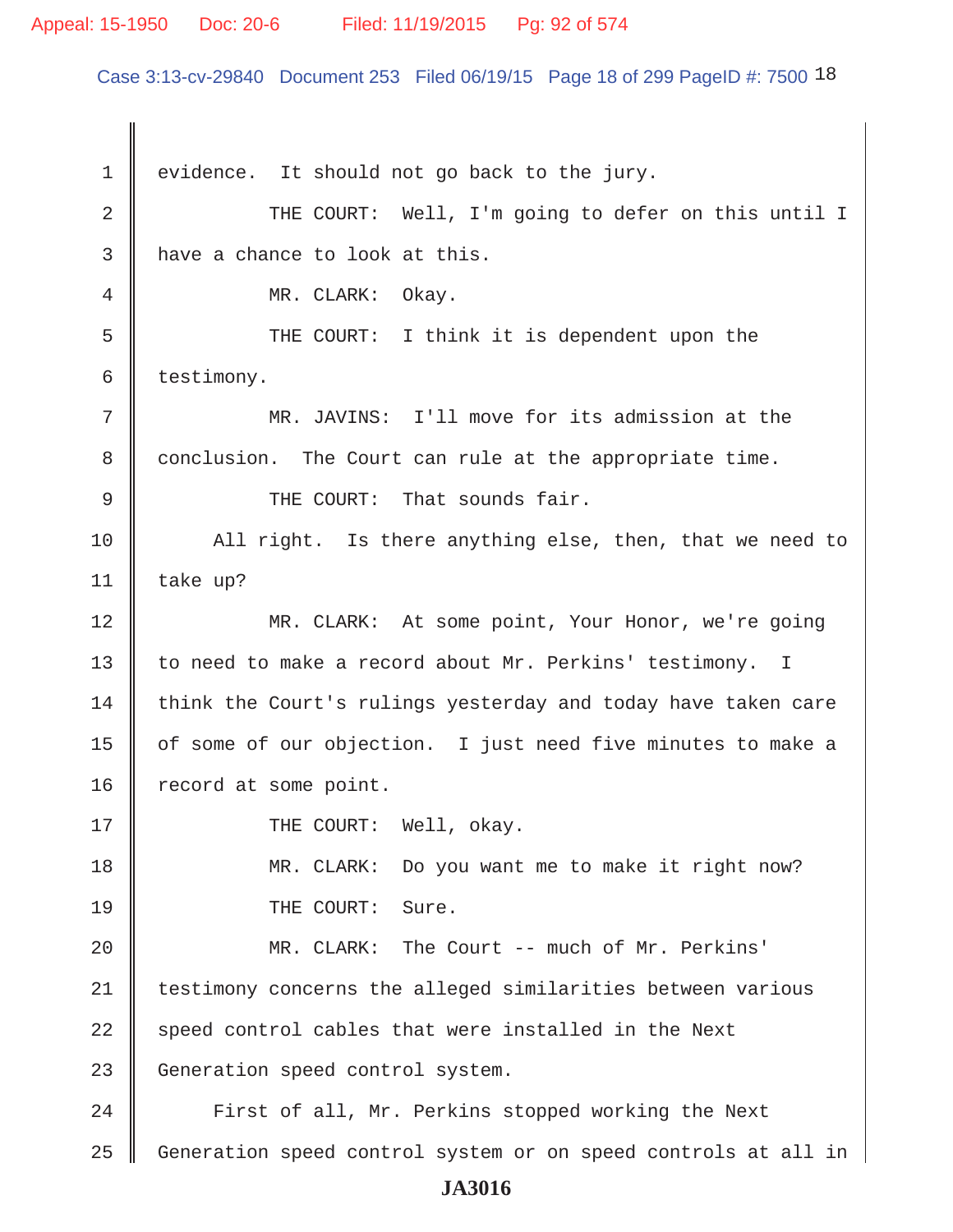## Appeal: 15-1950 Doc: 20-6 Filed: 11/19/2015 Pg: 93 of 574

Case 3:13-cv-29840 Document 253 Filed 06/19/15 Page 19 of 299 PageID #: 7501 19

1 | 1993, seven or eight years before the manufacture of Mr. 2 Nease's 2001 Ford Ranger. And so Mr. Perkins would have no 3 knowledge whatsoever about the similarity, if any, between the 4 speed control cable installed in the 2001 Ranger and other  $5$  speed control cables installed in other vehicles with the Next  $6 \parallel$  Generation speed control system.

 7 Now, the question of similarity in general is irrelevant  $8 \parallel$  as far as the jury is concerned because what Rule 404(b) 9 teaches and what the *Hershberger* case teaches that the Court I 10 think yesterday acknowledged was a correct statement of West 11 Virginia law and other incidents, at least as applied to -- in 12 diversity cases, is that the question of similarity is one for 13 the Court. And so it's absolutely appropriate for the Court  $14$  to consider that testimony in trying to figure out similarity 15 | of various cables. But in the procedural posture of this case 16 where, again, punitive damages have been excluded, that 17 | testimony is not relevant as far as the jury is concerned.

18 THE COURT: All right. Plaintiff want to put 19 anything on in response?

20 | MR. HEISKELL: Not really, Your Honor. I think 21 we've stated our position with respect to Mr. Perkins and the  $22$   $\parallel$  limitations on what we offer him for.

23 THE COURT: All right. All right. Then is there  $24$   $\parallel$  anything else that we need to deal with before we start  $25$  | bringing the jury up?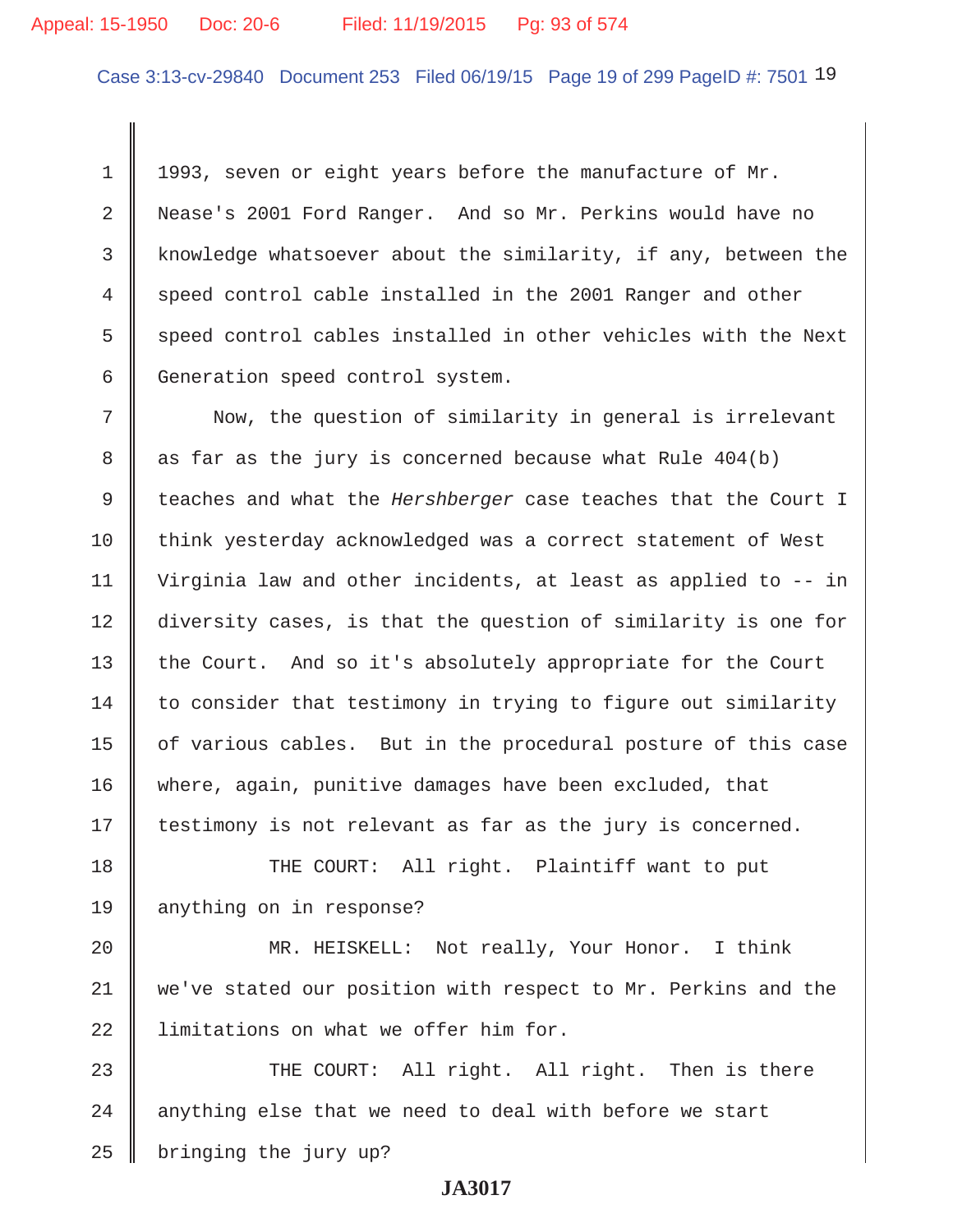## Appeal: 15-1950 Doc: 20-6 Filed: 11/19/2015 Pg: 94 of 574

Case 3:13-cv-29840 Document 253 Filed 06/19/15 Page 20 of 299 PageID #: 7502 20

 1 MR. BIBB: Your Honor, we don't necessarily need to 2 deal with it right now, but at 7:00 last night the plaintiffs 3 furnished us with an animation that's not going to be an 4 exhibit at trial but they want to use in opening statement. 5 First of all, I think it's improper during opening 6 statement to have something you fabricated that's not going to 7 be a witness-sponsored item to be used in opening statement. 8 You use exhibits that you know are going to be introduced at  $9 \parallel$  trial. 10 Ive got a number of objections to the substance of that 11 | animation. We can take that up now or we can take it up at a 12 later time, but I don't think it's proper to be shown during 13 | opening statement. 14 THE COURT: Well, tell me about this. 15 || MR. JAVINS: Your Honor, with Mr. Katz's help, we 16 have prepared images. They can be moving animations, but it's 17 | a series of images of the 2001 Ford Ranger, and we're offering 18 it in the opening as a demonstration, okay? It's a 19 demonstration of our theory of liability. 20  $\parallel$  It shows the throttle. It shows the accelerator cable. 21 | It shows the gas pedal and how pressing the gas pedal can 22 cause the throttle to open, because these are concepts that I 23 | would like to try to communicate. 24 THE COURT: Well, you know, that's a wonderful thing  $25$  to have, and I'm sure both the Court and the jury would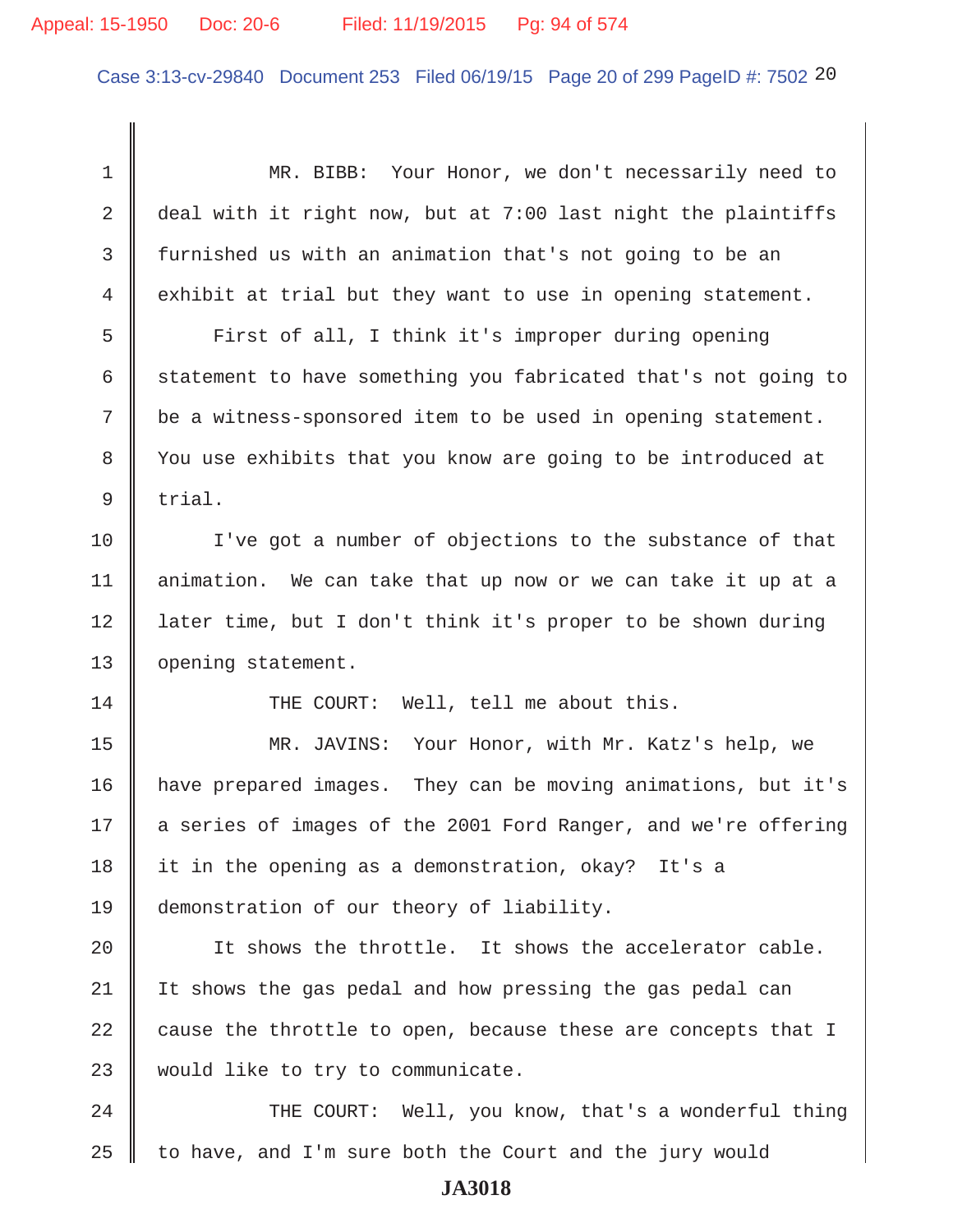#### Appeal: 15-1950 Doc: 20-6 Filed: 11/19/2015 Pg: 95 of 574

Case 3:13-cv-29840 Document 253 Filed 06/19/15 Page 21 of 299 PageID #: 7503 21

1 benefit by it. 2 Why was this not identified and disclosed until the night 3 before trial? 4 MR. JAVINS: I don't know what they're going to 5 | offer today either. I have no idea. 6 THE COURT: Well, they'd better not be offering a 7 demonstration or exhibit that hasn't been identified and 8 disclosed. 9 MR. BIBB: Your Honor, I'm prepared to furnish them. 10 I brought with me an extra set. They're basically photographs 11  $\parallel$  that have been produced during discovery, pictures of the 12  $\parallel$  truck and that sort of stuff. 13 MR. JAVINS: I haven't gotten that yet. We gave  $14$  ours last night because we cobbled together  $-$ - I mean, we've 15 got to wait on rulings from the Court, but it just embodies  $16$  our theory of liability. It shows the speed control cable. 17 | It's for demonstration. It's for demonstrative purposes. 18 It's not evidentiary. There's zero evidentiary basis to it. 19 It's just to explain what the speed control cable is and how 20  $\parallel$  it interacts with the accelerator cable. 21 THE COURT: So it's not photographs or documents 22 that were identified as potential exhibits, I take it. 23 MR. JAVINS: A few photographs. There's a 24 photograph of the speed control cables taken of the engine, 25  $\parallel$  and it's panned in, it's panned out. But then we identify and **JA3019**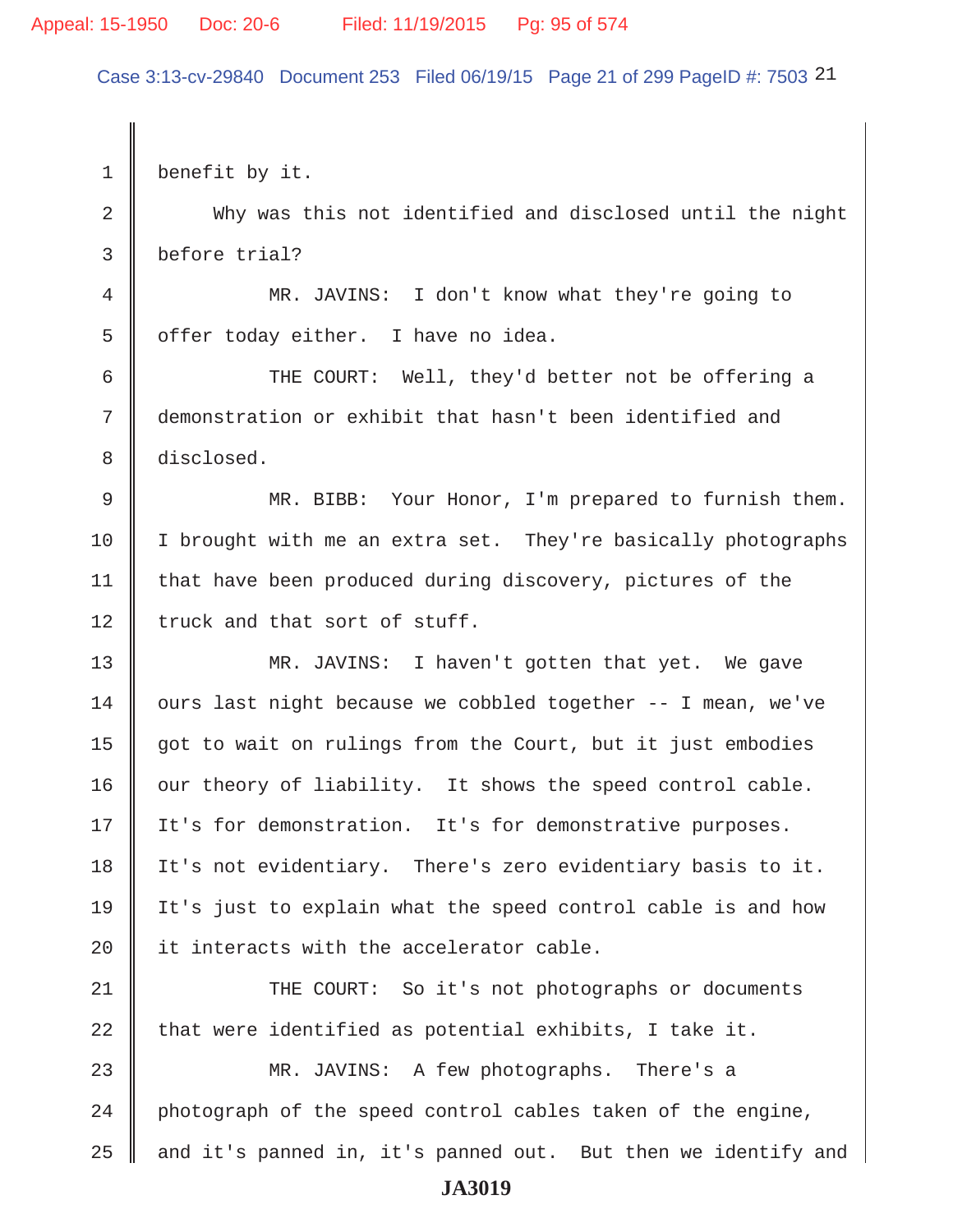#### Appeal: 15-1950 Doc: 20-6 Filed: 11/19/2015 Pg: 96 of 574

Case 3:13-cv-29840 Document 253 Filed 06/19/15 Page 22 of 299 PageID #: 7504 22

1 we label them here and there to explain what these things are  $2 \parallel$  and how they work.

 3 It's simply a demonstration of how these components work 4 with each other, no different than Mr. Bibb brings his mock-  $5 \parallel$  up of the speed control cable where the pedal was improperly 6 placed and what have you. It's no different than that.

 7 MR. BIBB: It is -- it's a lot different, Your 8 | Honor. It's basically two parts. The first part of their 9 animation, which basically shows how the cable is placed in 10 the vehicle and which cable is which, I don't have a problem 11 | with. But then the second half, which is a pure animation, 12 Which was the first time we got shown yesterday, is to show 13 | how their theory is to be created.

14 This is not an exhibit that was generated through Mr. 15 Sero's testimony, their only liability expert, whose 16 deposition was taken back in November. I find that it's not 17 || going to be apparently an exhibit at trial.

18 How can you possibly show that during an opening 19 Statement, which is supposed to be a roadmap for the case?

20 || THE COURT: Well, I'm not going to let you use the 21 second part of that, Mr. Javins, if that's a fair statement.

22 MR. JAVINS: Okay. We have -- we demonstrate a 23 close-up of the quide tube going into the cap tube, which the  $24$  Court knows is the place where our theory says contaminants  $25$  can enter and cause binding.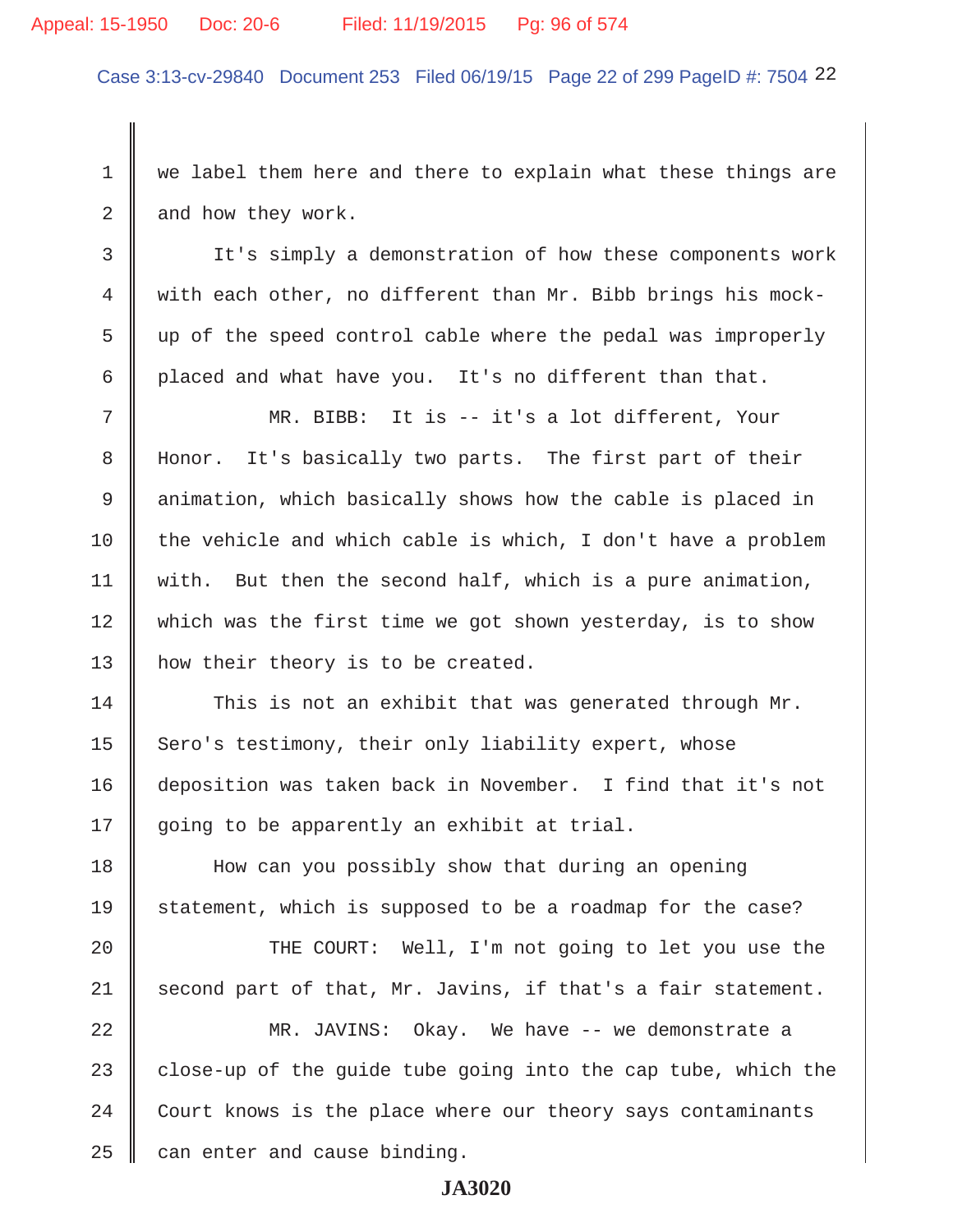### Appeal: 15-1950 Doc: 20-6 Filed: 11/19/2015 Pg: 97 of 574

Case 3:13-cv-29840 Document 253 Filed 06/19/15 Page 23 of 299 PageID #: 7505 23

1 || THE COURT: All right. 2 MR. JAVINS: We show a close-up of that. There is a 3 version with some debris, and we can take that off, but I 4 don't know why I can't say to the jury -- take the debris out 5 and say, "This is how the cap tube -- or the quide tube enters  $6 \parallel$  into the cap tube." 7 || THE COURT: And by that, you mean that's the 8 animated part? 9 MR. JAVINS: Yeah. In fact, it's a series of still 10 | photographs. 11 MR. BIBB: Well, it was animated when it was sent to 12 us by a Dropbox last night. 13 THE COURT: How long is it? 14 || MR. BIBB: It's about two minutes and forty-six 15 seconds, Your Honor. 16 MR. JAVINS: With photographs, it's shorter because  $17 \parallel$  it's as long as I want to discuss it, to be perfectly candid, 18  $\parallel$  and it's just -- it enabled me to show how the guide tube goes 19 into the cap tube when, simultaneous, as the accelerator pedal  $20$  | or cable is moving forward and back. 21 MR. BIBB: If he'll show me what he really intends 22 to use, Your Honor, during a break today  $-$ 23 THE COURT: All right. We've got some time, so I 24  $\parallel$  don't want to stop --25 MR. JAVINS: I can provide printouts.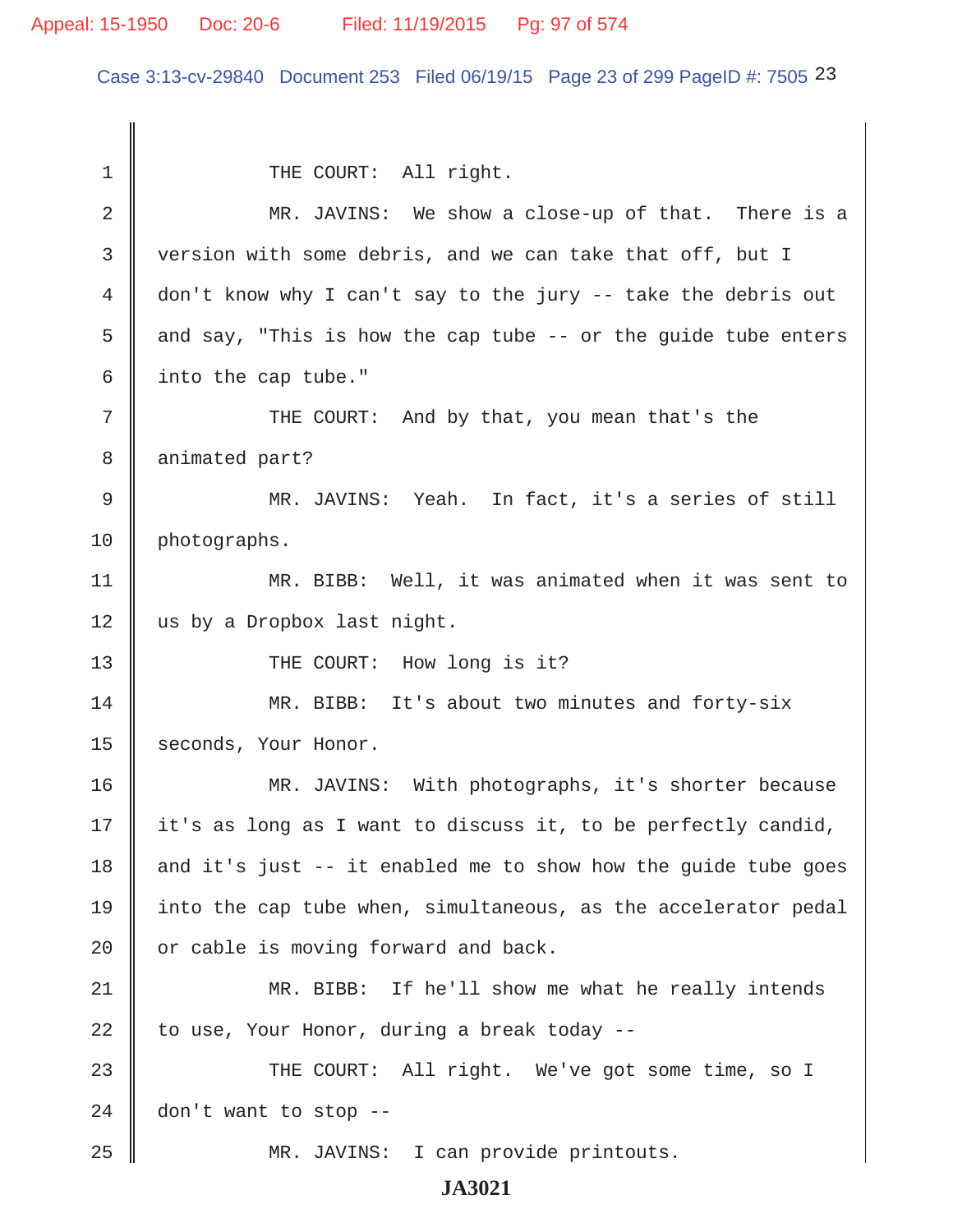## Appeal: 15-1950 Doc: 20-6 Filed: 11/19/2015 Pg: 98 of 574

Case 3:13-cv-29840 Document 253 Filed 06/19/15 Page 24 of 299 PageID #: 7506 24

1 THE COURT: Well, why don't you provide whatever you 2 can identify for Mr. Bibb. See if you can narrow down and 3 || avoid objection and then I'll consider it. 4 MR. BIBB: I appreciate that, Your Honor. Thank  $5 \parallel$  you. 6 THE COURT: All right. How many people have we got 7 downstairs? 8 || THE CLERK: Thirty-four. 9 || THE COURT: All right. We have 34 jurors. Is there 10 anything else we need to take up before we start bringing the 11 jurors up? 12 MR. O'DELL: Your Honor, the medications that 13 || Mr. Cooke and I agreed upon --14 THE COURT: All right. Have you provided that to my  $15$  clerk? 16 MR. O'DELL: No. We did it by agreement and we 17 | confirmed this morning. There are just three. 18 THE COURT: Okay. Well, why don't you bring those 19 up. Just write them down and we'll add them. That's for the 20 | purposes of the voir dire, correct? 21 || MR. O'DELL: Yes, Your Honor. 22 THE COURT: All right. Anything else we need to do 23  $\parallel$  before we start bringing the jurors up? 24 MR. BIBB: No, Your Honor. 25 THE COURT: All right. We're going to call for the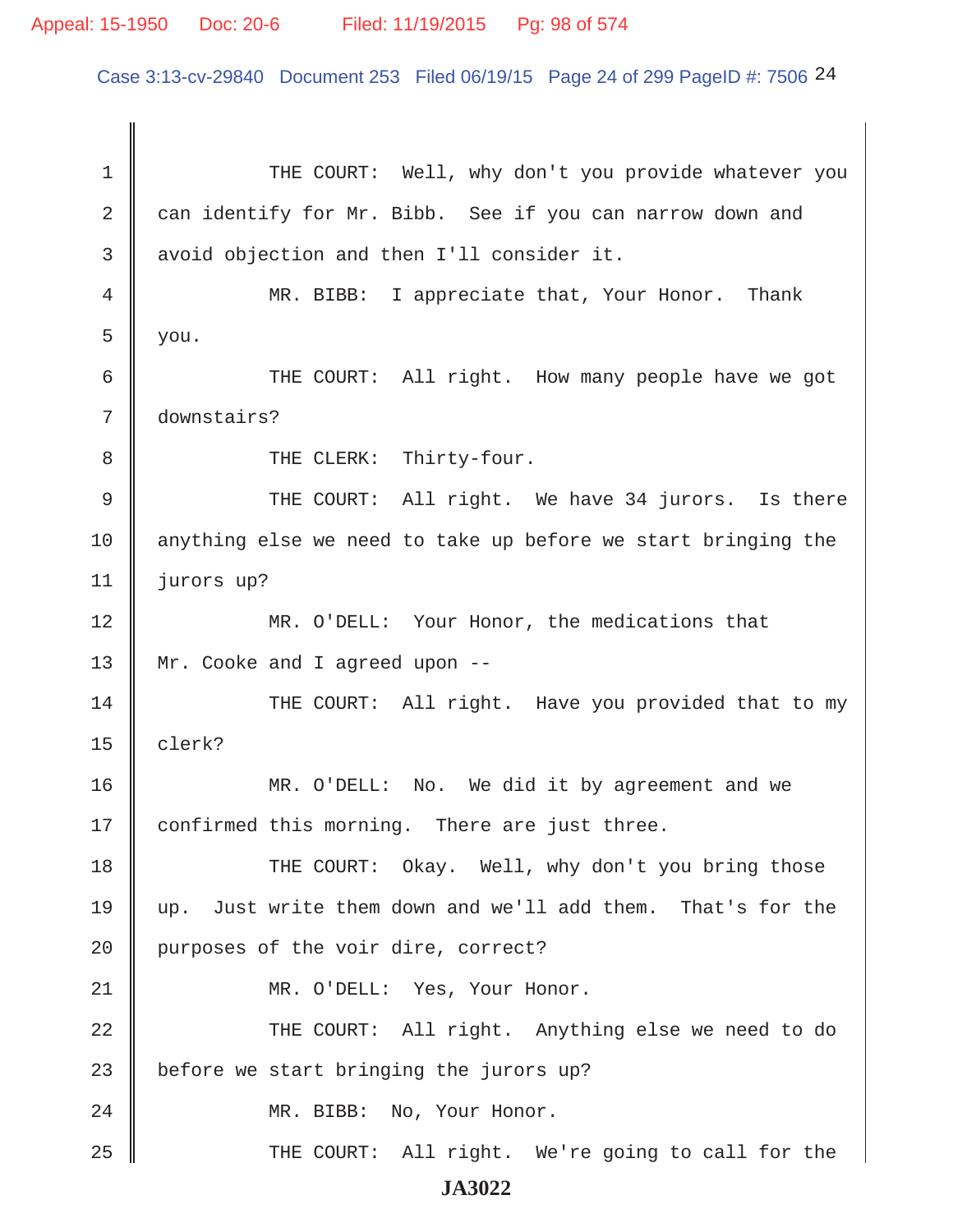# Appeal: 15-1950 Doc: 20-6 Filed: 11/19/2015 Pg: 99 of 574

Case 3:13-cv-29840 Document 253 Filed 06/19/15 Page 25 of 299 PageID #: 7507 25

| $\mathbf 1$ | jury to be brought up. As I told you yesterday, they'll come |
|-------------|--------------------------------------------------------------|
| 2           | up in waves. It will take a few minutes for all of them to   |
| 3           | get up here. They'll already have a randomly assigned number |
| 4           | which will be reflected on a sticker. So we're going to seat |
| 5           | them in that numerical order in the jury box and the benches |
| 6           | out there, and that's where we'll conduct the voir dire.     |
| 7           | So as soon as we get them all seated, we'll formally open    |
| 8           | court and proceed with the jury selection.                   |
| 9           | (Recess from 9:18 a.m. to 9:33 a.m.)                         |
| 10          | (Prospective jurors present)                                 |
| 11          | THE COURT: Good morning.                                     |
| 12          | RESPONSE: Good morning.                                      |
| 13          | THE COURT: All right. The Court calls the matter             |
| 14          | of Howard and Nancy Nease versus Ford Motor Company, Civil   |
| 15          | Action Number 3:13-29840.                                    |
| 16          | Are the parties ready to proceed?                            |
| 17          | MR. O'DELL: Yes, Your Honor.                                 |
| 18          | MR. COOKE: Yes, Your Honor.                                  |
| 19          | THE COURT: All right. Good morning, ladies and               |
| 20          | gentlemen. I am United States District Court Judge Chuck     |
| 21          | Chambers, and I'll be presiding over this trial.             |
| 22          | First, I want to thank all of you for your appearance        |
| 23          | here this morning. All of us are keenly aware of the fact    |
| 24          | that jury service is often a burden. It almost never happens |
| 25          | that it's a good time for the jurors themselves. And I       |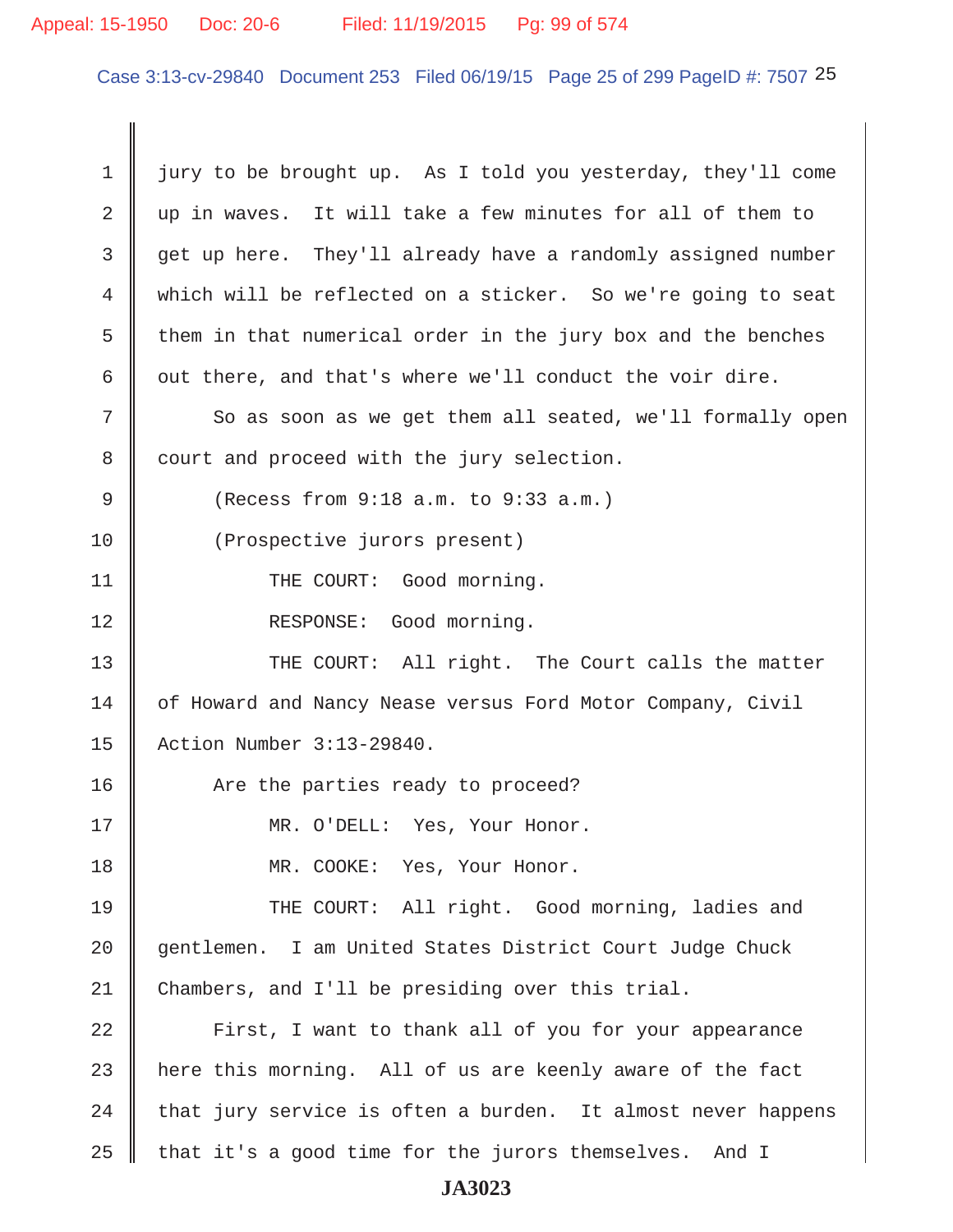## Appeal: 15-1950 Doc: 20-6 Filed: 11/19/2015 Pg: 100 of 574

Case 3:13-cv-29840 Document 253 Filed 06/19/15 Page 26 of 299 PageID #: 7508 26

1 recognize that many of you are put in an uncomfortable 2 position because of the interruption in your work or your 3 family life and responsibilities that's caused by jury 4 service.

 5 Having said that, the simple truth is that our system of  $6 \parallel$  civil and criminal justice in this country absolutely depends 7 upon the willingness and ability of people like you, citizens 8 | of the community, to serve as jurors. And so it's an 9 important civic and public responsibility. I know that 10 | probably doesn't make you any more comfortable sitting here 11  $\parallel$  today with the prospect of being selected to serve on a jury,  $12$  but I hope you can appreciate that there's simply no 13 alternative, and you are the folks who were called upon for 14 this particular case. So while we apologize for the 15 | inconvenience that we know results from jury service, we also  $16$  thank you for that service and hope that you recognize how 17 | important it is to our system.

 So as we go through this process this morning, it will 19 take most of this morning, perhaps even a little longer, for  $\parallel$  the jury selection process. Once that's done, though, the 21 bulk of you will be released and will not be needed for this trial, and those that remain will be selected as jurors, and 23 we'll try to move the trial along as quickly as we reasonably  $\parallel$  can to minimize the interference that being on a jury will cause each of you. So we'll try to accommodate you as best we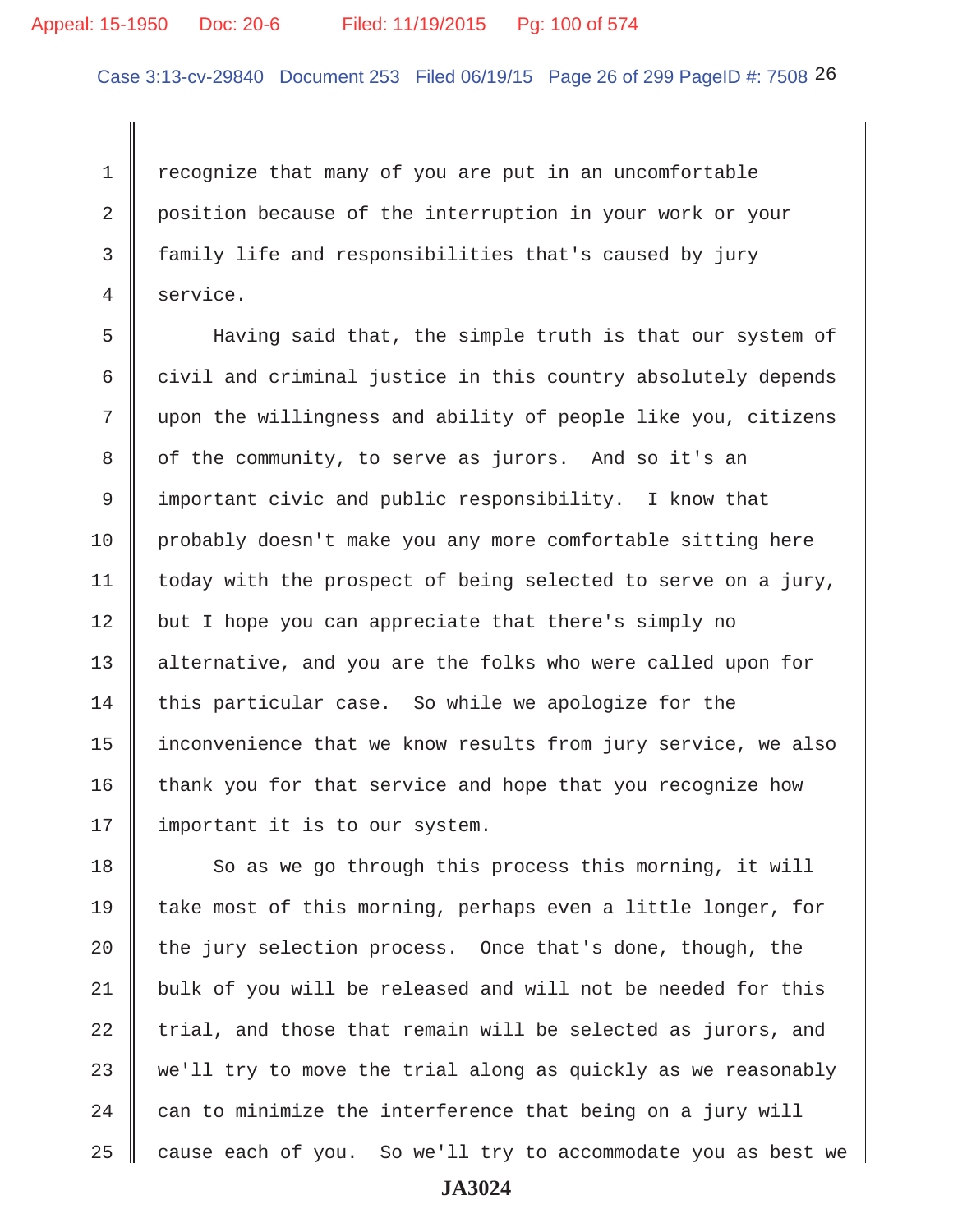Case 3:13-cv-29840 Document 253 Filed 06/19/15 Page 27 of 299 PageID #: 7509 27

 $1 \parallel$  can.

2 Now, the first step in a trial is the selection of the  $3 \parallel$  jury. And to do that, I'm going to perform what's called a 4 voir dire examination. That's just a term for a process where 5 the Court asks you as a group a series of questions. We're 6 asking these questions, first, to determine your 7 qualifications to serve as members of a jury; and second, and 8 just as importantly, to learn more about you, your background, 9 experience, and so forth so that the lawyers and their clients  $10$  can exercise in a meaningful way what are called peremptory 11 | strikes. And that's simply the process whereby each side gets  $12$  to whittle the number of jurors down to the final number that 13 we need for trial.

14 We engage in that process because the parties are 15  $\parallel$  entitled to a fair and impartial jury to decide this dispute. 16 | And so it's important that they have a role in the jury  $17$  | selection as a result.

18 So my clerk is now going to administer the oath on voir 19 dire to you as a panel.

20 THE CLERK: Would each of you stand and raise your  $21$  | right hand.

22 (The prospective jurors were duly sworn) 23 THE CLERK: Thank you. You can have a seat. 24 THE COURT: All right. I'm now going to ask you as

25  $\parallel$  a group a series of questions. If any of you don't hear my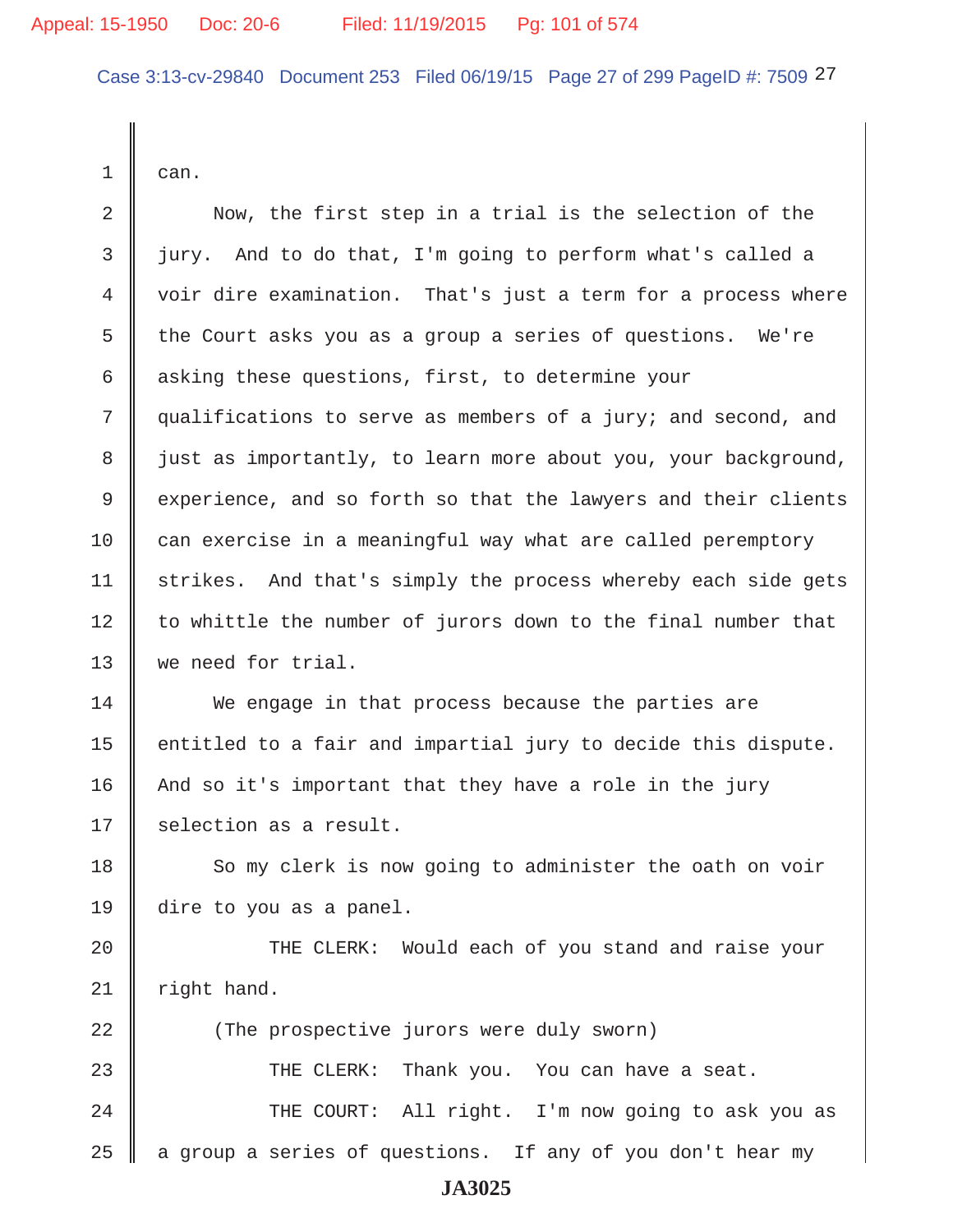#### Appeal: 15-1950 Doc: 20-6 Filed: 11/19/2015 Pg: 102 of 574

Case 3:13-cv-29840 Document 253 Filed 06/19/15 Page 28 of 299 PageID #: 7510 28

1 question or don't understand it, please raise your hand and  $2 \parallel$  ask me to repeat it.

3 | If your answer to any of my questions is "yes," please 4 Traise your hand. After you've raised -- each of you have  $5 \parallel$  raised your hands who would have a "yes" answer to a question, 6 I'll ask you to stand. You know, we have a court reporter in  $7 \parallel$  the room, but it's important that she be able to identify each 8 person who's speaking. So if I ask you to stand, then I'm 9 going to ask that the first thing you do is state your name 10 and/or your number so we can properly identify you and the 11 court reporter can keep up with it. So I'll ask you to do  $12$  that before you provide any further answer or response.

13 When I call upon you to stand, after telling me your name 14 and your number, I may ask a follow-up question or ask you to 15 clarify something. Please speak up really loudly. And I say 16  $\parallel$  that especially to you folks in the back side of the 17 courtroom. This is a beautiful old courtroom. We're really 18 | proud of it, but the fact is the acoustics aren't very good in 19 this courtroom. And I have a microphone and the lawyers have 20 | microphones. My court reporter has to try to listen through 21 both the microphone system, as well as those of you who don't  $22$  have microphones, and the sound does not carry very well.

23  $\parallel$  So especially for those of you in the back, when you 24  $\parallel$  stand up, you just about have to shout to make sure that we  $25$  all hear you. So I may interrupt you to ask you to do that or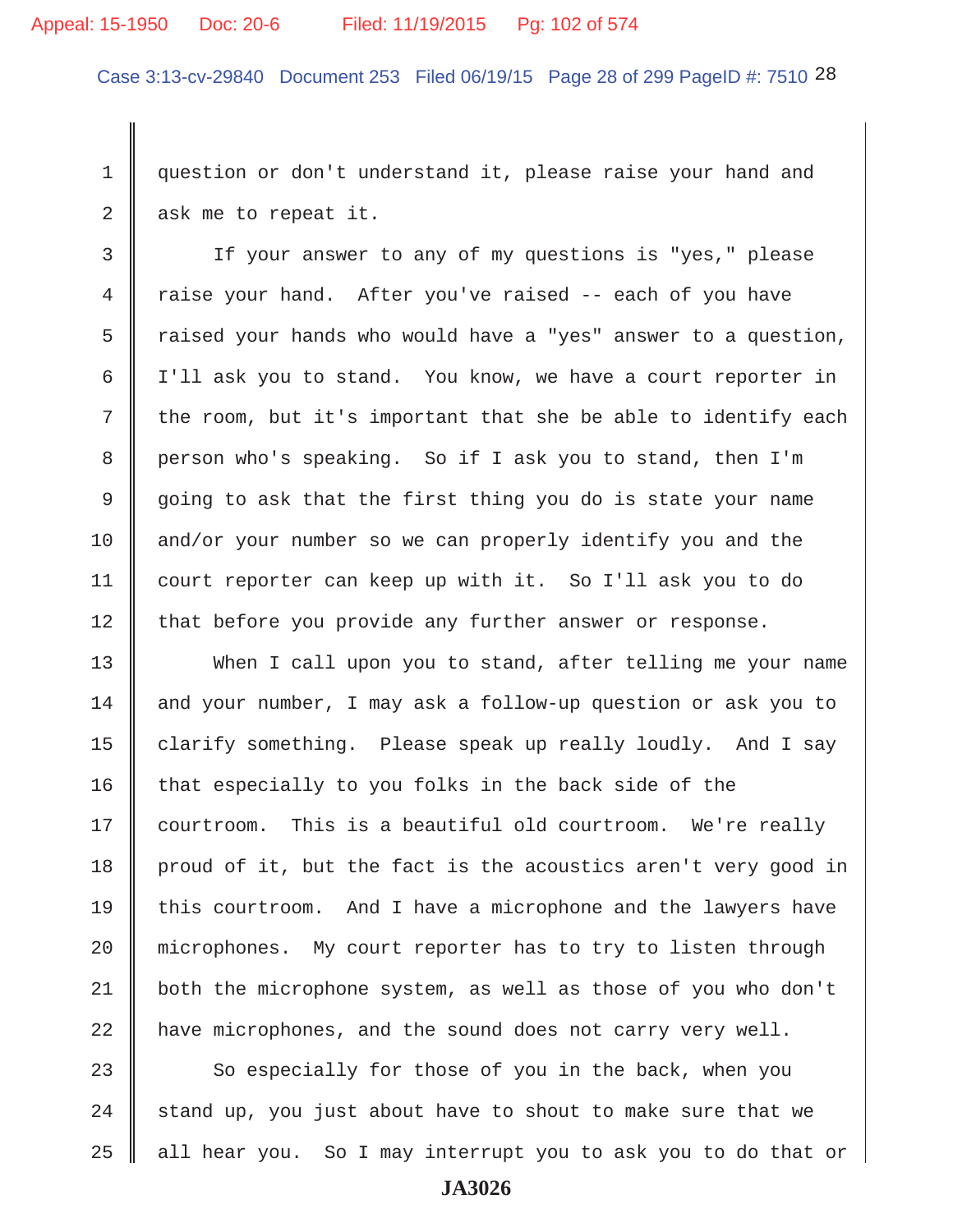#### Appeal: 15-1950 Doc: 20-6 Filed: 11/19/2015 Pg: 103 of 574

Case 3:13-cv-29840 Document 253 Filed 06/19/15 Page 29 of 299 PageID #: 7511 29

1 | repeat something. So try to keep that in mind. 2 Now, in asking these questions, I want to emphasize this  $3 \parallel$  is not a test. There aren't any right answers or wrong 4 answers to anything that I'm going to ask you. You have now 5  $\parallel$  taken an oath to answer these questions truthfully and 6 forthrightly. By being truthful and forthright, you're 7 | helping to ensure that the parties and the Court find a fair 8 || and impartial jury to decide this trial. 18 So, again, if your answer to any of my questions is

9 Please don't let embarrassment prevent you from speaking  $10$  up. We do this in every case. If there's anything that would 11 embarrass you to stand up and be saying in front of everyone, 12 | just let me know. Ask to approach the bench, and I'll call 13 you up here and we'll huddle up here as best we can. I'll 14 have the juror standing in the middle here so we can talk. 15 | And, of course, the lawyers and their clients will sort of  $16$  come around so they can participate in this. We'll have as 17 | private a conversation as we can up here.

19 "yes," please raise your hand. There are a lot of questions 20 | here, and I'm sure there will be a lot of "yes" answers. So 21 when you've raised your hand, make sure you get my attention  $22$  and I don't skip over you. And then I'll ask you in turn. 23 Usually I go row by row, if necessary, to stand, identify 24 | yourself, and provide your answer or any follow-up.

25 || Now, first, the lawyers advised me that this case will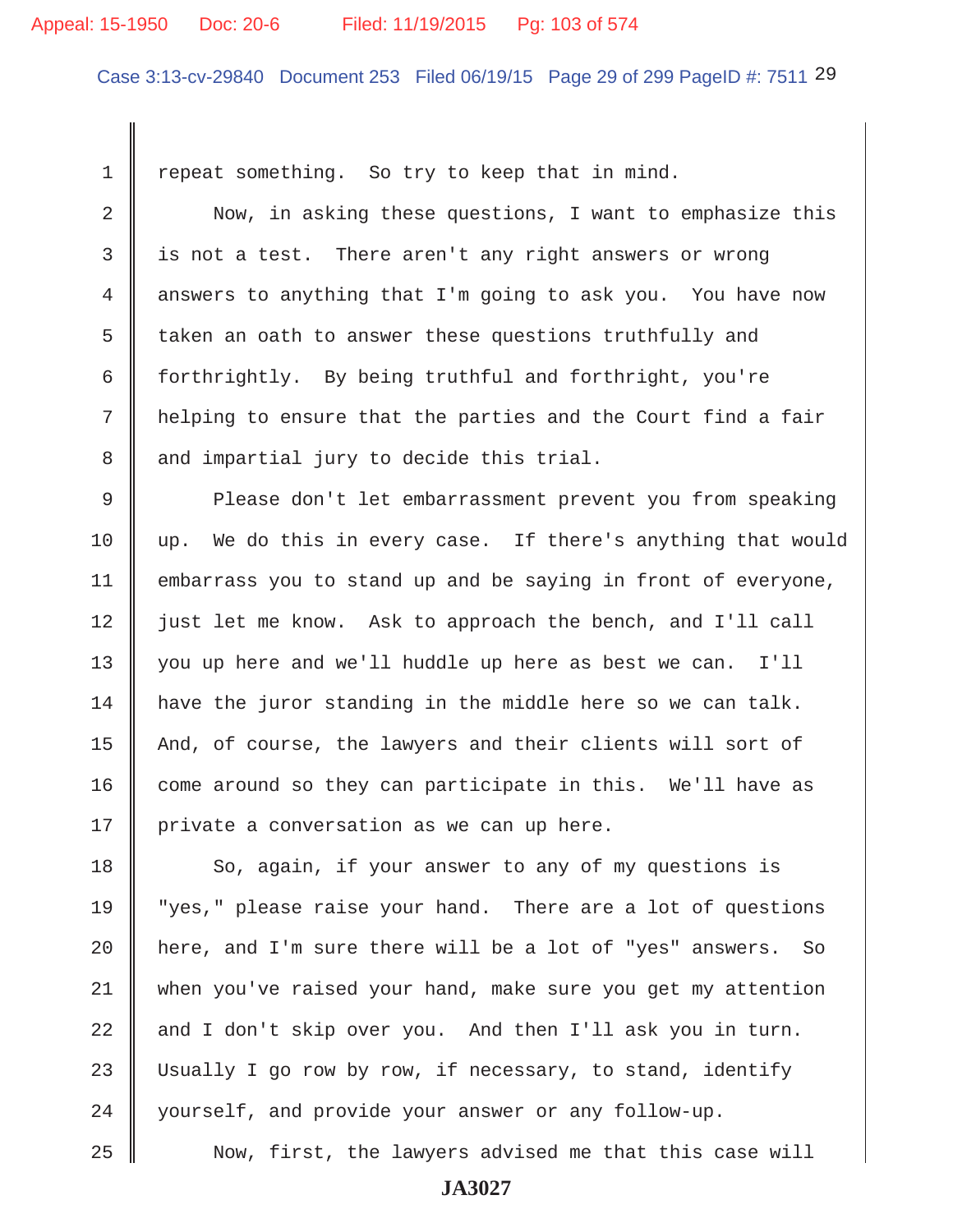### Appeal: 15-1950 Doc: 20-6 Filed: 11/19/2015 Pg: 104 of 574

Case 3:13-cv-29840 Document 253 Filed 06/19/15 Page 30 of 299 PageID #: 7512 30

1 take probably seven to ten days of trial. That means all of 2 this week and maybe all of next week.

3 || Now, I know many of you when you got your notice to serve 4 as a juror wrote back and indicated that you had concern about 5 serving because of your work responsibilities. I recognize 6 that for many people, the simple fact is it's just a loss of 7 || income for a while. I can't release jurors based upon that 8 Teason as a general matter because if I did, virtually 9 everybody, and certainly everybody who has a job, would be 10 excused from jury service, and that just wouldn't be possible. 11 We can't have a jury made up of just people who for whatever  $12$  reason don't work or don't have other responsibilities.

13 So I will tell you now that unless you can tell me 14 Something new or more compelling, something unique that's 15  $\parallel$  going on with your job, it's unlikely that I'm going to be  $16$  able to excuse you because of the fact that you're employed.  $17 \parallel$  But I've told you now, this will be a trial of seven to ten  $18 \parallel days.$ 

19 Do any of you have any compelling reason why you couldn't 20  $\parallel$  serve as a member of a jury during this period of time?

21 || All right. Ma'am, if you'll stand. And, first, tell me 22 || your name and speak loud.

23 || PROSPECTIVE JUROR: Ethel Groves, Number 21. 24 || THE COURT: All right. And what is your --25 PROSPECTIVE JUROR: My husband is having a stress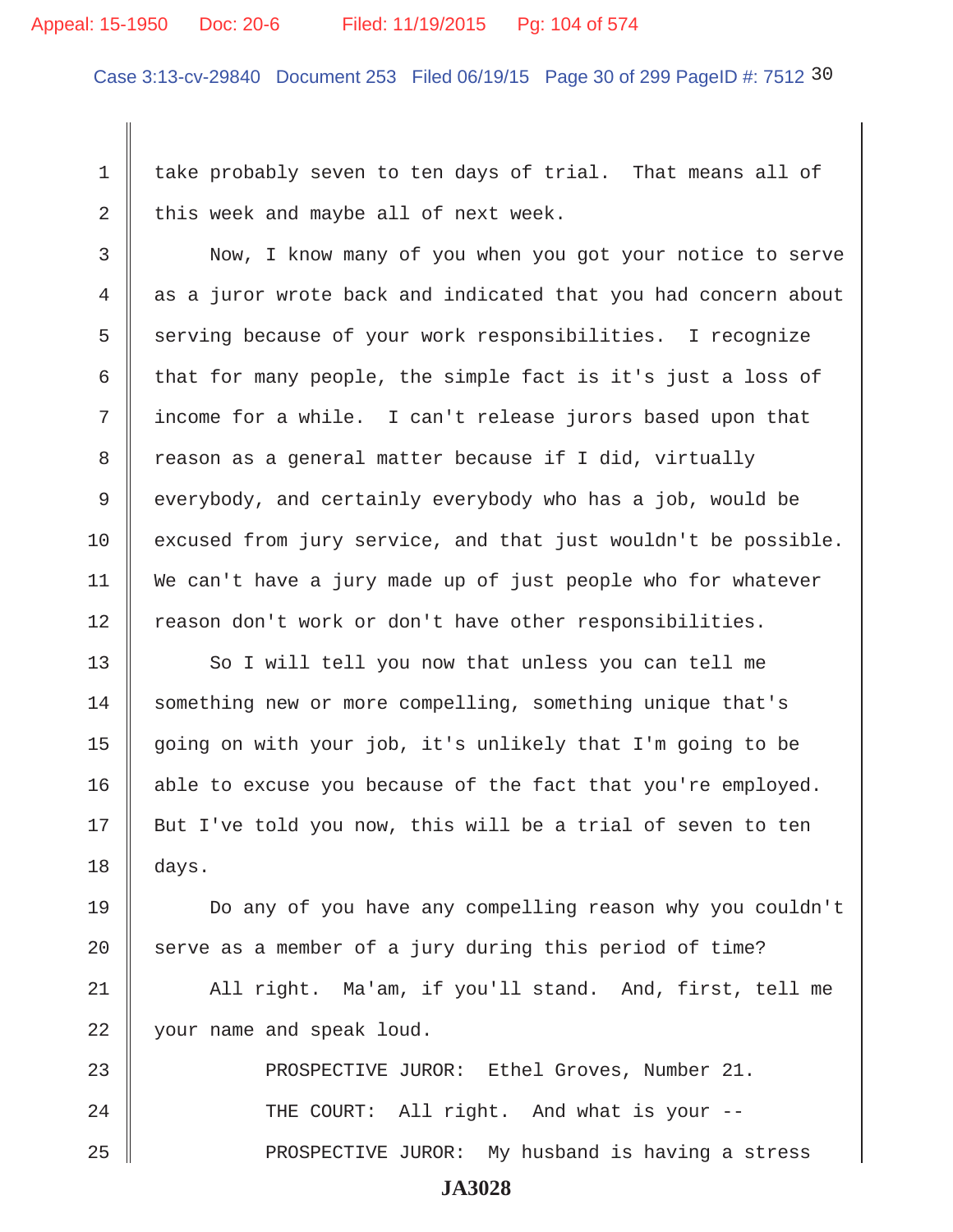## Appeal: 15-1950 Doc: 20-6 Filed: 11/19/2015 Pg: 105 of 574

Case 3:13-cv-29840 Document 253 Filed 06/19/15 Page 31 of 299 PageID #: 7513 31

 $1 \parallel$  test, and I have to take him Thursday. 2 THE COURT: All right. He has a stress test on 3 Thursday. All right. Thank you. 4 Ves, sir? 5 You can sit down. 6 **Please stand and identify yourself.** 7 || PROSPECTIVE JUROR: Number 11, Mark Ball. I'm 8 actually on vacation from my job, and I have a family trip 9 || planned at the end of the week. 10 || THE COURT: End of what week? 11 | PROSPECTIVE JUROR: This week. 12 THE COURT: All right. I'll have to ask you some 13 | follow-up. What was your last name? Grove? 14 || PROSPECTIVE JUROR: Ball. 15 THE COURT: Oh, Ball. I'm sorry. 16 | All right. Yes, sir, in the back? 17 || PROSPECTIVE JUROR: Michael Hupp, Number 34. I have  $18$  six children and childcare is very difficult at this point. 19 My wife and I both work, and I've also got a family vacation 20 planned starting Sunday into the end of next week. 21 THE COURT: All right. I'll probably have to ask 22 you some follow-up questions later. 23 And someone else had their hand up? Yes, sir? 24 PROSPECTIVE JUROR: Yes. John Deahl, Number 23. On 25 April 14th I have a -- scheduled for a colonoscopy.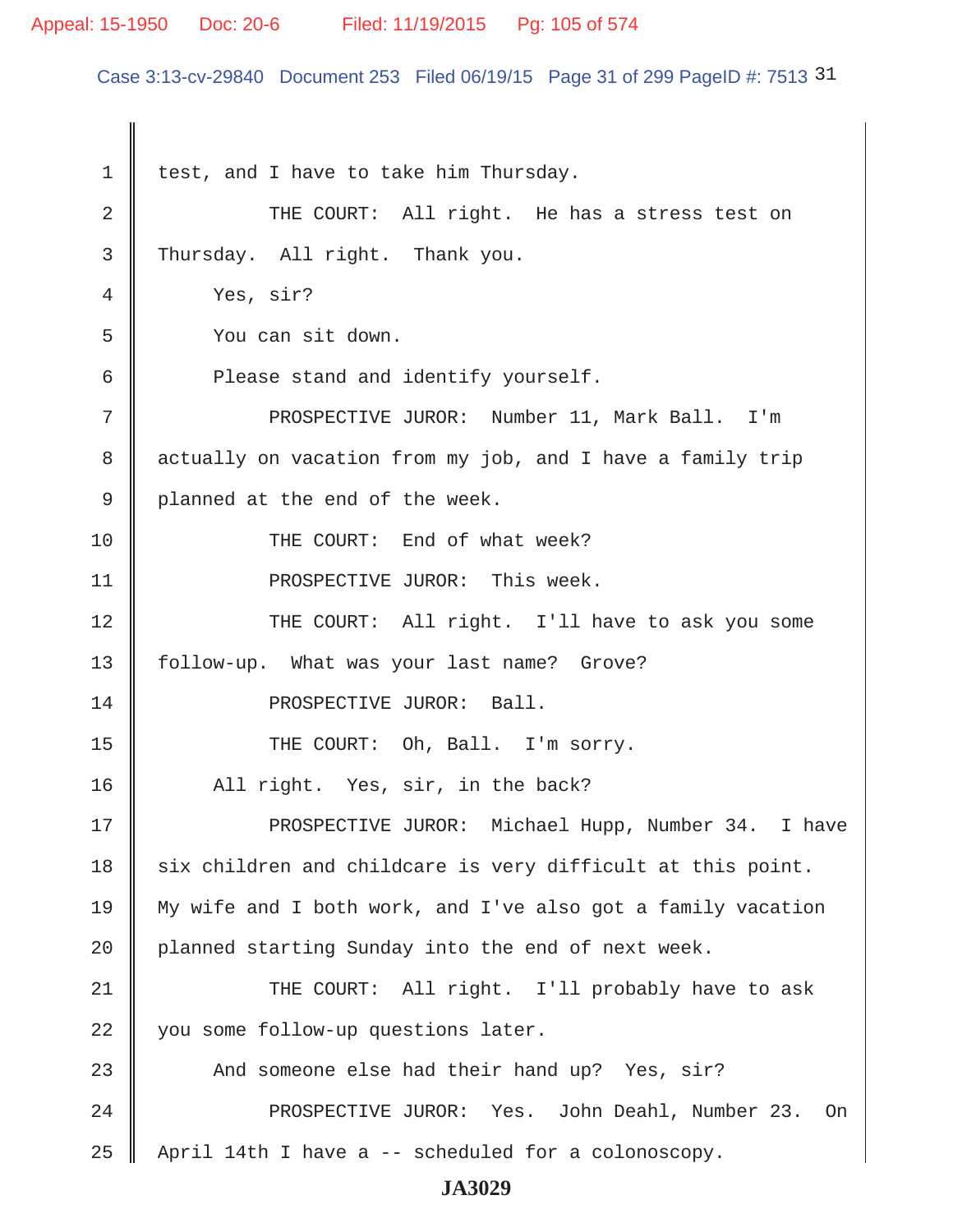## Appeal: 15-1950 Doc: 20-6 Filed: 11/19/2015 Pg: 106 of 574

Case 3:13-cv-29840 Document 253 Filed 06/19/15 Page 32 of 299 PageID #: 7514 32

| $\mathbf 1$ | THE COURT: Well, you wouldn't want to miss that.               |
|-------------|----------------------------------------------------------------|
| 2           | PROSPECTIVE JUROR: Wouldn't want to miss that.                 |
| 3           | THE COURT: What if we arranged that that could be              |
| 4           | done here? Would that -- we've got a nurse.                    |
| 5           | PROSPECTIVE JUROR #13: I'm a nurse. I got you.                 |
| 6           | THE COURT: All right. It's scheduled April 14th?               |
| 7           | PROSPECTIVE JUROR #23: 14th.                                   |
| 8           | THE COURT: Okay. Thank you. I think we'll be                   |
| 9           | okay, but thank you for bringing that to my attention.         |
| 10          | Anyone else?                                                   |
| 11          | Now, again, I know many of you have some type of health        |
| 12          | problem or other condition that might make it uncomfortable    |
| 13          | physically to sit, but I will tell you that -- I tell all      |
| 14          | jurors, first, the jurors get the most comfortable chairs that |
| 15          | we have. These are nice comfortable rocking chairs in the      |
| 16          | jury box. And I've always told jurors that whether it's        |
| 17          | because of a physical problem or they just want to stand up,   |
| 18          | but at any point during a trial they can stand up and stretch  |
| 19          | and move about.                                                |
| 20          | We take breaks. Nobody is sitting here for six hours a         |
| 21          | day or anything like that. But apart from that, do any of you  |
| 22          | have any sort of special disability or problem that would make |
| 23          | it difficult or impossible for you to serve as a member of a   |
| 24          | jury?                                                          |
| 25          | Yes, ma'am? Please stand and identify yourself.                |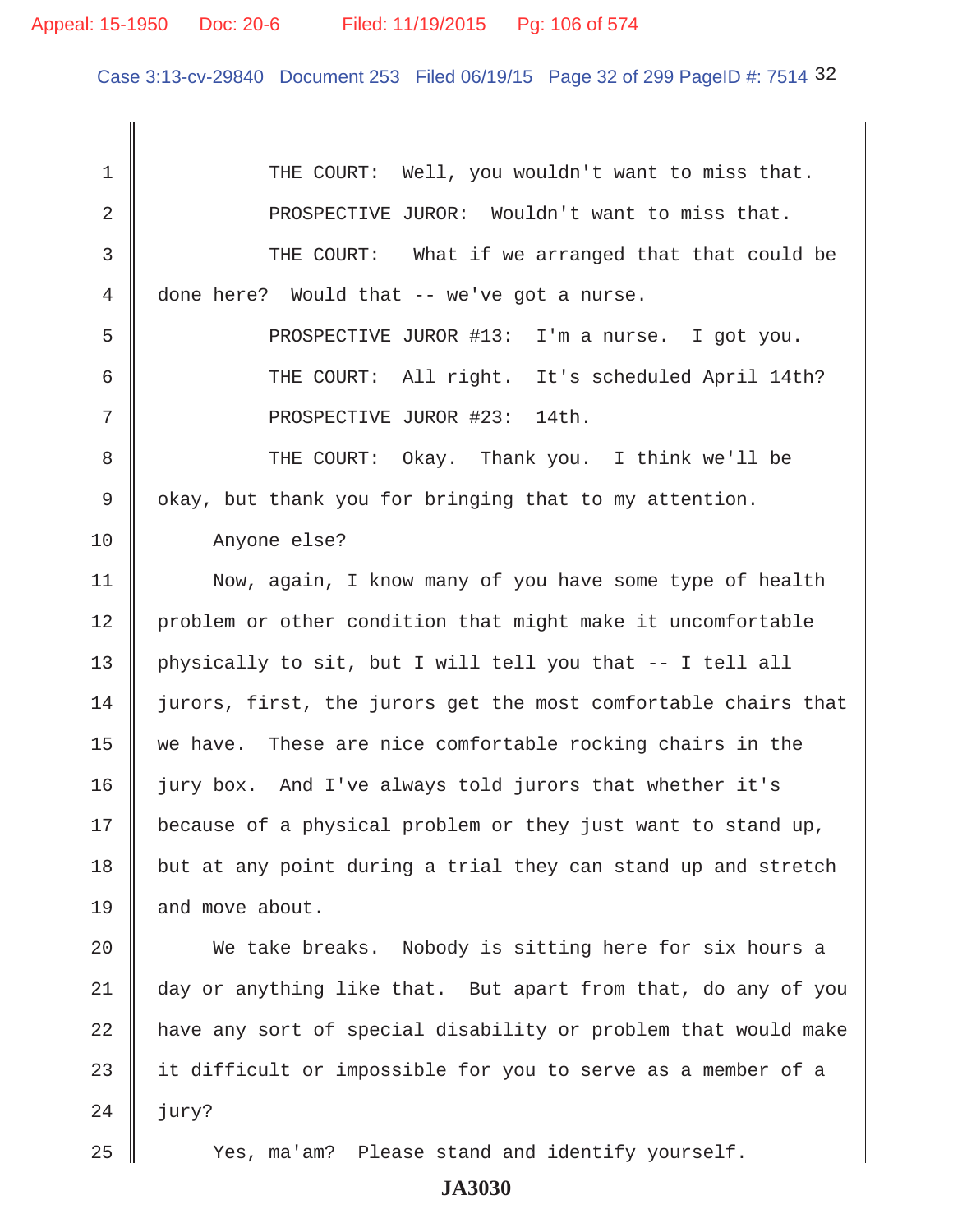## Appeal: 15-1950 Doc: 20-6 Filed: 11/19/2015 Pg: 107 of 574

Case 3:13-cv-29840 Document 253 Filed 06/19/15 Page 33 of 299 PageID #: 7515 33

 1 PROSPECTIVE JUROR: Debra Cart, Number 29. I have a 2 bladder condition, and there's some days that I go to the rest 3 | room quite frequently. 4 THE COURT: Well, we've had -- that's not an 5 uncommon problem, and we've had jurors who have been able to 6 serve with that. And, honestly, I just tell jurors, whether 7 it's because you've got a problem or it's just time to go, if 8 we're in a trial or a hearing, all jurors need to do is give 9 me a signal that they need a brief break and we do that. So 10 | that's not uncommon. 11 Would that be sufficient do you think? 12 || PROSPECTIVE JUROR: Yeah.

13 || THE COURT: All right. Thanks for bringing that up. 14 Anyone else?

15 Now, did any of you show up here this morning after 16 working a midnight shift or something like that where you 17 would normally at this point either be home in bed or close to 18  $\parallel$  that? Anybody have that situation?

19 All right. Now, I'm going to introduce you to the 20 || lawyers involved and the parties. I try to do this the 21 Simplest way, which is just ask the people here in the  $22$  courtroom that are lawyers or the parties to stand.

23  $\parallel$  As I call their name, I would like you to tell me if you  $24$  | or, to your knowledge, anybody in your family or somebody 25  $\parallel$  close to you knows these people, has any sort of business or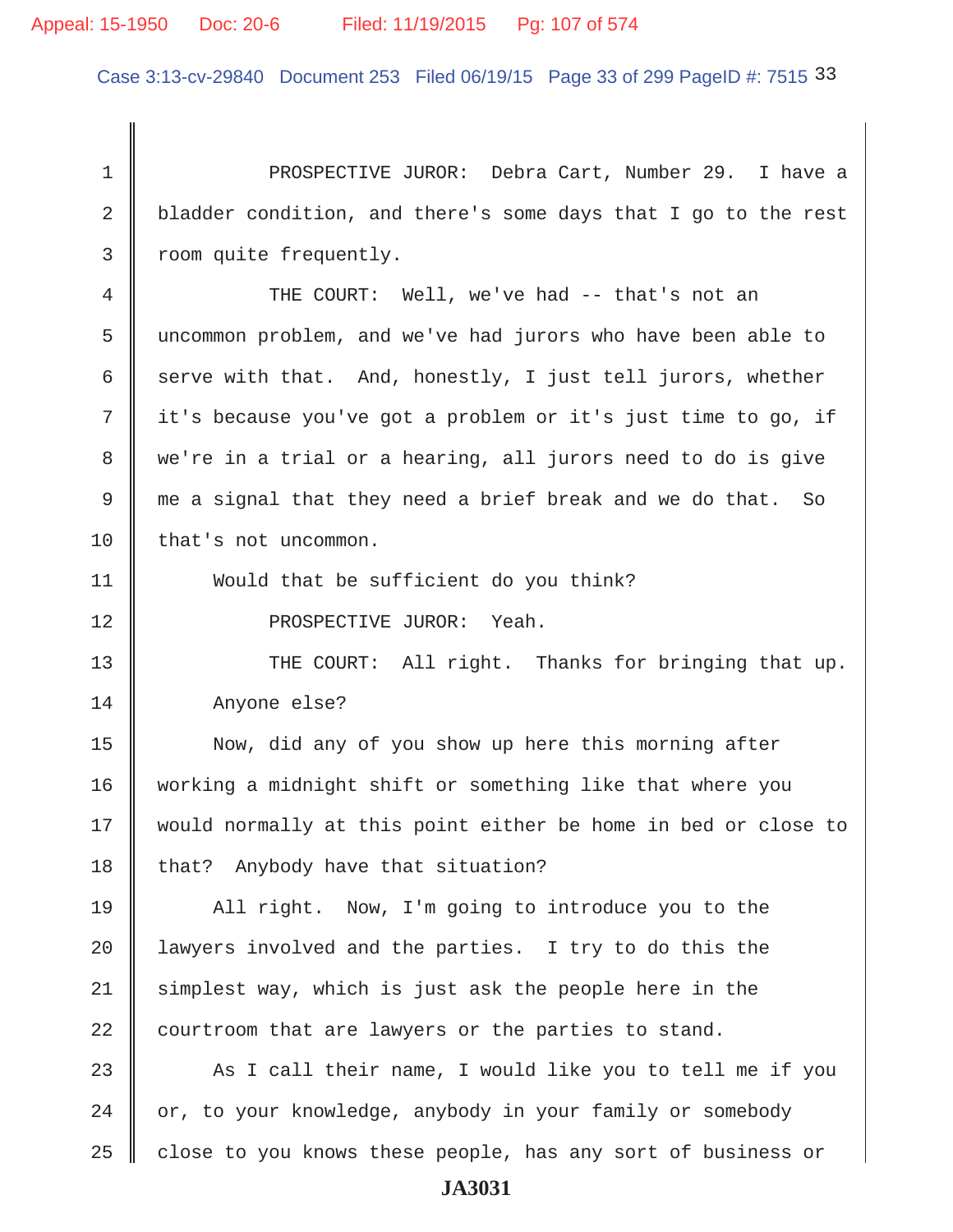## Appeal: 15-1950 Doc: 20-6 Filed: 11/19/2015 Pg: 108 of 574

Case 3:13-cv-29840 Document 253 Filed 06/19/15 Page 34 of 299 PageID #: 7516 34

1 | other dealing with them. And when I say "knows these people," 2 | in this day and age, that means whether you happen to be 3 friends on social network, whether you follow each other on 4 Facebook or something like that. So anything like that.

 5 If you or your family or somebody close to you knows the 6 lawyers or the parties through any sort of arrangement, please 7 Traise your hand and identify yourself, and then I'll ask you 8 some follow-ups.

 $9$   $\parallel$  First, I want to start with the plaintiffs to the case. 10 The plaintiffs -- that means in a civil case like this, the 11 people who bring a lawsuit or bring a claim -- are Mr. Howard 12 Nease and Nancy Nease, and they live in Poca. This is Mr. and 13 || Mrs. Nease.

14 Thank you, folks. Yeah, turn around so they can see you 15 behind.

16 So if any of you know them or think anybody in your 17 family knows them, raise your hand. All right. Thank you.

18 Now, their lawyers are three lawyers. First, Mr. Lee 19 Javins. He's with the firm of Bucci Bailey & Javins in 20 Charleston. Next, Mr. Tony O'Dell with Tiano and O'Dell in 21 Charleston. And then Edgar Heiskell, who's also from 22 Charleston.

23 **Contract 23** Thank you.

24 | Now, the lawyers representing Ford -- Ford is Ford Motor 25 Company, the Ford you're all familiar with, is the defendant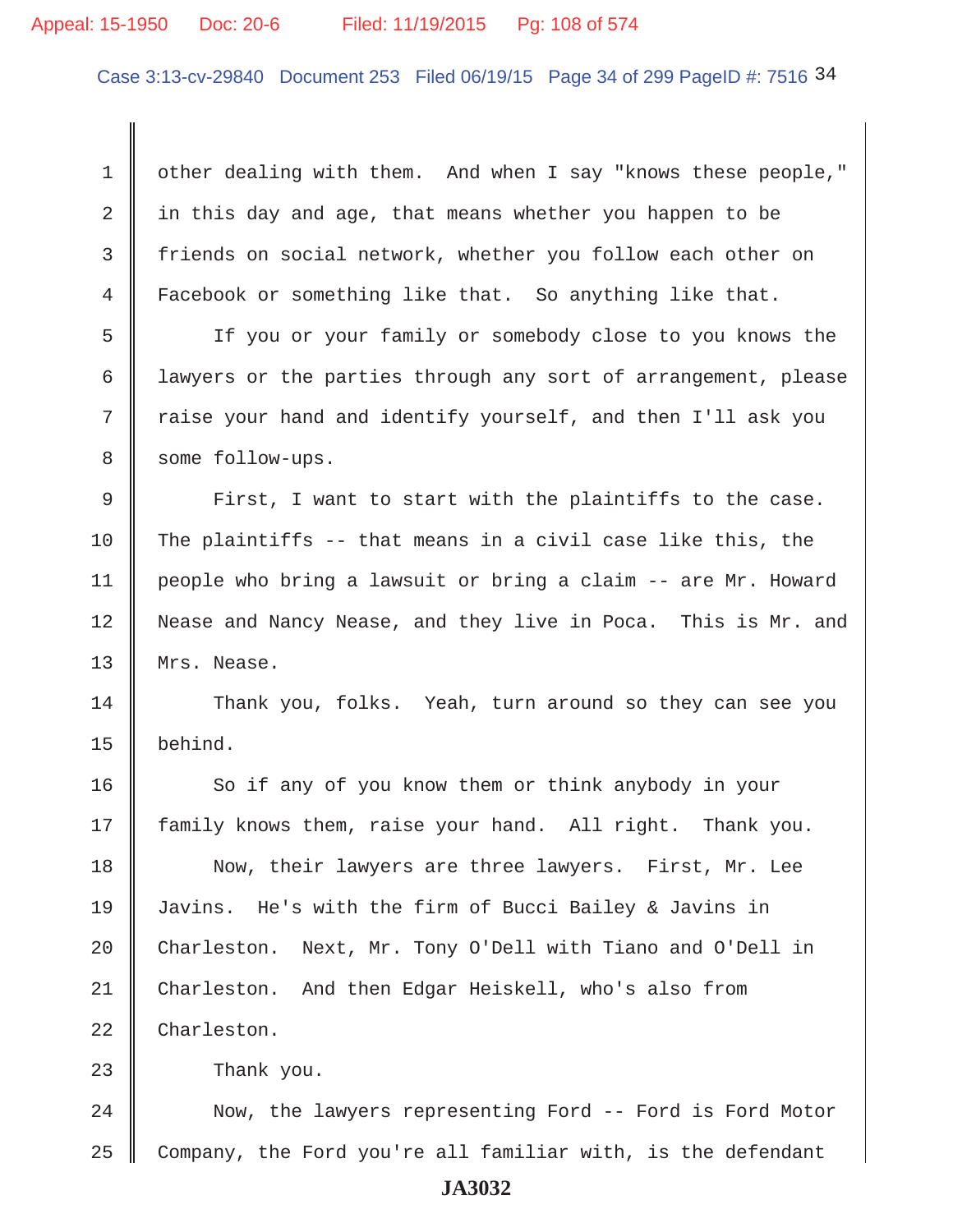### Appeal: 15-1950 Doc: 20-6 Filed: 11/19/2015 Pg: 109 of 574

Case 3:13-cv-29840 Document 253 Filed 06/19/15 Page 35 of 299 PageID #: 7517 35

 $1 \parallel$  in this case. They are represented by three attorneys who are 2 here today. First, Andy Cooke, who's with the law firm of 3 Flaherty Sensabaugh & Bonasso in Charleston. And then John 4 Randolph Bibb, who goes by Randy Jr., and Ryan Clark, and  $5 \parallel$  they're from a law firm down in Nashville.

6 Thank you.

 7 Now, I want to tell you briefly what event occurred that 8 T resulted in this lawsuit. I do this just to find out if you 9 || happen to know anything. I doubt you would, but just to make  $10$  sure that nobody has heard something about this or knows 11 | something about the event or the case.

12 This case involves a motor vehicle crash that occurred 13 || near Mousie's Car Wash in St. Albans.

14 **Is that right off Route 60?** 

15 MR. COOKE: Yes, sir.

16 || MR. O'DELL: Yes, it is, Your Honor.

17 THE COURT: The plaintiffs, Mr. and Mrs. Nease, 18 || allege that this crash occurred because the accelerator in 19 Mr. Nease's Ford vehicle became stuck and he was unable to  $20$  stop the vehicle.

21 | Now, without telling me what it is, have any of you ever 22 | heard anything about this case or know anything about it from  $23$  any source?

24 Ves, sir?

25 PROSPECTIVE JUROR #14: I just saw it on the news.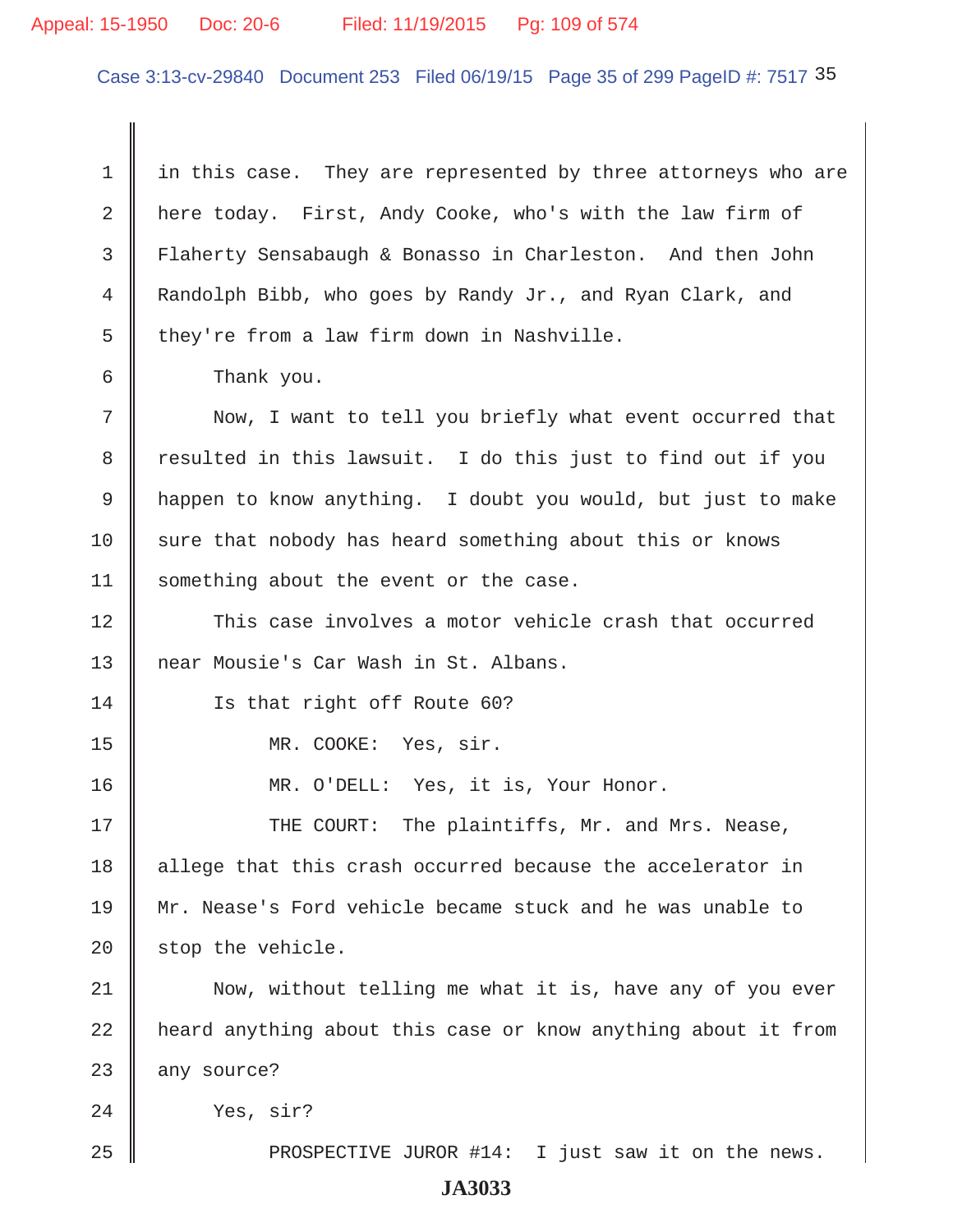### Appeal: 15-1950 Doc: 20-6 Filed: 11/19/2015 Pg: 110 of 574

Case 3:13-cv-29840 Document 253 Filed 06/19/15 Page 36 of 299 PageID #: 7518 36

1 That's the only thing I know about it. 2 | THE COURT: Okay. First, your name is? 3 || PROSPECTIVE JUROR: Michael Smith. 4 THE COURT: All right, Mr. Smith. And you're Juror 5 Number 14. 6 || PROSPECTIVE JUROR: Yes, sir. 7 || THE COURT: All right. Now, where do you live? 8 || PROSPECTIVE JUROR: I live in Hurricane, West 9 Virginia. 10 THE COURT: Okay. Counsel, again refresh my 11 | recollection. When did this actual crash take place? 12 || MR. BIBB: November 20th, 2012. 13 THE COURT: All right. So this crash would have 14 taken place back in November of 2012. You think you may have  $15$  read or heard something in the news media? 16 PROSPECTIVE JUROR: I think I heard something on the 17 || news about it. I'm not, you know, sure, but --18 THE COURT: All right. Thank you for bringing it 19 up. I'll have some follow-up questions for you. 20 | Anyone else? 21 || All right. Now, I've asked the lawyers to give me a list 22  $\parallel$  of all the witnesses who might testify. Obviously, it will be 23 important for the lawyers and the Court to know if a juror 24 | happens to know or have some relationship, business or 25  $\parallel$  otherwise, with a potential witness. So I'm going to call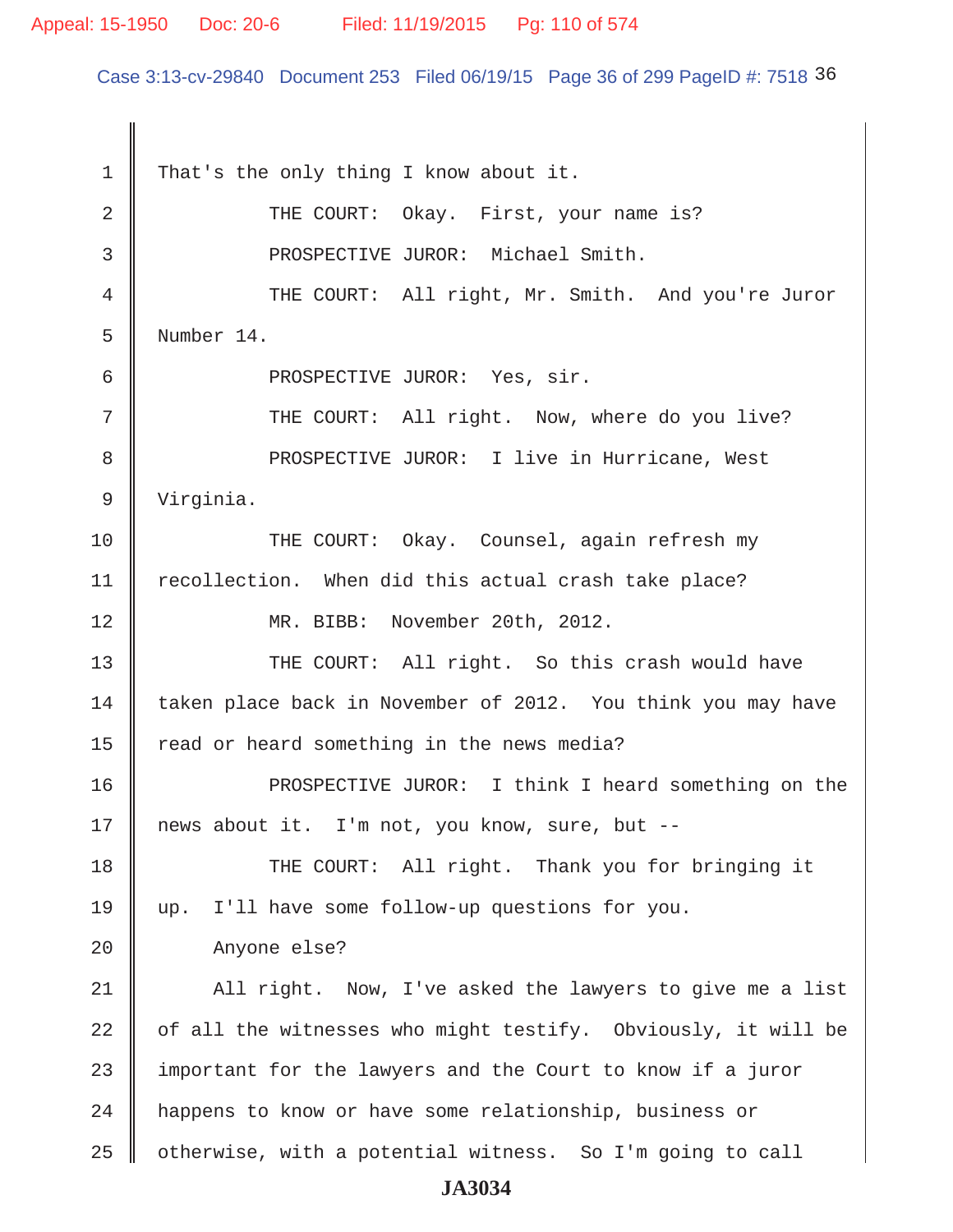### Appeal: 15-1950 Doc: 20-6 Filed: 11/19/2015 Pg: 111 of 574

Case 3:13-cv-29840 Document 253 Filed 06/19/15 Page 37 of 299 PageID #: 7519 37

1  $\parallel$  this list of witnesses. I want to tell you it's quite long. 2 The fact that somebody's name is on this list doesn't 3 mean that they will testify. In fact, I'm sure many of the 4 mames will not end up testifying. But if you or, to your 5 knowledge, somebody in your family knows any of these 6 W witnesses or has any other business or other relationship with  $7 \parallel$  them, please raise your hand. I'm just going to read down the 8 || list. So raise your hand and get my attention before I move 9  $\parallel$  to the next name. And I'm going to try to include with each 10 || name the city where they reside. 11 | First, J. M. Dent, who's a police officer with 12 St. Albans; B. J. Perry, another police officer at St. Albans. 13 || All right. Yes, sir? Please stand and identify 14 | yourself. 15 || PROSPECTIVE JUROR: Number 34, Michael Hupp. 16 Srandon Posser or Brandon Perry and myself went to high school 17 || together and played Little League baseball at St. Albans High  $18$  | School. 19 || THE COURT: All right. Have you had any continuing 20 contact with him since you got out of high school? 21 || PROSPECTIVE JUROR: Spoke with him within the past 22 | four years in St. Albans. 23 THE COURT: Just running into each other?  $24$  || PROSPECTIVE JUROR: Yeah, at the grocery store. 25 THE COURT: Would it be fair to say that you've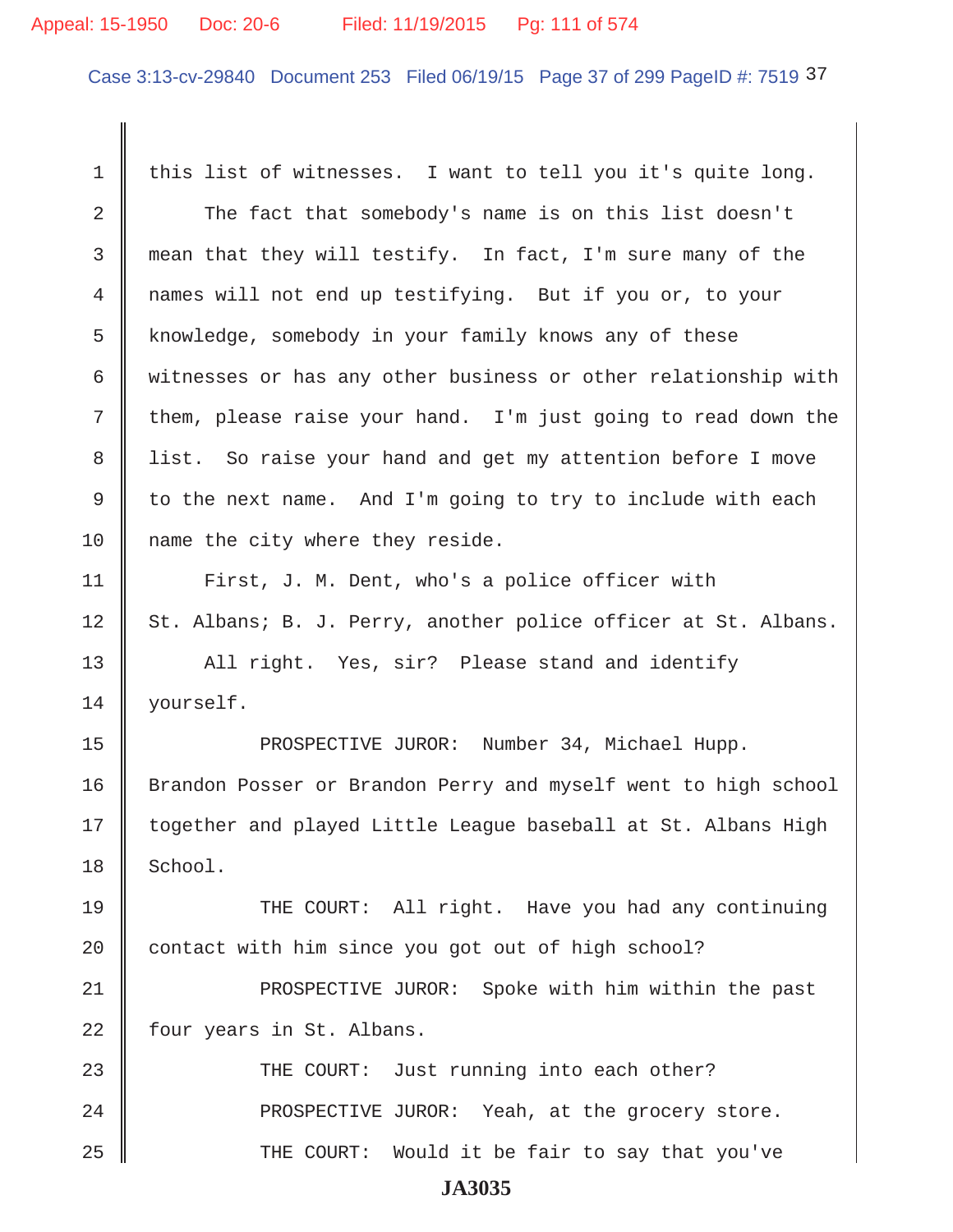Case 3:13-cv-29840 Document 253 Filed 06/19/15 Page 38 of 299 PageID #: 7520 38

 1 never been close friends? 2 No. 2 PROSPECTIVE JUROR: Yes. 3 THE COURT: So you all wouldn't hang out together. 4 You would just happen to be in the same high school and 5 | happened to play Little League. 6 PROSPECTIVE JUROR: Correct. 7 THE COURT: And I hope you're not offended by me 8 asking, but how long ago was it that you were in high school? 9 || PROSPECTIVE JUROR: Let's see. That we were 10 actually in high school together? 11 || THE COURT: Yes. 12 || PROSPECTIVE JUROR: Since 1997. 13 THE COURT: Okay. And since 1997, then, other than 14 | on an occasion like four years ago or so, you haven't seen him 15 | or done anything with him. 16 || PROSPECTIVE JUROR: No, sir. 17 THE COURT: Would it be fair to say that if you were 18 chosen as a juror in this case and he testified about 19 Something, that you would treat his testimony and whether it's 20  $\parallel$  believable or not the same as you would any other witness and  $21$  that you wouldn't give any extra weight or believability just 22 | because you happened to know him back in high school? 23 || PROSPECTIVE JUROR: Yes, sir. 24 **THE COURT:** Okay. Thank you. 25 Anyone else?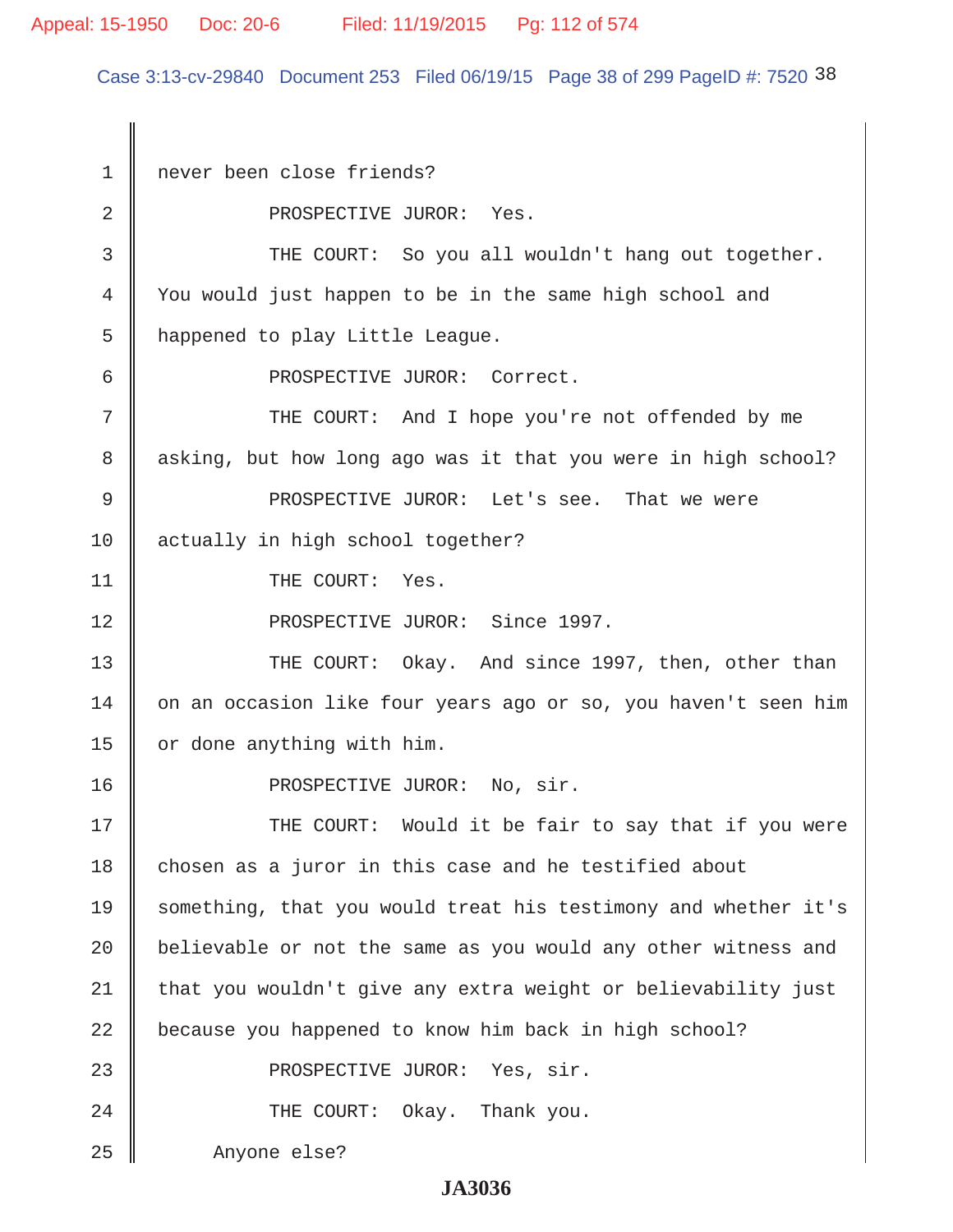### Appeal: 15-1950 Doc: 20-6 Filed: 11/19/2015 Pg: 113 of 574

Case 3:13-cv-29840 Document 253 Filed 06/19/15 Page 39 of 299 PageID #: 7521 39

1 C. T. Lowe, another police officer at St. Albans. 2 | All right. William Daily, Jr. from Charleston. John 3 Kemplin, Jr. from St. Albans. Samuel Sero from Pittsburgh. 4 Cathy Gross from Morgantown. Ross Dionne from Charleston. 5 Zachary Meyers from Charleston. James Engle from Dearborn, 6 Michigan. Phillip Moore, Dearborn, Michigan. Jonathan 7 Sprunger, Dearborn, Michigan. William McGee, Springfield, 8 Massachusetts. Glen Goldfarb from Charleston, West Virginia. 9 Gregory Mark Morehead from Nitro. Timothy Deer from 10 Charleston. And isn't he a doctor? 11 || MR. COOKE: Yes, sir. 12 THE COURT: So it would be Dr. Timothy Deer from 13 Charleston. 14 MR. O'DELL: Your Honor, that was Dr. Mark Moreland. 15 THE COURT: All right. Mark Moreland is a doctor in 16 Nitro. 17 Asif Rahman or "Rahmen" from Charleston. John Deluca 18 from Charleston. Stephen Hass or "Hoss" from Charleston. 19 Frank Lucente from Charleston. Michael Hall from Charleston. 20 Tammy LeMaster from Gallipolis, Ohio. Mark Nease from 21 Hurricane, West Virginia. Valerie Cremeans from St. Albans. 22 Larry Petersen from Warren, Michigan. Karl Stopschinski 23 from Houston, Texas. Steven MacLean from Bowie, Maryland. 24 Lisa Gwin, San Antonio, Texas. Nathan Dorris, Atlanta, 25 Georgia.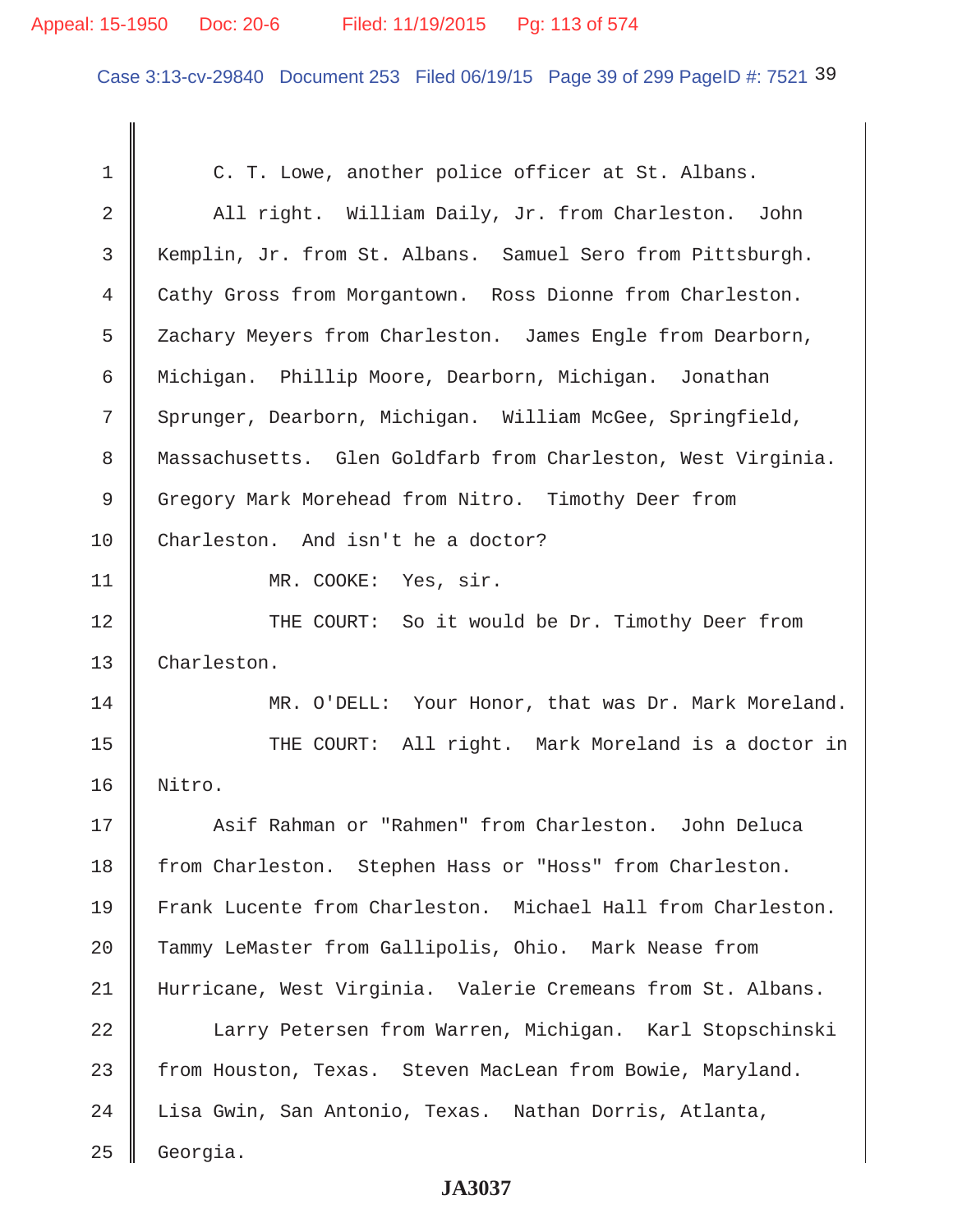### Appeal: 15-1950 Doc: 20-6 Filed: 11/19/2015 Pg: 114 of 574

Case 3:13-cv-29840 Document 253 Filed 06/19/15 Page 40 of 299 PageID #: 7522 40

 1 Harry Duncan, Charleston, West Virginia. Khaled Kebaish. 2 | I'm not sure how to pronounce that. Is that close? From 3 | Baltimore, Maryland.

4 | Kevin McGrath from Pittsburgh. Timothy Parkinson from 5 Dearborn, Michigan. Ronald Gaw, G-a-w, from Dearborn. Leon 6 Mitchell from Toledo. John Lovett from Toledo. John Snyder 7 from Findlay, Ohio. Charles Adams from Dearborn, Michigan. 8 | Scott Simpson, Dearborn, Michigan. Sam Rahaim from Dearborn. 9 Louis Camp from Dearborn. James Padilla from Dearborn. James 10 Cikalo from Dearborn. Kenneth Woddail, High Ride, Michigan. 11 | And Matthew Hackney from Cottageville, West Virginia.

12 All right. So this morning as you've gathered in the 13 clerk's office and then come up here, do any of you recognize 14 or know any of your fellow jurors? Have you come across 15 | somebody here who's a friend or an acquaintance with each 16 other?

17 || All right. Yes, sir, if you'd stand and identify 18 yourself.

19 PROSPECTIVE JUROR: Derek Rainey, Number 20. I used 20 | to work with Juror Number 22.

21 THE COURT: And what's his name? 22 **PROSPECTIVE JUROR #22: Thomas Knapp, Number 22.** 23 THE COURT: All right. Where did you work together? 24 | PROSPECTIVE JUROR #20: At the time, it was called 25 | Alcan Rolled Products in Ravenswood, West Virginia.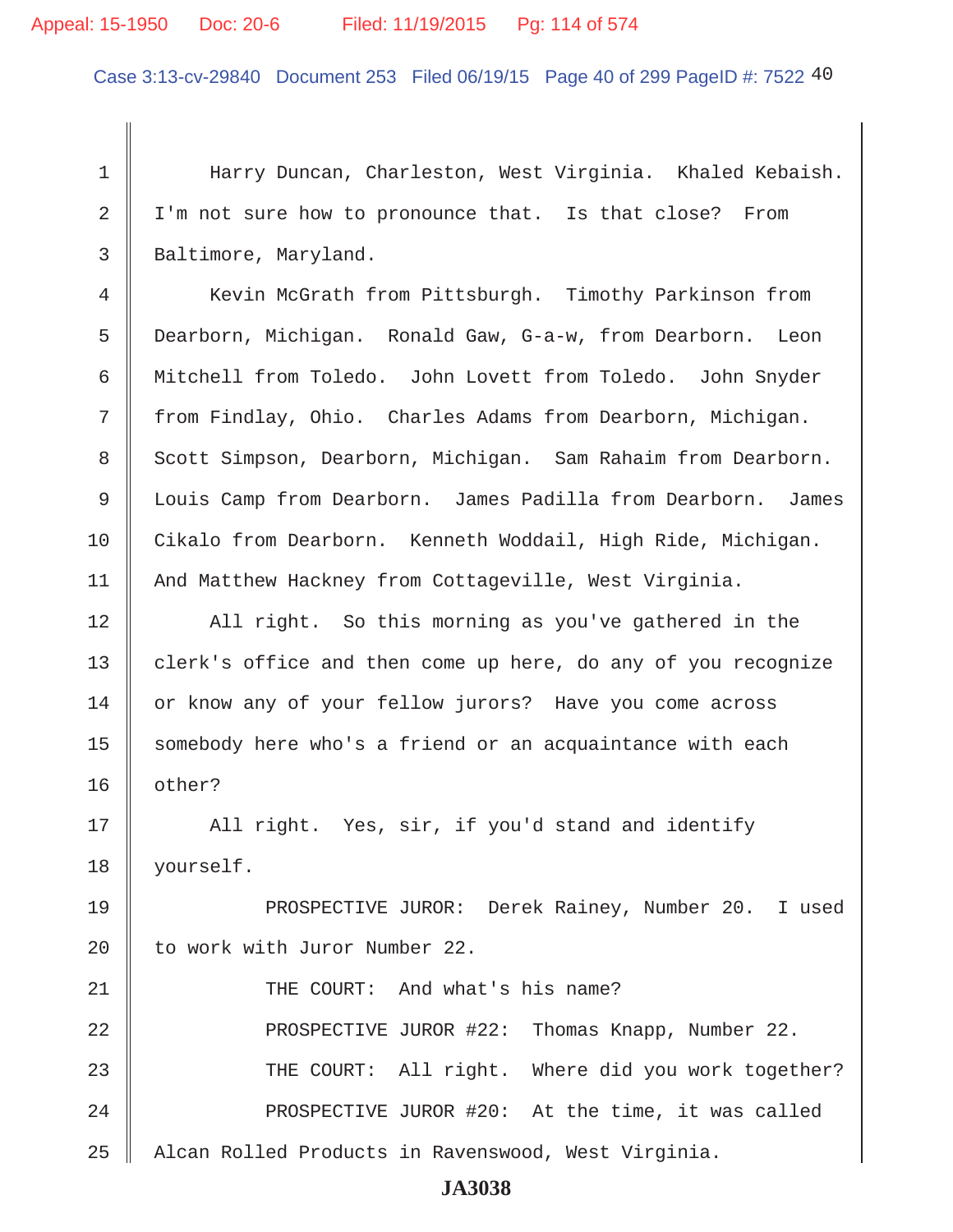Case 3:13-cv-29840 Document 253 Filed 06/19/15 Page 41 of 299 PageID #: 7523 41

1 THE COURT: All right. Say that again. Elk? 2 || PROSPECTIVE JUROR #20: Alcan. 3 **J** THE COURT: Alcan? 4 || PROSPECTIVE JUROR #20: Yes. 5 THE COURT: All right. How long ago did you work 6 together, about? 7 || PROSPECTIVE JUROR #22: I've been retired for three 8 | years. 9 || THE COURT: Do you still work there? 10 || PROSPECTIVE JUROR #20: Yes, sir. 11 | THE COURT: All right. Did you all work closely 12 | together and see each other every day, work in the same 13 department or same area?  $14$  | I'm going to ask you to answer, Mr. --15 || PROSPECTIVE JUROR #20: I worked in casting and I 16 | believe he worked in  $-$ - I saw him around the plant. 17 THE COURT: All right. All right. And so the  $18$  extent to which you all know each other is basically what you 19 described, that you would see each other at the plant site and 20  $\parallel$  occasionally work in the same vicinity, but you have had no 21 | contact since Mr. Knapp retired. Is that correct? 22 **PROSPECTIVE JUROR #20:** That's right. 23 || PROSPECTIVE JUROR #22: Right. 24 THE COURT: All right. Thank you. 25 Anyone else? Yes, ma'am, if you'll stand and identify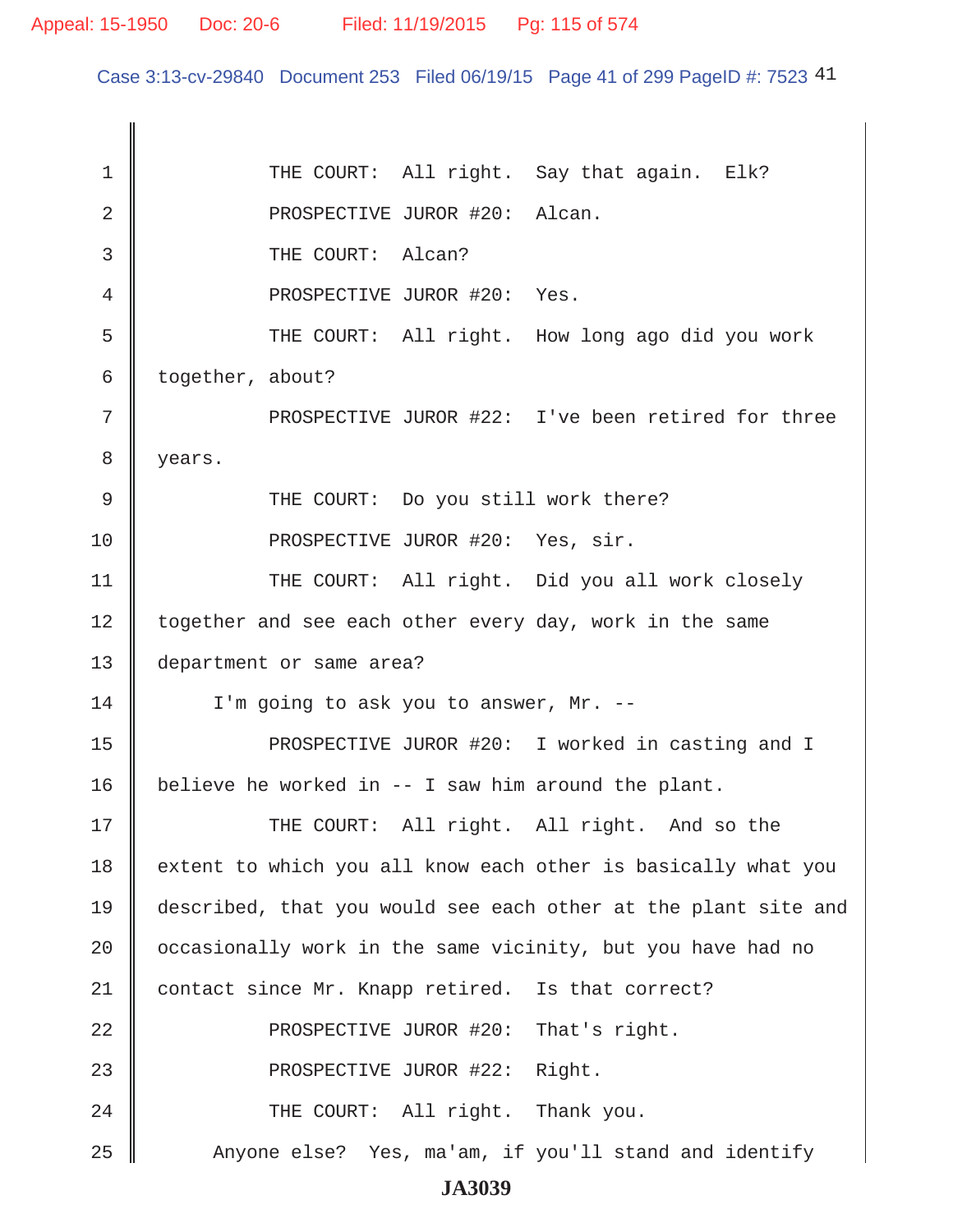Case 3:13-cv-29840 Document 253 Filed 06/19/15 Page 42 of 299 PageID #: 7524 42

1 | yourself. 2 || PROSPECTIVE JUROR: I'm Marie Hope Kelley. I know 3 34 from around sporting events. He reports for the *Herald* 4 *Dispatch* and -- 5 || THE COURT: All right. What kind of sporting events  $6 \parallel$  are we talking about, first of all? 7 || PROSPECTIVE JUROR: High school softball, Little 8 | League softball. 9 || THE COURT: All right. 10 PROSPECTIVE JUROR: That's the ones I see him at. 11 || THE COURT: Okay. And do you all have kids that 12 | play on the same teams or anything? 13 PROSPECTIVE JUROR: No. His are way younger than 14 mine. 15 THE COURT: I'm sorry? They're what? 16 PROSPECTIVE JUROR: His are way younger than mine -- 17 || THE COURT: Okay. 18 PROSPECTIVE JUROR: -- but he's usually at the games 19 | reporting. 20 || THE COURT: All right. So you all don't socialize 21 | together. You might see each other at a sporting event, say 22  $\parallel$  hello and chat about the event, but that's the extent of it? 23 || PROSPECTIVE JUROR #30: Yes. 24 || PROSPECTIVE JUROR #34: Yes. 25 THE COURT: Thank you very much.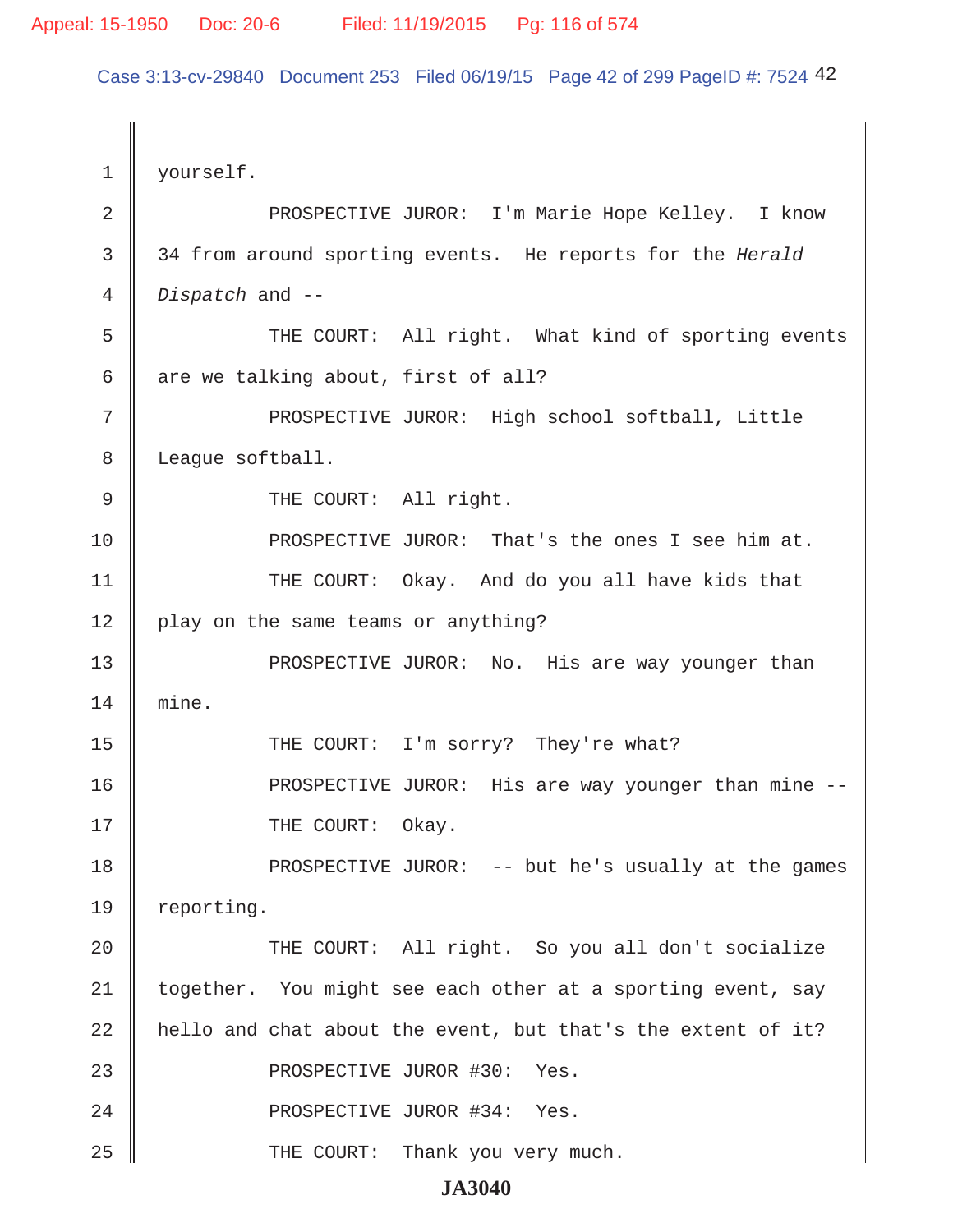### Appeal: 15-1950 Doc: 20-6 Filed: 11/19/2015 Pg: 117 of 574

Case 3:13-cv-29840 Document 253 Filed 06/19/15 Page 43 of 299 PageID #: 7525 43

 1 Anyone else? 2 All right. Now I'm going to ask you about any prior 3 experience you've had in the court system generally. So have 4 any of you ever served as a juror in any type of a case, 5 whether it's a criminal case or a civil case, or even on a 6 grand jury, state or federal? 7 So I'm sure many of you have. Let's start up here. 8 Number 11, if you'll first stand and identify yourself. 9 PROSPECTIVE JUROR: 11, Mark Ball. I was on a 10 couple of cases in here. 11 || THE COURT: How long ago? 12 **PROSPECTIVE JUROR:** Four or five years. 13 THE COURT: Do you remember what kind of cases they 14 were? 15 || PROSPECTIVE JUROR: One was drug-related. 16 || THE COURT: Criminal case? 17 || PROSPECTIVE JUROR: Criminal. And the other one was 18 CSX-related. 19 THE COURT: So a personal injury case against CSX? 20 || PROSPECTIVE JUROR: Yes. 21 || THE COURT: Do you remember which one that was? 22 **PROSPECTIVE JUROR:** He just inhaled --23 THE COURT: All right. I remember the case too.  $24$  || All right. So that's been six or eight years ago. 25 PROSPECTIVE JUROR: Yeah, it's been a while.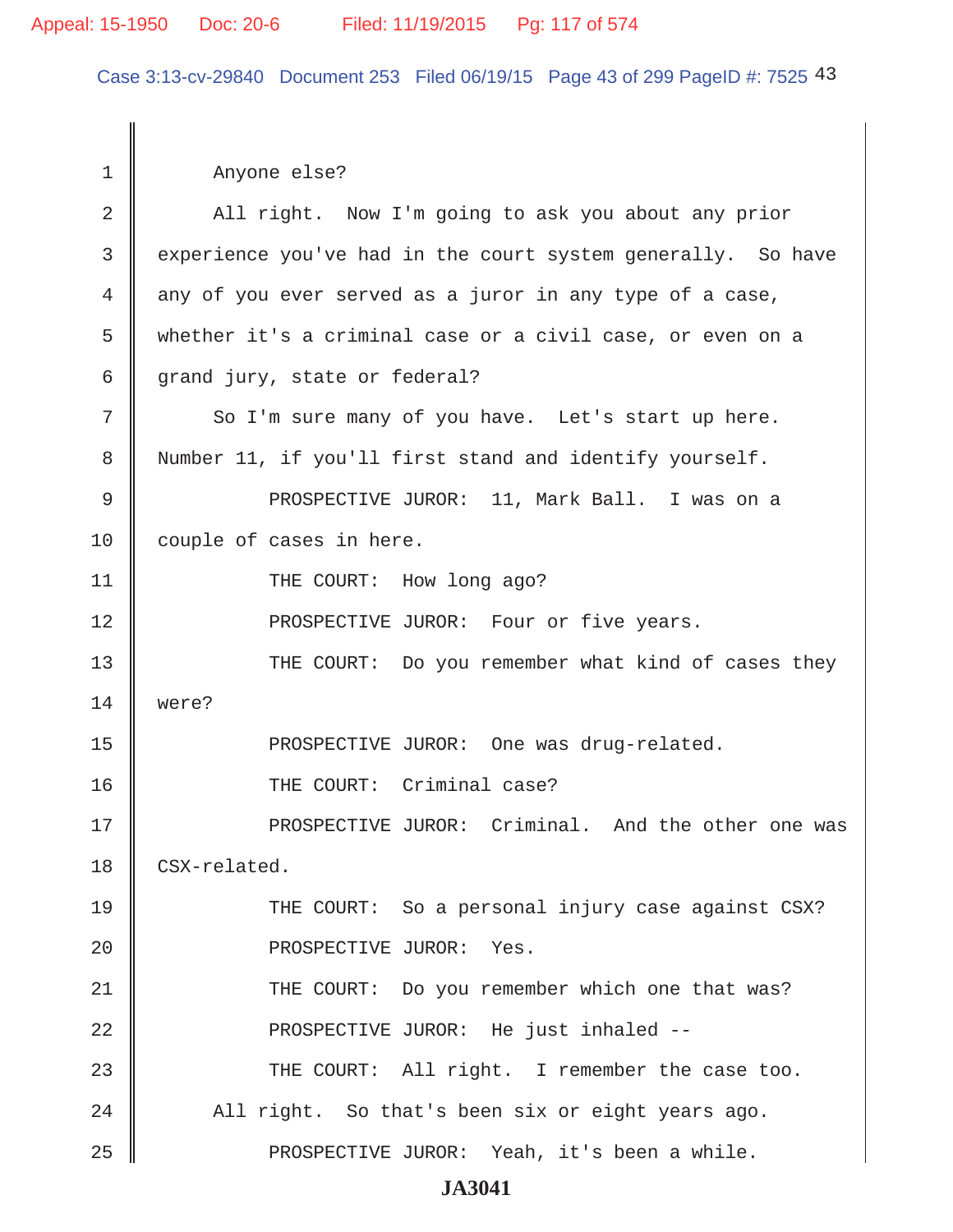### Appeal: 15-1950 Doc: 20-6 Filed: 11/19/2015 Pg: 118 of 574

Case 3:13-cv-29840 Document 253 Filed 06/19/15 Page 44 of 299 PageID #: 7526 44

1 THE COURT: All right. And that's it? 2 || PROSPECTIVE JUROR: And I was just recently on the 3 Cabell County jury as well. 4 THE COURT: Did you actually sit in on a trial? 5 || PROSPECTIVE JUROR: Yes, but it was dismissed. It 6 was a civil case that was dismissed. 7 || THE COURT: All right. Did you actually start 8 | hearing evidence in the case? 9 PROSPECTIVE JUROR: Yes. Yes. 10 THE COURT: All right. And did the judge just 11 dismiss it? 12 **PROSPECTIVE JUROR:** There was some evidence that was 13 | brought forth that wasn't communicated between the two sides. 14 THE COURT: All right. What was the case about, 15 briefly? 16 **PROSPECTIVE JUROR:** The death of an infant. 17 THE COURT: Was it a medical malpractice type of  $18 \parallel$  case? 19 || PROSPECTIVE JUROR: Yes. Yes. 20 **THE COURT:** Okay. Thank you. 21 | Let's keep going down the row. Number 12? Please speak  $22 \parallel \text{up}.$ 23 || PROSPECTIVE JUROR: I'm Glennia P. Daniels, Number  $24 \parallel 12$ , and Wayne County. I think it was, like, 1982. 25 || THE COURT: What kind of case?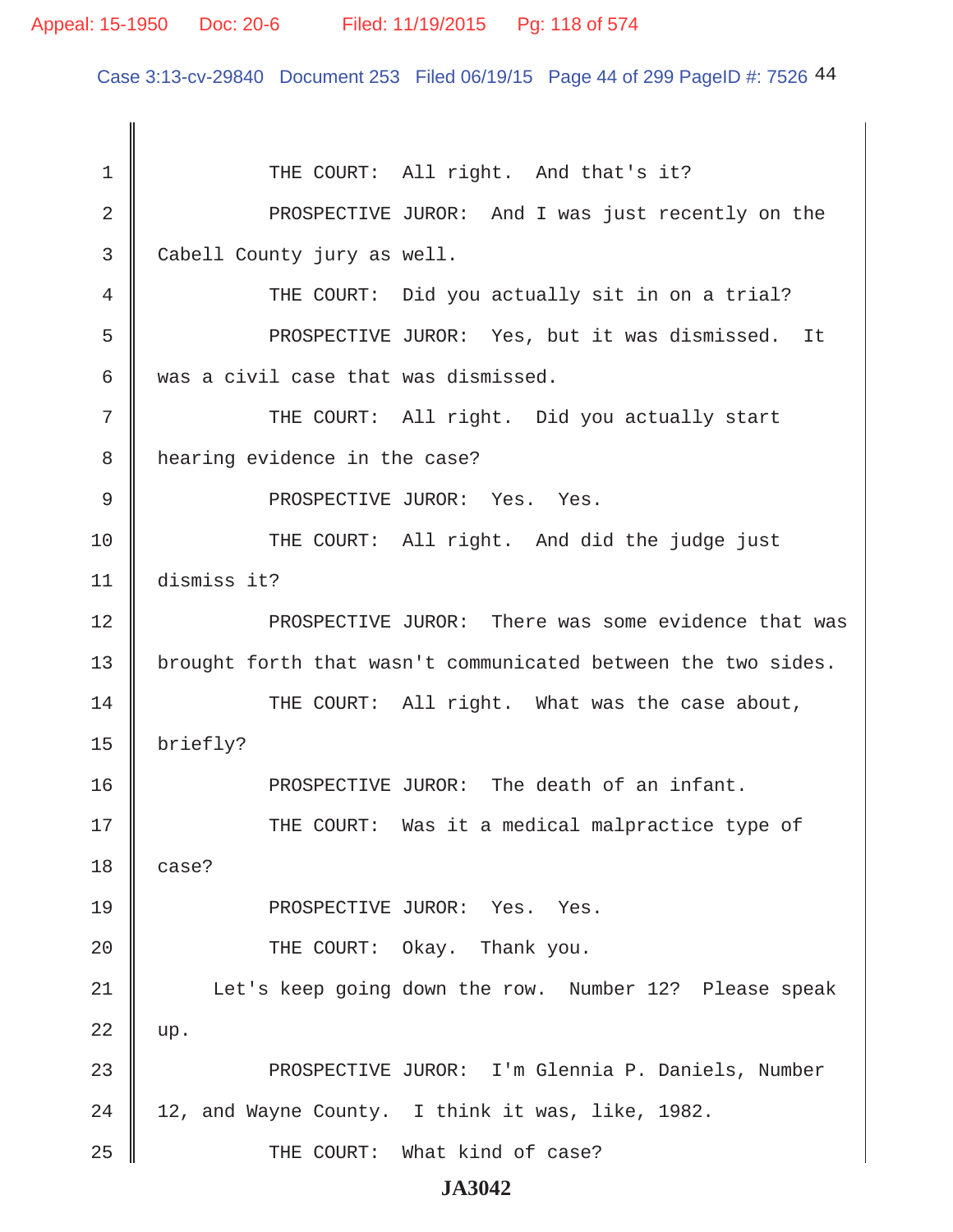Case 3:13-cv-29840 Document 253 Filed 06/19/15 Page 45 of 299 PageID #: 7527 45

1 || PROSPECTIVE JUROR: Civil. 2 || THE COURT: Do you remember what it was about? 3 || PROSPECTIVE JUROR: No. No. 4 THE COURT: Can't remember if it was a car wreck  $5 \parallel$  or  $-$ 6 || PROSPECTIVE JUROR: I think it was a business, 7 Something to do with a business suing another business. 8 CHE COURT: Okay. Great. Thanks. 9 All right. Anyone else on this row? Number 13? 10 PROSPECTIVE JUROR: Okay. I'm Heather Eqnor, and 11 | I'm in Teays Valley, and I served for jury duty in Putnam 12 County. It was -- I don't know what the date is. It was a 13 | couple of years ago. 14 COURT: Okay. 15 || PROSPECTIVE JUROR: And it was about -- something 16 about the food being too hot. 17 || THE COURT: Somebody get hurt? 18 || PROSPECTIVE JUROR: Somebody burnt their mouth. 19 || THE COURT: I'm sorry? 20 | PROSPECTIVE JUROR: They burnt their mouth. 21 THE COURT: All right. So you sat on a jury trial  $22$  | of that matter? 23 || PROSPECTIVE JUROR: Yes. Yes. 24 **THE COURT:** Okay. Thank you. 25 Anyone else?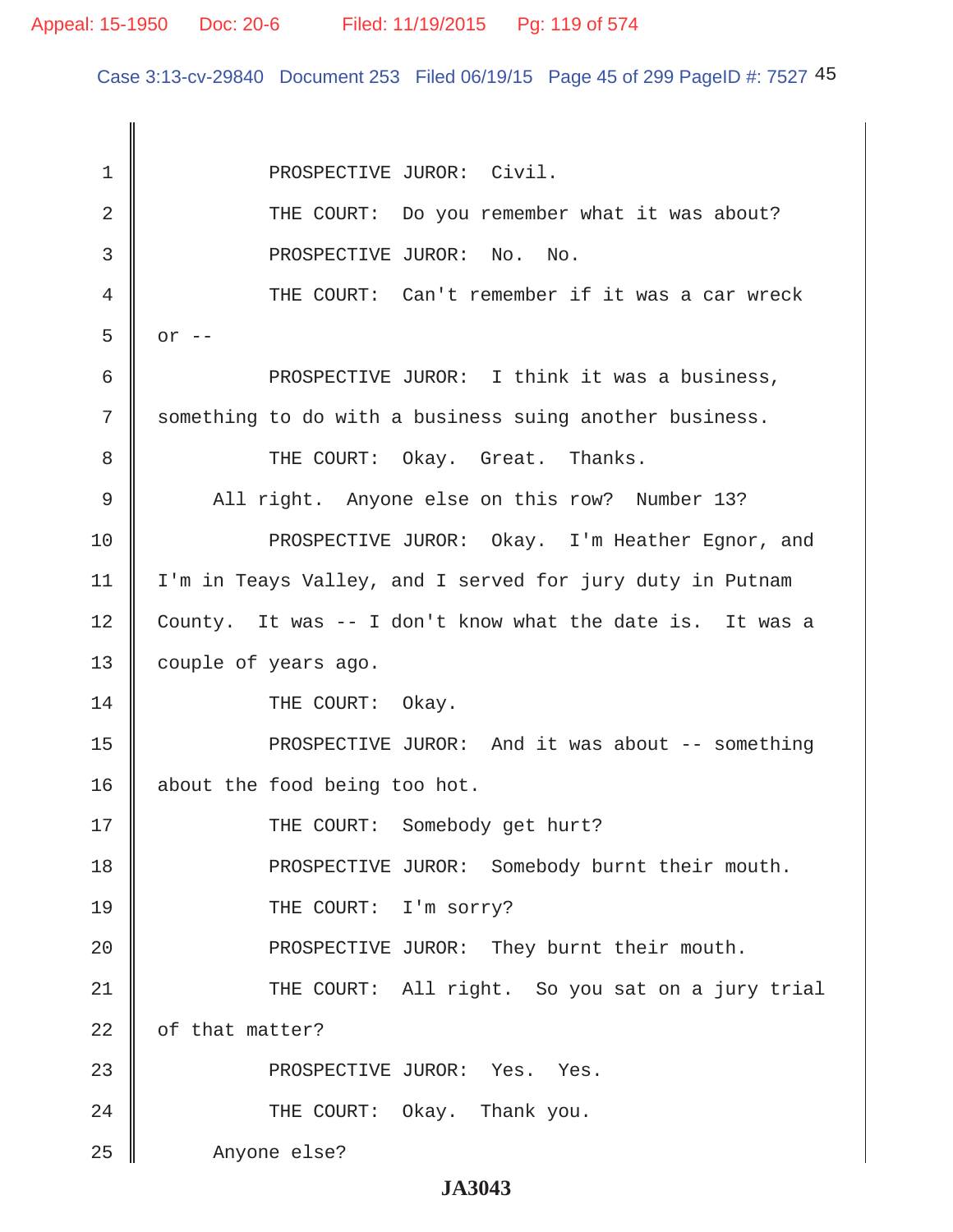### Appeal: 15-1950 Doc: 20-6 Filed: 11/19/2015 Pg: 120 of 574

Case 3:13-cv-29840 Document 253 Filed 06/19/15 Page 46 of 299 PageID #: 7528 46

1 | All right. How about back here? Let's start with -- oh, 2 | I'm sorry. Number 7? 3 PROSPECTIVE JUROR: Mike Joseph, Number 7. DUI case 4 | in Putnam County probably 12 years ago. 5 SUPERFEDUAL: Thank you. 6  $\parallel$  All right. Let's start with -- we'll go row by row. So 7 on the first row, Number 15? 8 PROSPECTIVE JUROR: Rebecca Byus. 9 THE COURT: Please speak up. 10 **PROSPECTIVE JUROR:** I served on jury duty in Putnam 11 County. It was a murder trial. It was probably ten years  $12 \parallel$  ago. 13 || THE COURT: All right. Thank you. 14 Anyone else on that row? Number 16? 15 || PROSPECTIVE JUROR: I'm Karan McMillin, 16. I 16 served on a murder trial probably about eight, ten years ago, 17 | Mason County. 18 **THE COURT:** Mason County? Thank you. 19 Anyone else? 20 | All right. Let's go to the next row. 21 || PROSPECTIVE JUROR: Ethel Groves, 21. I was on the 22 grand jury in Mason County probably 20 years ago. 23 THE COURT: All right. And it was the grand jury.  $24$  So you weren't --25 PROSPECTIVE JUROR: Yes, one day. We did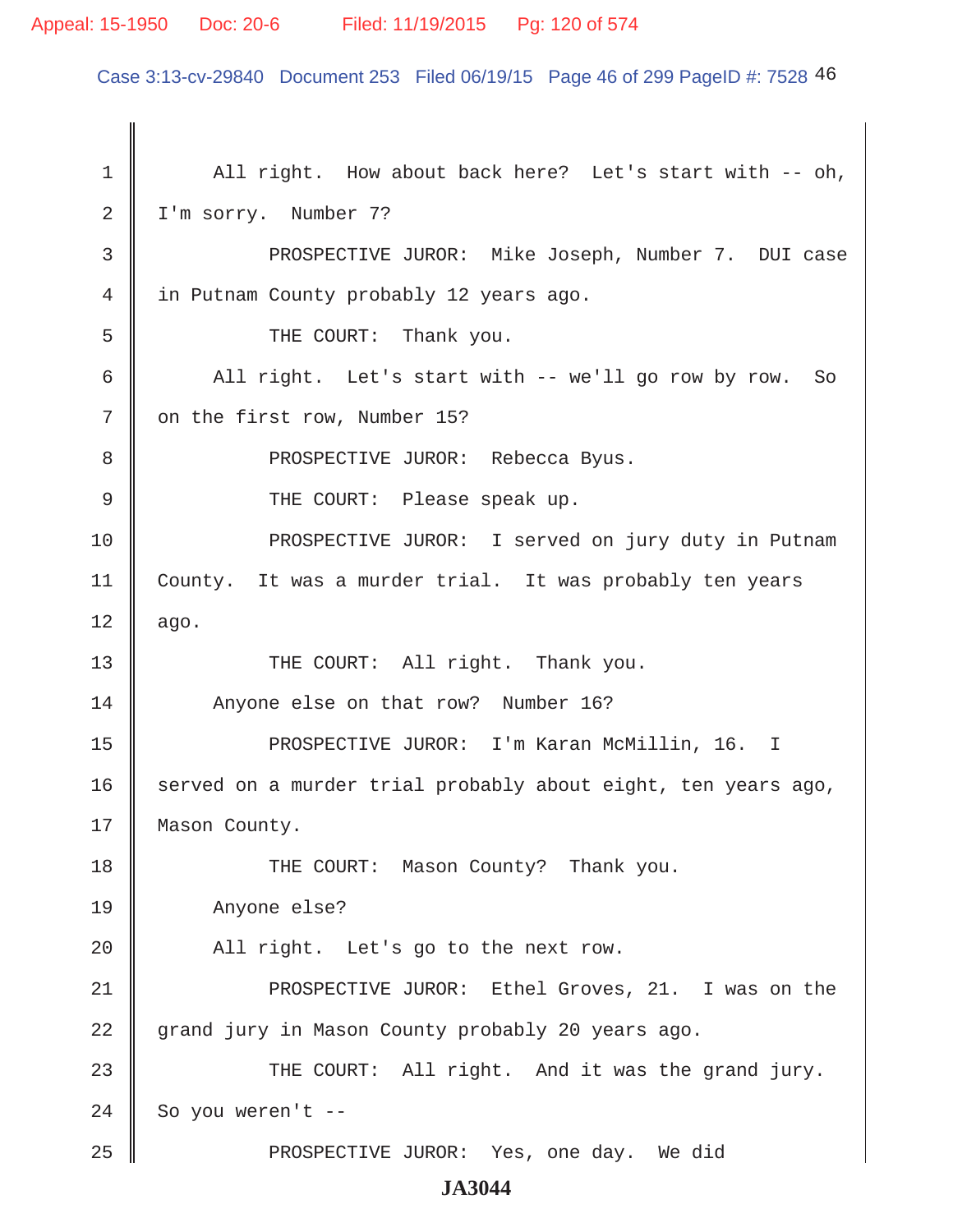### Appeal: 15-1950 Doc: 20-6 Filed: 11/19/2015 Pg: 121 of 574

Case 3:13-cv-29840 Document 253 Filed 06/19/15 Page 47 of 299 PageID #: 7529 47

 1 indictments, and I don't remember what any of the indictments 2 were. 3 THE COURT: Okay. That's fine. Thank you. 4 Anyone else on that row? Yes, sir? 5 Supersect PROSPECTIVE JUROR: Thomas Knapp, Number 22. I 6 served on the Mason County petit jury several times in the 7 last 30 years and anywhere from a murder case to civil cases. 8 THE COURT: Do you remember what kind of civil cases 9 you've been involved with? 10 **PROSPECTIVE JUROR:** One was when they was trying to 11 | close down the drag strip up at South Side. 12 THE COURT: Okay. Close down the drag strip at  $13$  South Side. 14 || PROSPECTIVE JUROR: Right. 15 || THE COURT: All right. 16 PROSPECTIVE JUROR: And I can't remember the others, 17 | but I've been on several cases. 18 THE COURT: All right. Thank you. 19 Anyone else on that row? Yes, ma'am, please stand up and 20 didentify yourself. 21 || PROSPECTIVE JUROR: Lisa Bowles, 24. 22 THE COURT: Speak up. It's hard to hear you. 23 **PROSPECTIVE JUROR:** Lisa Bowles, 24. I served on 24  $\parallel$  the federal grand jury in Charleston for 18 months back in the  $25 \parallel$  '80s.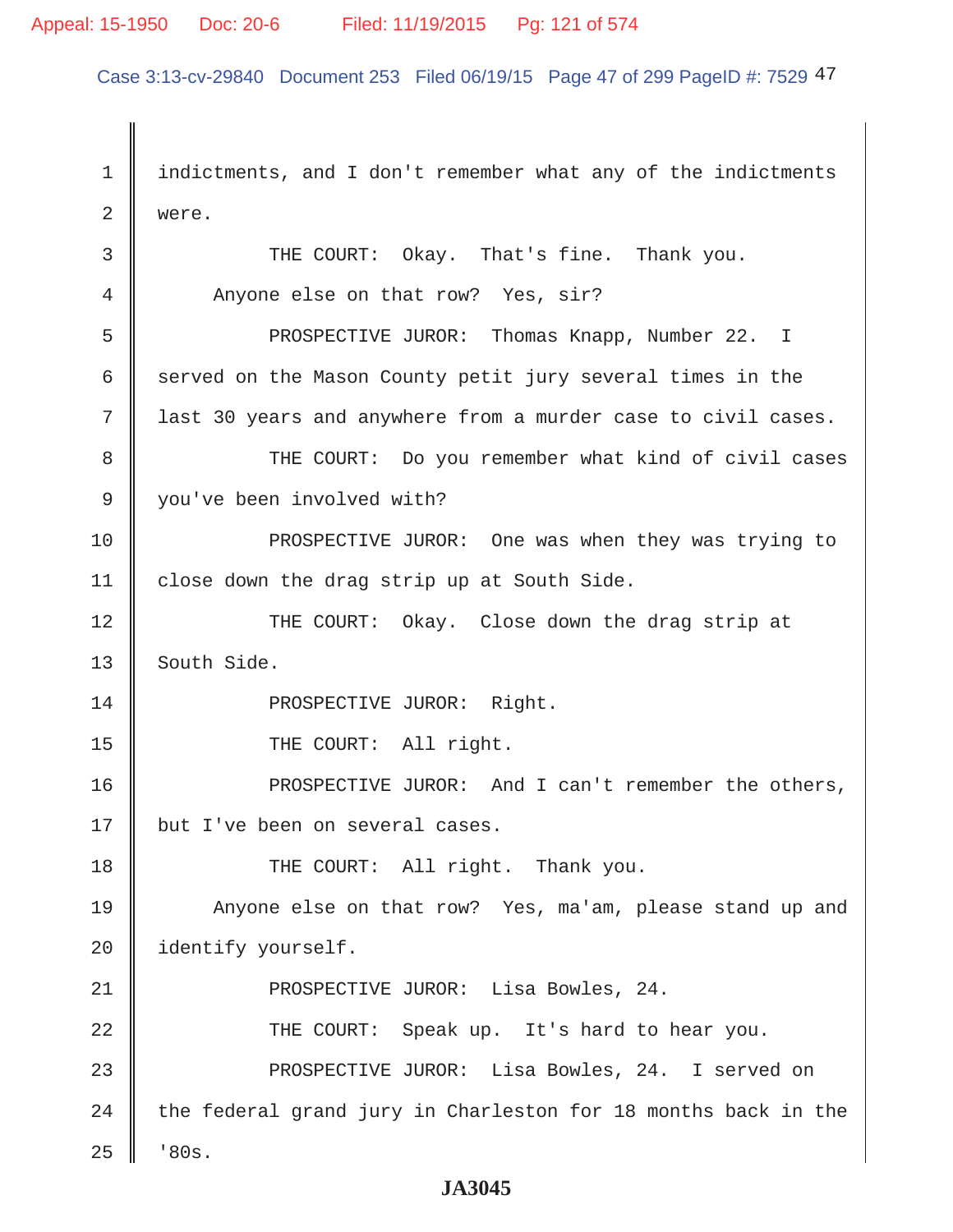Case 3:13-cv-29840 Document 253 Filed 06/19/15 Page 48 of 299 PageID #: 7530 48

1 THE COURT: Back in the '80s? 2 || PROSPECTIVE JUROR: Uh-huh, late '80s. 3 || THE COURT: All right. 4 | PROSPECTIVE JUROR: I've been on the jury in Putnam 5 County three or four times, and I just got off last year in 6 **Putnam County.**  7 THE COURT: Did you hear civil trials in Putnam 8 County? 9 || PROSPECTIVE JUROR: Yes. 10 THE COURT: Do you remember what kind of cases you 11 heard? 12 || PROSPECTIVE JUROR: Well, I was selected for the 13 || jury, but I knew the person that was on trial, so I was 14 dismissed. 15 || THE COURT: All right. Okay. Was that the only 16 civil case you recall? 17 || PROSPECTIVE JUROR: Yes. 18 THE COURT: All right. Thank you. 19 All right. Let's go to the next row back. Anybody in 20  $\parallel$  that row?  $21$   $\parallel$  All right. Let's start on the right side with you all. 22 Number 27? 23 **PROSPECTIVE JUROR:** Donna Dickson. And about three 24 | years ago I served on a jury in Wayne County and it was a  $25$  civil case, a dispute over who owned the property.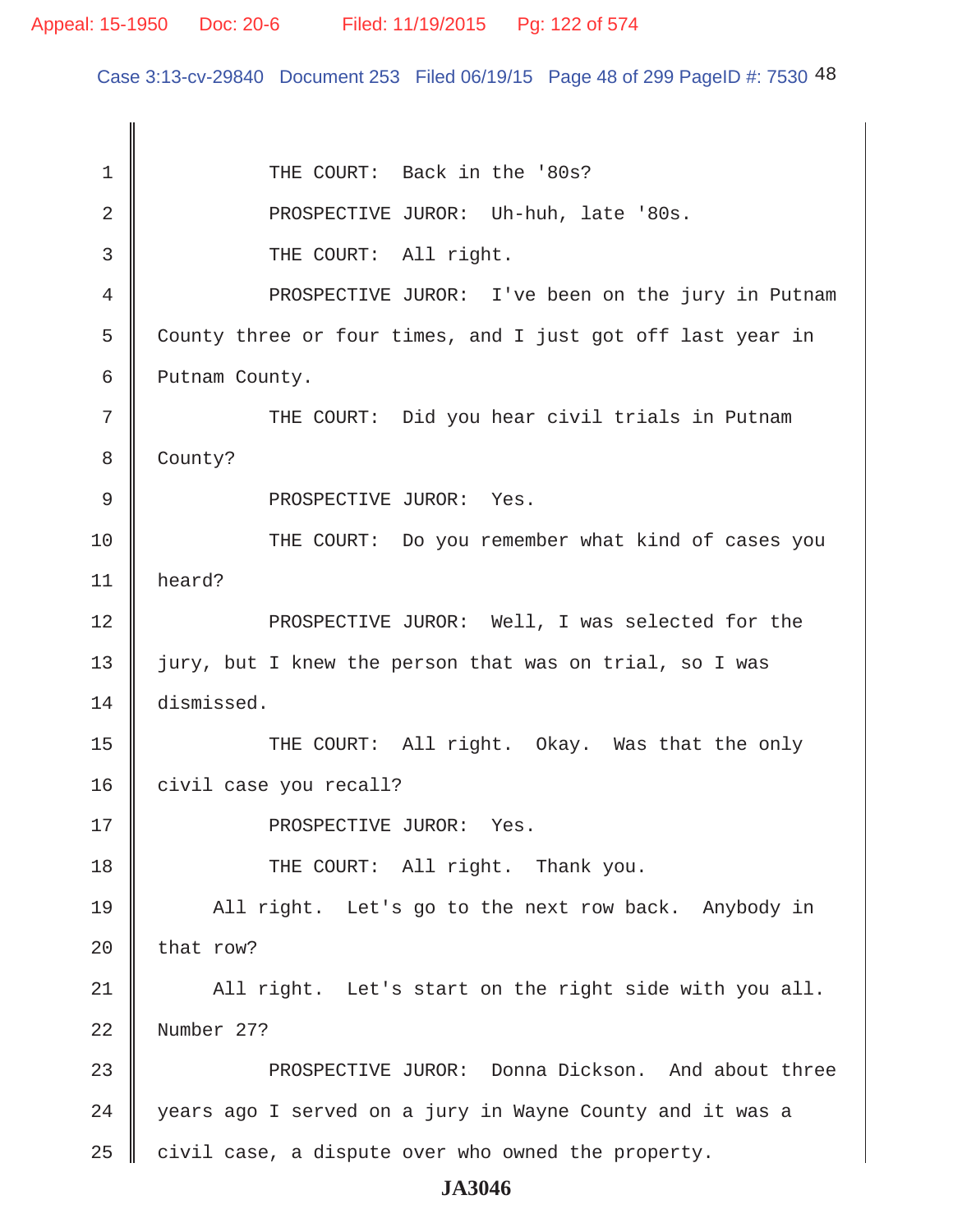Case 3:13-cv-29840 Document 253 Filed 06/19/15 Page 49 of 299 PageID #: 7531 49

| 1           | THE COURT: Who owned property?                               |
|-------------|--------------------------------------------------------------|
| 2           | PROSPECTIVE JUROR: Yes.                                      |
| 3           | THE COURT: All right. Thank you.                             |
| 4           | PROSPECTIVE JUROR: Janette Sigman, 28. I served on           |
| 5           | -- for a Putnam County jury about four years ago. It was a   |
| 6           | civil case. The contractor's work the people weren't pleased |
| 7           | with.                                                        |
| 8           | THE COURT: Okay. Thank you.                                  |
| $\mathsf 9$ | Anyone else on that row? Yes, ma'am?                         |
| 10          | PROSPECTIVE JUROR: Debra Cart, 29. I was called in           |
| 11          | Putnam County. I was not picked. They dwindled us down and   |
| 12          | then I got booted off.                                       |
| 13          | THE COURT: Okay.                                             |
| 14          | PROSPECTIVE JUROR: It was an accident.                       |
| 15          | THE COURT: All right. That was the only time you             |
| 16          | were close to being --                                       |
| 17          | PROSPECTIVE JUROR: Yeah. And then I was contacted            |
| 18          | again, and I -- it was in Monsanto. It was doing everything, |
| 19          | had, like, a 30-, 40-page thing.                             |
| 20          | THE COURT: All right. So you weren't selected for            |
| 21          | that.                                                        |
| 22          | PROSPECTIVE JUROR: No.                                       |
| 23          | THE COURT: All right. Thank you.                             |
| 24          | Anyone else there?                                           |
| 25          | All right. In the back row behind, anyone?                   |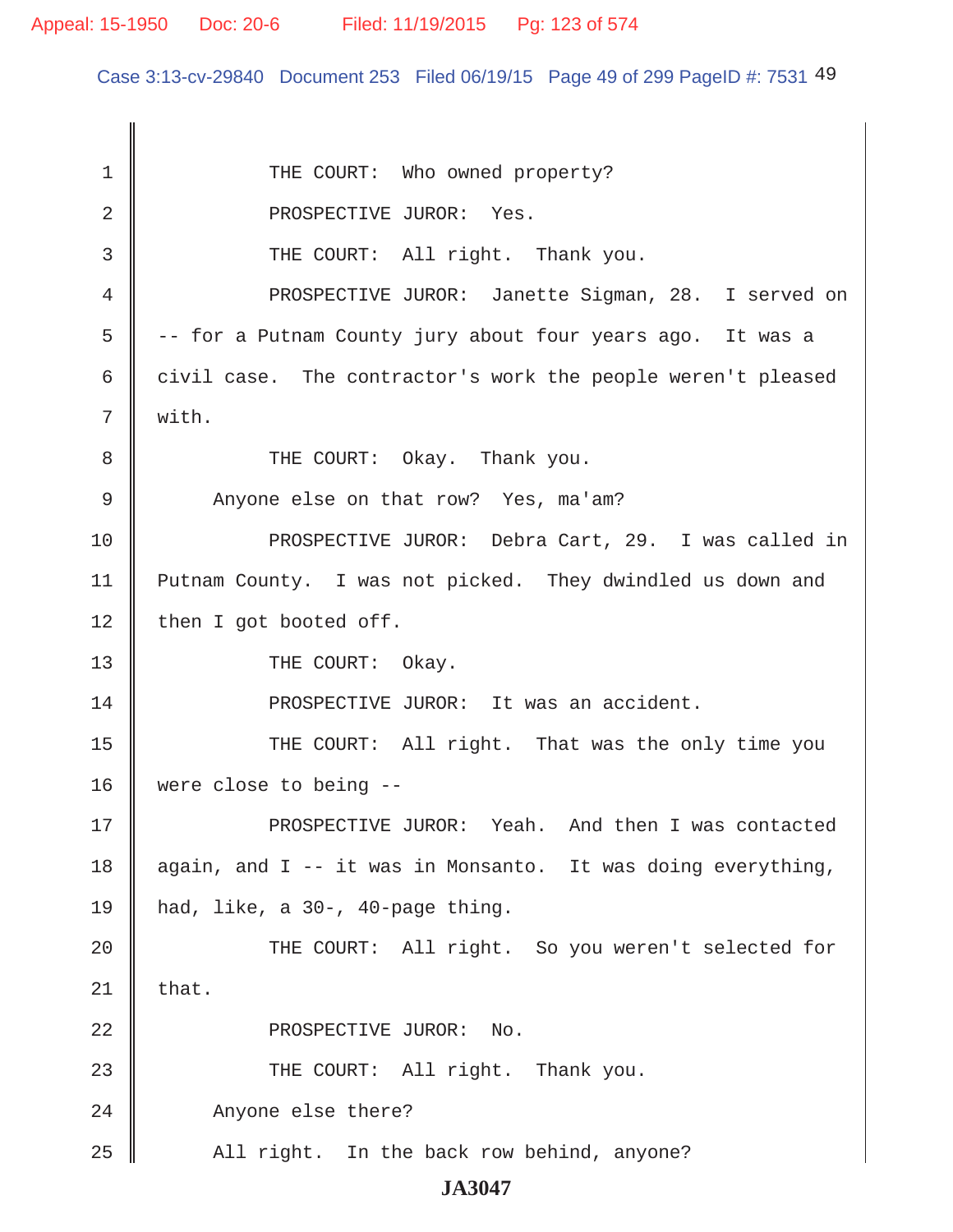# Appeal: 15-1950 Doc: 20-6 Filed: 11/19/2015 Pg: 124 of 574

Case 3:13-cv-29840 Document 253 Filed 06/19/15 Page 50 of 299 PageID #: 7532 50

| 1  | All right. Now, have any of you ever been involved in a       |
|----|---------------------------------------------------------------|
| 2  | civil or criminal case as one of the parties? Meaning in a    |
| 3  | civil case, have you been a plaintiff? That's the person      |
| 4  | bringing the suit. Or have you been a defendant? That's the   |
| 5  | person who gets sued. Or have you testified as a witness or   |
| 6  | been the victim in any criminal case?                         |
| 7  | So any of you have any prior experience -- and when I         |
| 8  | talk about being a party to a case, we're excluding any sort  |
| 9  | of domestic relations or divorce or anything like that. But   |
| 10 | have you ever brought a lawsuit or been sued? Anybody up      |
| 11 | here?                                                         |
| 12 | All right. Number 34?                                         |
| 13 | PROSPECTIVE JUROR: Number 34, Michael Hupp.                   |
| 14 | Brought suit against the City of Huntington for having a tree |
| 15 | fall on top of my vehicle sitting at a stoplight.             |
| 16 | THE COURT: When did this take place?                          |
| 17 | PROSPECTIVE JUROR: 2005.                                      |
| 18 | THE COURT: Did it go to trial?                                |
| 19 | PROSPECTIVE JUROR: No. I think it was settled                 |
| 20 | outside of court.                                             |
| 21 | THE COURT: All right. Thank you.                              |
| 22 | All right. Number 20?                                         |
| 23 | PROSPECTIVE JUROR: Derek Rainey. I currently am               |
| 24 | suing my place of employment for back pay. I was terminated   |
| 25 | and they don't want to pay me my back pay.                    |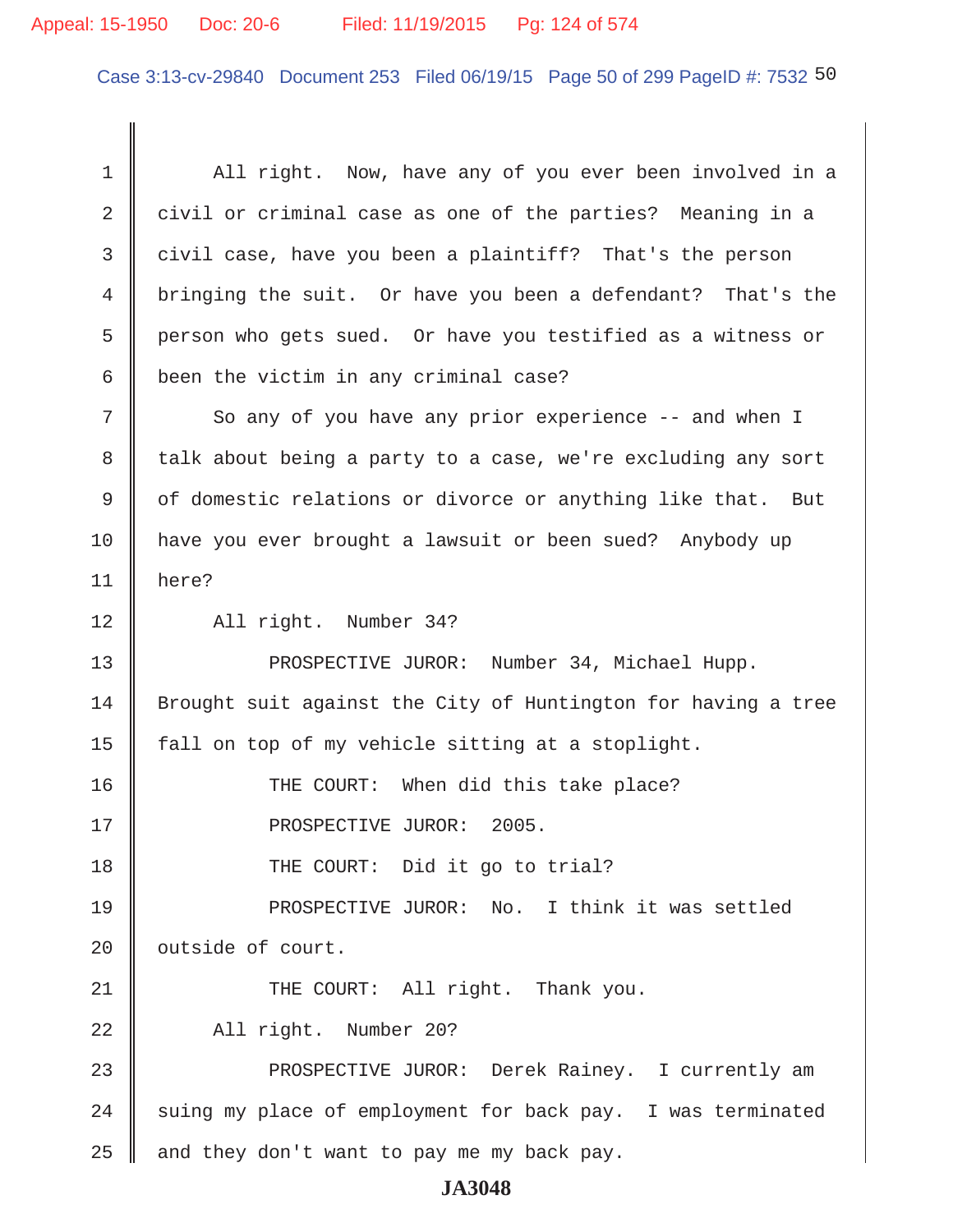Case 3:13-cv-29840 Document 253 Filed 06/19/15 Page 51 of 299 PageID #: 7533 51

1 THE COURT: So you have a pending lawsuit somewhere? 2 North PROSPECTIVE JUROR: Yes. 3 THE COURT: Do you know what court? 4 PROSPECTIVE JUROR: It hasn't been filed yet. 5 || THE COURT: Oh, it hadn't been filed. 6 || PROSPECTIVE JUROR: They're still arguing back and 7 forth. 8 || THE COURT: All right. Thank you. 9 Yes, sir, up here, Number 9? 10 PROSPECTIVE JUROR: Dan Miller, Number 9. I'm 11 currently involved in a lawsuit with an insurance company and 12 a past customer as a general contractor. It's -- mediation is 13 || next week and trial is set for the 13th. 14 THE COURT: What court are you in? Do you know? 15 || PROSPECTIVE JUROR: I do not know, sir. 16 THE COURT: So is this where your business is suing 17  $\parallel$  or being sued over --18 PROSPECTIVE JUROR: I'm indirectly being sued from a 19 job nine, ten years ago. 20 || THE COURT: All right. And it's over payment of 21 wages? 22 **PROSPECTIVE JUROR:** No, sir. Neglect. They're 23 saying that I did something wrong on the job. 24 || THE COURT: Okay. And are they claiming somebody 25  $\parallel$  got hurt because of that?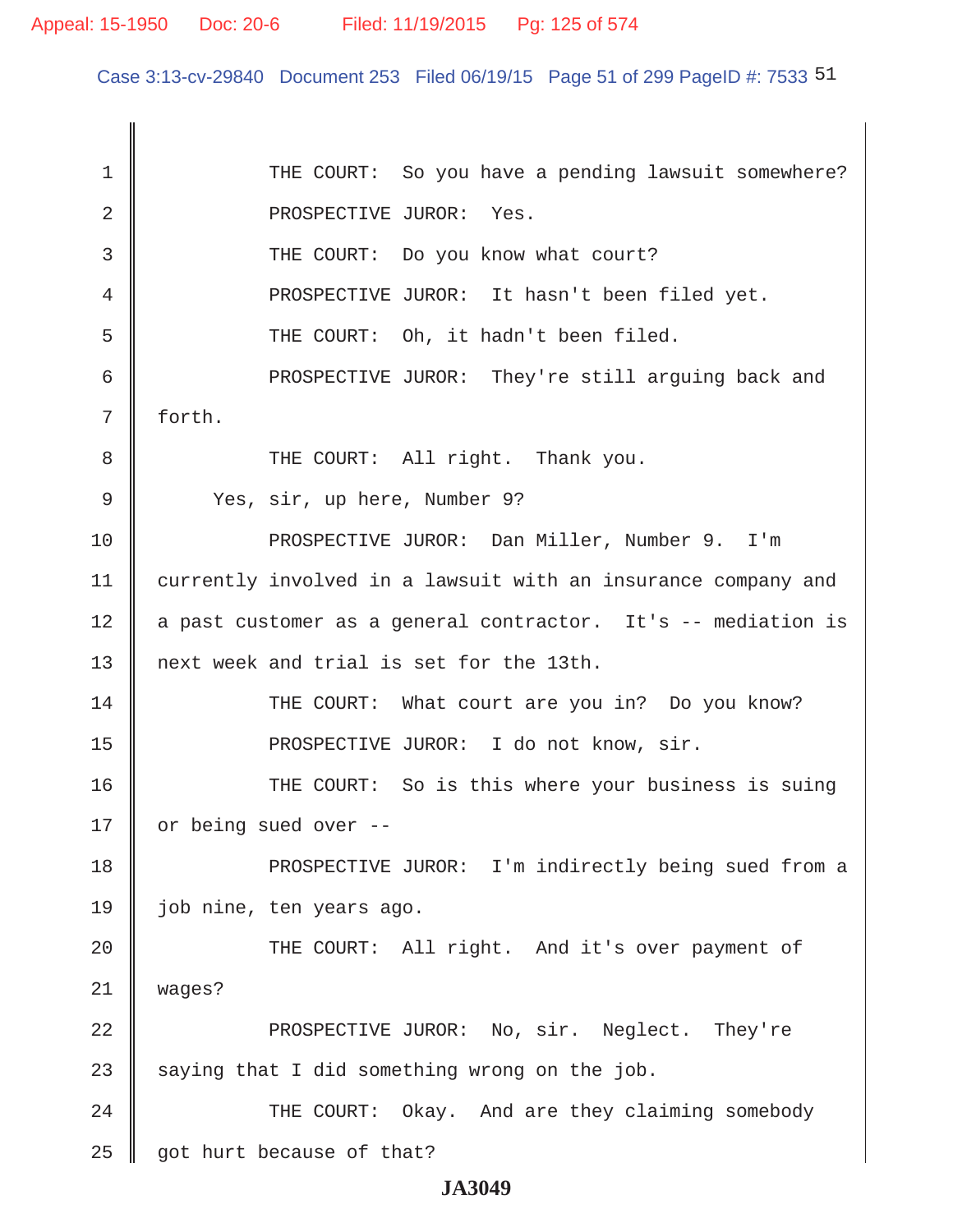### Appeal: 15-1950 Doc: 20-6 Filed: 11/19/2015 Pg: 126 of 574

Case 3:13-cv-29840 Document 253 Filed 06/19/15 Page 52 of 299 PageID #: 7534 52

1 | PROSPECTIVE JUROR: No, sir. Property damage. 2 THE COURT: All right. So it's a complaint that 3 your work wasn't satisfactory -- 4 || PROSPECTIVE JUROR: Correct. 5 THE COURT: -- or caused some additional expense to 6 the  $-$ 7 || PROSPECTIVE JUROR: Correct. 8 THE COURT: Okay. All right. Thank you. 9 Anyone else? Yes, ma'am, Number 5? 10 PROSPECTIVE JUROR: Caitlin Kessler, Number 5. 11 || THE COURT: Please speak up. 12 || PROSPECTIVE JUROR: Caitlin Kessler, Number 5. As 13  $\parallel$  part of my job -- I'm a claims adjuster -- I administer 14 Workers' Compensation claims for a third-party 15 administrator -- 16 THE REPORTER: I'm sorry. Slow down and a little 17 || bit louder. 18 **PROSPECTIVE JUROR:** I'm a claims adjuster for 19 Workers' Comp. And as part of my job, I am called for 20 | hearings. I haven't actually gone to a hearing, but I have a 21 | couple set. 22 || THE COURT: Who is your employer? 23 || PROSPECTIVE JUROR: Sedqwick. 24 THE COURT: Okay. So that's an insurance company? 25 || PROSPECTIVE JUROR: It's a third-party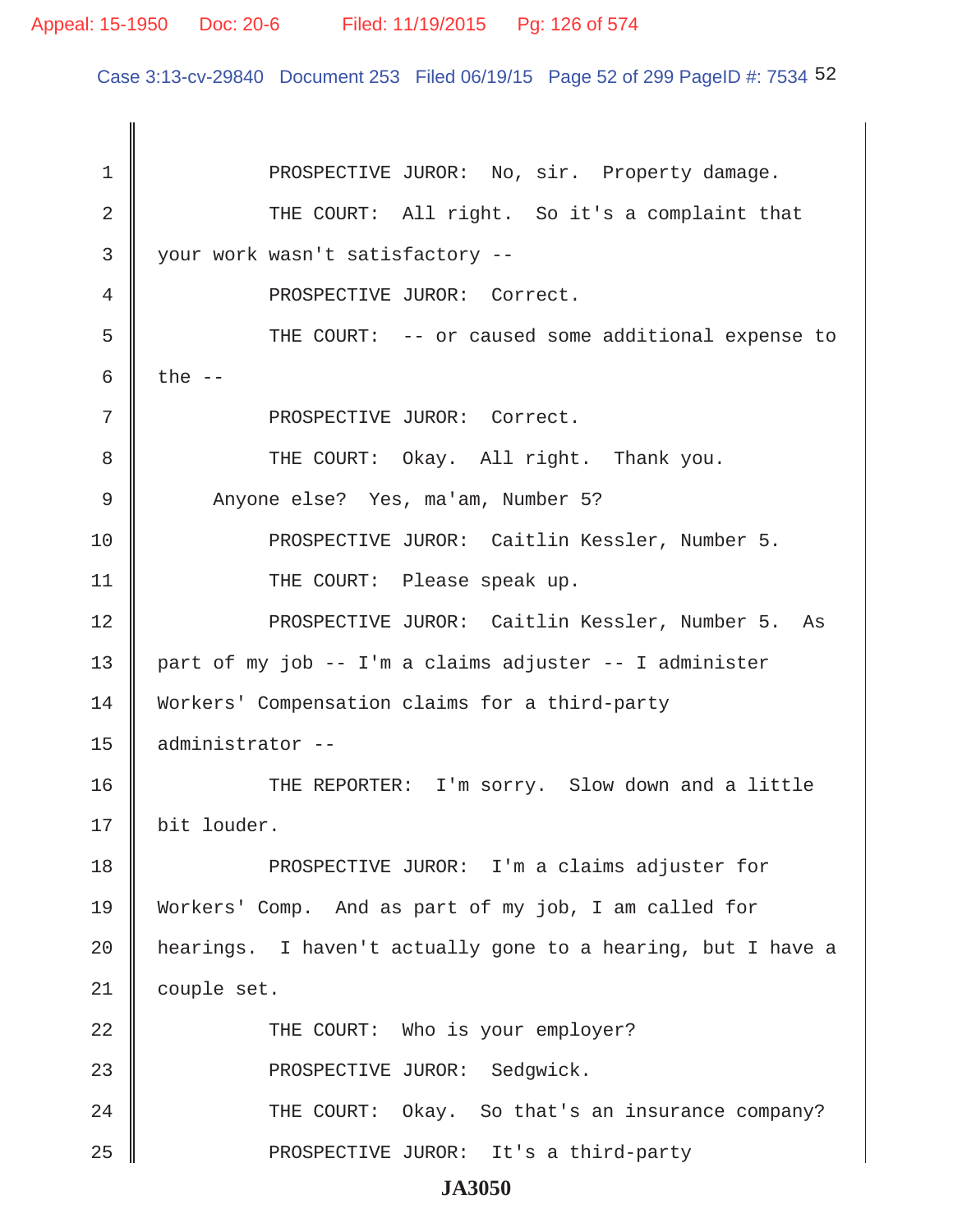Case 3:13-cv-29840 Document 253 Filed 06/19/15 Page 53 of 299 PageID #: 7535 53

1 administrator. 2 || THE COURT: All right. And so you're involved with 3 the Workers' Compensation coverage that your company writes to 4 businesses. 5 || PROSPECTIVE JUROR: Yes. 6 **6** THE COURT: Okay. 7 || PROSPECTIVE JUROR: Managing the claims. 8 THE COURT: Right. So that means you investigate  $9 \parallel$  the claim and make a recommendation or decision about whether  $10$  to pay the claim or how much to pay. 11 || PROSPECTIVE JUROR: Correct. 12 || THE COURT: All right. Thank you. 13 | Anyone else? 14 Now, have any of you or members of your immediate family 15 | ever had any legal training or worked in the legal profession? 16 || All right. Let's start up here. 17 PROSPECTIVE JUROR #9: My fiancee is an office 18 manager for an attorney here in Huntington. 19 THE COURT: And who is that? What attorney? 20 || PROSPECTIVE JUROR: Paula Harbour. 21 THE COURT: Paul Harbour? Paula Harbour? How long 22 has she worked for Miss Harbour? 23 || PROSPECTIVE JUROR: About three years. 24 THE COURT: And what does she do? Secretarial work? 25 || PROSPECTIVE JUROR: Yes. She's office manager.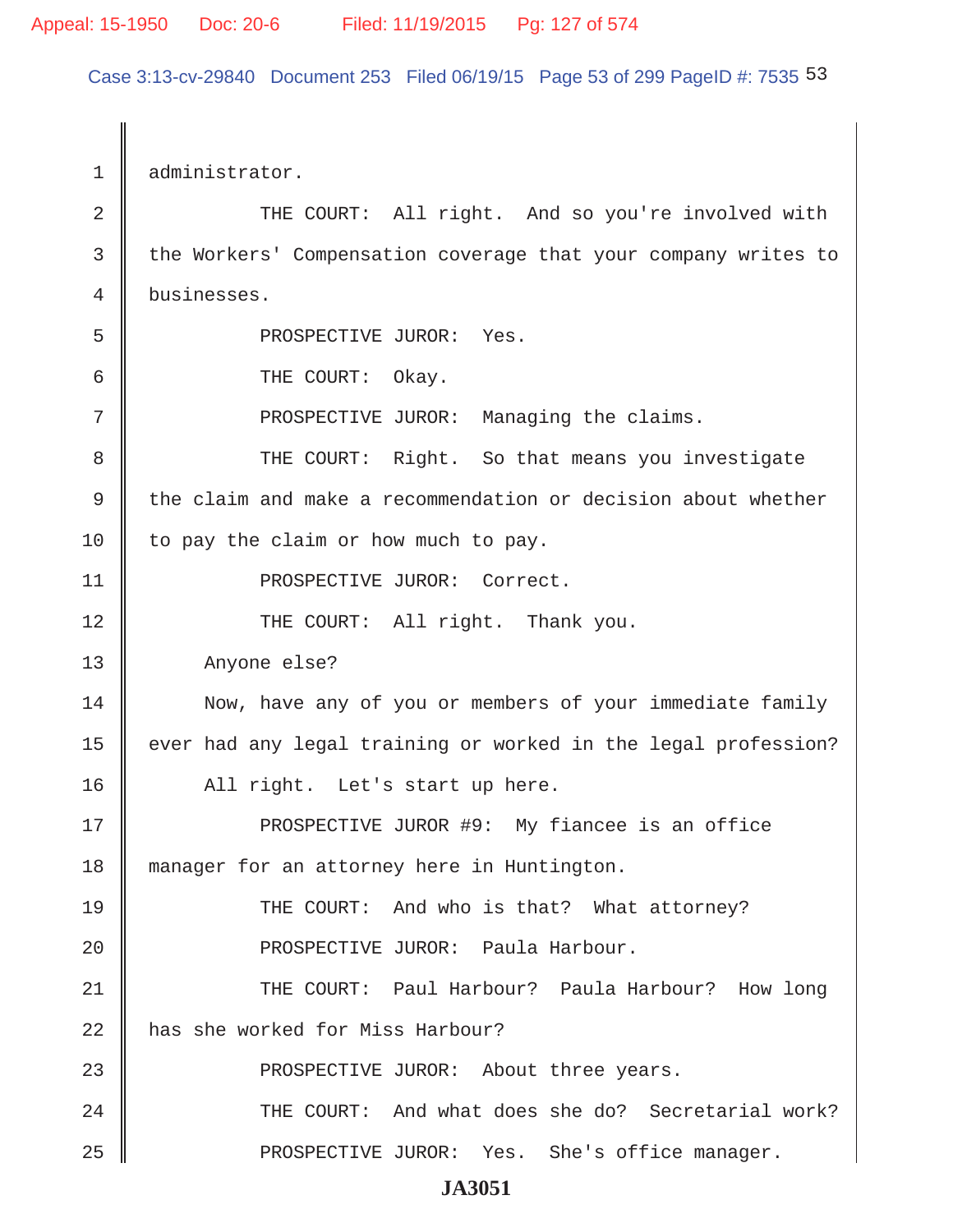Case 3:13-cv-29840 Document 253 Filed 06/19/15 Page 54 of 299 PageID #: 7536 54

1 || THE COURT: Office manager. 2 North PROSPECTIVE JUROR: Yes. 3 || THE COURT: All right. Thank you. 4 Anyone else up here? 5 All right. Out there, I think Number 27, you'd be next. 6 PROSPECTIVE JUROR: Yes. My granddaughter works for 7 Larry Tweel. She's a student internship where she goes to 8 | college. 9 THE COURT: Before she goes to college? 10 PROSPECTIVE JUROR: She's going to start college in 11 August, and she's doing an internship there. 12 THE COURT: What is she doing for the Tweel Law 13 Firm? Do you know? 14 || PROSPECTIVE JUROR: I know she's been to court a few 15 | times with different members. She does federal writing. I'm 16 || not sure. She does various things. 17 THE COURT: All right. And that's sort of a term 18 job? In other words, it's set to end when school starts next  $19 \parallel$  fall? 20 || PROSPECTIVE JUROR: Yes. Yes. 21 || THE COURT: All right. Thank you. 22 Yes, sir, Mr. Hupp, Number 34? 23 || PROSPECTIVE JUROR: I'm currently a legal reporter 24 who covers legal politics and education not only for Wayne and  $25$  Cabell Counties but throughout the state. I also prior to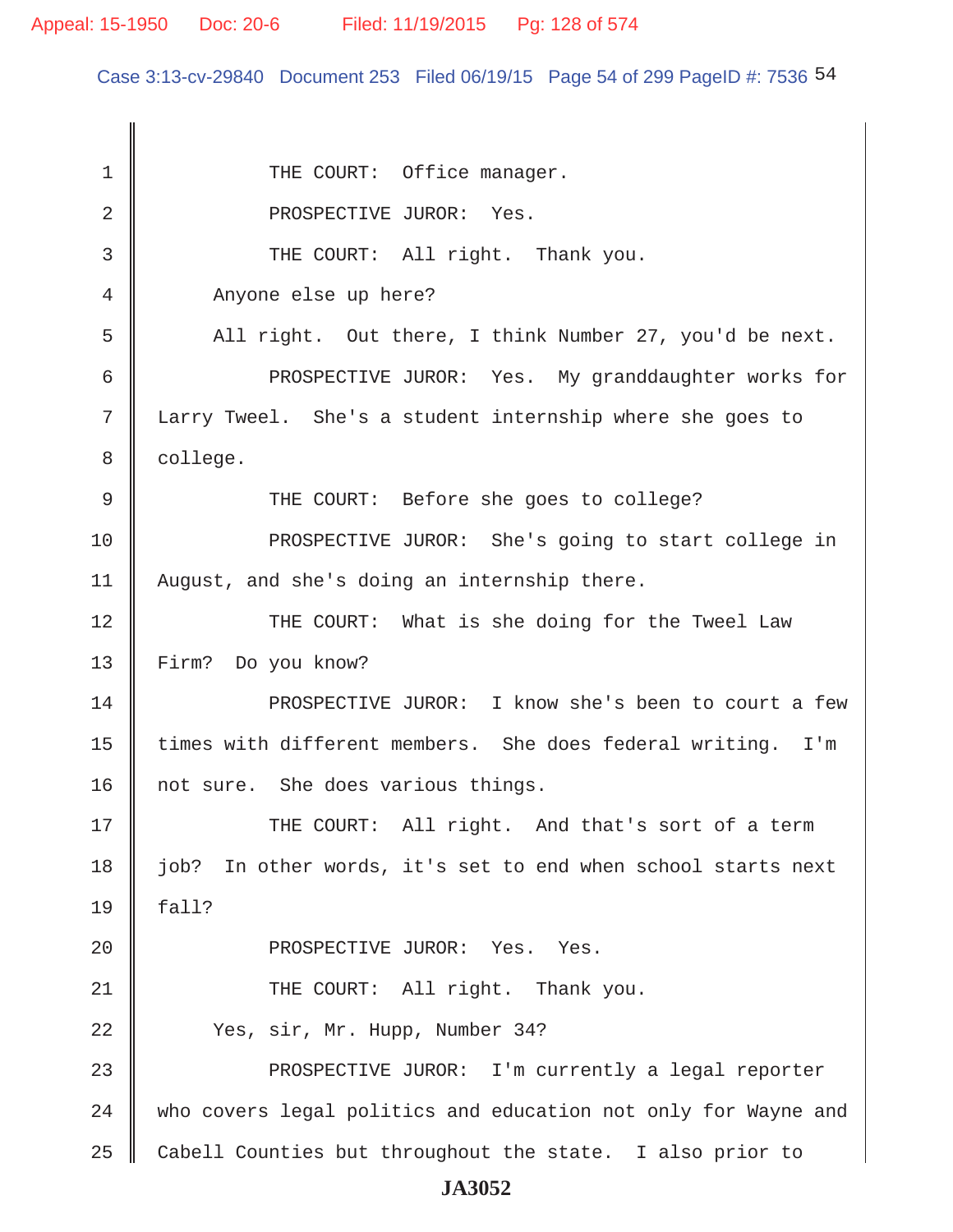### Appeal: 15-1950 Doc: 20-6 Filed: 11/19/2015 Pg: 129 of 574

Case 3:13-cv-29840 Document 253 Filed 06/19/15 Page 55 of 299 PageID #: 7537 55

 1 being a court or legal reporter for the *State Journal* in 2 Charleston covered the West Virginia State Supreme Court and 3 | other civil and criminal cases. 4 THE COURT: All right. As a result, are there times 5 where you've actually sat and observed a trial? 6 || PROSPECTIVE JUROR: Yes, sir. 7 THE COURT: Is that something you've done fairly 8 | often in your work? 9 || PROSPECTIVE JUROR: Yes, sir. 10 || THE COURT: All right. And then you would write a 11 news article about it for one of the publications where you 12 work? 13 || PROSPECTIVE JUROR: Correct. 14 || THE COURT: And over what period of time have you 15 done that? 16 || PROSPECTIVE JUROR: I've done that for the past ten 17 | years. 18 || THE COURT: All right. Thank you. 19 || PROSPECTIVE JUROR: You're welcome. 20 || THE COURT: Anyone else? 21 All right. Have any of you or members of your immediate 22 family ever been employed in a job that involved claims 23 adjusting or claims handling for either property damage or 24 || personal injury? And Juror Number 5 has already explained her 25 work.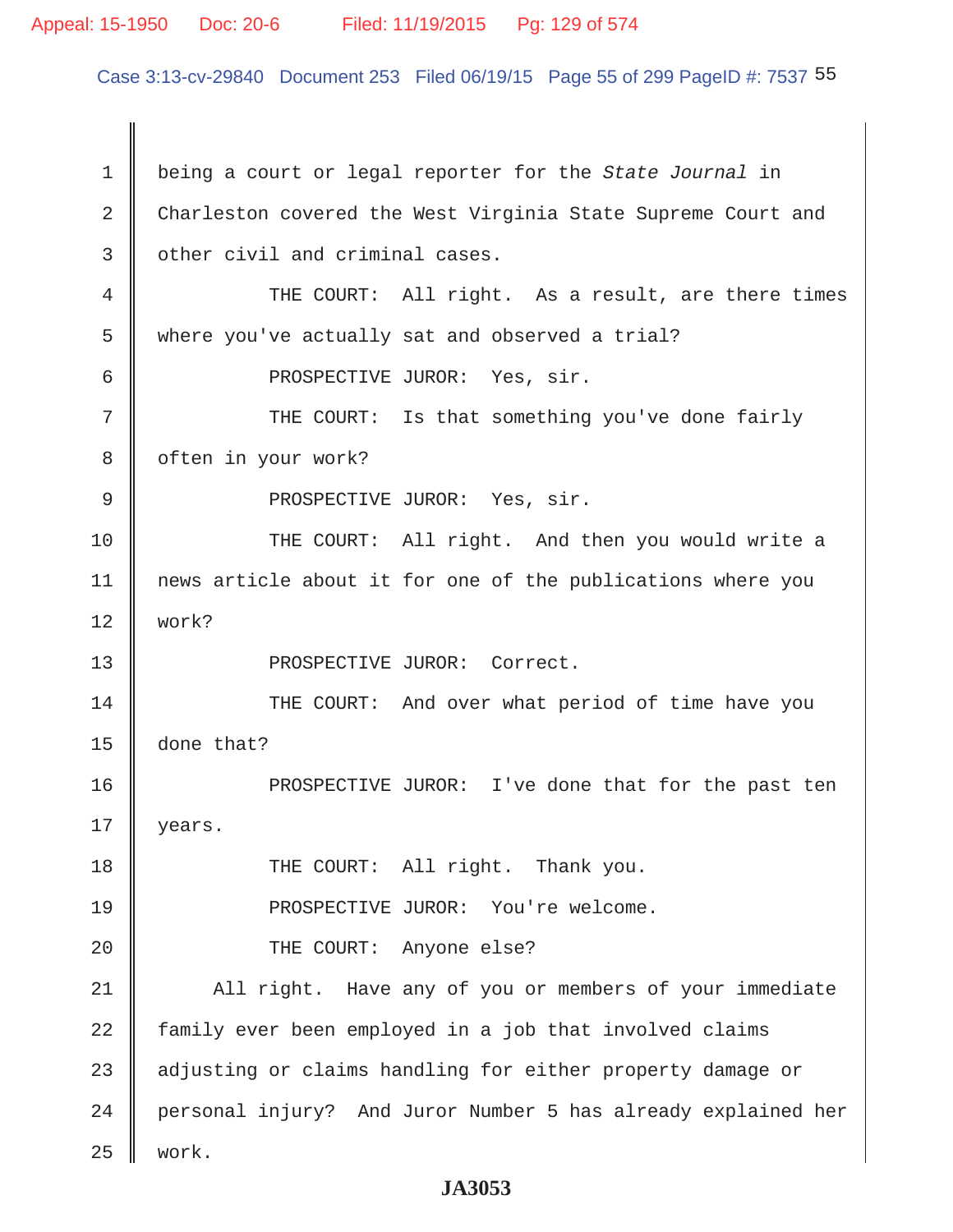### Appeal: 15-1950 Doc: 20-6 Filed: 11/19/2015 Pg: 130 of 574

Case 3:13-cv-29840 Document 253 Filed 06/19/15 Page 56 of 299 PageID #: 7538 56

1 Next Anybody else have something like that? 2 All right. Now, you've heard me describe that this is a 3 lawsuit where Mr. and Mrs. Nease claim that Mr. Nease was 4 injured and that the plaintiff suffered damages as a result of  $5 \parallel$  a motor vehicle crash, and the plaintiffs are claiming in 6 their lawsuit against Ford that Ford sold -- manufactured and  $7 \parallel$  sold a defective vehicle and that that caused or contributed  $8$  | to the crash and the injuries. 9 So we generally refer to this kind of lawsuit as a 10 personal injury lawsuit or as a tort claim. 11 | I know that there's been a fair amount of negative 12 | publicity over the last several years about the actions of 13 || some big businesses, big companies, AIG, for instance. Some 14 of the big banks have been criticized. 15 Do any of you believe that big corporations like that 16 generally do not try to make their products as safe as they  $17$  should be? In other words, do you come into this case with a 18 preconception that because this is Ford, a big company, that 19  $\parallel$  they don't really try to make their products as safe as they  $20$  should? 21 || All right. Please stand and identify yourself. 22 PROSPECTIVE JUROR: I'm Leslie Delapas, Number 10. 23 THE COURT: And it's your opinion that there's a 24 problem about big companies because of this? 25 PROSPECTIVE JUROR: Yeah. I saw a documentary --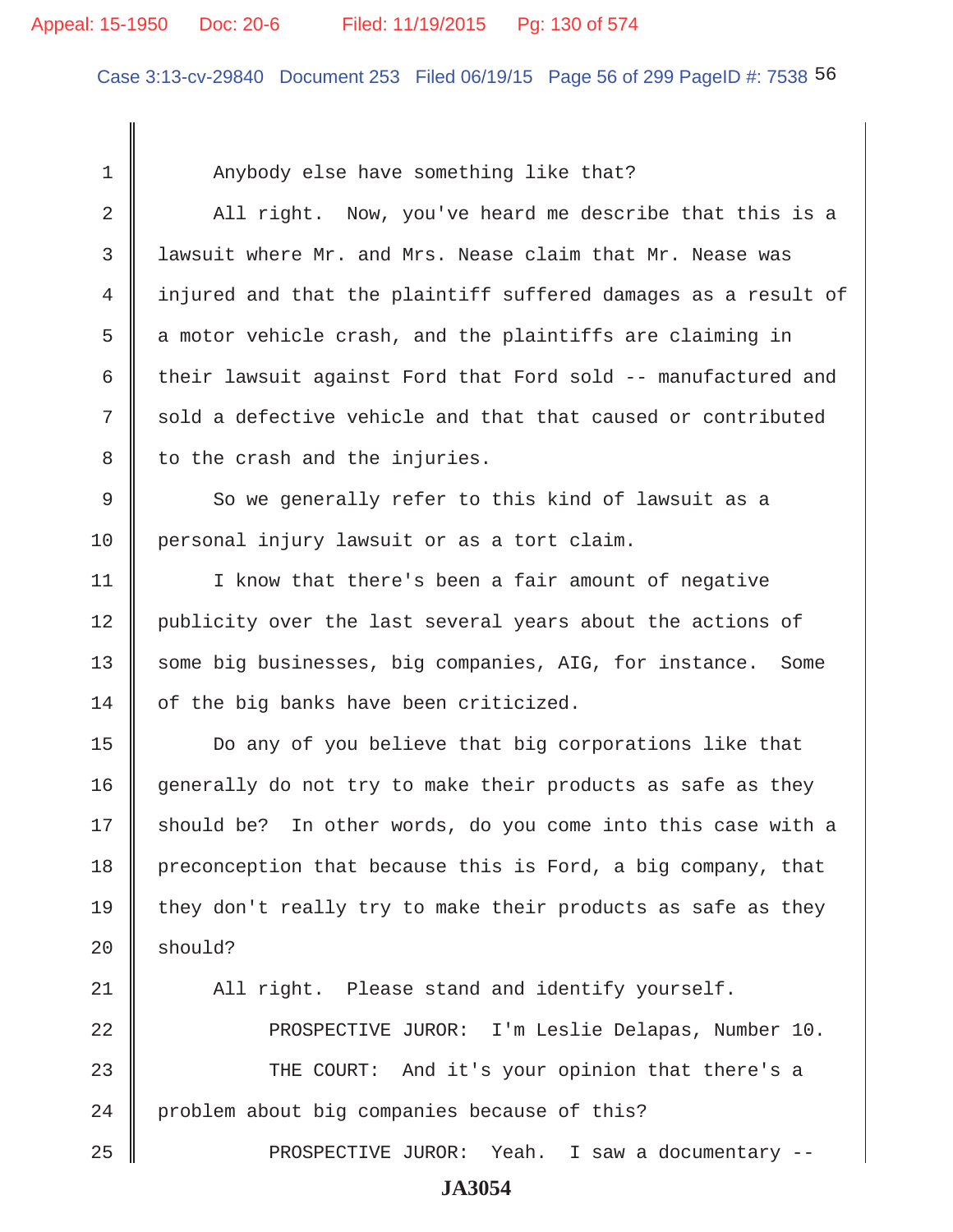Case 3:13-cv-29840 Document 253 Filed 06/19/15 Page 57 of 299 PageID #: 7539 57

1 THE COURT: Well, I'm going to ask you -- I'm going 2 to ask you some private follow-up on that. Thanks for 3 bringing that up. 4 Anyone else? 5 All right. Now, obviously also there's oftentimes a lot  $6 \parallel$  of press nationally or even locally about jury verdicts in  $7 \parallel$  trials. 8 Have any of you heard or read about a jury verdict in a 9 | case that you thought was excessive, that was simply way too 10 high or, for whatever reason, wrong for some reason? 11 | All right. Mr. Hupp, Juror 34? 12 **PROSPECTIVE JUROR:** From my profession. 13 THE COURT: All right. So, first, do you have an 14 | opinion based upon the trials that you've actually reported  $15 \parallel$  on? 16 PROSPECTIVE JUROR: Yes, sir, I -- 17 || THE COURT: All right. I'm going to stop you there, 18 and we'll have some follow-up questions for you later. 19 Anyone else? 20 || All right. For any reason do any of you believe that  $21$  there is a lawsuit crisis, meaning that there are just too 22 many lawsuits being filed in court? 23  $\parallel$  Let's start up here with Number 9. I'm going to ask that  $24$  | you just raise your hand so I can note it, and then we'll 25 | probably ask some follow-up questions. So if your answer was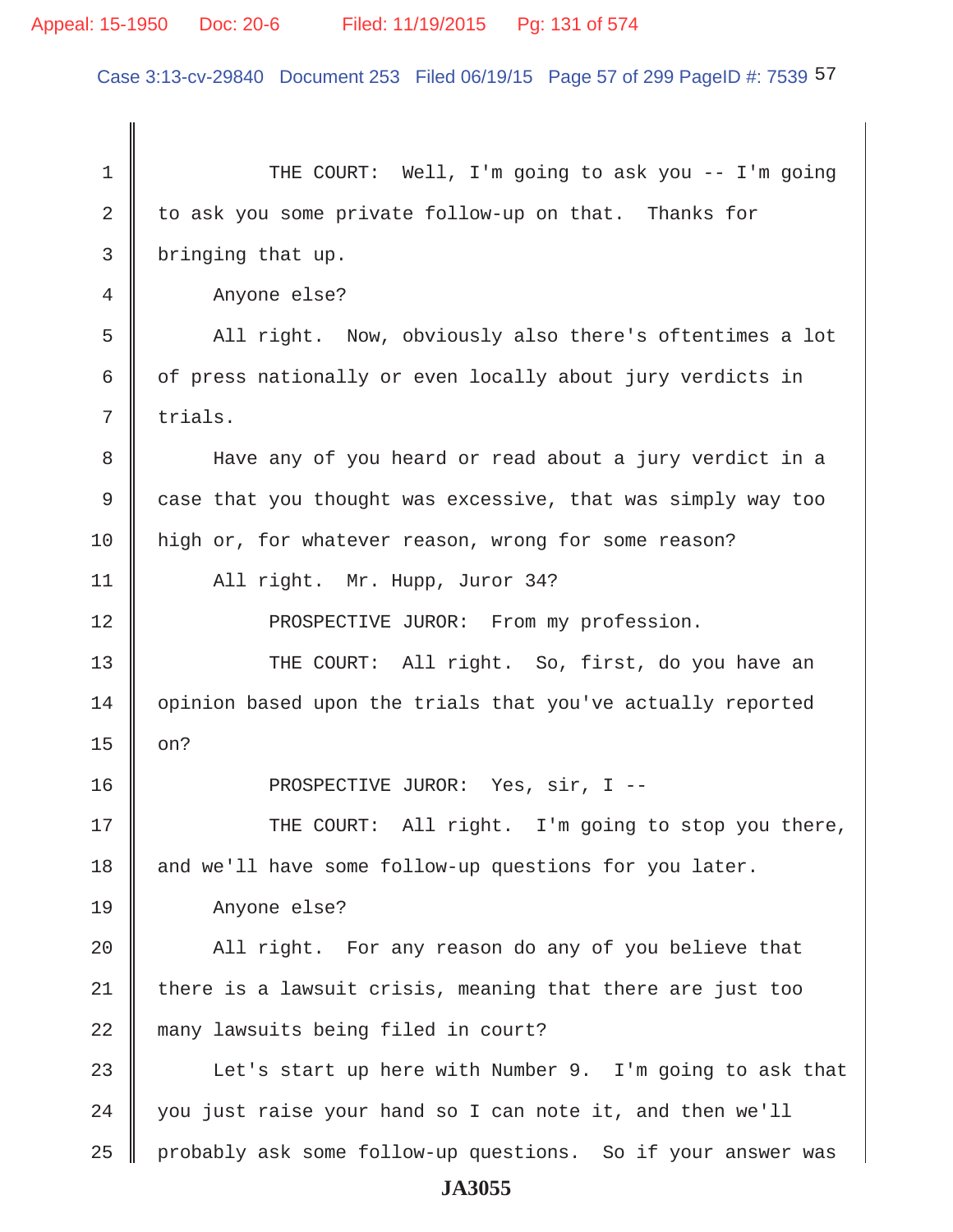### Appeal: 15-1950 Doc: 20-6 Filed: 11/19/2015 Pg: 132 of 574

Case 3:13-cv-29840 Document 253 Filed 06/19/15 Page 58 of 299 PageID #: 7540 58

1  $\parallel$  "yes" to that question, please raise your hand. 2 Number 9, Number 1, Number 5. 3 Please stand and identify yourselves. I can't quite see  $4 \parallel$  you. 5 Super Land PROSPECTIVE JUROR: Number 19, Phoenix Dyer. 6 **6** THE COURT: Thank you. 7 PROSPECTIVE JUROR: Number 18, Aaron Hanna. 8 THE COURT: Thank you. Number 30 and Number 29. 9 Sir, if you'd stand and identify yourself. I can't see 10 | your number. 11 PROSPECTIVE JUROR: John Deahl, Number 23. 12 || THE COURT: All right. Thank you. 13 And Mr. Hupp, Number 34. 14 Vou're determined to answer "yes" to every question, 15 aren't you, Mr. Hupp? Typical reporter. 16 All right. If a person suffers physical injury that 17 causes things like pain and suffering because of the conduct 18 of another party, would any of you have any problem or 19 difficulty awarding the injured person money, compensation, to 20 compensate him or her for those injuries? 21 | All right. Now, I've told you generally what this kind  $22$   $\parallel$  of case is about. It's a personal injury lawsuit claiming a 23 defective product. 24 | Do any of you have such strong feelings about cases like  $25$  this that you think you could not sit on a jury and render a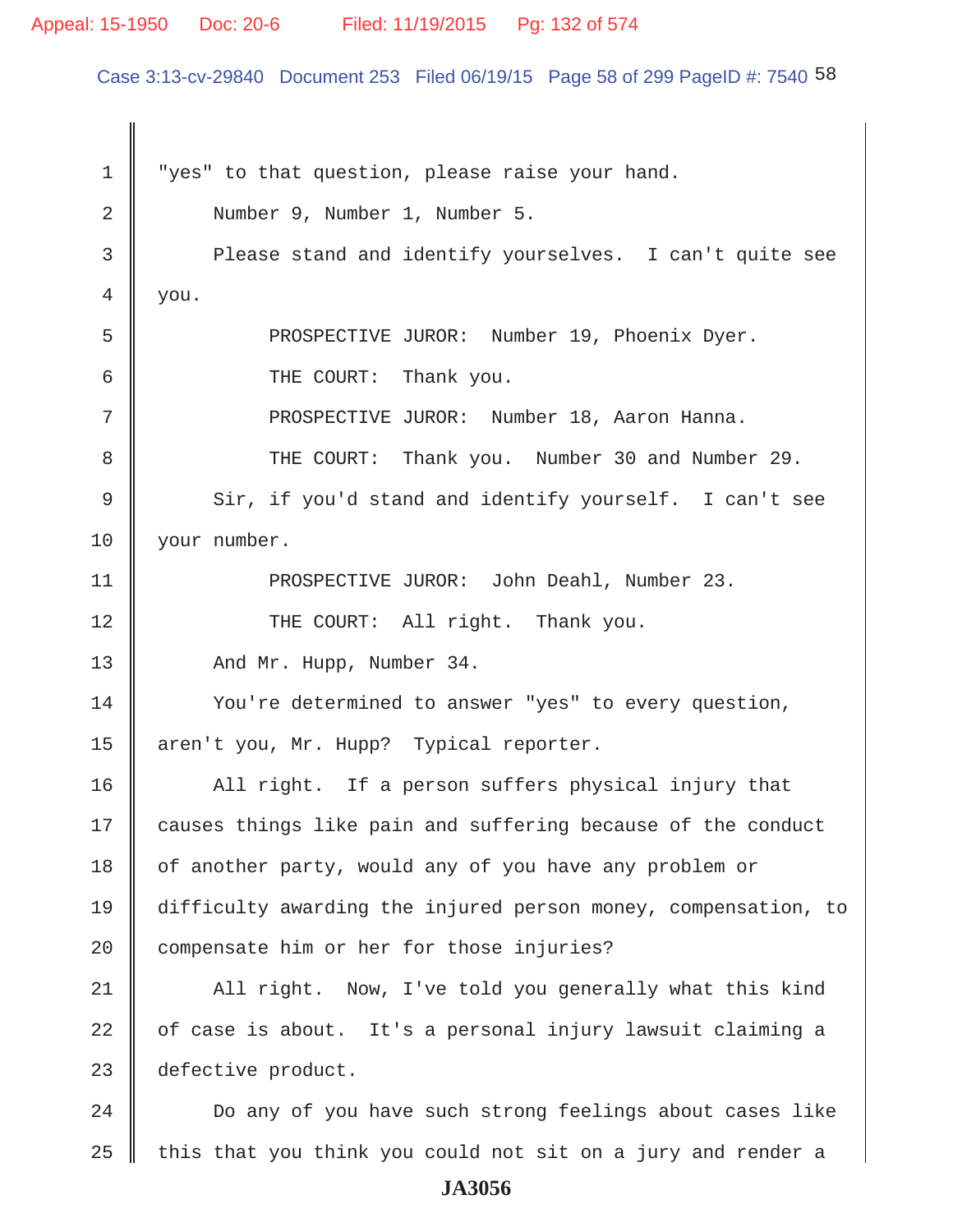### Appeal: 15-1950 Doc: 20-6 Filed: 11/19/2015 Pg: 133 of 574

Case 3:13-cv-29840 Document 253 Filed 06/19/15 Page 59 of 299 PageID #: 7541 59

 1 fair and impartial verdict on this particular case? 2 All right. Number 1, your answer to that is "yes"? 3 **BEOSPECTIVE JUROR:** Yes. 4 THE COURT: Please stand. What's your name? 5 PROSPECTIVE JUROR: Ronald Sexton. 6 || THE COURT: All right. Mr. Sexton, I'll have some 7 | follow-up for you later. 8 Anyone else? 9 | Number 9, same answer? 10 || PROSPECTIVE JUROR: Yeah. 11 || THE COURT: All right. Anyone else? 12 || All right. Now, I'm going to ask you some questions 13 generally about your prior use of vehicles and feelings about 14 automotive companies. 15 | First, have any of you or members of your immediate 16 family ever been employed by an auto company, like a 17 dealership or a manufacturer? 18 || Let's start up here. Stand and tell me your name and 19  $\parallel$  tell me --20 || PROSPECTIVE JUROR: Leslie Delapas, Number 10. My 21 | husband works for Toyota. 22 THE COURT: Where does he work? 23 || PROSPECTIVE JUROR: In Buffalo. 24 || THE COURT: So he works at the Toyota plant in  $25$  Buffalo?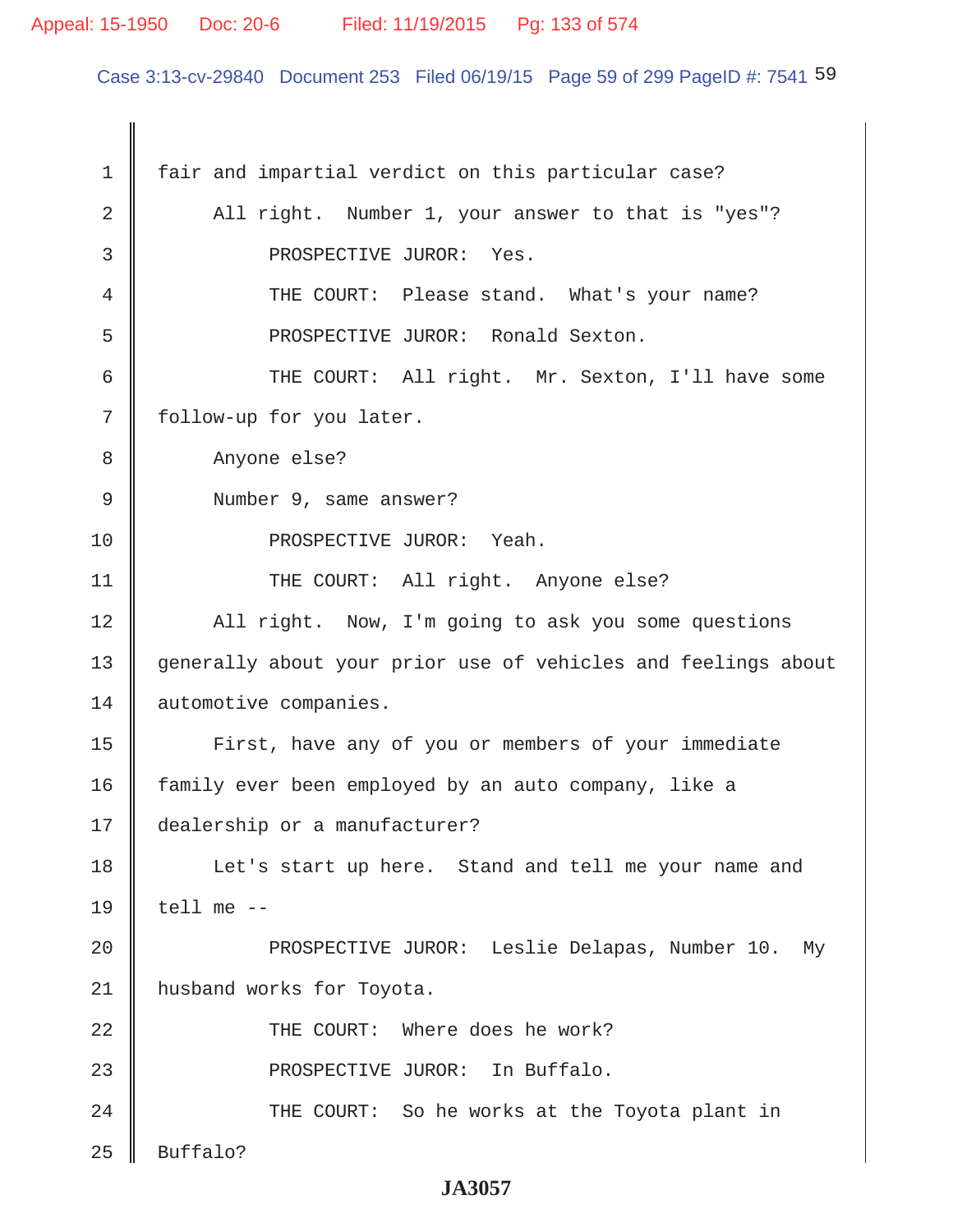Case 3:13-cv-29840 Document 253 Filed 06/19/15 Page 60 of 299 PageID #: 7542 60

1 | PROSPECTIVE JUROR: Yes. 2 THE COURT: How long has he been there? 3 || PROSPECTIVE JUROR: About 17 years. 4 **THE COURT:** What does he do? 5 PROSPECTIVE JUROR: He's a specialist. He does -- 6  $\parallel$  right now he's -- he's a plan -- he's a planner. 7 || THE COURT: A planner? 8 **PROSPECTIVE JUROR:** Planning new projects. 9 THE COURT: Okay. What's his profession? Is he an 10 engineer or something like that? 11 || PROSPECTIVE JUROR: Yes. 12 || THE COURT: What? 13 || PROSPECTIVE JUROR: He's an engineer. 14 THE COURT: Engineer. Okay. Where did he get his 15 engineering degree? 16 || PROSPECTIVE JUROR: West Virginia State. 17 THE COURT: And do you know specifically what his 18 engineering degree was? Electrical engineering or mechanical 19  $\parallel$  or civil or --20 || PROSPECTIVE JUROR: No. 21 || THE COURT: Don't know? 22 || PROSPECTIVE JUROR: No. 23 **THE COURT:** Thank you. 24 All right. Down here? Yes, ma'am, please stand and 25 dentify yourself.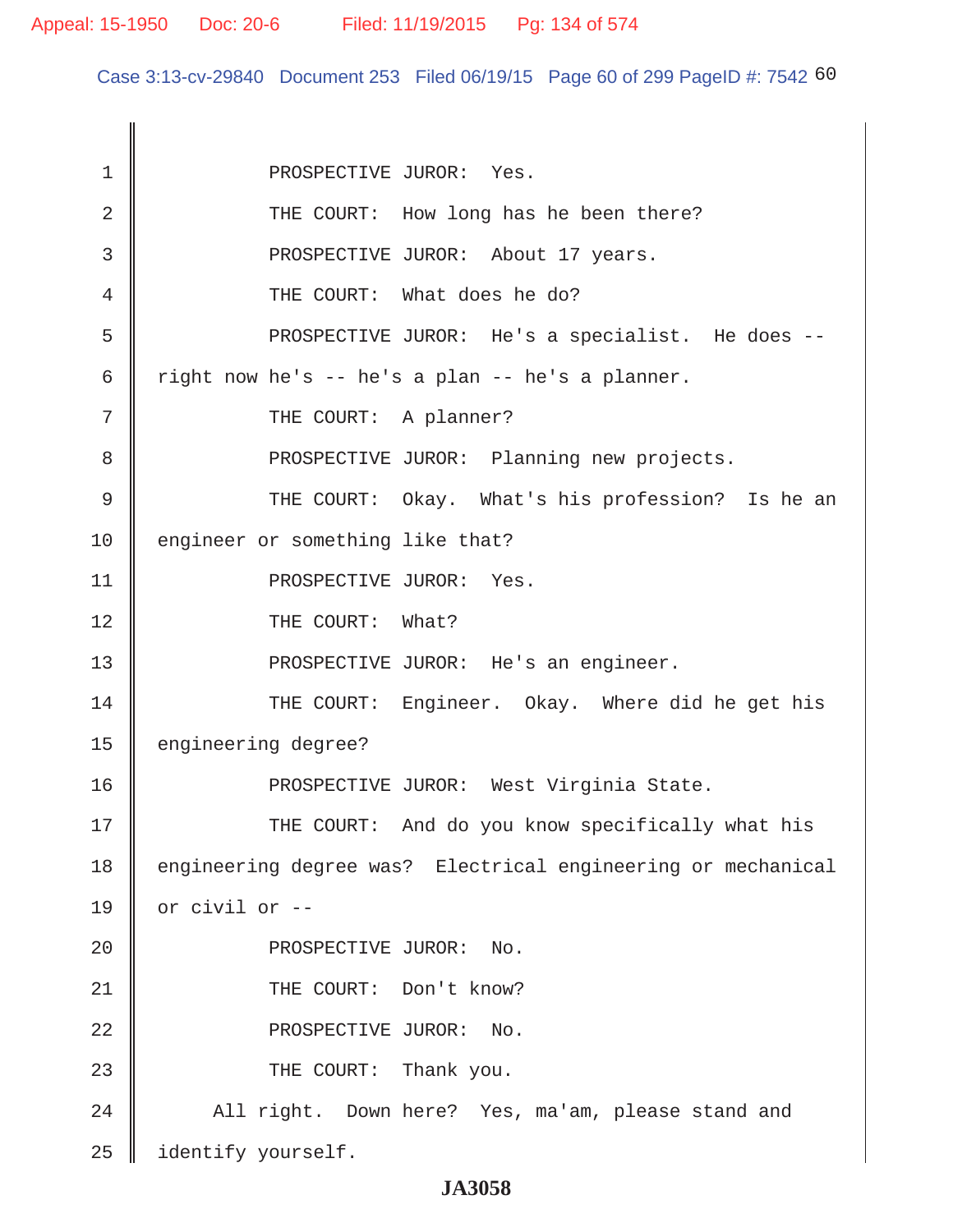Case 3:13-cv-29840 Document 253 Filed 06/19/15 Page 61 of 299 PageID #: 7543 61

| 1  | PROSPECTIVE JUROR: Trudy Kelly, Number 4. My                 |
|----|--------------------------------------------------------------|
| 2  | father-in-law retired from Ford Motor Company.               |
| 3  | THE COURT: Where did he work?                                |
| 4  | PROSPECTIVE JUROR: Ohio.                                     |
| 5  | THE COURT: In a factory or a plant?                          |
| 6  | PROSPECTIVE JUROR: In a plant.                               |
| 7  | THE COURT: How long ago did he work there?                   |
| 8  | PROSPECTIVE JUROR: I'm not sure.                             |
| 9  | THE COURT: Five years? Ten years?                            |
| 10 | PROSPECTIVE JUROR: At least five years.                      |
| 11 | THE COURT: At least five years. And it's your                |
| 12 | father-in-law?                                               |
| 13 | PROSPECTIVE JUROR: Yes.                                      |
| 14 | THE COURT: Do you know anything about the type of            |
| 15 | work he did?                                                 |
| 16 | PROSPECTIVE JUROR: I have no idea.                           |
| 17 | THE COURT: All right. But your understanding is he           |
| 18 | was a factory worker?                                        |
| 19 | PROSPECTIVE JUROR: I knew he worked in the factory           |
| 20 | and retired from there.                                      |
| 21 | THE COURT: Retired from there. All right. Do you             |
| 22 | know whether he ever had any complaints or problems with his |
| 23 | employment?                                                  |
| 24 | PROSPECTIVE JUROR: Not as I'm aware of.                      |
| 25 | THE COURT: Okay. All right. Thank you.                       |
|    | TA AAFA                                                      |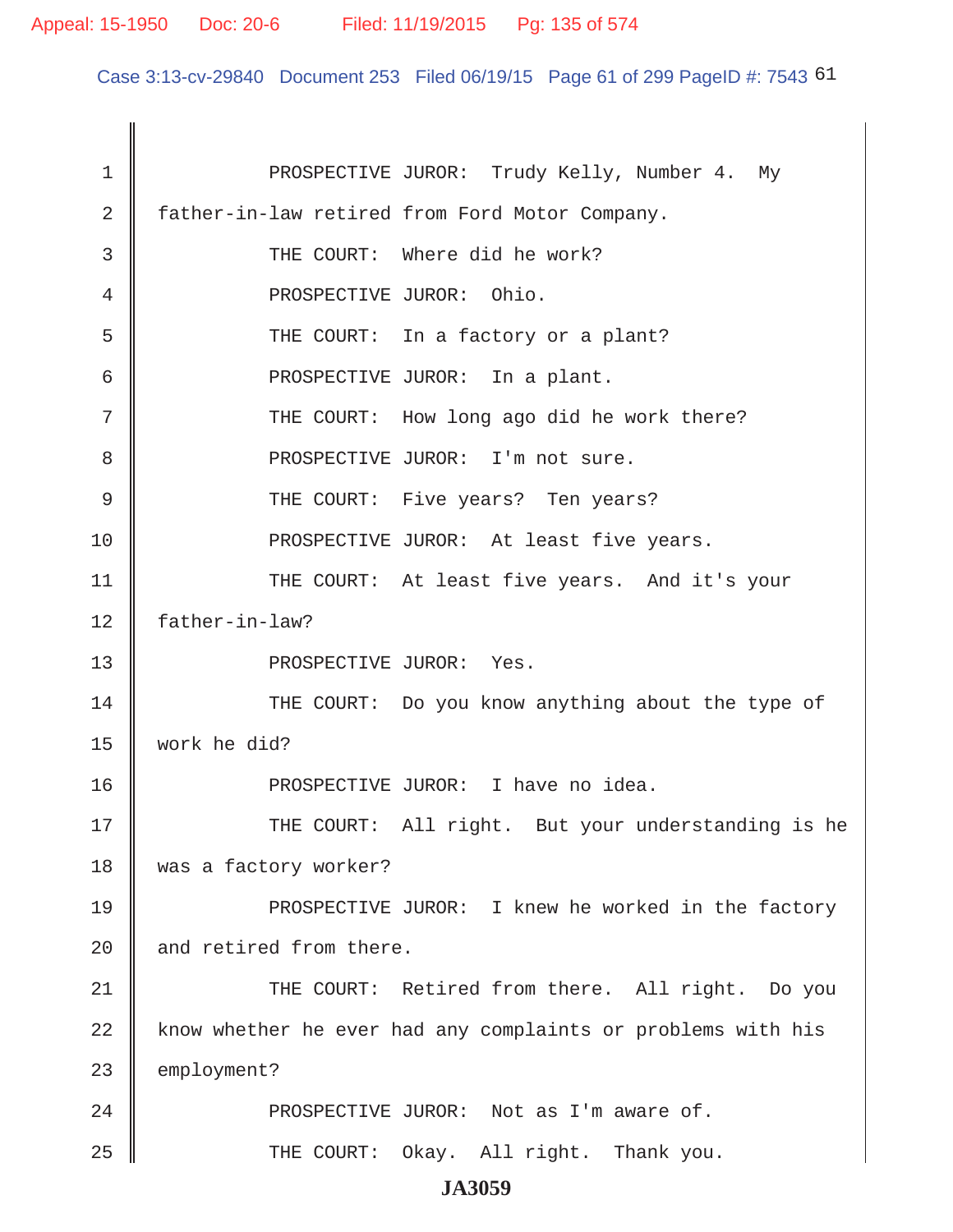Case 3:13-cv-29840 Document 253 Filed 06/19/15 Page 62 of 299 PageID #: 7544 62

 1 Number 5? 2 || PROSPECTIVE JUROR: Caitlin Kessler, Number 5. My 3 || aunt who lives in New Jersey in the '60s worked in a 4 dealership as a saleslady. 5 || THE COURT: What kind of dealership? Do you know? 6 PROSPECTIVE JUROR: I have no idea. I just remember 7 her telling stories she was the only female salesperson at the 8 time. 9 || THE COURT: All right. Thank you. 10 Number 14? 11 || PROSPECTIVE JUROR: Michael Smith. I had a cousin 12 || that worked for Ford Motor Company in Dearborn. It's been 13 many, many years ago. 14 || THE COURT: What kind of work did he do? 15 || PROSPECTIVE JUROR: He was something in supervision. 16  $\parallel$  That's all I know. I don't know exactly what he did. 17 THE COURT: All right. I take it this is not a  $18$  cousin that you were close with, or were you? 19 || PROSPECTIVE JUROR: We were, but it's been years and 20 years and years ago, so -- 21 THE COURT: All right. Do you think that hearing a 22  $\parallel$  lawsuit where Ford is accused of making a defective product, 23  $\parallel$  that you would tend to weigh in favor of Ford or against Ford 24 because of your cousin's work there? 25 || PROSPECTIVE JUROR: I don't think it would affect **JA3060**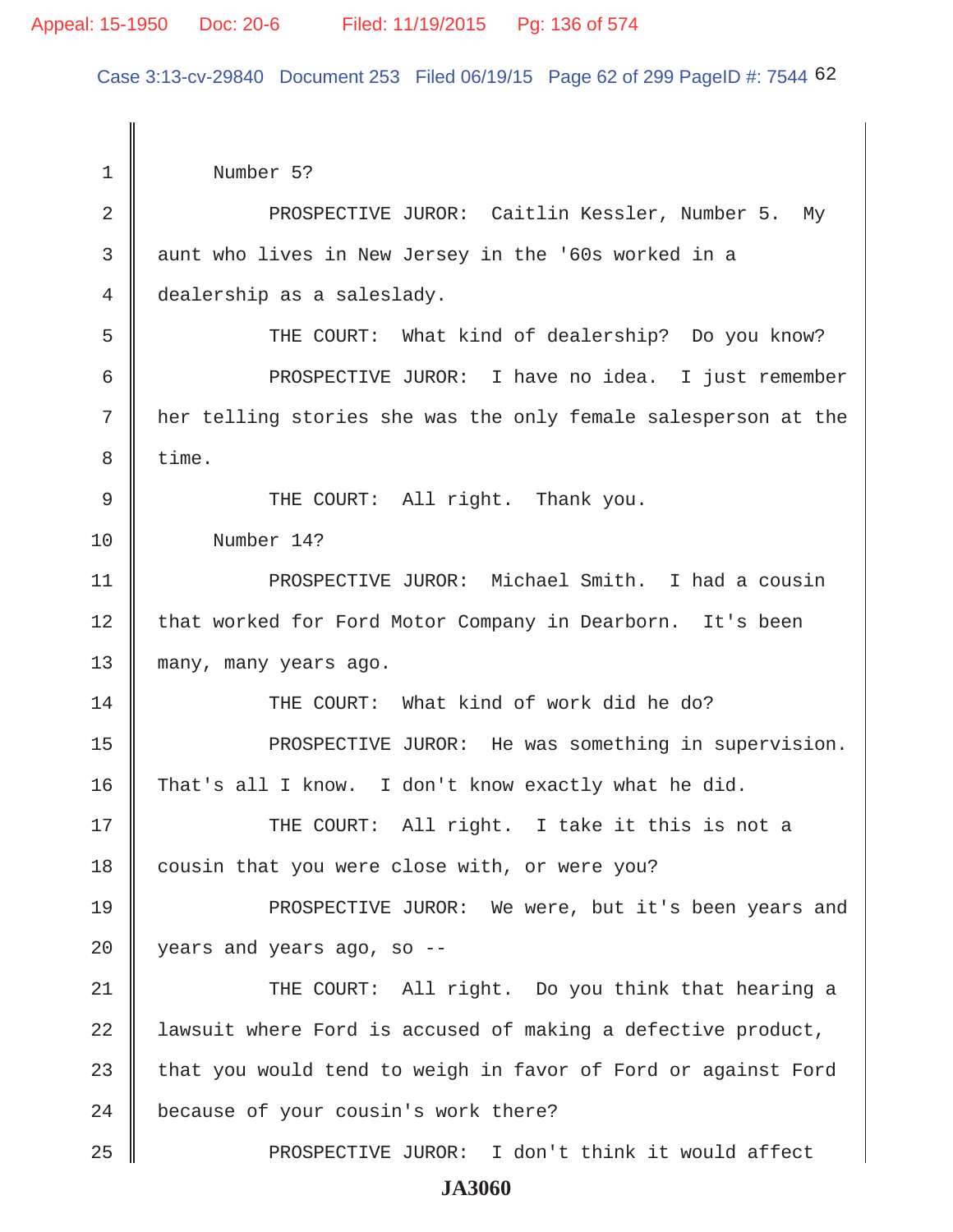Case 3:13-cv-29840 Document 253 Filed 06/19/15 Page 63 of 299 PageID #: 7545 63

 $1 \parallel$  anything, no. 2 || THE COURT: All right. Thank you. 3 || Anyone else? Back here, Number 21? 4 PROSPECTIVE JUROR: Yes. Ethel Groves, 21. I had a 5 brother-in-law that worked for a motor company in Flint, 6 Michigan. He was an electrical engineer. 7 || THE COURT: How long did he work up there? 8 **8** PROSPECTIVE JUROR: He worked his whole life. 9 || THE COURT: Is he retired now? 10 || PROSPECTIVE JUROR: He's retired, about 20 years 11  $\parallel$  retired. It was --12 THE COURT: All right. You don't even recall -- I'm 13 sorry. I didn't mean to interrupt you. 14 **Do** you recall even which company he worked for? 15 || PROSPECTIVE JUROR: No, I don't know. It was in 16 Flint, Michigan. 17 THE COURT: Okay. And you say he was some type of 18 an engineer? 19 **PROSPECTIVE JUROR:** He was an electrical engineer. 20 THE COURT: Did he -- was he -- did he work in 21 designing things or did he make things? 22 PROSPECTIVE JUROR: I don't know. 23 **THE COURT:** All right. Thank you. 24 Number 27? 25 PROSPECTIVE JUROR: My husband used to work at the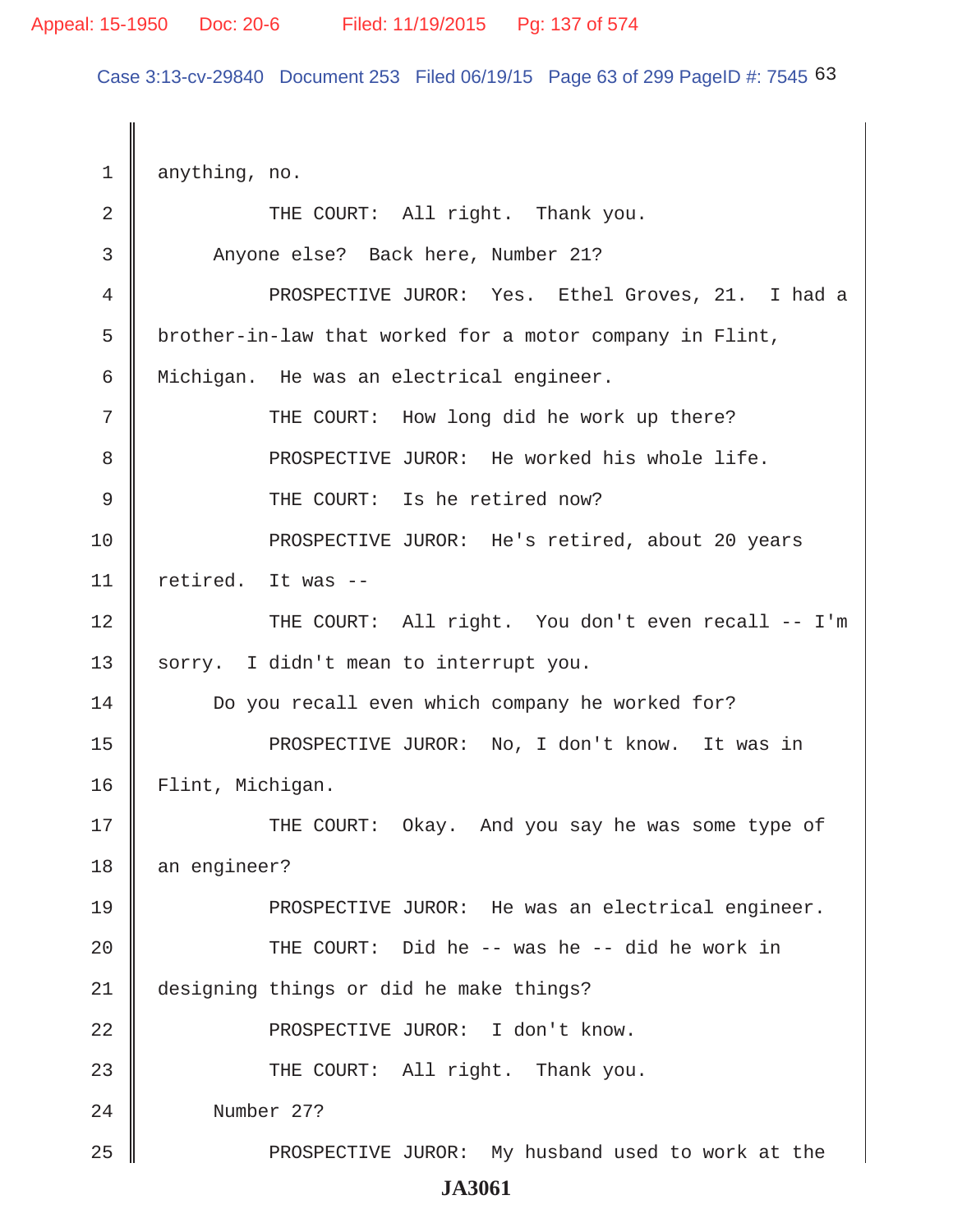Case 3:13-cv-29840 Document 253 Filed 06/19/15 Page 64 of 299 PageID #: 7546 64

 1 Toyota plant in Buffalo. 2 THE COURT: How long did he work there? 3 || PROSPECTIVE JUROR: About five years. 4 THE COURT: What did he do? 5 PROSPECTIVE JUROR: He worked on the machines and so 6 forth that built parts, car parts, and maintain those. 7 || THE COURT: All right. And he worked there about 8 | five years? 9 || PROSPECTIVE JUROR: Uh-huh. 10 || THE COURT: Why did he leave that employment? 11 || PROSPECTIVE JUROR: Just a change in job, closer to  $12 \parallel$  home. 13 THE COURT: Okay. Thank you. 14 Yes, sir, Number 23? 15 PROSPECTIVE JUROR: 23. I don't know if this  $16$  counts, but I'm a driver for several of the dealerships 17 || around, and I go pick up cars in Cincinnati or North Carolina 18 for them. 19 THE COURT: Okay. So you get hired by local 20 dealerships? 21 || PROSPECTIVE JUROR: Yes, sir. They'll call me and 22 say we've got to go to Columbus or Raleigh or something to  $23$  | pick up a dealer trade. 24 || THE COURT: All right. And the cars you're picking 25  $\parallel$  up, are these --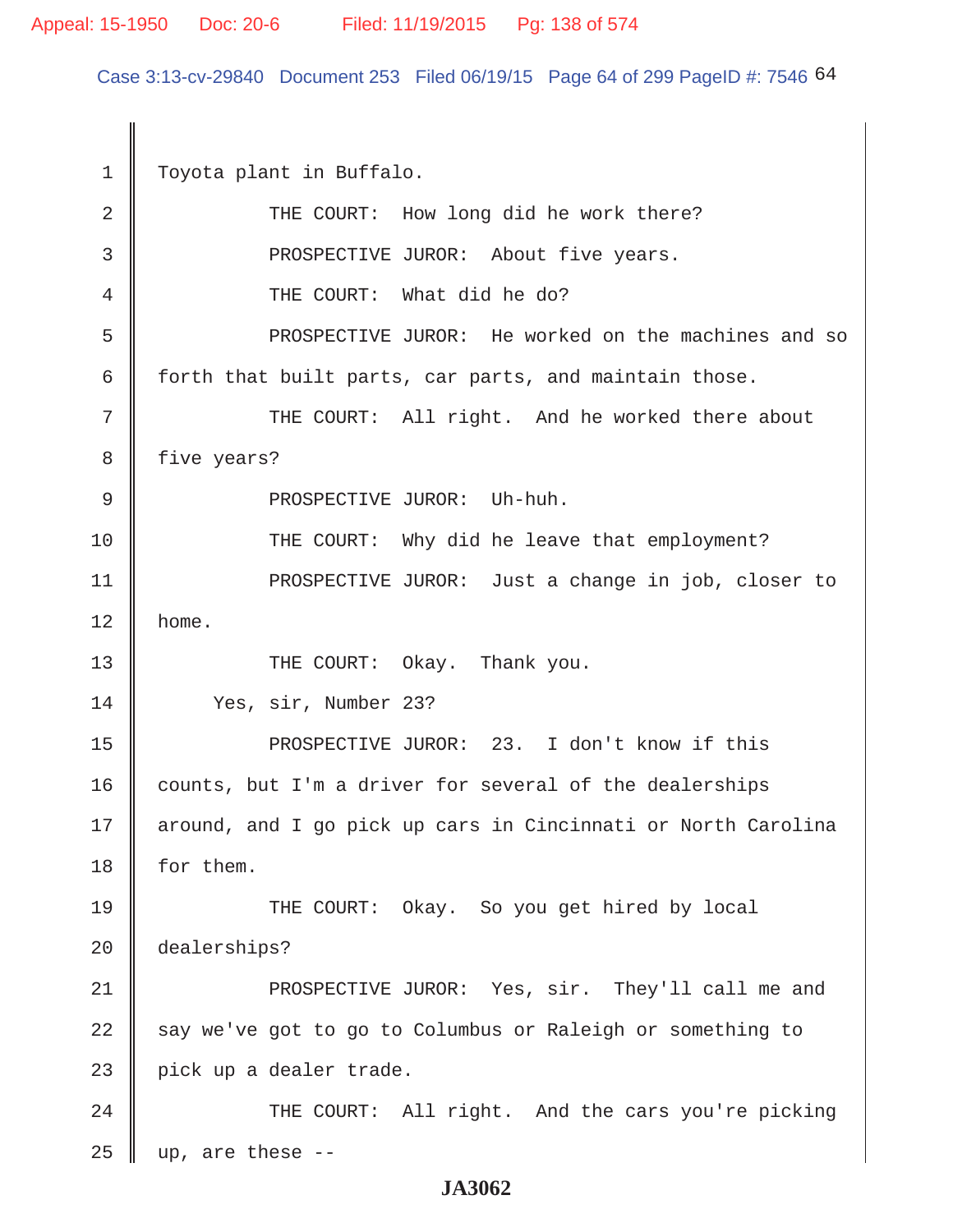### Appeal: 15-1950 Doc: 20-6 Filed: 11/19/2015 Pg: 139 of 574

Case 3:13-cv-29840 Document 253 Filed 06/19/15 Page 65 of 299 PageID #: 7547 65

 1 PROSPECTIVE JUROR: Some of them are new and some of  $2 \parallel$  them are auction cars. 3 || THE COURT: All right. And I take it, then, as a 4 result, you've done some pickups for Ford dealerships. 5 PROSPECTIVE JUROR: No, not Ford. It's been 6 currently Chevrolet and Audis. 7 || THE COURT: Okay. 8 PROSPECTIVE JUROR: I could get a call from them. 9 THE COURT: All right. All right. Thank you. 10 || All right. Mr. Hupp? 11 || PROSPECTIVE JUROR: My father-in-law worked along 12 the line in Detroit, Michigan, for Ford Motor Company for more 13 than 25 years before retiring in the early '80s. And then 14 | once upon retiring, he continued to work in just local auto 15  $\parallel$  shops until he passed. 16 THE COURT: All right. How long ago did he pass? 17 PROSPECTIVE JUROR: Three years -- two years ago. 18 || THE COURT: All right. Thank you. 19 PROSPECTIVE JUROR: You're welcome. 20 || THE COURT: Anyone else? Yes, sir? 21 || PROSPECTIVE JUROR: Dakota Moles, Number 31. My mom  $22$  and stepdad both worked at the Toyota plant in Buffalo. 23 THE COURT: What kind of work do they do? 24 || PROSPECTIVE JUROR: They've both worked tool  $25$  regrind.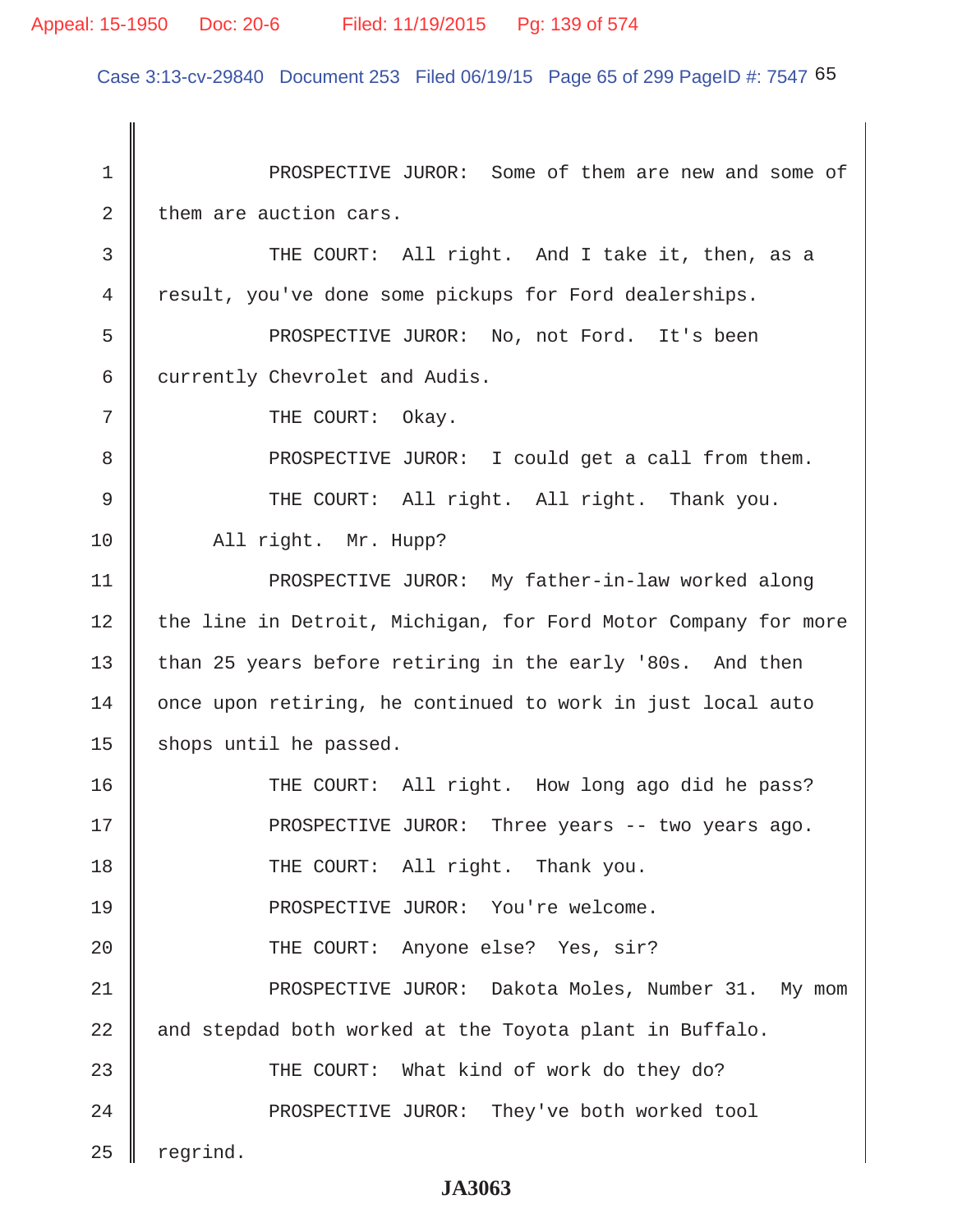Case 3:13-cv-29840 Document 253 Filed 06/19/15 Page 66 of 299 PageID #: 7548 66

1 || THE COURT: In what? 2 || PROSPECTIVE JUROR: Tool regrind, where they grind  $3 \parallel$  the gears and everything for the --4 THE COURT: All right. How long did they work  $5 \parallel$  there? 6 | PROSPECTIVE JUROR: My mom worked there for 13 years 7 and my stepdad worked there for 14. 8 THE COURT: Why did they leave that job, or did  $9 \parallel$  they? 10 **PROSPECTIVE JUROR:** My stepdad retired and went to 11 Texas. My mom got a new job closer to home. 12 || THE COURT: All right. Thank you. 13 || PROSPECTIVE JUROR: And my uncle used to work as a 14 maintenance man at Hurricane Chevrolet about 23 years ago. 15 || THE COURT: I'm sorry. You're going to have to say  $16$  that again loud. 17 || PROSPECTIVE JUROR: My uncle worked at Hurricane 18 Chevrolet about 23 years ago. 19 THE COURT: How long was he working there? 20 || PROSPECTIVE JUROR: He worked there for about five 21 years. 22 || THE COURT: And what did he do? 23 || PROSPECTIVE JUROR: He was like a maintenance man on  $24$  some of the vehicles. 25 || THE COURT: All right. Thank you.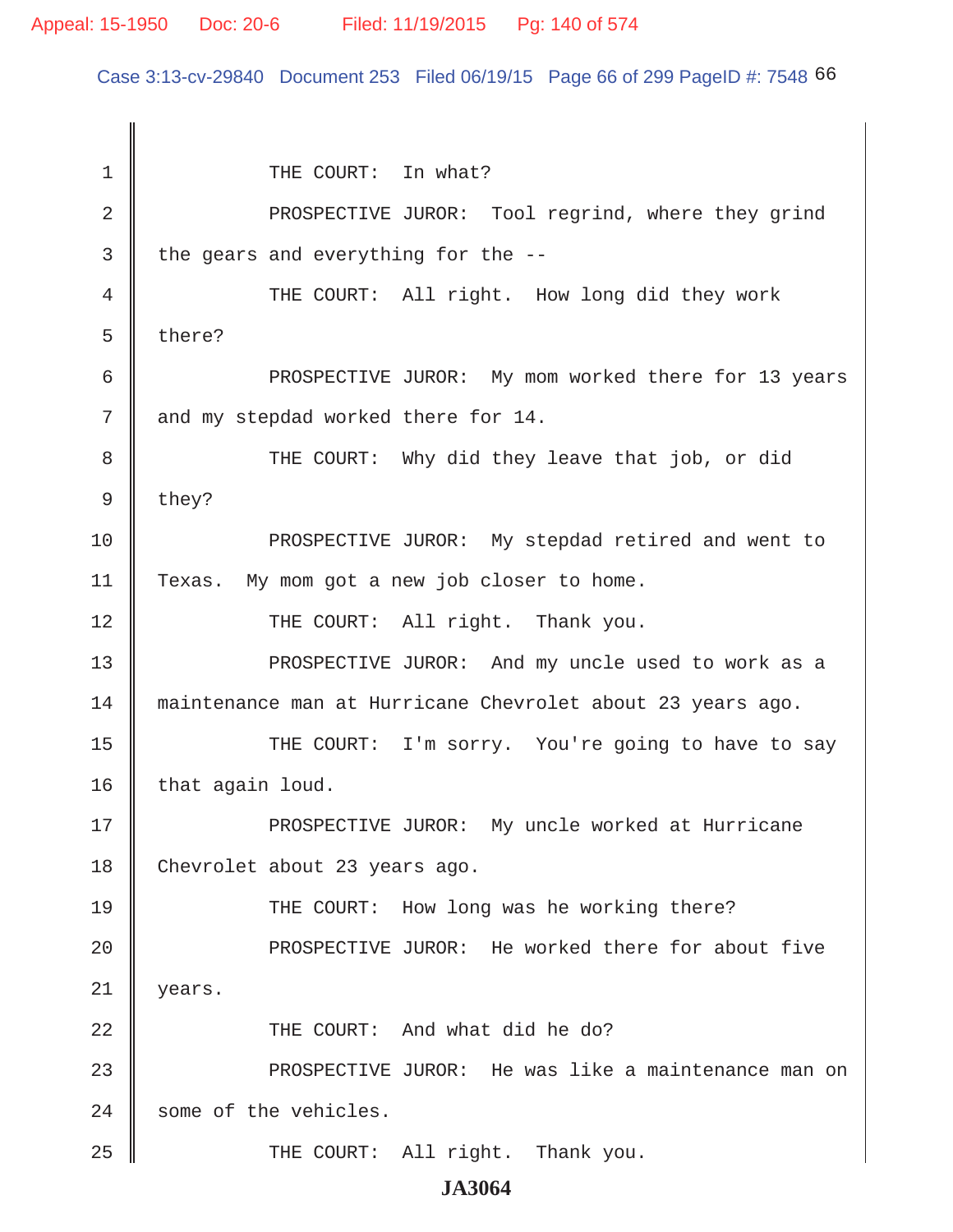### Appeal: 15-1950 Doc: 20-6 Filed: 11/19/2015 Pg: 141 of 574

Case 3:13-cv-29840 Document 253 Filed 06/19/15 Page 67 of 299 PageID #: 7549 67

1 || Anyone else? Yes, ma'am, Number 19? 2 **PROSPECTIVE JUROR:** My brother is currently a 3 mechanic for Dutch Miller Chevrolet and -- 4 THE COURT: How long has he been in this work? 5 PROSPECTIVE JUROR: For about four years now. 6 Guilden COURT: And what does he do exactly? 7 || PROSPECTIVE JUROR: He's a mechanic. 8 || THE COURT: All right. So he works -- does repairs  $9 \parallel$  on cars? 10 PROSPECTIVE JUROR: Yeah. He does different 11 | vehicles, not necessarily just Chevies. 12 || THE COURT: All right. Thank you. 13 Yes, Number 13? 14 **PROSPECTIVE JUROR:** Okay. Well, how do I say this? 15 COURT: Speak up. 16 PROSPECTIVE JUROR: I have friends that work at 17 Hurricane Chevrolet who are mechanics, and it's not for Ford 18 or anything like that, but  $-$ 19 || THE COURT: All right. So they just do repair work 20 | for the dealership? 21 || PROSPECTIVE JUROR: Yeah. 22 || THE COURT: All right. 23 **PROSPECTIVE JUROR:** Just simple stuff. 24 || THE COURT: Thank you. 25 || All right. Anyone else?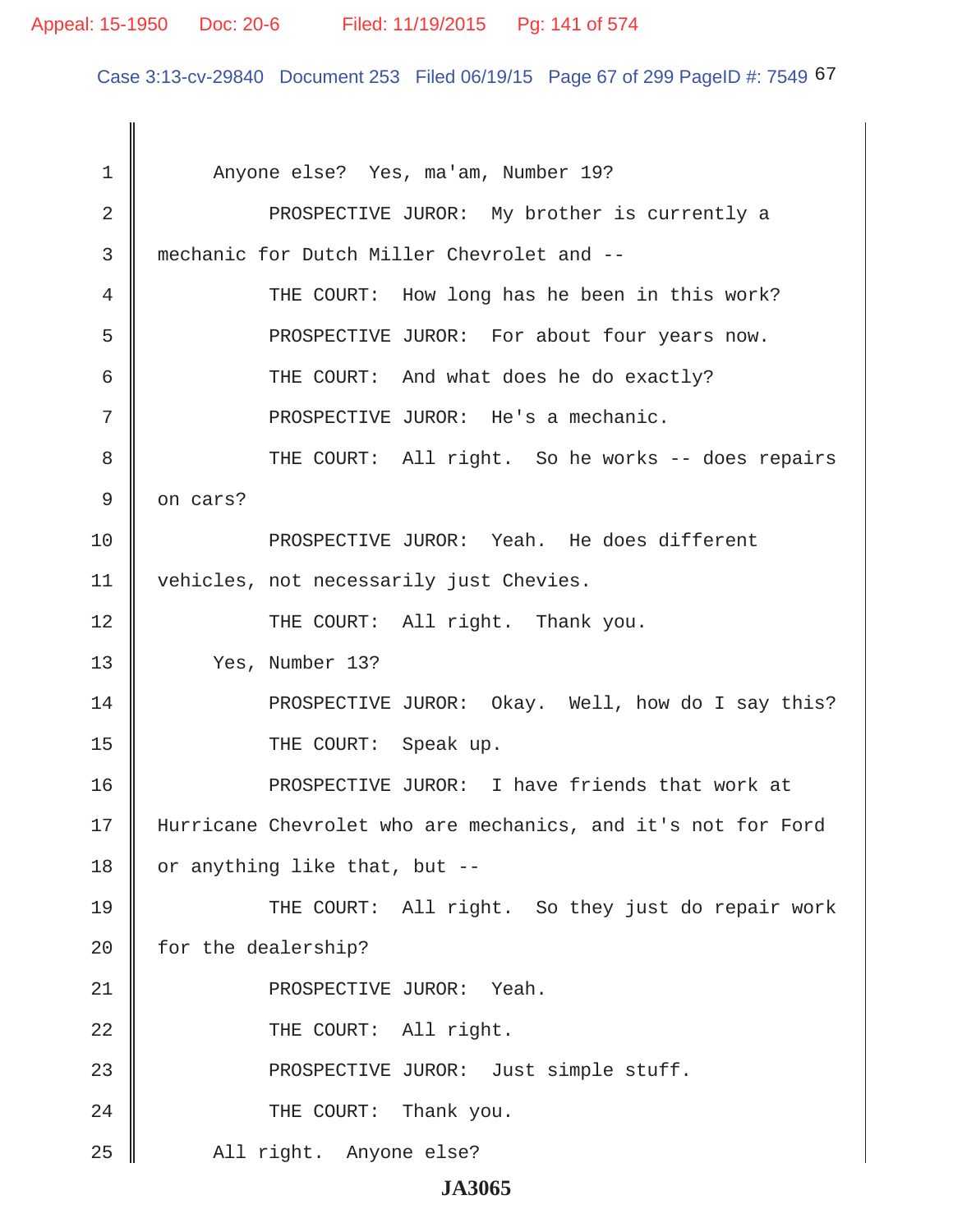### Appeal: 15-1950 Doc: 20-6 Filed: 11/19/2015 Pg: 142 of 574

Case 3:13-cv-29840 Document 253 Filed 06/19/15 Page 68 of 299 PageID #: 7550 68

 1 Now, if you've already answered this, fine, but do any of 2 you have any business or employment interest in an automotive 3 company? 4 And, again, if you've already answered, don't worry about 5 doing it again, but do you or any member of your immediate 6 family have any stock or ownership interest in an automobile 7 manufacturer or car dealership? 8 Do any of you have any special training or experience in 9 the automotive industry or in any industry related to 10 automobiles? 11 | Do any of you have any training or education as an 12 electrical engineer or a mechanical engineer? 13 Do any of you have any education or training in 14 ergonomics or human factors? 15 Do any of you perform -- oh, I'm sorry. Yes, sir, Number 16 33? 17 || PROSPECTIVE JUROR: Jason Jeffrey. I'm a chemical 18 engineer at Dupont. I have some training in human factors, 19  $\parallel$  just how people interface with --20 || THE COURT: All right. The court reporter couldn't 21 quite hear that. So loud. 22 **PROSPECTIVE JUROR:** Jason Jeffrey, Number 33. I 23 work for Dupont up in Belle. I do process hazards analysis,  $24$   $\parallel$  and we deal with some human factors and help people interact 25 | with their work environment.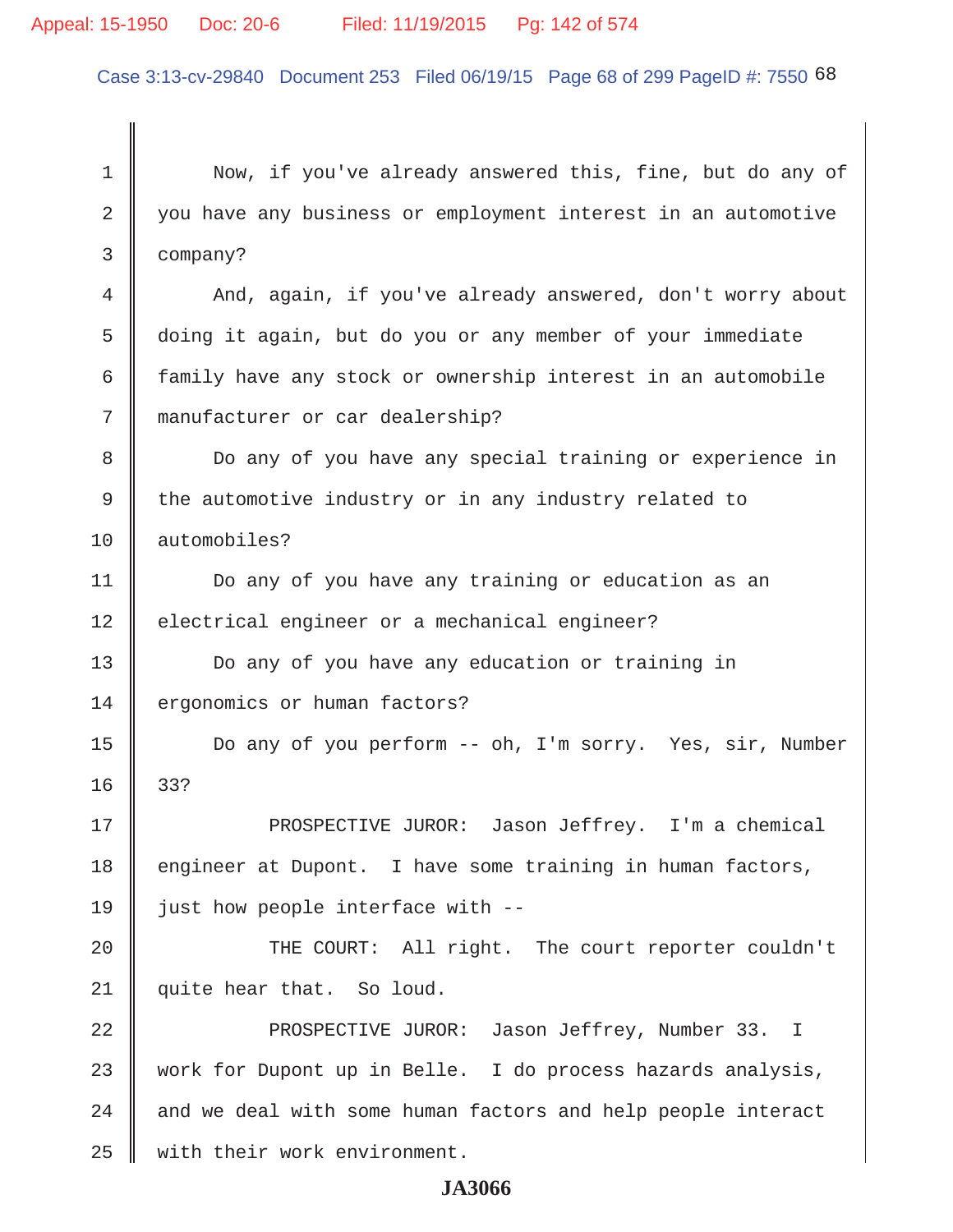### Appeal: 15-1950 Doc: 20-6 Filed: 11/19/2015 Pg: 143 of 574

Case 3:13-cv-29840 Document 253 Filed 06/19/15 Page 69 of 299 PageID #: 7551 69

1 THE COURT: All right. And so you're a chemical 2 engineer by training? 3 **BEOSPECTIVE JUROR:** Yes. 4 THE COURT: All right. Have you had specialized 5 | training in this ergonomics area? 6 || PROSPECTIVE JUROR: No specialized training, just do 7 Some series of checklists, more human factors and how  $8 \parallel$  people  $-$ 9 THE COURT: Okay. All right. Thank you. 10 | Anyone else? 11 | Now, have any of you never driven an automobile? 12 || Everybody in here has driven at some time or another. 13 All right. Have any of you driven in the past but no 14 | longer drive; you quit driving for whatever reason? 15 Have any of you ever suffered a significant injury in an 16 || automobile crash? 17 || All right. Let's start back here. Well, we'll start in 18 the front row. 19 Number 4, please stand and identify yourself. 20 || PROSPECTIVE JUROR: Yeah. About eight years ago, I 21 was in a head-on collision, had over a hundred stitches in my  $22$  face. 23 THE COURT: All right. Where did this take place? 24 | PROSPECTIVE JUROR: On Crab Creek in Mason County. 25 THE COURT: Okay. So a head-on collision. You were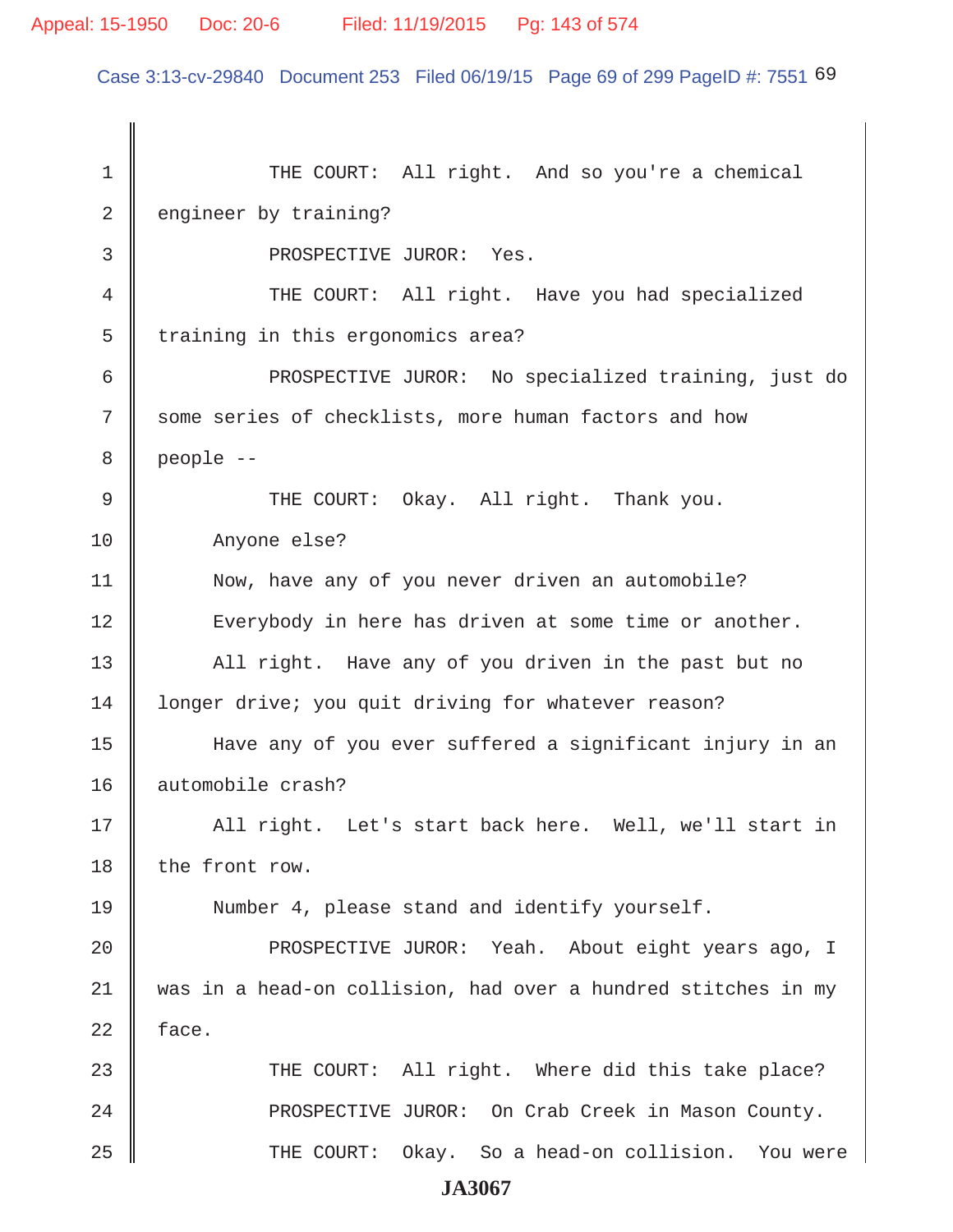### Appeal: 15-1950 Doc: 20-6 Filed: 11/19/2015 Pg: 144 of 574

Case 3:13-cv-29840 Document 253 Filed 06/19/15 Page 70 of 299 PageID #: 7552 70

 1 hospitalized, I take it? 2 || PROSPECTIVE JUROR: Yeah, for a brief period of  $3 \parallel$  time. 4 THE COURT: By that, means treated and released the  $5 \parallel$  same day? 6 PROSPECTIVE JUROR: I was there three days. 7 THE COURT: Oh, three days. All right. So you had 8 a bunch of stitches. 9 | PROSPECTIVE JUROR: Yes. 10 || THE COURT: What else? Anything? 11 || PROSPECTIVE JUROR: Nothing that I'm aware of. I 12 just had the stitches. Due to the head trauma, they wanted me 13 | to stay for observation. 14 THE COURT: All right. And were they able to rule 15 | out any significant concussion or head injury? 16 PROSPECTIVE JUROR: Yeah. 17 THE COURT: Was there any kind of lawsuit or claim 18 | filed over this? 19 **PROSPECTIVE JUROR:** Just on the insurance company on 20  $\parallel$  the other driver. 21 THE COURT: Okay. And did the other driver 22 basically have their insurance company pay your costs and --23 || PROSPECTIVE JUROR: Yeah. 24 THE COURT: All right. So no lawsuit was actually  $25$  | filed.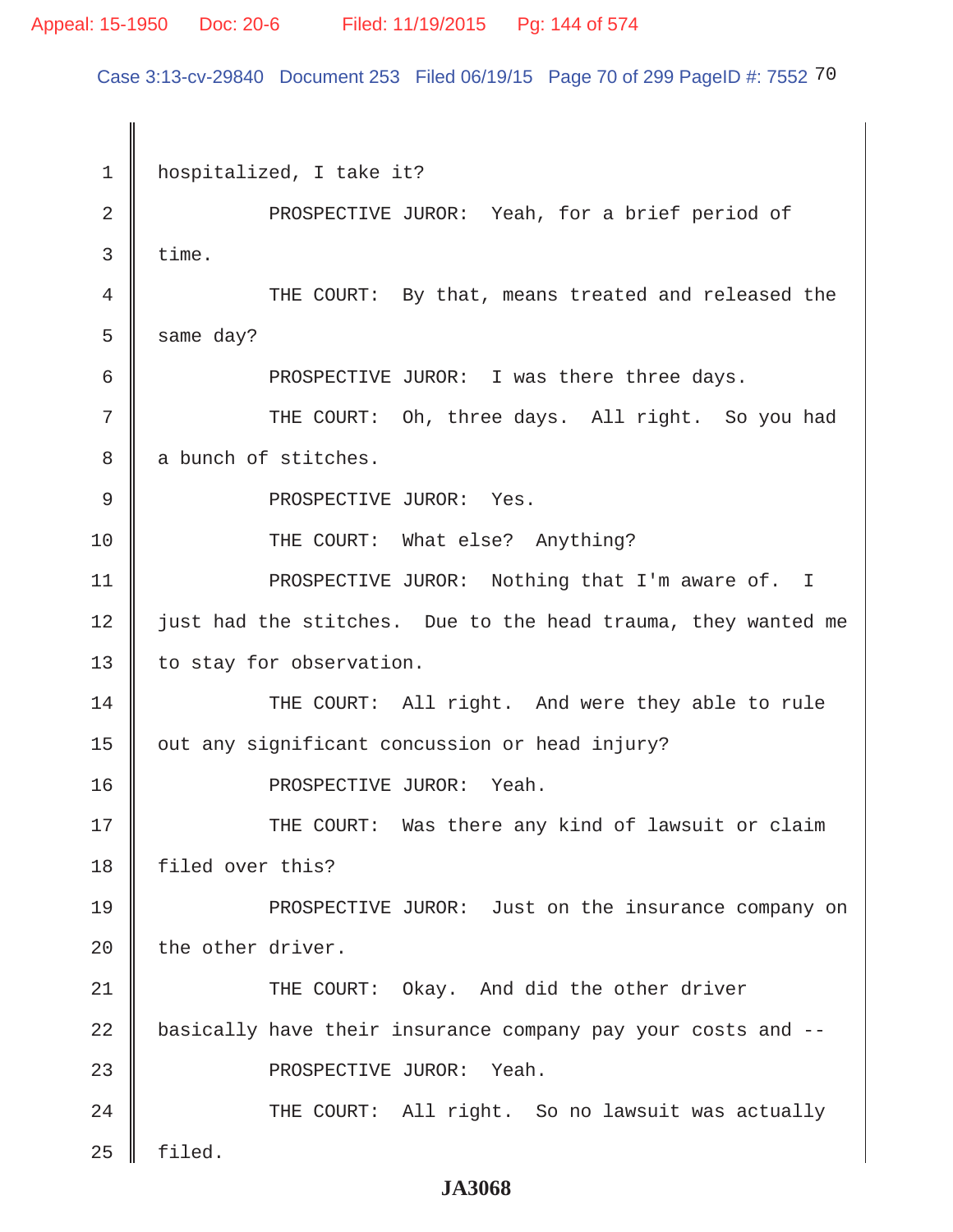Case 3:13-cv-29840 Document 253 Filed 06/19/15 Page 71 of 299 PageID #: 7553 71

1 || PROSPECTIVE JUROR: Right. It was just taken care  $2 \parallel$  of out of court. 3 THE COURT: All right. Thank you, ma'am. 4 Number 9? 5 || PROSPECTIVE JUROR: I'm Dan Miller, Number 9. I've 6  $\parallel$  been in multiple accidents over the years, none my fault, 7 Where I was on the road all the time. 8 THE COURT: What were you doing on the road all the  $9 \parallel$  time? 10 PROSPECTIVE JUROR: General contractor. 11 || THE COURT: All right. So as a general contractor, 12 you were driving to job sites in different places? 13 || PROSPECTIVE JUROR: Correct. 14 THE COURT: Were you able to -- were you injured? 15 || PROSPECTIVE JUROR: Many, many back injuries, neck 16 injuries. 17 THE COURT: All right. Hospitalized for any of  $18$  those? 19 PROSPECTIVE JUROR: Short periods of time. 20 THE COURT: All right. About how many times do you  $21$  think you had a back or a neck injury that resulted in 22 hospitalization -- that resulted in medical treatment, either 23 ER or actually hospitalized? 24 || PROSPECTIVE JUROR: Seven to ten. 25 || THE COURT: Seven to ten?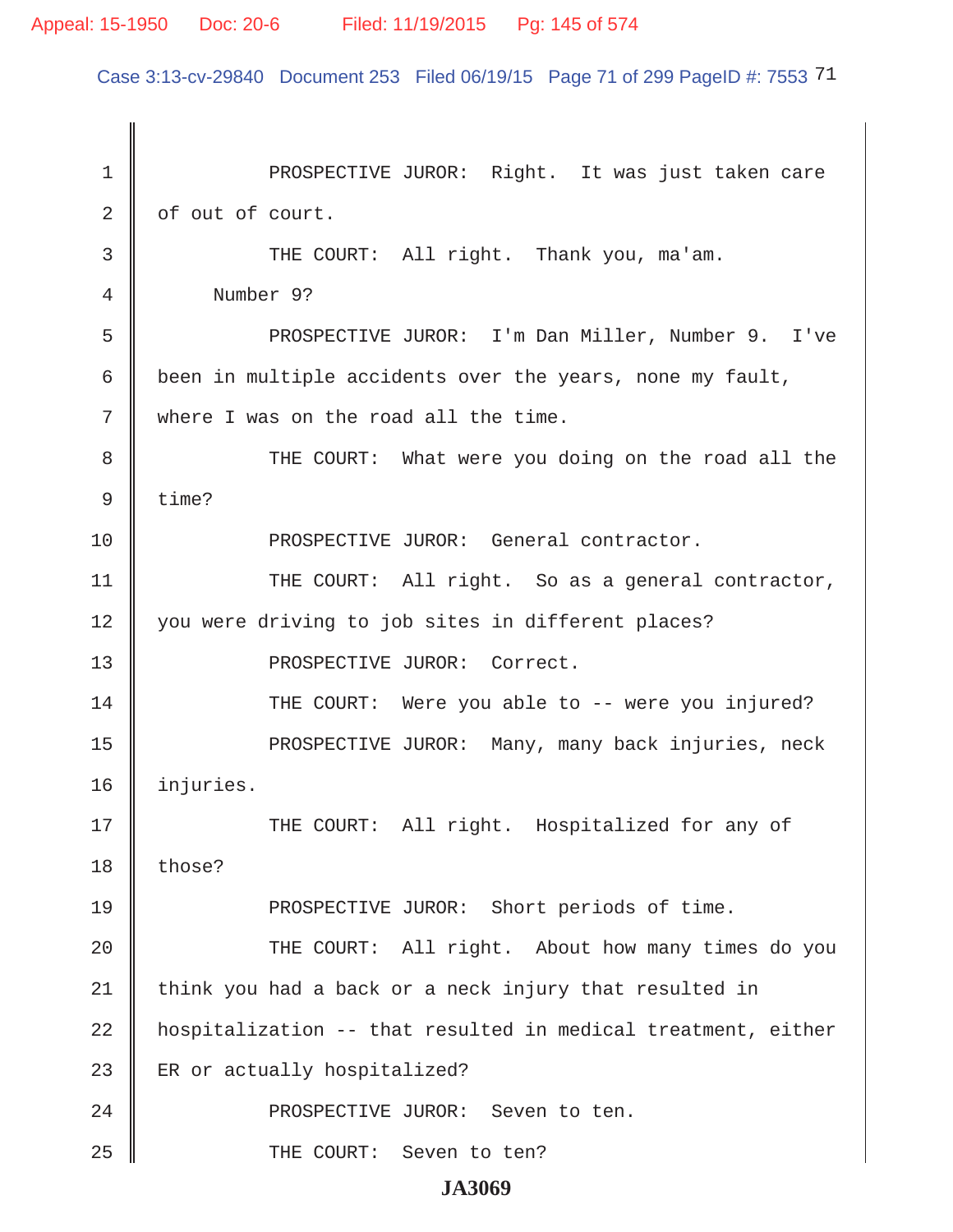#### Appeal: 15-1950 Doc: 20-6 Filed: 11/19/2015 Pg: 146 of 574

Case 3:13-cv-29840 Document 253 Filed 06/19/15 Page 72 of 299 PageID #: 7554 72

1 || PROSPECTIVE JUROR: Yes, sir. 2 THE COURT: All right. Are you currently under care 3 | for your back or neck problems? 4 || PROSPECTIVE JUROR: Just on my own. I go every once  $5 \parallel$  in a while to the chiropractor. 6 || THE COURT: All right. All right. I'm going to 7 | have some additional follow-up questions for you. Thank you. 8 Anyone else back here? Number 13? 9 PROSPECTIVE JUROR: Heather Egnor, Number 13. I was 10 in a car wreck in 2006. I don't know -- I was getting on the 11 | interstate at Cross Lanes. I was asleep, but I got ejected 12 | from my car and landed on the interstate head first. I had 13 | brain surgery, was in the hospital for three and a half 14 months, had to learn to walk, talk, speak, and everything. 15 They said I'd be a vegetable. Apparently I'm not. And they 16 said I couldn't have a kid, and I have a child, so  $-$ -17 THE COURT: Okay. How long ago did this happen? 18 || PROSPECTIVE JUROR: 2006. 19 THE COURT: Did you bring any type of claim or  $20$  | lawsuit? 21 || PROSPECTIVE JUROR: Tried. Tried to get disability 22 because my doctor told me I was not allowed to work because of 23  $\parallel$  the issue I was in. 24 COURT: Yeah. 25 PROSPECTIVE JUROR: And they denied me like nine **JA3070**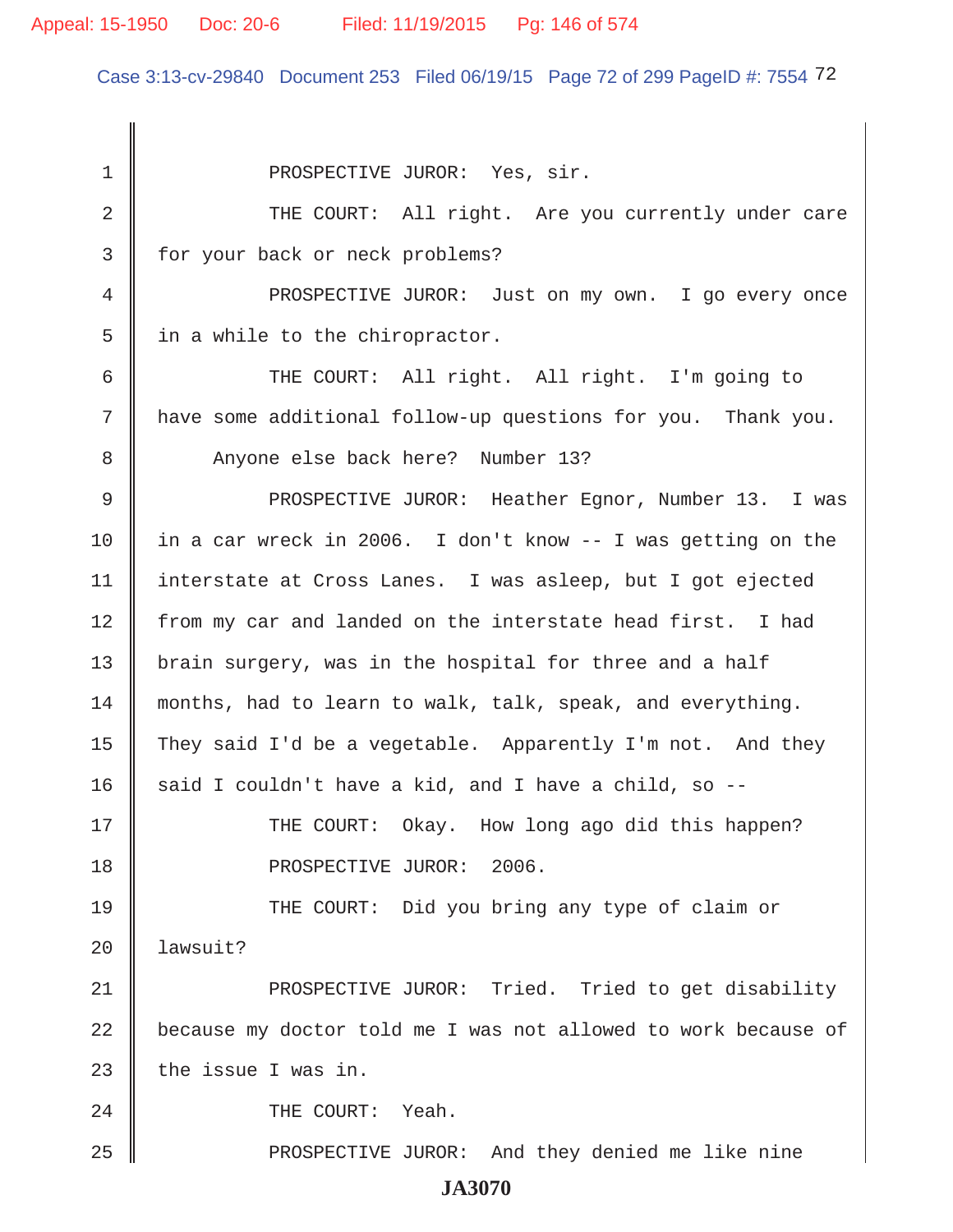Case 3:13-cv-29840 Document 253 Filed 06/19/15 Page 73 of 299 PageID #: 7555 73

1 | times. 2 || THE COURT: Well, who denied you? What -- 3 PROSPECTIVE JUROR: Okay. I don't remember the 4 names. 5 || THE COURT: Was it an insurance company? 6 | PROSPECTIVE JUROR: It was insurance, and then my 7 mom tried a lawsuit. I don't remember anything. I'm just 8 telling you what I was told because I don't remember  $9 \parallel$  anything  $-$ 10 || THE COURT: Right. 11 || PROSPECTIVE JUROR: -- other than they shaved my 12 | head. It was horrible. 13 THE COURT: So are you currently under medical care? 14 **PROSPECTIVE JUROR:** I go for checkups and stuff just 15 | to make sure my head, like everything, is civil, like  $-$ -16 **I** THE COURT: Okay. 17 || PROSPECTIVE JUROR: I don't know how to explain it. 18 THE COURT: Are you -- do you currently have pending 19 anywhere a claim or a lawsuit or anything? 20 || PROSPECTIVE JUROR: No. Everything got dropped. 21 THE COURT: All right. Everything is over with. 22 || PROSPECTIVE JUROR: Yeah. 23 THE COURT: And so I quess from what you're telling  $24 \parallel$  us --25 PROSPECTIVE JUROR: Basically go for checkups just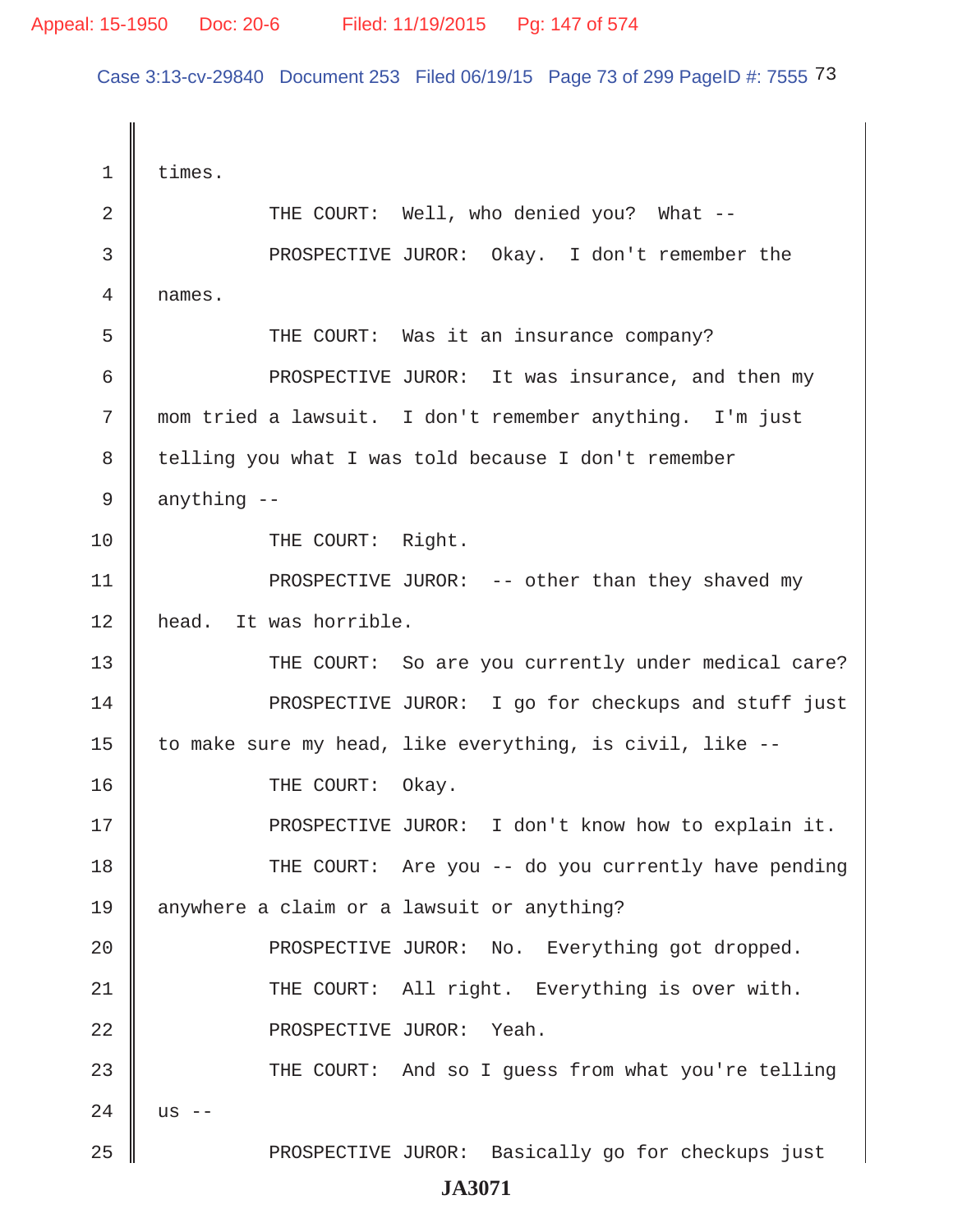#### Appeal: 15-1950 Doc: 20-6 Filed: 11/19/2015 Pg: 148 of 574

Case 3:13-cv-29840 Document 253 Filed 06/19/15 Page 74 of 299 PageID #: 7556 74

 $1 \parallel$  to make sure everything is working. 2 || THE COURT: All right. Thank you. 3 Anyone else up here? 4 All right. Back here, Number 20? 5 PROSPECTIVE JUROR: Derek Rainey. I was on my way 6 to work in 2001 and I was in a head-on collision. 7 || THE COURT: Were you injured? 8 || PROSPECTIVE JUROR: Torn ligaments in my right 9 shoulder. 10 || THE COURT: Were you hospitalized? 11 || PROSPECTIVE JUROR: No. 12 THE COURT: Treated at the ER and released? 13 || PROSPECTIVE JUROR: Rehab for around six weeks. 14 THE COURT: And did you heal up? 15 PROSPECTIVE JUROR: Yeah. 16 THE COURT: Had any problems since then? 17 || PROSPECTIVE JUROR: No, not --18 || THE COURT: Okay. Thank you. 19 Anyone else? 20 || Now, have any of your close friends or members of your 21 immediate family ever been seriously injured or killed in an 22 automobile crash? 23 || Let's start up here. Number 3? 24 || PROSPECTIVE JUROR: Yes. Robert Anastasio. And I  $25$  think it was two years ago in Florida my grandmother ran into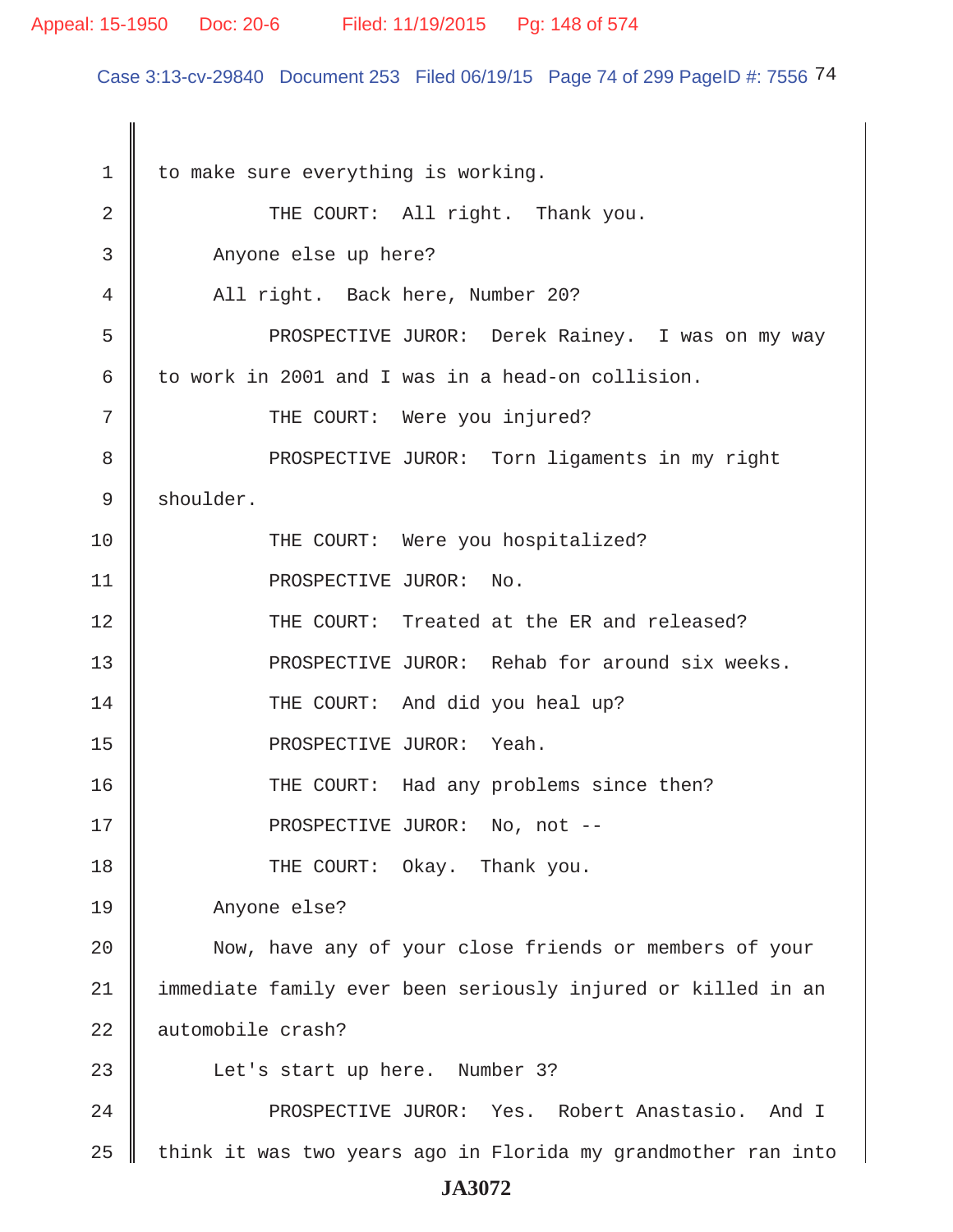#### Appeal: 15-1950 Doc: 20-6 Filed: 11/19/2015 Pg: 149 of 574

Case 3:13-cv-29840 Document 253 Filed 06/19/15 Page 75 of 299 PageID #: 7557 75

1  $\parallel$  the back of a truck. The truck had slammed on their brake, 2  $\parallel$  and it went over the hood of the car, causing back problems. 3 Pieces, I think, of glass actually went into her body. She 4  $\parallel$  recovered, but that was the extent of the accident. I think  $5 \parallel$  my grandfather also suffered back injury during that as well. 6 THE COURT: All right. Did they bring any claim or 7 lawsuit as a result? 8 || PROSPECTIVE JUROR: I do not know. 9 CHE COURT: Okay. Thank you. 10 Number 5? 11 | PROSPECTIVE JUROR: Caitlin Kessler. My mother. 12 || THE COURT: Please speak up. 13 || PROSPECTIVE JUROR: Caitlin Kessler. My mother was 14 injured in an automobile accident 35 years ago. Her back was 15 | injured. No lawsuits to my knowledge. 16 THE COURT: All right. Did she recover? 17 || PROSPECTIVE JUROR: Yes. 18 THE COURT: Okay. So she hasn't had back problems 19  $\parallel$  since then because of it? 20 || PROSPECTIVE JUROR: Not that she's gotten treatment 21  $\parallel$  for. She has to sit down and stuff like that. 22 || THE COURT: Okay. Thank you. 23 Number 13? 24 || PROSPECTIVE JUROR: Okay. My mom just got in a car 25  $\parallel$  wreck on the interstate like two months ago. A semi hit her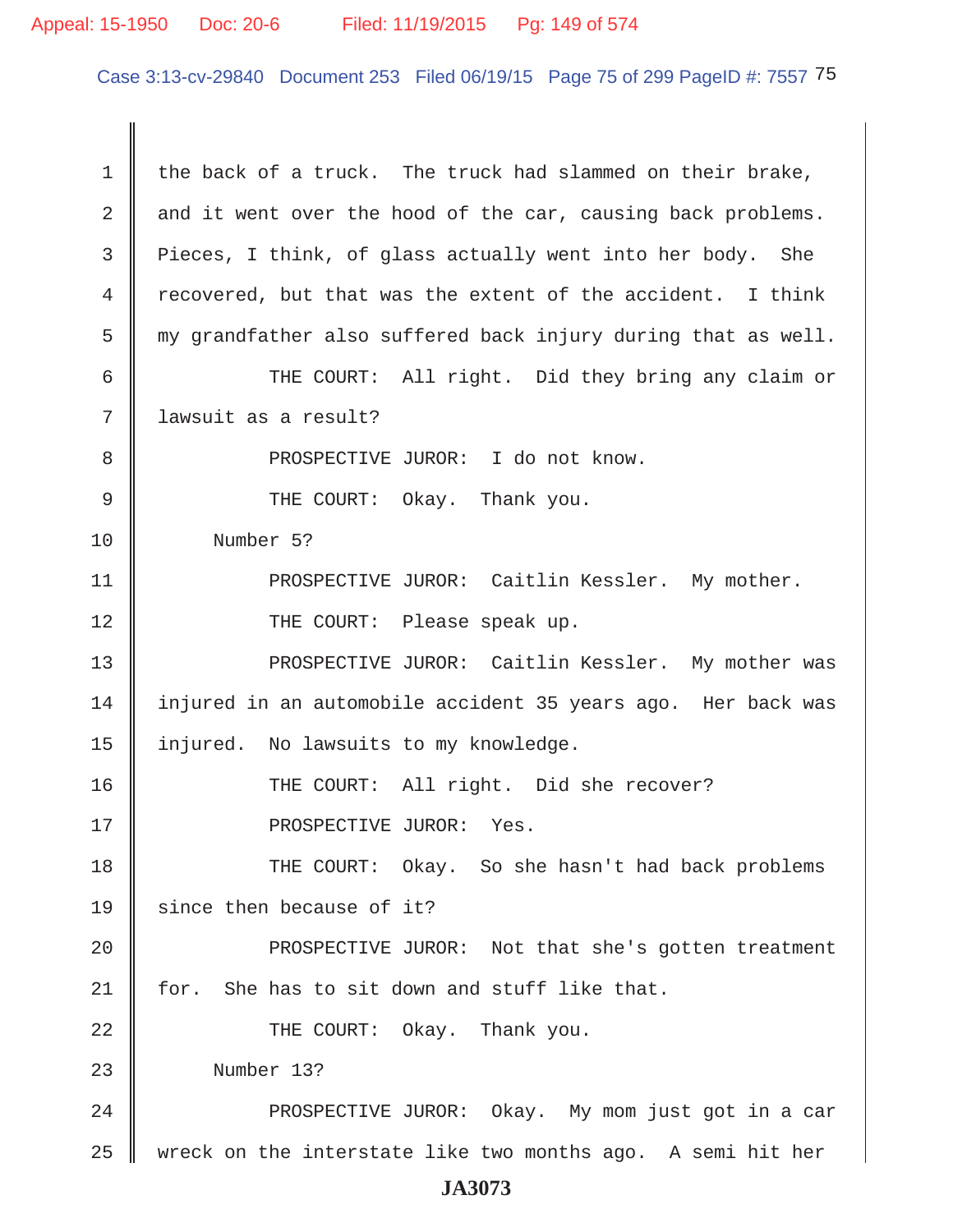#### Appeal: 15-1950 Doc: 20-6 Filed: 11/19/2015 Pg: 150 of 574

Case 3:13-cv-29840 Document 253 Filed 06/19/15 Page 76 of 299 PageID #: 7558 76

1 and went over top of her new car. It was a Nissan. Ran over  $2 \parallel$  top of her. 3 || THE COURT: Was she injured? 4 | PROSPECTIVE JUROR: Well, she just went last week 5 because I made her go because she's having, like, head issues, 6 and I made her go, and she had CTs and all that stuff she has  $7 \parallel$  to have done now, because she says she wasn't hurt, but I can 8 | tell she is because she's acting different. 9 CHE COURT: Okay. 10 **PROSPECTIVE JUROR:** But I don't know of, like, a 11 lawsuit. I don't know anything about that. 12 THE COURT: Well, this is still pretty recent? 13 || PROSPECTIVE JUROR: Yes. 14 THE COURT: All right. 15 || PROSPECTIVE JUROR: And then in 2002 my brother's 16 | best friend was on his way to school, high school, and he 17 | wrecked and he passed away. 18 || THE COURT: As a result of the crash? 19 || PROSPECTIVE JUROR: Yes. 20 || THE COURT: Where did this happen? Here in Cabell 21 County? 22 || PROSPECTIVE JUROR: No, Putnam. 23 || THE COURT: Putnam County? 24 **PROSPECTIVE JUROR:** Yeah. It was on the way to 25 Winfield, from Scott Depot to Winfield.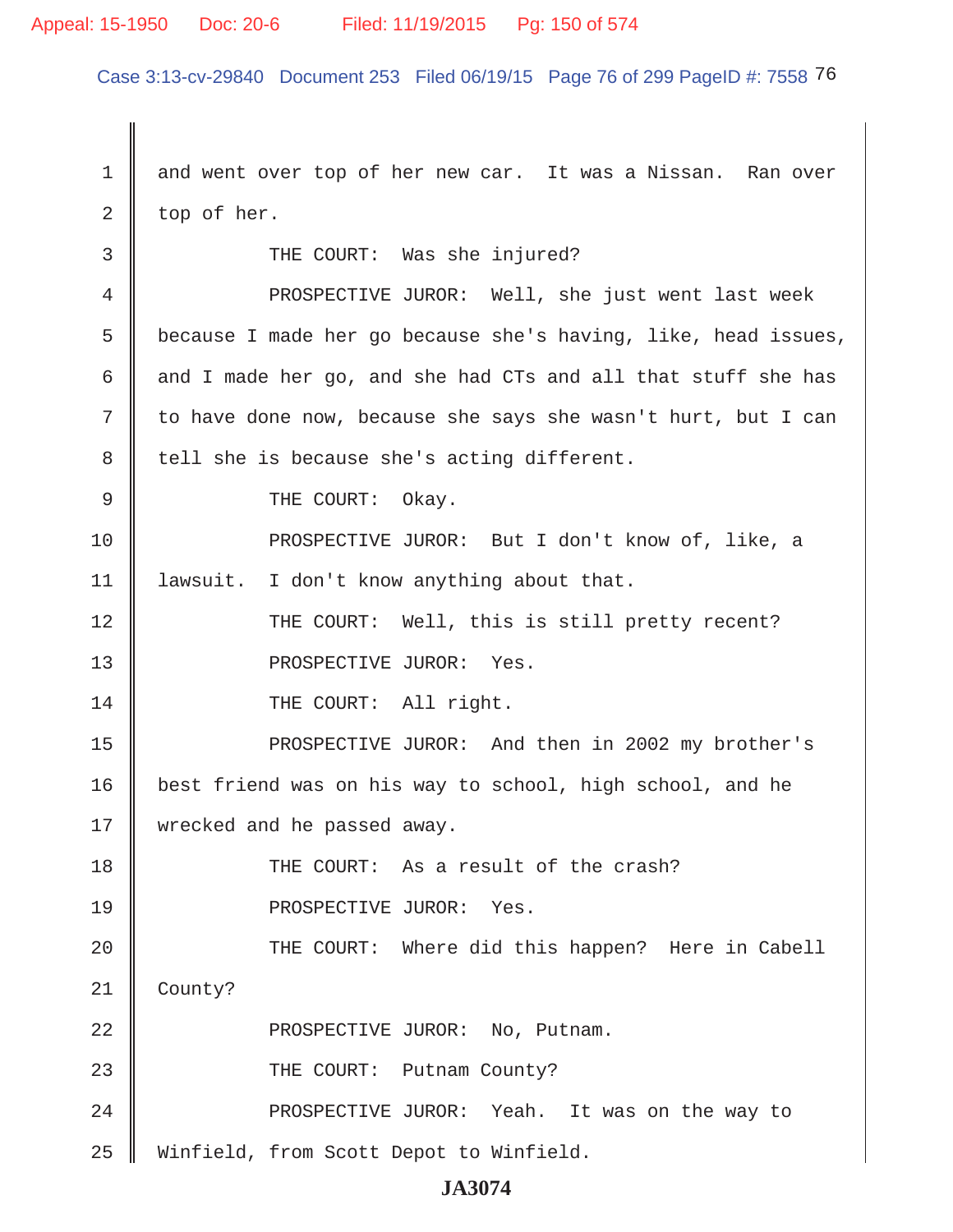# Appeal: 15-1950 Doc: 20-6 Filed: 11/19/2015 Pg: 151 of 574

Case 3:13-cv-29840 Document 253 Filed 06/19/15 Page 77 of 299 PageID #: 7559 77

| 1  | THE COURT: What caused the accident?                          |
|----|---------------------------------------------------------------|
| 2  | PROSPECTIVE JUROR: Somebody I guess was drunk or              |
| 3  | something and hit him and it killed two of my brother's best  |
| 4  | friends.                                                      |
| 5  | THE COURT: All right. And it's your understanding             |
| 6  | that it was a drunk driver that caused the collision?         |
| 7  | PROSPECTIVE JUROR: Yeah. And I don't know anything            |
| 8  | else that happened because I didn't get involved in it.       |
| 9  | THE COURT: All right. Thank you.                              |
| 10 | All right. Let's go out here. Anybody in the first row?       |
| 11 | Second row? Number 21?                                        |
| 12 | PROSPECTIVE JUROR: Number 21. My sister and                   |
| 13 | brother-in-law were killed in a car accident in 1962 in       |
| 14 | Richmond, Virginia.                                           |
| 15 | THE COURT: What happened?                                     |
| 16 | PROSPECTIVE JUROR: Bad roads. They hit a police               |
| 17 | cruiser head-on and they were both killed, but the policeman  |
| 18 | wasn't. But there was no lawsuit.                             |
| 19 | THE COURT: All right. You say bad roads. So --                |
| 20 | PROSPECTIVE JUROR: Ice. Ice on the roads.                     |
| 21 | THE COURT: Okay. All right. Thank you.                        |
| 22 | Next?                                                         |
| 23 | PROSPECTIVE JUROR #22: My brother was killed four             |
| 24 | years ago. A boy was high on drugs, hit him head-on, and they |
| 25 | both burned immediately in the vehicle.                       |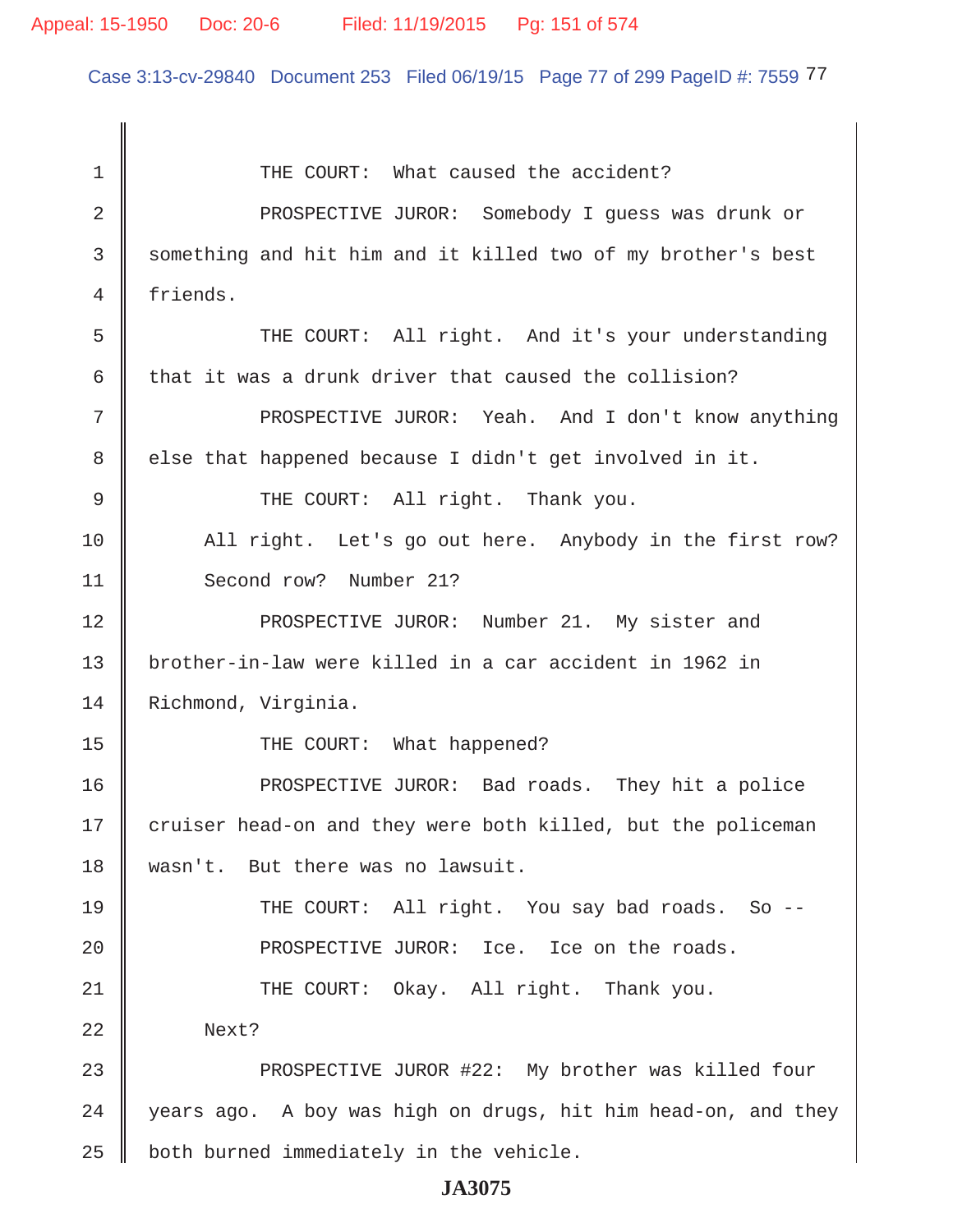Case 3:13-cv-29840 Document 253 Filed 06/19/15 Page 78 of 299 PageID #: 7560 78

| 1           | THE COURT: Where did this happen?                              |
|-------------|----------------------------------------------------------------|
| 2           | PROSPECTIVE JUROR: Up in Mason County.                         |
| 3           | THE COURT: Was the -- they were both killed?                   |
| 4           | PROSPECTIVE JUROR: Both of them were killed.                   |
| 5           | THE COURT: And it was established at some point                |
| 6           | after that that the other driver was intoxicated from some     |
| 7           | type of drug abuse?                                            |
| 8           | PROSPECTIVE JUROR: Right.                                      |
| $\mathsf 9$ | THE COURT: Okay. All right.                                    |
| 10          | Anyone else in that row?                                       |
| 11          | Let's go to the next row. We'll start on your all's            |
| 12          | right. Number 27?                                              |
| 13          | PROSPECTIVE JUROR: My brother and mother were                  |
| 14          | involved in a car wreck about four or five years ago. The      |
| 15          | driver fell asleep, went off the road, overcorrected and       |
| 16          | T-boned the car.                                               |
| 17          | THE COURT: Were either of them seriously injured?              |
| 18          | PROSPECTIVE JUROR: My brother had broken ribs and              |
| 19          | internal bleeding, and my mother slammed the door, damaged her |
| 20          | shoulder.                                                      |
| 21          | THE COURT: Did they both recover from their                    |
| 22          | injuries?                                                      |
| 23          | PROSPECTIVE JUROR: Yeah. Well, yeah. My mother                 |
| 24          | needed a shoulder replacement, but they both recovered.        |
| 25          | THE COURT: All right. Thank you.                               |
|             | <b>JA3076</b>                                                  |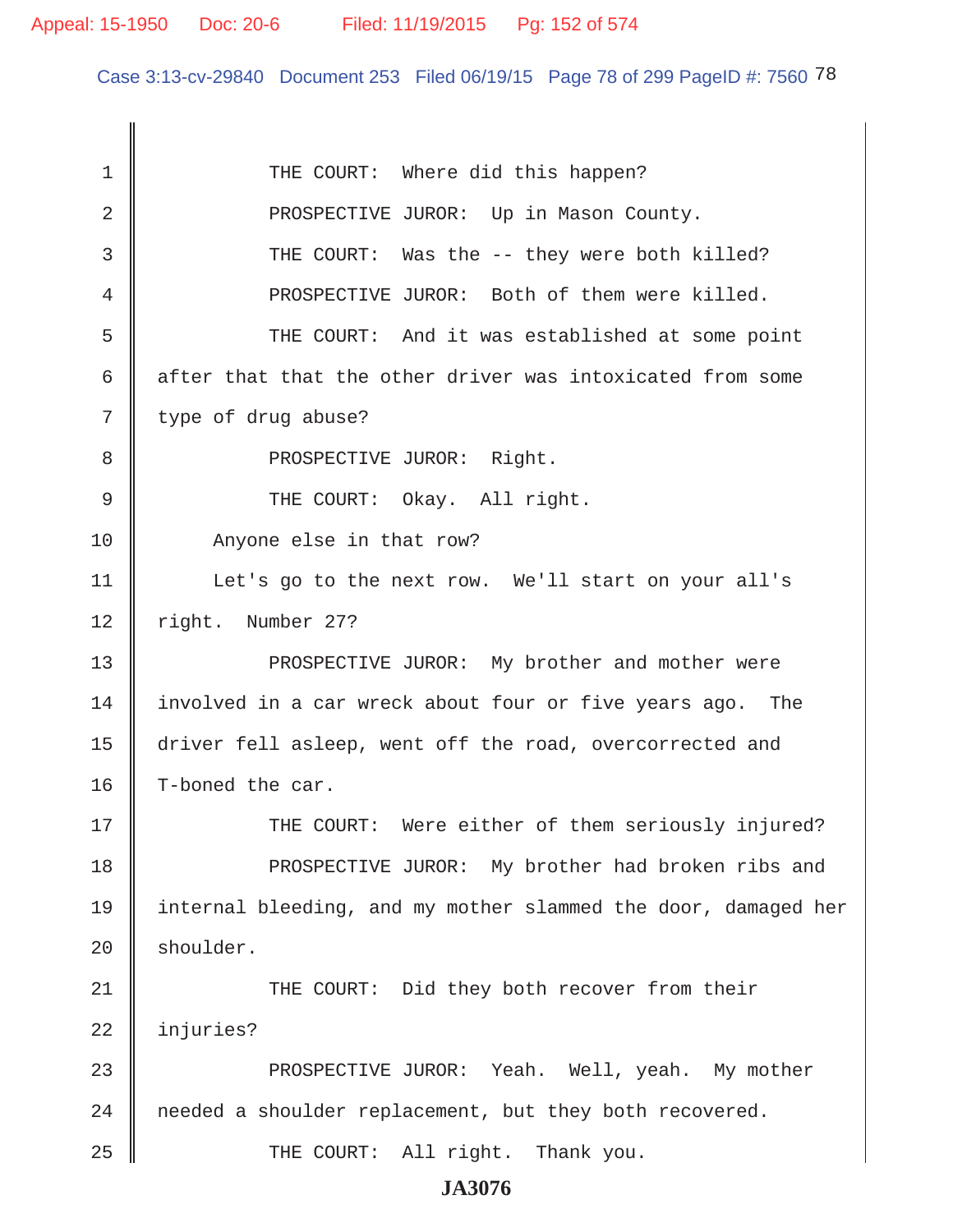#### Appeal: 15-1950 Doc: 20-6 Filed: 11/19/2015 Pg: 153 of 574

Case 3:13-cv-29840 Document 253 Filed 06/19/15 Page 79 of 299 PageID #: 7561 79

 1 Yes, Number 30? 2 || PROSPECTIVE JUROR: Yeah. My brother was in a wreck 3 probably 25 years ago, a drunk driver. They were hit and he 4 lost his spleen. I don't remember what all there was. I was  $5 \parallel$  14 or 15 when it happened, but he had multiple  $-$  he almost 6 died, had emergency surgery. 7 THE COURT: All right. Has he recovered since then? 8 **PROSPECTIVE JUROR:** For the most part, yes. 9 || THE COURT: For the most part? 10 PROSPECTIVE JUROR: And then also probably about six 11 years ago, my cousin through my husband, he was killed on I-64 12 in a car wreck. He lost control. And then he overcorrected 13  $\parallel$  and clipped a car and hit a sign that severed his fuel line 14  $\parallel$  and he died in the car. 15 THE COURT: What caused him to lose control of his  $16 \parallel \text{car?}$ 17 PROSPECTIVE JUROR: I have no idea. 18 **THE COURT:** Okay. Thank you. 19 Anyone else? Yes, sir, in the back? 20 || PROSPECTIVE JUROR: Dakota Moles, Number 31. About 21 | three years ago one of my real close friends was riding a 22 street bike from Huntington to Charleston and got hit and was 23  $\parallel$  actually killed. And then  $-$ -24 || THE COURT: So did somebody run a stop sign or --25 PROSPECTIVE JUROR: Ran a stoplight and T-boned him **JA3077**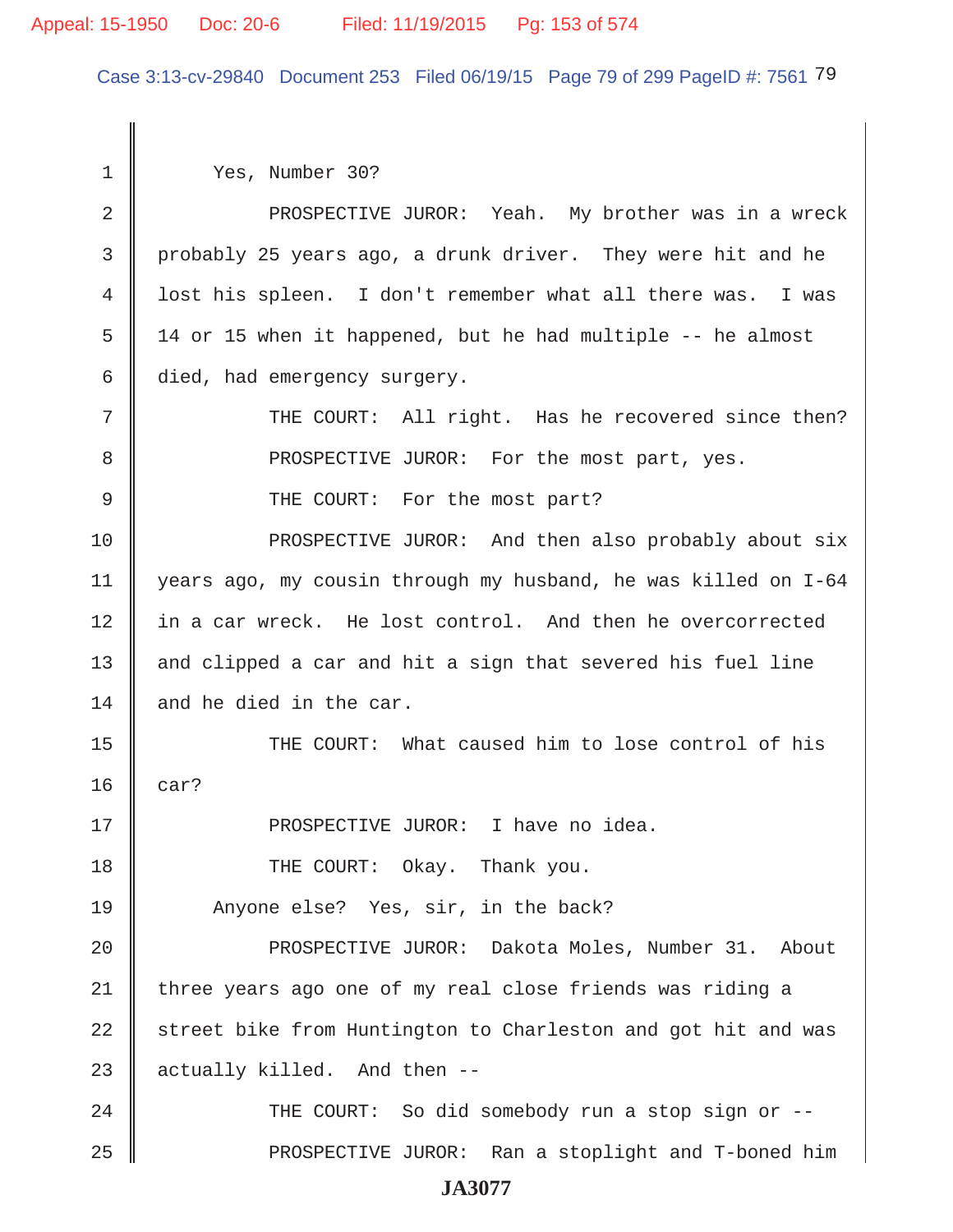#### Appeal: 15-1950 Doc: 20-6 Filed: 11/19/2015 Pg: 154 of 574

Case 3:13-cv-29840 Document 253 Filed 06/19/15 Page 80 of 299 PageID #: 7562 80

1 and ejected him off his bike. 2 And then about six months ago, my brother-in-law was in a  $3 \parallel$  car wreck. He got T-boned in Barboursville. 4 We THE COURT: How bad was he hurt? 5 Supersect FROSPECTIVE JUROR: He had to go to the hospital. 6 He was in there for about three days, and he had to go to 7 physical therapy ever since then. He was getting better and 8 actually getting ready to stop his physical therapy. 9 THE COURT: And how long ago was his accident? 10 **PROSPECTIVE JUROR:** About six months ago. 11 || THE COURT: Okay. Thank you. 12 || All right. Now, have any of you or, to your knowledge, 13 || anybody in your immediate family ever experienced an incident 14 where your car would not slow down when you wanted it to, in 15 | other words, where you or your family member operating the car 16 seemed to lose control of the speed of the car and not be able 17 || to slow it down? 18 || Let's start here. Number 3? 19 PROSPECTIVE JUROR: Yes. My fiancee's brake line 20 || went out in her car two years ago. 21 THE COURT: What caused the brake line to go out? 22 Do you know? 23 PROSPECTIVE JUROR: There was a leak in -- or there 24 was a hole that caused the fluid to leak out of it. 25 THE COURT: All right. Thank you. **JA3078**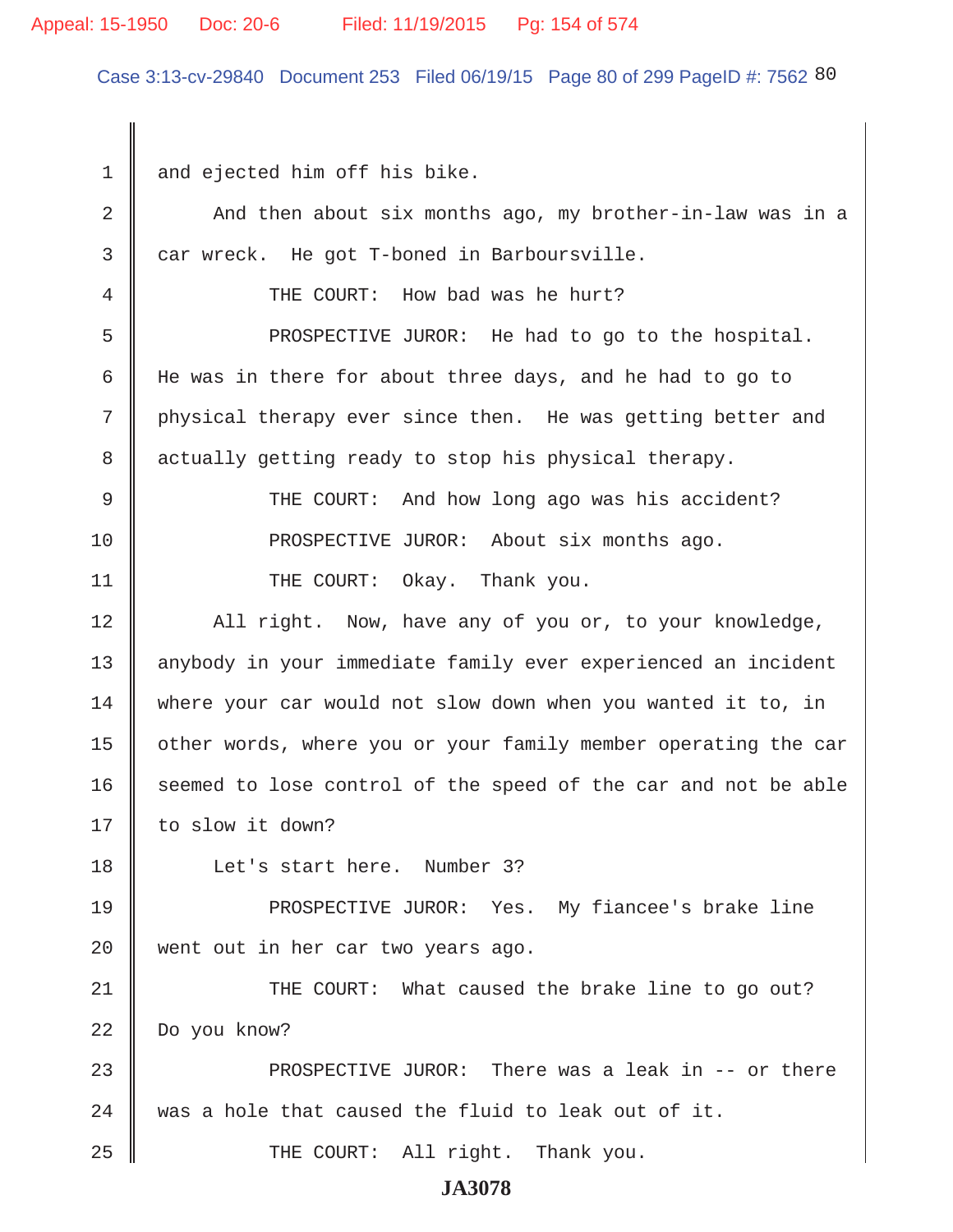#### Appeal: 15-1950 Doc: 20-6 Filed: 11/19/2015 Pg: 155 of 574

Case 3:13-cv-29840 Document 253 Filed 06/19/15 Page 81 of 299 PageID #: 7563 81

1 | Anyone else? Yes, sir, Mr. Smith, Number 14? 2 || PROSPECTIVE JUROR: Yes. My mother was driving in 3 Charleston -- you know where the bridge goes into Charleston 4 there? 5 || THE COURT: Right. 6 PROSPECTIVE JUROR: The cruise control stuck on it 7 and she had a hard time getting stopped, but there was no 8 | wreck or anything like that. 9 THE COURT: How long ago did this happen? 10 **PROSPECTIVE JUROR:** That's been about 20 years ago. 11 | THE COURT: Twenty years ago. 12 || All right. What kind of car was she driving? Do you  $13$  know? 14 || PROSPECTIVE JUROR: Ford. 15 || THE COURT: Ford. 16 You say that she felt like the cruise control was -- 17 || PROSPECTIVE JUROR: That's what they told her when  $18$  she took the car in. They thought it must have malfunctioned 19 | or something. 20 || THE COURT: All right. So she was able to get 21  $\parallel$  control of the car, stop it, and then later took it to the 22 dealership? 23 || PROSPECTIVE JUROR: Yes. 24 THE COURT: And the dealership told her there was a  $25$  | problem with the cruise control?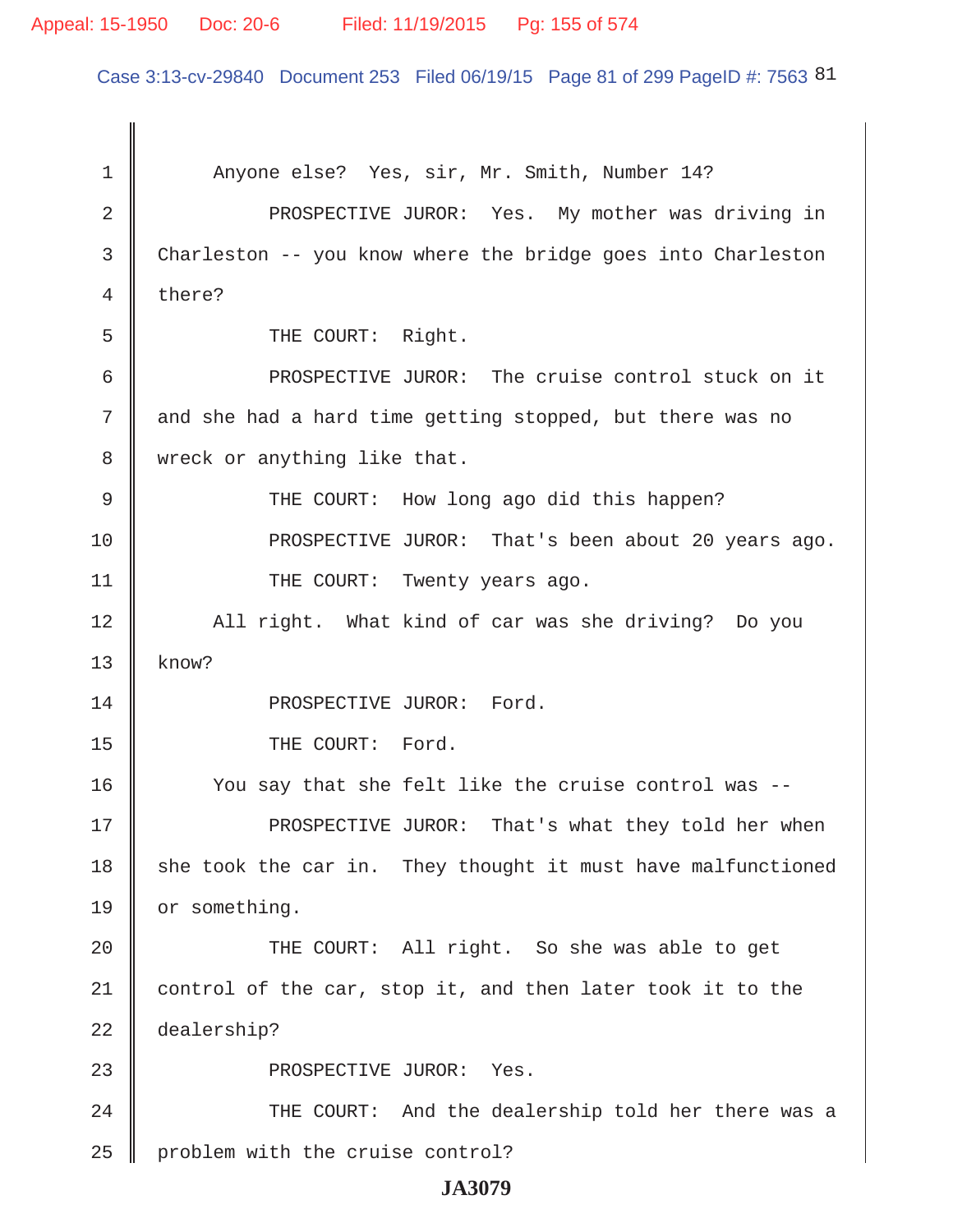Case 3:13-cv-29840 Document 253 Filed 06/19/15 Page 82 of 299 PageID #: 7564 82

1 **PROSPECTIVE JUROR:** Yeah. They had to do some kind  $2 \parallel$  of work on it. They said there was some kind of problem with  $3 \parallel$  it. 4 THE COURT: Was it your understanding that they  $5 \parallel$  repaired it? 6 COMPROSPECTIVE JUROR: Yes. 7 || THE COURT: I mean, did she have any trouble after  $8 \parallel$  that? 9 || PROSPECTIVE JUROR: Not that I know of, no. 10 THE COURT: Okay. Thank you. 11 | Anyone else? Yes, sir, Number 9? 12 || PROSPECTIVE JUROR: Dan Miller. One of my work 13 | trucks, 2004 Ford. 14 || THE COURT: What happened? 15 || PROSPECTIVE JUROR: Had suspension problems on the 16 front, and they began to shake excessively on the interstate 17 || in turns, and it would make it to where you couldn't hardly 18 stop the truck or brake. 19 THE COURT: How old was the truck when you bought 20  $\parallel$  it? 21 | PROSPECTIVE JUROR: I bought it brand new, 2004 22 model. 23 THE COURT: All right. So it was about five or six 24 vears old? 25 || PROSPECTIVE JUROR: Pardon?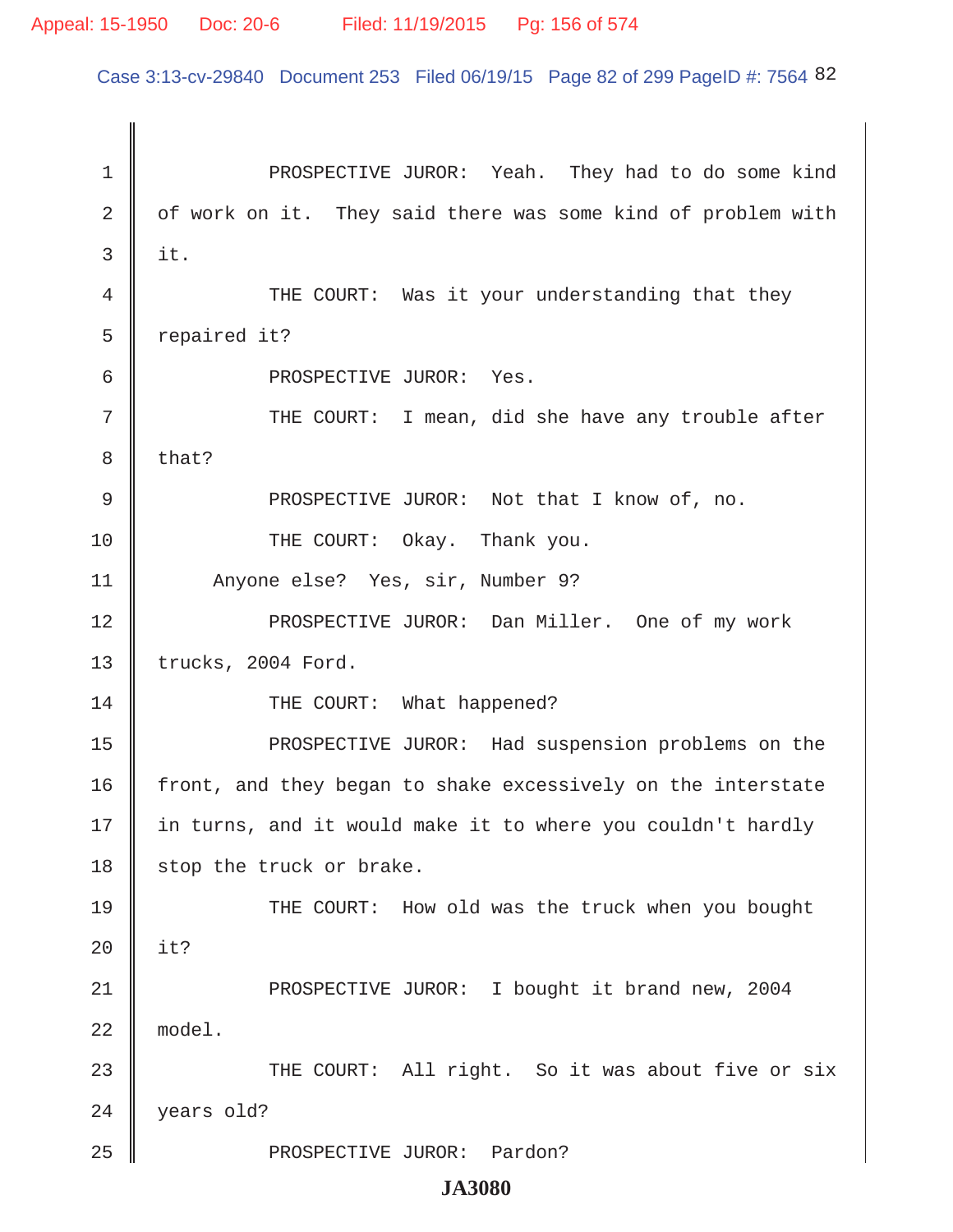Case 3:13-cv-29840 Document 253 Filed 06/19/15 Page 83 of 299 PageID #: 7565 83

1 THE COURT: What year did you say that happened? 2 NOSPECTIVE JUROR: 2004. 3 **J** THE COURT: Oh. 4 | PROSPECTIVE JUROR: I bought it new in 2004. 5 THE COURT: All right. I misunderstood. So you 6 bought it new in 2004. And in 2004, that's when you had this 7 | suspension problem? 8 || PROSPECTIVE JUROR: Correct. Yes. 9 || THE COURT: Was it repaired? 10 **PROSPECTIVE JUROR:** They had recalls on some parts. 11 The problem never did get fixed, and I sold the truck. 12 THE COURT: How long did you keep the truck? 13 || PROSPECTIVE JUROR: A year and a half. 14 THE COURT: All right. Thank you. 15 Anyone else? 16 Have any of you when you were operating a motor vehicle 17 had an experience where you felt that your brakes seemed to 18 fail, that the brakes just suddenly didn't seem to work? 19 Number 13? 20 PROSPECTIVE JUROR: Yeah. Mine was a Grand Prix GT. 21 Sometimes like the anti-lock would pop up on my dash. 22 || THE COURT: The what would? 23 **PROSPECTIVE JUROR:** The anti-lock, like for your 24 brakes. 25 || THE COURT: Right.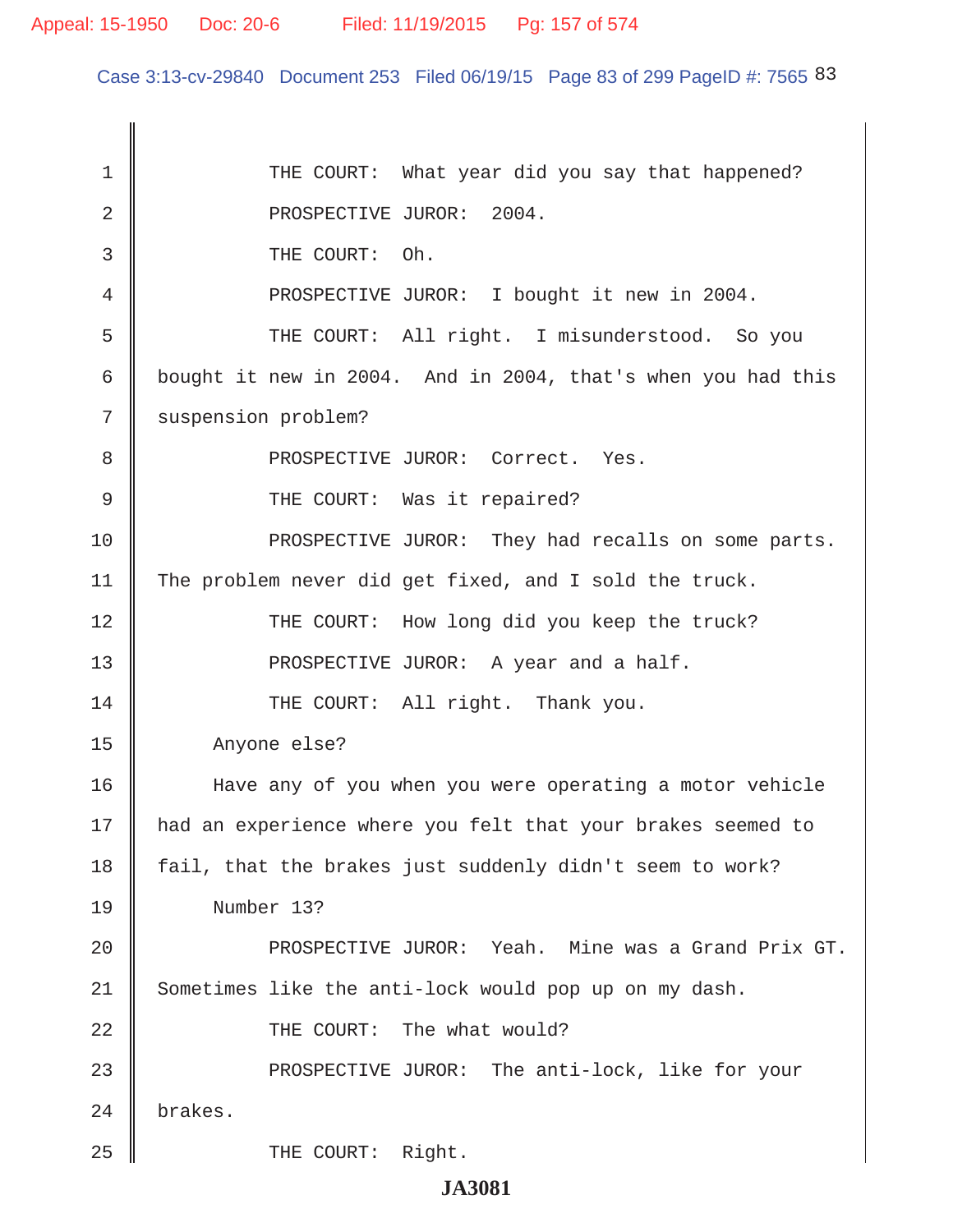# Appeal: 15-1950 Doc: 20-6 Filed: 11/19/2015 Pg: 158 of 574

Case 3:13-cv-29840 Document 253 Filed 06/19/15 Page 84 of 299 PageID #: 7566 84

| $\mathbf 1$ | PROSPECTIVE JUROR: And when I hit it, it would               |
|-------------|--------------------------------------------------------------|
| 2           | stop, and then sometimes it didn't. But I sold the car. So I |
| 3           | don't drive it anymore.                                      |
| 4           | THE COURT: All right. Did you have any kind of               |
| 5           | accident or collision with it?                               |
| 6           | PROSPECTIVE JUROR: I hit a curb.                             |
| 7           | THE COURT: Hit a curb?                                       |
| 8           | PROSPECTIVE JUROR: It's better than hitting a car.           |
| 9           | So that's why I got stopped.                                 |
| 10          | THE COURT: All right. Did it damage your car?                |
| 11          | PROSPECTIVE JUROR: Yeah. I didn't pay for it,                |
| 12          | though. I just bought a new tire and hubcap. That's it.      |
| 13          | THE COURT: Was this a new car?                               |
| 14          | PROSPECTIVE JUROR: No.                                       |
| 15          | THE COURT: How old was it?                                   |
| 16          | PROSPECTIVE JUROR: Two -- I think it's a two                 |
| 17          | thousand $-- 2006$ , maybe.                                  |
| 18          | THE COURT: So about how many years old was the car?          |
| 19          | PROSPECTIVE JUROR: Oh, gosh. What is it now? '15?            |
| 20          | I don't know. I'm bad on math. Don't ask me that.            |
| 21          | THE COURT: All right. Thank you.                             |
| 22          | PROSPECTIVE JUROR: So -- what? -- 10, 11 years --            |
| 23          | THE COURT: Okay. Thank you.                                  |
| 24          | PROSPECTIVE JUROR: -- ish.                                   |
| 25          | THE COURT: Anyone else?                                      |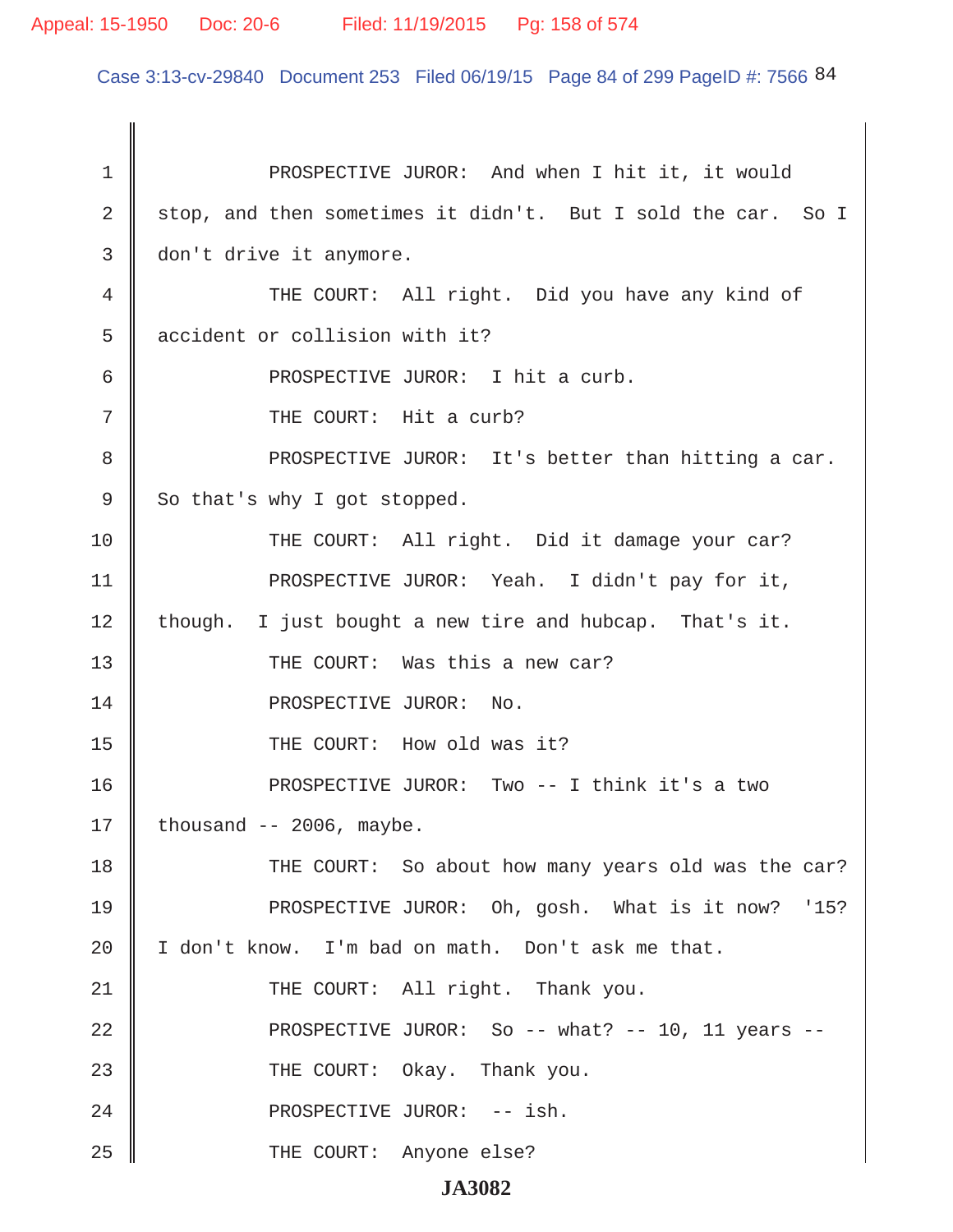# Appeal: 15-1950 Doc: 20-6 Filed: 11/19/2015 Pg: 159 of 574

Case 3:13-cv-29840 Document 253 Filed 06/19/15 Page 85 of 299 PageID #: 7567 85

| 1  | All right. Have any of you read anything in the news or        |
|----|----------------------------------------------------------------|
| 2  | heard any kind of news or other story about runaway vehicles,  |
| 3  | meaning vehicles that were out of control in terms of the      |
| 4  | speed, somebody couldn't slow it down or stop it, or something |
| 5  | called sudden unintended acceleration? Any of you heard of     |
| 6  | things like that?                                              |
| 7  | Again, I'm going to ask that you just raise your hand so       |
| 8  | I can make a list.                                             |
| 9  | So, Number 1, did you raise your hand?                         |
| 10 | PROSPECTIVE JUROR: Yes.                                        |
| 11 | THE COURT: Number 1. Wait just a second. Number                |
| 12 | 9, Number 10, Number 4, Number 5. And I can't see your         |
| 13 | numbers out there. If you would, just stand and call out your  |
| 14 | name or number.                                                |
| 15 | PROSPECTIVE JUROR: 29.                                         |
| 16 | THE COURT: Number 29. Number 17?                               |
| 17 | PROSPECTIVE JUROR: 17, Pat Debord.                             |
| 18 | PROSPECTIVE JUROR: 18, Aaron Hanna.                            |
| 19 | PROSPECTIVE JUROR: 19, Phoenix Dyer.                           |
| 20 | THE COURT: All right. And, of course, Mr. Hupp.                |
| 21 | We assumed that you were going to raise your hand.             |
| 22 | Number 27?                                                     |
| 23 | PROSPECTIVE JUROR: Yes.                                        |
| 24 | THE COURT: All right. Anyone else?                             |
| 25 | Did I miss anybody?                                            |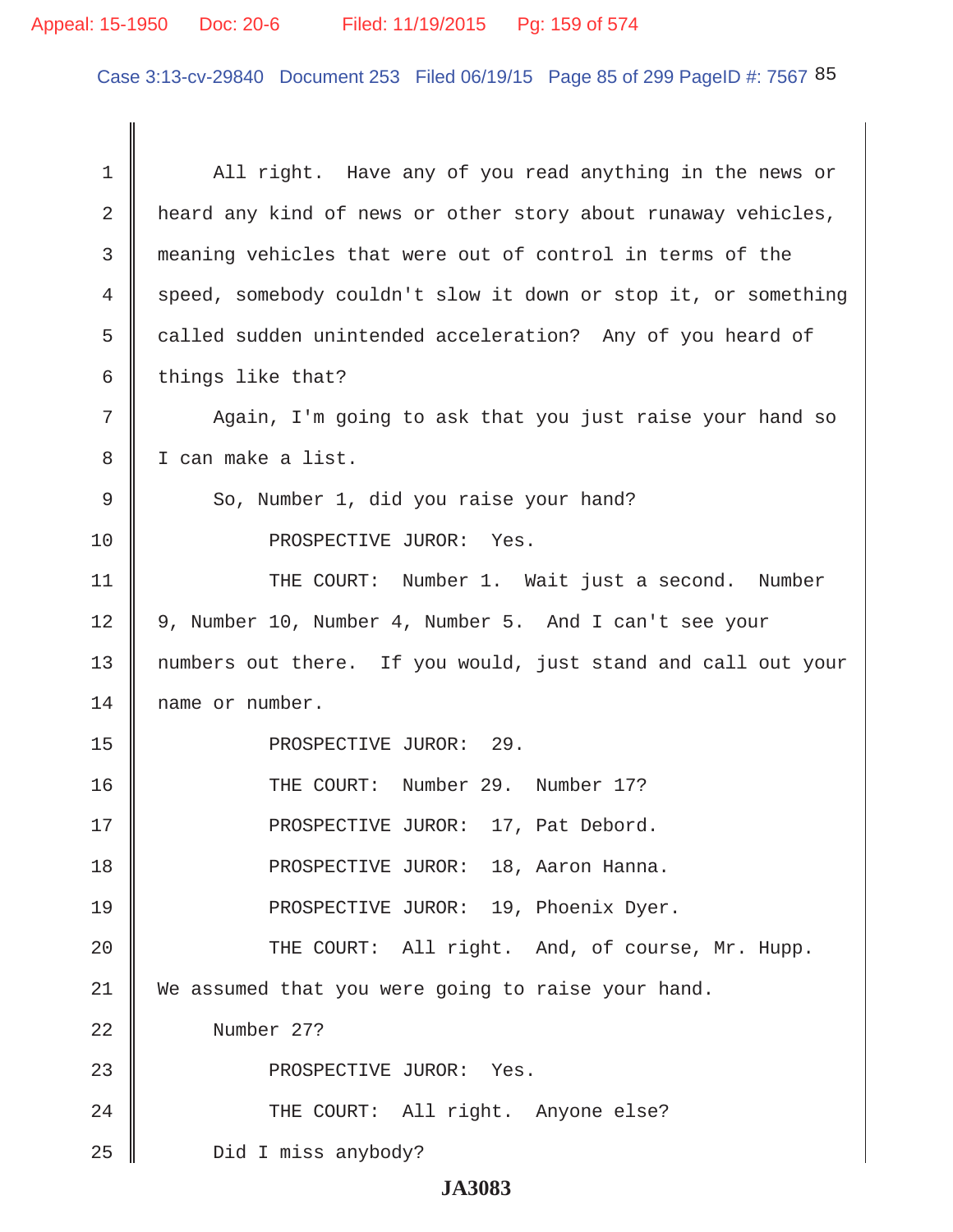# Appeal: 15-1950 Doc: 20-6 Filed: 11/19/2015 Pg: 160 of 574

Case 3:13-cv-29840 Document 253 Filed 06/19/15 Page 86 of 299 PageID #: 7568 86

| 1  | Okay. This may be similar, so if you've already raised       |
|----|--------------------------------------------------------------|
| 2  | your hand to my previous question, you need not do so again. |
| 3  | But have you ever read or heard anything about recalls for   |
| 4  | sticky gas pedals or a stuck gas pedal?                      |
| 5  | All right. Have you read or heard anything about recent      |
| 6  | recalls involving ignition switches in automobiles?          |
| 7  | Again, if you have, just raise your hand.                    |
| 8  | Number 1, Number 2, Number 3, Number 4.                      |
| 9  | PROSPECTIVE JUROR #6: Is it the one -- I'm sorry.            |
| 10 | THE COURT: Well, any, any recall involving any               |
| 11 | ignition problem. Do you think you've heard about something  |
| 12 | like this?                                                   |
| 13 | PROSPECTIVE JUROR #6: I do.                                  |
| 14 | THE COURT: You do? All right. Number 6.                      |
| 15 | Who else?                                                    |
| 16 | Number 8, Number 12, Number 13, Number 14.                   |
| 17 | PROSPECTIVE JUROR: 17.                                       |
| 18 | THE COURT: 17, 19. I can't see beyond that.                  |
| 19 | PROSPECTIVE JUROR: 21.                                       |
| 20 | THE COURT: 21, 22.                                           |
| 21 | PROSPECTIVE JUROR: 23.                                       |
| 22 | THE COURT: 23, 27.                                           |
| 23 | PROSPECTIVE JUROR: 32.                                       |
| 24 | THE COURT: 32, 29, 30.                                       |
| 25 | PROSPECTIVE JUROR: 33.                                       |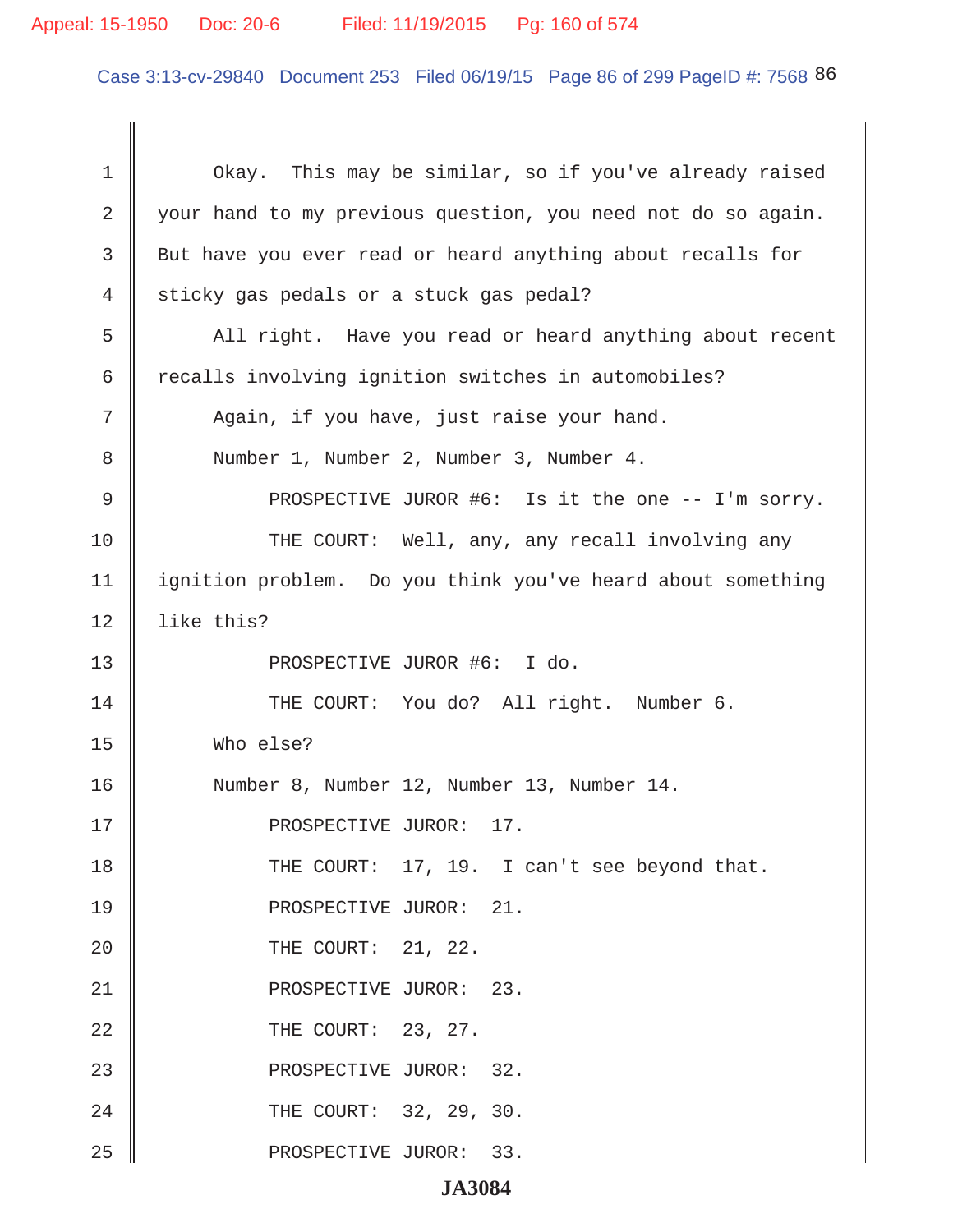Case 3:13-cv-29840 Document 253 Filed 06/19/15 Page 87 of 299 PageID #: 7569 87

| 1  | THE COURT: 33 and 34.                                         |
|----|---------------------------------------------------------------|
| 2  | PROSPECTIVE JUROR: 31.                                        |
| 3  | THE COURT: And 31.                                            |
| 4  | Now, let me address this to each of you. Did anybody          |
| 5  | hear or learn about something about a recall over ignition    |
| 6  | switches from something other than it being in the news       |
| 7  | somewhere? In other words, did you get some direct            |
| 8  | communication or somebody talked to you about it or something |
| 9  | like that?                                                    |
| 10 | Number 8, please stand and tell us your name.                 |
| 11 | PROSPECTIVE JUROR: Roy See, Number 8. I have a                |
| 12 | recall on my 2004 Grand Prix.                                 |
| 13 | THE COURT: All right. So your 2004 Grand Prix was             |
| 14 | subject to a recall. Was this recently?                       |
| 15 | PROSPECTIVE JUROR: Yeah. I got notified about a               |
| 16 | month ago.                                                    |
| 17 | THE COURT: Speak up.                                          |
| 18 | PROSPECTIVE JUROR: I got notified about a month               |
| 19 | ago.                                                          |
| 20 | THE COURT: And what did the recall tell you to do?            |
| 21 | PROSPECTIVE JUROR: The ignition switch needs                  |
| 22 | replaced because it will shut off going down the road.        |
| 23 | THE COURT: All right.                                         |
| 24 | PROSPECTIVE JUROR: Make a key change or something             |
| 25 | on it.                                                        |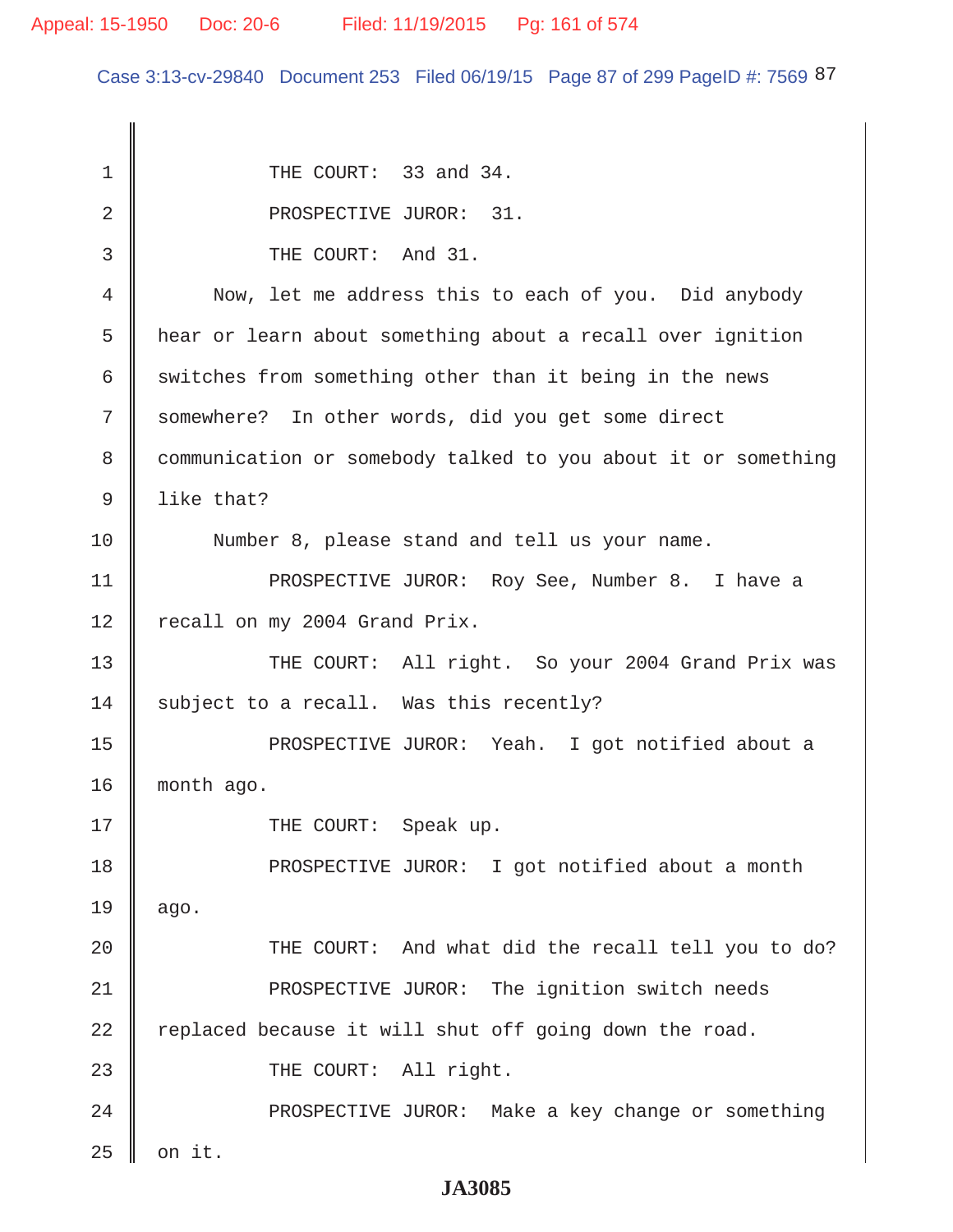Case 3:13-cv-29840 Document 253 Filed 06/19/15 Page 88 of 299 PageID #: 7570 88

1 | THE COURT: First, had you ever had that problem? 2 || PROSPECTIVE JUROR: Huh-uh. 3 THE COURT: No? And did you take it in to get it 4 fixed? 5 || PROSPECTIVE JUROR: No, not yet. 6 **6** THE COURT: Do you plan to? 7 || PROSPECTIVE JUROR: Yeah. 8 THE COURT: Okay. Let's keep going down the list 9 here. Number 12? 10 || PROSPECTIVE JUROR: Yes. My son had a Chevy Cobalt 11  $\parallel$  and he had a recall on it. 12 THE COURT: Was it similar to what Juror Number 8 13 | just described? 14 || PROSPECTIVE JUROR: Yes. 15 || THE COURT: A recent one? 16 || PROSPECTIVE JUROR: Yes. 17 THE COURT: Did he ever have the problem actually 18 happen? 19 || PROSPECTIVE JUROR: No. 20 || THE COURT: Has he gotten it repaired? 21 || PROSPECTIVE JUROR: Yes. 22 **COURT:** Thank you. 23 Number 13? 24 || PROSPECTIVE JUROR: Same thing. Same car. 25 || THE COURT: Same kind of car?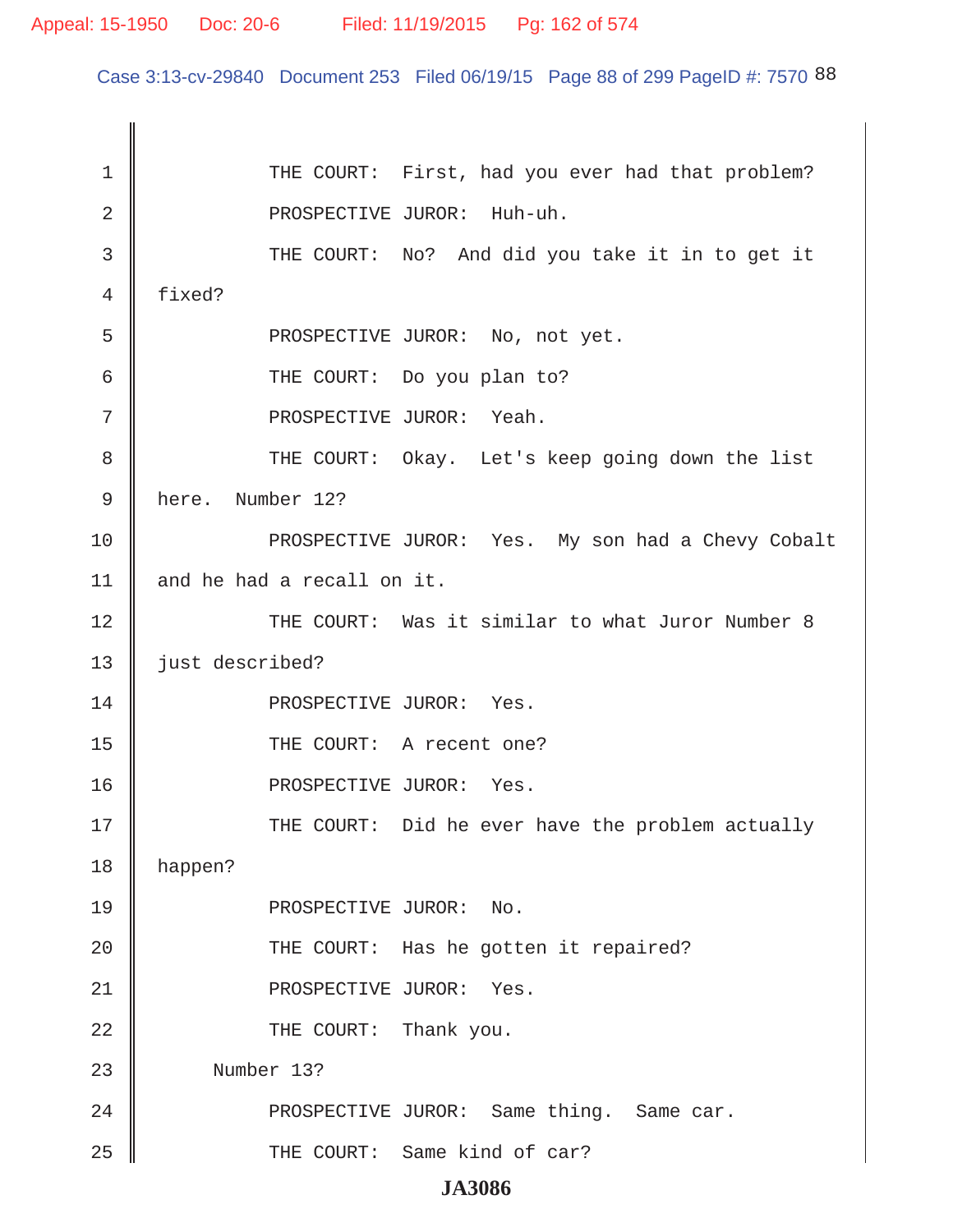Case 3:13-cv-29840 Document 253 Filed 06/19/15 Page 89 of 299 PageID #: 7571 89

1 || PROSPECTIVE JUROR: Yeah, Grand Prix. 2 COURT: Okay. 3 || PROSPECTIVE JUROR: It was a recall on it. 4 THE COURT: Had you experienced the problem with the 5 | ignition? 6 **6** PROSPECTIVE JUROR: No. 7 || THE COURT: Has it been fixed? 8 || PROSPECTIVE JUROR: I sold it. 9 CHE COURT: Oh, you sold it? 10 || PROSPECTIVE JUROR: Yes. 11 || THE COURT: Did you get the recall after you sold  $12 \parallel$  it? 13 || PROSPECTIVE JUROR: No. 14 THE COURT: So before you sold it --15 || PROSPECTIVE JUROR: But I told them about it, 16 | because it's one of my friends. 17 THE COURT: Okay. And so you got the recall notice 18 before you sold it and then you just passed that on to the 19 purchaser. 20 PROSPECTIVE JUROR: Yeah. 21 || THE COURT: Thank you. 22 Up here, Number 6, please? 23 PROSPECTIVE JUROR: My sister's car. She drives a  $24$  Chevy Cobalt. Same thing. 25 || THE COURT: Recent recall?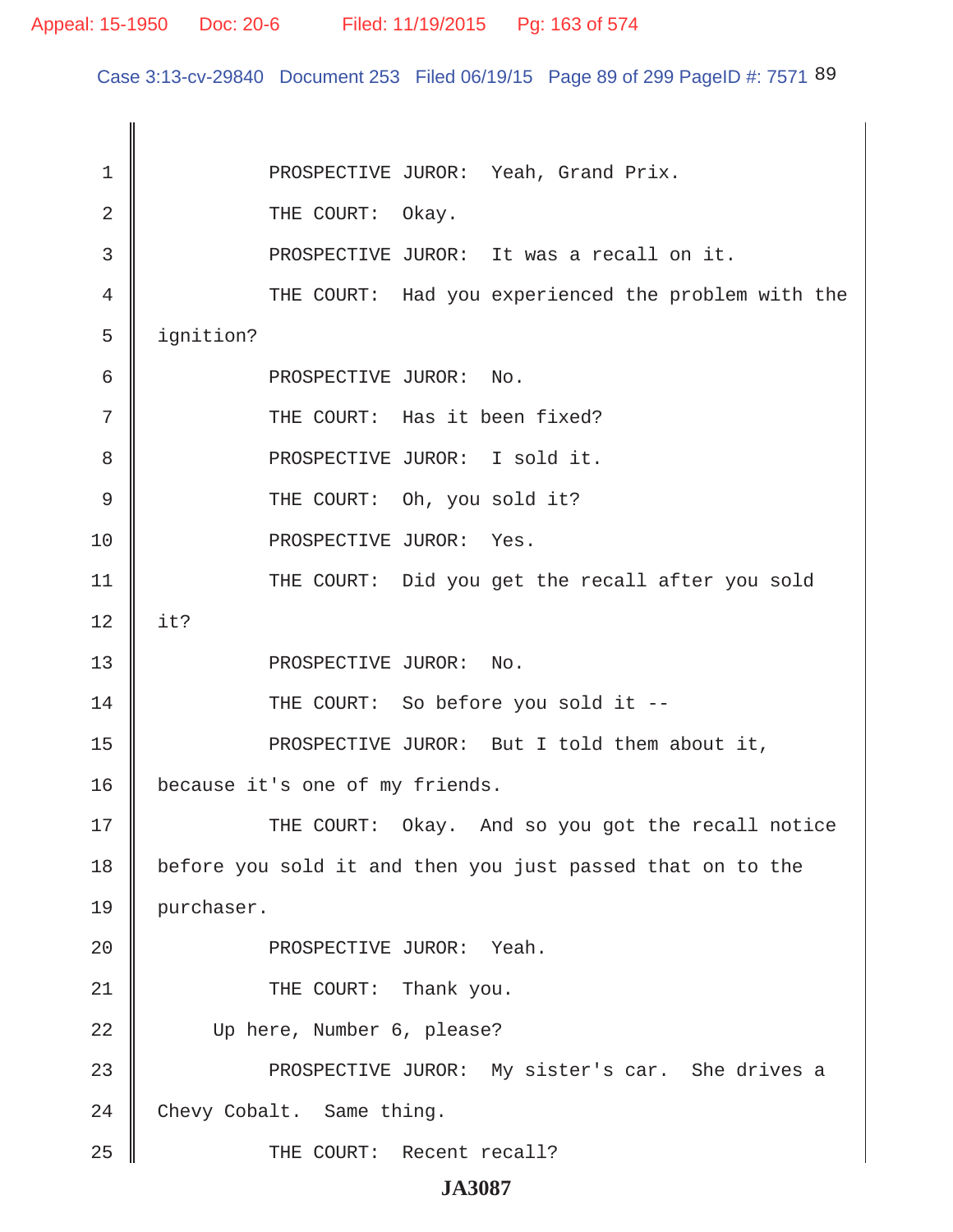Case 3:13-cv-29840 Document 253 Filed 06/19/15 Page 90 of 299 PageID #: 7572 90

1 || PROSPECTIVE JUROR: Yeah. 2 THE COURT: To your knowledge had she ever had the 3 problem with the ignition? 4 PROSPECTIVE JUROR: Yeah. 5 THE COURT: So her car was one that actually the 6 | ignition had malfunctioned? 7 || PROSPECTIVE JUROR: (Nods head up and down) 8 **THE COURT:** Answer out loud for me. 9 || PROSPECTIVE JUROR: Yes. 10 THE COURT: And did she have it repaired after the 11 | recall notice? 12 PROSPECTIVE JUROR: She took it to Dutch Miller to 13 | have it fixed. They didn't fix it, though. 14 THE COURT: So it still had the problem. 15 || PROSPECTIVE JUROR: Yes. 16 || THE COURT: Does she still have the car? 17 || PROSPECTIVE JUROR: Yes. 18 THE COURT: Has she had the problem anymore? 19 **PROSPECTIVE JUROR:** I don't think so. 20 **THE COURT:** Okay. Thank you. 21 || Anyone else up here? 22 || Number 3, please tell us your experience. 23 || PROSPECTIVE JUROR: My fiancee bought a Chevy Cobalt 24  $\parallel$  back in September, and they were -- the recall had just been, 25  $\parallel$  I think, issued around that time, and they fixed it at the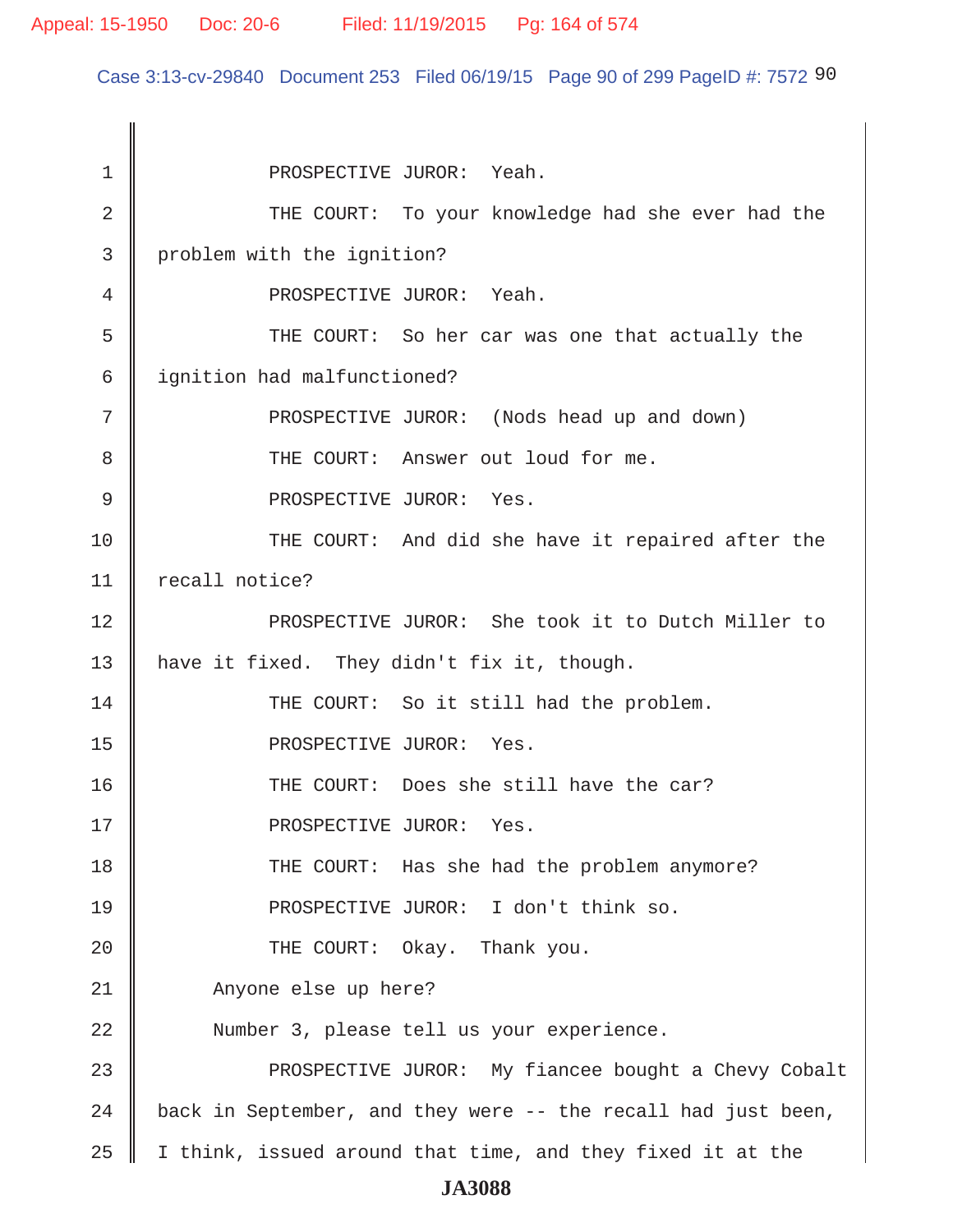#### Appeal: 15-1950 Doc: 20-6 Filed: 11/19/2015 Pg: 165 of 574

Case 3:13-cv-29840 Document 253 Filed 06/19/15 Page 91 of 299 PageID #: 7573 91

1 dealership before she bought it. She hasn't had any trouble  $2 \parallel$  with it. 3 **J** THE COURT: Thank you. 4 All right. Out here, let's start with the first row.  $5 \parallel$  Anybody? 6 Second row, starting on your right? Number 21? 7 PROSPECTIVE JUROR: Yes. Our 2005 Buick LaCrosse 8 || was recalled. We took it in and had it repaired, the 9 ignition. 10 || THE COURT: And was this recent? 11 || PROSPECTIVE JUROR: Yes. 12 || THE COURT: Had you all experienced a problem with 13 the ignition? 14 || PROSPECTIVE JUROR: No. No. 15 || THE COURT: Thank you. 16 All right. Down the row, Number 22, Mr. Smith? 17 || PROSPECTIVE JUROR #22: Mr. Knapp. 18 || THE COURT: Knapp. I'm sorry. 19 PROSPECTIVE JUROR: Brother-in-law had a Chevy  $20$  | Impala that got a recall on the ignition, and he took and had 21  $\parallel$  it fixed and then he traded it off. 22 || THE COURT: Okay. Had he experienced the ignition 23 problem? 24 | PROSPECTIVE JUROR: No, he didn't have any problem  $25$  with it.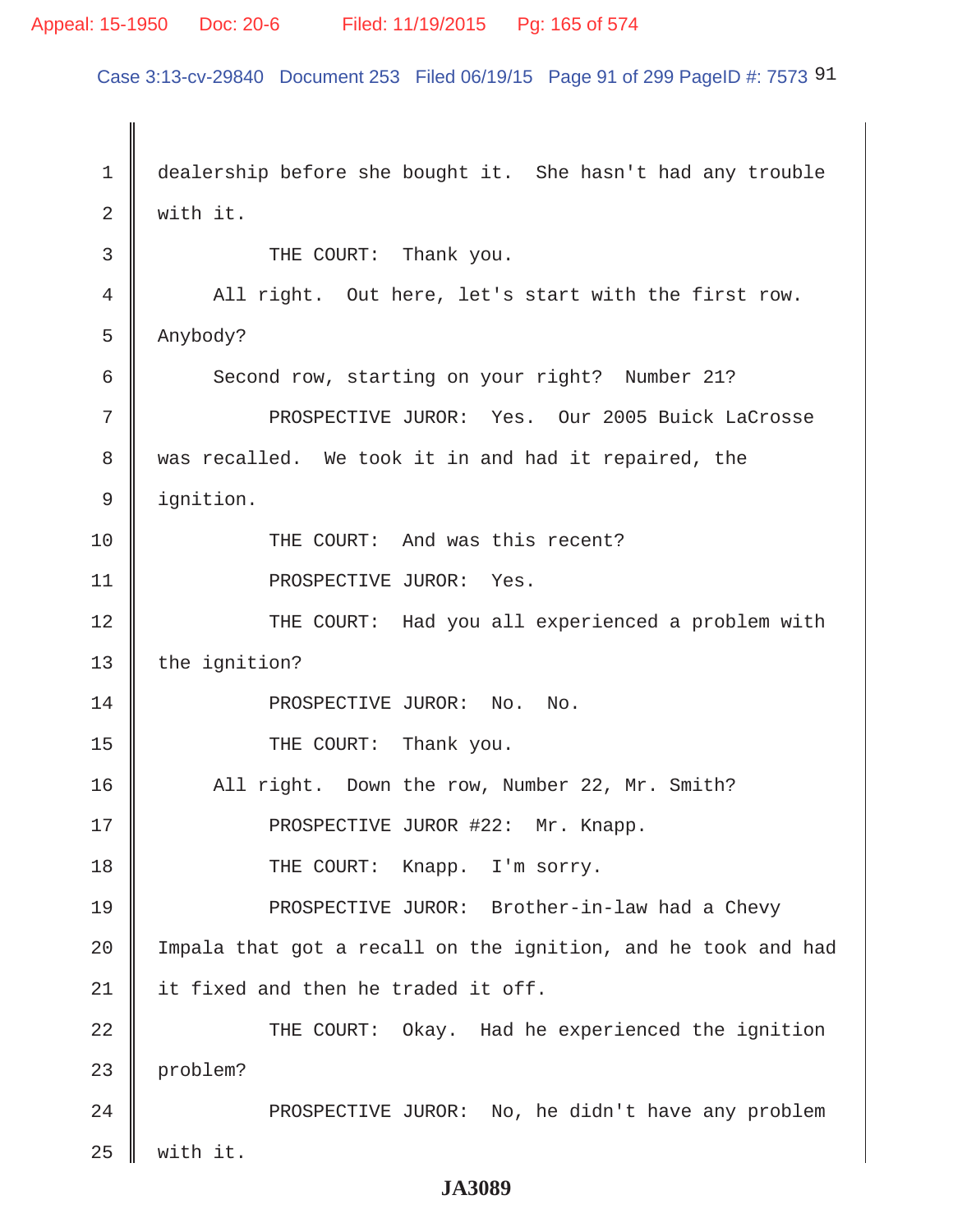Case 3:13-cv-29840 Document 253 Filed 06/19/15 Page 92 of 299 PageID #: 7574 92

1 || THE COURT: Thank you. 2 All right. Anyone else on that row? 3 | Let's go to the next row back. Anyone? 4 Anyone else in the back?  $5$  |  $\blacksquare$  All right. Thank you. 6 Now, there's a federal governmental agency called the 7 National Highway Traffic Safety Administration that has some 8 authority over things like recalls and automobile standards. 9 Do any of you have some preconceived opinion about how 10 well the National Highway Traffic Safety Administration 11 performs its work? 12 Number 3, could you stand and identify yourself? 13 || PROSPECTIVE JUROR: Robert Anastasio. I mean, I've  $14$  read a little bit about it and I've tried to keep up to date 15 | on recalls since I was in tenth grade and took driver's ed. 16 THE COURT: Okay. So what's your impression or 17 | opinion about how well the National Highway Traffic Safety 18 Administration does its work? 19 || PROSPECTIVE JUROR: I'm actually very impressed --20 || THE COURT: All right. 21 || PROSPECTIVE JUROR: -- considering the number of  $22$  | cars out on the road. 23 **THE COURT:** Thank you. 24 Anyone else? 25 Now, the particular lawsuit that we're going to be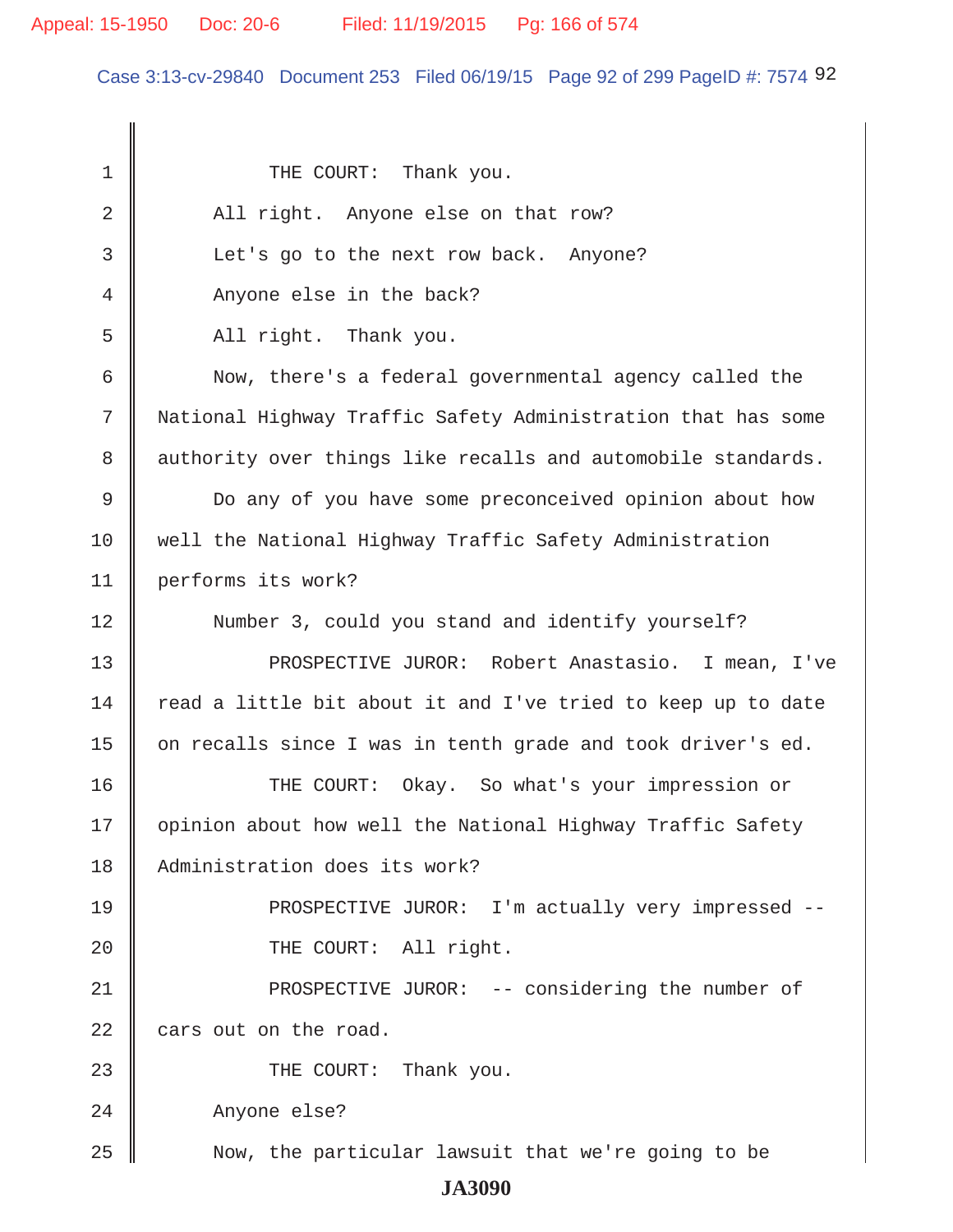#### Appeal: 15-1950 Doc: 20-6 Filed: 11/19/2015 Pg: 167 of 574

Case 3:13-cv-29840 Document 253 Filed 06/19/15 Page 93 of 299 PageID #: 7575 93

1 deciding involves a 2001 Ford Ranger. That's a pickup truck. 2 || Bave any of you or members of your family owned or driven 3 a significant amount a Ford Ranger, any model year? 4 All right. Let's start -- we have a bunch here. So  $5 \parallel$  let's start here with Number 8. 6 Well, down here, Number 4, do you -- 7 || PROSPECTIVE JUROR: My son had a -- 8 THE COURT: Please stand up. 9 PROSPECTIVE JUROR: Trudy Kelly, Number 4. My son 10 drives a Ford Ranger. He's not had any problem with it. 11 || THE COURT: Does he still have it? 12 || PROSPECTIVE JUROR: No. 13 || THE COURT: How long did he own one? 14 **PROSPECTIVE JUROR:** About a year and a half. 15 || THE COURT: When was this? 16 || PROSPECTIVE JUROR: 2008. 17 THE COURT: And you say he had no problems with it 18 as far as you know. 19 || PROSPECTIVE JUROR: No. 20 **THE COURT:** Thank you. 21 Continuing. Number 6, please stand and identify 22 yourself. 23 PROSPECTIVE JUROR: Donna Carter. My husband, he 24 | owned a Ford Ranger. 25 || THE COURT: How long?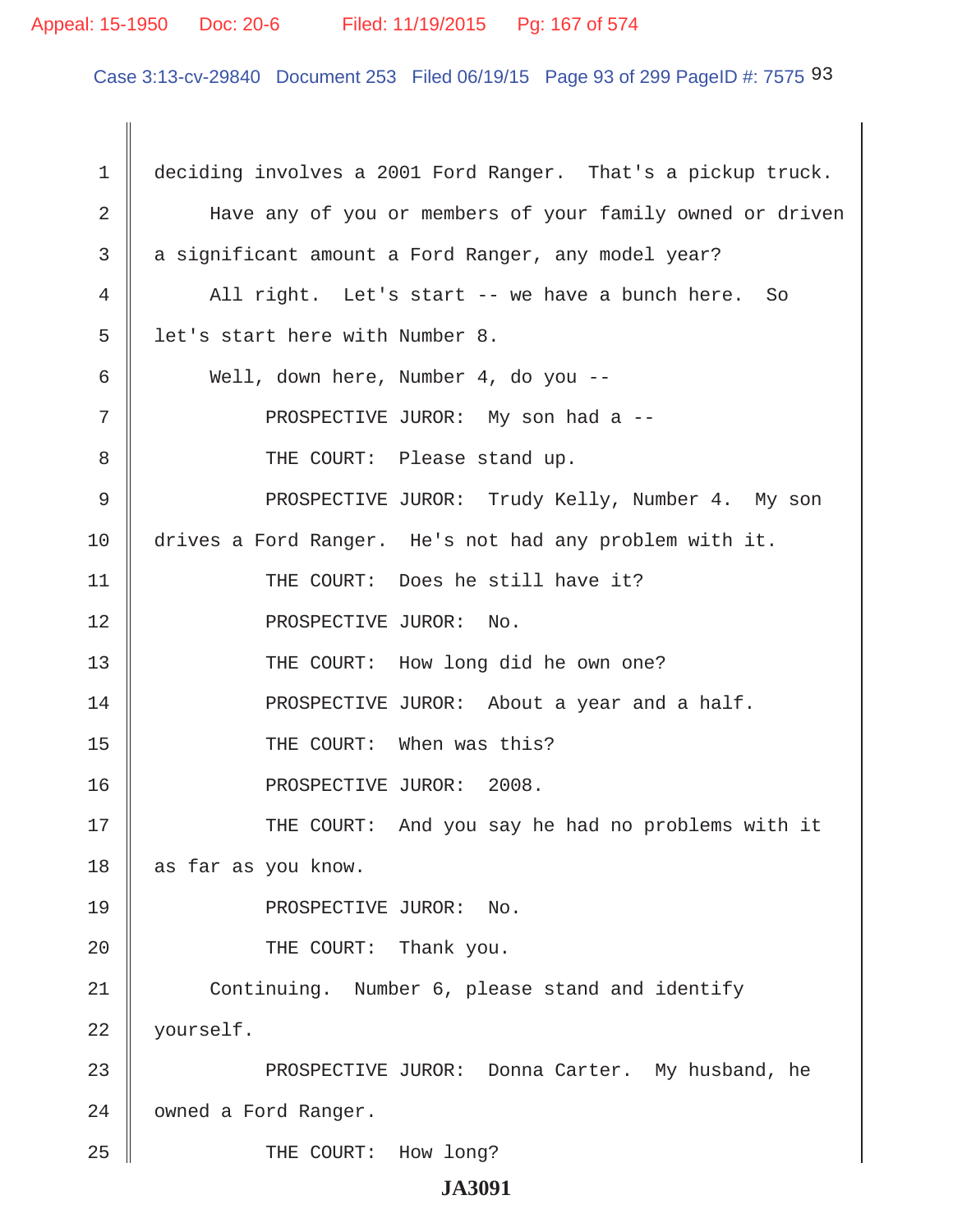Case 3:13-cv-29840 Document 253 Filed 06/19/15 Page 94 of 299 PageID #: 7576 94

1 || PROSPECTIVE JUROR: He owned it for probably ten 2 years and never had a problem out of it. 3 THE COURT: Okay. What model year was it? 4 || PROSPECTIVE JUROR: I think it was a '90. It seems  $5 \parallel$  like it was a 1990. 6 || THE COURT: Did he buy it new? 7 PROSPECTIVE JUROR: No. It was a few years old when  $8 \parallel$  he bought it, but he never had any problem with it. 9 || THE COURT: All right. Thank you. 10 Number 7? 11 || PROSPECTIVE JUROR: Steve Joseph. I have a Ford 12 Ranger still. It's a '94 and I've had it for about ten years. 13 THE COURT: So you bought it used about ten years  $14 \parallel$  ago? 15 PROSPECTIVE JUROR: (Nods head up and down) 16 THE COURT: Have you had any trouble with it? 17 PROSPECTIVE JUROR: I've had minor work. I had the  $18$  engine rebuilt and just a little work on it. 19 **THE COURT:** Just normal wear and tear? 20 || PROSPECTIVE JUROR: Yes. 21 THE COURT: Okay. Up here, Number 8? 22 **PROSPECTIVE JUROR:** Roy See, Number 8. 23 COURT: Speak up. 24 PROSPECTIVE JUROR: We've owned three, four Ford 25 Rangers over the years.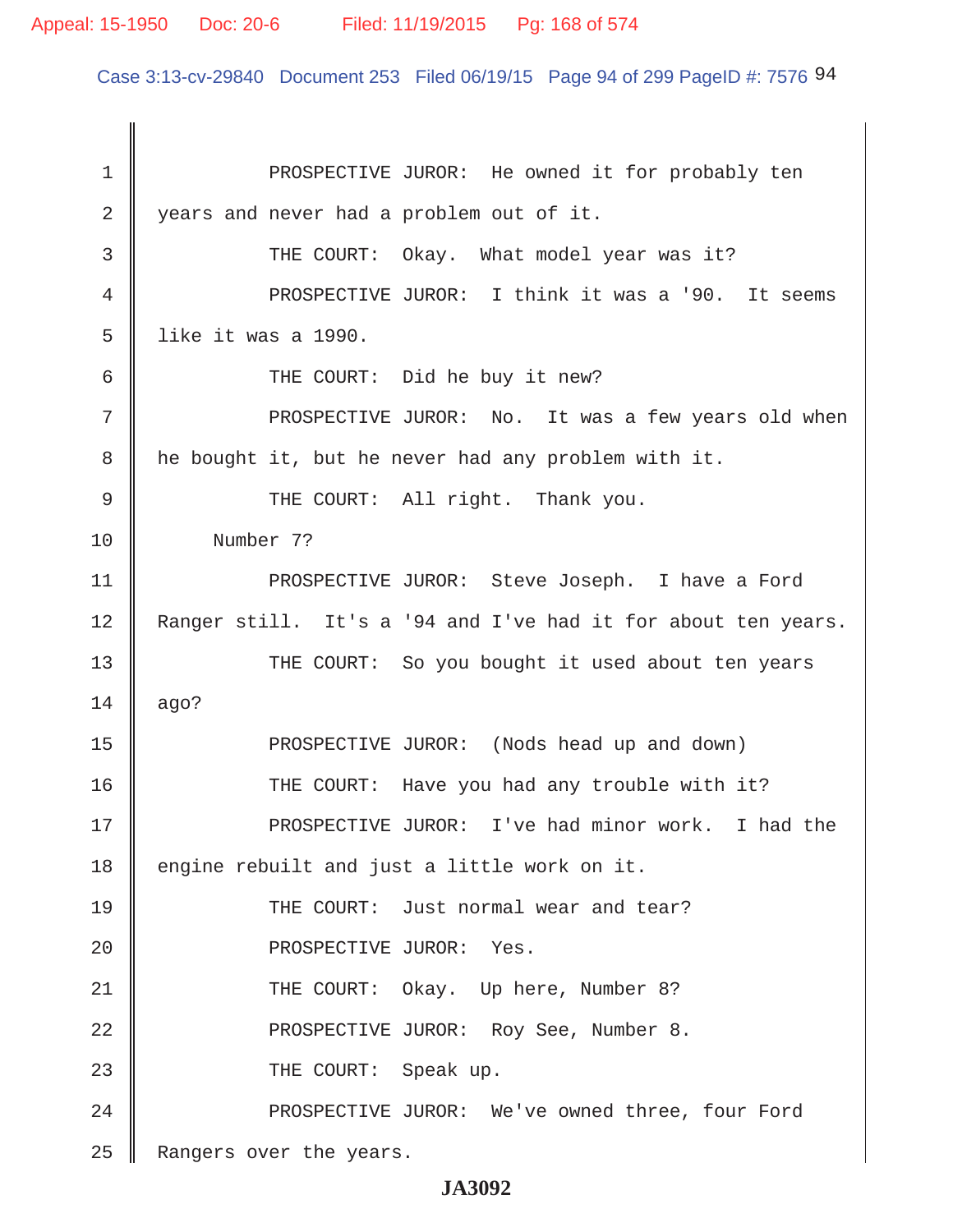#### Appeal: 15-1950 Doc: 20-6 Filed: 11/19/2015 Pg: 169 of 574

Case 3:13-cv-29840 Document 253 Filed 06/19/15 Page 95 of 299 PageID #: 7577 95

 1 THE COURT: When you say "we," who do you mean? 2 || PROSPECTIVE JUROR: I've owned one and my father has 3 | owned three. 4 THE COURT: Have you had a 2001 model? 5 PROSPECTIVE JUROR: He had a 2001. I had a '99, a 6  $\parallel$  '97, late '80s. 7 || THE COURT: Did you have any trouble with them? 8 **PROSPECTIVE JUROR:** Just the usual stuff. 9 CHE COURT: Usual stuff? 10 **PROSPECTIVE JUROR:** Yeah, maintenance. 11 || THE COURT: All right. Did you own -- were these 12 trucks that you all owned for a period of years? 13 || PROSPECTIVE JUROR: Yeah, for the most part. Two,  $14$  three, four years. 15 THE COURT: Okay. Thank you. 16 | Anyone else down through here? Yes, Number 12? 17 PROSPECTIVE JUROR: Glennia P. Daniels. My grandson 18 | had a 2005 Ford Ranger. 19 THE COURT: Did he buy it new? 20 || PROSPECTIVE JUROR: Used. 21 THE COURT: Did he have any trouble with it? 22 || PROSPECTIVE JUROR: No. 23 || THE COURT: How long did he own it? 24 || PROSPECTIVE JUROR: About three years. He sold it. 25 **THE COURT:** Thank you.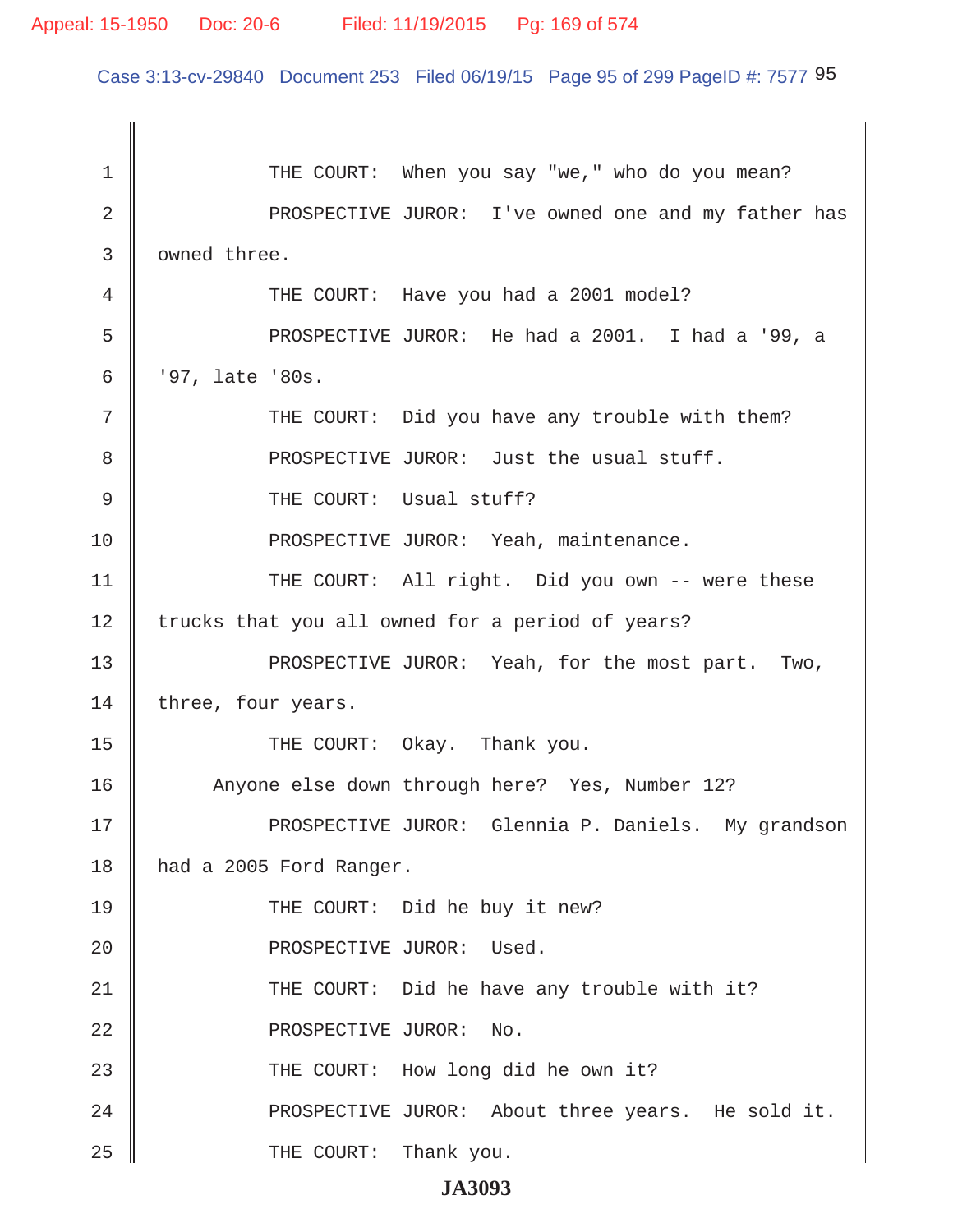#### Appeal: 15-1950 Doc: 20-6 Filed: 11/19/2015 Pg: 170 of 574

Case 3:13-cv-29840 Document 253 Filed 06/19/15 Page 96 of 299 PageID #: 7578 96

1 | All right. Mr. Smith, Number 14? 2 || PROSPECTIVE JUROR: Yes. I had a -- it was a 3 ninety-something. I can't remember what the exact year was. 4 || THE COURT: Did you buy it new? 5 PROSPECTIVE JUROR: Yes. 6 || THE COURT: Did you own it for several years? 7 || PROSPECTIVE JUROR: About three, until I had a 8 || head-on collision and totaled it. 9 THE COURT: Okay. Did you have any trouble with it? 10 || PROSPECTIVE JUROR: No, not --11 || THE COURT: All right. So after you had a car 12 || wreck, you got something different? 13 || PROSPECTIVE JUROR: Yes. Yes. 14 **THE COURT:** Thank you. 15 **Out here, let's go to the front row.** There's several of 16 you. 17 Number 18? 18 PROSPECTIVE JUROR: 18, yes, sir. I've owned two of 19 them, two Rangers, and haven't had any problem out of them. 20 **THE COURT:** What model years? 21 PROSPECTIVE JUROR: The first one was an '88 model 22  $\parallel$  and the other was a '97 model. 23 THE COURT: Did you buy them both used? 24 || PROSPECTIVE JUROR: Yes, sir. 25 THE COURT: Did you own each for a period of years? **JA3094**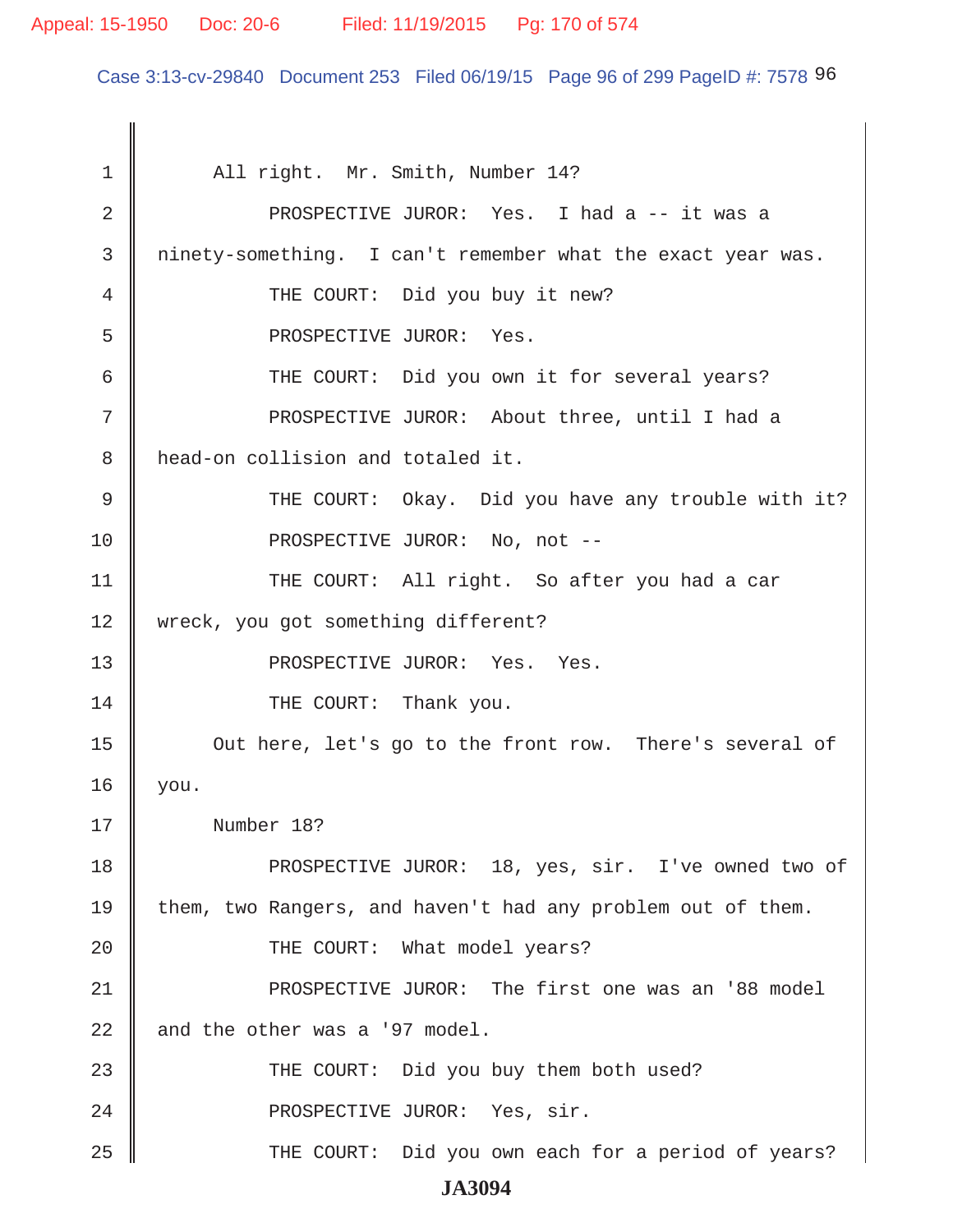Case 3:13-cv-29840 Document 253 Filed 06/19/15 Page 97 of 299 PageID #: 7579 97

1 || PROSPECTIVE JUROR: Yes. 2 THE COURT: But you had no trouble with them. 3 || PROSPECTIVE JUROR: Routine maintenance and reqular 4 | repairs. 5 || THE COURT: All right. Thank you. 6 Anyone else in that row? 7 Number 19? 8 PROSPECTIVE JUROR: We have a '94 Ford Ranger. 9 We've had it -- we bought it in '97. It's my husband's, and 10 we still own it today. The only thing we had to do was in '98 11 was the transmission. 12 THE COURT: All right. Thank you. 13 Number 20? 14 **PROSPECTIVE JUROR:** My father has owned quite a few 15  $\parallel$  of them, and he still has one right now that he bought in 16 1990, a 1986 model. Routine maintenance on it. That's it. 17 || THE COURT: All right. Thank you. 18 Keep going in the next row. 19 Mr. Knapp, Number 22? 20 || PROSPECTIVE JUROR: 22. My son had a -- I think it 21 was a 2001 or a 2002, and he had it for three or four years  $22$  and then decided to trade for another vehicle. 23 THE COURT: Did he buy it new or used? 24 || PROSPECTIVE JUROR: No, it was used. 25 THE COURT: So far as you know --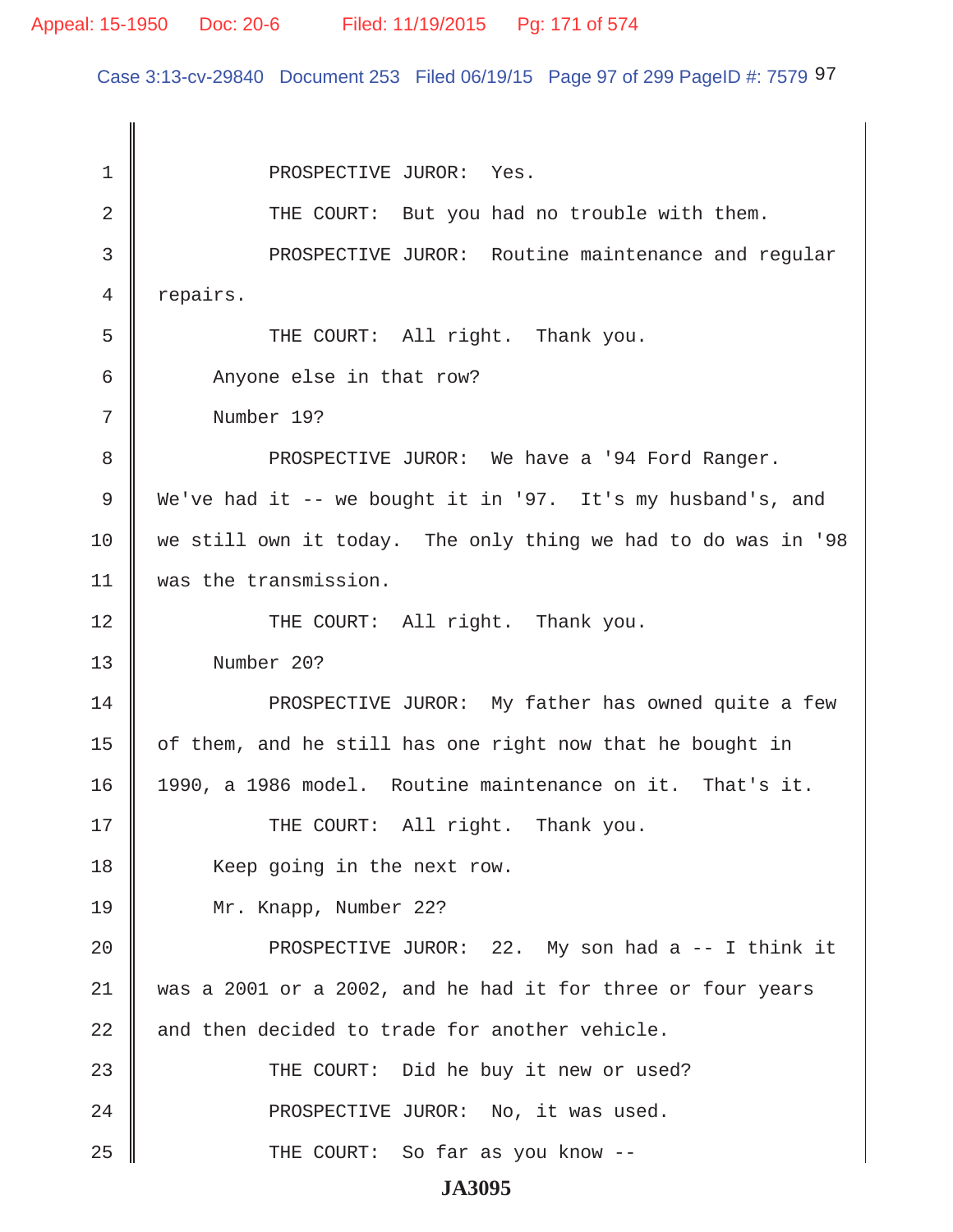Case 3:13-cv-29840 Document 253 Filed 06/19/15 Page 98 of 299 PageID #: 7580 98

1 || PROSPECTIVE JUROR: Never had any problems with it. 2 THE COURT: No problems? 3 || PROSPECTIVE JUROR: No. 4 || THE COURT: All right. Thank you. 5 Anyone else in that row?  $6 \parallel$  All right. Let's go to the next row back. 7 Number 30? 8 PROSPECTIVE JUROR: I had a '98 Ranger -- 9 || THE COURT: Speak up. I'm sorry. 10 PROSPECTIVE JUROR: I had a '98 Ranger my brother 11 bought new and I bought it off of him to get him out from 12 under the loan because he was going to lose it and --13 || THE COURT: I'm sorry. What? 14 **PROSPECTIVE JUROR:** It was the worst vehicle I ever 15 | owned. 16 THE COURT: Okay. So you had a lot of trouble with 17 it. 18 || PROSPECTIVE JUROR: Yes. 19 THE COURT: Was it the kind of problems you would  $20$  | attribute to the way the car was made or was there just a 21 problem with people not doing a good job on repairs or 22 maintenance? 23 **PROSPECTIVE JUROR:** Well, I paid enough money 24 | putting into it, so I don't know if it was people doing it  $25 \parallel$  or  $-$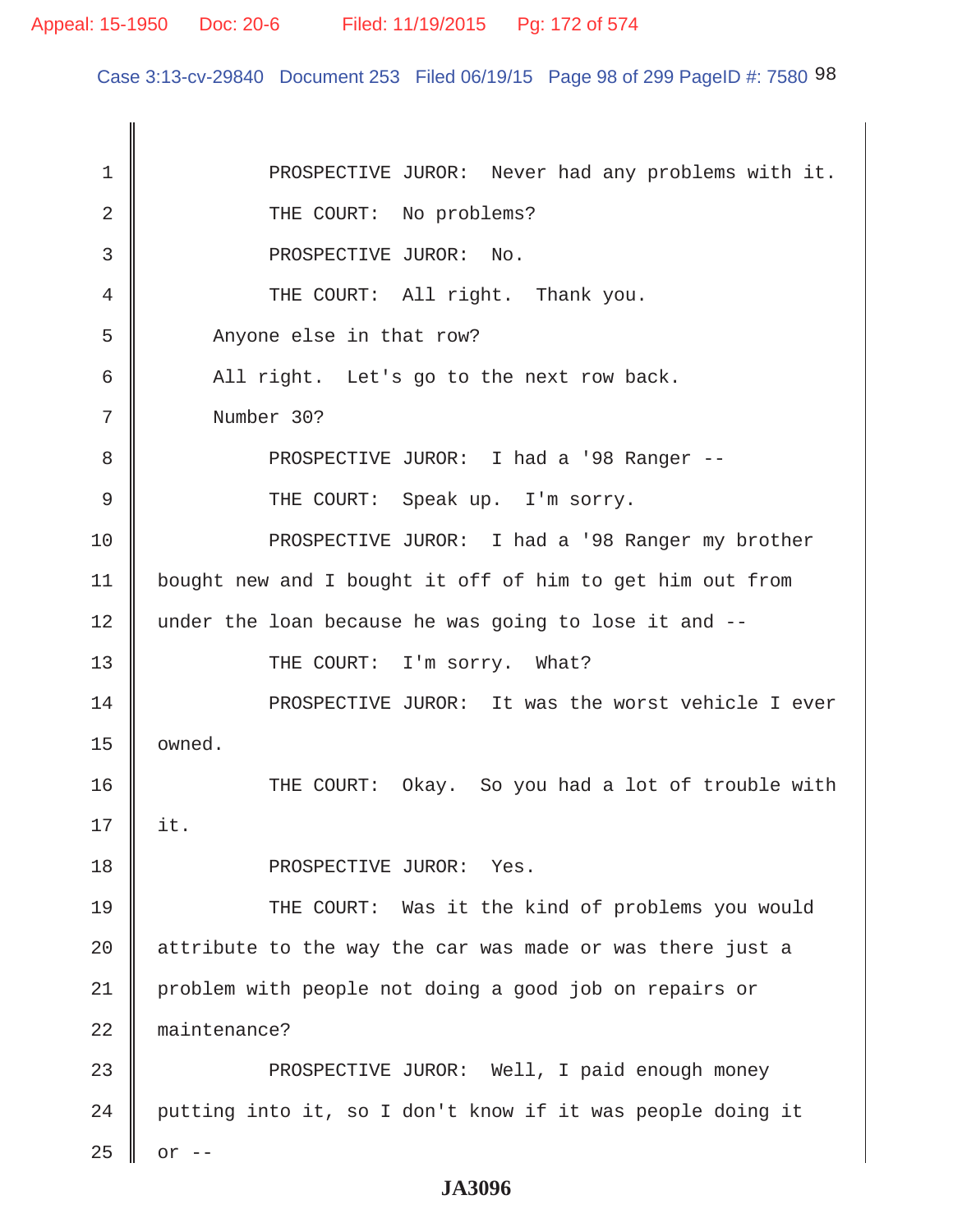Case 3:13-cv-29840 Document 253 Filed 06/19/15 Page 99 of 299 PageID #: 7581 99

1 THE COURT: How old was the car when you got it? 2 **PROSPECTIVE JUROR:** Three years old. 3 || THE COURT: Had your brother ever --4 CHE REPORTER: I'm sorry? 5 Supersuper THE COURT: Three years old? 6 PROSPECTIVE JUROR: Yeah. He had different -- I'm 7 not sure I can remember what his issues was. Ultimately it 8 | ended up blowing up on the interstate. 9 CHE COURT: Okay. Thank you. 10 Anyone else back there? 11 Number 29? 12 PROSPECTIVE JUROR: Yeah. My husband had a late 13 | '80s Ranger. No problems out of it. He had it for about five 14 or six years. 15 || THE COURT: Had he bought it new or used? Do you  $16 \parallel$  know? 17 || PROSPECTIVE JUROR: He bought it used. 18 THE COURT: Used? All right. Thank you. 19 Anyone else? 20 | Let's go back here in the corner. 21 PROSPECTIVE JUROR: Number 31. I owned a '94 Ford 22 Ranger. I bought it used off of a buddy of mine, had it for 23  $\parallel$  about two years, blew the motor in it. And now I own a '91 24 | Ford Ranger. I haven't had any problems other than routine 25 maintenance.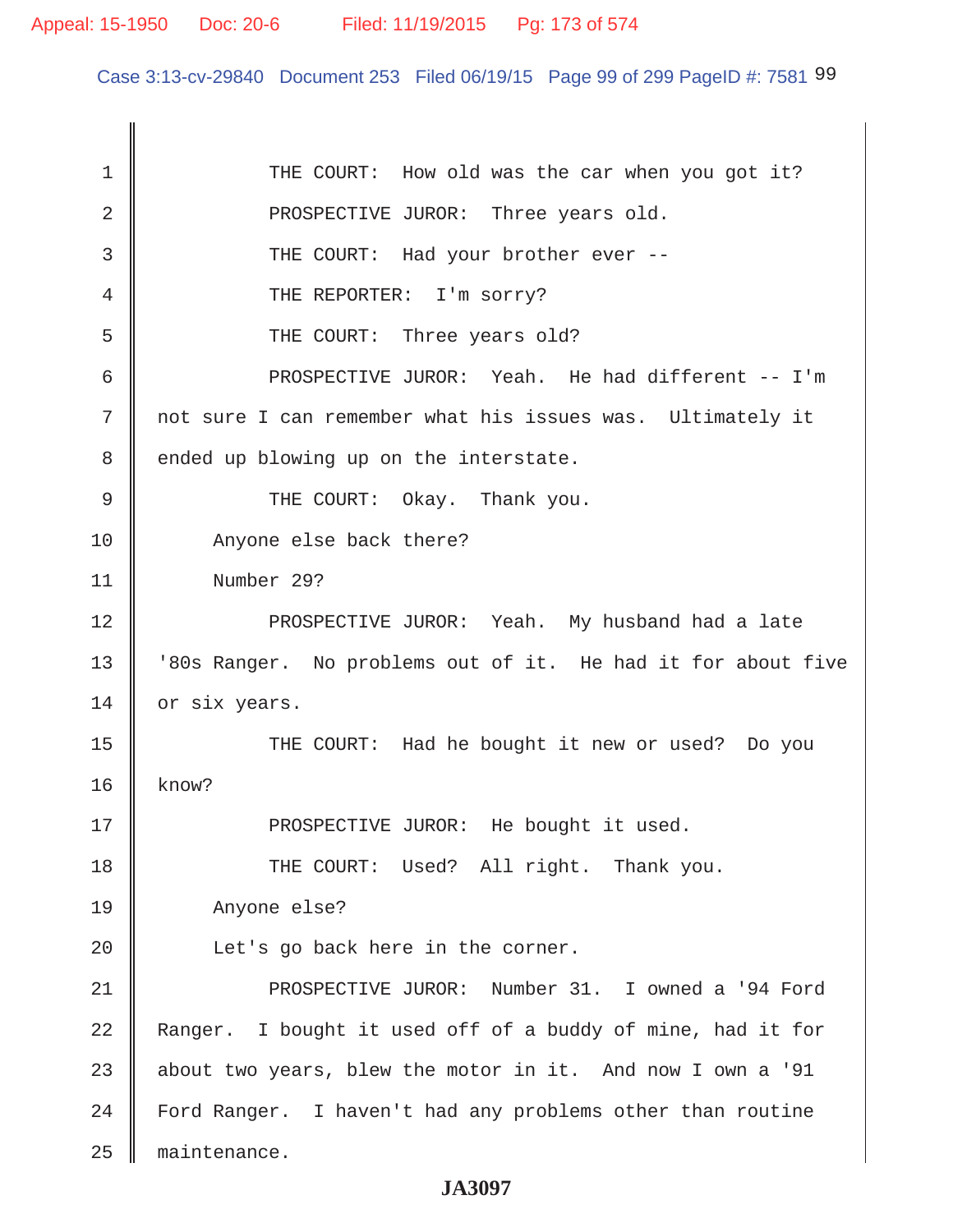Case 3:13-cv-29840 Document 253 Filed 06/19/15 Page 100 of 299 PageID #: 7582100

1 || THE COURT: Do you feel like you had any problems 2 with the first one? You said you blew the engine in it. 3 || PROSPECTIVE JUROR: I blew the motor in it because I 4 was young and stupid. It was a five-speed. I was 18. 5 Supersuper THE COURT: I think I probably must have run around 6 with you at one point. That describes me. 7 || Anybody else back here? 8 Number 33? 9 PROSPECTIVE JUROR: Yeah, Number 33. My dad has 10 | owned Ford Rangers since the '80s. The most recent one was 11 probably 2006 or 7. 12 THE COURT: Has he ever had any trouble with them? 13 || PROSPECTIVE JUROR: He's hurt a couple of 14 transmissions, had transmissions replaced. 15 THE COURT: Did he think that it was because of the 16 way the car was manufactured? 17 PROSPECTIVE JUROR: The most recent one was he was 18 | probably doing more work with it than he probably should have 19 been. 20 THE COURT: Okay. I take it that he must like  $21$   $\parallel$  these -- $22$   $\parallel$  PROSPECTIVE JUROR: He likes the vehicle. 23 THE COURT: Okay. Because he keeps buying them. 24 PROSPECTIVE JUROR: Yeah. 25 THE COURT: Okay. Thanks.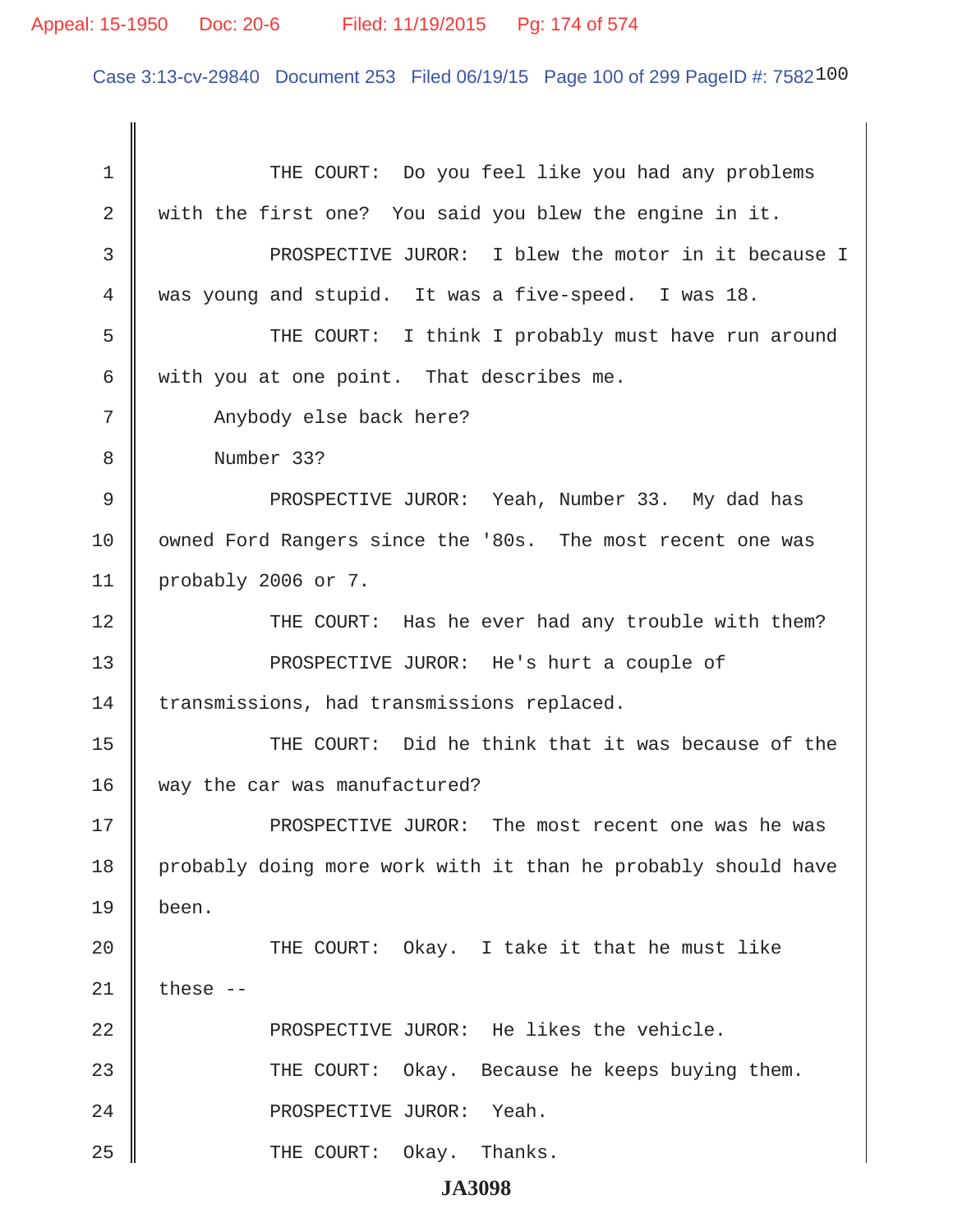#### Appeal: 15-1950 Doc: 20-6 Filed: 11/19/2015 Pg: 175 of 574

Case 3:13-cv-29840 Document 253 Filed 06/19/15 Page 101 of 299 PageID #: 7583101

 1 Anybody else? 2 All right. Have any of you ever been involved in an 3 automobile crash while driving any type of Ford, Lincoln, or 4 Mercury automobile, or being a passenger in one? 5 Number 9? 6 || PROSPECTIVE JUROR: Multiple, as discussed before. 7 || THE COURT: With your -- that was a Ford truck? 8 PROSPECTIVE JUROR: Yes. All my work trucks were 9 Ford back then. 10 THE COURT: What kind of truck? What model? 11 || PROSPECTIVE JUROR: F-350s, F-250s. 12 THE COURT: Okay. And how many times do you think 13 || you were in a crash when you were in a Ford vehicle? 14 || PROSPECTIVE JUROR: The seven to ten times,  $15$  something  $-$ 16 || THE COURT: All those were? 17 || PROSPECTIVE JUROR: Yes, sir. 18 THE COURT: All right. Did you ever think any of 19  $\parallel$  those crashes were caused or -- either wholly or partly 20  $\parallel$  because of the way the car was made or operated or anything? 21 PROSPECTIVE JUROR: The 2004 that I discussed, yes,  $22$  | sir, because of the  $-$ -23 || THE COURT: Suspension problem? 24 || PROSPECTIVE JUROR: -- suspension problems, and the  $25$  | stuff just didn't work right.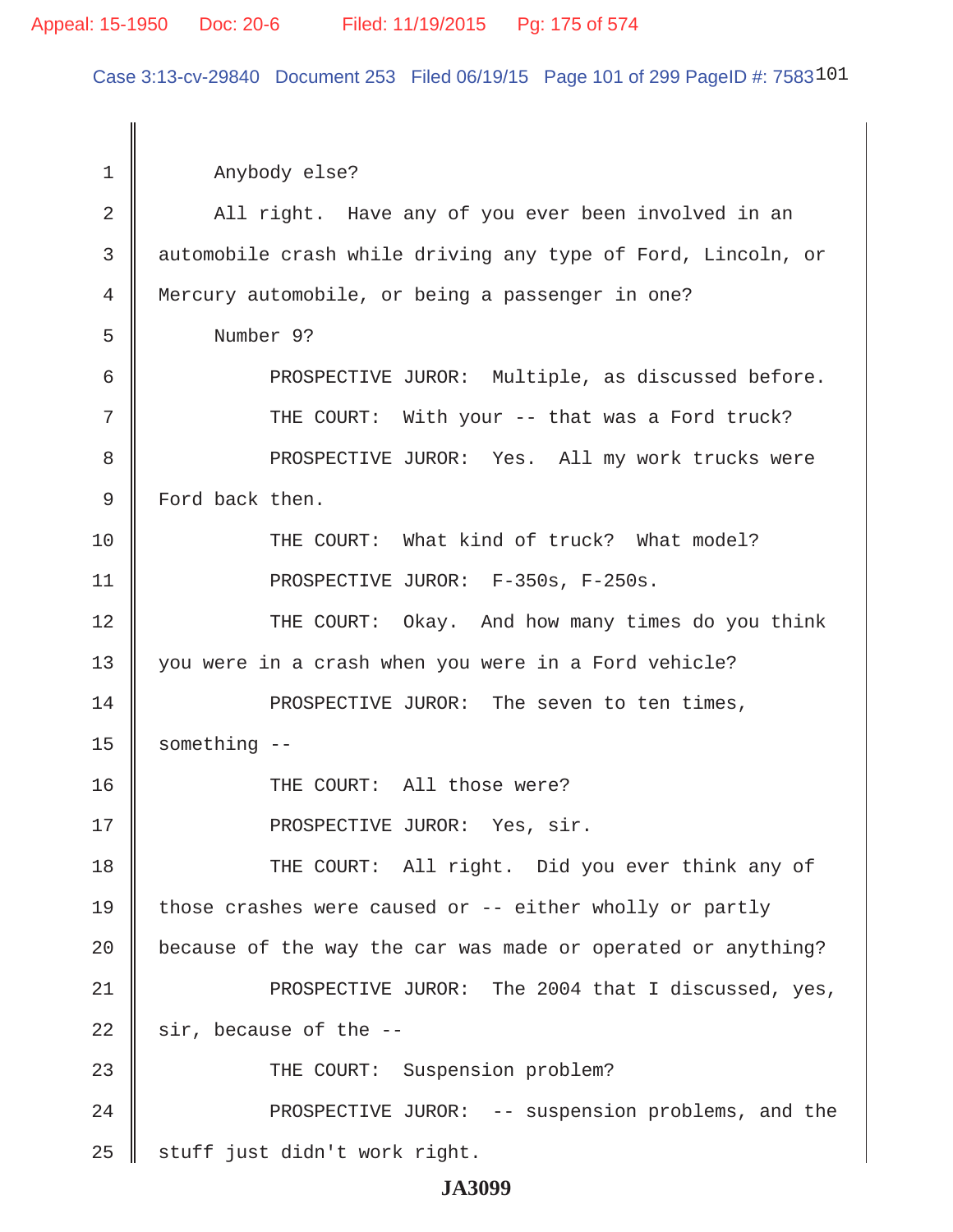# Appeal: 15-1950 Doc: 20-6 Filed: 11/19/2015 Pg: 176 of 574

Case 3:13-cv-29840 Document 253 Filed 06/19/15 Page 102 of 299 PageID #: 7584102

| $\mathbf 1$ | THE COURT: All right. And you had some collisions              |
|-------------|----------------------------------------------------------------|
| 2           | as a result of that?                                           |
| 3           | PROSPECTIVE JUROR: I couldn't stop appropriately.              |
| 4           | I didn't feel like the equipment worked properly to get me to  |
| 5           | -- most of my accidents have been T-bones, people pulling out  |
| 6           | in front of my trucks.                                         |
| 7           | THE COURT: Okay. Thank you.                                    |
| 8           | Now, if you've already answered this about a particular        |
| 9           | Ford Ranger, you don't need to repeat it, but have you had any |
| 10          | serious mechanical problems with any other Ford, Lincoln, or   |
| 11          | Mercury automobile that you or a family member has owned?      |
| 12          | Mr. Knapp?                                                     |
| 13          | PROSPECTIVE JUROR: I have a 2008 Ford Focus, and it            |
| 14          | had 50,000 miles on it and the transmission went out on it.    |
| 15          | THE COURT: Okay.                                               |
| 16          | PROSPECTIVE JUROR: They wouldn't -- it was under               |
| 17          | warranty. They wouldn't put a new transmission in.<br>They     |
| 18          | rebuilt it, and I've not had any more problems with it since   |
| 19          | they rebuilt the transmission.                                 |
| 20          | THE COURT: Okay. Who did you deal with? Just the               |
| 21          | dealership?                                                    |
| 22          | PROSPECTIVE JUROR: Yes.                                        |
| 23          | THE COURT: What dealership?                                    |
| 24          | PROSPECTIVE JUROR: I-77 Ford at Fairplain.                     |
| 25          | THE COURT:<br>Did you ever have -- to your knowledge           |
|             | <b>JA3100</b>                                                  |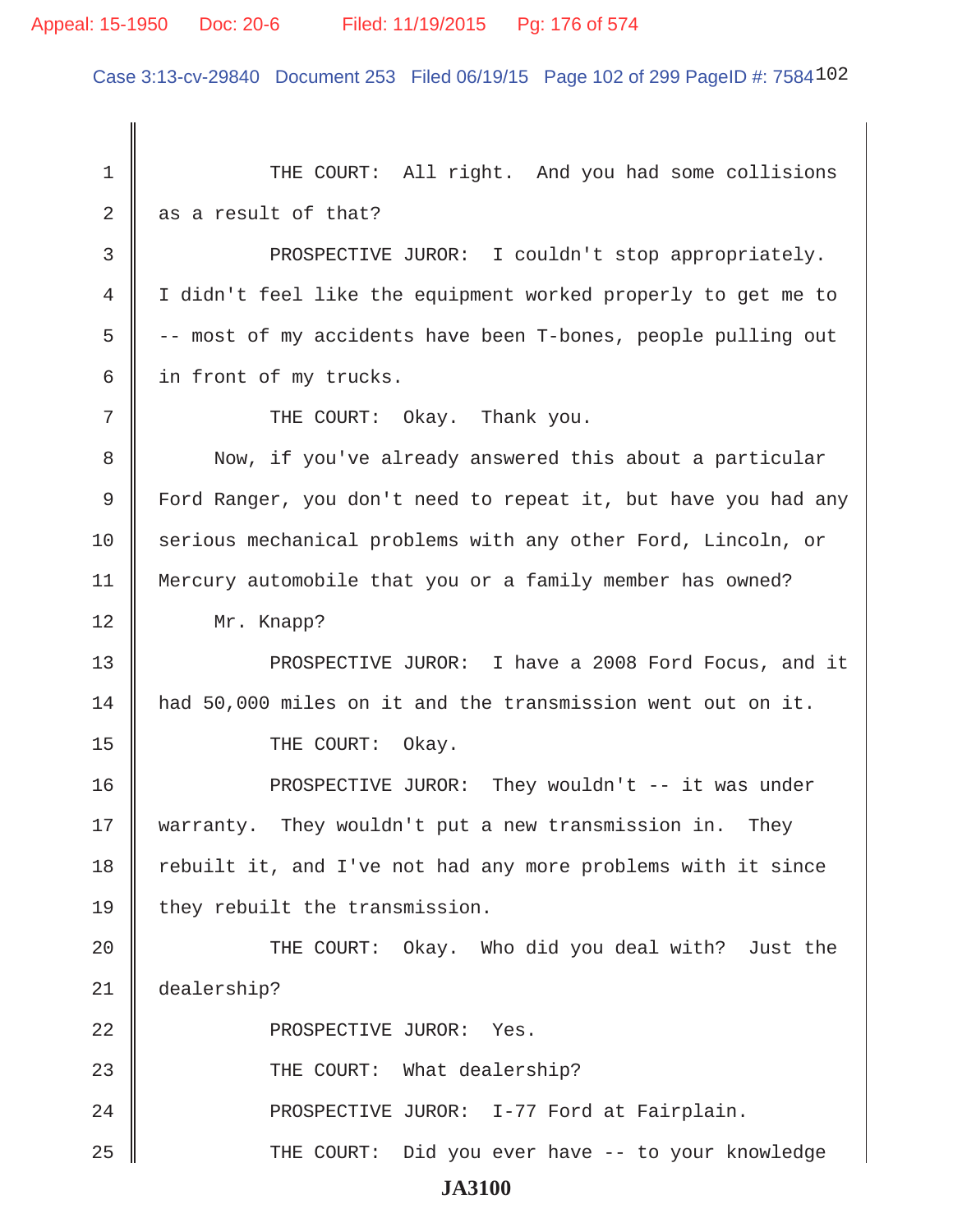#### Appeal: 15-1950 Doc: 20-6 Filed: 11/19/2015 Pg: 177 of 574

Case 3:13-cv-29840 Document 253 Filed 06/19/15 Page 103 of 299 PageID #: 7585103

1 was the manufacturer, the Ford Company, ever involved in it,  $2 \parallel$  or was all this just handled between you and the dealership? 3 **PROSPECTIVE JUROR:** It was all between me and the 4 dealership. 5 || THE COURT: Okay. Thank you. 6 Anyone else? 7 || PROSPECTIVE JUROR #9: Would you repeat that 8 || question, sir? 9 THE COURT: Yes. Have you or any member of your 10 family had any serious mechanical problems with a Ford, a 11 | Lincoln, or a Mercury that either you or your family member  $12 \parallel$  owned? 13 || You told us about the Ford trucks. 14 PROSPECTIVE JUROR #9: Electrical. 15 || THE COURT: Well, stand up and tell us about that. 16 PROSPECTIVE JUROR: 2003 model that I bought new -- 17 THE COURT: Was this another truck? 18 PROSPECTIVE JUROR: Yes, sir. It was plagued with 19 || electrical trouble and it would just shut down. It was an  $20 \parallel$  F-350. 21 || THE COURT: You bought it new? 22 || PROSPECTIVE JUROR: Yes, sir. 23 THE COURT: And so the electrical problems would 24 | literally cause the engine to shut down? 25 PROSPECTIVE JUROR: The truck would just stop while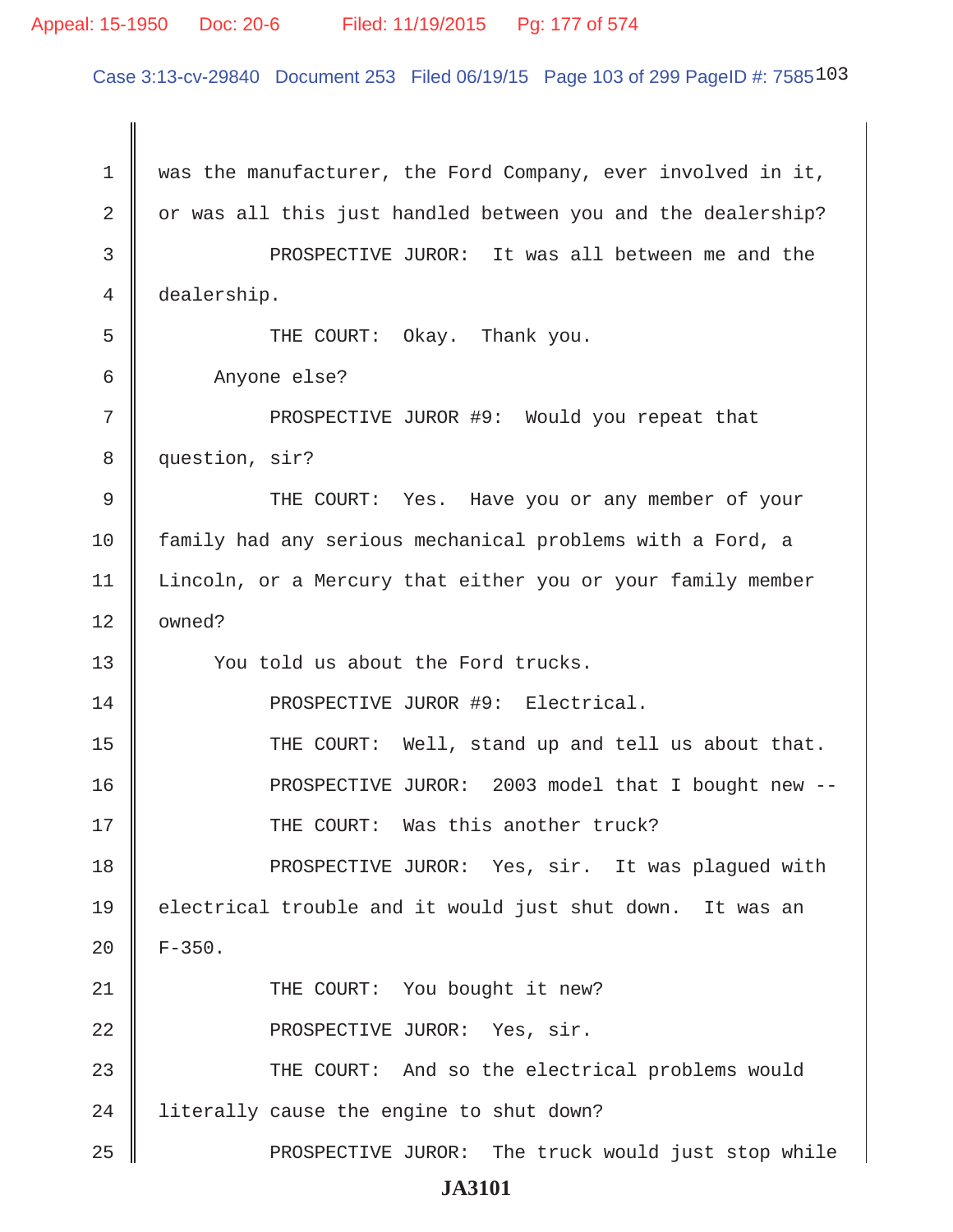#### Appeal: 15-1950 Doc: 20-6 Filed: 11/19/2015 Pg: 178 of 574

Case 3:13-cv-29840 Document 253 Filed 06/19/15 Page 104 of 299 PageID #: 7586104

1 driving, yes. 2 || THE COURT: All right. Were you ever involved in  $3 \parallel$  any wreck? 4 **PROSPECTIVE JUROR:** Not directly related to that,  $5 \parallel no.$ 6 || THE COURT: Okay. Were you actually driving it when  $7 \parallel$  this happened? 8 || PROSPECTIVE JUROR: Yes, sir. 9 THE COURT: And did you just completely have -- 10 || PROSPECTIVE JUROR: Yes, sir. 11 || THE COURT: -- the car shut down? 12 || PROSPECTIVE JUROR: And that would then kill the 13 brakes. 14 || THE COURT: Power steering and everything else? 15 || PROSPECTIVE JUROR: Yes, sir. 16 THE COURT: Okay. So you took it back to the 17 dealership and complained about it? 18 || PROSPECTIVE JUROR: Yes. It was worked on, close to 19  $\parallel$  \$18,000 worth of repairs under warranty the first year I owned  $20$  | it, and I sold it and got rid of it. 21 THE COURT: Okay. So they covered all this under 22 warranty -- 23 || PROSPECTIVE JUROR: Yes, sir. 24 || THE COURT: -- but they had to do a lot of work on  $25$  | it.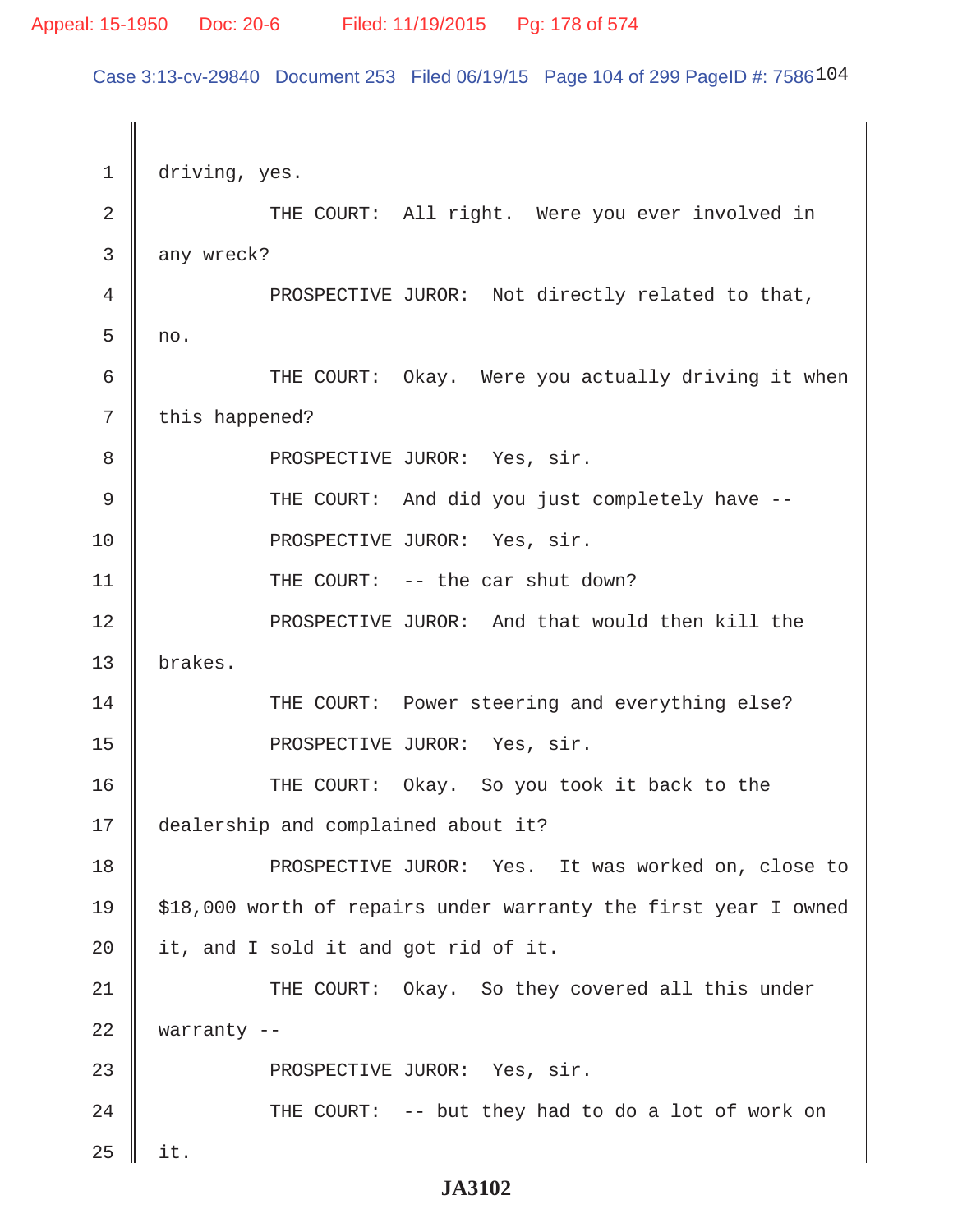#### Appeal: 15-1950 Doc: 20-6 Filed: 11/19/2015 Pg: 179 of 574

Case 3:13-cv-29840 Document 253 Filed 06/19/15 Page 105 of 299 PageID #: 7587105

1 || PROSPECTIVE JUROR: Yes, sir. 2 || THE COURT: Did you feel like it had been fixed by  $3$  | the time they finished their work? 4 **PROSPECTIVE JUROR:** Not the electrical, no, sir. 5 || THE COURT: All right. So you got rid of it? 6 || PROSPECTIVE JUROR: Yes, sir. 7 || THE COURT: All right. Thank you. 8 Anyone else? I'm sorry. 9 MR. O'DELL: Your Honor, I think in that last 10 || question about driving Fords, I think there may have been a 11 couple of people in the back. 12 || THE COURT: Oh, I'm sorry. Did I miss somebody in 13  $\parallel$  the back? 14 PROSPECTIVE JUROR #29: How far back on Ford do you  $15$  want to go? 16 THE COURT: Well, back when Henry was just a little 17 | boy would probably be sufficient. 18 || PROSPECTIVE JUROR #29: No, you were talking about 19 accidents in Fords. 20 || THE COURT: Sure, whatever. 21 || PROSPECTIVE JUROR #29: My mother had two Lincoln 22 Town Cars that the brakes went out on. 23 || THE COURT: All right. How long ago --24 PROSPECTIVE JUROR: The '60s -- 25 || THE COURT: Sixties?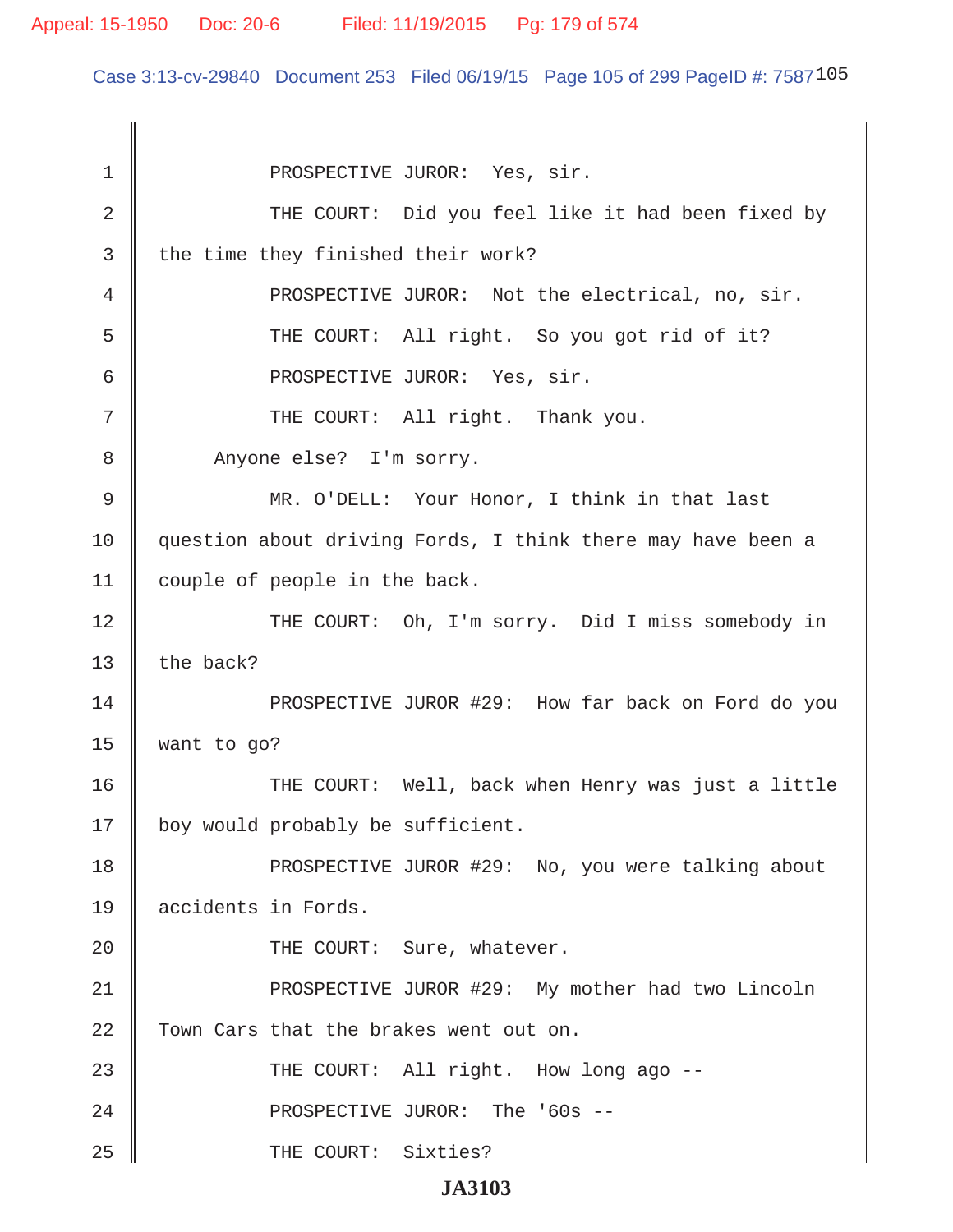Case 3:13-cv-29840 Document 253 Filed 06/19/15 Page 106 of 299 PageID #: 7588106

 1 PROSPECTIVE JUROR: Yeah, early '70s. 2 THE COURT: Is it your understanding that she felt 3 I like the brakes went out because the car was poorly made? 4 || PROSPECTIVE JUROR: No. 5 THE COURT: Did she think the brakes were just worn 6  $\parallel$  and not maintained or what? 7 || PROSPECTIVE JUROR: Well, the one car they only had 8 for a week. 9 || THE COURT: Was it new? 10 || PROSPECTIVE JUROR: No, sir. It was bought used --11 || THE COURT: Okay. 12 || PROSPECTIVE JUROR: -- from a dealer. 13 THE COURT: Was it -- is it your impression that she  $14$  | felt like with that Lincoln, that the brakes had just gotten 15 | bad over time and weren't very good or what, or do you know? 16 PROSPECTIVE JUROR: Well, my dad is a mechanic and 17 | he said that it was just something that the dealer missed, 18 | that one that sold it, you know, used. 19 THE COURT: Okay. So the brakes just weren't kept  $20$  | in a good state of repair. 21 || PROSPECTIVE JUROR: Right. 22 THE COURT: Is that the case for both of the times  $23$   $\parallel$  that the brakes went out? 24 || PROSPECTIVE JUROR: Uh-huh. 25 THE COURT: Okay. Thank you.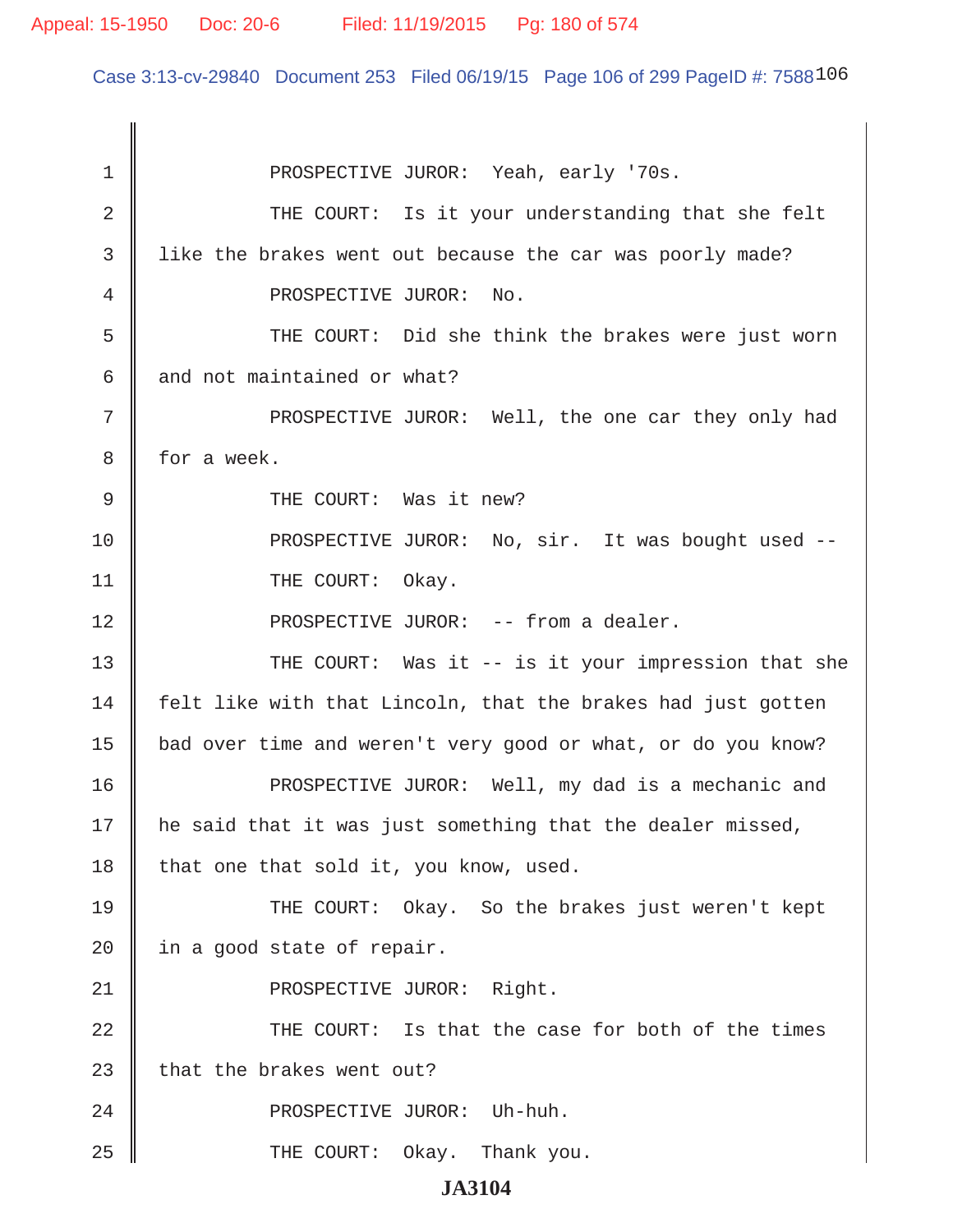### Appeal: 15-1950 Doc: 20-6 Filed: 11/19/2015 Pg: 181 of 574

Case 3:13-cv-29840 Document 253 Filed 06/19/15 Page 107 of 299 PageID #: 7589107

 1 Anyone else? 2 Now, have any of you or members of your immediate family 3 || ever been involved in a significant or a serious controversy 4 or conflict with an automobile manufacturer or an automobile 5 dealer? And if you've already answered by describing the 6 dealership dealing with the problem, that's fine. 7 || Anything else? 8 || Okay. Now, have any of you ever felt that you had a 9 claim or a dispute that was significant with the manufacturer 10 | of any type of product because you think that product was 11 defective, defectively made? 12 Number 9? 13 || PROSPECTIVE JUROR: Dan Miller, Number 9. The 2003 14 discussed, I fought with Ford to take the truck back -- 15 || THE COURT: Okay. 16 PROSPECTIVE JUROR: -- because I'd paid so much 17 || money for it. 18 THE COURT: Did you always just go through the 19 dealership with that problem? 20 || PROSPECTIVE JUROR: Yes, Turnpike here in 21 Huntington, and then they would communicate with Ford and tell  $22 \parallel$  me I'm stuck with the truck, essentially. 23 || THE COURT: All right. 24 PROSPECTIVE JUROR: And then I would go through the  $25$  | repairs again and try it again and never got anywhere.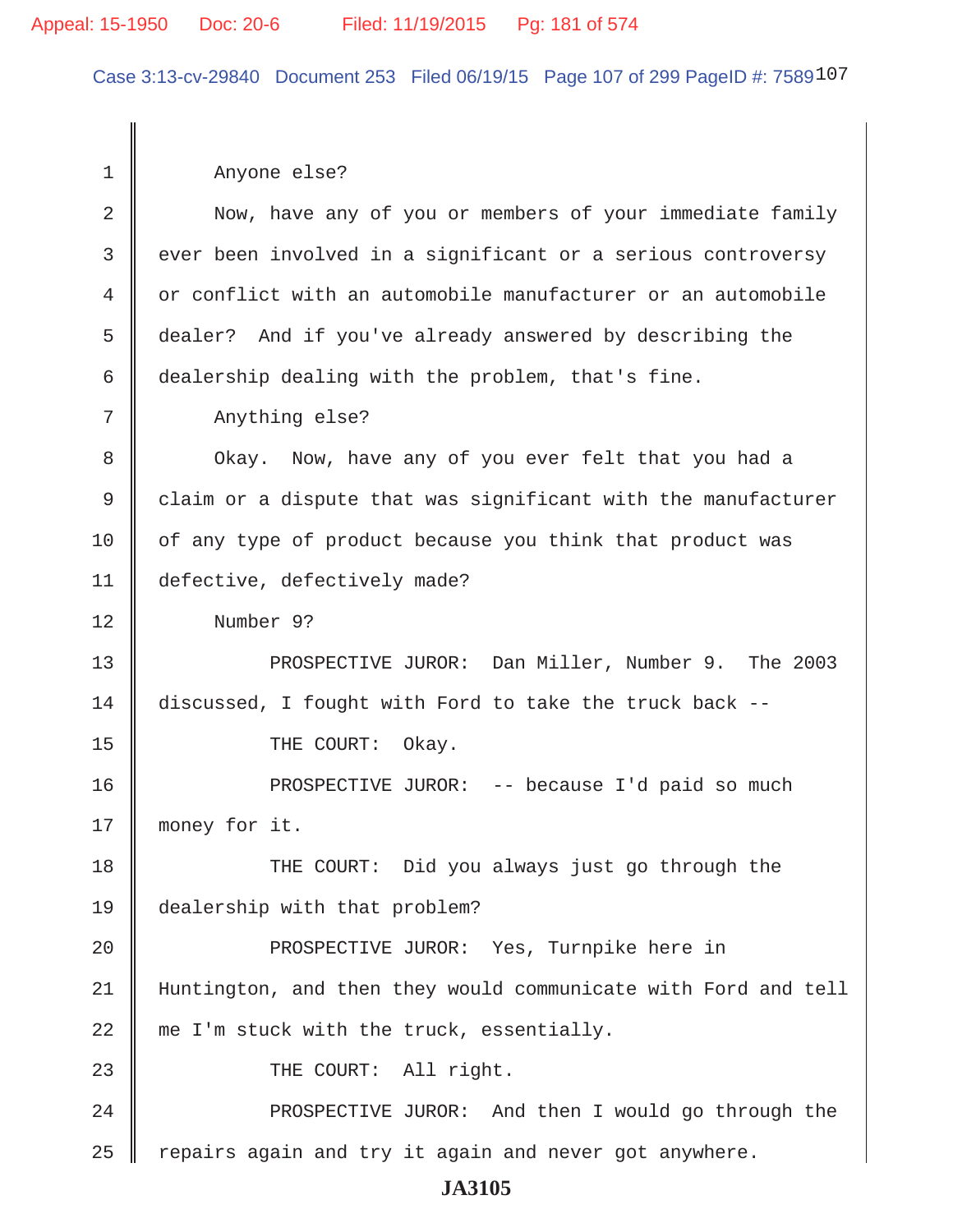Case 3:13-cv-29840 Document 253 Filed 06/19/15 Page 108 of 299 PageID #: 7590108

1 THE COURT: So was some of your contact with the 2 manufacturer? 3 || PROSPECTIVE JUROR: Not directly, through Turnpike. 4 THE COURT: So you were being told by Turnpike  $5$  | sometimes the manufacturer says yes or no. 6 || PROSPECTIVE JUROR: Correct.  $7$  || THE COURT: Okay. Thank you. 8 | Go ahead and change your tape. 9 If any of you need to stand up and stretch, feel free to 10 do that. I'm trying to get through all these questions before 11 we take a break, but I certainly don't mind interrupting at 12 || any point. So if any of you feel like you need to take a 13 | break and go to the rest room, just raise your hand.  $14$  ||  $\blacksquare$  All right. We'll take a quick, about a five-minute 15 | recess. Let me tell you, we have rest rooms back here. This 16 | is where the jury room is. And when you go through this first 17 door, immediately behind it is the women's rest room. It's 18 guite small, but it works. And on into where the conference 19 table is, to the other side is the men's rest room. 20 So we'll take about a five-minute recess. If you need to 21 || go to the rest room, please try to do that. If you want to  $22$  stand up and stretch and move about, that's okay. Please  $23$   $\parallel$  don't discuss anything about the case and in particular any of  $24$  the questions that I've been asking you or the answers anybody  $25$  | has given.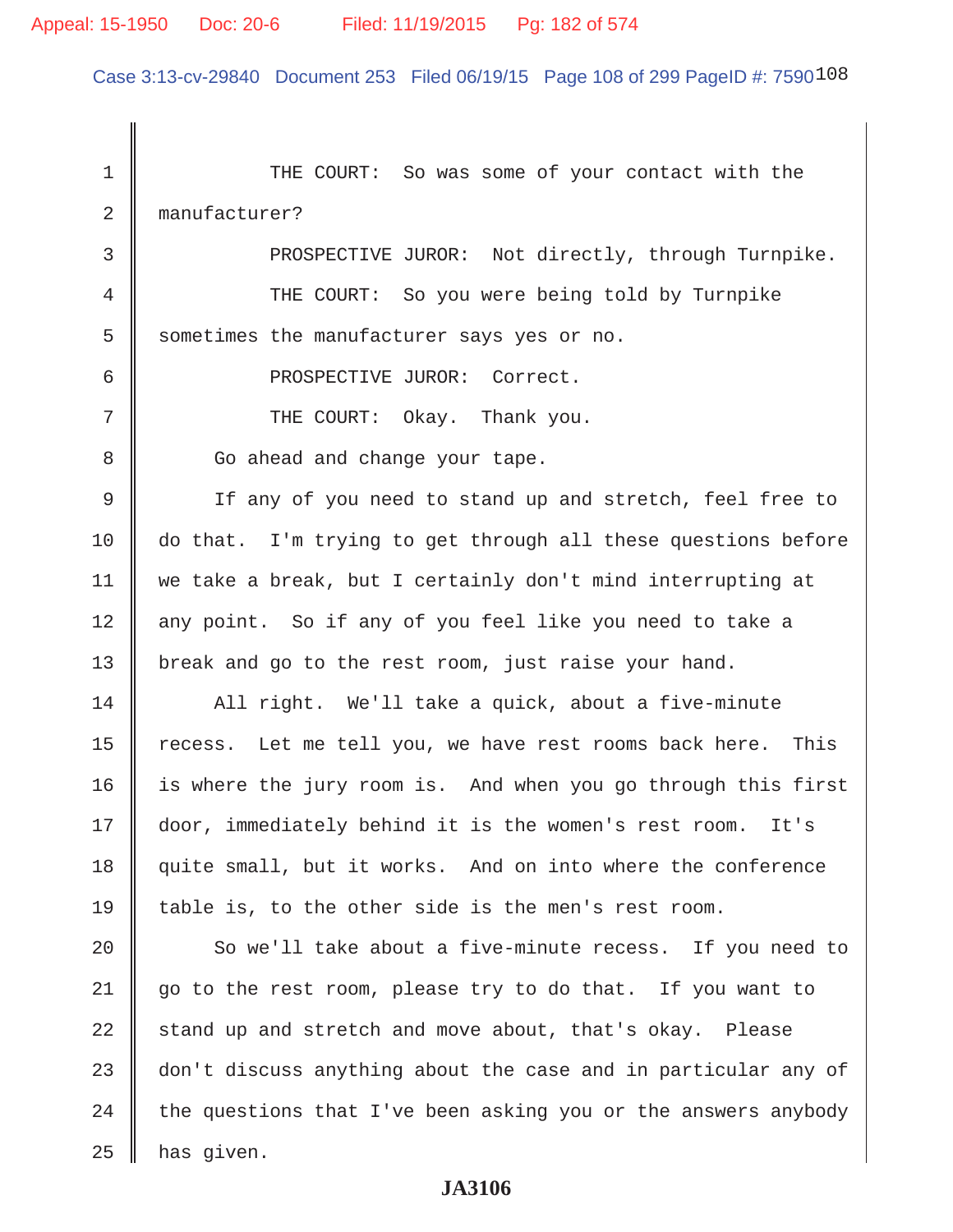### Appeal: 15-1950 Doc: 20-6 Filed: 11/19/2015 Pg: 183 of 574

Case 3:13-cv-29840 Document 253 Filed 06/19/15 Page 109 of 299 PageID #: 7591109

 1 With that, we'll stand in a recess for about five 2 minutes.

 $3 \parallel$  (Recess from 10:57 a.m. to 11:10 a.m.) 4 THE COURT: All right. It looks to me like we've 5 got everybody back, so we'll go ahead and start with the next 6 question, and that is, do any of you or members of your family 7 || to your knowledge consider Ford automobiles or trucks, Ford 8 products, generally either inferior or poorly made or, on the 9 || other hand, superior or better made in comparison with other 10 manufacturers? 11 | So what I'm getting at is, do any of you have a belief or 12 || an opinion that Ford is either significantly worse or 13 Significantly better than other car manufacturers? 14 || So please stand and identify yourself first. 15 Up here, Number 10? 16 PROSPECTIVE JUROR: Leslie Delapas, Number 10. 17 THE COURT: Speak up. So what is your opinion about 18 Ford? 19 **PROSPECTIVE JUROR:** That they're inferior. 20 THE COURT: That they're inferior to other car 21 || manufacturers? 22 PROSPECTIVE JUROR: (Nods head up and down) 23 THE COURT: All right. Thank you. 24 Up here, Number 9? 25 || PROSPECTIVE JUROR: As per my previous stuff, I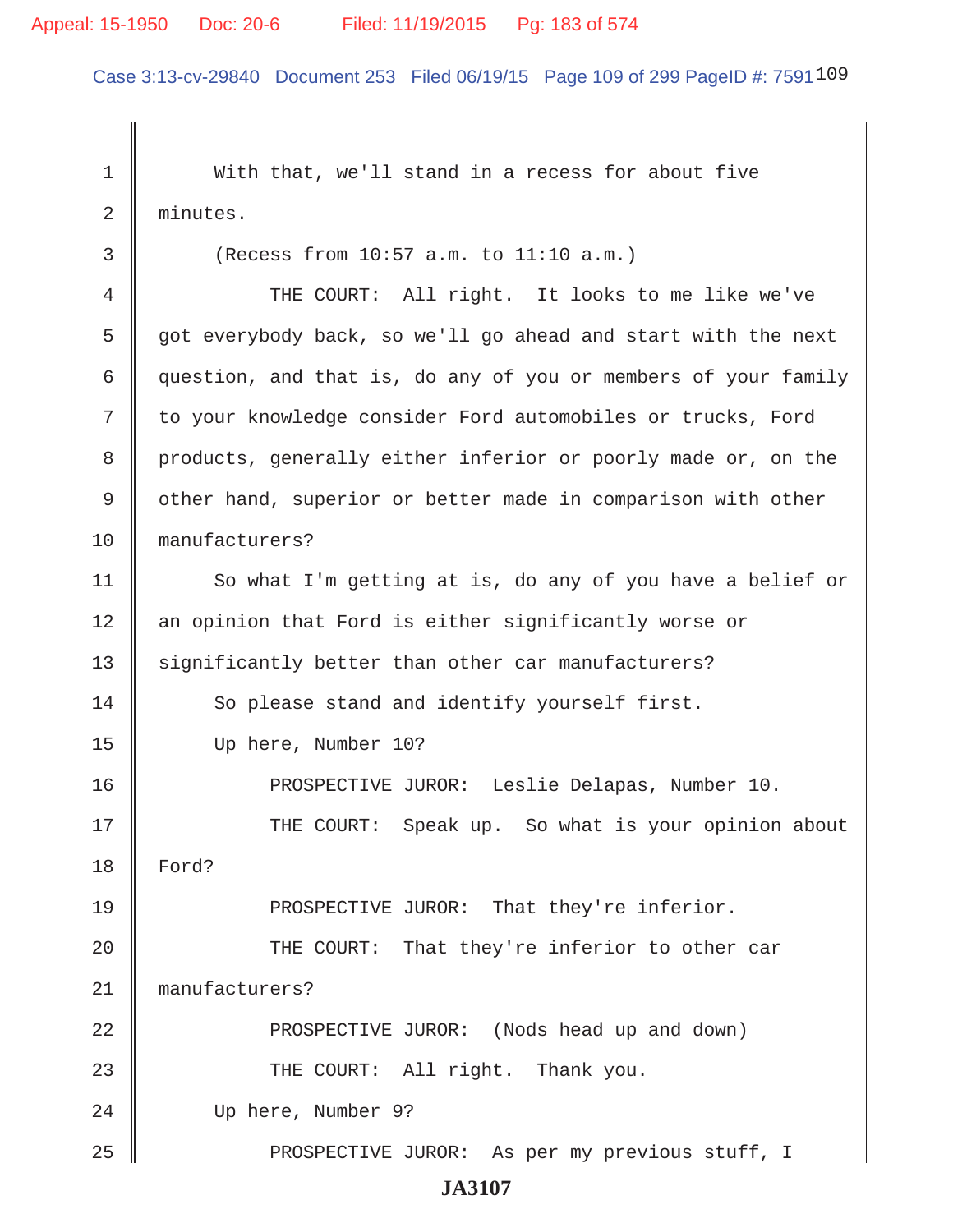### Appeal: 15-1950 Doc: 20-6 Filed: 11/19/2015 Pg: 184 of 574

Case 3:13-cv-29840 Document 253 Filed 06/19/15 Page 110 of 299 PageID #: 7592110

 1 drive a Dodge now, and I've been buying their trucks for 2 years, and I just think they've ruined their trucks. 3 || THE COURT: All right. Thank you. 4 MR. O'DELL: I'm sorry. I didn't hear that. 5 Supermum THE COURT: Oh, I'm sorry. Would you repeat that? 6 Say it louder so they can hear it. 7 || PROSPECTIVE JUROR: I said I think Ford has ruined 8 | their trucks. I drive a Dodge now. 9 THE COURT: You said you drove a Ford for years. 10 | You thought they started to go downhill in quality. 11 || PROSPECTIVE JUROR: Correct. Quality, yes. 12 || THE COURT: And now you buy Dodge. 13 || PROSPECTIVE JUROR: Yes. 14 **THE COURT:** Thank you. 15 || All right. Anybody else up here? Number 4? 16 PROSPECTIVE JUROR: Of course, my family thinks Ford 17 || is perfect. I myself drive a Ford. 18 THE COURT: All right. So you have a high opinion. 19 || You think Ford is better than others. 20 || PROSPECTIVE JUROR: Yeah. 21 || THE COURT: Thank you. 22 | Anyone else? 23 || Let's go here in the front row. Number -- I can't see 24 || your number. 25 || PROSPECTIVE JUROR: Number 19.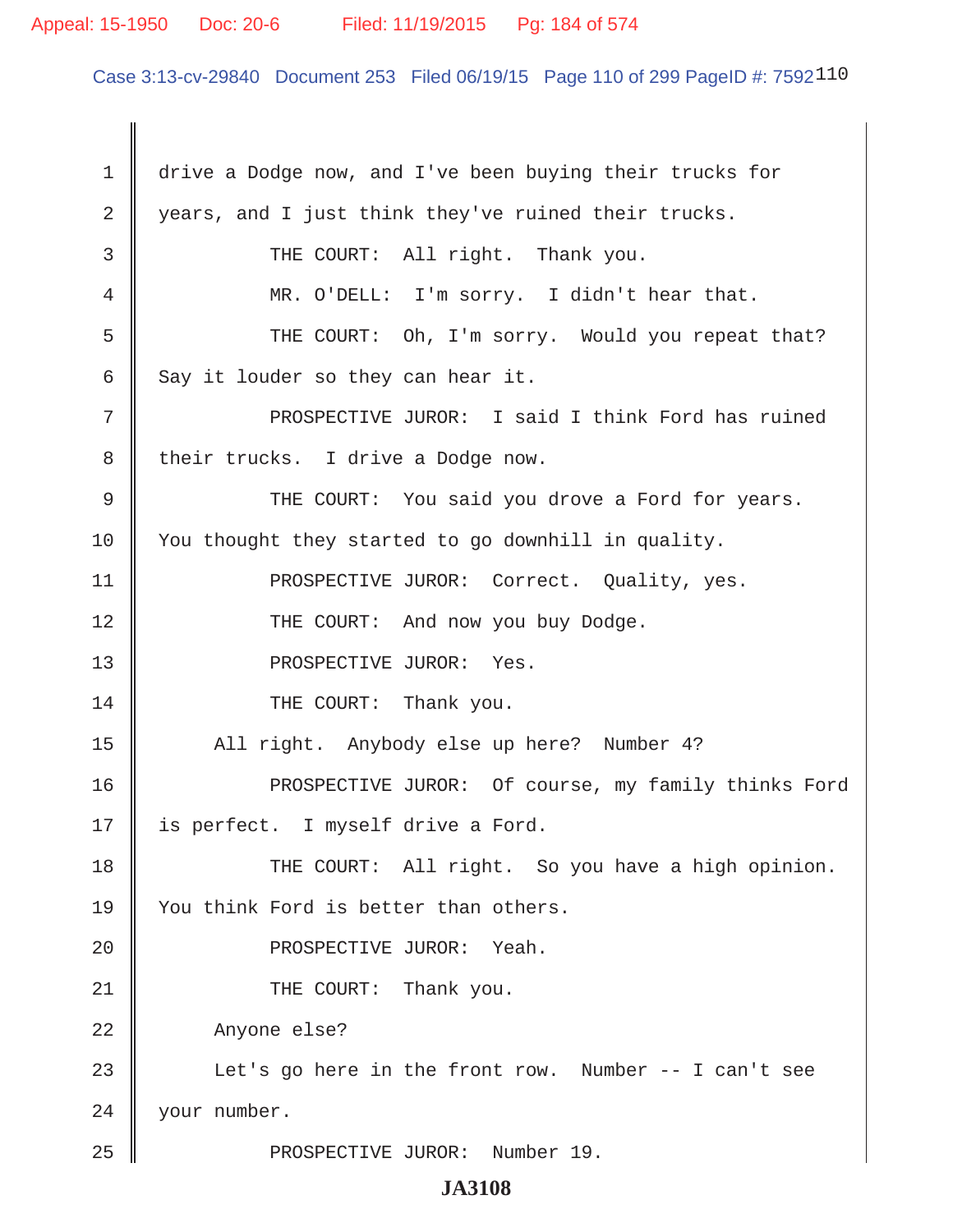Case 3:13-cv-29840 Document 253 Filed 06/19/15 Page 111 of 299 PageID #: 7593111

| $\mathbf 1$ | THE COURT: Please stand and state your name.                   |
|-------------|----------------------------------------------------------------|
| 2           | PROSPECTIVE JUROR: Phoenix Dyer. I think they're               |
| 3           | inferior. I traded mine in on a Toyota.                        |
| 4           | THE COURT: All right. Thank you.                               |
| 5           | Back -- Number 23, I believe?                                  |
| 6           | PROSPECTIVE JUROR: Yes, Number 23. I wouldn't have             |
| 7           | anything but Ford.                                             |
| 8           | THE COURT: All right. Thank you.                               |
| $\mathsf 9$ | Number 30?                                                     |
| 10          | PROSPECTIVE JUROR: Inferior.                                   |
| 11          | THE COURT: You think Fords are inferior?                       |
| 12          | PROSPECTIVE JUROR: Yes.                                        |
| 13          | THE COURT: Okay. Anyone else?                                  |
| 14          | All right. Now, let me ask sort of a general question          |
| 15          | here, and it concerns the questions I've been asking you about |
| 16          | people's experience with Fords or your knowledge of Ford and   |
| 17          | so forth.                                                      |
| 18          | A number of you have had either lots of people in the          |
| 19          | family have owned or driven Ford Rangers. Now some of you      |
| 20          | have expressed opinions about whether Ford is better or worse  |
| 21          | than other manufacturers.                                      |
| 22          | I know everybody has had a lot of different individual         |
| 23          | experiences and everybody is entitled to their own individual  |
| 24          | feelings and beliefs, but if you're to serve as a juror in a   |
| 25          | case, you have to agree to set aside any personal feelings or  |
|             | <b>JA3109</b>                                                  |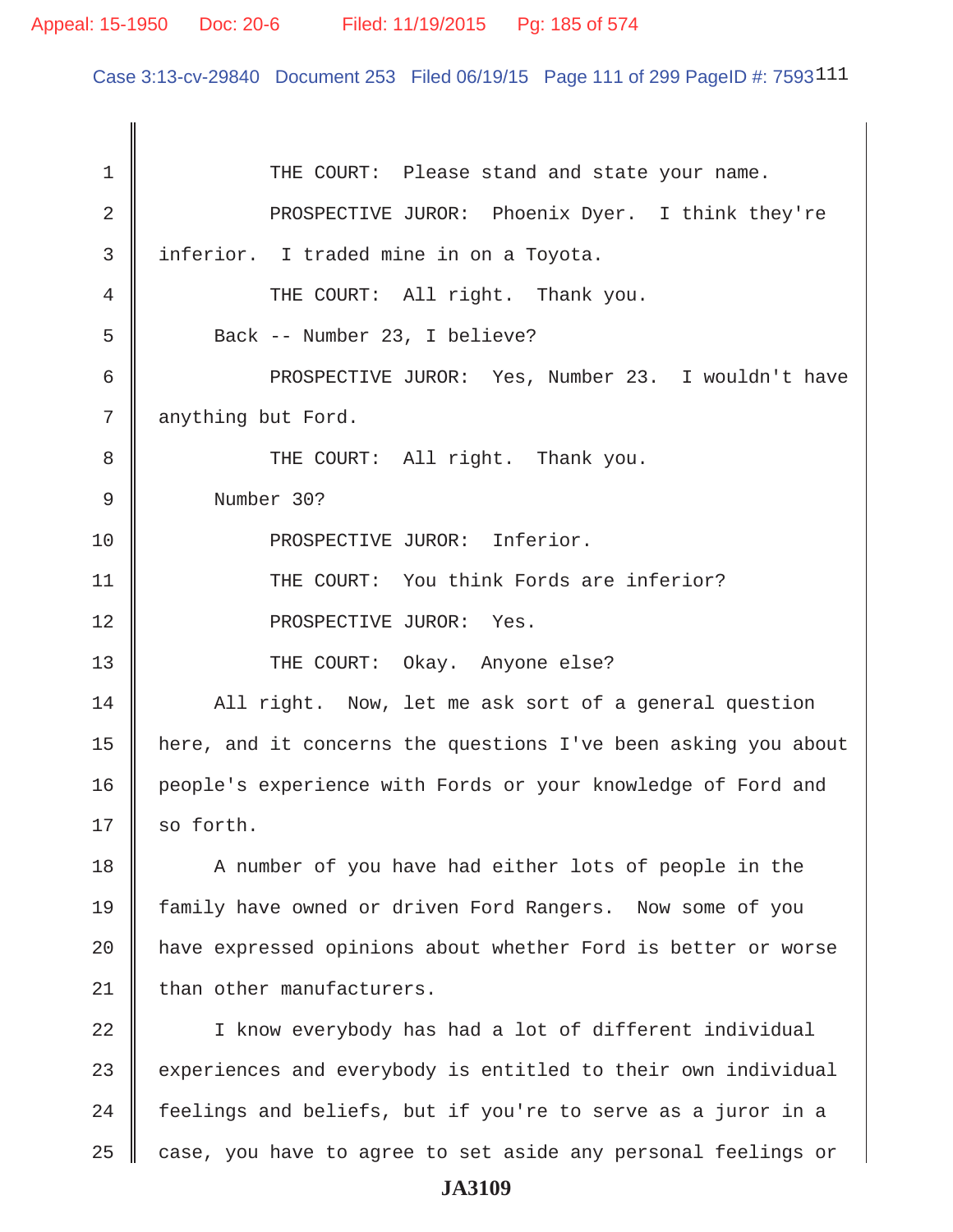### Appeal: 15-1950 Doc: 20-6 Filed: 11/19/2015 Pg: 186 of 574

Case 3:13-cv-29840 Document 253 Filed 06/19/15 Page 112 of 299 PageID #: 7594112

1 opinions or experience you have about something and, rather, 2  $\parallel$  decide the case based on the evidence that you hear in the 3 trial and my instructions to you about the law you're to 4 apply.

 5 Do any of you have such strong feelings or opinions about 6  $\parallel$  the Ford vehicles that you've discussed in your answers with  $7 \parallel$  me that you think you could not be a fair and impartial juror 8 || in this case?

9 **B** Thank you.

10 Now, let me ask you a few questions about what I've 11 generally lumped together as health care and medical issues.

12 Have any of you ever -- you or members of your immediate 13 || family ever worked for a health care provider, been a nurse in  $14$  a doctor's office, something like that?

15 | Let's start up here. Number 3?

16 PROSPECTIVE JUROR: Yes. My mother works as a 17 || radiologic technician for CAMC and Women's and Children's 18 Hospital.

19 THE COURT: How long has she been there?

20 **PROSPECTIVE JUROR:** She has been there for about 15 21 years. And before that, she was at Associated in Kanawha  $22 \parallel$  City.

23 || THE COURT: Thank you.

24 Number 1?

25 PROSPECTIVE JUROR: Yes. Ronald Sexton. My wife is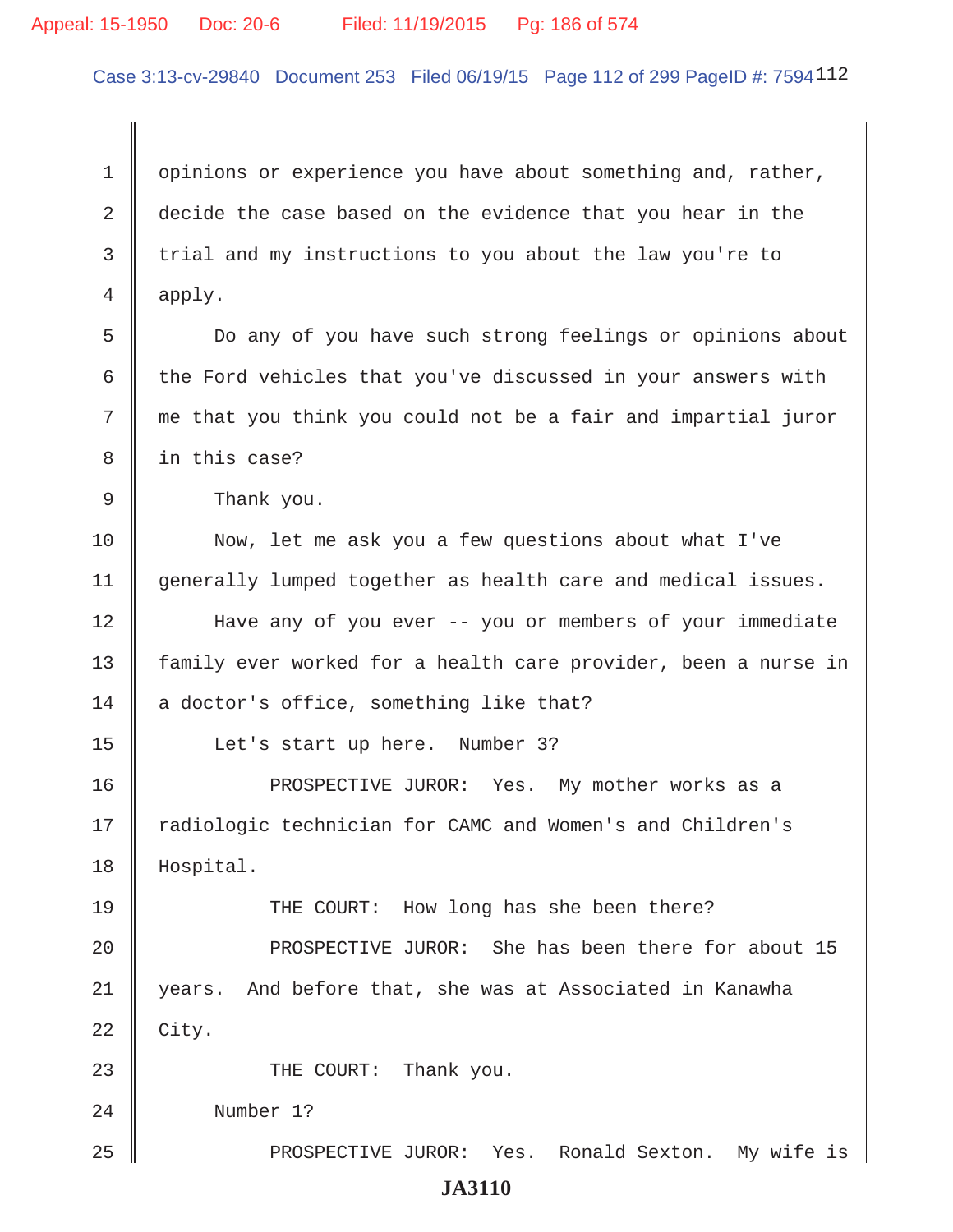### Appeal: 15-1950 Doc: 20-6 Filed: 11/19/2015 Pg: 187 of 574

Case 3:13-cv-29840 Document 253 Filed 06/19/15 Page 113 of 299 PageID #: 7595113

 1 an x-ray technologist up at St. Mary's Hospital. She's been 2 there for about 12 years. 3 **J** THE COURT: Thanks. 4 Number 9? 5 PROSPECTIVE JUROR: My sister is in nuclear medicine 6  $\parallel$  and my brother-in-law is a pharmacist. 7 || THE COURT: Where does your sister work? 8 || PROSPECTIVE JUROR: She was a professor here at 9 Marshall -- or this St. Mary's school. She recently just 10 transferred down to Virginia with her husband. He got a 11 | promotion. 12 || THE COURT: All right. Thank you. 13 || Number 3 -- or, I mean, Number 13? 14 | PROSPECTIVE JUROR: That's all right. Okay. My 15 whole family is nurses. 16 THE COURT: And you're a nurse? 17 PROSPECTIVE JUROR: I'm a nurse. 18 THE COURT: Are you working as a nurse currently? 19 || PROSPECTIVE JUROR: Yes. 20 **I** THE COURT: Where? 21 PROSPECTIVE JUROR: CAMC Teays Valley. 22 THE COURT: And what kind of work do you do there? 23 PROSPECTIVE JUROR: I'm a nurse assist. Like  $24$  colonoscopy, I can help you out, but, like, I help everybody.  $25$   $\parallel$  Like, the nurses, if they need something, I've got to go get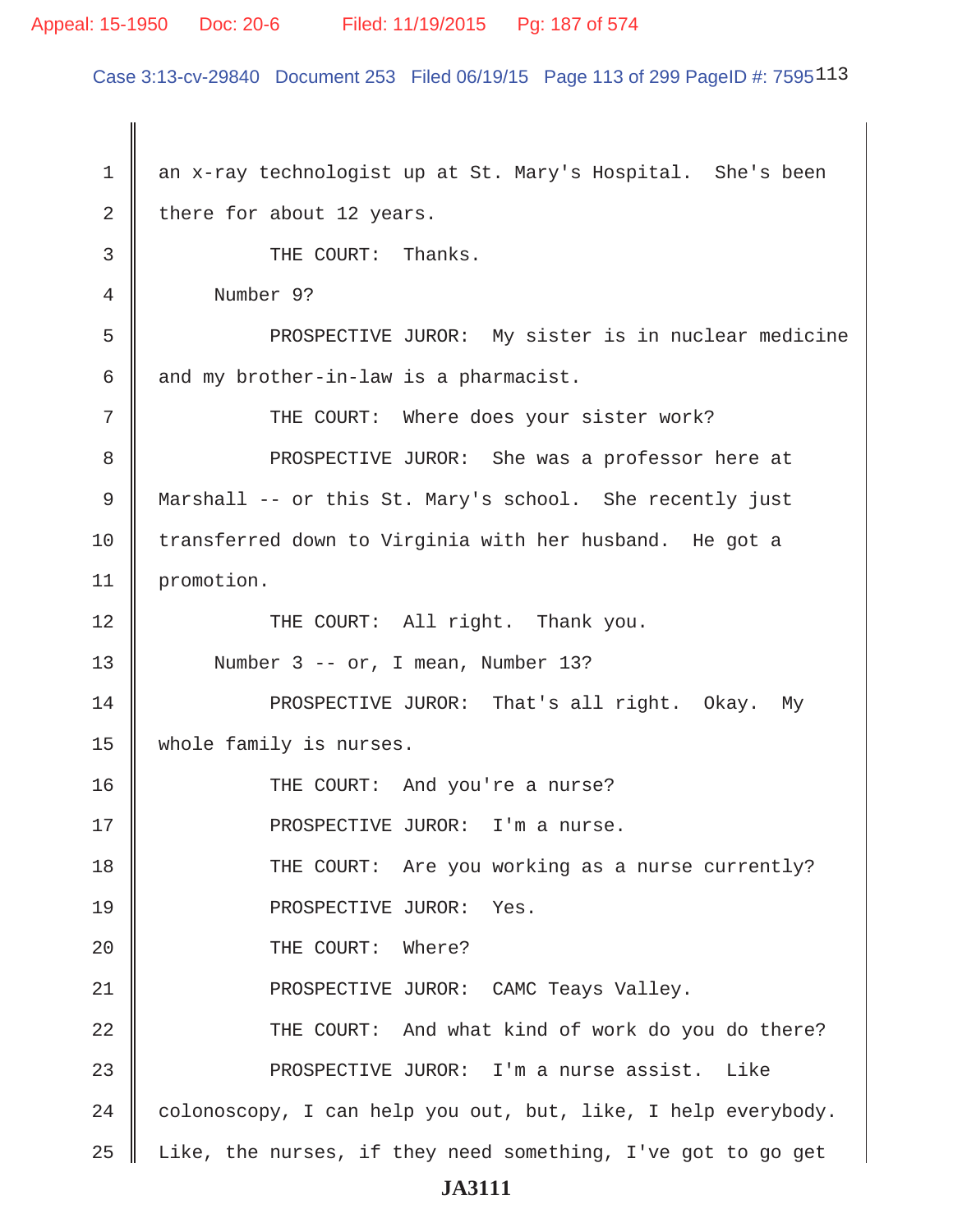# Appeal: 15-1950 Doc: 20-6 Filed: 11/19/2015 Pg: 188 of 574

Case 3:13-cv-29840 Document 253 Filed 06/19/15 Page 114 of 299 PageID #: 7596114

| $\mathbf 1$ | it and bring it back to them. I cannot pass medications       |
|-------------|---------------------------------------------------------------|
| 2           | because I'm not an LPN.                                       |
| 3           | THE COURT: Okay.                                              |
| 4           | PROSPECTIVE JUROR: But at the nursing home, because           |
| 5           | I used to work at Angel Avenue Assisted Living, I could pass  |
| 6           | medication there.                                             |
| 7           | THE COURT: And by "pass medication," you mean                 |
| 8           | simply handle it. You don't prescribe --                      |
| 9           | PROSPECTIVE JUROR: Yeah, to handle it, everything.            |
| 10          | THE COURT: And so is it fair to say that as a                 |
| 11          | nursing assistant, you've assisted nurses in providing direct |
| 12          | care to patients?                                             |
| 13          | PROSPECTIVE JUROR: Yes.                                       |
| 14          | THE COURT: And has it been across a wide variety --           |
| 15          | PROSPECTIVE JUROR: Oh, yeah, everything.                      |
| 16          | THE COURT: -- of treatments? Everything?                      |
| 17          | PROSPECTIVE JUROR: Yes.                                       |
| 18          | THE COURT: Okay. And how long have you been a                 |
| 19          | nurse?                                                        |
| 20          | PROSPECTIVE JUROR: Oh, gosh. Eight years.                     |
| 21          | THE COURT: All right. Thank you.                              |
| 22          | Let's go out here in the front row. Number 18, I              |
| 23          | believe.                                                      |
| 24          | PROSPECTIVE JUROR: Yes. My sister is an x-ray                 |
| 25          | My mother works at Cabell Huntington as a nurse;<br>tech.     |
|             |                                                               |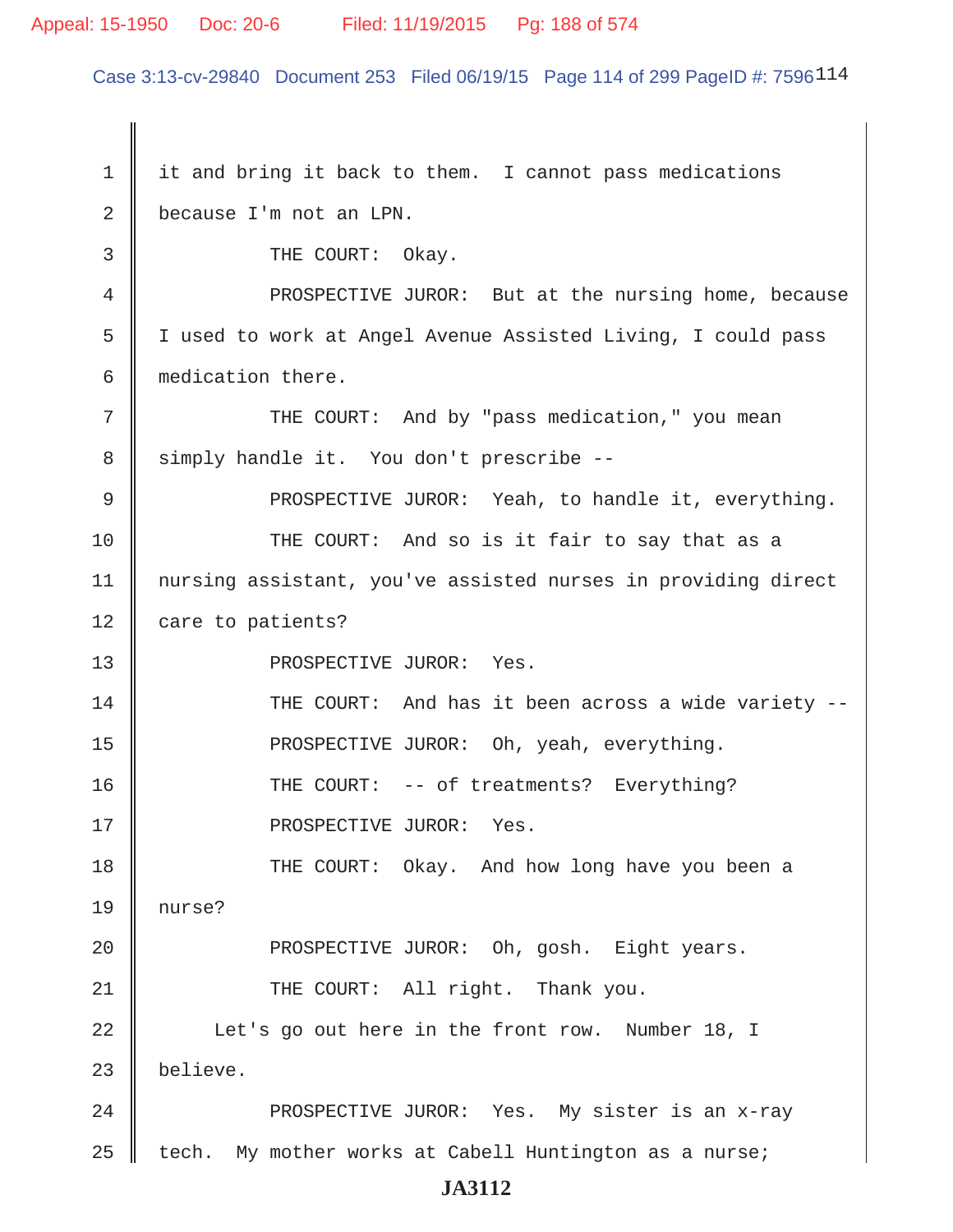Case 3:13-cv-29840 Document 253 Filed 06/19/15 Page 115 of 299 PageID #: 7597115

1 stepmother, a nurse --2 || THE COURT: I'm sorry. I couldn't quite hear all  $3$  that. 4 || PROSPECTIVE JUROR: Oh. Many of the women in my 5 | family are either x-ray techs or work in the lab or are 6 nurses. 7 || THE COURT: All right. Thank you. 8 Number 19? 9 || PROSPECTIVE JUROR: I'm currently an RN at Cabell 10 Huntington Hospital. I'm a charge nurse on the orthopedic 11 | floor there. 12 THE COURT: How long have you worked there? 13 || PROSPECTIVE JUROR: Eight years. 14 THE COURT: And you're a charge nurse on the 15 | orthopedic floor? 16 || PROSPECTIVE JUROR: Yes, sir. 17 || THE COURT: All right. Thank you. 18 | Next row back, anyone? 19 || PROSPECTIVE JUROR: Ethel Groves. I am a retired 20 || nurse. I worked in the hospital, nursing homes, and doctors' 21 | offices. My daughter is a nurse. My son-in-law and  $22$   $\parallel$  daughter-in-law are nurses, and I have a lot of nieces --23 THE COURT: How long ago -- oh, I'm sorry. How long  $24$  | ago did you retire? 25 PROSPECTIVE JUROR: About eight years ago.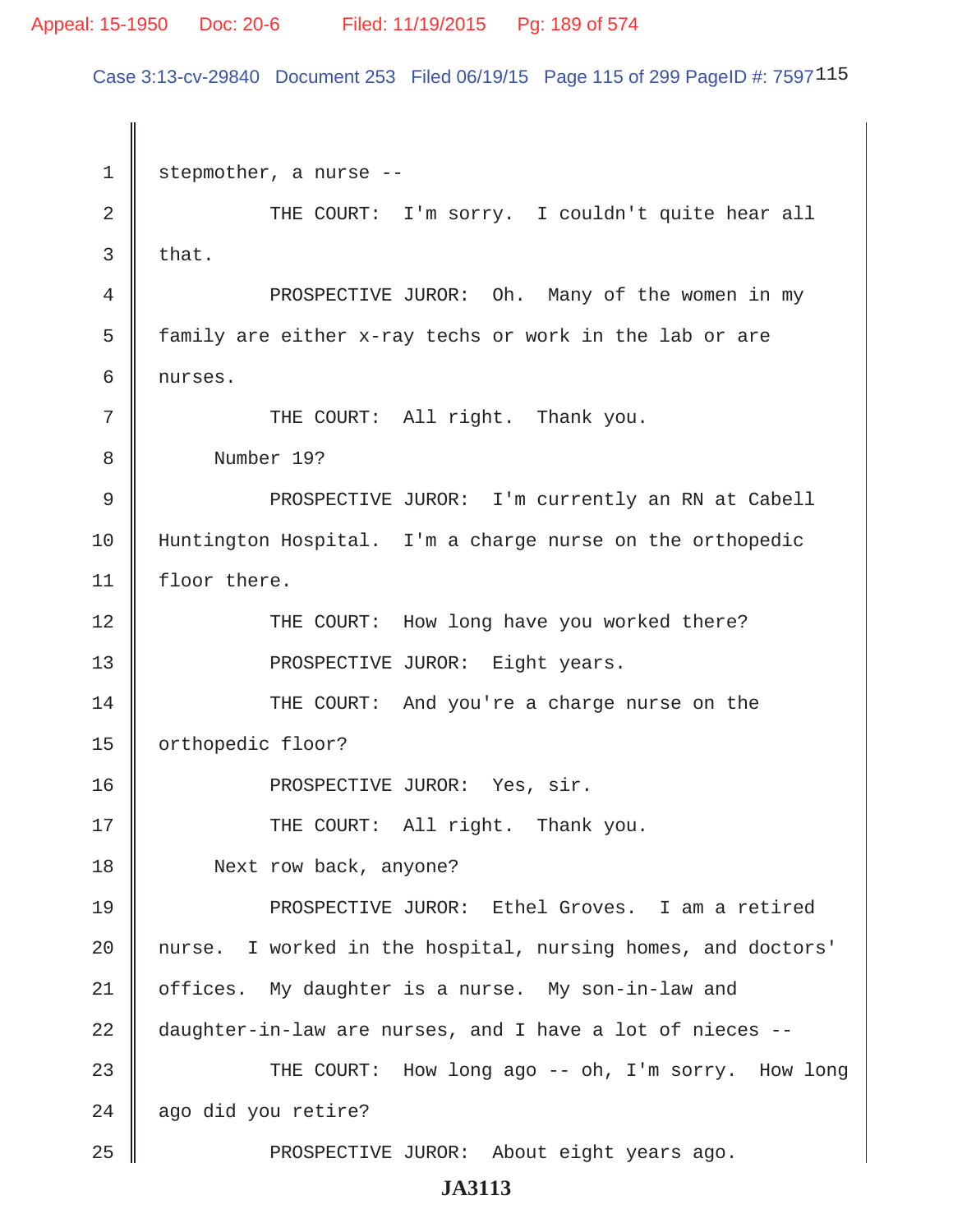### Appeal: 15-1950 Doc: 20-6 Filed: 11/19/2015 Pg: 190 of 574

Case 3:13-cv-29840 Document 253 Filed 06/19/15 Page 116 of 299 PageID #: 7598116

1 || THE COURT: All right. Thank you. 2 Anyone else on that row? Yes, sir? 3 || PROSPECTIVE JUROR #23: I have a younger brother 4 || that's a doctor in Boston. 5 || THE COURT: What kind of doctor is --6 || PROSPECTIVE JUROR: Well, he's a dentist. 7 || THE COURT: Okay. 8 PROSPECTIVE JUROR: And my mother was a health nurse 9 in Kanawha County. She's passed now, but she did that for as 10 | long as I can remember. 11 || THE COURT: Was that with the health department? 12 || PROSPECTIVE JUROR: The health department. 13 || THE COURT: Okay. Thank you. 14 || PROSPECTIVE JUROR #29: My daughter is in nuclear 15 medicine at Jackson General. She's been there for two years. 16 || THE COURT: What does she do? 17 PROSPECTIVE JUROR: Administers -- she does MRIs, 18 CAT scans, stuff like that. 19 THE COURT: Is she a nurse of some type? 20 PROSPECTIVE JUROR: I'm not sure what -- she's not a 21 || nurse per se. She's a nuclear medicine tech --22 || THE COURT: Okay. Thank you. 23 PROSPECTIVE JUROR: -- and my son is in optometry 24 | school in Alabama. 25 THE COURT: Okay. Thank you.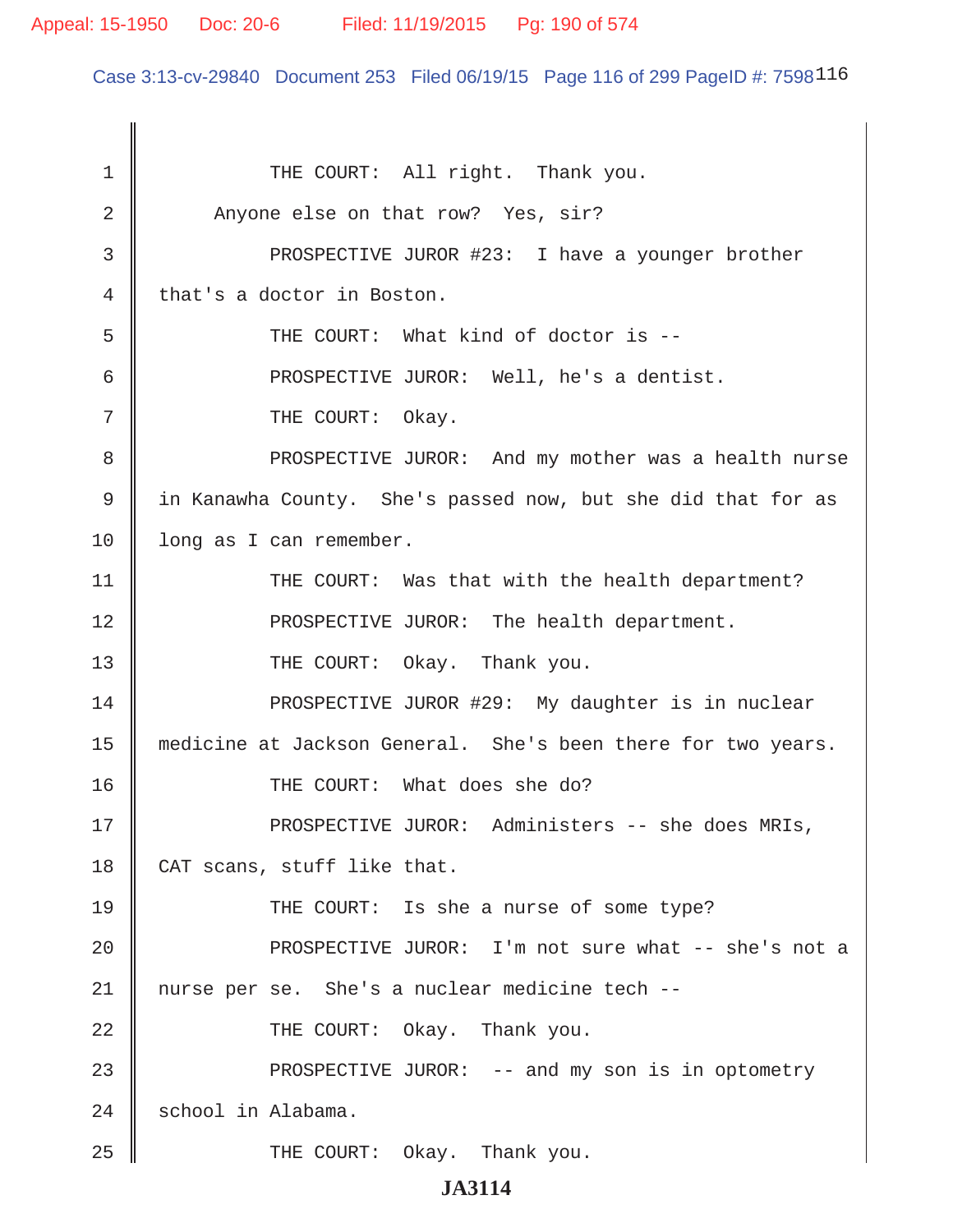### Appeal: 15-1950 Doc: 20-6 Filed: 11/19/2015 Pg: 191 of 574

Case 3:13-cv-29840 Document 253 Filed 06/19/15 Page 117 of 299 PageID #: 7599117

 1 Number 28? 2 || PROSPECTIVE JUROR: My sister is an LPN at Teays 3 Valley Nursing. She has been for about seven or eight years. 4 **4** THE COURT: Thank you. 5 Number 34, Mr. Hupp? 6 || PROSPECTIVE JUROR: My sister is a nurse anesthetist 7 at CAMC in Charleston, and my stepmother was the lead 8 | orthopedic administrator for Teays Valley CAMC. My ex-wife is  $9 \parallel$  a nurse at St. Mary's. And I guess that's it. 10 || THE COURT: All right. Thank you. 11 | All right. Now, there might be some medical evidence 12 | about a number of different medical conditions, so I'm going 13 || to sort of read these out to you. Hopefully I'll pronounce 14 | them correctly. But if you or somebody in your family or 15 | somebody you're close to suffers from or has suffered from one  $16$  of these conditions, please raise your hand and let me know. 17 | First, gastroesophageal reflux disease. 18 || All right. Let's start here in the front. Number 6, if 19  $\parallel$  you don't mind, stand up and tell me --20 || PROSPECTIVE JUROR: My sister. 21 || THE COURT: Has she been hospitalized for it? 22 || PROSPECTIVE JUROR: No, not yet. 23 THE COURT: Is this a longstanding condition she's  $24$  had? 25 PROSPECTIVE JUROR: Yeah. She's swallowed the tubes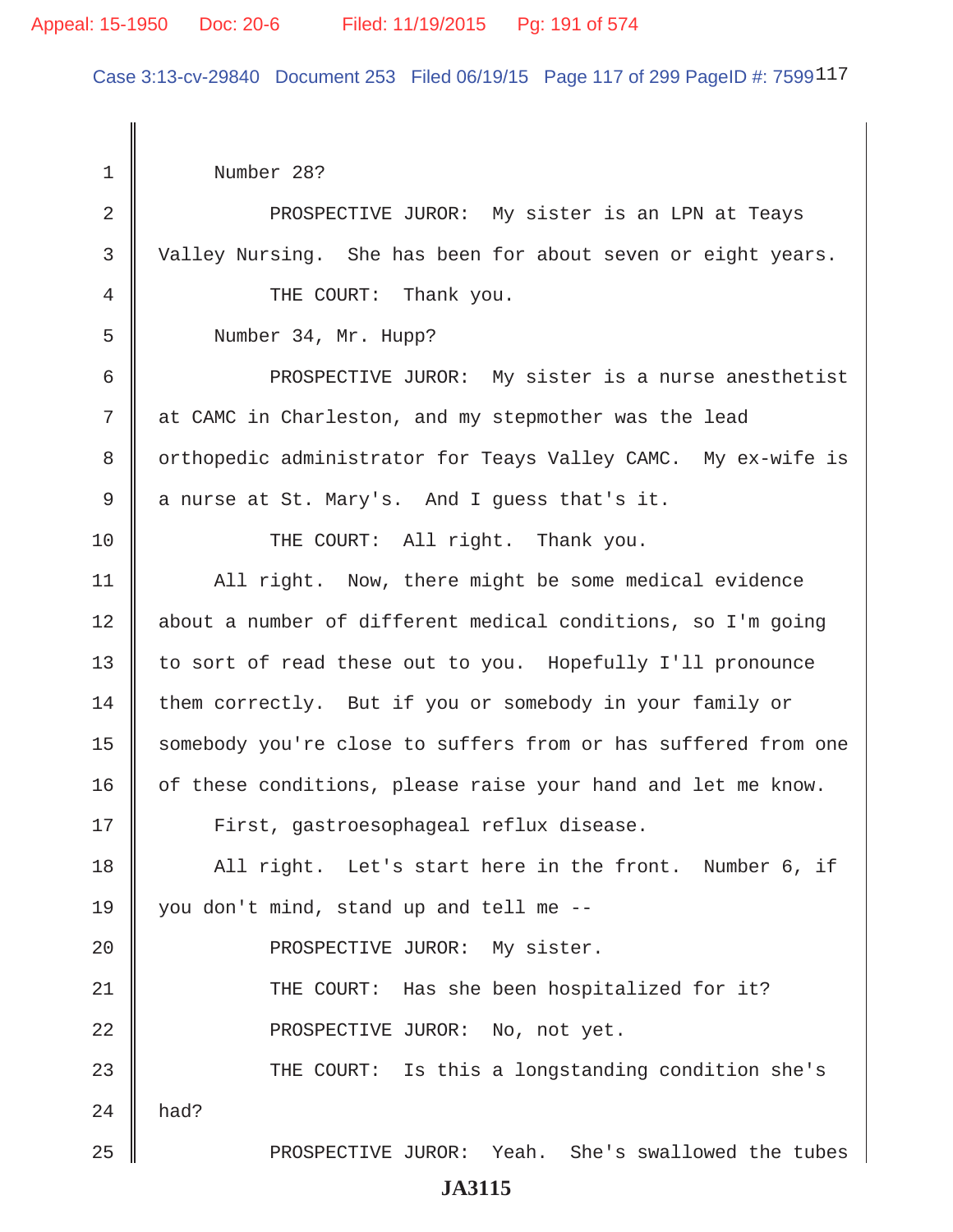Case 3:13-cv-29840 Document 253 Filed 06/19/15 Page 118 of 299 PageID #: 7600118

| 1           | and stuff.                                          |
|-------------|-----------------------------------------------------|
| 2           | THE COURT: Okay. And so she's under current         |
| 3           | treatment for it?                                   |
| 4           | PROSPECTIVE JUROR: Oh, yeah.                        |
| 5           | THE COURT: Have you talked with her much about it?  |
| 6           | PROSPECTIVE JUROR: Just -- not really. I mean,      |
| 7           | enough that I know what she's going through.        |
| 8           | THE COURT: Okay.                                    |
| $\mathsf 9$ | PROSPECTIVE JUROR: I actually take care of her.     |
| 10          | THE COURT: I'm sorry? You've taken care of her?     |
| 11          | PROSPECTIVE JUROR: I actually take care of her      |
| 12          | every day --                                        |
| 13          | THE COURT: Okay. So have you learned a fair amount  |
| 14          | about the condition or the disease do you think?    |
| 15          | PROSPECTIVE JUROR: Yeah. I mean, I know what she    |
| 16          | goes through, yeah.                                 |
| 17          | THE COURT: Okay. Thank you.                         |
| 18          | Back here, Number 13?                               |
| 19          | PROSPECTIVE JUROR: My mom and my grandma have it,   |
| 20          | and they're medicated, so --                        |
| 21          | THE COURT: Have they ever been hospitalized for it? |
| 22          | Do you know?                                        |
| 23          | PROSPECTIVE JUROR: My grandma, yes.                 |
| 24          | THE COURT: Okay.                                    |
| 25          | PROSPECTIVE JUROR: There was other issues with it,  |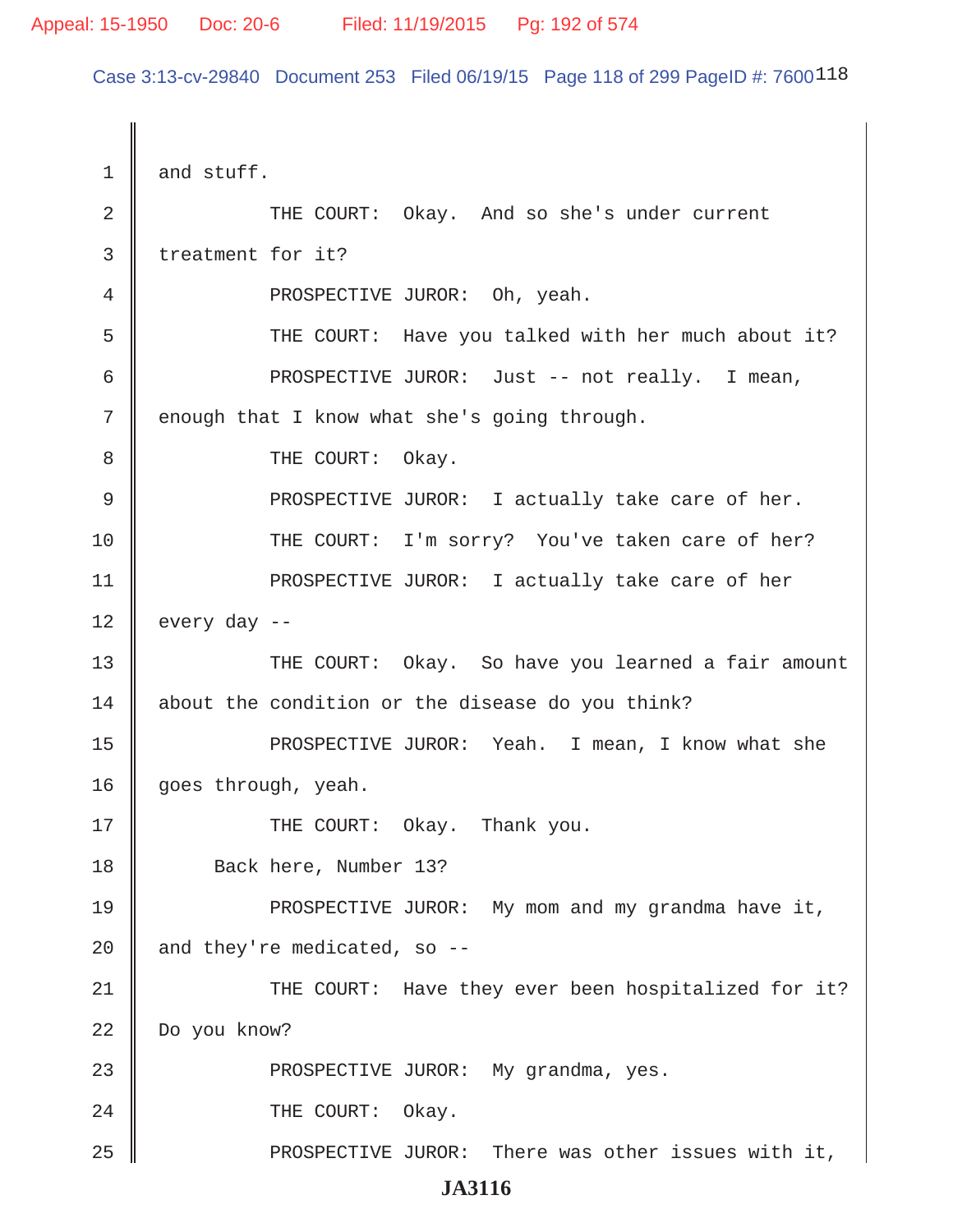### Appeal: 15-1950 Doc: 20-6 Filed: 11/19/2015 Pg: 193 of 574

Case 3:13-cv-29840 Document 253 Filed 06/19/15 Page 119 of 299 PageID #: 7601<sup>119</sup>

 $1 \parallel$  along with that, is why she had to go. 2 THE COURT: And so they're both on prescribed 3 medication for it? 4 | PROSPECTIVE JUROR: Yeah. And I take it too because 5 | I get the acid reflux. 6 GURT: 0 kay. 7 || PROSPECTIVE JUROR: So I take medicine for it too. 8 THE COURT: Does the medicine that you all take seem  $9 \parallel$  to help each one of you --10 || PROSPECTIVE JUROR: Yes. 11 || THE COURT: -- keep it in control? 12 || PROSPECTIVE JUROR: Yes. 13 THE COURT: Okay. Have you ever done any research 14 or looking into it? 15 || PROSPECTIVE JUROR: No. 16 || THE COURT: All right. Thank you. 17 Back here on the front row, Number 19? 18 || PROSPECTIVE JUROR: My mom. And she's just never 19 been hospitalized. 20 || THE COURT: Is it under control when she takes 21 medication? 22 || PROSPECTIVE JUROR: Yes. 23 || THE COURT: Thank you. 24 The next row back? Yes, Mr. Knapp, Number 22? 25 || PROSPECTIVE JUROR: I take medicine for acid reflux.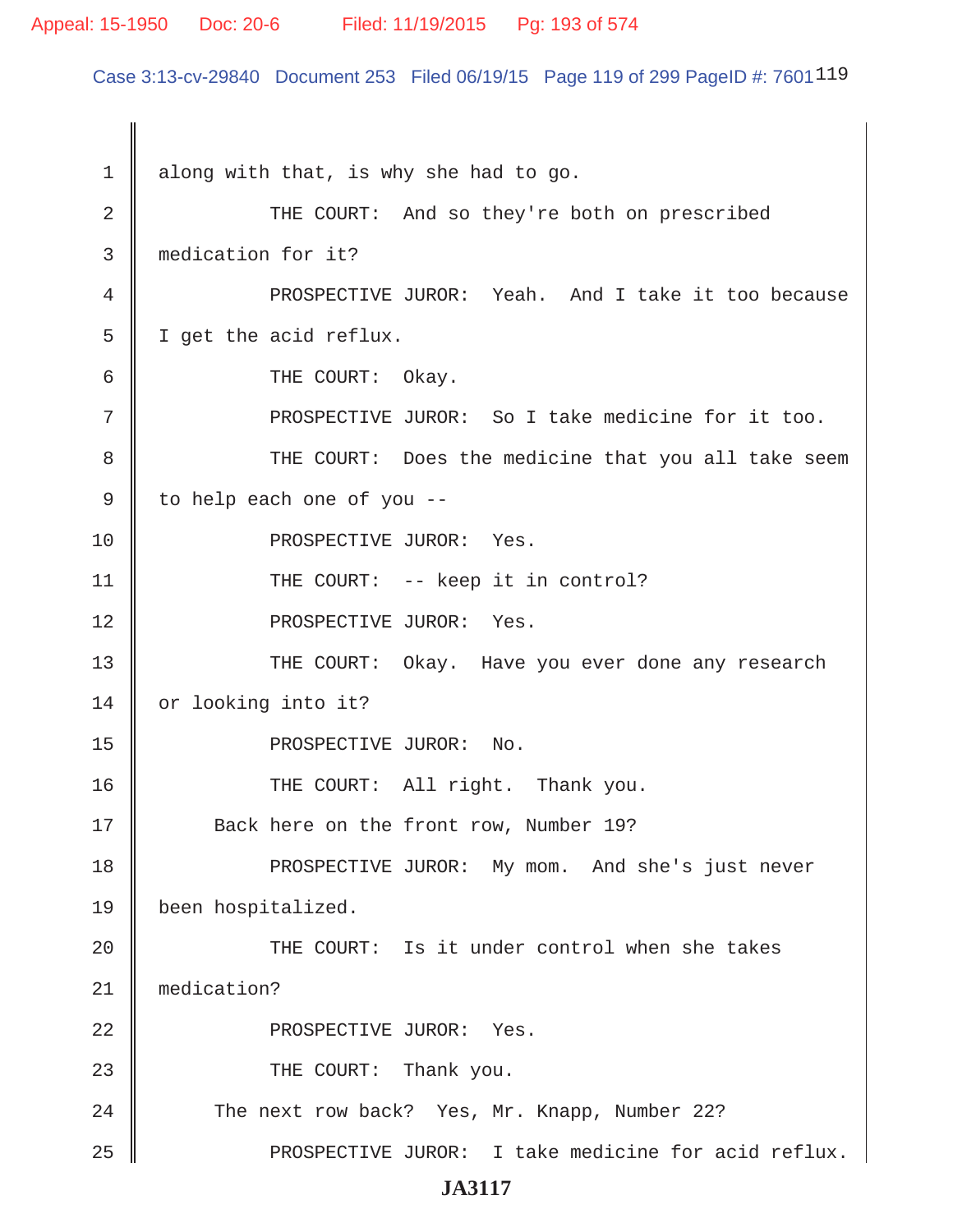Case 3:13-cv-29840 Document 253 Filed 06/19/15 Page 120 of 299 PageID #: 7602120

| 1           | THE COURT: All right. Is it prescribed medicine?   |
|-------------|----------------------------------------------------|
| 2           | PROSPECTIVE JUROR: Yes.                            |
| 3           | THE COURT: Have you ever been hospitalized for it? |
| 4           | Have you been hospitalized because of it?          |
| 5           | PROSPECTIVE JUROR: No, I haven't.                  |
| 6           | THE COURT: And does the medicine effectively treat |
| 7           | it?                                                |
| 8           | PROSPECTIVE JUROR: It's under control, yes.        |
| $\mathsf 9$ | THE COURT: Okay. Thank you.                        |
| 10          | Number 30?                                         |
| 11          | PROSPECTIVE JUROR: Yes, I have --                  |
| 12          | THE COURT: I can't hear you.                       |
| 13          | PROSPECTIVE JUROR: I have esophageal spasms and I  |
| 14          | have to take medicine for it.                      |
| 15          | THE COURT: Have you ever been hospitalized?        |
| 16          | PROSPECTIVE JUROR: Yes.                            |
| 17          | THE COURT: So you're taking a prescription for it? |
| 18          | PROSPECTIVE JUROR: Yes.                            |
| 19          | THE COURT: Has that been effective?                |
| 20          | PROSPECTIVE JUROR: Yes.                            |
| 21          | THE COURT: Thank you.                              |
| 22          | And I can't see your number, ma'am, Number --      |
| 23          | PROSPECTIVE JUROR: 26.                             |
| 24          | THE COURT: -- 26. Please stand and identify        |
| 25          | yourself.                                          |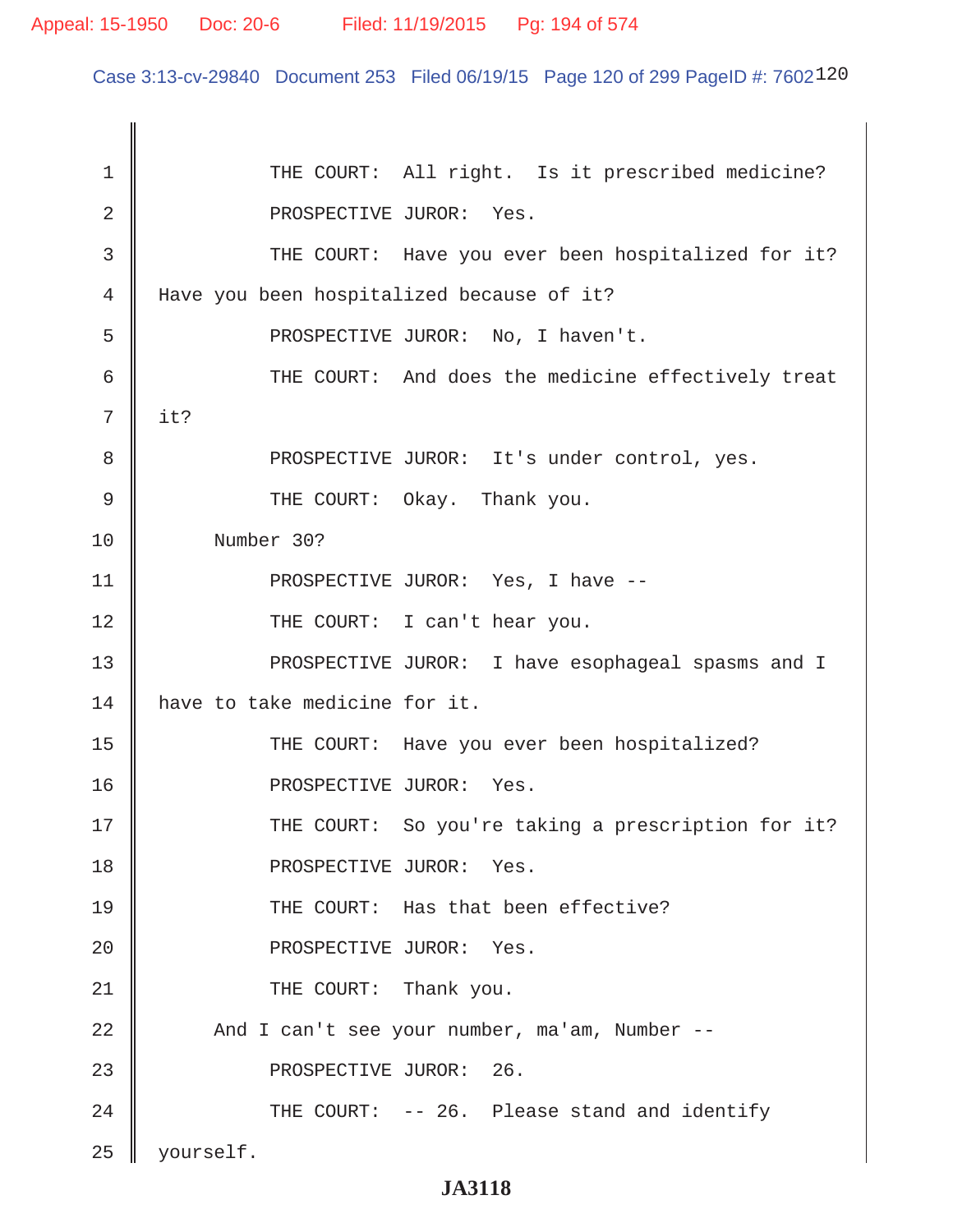Case 3:13-cv-29840 Document 253 Filed 06/19/15 Page 121 of 299 PageID #: 7603121

1 || PROSPECTIVE JUROR: Lilly Relf. I have the GERD and 2 | I take medicine, several medicines. 3 THE COURT: Okay. Does the medicine help your 4 reflux? 5 || PROSPECTIVE JUROR: Yes, a little bit. 6 || THE COURT: Have you ever been hospitalized for it? 7 || PROSPECTIVE JUROR: Yes. 8 THE COURT: Okay. Have you ever done any research 9 || into it or looked up things on the Internet --10 || PROSPECTIVE JUROR: I read on it, but it's better  $11$  | today now with the medicines that I take than when I started. 12 THE COURT: Okay. So medicines you've been taking 13 more recently have been more effective for you? 14 || PROSPECTIVE JUROR: Yes. 15 || THE COURT: Okay. Thank you. 16 Anyone else? 17 The next condition is called Barrett's esophagus. Is 18 that the correct term? 19 | Anybody ever -- do you or, to your knowledge, anybody in 20 your family have that condition? 21 || Esophageal cancer? Cancer of the esophagus or something 22  $\parallel$  like that? 23 Yes, sir, Number 22? 24 PROSPECTIVE JUROR: I have a brother-in-law that has  $25$   $\parallel$  esophageal cancer, and he's in Pittsburgh about every three **JA3119**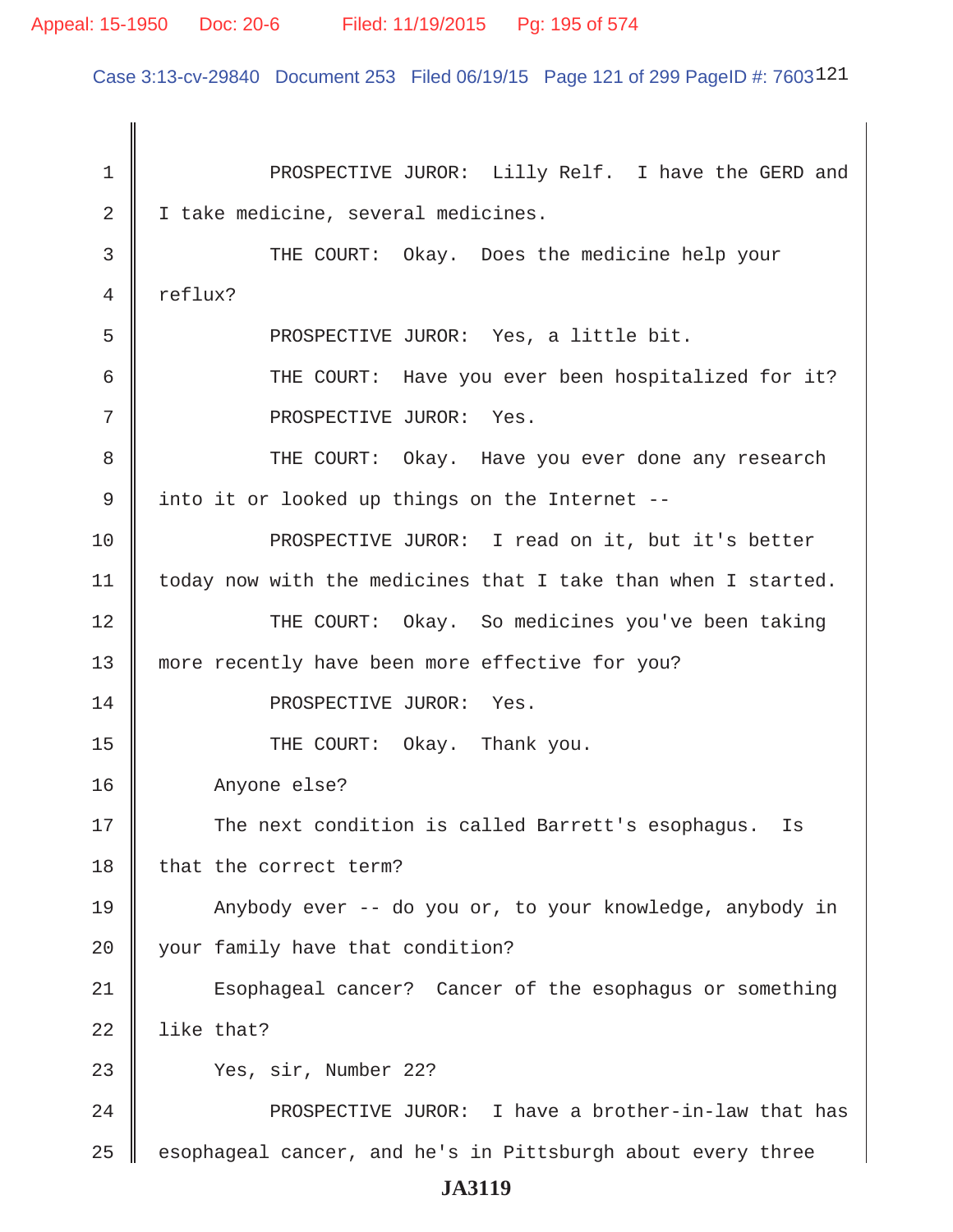Case 3:13-cv-29840 Document 253 Filed 06/19/15 Page 122 of 299 PageID #: 7604122

1 months for treatment. 2 || THE COURT: Where does he live? 3 || PROSPECTIVE JUROR: Out at Point Pleasant. 4 || THE COURT: So has he been hospitalized for it? 5 PROSPECTIVE JUROR: No, he hasn't. 6 || THE COURT: But it's been diagnosed? 7 || PROSPECTIVE JUROR: Uh-huh. 8 THE COURT: How long ago did he get diagnosed with 9 cancer? 10 PROSPECTIVE JUROR: About three or four years ago I  $11$  think. 12 THE COURT: Okay. And he goes to Pittsburgh for 13 | treatment about every three months or so? 14 **PROSPECTIVE JUROR:** Yes, to be checked. They think 15  $\parallel$  they've got it under control, but he goes back about every 16  $\parallel$  three months. 17 THE COURT: All right. So at this point his 18 | prognosis is pretty good? 19 || PROSPECTIVE JUROR: Yes. 20 || THE COURT: But he needs to go in every few months 21 || and be checked for it? 22 || PROSPECTIVE JUROR: Right. 23 THE COURT: All right. Thank you. 24 Anyone else? 25 || Now, have any of you or anybody in your immediate family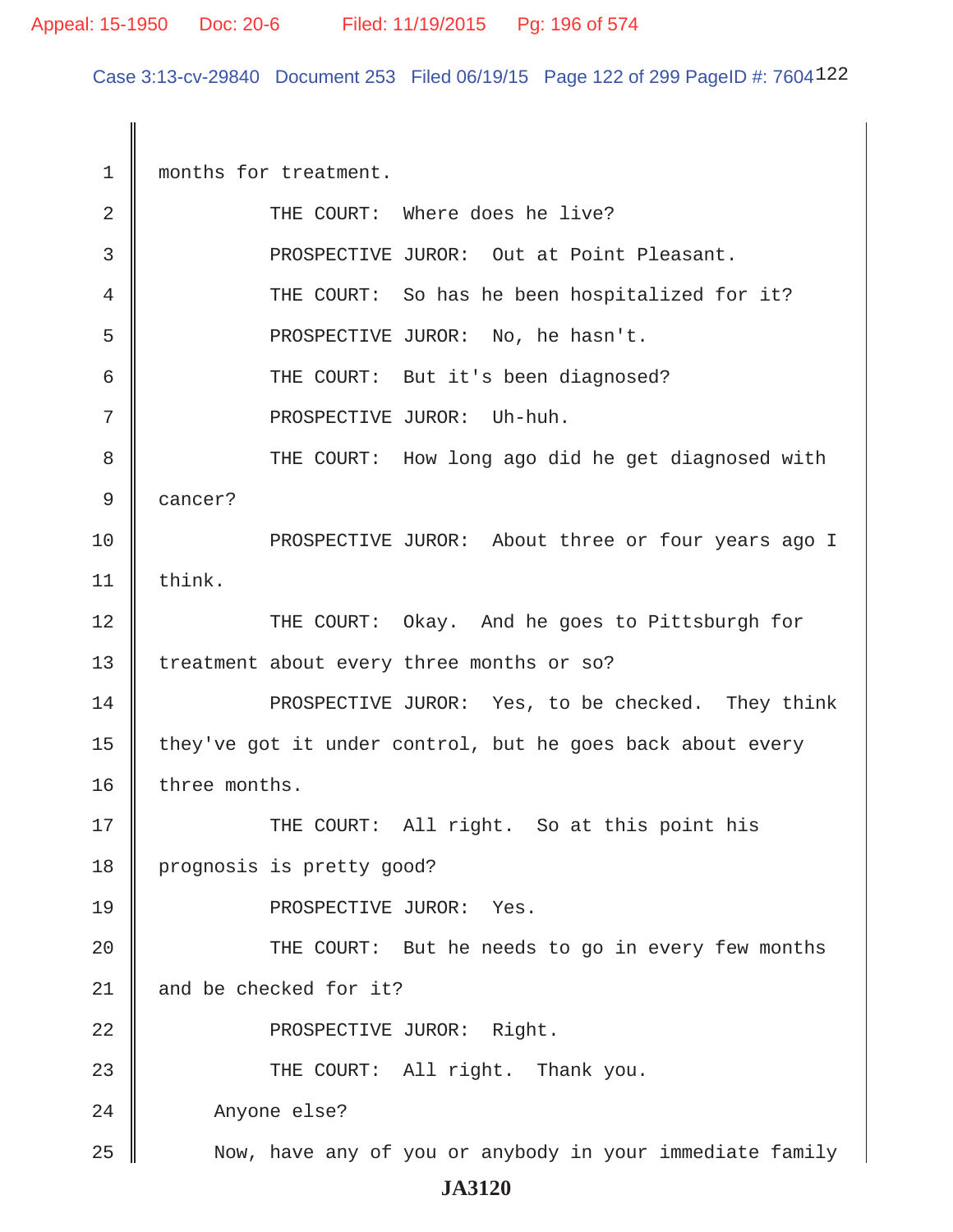#### Appeal: 15-1950 Doc: 20-6 Filed: 11/19/2015 Pg: 197 of 574

Case 3:13-cv-29840 Document 253 Filed 06/19/15 Page 123 of 299 PageID #: 7605123

1 suffered or had any significant abdominal surgery? 2 || All right. Have any of you ever had back or neck 3 surgery? 4 **THE CLERK:** Judge. 5 || THE COURT: Oh, I'm sorry. Somebody? 6 Number 20, abdominal surgery? 7 || PROSPECTIVE JUROR: Two hernia surgeries. 8 **B** THE COURT: How long ago? 9 PROSPECTIVE JUROR: One was -- 10 || THE COURT: Roughly. 11 || PROSPECTIVE JUROR: -- about four years ago, and the 12 | other one was about two years ago. 13 THE COURT: What caused the hernias? Do you know? 14 **PROSPECTIVE JUROR:** I was born with them. 15 || THE COURT: I'm sorry? 16 || PROSPECTIVE JUROR: I was born with them. 17 THE COURT: All right. But have the surgeries 18  $\parallel$  repaired it? 19 || PROSPECTIVE JUROR: As far as I know, yes. 20 || THE COURT: Are you having any problems now? 21 || PROSPECTIVE JUROR: Every once in a while, but 22 | nothing like it was. 23 THE COURT: Nothing requiring treatment? 24 || PROSPECTIVE JUROR: No. 25 THE COURT: Okay. Someone else had their hand up.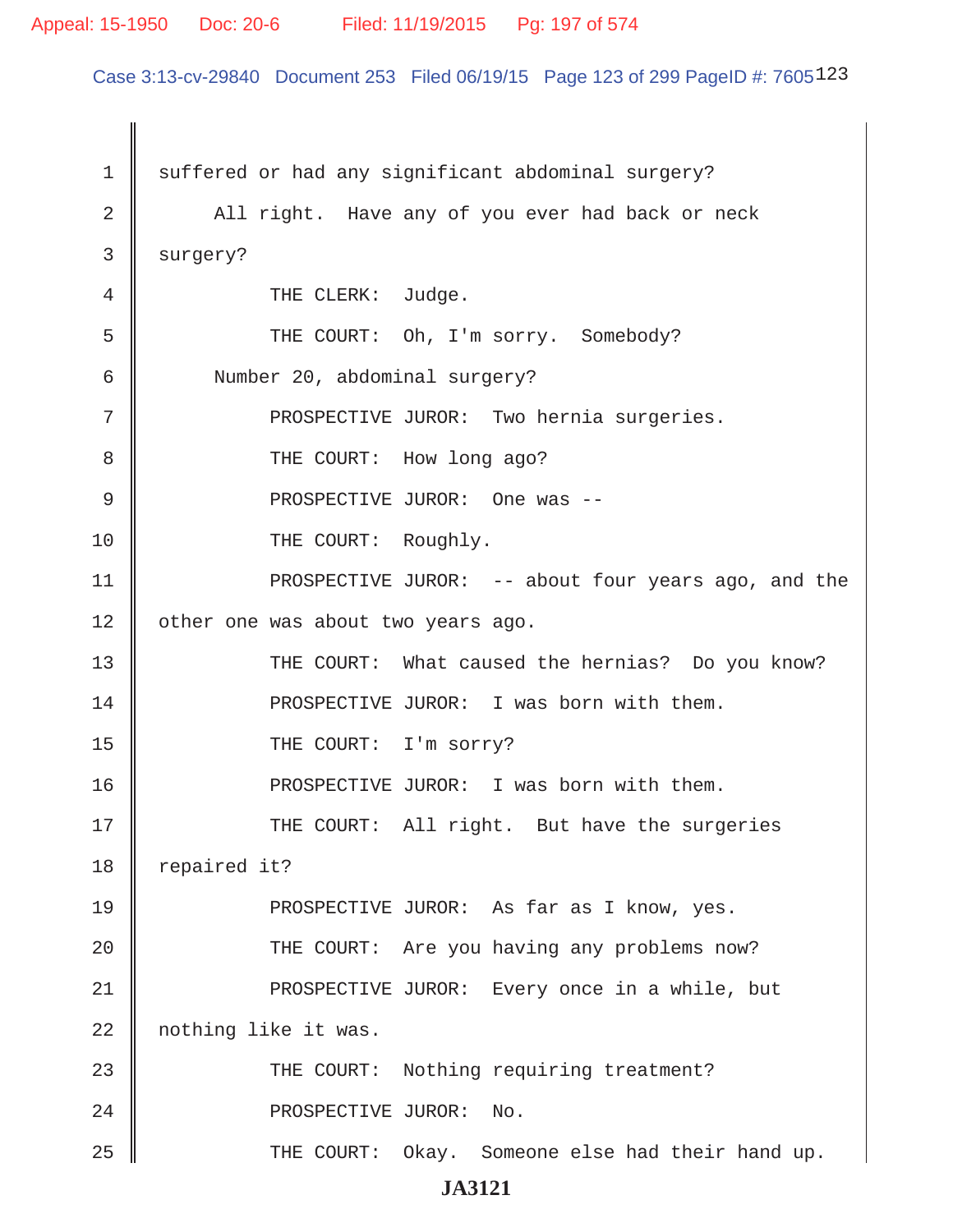### Appeal: 15-1950 Doc: 20-6 Filed: 11/19/2015 Pg: 198 of 574

Case 3:13-cv-29840 Document 253 Filed 06/19/15 Page 124 of 299 PageID #: 7606124

 1 Number 21, yes, ma'am? 2 PROSPECTIVE JUROR: Yes. I have seven bad disks in 3 my back. I have a stimulator in my back, and I had two 4 herniated disks in my neck. I have two metal plates and six  $5 \parallel$  screws in my neck. 6 THE COURT: What caused all these problems? Did you 7 || have injuries or were these just things that developed over 8 || time? 9 || PROSPECTIVE JUROR: Just developed over time. 10 || THE COURT: All right. 11 || PROSPECTIVE JUROR: Working and standing on concrete  $12 \parallel$  for 40 years. 13 THE COURT: Okay. Yeah. When was your last 14 surgery? 15 || PROSPECTIVE JUROR: I had to have the wire replaced 16 | in my stimulator a year ago in January. 17 THE COURT: All right. And you said you had several 18 disks -- 19 PROSPECTIVE JUROR: I had seven bad disks in my  $20$  | back, but I just had the stimulator. 21 || THE COURT: Okay. 22 PROSPECTIVE JUROR: I was not a candidate for back  $23$  | surgery --24 THE COURT: All right. So you have a stimulator  $25 \parallel$  now?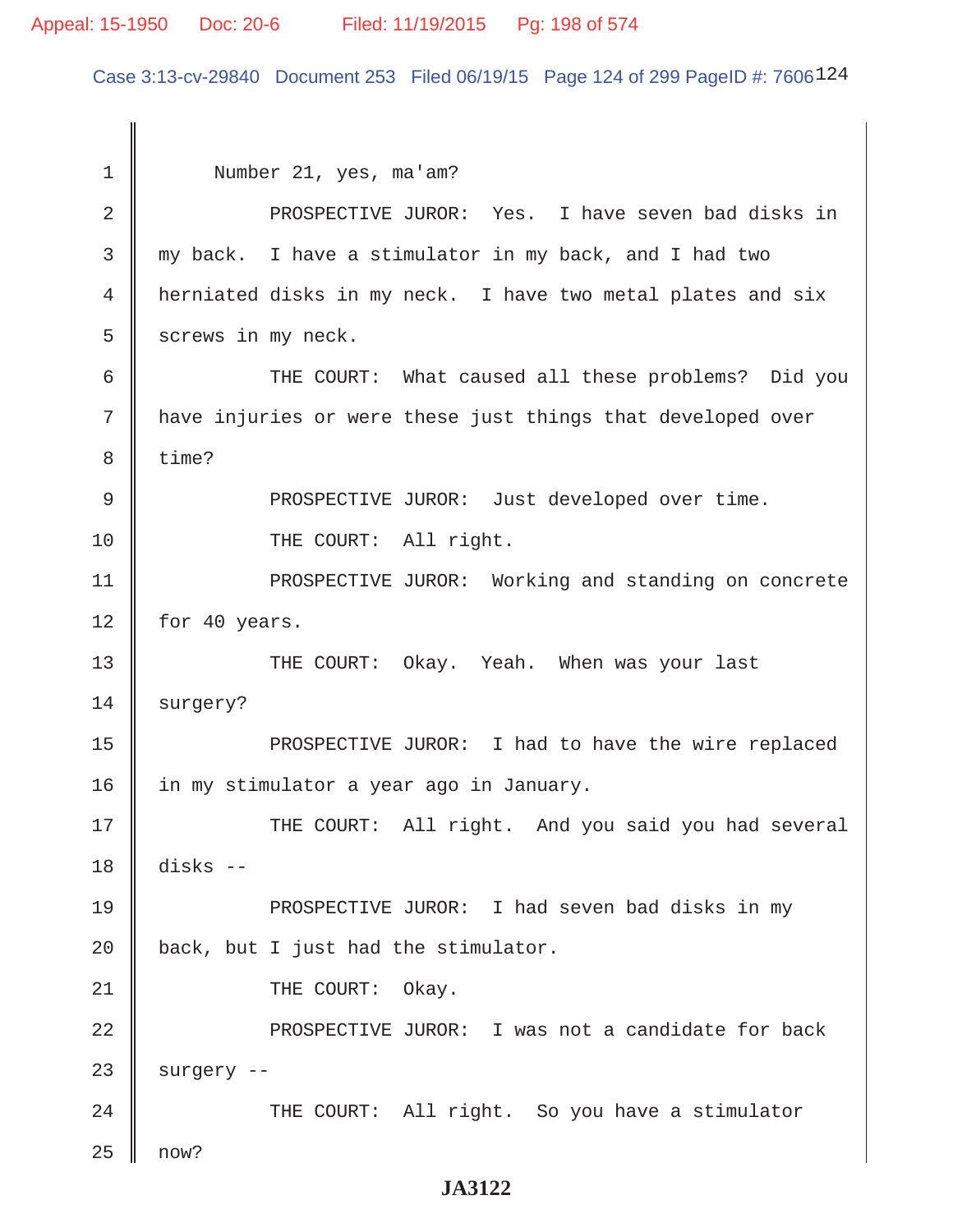Case 3:13-cv-29840 Document 253 Filed 06/19/15 Page 125 of 299 PageID #: 7607125

1 || PROSPECTIVE JUROR: Yes. 2 || THE COURT: Has it been effective? 3 PROSPECTIVE JUROR: It helps. I still have a lot of 4 hip and leg pain from my back. 5 || THE COURT: All right. Thank you. 6 PROSPECTIVE JUROR: But my neck I had done in '97. 7 || THE COURT: What did you have done to your neck? 8 || PROSPECTIVE JUROR: I had two herniated disks and I 9 have two metal plates and six screws in my neck. 10 || THE COURT: Now, was that --11 || PROSPECTIVE JUROR: I don't have any trouble with 12 | it. It's never bothered me since my surgery. 13 THE COURT: Okay. Good. Were the neck problems  $14 \parallel$  just --15 PROSPECTIVE JUROR: I was losing the use of my left 16  $\parallel$  arm. It was laying on the nerve. 17 THE COURT: All right. Was that just from wear and 18 tear of getting older, or did you have any injuries or 19 accidents? 20 || PROSPECTIVE JUROR: I didn't recall any. I don't  $21 \parallel$  know. 22 THE COURT: All right. Thank you. 23 Anyone else back there? Yes, ma'am, Number 12? 24 PROSPECTIVE JUROR: Glennia P. Daniels. I had a  $25$  | hernia in my belly button two years ago. I've had surgery. **JA3123**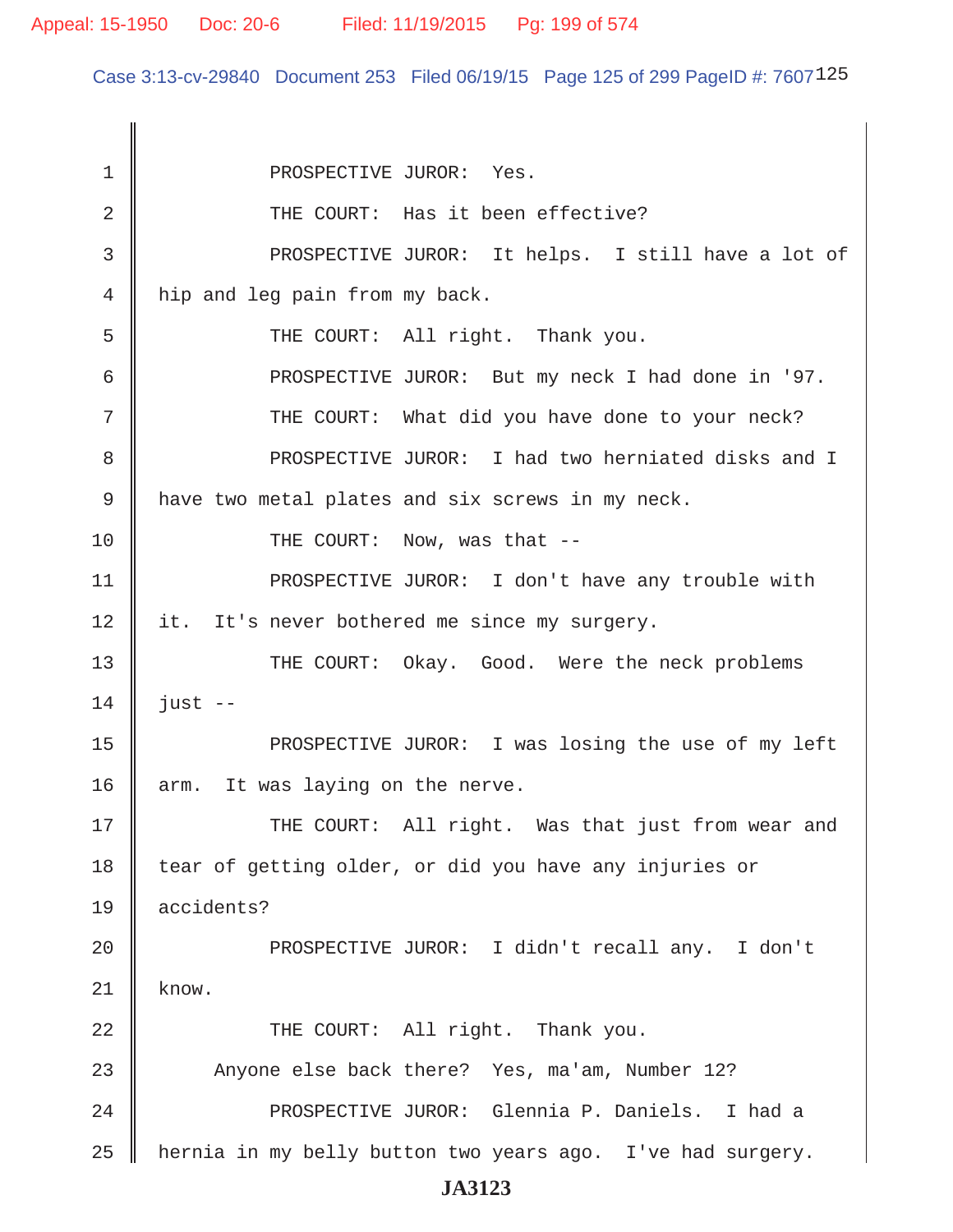Case 3:13-cv-29840 Document 253 Filed 06/19/15 Page 126 of 299 PageID #: 7608126

 1 THE COURT: What caused the hernia? Do you have any  $2 \parallel$  idea? 3 **PROSPECTIVE JUROR:** Lifting and picking up things. 4 THE COURT: I'm sorry? I couldn't hear you. 5 || PROSPECTIVE JUROR: Lifting, picking up weight. 6 General Mexicourd Mann and how was it you were lifting and 7 picking up weight? 8 || PROSPECTIVE JUROR: I'm a cook, and picking up the 9 weight. 10 THE COURT: Big jars and cans and things? 11 || PROSPECTIVE JUROR: Yes. 12 || THE COURT: Did the surgery fix it? 13 || PROSPECTIVE JUROR: Yes. 14 THE COURT: No problem since? 15 || PROSPECTIVE JUROR: No problem. 16 || THE COURT: All right. 17 || Anyone else? Number 13? 18 PROSPECTIVE JUROR: Stomach issues. Oh, I'm Heather 19 Egnor, 13. Stomach issues. If you have acid reflux, it will 20  $\parallel$  go with your gallbladder too because that's what makes it. So  $21$  | I had my gallbladder taken out because of that, and so did my 22 || mom and my grandma and like everybody else. 23 THE COURT: How long ago did you have your 24 gallbladder removed? 25 || PROSPECTIVE JUROR: 2007.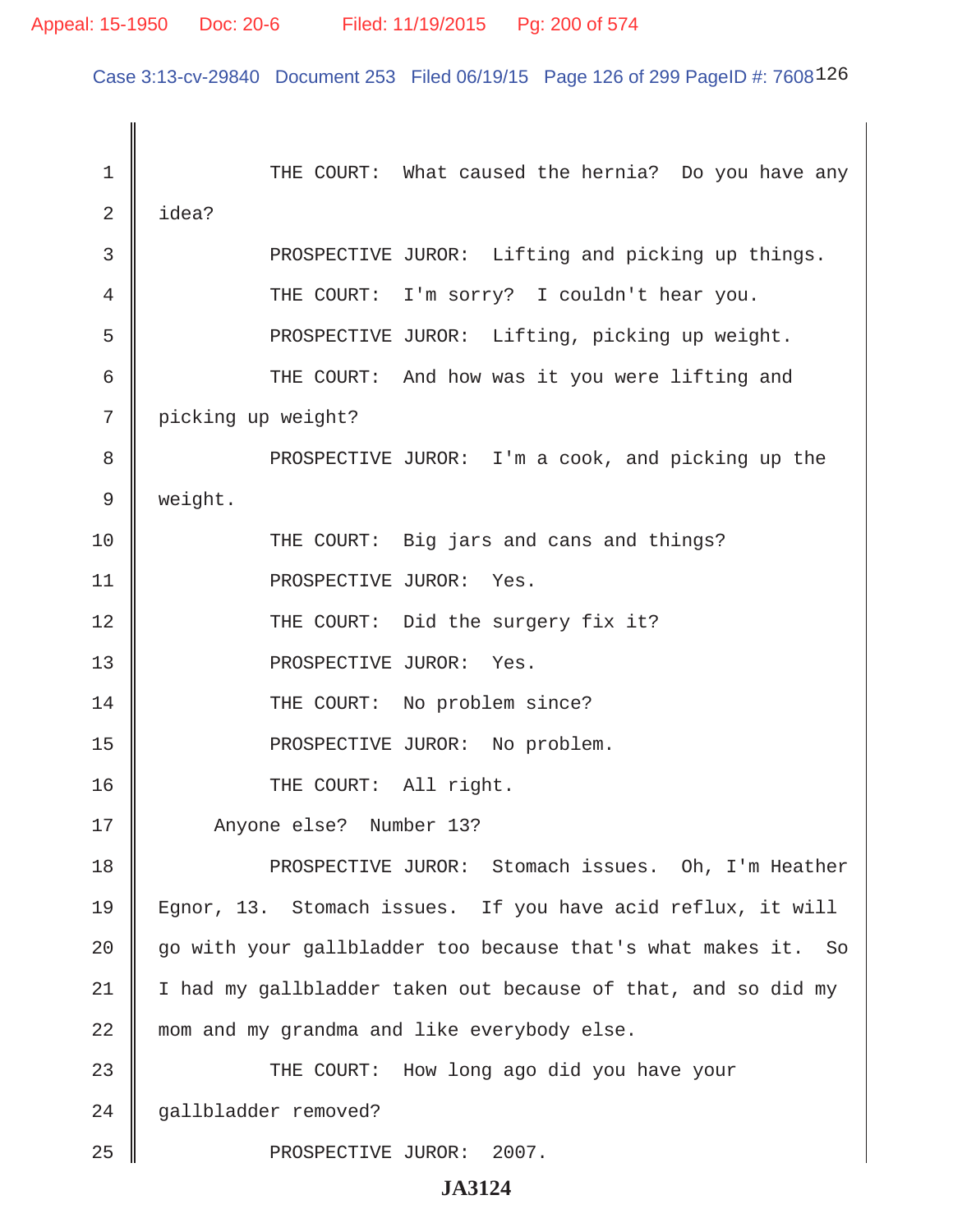Case 3:13-cv-29840 Document 253 Filed 06/19/15 Page 127 of 299 PageID #: 7609127

| $\mathbf 1$ | THE COURT: Any complications or problems?                |
|-------------|----------------------------------------------------------|
| 2           | PROSPECTIVE JUROR: No. That's why I got the              |
| 3           | medicine, to help that. If you don't take it, it becomes |
| 4           | worse.                                                   |
| 5           | THE COURT: All right. So when you take your              |
| 6           | medicine, you're good to go.                             |
| 7           | PROSPECTIVE JUROR: Yeah.                                 |
| 8           | THE COURT: Thanks.                                       |
| 9           | Anybody else?                                            |
| 10          | THE CLERK: There's a couple in the back.                 |
| 11          | THE COURT: Yes, Number 30?                               |
| 12          | PROSPECTIVE JUROR: I've had my gallbladder removed,      |
| 13          | appendectomy, tubal ligation.                            |
| 14          | THE REPORTER: I couldn't hear the last --                |
| 15          | THE COURT: Tubal ligation was the last one.              |
| 16          | All right. When was the last one? What was the most      |
| 17          | recent?                                                  |
| 18          | PROSPECTIVE JUROR: 2010.                                 |
| 19          | THE COURT: All right. Did you have any                   |
| 20          | complications or problems from any of these surgeries?   |
| 21          | PROSPECTIVE JUROR: The appendectomy, I got an            |
| 22          | abscess on my belly button.                              |
| 23          | THE COURT: All right. And did that require further       |
| 24          | hospitalization?                                         |
| 25          | PROSPECTIVE JUROR: Yes.                                  |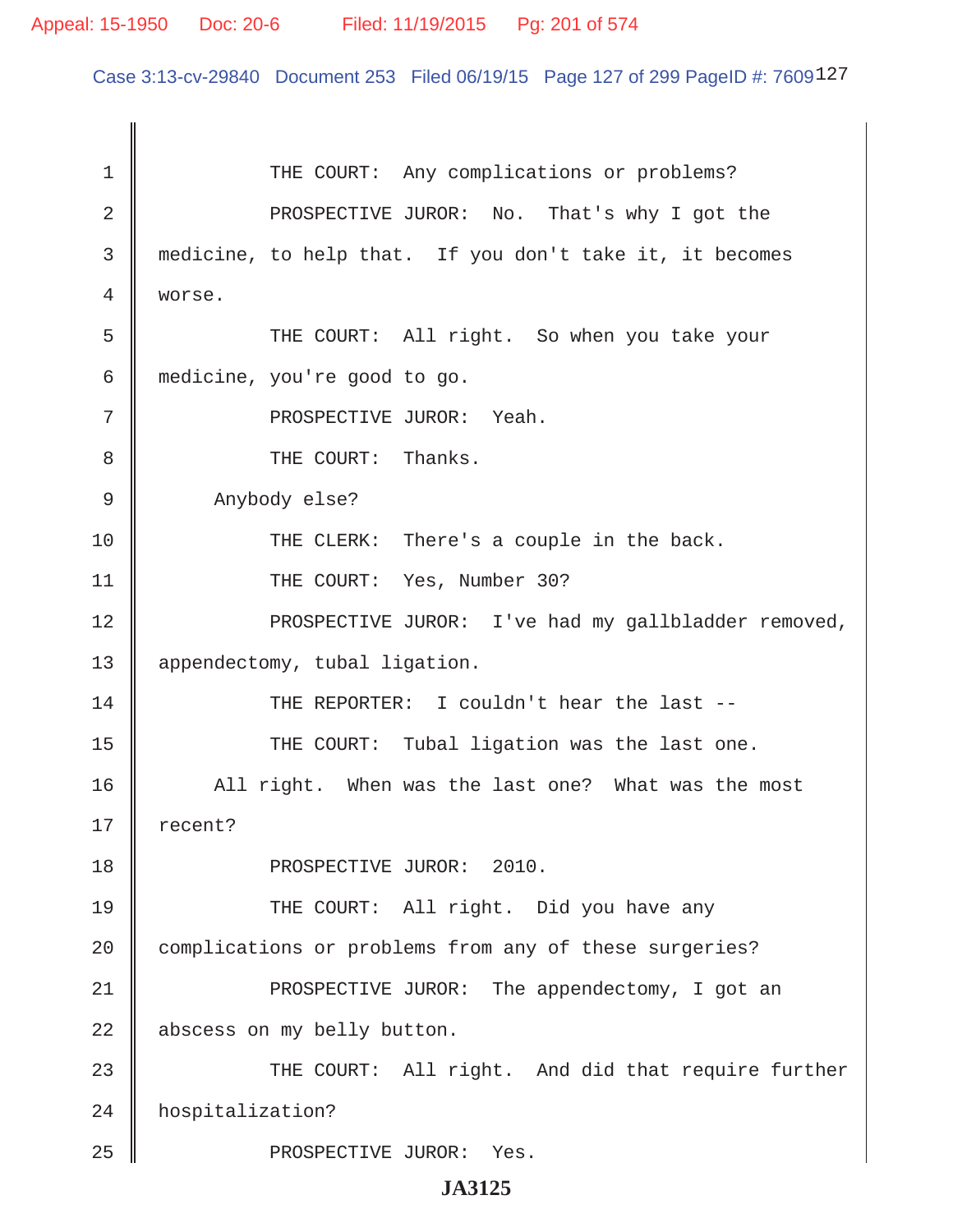Case 3:13-cv-29840 Document 253 Filed 06/19/15 Page 128 of 299 PageID #: 7610128

1 || THE COURT: Did you heal up from it? 2 || PROSPECTIVE JUROR: Eventually. About two months. 3 || THE COURT: About two months? All right. And the 4 I last of these was about 2010? 5 SUPEROSPECTIVE JUROR: Yeah. 6 THE COURT: And you've had no -- 7 || PROSPECTIVE JUROR: I had three of them real close 8 | together in time. 9 THE COURT: Okay. And you haven't had any problems 10 since then. 11 || PROSPECTIVE JUROR: No. 12 THE COURT: Were any of these things caused by an 13 accident or an injury? 14 || PROSPECTIVE JUROR: No. Everything went bad at  $15 \parallel$  once. 16 THE COURT: Okay. Lucky you, huh? 17 || PROSPECTIVE JUROR: A year and a half of surgeries,  $18$  | though. 19 **THE COURT:** Okay. Thank you. 20 Anyone else? 21 PROSPECTIVE JUROR: Number 29. I had my gallbladder 22 | removed. 23 || THE COURT: And any complications from that? 24 || PROSPECTIVE JUROR: No. 25 || THE COURT: All right.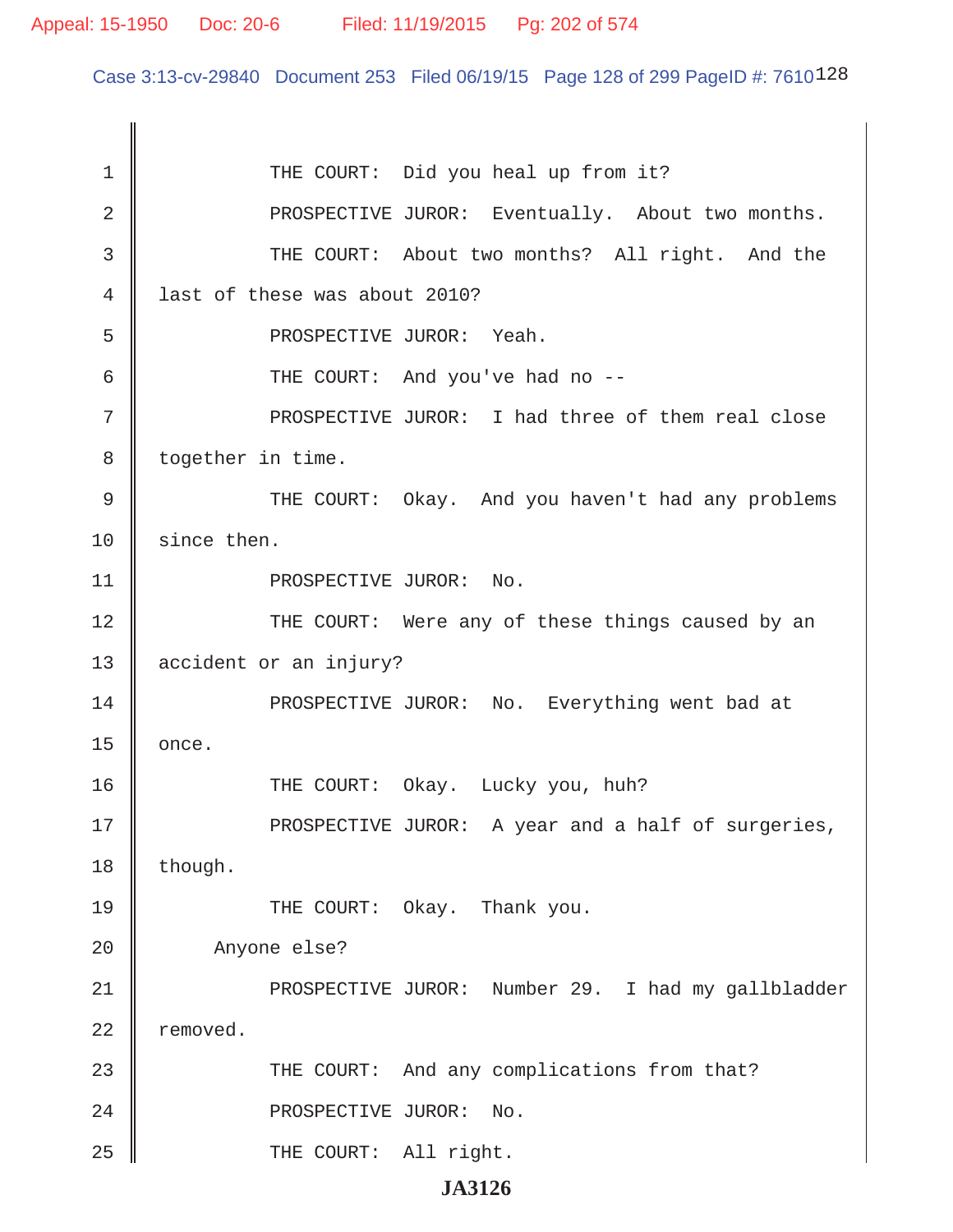# Appeal: 15-1950 Doc: 20-6 Filed: 11/19/2015 Pg: 203 of 574

Case 3:13-cv-29840 Document 253 Filed 06/19/15 Page 129 of 299 PageID #: 7611129

| $\mathbf 1$ | Have any of you had any back surgeries, and that's -- a        |
|-------------|----------------------------------------------------------------|
| 2           | number of you have already told us something, so we've already |
| 3           | heard it and you don't need to repeat it.                      |
| 4           | But anybody else have back surgery or neck surgery?            |
| 5           | Yes, ma'am?                                                    |
| 6           | PROSPECTIVE JUROR: Linda Adkins, Number 32. I had              |
| 7           | two disks in my lower back repaired due to a fall.             |
| 8           | THE COURT: How long ago?                                       |
| 9           | PROSPECTIVE JUROR: It's been about 15 years ago.               |
| 10          | THE COURT: And it was because you had fallen?                  |
| 11          | PROSPECTIVE JUROR: Yes.                                        |
| 12          | THE COURT: Did the surgery work?                               |
| 13          | PROSPECTIVE JUROR: Yes, sir, it did.                           |
| 14          | THE COURT: Okay. So you haven't had any                        |
| 15          | complications or serious problems?                             |
| 16          | PROSPECTIVE JUROR: I just have spasms every once in            |
| 17          | a while, but I take medication.                                |
| 18          | THE COURT: All right. Thank you.                               |
| 19          | Anybody else?                                                  |
| 20          | Now, have any of you had any significant low back pain or      |
| 21          | low back pain that radiates down as pain into your legs?       |
| 22          | All right. Let's start up here.                                |
| 23          | Number 9, what have you had? What you've already told us       |
| 24          | about?                                                         |
| 25          | PROSPECTIVE JUROR: Just from back injuries. Yes.               |
|             | <b>JA3127</b>                                                  |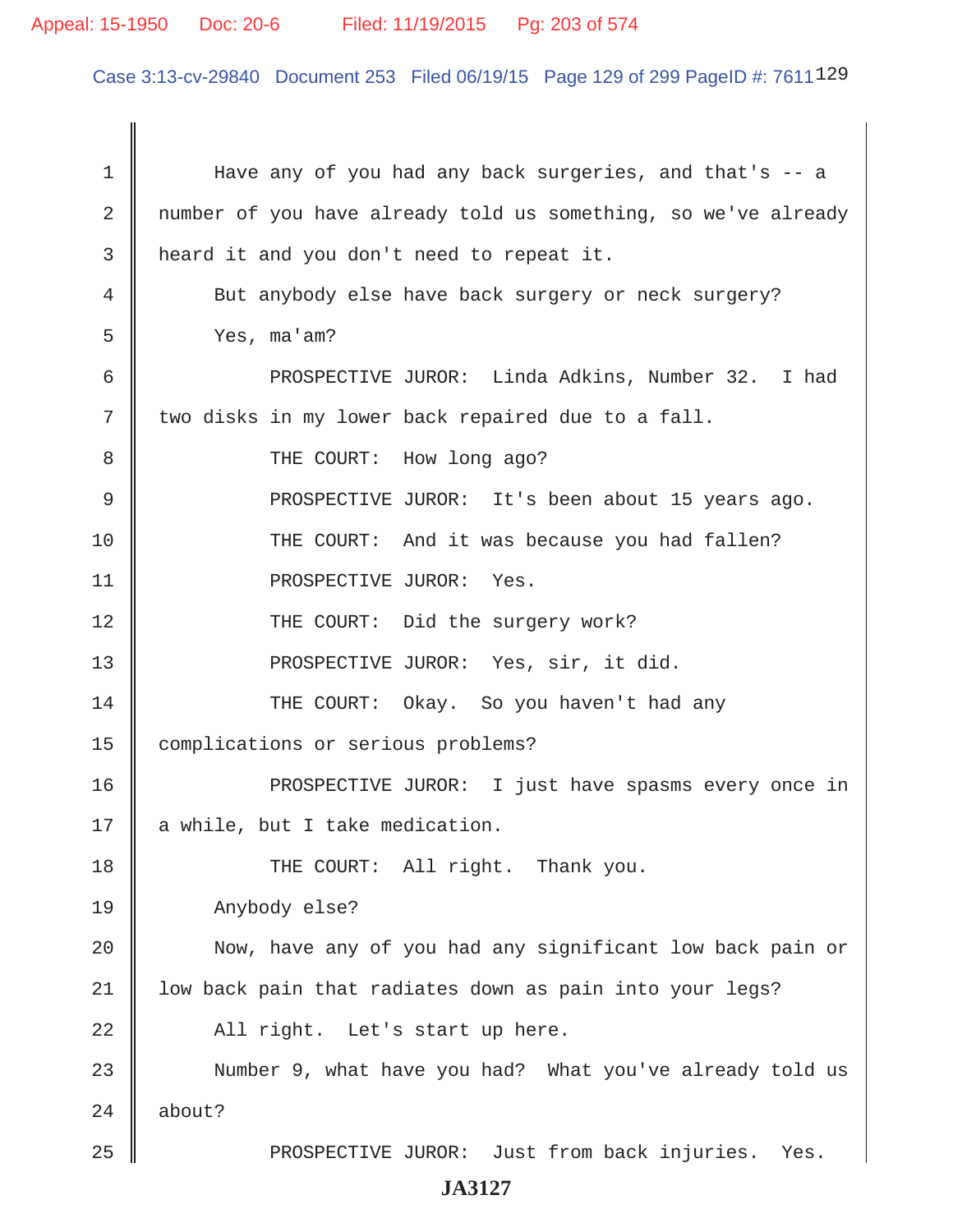Case 3:13-cv-29840 Document 253 Filed 06/19/15 Page 130 of 299 PageID #: 7612130

| 1  | THE COURT: How is your back currently?                        |
|----|---------------------------------------------------------------|
| 2  | PROSPECTIVE JUROR: How is it hurt?                            |
| 3  | THE COURT: How is it currently?                               |
| 4  | PROSPECTIVE JUROR: Oh, at the moment, I'm fine.               |
| 5  | THE COURT: In these last several weeks or months,             |
| 6  | have you had any problems with your low back pain?            |
| 7  | PROSPECTIVE JUROR: Every few weeks I have episodes            |
| 8  | and I'll go to the chiropractor for a few visits and then I'm |
| 9  | fine again.                                                   |
| 10 | THE COURT: The chiropractor helps?                            |
| 11 | PROSPECTIVE JUROR: Yes.                                       |
| 12 | THE COURT: Anything in particular trigger or cause            |
| 13 | this to recur?                                                |
| 14 | PROSPECTIVE JUROR: Lifting.                                   |
| 15 | THE COURT: Lifting?                                           |
| 16 | PROSPECTIVE JUROR: Yes.                                       |
| 17 | THE COURT: All right. So do you try to avoid                  |
| 18 | lifting or something like -- activities like that?            |
| 19 | PROSPECTIVE JUROR: I can't avoid it. I just deal              |
| 20 | with it when it happens.                                      |
| 21 | THE COURT: All right. Do you take pain medication?            |
| 22 | PROSPECTIVE JUROR: No, I do not.                              |
| 23 | THE COURT: Thank you. All right.                              |
| 24 | Up here, who else? Anybody else?                              |
| 25 | Number 6, please stand and identify yourself.                 |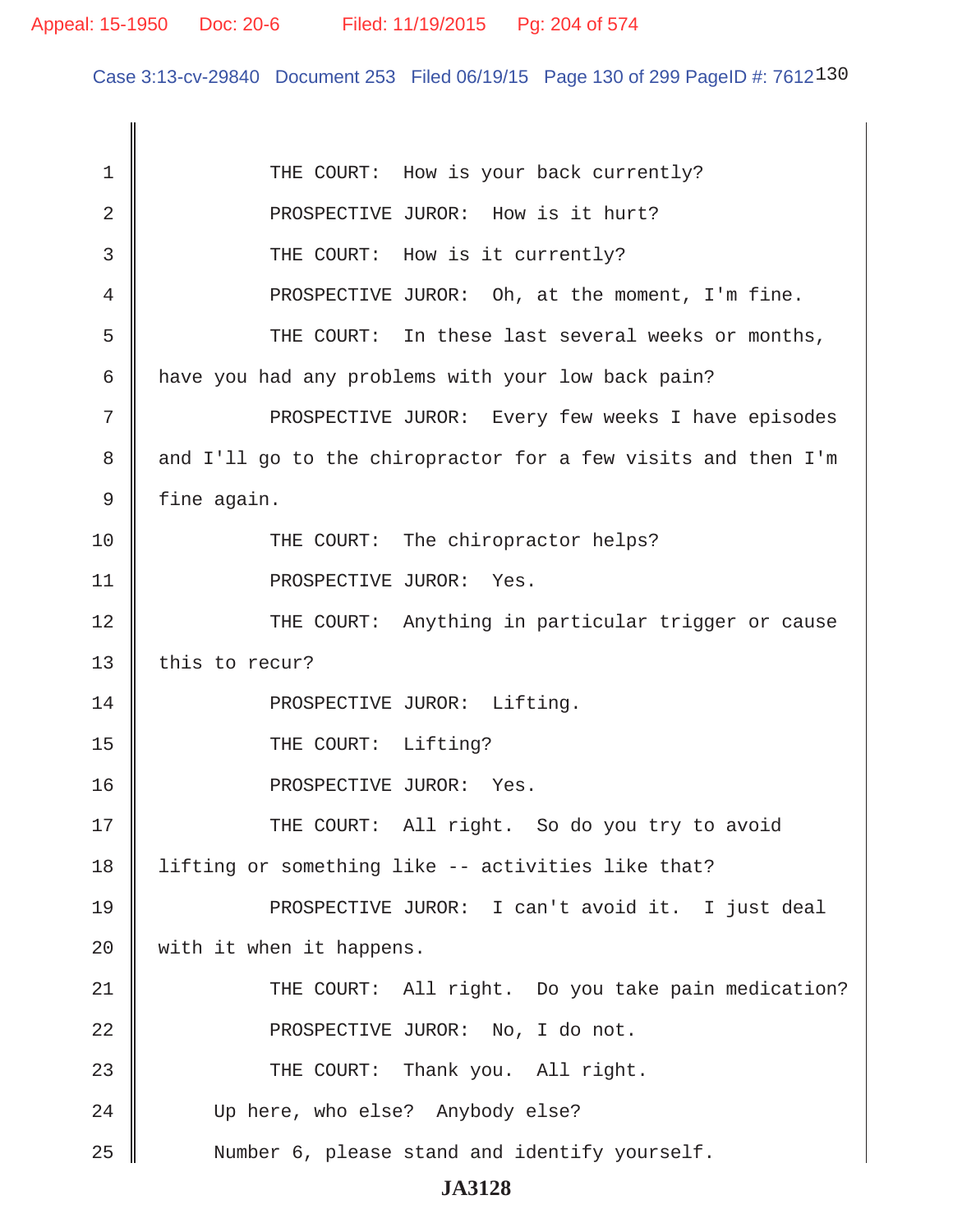Case 3:13-cv-29840 Document 253 Filed 06/19/15 Page 131 of 299 PageID #: 7613131

1 || PROSPECTIVE JUROR #6: I have degenerative disk 2 disease. 3 || THE COURT: Speak up. I'm sorry. 4 | PROSPECTIVE JUROR: I have degenerative disk disease  $5 \parallel$  and sciatica. 6 Guilden COURT: When were those diagnosed? 7 || PROSPECTIVE JUROR: Probably four months ago. 8 **B** THE COURT: Okay. 9 || PROSPECTIVE JUROR: I've had the problem for a long  $10$  | time, but I finally went in and checked it. 11 || THE COURT: And what kind of treatment are you 12 | getting for it? 13 || PROSPECTIVE JUROR: They gave me some muscle 14 | relaxers and pain pills. 15 || THE COURT: Does that help? 16 PROSPECTIVE JUROR: Yeah. I mean, you have -- I 17 || like, you know, lie flat on my back for a while. 18 THE COURT: Any physical therapy? 19 || PROSPECTIVE JUROR: No. 20 || THE COURT: Is this something that you take pain 21 medicine for about every day? 22 **PROSPECTIVE JUROR:** Not every day, no. 23 || THE COURT: How often? 24 PROSPECTIVE JUROR: Probably once every couple of 25 weeks or so.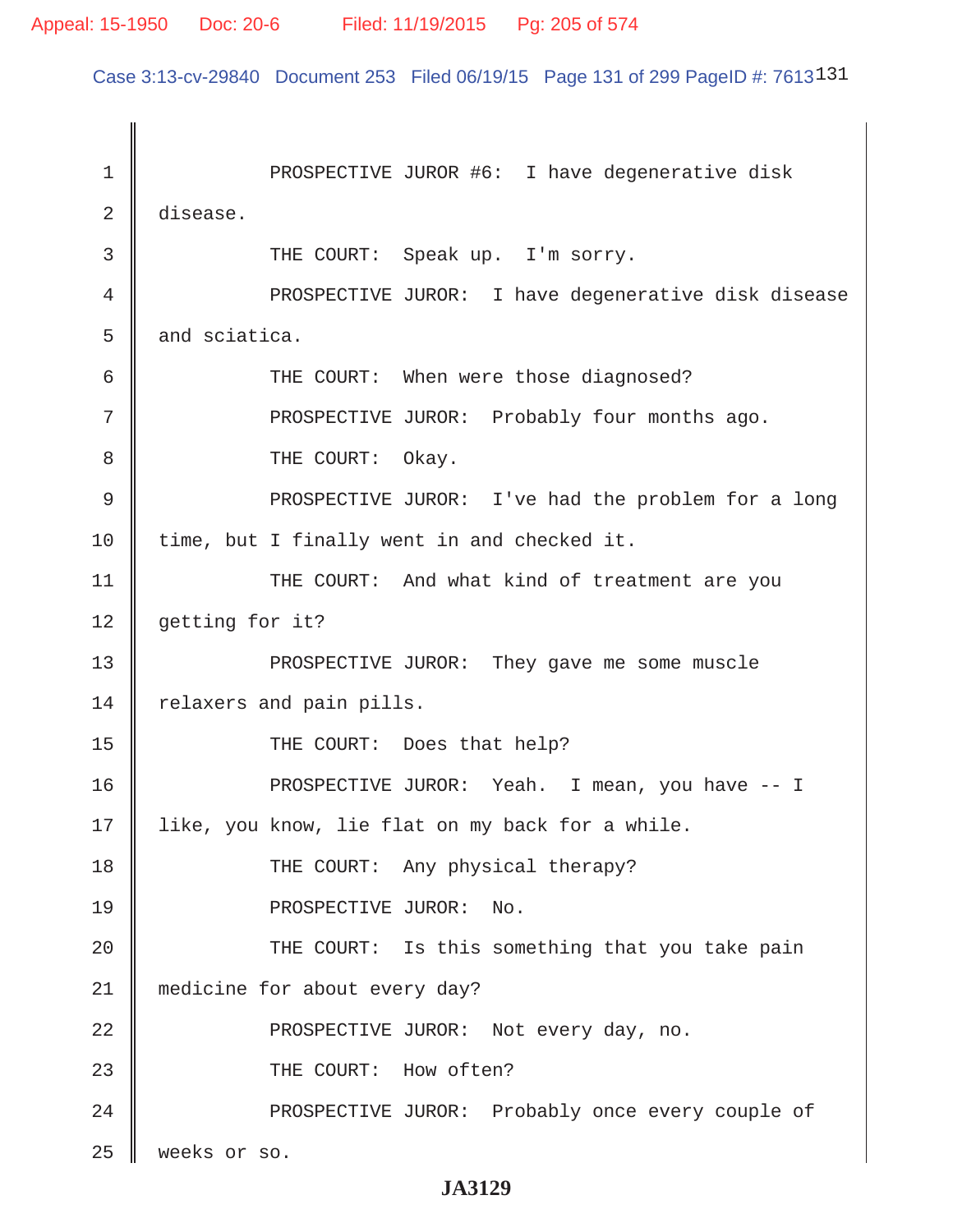# Appeal: 15-1950 Doc: 20-6 Filed: 11/19/2015 Pg: 206 of 574

Case 3:13-cv-29840 Document 253 Filed 06/19/15 Page 132 of 299 PageID #: 7614132

| 1  | THE COURT: Okay. Thank you.                                |
|----|------------------------------------------------------------|
| 2  | Let's go to the next row, the first row out there.         |
| 3  | Nobody.                                                    |
| 4  | The second -- oh, I'm sorry. Number 19?                    |
| 5  | PROSPECTIVE JUROR: I have rheumatoid arthritis in          |
| 6  | my tailbone and my spine.                                  |
| 7  | THE COURT: If you would, stand up. How long ago            |
| 8  | were you diagnosed with arthritis?                         |
| 9  | PROSPECTIVE JUROR: About six months ago.                   |
| 10 | THE COURT: And are you taking medication for it?           |
| 11 | PROSPECTIVE JUROR: I take Plaquenil for it. They           |
| 12 | started me on that and it seems to help.                   |
| 13 | THE COURT: Okay. Thank you.                                |
| 14 | Anyone else there?                                         |
| 15 | Next row back? Number 22?                                  |
| 16 | PROSPECTIVE JUROR: 22, Thomas Knapp. I have a              |
| 17 | deteriorated disk in my back that I take pain pills for    |
| 18 | whenever it bothers me. Sometimes the pain will go down my |
| 19 | leg. Most of the time it's just in my lower back.          |
| 20 | THE COURT: How often do you have to take pain              |
| 21 | medicine?                                                  |
| 22 | PROSPECTIVE JUROR: Maybe once a week, or it depends        |
| 23 | on what I do.                                              |
| 24 | THE COURT: Has a doctor ever given you a real              |
| 25 | diagnosis or explanation of this?                          |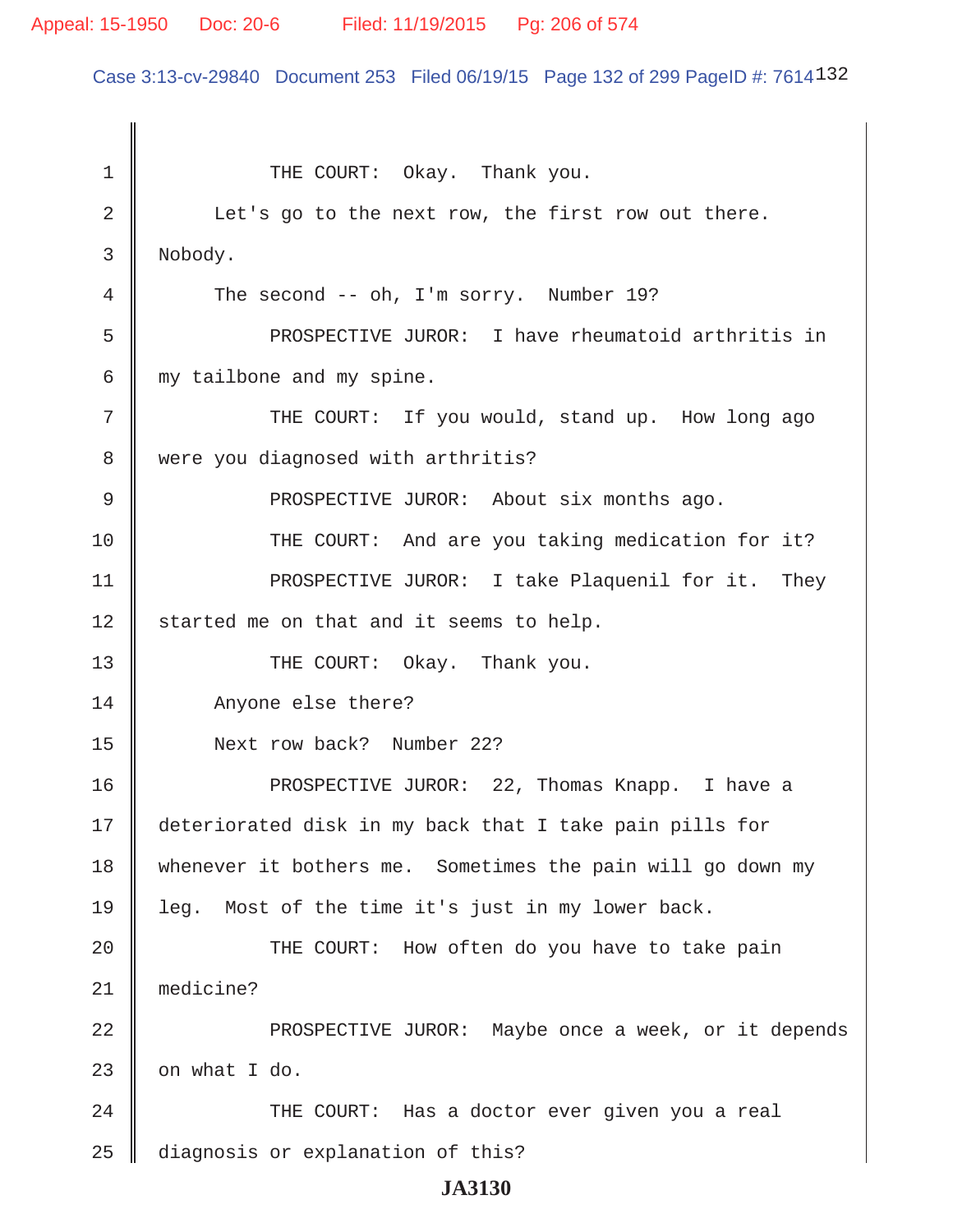# Appeal: 15-1950 Doc: 20-6 Filed: 11/19/2015 Pg: 207 of 574

Case 3:13-cv-29840 Document 253 Filed 06/19/15 Page 133 of 299 PageID #: 7615133

| 1  | PROSPECTIVE JUROR: Well, he checks about every time           |
|----|---------------------------------------------------------------|
| 2  | I go. I go every six months to my regular doctor, but he told |
| 3  | me that I would know when I needed surgery or whatever.       |
| 4  | THE COURT: Told you let him know?                             |
| 5  | PROSPECTIVE JUROR: Yeah, that I would know --                 |
| 6  | THE COURT: Oh, you would know.                                |
| 7  | PROSPECTIVE JUROR: -- if I needed it.                         |
| 8  | THE COURT: All right. At this point you don't feel            |
| 9  | like it's bad enough that you want surgery?                   |
| 10 | PROSPECTIVE JUROR: No.                                        |
| 11 | THE COURT: Okay. Thank you.                                   |
| 12 | Yes, sir, Number 23?                                          |
| 13 | PROSPECTIVE JUROR: Yes. I have RA and I'm taking              |
| 14 | medication --                                                 |
| 15 | THE COURT: And "RA" is rheumatoid arthritis?                  |
| 16 | PROSPECTIVE JUROR: Rheumatoid arthritis. And my               |
| 17 | hips and my leg goes numb all the time.                       |
| 18 | THE COURT: Do you take medicine every day?                    |
| 19 | PROSPECTIVE JUROR: Every day, yes, sir.                       |
| 20 | THE COURT: Is there any particular activity that              |
| 21 | seems to make it worse or trigger it?                         |
| 22 | PROSPECTIVE JUROR: Walking does. Walking here this            |
| 23 | morning -- I'm just falling apart -- I had pain.              |
| 24 | THE COURT: Okay. Thank you, sir.                              |
| 25 | Anyone else on that row? Yes, Number 25?                      |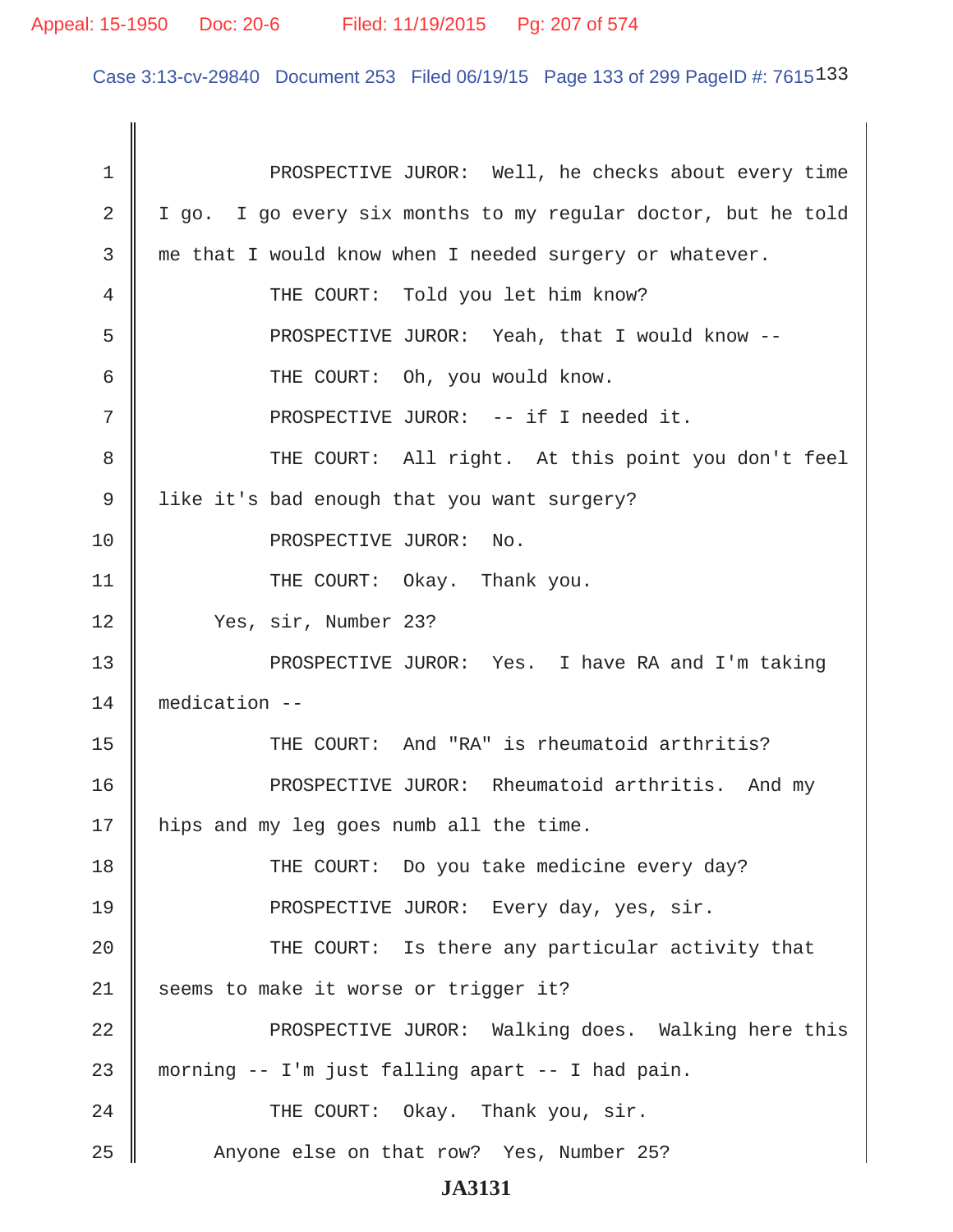Case 3:13-cv-29840 Document 253 Filed 06/19/15 Page 134 of 299 PageID #: 7616<sup>134</sup>

| 1  | PROSPECTIVE JUROR: 25, Kristopher Pyles. I         |
|----|----------------------------------------------------|
| 2  | sustained an injury. I have two herniated disks.   |
| 3  | THE COURT: I'm sorry. You're going to have to say  |
| 4  | all that again a lot louder.                       |
| 5  | PROSPECTIVE JUROR: I sustained an injury while I   |
| 6  | was employed. I have two herniated disks.          |
| 7  | THE COURT: How long ago was this diagnosed?        |
| 8  | PROSPECTIVE JUROR: 2005.                           |
| 9  | THE COURT: Are you currently receiving treatment   |
| 10 | for it?                                            |
| 11 | PROSPECTIVE JUROR:<br>No.                          |
| 12 | THE COURT: Are you currently taking medicine for   |
| 13 | it?                                                |
| 14 | PROSPECTIVE JUROR:<br>No.                          |
| 15 | THE COURT: About how long were you having a        |
| 16 | significant problem with it?                       |
| 17 | PROSPECTIVE JUROR: 2005 through the present. I     |
| 18 | just deal with the pain.                           |
| 19 | THE COURT: So even currently you have pain.<br>You |
| 20 | just don't take medicine for it.                   |
| 21 | PROSPECTIVE JUROR: Correct.                        |
| 22 | THE COURT: Is it affecting your activities much?   |
| 23 | PROSPECTIVE JUROR: Sometimes.                      |
| 24 | THE COURT: Like?                                   |
| 25 | PROSPECTIVE JUROR: Lifting my kids or playing with |
|    |                                                    |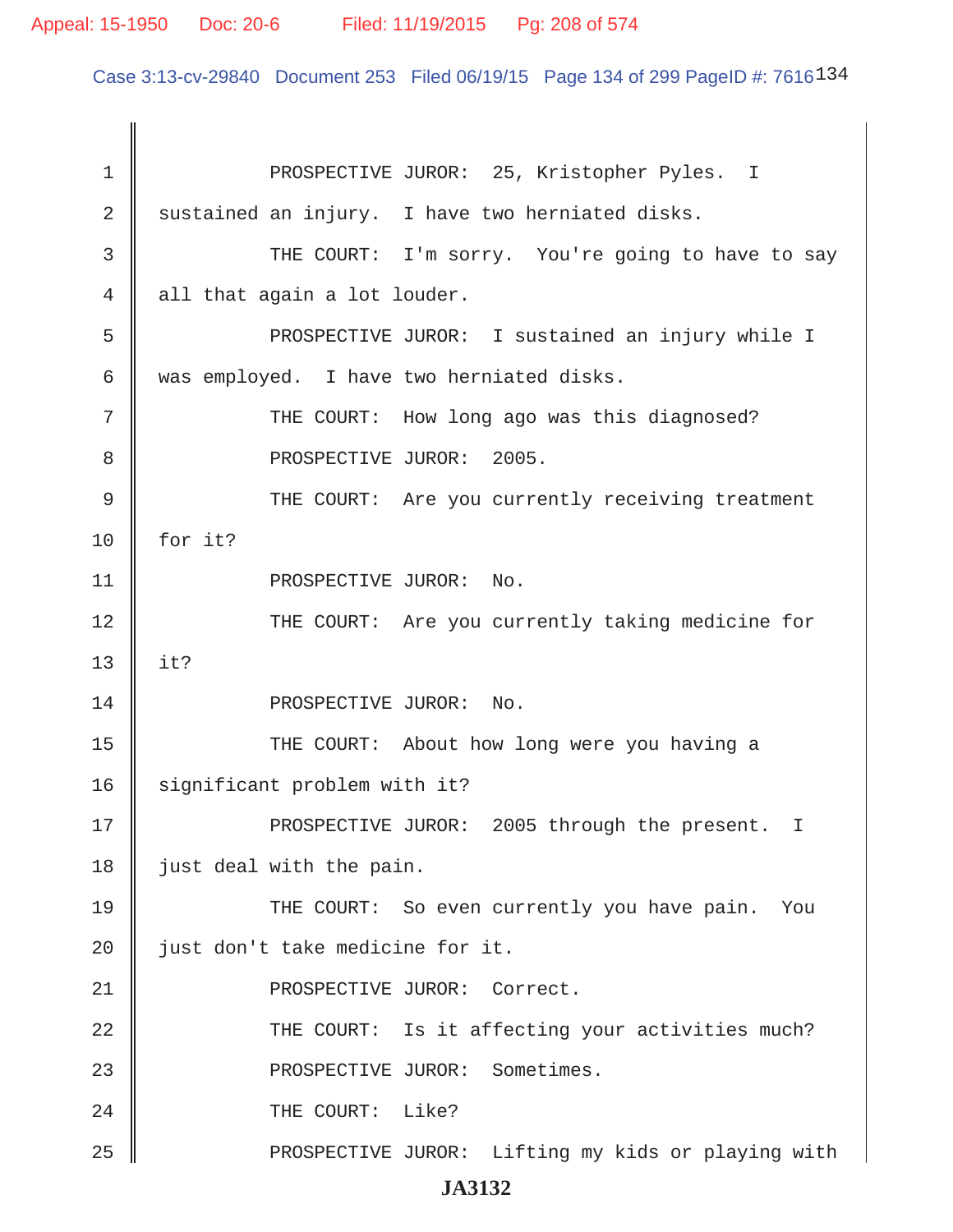Case 3:13-cv-29840 Document 253 Filed 06/19/15 Page 135 of 299 PageID #: 7617135

 $1 \parallel$  them. 2 || THE COURT: While you're up, I want to bring to 3 everyone's attention, you told me during the break that 4 after -- 5 PROSPECTIVE JUROR: I know Miss Nease. 6  $\parallel$  THE COURT: All right. After sitting here a while, 7 || you recognized that you may know Miss Nease. 8 || PROSPECTIVE JUROR: Correct. 9 || THE COURT: And how is that? 10 || PROSPECTIVE JUROR: I believe her and my mother 11 | taught school at Poca. 12 || THE COURT: At Poca? 13 || PROSPECTIVE JUROR: At Poca. 14 || MS. NEASE: No. 15 || THE COURT: Mrs. Nease, did you teach school at 16 Poca? 17 || MS. NEASE: No. 18 THE COURT: Okay. So it's not this Miss Nease. 19 || You also knew somebody that you thought might be related  $20$  to Miss Nease. What's the name of that person? 21 || PROSPECTIVE JUROR: I believe it was her daughter. 22 || THE COURT: What was her name? 23 || PROSPECTIVE JUROR: Kimberly. 24 THE COURT: Miss Nease, do you have a daughter named  $25$  | Kimberly?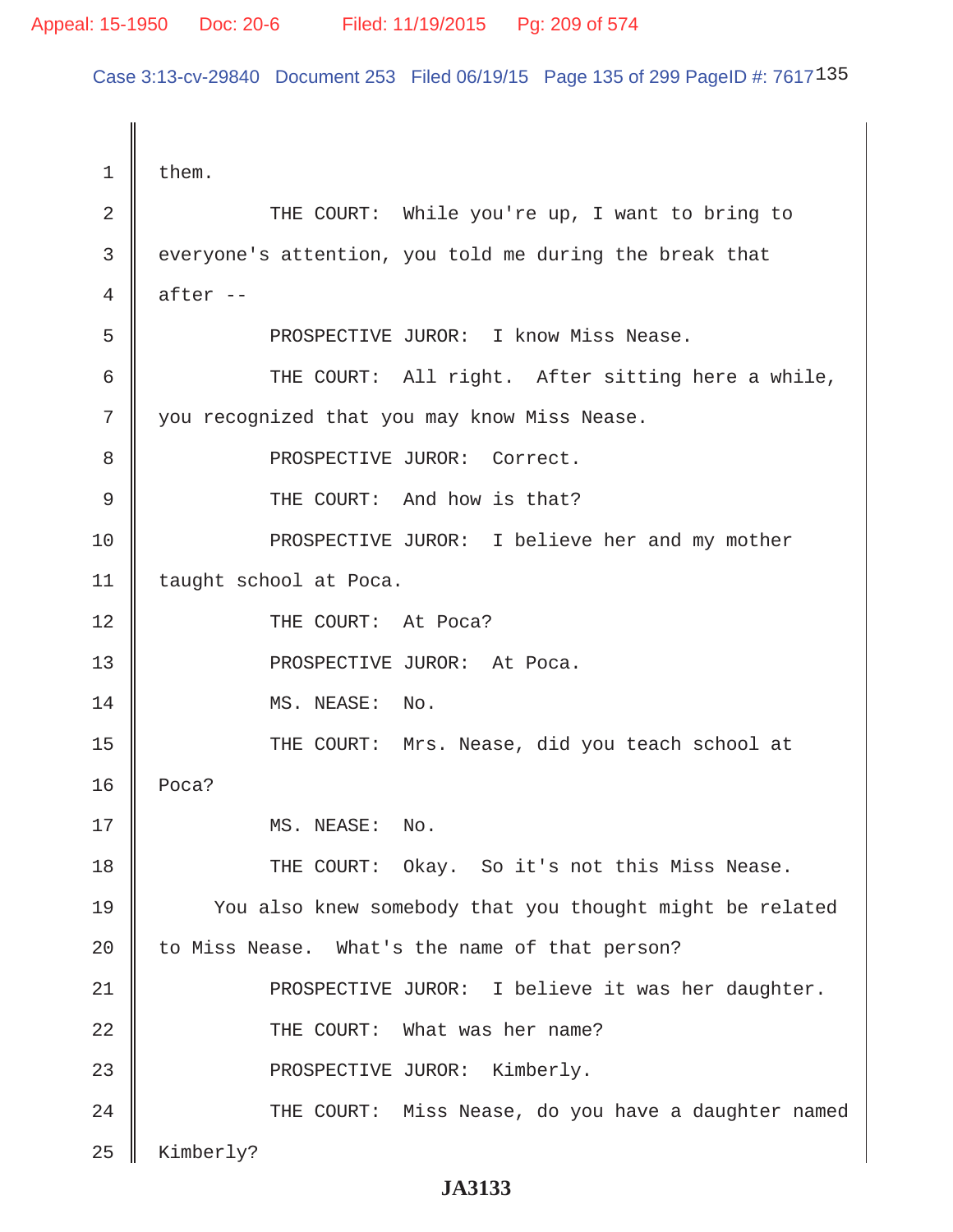# Appeal: 15-1950 Doc: 20-6 Filed: 11/19/2015 Pg: 210 of 574

Case 3:13-cv-29840 Document 253 Filed 06/19/15 Page 136 of 299 PageID #: 7618136

| $\mathbf 1$ | MS. NEASE: No.                                            |
|-------------|-----------------------------------------------------------|
| 2           | THE COURT: Okay. It must have been somebody else.         |
| 3           | Thanks for bringing that to our attention.                |
| 4           | All right. Anybody else back there on the -- all right.   |
| 5           | I can't see your number. So please stand and identify     |
| 6           | yourself.                                                 |
| 7           | PROSPECTIVE JUROR: 26. I have arthritis in my             |
| 8           | lower back and --                                         |
| $\mathsf 9$ | THE COURT: Can you say that louder, ma'am?<br>I'm         |
| 10          | sorry.                                                    |
| 11          | PROSPECTIVE JUROR: I have arthritis in my lower           |
| 12          | back. I have three disks out of place. And on my spine, I |
| 13          | have -- that's why I'm wearing a back brace.              |
| 14          | THE COURT: So you wear a back brace for it?               |
| 15          | PROSPECTIVE JUROR: Uh-huh, I wear a back brace,           |
| 16          | plus I go to the pain clinic and they give me injections. |
| 17          | THE COURT: All right. First, do you wear a back           |
| 18          | brace about every day?                                    |
| 19          | PROSPECTIVE JUROR: Every day.                             |
| 20          | THE COURT: Okay. And do you take pain medicine            |
| 21          | about every day?                                          |
| 22          | PROSPECTIVE JUROR: I -- I don't take pain medicine        |
| 23          | every day. I try to not take it unless I have to.         |
| 24          | THE COURT: About how often then during a week do          |
| 25          | you have to take it?                                      |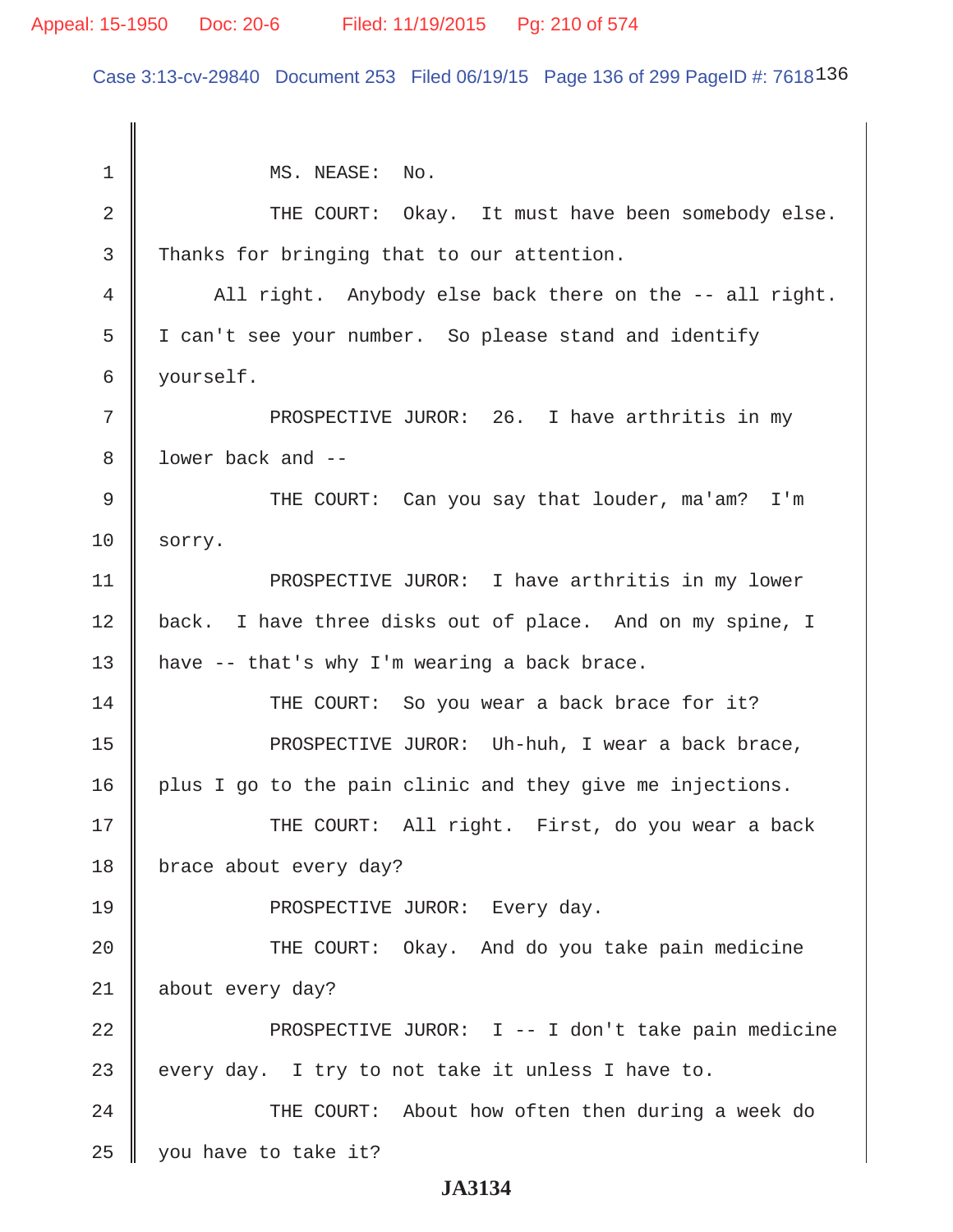Case 3:13-cv-29840 Document 253 Filed 06/19/15 Page 137 of 299 PageID #: 7619137

1 || PROSPECTIVE JUROR: When it gets -- when the pain  $2 \parallel$  gets so bad that I'm crying. 3 THE COURT: Does that happen once or twice a week? 4 PROSPECTIVE JUROR: I just -- it happens maybe  $5 \parallel$  every -- maybe every other day or so. 6 **6** THE COURT: Okay.  $7$  || PROSPECTIVE JUROR: And I just take a half of one. 8 THE COURT: All right. And so you go to a pain 9 clinic? 10 || PROSPECTIVE JUROR: Yes. 11 || THE COURT: Who is that? 12 || PROSPECTIVE JUROR: A pain doctor, for my arthritis. 13 THE COURT: Okay. What pain clinic or doctor do you  $14 \parallel$  go to? 15 || PROSPECTIVE JUROR: I go to Dr. Germani in 16 | Proctorville for my upper back. 17 || THE COURT: Okay. 18 PROSPECTIVE JUROR: And I go to the pain clinic at 19 || St. Mary's for my lower back. 20 THE COURT: All right. And so you currently have 21 | regular follow-up appointments for these things? 22 || PROSPECTIVE JUROR: Yes. I go to these doctors now. 23 THE COURT: Okay. Thank you. Anything else? 24 || PROSPECTIVE JUROR: No. 25 THE COURT: All right. Thank you very much, ma'am.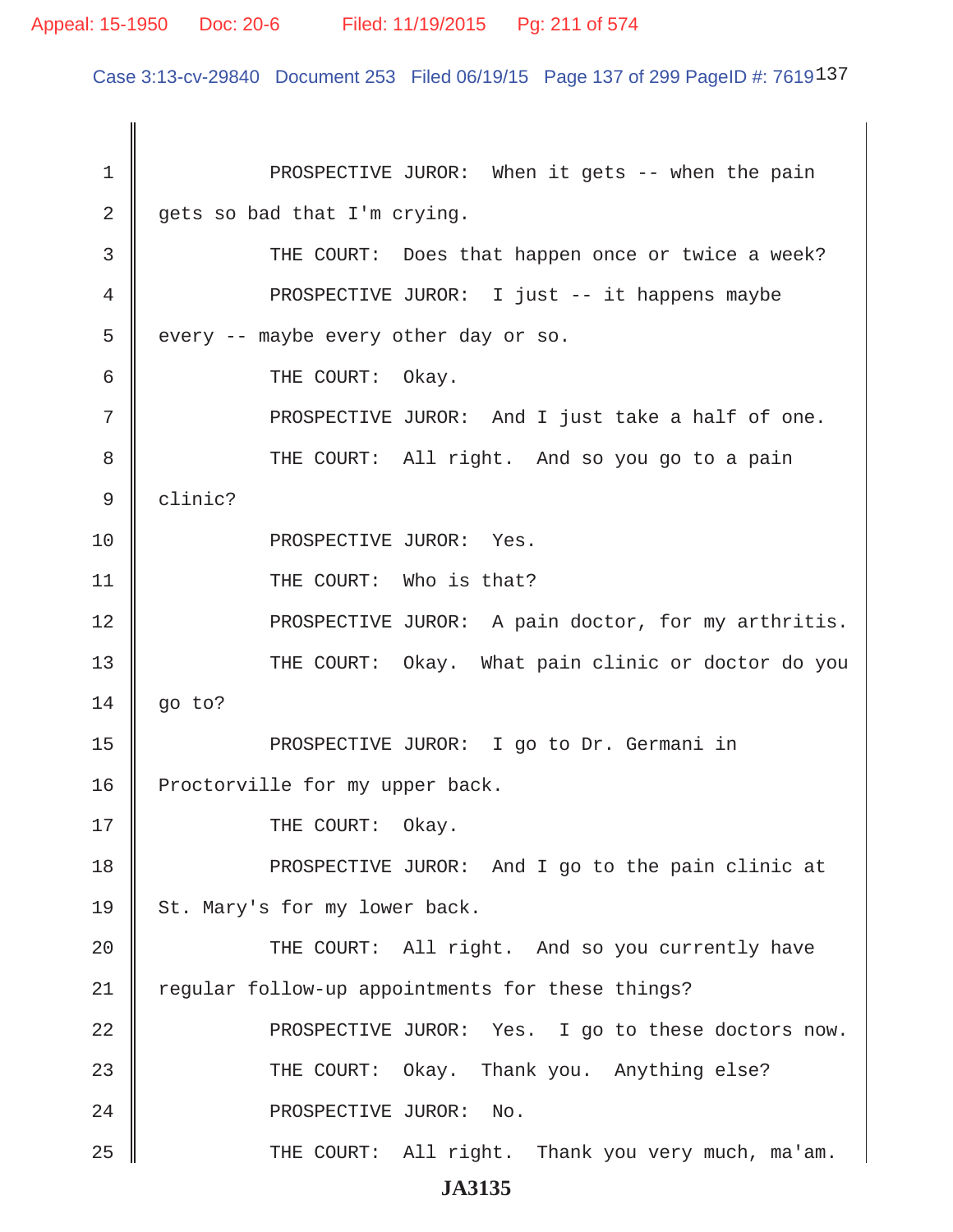### Appeal: 15-1950 Doc: 20-6 Filed: 11/19/2015 Pg: 212 of 574

Case 3:13-cv-29840 Document 253 Filed 06/19/15 Page 138 of 299 PageID #: 7620138

1 | Let's go down that row. Anyone else? Number 29? 2 || PROSPECTIVE JUROR: I've had sciatic before, pinched 3 nerve in my back. 4 **THE COURT:** How long ago? 5 || PROSPECTIVE JUROR: It's probably been about five 6 years ago since -- 7 || THE COURT: What kind of treatment did you get for 8 it? 9 || PROSPECTIVE JUROR: Chiropractor. 10 THE COURT: Did that help? 11 || PROSPECTIVE JUROR: Uh-huh. 12 || THE COURT: Yes? 13 || PROSPECTIVE JUROR: Yes. 14 || THE COURT: All right. Thank you. 15 Number 30? 16 PROSPECTIVE JUROR: I have spinal stenosis and 17 | arthritis in my spine. 18 || THE COURT: When was your stenosis diagnosed? 19 PROSPECTIVE JUROR: About a year and a half on both. 20 || THE COURT: I'm sorry? 21 || PROSPECTIVE JUROR: On both. 22 THE COURT: Are you under current treatment for  $23$  either or both of those? 24 || PROSPECTIVE JUROR: No. I see the chiropractor when  $25$  | I get too --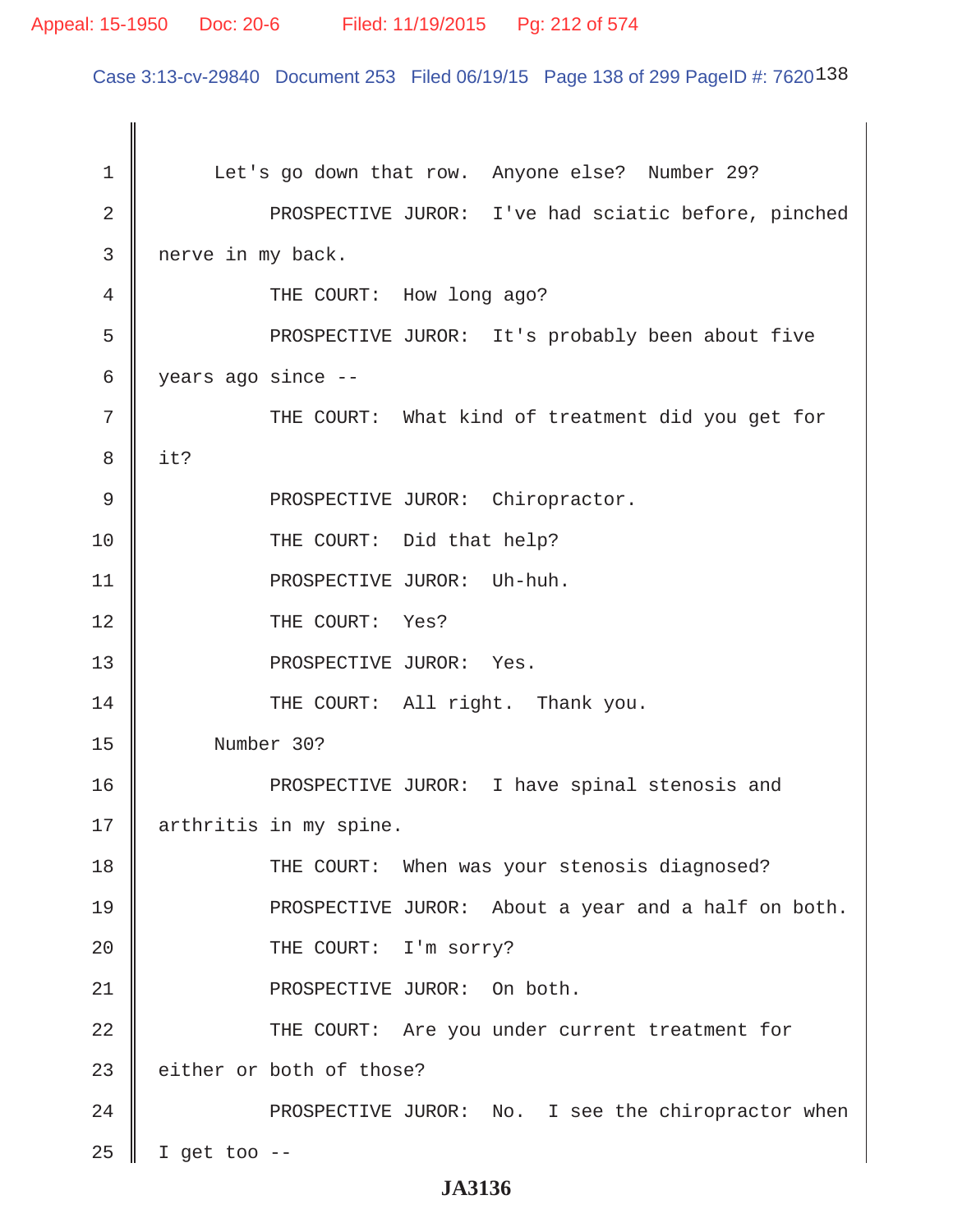Case 3:13-cv-29840 Document 253 Filed 06/19/15 Page 139 of 299 PageID #: 7621139

1 THE COURT: Does the chiropractor help? 2 || PROSPECTIVE JUROR: Yes. 3 THE COURT: About how often do you think you have to 4 go to the chiropractor? 5 PROSPECTIVE JUROR: At least once a month. 6 || THE COURT: Once a month? Do you take pain 7 medicine? 8 || PROSPECTIVE JUROR: No. I don't take more than 9 | Tylenol. 10 THE COURT: I'm sorry? 11 || PROSPECTIVE JUROR: I don't take anything more than 12 | Tylenol. 13 || THE COURT: Okay. Thank you. 14 Anyone else? 15 | All right. Have any of you or members of your immediate 16 family ever suffered from peripheral neuropathy or foot drop? 17 || Yes, Number -- I think your number is 26. Please stand 18 up and state your name first. 19 || PROSPECTIVE JUROR: Lilly Relf. I suffer from drop 20  $\parallel$  foot, diabetes neuropathy. 21 || THE COURT: Diabetic neuropathy? 22 **PROSPECTIVE JUROR:** Yes, and so does my mother. 23 THE COURT: Does it affect any of your limbs, your 24 arms or legs? 25 || PROSPECTIVE JUROR: Yes, my legs.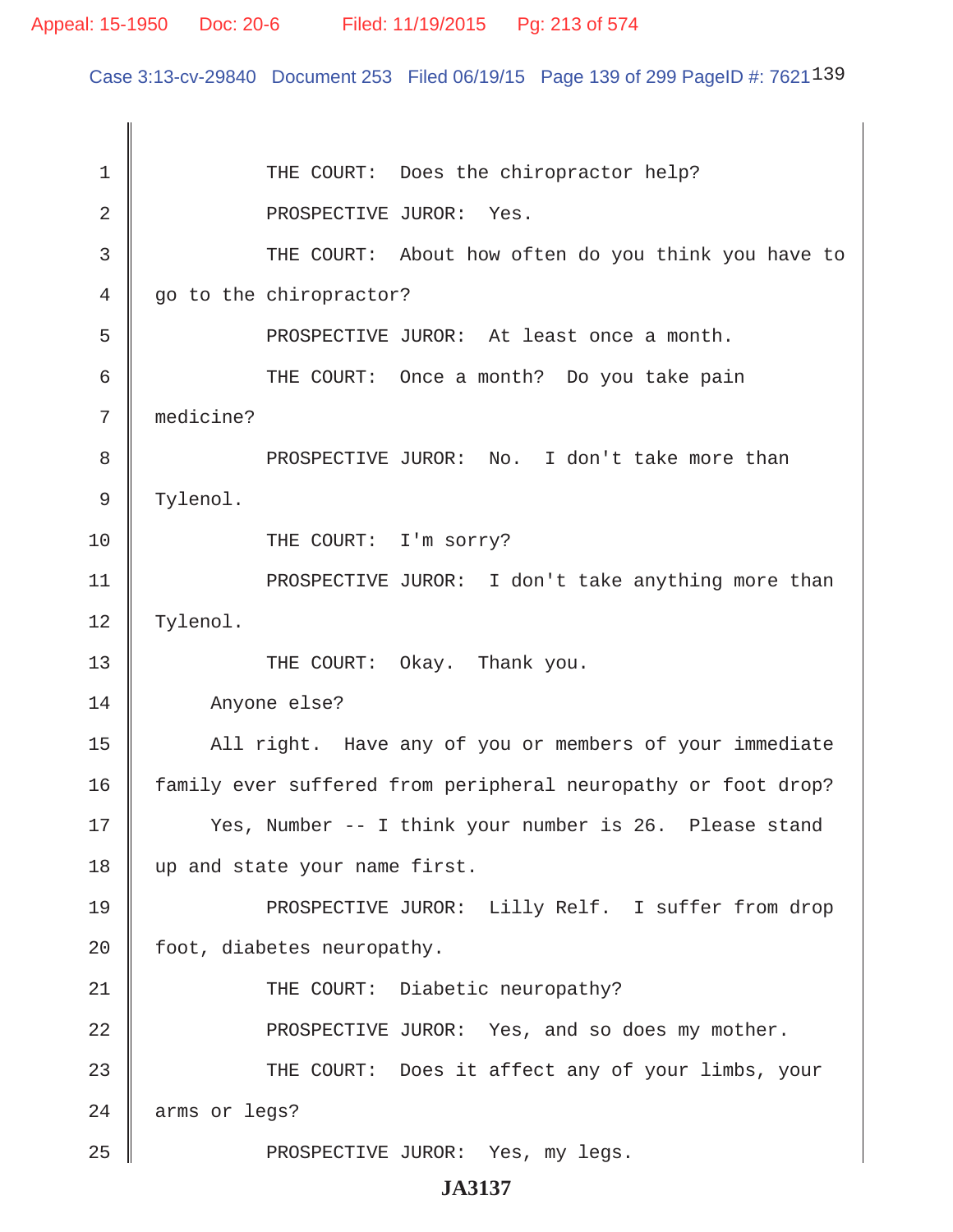Case 3:13-cv-29840 Document 253 Filed 06/19/15 Page 140 of 299 PageID #: 7622140

1 THE COURT: And how does it affect your legs? 2 **Quarter 2** PROSPECTIVE JUROR: They go numb. 3 THE COURT: They go numb? Are you under treatment 4 for it? 5 || PROSPECTIVE JUROR: I take Lyrica. 6 GURT: I'm sorry? 7 || PROSPECTIVE JUROR: I take Lyrica. 8 || THE COURT: Lyrica. And that's a specific medicine 9 | for neuropathy? 10 **PROSPECTIVE JUROR:** That's what they give me, and it 11 doesn't keep my legs from going numb. If I stand a little too 12 | long, my legs go numb. 13 || THE COURT: All right. Thank you. 14 Anyone else? 15 || Now, have any of you or members of your immediate family 16 had an extended hospitalization as a result of an injury, an 17 || accident or something like that causing significant 18 hospitalization, other than what you've already told me about? 19 Number 13, you told us about your car wreck and how that 20  $\parallel$  put you in the hospital. 21 || Anyone else? Number 29? 22 || PROSPECTIVE JUROR: Yeah. My son had a bicycle 23  $\parallel$  accident. He was in ICU for four days and he was in the 24 | hospital for five days. 25 || THE COURT: When was this?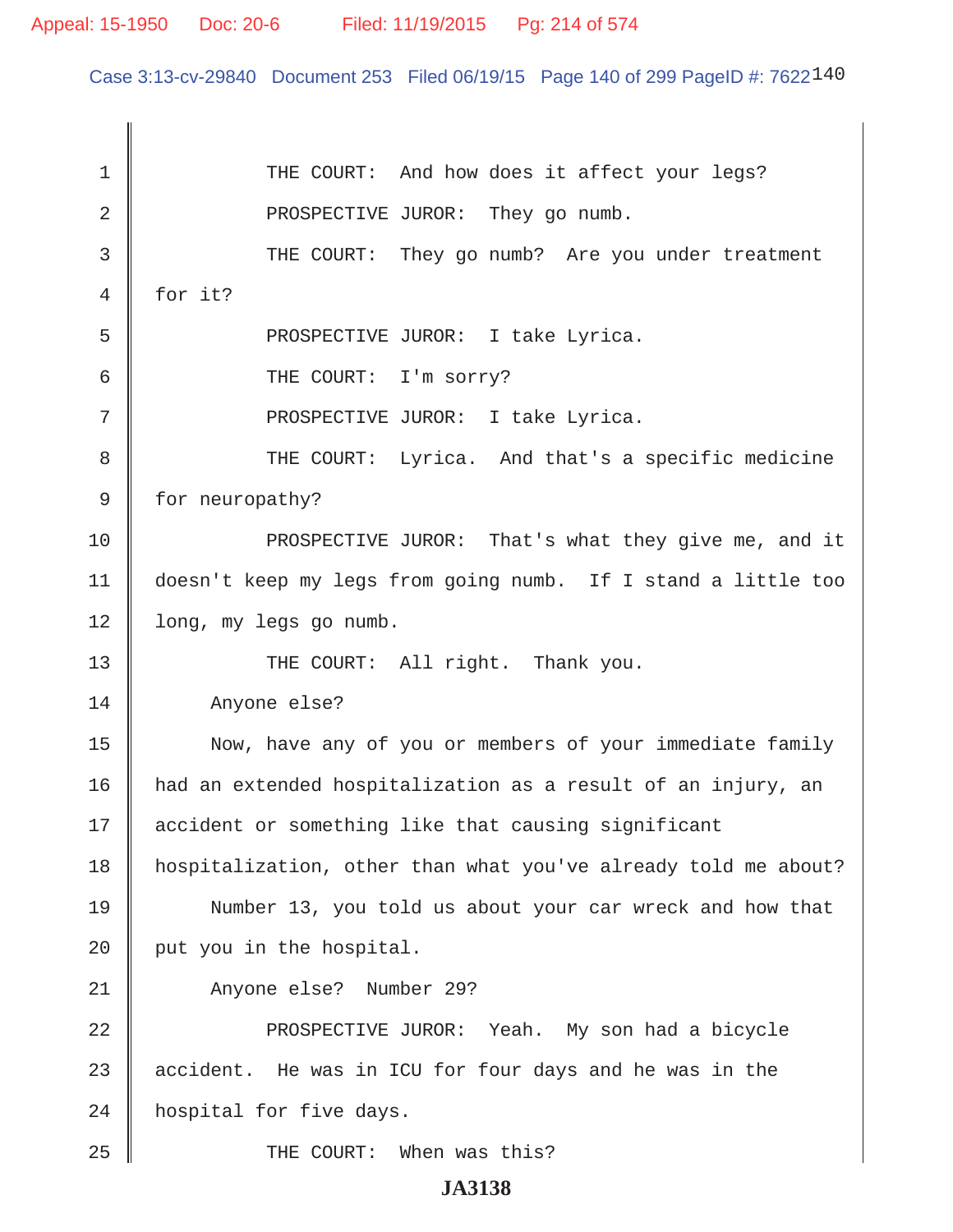Case 3:13-cv-29840 Document 253 Filed 06/19/15 Page 141 of 299 PageID #: 7623141

1 || PROSPECTIVE JUROR: Twelve years ago. 2 **I** THE COURT: Has he recovered? 3 || PROSPECTIVE JUROR: Uh-huh. 4 THE COURT: What type of injuries did he have? 5 Supersect PROSPECTIVE JUROR: He had a lacerated spleen, 6 broken ribs, broken shoulder, and just scrapes. 7 THE COURT: Okay. Thank you. 8 Someone else had their hand up back here, I think. Yes, 9 Number 22? 10 || PROSPECTIVE JUROR: My brother, he had a -- he got 11 | knocked off a tractor and the tractor spun on his leg, broke 12 | both legs, but it almost tore his left leg off, and he was 13  $\parallel$  over two years -- they grew the bone back in his leg, and he  $14$  had his leg in a halo type thing to hold it in place almost 15  $\parallel$  two years. 16 THE COURT: All right. How long ago was all this? 17 PROSPECTIVE JUROR: It was in '99 I believe it was. 18 || THE COURT: All right. Thank you. 19 Up here, Number 9? 20 PROSPECTIVE JUROR: I run my hand through a table  $21$  saw about six years ago, and I was in for a couple of weeks, 22 | had complications. 23 THE COURT: How long were you in the hospital? 24 || PROSPECTIVE JUROR: A couple of weeks. 25 THE COURT: A couple of weeks in the hospital?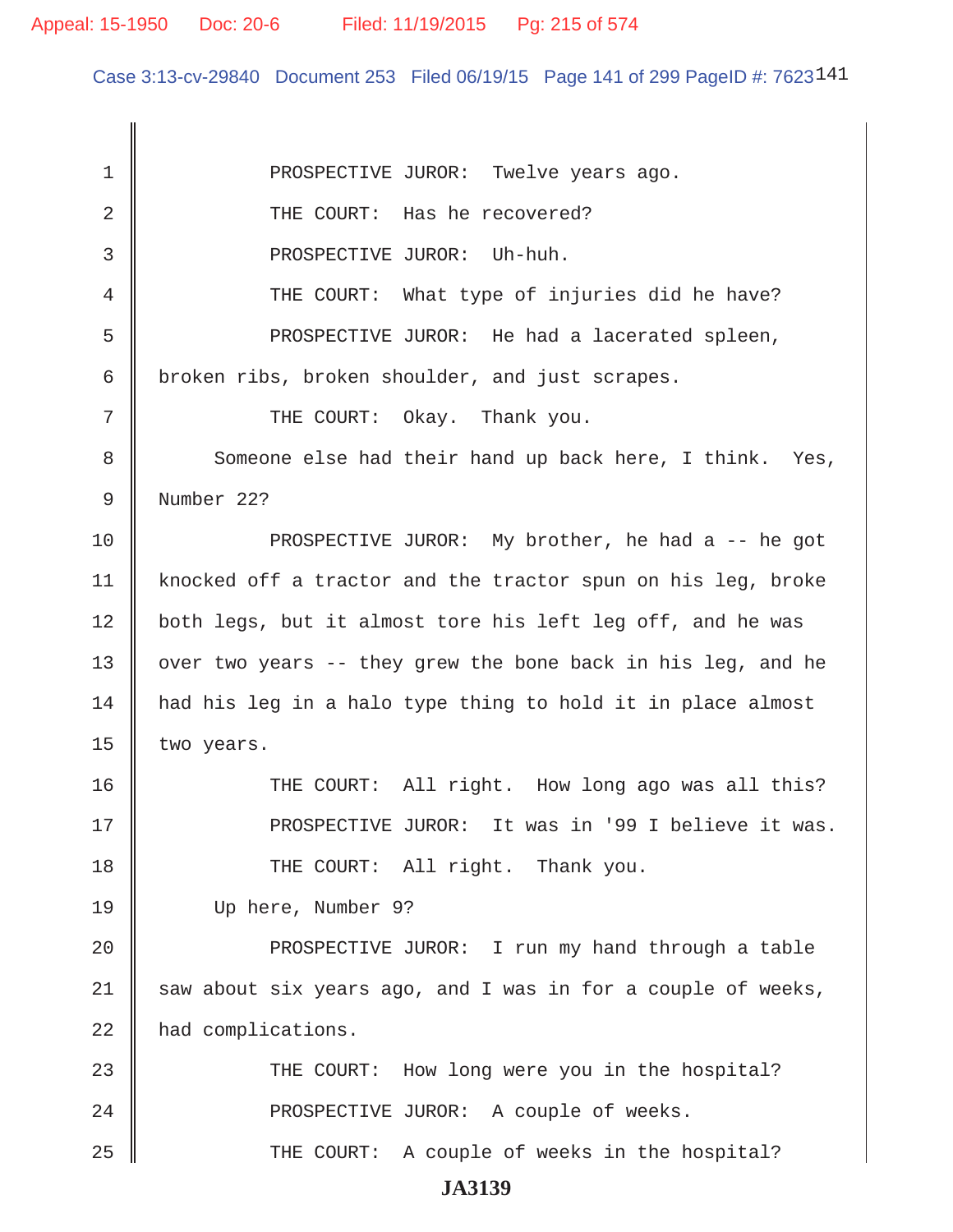Case 3:13-cv-29840 Document 253 Filed 06/19/15 Page 142 of 299 PageID #: 7624142

| 1  | PROSPECTIVE JUROR: Yes. I was in ICU for three or            |
|----|--------------------------------------------------------------|
| 2  | four days.                                                   |
| 3  | THE COURT: Why?                                              |
| 4  | PROSPECTIVE JUROR: There was some kind of                    |
| 5  | infection.                                                   |
| 6  | THE COURT: Okay. All right. Thank you.                       |
| 7  | Anyone else?                                                 |
| 8  | Yes, Number 26? Please stand and identify yourself. I'm      |
| 9  | sorry to keep making you stand.                              |
| 10 | PROSPECTIVE JUROR #26: I'm so sorry. I got a plate           |
| 11 | and several screws in my -- holding my right foot to my leg. |
| 12 | THE COURT: All right. So you've got screws --                |
| 13 | PROSPECTIVE JUROR: And I broke my major bone on my           |
| 14 | right.                                                       |
| 15 | THE COURT: Right leg?                                        |
| 16 | PROSPECTIVE JUROR: Yes.                                      |
| 17 | THE COURT: How did that happen?                              |
| 18 | PROSPECTIVE JUROR: I fell.                                   |
| 19 | THE COURT: How long ago was this?                            |
| 20 | PROSPECTIVE JUROR: 19 -- no, 2003.                           |
| 21 | THE COURT: How long were you in the hospital?                |
| 22 | PROSPECTIVE JUROR: A week and a half.                        |
| 23 | THE COURT: And so now you've got plates and                  |
| 24 | screws --                                                    |
| 25 | PROSPECTIVE JUROR: Yes.                                      |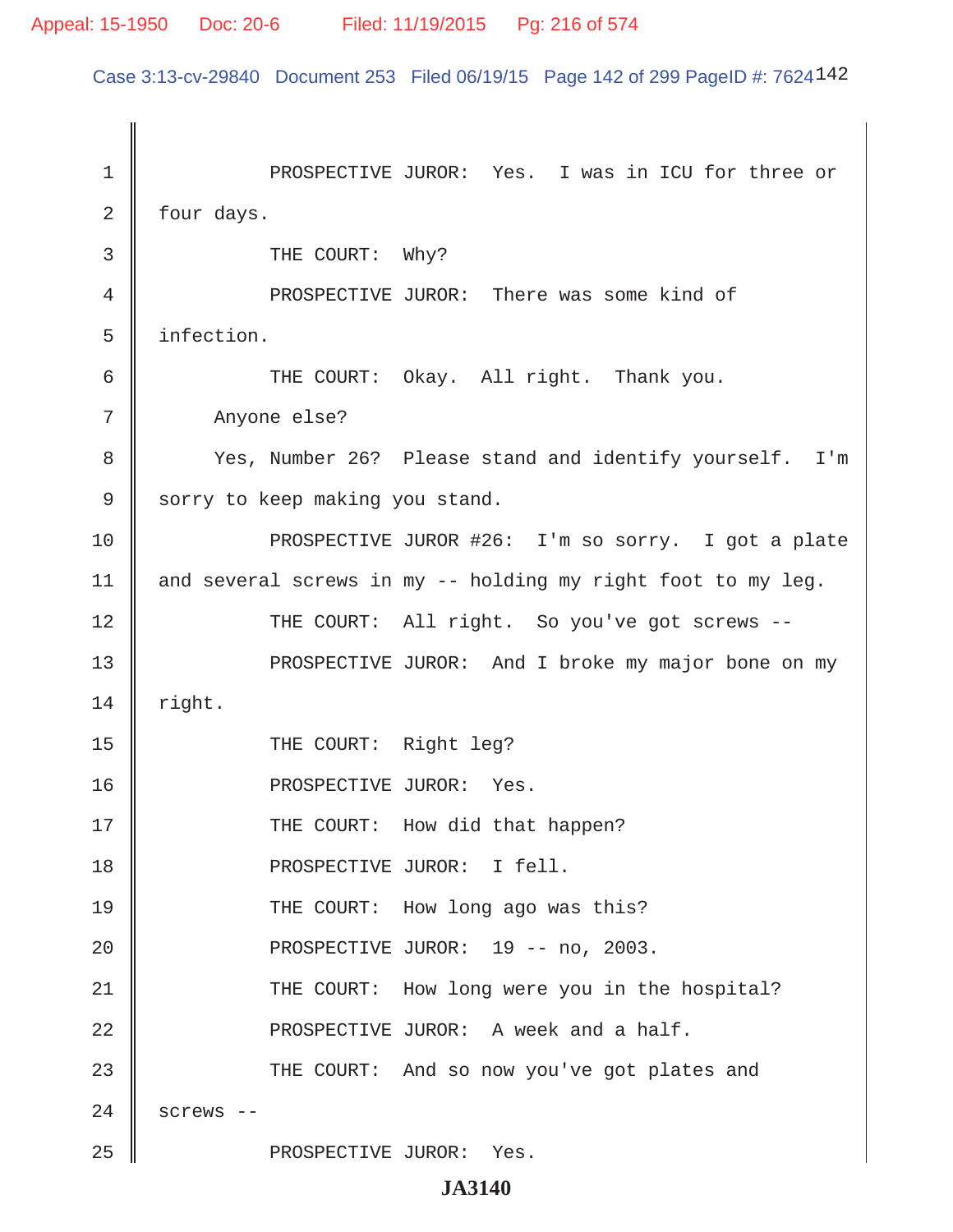Case 3:13-cv-29840 Document 253 Filed 06/19/15 Page 143 of 299 PageID #: 7625143

1 || THE COURT: -- with your left -- your right foot and  $2 \parallel$  leg? 3 || PROSPECTIVE JUROR: Yes, I do. 4 || THE COURT: All right. Thank you. 5 Anyone else? 6 || PROSPECTIVE JUROR #26: I'll try not to stand up  $7 \parallel$  again. 8 THE COURT: All right. Now, I'm going to read off 9 three medications, and I want to ask you  $-$  and I'm sorry that 10 this is asking for medical information, but I just don't see 11 | any way around it. So if you have taken this medicine 12 currently or at any point for some significant period, a 13 matter of days or weeks at least: 14 Elavil? Neurontin? 15 | All right. Number 26, you've taken Neurontin? 16 || PROSPECTIVE JUROR: I've taken it, yeah. 17 THE COURT: All right. And how long have you been 18 | on Neurontin, roughly? 19 **PROSPECTIVE JUROR:** For about three years. 20 **THE COURT:** Three years? 21 || PROSPECTIVE JUROR: Two, three times a day. 22 || THE COURT: Okay. Thank you. 23 And Number 21? 24 PROSPECTIVE JUROR: Yes. I had it for my legs. 25 || THE COURT: You take Neurontin?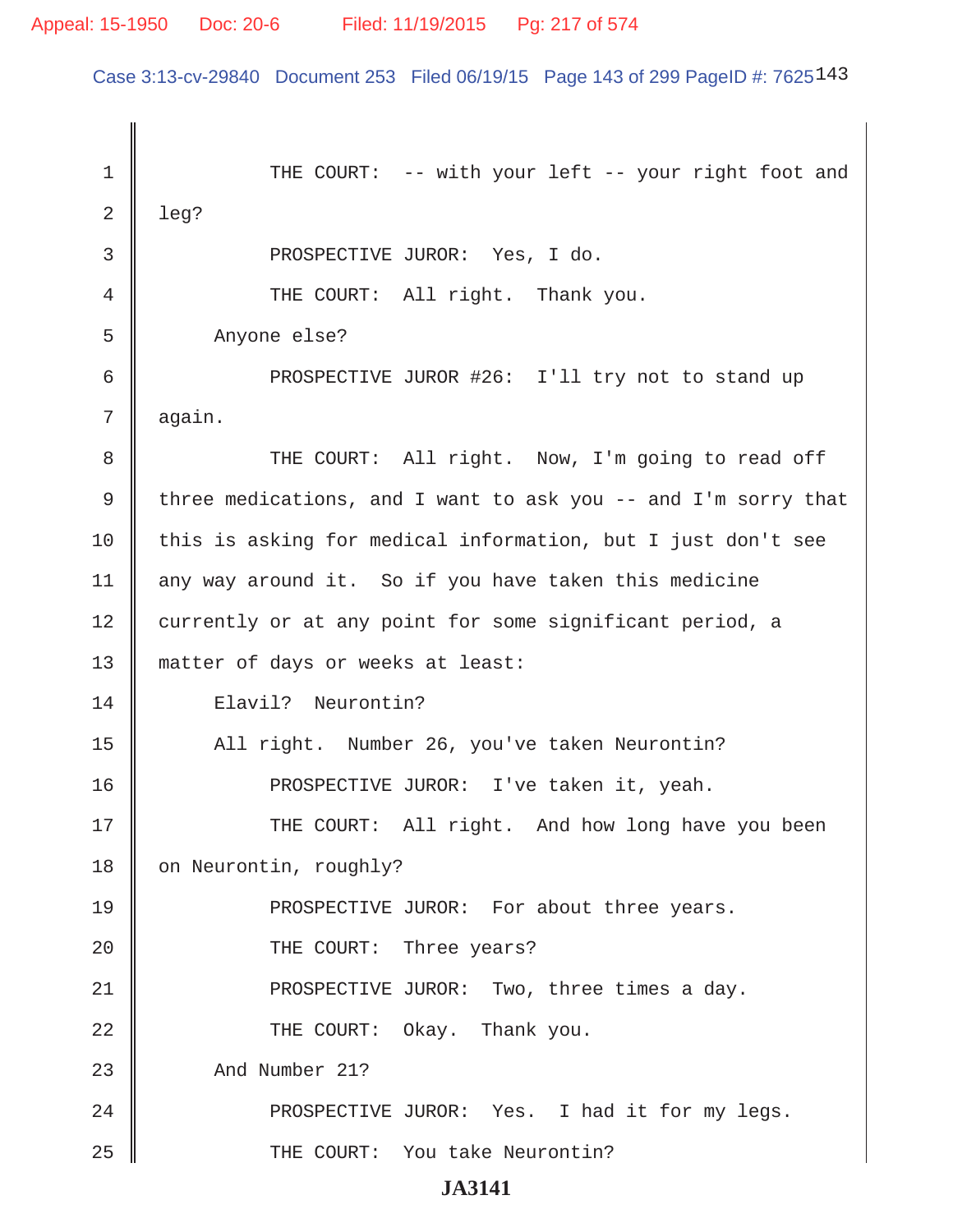Case 3:13-cv-29840 Document 253 Filed 06/19/15 Page 144 of 299 PageID #: 7626144

1 || PROSPECTIVE JUROR: Yes, twice a day. 2 **CAULA 2** THE COURT: Currently? 3 PROSPECTIVE JUROR: On and off for probably, I don't 4 know, seven or eight years.  $5 \parallel$  THE COURT: Okay. Thank you. 6 || Anyone else with Neurontin? 7 || Or Mirapex? Any of you taken Mirapex at some point or 8 | currently? 9 All right. Now, I'm going to ask you just really some 10 | brief -- or one really brief question about your educational 11 background. I'm really just trying to get to how far you've 12 gone in any regular school or college or beyond.  $13$   $\parallel$  So, again, I want to just call this out and ask that you  $14$  raise your hand until I get your name and number. 15 | First, how many of you have some type of post-graduate 16 degree, meaning something after a basic college degree? A 17 | post-graduate degree. 18 Number 7, can you tell us? 19 PROSPECTIVE JUROR: Mike Jones. Special ed., 20 masters plus 25. 21 || THE COURT: All right. 22 || PROSPECTIVE JUROR: Education. 23 **COURT:** Thank you. 24 Number 26? 25 PROSPECTIVE JUROR: I have an associate's degree as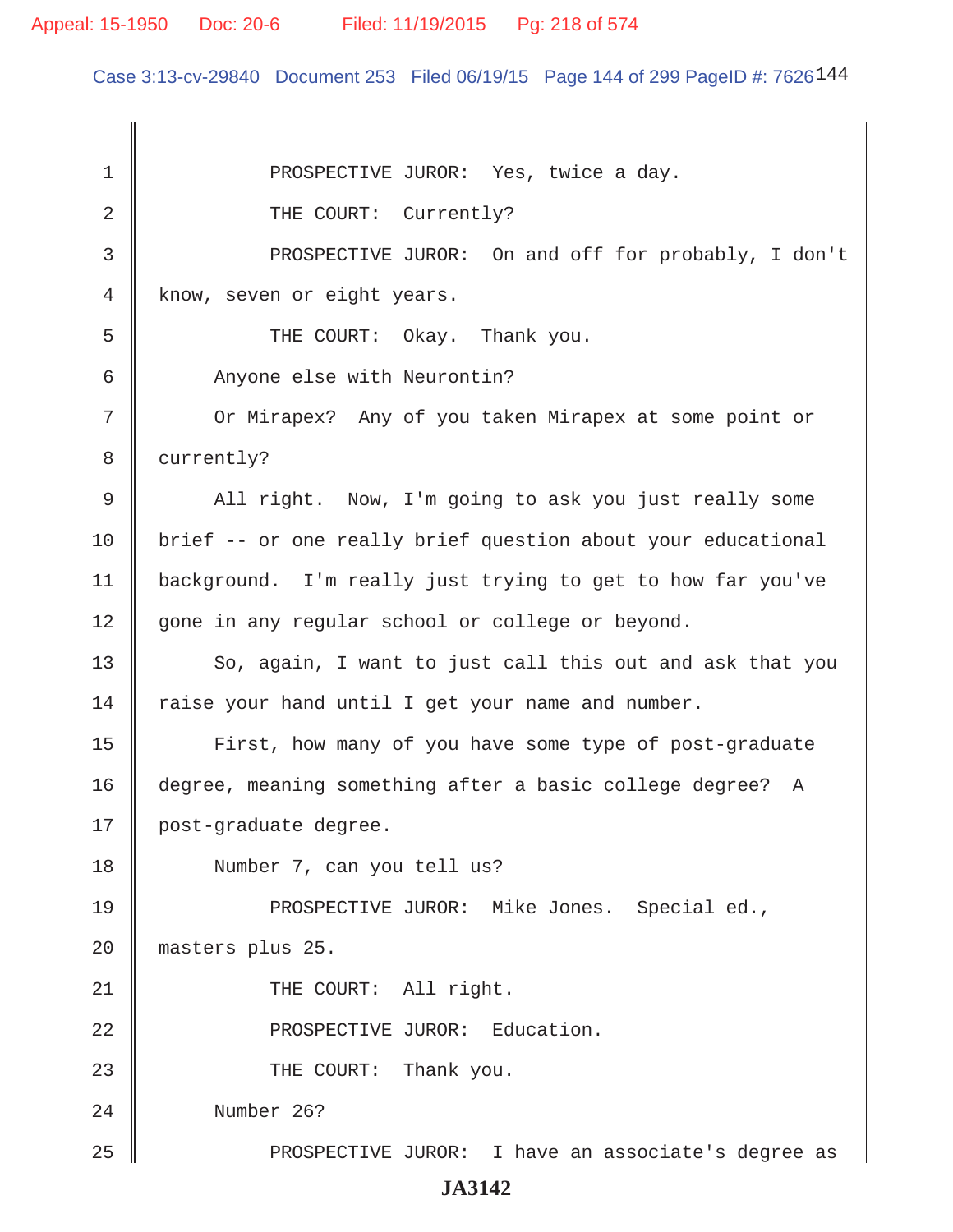Case 3:13-cv-29840 Document 253 Filed 06/19/15 Page 145 of 299 PageID #: 7627145

1 an electronic engineering technician. 2 | THE COURT: As an electronic engineer technician? 3 || PROSPECTIVE JUROR: Yes. 4 THE COURT: Where did you get that degree? 5 || PROSPECTIVE JUROR: International -- 6 International -- NIC.  $7 \parallel$  THE COURT: Is that a  $-$ 8 || PROSPECTIVE JUROR: A technical school. 9 || THE COURT: And where's that located? 10 || PROSPECTIVE JUROR: In Cross Lanes. 11 || THE COURT: All right. So you went to a classroom 12 || in Cross Lanes at that institution? 13 || PROSPECTIVE JUROR: Yes. 14 || THE COURT: All right. 15 || PROSPECTIVE JUROR: Got my associate's degree. 16 || THE COURT: All right. Thank you. 17 || Anyone else? Yes, sir, Number 33. 18 || PROSPECTIVE JUROR: Jason Jeffrey. I've got a 19 masters of engineering in chemical engineering, University of 20 South Carolina. 21 THE COURT: And when did you get your masters? 22 || PROSPECTIVE JUROR: 2004, I think. 23 THE COURT: And it's in chemical engineering? 24 || PROSPECTIVE JUROR: Chemical engineering. 25 || THE COURT: All right. Thanks.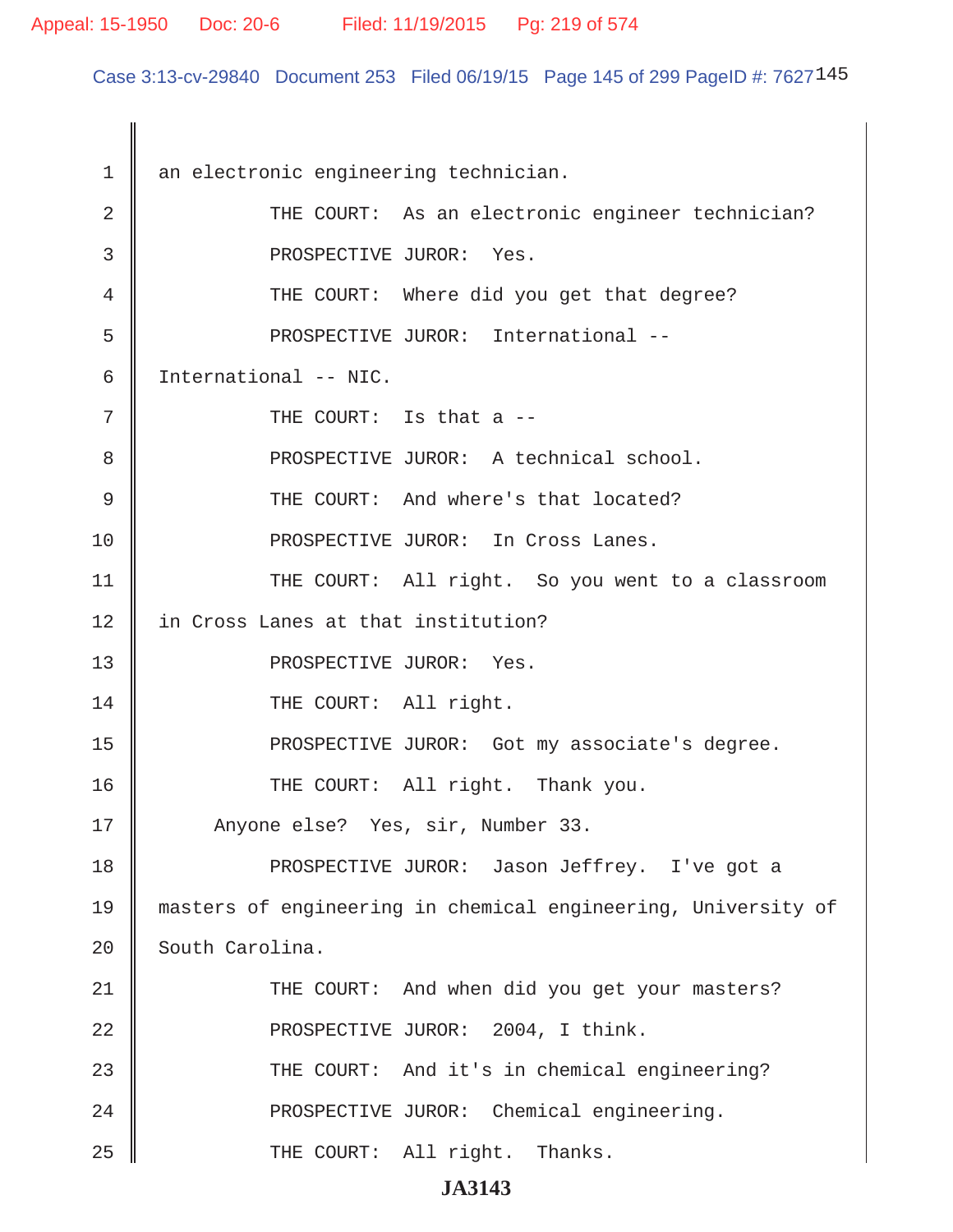Case 3:13-cv-29840 Document 253 Filed 06/19/15 Page 146 of 299 PageID #: 7628146

| 1  | Anyone else?                                                   |
|----|----------------------------------------------------------------|
| 2  | Now, how many of you have a college degree, just an            |
| 3  | undergraduate degree?                                          |
| 4  | We'll start up here. Please, we'll just take turns and         |
| 5  | ask you to stand up and tell me what your degree is in and     |
| 6  | when you got it and where you went.                            |
| 7  | Number 2?                                                      |
| 8  | PROSPECTIVE JUROR: Ashley Daniel. Marshall                     |
| 9  | University, just a Regents degree.                             |
| 10 | THE COURT: What did you get it?                                |
| 11 | PROSPECTIVE JUROR: Actually, I get it in two                   |
| 12 | months, maybe.                                                 |
| 13 | THE COURT: Well, congratulations. Good for you.                |
| 14 | Number 3?                                                      |
| 15 | PROSPECTIVE JUROR: I'm Robert Anastasio. I have a              |
| 16 | bachelors in history, a bachelors in social studies, secondary |
| 17 | education, and working on a masters in special ed.             |
| 18 | THE COURT: Where did you get your degrees?                     |
| 19 | PROSPECTIVE JUROR: Marshall University.                        |
| 20 | THE COURT: And when did you get your degrees?                  |
| 21 | PROSPECTIVE JUROR: My first one was 2011, my second            |
| 22 | was 2013, and then my expected graduation date is 2017.        |
| 23 | THE COURT: Good for you.                                       |
| 24 | All right. Number 5?                                           |
| 25 | PROSPECTIVE JUROR: Caitlin Kessler. Bachelors --               |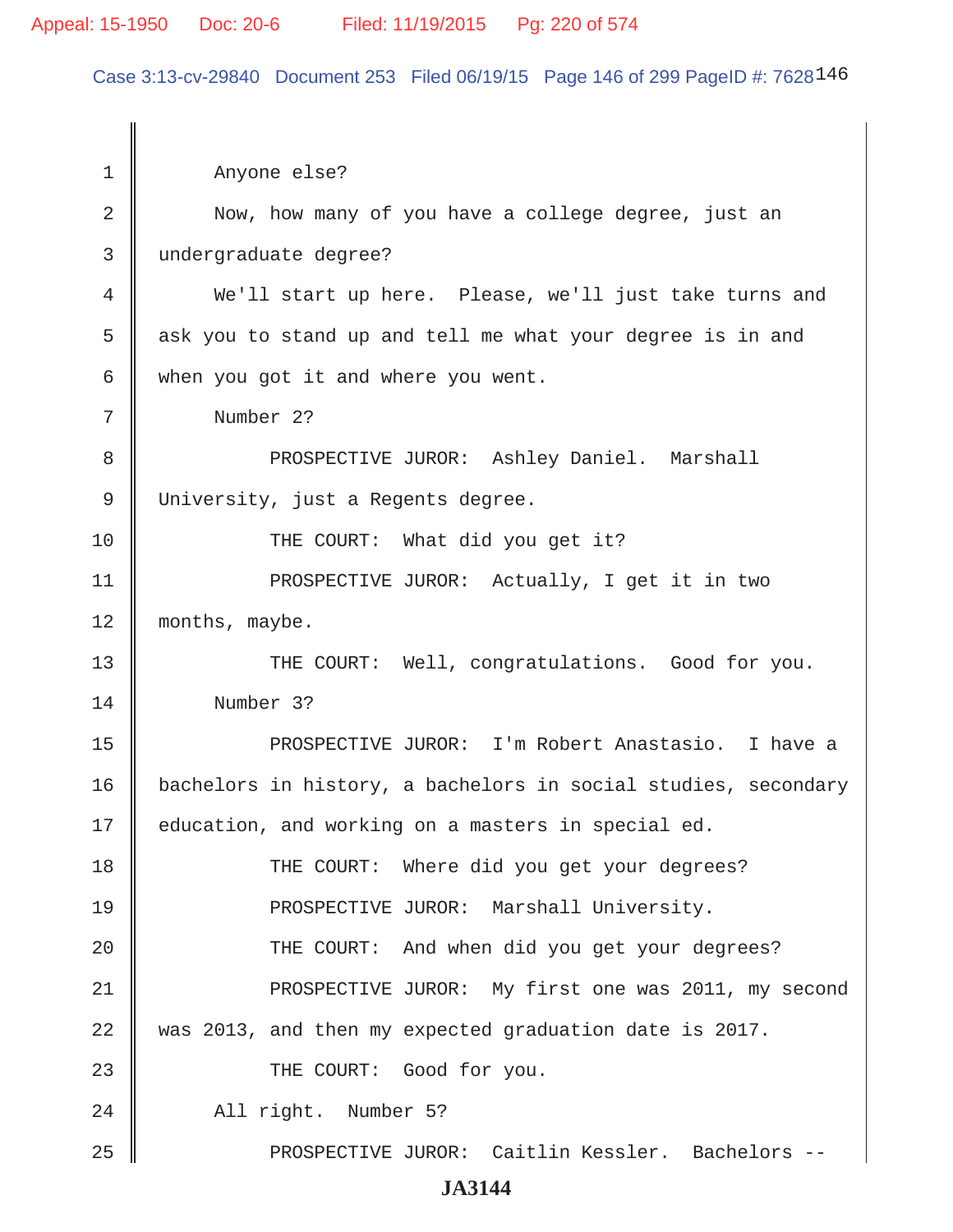#### Appeal: 15-1950 Doc: 20-6 Filed: 11/19/2015 Pg: 221 of 574

Case 3:13-cv-29840 Document 253 Filed 06/19/15 Page 147 of 299 PageID #: 7629147

1 || THE COURT: Speak up. 2 || PROSPECTIVE JUROR: -- in political science, 3 Marshall University, 2010. 4 || THE COURT: All right. Thank you. 5 S Back here, Number 10? 6 PROSPECTIVE JUROR: I have a Regents from West 7 Virginia State. 8 || THE COURT: When did you get it? 9 || PROSPECTIVE JUROR: Last May. 10 || THE COURT: Last May. Thank you. 11 Number 13? 12 || PROSPECTIVE JUROR: I'm Heather Egnor, Number 13, 13 || and I went to Marshall undergrad for interior design. 14 || THE COURT: Interior design. 15 || PROSPECTIVE JUROR: Yeah. And then I had to quit 16 | because of my wreck. 17 THE COURT: Okay. When did you get your interior 18 design degree? 19 || PROSPECTIVE JUROR: I graduated in 2004. So I had 20 | to quit 2006 because it's after the wreck. I couldn't go  $21$  back. 22 THE COURT: All right. Thank you. 23 **Queen** Out here in the first row, anyone? 24 || All right. Number -- I can't see. Number 19 I believe  $25$  | is your number. Stand up --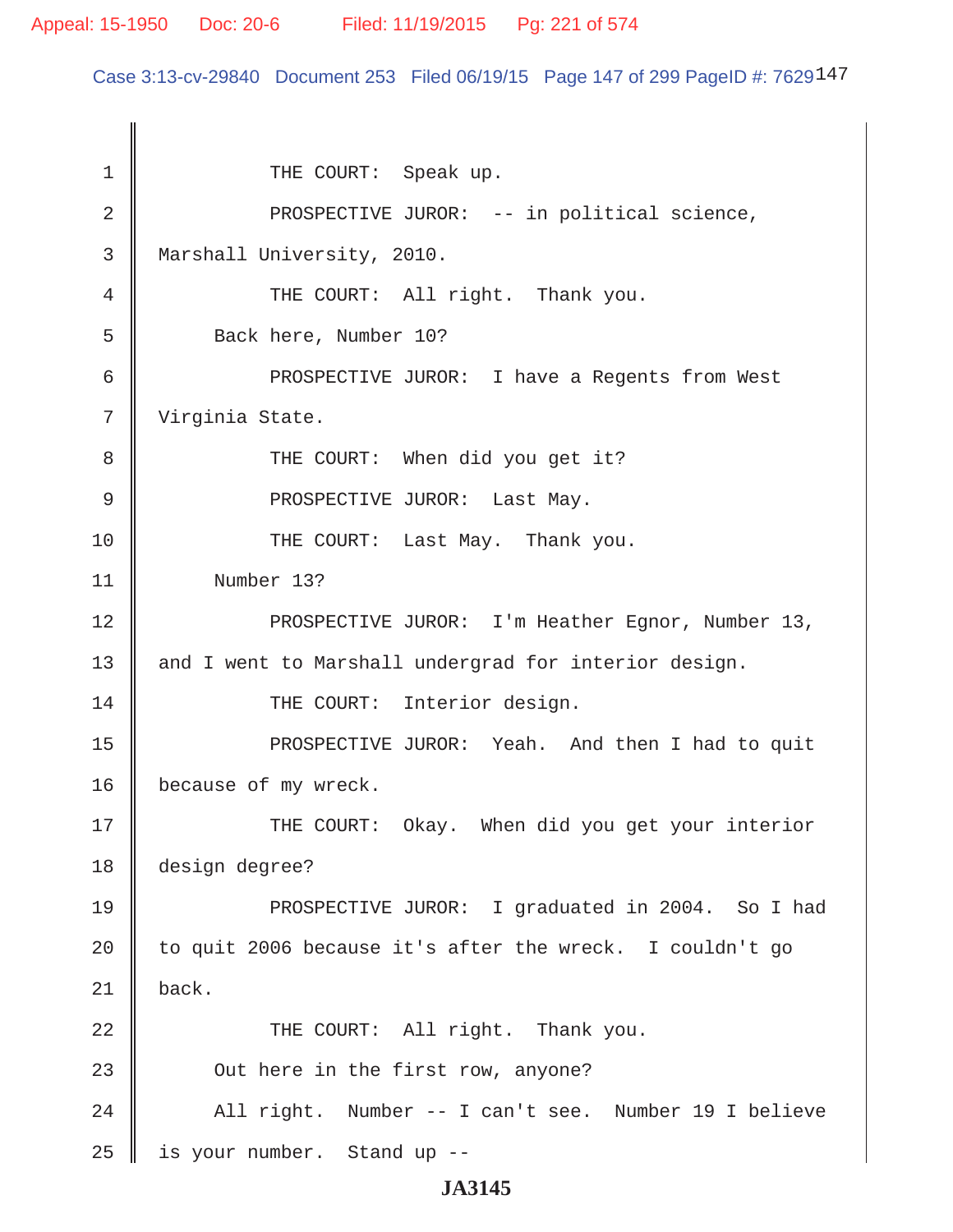Case 3:13-cv-29840 Document 253 Filed 06/19/15 Page 148 of 299 PageID #: 7630148

| $\mathbf 1$ | PROSPECTIVE JUROR: Number 19. I have my bachelors             |
|-------------|---------------------------------------------------------------|
| 2           | in chemistry I got in '99 from Marshall. And then I got my    |
| 3           | associate's in nursing in 2007 at St. Mary's.                 |
| 4           | THE COURT: Thank you.                                         |
| 5           | Number 20?                                                    |
| 6           | PROSPECTIVE JUROR: I have an associate's degree in            |
| 7           | industrial automation and another associate's degree in       |
| 8           | computer repair that I got from the University of Rio Grande. |
| 9           | THE COURT: Were both of your degrees from Rio                 |
| 10          | Grande?                                                       |
| 11          | PROSPECTIVE JUROR: Yes, sir.                                  |
| 12          | THE COURT: Thank you.                                         |
| 13          | Next row back, anyone?                                        |
| 14          | All right. Yes, Number 25?                                    |
| 15          | PROSPECTIVE JUROR: Kristopher Pyles. I have a BA              |
| 16          | from Marshall University, 2004.                               |
| 17          | THE COURT: I couldn't hear that.                              |
| 18          | PROSPECTIVE JUROR: I have a BA from Marshall                  |
| 19          | University, 2004.                                             |
| 20          | THE COURT: And what's your degree in?                         |
| 21          | PROSPECTIVE JUROR: Marketing.                                 |
| 22          | THE COURT: Marketing? Thank you.                              |
| 23          | Next row back, anyone?                                        |
| 24          | Number 30?                                                    |
| 25          | PROSPECTIVE JUROR: I have an associate's in                   |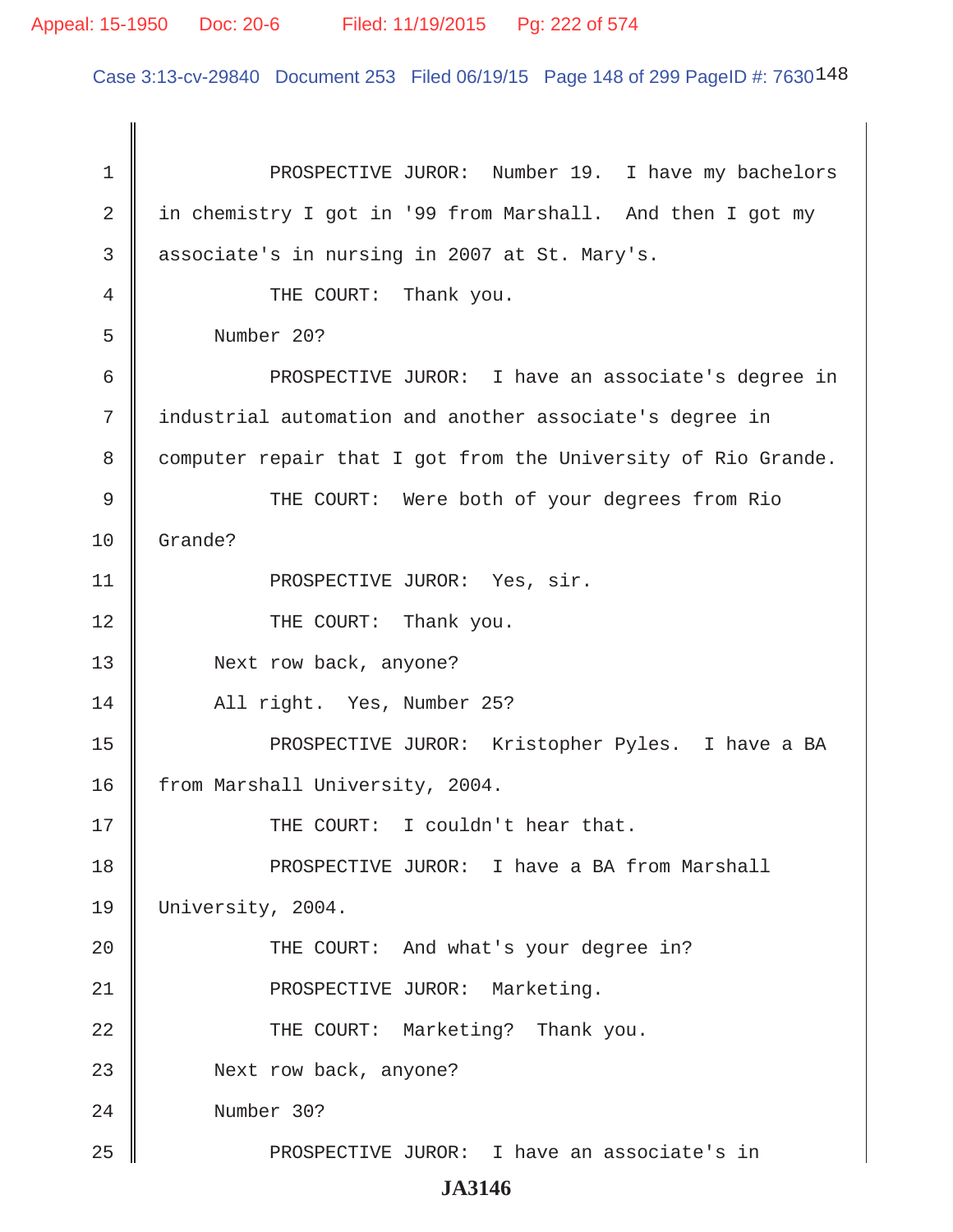#### Appeal: 15-1950 Doc: 20-6 Filed: 11/19/2015 Pg: 223 of 574

Case 3:13-cv-29840 Document 253 Filed 06/19/15 Page 149 of 299 PageID #: 7631149

 1 business management from Marshall, and then I have a one-year 2 | coding certificate for ACTC. 3 || THE COURT: For where? 4 **||** PROSPECTIVE JUROR: ACTC. 5 THE COURT: And when did you get these degrees? 6 | PROSPECTIVE JUROR: The business management, 2009,  $7 \parallel$  and the coding in 2010. 8 **B** THE COURT: Thank you. 9 || All right. Number 27? 10 || PROSPECTIVE JUROR: Associate's degree in computer  $11$  science, early '90s --12 || THE COURT: Early '90s? 13 || PROSPECTIVE JUROR: Yes. 14 THE REPORTER: I'm sorry. I couldn't hear that. 15 || THE COURT: My court reporter couldn't hear you. 16 | You said -- say that again louder. I'm sorry. Number 27? 17 || PROSPECTIVE JUROR: Computer science. 18 || THE COURT: Computer science from Huntington 19 Business College? 20 || PROSPECTIVE JUROR: Yeah, early '90s. 21 THE COURT: Early '90s. Thank you. 22 || All right. Number 33? 23 PROSPECTIVE JUROR: Jason Jeffrey. West Virginia 24 University, bachelors of chemical engineering. 25 THE COURT: When did you get your bachelors? **JA3147**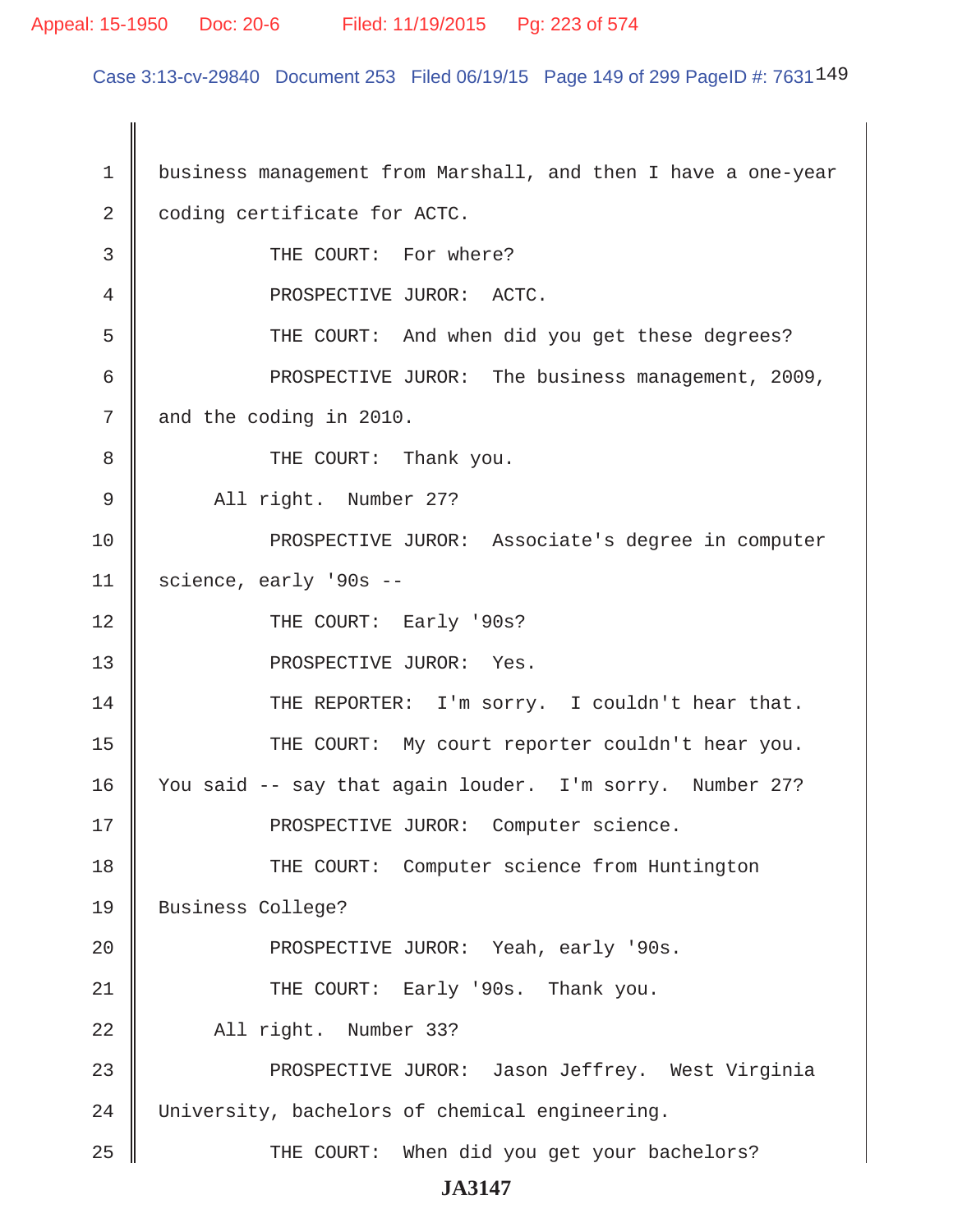Case 3:13-cv-29840 Document 253 Filed 06/19/15 Page 150 of 299 PageID #: 7632150

1 || PROSPECTIVE JUROR: 1998.  $2 \parallel$  THE COURT: Thanks. 3 Mr. Hupp, Number 34? 4 PROSPECTIVE JUROR: Marshall University, BA in 5 public relations, 2006. 6 || THE COURT: Thank you. All right. 7 || All right. If you've already answered by describing the 8 college or post-graduate degree or associate's degree, you 9 don't need to repeat that. But apart from that, if you didn't 10 get a degree, how many of you at least had some college 11 | classes, college-level classes, but not to the point of a 12 degree? 13 || If you would, do the same thing. 14 || All right. Number 11? 15 || PROSPECTIVE JUROR: Number 11, yes. Marshall, two 16 years, didn't finish. 17 || THE COURT: Okay. 18 Number 13? 19 || PROSPECTIVE JUROR: I didn't finish because of my 20 | wreck, so I didn't get  $-$ 21 || THE COURT: Your interior --22 PROSPECTIVE JUROR: Yeah. I didn't get a degree. 23 || THE COURT: Thank you. 24 || All right. Number 26? 25 || PROSPECTIVE JUROR: I have a diploma in computer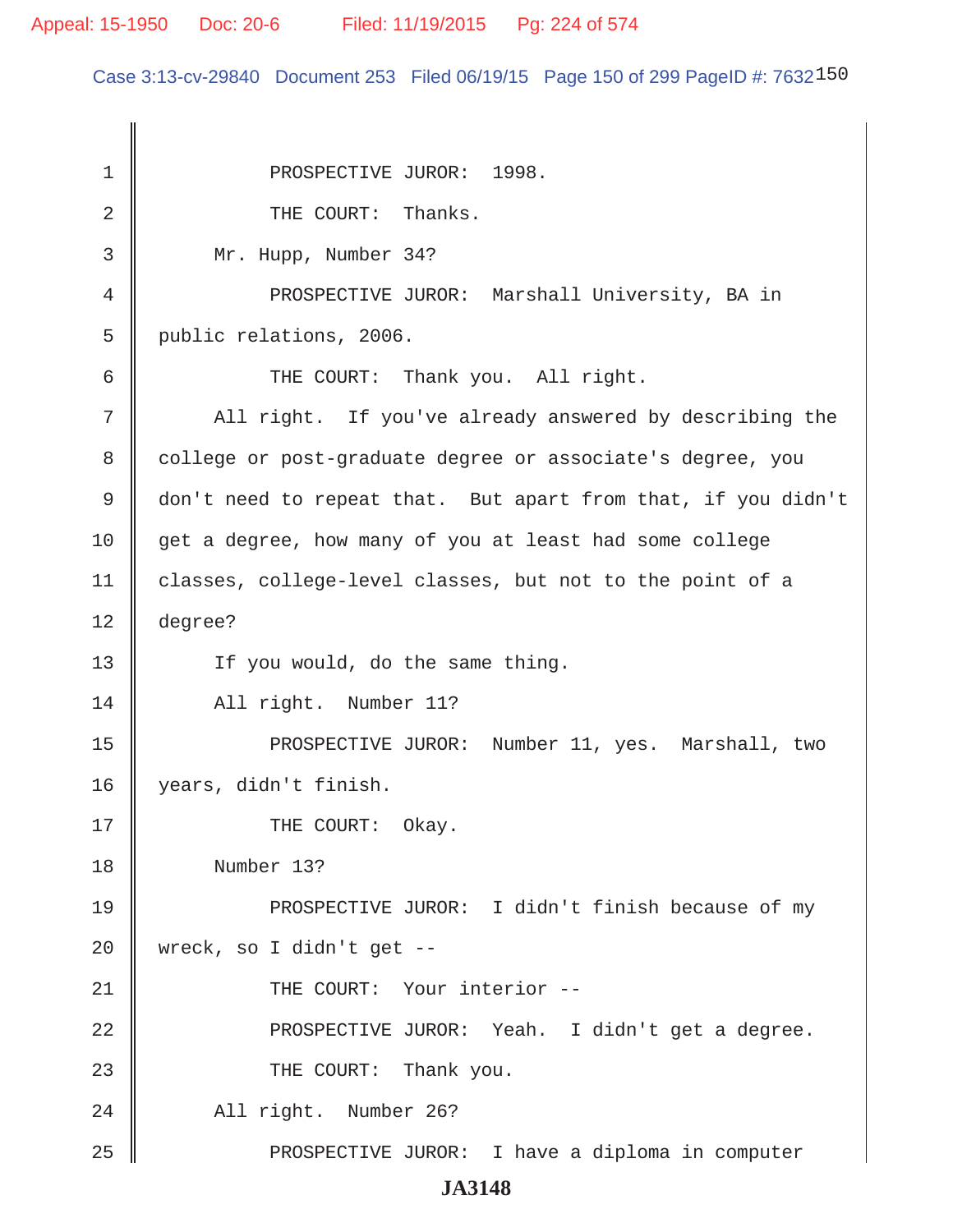Case 3:13-cv-29840 Document 253 Filed 06/19/15 Page 151 of 299 PageID #: 7633151

1 | science. 2 **COURT:** From? 3 **B** PROSPECTIVE JUROR: It was a community college. 4 **THE COURT:** Thank you.  $5 \parallel 21?$  6 PROSPECTIVE JUROR: Yes. I got my associate's in 7 | LPN from Buckeye Hills. 8 || THE COURT: Where's that? 9 || PROSPECTIVE JUROR: It's in Rio Grande. 10 || THE COURT: All right. Thank you. 11 Number 18? 12 || PROSPECTIVE JUROR: Marshall University, two years. 13 THE COURT: I can't see the next one. I think it's 14 Number 24, but I can't quite see it. 15 || PROSPECTIVE JUROR: 24, Lisa Bowles. 16 THE COURT: Please speak up. 17 PROSPECTIVE JUROR: Lisa Bowles. Marshall 18 University. I didn't finish. I got married. 19 THE COURT: But you had classes there? 20 || PROSPECTIVE JUROR: Yes. 21 || THE COURT: All right. 22 || Anyone else back there? 23 All right. And, again, if you've already told me about 24 Some college-level course or degree, you need not answer 25  $\parallel$  again. But apart from that, how many of you -- or who among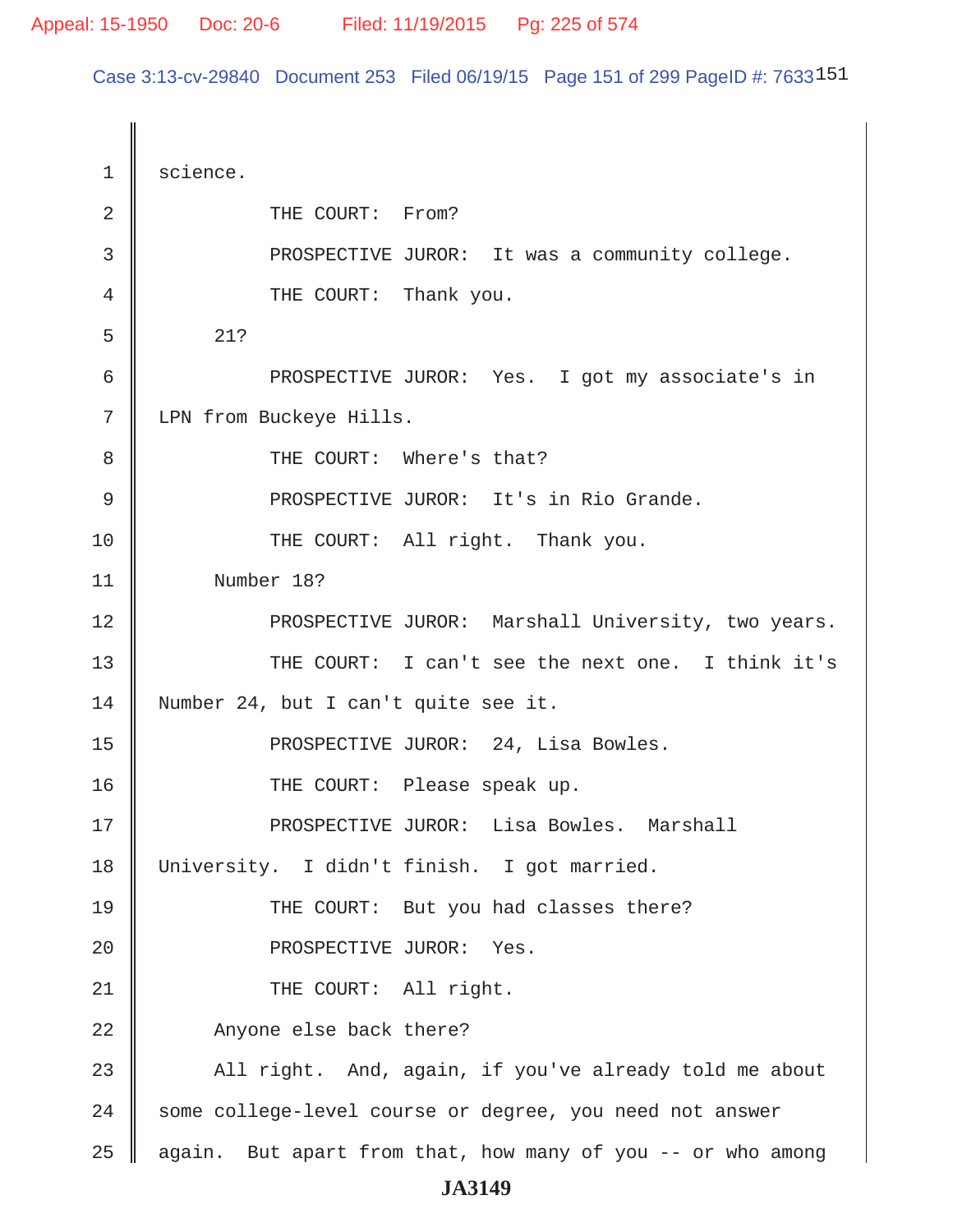#### Appeal: 15-1950 Doc: 20-6 Filed: 11/19/2015 Pg: 226 of 574

Case 3:13-cv-29840 Document 253 Filed 06/19/15 Page 152 of 299 PageID #: 7634152

1 you has a high school diploma or GED degree? 2 Please just raise your hands. I'm not going to ask that 3 you -- keep your hands up for a second so we can call out your 4 number. 5 Number 1, Number 8, Number 9, Number 14, Number 6, Number  $6 \parallel 15, 16, 17, 22, 23, 28, 29, 21, 26.$ 7 || I can't see you folks in the back row. 8 || PROSPECTIVE JUROR: 31. 9 **J** THE COURT: 31. 10 || PROSPECTIVE JUROR: 32. 11 || THE COURT: 32. 12 || All right. Thank you. 13 | How many of you attended a vocational school or 14 | vocational program? 15 Number 26, Number 13, Number 6, Number 17, Number -- 34? 16 || PROSPECTIVE JUROR: 31. 17 || THE COURT: 31, Number 26. 18 | All right. Thank you. 19 All right. Now, as I've introduced the parties to you, I 20  $\parallel$  explained the plaintiffs in this case, the people bringing the 21 lawsuit, are two individuals, two people, Mr. and Mrs. Nease. 22 The defendant in this case is, of course, a corporation, 23 Ford Corporation. The law treats people and corporations the  $24$  same. They have the same legal standing and, for all of our  $25$  | purposes, the same legal rights.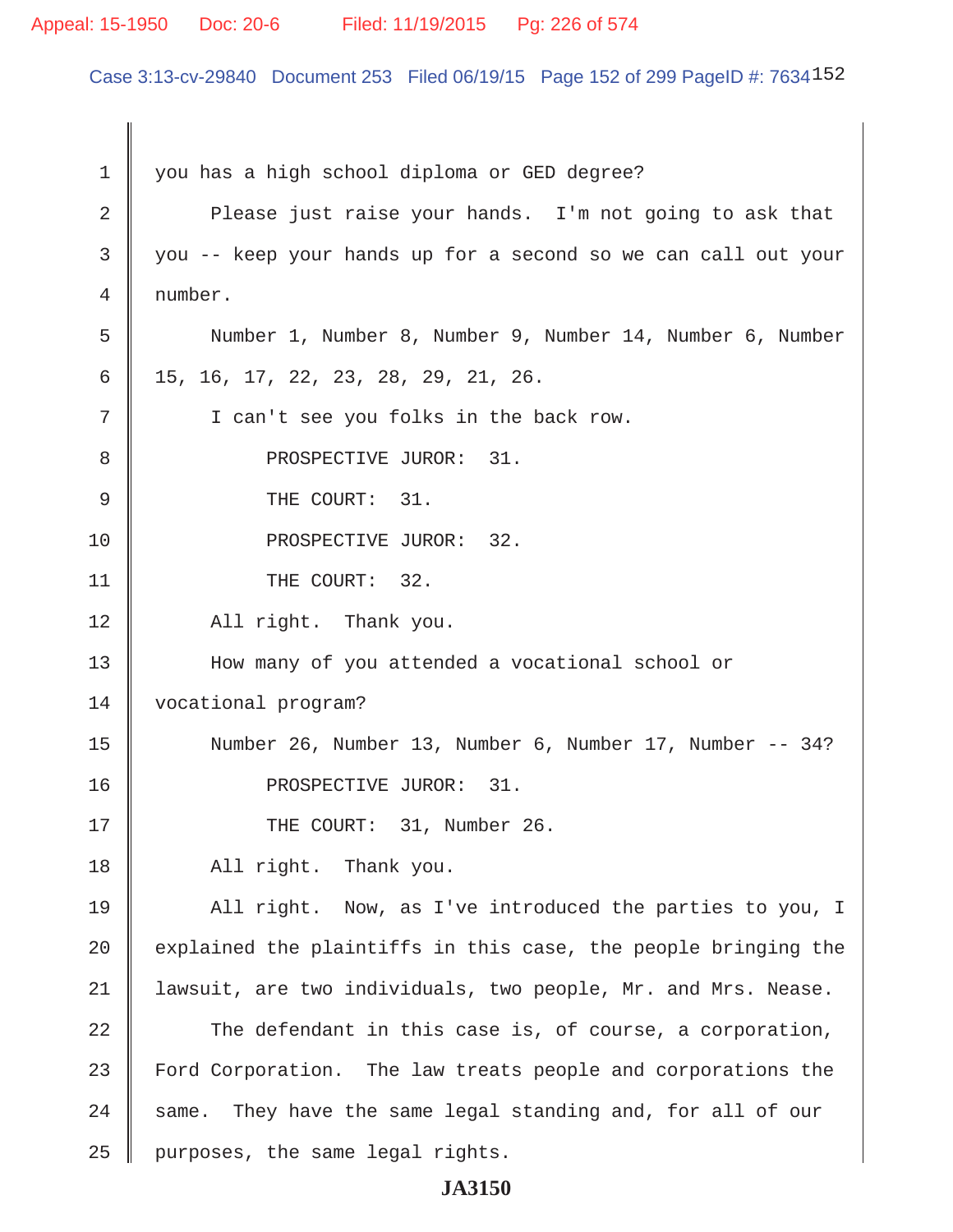#### Appeal: 15-1950 Doc: 20-6 Filed: 11/19/2015 Pg: 227 of 574

Case 3:13-cv-29840 Document 253 Filed 06/19/15 Page 153 of 299 PageID #: 7635153

1 Do any of you believe that you could not treat the 2 plaintiffs and the defendant on a fair and equal basis? 3 Now, in a civil case like this, the plaintiff has the 4 burden of proving the elements of their claims. And that 5 means they have to present their evidence first. 6 Is there anyone who believes you couldn't keep an open 7 mind about a case until after the defendant presents its case? 8 Number 1? Would you stand and identify yourself, first  $9 \parallel$  of all? 10 || PROSPECTIVE JUROR: Ronald Sexton. 11 || THE COURT: Can you explain then your answer? 12 The plaintiffs present their case first. Do you believe 13 that you would not be able to keep an open mind and listen to 14 the defense side? 15 PROSPECTIVE JUROR: Yeah, I think I can. 16 THE COURT: You think you can? 17 || PROSPECTIVE JUROR: Yes. 18 THE COURT: All right. So it wouldn't matter which 19 side presented their case first. Once you hear all the 20 | evidence from both sides, you would then make your decision  $21$  | and you would wait until then to do that? 22 || PROSPECTIVE JUROR: Probably not. 23 || THE COURT: Well, what do you mean by that? 24 || PROSPECTIVE JUROR: Well, I don't know. I just 25 don't -- I don't really feel like some of these suits -- some **JA3151**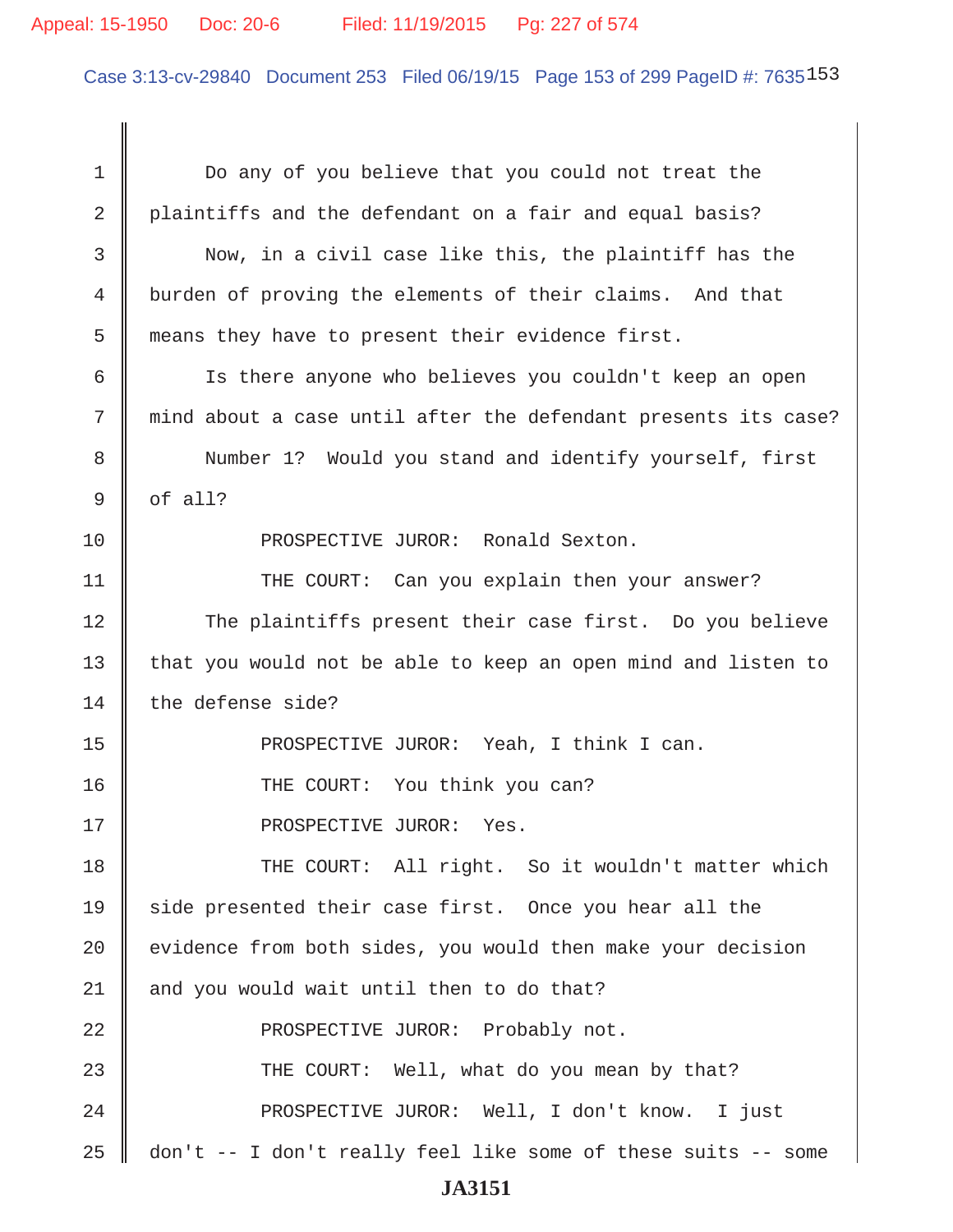#### Appeal: 15-1950 Doc: 20-6 Filed: 11/19/2015 Pg: 228 of 574

Case 3:13-cv-29840 Document 253 Filed 06/19/15 Page 154 of 299 PageID #: 7636154

 $1 \parallel$  of these lawsuits is not what they should be and --2 COURT: All right. So -- 3 PROSPECTIVE JUROR: I feel like -- I feel like the 4 companies is always getting a raw deal on it, to be honest 5 with you. 6 THE COURT: All right. So you feel like you start 7 | off feeling like people who brought a suit maybe shouldn't be 8 | believed just because they brought a suit? 9 || PROSPECTIVE JUROR: A lot of cases, yes, I believe 10 | that; yes, sir. 11 || THE COURT: All right. I'll have some follow-up for 12 | you later. 13 || PROSPECTIVE JUROR: Okay. 14 || THE COURT: All right. Anyone else? 15 | All right. Now, if you are selected as a juror, do you 16 | know of any reason that you would be unable to render a 17 || verdict based solely on the evidence you hear and the law that 18 I instruct you, disregarding any other ideas or beliefs about 19  $\parallel$  the law that you may have? 20 || Now, I've asked you about a number of different topics. 21 Obviously, as I've explained, our goal here today is to try to  $22$  | find a fair and impartial jury.  $23$   $\parallel$  What that means is that you would be, as a juror, taking  $24$   $\parallel$  an oath to decide this case based solely on the evidence you  $25$  | hear in the trial and the instructions of the law that I give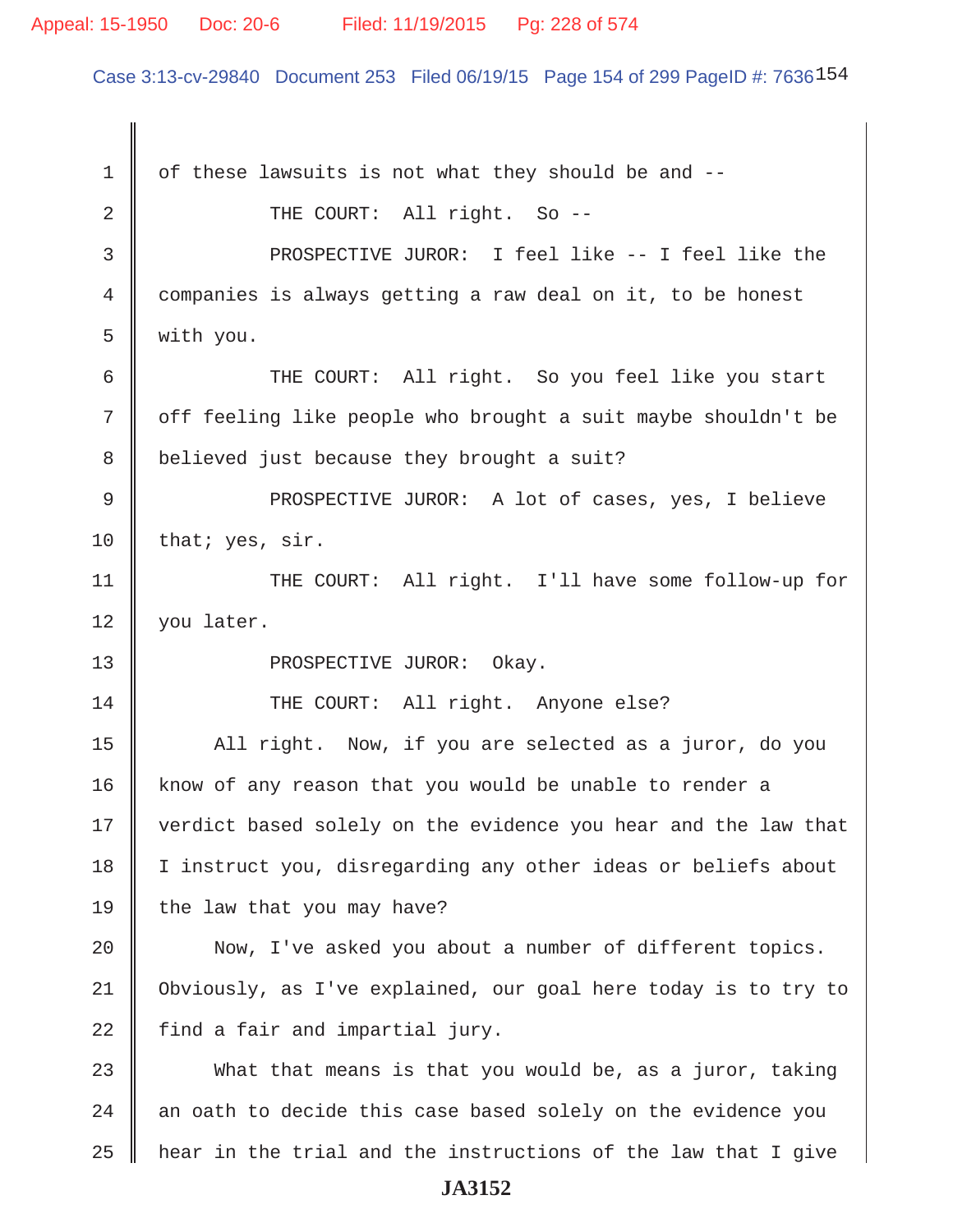#### Appeal: 15-1950 Doc: 20-6 Filed: 11/19/2015 Pg: 229 of 574

Case 3:13-cv-29840 Document 253 Filed 06/19/15 Page 155 of 299 PageID #: 7637155

 $1 \parallel$  to you that you must apply.

2 Do any of you know of any reason that you believe you  $3 \parallel$  could not sit on this jury and render a fair and impartial 4 verdict in this case?

5 All right. Now, as I've also told you, we've got a 6 mumber of questions that we're going to do follow-up on, and I 7 || apologize for the length of time it takes to do this, but it's 8 || just a necessary part of the process.

9 So I'm now going to invite the lawyers and the parties to 10 | join me back in my conference room, and we're going to then 11 begin calling jurors in, one at a time, to ask some follow-up 12 | questions in there.

13 While we're doing that, I don't expect you to, you know,  $14$  sit here like statues. If you need to get up and use the rest 15 | room, feel free to do so. I would ask that you not congregate 16 | back there in groups.

17 Secondly, while I don't mind you chatting, please do not 18 discuss anything about the case, anything about any of the 19 questions I've asked or the answers anybody has given.

20  $\parallel$  You can talk about the weather or talk about basketball. 21 Don't talk about politics because we don't want any fights to  $22$   $\parallel$  break out in the courtroom.

 $23$   $\parallel$  But other than that, please avoid any discussion about 24 || anything that's related to the case or this process, and we'll  $25$  do this as quickly as we can.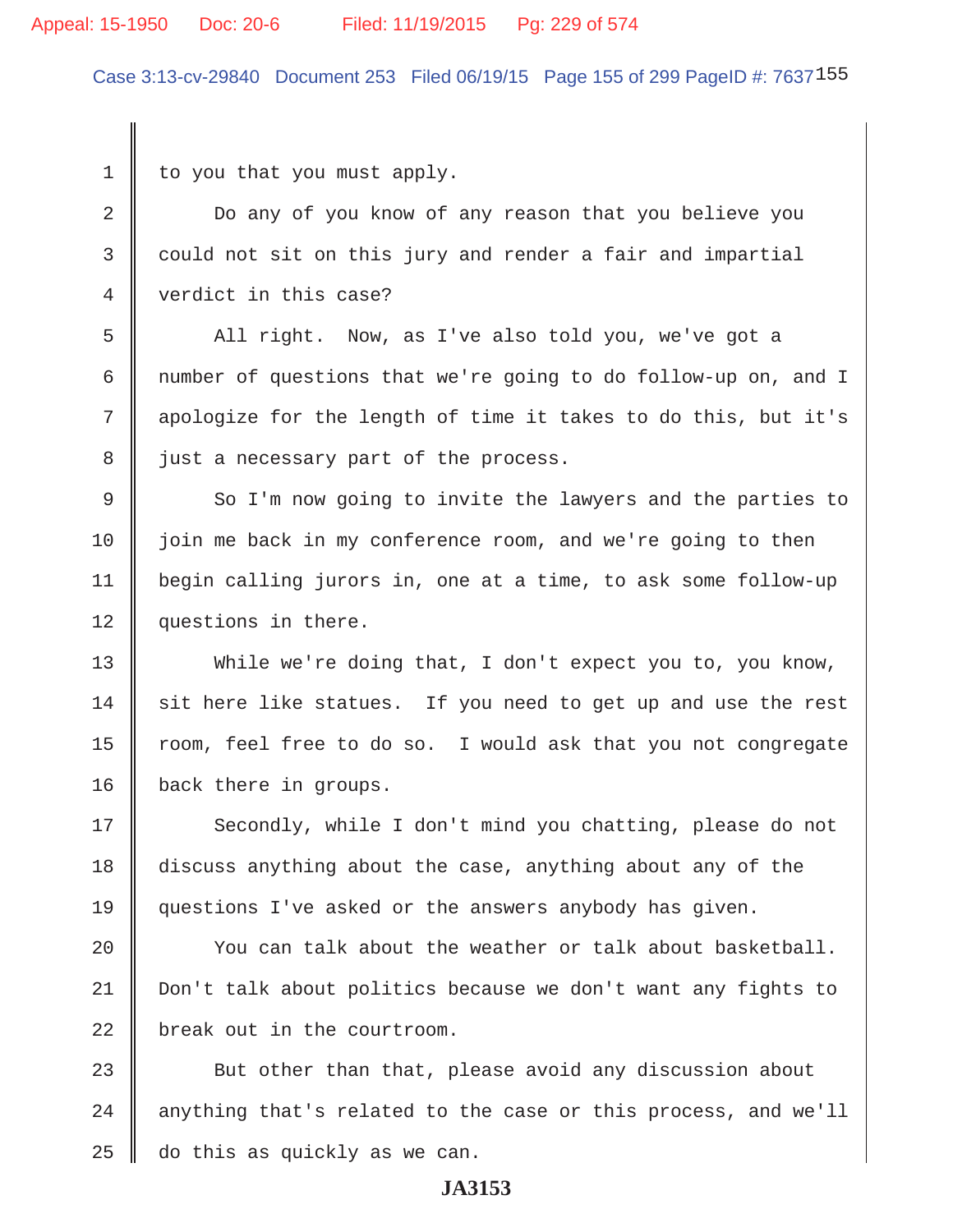#### Appeal: 15-1950 Doc: 20-6 Filed: 11/19/2015 Pg: 230 of 574

Case 3:13-cv-29840 Document 253 Filed 06/19/15 Page 156 of 299 PageID #: 7638156

1 | I'm going to quess that we'll do this for a few minutes 2  $\parallel$  at least before we take a lunch break. And I'm sorry to make 3 || you wait past noon. Many people are used to taking a lunch 4 break at noon, but I'd like to see how far we can get before  $5 \parallel$  we have to take a break to see what we can accomplish before  $6 \parallel$  then.

7 So with that, we're going to stand in recess. If you are 8 || not using the rest room, I'd ask that you remain at or near 9 your seat, but feel free to stand up and stretch and move 10 | about a little bit. And be prepared. My clerk is going to 11 come to the door and call out a name and a number and ask you  $12$  to come back for what I think will be relatively brief 13 | sessions with the lawyers.

14 So with that, we stand in recess. We'll reconvene in the 15 | conference room.

16 (Recess from 10:57 a.m. to 11:10 a.m.)

17 (Conference in chambers on the record with counsel)

18 THE COURT: First, anybody have any motions to 19 Strike for cause based upon the voir dire conducted thus far? 20  $\parallel$  And that doesn't preclude asking -- you know, some of these 21 people, I obviously want to get them in here and ask them 22 more. But even without that, does anybody want to deal with  $23$  | anybody straight off?

24 MR. O'DELL: Your Honor --

25 || THE COURT: Yes?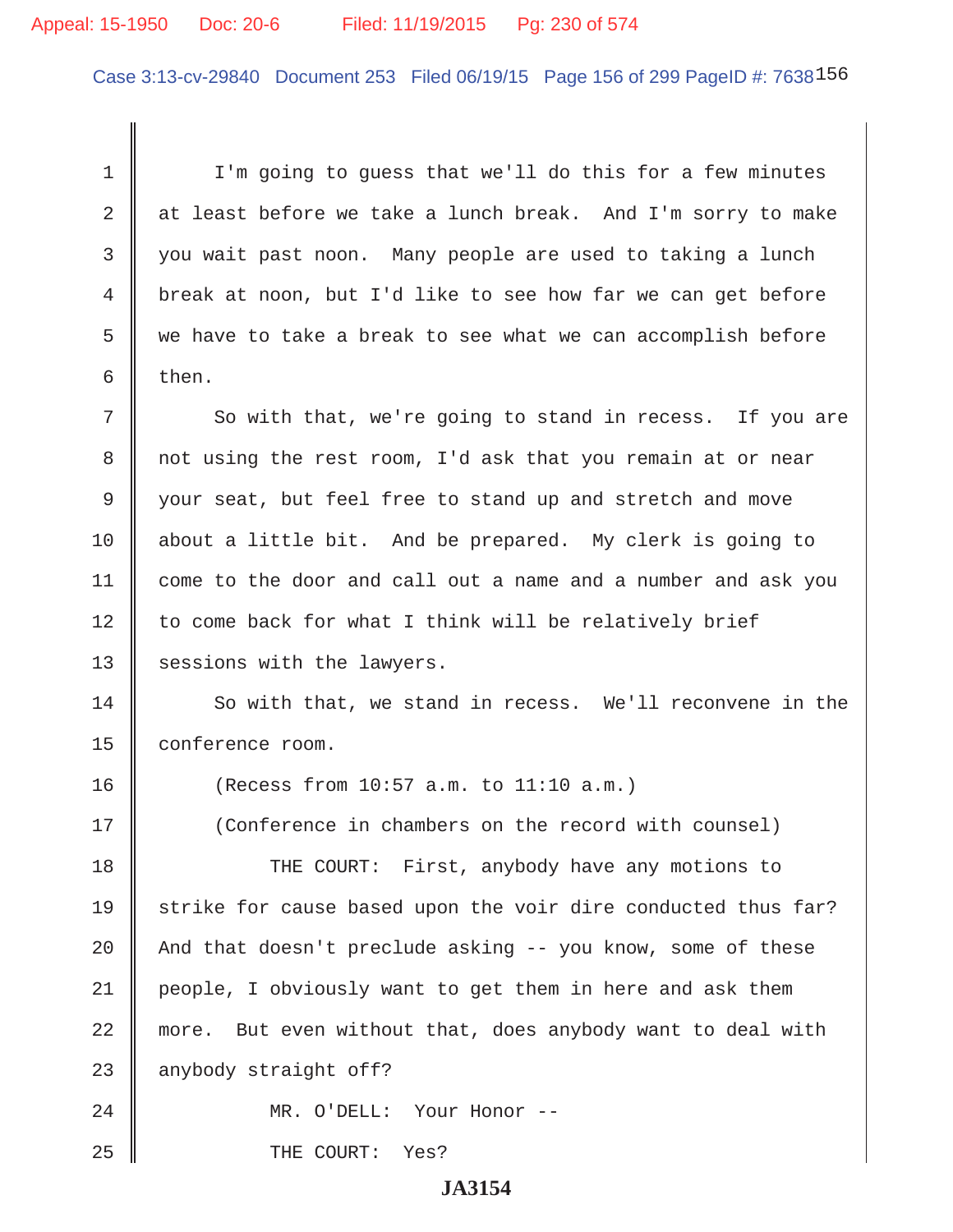#### Appeal: 15-1950 Doc: 20-6 Filed: 11/19/2015 Pg: 231 of 574

Case 3:13-cv-29840 Document 253 Filed 06/19/15 Page 157 of 299 PageID #: 7639157

 1 MR. O'DELL: -- I believe that Number 1 needs to be 2 stricken for cause. I mean, he made it very clear that he 3 couldn't be fair. 4 THE COURT: Well, we're going to start with him. 5 | Anybody other than that? 6 MR. O'DELL: Yeah. I believe Number 9 had also said 7 || he had a strong feeling about lawsuits and being fair. 8 THE COURT: Which do you think he dislikes more, 9 **J** lawsuits or Ford? 10 || MR. BIBB: I was going to say --11 || THE COURT: Yeah, do you --12 MR. BIBB: Yeah, going to make that motion. 13 THE COURT: All right. I agree. Number 9 we will 14 strike for cause. 15 || I want to talk to Mr. Sexton before I agree or disagree 16 | with your motion to strike him. Frankly, I think he was a 17 | little confused about one of his answers. I'm not sure, so I 18 want to talk to him. 19 But other than Mr. Sexton -- and now Mr. Miller, Number  $20 \parallel 9$ , is excused for cause -- anyone else? 21 MR. O'DELL: Number 13 expressed that she has 22 difficulty with lawsuits, and I think that brings a prejudice 23  $\parallel$  into the courtroom against the plaintiff. 24 THE COURT: What did she say? She's answered "yes" 25  $\parallel$  to so many things, frankly, I've lost track of what she said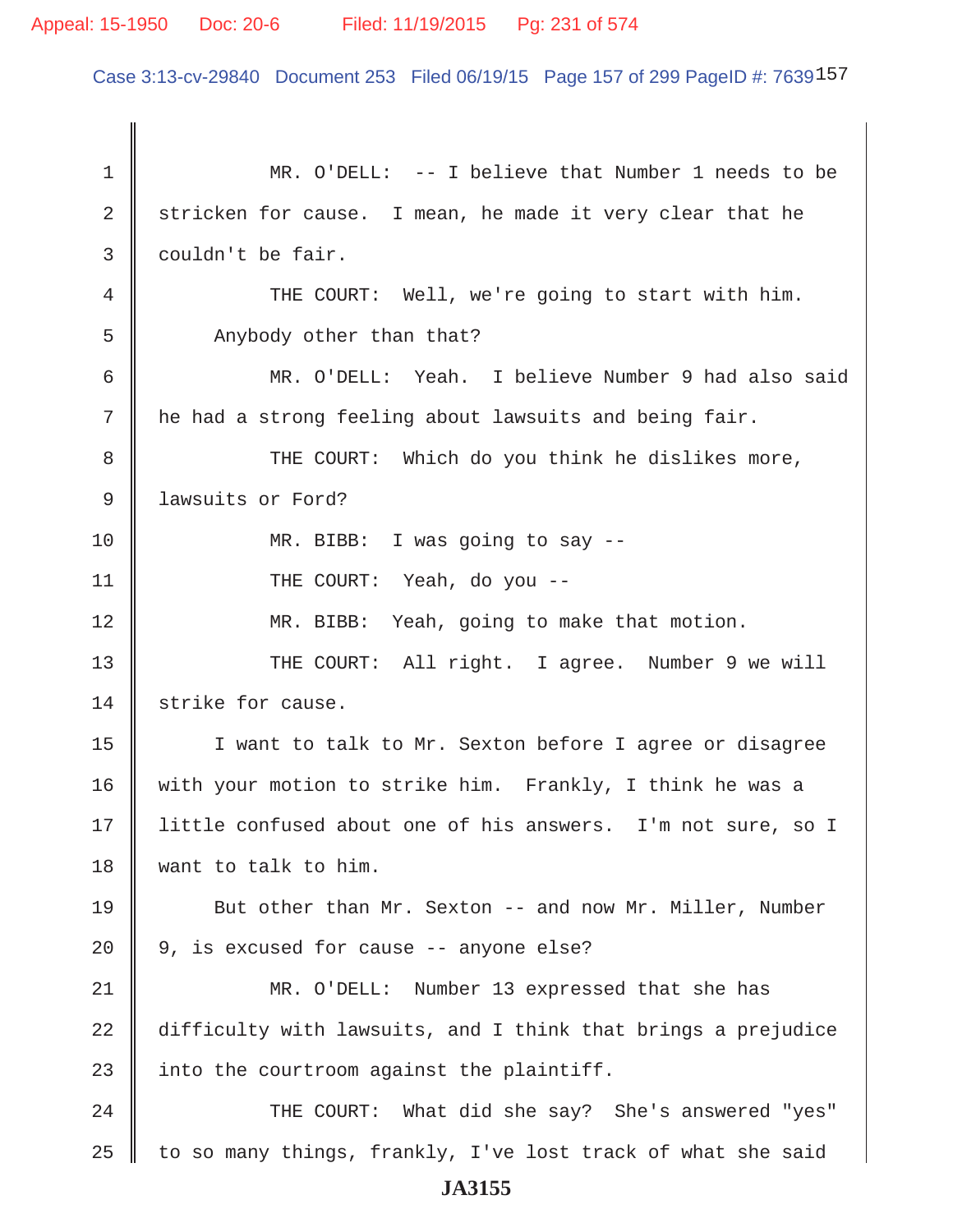Case 3:13-cv-29840 Document 253 Filed 06/19/15 Page 158 of 299 PageID #: 7640158

1 about lawsuits. 2 MR. O'DELL: Hang on. 3 MR. BOGGS: It was about where she was a juror and 4 had -- someone had burned their mouth on food, and she  $5 \parallel$  expressed that disdain. 6 MR. COOKE: The food was too hot. 7 MR. BOGGS: And then there was also -- 8 THE COURT: Well, does the defense join in that 9 motion or oppose it? 10 MR. BIBB: You know, I don't remember her expressing 11  $\parallel$  some -- a dislike for lawsuits. She mentioned that she'd been  $12$  a juror on a case where the food was too hot. But then by the 13  $\parallel$  same token, she had all that about whatever her accident was  $14$  and the suit was dropped. 15 THE COURT: Yeah. You know, if the defendant joins 16 in it, I'll let her go. If the defendant doesn't, we'll ask 17  $\parallel$  her more and see what else --18 MR. BIBB: I think we should follow up. 19 THE COURT: All right. I'll do follow-up with her. 20 || Anyone else off the top? 21 MR. O'DELL: Again, Number 18 was another one who 22 expressed concerns about lawsuits when you raised that and 23  $\parallel$  thought that there were too many. 24 Number -- 25 MR. BOGGS: 19.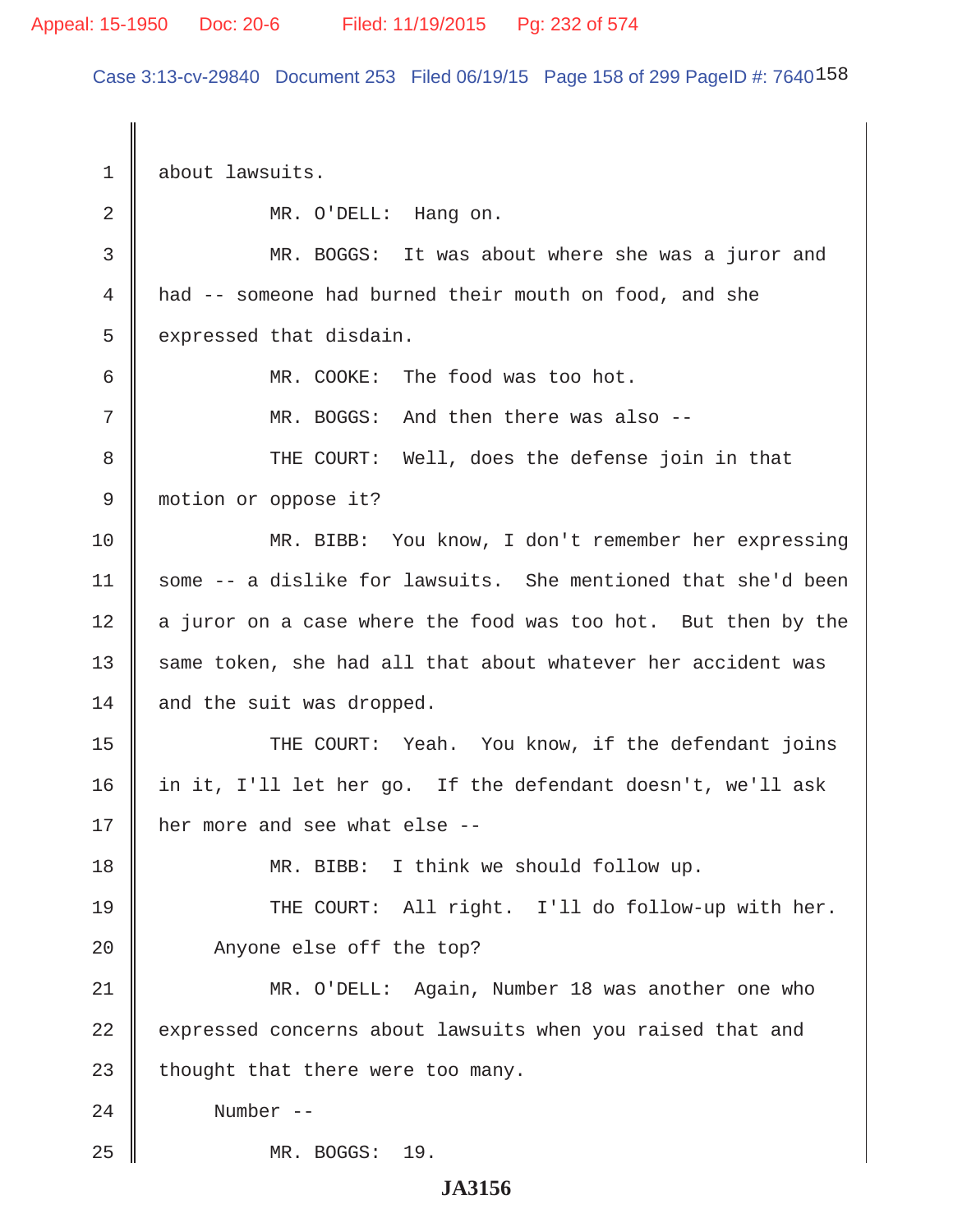#### Appeal: 15-1950 Doc: 20-6 Filed: 11/19/2015 Pg: 233 of 574

Case 3:13-cv-29840 Document 253 Filed 06/19/15 Page 159 of 299 PageID #: 7641159

 1 MR. O'DELL: Number 19. 2 THE COURT: Well, I had a list of, it looks to me, 3 I like about eight or nine who thought there were maybe too many 4 lawsuits. 5 MR. O'DELL: That's the list I'm going through now. 6 || THE COURT: Okay. I'm going to ask them more  $7 \parallel$  follow-up. So let's just go ahead and do that. 8 || MR. O'DELL: Okay. 9 THE COURT: Let's ask Number 1 to come in. 10 || MR. O'DELL: Okay. 11 || THE COURT: Other than what he said about his 12 | attitude about suits against big corporations, is there 13  $\parallel$  anything else that anybody --14 MR. O'DELL: He had already expressed too many  $15$  | lawsuits  $-$ 16 || THE COURT: Right. 17 MR. O'DELL: -- before you got to the next question. 18 || THE COURT: Yes, I agree. 19 MR. O'DELL: So he almost did a double-whammy. 20 THE COURT: Anything other than his attitude about 21 lawsuits? I don't recall if there was anything else. 22 All right. Number 1, Mr. Sexton. 23 MR. COOKE: We want to do follow-up on 13, 14, and  $24 \parallel 15$ , those questions about recalls and  $25$   $\parallel$  THE COURT: Yeah, we'll get to all of those.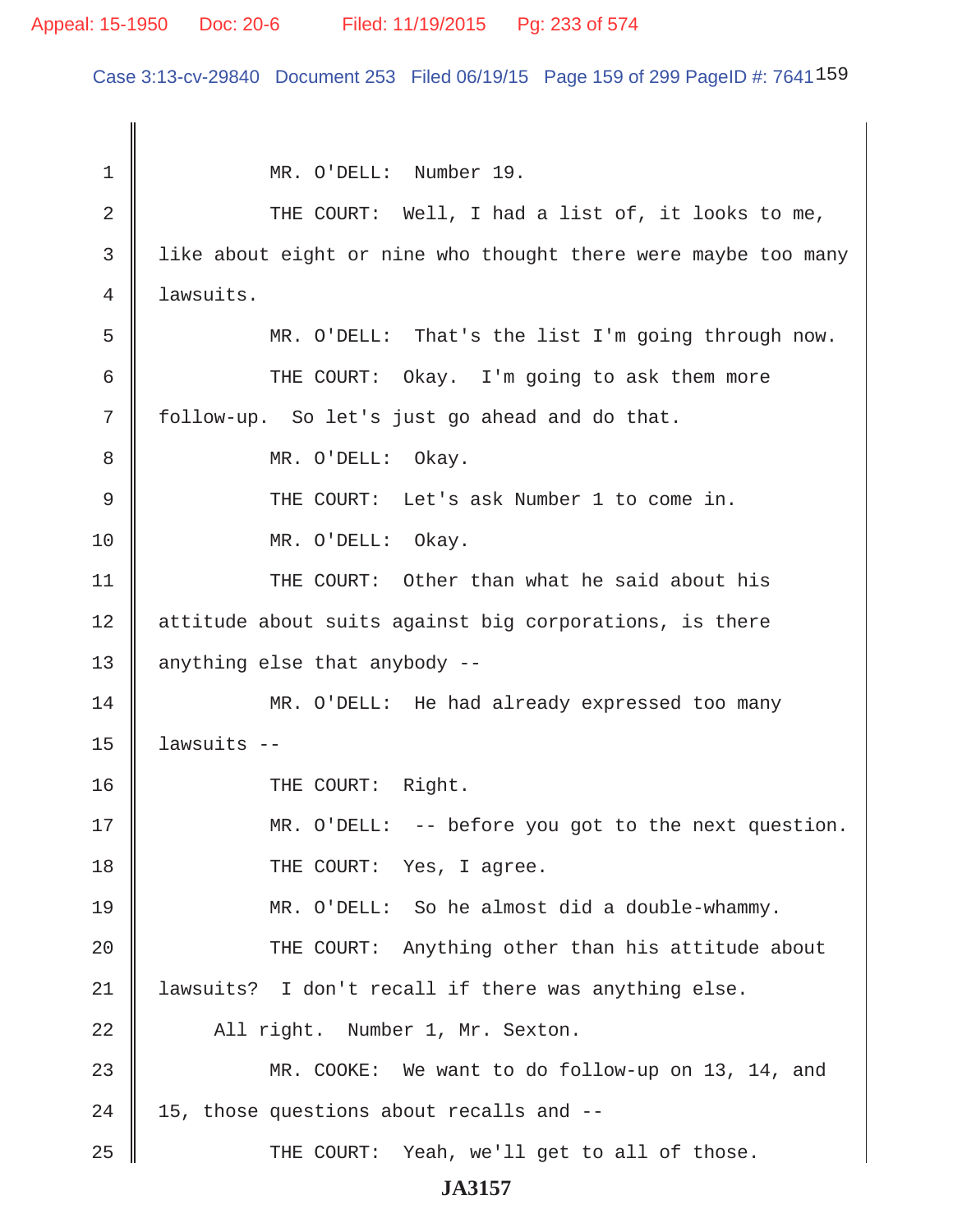# Appeal: 15-1950 Doc: 20-6 Filed: 11/19/2015 Pg: 234 of 574

Case 3:13-cv-29840 Document 253 Filed 06/19/15 Page 160 of 299 PageID #: 7642160

| 1  |       | (The prospective juror entered the judge's chambers)           |
|----|-------|----------------------------------------------------------------|
| 2  |       | BY THE COURT:                                                  |
| 3  | $Q$ . | Hey, Mr. Sexton. Have a seat.                                  |
| 4  | Α.    | All right.                                                     |
| 5  | Q.    | How are you today?                                             |
| 6  | Α.    | Fine, sir.                                                     |
| 7  | Q.    | Well, I wanted to ask you some follow-up questions here.       |
| 8  |       | First, as I recall, you expressed an opinion that there maybe  |
| 9  |       | are too many lawsuits; is that correct?                        |
| 10 | Α.    | That is correct.                                               |
| 11 | Q.    | What do you mean by that?                                      |
| 12 | Α.    | Just seems like every day when you pick up the newspaper       |
| 13 |       | or hear something on the news, it's always about individuals   |
| 14 |       | suing companies for the sole purpose of monetary gain.         |
| 15 | Q.    | All right.                                                     |
| 16 | Α.    | And that's my opinion on things.                               |
| 17 | Q.    | Do you think that there are times when people have             |
| 18 |       | legitimate reasons to sue a company for damages?               |
| 19 | Α.    | Well, I would say there's probably exceptions to that,         |
| 20 |       | yes; but for the most part, no.                                |
| 21 | Q.    | All right. And I think you also maybe said you thought         |
| 22 |       | that big companies got treated unfairly generally or something |
| 23 |       | to that effect.                                                |
| 24 | Α.    | Yeah.                                                          |
| 25 | Q.    | Were you just talking about in this -- about being sued?       |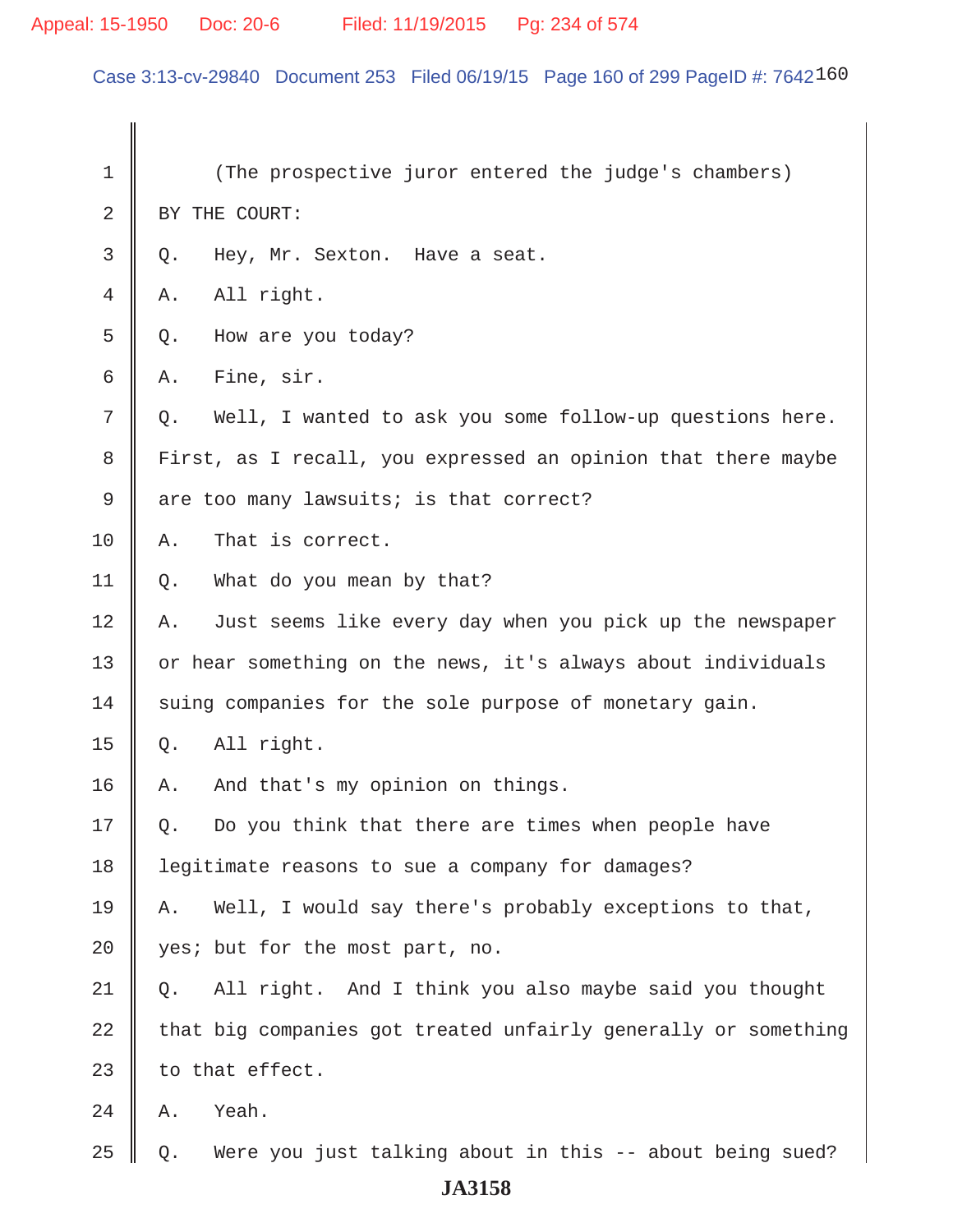Case 3:13-cv-29840 Document 253 Filed 06/19/15 Page 161 of 299 PageID #: 7643161

1 A. Yes, exactly.  $2 \parallel 0.$  Okay.  $3 \parallel A$ . Well, there was another -- there was a case in point two 4 or three years ago. Maybe it's not been that long ago. 5 Toyota, for instance, talk about acceleration sticking.  $6 \parallel$  Well, it seems like every time you pick up a paper, 7 there's another article in there about somebody's accelerator 8 || is sticking. Everybody is wanting to jump on the bandwagon to  $9 \parallel$  sue Toyota.  $10 \parallel$  0. Do you have an opinion that suits like that or claims 11 | like that are unfounded, that they're not based on  $-$ -12 A. Yes, very much so. Yes. 13 Q. All right. You think people are just suing just to 14 | collect money when they may not really be deserving? 15 || A. Right. Exactly. 16 Q. Okay. Well, you've heard what this case is about a 17 little bit. I mean -- 18 A. Yes. Yes. Yes. Yeah, I've heard the general layout of 19 it.  $20 \parallel Q$ . So you know -- all right. You know a little bit about  $21$  | the claim.  $22 \parallel A$ . Uh-huh. 23 Q. Do you think your opinions or feelings about lawsuits and  $24$   $\parallel$  about people bringing too many suits against -- that are 25 unfounded against corporations would cause you to have a bias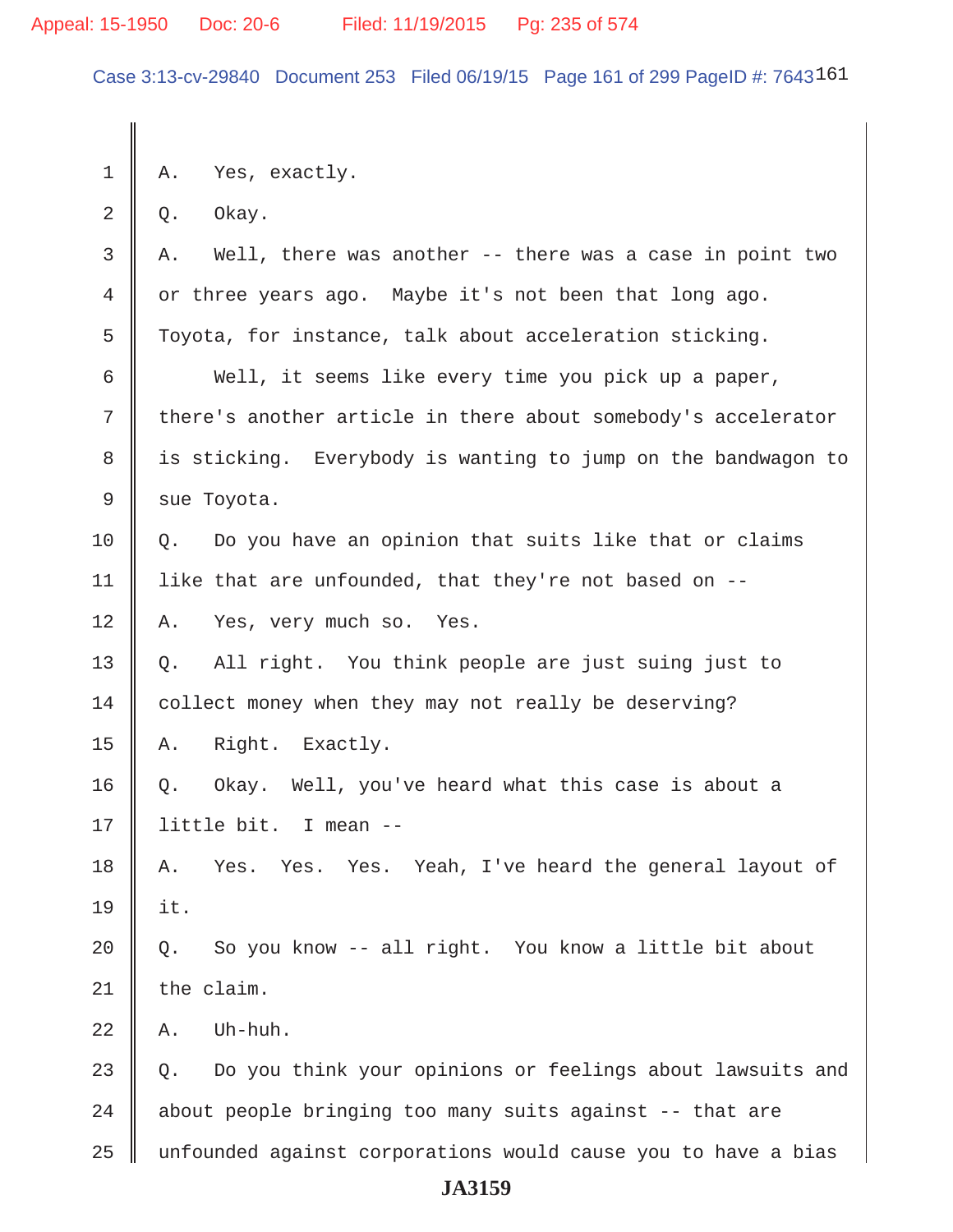# Appeal: 15-1950 Doc: 20-6 Filed: 11/19/2015 Pg: 236 of 574

Case 3:13-cv-29840 Document 253 Filed 06/19/15 Page 162 of 299 PageID #: 7644162

| $\mathbf 1$ | against the plaintiffs in this particular case and their suit?  |
|-------------|-----------------------------------------------------------------|
| 2           | Probably.<br>Α.                                                 |
| 3           | So you think you would have a hard time having an open<br>$Q$ . |
| 4           | mind to listen to the evidence?                                 |
| 5           | Yes. Yes.<br>Α.                                                 |
| 6           | Q. Do you think it would be difficult for you to listen to      |
| 7           | the evidence and form a conclusion based just on this           |
| 8           | evidence?                                                       |
| 9           | Α.<br>Yes.                                                      |
| 10          | THE COURT: All right. Any follow-ups?                           |
| 11          | MR. O'DELL: I don't think so, Your Honor.                       |
| 12          | BY THE COURT:                                                   |
| 13          | All right. Mr. Sexton, thank you.<br>Q.                         |
| 14          | Did you go to Barboursville?                                    |
| 15          | Yes, I did.<br>Α.                                               |
| 16          | I think we knew each other back then. I knew a lot of<br>Q.     |
| 17          | the Sextons.                                                    |
| 18          | Yeah, Frank.<br>Α.                                              |
| 19          | Yeah, I knew Frank.<br>Q.                                       |
| 20          | We graduated the same year from high school, yes.<br>Α.         |
| 21          | All right. Nice to see you. Thank you.<br>Q.                    |
| 22          | Α.<br>You too.                                                  |
| 23          | (The prospective juror exited the judge's chambers)             |
| 24          | THE COURT: So the defense nominates him as the                  |
| 25          | foreperson.                                                     |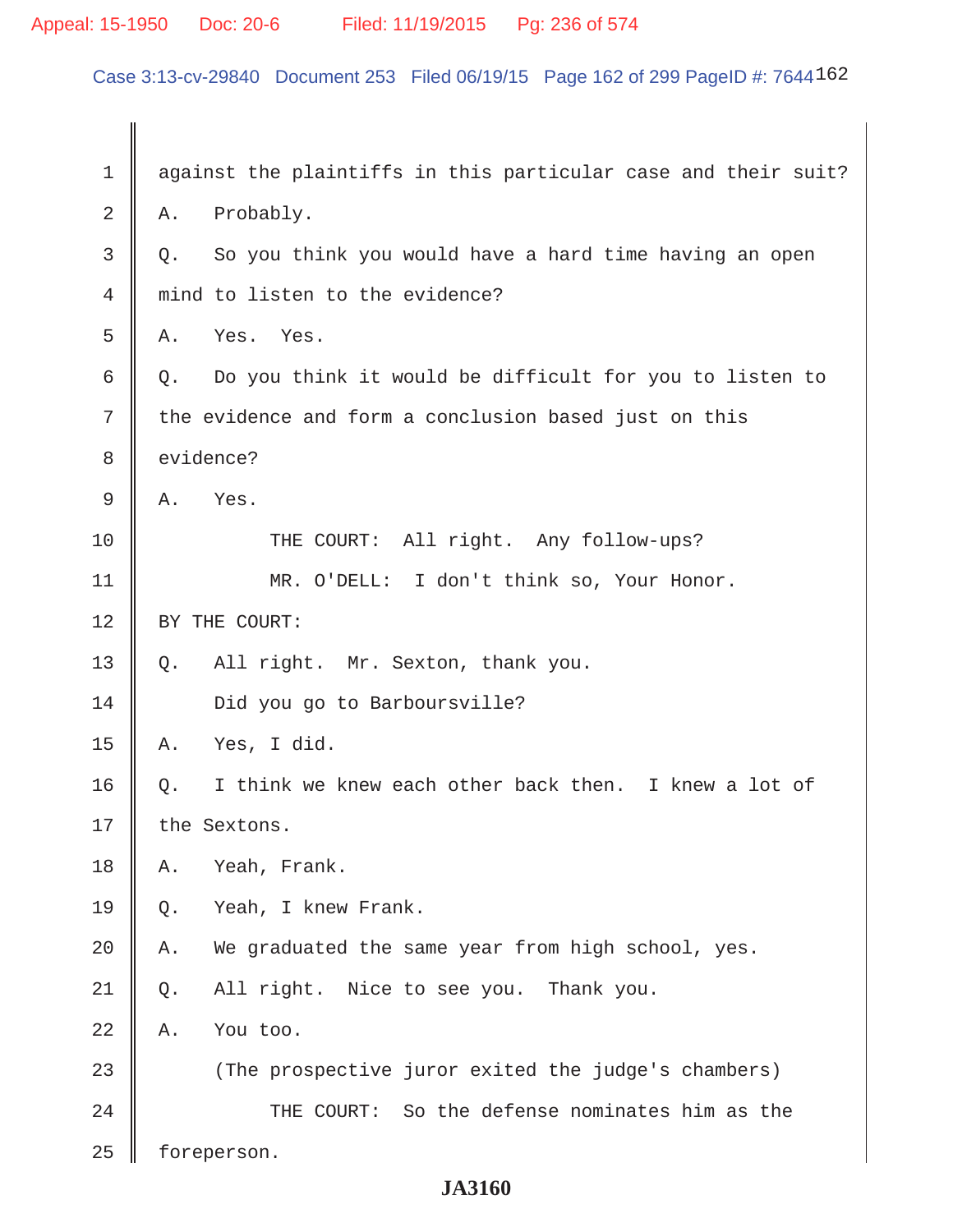#### Appeal: 15-1950 Doc: 20-6 Filed: 11/19/2015 Pg: 237 of 574

Case 3:13-cv-29840 Document 253 Filed 06/19/15 Page 163 of 299 PageID #: 7645163

1 || MR. BIBB: I saw no bias at all there. 2 THE COURT: My personal guess is his bias was a 3 little exaggerated here so he could depart, but I'm going to 4 excuse him for cause. 5 Number 2 is Ashley Daniel. She didn't have much to say. 6 Regents degree. 7 || MR. COOKE: She answered 14 and 15. 8 THE COURT: Well, which are those? 9 || MR. COOKE: I'm sorry, Your Honor. Anything to do 10 with sticky gas pedals --11 || THE COURT: Heard about it? Let's bring her in. 12 || MR. COOKE: And ignition switches. 13 || THE COURT: Number 2, Ashley Daniel. 14 || (The prospective juror entered the judge's chambers) 15 | BY THE COURT: 16 Q. Hi, Miss Daniel. How are you today? 17 A. I'm doing just fine. How about yourselves?  $18$   $\parallel$  O. I'm well. 19 I want to ask you just some brief follow-up questions. I 20 think you answered "yes" to some of the questions about 21 whether you'd heard about sticky gas pedals, unintended 22 acceleration, recalls. What do you remember? 23 || A. It was more so on the ignition that I heard, not  $-$ - $24 \parallel Q$ . What did you hear? 25  $\parallel$  A. Just from the news. Actually, I had an individual that I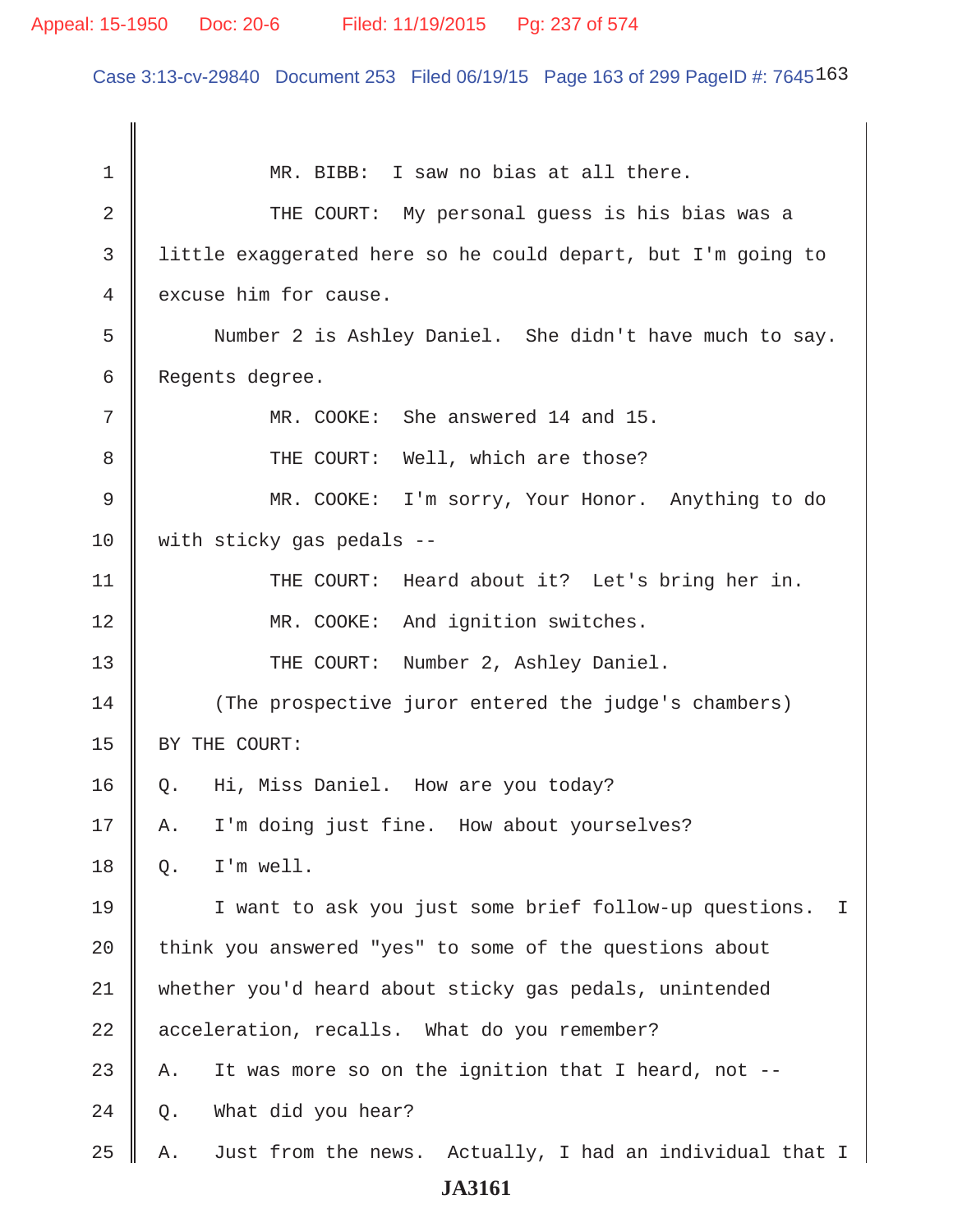# Appeal: 15-1950 Doc: 20-6 Filed: 11/19/2015 Pg: 238 of 574

Case 3:13-cv-29840 Document 253 Filed 06/19/15 Page 164 of 299 PageID #: 7646164

| 1  | worked with who had to go through that recall.                 |
|----|----------------------------------------------------------------|
| 2  | All right. Had they -- did they claim to you or tell you<br>Q. |
| 3  | that they'd had the actual problem occur?                      |
| 4  | I mean $--$<br>No.<br>Α.                                       |
| 5  | Didn't say one way or the other?<br>Q.                         |
| 6  | No. No. They didn't suffer anything, endure anything.<br>Α.    |
| 7  | All right. But you were aware from that and from the<br>Q.     |
| 8  | news media that there was a recall.                            |
| 9  | Uh-huh, yes.<br>Α.                                             |
| 10 | Do you remember what manufacturer that was?<br>Q.              |
| 11 | I just knew it was the Chevy Cobalt, the Pontiac --<br>Α.      |
| 12 | Do you know who makes those cars, which manufacturer?<br>$Q$ . |
| 13 | No.<br>Α.                                                      |
| 14 | All right. You know that there are Ford, General Motors,<br>Q. |
| 15 | Chrysler, so --                                                |
| 16 | Yeah. Yeah. I think it may be General Motors.<br>Α.<br>I'm     |
| 17 | really not --                                                  |
| 18 | Yeah. Okay. Well, that's why I was asking.<br>Q.               |
| 19 | All right. Any follow-up questions about any of this?          |
| 20 | MR. COOKE:<br>No.                                              |
| 21 | MR. BIBB: No follow-up.                                        |
| 22 | BY MR. O'DELL:                                                 |
| 23 | Mrs. Daniel, my name is Tony O'Dell. Just a couple of<br>Q.    |
| 24 | follow-ups.                                                    |
| 25 | Okay.<br>Α.                                                    |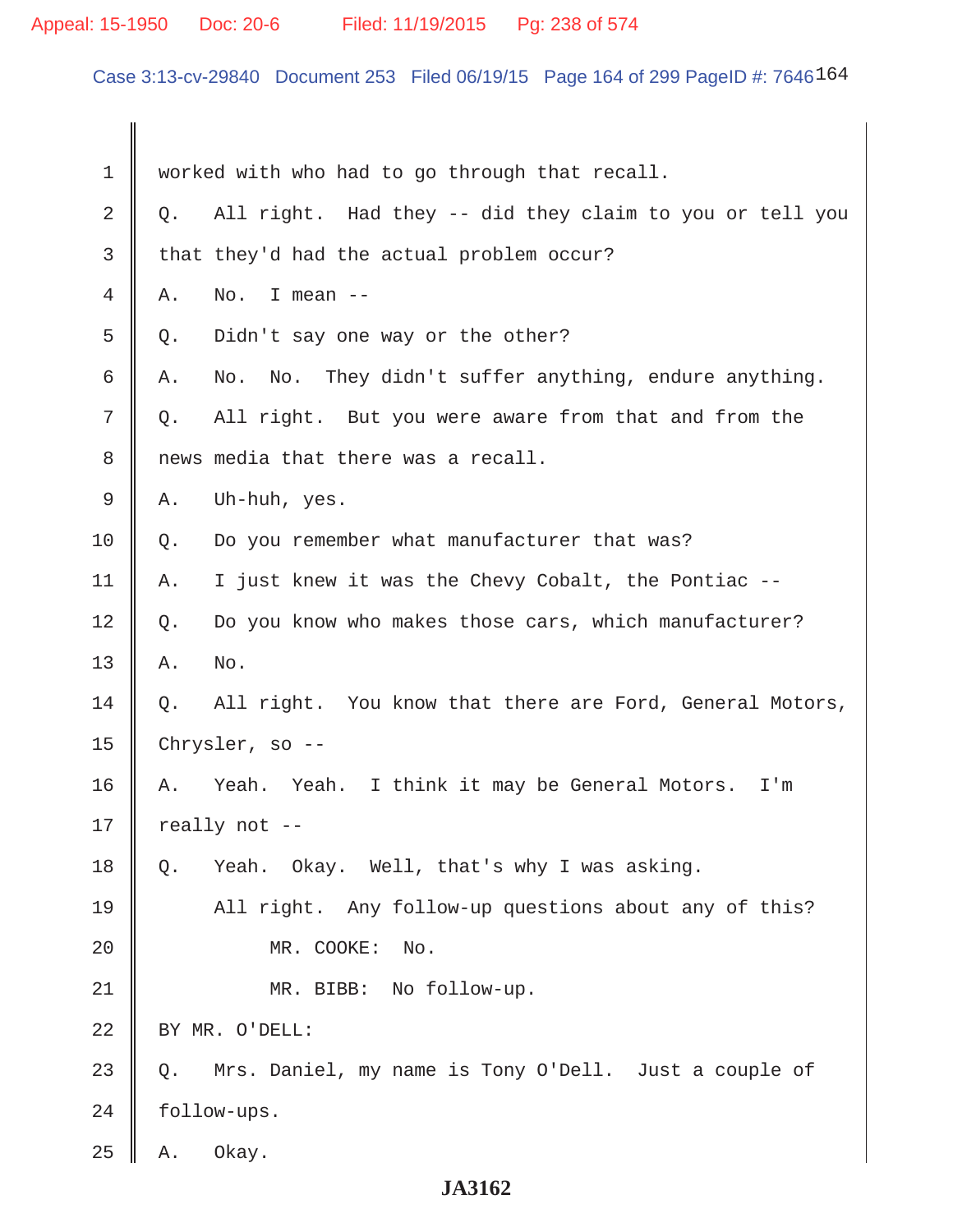# Appeal: 15-1950 Doc: 20-6 Filed: 11/19/2015 Pg: 239 of 574

Case 3:13-cv-29840 Document 253 Filed 06/19/15 Page 165 of 299 PageID #: 7647165

| 1              | You talked about the ignition. Any other defects on cars<br>Q. |
|----------------|----------------------------------------------------------------|
| $\overline{2}$ | you're aware of?                                               |
| 3              | No. That's the only one that's just recently in the news<br>Α. |
| 4              | that I've heard or read about.                                 |
| 5              | Okay. When you hear the term or someone brings a lawsuit<br>Q. |
| 6              | because of an auto defect, what's the first thing that comes   |
| 7              | to your mind?                                                  |
| 8              | Oh, if it was recalled or not. That's what I think of.<br>Α.   |
| 9              | BY THE COURT:                                                  |
| 10             | Why is that important to you?<br>Q.                            |
| 11             | A. Well, because you have to factor in, like, either the       |
| 12             | driver's neglect or their ability or whatever. If it was the   |
| 13             | car itself, then, really, then you would consider the          |
| 14             | manufacturer of the vehicle.                                   |
| 15             | Okay. And if it's a recall, then what does that mean to<br>Q.  |
| 16             | you?                                                           |
| 17             | My responsibility to go get checked in, looked at.<br>Α.       |
| 18             | Okay. But you understand that to mean that there's<br>Q.       |
| 19             | something wrong with the way your car was made.                |
| 20             | Uh-huh.<br>Oh, yes.<br>Α.                                      |
| 21             | But then the person who has the car should get it fixed.<br>Q. |
| 22             | Yes.<br>Α.                                                     |
| 23             | Okay.<br>Q.                                                    |
| 24             | BY MR. O'DELL:                                                 |
| 25             | Let me make sure I understand. Do you believe like in<br>$Q$ . |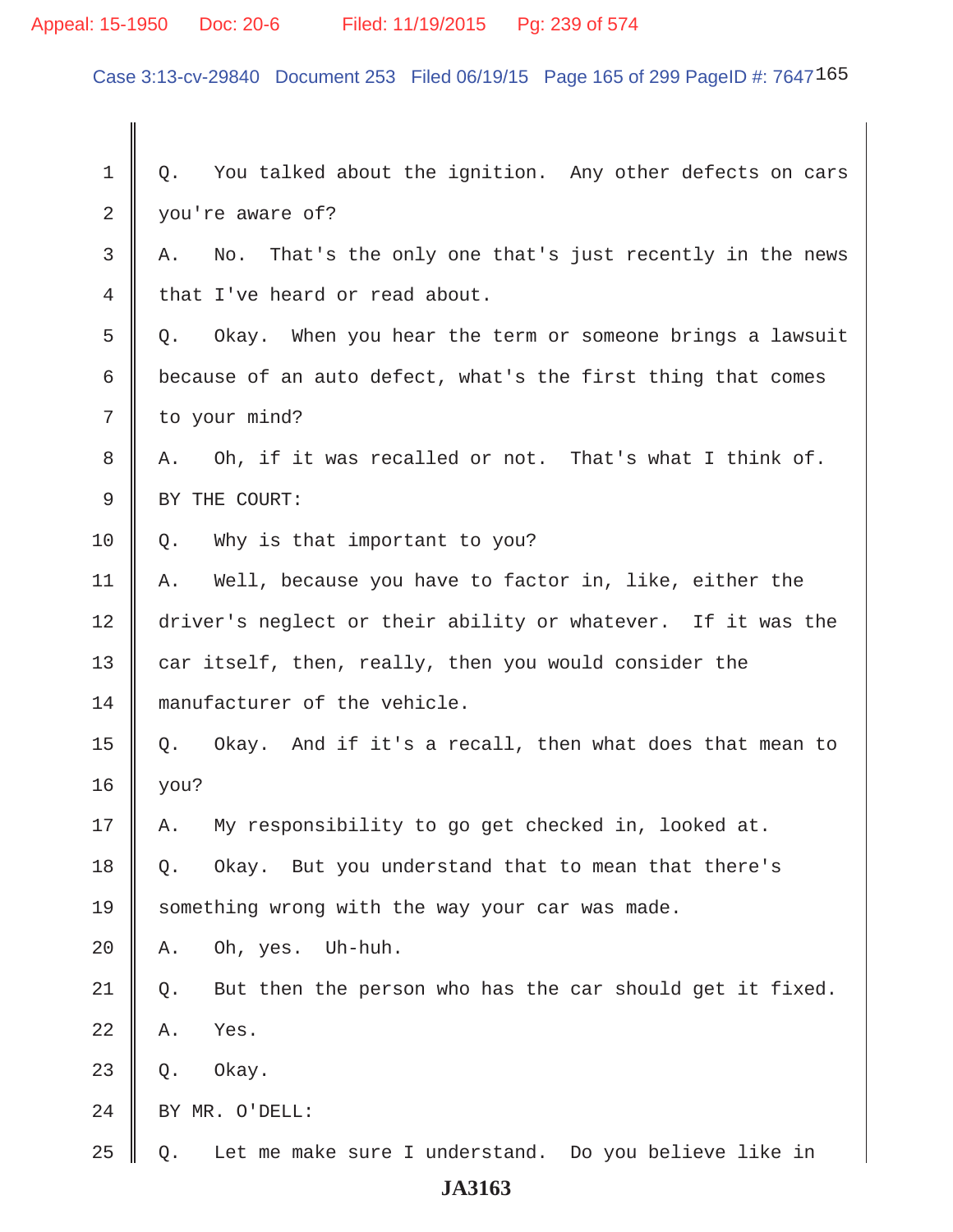# Appeal: 15-1950 Doc: 20-6 Filed: 11/19/2015 Pg: 240 of 574

Case 3:13-cv-29840 Document 253 Filed 06/19/15 Page 166 of 299 PageID #: 7648166

| 1  | order for you to be able to find that there was a defect with  |
|----|----------------------------------------------------------------|
| 2  | a car, there would've had to have been a recall on it?         |
| 3  | Uh-huh.<br>Α.                                                  |
| 4  | You feel like there needed to be a recall?<br>Q.               |
| 5  | Yes, if there was $-$ - yes.<br>Α.                             |
| 6  | Okay.<br>Q.                                                    |
| 7  | BY THE COURT:                                                  |
| 8  | Well, if you heard that there wasn't a recall, do you<br>Q.    |
| 9  | think that would lead you to believe there couldn't have been  |
| 10 | a defect or a problem with the car?                            |
| 11 | Oh, I mean there's limits -- you know what I mean? -- in<br>Α. |
| 12 | that situation. Yeah, there could be something wrong with it   |
| 13 | without a recall.                                              |
| 14 | So if there's a recall, you would consider that as<br>Q.       |
| 15 | important evidence?                                            |
| 16 | Yes.<br>Α.                                                     |
| 17 | If there wasn't a recall, though, you'd still -- would<br>Q.   |
| 18 | you still be able to weigh the other evidence to decide if     |
| 19 | that car was not made properly?                                |
| 20 | I would take into consideration the driver's account.<br>Α.    |
| 21 | Sure.<br>Q.                                                    |
| 22 | I would consider other stuff other than just the recall<br>Α.  |
| 23 | itself.                                                        |
| 24 | Okay. All right.<br>Q.                                         |
| 25 | BY MR. O'DELL:                                                 |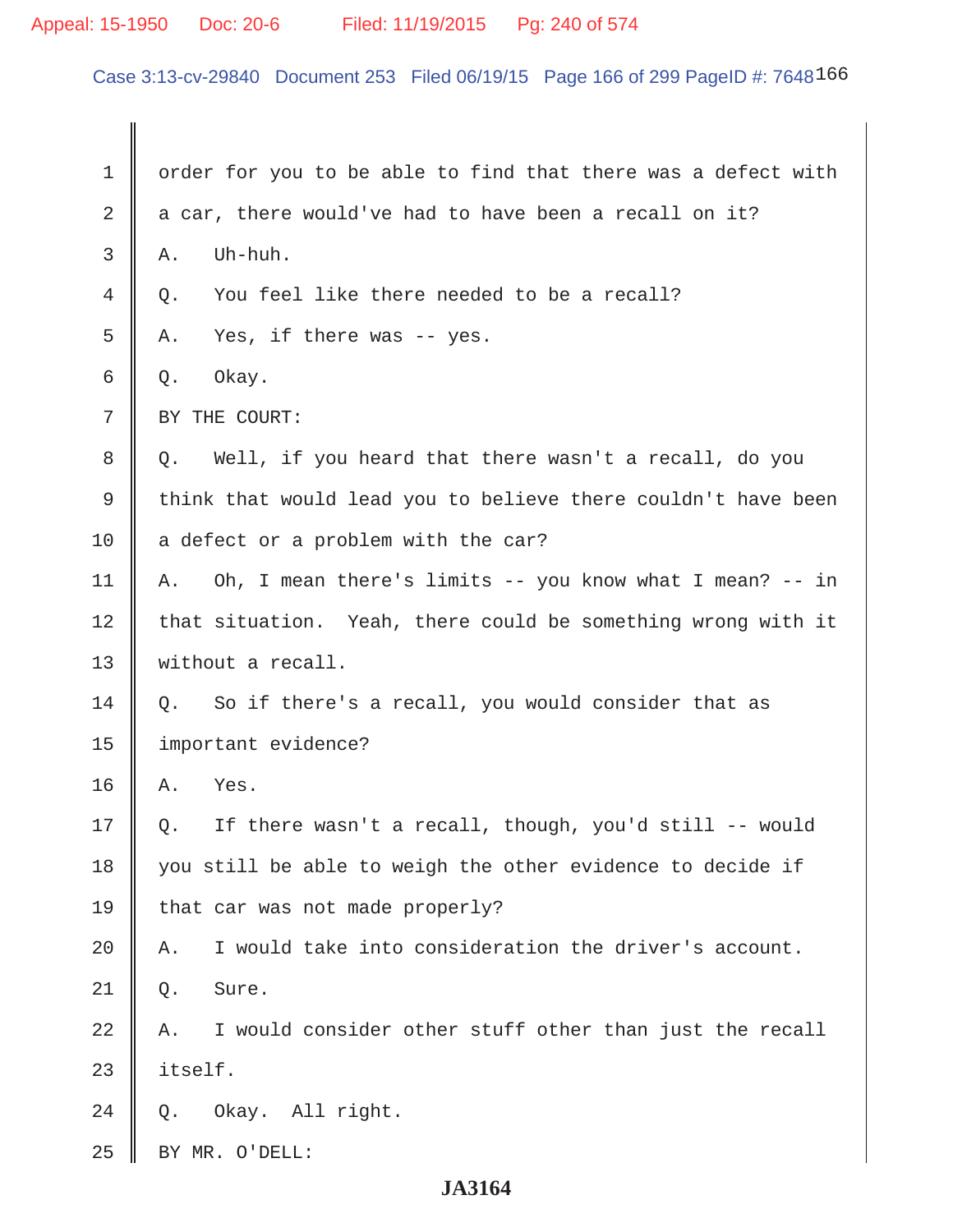### Appeal: 15-1950 Doc: 20-6 Filed: 11/19/2015 Pg: 241 of 574

 $\parallel$ 

Case 3:13-cv-29840 Document 253 Filed 06/19/15 Page 167 of 299 PageID #: 7649167

| 1  | And I just want to make sure, because when I asked you<br>Q.    |
|----|-----------------------------------------------------------------|
| 2  | about the recall, if you felt like you needed to have that,     |
| 3  | you told me you did. And I really appreciate you being          |
| 4  | honest. What we're trying to do is just make sure that we get   |
| 5  | a juror that's completely unbiased one way or the other.        |
| 6  | Oh, yes.<br>Α.                                                  |
| 7  | And we all have biases --<br>$Q$ .                              |
| 8  | Yes.<br>Α.                                                      |
| 9  | -- about one thing or another.<br>Q.                            |
| 10 | Uh-huh.<br>Α.                                                   |
| 11 | So do you feel that car manufacturers do a good job of,<br>Q.   |
| 12 | if they know of issues, reporting them to the authorities to    |
| 13 | be recalled, or do you think they might hold something like     |
| 14 | that back?                                                      |
| 15 | I really don't know what that process would entail,<br>Α.       |
| 16 | whether they take in effect the amount of accidents or          |
| 17 | complaints or -- yeah, I mean, I guess they do a good job.<br>I |
| 18 | think it's kind of really hard to I guess assume that, hey --   |
| 19 | or just bring it out in the open, hey, this car has this        |
| 20 | problem; how do they get to that point? Is it because of        |
| 21 | accidents, or is it because of complaints or repair work or     |
| 22 | whatever?                                                       |
| 23 | I don't know. It's kind of a difficult -- I'm really not        |
| 24 | too informed about it, but I think it's kind of difficult to    |

25  $\parallel$  see what they would make a recall for, you know, like why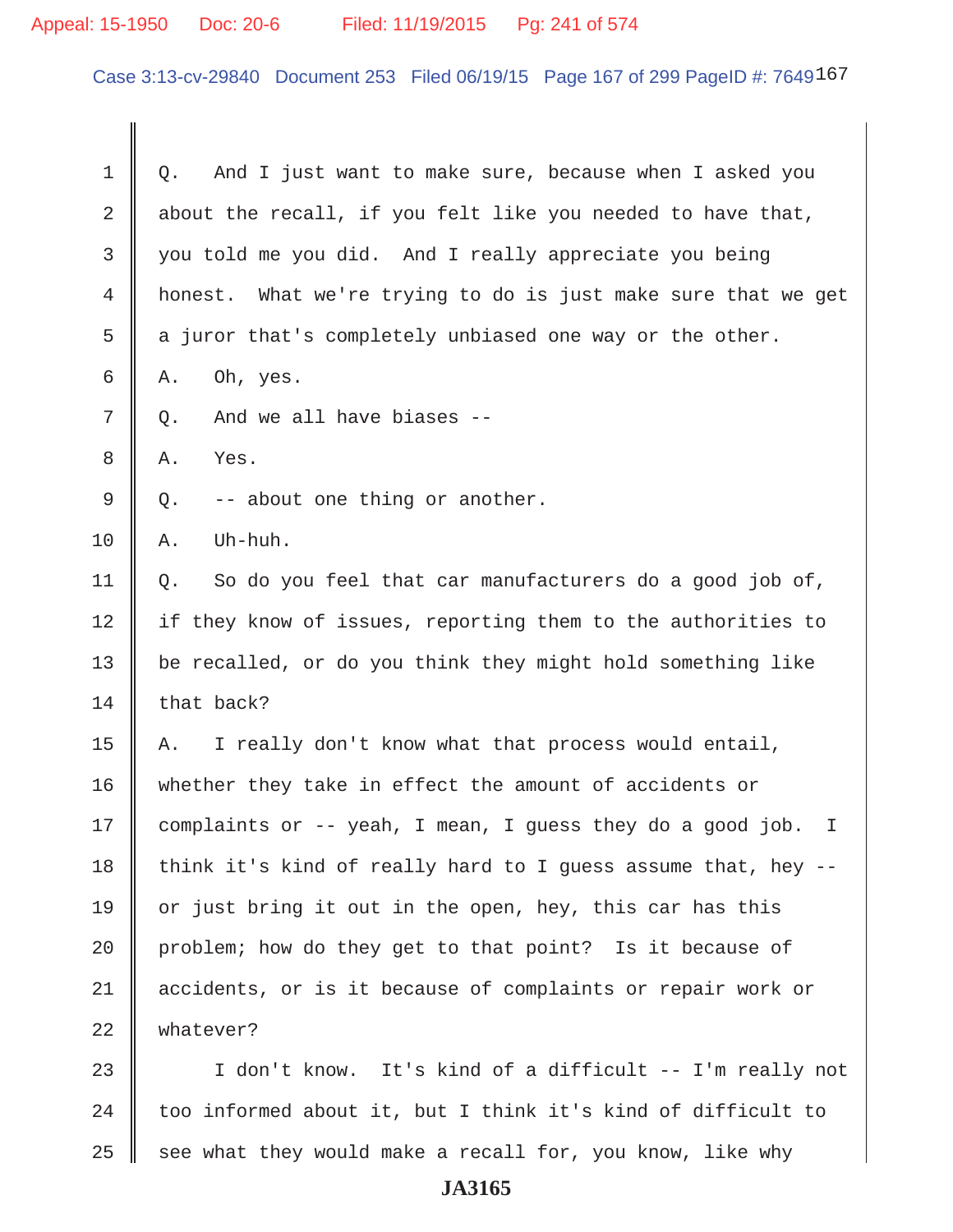#### Appeal: 15-1950 Doc: 20-6 Filed: 11/19/2015 Pg: 242 of 574

Case 3:13-cv-29840 Document 253 Filed 06/19/15 Page 168 of 299 PageID #: 7650168

 $1 \parallel$  they -- why is this recalled.  $2 \parallel Q$ . Right. A major piece of evidence for you, though, has to  $3 \parallel$  be whether a recall happened or not. 4 A. Yeah. I guess 50/50, I mean recall or not, no recall. I 5 mean, it just depends. Like I said, I mean, just if there's  $6 \parallel$  other factors involved. 7 || THE COURT: Okay. All right. 8 Any other questions? 9 || Thank you, ma'am. Appreciate it. 10 (The prospective juror exited the judge's chambers) 11 || THE COURT: So after we interview a juror like this, 12 || if either side wants to move to strike, that's the time to do 13 | it, not to wait, okay? 14 MR. O'DELL: Your Honor, I would move to strike. I 15  $\parallel$  think before she was rehabilitated, she made it pretty clear 16  $\parallel$  on the record that she would have to have a recall. And I 17  $\parallel$  think once they -- once they say something that shows that  $18$  they have a bias like that that she's bringing into the 19 courtroom with her, that, you know, I think it's hard to 20  $\parallel$  rehabilitate them and get them to agree they can be fair. 21 THE COURT: Well, I disagree. And I don't think 22  $\parallel$  it's a matter that she was rehabilitated. I mean, clearly if 23  $\parallel$  there's a recall, she's going to consider that to be a 24  $\parallel$  significant piece of evidence that there is something wrong,  $25$  | but I didn't read her to say that it had to be subject to a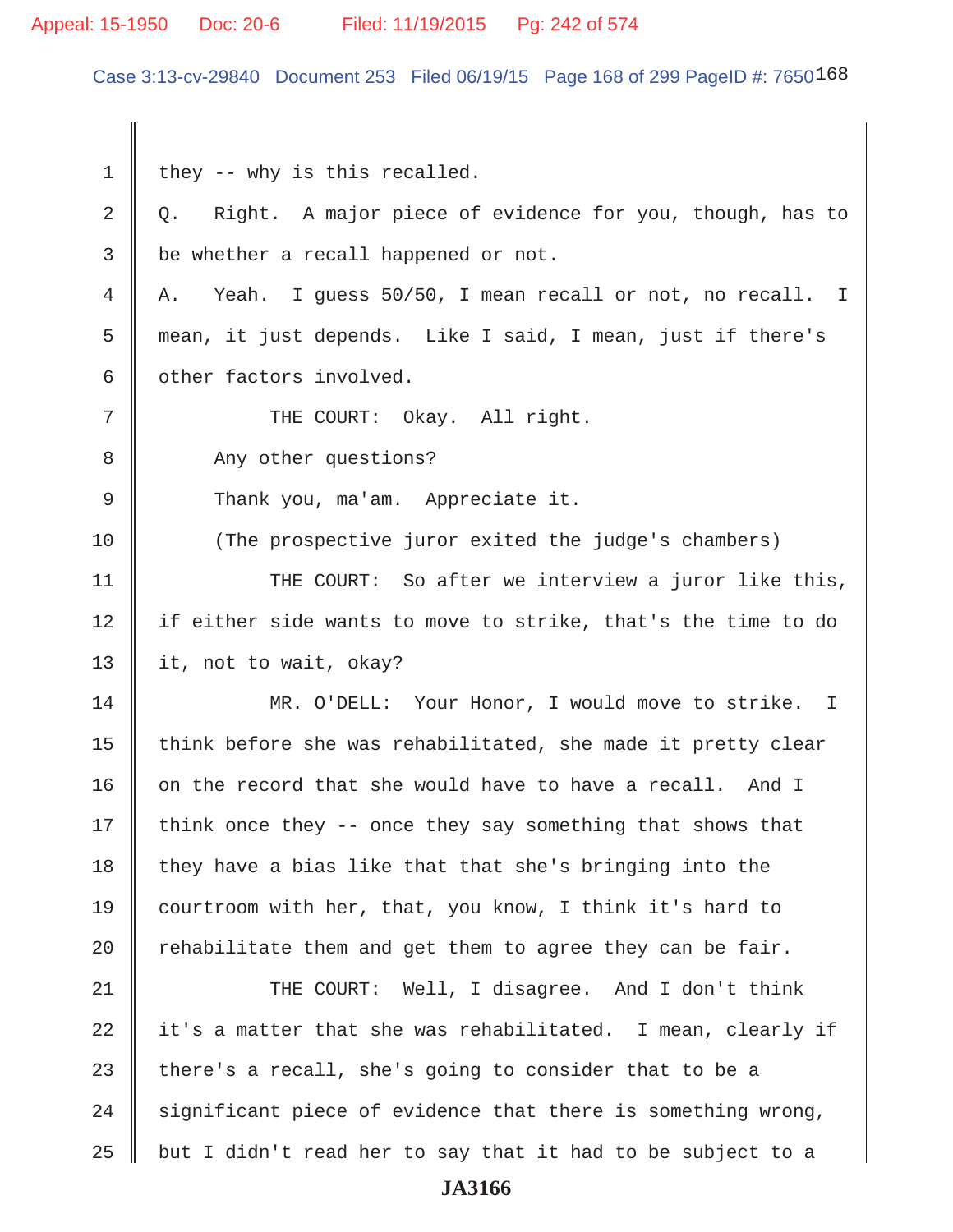#### Appeal: 15-1950 Doc: 20-6 Filed: 11/19/2015 Pg: 243 of 574

Case 3:13-cv-29840 Document 253 Filed 06/19/15 Page 169 of 299 PageID #: 7651169

1 | recall or she wouldn't believe that there's a defect. 2 | I think, instead, she said it depends on the evidence and  $3 \parallel$  the facts, what's presented to her, the reasons why something 4 may not have been recalled or what the recall process is  $5 \parallel$  about. So I deny your motion to strike. 6 MR. O'DELL: Thank you, Your Honor. 7 || THE COURT: All right. Let's go to Number 3, 8 || Mr. Anastasio. Anybody have any questions to ask him? 9 || MR. O'DELL: Yes, Your Honor. 10 || THE COURT: And what are they? 11 MR. O'DELL: He basically said that he's impressed  $12$  | by NHTSA, was one of the things I believe that he'd said 13 during his voir dire. 14 He also tries to stay up with news about recalls and 15  $\parallel$  things like that. He talked about that. I think he had a 16 | Chevy Cobalt. 17 || THE COURT: Yeah, he did. 18 || All right. Well, let's bring Number 3 in, Mr. Anastasio. 19 MR. HEISKELL: Your Honor, one other area with him, 20 which is his grandmother rear-ended a truck, and we want to 21 make sure there's no bias against an elderly driver -- 22 || THE COURT: Oh, okay. 23 MR. HEISKELL: -- because this is a young man. 24 THE COURT: All right. Glad you brought that up.  $25$  Thanks.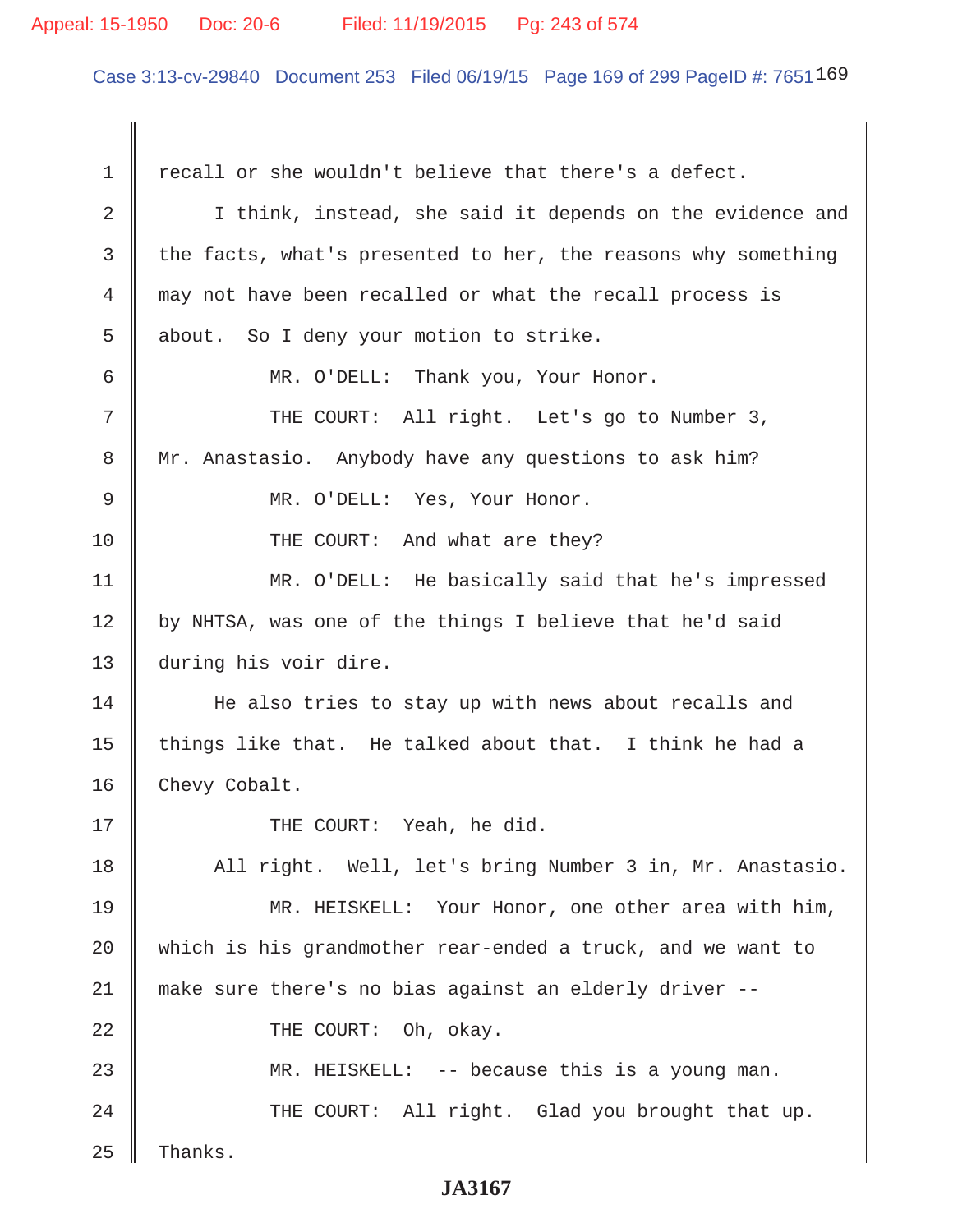# Appeal: 15-1950 Doc: 20-6 Filed: 11/19/2015 Pg: 244 of 574

Case 3:13-cv-29840 Document 253 Filed 06/19/15 Page 170 of 299 PageID #: 7652170

| $\mathbf 1$ | (The prospective juror entered the judge's chambers)            |
|-------------|-----------------------------------------------------------------|
| 2           | BY THE COURT:                                                   |
| 3           | Good morning. I guess it's afternoon by now.<br>Q.              |
| 4           | Yes.<br>Α.                                                      |
| 5           | How are you?<br>Q.                                              |
| 6           | Fine.<br>Α.                                                     |
| 7           | I want to ask you about a few things.<br>Q.                     |
| 8           | Yes.<br>Α.                                                      |
| 9           | One, you told me I think it was your grandmother ran into<br>Q. |
| 10          | the back of a truck and was injured.                            |
| 11          | Yes, she was.<br>Α.                                             |
| 12          | How old was she when she was driving that day?<br>Q.            |
| 13          | I think she's 82 right now. So she would have been about<br>Α.  |
| 14          | 80, 79, somewhere in there.                                     |
| 15          | Okay. Did you have any concern about her driving at that<br>Q.  |
| 16          | age?                                                            |
| 17          | No. She is a perfectly capable driver, and so is my<br>Α.       |
| 18          | grandfather.                                                    |
| 19          | All right.<br>Q.                                                |
| 20          | And they still -- they just moved to West Virginia, and<br>Α.   |
| 21          | they still are perfectly capable.                               |
| 22          | Okay. And they're in their 80s now, I take it.<br>Q.            |
| 23          | Yes.<br>Α.                                                      |
| 24          | All right. You also mentioned that I guess either you or<br>Q.  |
| 25          | someone you knew had one of the vehicles recalled over the      |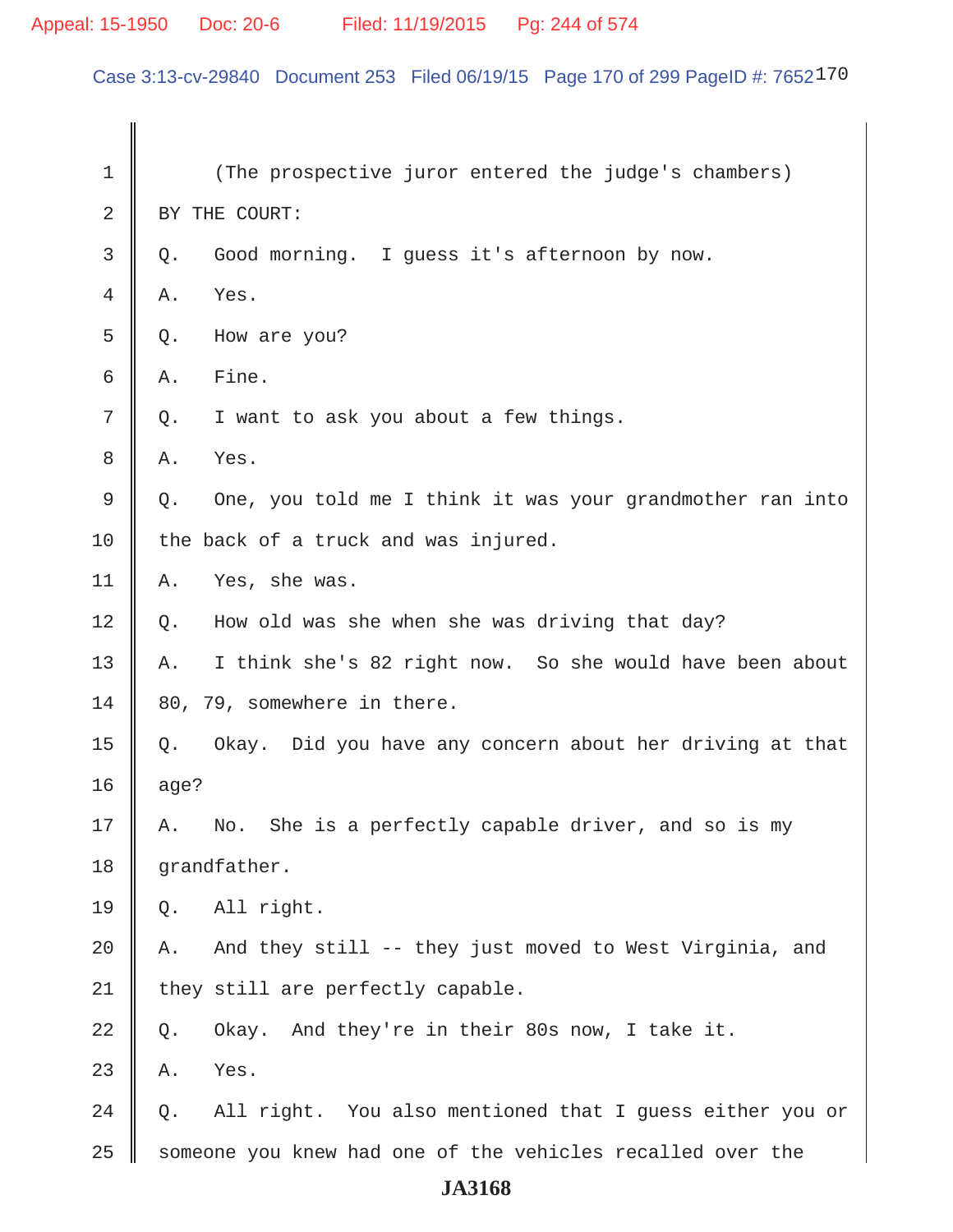Case 3:13-cv-29840 Document 253 Filed 06/19/15 Page 171 of 299 PageID #: 7653171

1 | ignition problem?

2  $\parallel$  A. Yes. My fiancee was buying a Chevy Cobalt in the fall 3 back when that ignition recall was happening, but they had 4 already  $-$  it was a used car, and so the dealership in 5 Charleston had already replaced the ignition. And the only 6  $\parallel$  reason we found out about it was it was included as part of  $7$  the cost.

8 || Q. Okay. All right. You mentioned also that you were 9 I impressed with the National Highway Traffic --

 $10$  | A. Yes. From time to time, being a social studies teacher, 11 | I have to look up statistics as, you know, trying to prepare 12 | lessons for kids. And, you know, we talk -- I did a unit when 13 | I was student teaching about federal administration -- federal  $14$  requlations and administrative bodies and things like that. 15 And so we had to look up statistics.

16 || And when I just look at the numbers, I just feel like the  $\parallel$  government -- the regulation bodies -- I forget what they're  $\parallel$  called, I'm sorry -- do a really good job of protecting the 19 American people overall. I feel like the percentage of people | that are injured, not only automotive cases but also just in the products that we use in our homes and toys and things like | that, the percentage of people compared to the total number of  $\parallel$  cars that are out there is very low.

 $24 \parallel Q$ . So you think those agencies do a good job of protecting  $25$  | the public and keeping the public safe.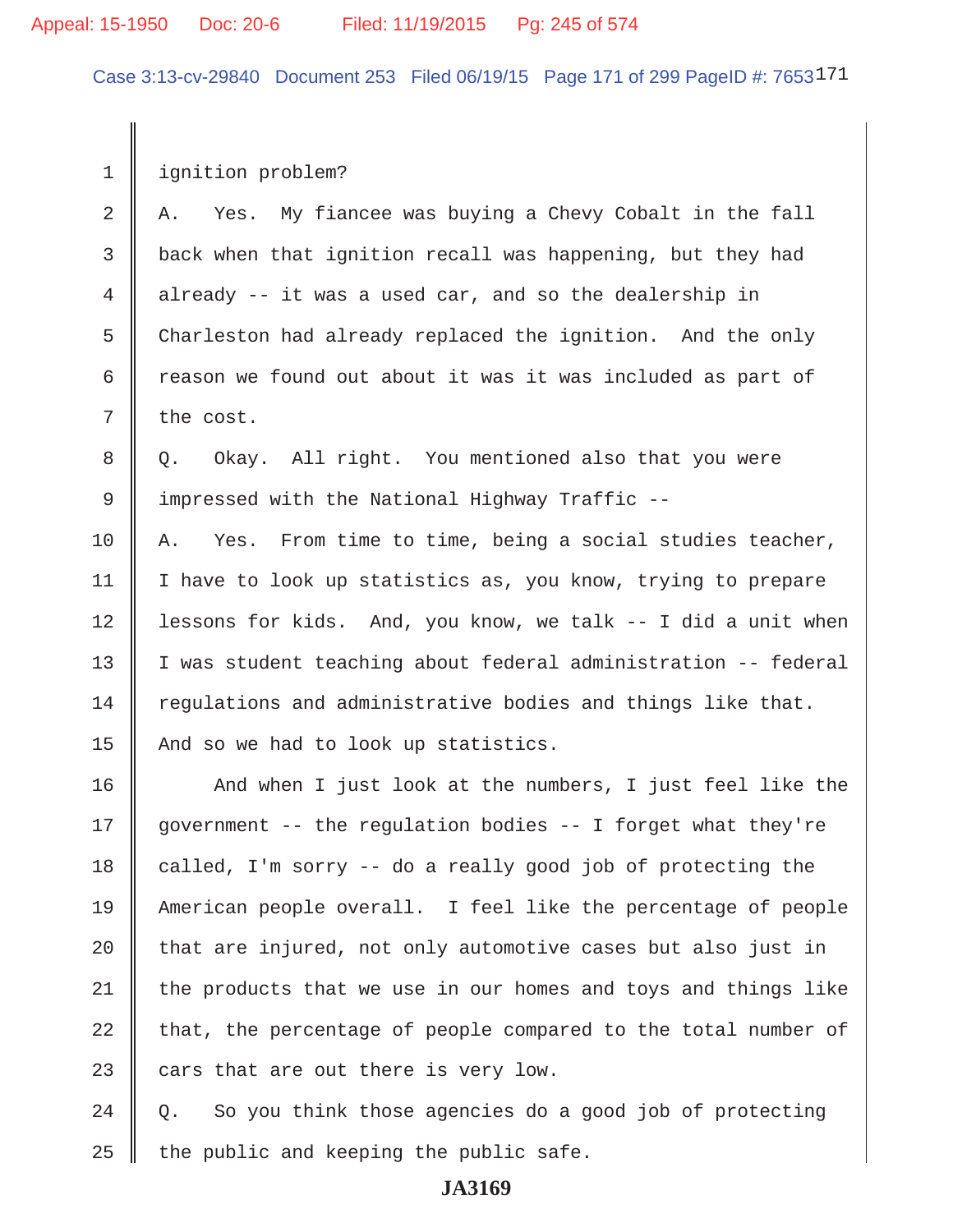#### Appeal: 15-1950 Doc: 20-6 Filed: 11/19/2015 Pg: 246 of 574

Case 3:13-cv-29840 Document 253 Filed 06/19/15 Page 172 of 299 PageID #: 7654172

 $1 \parallel A$ . Yes, I do.  $2 \parallel Q$ . With respect to in the automobile industry, do you think 3 that this agency, when it takes action, that that means that 4 there is a great reason for them to take that action or they 5 wouldn't be taking the action in the first place? 6 A. Yes, I believe that the reason is just to keep us safe, 7 and also I mean it's in the best interest of the companies to 8 comply so that they don't have to worry about huge legal 9 | suits.  $10 \parallel Q$ . Okay. So if the agency took action over some problem 11  $\parallel$  with a car, for instance, you believe that would be pretty 12 strong evidence that there must have really been something 13 || wrong with that car, or not? 14  $\parallel$  A. I'm trying to think about the wording of your question.  $15 \parallel$  Q. Sure. 16 A. I believe that in every model car, there's probably going 17 | to be something wrong.  $18 \parallel 0.$  Okay. 19 A. Just because they issue a recall doesn't mean that 20  $\parallel$  there's something wrong with every car of -- $21 \parallel Q$ . Of that type.  $22 \parallel$  A. -- that model and that year.  $23 \parallel$  Q. Okay.  $24$  | A. It's just a preventative measure issued to try to keep  $25$  | the consumer safe.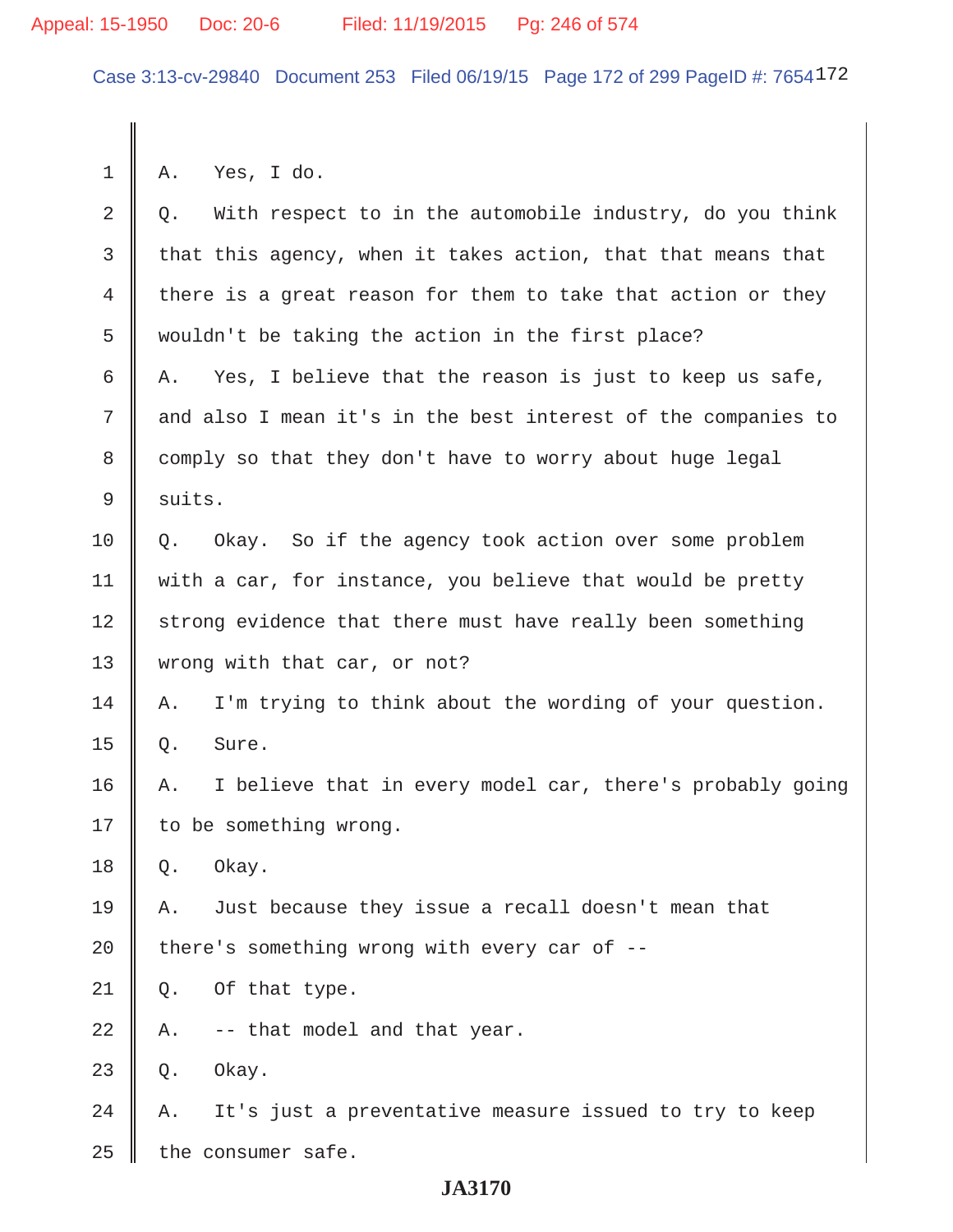#### Appeal: 15-1950 Doc: 20-6 Filed: 11/19/2015 Pg: 247 of 574

Case 3:13-cv-29840 Document 253 Filed 06/19/15 Page 173 of 299 PageID #: 7655173

 $1 \parallel 0$ . Good point. What about when the agency decides not to 2  $\parallel$  take some action? Let's say there are complaints or reports 3 made to it and it does not decide to take some type of action 4 or recall or investigation? 5 When you hear that, does that make you believe there 6 probably wasn't any real merit to the claim or the report?  $7 \parallel A$ . I haven't done any research into claims that have not 8 | turned into recalls, so I can't really -- $9 \parallel Q$ . Okay. So is it fair to say that if you learned that 10 | there were complaints or reports of a problem but that the 11 agency didn't take any action, that would just be one piece of 12 || evidence to you about whether action should have been taken or  $13 \parallel \text{not?}$  $14$  A. Yes.  $15 \parallel Q$ . And so even if there wasn't action taken, you believe  $16$  that there could be evidence that would support findings that 17  $\parallel$  there was something really wrong with the car?  $18$  || A. Yes, I believe that there could be something wrong. 19 || THE COURT: Okay. All right. 20 | Follow-up questions? 21 BY MR. O'DELL:  $22 \parallel 0$ . My name is Tony O'Dell. I appreciate you being here. 23 || You also mentioned -- I'm having a quick blank here --24  $\parallel$  that there was a brake line failure with your --25 A. With my fiancee's Ford Taurus. It actually happened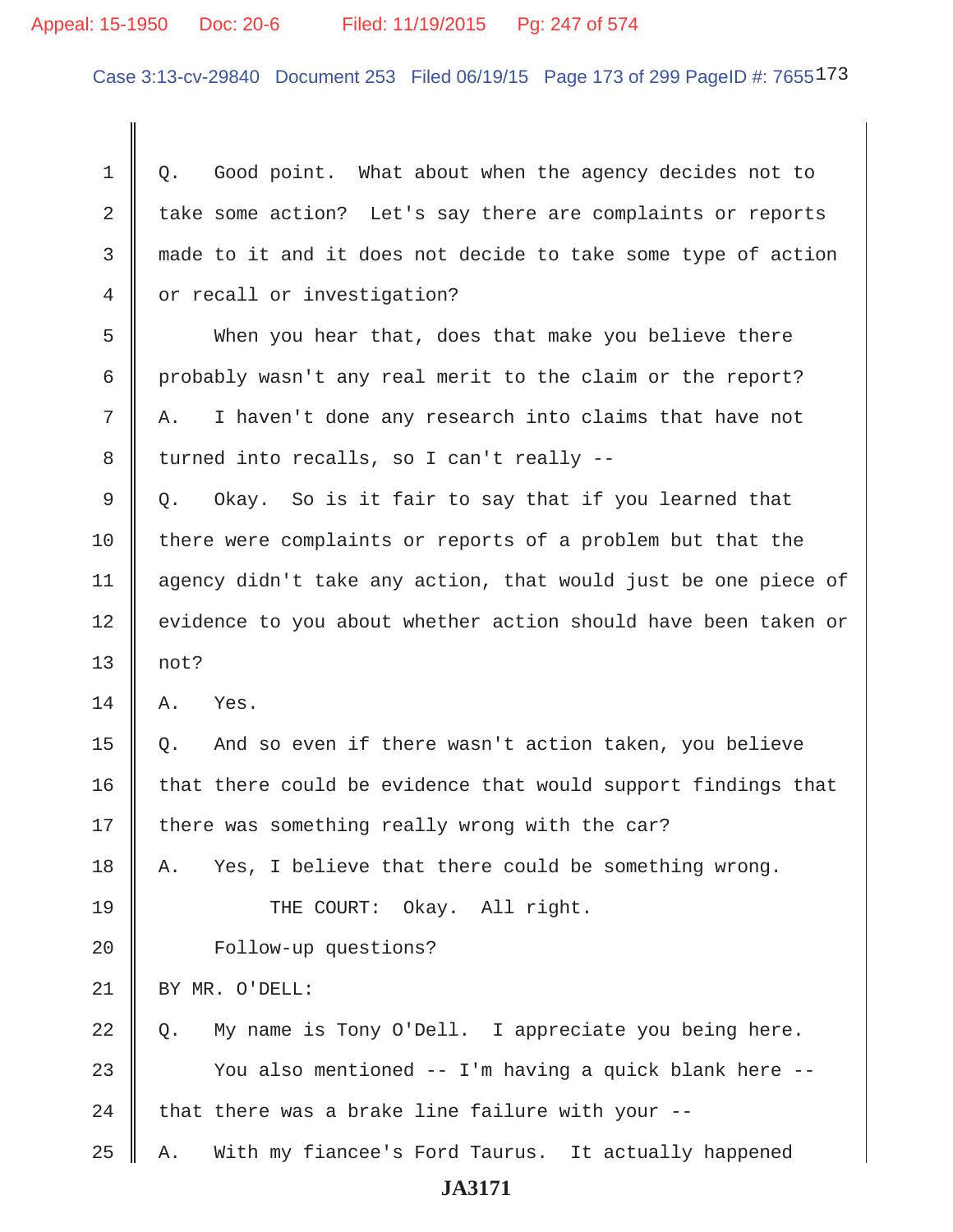#### Appeal: 15-1950 Doc: 20-6 Filed: 11/19/2015 Pg: 248 of 574

Case 3:13-cv-29840 Document 253 Filed 06/19/15 Page 174 of 299 PageID #: 7656174

1 | twice in the past three years. That's why she got rid of it 2  $\parallel$  and got the Cobalt. The first time she was on Fifth Avenue 3 here in Huntington when she was attending Marshall. And that 4 would've been -- let's see. This is 2014 [sic]. So that 5 would've been probably 2011, I believe, 2012, somewhere in 6 there. And she was going down Fifth Avenue. Her brake  $7$  | line -- she pushed the brake to stop, and the car just kept 8 going. Fortunately, there was no one around her and she was 9 able to just come to a rolling stop, call someone and get it  $10$  | fixed I believe at one of the local places here. 11 | BY THE COURT: 12 | Q. What was causing the brake line to rupture? Do you know? 13 || A. Don't know, but  $- 14 \parallel 0.$  Did she believe or did you believe that it was because of 15  $\parallel$  the way the car was made? 16 A. No. It was an older Ford Taurus. I don't remember the 17 model, but it had been through three siblings, and she was the 18 || last one to get it. So we don't believe that it was because 19 || of the car. It just went out again last spring.  $20 \parallel Q$ . All right. You thought it was just something that 21 happens because of wear and tear and normal use of a car?  $22 \parallel$  A. Yes.  $23 \parallel 0.$  All right. 24 | BY MR. O'DELL:  $25 \parallel Q$ . Do you believe if NHTSA hasn't issued a recall, does that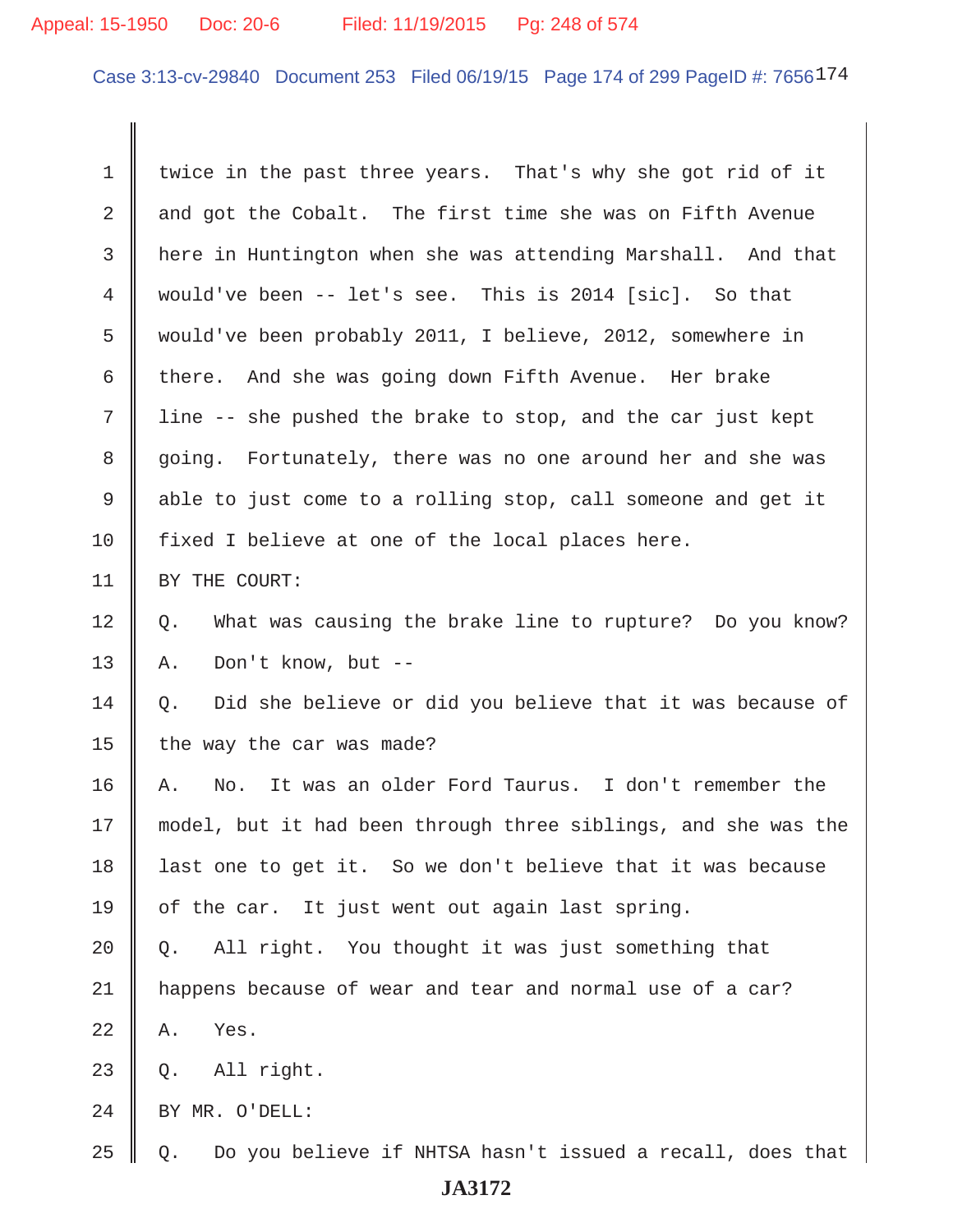Appeal: 15-1950 Doc: 20-6 Filed: 11/19/2015 Pg: 249 of 574

Case 3:13-cv-29840 Document 253 Filed 06/19/15 Page 175 of 299 PageID #: 7657175

| 1  | affect your ability to be fair in a case?                       |
|----|-----------------------------------------------------------------|
| 2  | If what?<br>Α.                                                  |
| 3  | If NHTSA, the National Highway --<br>Q.                         |
| 4  | Okay.<br>Α.                                                     |
| 5  | Yeah. If they had not issued a recall, would it affect<br>Q.    |
| 6  | your ability to be fair in a case?                              |
| 7  | No, it would not affect my ability.<br>Α.                       |
| 8  | You believe there could be defects even though there<br>$Q$ .   |
| 9  | hasn't been a recall?                                           |
| 10 | Yeah, even -- I do believe that there could be a defect,<br>Α.  |
| 11 | yes.                                                            |
| 12 | What do you believe in terms of, like, with car<br>Q.           |
| 13 | manufacturers? You said something about it would be in their    |
| 14 | best interest to report.                                        |
| 15 | Do you believe that car manufacturers always report             |
| 16 | defects in their cars to NHTSA?                                 |
| 17 | Well, according to what happened with GM, they apparently<br>Α. |
| 18 | I believe that from an economic's point of view, I<br>don't.    |
| 19 | think it would be smart for a company to do that just because   |
| 20 | you are -- even if there's that initial huge cost of millions   |
| 21 | of dollars, it could save you even more millions, like I said,  |
| 22 | in lawsuits. But apparently there are sometimes executives      |
| 23 | who don't see it that way.                                      |
| 24 | MR. O'DELL: Okay.                                               |
| 25 | THE COURT: All right. Any other questions? Hold                 |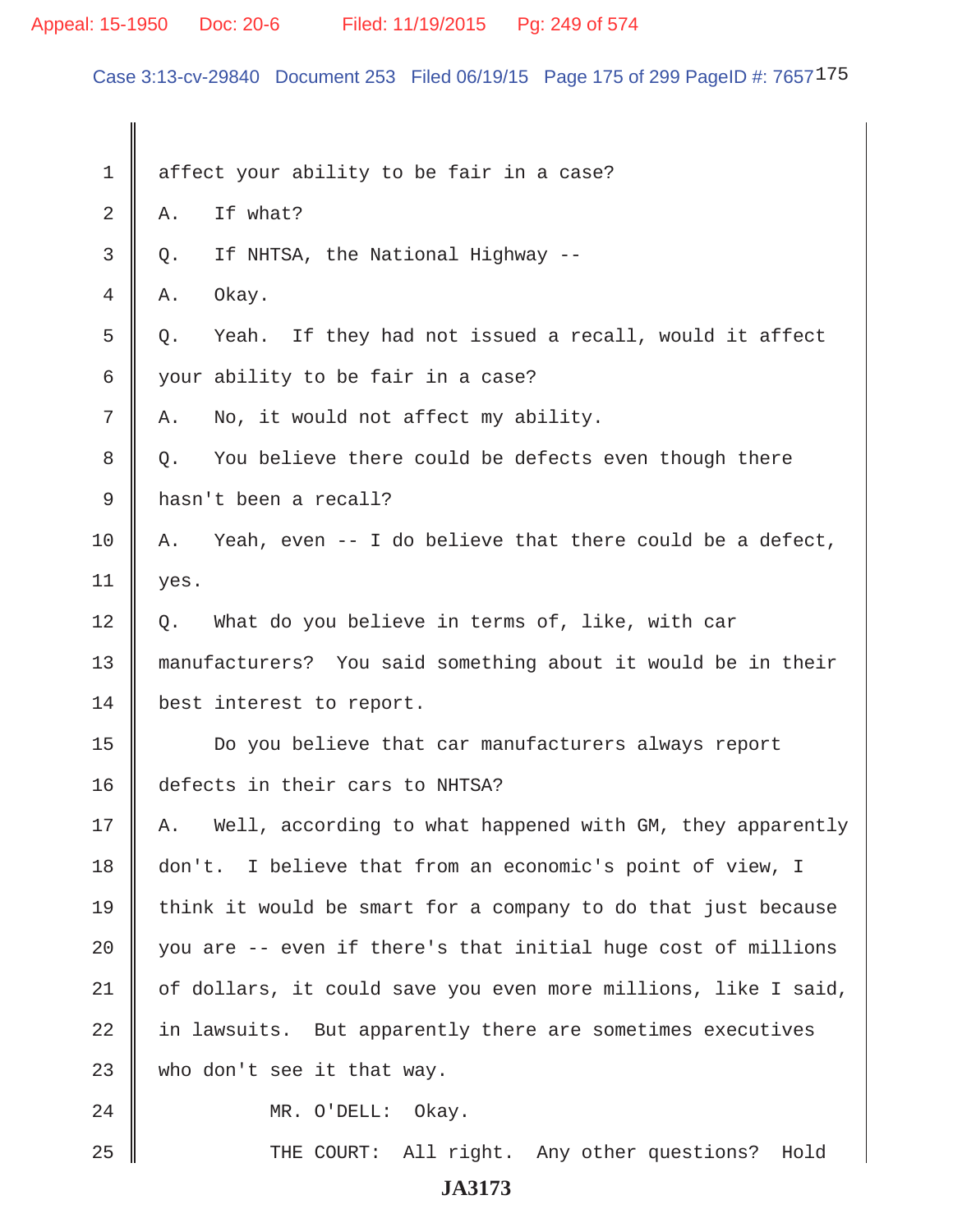Case 3:13-cv-29840 Document 253 Filed 06/19/15 Page 176 of 299 PageID #: 7658176

| $\mathbf 1$    | on.                                                              |
|----------------|------------------------------------------------------------------|
| $\overline{2}$ | BY MR. O'DELL:                                                   |
| $\mathsf{3}$   | The only thing I would ask -- you're a schoolteacher,<br>Q.      |
| 4              | correct?                                                         |
| 5              | Yes.<br>Α.                                                       |
| 6              | And you're okay with being gone for two weeks?<br>Q.             |
| 7              | Well, next week is our spring break in Kanawha County,<br>Α.     |
| 8              | and I don't like the thought of missing another three days       |
| 9              | here this week because even though I trained as a social         |
| 10             | studies teacher, I actually teach students with mental           |
| 11             | impairments right now, and so I don't particularly like the      |
| 12             | thought of messing up their schedule, because they need that     |
| 13             | routine on a daily basis.                                        |
| 14             | THE COURT:<br>Sure.                                              |
| 15             | So I'm not happy about that. I like the idea of serving<br>Α.    |
| 16             | on a jury. I just -- I don't like that.                          |
| 17             | BY MR. O'DELL:                                                   |
| 18             | What kind of special needs kids do you have?<br>Q.               |
| 19             | They have -- they all have IQs between -- below 70.<br>And<br>Α. |
| 20             | they -- some have Downs, some have autism, some can speak        |
| 21             | well, some can't, all kinds of physical and a wide range of      |
| 22             | problems.                                                        |
| 23             | So you're worried about these kids' routine because of<br>О.     |
| 24             | that?                                                            |
| 25             | Yes.<br>Α.                                                       |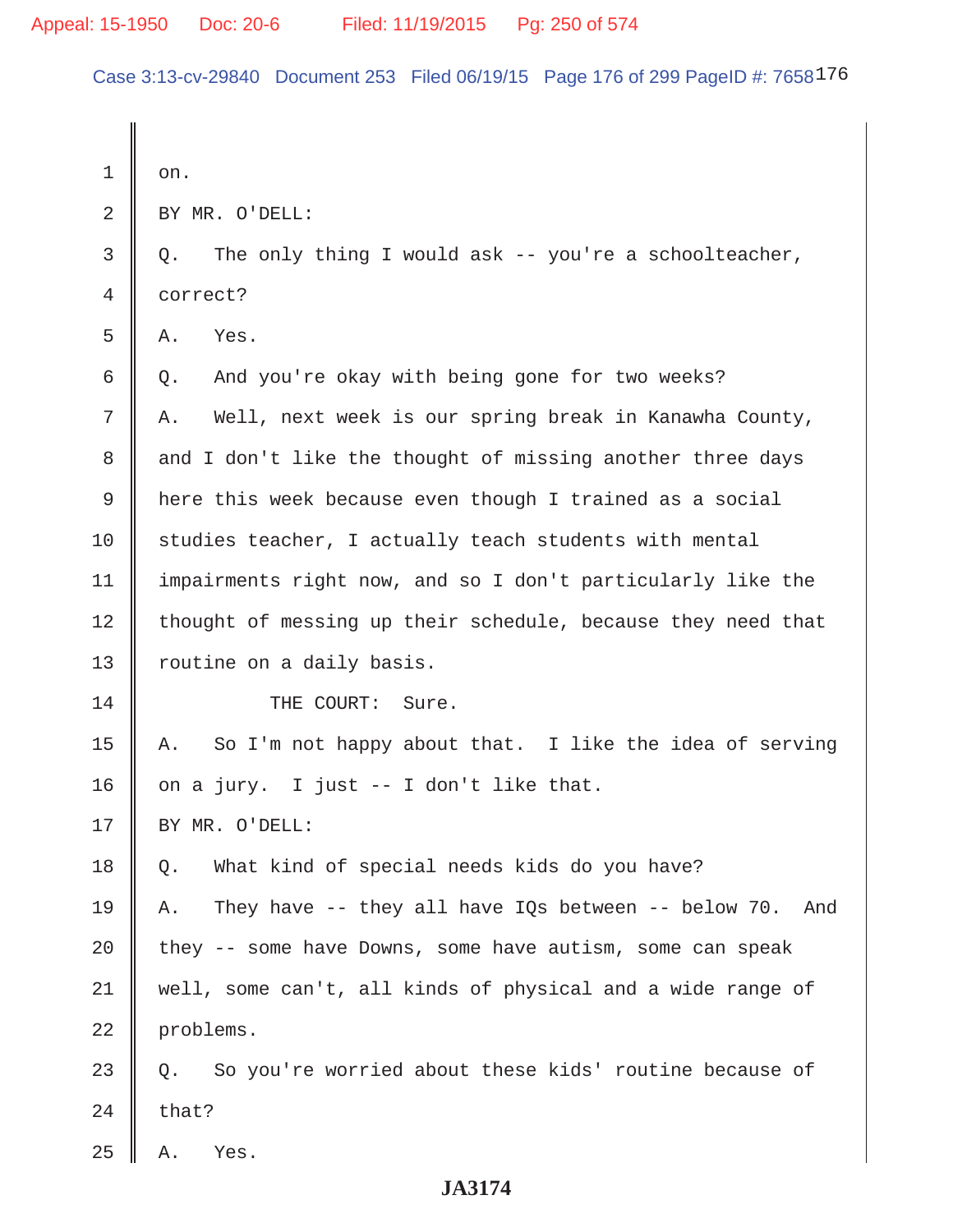# Appeal: 15-1950 Doc: 20-6 Filed: 11/19/2015 Pg: 251 of 574

Case 3:13-cv-29840 Document 253 Filed 06/19/15 Page 177 of 299 PageID #: 7659177

| 1  | And those types of kids need their routines or they act<br>Q.    |
|----|------------------------------------------------------------------|
| 2  | out or have trouble?                                             |
| 3  | Yes. Now, I do feel that, you know, for honesty's sake,<br>Α.    |
| 4  | I should mention that I am not the only teacher. There are       |
| 5  | three of us that work with all 20 kids in our program. So the    |
| 6  | other two can handle it. But like I said, I just hate being      |
| 7  | gone.                                                            |
| 8  | BY THE COURT:                                                    |
| 9  | If you're chosen as a juror, do you think your concern<br>Q.     |
| 10 | about being away from your students would affect your ability    |
| 11 | to be fair and impartial?                                        |
| 12 | No.<br>Α.                                                        |
| 13 | THE COURT: Thank you.                                            |
| 14 | Mr. Cooke, do you have questions?                                |
| 15 | MR. COOKE:<br>Yes, sir.                                          |
| 16 | BY MR. COOKE:                                                    |
| 17 | Mr. Anastasio, I'm one of Ford's lawyers here today.<br>My<br>Q. |
| 18 | name is Andy Cooke.                                              |
| 19 | You mentioned the Ford Taurus and a brake line failure.          |
| 20 | Yes.<br>Α.                                                       |
| 21 | There's not going to be evidence in this case about brake<br>Q.  |
| 22 | line failure. Even though that's not the case, would you hold    |
| 23 | the brake line failure experience that your fiancee had          |
| 24 | against Ford in this case?                                       |
| 25 | No, I would not.<br>Α.                                           |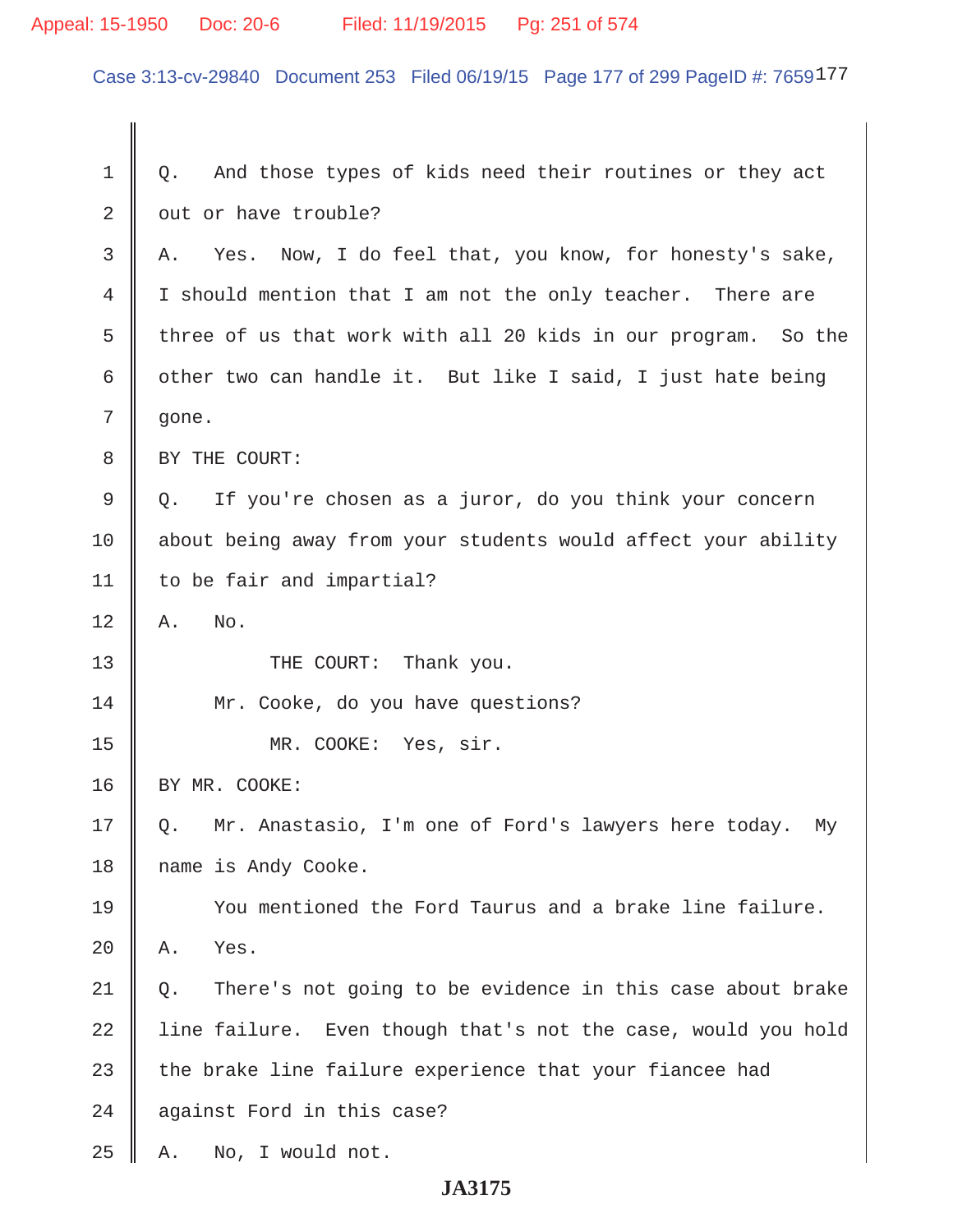# Appeal: 15-1950 Doc: 20-6 Filed: 11/19/2015 Pg: 252 of 574

Case 3:13-cv-29840 Document 253 Filed 06/19/15 Page 178 of 299 PageID #: 7660178

| $\mathbf 1$   | Okay. So you'd be able to listen to all of the evidence<br>Q. |
|---------------|---------------------------------------------------------------|
| 2             | and weigh it appropriately and make a decision based on the   |
| 3             | evidence that both Mr. O'Dell presents and that my side       |
| 4             | presents and then decide the case based on the instructions   |
| 5             | that Judge Chambers gives you?                                |
| 6             | Yes, I do believe I'd be able to do that.<br>Α.               |
| 7             | Thank you.<br>Q.                                              |
| 8             | THE COURT: Thank you.                                         |
| 9             | (The prospective juror exited the judge's chambers)           |
| 10            | THE COURT: All right. Number 4?                               |
| 11            | MR. O'DELL: Your Honor, before we -- I would                  |
| 12            | mention that she basically stood up and said Ford, the way I  |
| 13            | took it, were perfect, and that was the best car.             |
| 14            | THE COURT:<br>Yeah.                                           |
| 15            | MR. O'DELL: And for the same reason that Ford was             |
| 16            | ready to strike Number 9, Daniel Miller, we would ask that    |
| 17            | Number 4 be struck for cause because she was pretty adamant   |
| 18            | about her position out there.                                 |
| 19            | MR. COOKE: We haven't moved to strike anybody I               |
| 20            | don't think, Your Honor.                                      |
| 21            | THE COURT: Let's bring her in and we'll ask her               |
| 22            | about that.                                                   |
| 23            | MR. O'DELL: I think they co-moved to strike Number            |
| 24            | 9.                                                            |
| 25            | Does anybody else have any other topics<br>THE COURT:         |
| <b>JA3176</b> |                                                               |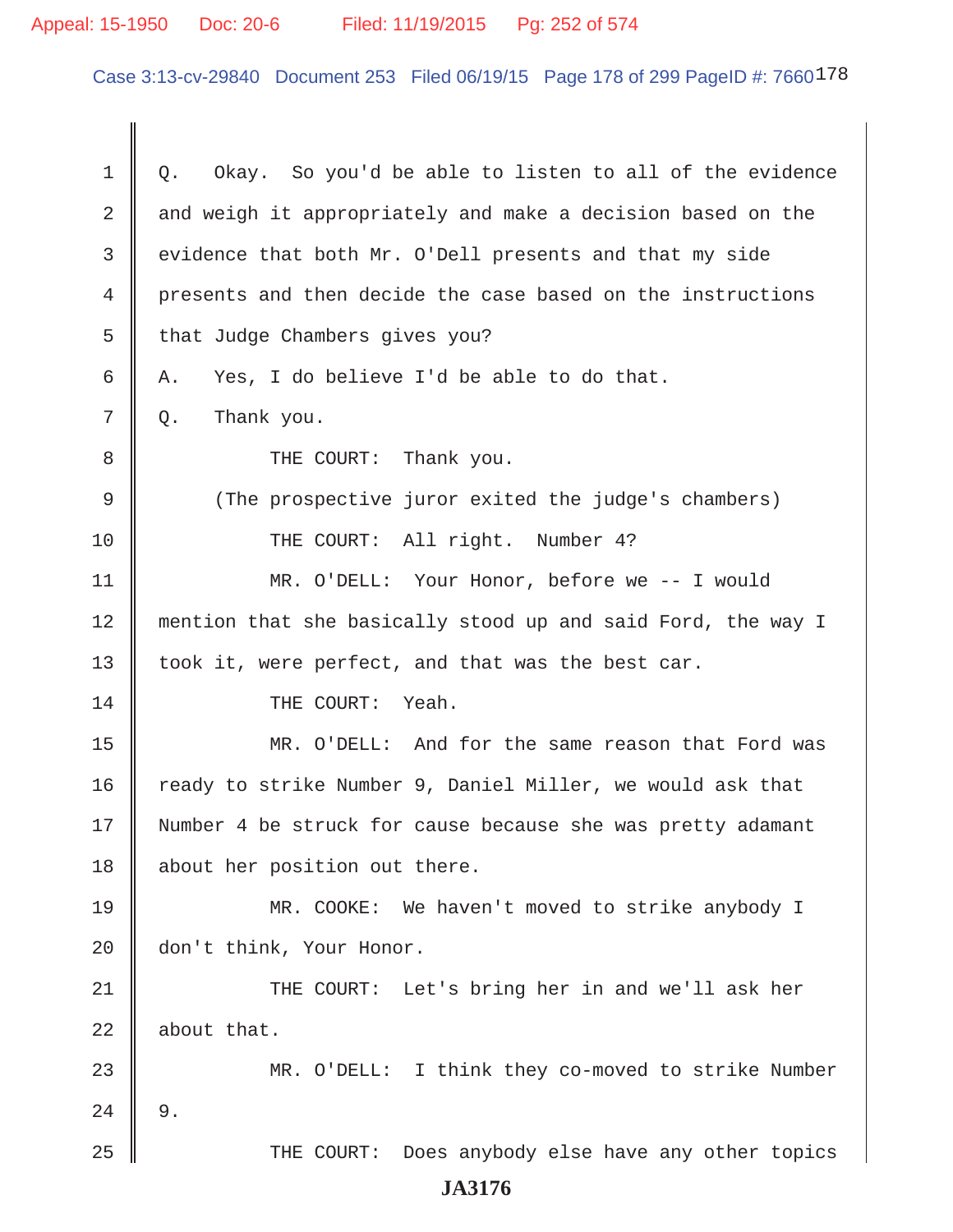#### Appeal: 15-1950 Doc: 20-6 Filed: 11/19/2015 Pg: 253 of 574

Case 3:13-cv-29840 Document 253 Filed 06/19/15 Page 179 of 299 PageID #: 7661<sup>179</sup>

 1 for Miss Kelly other than her apparent allegiance to Ford? 2 || MR. BOGGS: She answered affirmatively to ignition 3 recalls, to sudden acceleration, her father-in-law worked at a 4 Ford Motor plant, retired from, and her son has owned a Ford 5 Ranger. 6 THE COURT: Okay. Let's bring her in, Number 4, 7 || Miss Kelly. 8 || MR. COOKE: You know, in every automotive product 9 liability case, there's always people on a jury that are 10 either Ford people or GM people. It happens in every case, 11  $\parallel$  and that doesn't typically arise to a level of cause. 12 (The prospective juror entered the judge's chambers) 13 | BY THE COURT: 14 | Q. Hi, Miss Kelly. How are you? 15  $\parallel$  A. I'm good. How are you?  $16 \parallel Q.$  I'm good. Thank you. Have a seat. 17 || I just wanted to ask you a few follow-up questions. One, 18 || you told me, I think, your father-in-law worked for Ford for a 19 | long time?  $20$   $A.$  Yes.  $21 \parallel Q$ . As far as you know, he had a good relationship with Ford?  $22 \parallel A$ . He loved Ford.  $23 \parallel 0$ . No problems when he retired?  $24$  | A. No. He was quite happy with Ford.  $25 \parallel Q$ . Well, you know that Ford is the defendant in this suit.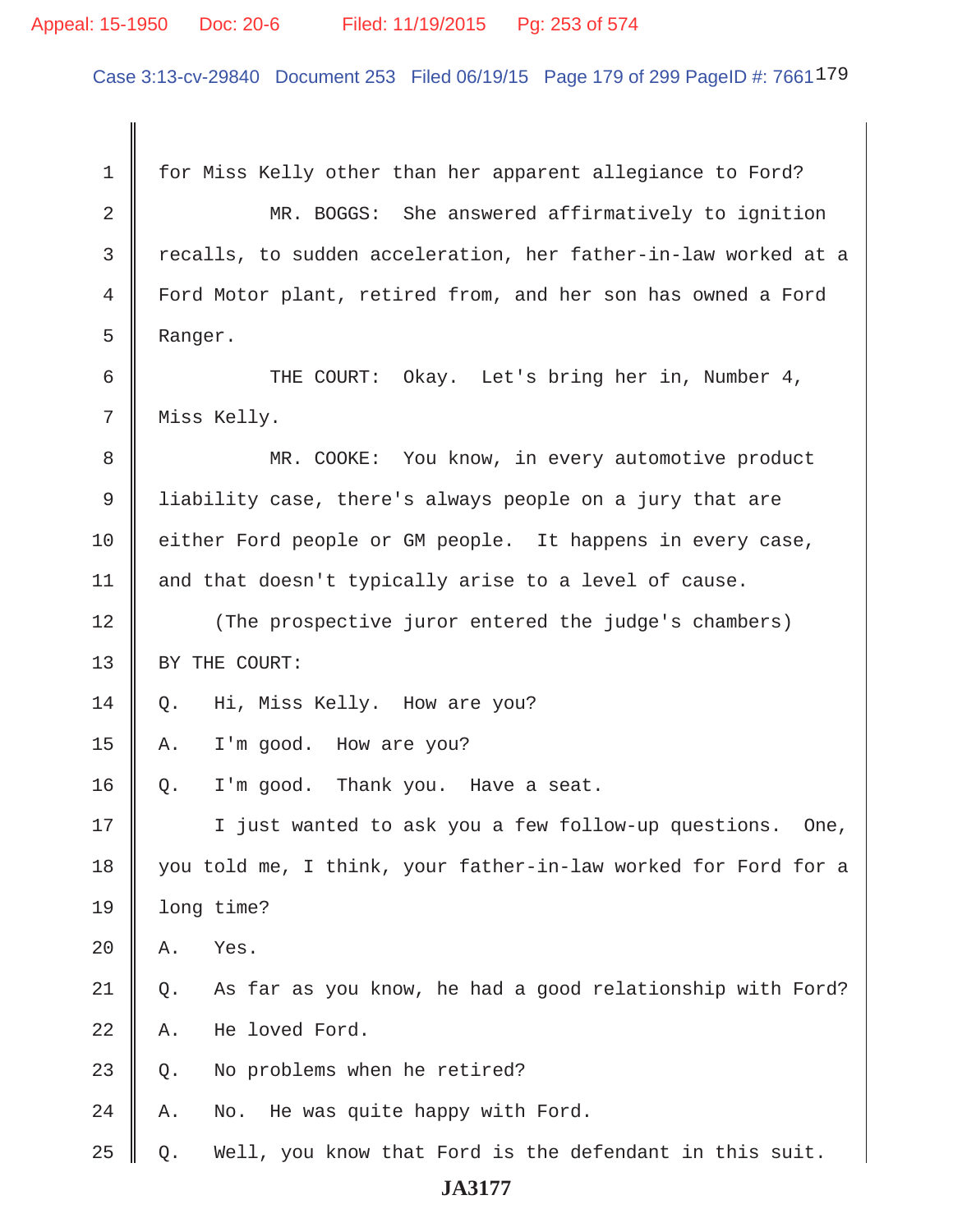Case 3:13-cv-29840 Document 253 Filed 06/19/15 Page 180 of 299 PageID #: 7662180

 $1 \parallel A.$  Yes.  $2 \parallel Q$ . Do you think that it would be difficult for you to listen 3 impartially to claims that Ford did something wrong?  $4 \parallel A$ . I'm afraid it would.  $5 \parallel 0$ . How so? 6  $\parallel$  A. My father-in-law, in fact my whole family, as far as my 7 married family, they love Ford. In their eyes Ford can do 8 | nothing wrong. My husband to this day, "You're driving a Ford 9 | or you're not driving nothing."  $10 \parallel Q$ . So that's your all's family car of choice? 11 A. Yes, is Ford. 12 | Q. And you believe that in a lawsuit like this, you would 13  $\parallel$  just start out -- $14$  | A. I would be Ford all the way. I'd be for Ford all the 15 way. 16 || THE COURT: Okay. All right. 17 || Anybody have any other questions? 18 MR. O'DELL: I don't think so, Your Honor. 19 THE COURT: Go ahead, Mr. Cooke. 20 | BY MR. COOKE: 21 Q. Miss Kelly, my name is Andy Cooke. I represent Ford in 22  $\parallel$  this case. Mr. O'Dell represents Mr. and Mrs. Nease. 23 || If Mr. and Mrs. Nease were able to bring you evidence  $24$  | that proved that there was a defect in their 2001 Ford Ranger  $25$  that he was driving, do you believe that you would be able to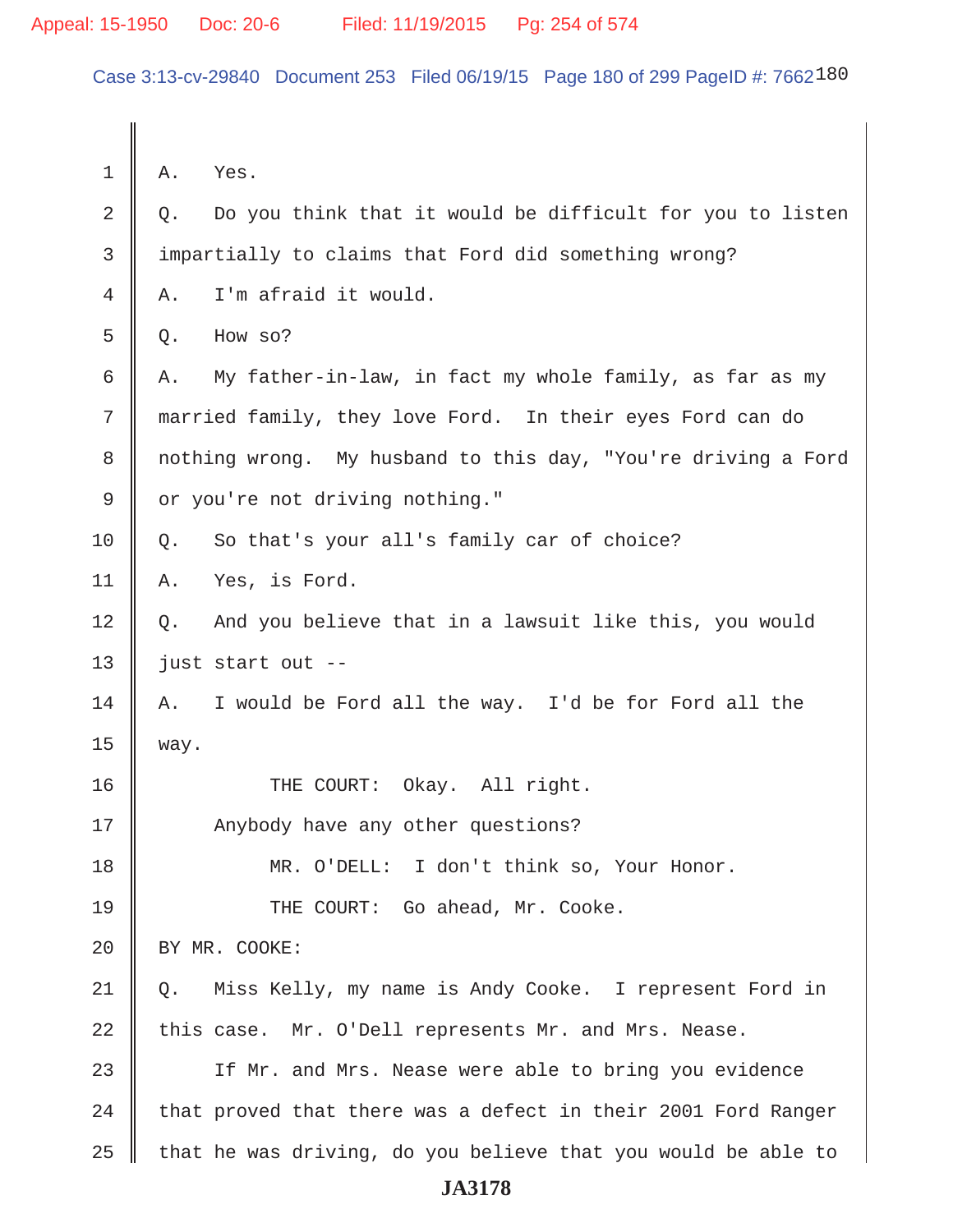### Appeal: 15-1950 Doc: 20-6 Filed: 11/19/2015 Pg: 255 of 574

Case 3:13-cv-29840 Document 253 Filed 06/19/15 Page 181 of 299 PageID #: 7663181

 1 weigh that and find in their favor if the evidence proved that 2 to you despite the fact that you appreciate Ford?  $3 \parallel A$ . I don't know -- I don't know that I could.  $4 \parallel Q$ . Okay. Thank you. 5 || THE COURT: All right. Thank you, ma'am. 6 (The prospective juror exited the judge's chambers) 7 || MR. JAVINS: Nice try. 8 MR. O'DELL: We'll move again, Your Honor, to strike 9 Number 4. 10 THE COURT: All right. I'm going to excuse Number 11 || 4, Miss Kelly. 12 | Number 5, Caitlin Kessler, and I had her as answering 13 || "yes" to one of the questions about too many lawsuits or 14  $\parallel$  trials. But other than that, I didn't have anything. 15 || MR. BIBB: Sudden acceleration. 16 || THE COURT: Was she on that too? 17 | Yeah, I see that. 18 MR. O'DELL: And she was involved in a head-on crash 19 in Mason County. 20 || THE COURT: All right. 21 MR. BOGGS: And she's a claims adjuster. 22 || THE COURT: Let's bring her in. 23 (The prospective juror entered the judge's chambers) 24 | BY THE COURT: 25 Q. Good afternoon, Miss Kessler. How are you?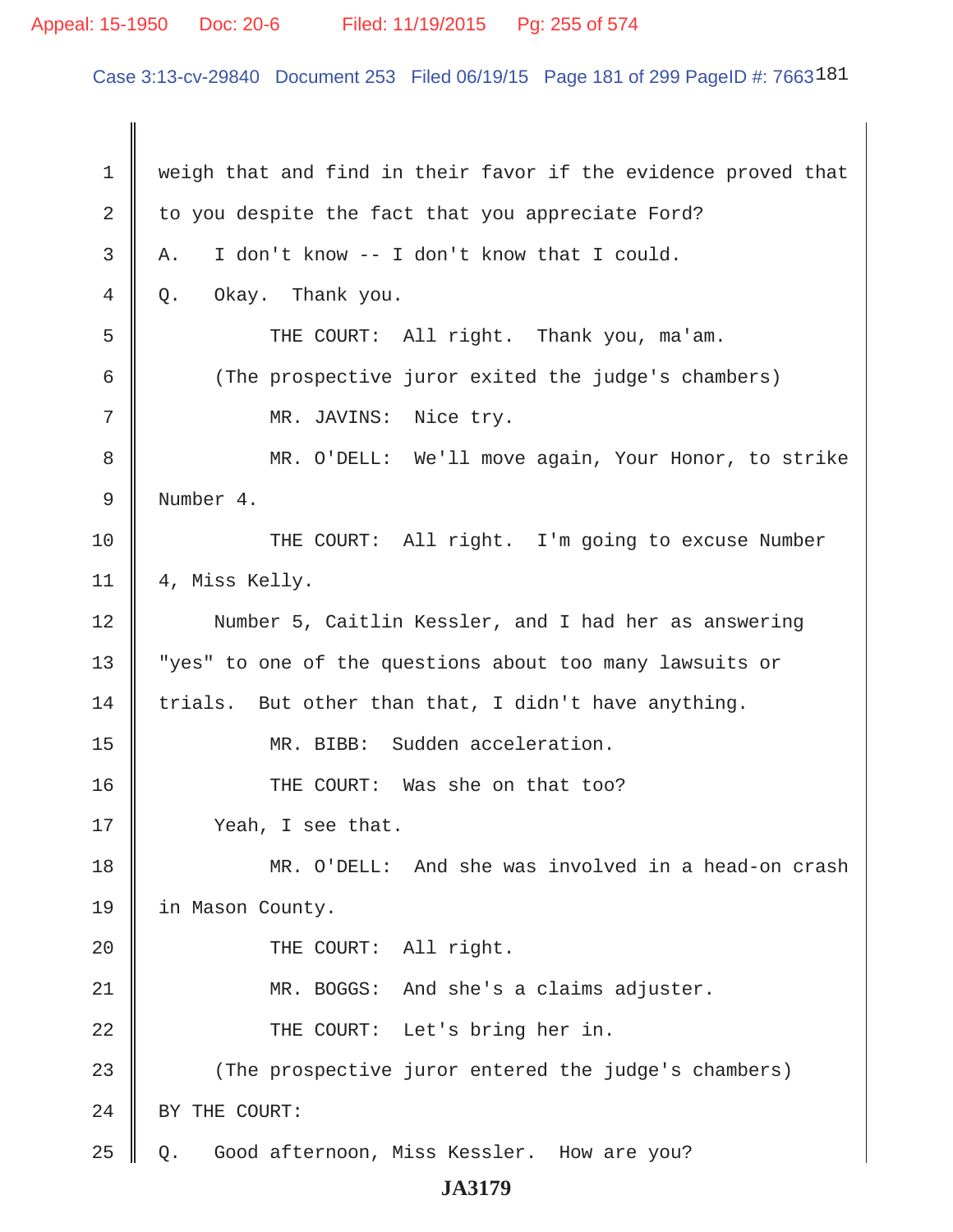# Appeal: 15-1950 Doc: 20-6 Filed: 11/19/2015 Pg: 256 of 574

Case 3:13-cv-29840 Document 253 Filed 06/19/15 Page 182 of 299 PageID #: 7664182

| 1  | Α.                                                        | Hello. I am doing good.                                      |
|----|-----------------------------------------------------------|--------------------------------------------------------------|
| 2  | Q.                                                        | First, I just wanted to ask you, you indicated that one      |
| 3  | of -- or that your job involves claims adjusting Workers' |                                                              |
| 4  | Compensation claims.                                      |                                                              |
| 5  | Α.                                                        | Yes.                                                         |
| 6  | Q.                                                        | Do you think that that would cause you to be skeptical of    |
| 7  | people who bring a lawsuit seeking --                     |                                                              |
| 8  | Α.                                                        | No.                                                          |
| 9  | Q.                                                        | -- damages?                                                  |
| 10 | Α.                                                        | No.                                                          |
| 11 | Q.                                                        | So the type of work you do wouldn't influence you either     |
| 12 | way $--$                                                  |                                                              |
| 13 | Α.                                                        | No, because --                                               |
| 14 | $Q$ .                                                     | -- about the claim?                                          |
| 15 | A.                                                        | -- you get that type -- that -- you get that as being an     |
| 16 |                                                           | adjuster. You have to -- you just get both bad and good. I   |
| 17 |                                                           | mean, that's part of my job. No. I have to be impartial when |
| 18 | I get a claim.                                            |                                                              |
| 19 | 0.                                                        | All right. And so that means if the evidence supports        |
| 20 |                                                           | it, you would be in favor of paying a claim.                 |
| 21 | Α.                                                        | Correct.                                                     |
| 22 | Q.                                                        | And if the evidence doesn't support it, you'd be opposed     |
| 23 |                                                           | to paying that claim.                                        |
| 24 | Α.                                                        | Correct.                                                     |
| 25 | Q.                                                        | All right. I think you answered "yes" to one of my           |
|    |                                                           | <b>JA3180</b>                                                |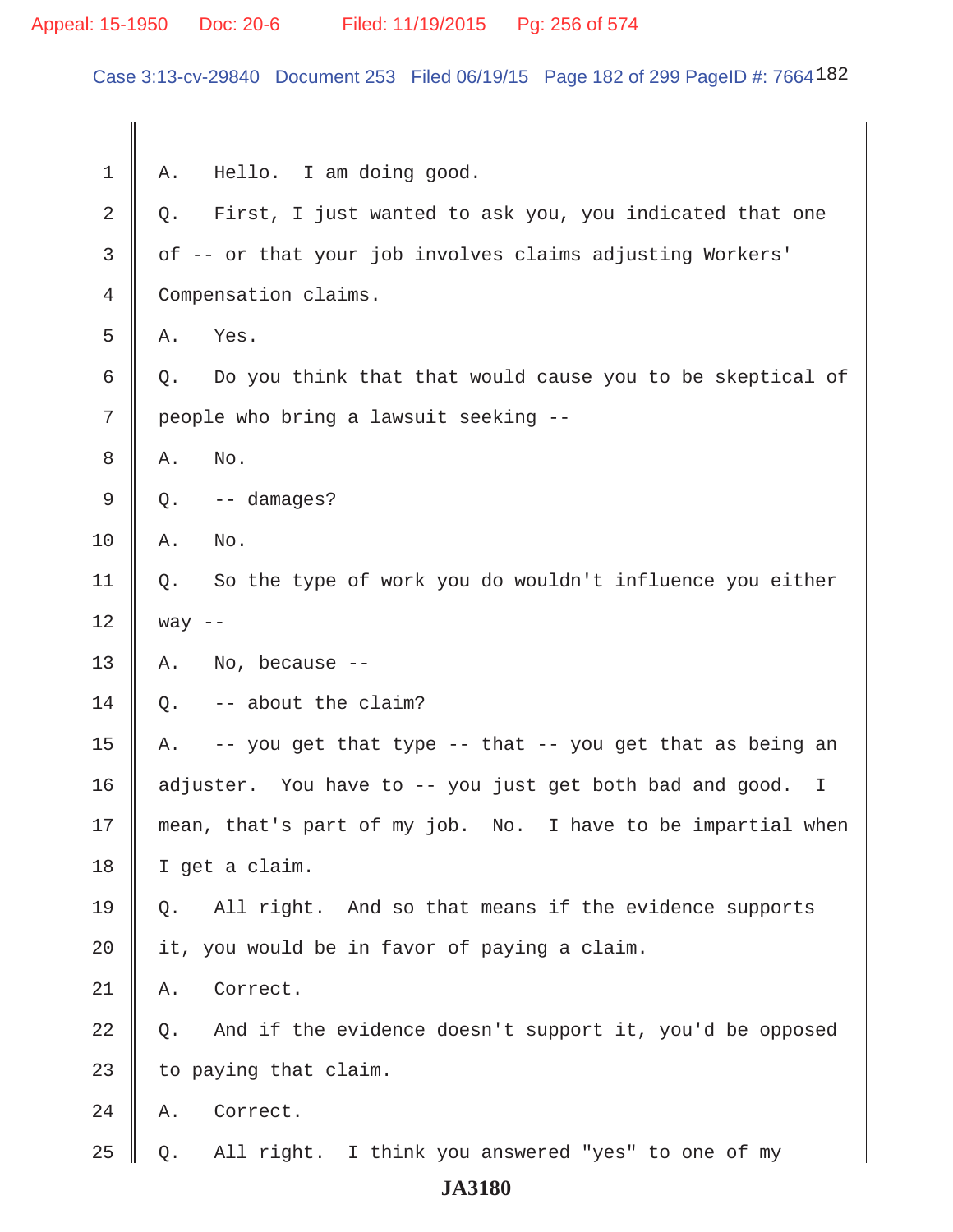# Appeal: 15-1950 Doc: 20-6 Filed: 11/19/2015 Pg: 257 of 574

Case 3:13-cv-29840 Document 253 Filed 06/19/15 Page 183 of 299 PageID #: 7665183

| 1  | questions about sudden unintended acceleration or a situation  |  |
|----|----------------------------------------------------------------|--|
| 2  | where the gas pedal stuck or the car won't slow down.          |  |
| 3  | I heard in the news the Prius, the Toyota Prius,<br>Α.<br>Yes. |  |
| 4  | had a problem with the accelerator getting stuck.              |  |
| 5  | Now, what does that mean to you when you heard this?<br>Q.     |  |
| 6  | The gas pedal just got stuck and the people had trouble,<br>Α. |  |
| 7  | I guess, controlling the car, stopping the car.                |  |
| 8  | Okay. So this was -- so, first, it was a news account of<br>Q. |  |
| 9  | some type?                                                     |  |
| 10 | Uh-huh.<br>Α.                                                  |  |
| 11 | And your understanding of it was that when people took<br>Q.   |  |
| 12 | their foot off of the gas pedal, the car didn't slow down.     |  |
| 13 | Α.<br>Correct.                                                 |  |
| 14 | Do you have any understanding about what might have<br>Q.      |  |
| 15 | caused that to occur?                                          |  |
| 16 | I just remember hearing about it while I was in<br>No.<br>Α.   |  |
| 17 | school.                                                        |  |
| 18 | Okay. So when would this have been?<br>Q.                      |  |
| 19 | It would be anywhere from 2006 to 2010.<br>Α.                  |  |
| 20 | Well, you know, in this case what we've got is a claim<br>Q.   |  |
| 21 | against Ford that in this particular car, the Nease 2001 Ford  |  |
| 22 | Ranger, that when the car was being operated, that Mr. Nease   |  |
| 23 | claims he took his foot off of the gas pedal, but the gas      |  |
| 24 | pedal didn't return to neutral or idle and that the car, in    |  |
| 25 | fact, maintained its acceleration.                             |  |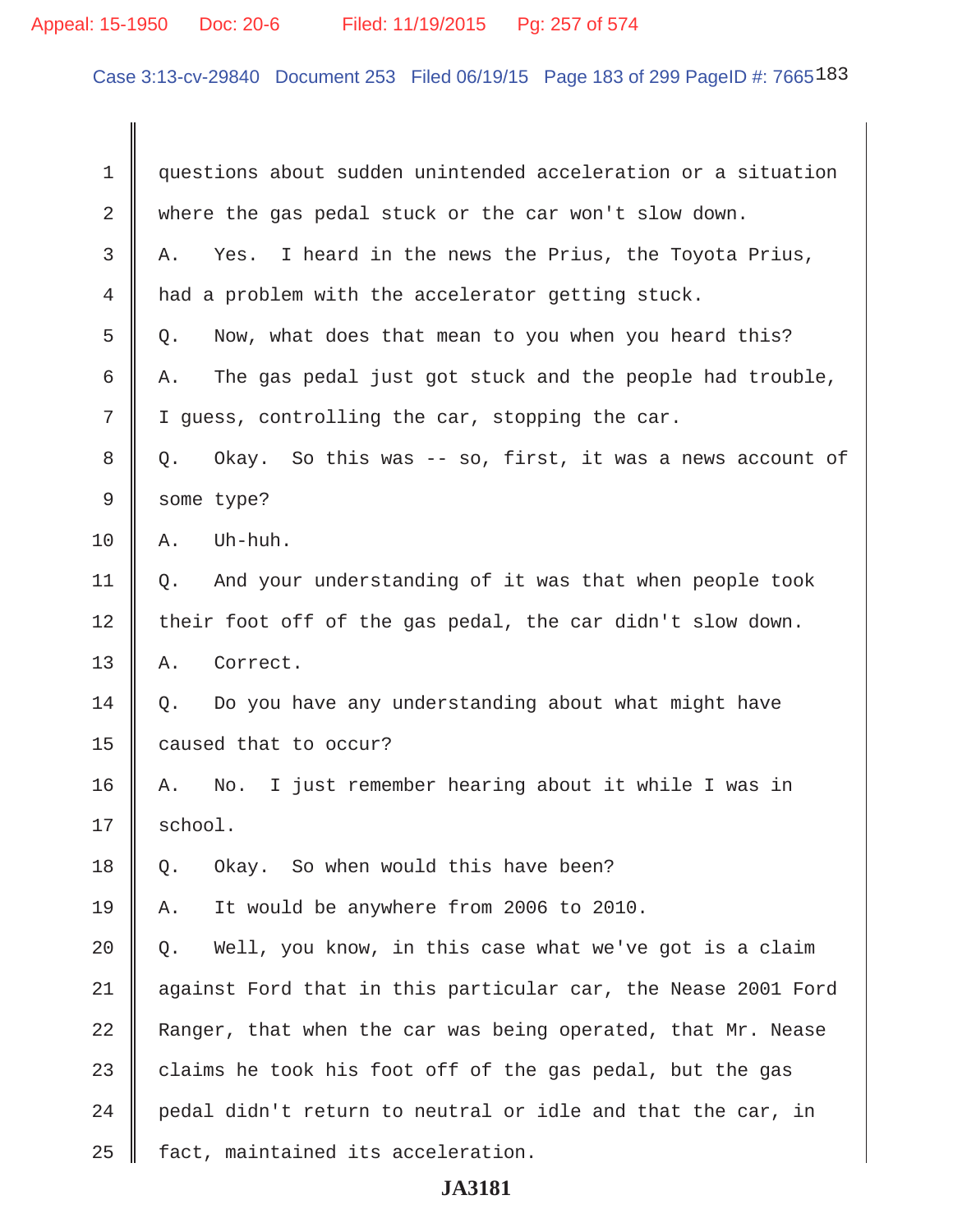### Appeal: 15-1950 Doc: 20-6 Filed: 11/19/2015 Pg: 258 of 574

Case 3:13-cv-29840 Document 253 Filed 06/19/15 Page 184 of 299 PageID #: 7666184

 1 Do you think hearing this news about the Prius back when  $2 \parallel$  you did would affect your view of the evidence in this case?  $3 \parallel$  A, No. 4 Q. Is there anything about what you learned or heard about 5 with the Prius that you think would be an opinion that you 6 would rely upon as you start to hear the evidence here?  $7 \parallel A. \quad No.$ 8 || Q. Would you be able to set aside whatever it was you 9 | learned about the Prius and decide this case -- $10$  A. Yes.  $11 \parallel Q$ . -- based just on the evidence here? 12 || Other than -- other than that example of a sudden 13 || unintended acceleration, are you aware of any other problems 14 with cars? I think maybe you answered "yes" to the  $15$  | ignition  $16 \parallel A.$  I did not. 17 || Q. Oh, you did not. Okay. Good. 18 Then the last thing I want to ask you about is, you did 19 answer that you had some concern about the number of lawsuits  $20$  and suits against big companies?  $21$  || A. You just hear about it in the news all the time, the 22 different suits, you know, the McDonald's hot coffee, stuff  $23$  | like that.  $24 \parallel Q.$  Right. 25  $\parallel$  A. It seems to be a constant thing, but that could also be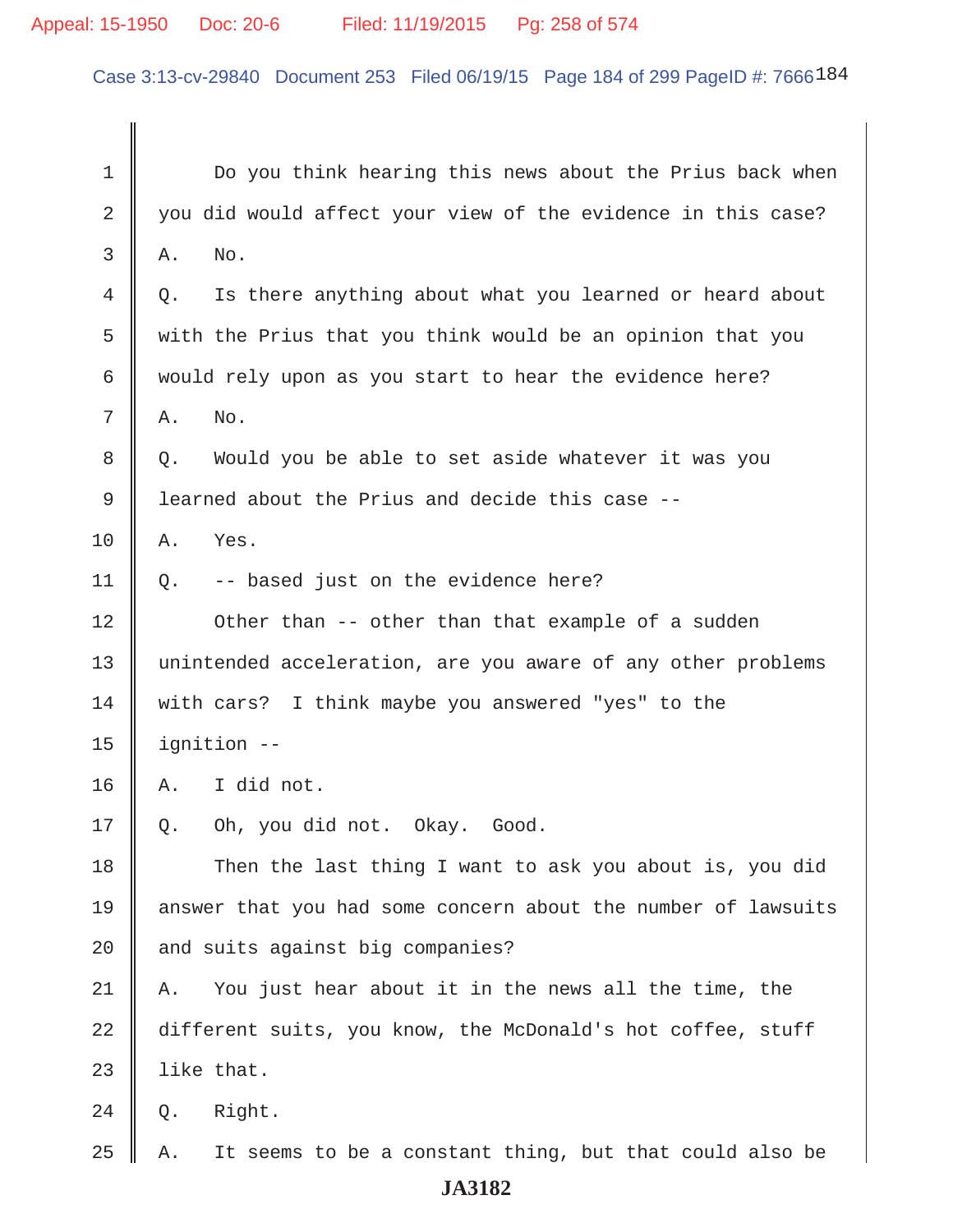# Appeal: 15-1950 Doc: 20-6 Filed: 11/19/2015 Pg: 259 of 574

Case 3:13-cv-29840 Document 253 Filed 06/19/15 Page 185 of 299 PageID #: 7667185

| $\mathbf 1$    | just the news, the media today.                                |  |
|----------------|----------------------------------------------------------------|--|
| 2              | Okay. Well, first of all, then what you recall hearing<br>Q.   |  |
| 3              | in the news media is about suits that didn't sound like they   |  |
| $\overline{4}$ | really were deserving or meritorious claims? Is that what      |  |
| 5              | you're saying?                                                 |  |
| 6              | Yes.<br>Α.                                                     |  |
| 7              | All right. If you were a juror in this case, do you<br>Q.      |  |
| 8              | think you would be able to be fair and impartial in            |  |
| 9              | evaluating --                                                  |  |
| 10             | Yes. Every case is different.<br>Α.                            |  |
| 11             | All right. And do you agree that there may be a case, if<br>Q. |  |
| 12             | the evidence supports it, where it's a proper lawsuit?         |  |
| 13             | Yes.<br>Α.                                                     |  |
| 14             | THE COURT: All right. All right. Follow-up?                    |  |
| 15             | MR. O'DELL: Yes, Your Honor.                                   |  |
| 16             | BY MR. O'DELL:                                                 |  |
| 17             | You also indicated you were -- that your mother was<br>Q.      |  |
| 18             | involved in a car crash years --                               |  |
| 19             | Yes, when she was 18 in New Jersey. I believe she was<br>Α.    |  |
| 20             | rear-ended and she had some sort of injury to her lumbar spine |  |
| 21             | which she just treated at the time, but she's had back         |  |
| 22             | problems on and off throughout the years, but nothing that     |  |
| 23             | she's gone for treatment or had serious problems with.         |  |
| 24             | You also mentioned that she didn't bring a lawsuit --<br>Q.    |  |
| 25             | No.<br>Α.                                                      |  |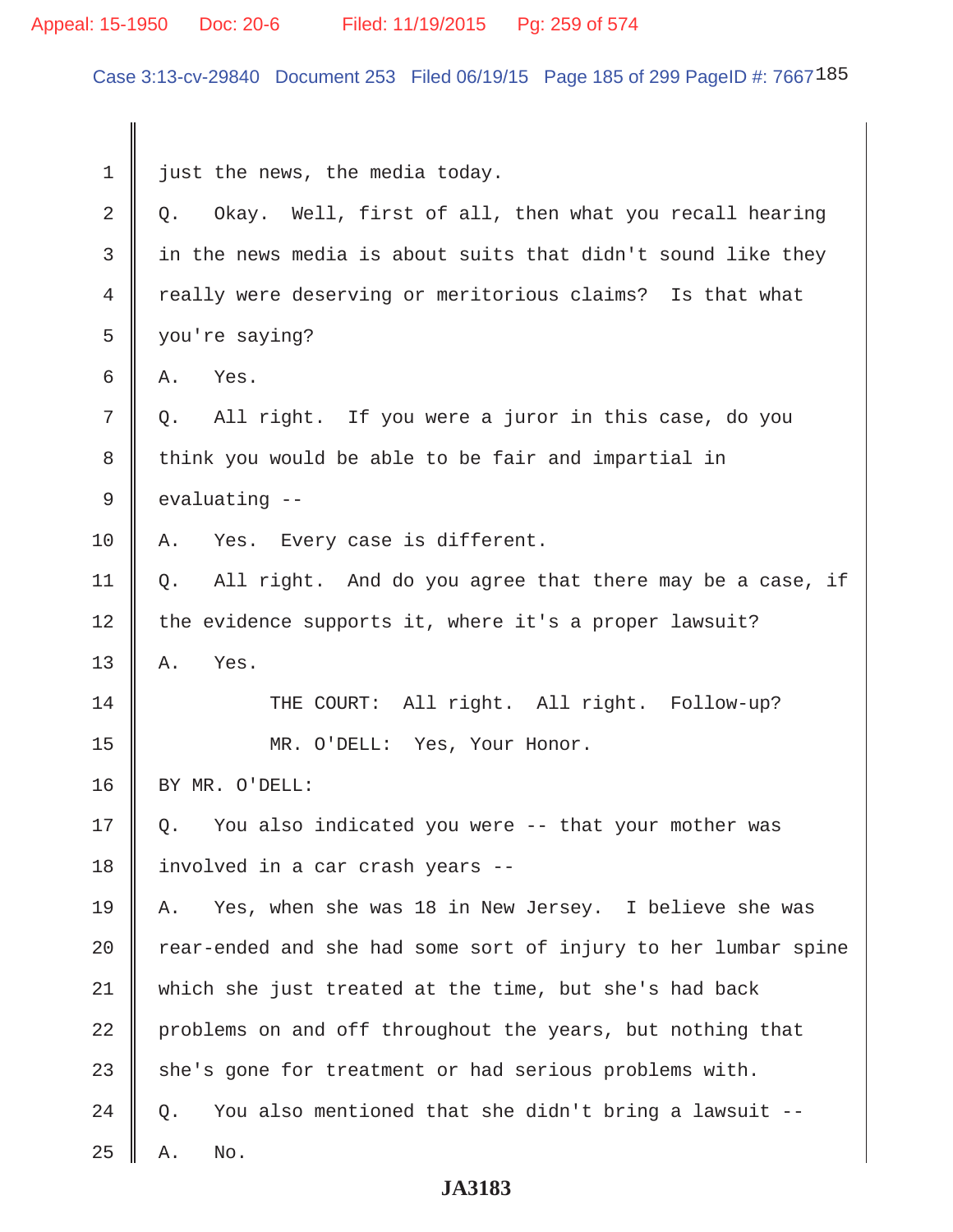### Appeal: 15-1950 Doc: 20-6 Filed: 11/19/2015 Pg: 260 of 574

Case 3:13-cv-29840 Document 253 Filed 06/19/15 Page 186 of 299 PageID #: 7668186

 $1 \parallel Q$ . -- or a claim. Do you know why? 2 A. No. She was just 18. She just didn't mention one, so  $3 \parallel$  I'm not aware that there is one.  $4 \parallel 0.$  Sedgwick, the third-party administrator -- $5 \parallel A$ . Uh-huh.  $6 \parallel Q$ . So basically you're hired by large companies -- $7 \parallel A. \quad Yes.$  $8 \parallel Q.$  -- to basically manage their claims, correct?  $9 \parallel A.$  Uh-huh.  $10 \parallel Q$ . And you have -- who are some of the companies that you --11  $\parallel$  A. The companies -- or my clients currently are Apple, Ebay, 12 Cisco, Dr. Pepper, EMCOR Group, which is like a big parent 13 company over a lot of subsidiaries, blue-collar type jobs, 14 | welding, construction. What else? That's it right now. 15  $\parallel$  Q. Are there some, like, products liability type --16 A. I don't do any liability, no. 17 THE COURT: As far as Workers' -- 18 A. Straight up Workers' Compensation. Some of the clients 19  $\parallel$  require that I do subrogation, but I've not actually had to 20 | pursue subrogation. 21 BY MR. O'DELL:  $22 \parallel$  Q. But Sedqwick itself -- $23$  | A. Yes --24  $\parallel$  Q. -- has hired you to defend products liability. 25  $\parallel$  A. It depends on the contract. Like, they don't do that for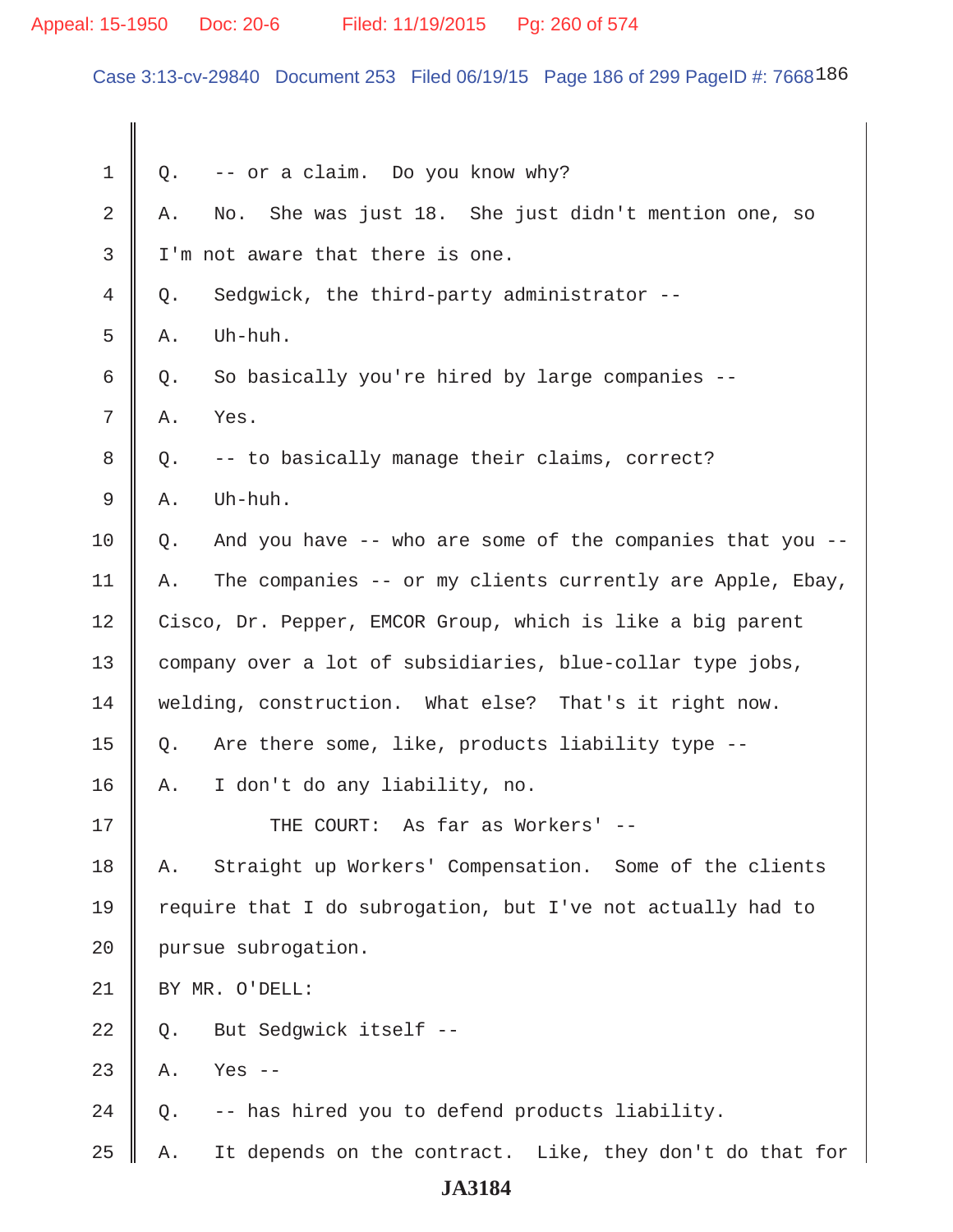#### Appeal: 15-1950 Doc: 20-6 Filed: 11/19/2015 Pg: 261 of 574

Case 3:13-cv-29840 Document 253 Filed 06/19/15 Page 187 of 299 PageID #: 7669187

1 | Apple. They're just the Workers' Comp. and disability. They 2 don't do general liability for Apple, but they have the 3 | capability of doing it for other clients. 4 Q. Ford is the type of company that would use, like, a  $5 \parallel$  Sedgwick -- $6 \parallel A.$  Okay.  $7 \parallel Q$ . -- would they not? 8 || A. It sounds like they would, yeah. I'm not aware of Ford  $9 \parallel$  as one of our clients or not, at least not in the Charleston, 10 West Virginia office. 11 Q. And, you know, you have co-workers and bosses that 12 | basically you guys take into various branches that defend 13 || these type of companies or work to keep their claims low, 14 **correct?**  $15$  A. Yes. 16 | Q. And you would agree with me that if you were sitting on a 17 || jury and you found evidence that perhaps the plaintiff should 18  $\parallel$  get a large verdict, that would create a little bit of 19 pressure for you in terms of going back to your co-workers and 20 your bosses and them knowing you sat on a jury that 21 | potentially was a large verdict. 22 || THE COURT: Would that? 23 || A. No, huh-uh. I'm  $-$  I mean, not that I'd go back and 24 discuss all of this with my co-workers. We're entirely too 25 | busy to be talking about that, no.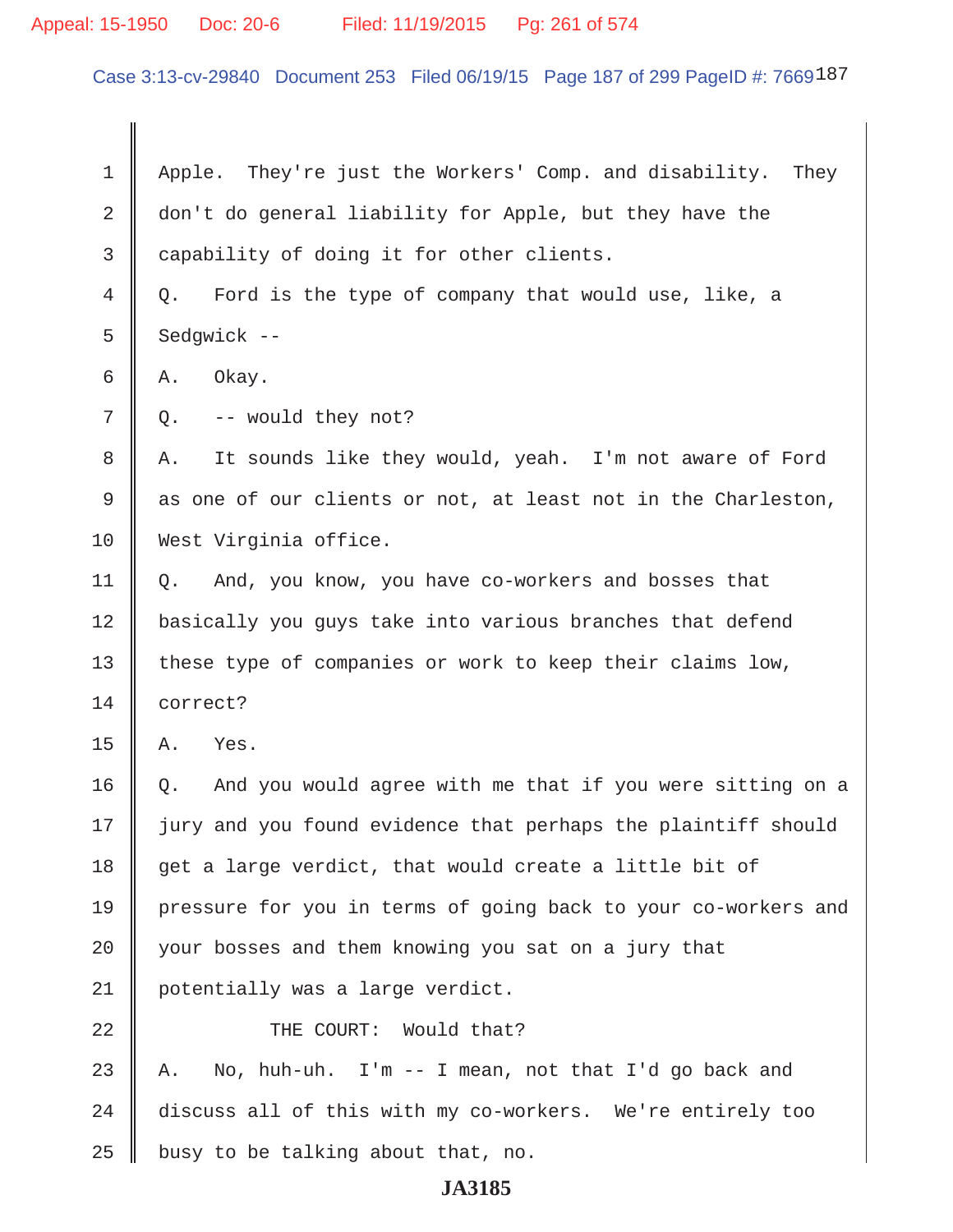Case 3:13-cv-29840 Document 253 Filed 06/19/15 Page 188 of 299 PageID #: 7670188

 1 BY MR. O'DELL:  $2 \parallel Q$ . Well, I'm talking about if they know you're out --3 A. They know I'm here for the jury, but they don't know why,  $4 \parallel$  and I'm not going to go back and tell them.  $5 \parallel Q$ . Then if there's a newspaper article that says there was a 6 case, there was a verdict, and then they say, "Hey, were you 7  $\parallel$  on that jury that" -- I mean, you're not worried about getting 8 a little bit of blowback or scorn -- $9 \parallel A.$  No.  $10 \parallel 0$ . -- for that at your office?  $11 \parallel A.$  No.  $12 \parallel Q$ . There's a chance that Ford may be --13 A. They might be -- they might be a client of Sedgwick's. I 14 don't know, to my knowledge. 15 MR. JAVINS: Do you mind if I ask? 16 || THE COURT: No, go ahead. 17 || BY MR. JAVINS: 18 | 0. You're a claims handler? 19 A. Adjuster, examiner. I'm the one who adjudicates the  $20$  | claim. 21 THE COURT: Did you say -- 22 A. Oh, I'm sorry. Manages the claim. Sorry. Sorry. 23 | BY MR. JAVINS:  $24 \parallel Q$ . When you manager a claim, do you consider the evidence?  $25$  A. Yes.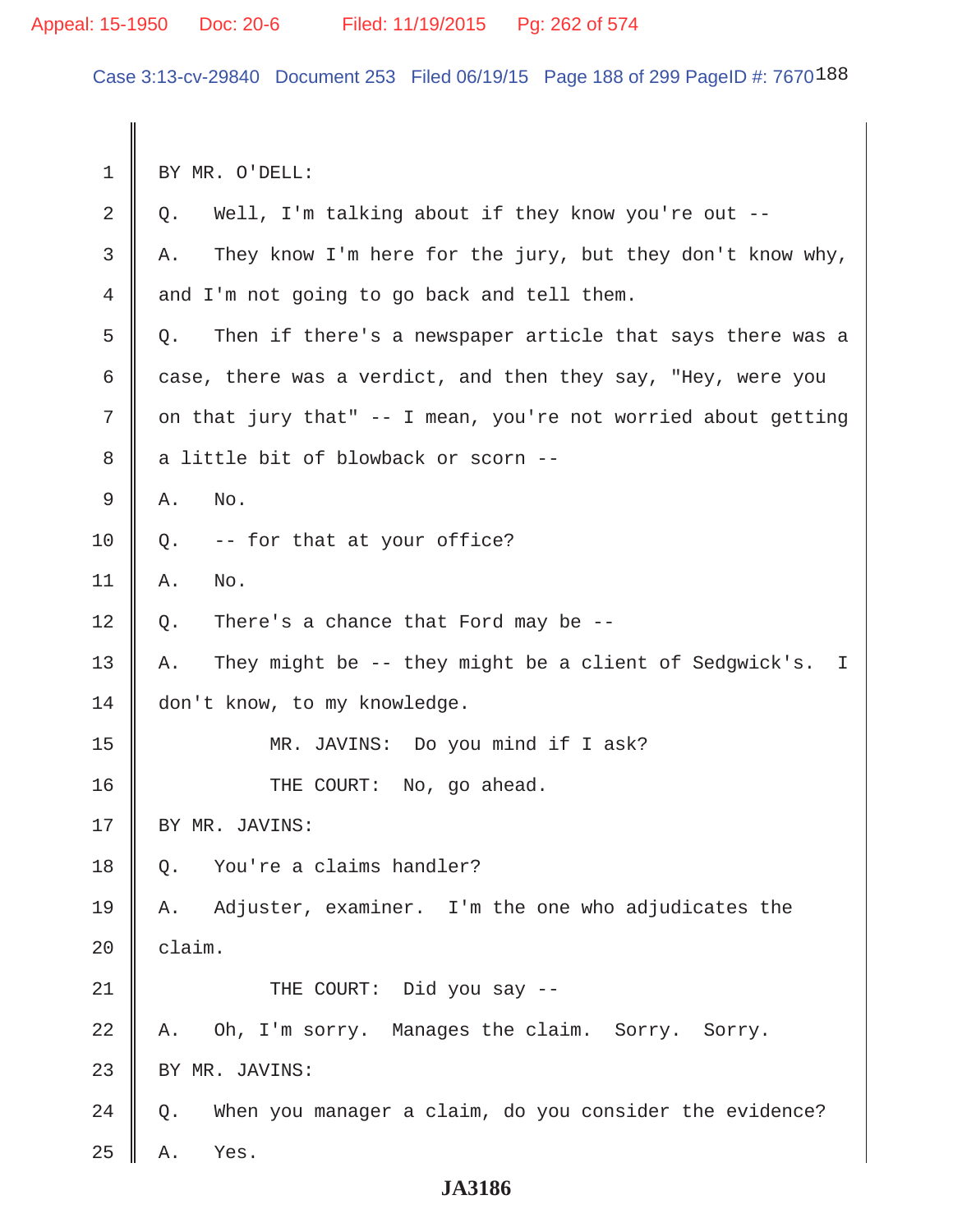### Appeal: 15-1950 Doc: 20-6 Filed: 11/19/2015 Pg: 263 of 574

Case 3:13-cv-29840 Document 253 Filed 06/19/15 Page 189 of 299 PageID #: 7671189

1 | 0. And so how do you weigh the evidence, and how much  $2 \parallel$  evidence do you have to have before you find in favor of a 3 claimant?

 $4 \parallel A$ . Basic principle is you have to talk -- if it's a lost 5 time claim where there's, you know, they're missing time from 6 work, I handle lost time type claims. I do medical only. I  $7 \parallel$  have to contact the employer, which is generally a manager or 8 direct supervisor of the injured worker, and I have to obtain 9  $\parallel$  the medical records from the initial visit for when they seek  $10$  treatment for the injury. And based upon everything I get 11  $\parallel$  back in, that is what I base the decision off of. If there's 12 || additional questions, then I generally talk to whoever I need 13  $\parallel$  to talk to, an attorney in the jurisdiction I'm handling, go  $14$  back and I do another -- I take recorded statements of any 15 | witnesses, the injured worker, the employer.

 $16 \parallel Q$ . So if the claimant's evidence of a worthy claim is more 17 likely than not, let's say 51 percent, does he get the claim? 18 A. Generally, yes. Rule of thumb is that you go in favor of 19 the injured worker. And it also depends on your client. My 20  $\parallel$  clients, the type that I vet, that I work for, are more 21 employee-centered type. They give the injured worker the  $22$   $\parallel$  benefit of the doubt in a lot of cases.

23 THE COURT: All right. Anything else? 24 **Thank** you.

25 || (The prospective juror exited the judge's chambers)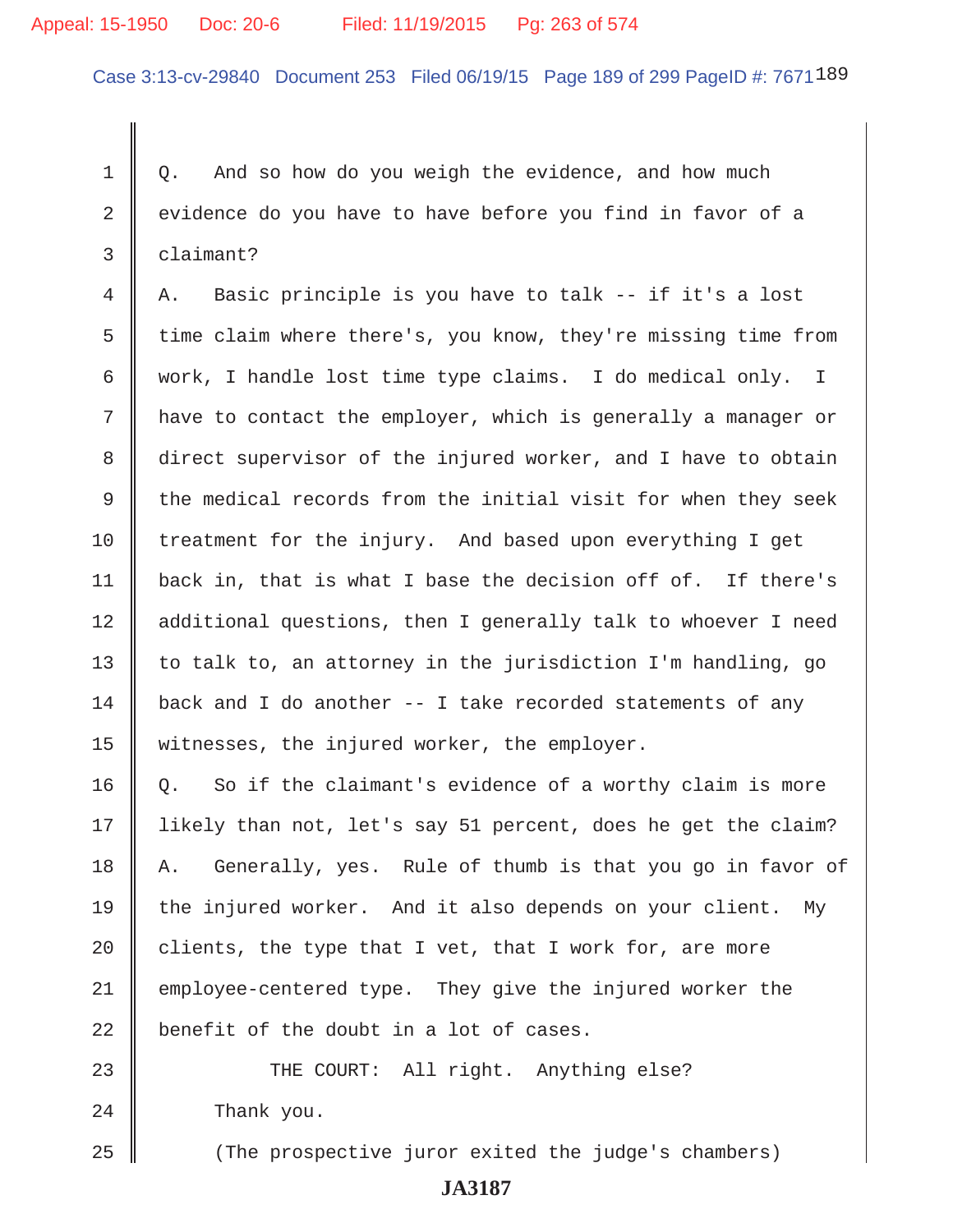### Appeal: 15-1950 Doc: 20-6 Filed: 11/19/2015 Pg: 264 of 574

Case 3:13-cv-29840 Document 253 Filed 06/19/15 Page 190 of 299 PageID #: 7672190

1 || THE COURT: What time is it? 2 MR. O'DELL: Twenty-five till one. 3 THE COURT: All right. I think we're just going to 4 have to take a break now. I don't want to keep them out here 5 any longer. We'll stop here and send the jury out for an hour 6  $\parallel$  and then we'll resume when we come back. 7 | T do have to instruct them briefly about it. 8 (End of conference in chambers) 9 THE COURT: All right, ladies and gentlemen. We're 10 making good progress, but obviously it's going to take a while 11 longer to get through all of this. So I've decided to go 12 || ahead and take a lunch break now. I don't want you to sit 13 || here and become uncomfortable.  $14$   $\parallel$  As a result, we're going to recess for, I quess, a little 15  $\parallel$  bit longer than an hour by this clock. That means we will 16  $\parallel$  recess until one -- well, we'll recess a little bit more than 17 || an hour. An hour and five minutes. That will give you enough  $18$  | time hopefully to go out. 19 Typically when we have a jury, we will take a lunch break  $20$  and you can leave things here, but there's so many of you and 21 | there's not really a place to do that, so I would advise,  $22$  | although the courtroom will be secure, you can  $-$ - you should 23  $\parallel$  take your things with you.  $24$   $\parallel$  Also, as you depart, we're going to give you stickers. 25 Do we have jury stickers?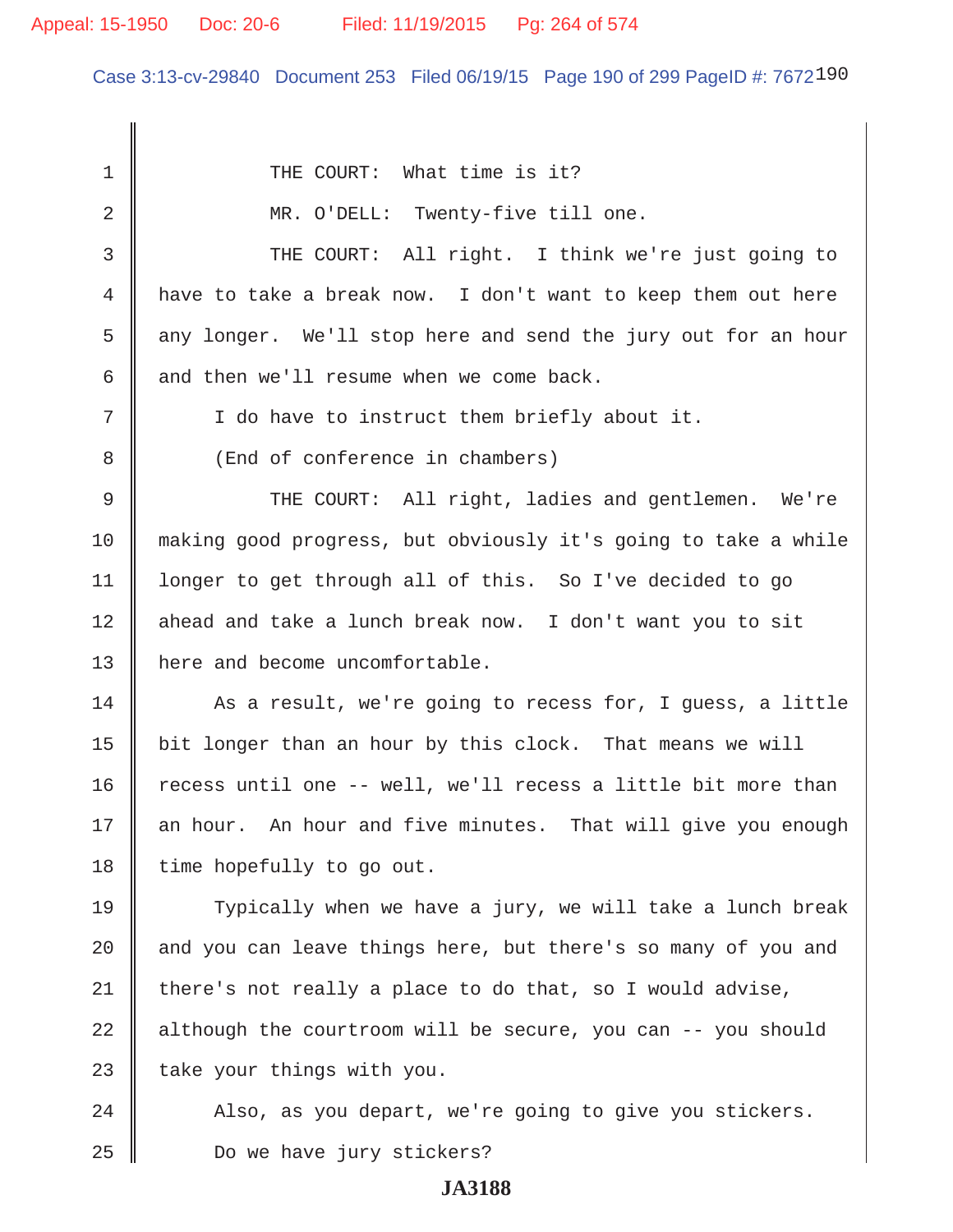### Appeal: 15-1950 Doc: 20-6 Filed: 11/19/2015 Pg: 265 of 574

Case 3:13-cv-29840 Document 253 Filed 06/19/15 Page 191 of 299 PageID #: 7673191

 1 This is a sticker that I want you to wear on your outer 2 clothing. It shows that you are a juror in the case or in a 3 case. That helps prevent anybody from talking about the trial 4 | or approaching you. 5 During this hour-and-five-minute break, don't discuss the 6 case among yourselves or with anyone else. Don't let anyone 7 discuss the case with you. You should go -- I'm assuming you 8 all will leave the courthouse. That's fine. When you come 9 back to the courthouse, please immediately report back here, 10  $\parallel$  and we'll reconvene at 1:45. So that gives you about an hour 11  $\parallel$  and five minutes. 12 || And if I could, let me see counsel before we let the 13 | jurors go. 14 || (Bench conference off the record with counsel) 15 || THE COURT: All right. See you back here at 1:45. 16 (Lunch recess from 12:40 p.m. to 1:45 p.m.) 17 (Conference in chambers on the record with counsel) 18 THE COURT: All right. Are we ready? I think we 19 were on Juror Number 6, Donna Carter. 20 Anybody have any follow-up for Juror Number 6? 21 (Counsel conferred privately off the record) 22 THE COURT: Well, what follow-up, if any, would you 23 | propose with respect to  $-$ 24 || MR. O'DELL: A Ford, she had it for ten years with  $25$  no problems. We'll be dealing with a Ford that's about ten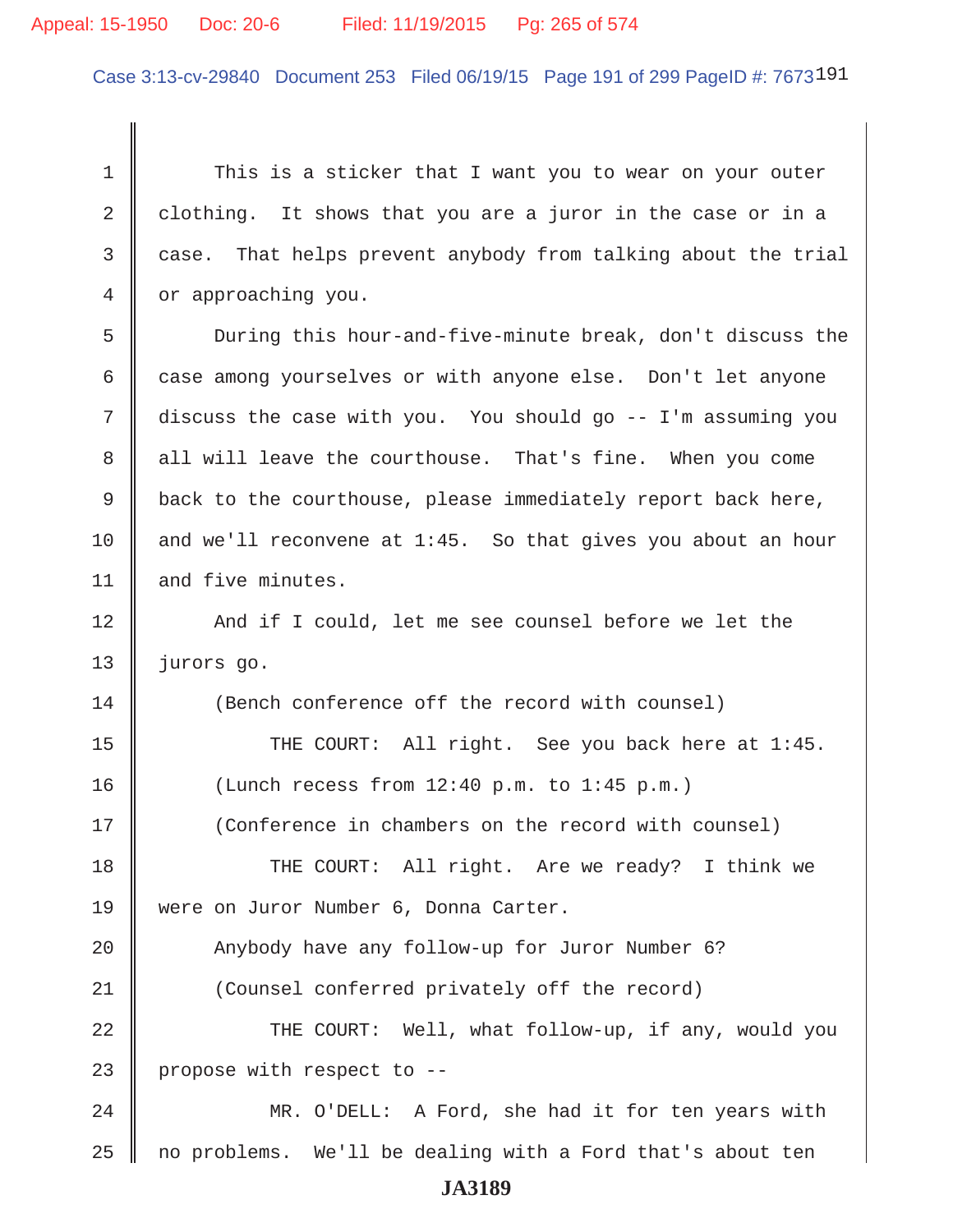### Appeal: 15-1950 Doc: 20-6 Filed: 11/19/2015 Pg: 266 of 574

Case 3:13-cv-29840 Document 253 Filed 06/19/15 Page 192 of 299 PageID #: 7674192

 1 years old. So I think that's -- 2 || THE COURT: Okay. Let's bring Miss Carter in. 3 MR. O'DELL: I get the impression she didn't want to 4 be here, Judge. 5 || THE COURT: Like the rest of us? 6 MR. O'DELL: Probably. 7 || (The prospective juror entered the judge's chambers) 8 | BY THE COURT: 9 || Q. Hi, Miss Carter. Have a seat. 10 | First, I just wanted to ask you a few follow-up 11 questions. So as I understand it, your husband had a Ford 12 | Ranger for a long time.  $13 \parallel A.$  Uh-huh.  $14 \parallel Q$ . And tell me again, did he buy it new or used?  $15$  A. No, used.  $16 \parallel Q.$  Used?  $17 \parallel A.$  Uh-huh. 18  $\parallel$  Q. Have any trouble with it? 19 || A. None. 20  $\parallel$  Q. So he liked the Ranger?  $21 \parallel A$ . He did. 22  $\parallel$  Q. And as far as you knew, it was a good deal for him?  $23$  | A. Uh-huh. 24  $\parallel$  Q. Why did he get rid of it?  $25$  A. It got old.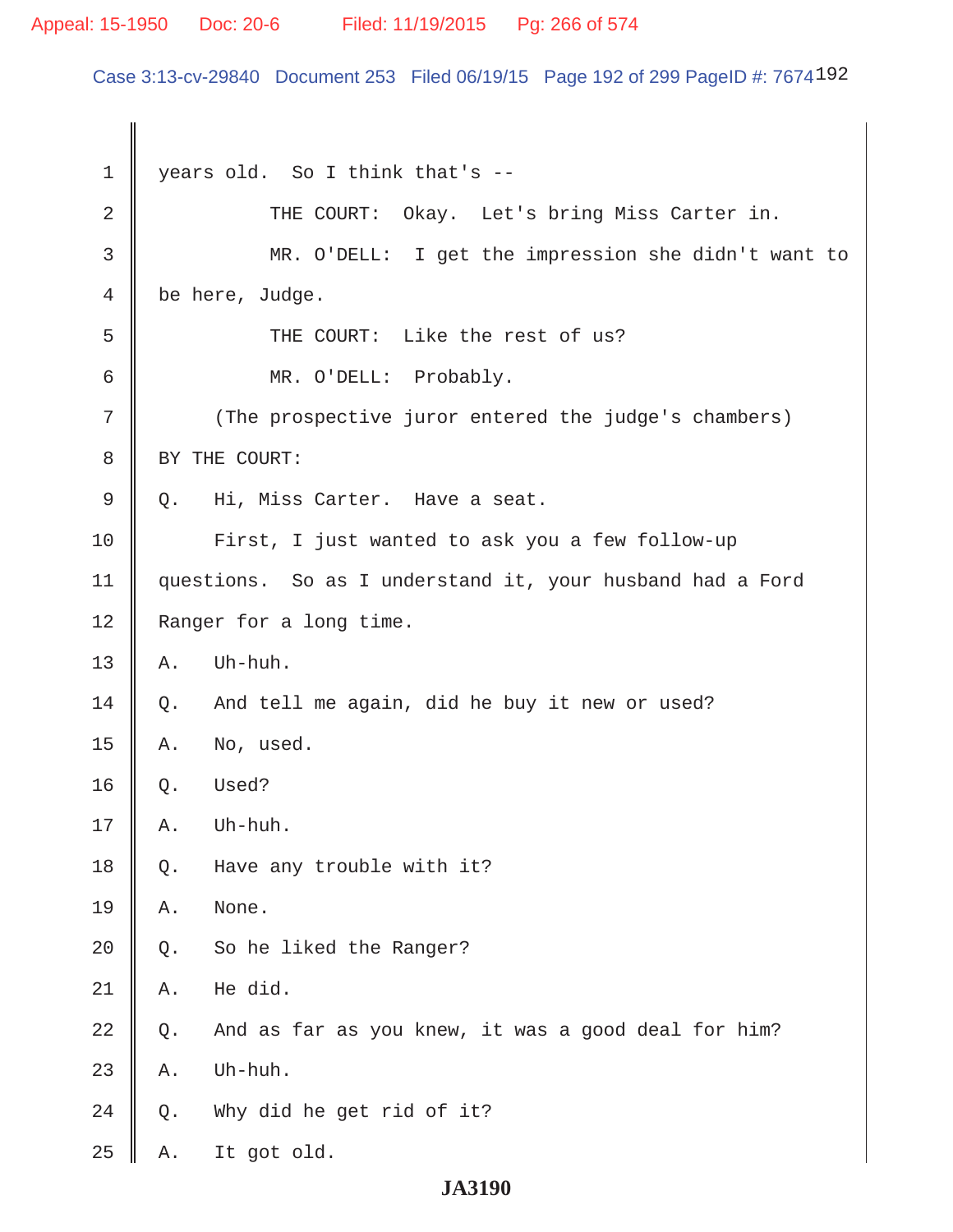### Appeal: 15-1950 Doc: 20-6 Filed: 11/19/2015 Pg: 267 of 574

Case 3:13-cv-29840 Document 253 Filed 06/19/15 Page 193 of 299 PageID #: 7675193

 $1 \parallel Q$ . It got old?  $2 \parallel$  A. He got a new -- 3 Q. Okay. Well, you know, this is a lawsuit over a Ford 4 Ranger. Is there anything about your husband and your 5 experience with your all's Ford Ranger that you think would  $6$  cause you to be biased for or against either side in this  $7 \parallel$  case? 8 A. I don't have any thoughts about Ford, except, you know -- 9 Q. Okay. So whatever thought you have is restricted to the 10 || good experience you had, but that doesn't carry over to 11 | anybody else's.  $12 \parallel A.$  Right. 13  $\parallel$  Q. And then did you tell me that -- did you have an  $14$  | ignition -- one of the cars that had the ignition recall?  $15 \parallel$  A. My sister's car -- $16 \parallel Q.$  Okay.  $17 \parallel A. \left[-\right]$  -- that Chevy Cobalt. 18 || Q. Okay. All right. But she didn't have -- or did she 19 actually have the problem in her car?  $20 \parallel A$ . Uh-huh.  $21 \parallel Q$ . And she tried to have it fixed a couple of times maybe  $22$  | you said?  $23$  || A. Yeah. And they didn't fix it. It kept doing it. I 24 guess she took it back. I didn't follow up  $25 \parallel Q.$  Okay.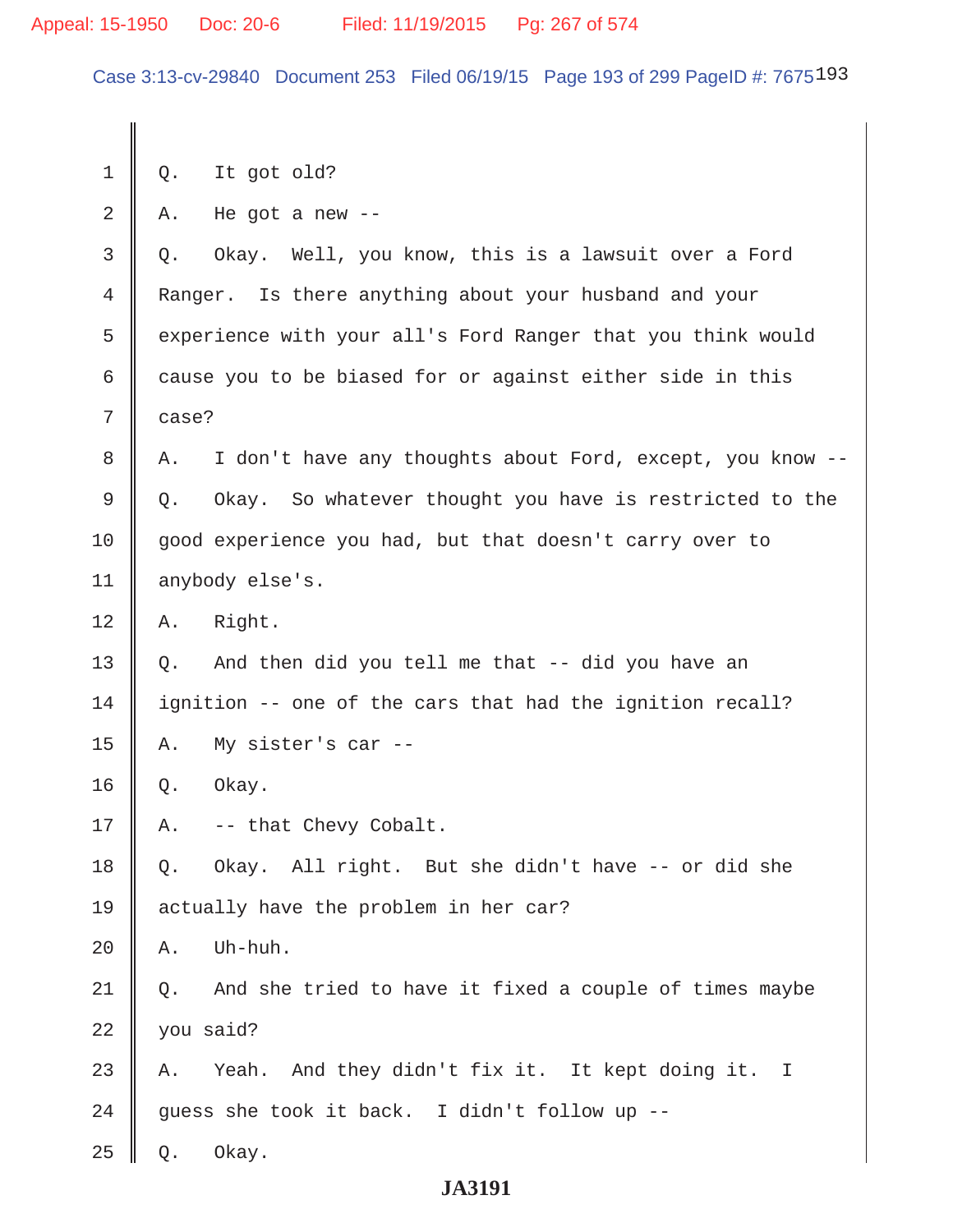# Appeal: 15-1950 Doc: 20-6 Filed: 11/19/2015 Pg: 268 of 574

Case 3:13-cv-29840 Document 253 Filed 06/19/15 Page 194 of 299 PageID #: 7676194

| 1              | Α.                                                         | -- or why it doesn't do it anymore.                          |
|----------------|------------------------------------------------------------|--------------------------------------------------------------|
| 2              | Q.                                                         | All right. First, do you think anything about your           |
| 3              |                                                            | sister's experience would spill over to cloud or affect your |
| $\overline{4}$ |                                                            | judgment about a case like this?                             |
| 5              | Α.                                                         | It's singled out to just her and that car.<br>No.            |
| 6              | Q.                                                         | Okay. All right. So nothing about that would cause you       |
| 7              | to lean one way for or against either of the parties here. |                                                              |
| 8              | Α.                                                         | No.                                                          |
| $\mathsf 9$    | Q.                                                         | Okay. I think you said you had -- did you have some          |
| 10             |                                                            | stomach surgery or --                                        |
| 11             | Α.                                                         | I had back degenerative disk disease. Yeah, and<br>No.       |
| 12             | those comfy chairs out there for the jurors --             |                                                              |
| 13             | $Q$ .                                                      | Not so comfy?                                                |
| 14             | Α.                                                         | No.                                                          |
| 15             | Q.                                                         | Sorry to hear that.                                          |
| 16             | Α.                                                         | Yeah.                                                        |
| 17             | Q.                                                         | Well, we don't want you to fall asleep.                      |
| 18             | Α.                                                         | You notice I keep squirming.                                 |
| 19             | Q.                                                         | Do you still have back problems, then?                       |
| 20             | Α.                                                         | Yeah.                                                        |
| 21             |                                                            | THE COURT: All right. Follow-up questions from               |
| 22             | anybody?                                                   |                                                              |
| 23             |                                                            | BY MR. O'DELL:                                               |
| 24             | Q.                                                         | One thing I would ask, did the back problems cause you to    |
| 25             |                                                            | have pain down your legs?                                    |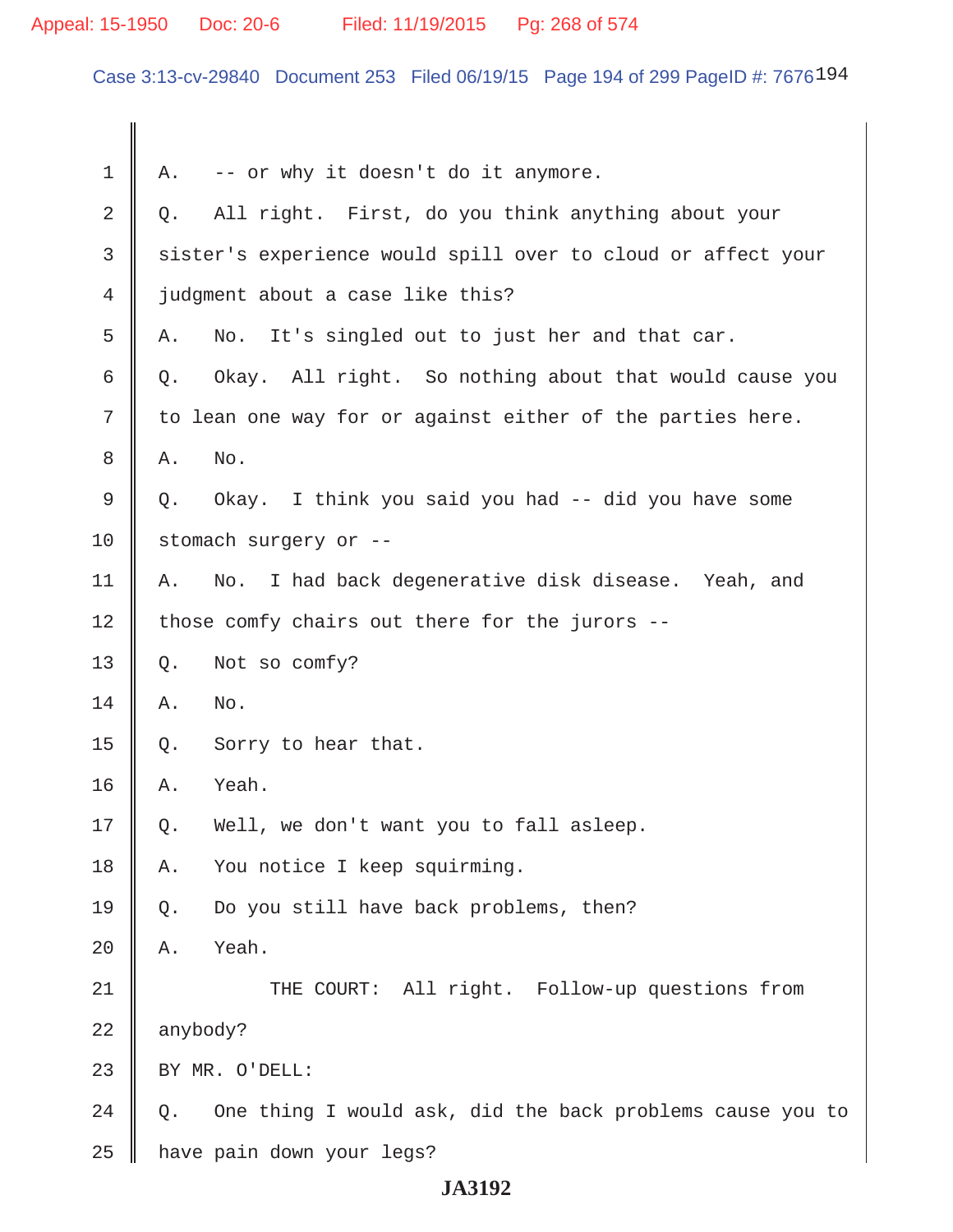# Appeal: 15-1950 Doc: 20-6 Filed: 11/19/2015 Pg: 269 of 574

Case 3:13-cv-29840 Document 253 Filed 06/19/15 Page 195 of 299 PageID #: 7677195

| 1  | A. Oh, yeah. Yeah. It puts me flat down on my back. I              |  |
|----|--------------------------------------------------------------------|--|
| 2  | mean, I can't $--$                                                 |  |
| 3  | Does it kind of come and go or --<br>Q.                            |  |
| 4  | Well, you know, I might get up from this chair and all of<br>Α.    |  |
| 5  | a sudden, no, you're not getting up, you've got to lay -- you      |  |
| 6  | know, I have to lay down. I can't get up.                          |  |
| 7  | BY THE COURT:                                                      |  |
| 8  | How often does that hit you?<br>Q.                                 |  |
| 9  | Oh, thank goodness, it's not that often --<br>Α.                   |  |
| 10 | Once a week?<br>Q.                                                 |  |
| 11 | -- like that. But probably -- that bad, probably -- I<br>Α.        |  |
| 12 | don't know -- maybe once a year.                                   |  |
| 13 | Q.<br>Once a year. Okay.                                           |  |
| 14 | But, you know, when it starts hurting, if I can catch it<br>Α.     |  |
| 15 | just when it's starting to hurt and just take some pain            |  |
| 16 | medication, then it will quit.                                     |  |
| 17 | Over-the-counter pain medication?<br>Q.                            |  |
| 18 | Yeah.<br>Yeah.<br>Α.                                               |  |
| 19 | BY MR. O'DELL:                                                     |  |
| 20 | Has the doctor told you that's some kind of nerve issue?<br>Q.     |  |
| 21 | Well, the sciatica is nerves.<br>Α.                                |  |
| 22 | Okay. Out of curiosity, with your back and talking about<br>Q.     |  |
| 23 | the chairs and everything, are you concerned about being able      |  |
| 24 | to be here for two weeks?                                          |  |
| 25 | I'm concerned about being here the rest of<br>I am.<br>I am.<br>Α. |  |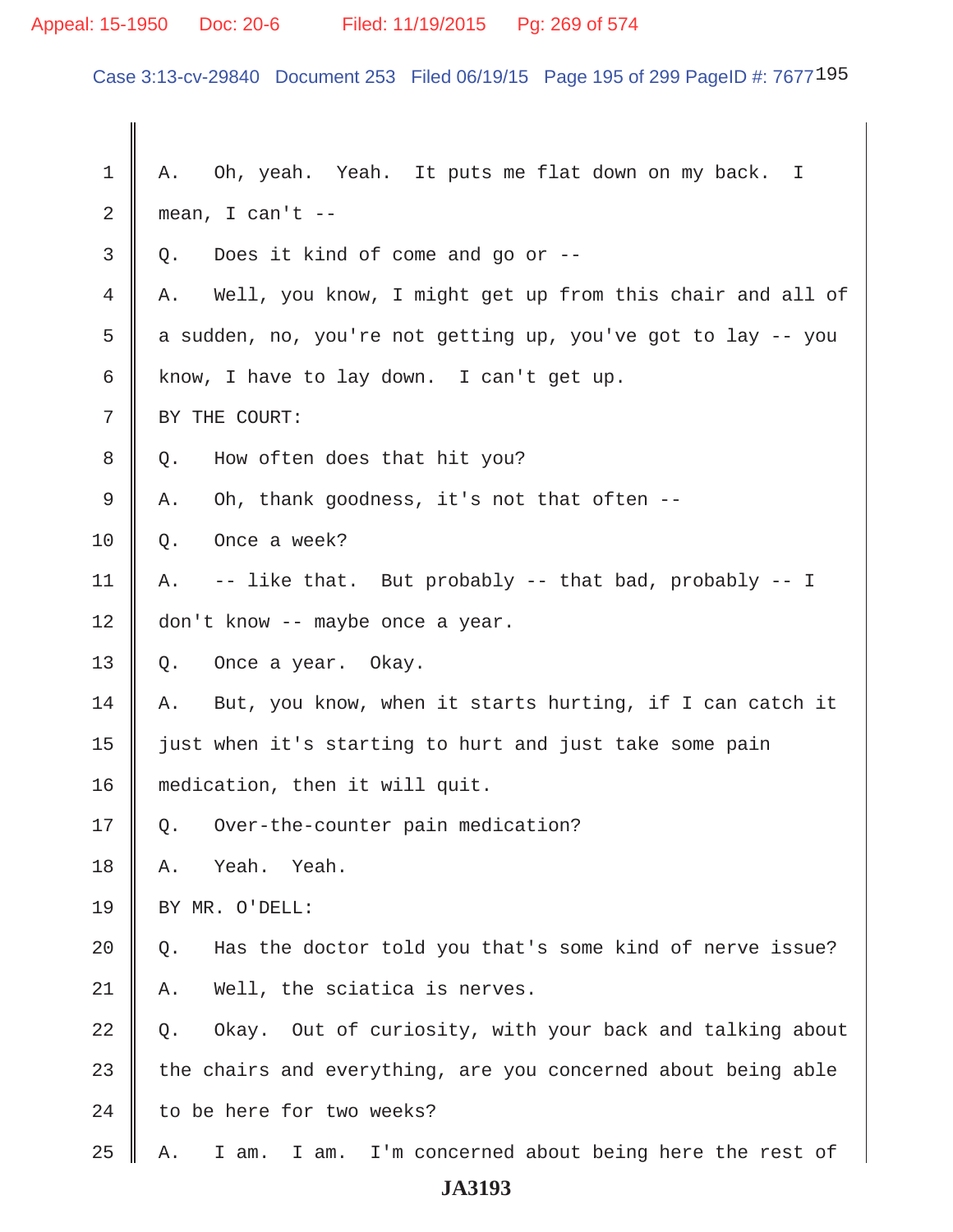Case 3:13-cv-29840 Document 253 Filed 06/19/15 Page 196 of 299 PageID #: 7678196

| 1  | the day.                                                        |  |
|----|-----------------------------------------------------------------|--|
| 2  | BY THE COURT:                                                   |  |
| 3  | Because of your back situation?<br>Q.                           |  |
| 4  | I don't have any medicine on me.<br>Yeah.<br>Α.                 |  |
| 5  | Uh-huh. What do you usually take?<br>Q.                         |  |
| 6  | Ibuprofen 800 or Naproxin.<br>Α.                                |  |
| 7  | Okay. I take it you don't carry that with you, so you<br>Q.     |  |
| 8  | don't necessarily use it every day.                             |  |
| 9  | No, huh-uh.<br>Α.                                               |  |
| 10 | Okay. All right.<br>THE COURT:                                  |  |
| 11 | Any questions, Mr. Heiskell?                                    |  |
| 12 | MR. HEISKELL: Your Honor, if I may.                             |  |
| 13 | BY MR. HEISKELL:                                                |  |
| 14 | I believe you responded that you take care of your sister<br>Q. |  |
| 15 | each day?                                                       |  |
| 16 | That's another thing I'm worried about.<br>Α.<br>Yes.           |  |
| 17 | That's why I asked you about it. Can you explain a<br>Q.        |  |
| 18 | little bit more about what her needs are and how you address    |  |
| 19 | those?                                                          |  |
| 20 | She's not bedridden, but she's wheelchair -- she was born<br>Α. |  |
| 21 | with cerebral palsy, and so she doesn't walk or anything like   |  |
| 22 | that. She has limited motion in her hands and arms. But you     |  |
| 23 | have to actually get her up in a lift, a Hoyer lift, and you    |  |
| 24 | get her out of bed and put her in her chair.                    |  |
| 25 | BY THE COURT:                                                   |  |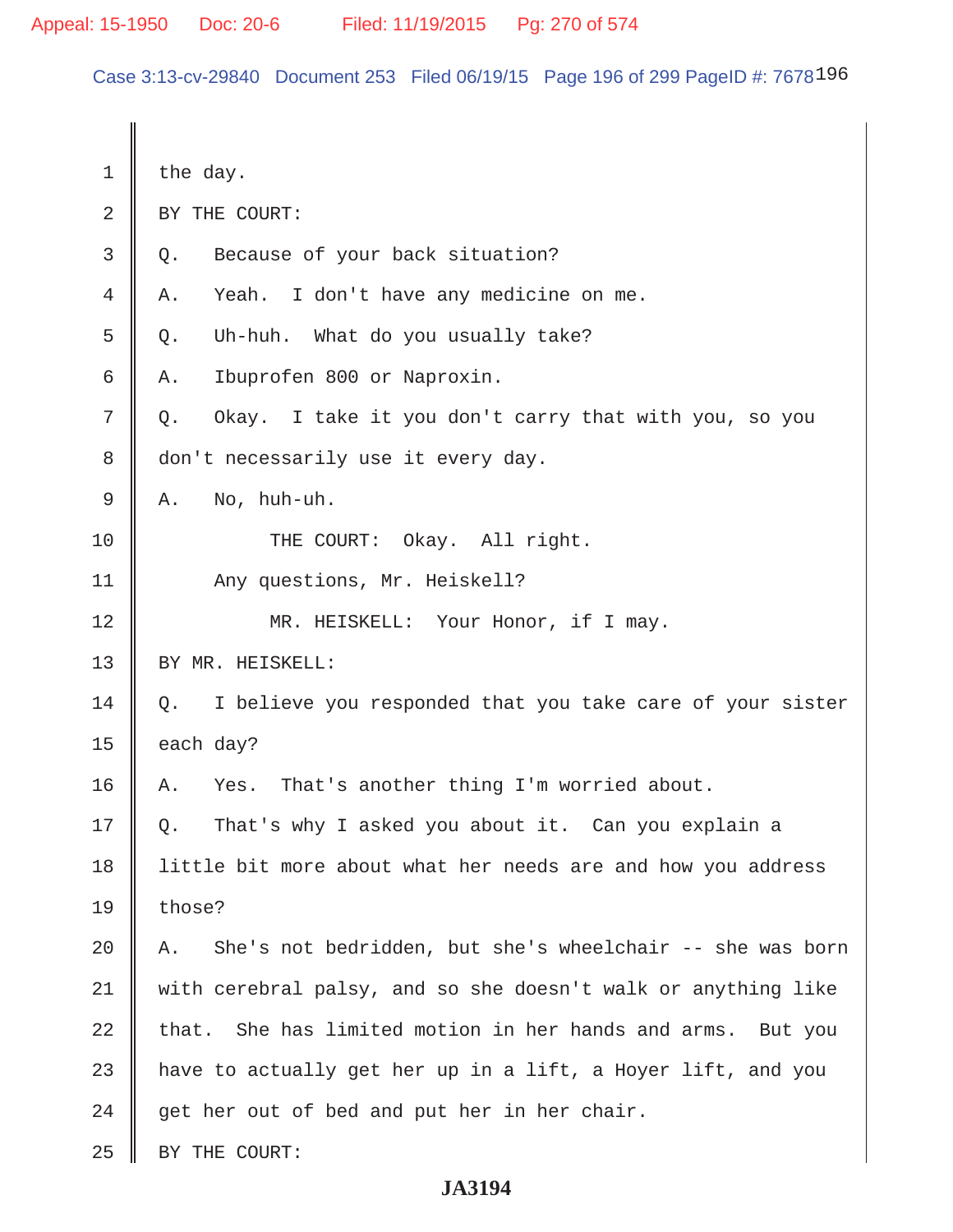# Appeal: 15-1950 Doc: 20-6 Filed: 11/19/2015 Pg: 271 of 574

Case 3:13-cv-29840 Document 253 Filed 06/19/15 Page 197 of 299 PageID #: 7679197

| $\mathbf 1$    | Does she live with you?<br>Q.                                   |  |
|----------------|-----------------------------------------------------------------|--|
| $\overline{2}$ | Huh-uh. No. She lives with my other sister.<br>Α.               |  |
| 3              | Okay.<br>Q.                                                     |  |
| 4              | But she has to have her diaper changed, and nobody is<br>Α.     |  |
| 5              | willing to do that. So it's hard to get somebody to actually    |  |
| 6              | take care of her.                                               |  |
| 7              | BY MR. HEISKELL:                                                |  |
| 8              | And if you're here as a juror for two weeks, do you have<br>Q.  |  |
| 9              | someone who can fill in for you?                                |  |
| 10             | For that long? I'm not sure. I don't know. Today I<br>Α.        |  |
| 11             | have my daughter, but I don't know what -- I haven't asked her  |  |
| 12             | any further if she would or not.                                |  |
| 13             | THE COURT: All right.                                           |  |
| 14             | BY MR. O'DELL:                                                  |  |
| 15             | Mrs. Carter, is the fact that you might have these<br>Q.        |  |
| 16             | outside issues and pain issues, are you worried it could        |  |
| 17             | distract from your being able to pay attention or --            |  |
| 18             | I don't think it would distract me because I would surely<br>Α. |  |
| 19             | have it taken care of, you know, whatever the issue is. But     |  |
| 20             | right now, I'm okay today.                                      |  |
| 21             | THE COURT: All right. Thank you, ma'am.                         |  |
| 22             | MR. O'DELL: Thank you very much.                                |  |
| 23             | (The prospective juror exited the judge's chambers)             |  |
| 24             | THE COURT: All right. Number 7, Mr. Joseph.<br>Does             |  |
| 25             | anybody have follow-up for Mr. Joseph?                          |  |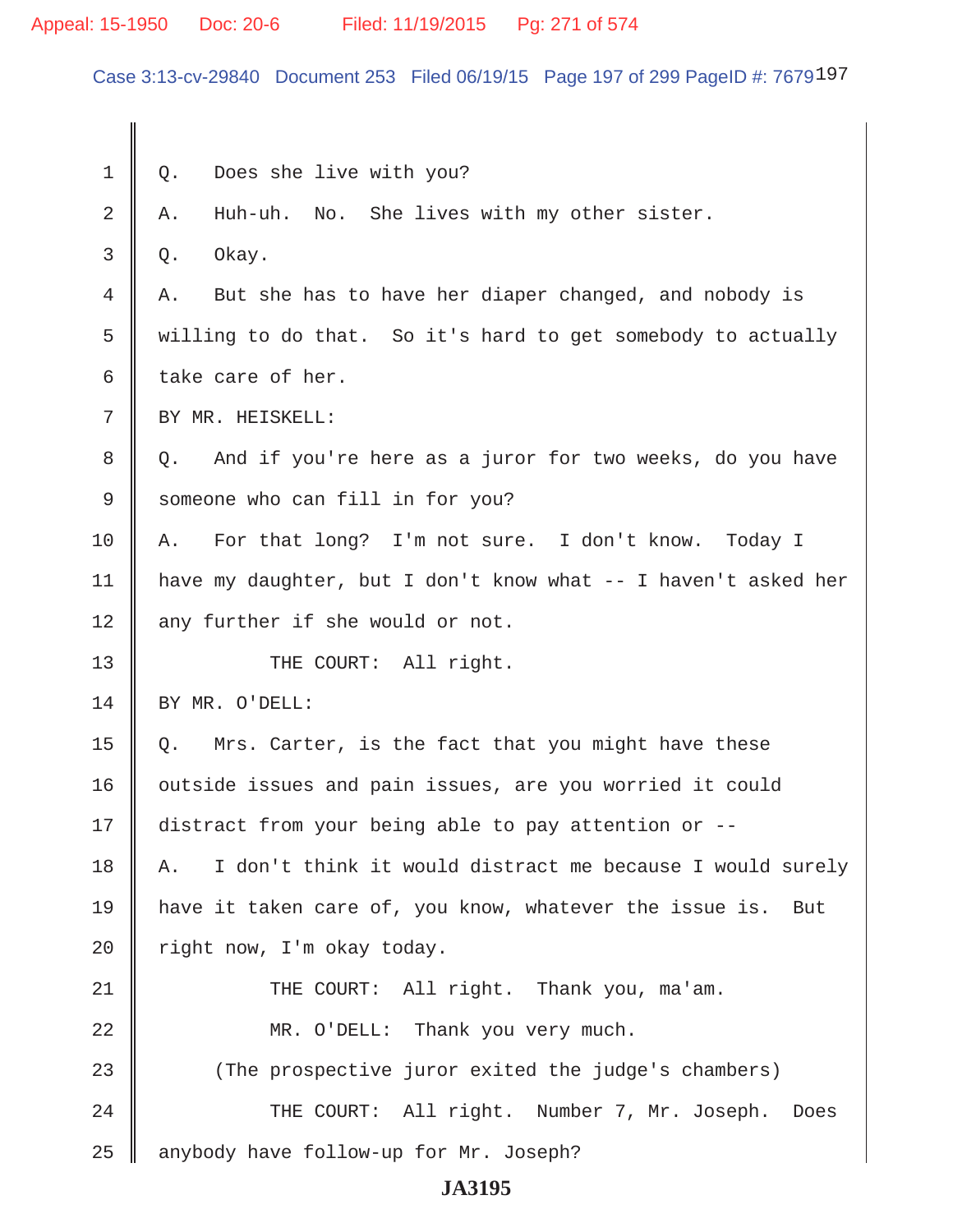# Appeal: 15-1950 Doc: 20-6 Filed: 11/19/2015 Pg: 272 of 574

Case 3:13-cv-29840 Document 253 Filed 06/19/15 Page 198 of 299 PageID #: 7680198

| 1           | MR. COOKE: I don't have anything.                              |
|-------------|----------------------------------------------------------------|
| 2           | MR. BIBB: He's a prior Ford Ranger owner, but                  |
| 3           | that's it that I have for him. Nothing from us.                |
| 4           | THE COURT: Anything from the --                                |
| 5           | MR. O'DELL: No.                                                |
| 6           | THE COURT: All right. Number 8, Roy Jarrell See,               |
| 7           | Jr.                                                            |
| 8           | MR. O'DELL: Grand Prix recall.                                 |
| $\mathsf 9$ | (Counsel conferred privately off the record)                   |
| 10          | THE COURT: It's going to be hard to follow you                 |
| 11          | fellows on the record being you're just going back and forth   |
| 12          | like this.                                                     |
| 13          | MR. BIBB: Sorry, Your Honor.                                   |
| 14          | THE COURT: I don't mind. Just don't expect her to              |
| 15          | get all that.                                                  |
| 16          | So does the defense have any follow-up questions for           |
| 17          | Number 8, Mr. See?                                             |
| 18          | MR. COOKE: I think we ought to ask him about his               |
| 19          | ignition switch.                                               |
| 20          | THE COURT: Ignition switch? I don't mind doing                 |
| 21          | that, but what are we looking for here?                        |
| 22          | MR. COOKE: Just whether we -- honestly, Your Honor,            |
| 23          | I wrote down 14 and 15 on a couple of people, and I'm not sure |
| 24          | if I got it right every time.                                  |
| 25          | THE COURT: Well, I don't disagree; there were a                |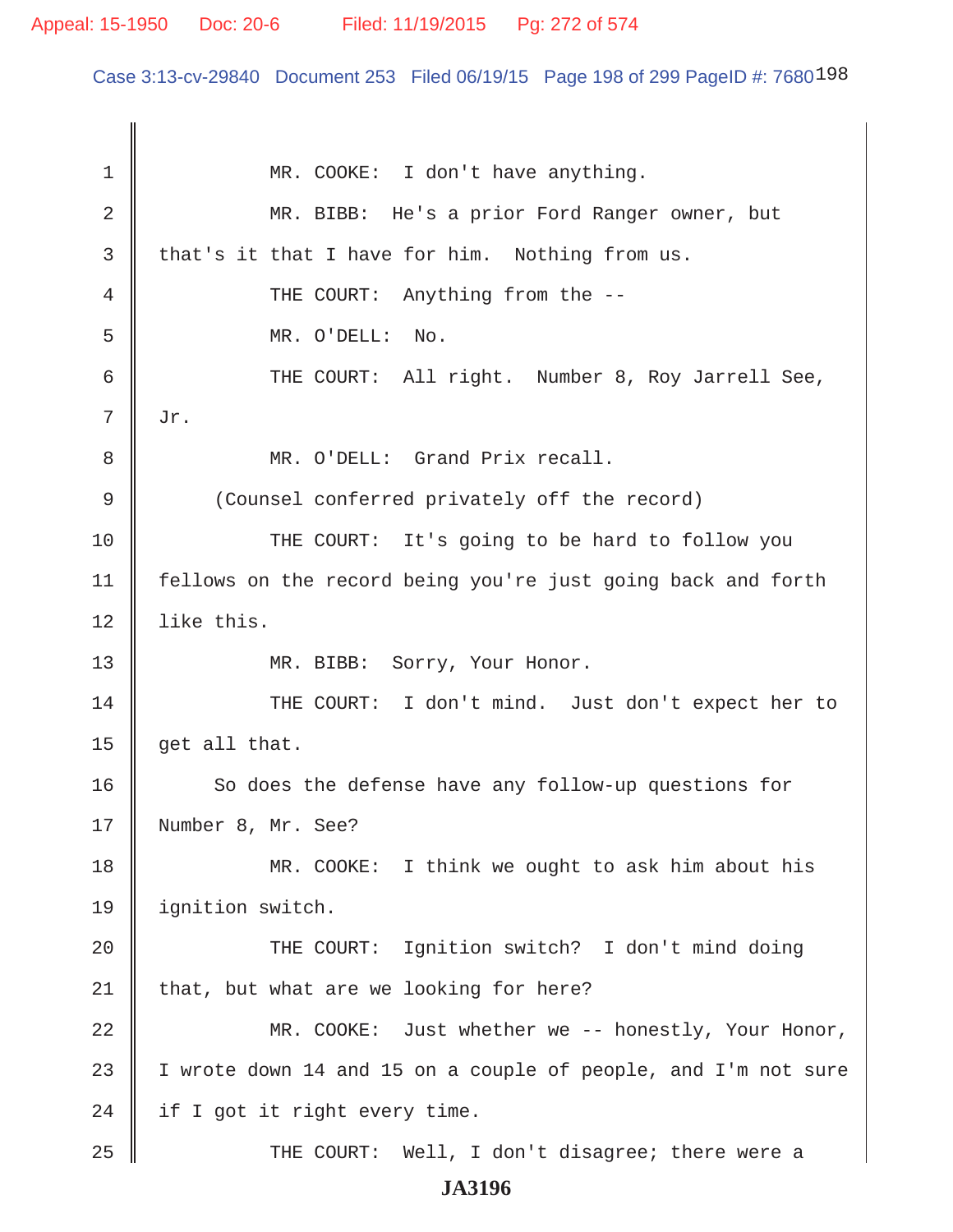# Appeal: 15-1950 Doc: 20-6 Filed: 11/19/2015 Pg: 273 of 574

Case 3:13-cv-29840 Document 253 Filed 06/19/15 Page 199 of 299 PageID #: 7681199

| $\mathbf 1$    | number of people who said yes, they were aware of the recall.  |
|----------------|----------------------------------------------------------------|
| 2              | A number of them knew somebody, family member or otherwise.    |
| 3              | My question is just, okay, what is it we're trying to          |
| $\overline{4}$ | follow up about with respect to them in particular?            |
| 5              | MR. COOKE: So the questions would be along the                 |
| 6              | lines of "Your Honor has done it very artfully, I think, about |
| 7              | the fact that there was a recall with an automotive product.   |
| 8              | Does that in any way affect your opinions in this case?"       |
| 9              | THE COURT: Okay. Is that what you all --                       |
| 10             | MR. O'DELL: Well, he also has owned three or four              |
| 11             | Fords. So there might be some loyalty there.                   |
| 12             | THE COURT: All right. Let's ask Mr. See to come                |
| 13             | in.                                                            |
| 14             | MR. O'DELL: Also, Your Honor, if you look at his               |
| 15             | juror questionnaire, he's saying something about he's got to   |
| 16             | work six days a week and he is essential to the operation of a |
| 17             | business or a commercial --                                    |
| 18             | THE COURT: Well, in my view, when a prospective                |
| 19             | juror asks to be excused because of work or similar problems,  |
| 20             | it's for the Court to determine. And for the most part, we've  |
| 21             | just said no. And I told them out there if something new or    |
| 22             | unique has arisen, they can raise it. But I'm not inclined to  |
| 23             | invite all of them to reconsider their jury service because    |
| 24             | they think we're now asking wouldn't they like to be excused   |
| 25             | because of their work.                                         |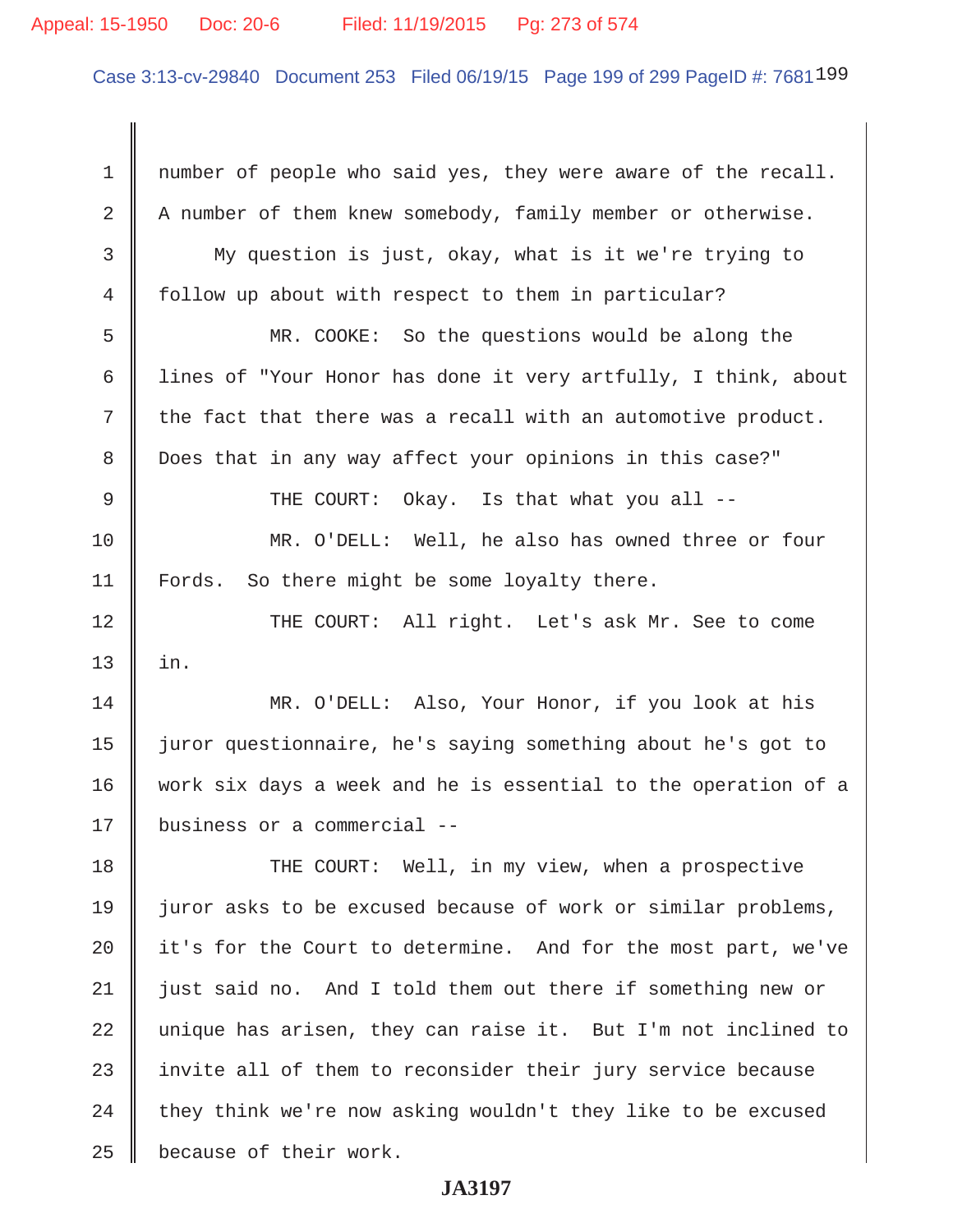# Appeal: 15-1950 Doc: 20-6 Filed: 11/19/2015 Pg: 274 of 574

Case 3:13-cv-29840 Document 253 Filed 06/19/15 Page 200 of 299 PageID #: 7682200

| 1  | Let's ask Mr. See to come in.                                   |  |
|----|-----------------------------------------------------------------|--|
| 2  | (The prospective juror entered the judge's chambers)            |  |
| 3  | BY THE COURT:                                                   |  |
| 4  | Mr. See, how are you?<br>Q.                                     |  |
| 5  | Oh, pretty good. How are you all doing today?<br>Α.             |  |
| 6  | Good.<br>Q.                                                     |  |
| 7  | A couple of things: One -- and I forgot until I invited         |  |
| 8  | you in to even mention this, but you've got oral surgery        |  |
| 9  | scheduled for Friday.                                           |  |
| 10 | Friday morning.<br>Α.                                           |  |
| 11 | And you've had difficulty getting that scheduled; is that<br>Q. |  |
| 12 | correct?                                                        |  |
| 13 | It was set up January 6th. That was as soon as they<br>Α.       |  |
| 14 | could get me in, was Friday.                                    |  |
| 15 | Yeah. And it's over a problem that you're experiencing<br>Q.    |  |
| 16 | as you sit here today?                                          |  |
| 17 | Uh-huh.<br>Α.                                                   |  |
| 18 | All right. I'm going to excuse Mr. See based upon that.<br>Q.   |  |
| 19 | I had asked him to remind me when he came in and glad that we   |  |
| 20 | recognized it. But based on what he's told me, I don't expect   |  |
| 21 | him to try to sit here and serve.                               |  |
| 22 | I appreciate it.<br>Α.                                          |  |
| 23 | In the meantime, although I am excusing you, keep that to<br>Q. |  |
| 24 | yourself for now. We don't want the excused virus to spread     |  |
| 25 | throughout the jury pool. So just keep that to yourself and     |  |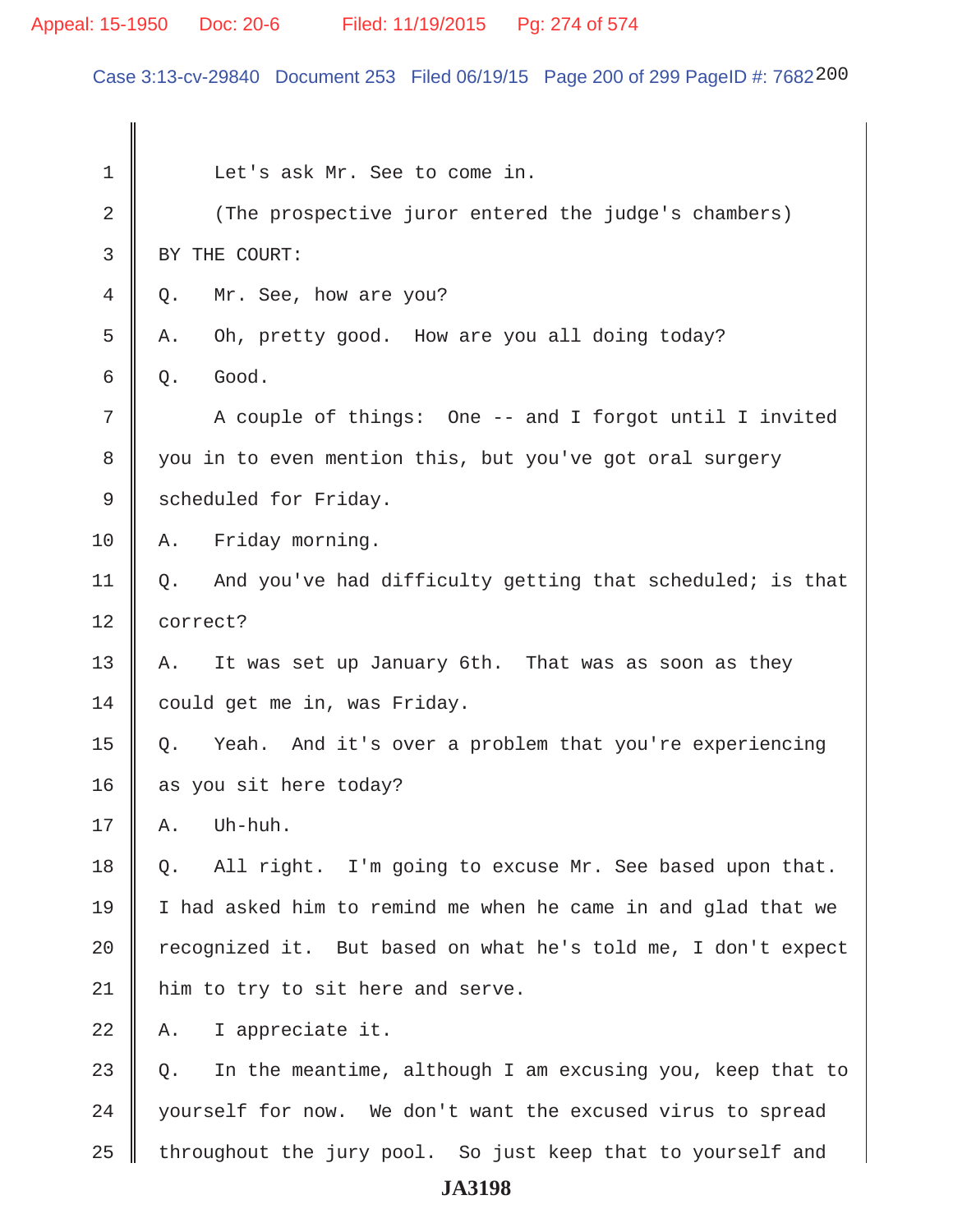# Appeal: 15-1950 Doc: 20-6 Filed: 11/19/2015 Pg: 275 of 574

Case 3:13-cv-29840 Document 253 Filed 06/19/15 Page 201 of 299 PageID #: 7683201

| $\mathbf 1$ | we'll get you out of here this afternoon as quick as we can.  |
|-------------|---------------------------------------------------------------|
| 2           | (The prospective juror exited the judge's chambers)           |
| 3           | THE COURT: Number 9 is Mr. Miller, and we've                  |
| 4           | already determined to excuse him.                             |
| 5           | Number 10, Leslie Marie Delapas.                              |
| 6           | MR. BIBB: She is the one, Your Honor, who said that           |
| 7           | she had seen something in a documentary.                      |
| 8           | THE COURT: About?                                             |
| 9           | MR. BIBB: About runaway cars.                                 |
| 10          | THE COURT: Yeah.                                              |
| 11          | MR. BIBB: And you stopped her in her tracks.                  |
| 12          | THE COURT: Right. All right. Let ask her to come              |
| 13          | in.                                                           |
| 14          | (The prospective juror entered the judge's chambers)          |
| 15          | BY THE COURT:                                                 |
| 16          | Hi, Miss Delapas. Is that correct?<br>Q.                      |
| 17          | Yes. You said it right.<br>Α.                                 |
| 18          | Good.<br>Have a seat.<br>Q.                                   |
| 19          | Well, this is awful.<br>Α.                                    |
| 20          | Oh, it is. And, remember, you're under oath.<br>Q.            |
| 21          | Okay.<br>Α.                                                   |
| 22          | I think you answered "yes" to several of my questions,<br>Q.  |
| 23          | but one in particular, I think you reported you recalled      |
| 24          | seeing something on a documentary or something perhaps on TV? |
| 25          | Yes.<br>Α.                                                    |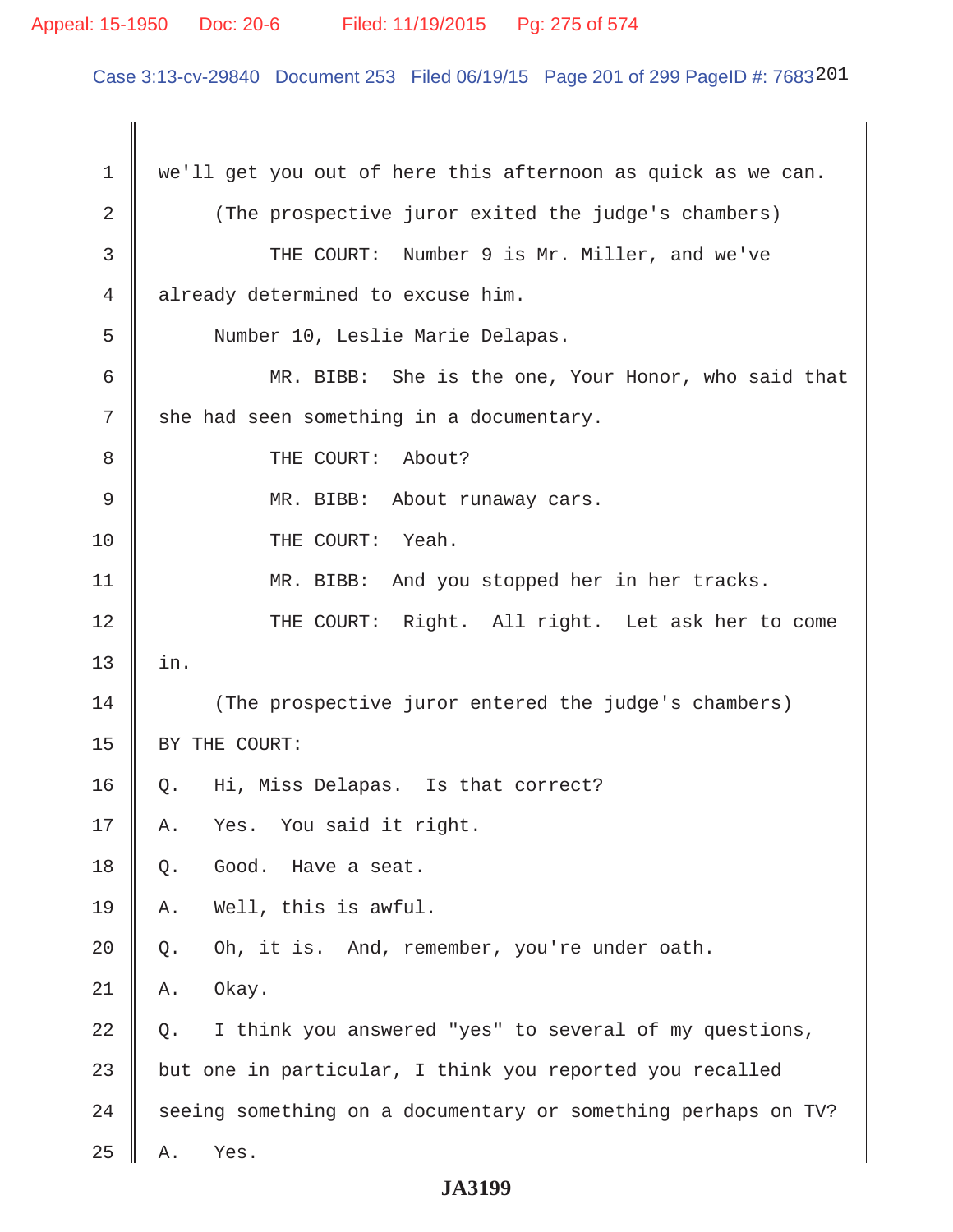Case 3:13-cv-29840 Document 253 Filed 06/19/15 Page 202 of 299 PageID #: 7684202

| 1  | Q.                                        | What was that about?                                        |  |
|----|-------------------------------------------|-------------------------------------------------------------|--|
| 2  | Α.                                        | I watched a documentary called "Man versus Ford."           |  |
| 3  | Q.                                        | Okay.                                                       |  |
| 4  | Α.                                        | And it was pretty brutal against Ford Company.              |  |
| 5  | Q.                                        | What was it about?                                          |  |
| 6  | Α.                                        | It was about they polluted this Indian Reservation, and     |  |
| 7  |                                           | they did all these horrible, horrible things, and they just |  |
| 8  | weren't a good company.                   |                                                             |  |
| 9  | $Q$ .                                     | All right. So this was some manufacturing plant of          |  |
| 10 | Ford's?                                   |                                                             |  |
| 11 | Α.                                        | Yeah.                                                       |  |
| 12 | Q.                                        | Is that what you understood it?                             |  |
| 13 | Α.                                        | Yeah.                                                       |  |
| 14 | Q.                                        | And it had nothing to do with the cars.                     |  |
| 15 | Α.                                        | No.                                                         |  |
| 16 | Q.                                        | But it had to do with pollution in the local environment?   |  |
| 17 | Α.                                        | Yeah.                                                       |  |
| 18 | Q.                                        | How long ago did you see this?                              |  |
| 19 | Α.                                        | It's been on HBO, like, recently.                           |  |
| 20 | Q.                                        | Okay. So this hasn't been too long ago.                     |  |
| 21 | Α.                                        | I think they just settled the case. It was all<br>No.       |  |
| 22 | about they had a court case against them. |                                                             |  |
| 23 | Q.                                        | Okay. So the documentary was about a person or the          |  |
| 24 |                                           | people who were claiming that Ford was polluting the local  |  |
| 25 |                                           | environment --                                              |  |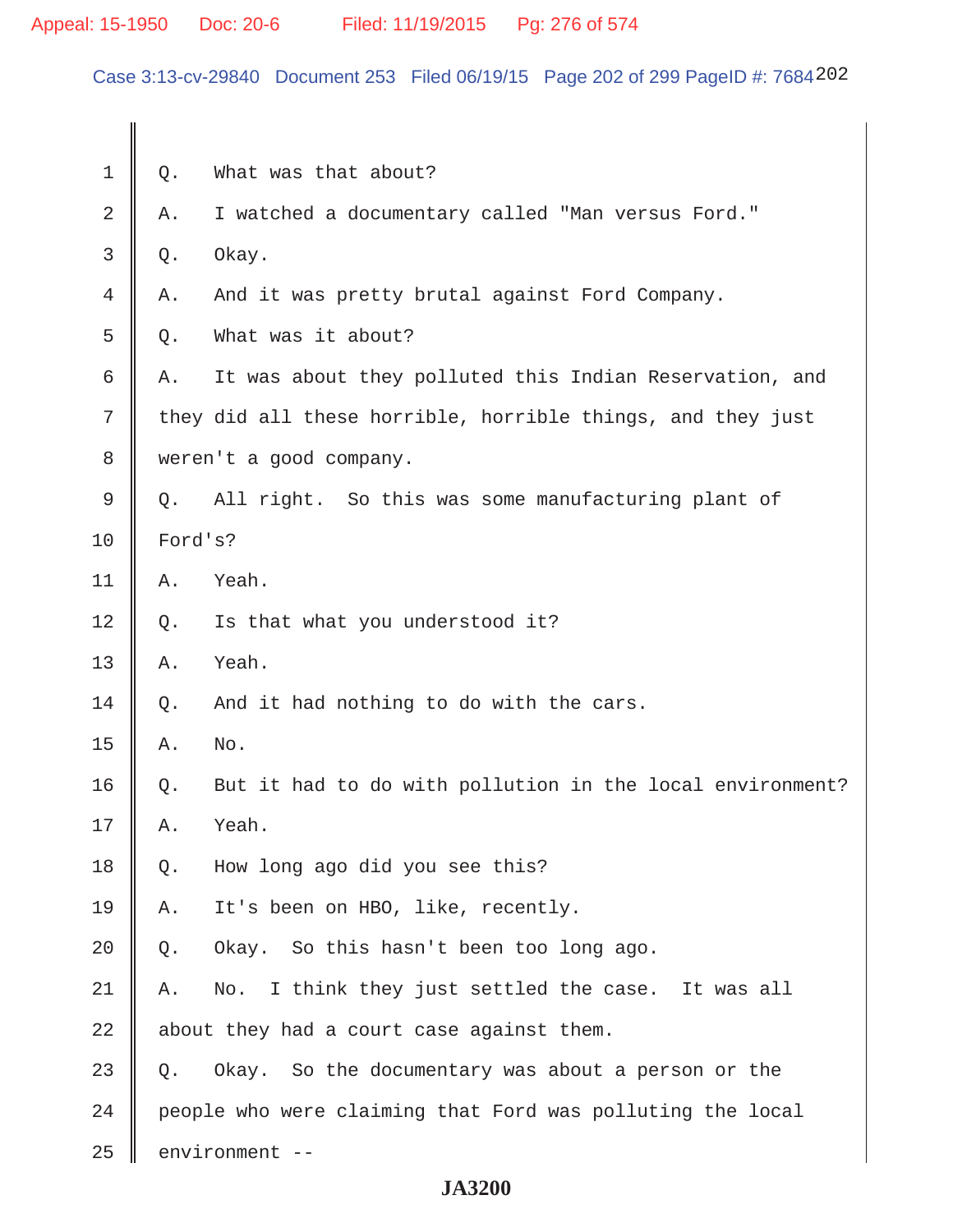Case 3:13-cv-29840 Document 253 Filed 06/19/15 Page 203 of 299 PageID #: 7685203

| 1  | Α.                               | Uh-huh.                                                  |
|----|----------------------------------|----------------------------------------------------------|
| 2  | Q.                               | -- and they ended up suing Ford over it, your            |
| 3  |                                  | understanding?                                           |
| 4  | Α.                               | Yes, yes. And they won.                                  |
| 5  | Q.                               | And they won.                                            |
| 6  | Α.                               | Yes.                                                     |
| 7  | Q.                               | Did they win a settlement or did they go with a jury     |
| 8  | verdict or do you even remember? |                                                          |
| 9  | Α.                               | I remember they got like 93 million --                   |
| 10 | Q.                               | And you think that might have been pretty recent?        |
| 11 | Α.                               | -- something like that. Yeah.                            |
| 12 | Q.                               | Yeah. So was it part of the documentary that they won    |
| 13 | and got this money?              |                                                          |
| 14 | Α.                               | Yeah.                                                    |
| 15 | Q.                               | Okay. And as a result of that, did you form an opinion   |
| 16 | or belief --                     |                                                          |
| 17 | Α.                               | Yes.                                                     |
| 18 | Q.                               | -- about Ford?                                           |
| 19 | Α.                               | Yeah. It didn't look good.                               |
| 20 | Q.                               | All right.                                               |
| 21 | Α.                               | It wasn't pretty.                                        |
| 22 | Q.                               | Is that an opinion -- obviously Ford is a big company -- |
| 23 | Α.                               | Right.                                                   |
| 24 | Q.                               | -- manufactures everywhere in the United States and      |
| 25 | beyond.                          |                                                          |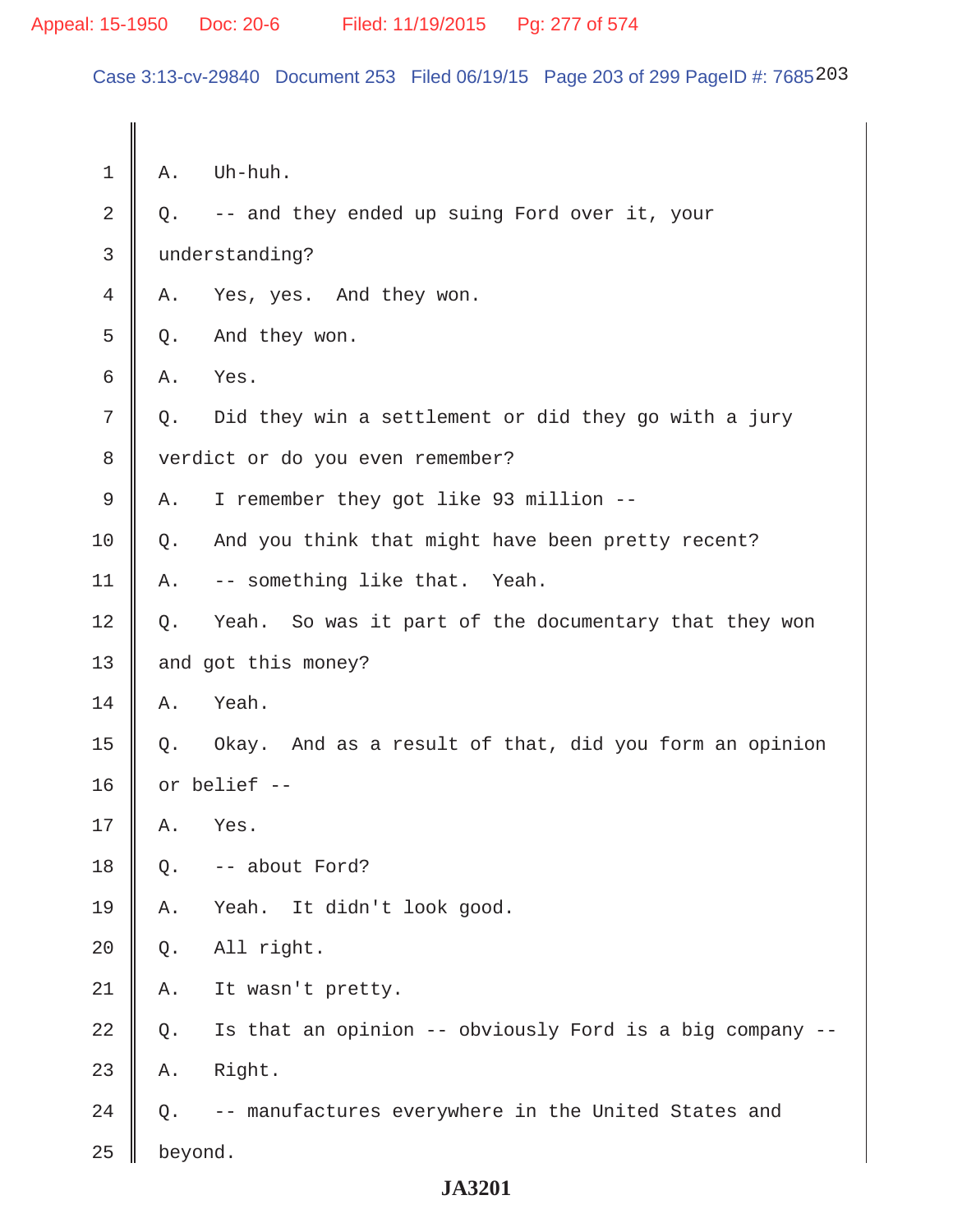# Appeal: 15-1950 Doc: 20-6 Filed: 11/19/2015 Pg: 278 of 574

Case 3:13-cv-29840 Document 253 Filed 06/19/15 Page 204 of 299 PageID #: 7686204

| $\mathbf 1$ | You've heard that this is a case over a Ford truck.<br>Do       |
|-------------|-----------------------------------------------------------------|
| 2           | you believe that the view you adopted when you watched that     |
| 3           | documentary would cause you to be biased against Ford or lean   |
| 4           | against Ford in this case?                                      |
| 5           | I would hope the answer is no, but I -- I don't have a<br>Α.    |
| 6           | good opinion of Ford. And my husband works at Toyota.<br>So     |
| 7           | I've never had a good opinion of Ford.                          |
| 8           | And what you last said, your husband works at Toyota, so<br>Q.  |
| 9           | do you and your husband consider Ford a competitor?             |
| 10          | No.<br>Α.                                                       |
| 11          | Well, what is it, then, about his working for Toyota<br>Q.      |
| 12          | that $-$                                                        |
| 13          | With the accelerant --<br>Α.                                    |
| 14          | Uh-huh.<br>Q.                                                   |
| 15          | -- I know that Toyota has had the same similar issues.<br>Α.    |
| 16          | Okay. You've heard about a claim about -- is it sudden<br>$Q$ . |
| 17          | unintended acceleration? Does that sound familiar?              |
| 18          | Yes.<br>Yes.<br>Α.                                              |
| 19          | So you've heard about Toyota --<br>Q.                           |
| 20          | Yes.<br>Α.                                                      |
| 21          | -- being the subject of claims like this?<br>Q.                 |
| 22          | Right.<br>Α.                                                    |
| 23          | What's your understanding about those claims?<br>Q.             |
| 24          | Well, my husband told me that if the -- they can't figure<br>Α. |
| 25          | out the problem.                                                |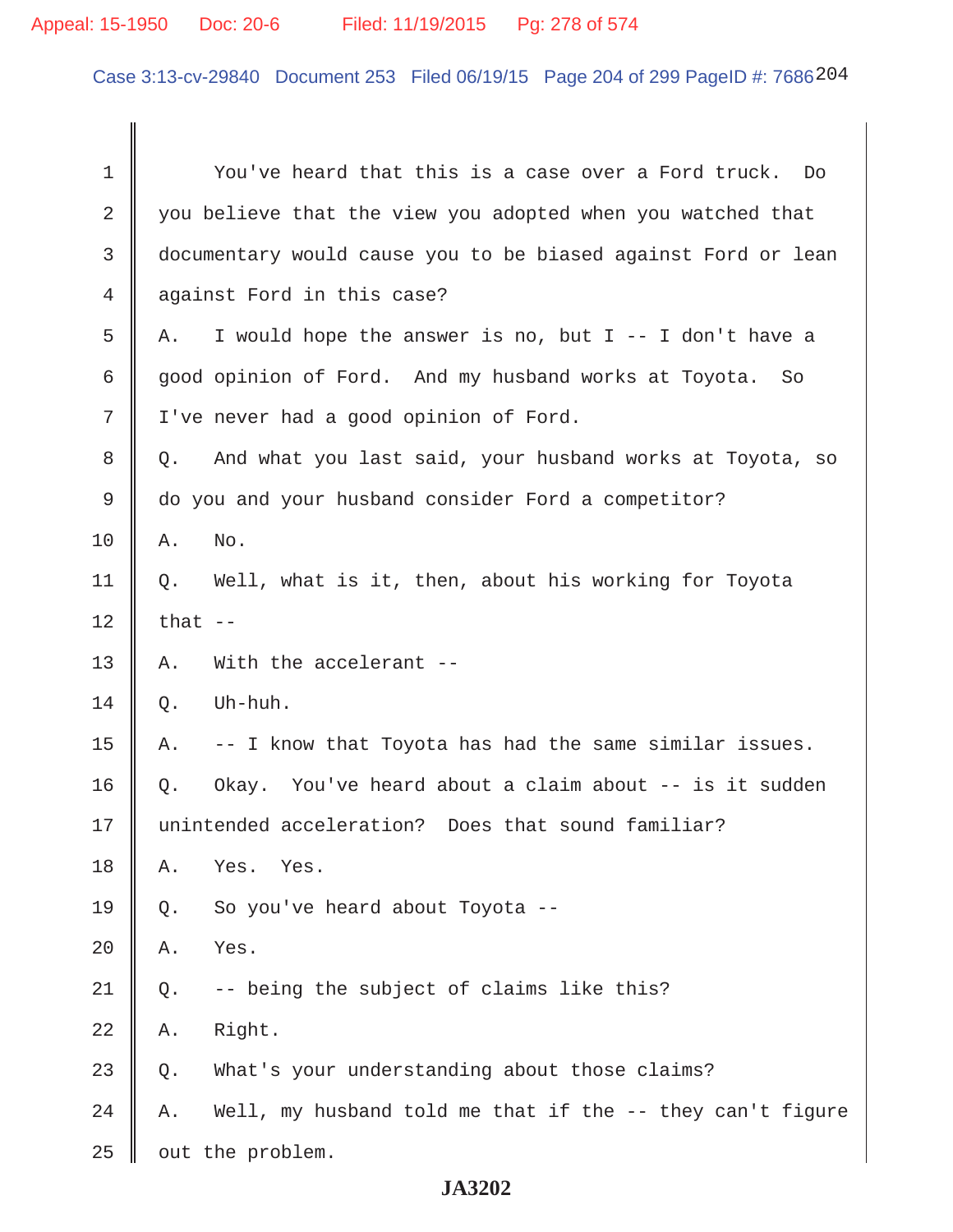Case 3:13-cv-29840 Document 253 Filed 06/19/15 Page 205 of 299 PageID #: 7687205

1 || Q. Does your husband imply to you that he thinks there is a 2 problem?  $3 \parallel A.$  Yes.  $4 \parallel 0.$  So -- $5 \parallel A$ . He told me -- $6 \parallel 0.$  Uh-huh. 7  $\parallel$  A. -- that if -- because we only have Toyotas; that if that 8 were to happen, to put it in neutral and slam on the brakes.  $9 \parallel Q$ . Uh-huh. Do you think that your -- first, do you think 10 | your bias about Ford from watching the documentary -- $11 \parallel A.$  Yes.  $12 \parallel Q$ . -- would cause you to be -- lean against them in this  $13 \parallel$  case? 14 | A. I think I'd have  $-$ - I think I'd have sympathy. 15  $\parallel$  Q. Do you think because of the documentary, you would be 16 | more likely to believe a claim against Ford?  $17 \parallel A.$  Yes. 18 || Q. And then you've said that this sudden unintended 19 acceleration claim against Toyota, your understanding about 20  $\parallel$  this is that there might be a real problem. 21 A. Right. Exactly.  $22 \parallel 0.$  Okay. 23  $\parallel$  A. And I don't know that that's the same case with Ford, but  $24$  | I know there's something similar that they can't quite figure  $25$  | out.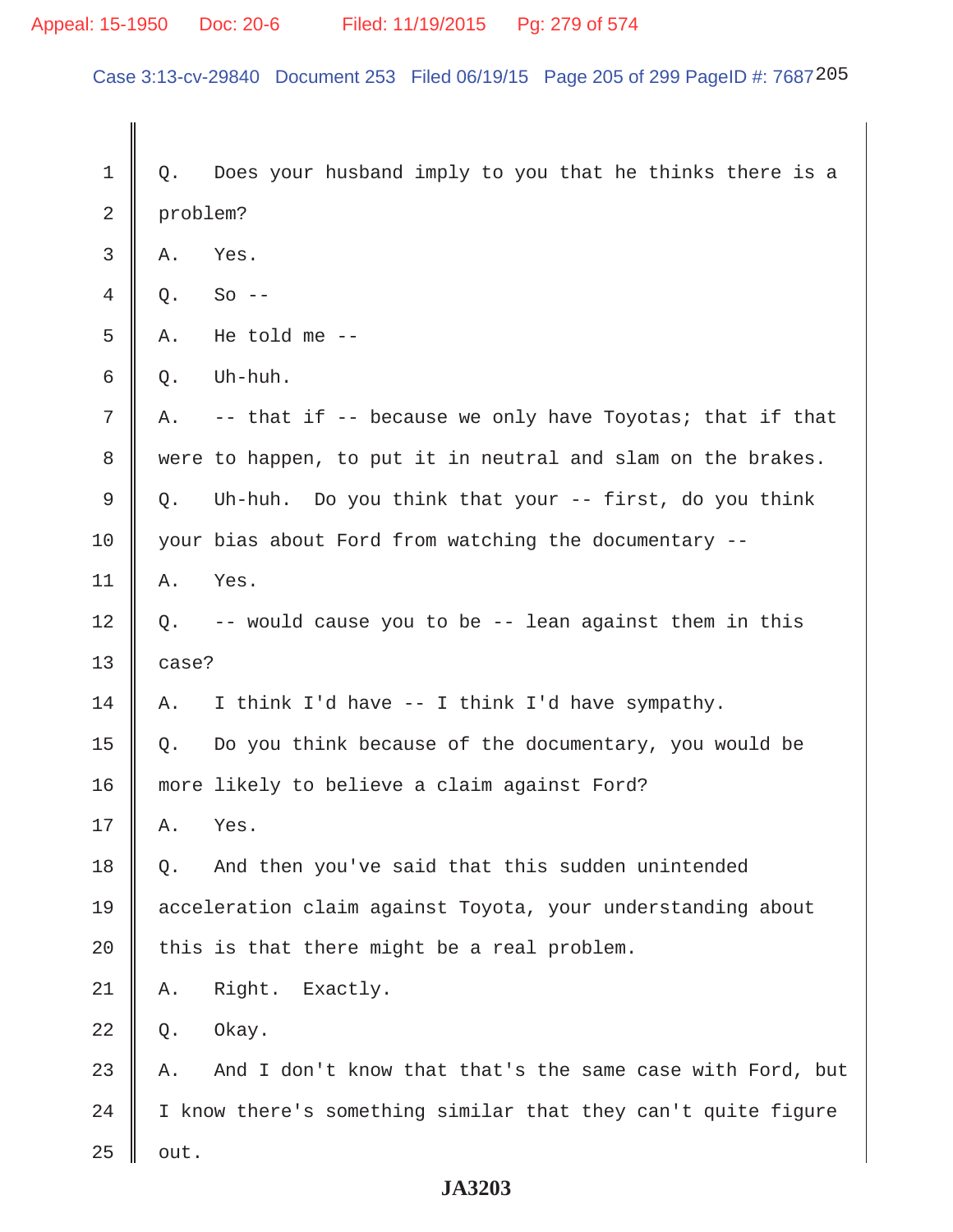### Appeal: 15-1950 Doc: 20-6 Filed: 11/19/2015 Pg: 280 of 574

Case 3:13-cv-29840 Document 253 Filed 06/19/15 Page 206 of 299 PageID #: 7688206

 1 THE COURT: Okay. All right. Any follow-up 2 questions? 3 MR. O'DELL: I don't think so. 4 BY MR. COOKE: 5 || O. So, Miss Delapas, my name is Andy Cooke. I'm from 6 Charleston and I represent Ford. 7 So in your heart of hearts, you just don't think you 8 could set aside the preconceived opinion that you have? 9 A. I would love to. I would love to honestly say that. I 10  $\parallel$  guess if -- I don't want to say if I was a better person, but 11 | to be perfectly honest, I don't know that I could.  $12 \parallel Q$ . We all have  $-$  all of us have biases, and we understand 13 | that, and we appreciate your honesty and your forthrightness,  $14$  and thank you very much. 15 || THE COURT: All right. Thank you, ma'am. 16 (The prospective juror exited the judge's chambers) 17 MR. BIBB: Move to excuse her for cause. 18 || THE COURT: Any response? 19 MR. O'DELL: No, Your Honor. 20 THE COURT: All right. I'm going to excuse her for 21 || cause. 22 Mr. Ball, Number 11? 23 MR. CLARK: I think he's got a vacation we need to  $24$  | ask him about. 25 THE COURT: Is that the one that said April 14th? **JA3204**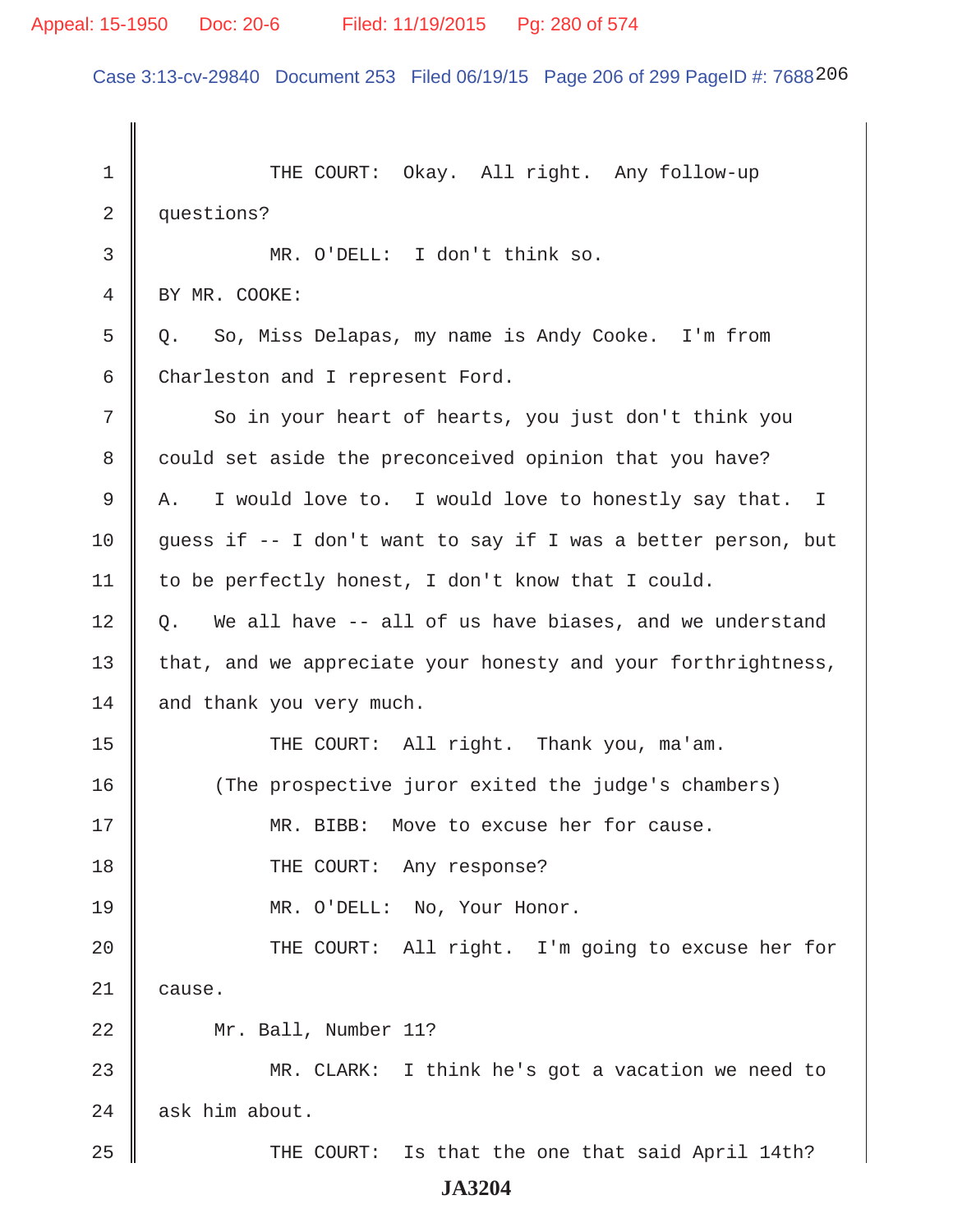# Appeal: 15-1950 Doc: 20-6 Filed: 11/19/2015 Pg: 281 of 574

Case 3:13-cv-29840 Document 253 Filed 06/19/15 Page 207 of 299 PageID #: 7689207

| 1  | MR. CLARK: No. I'm talking about this week.                    |
|----|----------------------------------------------------------------|
| 2  | THE COURT: Is there anything other than that                   |
| 3  | anybody wants to ask him about?                                |
| 4  | MR. COOKE: He's been a juror frequently. It sounds             |
| 5  | like it was recent.                                            |
| 6  | MR. O'DELL: He had, like, a med mal case.                      |
| 7  | MR. COOKE: CSX case.                                           |
| 8  | THE COURT: All right. Let's ask Mr. Ball to come               |
| 9  | in.                                                            |
| 10 | (The prospective juror entered the judge's chambers)           |
| 11 | BY THE COURT:                                                  |
| 12 | Hi, Mr. Ball. How are you?<br>Q.                               |
| 13 | I'm fine. How are you all?<br>Α.                               |
| 14 | We're doing well.<br>Q.                                        |
| 15 | First, you indicated that you've got some travel plans         |
| 16 | coming up?                                                     |
| 17 | Yes, Thursday. I have tickets to see the Penguins and<br>Α.    |
| 18 | Hurricanes in Raleigh Thursday evening.                        |
| 19 | Oh, this Thursday?<br>Q.                                       |
| 20 | Yes.<br>Α.                                                     |
| 21 | All right. What was your plan? To drive down there and<br>Q.   |
| 22 | spend the night?                                               |
| 23 | It was either to drive down and spend the night or drive<br>Α. |
| 24 | down and go to the game and come back. We haven't really       |
| 25 | decided yet because my son has to work the following day.      |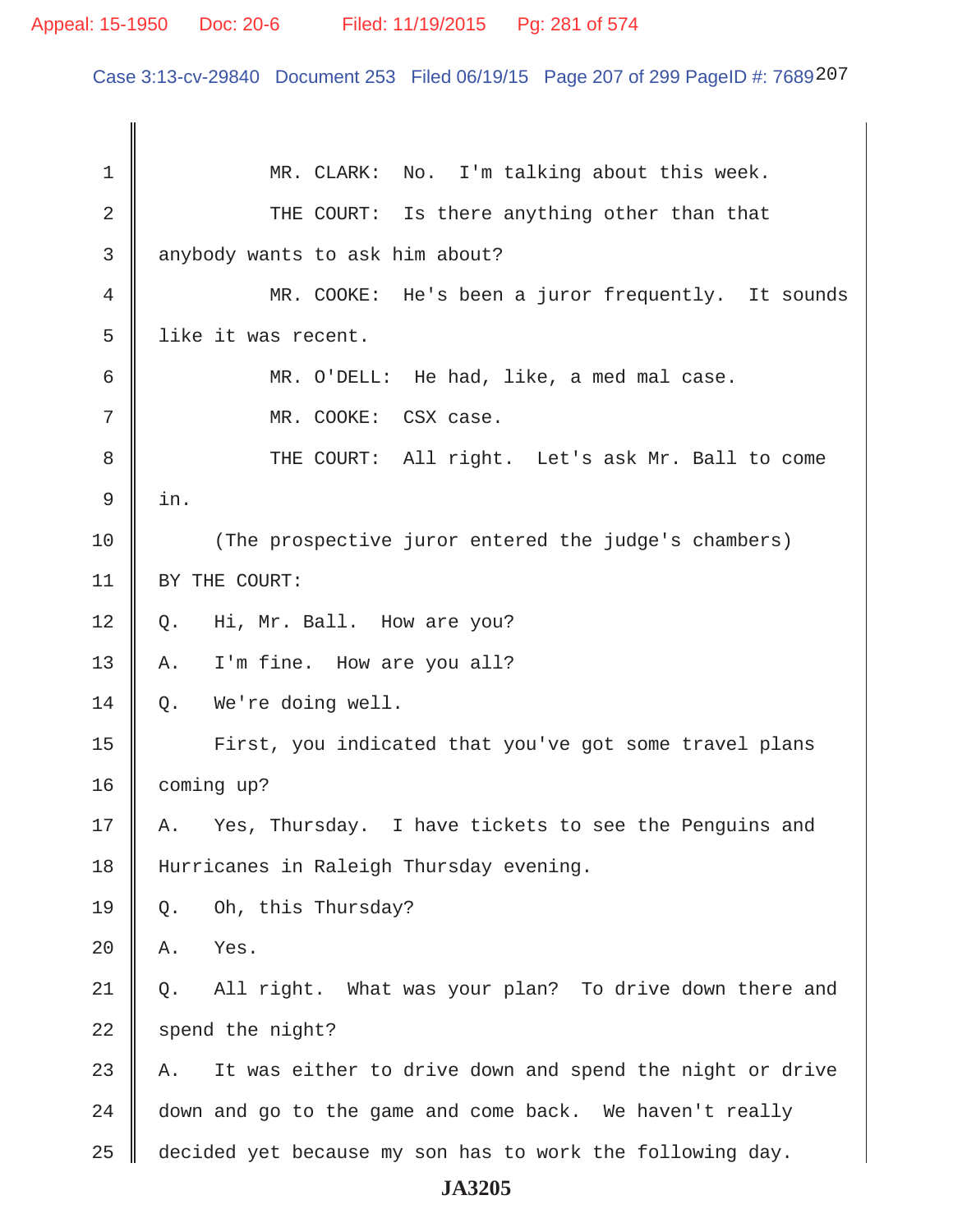# Appeal: 15-1950 Doc: 20-6 Filed: 11/19/2015 Pg: 282 of 574

Case 3:13-cv-29840 Document 253 Filed 06/19/15 Page 208 of 299 PageID #: 7690208

| $\mathbf 1$ | Q.             | Okay. If you don't mind me asking, who all is planning   |  |
|-------------|----------------|----------------------------------------------------------|--|
| 2           | to go?         |                                                          |  |
| 3           | Α.             | My wife -- myself, my wife, and my two boys.             |  |
| 4           | Q.             | Okay. What time is the game?                             |  |
| 5           | Α.             | Seven.                                                   |  |
| 6           | Q.             | That's about a $--$ what? $--$ a four-hour drive?        |  |
| 7           | Α.             | I was guessing four and a half, five. I'm not real sure. |  |
| 8           | Q.             | It's in Raleigh?                                         |  |
| 9           | Α.             | Yes.                                                     |  |
| 10          |                | MR. CLARK: It's long. Maybe more than that,              |  |
| 11          | unfortunately. |                                                          |  |
| 12          | BY THE COURT:  |                                                          |  |
| 13          | Q.             | Well, so if you're chosen as a juror, what would you do  |  |
| 14          |                | about that trip?                                         |  |
| 15          | Α.             | I would ask you to adjourn at noon so I could go.        |  |
| 16          | Q.             | What would your second choice be?                        |  |
| 17          | Α.             | 12:30.                                                   |  |
| 18          | Q.             | Pretty good.                                             |  |
| 19          |                | Well, there were other areas I think besides his travel  |  |
| 20          |                | plan that counsel may have noted. Go ahead.              |  |
| 21          | BY MR. COOKE:  |                                                          |  |
| 22          | О.             | Mr. Ball, my name is Andy Cooke. You've served on a      |  |
| 23          |                | number of juries I think in recent times?                |  |
| 24          | Α.             | Yes.                                                     |  |
| 25          | Q.             | Is that right?                                           |  |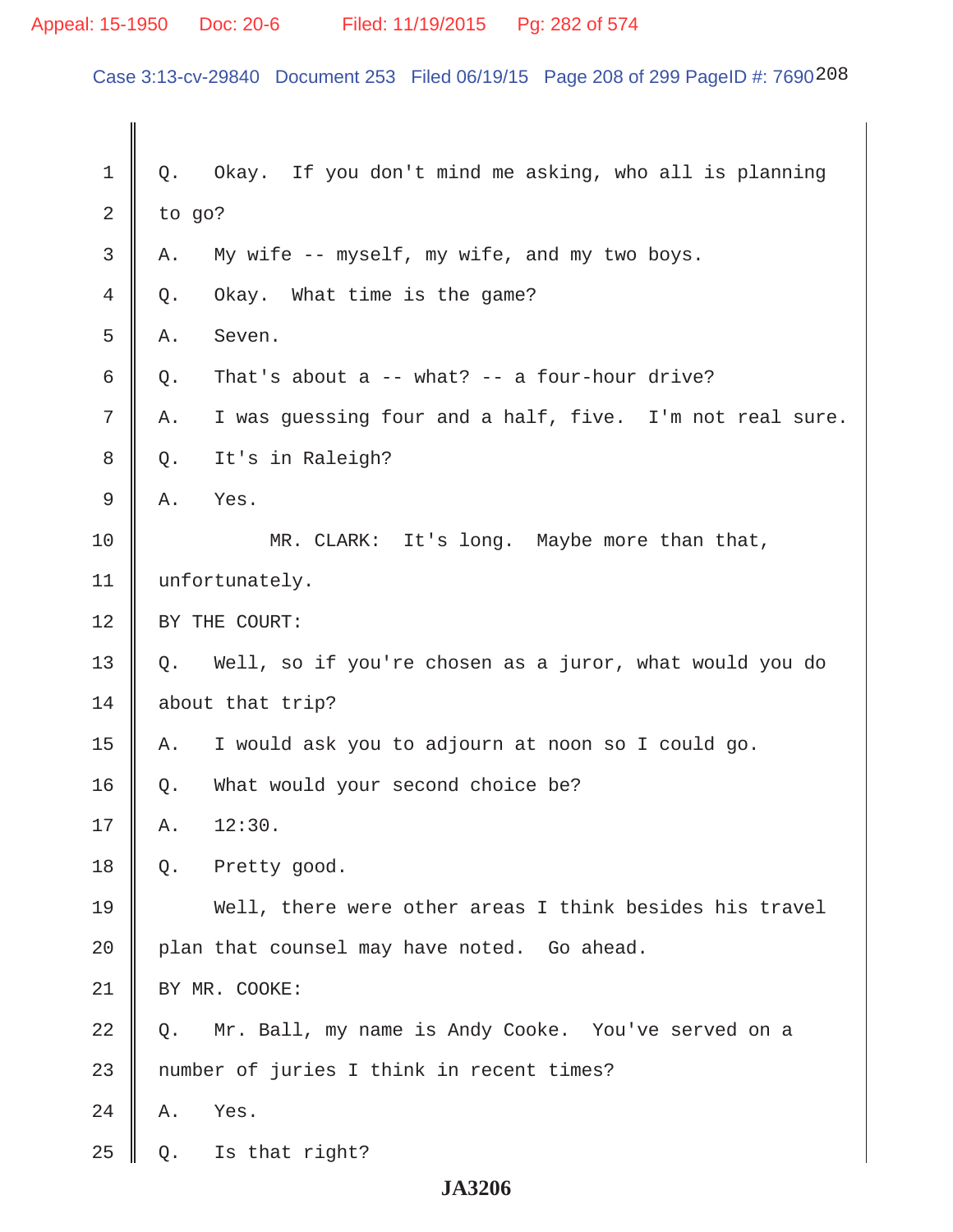Case 3:13-cv-29840 Document 253 Filed 06/19/15 Page 209 of 299 PageID #: 7691209

| $\mathbf 1$ | Α.                                  | Yes.                                                      |
|-------------|-------------------------------------|-----------------------------------------------------------|
| 2           | Q.                                  | So I remember one of them was a medical malpractice case; |
| 3           |                                     | is that right?                                            |
| 4           | Α.                                  | Yes.                                                      |
| 5           | Q.                                  | In Cabell County?                                         |
| 6           | Α.                                  | Yes, sir.                                                 |
| 7           | Q.                                  | When was that?                                            |
| 8           | Α.                                  | That was last year.                                       |
| 9           |                                     | BY THE COURT:                                             |
| 10          | Q.                                  | And that's the one you said got dismissed.                |
| 11          | Α.                                  | It was dismissed, yes.                                    |
| 12          | BY MR. COOKE:                       |                                                           |
| 13          | Q.                                  | Okay. Okay. So you were seated. And then it was           |
| 14          |                                     | halfway through the trial, it was over?                   |
| 15          | Α.                                  | It was three days into it.                                |
| 16          | Q.                                  | And then another one was a CSX case?                      |
| 17          | Α.                                  | Yes.                                                      |
| 18          | Q.                                  | Okay. And when was that case?                             |
| 19          | Α.                                  | About eight, nine years ago, I believe, sometime in that  |
| 20          | timeframe. I don't really remember. |                                                           |
| 21          | Q.                                  | Was there a -- I seem to remember there was a third case. |
| 22          | Α.                                  | There was a man was accused of cocaine, selling cocaine,  |
| 23          |                                     | I believe. Crack cocaine, I believe.                      |
| 24          |                                     | BY THE COURT:                                             |
| 25          | Q.                                  | Was that in this court too?                               |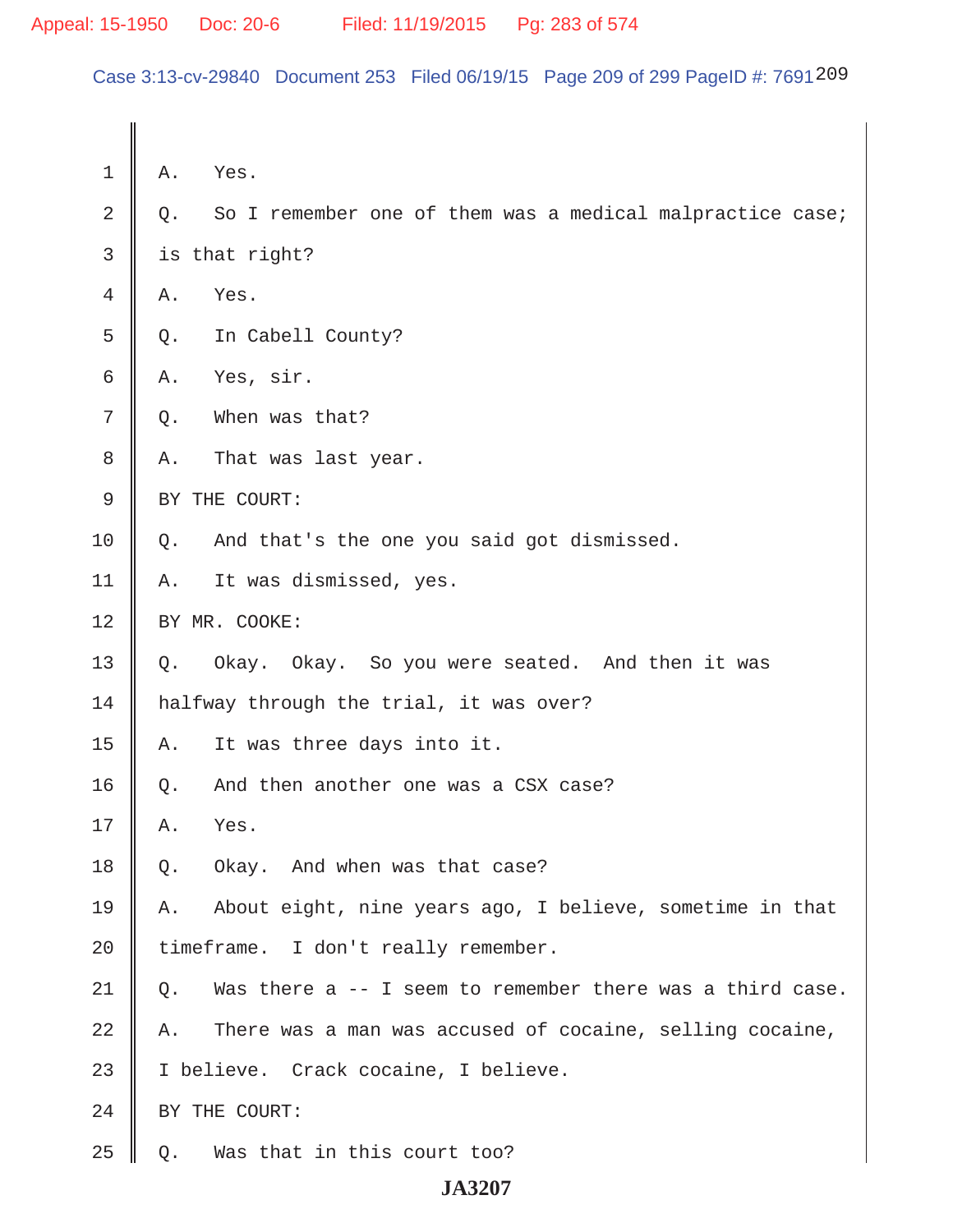Case 3:13-cv-29840 Document 253 Filed 06/19/15 Page 210 of 299 PageID #: 7692210

 $1 \parallel A.$  Yes, sir. 2 | BY MR. COOKE:  $3 \parallel Q$ . And how long ago was that one? 4 A. That was after the CSX case. So I think it was the  $5 \parallel$  same -- no, it was a different term. So it would've probably 6 been seven to eight years ago.  $7 \parallel Q$ . If you're seated on this jury and not able to be with 8 your boys and your wife to the game on Thursday, would you 9 || hold that against the parties here in this case?  $10$  | A. No, because I understand. I mean, it's a -- it's my duty 11 | to do this, you know, but  $-$ 12 | Q. Prefer otherwise? 13 || A.  $12:45$  at the latest, Judge. 14 SY THE COURT: 15  $\parallel$  Q. What if the parties offered to fly you down there? 16 A. The whole family? 17 Q. Yeah, of course. All of us. The judge would have to go 18 || with you probably. 19  $\parallel$  A. That could be done. Okay. 20 || THE COURT: All right. Thank you, Mr. Ball. 21 Appreciate it. 22 (The prospective juror exited the judge's chambers) 23 THE COURT: Well, I put a checkmark by Mr. Ball's 24 || name. I am likely to decide, once we've gone through all or  $25$  more of the jurors, to let him go. I don't want to do that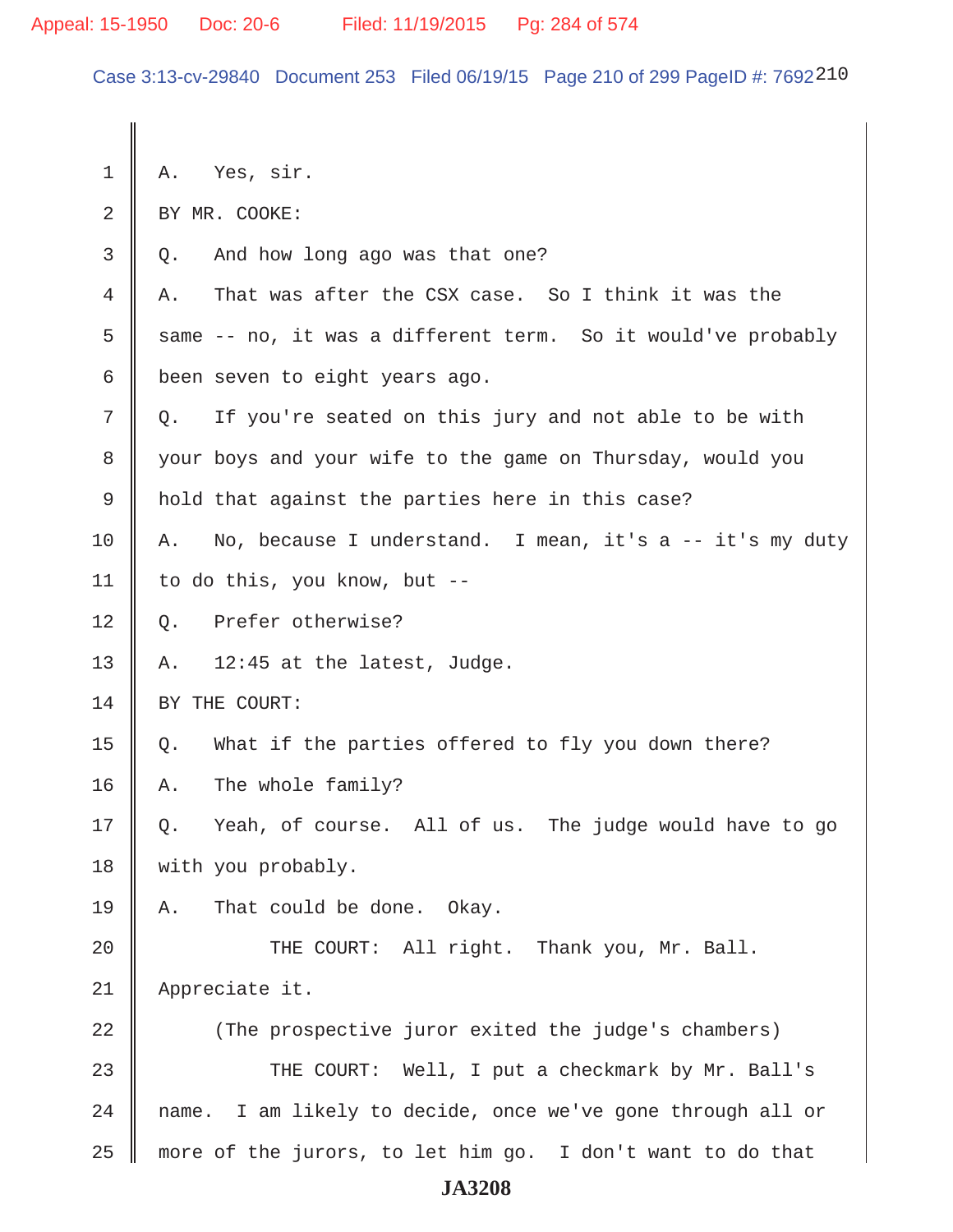# Appeal: 15-1950 Doc: 20-6 Filed: 11/19/2015 Pg: 285 of 574

Case 3:13-cv-29840 Document 253 Filed 06/19/15 Page 211 of 299 PageID #: 7693211

| 1  | unless we're sure we've got enough.                        |  |
|----|------------------------------------------------------------|--|
| 2  | Miss Daniels, Glennia Daniels, Number 12?                  |  |
| 3  | MR. O'DELL: One second.                                    |  |
| 4  | MR. CLARK: Son has a Cobalt.                               |  |
| 5  | MR. O'DELL: She's had jury duty too.                       |  |
| 6  | THE COURT: All right. Let's ask Miss Daniels to            |  |
| 7  | come back.                                                 |  |
| 8  | (The prospective juror entered the judge's chambers)       |  |
| 9  | BY THE COURT:                                              |  |
| 10 | Hi, Miss Daniels. How are you this afternoon?<br>Q.        |  |
| 11 | Just fine.<br>Α.                                           |  |
| 12 | Q. Good. Let me see. I forgot what I was going to ask you  |  |
| 13 | about because I just started looking at something else.    |  |
| 14 | First, you or somebody you knew had the recall over the    |  |
| 15 | ignition?                                                  |  |
| 16 | Α.<br>My son.                                              |  |
| 17 | Okay. And I don't know if I asked you about this out<br>Q. |  |
| 18 | there, but I've forgotten now. Had he had the actual       |  |
| 19 | experience with the ignition shutting off?                 |  |
| 20 | No, no, no.<br>Α.                                          |  |
| 21 | All right. So he got a recall.<br>Q.                       |  |
| 22 | Right, through the mail.<br>Α.                             |  |
| 23 | All right. And then did he get it fixed?<br>Q.             |  |
| 24 | Yes.<br>Α.                                                 |  |
| 25 | Okay. So he had no problems with it.<br>Q.                 |  |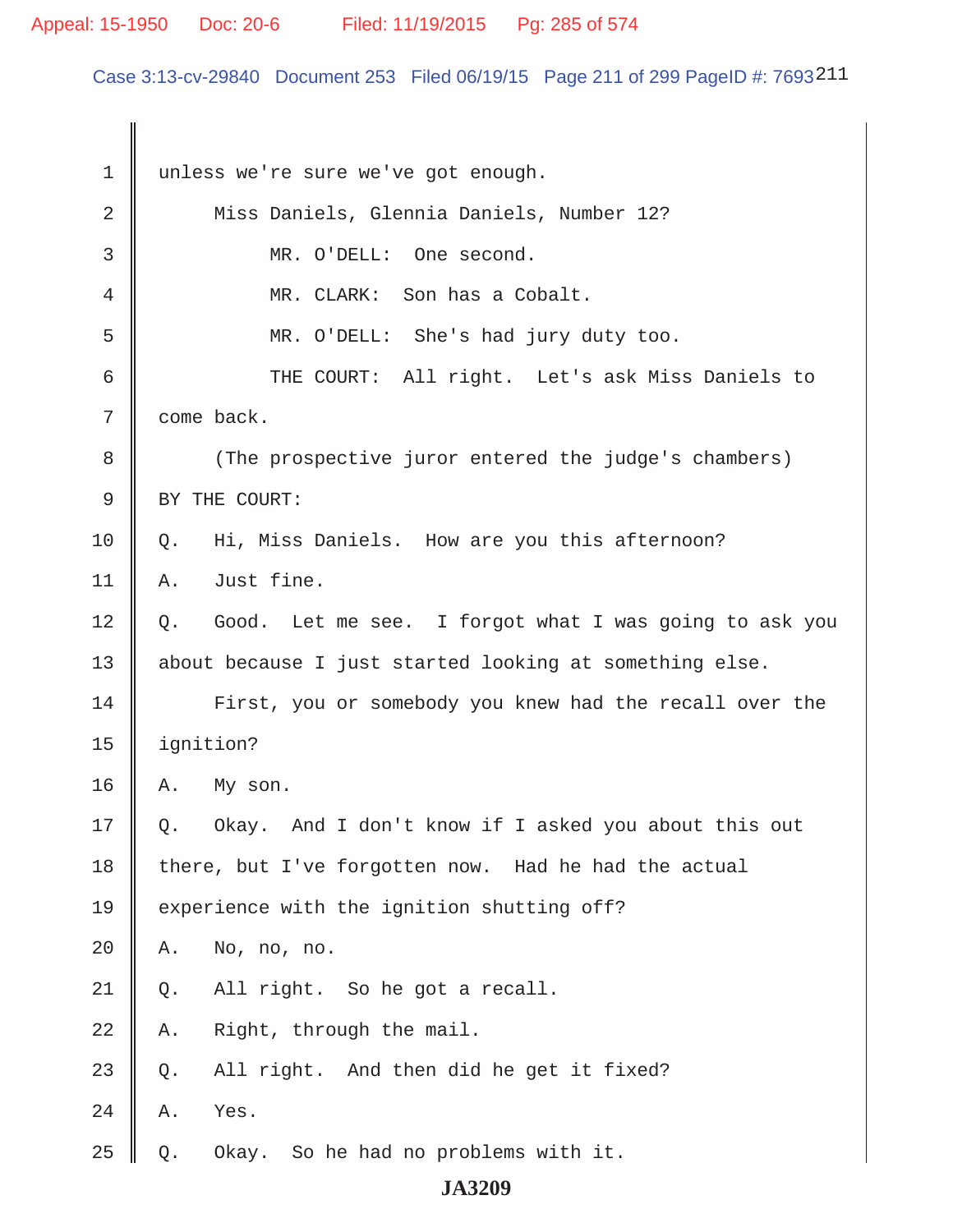Case 3:13-cv-29840 Document 253 Filed 06/19/15 Page 212 of 299 PageID #: 7694212

| $\mathbf 1$ | Α.    | No.                                                          |
|-------------|-------|--------------------------------------------------------------|
| 2           |       | THE COURT: All right. What were the other areas              |
| 3           |       | that counsel wanted to inquire about?                        |
| 4           |       | MR. O'DELL: Grandson.                                        |
| 5           |       | BY THE COURT:                                                |
| 6           | Q.    | Oh, did you have a family member who owned a Ford Ranger     |
| 7           |       | for a while?                                                 |
| 8           | Α.    | Grandson.                                                    |
| 9           | Q.    | And how long did he have the Ranger?                         |
| 10          | Α.    | About three years.                                           |
| 11          | Q.    | And he liked it?                                             |
| 12          | Α.    | Oh, yes.                                                     |
| 13          | $Q$ . | No trouble with it?                                          |
| 14          | Α.    | No.                                                          |
| 15          | Q.    | Okay. Did he buy it new or used?                             |
| 16          | Α.    | Used.                                                        |
| 17          | Q.    | And why did he get rid of it when he did?                    |
| 18          | Α.    | A bigger vehicle.                                            |
| 19          | Q.    | Okay.                                                        |
| 20          | Α.    | Went to another Ford.                                        |
| 21          | Q.    | All right. Was there anything about your grandson's          |
| 22          |       | experience with his Ranger that you think would cause you to |
| 23          |       | have any leanings one way or the other in this case?         |
| 24          | Α.    | No.                                                          |
| 25          |       | THE COURT: All right. Any other questions?                   |
|             |       | <b>JA3210</b>                                                |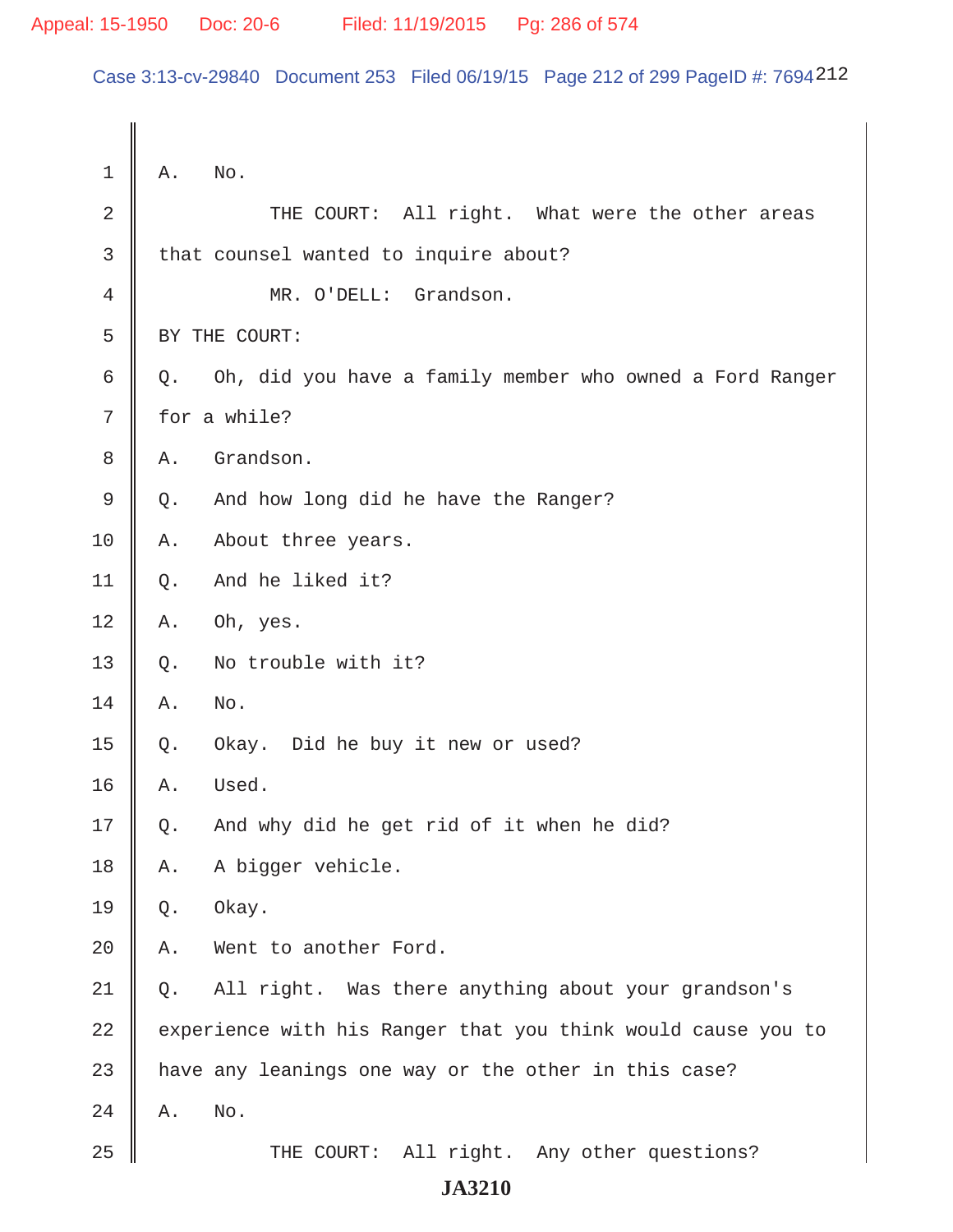Case 3:13-cv-29840 Document 253 Filed 06/19/15 Page 213 of 299 PageID #: 7695213

| 1  | Thank you, ma'am.                                              |  |
|----|----------------------------------------------------------------|--|
| 2  | (The prospective juror exited the judge's chambers)            |  |
| 3  | THE COURT: Well, next is Miss Egnor, who's quite               |  |
| 4  | chatty.                                                        |  |
| 5  | What areas do counsel want me to --                            |  |
| 6  | MR. COOKE: She said that she had a vehicle, the                |  |
| 7  | brakes would not stop the car. It was a used GM, I believe.    |  |
| 8  | THE COURT: And she also mentioned about the hot                |  |
| 9  | coffee case. Let's bring her back.                             |  |
| 10 | (The prospective juror entered the judge's chambers)           |  |
| 11 | BY THE COURT:                                                  |  |
| 12 | Miss Egnor, how are you this afternoon?<br>Q.                  |  |
| 13 | Oh, been better.<br>Α.                                         |  |
| 14 | Have you? I wanted to ask you about a few things.<br>Q.        |  |
| 15 | Okay.<br>Α.                                                    |  |
| 16 | One, I think you told me you actually sat in as a juror<br>Q.  |  |
| 17 | in a case involving somebody that got hurt and brought a claim |  |
| 18 | because of --                                                  |  |
| 19 | It was something about food, yes.<br>Α.                        |  |
| 20 | Okay.<br>Q.                                                    |  |
| 21 | It was in Putnam County, in Winfield, and I don't know<br>Α.   |  |
| 22 | the exact year, but it was right after having a kid, and I had |  |
| 23 | him in '08.                                                    |  |
| 24 | Okay.<br>Q.                                                    |  |
| 25 | So it's from '08 till now. It was there.<br>Α.                 |  |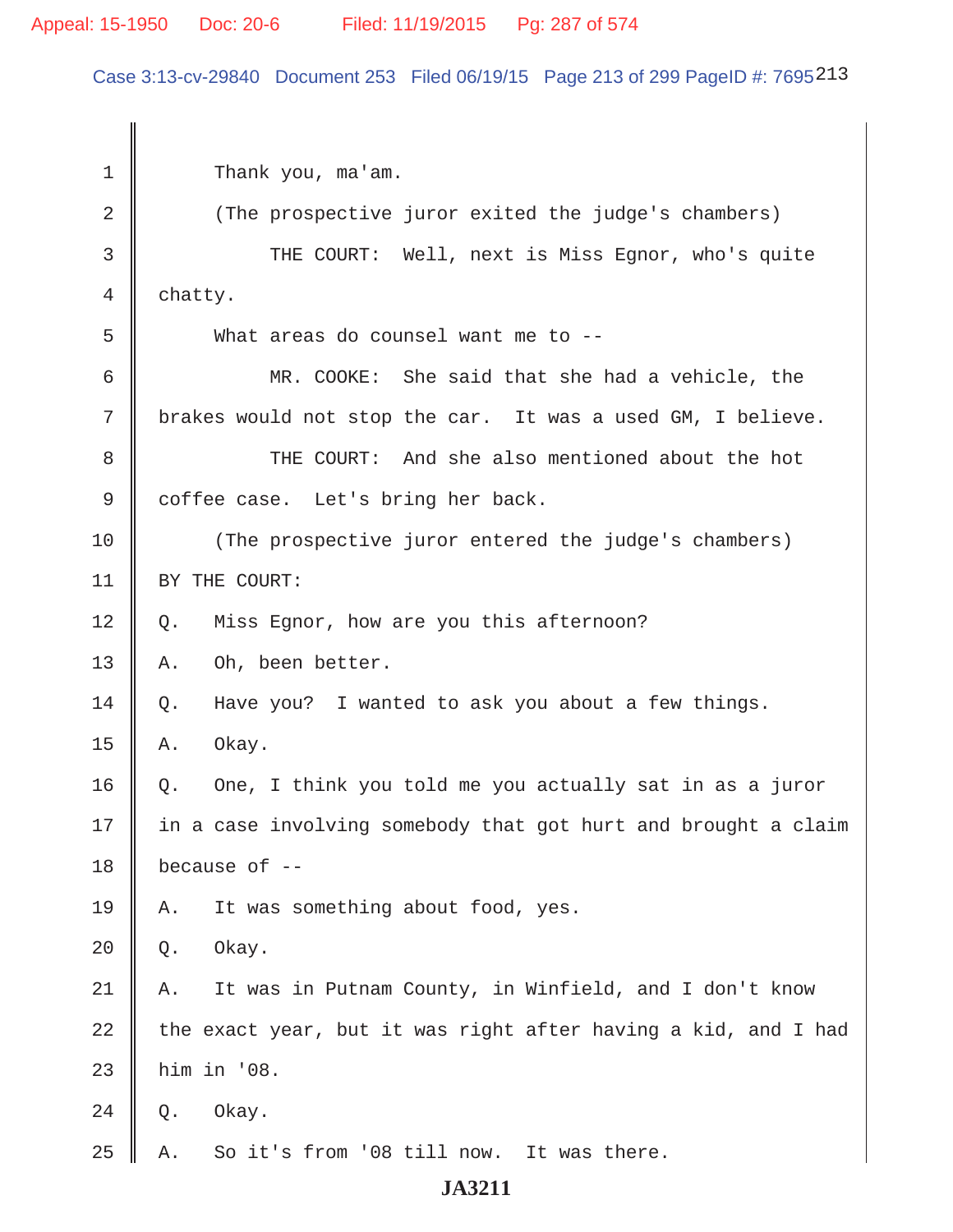# Appeal: 15-1950 Doc: 20-6 Filed: 11/19/2015 Pg: 288 of 574

Case 3:13-cv-29840 Document 253 Filed 06/19/15 Page 214 of 299 PageID #: 7696214

| 1             | Q.                          | All right. And so who did they sue about this?                 |
|---------------|-----------------------------|----------------------------------------------------------------|
| 2             | Α.                          | It was something in Poca. That's all I remember.               |
| 3             | Q.                          | A business?                                                    |
| 4             | Α.                          | Yes.                                                           |
| 5             | Q.                          | Okay. And was it something that was -- a beverage or           |
| 6             | something that was too hot? |                                                                |
| 7             | Α.                          | I think it was food. Preferably I think it was a hot dog       |
| 8             | and they got burned.        |                                                                |
| $\mathcal{G}$ | Q.                          | They got burned.                                               |
| 10            | Α.                          | Yes.                                                           |
| 11            | Q.                          | Okay. And you sat in on the trial of that?                     |
| 12            | Α.                          | Yeah.                                                          |
| 13            | Q.                          | How did it turn out?                                           |
| 14            | Α.                          | They were not guilty. It was something about they were         |
| 15            |                             | not guilty because there were labels that were saying "Warning |
| 16            | Hot."                       |                                                                |
| 17            | Q.                          | Okay.                                                          |
| 18            | Α.                          | And so it was dropped.                                         |
| 19            | Q.                          | All right. So you all found in favor of the business?          |
| 20            | Α.                          | Yes.                                                           |
| 21            | Q.                          | Decided that they had warned about how hot it was.             |
| 22            | Α.                          | They had the labels and everything.                            |
| 23            | Q.                          | Okay.                                                          |
| 24            | Α.                          | So there was no reason to be guilty.                           |
| 25            | Q.                          | Well, did you think that that was a frivolous case or          |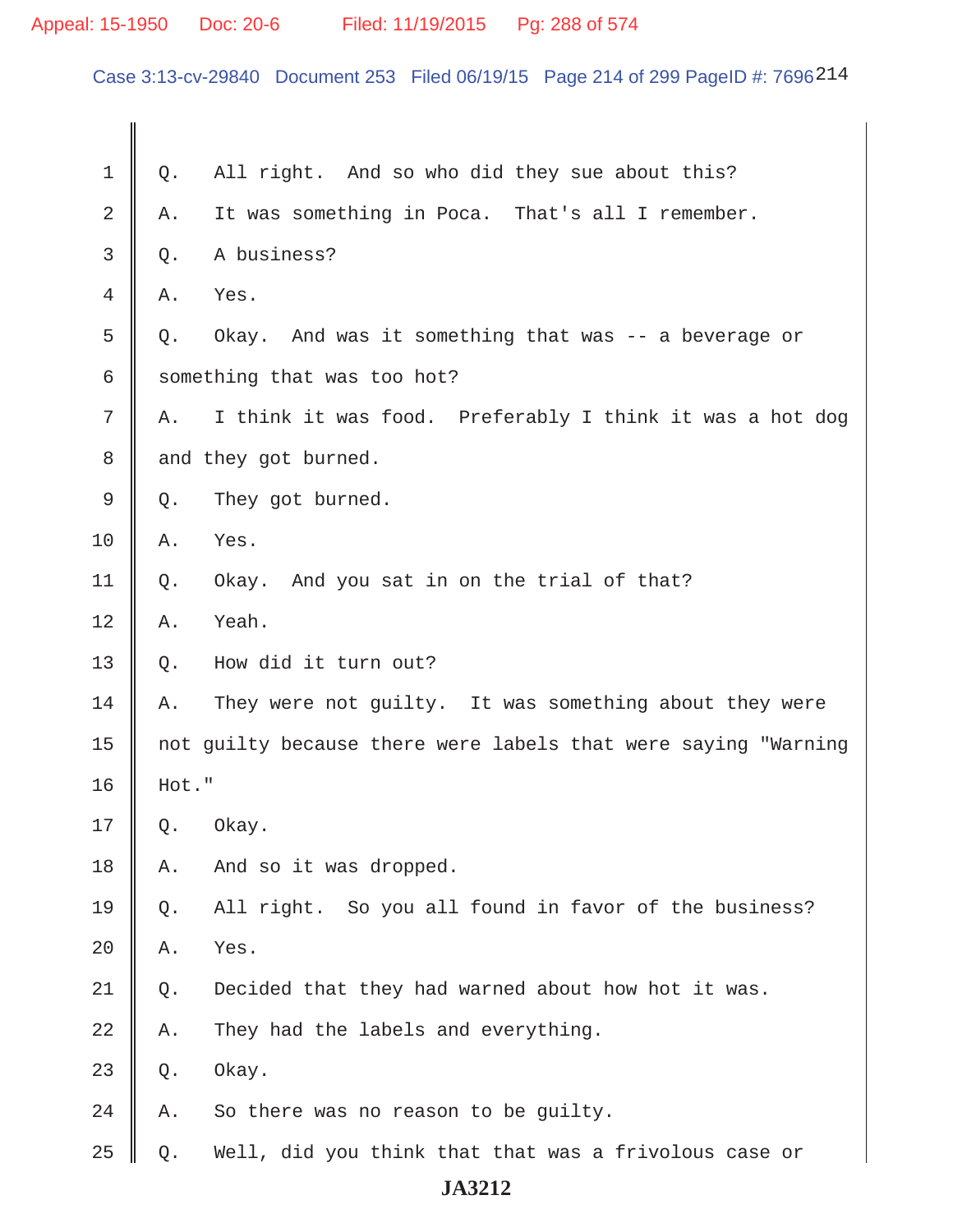# Appeal: 15-1950 Doc: 20-6 Filed: 11/19/2015 Pg: 289 of 574

Case 3:13-cv-29840 Document 253 Filed 06/19/15 Page 215 of 299 PageID #: 7697215

| 1           |        | claim to begin with? Do you know what I mean by that?          |
|-------------|--------|----------------------------------------------------------------|
| 2           | Α.     | No.                                                            |
| 3           | Q.     | Well, you heard the evidence.                                  |
| 4           | Α.     | Uh-huh.                                                        |
| 5           | Q.     | Did you think it was a fair case for the plaintiff to          |
| 6           | bring? |                                                                |
| 7           | Α.     | At first, I thought it was --                                  |
| 8           | Q.     | Okay.                                                          |
| $\mathsf 9$ | Α.     | -- until we heard the rest of it --                            |
| 10          | Q.     | Okay.                                                          |
| 11          | Α.     | -- like with the warning labels and stuff like that.           |
| 12          | Q.     | All right. So you decided in favor of the business, but        |
| 13          |        | just hearing what the case was about, did you think at the end |
| 14          |        | of it that it was kind of ridiculous for the plaintiff to      |
| 15          |        | bring that?                                                    |
| 16          | Α.     | Yeah.<br>Yeah.                                                 |
| 17          | Q.     | So you --                                                      |
| 18          | Α.     | But everybody has issues because if they didn't have a         |
| 19          |        | warning saying it was too hot, think about it, because what if |
| 20          |        | they got third degree?                                         |
| 21          | Q.     | Well, so if they hadn't had the warning, then --               |
| 22          | Α.     | Then they would have been guilty.                              |
| 23          | Q.     | -- you would've found --                                       |
| 24          | Α.     | I would have been that way.                                    |
| 25          | Q.     | Okay.                                                          |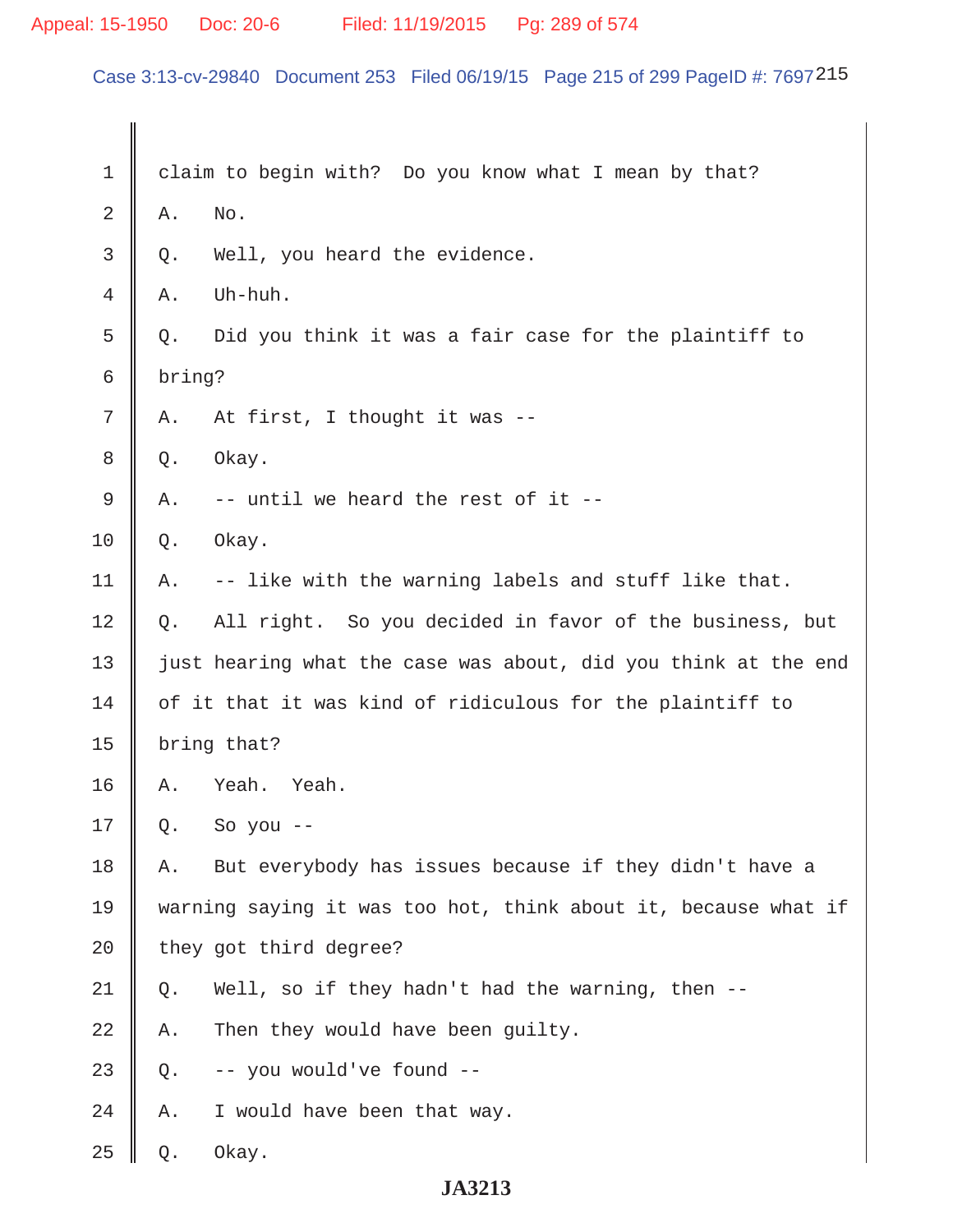# Appeal: 15-1950 Doc: 20-6 Filed: 11/19/2015 Pg: 290 of 574

Case 3:13-cv-29840 Document 253 Filed 06/19/15 Page 216 of 299 PageID #: 7698216

| 1              | Α.        | Because I just do it for the -- like, if you've got a       |
|----------------|-----------|-------------------------------------------------------------|
| $\overline{2}$ |           | warning and stuff that you can read and see plain as day -- |
| 3              | Q.        | Uh-huh.                                                     |
| 4              | Α.        | -- then, you know --                                        |
| 5              | Q.        | Now, this is a completely different case.                   |
| 6              | Α.        | Yeah.                                                       |
| 7              | $Q$ .     | This case involves personal injuries.                       |
| 8              | Α.        | Yes.                                                        |
| 9              | Q.        | But it involves a claim that Ford manufactured and then     |
| 10             | $sold$ -- |                                                             |
| 11             | Α.        | Uh-huh.                                                     |
| 12             | Q.        | -- a truck that was defective.                              |
| 13             |           | Do you think that there's anything about your experience    |
| 14             |           | with the hot food case that would cause you to lean for or  |
| 15             |           | against either side in this case?                           |
| 16             | Α.        | No, because that's totally different. That's other          |
| 17             | things.   |                                                             |
| 18             | Q.        | All right.                                                  |
| 19             | Α.        | I don't bring other issues to anything else, no.<br>No.     |
| 20             |           | THE COURT:<br>Okay. All right. What other areas of          |
| 21             |           | questions did anybody have?                                 |
| 22             |           | BY MR. O'DELL:                                              |
| 23             | Q.        | You were hurt pretty badly it sounded like in a crash.      |
| 24             | Α.        | Oh, yeah.                                                   |
| 25             | Q.        | And it sounded like your mom started a lawsuit and it       |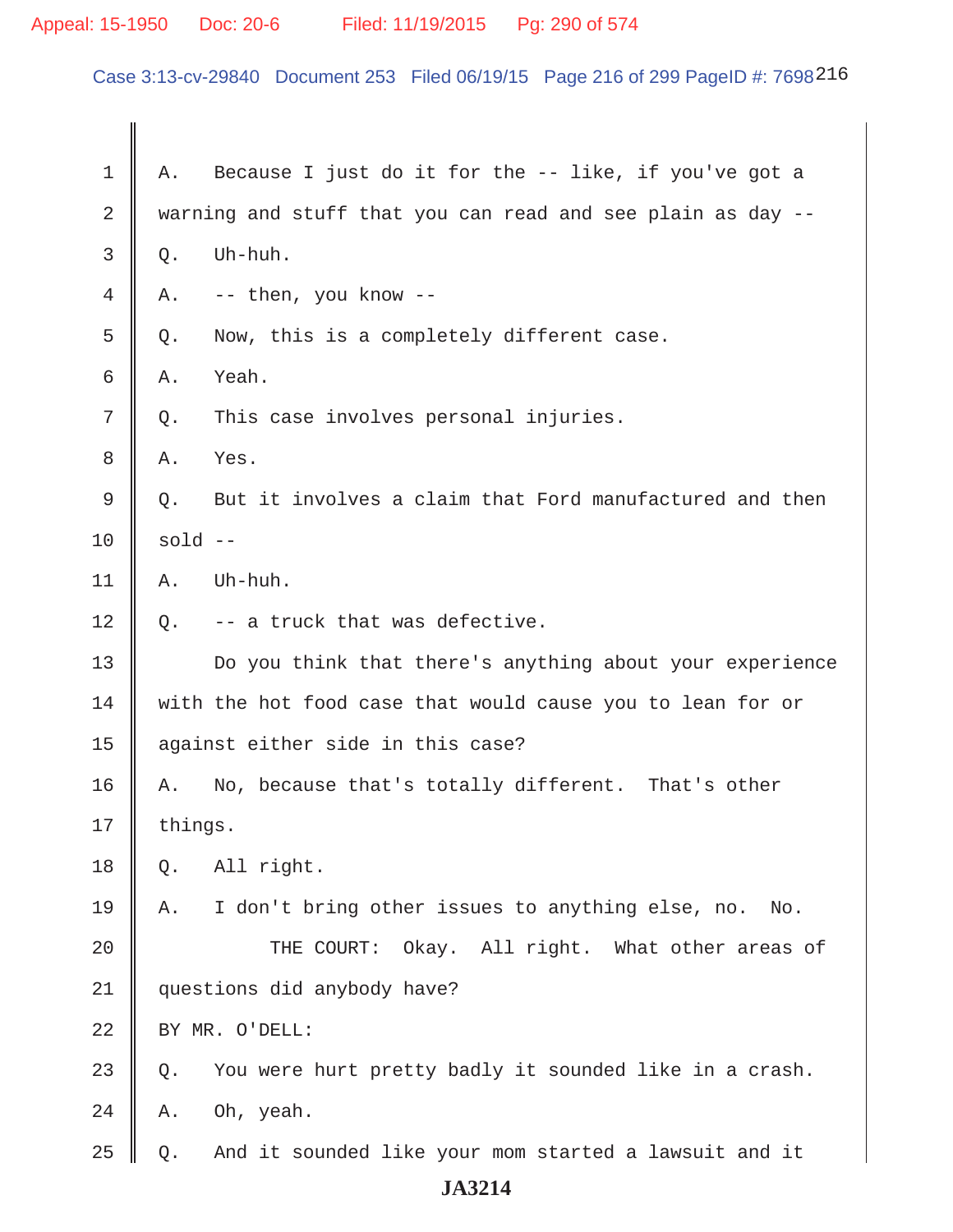Case 3:13-cv-29840 Document 253 Filed 06/19/15 Page 217 of 299 PageID #: 7699217

 $1 \parallel$  didn't go anywhere?

| $\overline{2}$ | It didn't, because I wasn't driving my car. One of my<br>Α.      |
|----------------|------------------------------------------------------------------|
| 3              | friends was, and he didn't have a license, and they were going   |
| $\overline{4}$ | to sue him for driving my car with no license. They couldn't     |
| 5              | because he was, like, bouncing house to house. You know what     |
| 6              | I mean? He wasn't, like, located anywhere. So if they would      |
| 7              | have sued him, they wouldn't have got nothing.                   |
| 8              | Do you think you were entitled to something?<br>Q.               |
| 9              | I don't know, honestly, because I don't remember<br>Α.<br>Me?    |
| 10             | anything. I don't remember being in the hospital. I don't        |
| 11             | remember nothing because I was in a coma for a week and a        |
| 12             | half. And then I was there going through therapy and             |
| 13             | everything. The only thing I remember doing there is going up    |
| 14             | steps, learning how to walk again. That's the only thing I       |
| 15             | remember. And now I have checkups, but other than that, no.      |
| 16             | We really appreciate your honesty and we're just<br>Q.           |
| 17             | asking --                                                        |
| 18             | Oh, you're fine.<br>Α.                                           |
| 19             | The fact that you were hurt so badly and were able to<br>Q.      |
| 20             | recover --                                                       |
| 21             | Uh-huh.<br>Α.                                                    |
| 22             | -- do you think you would hold that against the Neases --<br>Q.  |
| 23             | No.<br>Α.                                                        |
| 24             | -- and say, "Well, they weren't as hurt as me, and" --<br>Q.     |
| 25             | No, because it's different for everybody.<br>It's not $--$<br>Α. |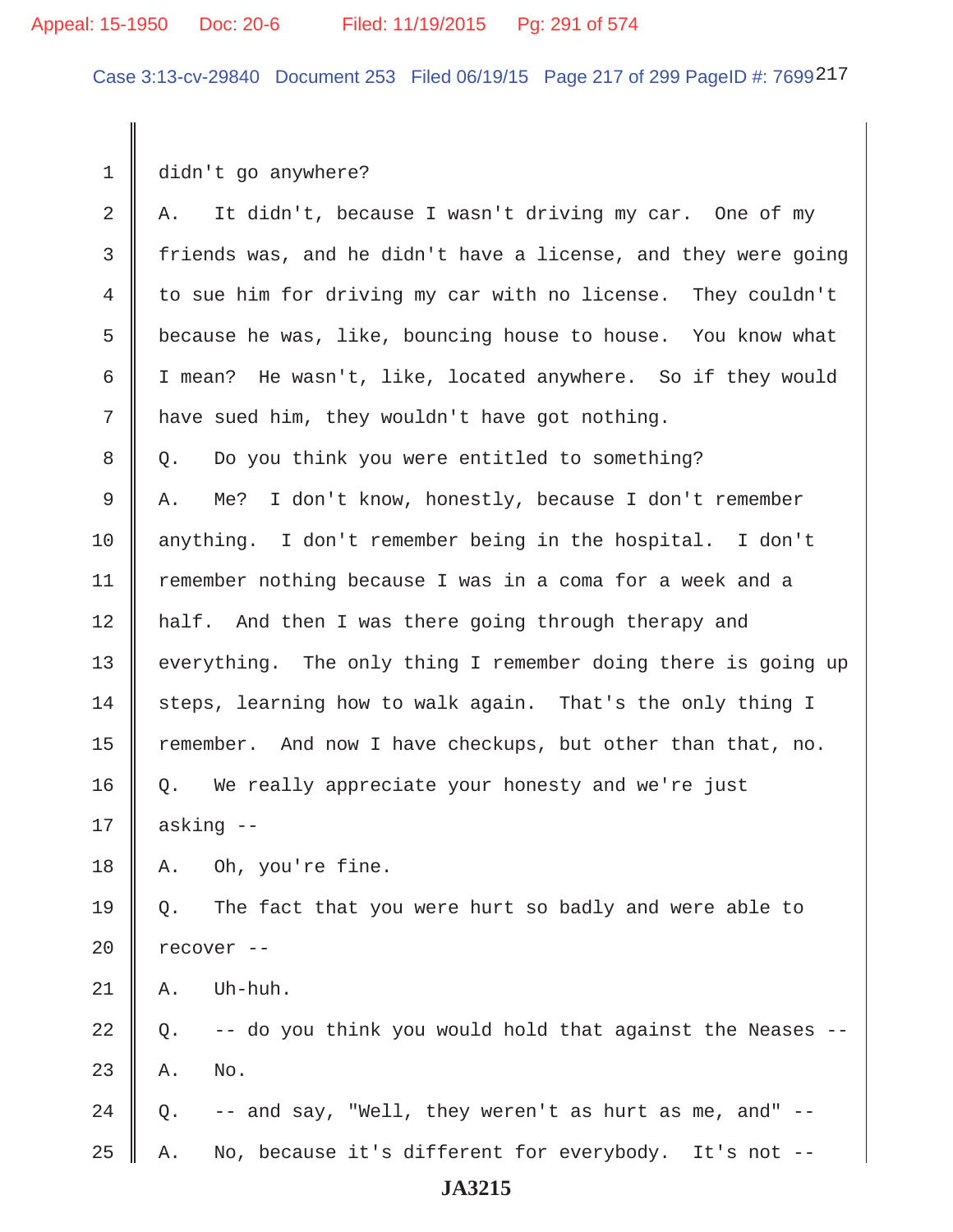#### Appeal: 15-1950 Doc: 20-6 Filed: 11/19/2015 Pg: 292 of 574

Case 3:13-cv-29840 Document 253 Filed 06/19/15 Page 218 of 299 PageID #: 7700 218

1 || no, it's different on everybody. No. 2 MR. O'DELL: Okay. Thank you very much. 3 || PROSPECTIVE JUROR: Anything else? 4 MR. COOKE: Yes. Yes. 5 || THE COURT: Have you got something? 6 MR. COOKE: Yes. 7 || THE COURT: Go ahead. 8 | BY MR. COOKE:  $9 \parallel Q$ . You talked about, I think, knowing about a vehicle that 10 you may have been in it where the brakes had failed. 11 A. Yes. That was my Grand Prix.  $12 \parallel Q$ . Okay. So that car, that was a General Motors --13  $\parallel$  A. Yes. And that's -- my neighbor, I gave it to her because 14  $\parallel$  she got her license. I just gave it to her, and I told her 15 dad, so I don't know whether to fix them or not, but sometimes 16  $\parallel$  the anti-light -- like the light kicks on. Sometimes when you 17 hit it --  $18 \parallel$  O. Uh-huh. 19 || A.  $-$ - it will stop, but not as quick as it's supposed to. 20  $\parallel$  So it feels like it's going all the way to the floor. 21 Q. Okay. So are you talking about the anti-lock brakes?  $22 \parallel$  A. Yes. 23  $\parallel$  0. Like when you hit it --24 A. You know how sometimes -- yes. Sometimes it will jerk.  $25 \parallel Q$ . And it bounces, like bouncing --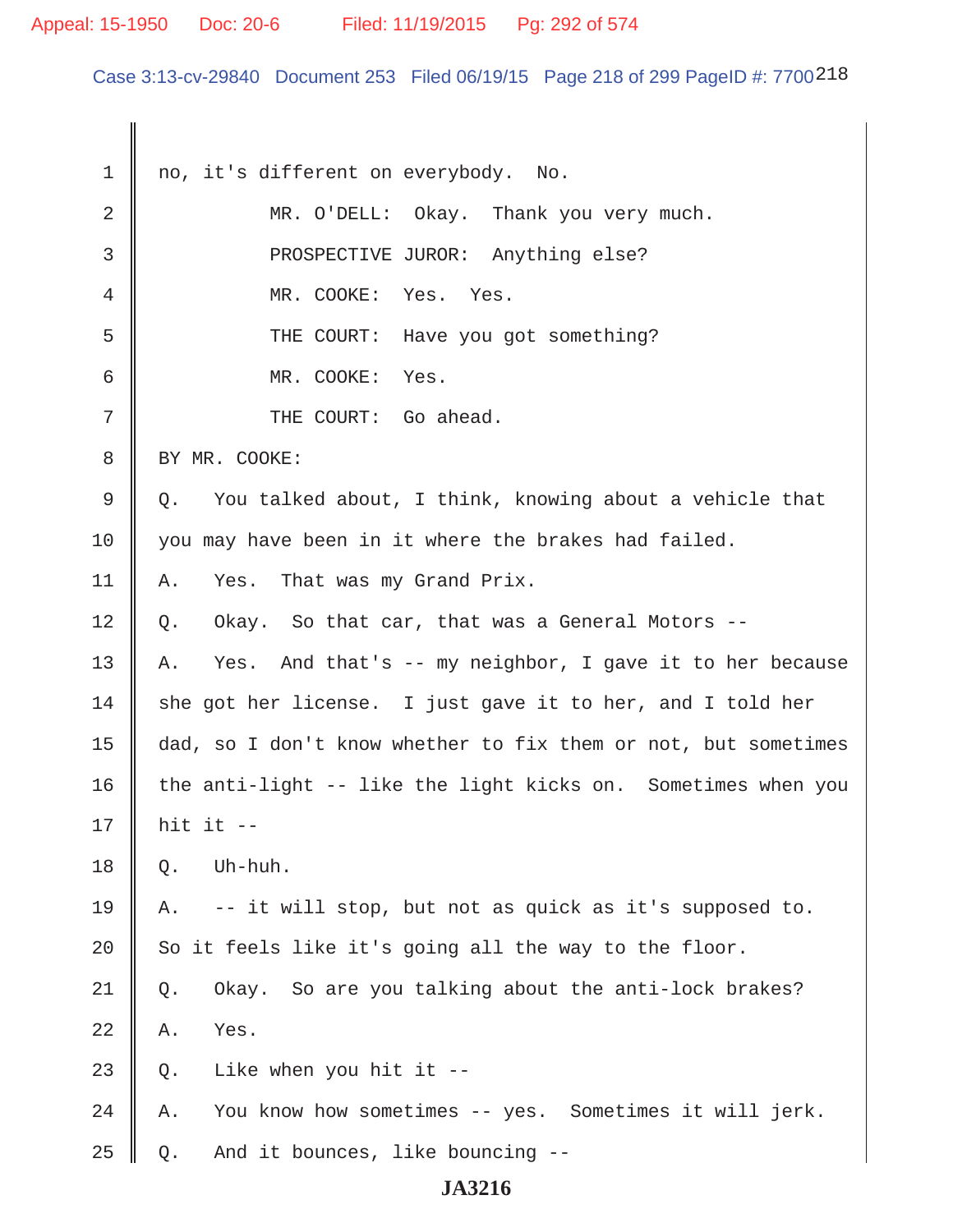# Appeal: 15-1950 Doc: 20-6 Filed: 11/19/2015 Pg: 293 of 574

Case 3:13-cv-29840 Document 253 Filed 06/19/15 Page 219 of 299 PageID #: 7701 219

| 1              | Yes, yes, but sometimes it don't work. Like, I don't<br>Α.     |  |
|----------------|----------------------------------------------------------------|--|
| 2              | know how to explain it.                                        |  |
| $\mathsf{3}$   | BY THE COURT:                                                  |  |
| $\overline{4}$ | Had you complained to a dealership or --<br>Q.                 |  |
| 5              | Yeah.<br>Α.                                                    |  |
| 6              | And $--$<br>Q.                                                 |  |
| 7              | Nothing.<br>Α.                                                 |  |
| 8              | They couldn't fix it?<br>Q.                                    |  |
| 9              | Because they say I'm a kid and I don't know my cars from<br>Α. |  |
| 10             | nothing. I'm, like, "I'm not a kid. I'm 29. I'm not a          |  |
| 11             | child." You know what I mean? They just assume everything.     |  |
| 12             | BY MR. COOKE:                                                  |  |
| 13             | And so ultimately you just got rid of that car; is that<br>Q.  |  |
| 14             | right?                                                         |  |
| 15             | Yeah. Oh, yeah. I ain't going to drive it.<br>Α.               |  |
| 16             | Did you have an accident?<br>Q.                                |  |
| 17             | Huh-uh.<br>Α.                                                  |  |
| 18             | Okay.<br>Q.                                                    |  |
| 19             | I mean, I hit a curb, but that's my way to stop, and I<br>Α.   |  |
| 20             | replaced a tire because it scraped it or did something to the  |  |
| 21             | And then the hubcap, it came off. So I had to get a<br>tire.   |  |
| 22             | new one or be tacky.                                           |  |
| 23             | Were you frustrated with $-$ I guess the manufacturer of<br>Q. |  |
| 24             | that would've been Pontiac or General Motors?                  |  |
| 25             | Yeah. Yeah, but I couldn't do anything about it because<br>Α.  |  |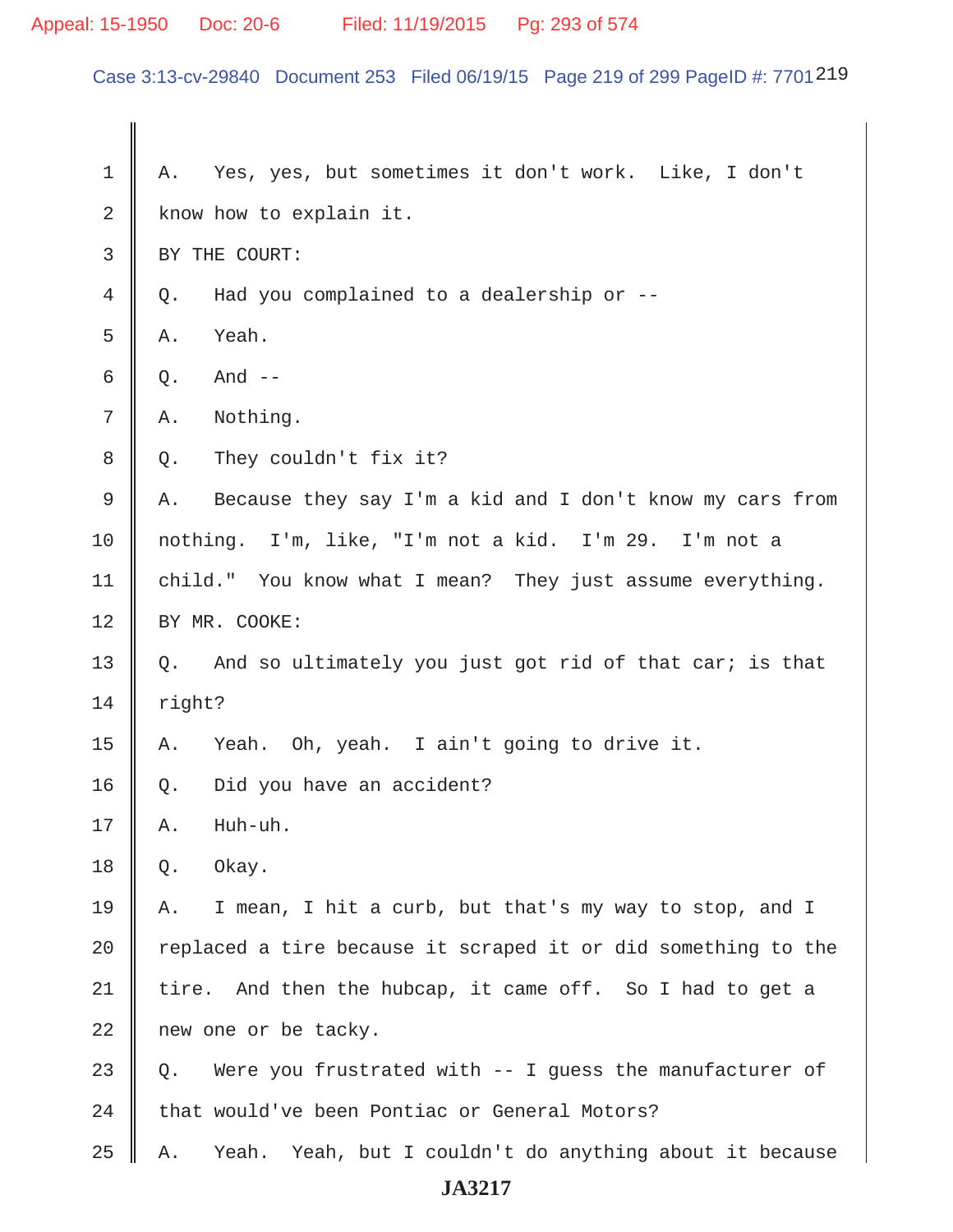Appeal: 15-1950 Doc: 20-6 Filed: 11/19/2015 Pg: 294 of 574

Case 3:13-cv-29840 Document 253 Filed 06/19/15 Page 220 of 299 PageID #: 7702220

1 | they don't believe me  $2 \parallel Q$ . Okay.  $3 \parallel A$ . -- because I'm a kid. 4 Q. Would that experience with Pontiac, would that affect the  $5 \parallel$  way that you would view --6 A. That I would? Yes.  $7 \parallel Q$ . -- that you would view Ford Motor Company?  $8 \parallel A$ . No. I won't buy another one -- $9 \parallel Q.$  Okay. 10 || A.  $-$ - since they didn't fix it. 11 || THE COURT: Wouldn't buy another Pontiac? 12 || PROSPECTIVE JUROR: No, no, I won't. It turned me 13  $\parallel$  from it. 14 | BY MR. COOKE: 15  $\parallel$  Q. Does that experience bleed over to any other car 16 manufacturer --  $17 \parallel A.$  No.  $18 \parallel$  Q. -- like my car? 19 A. No. Because I drive a Honda right now. That's a great  $20$  car. Love it. I mean, my transmission, it's ticking, but  $21$  | that's just because it's an old car.  $22 \parallel Q$ . Okay. So it would -- you would try to hear all the  $23$  | evidence  $24$  | A. Yeah.  $25 \parallel Q$ . -- as best you could?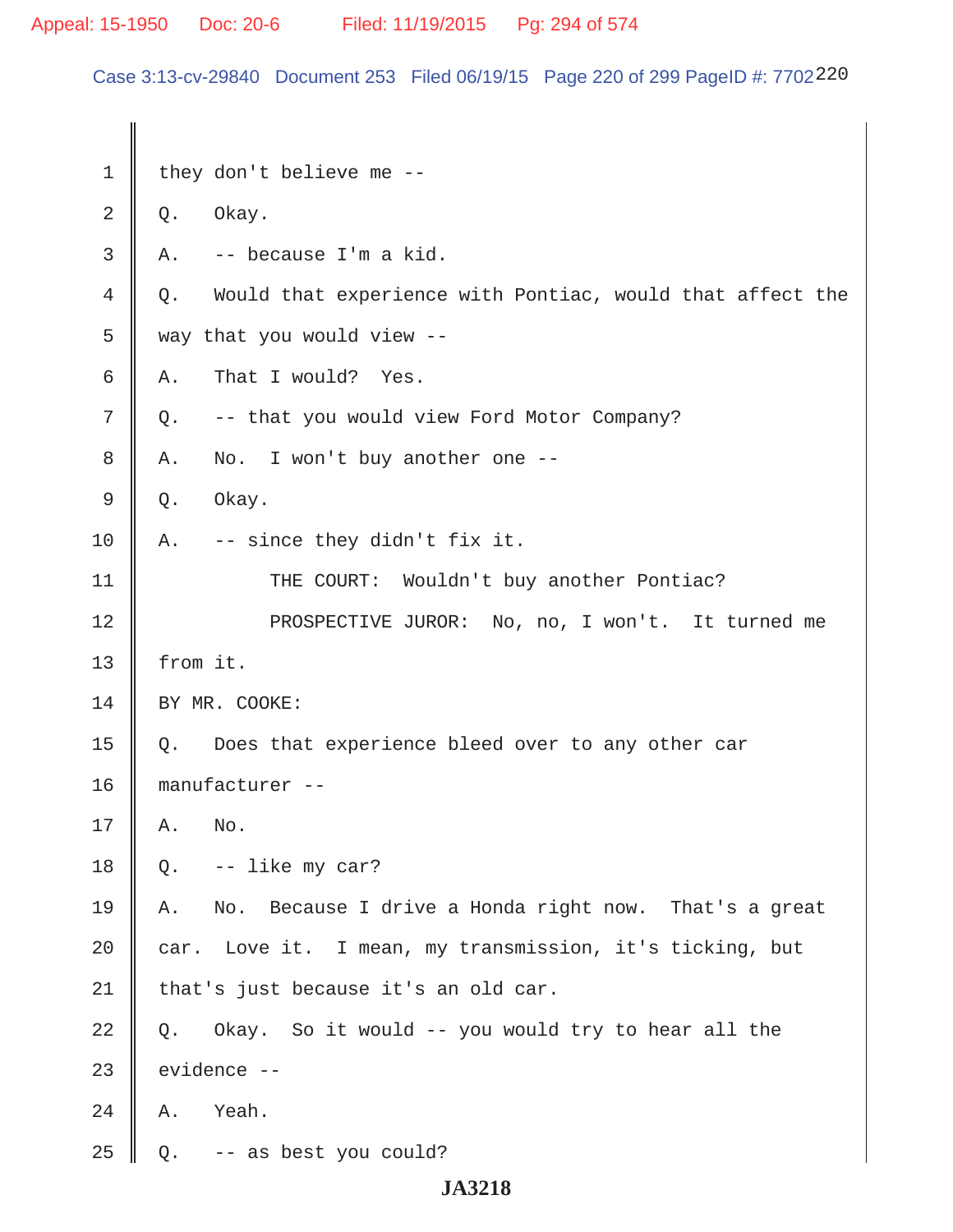#### Appeal: 15-1950 Doc: 20-6 Filed: 11/19/2015 Pg: 295 of 574

Case 3:13-cv-29840 Document 253 Filed 06/19/15 Page 221 of 299 PageID #: 7703221

1 A. You have to. Yeah. 2 MR. COOKE: That's all I have. 3 || THE COURT: All right. Thank you. 4 || PROSPECTIVE JUROR: You good? 5 THE COURT: Yeah. 6 PROSPECTIVE JUROR: Okay. Thank you. 7 || (The prospective juror exited the judge's chambers) 8 || THE COURT: Mr. Smith, Number 14? 9 MR. BIBB: He's the one who said he heard about this 10 in the news. 11 || THE COURT: Oh, yeah. Okay. 12 (The prospective juror entered the judge's chambers) 13 | BY THE COURT: 14 Q. Mr. Smith, have a seat. How are you? 15 A. Pretty good. How are you today? 16 Q. Doing well. 17 || A. I wanted to apologize to the Court and all these 18 gentlemen because of the cough I've got right now. I know 19 it's disruptive. 20  $\parallel$  Q. Well, if you have to cough, just cough towards the 21 | lawyers. 22 || You indicated that you remembered seeing or hearing  $23$  something about cruise control problems on  $24$  | A. My mother's car.  $25 \parallel$  Q. Okay. And it was a Ford?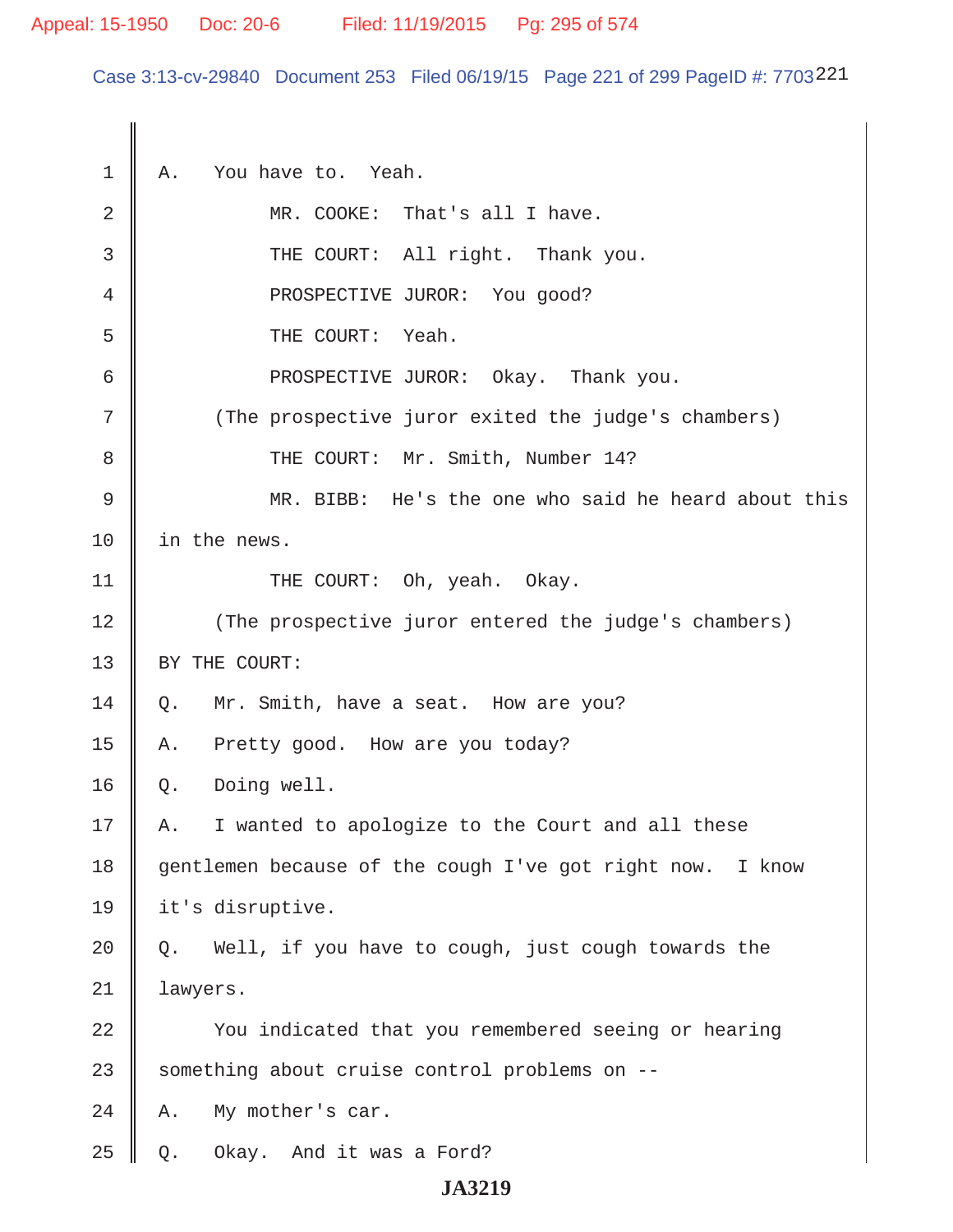# Appeal: 15-1950 Doc: 20-6 Filed: 11/19/2015 Pg: 296 of 574

Case 3:13-cv-29840 Document 253 Filed 06/19/15 Page 222 of 299 PageID #: 7704222

| 1  | Α.                                                             | No, it was a Lincoln.                                          |
|----|----------------------------------------------------------------|----------------------------------------------------------------|
| 2  | Q.                                                             | Lincoln. Okay.                                                 |
| 3  | Α.                                                             | Marquis is what it was.                                        |
| 4  | Q.                                                             | All right. And so can you tell us a little bit more            |
| 5  |                                                                | about what the problem seemed to be and how often it happened? |
| 6  | Α.                                                             | It just happened once. Like I said, it was just                |
| 7  | something happened to the car. Like I said, she was going in   |                                                                |
| 8  |                                                                | that big curve going into Charleston on the bridge up there -- |
| 9  | Q.                                                             | Uh-huh.                                                        |
| 10 | Α.                                                             | -- and she said it just took off on her.                       |
| 11 | Q.                                                             | Did she have the cruise control on?                            |
| 12 | Α.                                                             | Yeah, she had it on.                                           |
| 13 | Q.                                                             | All right. And the car she felt like just kind of kept         |
| 14 | going?                                                         |                                                                |
| 15 | Α.                                                             | Started to speed up. So she tried to hit the brake and         |
| 16 | tried to get it stopped and everything, and it wouldn't do it. |                                                                |
| 17 | So she finally turned the key off and turned it back on real   |                                                                |
| 18 | quick, which I quess knocked it out, and she was okay after    |                                                                |
| 19 | that.                                                          |                                                                |
| 20 | Q.                                                             | Okay. So she took it to the dealership?                        |
| 21 | Α.                                                             | Yes.                                                           |
| 22 | Q.                                                             | And the dealership did what?                                   |
| 23 | Α.                                                             | They just -- I guess they checked it out and said there        |
| 24 |                                                                | was some kind of malfunction. I don't know exactly what it     |
| 25 |                                                                | was, but they fixed it.                                        |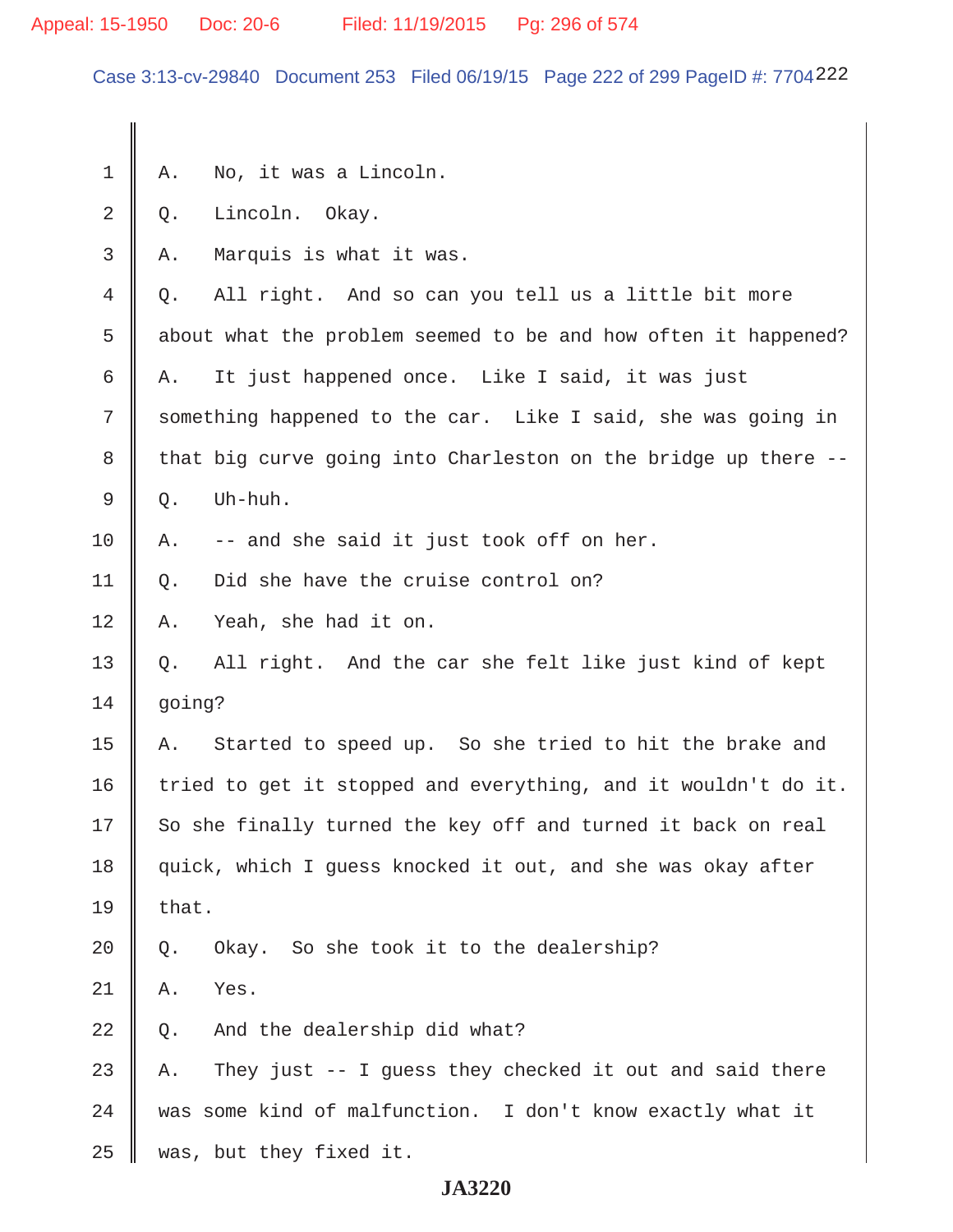Case 3:13-cv-29840 Document 253 Filed 06/19/15 Page 223 of 299 PageID #: 7705223

 $1 \parallel 0.$  All right.  $2 \parallel A$ . And it was fine after that. 3 Q. And she drove it for some period of time after? 4 A. Yes. Yes. 5 | 0. So whatever the problem with the cruise control or 6  $\parallel$  acceleration was, the dealership fixed it?  $7 \parallel A.$  Yes. 8 Q. And it was okay? 9 A. I was thinking it was just something to do with the 10 | linkage or something like that. Like I said, they fixed it 11 | and had no problem whatsoever. 12 Q. Okay. How long ago was this? 13 A. It's been 20 years ago.  $14 \parallel 0.$  Okay. All right. Well, this is a case where there's a 15  $\parallel$  claim against Ford over the Ranger, claiming that it was 16 defective. 17 || Is there anything about your mother's experience or your 18 | knowledge of it that you think would cause you to lean one way  $19$  or the other in listening to the evidence and hearing this  $20$  | kind of case? 21 A. I don't believe so.  $22 \parallel 0.$  Would you be able to set all that aside and just decide 23  $\parallel$  this case based on the evidence at this trial?  $24$  | A. Things are going to happen. Nobody is perfect. Nothing  $25$  | is perfect.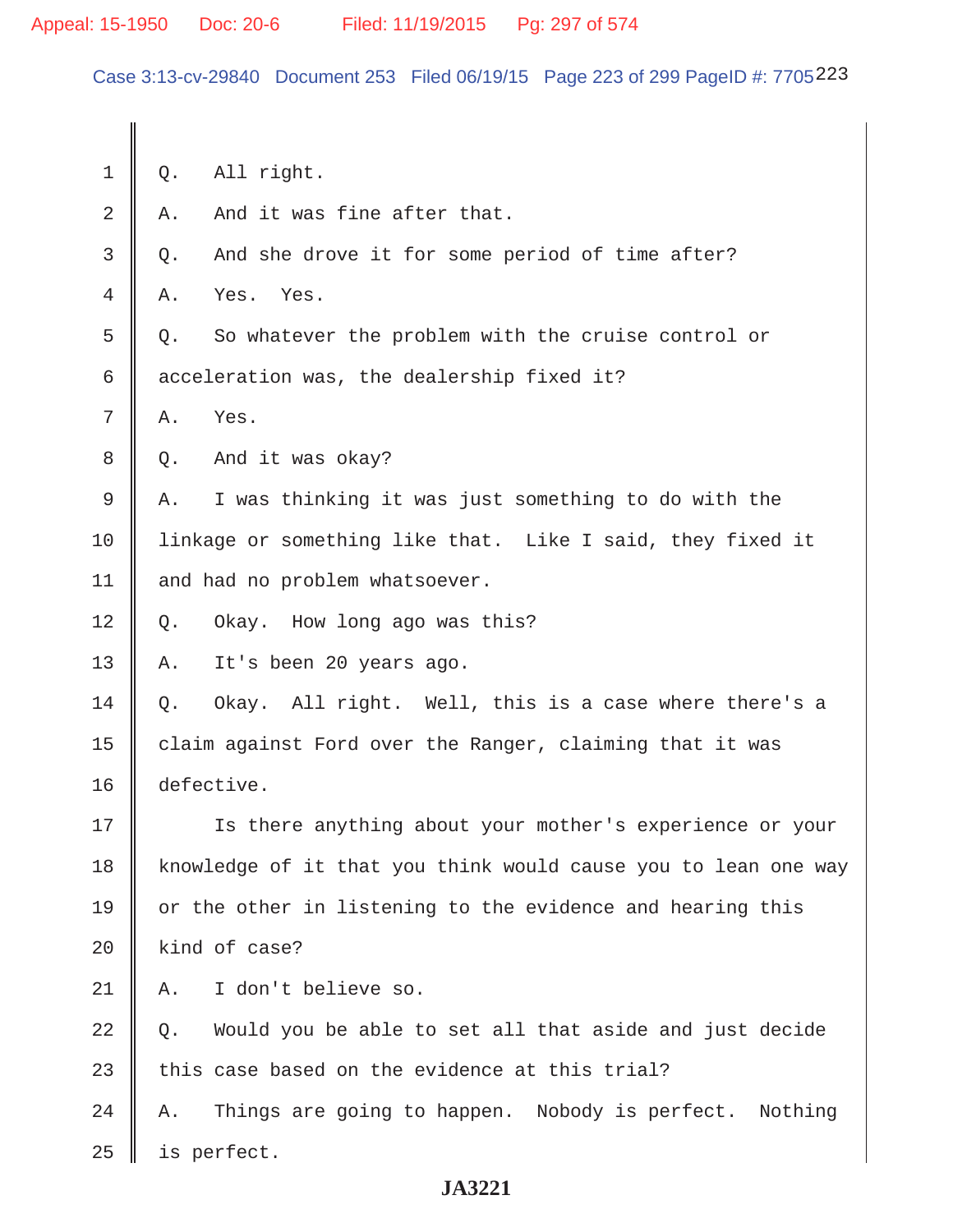### Appeal: 15-1950 Doc: 20-6 Filed: 11/19/2015 Pg: 298 of 574

Case 3:13-cv-29840 Document 253 Filed 06/19/15 Page 224 of 299 PageID #: 7706224

 $1 \parallel 0.$  Okay. So would you just listen to the evidence here and 2 decide the case based only on that?  $3 \parallel A$ . Yes, sir. 4 THE COURT: Okay. Any other questions? 5 MR. O'DELL: No, Your Honor. 6 MR. COOKE: Yes. 7 || THE COURT: Go ahead. 8 | BY MR. COOKE:  $9 \parallel Q$ . You said, I think, something about a linkage. What did 10 vou mean by that? 11 | A. I don't know exactly what it was. They just said that 12 Something had messed up in the linkage or something about it, 13 || and they fixed it for her and everything was fine. She never 14 | had another problem. 15  $\parallel$  Q. Okay. So that was a car that was 20 years old or so?  $16 \parallel A.$  Well --17 THE COURT: No, it happened 20 years -- 18 A. It was fairly new when she got it. 19 Q. I'm sorry. It happened 20 years ago?  $20$  | A. Yeah, it happened about 20 years ago. 21 |  $\circ$ . So that would have been a --22  $\parallel$  A. Probably somewhere around a '90 or something like that. 23  $\parallel$  0. Was that an electronic problem with the car? 24  $\parallel$  A. Like I said, I don't know for sure. All I know is they  $25$  said something to do with the linkage or something like that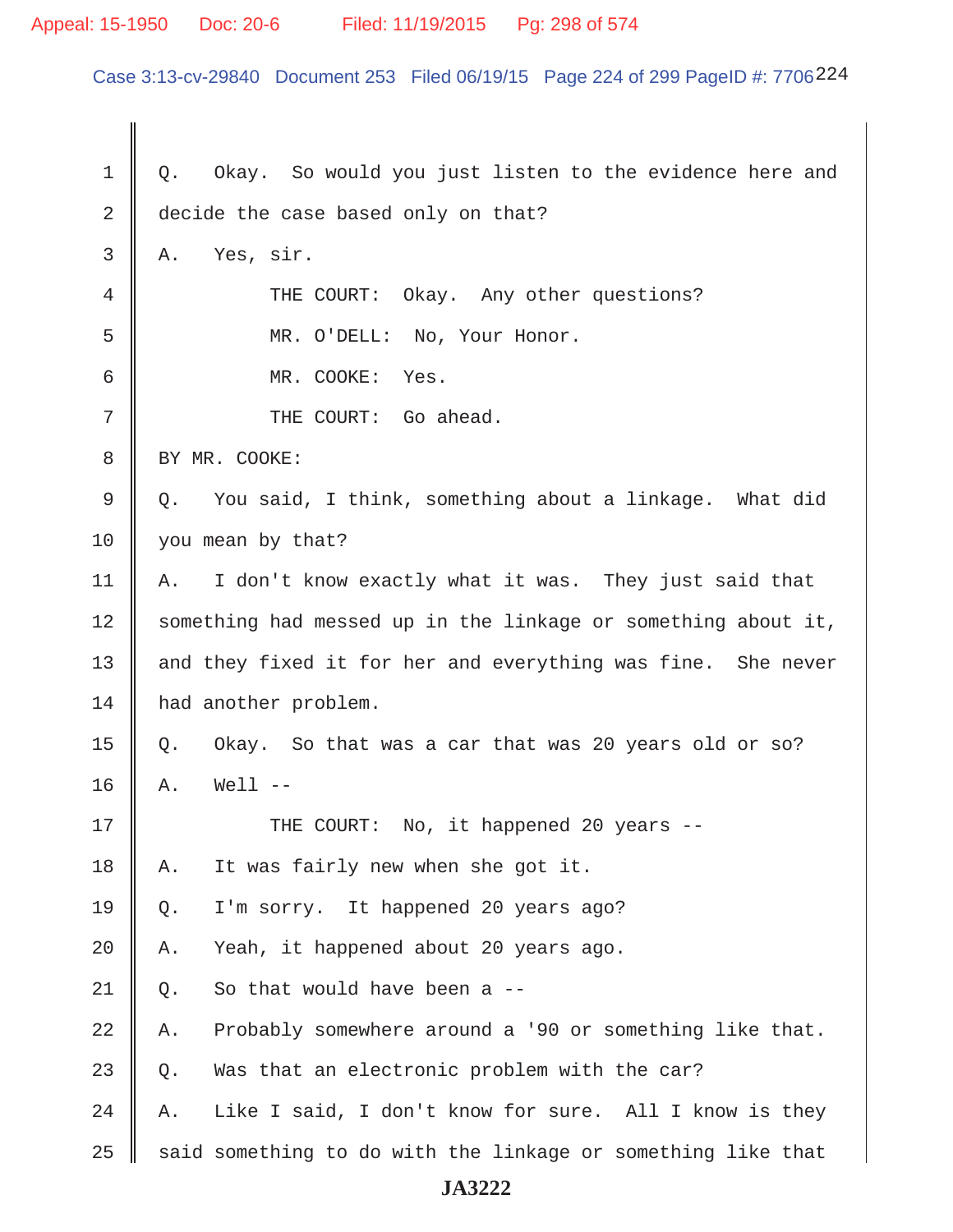# Appeal: 15-1950 Doc: 20-6 Filed: 11/19/2015 Pg: 299 of 574

Case 3:13-cv-29840 Document 253 Filed 06/19/15 Page 225 of 299 PageID #: 7707225

| 1              | on there, and just something stuck. I don't know.               |
|----------------|-----------------------------------------------------------------|
| $\overline{2}$ | So if in this case you heard evidence about linkage or<br>Q.    |
| 3              | something like that about a Ford Ranger, would you reach back   |
| 4              | to that experience and think, well, gosh, that must be          |
| 5              | something wrong with this Ford Ranger because of your prior     |
| 6              | experience?                                                     |
| 7              | I don't think so. If it happened in every one, it would<br>Α.   |
| 8              | be a different story, you know. Like I said, something is       |
| 9              | going to happen every once in a while.                          |
| 10             | Okay.<br>Q.                                                     |
| 11             | Nobody is perfect, and you never make a perfect car or a<br>Α.  |
| 12             | truck or anything else.                                         |
| 13             | And if there was evidence in this case that this is not a<br>Q. |
| 14             | case about a cruise control being turned on and off, would you  |
| 15             | be able to distinguish your prior experience with the evidence  |
| 16             | in this case?                                                   |
| 17             | I believe so.<br>Α.                                             |
| 18             | And when you -- do you understand that, you know, that<br>Q.    |
| 19             | your duty is to listen to not just what the party that goes     |
| 20             | first says but then the defense says --                         |
| 21             | Both sides.<br>Α.                                               |
| 22             | -- before you make up your mind?<br>Q.                          |
| 23             | Uh-huh.<br>Α.                                                   |
| 24             | MR. COOKE: Okay. That's all I have.                             |
| 25             | THE COURT: All right. Thank you, sir.                           |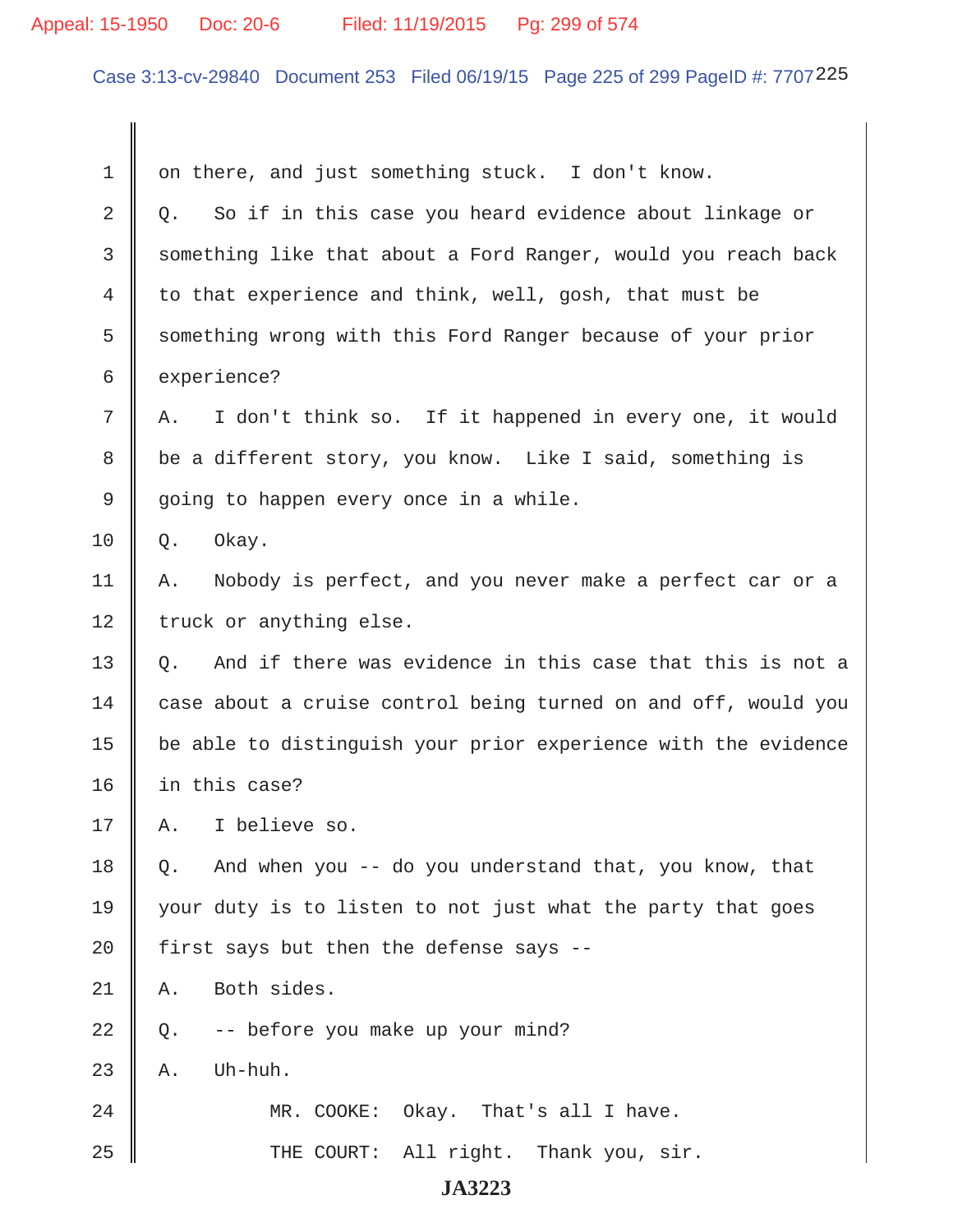Case 3:13-cv-29840 Document 253 Filed 06/19/15 Page 226 of 299 PageID #: 7708226

| 1              | PROSPECTIVE JUROR: Thank you.                                |
|----------------|--------------------------------------------------------------|
| $\overline{2}$ | (The prospective juror exited the judge's chambers)          |
| 3              | THE COURT: Rebecca Byus, Number 15?                          |
| 4              | MR. O'DELL: She didn't say much.                             |
| 5              | THE COURT: I didn't mark her down for anything.              |
| 6              | MR. BOGGS: Been a juror in a murder trial.                   |
| 7              | MR. CLARK: Went to high school. That's about it.             |
| 8              | THE COURT: All right. I assume no questions, then.           |
| 9              | Miss McMillin, Number 16?                                    |
| 10             | MR. BOGGS: Same thing. Juror in a murder trial,              |
| 11             | went to high school.                                         |
| 12             | THE COURT: All right. Number 17, Patrick Debord?             |
| 13             | I had him listed as a sudden unintended acceleration.        |
| 14             | All right. Ask Mr. Debord to come in.                        |
| 15             | (The prospective juror entered the judge's chambers)         |
| 16             | BY THE COURT:                                                |
| 17             | Good afternoon, Mr. Debord. How are you?<br>Q.               |
| 18             | Good.<br>Good.<br>Α.                                         |
| 19             | I made a note that when I asked about anybody hearing<br>Q.  |
| 20             | about a sudden unintended acceleration or, like, a stuck     |
| 21             | accelerator, I think you said you maybe had heard something? |
| 22             | What?                                                        |
| 23             | Well, I mean, I read the paper.<br>Α.                        |
| 24             | Okay. Well, that's fine.<br>Q.                               |
| 25             | You know --<br>Α.                                            |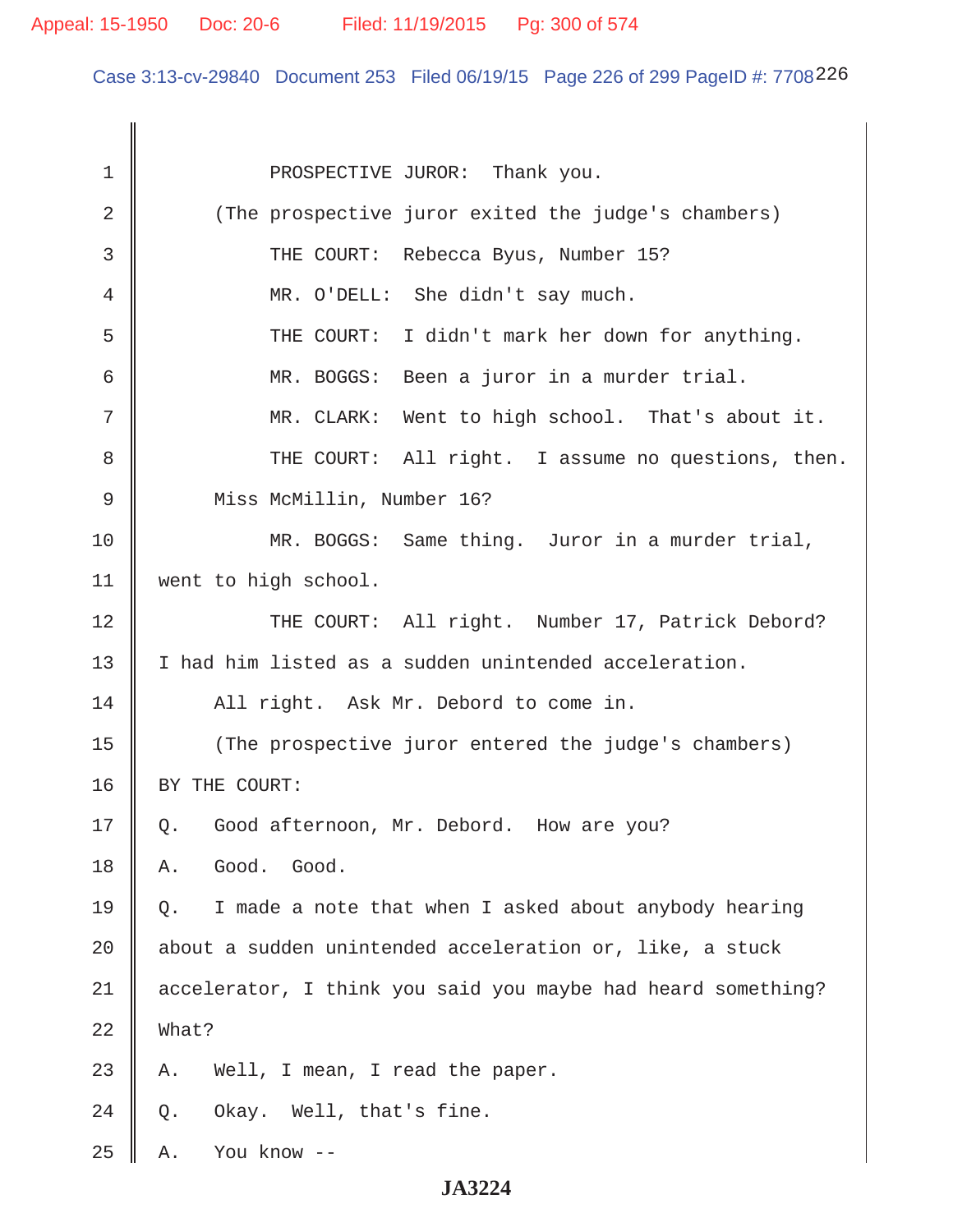Case 3:13-cv-29840 Document 253 Filed 06/19/15 Page 227 of 299 PageID #: 7709227

| 1  | Q.        | Good.                                                          |
|----|-----------|----------------------------------------------------------------|
| 2  | Α.        | -- Toyota had it.                                              |
| 3  | Q.        | All right.                                                     |
| 4  | Α.        | You know, everybody knows that. I mean, I watch CNN all        |
| 5  | the time. |                                                                |
| 6  | Q.        | Okay. So you were referring to the claims against Toyota       |
| 7  |           | that there were sudden unintended acceleration problems with   |
| 8  | the cars. |                                                                |
| 9  | Α.        | True. And some people even got prosecuted for, you know,       |
| 10 |           | killing somebody, manslaughter or whatever, maybe, and they    |
| 11 |           | went to prison over it.                                        |
| 12 | Q.        | And so who are you talking about there? Somebody who was       |
| 13 |           | driving a car or somebody who --                               |
| 14 | Α.        | I think it was an Asian guy, and he had him a Toyota           |
| 15 |           | Camry or Corolla or something.                                 |
| 16 | Q.        | Uh-huh.                                                        |
| 17 | Α.        | Camry I believe it was. But he was -- he had his family        |
| 18 |           | in the car with him and he hit a stopped car at a red light, I |
| 19 |           | believe, in the rear end. He couldn't stop the car. And he     |
| 20 |           | got convicted of -- well, whatever, manslaughter or whatever.  |
| 21 | Q.        | Right. And he claimed that the car was subject to this         |
| 22 |           | sudden unintended acceleration and it wasn't his fault.        |
| 23 | Α.        | That's correct.                                                |
| 24 | Q.        | Okay. Other than this stuff about Toyota, have you heard       |
| 25 |           | about that about other car manufacturers?                      |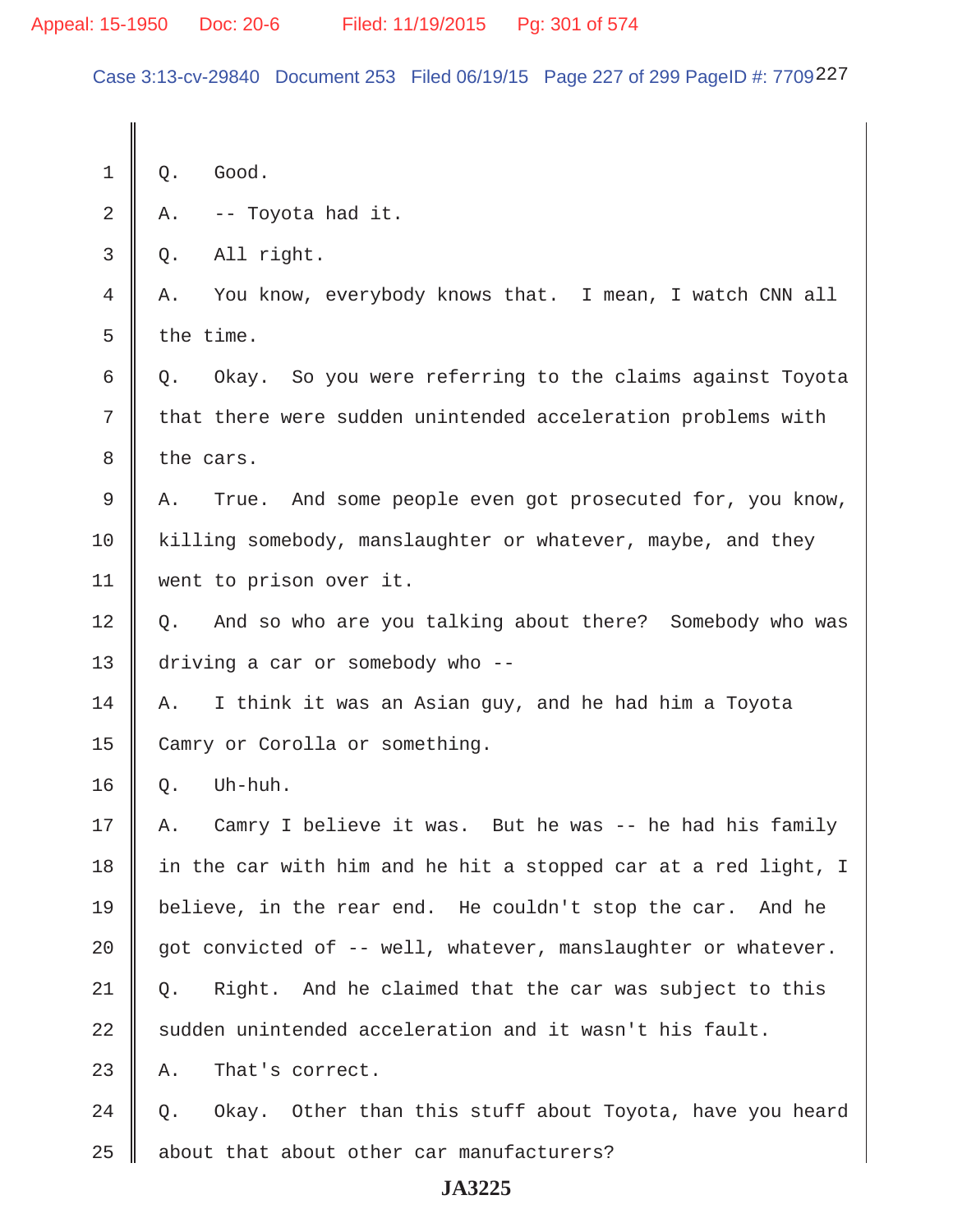# Appeal: 15-1950 Doc: 20-6 Filed: 11/19/2015 Pg: 302 of 574

Case 3:13-cv-29840 Document 253 Filed 06/19/15 Page 228 of 299 PageID #: 7710228

| 1              | Well, I know Chrysler's ignition switch, you know.<br>Α.       |  |
|----------------|----------------------------------------------------------------|--|
| $\overline{2}$ | Okay.<br>Q.                                                    |  |
| $\mathsf{3}$   | Like the keys were too heavy, too many keys on the ring,<br>Α. |  |
| 4              | you know, stuff like that.                                     |  |
| 5              | All right. And that's the recent recall that GM did over<br>Q. |  |
| 6              | the ignition.                                                  |  |
| 7              | Well, Chrysler did it.<br>Α.                                   |  |
| 8              | Oh, that's Chrysler did that. Okay.<br>Q.                      |  |
| 9              | Well, as a result of your staying up with the news and         |  |
| 10             | learning about those things, do you come into this with any    |  |
| 11             | prejudgment or preconceived idea about these claims in this    |  |
| 12             | case?                                                          |  |
| 13             | No, no, because I don't prejudge.<br>Α.                        |  |
| 14             | All right. So you've heard in these other examples<br>Q.       |  |
| 15             | you've talked about that Toyota, Chrysler, maybe GM, have had  |  |
| 16             | valid claims against them for problems with their cars.        |  |
| 17             | Is that a fair conclusion?                                     |  |
| 18             | Probable, yes.<br>Α.                                           |  |
| 19             | Okay. Does that make you think at this point that<br>Q.        |  |
| 20             | there's probably something wrong with this car because of the  |  |
| 21             | claims?                                                        |  |
| 22             | Α.<br>No.                                                      |  |
| 23             | If you were asked to be a juror in this case, would you<br>Q.  |  |
| 24             | be able to set aside any -- the knowledge or information or    |  |
| 25             | beliefs that you've formed as a result of learning about the   |  |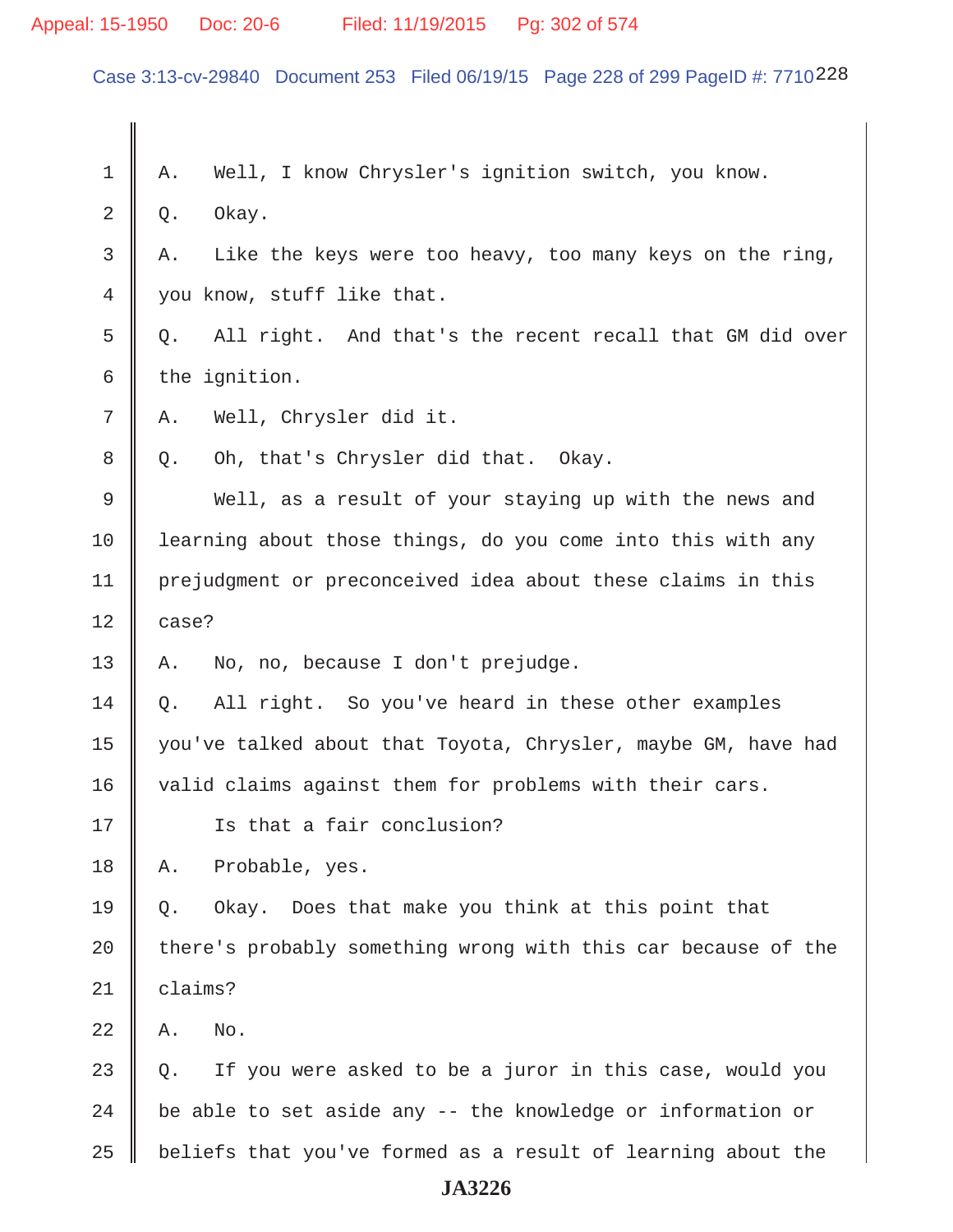#### Appeal: 15-1950 Doc: 20-6 Filed: 11/19/2015 Pg: 303 of 574

Case 3:13-cv-29840 Document 253 Filed 06/19/15 Page 229 of 299 PageID #: 7711229

 1 Toyota and Chrysler and GM situations and decide this case 2 based strictly on the evidence in this trial?  $3 \parallel A.$  Yes. 4 THE COURT: Okay. Follow-up questions? 5 MR. COOKE: Just one, Your Honor. 6 **6** THE COURT: Okay. 7 BY MR. COOKE: 8 || Q. So was it the ignition switch stuff that you talked about 9 and the Toyota, those were recalls; is that right? 10  $\parallel$  A. Well, I think -- yeah, I think the ignition switch, the 11 | recall, was for Chrysler. But, you know, initially I think 12 they said, well, you've got too many keys on your ring. So 13 || their remedy at the first part was to remove keys from the  $14$  ring so they wouldn't have so much weight on the ignition 15  $\parallel$  switch itself, the tumblers. 16 | Q. So when you -- when you listened to all that and forming  $17$  | your opinions about it, did the fact that there was a recall 18 | in those matters affect your opinion one way or the other? 19 A. No, no, not really. I mean, just all the proof wasn't  $20$   $\parallel$  out yet. How could you make a decision on something like  $21$  | that?  $22 \parallel 0.$  Okay. Okay. So when the government, when the safety 23  $\parallel$  agencies make recalls, do you -- does that suggest to you that  $24$  | there must be other manufacturers have the same problem if  $25$   $\parallel$  there's a recall focused on one particular product like a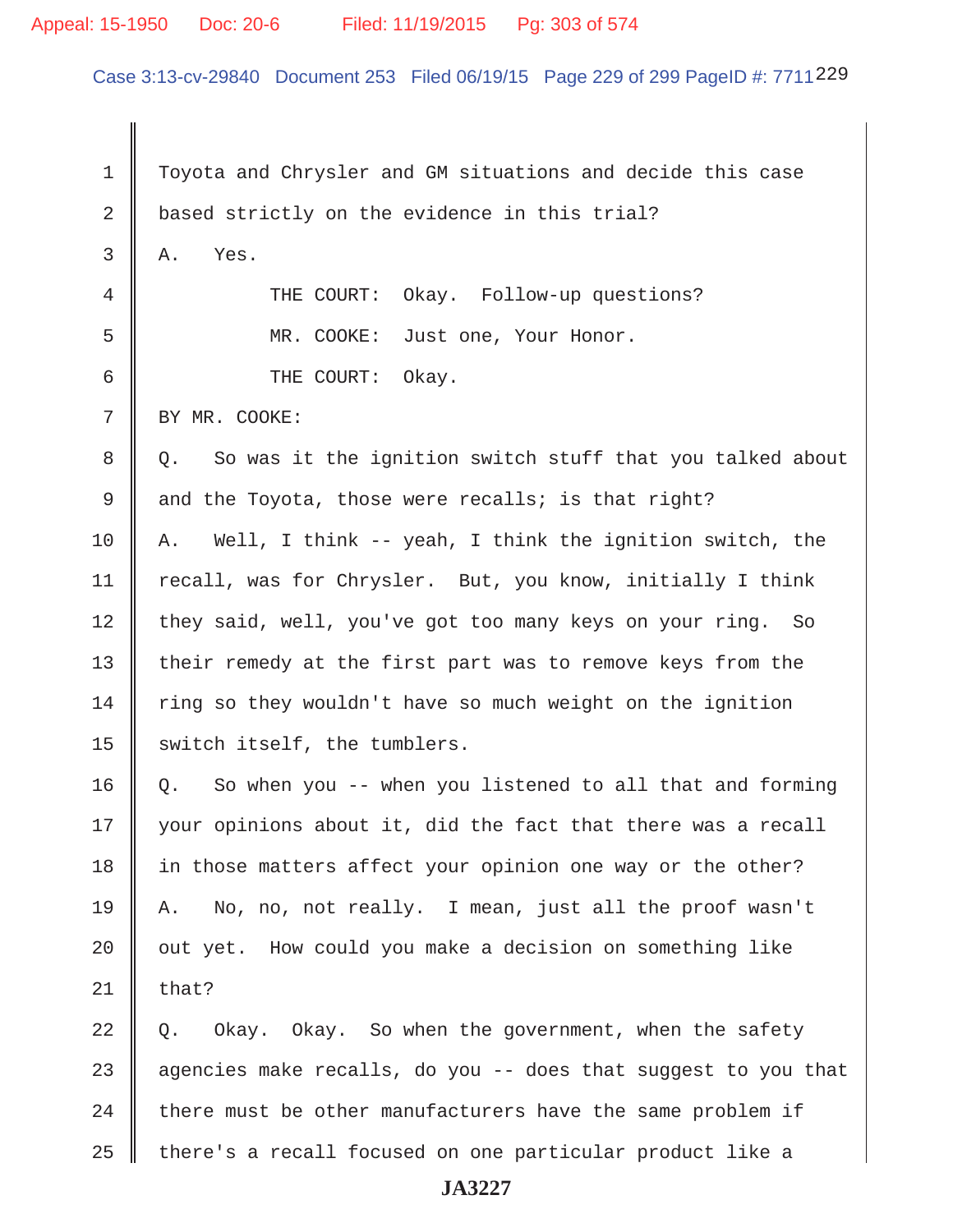# Appeal: 15-1950 Doc: 20-6 Filed: 11/19/2015 Pg: 304 of 574

Case 3:13-cv-29840 Document 253 Filed 06/19/15 Page 230 of 299 PageID #: 7712230

| $\mathbf 1$    | Toyota or a Chrysler?                                           |
|----------------|-----------------------------------------------------------------|
| $\overline{2}$ | I would look at where they got this tumbler at. Now,<br>Α.      |
| 3              | just because Chrysler had it doesn't mean Ford had it or GM     |
| 4              | had it. You'd have to look at your producer where you           |
| 5              | outsourced that switch from.                                    |
| 6              | Okay. So you'd want to look at the evidence in that<br>Q.       |
| 7              | particular case --                                              |
| 8              | Yeah.<br>Α.                                                     |
| $\mathsf 9$    | -- and consider that on your own like you would if you<br>Q.    |
| 10             | were sitting on a jury on this case?                            |
| 11             | Uh-huh.<br>Α.                                                   |
| 12             | And you wouldn't grab something from something that's not<br>Q. |
| 13             | before you and let that influence your opinion.                 |
| 14             | No.<br>Α.                                                       |
| 15             | MR. COOKE:<br>Okay. Okay. I appreciate it.                      |
| 16             | THE COURT: All right. Thank you, sir.                           |
| 17             | (The prospective juror exited the judge's chambers)             |
| 18             | THE COURT: 18, Mr. Hanna? I had him down for a                  |
| 19             | sudden unintended.                                              |
| 20             | MR. O'DELL: And too many lawsuits.                              |
| 21             | All right. Let's bring him in.<br>THE COURT:                    |
| 22             | MR. BOGGS: Back problems.                                       |
| 23             | (The prospective juror entered the judge's chambers)            |
| 24             | BY THE COURT:                                                   |
| 25             | How are you, Mr. Hanna?<br>Q.                                   |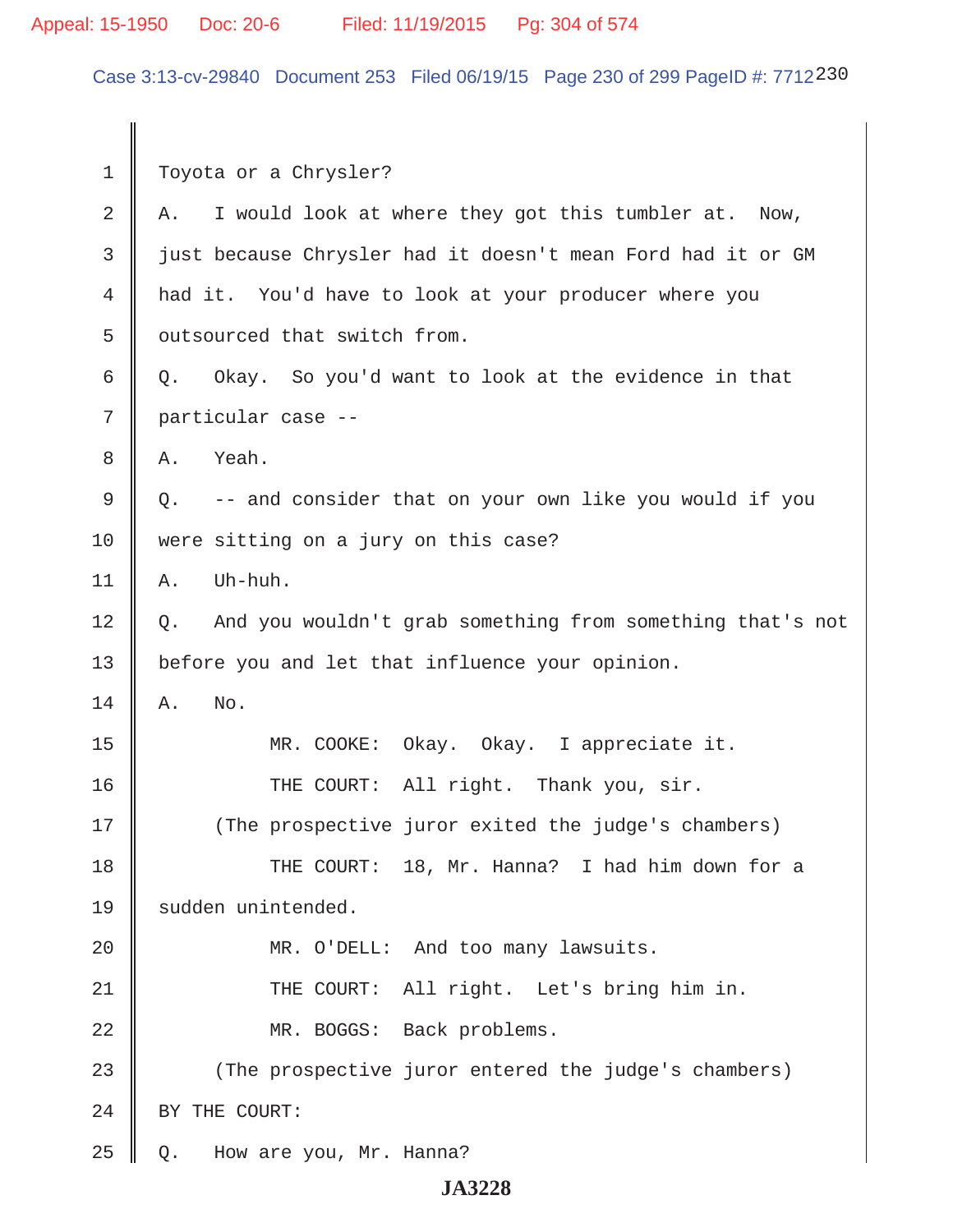# Appeal: 15-1950 Doc: 20-6 Filed: 11/19/2015 Pg: 305 of 574

Case 3:13-cv-29840 Document 253 Filed 06/19/15 Page 231 of 299 PageID #: 7713231

| $\mathbf 1$ | Doing well. How are you, Mr. Chambers?<br>Α.                             |
|-------------|--------------------------------------------------------------------------|
| 2           | Doing well. Thank you. Have a seat.<br>Q.                                |
| 3           | I want to ask you a few follow-up questions. One, I                      |
| 4           | think you told us that you were aware of some sudden                     |
| 5           | unintended acceleration problem from some source. What is                |
| 6           | that?                                                                    |
| 7           | Well, I remember hearing something in the news, but not<br>Α.            |
| 8           | Ford Motor Company, but other motor companies having that                |
| 9           | problem.                                                                 |
| 10          | First, what's your understanding of what the problem was<br>Q.           |
| 11          | that you were hearing about?                                             |
| 12          | Apparently it was some electrical problem or malfunction<br>Α.           |
| 13          | in the car --                                                            |
| 14          | Uh-huh.<br>Q.                                                            |
| 15          | -- that caused the accelerator to stick, and then --<br>Α.               |
| 16          | Okay. You say you don't think it was Ford, but do you<br>Q.              |
| 17          | remember who it was?                                                     |
| 18          | I can't remember. It was one of the --<br>Α.                             |
| 19          | Toyota?<br>Q.                                                            |
| 20          | Toyota. It was one of the foreign motor companies.<br>Α.<br>$\mathbb{I}$ |
| 21          | can't remember which one.                                                |
| 22          | Okay. And was this something in the last two or three<br>Q.              |
| 23          | years?                                                                   |
| 24          | Yeah.<br>Α.                                                              |
| 25          | Okay. Do you know or have any understanding of what<br>Q.                |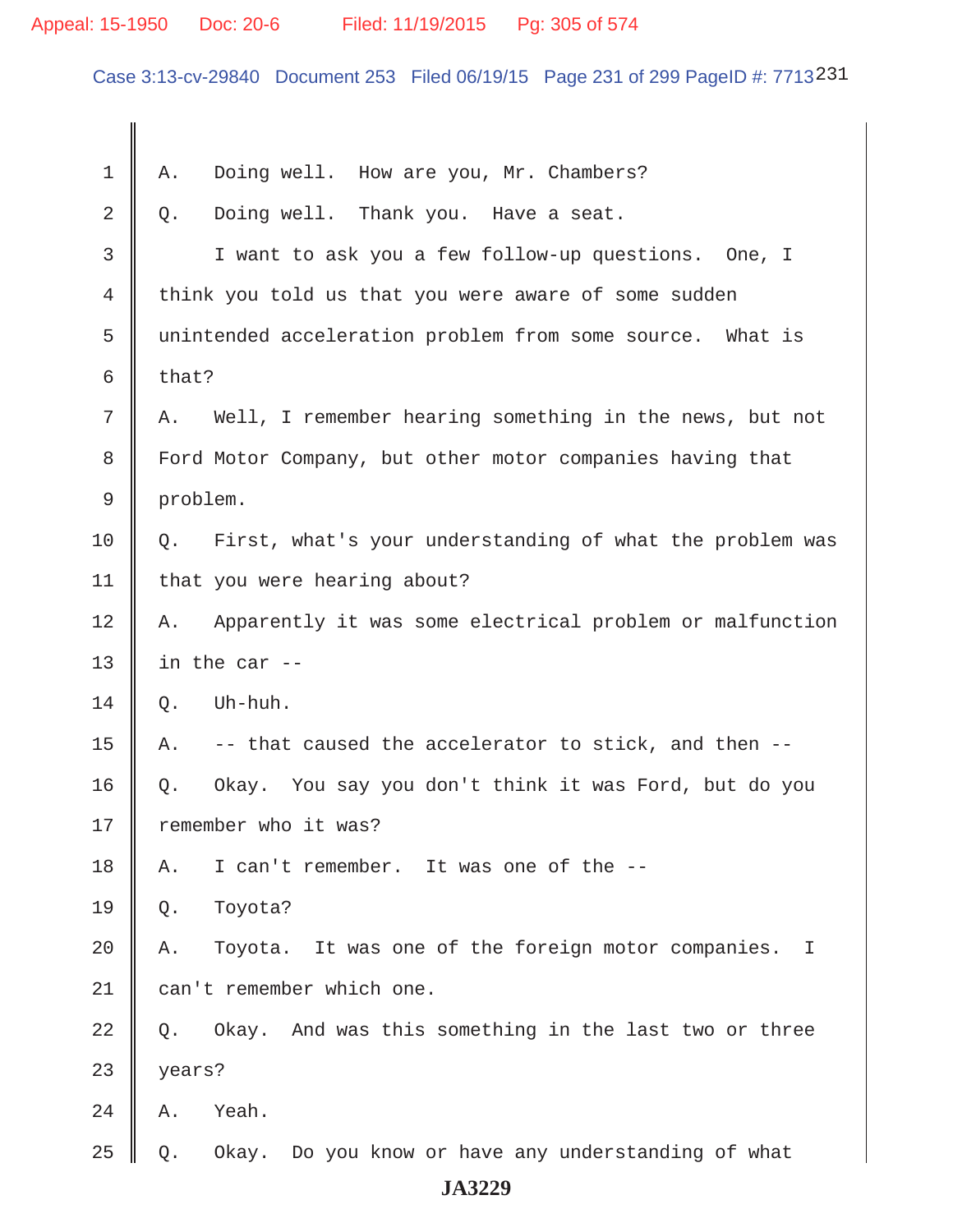# Appeal: 15-1950 Doc: 20-6 Filed: 11/19/2015 Pg: 306 of 574

Case 3:13-cv-29840 Document 253 Filed 06/19/15 Page 232 of 299 PageID #: 7714232

| 1  | happened as a result of the claims, whether they were --       |  |
|----|----------------------------------------------------------------|--|
| 2  | Oh, I'm sure I heard, but I can't remember what it was.<br>Α.  |  |
| 3  | All right. So you don't know how it turned out.<br>Q.          |  |
| 4  | No.<br>Α.                                                      |  |
| 5  | Okay. I think you also mentioned that you thought maybe<br>Q.  |  |
| 6  | there were too many lawsuits.                                  |  |
| 7  | Seemingly, yes.<br>Α.                                          |  |
| 8  | All right. What do you mean by that?<br>Q.                     |  |
| 9  | Well, I think that there are far too many frivolous law<br>Α.  |  |
| 10 | cases --                                                       |  |
| 11 | Uh-huh.<br>Q.                                                  |  |
| 12 | -- that tend to be a burden on the court system.<br>Α.         |  |
| 13 | And so what would you mean by "frivolous"?<br>Q.               |  |
| 14 | I mean, there are certain people in our society today<br>Α.    |  |
| 15 | that are looking to get money the easy way, and they tend to   |  |
| 16 | do it on the backs of the taxpayer.                            |  |
| 17 | Uh-huh. Well, do you agree that there are cases where<br>Q.    |  |
| 18 | people are entitled to their claims and where lawsuits should  |  |
| 19 | be brought for people who have injuries?                       |  |
| 20 | Yes, sir, I do believe that there are legitimate claims;<br>Α. |  |
| 21 | but, unfortunately, what we see mostly these days, we don't    |  |
| 22 | see very many of them, or at least in my opinion.              |  |
| 23 | Okay. And is that basically what you're talking about,<br>Q.   |  |
| 24 | is the media reports that you hear about cases?                |  |
| 25 | That, and personal experience of those that I have known<br>Α. |  |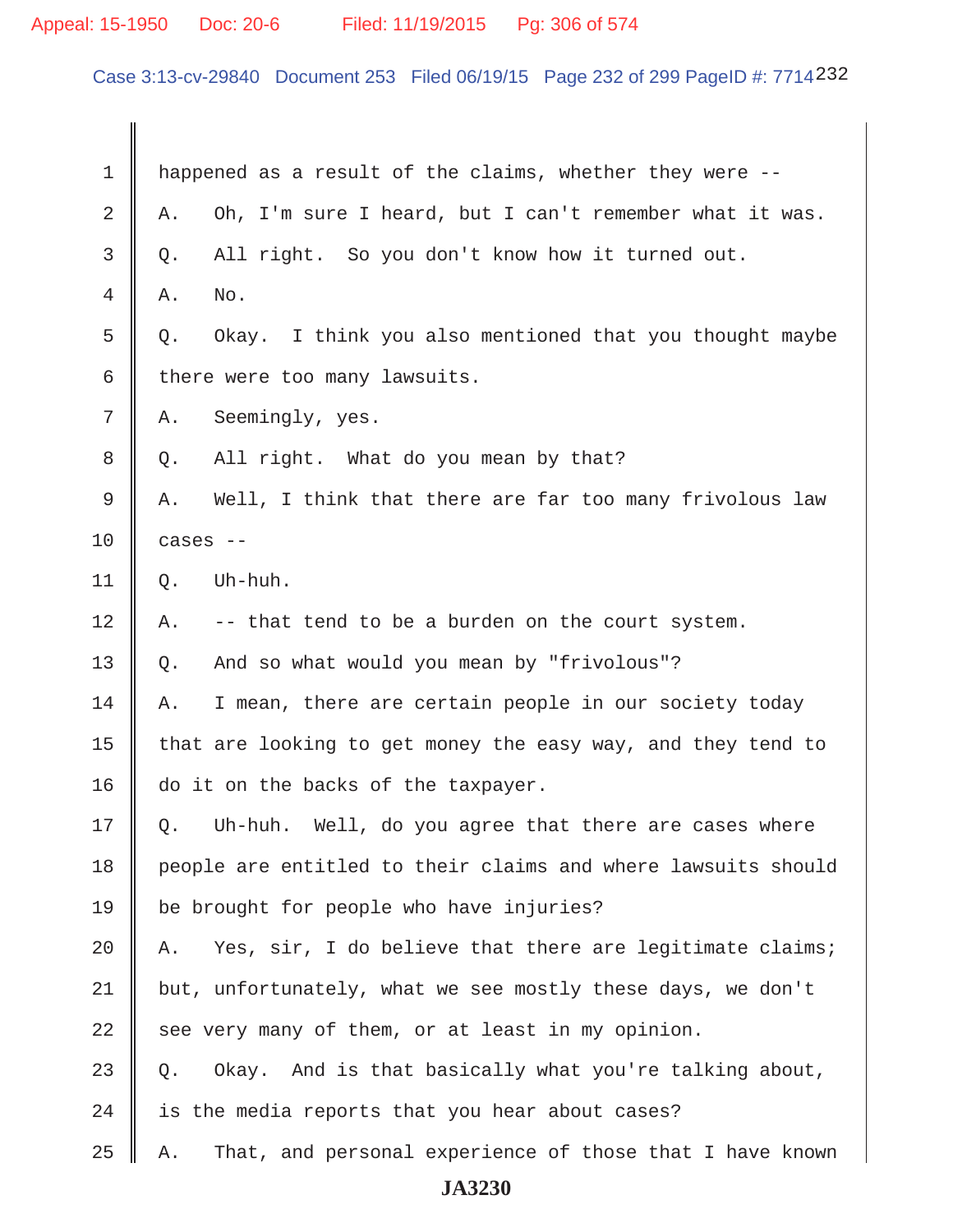# Appeal: 15-1950 Doc: 20-6 Filed: 11/19/2015 Pg: 307 of 574

Case 3:13-cv-29840 Document 253 Filed 06/19/15 Page 233 of 299 PageID #: 7715233

| 1  | that have made such claims in the courts, you know.             |  |
|----|-----------------------------------------------------------------|--|
| 2  | Okay. Well, you've heard this is a claim where Mr. and<br>Q.    |  |
| 3  | Mrs. Nease claim that this Ford product was defective and that  |  |
| 4  | it caused Mr. Nease to be injured.                              |  |
| 5  | Do you -- but because of your concern about too many            |  |
| 6  | frivolous lawsuits, do you start out this case leaning against  |  |
| 7  | the Neases or in favor of the defendant because this might be   |  |
| 8  | one of those frivolous cases?                                   |  |
| 9  | Well, I do have certain preconceived notions, and it does<br>Α. |  |
| 10 | kind of weigh that way, but --                                  |  |
| 11 | All right. So what preconceived notions do you --<br>Q.         |  |
| 12 | Well, just a matter of seeing so many people that are<br>Α.     |  |
| 13 | trying to --                                                    |  |
| 14 | Uh-huh.<br>Q.                                                   |  |
| 15 | A. -- grab money or whatever that -- now, not to say that       |  |
| 16 | these people aren't entitled to something, but machinery        |  |
| 17 | breaks down and maybe they are necessarily entitled to the      |  |
| 18 | case, but --                                                    |  |
| 19 | How would you decide that if you were a juror?<br>Q.            |  |
| 20 | Well, I'd have to see all the evidence for both sides,<br>Α.    |  |
| 21 | but it's hard to get over early impressions.                    |  |
| 22 | All right. So as you sit here now, do you have an<br>Q.         |  |
| 23 | impression that this case may be a frivolous case or one in     |  |
| 24 | which the plaintiffs really don't have a valid claim?           |  |
| 25 | That's my initial --<br>Α.                                      |  |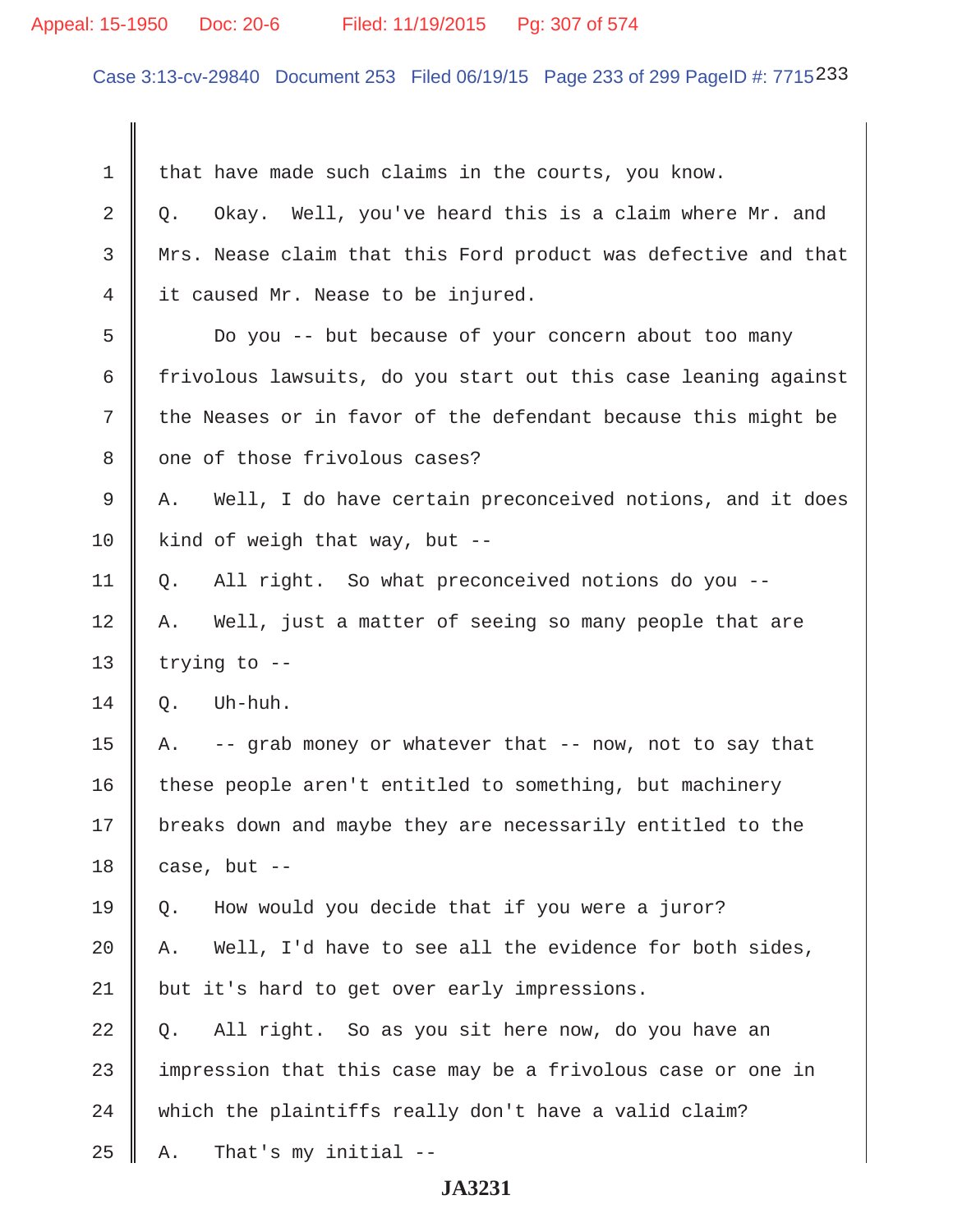Case 3:13-cv-29840 Document 253 Filed 06/19/15 Page 234 of 299 PageID #: 7716234

 $1 \parallel 0.$  Okay.  $2 \parallel$  A. -- impression, yes.  $3 \parallel Q$ . And so if you sat as a juror in this case, the plaintiffs 4 would have to overcome that? Is that what you're saying?  $5 \parallel A.$  Yes. 6 GUI THE COURT: Okay. All right. 7 Any other questions? 8 || MR. O'DELL: No. We appreciate your being open and 9 | forthright. 10 || THE COURT: Thank you a lot. 11 (The prospective juror exited the judge's chambers) 12 MR. O'DELL: Your Honor, we'd move to strike him. 13 || THE COURT: All right. Any response? 14 || MR. COOKE: No, sir. 15 || THE COURT: He's stricken, Number 18. 16 || All right. Let's go to Number 19, and I think he was --17 || similar answers about too many lawsuits and about a sudden 18 unintended acceleration. So Number 19 is Mr. Dyer. 19 MR. COOKE: I had him down for unintended 20 **c** acceleration. 21 THE COURT: Yeah. I've got him down for, I thought,  $22$  | a lawsuit problem too. 23 || THE CLERK: It's Miss. 24 (The prospective juror entered the judge's chambers) 25 | BY THE COURT: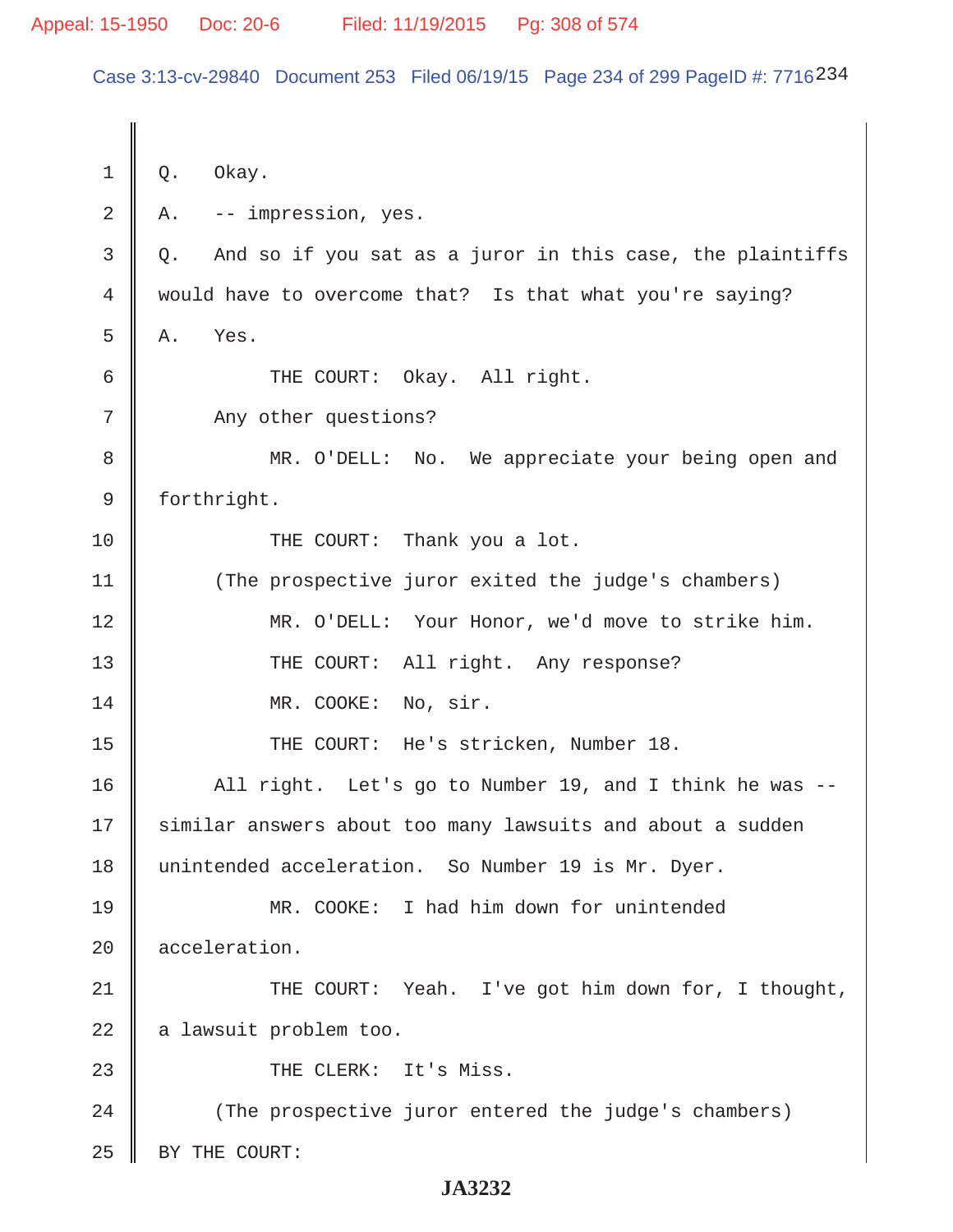Case 3:13-cv-29840 Document 253 Filed 06/19/15 Page 235 of 299 PageID #: 7717235

| $\mathbf 1$ | Q.    | Hi, Miss Dyer. How are you?                                   |
|-------------|-------|---------------------------------------------------------------|
| $\sqrt{2}$  | Α.    | How are you all today?<br>Fine.                               |
| 3           | Q.    | We're doing well. Thank you.                                  |
| 4           |       | I just wanted to ask you a few questions.                     |
| 5           | Α.    | Yes, sir.                                                     |
| 6           | Q.    | One, by my notes, I think you told me that you maybe          |
| 7           |       | heard something about a sudden unintended acceleration with a |
| $\,8\,$     | car.  |                                                               |
| $\mathsf 9$ | Α.    | No.                                                           |
| 10          | Q.    | Do you know what I'm talking about?                           |
| 11          |       | All right. Have you heard or seen news articles about         |
| 12          | it?   |                                                               |
| 13          | Α.    | Yes. Yes, I have.                                             |
| 14          | $Q$ . | What was that? What do you recall hearing or seeing in        |
| 15          |       | the news?                                                     |
| 16          | Α.    | I mostly seen about Toyotas --                                |
| 17          | Q.    | Okay.                                                         |
| 18          | Α.    | -- not Fords, but the Toyota Camry was one of the ones.       |
| 19          | Q.    | All right. And that was something that's been out here        |
| 20          |       | in the last couple of years?                                  |
| 21          | Α.    | Yes, sir.                                                     |
| 22          | Q.    | And did you form a conclusion one way or another about        |
| 23          | it?   |                                                               |
| 24          | Α.    | No.                                                           |
| 25          | Q.    | Do you know how those claims turned out? Do you know          |
|             |       |                                                               |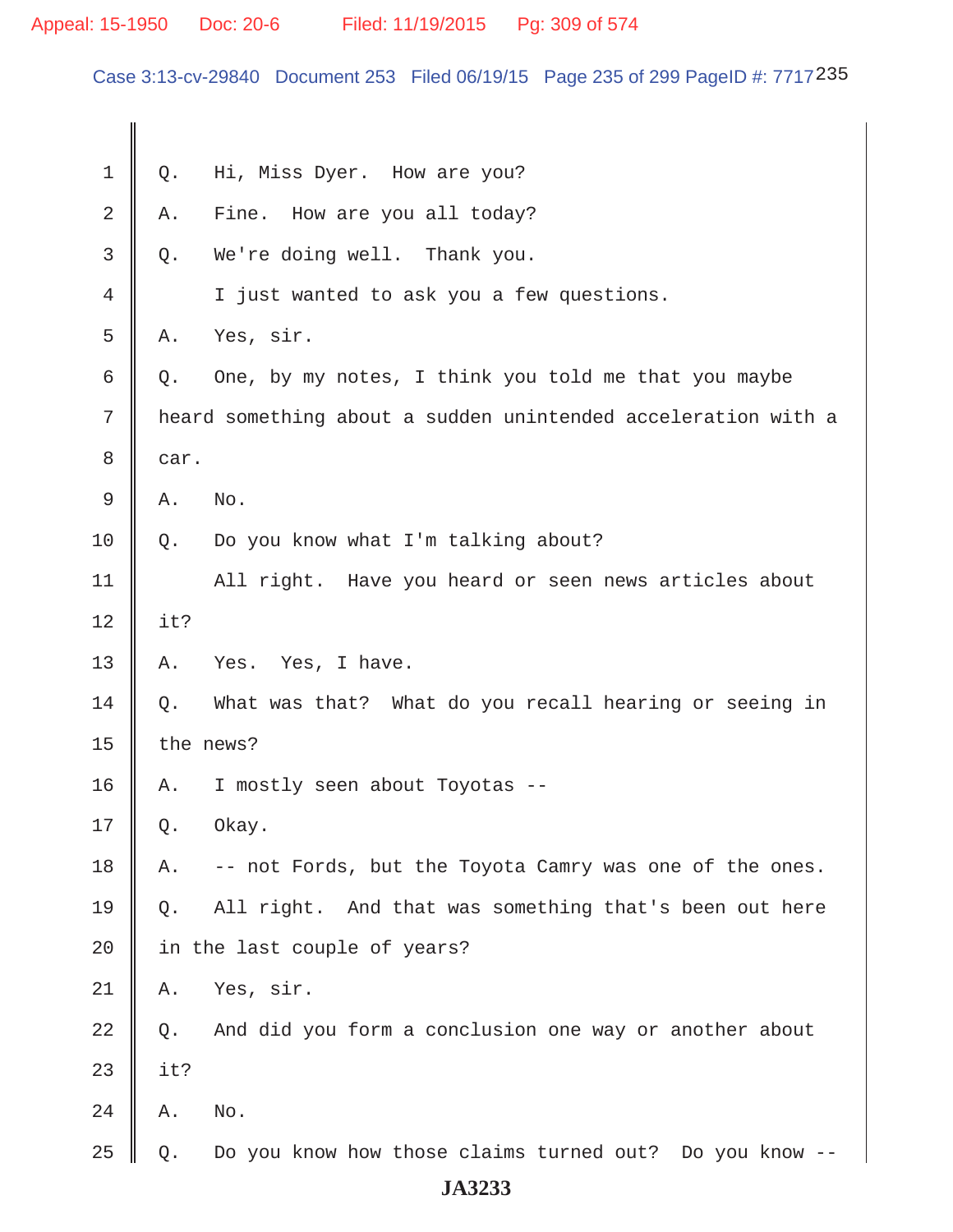### Appeal: 15-1950 Doc: 20-6 Filed: 11/19/2015 Pg: 310 of 574

Case 3:13-cv-29840 Document 253 Filed 06/19/15 Page 236 of 299 PageID #: 7718236

 $1 \parallel A$ . No, I hadn't heard.  $2 \parallel Q$ . Okay. So you don't know whether the claims were proven 3 | or not proven.  $4 \parallel A$ , No.  $5 \parallel$  0. Okay. As you sit here today, do you have any concern 6  $\parallel$  about whether Ford might have done something that would cause 7 || sudden unintended acceleration like Toyota was accused of? Do 8 | you have any reason to believe that or -- $9 \parallel A. \quad No.$  $10 \parallel Q.$  -- you haven't heard anything like that?  $11 \parallel A.$  No. 12 || Q. Okay. You mentioned also, I think, you think maybe there 13  $\parallel$  are too many lawsuits and some are frivolous; is that right? 14 A. Yes, absolutely. 15  $\parallel$  Q. Can you just briefly explain what your --16 || A. Well, I see it in the medical field a lot  $-$ - $17 \parallel \circ.$  Uh-huh.  $18$  | A. -- medical malpractice suits for things that you sign 19  $\parallel$  saying that, you know, you know this can happen when you have 20  $\parallel$  surgery, when you have this done -- $21 \parallel Q.$  Right.  $22 \parallel$  A.  $\parallel$  -- and people still -- $23 \parallel Q$ . Have you been involved as a witness in any of those?  $24 \parallel A$ . I have in one, yes.  $25 \parallel Q$ . Okay. Outside of the medical malpractice claims, is it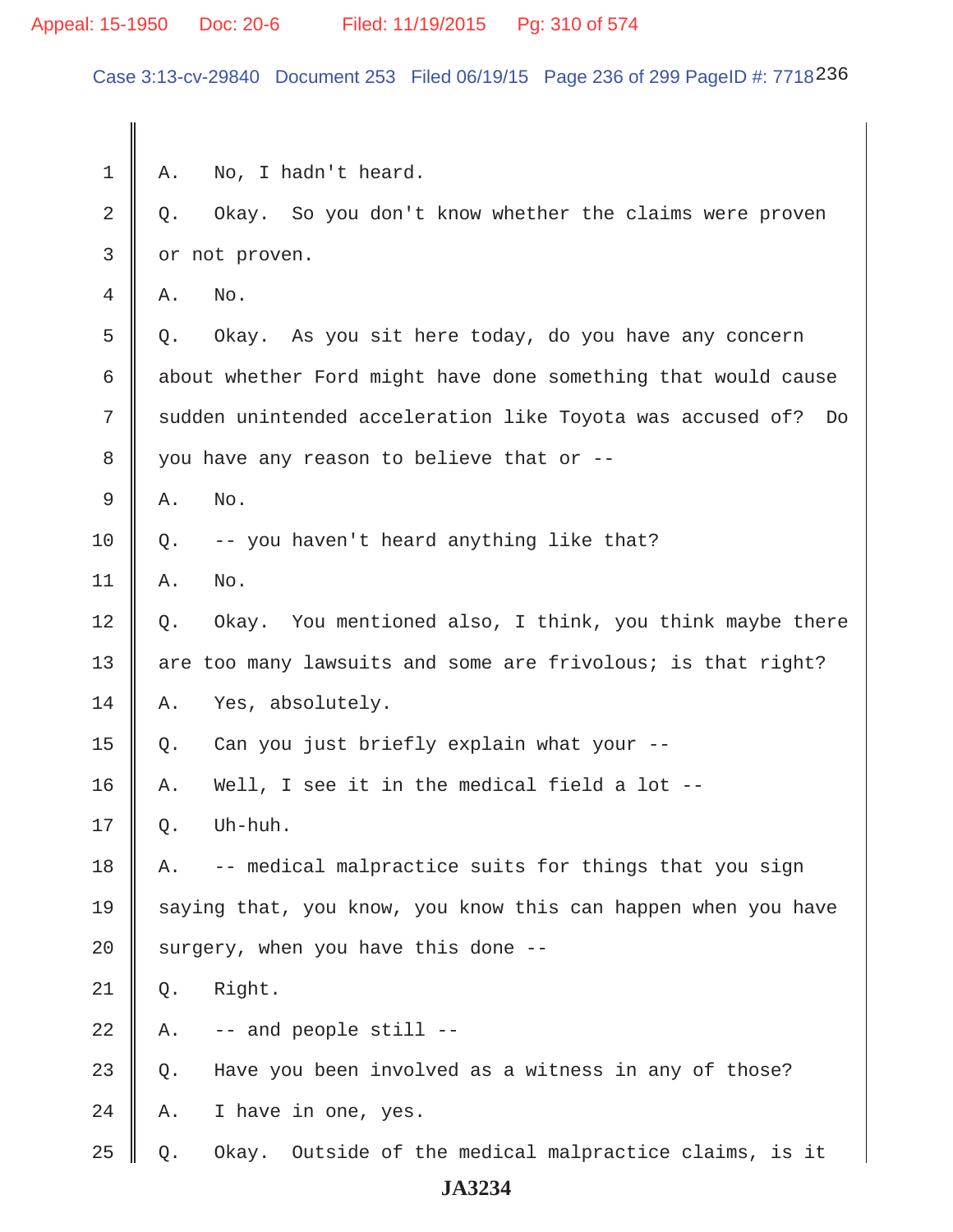# Appeal: 15-1950 Doc: 20-6 Filed: 11/19/2015 Pg: 311 of 574

Case 3:13-cv-29840 Document 253 Filed 06/19/15 Page 237 of 299 PageID #: 7719237

| 1  | still your opinion that there are too many lawsuits and that    |
|----|-----------------------------------------------------------------|
| 2  | many are frivolous?                                             |
| 3  | Yeah, like the medicine. You see the advertisements on<br>Α.    |
| 4  | TV all the time suing for this medication --                    |
| 5  | Uh-huh.<br>Q.                                                   |
| 6  | -- side effects and that medication side effects.<br>Α.         |
| 7  | Okay. Well, what about claims against carmakers?<br>Q.          |
| 8  | I don't know so much about those.<br>Α.                         |
| 9  | All right. So you haven't formed an opinion that there<br>$Q$ . |
| 10 | are frivolous or too many lawsuits against carmakers over       |
| 11 | things.                                                         |
| 12 | I don't know anything about those.<br>Α.                        |
| 13 | Okay. Is there anything about your experience with<br>$Q$ .     |
| 14 | these -- you know, seeing that there are too many malpractice   |
| 15 | claims and that there are too many claims being sought over     |
| 16 | pharmaceuticals, that do you think any of that would cause you  |
| 17 | to lean for or against either party in this case?               |
| 18 | No.<br>Α.                                                       |
| 19 | So do you start off at this point of the trial feeling<br>О.    |
| 20 | like the plaintiffs may have brought a frivolous claim or an    |
| 21 | unfounded lawsuit?                                              |
| 22 | No.<br>Α.                                                       |
| 23 | If you were chosen as a juror in this case, would you<br>Q.     |
| 24 | decide this case based solely on the evidence you hear in the   |
| 25 | trial?                                                          |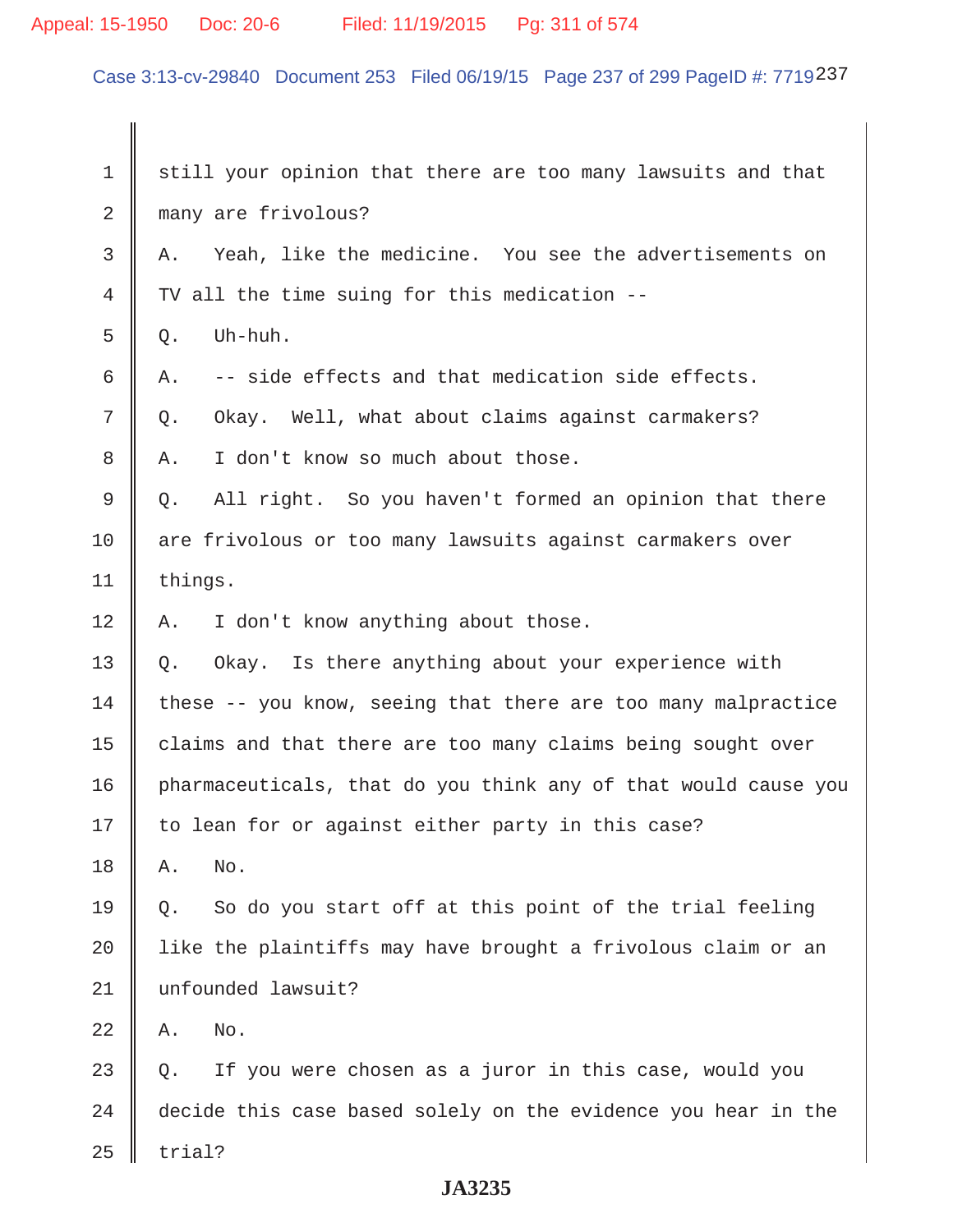Case 3:13-cv-29840 Document 253 Filed 06/19/15 Page 238 of 299 PageID #: 7720238

 $1 \parallel A$ . Absolutely.  $2 \parallel Q$ . So you wouldn't let your feeling about malpractice cases 3 or those other things influence your judgment here?  $4 \parallel A$ . No. I need to hear the evidence first. 5 || THE COURT: Okay. All right. 6 BY MR. O'DELL: 7 | Q. Miss Dyer, we appreciate you being so open and 8 forthright. The fact that you're in the medical profession 9 and you've dealt with lawsuits and things like that and you 10 think they're frivolous and you see things that shouldn't 11 happen, when you found out this was a civil case and that 12 Someone -- because, you know, in civil cases, people are, you 13 | know, are suing and they sue for money  $14 \parallel A.$  Right. 15  $\parallel$  Q. -- because that's all that happens in civil cases. You 16 | know, we can't put people in jail. 17 || So when you heard it was a civil case, did you kind of 18 | revert back to your feelings about civil court and think that 19  $\parallel$  the plaintiffs would kind of start a square back and have to 20 | prove more than, say, the defendant? 21 | A. I really hadn't thought about it, to be honest.  $22 \parallel Q$ . Okay. As you sat through there and you listened to  $23$   $\parallel$  things and you think about your own personal experience -- $24$  | A. Uh-huh. 25  $\parallel$  Q. -- did that happen? It's okay to be honest.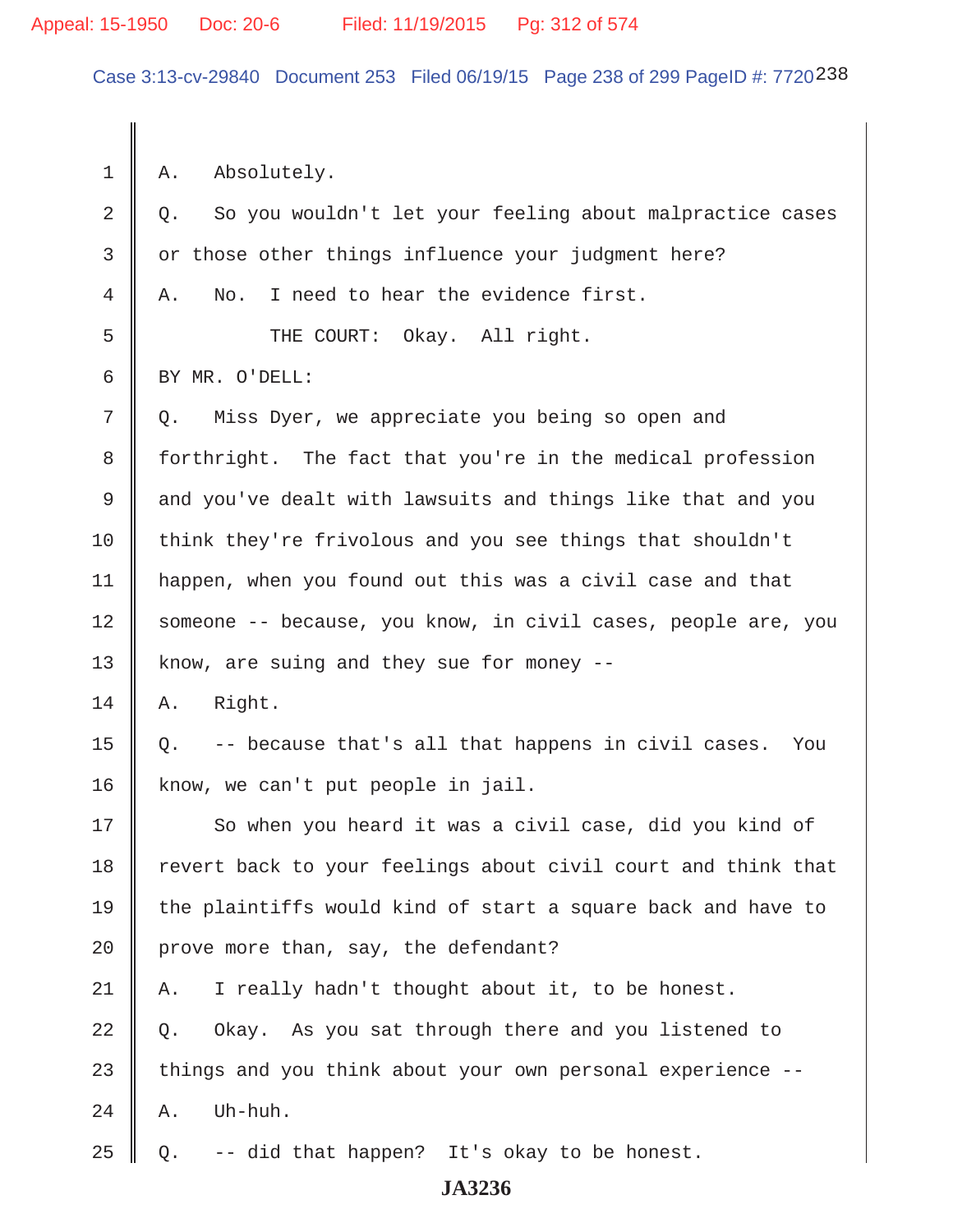# Appeal: 15-1950 Doc: 20-6 Filed: 11/19/2015 Pg: 313 of 574

Case 3:13-cv-29840 Document 253 Filed 06/19/15 Page 239 of 299 PageID #: 7721239

| 1  | To be honest, yes, a little bit, listening about, you<br>Α.     |
|----|-----------------------------------------------------------------|
| 2  | know, people's opinions on the Fords and things like that,      |
| 3  | yes.                                                            |
| 4  | And we all have biases and things like that.<br>Right.<br>Q.    |
| 5  | Uh-huh. Absolutely.<br>Α.                                       |
| 6  | We all bring our own opinions into things.<br>Q.                |
| 7  | Yeah.<br>Α.                                                     |
| 8  | So that's why it's important to be open and honest about<br>Q.  |
| 9  | these things.                                                   |
| 10 | And given your experience with frivolous lawsuits and too       |
| 11 | many claims, if you were sitting -- if you were the person      |
| 12 | bringing a claim, would you want someone like you sitting on    |
| 13 | their jury?                                                     |
| 14 | Well, yeah, because I like listening to both sides. I<br>Α.     |
| 15 | mean, I'm not going to be biased to one side or the other. I    |
| 16 | just need to listen to the evidence on both sides before I      |
| 17 | decide anything.                                                |
| 18 | You think -- I thought you told me the Neases kind of<br>$Q$ .  |
| 19 | started a square back because of your experience.               |
| 20 | Well, yeah, but I mean to sit there and listen to both<br>Α.    |
| 21 | sides in court, but that's what I want to do. I want to         |
| 22 | listen to both sides.                                           |
| 23 | But you do bring this little bit of bias with you into<br>$Q$ . |
| 24 | the $-$                                                         |
| 25 | Well, yes.<br>Α.                                                |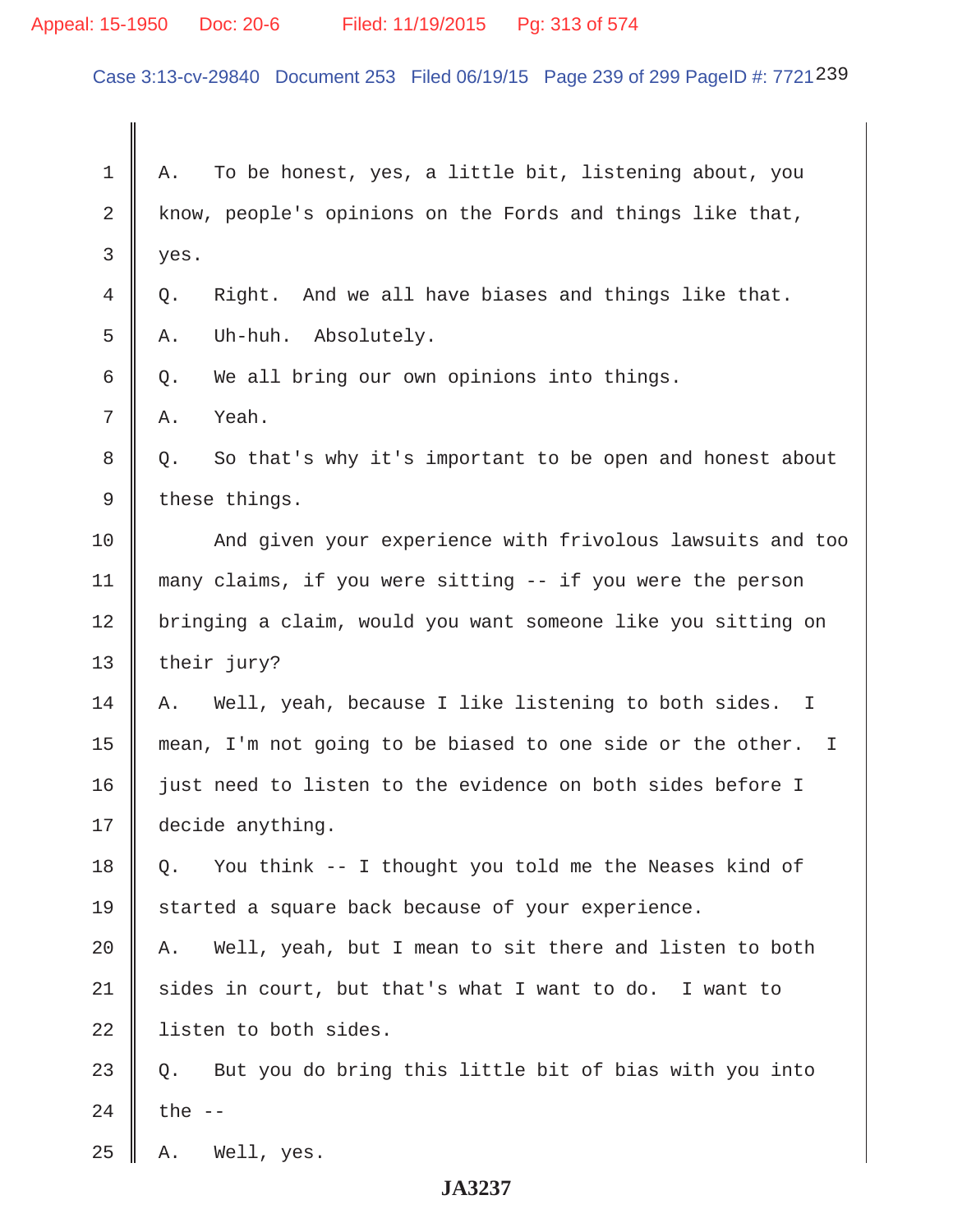### Appeal: 15-1950 Doc: 20-6 Filed: 11/19/2015 Pg: 314 of 574

Case 3:13-cv-29840 Document 253 Filed 06/19/15 Page 240 of 299 PageID #: 7722240

 $1 \parallel Q$ . Yeah. Okay. You can't stop that.  $2 \parallel A.$  I know.  $3 \parallel Q$ . That's just who you are, right?  $4 \parallel A$ . Yeah. 5 MR. O'DELL: I appreciate it. Thank you. 6 BY MR. COOKE:  $7 \parallel Q$ . There was one question I think that you answered about --8 we talked about whether you thought Ford was superior or 9 || inferior. I think you had an opinion about Ford that might be  $10$  | a bias. 11 A. Yes, sir. I had a bad experience. I bought a 2011 Ford 12 | Fusion right off the lot, brand new.  $13 \parallel 0.$  Uh-huh.  $14$  | A. And within the first two days, the car wouldn't start. 15  $\parallel$  So I took it back to the Ford garage, and they said they fixed  $16$  | the problem. 17 || Two days later, it wouldn't start again. I had it towed 18 | back to the garage and worked on again. And then for a year, 19 it was fine. 20  $\parallel$  And then after about a year, it started acting up. It  $21$  got to the point where I was scared to death to pull out into  $22$  | traffic  $23 \parallel$  Q. Uh-huh. 24  $\parallel$  A.  $\sim$  -- because it would bog down and almost die on me as I  $25$  was pulling out. So that's when I traded it in  $-$ -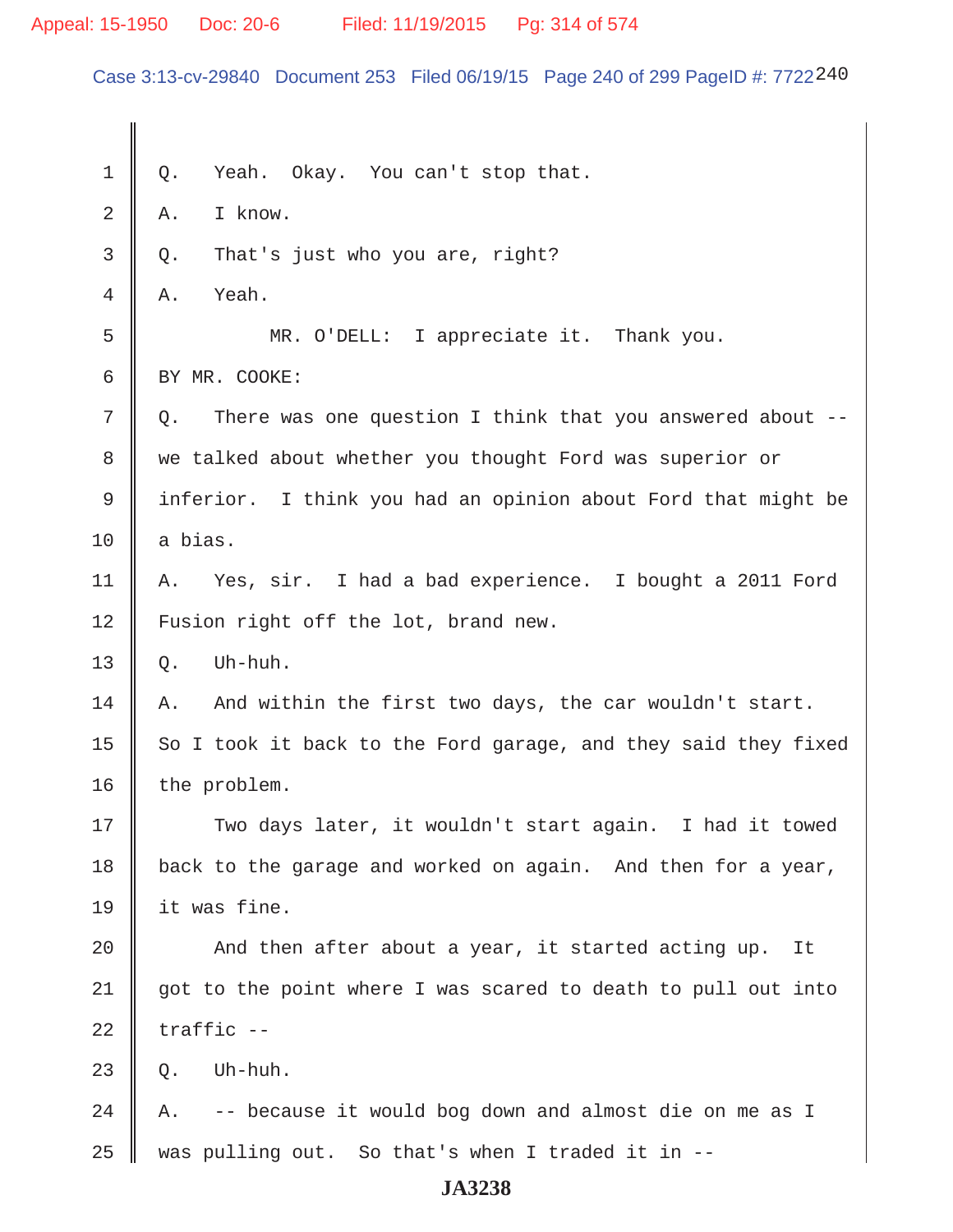Case 3:13-cv-29840 Document 253 Filed 06/19/15 Page 241 of 299 PageID #: 7723241

| $\mathbf 1$    | Okay.<br>Q.                                                     |
|----------------|-----------------------------------------------------------------|
| $\overline{2}$ | -- because they couldn't find anything wrong with it when<br>Α. |
| 3              | I took it to the garage.                                        |
| 4              | Okay. And did that -- did that experience -- it sounds<br>Q.    |
| 5              | like that formed a bias.                                        |
| 6              | A. Yeah, it did. It really turned me off to Fords I will        |
| 7              | have to say.                                                    |
| 8              | Okay. So in this case, given that we're talking about a<br>Q.   |
| 9              | Ford product, just like Mr. O'Dell was asking, does Ford start  |
| 10             | out a little bit behind because of your bias?                   |
| 11             | Absolutely. I'm sorry, but yes.<br>Α.                           |
| 12             | MR. COOKE:<br>Okay. Thank you.                                  |
| 13             | THE COURT: All right. Thank you, ma'am.                         |
| 14             | Appreciate it.                                                  |
| 15             | (The prospective juror exited the judge's chambers)             |
| 16             | THE COURT: You both want her off?                               |
| 17             | MR. O'DELL: Actually, based on that, we start at                |
| 18             | ground zero.                                                    |
| 19             | THE COURT: That's what I was going to say. You're               |
| 20             | pretty even.                                                    |
| 21             | MR. O'DELL: Full circle. They brought her right                 |
| 22             | back.                                                           |
| 23             | MR. BIBB: Nobody wins with her.                                 |
| 24             | THE COURT: All right. So both sides agree she                   |
| 25             | should be stricken for cause?                                   |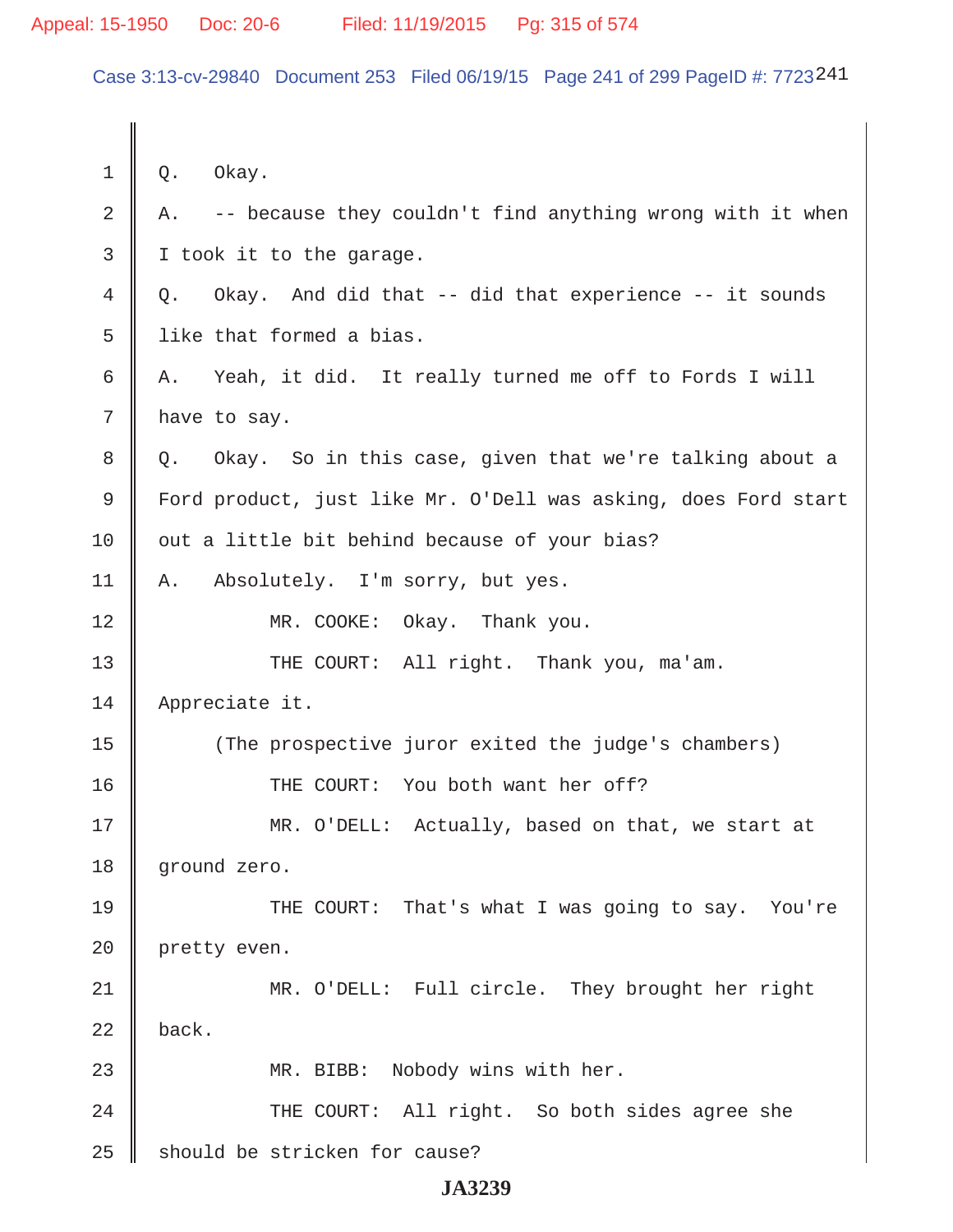Case 3:13-cv-29840 Document 253 Filed 06/19/15 Page 242 of 299 PageID #: 7724242

1 || MR. O'DELL: Yes. 2 || MR. COOKE: Yes. 3 || THE COURT: All right. She's excused. 4 || Mr. Rainey, Number 20? 5 MR. COOKE: He has a -- it sounds like he has an 6  $\parallel$  active case that maybe he hasn't filed yet. 7 MR. JAVINS: I think it's in arbitration. 8 || MR. BOGGS: He won the arbitration and now he's  $9 \parallel$  looking at bringing a civil action for the back pay. 10 THE COURT: If you all -- do you all want to ask him 11 any questions or pass him a card? 12 MR. BOGGS: I'd like to pass him a card. 13 THE COURT: I assume there are no questions of 14 | Mr. Rainey. 15 || All right. Miss Groves? Her husband has got a stress 16  $\parallel$  test on Thursday, and I'm going to save her. I may excuse her 17 || just based upon that, but I want to see if we need her first. 18 So we're going to pass her for now. 19 Number 22, Mr. Knapp? Anybody want to ask him anything? 20 MR. JAVINS: He's got an '01 Ranger, traded. 21 || MR. CLARK: His son. 22 THE COURT: Well, any questions of Mr. Knapp? 23 MR. BIBB: I think we'd like to talk to him. He had 24  $\parallel$  a Ford Focus that he had a lot of -- he had to have the 25 | transmission replaced on.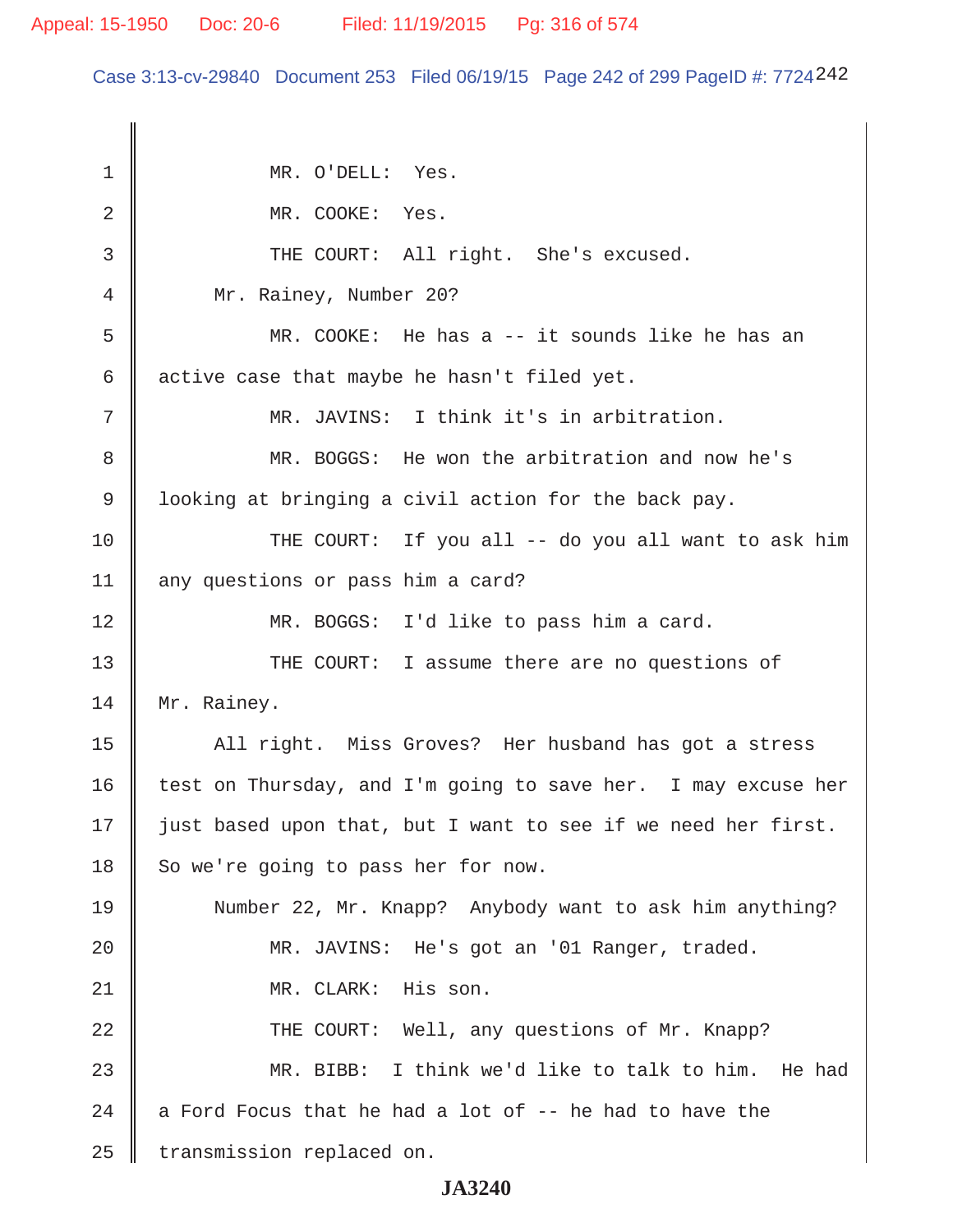Case 3:13-cv-29840 Document 253 Filed 06/19/15 Page 243 of 299 PageID #: 7725243

 1 THE COURT: Okay. Do you want me to ask him about 2  $\|$  that? 3 MR. BIBB: See if he has any bias. 4 || THE COURT: All right. Bring Number 22, Mr. Knapp,  $5 \parallel in.$  6 THE CLERK: Juror Number 7 wants to know if he can  $7 \parallel$  take a smoke break. 8 || THE COURT: Yeah. 9 (The prospective juror entered the judge's chambers) 10 | BY THE COURT: 11 Q. Hi, Mr. Knapp. How are you?  $12 \parallel A.$  Fine. 13  $\parallel$  Q. I just wanted to ask you a couple of questions. 14 Foremost, as I recall, you said you had a Ford Fusion you had 15  $\parallel$  a lot of trouble with.  $16 \parallel A.$  Uh-huh.  $17 \parallel$  Q. Tell us about that. 18  $\parallel$  A. The transmission was making a noise and I took it to I-77 19 | Ford, Fairplain.  $20 \parallel Q$ . Is that where you bought it? 21 A. No. I'd gotten it up at Bert Wolfe, up at Charleston.  $22 \parallel Q$ . And this was still a new car?  $23$  | A. Yeah. 24 Q. Still under warranty? 25  $\parallel$  A. It had 50,000 miles on it, but I had the extended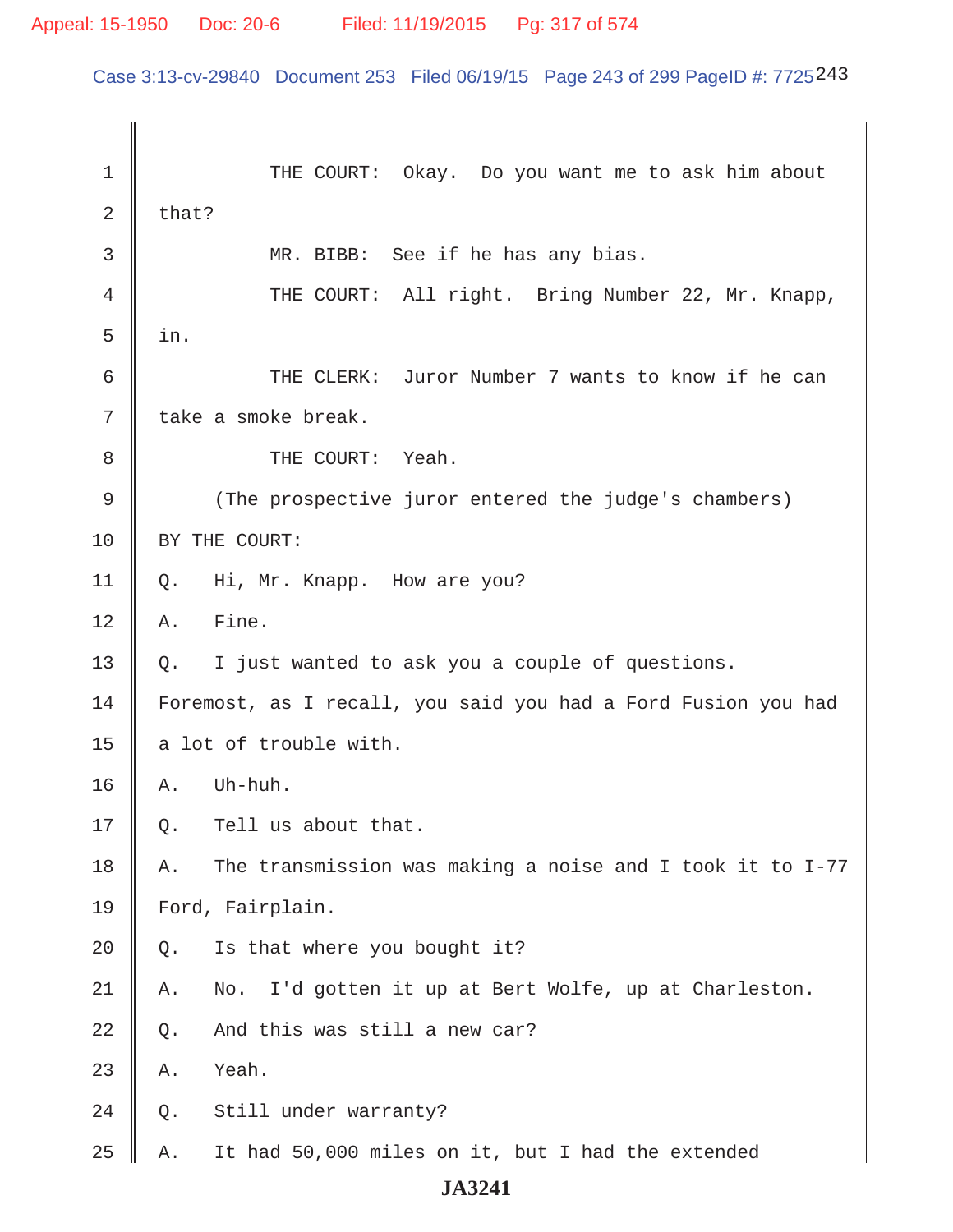Case 3:13-cv-29840 Document 253 Filed 06/19/15 Page 244 of 299 PageID #: 7726244

1 | warranty on it.

 $2 \parallel Q$ . Okay.

 $3 \parallel A$ . And it took them probably four months before they finally 4 decided that it was the transmission. I kept telling them it  $5 \parallel$  was the transmission, but they said it didn't show up on the 6 computer.

 $7 \parallel Q$ . I assume at that point you were dealing with the 8 dealership.

 $9 \parallel A.$  Right.

 $10 \parallel 0$ . At any point did you start dealing with the manufacturer?  $11 \parallel A.$  No.

12 | Q. And the dealership didn't come to you and say, "Well, the 13 manufacturer said this" or "The manufacturer said that."

 $14$   $\parallel$  A. No.

 $15 \parallel Q.$  Okay.

 $16$  A. No.

17 || Q. So I assume you were dissatisfied with the dealership's 18 reaction.

 $\parallel$  A. Yes, but then they -- whenever they finally decided it  $\parallel$  was the transmission and they tore it apart and it was full of 21 shavings and everything, I felt that they should have put a || new transmission in it instead of rebuilding the old one. 23 But, no, they wouldn't do that. They just went ahead and  $\parallel$  rebuilt the one that was in it.

 $25 \parallel Q$ . And has that worked out all right?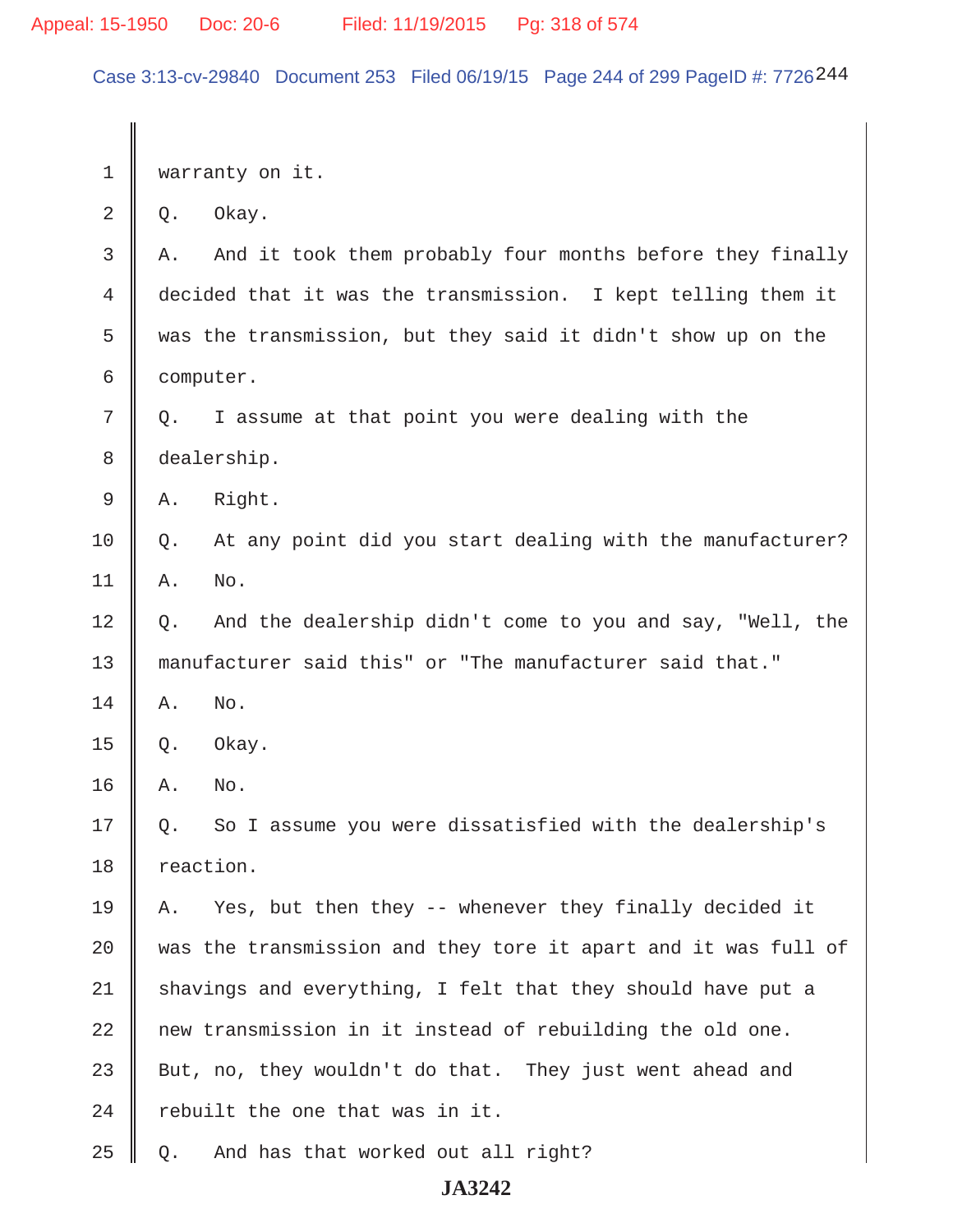# Appeal: 15-1950 Doc: 20-6 Filed: 11/19/2015 Pg: 319 of 574

Case 3:13-cv-29840 Document 253 Filed 06/19/15 Page 245 of 299 PageID #: 7727245

| 1  | Yeah, but I've only put about less than 10,000 miles on<br>Α.    |
|----|------------------------------------------------------------------|
| 2  | it.                                                              |
| 3  | Is that in part because you're concerned that the car --<br>Q.   |
| 4  | No, it's just because I ain't using it as much. I used<br>Α.     |
| 5  | it to drive to work all the time. When I retired, why, I         |
| 6  | don't drive it as much.                                          |
| 7  | All right. At this point was your relationship with the<br>$Q$ . |
| 8  | dealership such that you wouldn't want to do business with       |
| 9  | them anymore?                                                    |
| 10 | Oh, no, I'm satisfied with their work --<br>Α.                   |
| 11 | Okay.<br>Q.                                                      |
| 12 | -- other than they wouldn't take my word. I think they<br>Α.     |
| 13 | felt I was trying to pull a slick one on them.                   |
| 14 | All right. But you were satisfied enough with the<br>Q.          |
| 15 | outcome that you would go back to them to buy a car?             |
| 16 | Probably, yes.<br>Α.                                             |
| 17 | Or to have a car repaired?<br>Q.                                 |
| 18 | Uh-huh.<br>Α.                                                    |
| 19 | Okay. And what was your understanding of what the<br>Q.          |
| 20 | problem was all along with the transmission? Was it something    |
| 21 | that happened in the manufacturing of the car, or do you know?   |
| 22 | Well, I'd say it was, because the gears in it<br>Α.              |
| 23 | deteriorated, just came apart.                                   |
| 24 | All right. You said you saw shavings in it. Was that in<br>Q.    |
| 25 | your mind an indication that the gears weren't meshing           |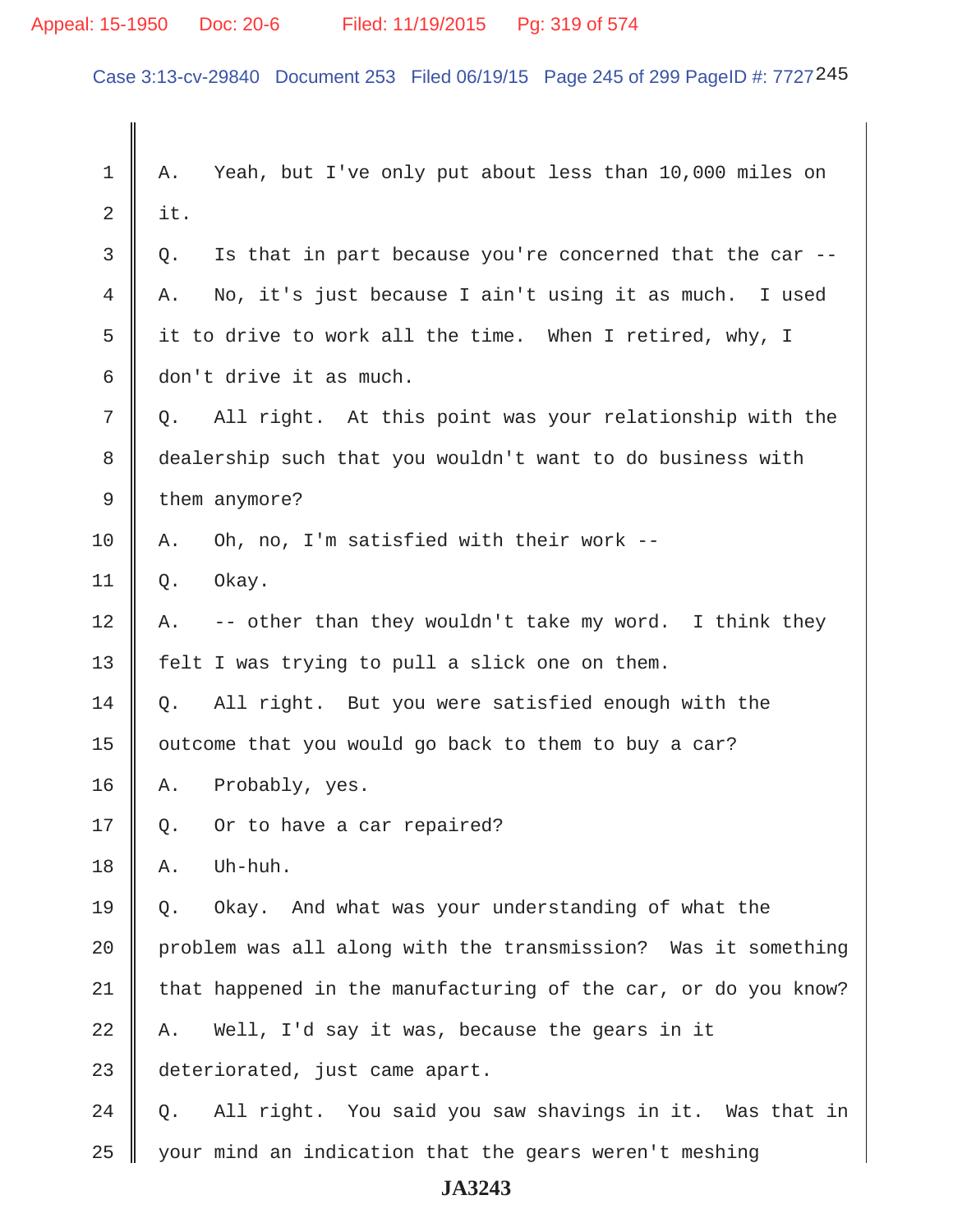Case 3:13-cv-29840 Document 253 Filed 06/19/15 Page 246 of 299 PageID #: 7728246

| 1              | right --        |                                                              |
|----------------|-----------------|--------------------------------------------------------------|
| $\overline{2}$ | Α.              | Uh-huh.                                                      |
| $\mathfrak{Z}$ | Q.              | -- and that that resulted in the gears --                    |
| 4              | Α.              | Whenever you got up to a certain speed, it would make        |
| 5              |                 | that -- just like if you're going down the interstate, you   |
| 6              |                 | know that rubble strip along the edge?                       |
| 7              | Q.              | Uh-huh.                                                      |
| 8              | Α.              | It would do that.                                            |
| $\mathsf 9$    | Q.              | Well, knowing that the Ford Focus you bought had a           |
| 10             |                 | manufacturing defect in it, would you hold that against Ford |
| 11             |                 | in this case at all?                                         |
| 12             | Α.              | No.                                                          |
| 13             | Q.              | So the fact that you had an experience with a Ford that      |
| 14             |                 | turned out to be that it was -- had a defect, you wouldn't   |
| 15             |                 | consider that as creating any bias against Ford or leaning   |
| 16             |                 | against Ford?                                                |
| 17             | Α.              | No.                                                          |
| 18             | О.              | You'd be able to set that aside and decide this case         |
| 19             |                 | based just on this evidence.                                 |
| 20             | Α.              | Uh-huh.                                                      |
| 21             | Q.              | Is that right?                                               |
| 22             | $\mathbbm{A}$ . | Yeah.                                                        |
| 23             |                 | THE COURT: All right. Any other questions?                   |
| 24             |                 | MR. O'DELL: No, Your Honor.                                  |
| 25             |                 | BY MR. COOKE:                                                |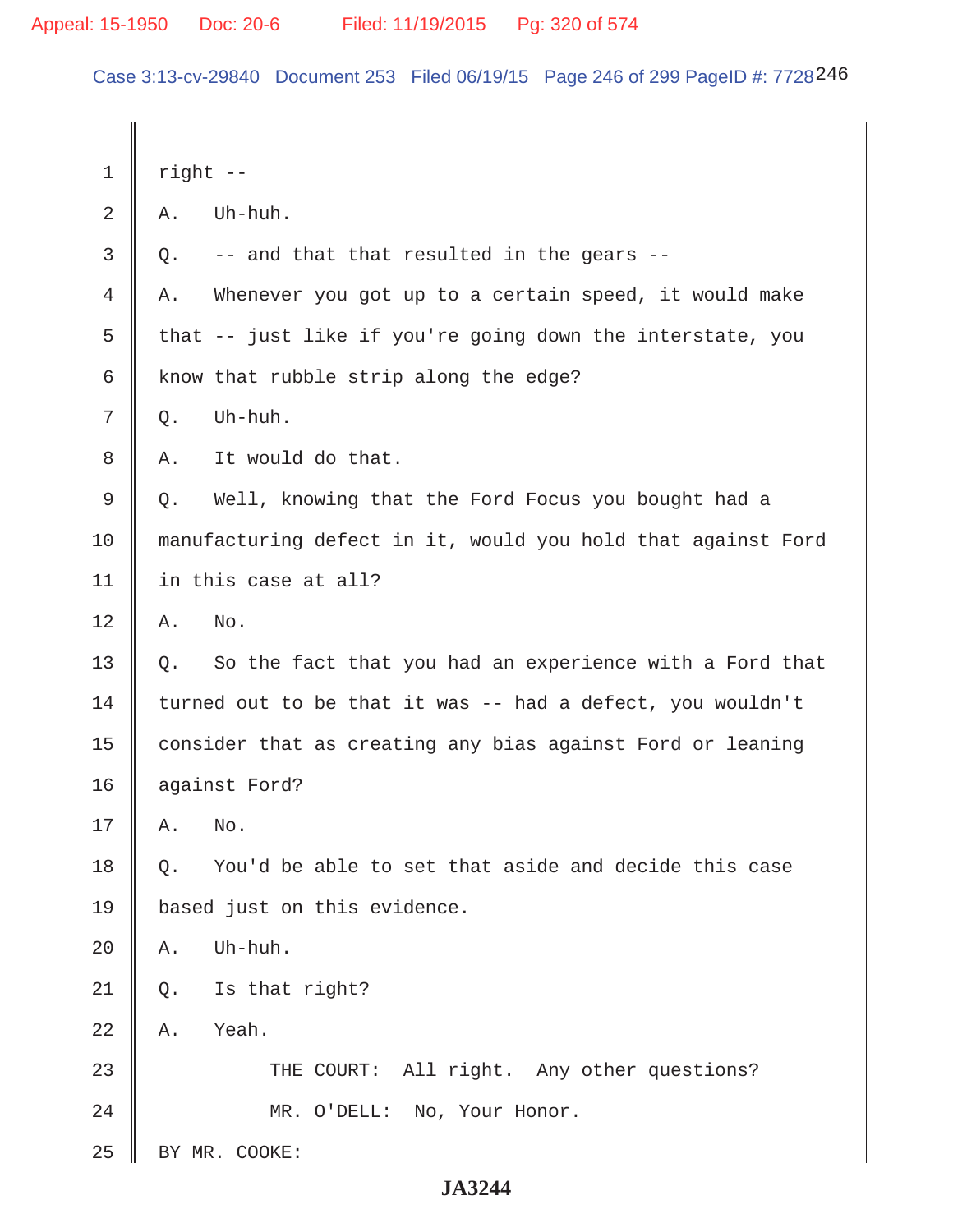# Appeal: 15-1950 Doc: 20-6 Filed: 11/19/2015 Pg: 321 of 574

Case 3:13-cv-29840 Document 253 Filed 06/19/15 Page 247 of 299 PageID #: 7729247

| 1           | The warranty, the extended warranty, was that one that<br>Q.    |
|-------------|-----------------------------------------------------------------|
| $\mathbf 2$ | the dealer sold you or was it one that came from Ford?          |
| 3           | The dealer sold it to me, but I think it was with Ford<br>Α.    |
| 4           | too because, like I say, I bought the car at Bert Wolfe in      |
| 5           | Charleston and they done the work at I-77 at Fairplain.         |
| 6           | Okay. And so ultimately you think it was -- it was Ford<br>Q.   |
| 7           | that actually paid to have it repaired; is that right?          |
| 8           | Yeah, uh-huh.<br>Α.                                             |
| 9           | Okay. And there's no problems with it now.<br>Q.                |
| 10          | No.<br>Α.                                                       |
| 11          | Did you say you worked -- used to work in a pack room<br>Q.     |
| 12          | down at Alcan?                                                  |
| 13          | No, I worked in the fab side.<br>Α.                             |
| 14          | In the fab side. And I think you've said -- we hate to<br>Q.    |
| 15          | pry a little bit, but it sounds like you had some back pain     |
| 16          | that radiated down your leg?                                    |
| 17          | I had -- got a deteriorating disk in my back.<br>Yeah.<br>Α.    |
| 18          | Okay. And what sort of symptoms does that produce for<br>Q.     |
| 19          | you?                                                            |
| 20          | Well, there's different times that it hurts whenever I<br>Α.    |
| 21          | move. Or if I do too much, it will hurt. Of course, whenever    |
| 22          | the doctor -- he knows right where it's at and he can push on   |
| 23          | it and the pain is right now.                                   |
| 24          | Is it pain that radiates down one of your legs?<br>Q.           |
| 25          | Well, it started out down my right leg, and I went to him<br>Α. |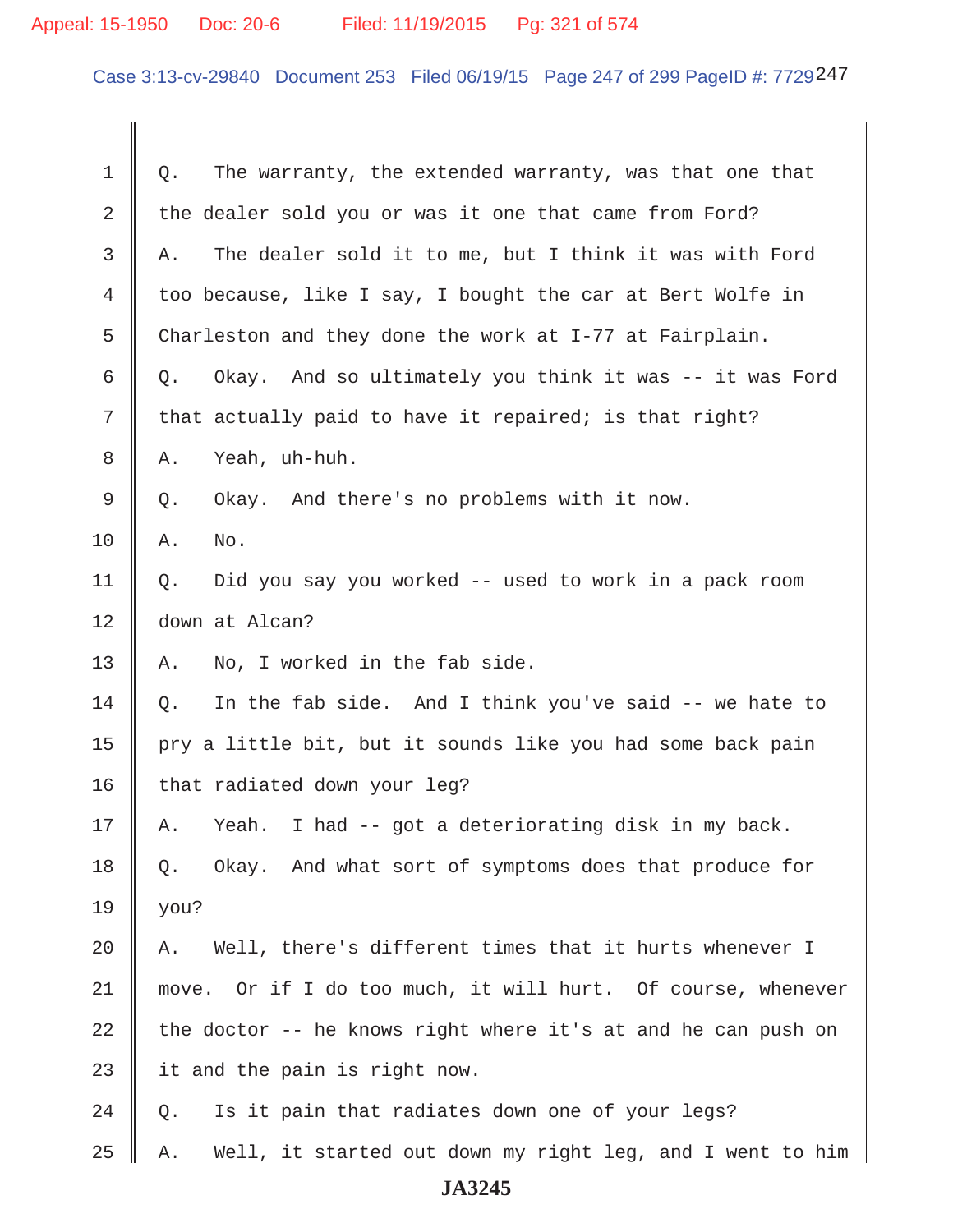# Appeal: 15-1950 Doc: 20-6 Filed: 11/19/2015 Pg: 322 of 574

Case 3:13-cv-29840 Document 253 Filed 06/19/15 Page 248 of 299 PageID #: 7730248

| $\mathbf 1$ | and he give me medicine to take care of it. It's a -- I     |
|-------------|-------------------------------------------------------------|
| 2           | forgot now. It's an anti-inflammatory.                      |
| 3           | Okay.<br>Q.                                                 |
| 4           | And I take it.<br>Α.                                        |
| 5           | Q. Okay. So is it nerve -- it must be nerve pain; is that   |
| 6           | right?                                                      |
| 7           | Yeah, I think so.<br>Α.                                     |
| 8           | Does it go all the way down to your foot?<br>Q.             |
| 9           | No, just down my leg.<br>Α.                                 |
| 10          | MR. COOKE: Okay. Thank you.                                 |
| 11          | THE COURT: Thank you, sir.                                  |
| 12          | (The prospective juror exited the judge's chambers)         |
| 13          | THE COURT: Next, Mr. Deahl, Number 23?                      |
| 14          | MR. O'DELL: Mr. Deahl said there were too many              |
| 15          | lawsuits.                                                   |
| 16          | THE COURT: Okay. Let's bring Mr. Deahl in.                  |
| 17          | MR. BOGGS: He also said he takes prescription back          |
| 18          | pain -- back medicine every day.                            |
| 19          | (The prospective juror entered the judge's chambers)        |
| 20          | BY THE COURT:                                               |
| 21          | Mr. Deahl, how are you?<br>Q.                               |
| 22          | Pretty good.<br>Α.                                          |
| 23          | First, I do want to talk to you some about your back<br>Q.  |
| 24          | problem, and you indicated it's a pretty steady problem for |
| 25          | you; is that right?                                         |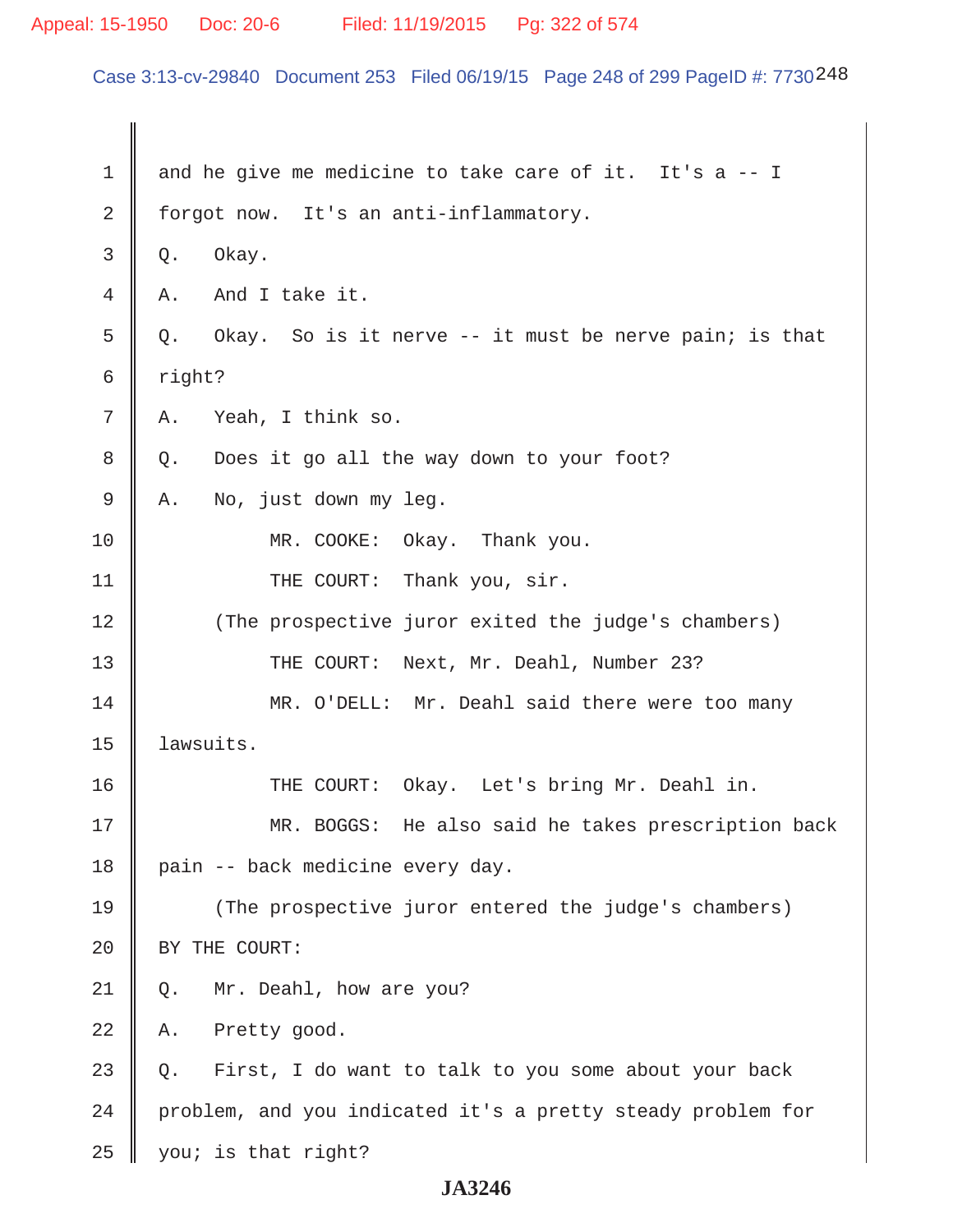# Appeal: 15-1950 Doc: 20-6 Filed: 11/19/2015 Pg: 323 of 574

Case 3:13-cv-29840 Document 253 Filed 06/19/15 Page 249 of 299 PageID #: 7731249

| 1  | Α.    | It about killed me going out to Jim's, you know.<br>Yeah. |
|----|-------|-----------------------------------------------------------|
| 2  | Q.    | Uh-huh.                                                   |
| 3  | Α.    | And I'm trying -- my doctor is trying to get a referral   |
| 4  |       | to a new rheumatologist.                                  |
| 5  | Q.    | Yeah.                                                     |
| 6  | Α.    | And change my medication, maybe.                          |
| 7  | $Q$ . | Are you working now?                                      |
| 8  | Α.    | No. I retired in 2002.                                    |
| 9  | Q.    | Okay. Has it been really uncomfortable to be sitting out  |
| 10 | here? |                                                           |
| 11 | Α.    | Sort of, yeah. I have to shift a lot.                     |
| 12 | Q.    | Would you be doing anything different if you were at      |
|    |       |                                                           |
| 13 | home? |                                                           |
| 14 | Α.    | I would just be sitting with ice, you know.               |
| 15 | Q.    | Yeah.                                                     |
| 16 | Α.    | And at night I have to put pillows under my knees so my   |
| 17 |       | back lays straight.                                       |
| 18 | Q.    | Right, uh-huh. And are you taking medication?             |
| 19 | Α.    | Yes, sir.                                                 |
| 20 | Q.    | What are you taking?                                      |
| 21 | Α.    | Lodine.                                                   |
| 22 | Q.    | Have to take it every day?                                |
| 23 | Α.    | I can take it every four hours. I usually take it in the  |
| 24 |       | morning and then in the evening.                          |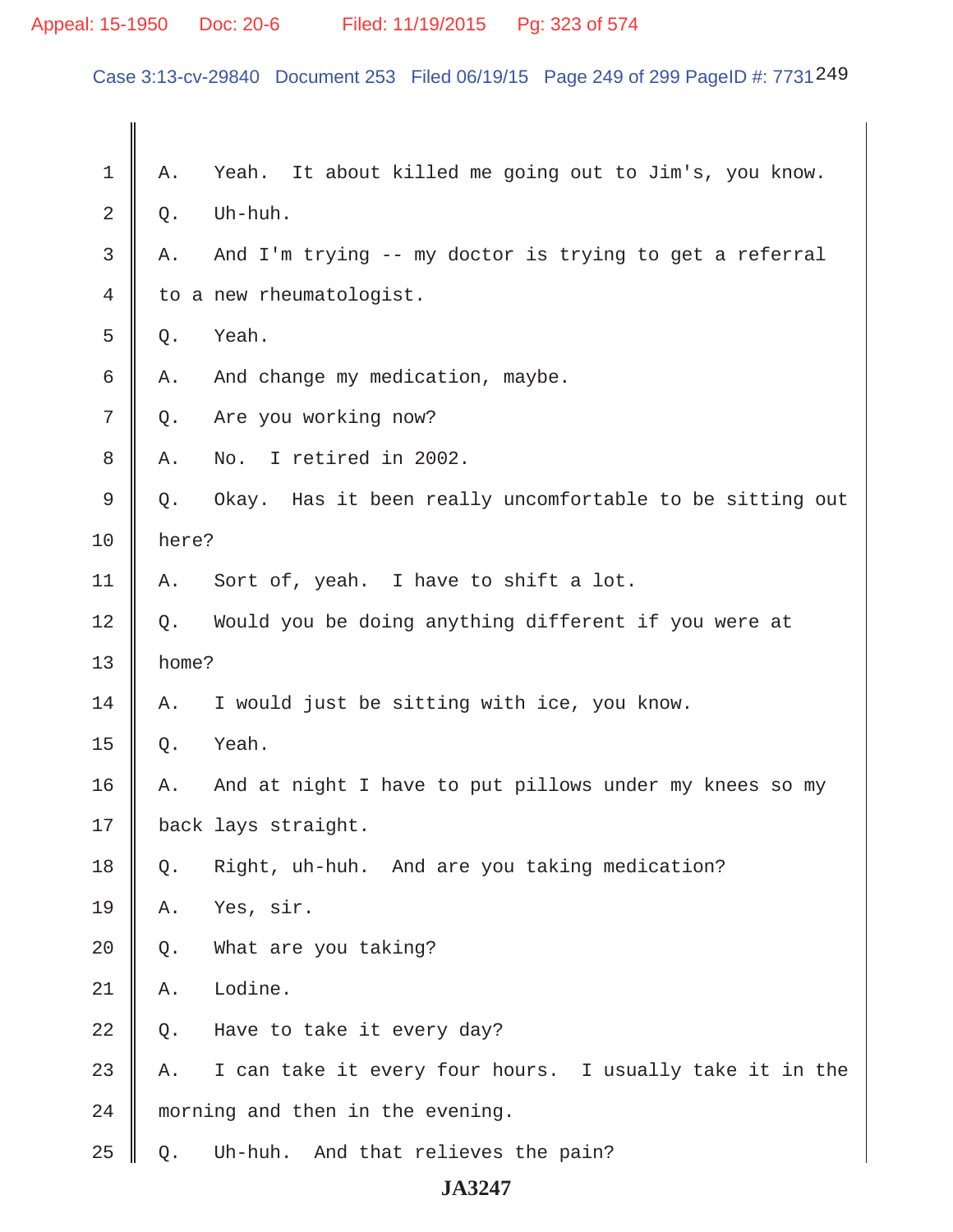Case 3:13-cv-29840 Document 253 Filed 06/19/15 Page 250 of 299 PageID #: 7732250

 $1 \parallel A$ . Sort of.  $2 \parallel 0$ . Reduces it?  $3 \parallel A$ . It doesn't relieve it like it did a year ago. That's why 4 I probably need, you know, a little different --  $5 \parallel$  0. Well, do you think it would just be too uncomfortable for 6 | you to serve as a member of a jury given that this is the way  $7 \parallel$  we do it? 8 A. Yeah, I would think it would, but I'm not trying to get  $9 \parallel$  out of anything. 10  $\parallel$  0. Do you think you'd have a hard time maintaining attention 11 | and being comfortable enough to stay focused? 12 A. At times it gets that way, yes, sir. Like when I walked 13 || up to Jim's, my leg was asleep, you know.  $14 \parallel Q$ . Does it help you to stand up and move about periodically  $15 \parallel$  or  $-$ 16 A. Sometimes it does, but not very long, you know. Then I 17 | have to sit back down. 18 | Q. Well, you know, you've been real honest and candid about 19 all this, and I don't think you're just trying to get out of 20 jury service. 21 So given your back condition and what you've experienced  $22$   $\parallel$  being here today, do you think that it would be difficult for  $23$   $\parallel$  you to serve as a juror and provide your attention for a trial  $24$  | that could last a week or two?  $25 \parallel$  A. Yes, sir, I do.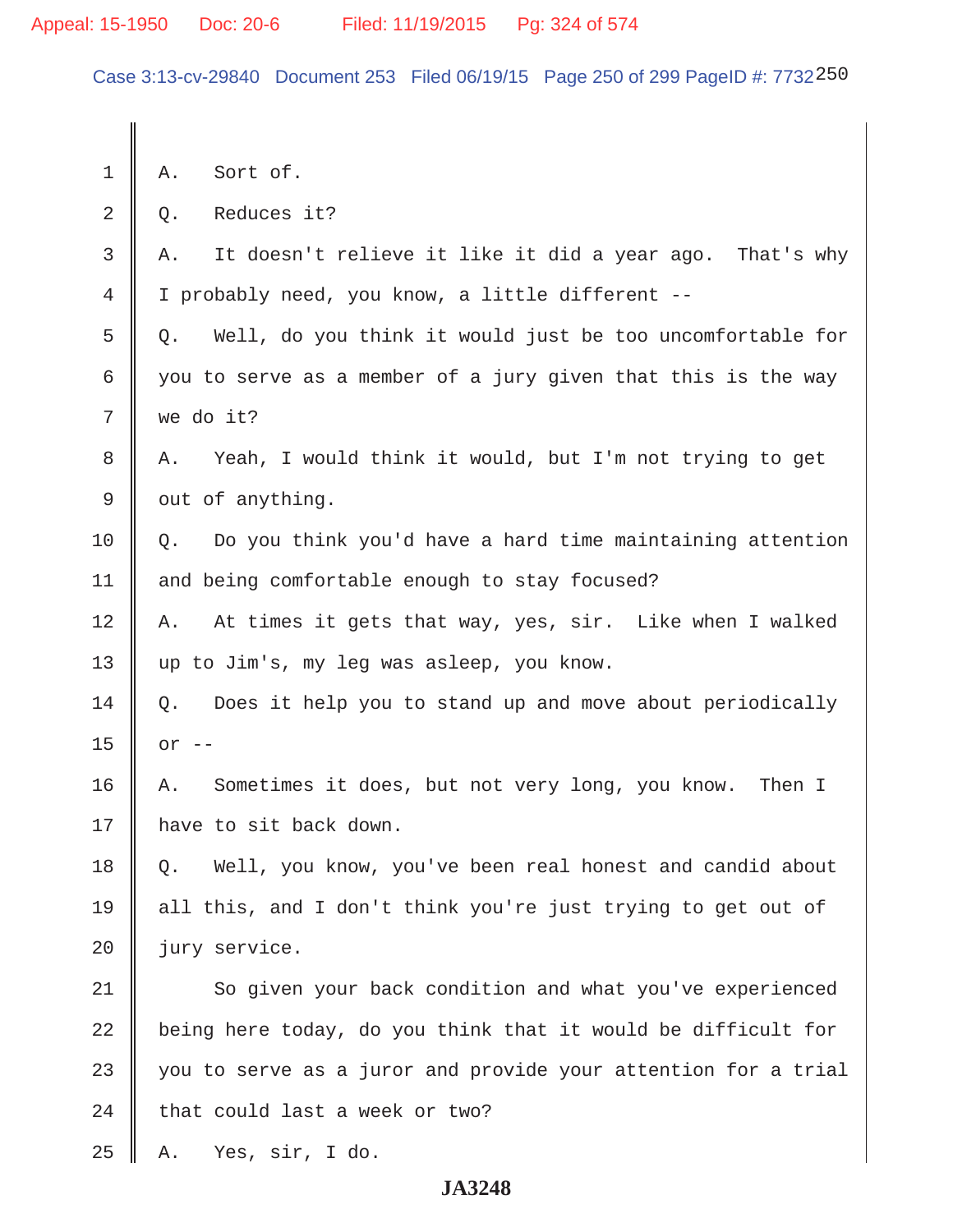Case 3:13-cv-29840 Document 253 Filed 06/19/15 Page 251 of 299 PageID #: 7733251

1 || THE COURT: All right. Any other questions? 2 || MR. O'DELL: No, Your Honor. 3 THE COURT: All right. Thank you, sir. Appreciate  $4 \parallel it.$ 5 || PROSPECTIVE JUROR: Thank you. 6 (The prospective juror exited the judge's chambers) 7 || THE COURT: Well, I'm going to excuse for cause 8 | Mr. Deahl. 9 MR. HEISKELL: Can I just stand for a second, Your 10 Honor? 11 | THE COURT: Certainly. Yeah. 12 Next is 24, Lisa Bowles. 13 MR. O'DELL: Your Honor, Miss Bowles I think 14  $\parallel$  recognized me, and that's the one that she didn't raise her 15 || hand after we came back, but  $--$ 16 THE COURT: Okay. Other than that, is there 17  $\parallel$  anything -- I didn't mark her down for anything else. 18 || MR. COOKE: I don't have anything. 19 THE COURT: All right. Is there anything you want 20  $\parallel$  to ask her other than just to confirm that she knows you 21  $\parallel$  and  $\parallel$  --22 MR. O'DELL: I mean, I don't know her. I just 23  $\parallel$  recognize her face, and I think she recognized my face. 24 MR. COOKE: I don't know how counsel -- I don't know 25 || what the  $-$ - I wasn't privy to what the discussion was.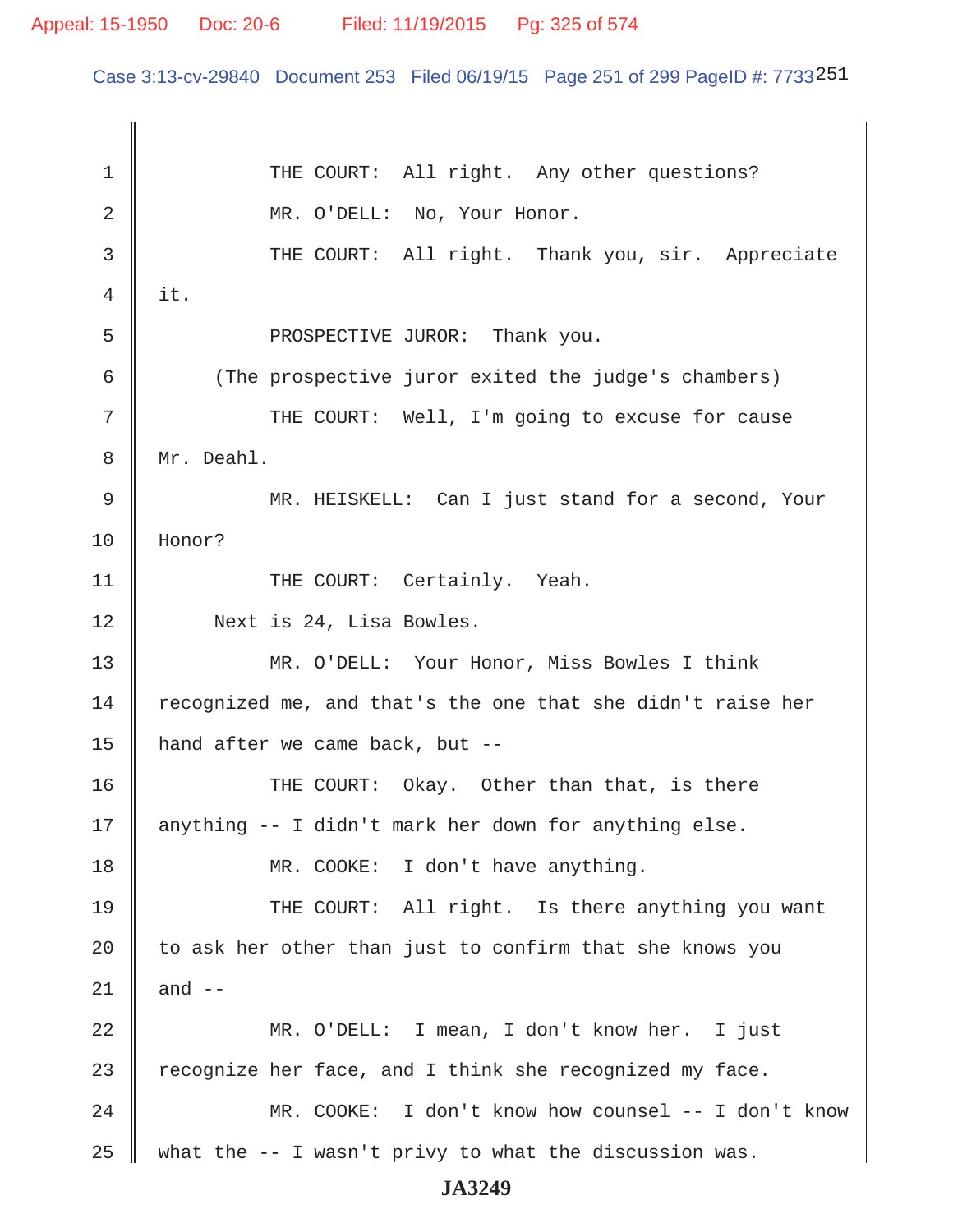# Appeal: 15-1950 Doc: 20-6 Filed: 11/19/2015 Pg: 326 of 574

Case 3:13-cv-29840 Document 253 Filed 06/19/15 Page 252 of 299 PageID #: 7734252

| 1  | THE COURT: Tell him.                                            |
|----|-----------------------------------------------------------------|
| 2  | MR. O'DELL: She looked at me and she goes, "Oh, do              |
| 3  | you think I should tell them that I recognize you?" And I       |
| 4  | said, "Yeah."                                                   |
| 5  | And I think she may go to my church is the only thing I         |
| 6  | can think of. I'm not sure where I know her from, but I         |
| 7  | recognize her face.                                             |
| 8  | THE COURT: Do you want me to ask her about it?                  |
| 9  | MR. COOKE:<br>Yeah.                                             |
| 10 | THE COURT: Bring her in. Miss Bowles.                           |
| 11 | (The prospective juror entered the judge's chambers)            |
| 12 | BY THE COURT:                                                   |
| 13 | All right. Miss Bowles, sit over here. Thank you.<br>Q.         |
| 14 | First, Miss Bowles, Mr. O'Dell indicates that maybe you         |
| 15 | all recognize each other.                                       |
| 16 | (Nods head up and down)<br>Α.                                   |
| 17 | Can you tell us, first, do you know Mr. O'Dell?<br>Q.           |
| 18 | Yes, I do.<br>Α.                                                |
| 19 | And how? Go ahead.<br>Q.                                        |
| 20 | Well, his wife and sister -- his wife's sister and I grew<br>Α. |
| 21 | up together --                                                  |
| 22 | Okay.<br>Q.                                                     |
| 23 | -- and then through church.<br>Α.                               |
| 24 | You all go to the same church now?<br>Q.                        |
| 25 | Well, when we go, yes.<br>Α.                                    |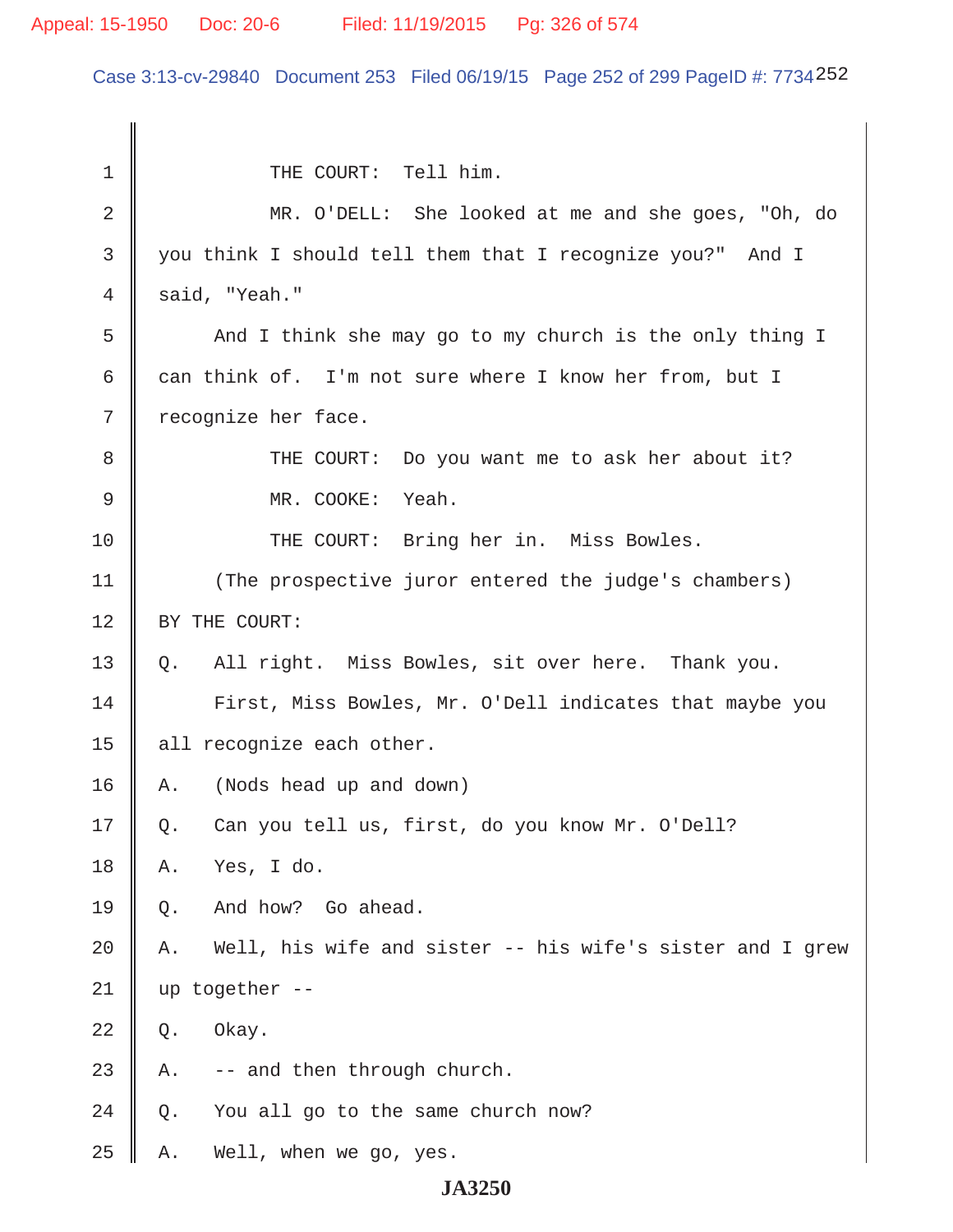# Appeal: 15-1950 Doc: 20-6 Filed: 11/19/2015 Pg: 327 of 574

Case 3:13-cv-29840 Document 253 Filed 06/19/15 Page 253 of 299 PageID #: 7735253

| 1  | Okay. Other than seeing Mr. O'Dell or other members of<br>Q.    |  |
|----|-----------------------------------------------------------------|--|
| 2  | his family at church, do you all socialize, see each other,     |  |
| 3  | have any contact?                                               |  |
| 4  | No.<br>Α.                                                       |  |
| 5  | Do you think knowing his -- having grown up with his wife<br>Q. |  |
| 6  | and her sister and knowing that you all go to the same church,  |  |
| 7  | would that influence you in any way in this case?               |  |
| 8  | No.<br>Α.                                                       |  |
| 9  | So if the evidence justified a verdict in favor of Ford,<br>Q.  |  |
| 10 | you wouldn't -- your situation with Mr. O'Dell and his family   |  |
| 11 | wouldn't influence that at all.                                 |  |
| 12 | No.<br>No.<br>Α.                                                |  |
| 13 | And I take it there's nothing about Mr. O'Dell or his<br>Q.     |  |
| 14 | wife or his sister-in-law that would cause you to be biased     |  |
| 15 | against him in any way.                                         |  |
| 16 | No.<br>Α.                                                       |  |
| 17 | Okay. So it wouldn't be a factor in your --<br>Q.               |  |
| 18 | No.<br>Α.                                                       |  |
| 19 | THE COURT: All right. Any other questions?                      |  |
| 20 | BY MR. COOKE:                                                   |  |
| 21 | So is it Tammy, Tony's sister, or is it Jay's sister?<br>Q.     |  |
| 22 | Jay's.<br>Α.                                                    |  |
| 23 | Jay's sister. Okay.<br>Q.                                       |  |
| 24 | Louise.<br>Α.                                                   |  |
| 25 | Okay.<br>Thanks.<br>MR. COOKE:                                  |  |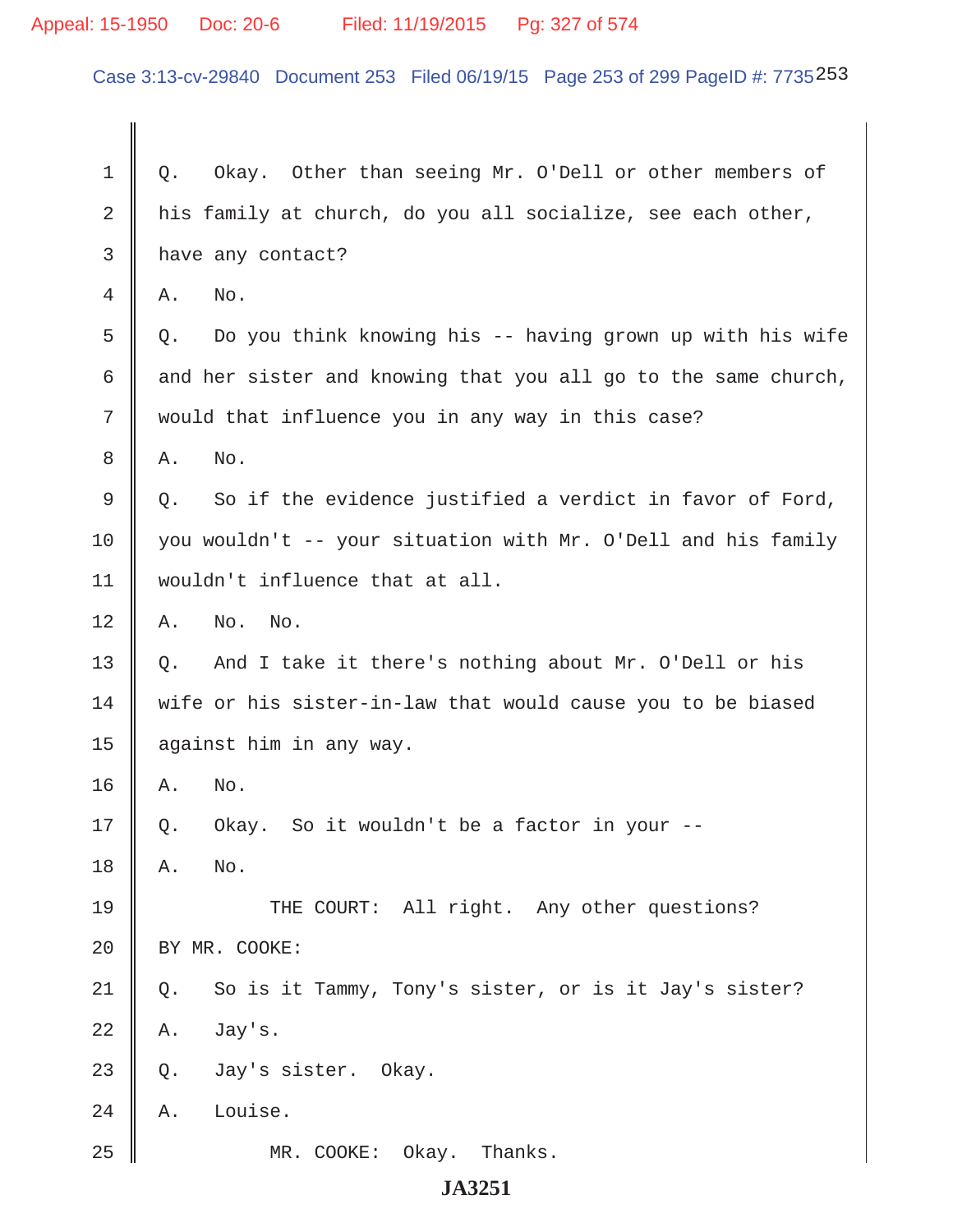Case 3:13-cv-29840 Document 253 Filed 06/19/15 Page 254 of 299 PageID #: 7736254

1 || THE COURT: All right. Thank you. 2 || PROSPECTIVE JUROR: You're welcome. 3 || (The prospective juror exited the judge's chambers) 4 THE COURT: So, Mr. O'Dell, you said there was some 5 problem out there? 6 MR. O'DELL: Apparently, according to Rich Katz, 7 who's our guy out there, Number 13, Juror Number 13 and Number 8 | 7 apparently are going on and on about frivolous lawsuits and 9 how he was solicited by lawyers to sue when he was hurt 10 himself, getting into his scale, and apparently it was 11 | extremely loud and inappropriate in this environment. 12 || MR. COOKE: 13? 13 || THE COURT: 7 and 13. All right. Bring Mr. --14 | bring Juror Number 7 in. Stephen Joseph. 15 | The the CSOs standing around out there? 16 | J. T., are you the only one out here now? 17 || MR. COMBS: Yes, sir. 18 || THE COURT: Okay. 19 MR. COMBS: I can get somebody else. 20 || THE COURT: Well -- come on in, Mr. Joseph. 21 (The prospective juror entered the judge's chambers) 22 THE COURT: I just want to make sure that nobody is 23  $\parallel$  out -- none of the jurors are out there talking about it. 24 MR. COMBS: I'll get somebody up here to help. 25 | BY THE COURT: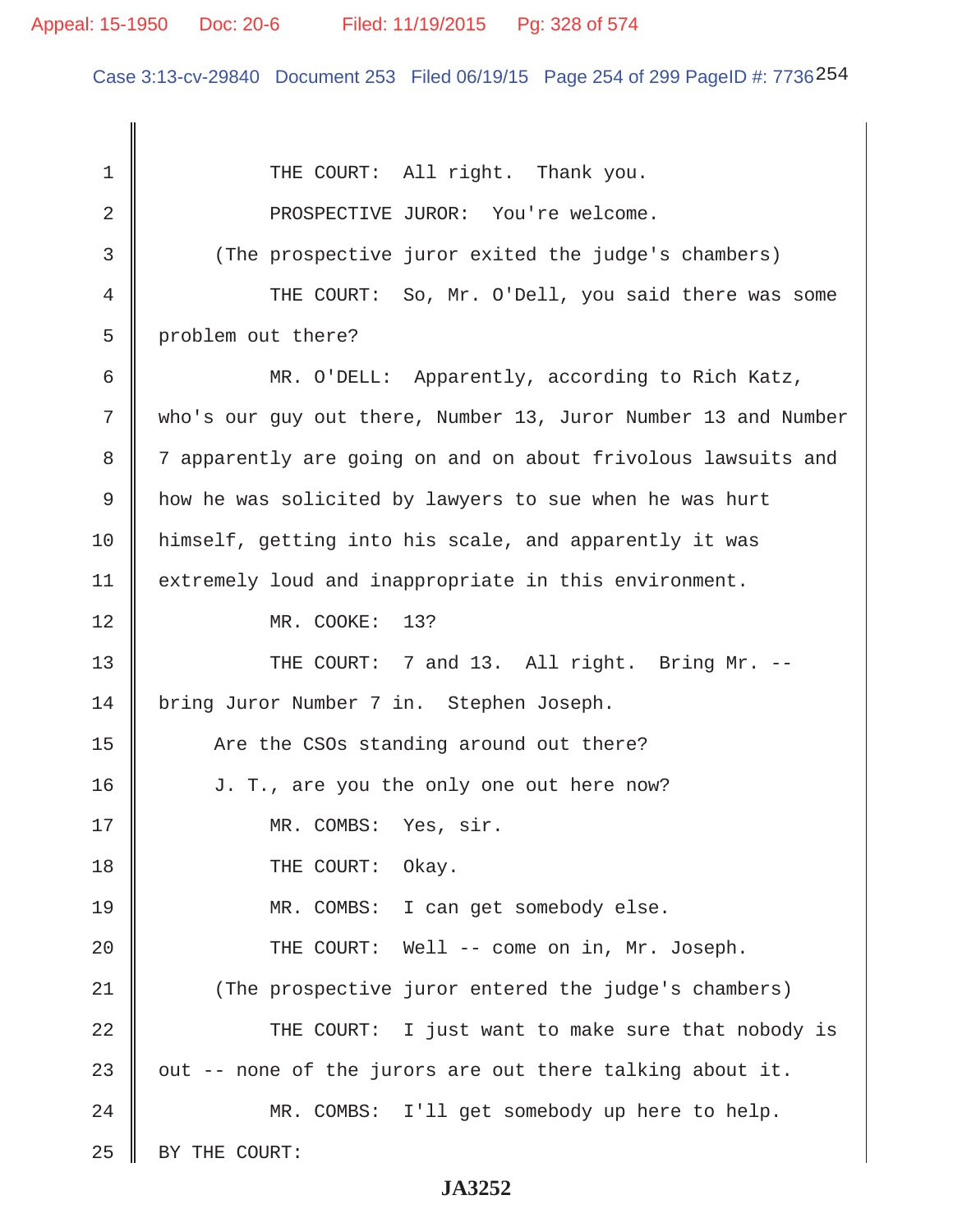#### Appeal: 15-1950 Doc: 20-6 Filed: 11/19/2015 Pg: 329 of 574

Case 3:13-cv-29840 Document 253 Filed 06/19/15 Page 255 of 299 PageID #: 7737255

 $1 \parallel Q$ . All right. Mr. Joseph, sorry to have to call you back  $2 \parallel$  in, but -- $3 \parallel A$ . You all missed me the first time. I thought you didn't 4 want to talk to me.  $5 \parallel$  Q. Well, we do. We hate to leave anybody out. But have you 6 been talking out there about  $7 \parallel A$ . No, we weren't talking about the court. 8 || Q. Well, one of the staff people out there told me that you 9 and Miss Egnor -- I think it's Juror Number 13 -- were talking 10 about people bringing lawsuits and -- $11$  | A. We were talking about church. We was just talking about  $12$  St. Francis of Assisi is what we was just talking about just  $13 \parallel$  now.  $14 \parallel 0.$  Were you also talking about people -- they understood you 15 | to say that maybe you had had lawyers talking to you about 16 | bringing a case or  $-$ -17 || A. No, but I told one guy  $-$  I had a friend that had the law 18 firm of Bailey & Wyatt and I was roommates with him. That's 19 the only thing I was really talking about lawyers.  $20 \parallel Q$ . Okay. Did Miss Egnor say anything about frivolous cases 21 | or too many lawsuits?  $22 \parallel A$ . No. We weren't talking anything about lawsuits. 23 THE COURT: Okay. All right. Well, thank you. 24 || Make sure nobody is --25 PROSPECTIVE JUROR: Yeah, we wasn't talking a lot of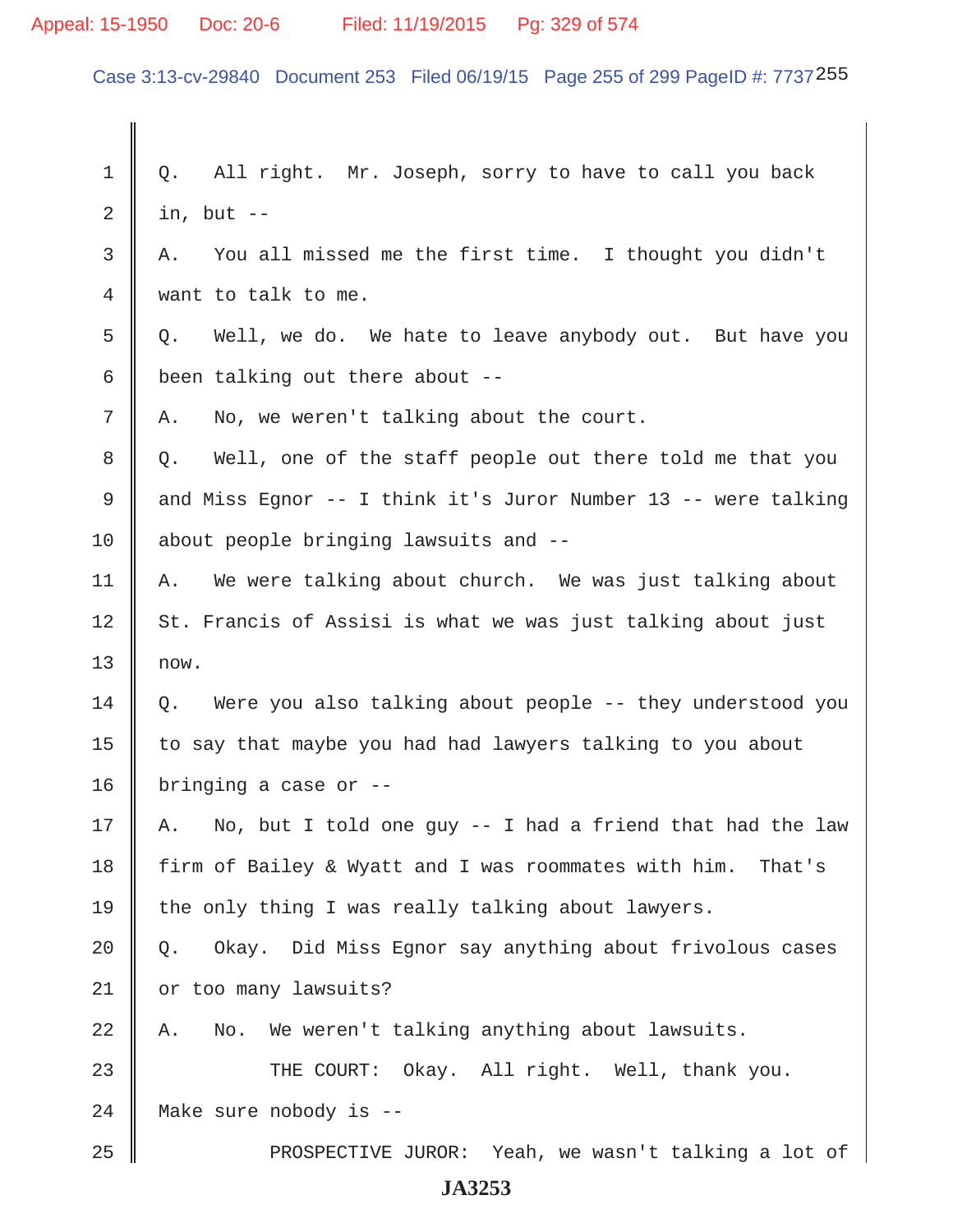#### Appeal: 15-1950 Doc: 20-6 Filed: 11/19/2015 Pg: 330 of 574

Case 3:13-cv-29840 Document 253 Filed 06/19/15 Page 256 of 299 PageID #: 7738256

1 stuff, but mainly not -- I was just talking about, like I say,  $2 \parallel$  we were talking about the new Pope and everything else like  $3$  that. 4 THE COURT: All right. Thank you, sir. 5 (The prospective juror exited the judge's chambers) 6 || THE COURT: Ask Steve to come in, Steve Bragg. 7 || THE CLERK: I don't think Steve -- 8 THE COURT: Steve is right there. I just saw him. 9 (CSO Steve Bragg entered the judge's chambers) 10 || THE COURT: Steve --11 || MR. BRAGG: Yes, sir. 12 THE COURT: -- one of the staff people out there 13 || reported to the lawyers that that juror that just left, Number 14 | 7, and Miss Egnor, who's Juror 13 sitting in the back row of 15  $\parallel$  the jury box, that they were talking rather loudly about 16 lawsuits and about people bringing too many lawsuits and that 17 maybe he said something about lawyers trying to get him to 18 | bring suits. 19 || I know you haven't actually been out there, have you? 20 || MR. BRAGG: No, sir. I just came. 21 THE COURT: Well, is J. T. up here now with you? 22 MR. BRAGG: Yes, he's going to be up here. 23 THE COURT: Well, then, here's what I'd like you to  $24$   $\parallel$  do. Why don't you go over there near the jury box or in 25 | between the area of the jurors. Let J. T. stay here at the **JA3254**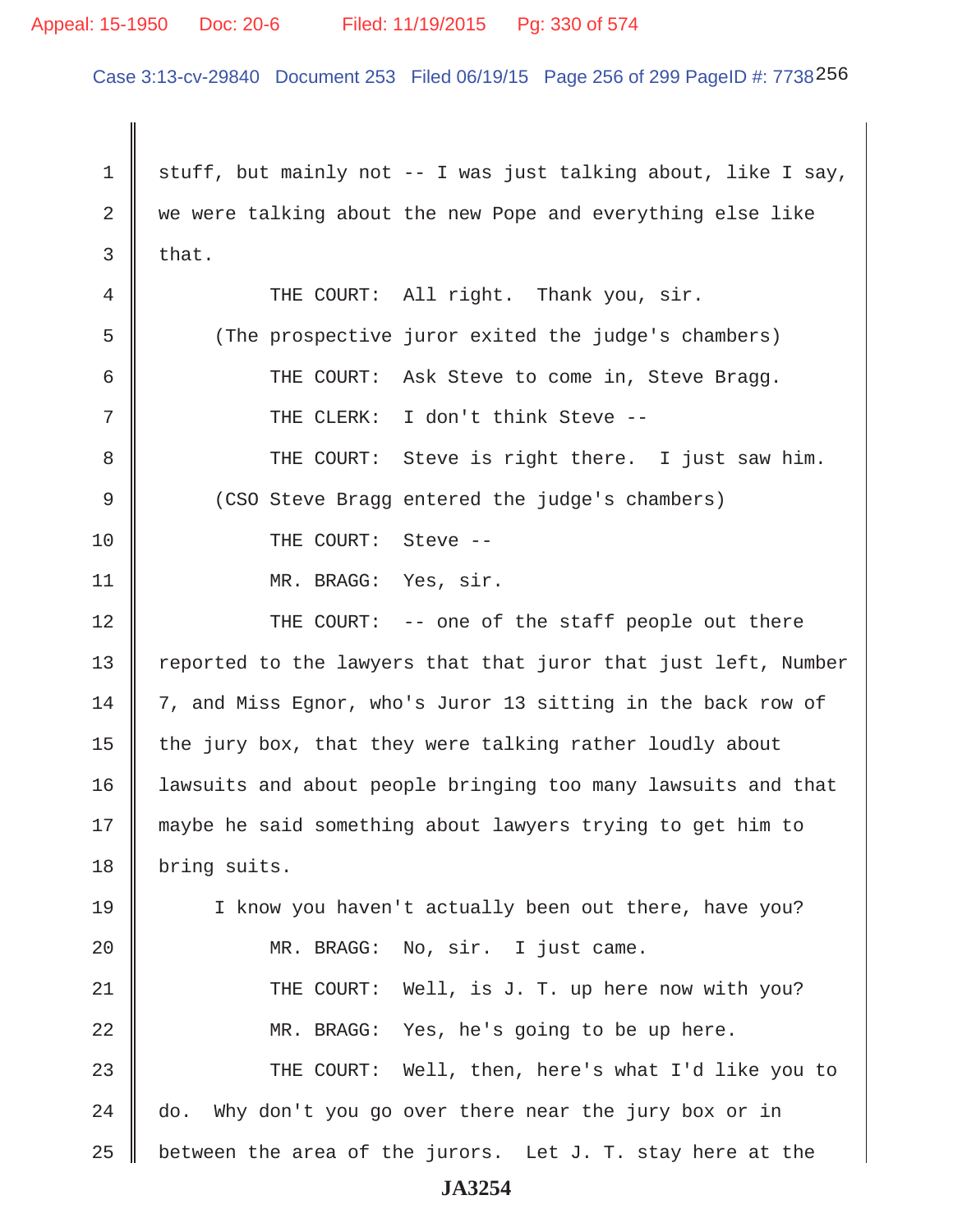#### Appeal: 15-1950 Doc: 20-6 Filed: 11/19/2015 Pg: 331 of 574

Case 3:13-cv-29840 Document 253 Filed 06/19/15 Page 257 of 299 PageID #: 7739257

 1 door. And then just make sure that nobody starts talking 2  $\parallel$  about anything about the case or anything about the questions 3 or answers or anything about lawsuits. And if they do, stop  $4 \parallel$  them and then let me know. 5 MR. BRAGG: Okay. 6 **6** THE COURT: Okay. Thank you. 7 (CSO Bragg exited the judge's chambers) 8 THE COURT: Steve will know how to handle it. 9 || Okay. Where are we now? 10 || MR. CLARK: 25, Mr. Pyles. 11 || THE COURT: Yeah. Any questions of Mr. Pyles? 12 Anybody? 13 MR. COOKE: Your Honor, Mr. Pyles already had a 14 conversation about Mrs. Nease, and I quess he was mistaken. 15 || THE COURT: Right. 16 MR. COOKE: But we don't need any follow-up. 17 THE COURT: Mr. Pyles had approached me during the 18 | break to say that he thought he had dated Mrs. Nease's 19 daughter from a previous marriage, but obviously he was 20 mistaken. He didn't know for sure, thought she looked 21 familiar. 22 || All right. No questions of Mr. Pyles. 23 Lilly Relf, Number 26? 24 | You know, I think I'm close enough to the last numbers  $25$  || here that I'm inclined to excuse her based on her medical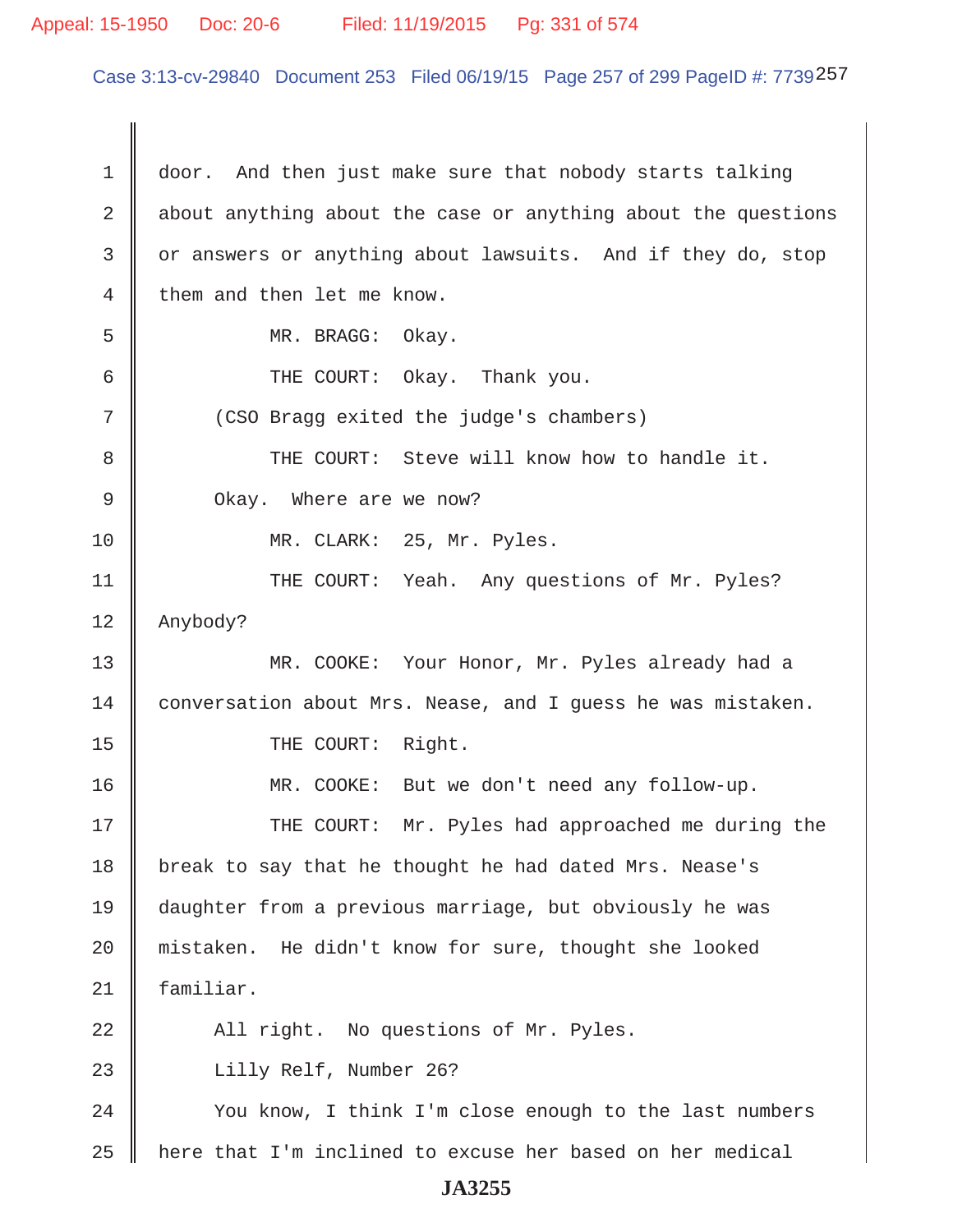Case 3:13-cv-29840 Document 253 Filed 06/19/15 Page 258 of 299 PageID #: 7740258

 1 condition. 2 || MR. BIBB: No opposition from Ford. 3 || THE COURT: Or plaintiffs? 4 || MR. O'DELL: No. 5 || THE COURT: All right. I'm going to excuse Miss 6 Relf, Number 26. 7 || 27, Donna Jean Dickson? She had a sudden unintended 8 | acceleration answer. So I don't see anything else, but let's 9 || bring her in. Miss Dickson, Number 27. 10 || MR. BOGGS: Granddaughter is an intern for Larry 11 Tweel. 12 THE COURT: You take awful good notes, Thom. 13 (The prospective juror entered the judge's chambers) 14 SY THE COURT: 15 Q. Hi, Miss Dickson. 16 A. Hi. How are you?  $17 \parallel Q.$  I'm well. Thank you. 18 You answered "yes" to one of my questions about a sudden 19 unintended acceleration or a stuck accelerator problem. 20 Do you remember this? 21 A. Yeah. I think you asked if we'd ever heard of it.  $22 \parallel 0.$  Yeah.  $23$  | A. And I have on the news.  $24 \parallel Q$ . So what have you heard? 25  $\parallel$  A. Just where there was some incidents on the news where  $-$ -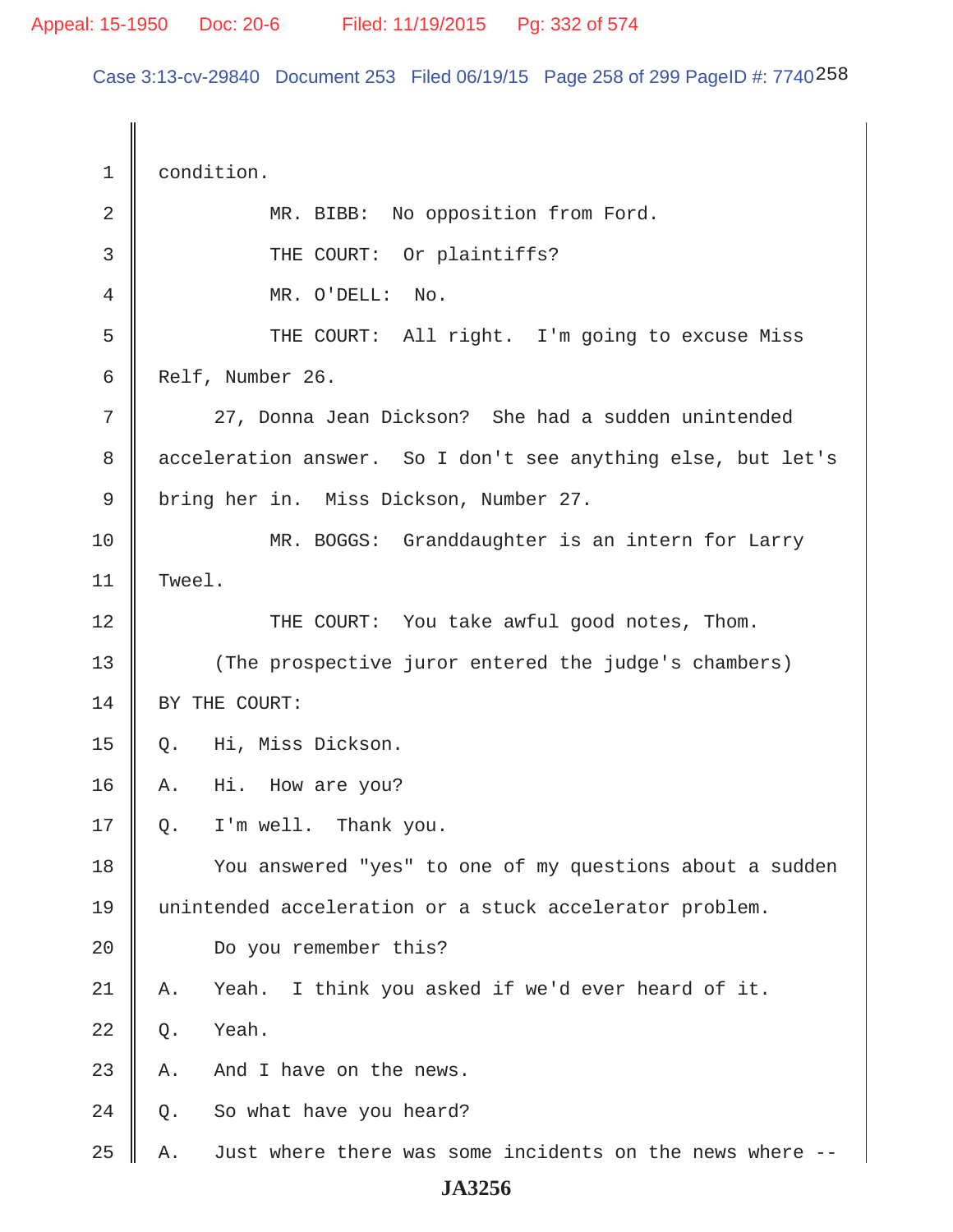# Appeal: 15-1950 Doc: 20-6 Filed: 11/19/2015 Pg: 333 of 574

Case 3:13-cv-29840 Document 253 Filed 06/19/15 Page 259 of 299 PageID #: 7741 259

| 1  | what was the one time where the person in the car had to call   |
|----|-----------------------------------------------------------------|
| 2  | the police or something because the accelerator was stuck --    |
| 3  | Okay.<br>Q.                                                     |
| 4  | -- and they were trying to get the car stopped, that sort<br>Α. |
| 5  | of thing.                                                       |
| 6  | Do you remember what manufacturer that was?<br>Q.               |
| 7  | No.<br>Α.                                                       |
| 8  | Would it refresh your memory if Toyota was mentioned?<br>Q.     |
| 9  | I know Toyota was one of the -- but I didn't know what<br>Α.    |
| 10 | particular one that was.                                        |
| 11 | All right. As a result of learning about that<br>Q.             |
| 12 | accelerator problem, do you have any bias or leaning against    |
| 13 | Ford because it manufactures cars and it may be accused of an   |
| 14 | unintended acceleration problem?                                |
| 15 | I own a Ford, I own a Toyota, and I own a Dodge.<br>Α.<br>No.   |
| 16 | Okay. All right. So you don't walk into this case with<br>Q.    |
| 17 | any preconceived notion for or against either side based on     |
| 18 | what you learned.                                               |
| 19 | No.<br>Α.                                                       |
| 20 | THE COURT: All right. Any other questions?                      |
| 21 | MR. COOKE: No, sir.                                             |
| 22 | THE COURT: Thanks a lot, ma'am.                                 |
| 23 | (The prospective juror exited the judge's chambers)             |
| 24 | THE COURT: Number 28, Janette Sigman?                           |
| 25 | MR. COOKE:<br>No questions.                                     |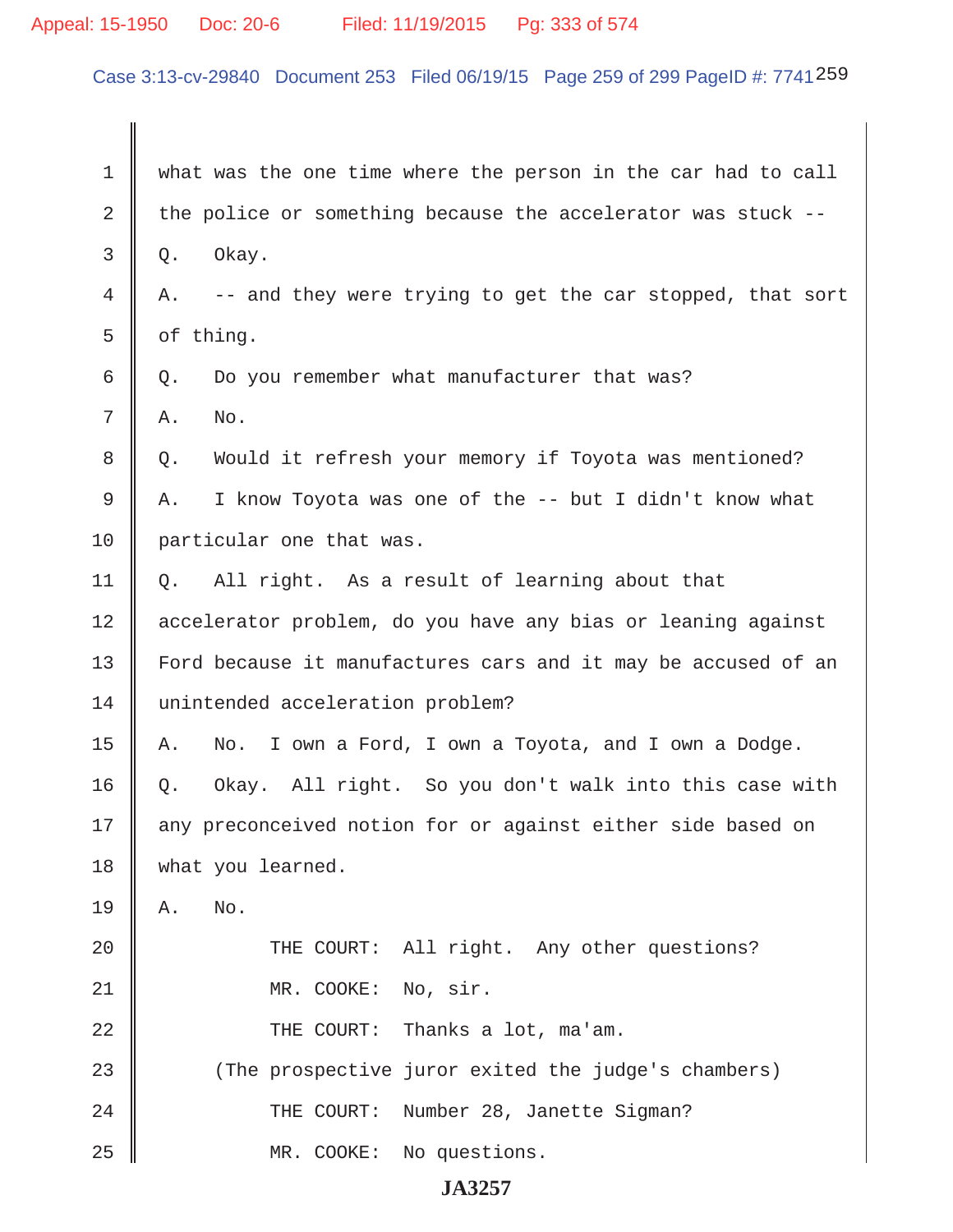Case 3:13-cv-29840 Document 253 Filed 06/19/15 Page 260 of 299 PageID #: 7742260

1 || THE COURT: And had no answers. 2 Any questions of Miss Sigman? 3 MR. O'DELL: One second, Your Honor, just to make  $4 \parallel$  sure. She didn't say much, did she? 5 || THE COURT: Huh-uh. 6 All right. 29, Debra Cart? 7 || MR. JAVINS: Yes. 8 THE COURT: All right. Let's bring Number 29, 9 || Miss Cart, in. 10 She may have gone to the rest room. She's the one who  $11$  | has --12 || MR. BIBB: The bladder. 13 MR. JAVINS: So do you want to go through the whole 14 | list now? I was under the impression we'd stop and --15 || THE COURT: No, we'll do them all, and then you'll 16  $\parallel$  get to strike from all of them. 17 (The prospective juror entered the judge's chambers) 18 **I** PROSPECTIVE JUROR: I'm on the hot seat. 19 || THE COURT: The hot seat. 20 | BY THE COURT: 21 Q. All right. Miss Cart, first, you indicated "yes" when I 22 asked a question about hearing about sudden unintended 23 accelerations --  $24 \parallel A$ . Uh-huh. 25  $\parallel$  Q. -- or stuck gas pedal. What is it you remember hearing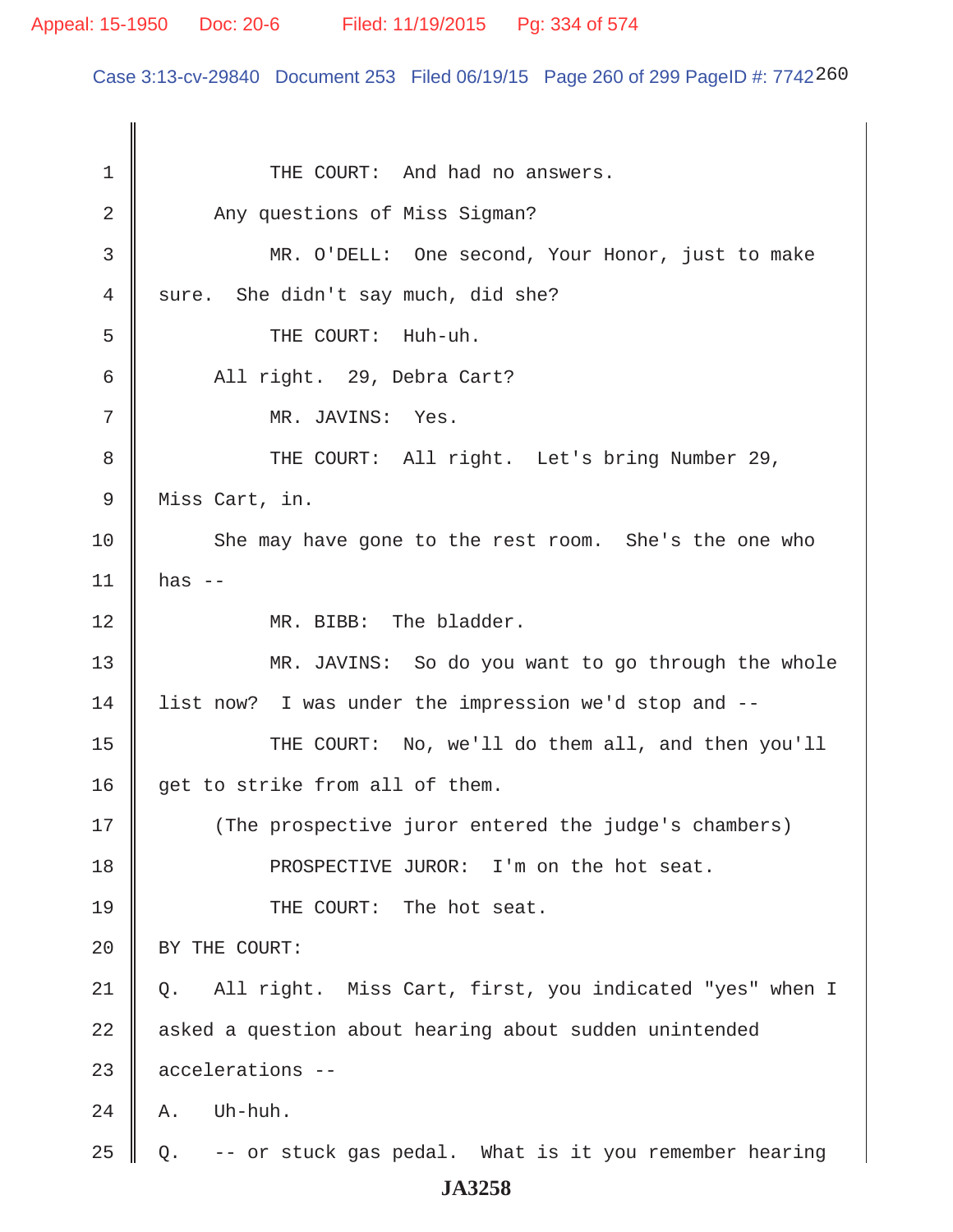Case 3:13-cv-29840 Document 253 Filed 06/19/15 Page 261 of 299 PageID #: 7743261

| 1  | or seeing?                                                     |  |
|----|----------------------------------------------------------------|--|
| 2  | Just from the news, that some cars in different states<br>Α.   |  |
| 3  | and around were having the problem.                            |  |
| 4  | Do you remember was it all about one manufacturer in<br>Q.     |  |
| 5  | particular?                                                    |  |
| 6  | I don't remember.<br>Α.                                        |  |
| 7  | Okay. It's been in the last two or three years?<br>$Q$ .       |  |
| 8  | (Nods head up and down)<br>Α.                                  |  |
| 9  | You're not sure? Okay.<br>Q.                                   |  |
| 10 | Did you form any conclusions or opinions about whether         |  |
| 11 | these were valid claims or not valid claims or anything like   |  |
| 12 | that?                                                          |  |
| 13 | No.<br>Α.                                                      |  |
| 14 | Okay. So as you sit and hear this case -- and from what<br>Q.  |  |
| 15 | you've heard, you know it's a suit where the Neases claim that |  |
| 16 | the Ford Ranger was defective.                                 |  |
| 17 | Do you start off with any preconceived notion about the        |  |
| 18 | manufacturer or the people bringing the suit or the claims?    |  |
| 19 | No.<br>Α.                                                      |  |
| 20 | Would you be able to decide this case based strictly on<br>Q.  |  |
| 21 | the evidence you hear in the trial?                            |  |
| 22 | As long as they can keep me awake, we'll be good.<br>Α.        |  |
| 23 | You and me both.<br>Q.                                         |  |
| 24 | Now, I know you told me $--$ I'm glad you were comfortable     |  |
| 25 | saying this, but you've got bladder concerns.                  |  |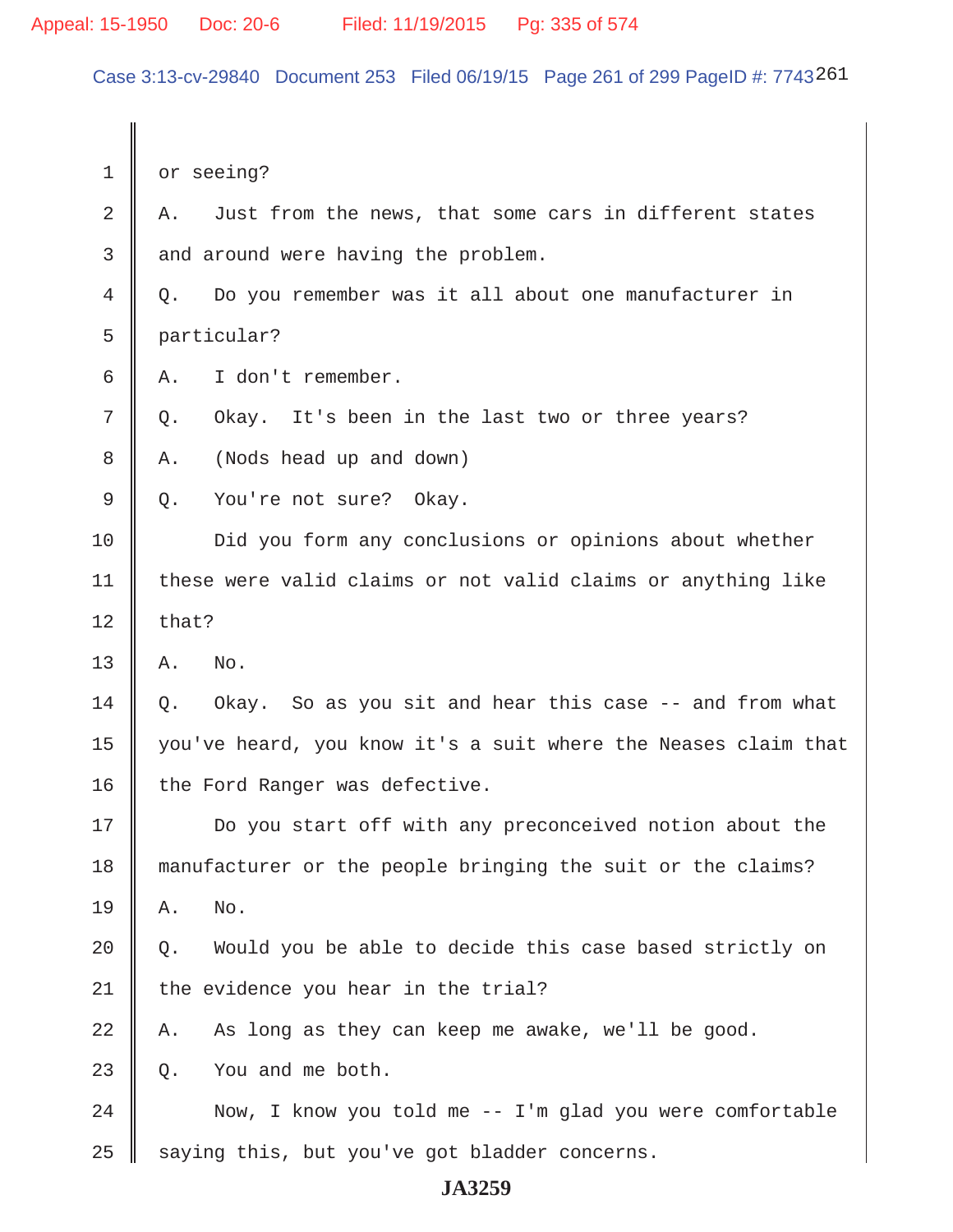Case 3:13-cv-29840 Document 253 Filed 06/19/15 Page 262 of 299 PageID #: 7744262

 $1 \parallel A.$  Uh-huh.  $2 \parallel Q$ . So has this been okay so far today?  $3 \parallel A$ . Well, just every day is different.  $4 \parallel 0.$  Right. 5 A. You know, there's some days I can be at work and I can be 6 there for two or three hours and not go, and then there's 7 | other days I go every 15 minutes.  $8 \parallel Q$ . Okay. But as long as --9 A. But, you know, it's embarrassing to answer your 10 questions --  $11 \parallel 0.$  Sure.  $12 \parallel A.$  -- because, you know, I'm thinking where's the HIPAA law? 13 || You know, the HIPAA law is supposed to be the Privacy Act, and 14 here we are announcing it in front of everyone, people I don't  $15$  know. 16 Q. Yeah. I feel badly about that. I can tell you that, 17 || you know, HIPAA relates to medical records and things like 18  $\parallel$  that. So this is a different process, and, frankly, we don't  $19$  really have an alternative. We have to ask questions like  $20$  | this. And, you know, you could have said, "Judge, could I 21 || approach the bench? I don't really want to answer in front of  $22$  | everybody."  $23$  | A. Okay. 24  $\parallel$  Q. Having said that, don't feel unique, because in many  $25$  cases we've had people who have the same problems.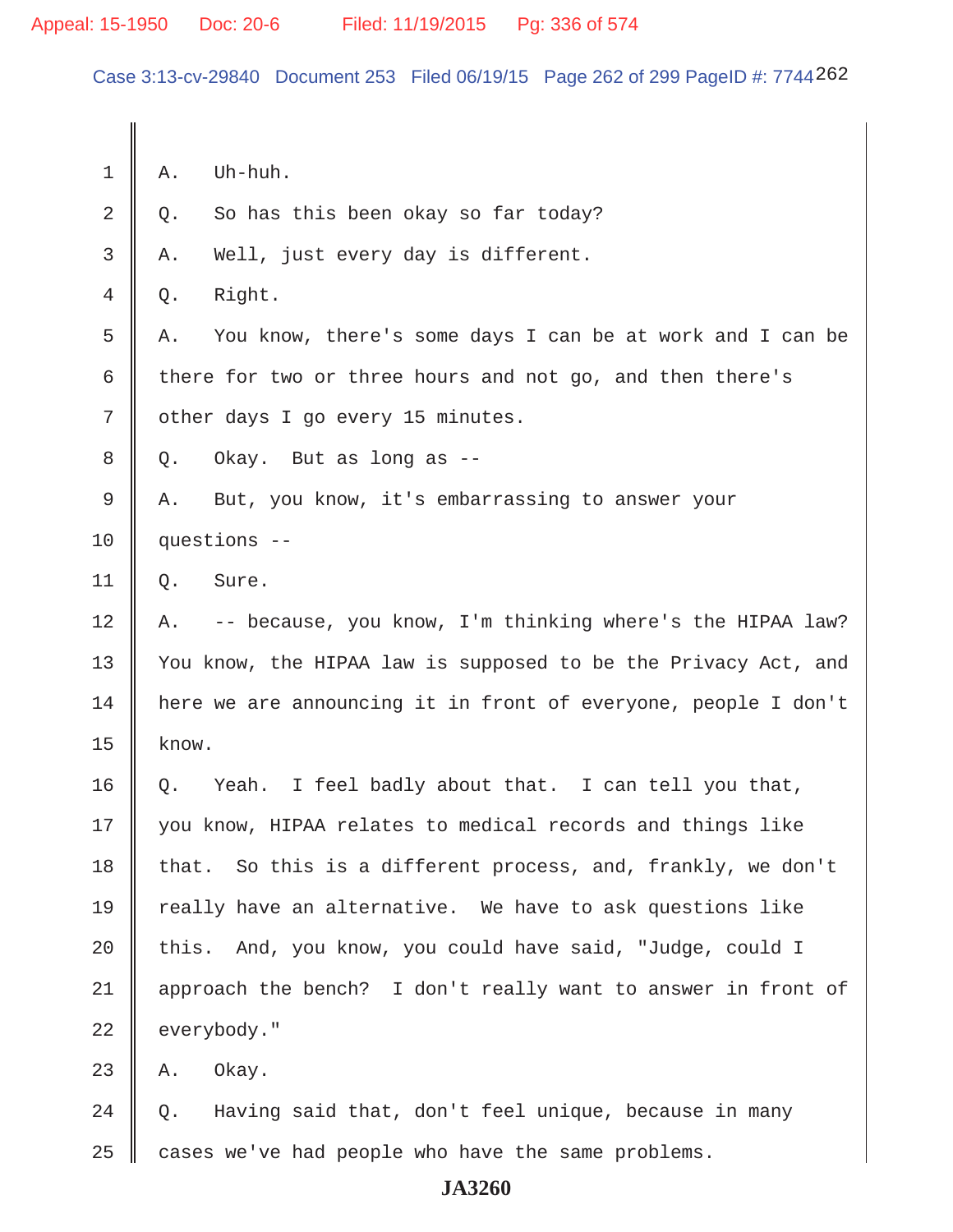Case 3:13-cv-29840 Document 253 Filed 06/19/15 Page 263 of 299 PageID #: 7745263

 $1 \parallel A.$  Right.  $2 \parallel Q$ . So there's nothing unusual or uncommon about it now, and  $3 \parallel$  I'm glad that you were willing just to speak up. 4 A. And also I know Juror Number 7. He was my son's golf  $5 \parallel$  coach.  $6 \parallel Q$ . Oh, okay.  $7 \parallel A$ . I thought it was his twin brother because he never said 8 anything to me when he saw me, so I just kind of ignored him.  $9 \parallel Q.$  Right. 10 A. But then he come up and said something to me. And I 11 | said, "I didn't know if it was you or your brother." 12 Q. How long ago was he your son's golf coach? Years and 13 years? 14 A. Eight years ago. 15  $\parallel$  Q. Eight years. Other than that being his golf coach, you 16 don't have any contact with him?  $17 \parallel A. \parallel$  Huh-uh. 18 || Q. So if you all were on a jury together, his opinion about 19 | things wouldn't influence yours necessarily.  $20$   $\parallel$  A, No. 21 THE COURT: Okay. Any other questions? 22 || BY MR. O'DELL: 23  $\parallel$  Q. You had also mentioned, I think, you think there are too 24 many lawsuits. 25 | A. Well, just -- I think frivolous ones, yes.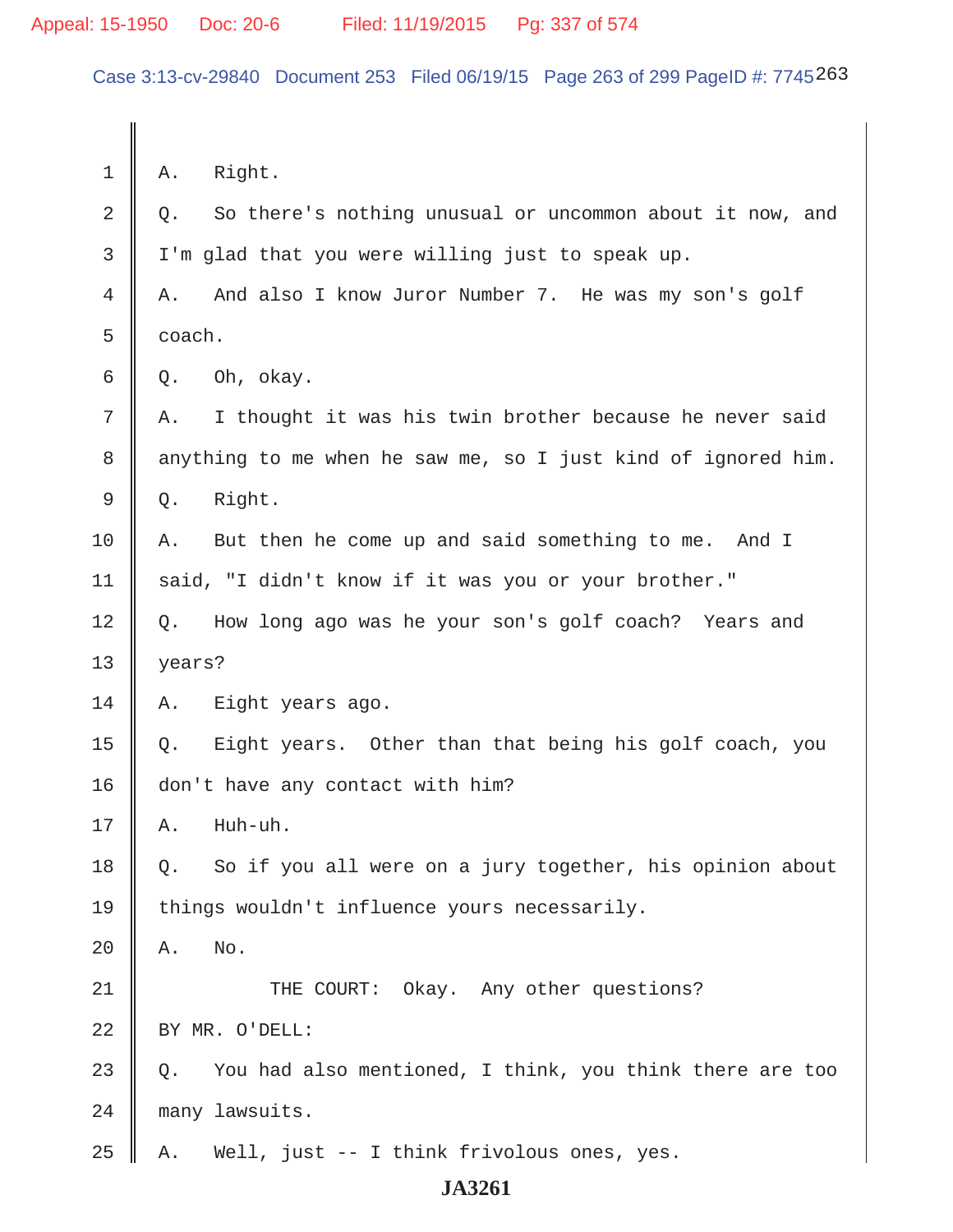Appeal: 15-1950 Doc: 20-6 Filed: 11/19/2015 Pg: 338 of 574

Case 3:13-cv-29840 Document 253 Filed 06/19/15 Page 264 of 299 PageID #: 7746264

1 BY THE COURT:  $2 \parallel Q$ . What do you mean by "frivolous"? 3 A. Well, I mean like somebody gets burned by spilling 4 something hot on them. They should actually know it was hot 5 | anyway, like McDonald's and coffee.  $6 \parallel 0.$  Uh-huh.  $7 \parallel A$ . You know it's hot, stuff like that.  $8 \parallel Q$ . Well, as you start -- if you were a juror on this case, 9 would you start off with a feeling that you were skeptical  $10$  about the plaintiffs in this case because you know that there 11 | are people that bring cases that you think are frivolous? 12 || A. I don't know.  $13 \parallel Q$ . So do you think that you would be able to decide the case 14 based strictly on the evidence and decide whether this claim 15 | is valid or not valid based on the evidence, not on any 16 | preconceived ideas about --17 A. Not on any preconceived ideas, no. 18 || THE COURT: Okay. All right. 19 BY MR. O'DELL: 20  $\parallel$  Q. Miss Cart, we all bring biases, and, you know, it sounds  $21$  | like to me that when you heard it was a civil lawsuit, the 22  $\parallel$  first thing you thought is maybe it's a frivolous claim and 23  $\parallel$  then that the Neases might start out like kind of one step  $24$   $\parallel$  back and have to kind of catch up because you've been, you 25 | know, with the media and people, you know, the McDonald's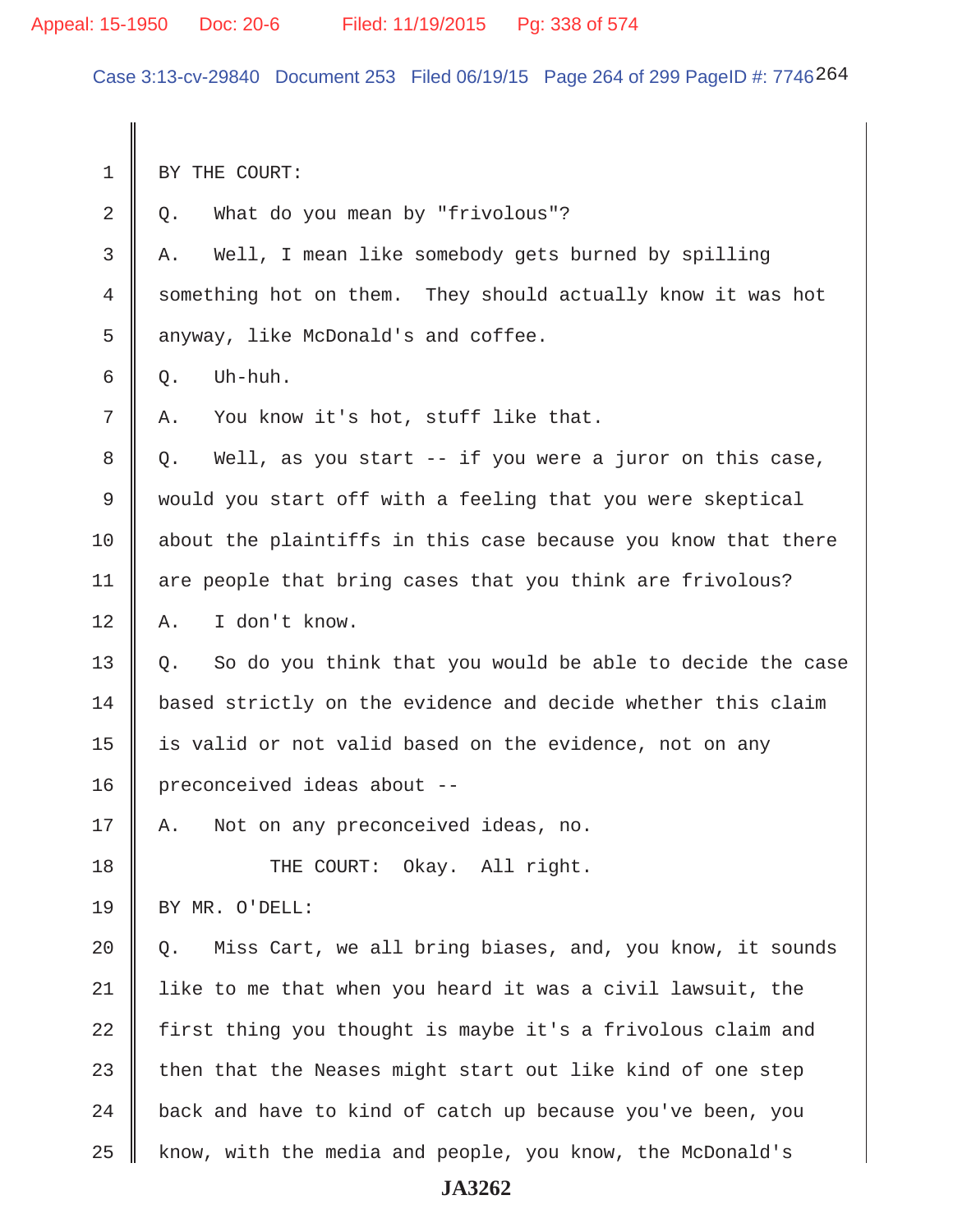# Appeal: 15-1950 Doc: 20-6 Filed: 11/19/2015 Pg: 339 of 574

Case 3:13-cv-29840 Document 253 Filed 06/19/15 Page 265 of 299 PageID #: 7747265

| 1           | thing, that it kind of starts one step back and they're going   |
|-------------|-----------------------------------------------------------------|
| $\mathbf 2$ | to have to work a little harder to prove their case than        |
| 3           | starting out on even footing.                                   |
| 4           | Uh-huh.<br>Α.                                                   |
| 5           | Do you agree that that's kind of what you're saying?<br>Q.      |
| 6           | Probably.<br>Α.                                                 |
| 7           | So, I mean, if you were somebody who wanted somebody that<br>Q. |
| 8           | was completely unbiased in a case, you wouldn't necessarily     |
| 9           | want someone like you sitting on their jury because you bring   |
| 10          | in a little bit of preconception to the table, right?           |
| 11          | I guess. I don't know.<br>Α.                                    |
| 12          | You're also in the medical profession, right?<br>Q.             |
| 13          | No, sir.<br>Α.                                                  |
| 14          | Okay. I thought you were.<br>Q.                                 |
| 15          | No.<br>Α.                                                       |
| 16          | I'm sorry about that.<br>Q.<br>Okay.                            |
| 17          | Been a housewife for 32 years.<br>Α.                            |
| 18          | THE COURT: All right. Do you have any questions?                |
| 19          | BY MR. COOKE:                                                   |
| 20          | I thought you mentioned that maybe you had a Lincoln Town<br>Q. |
| 21          | Car.                                                            |
| 22          | That was my mother's.<br>Α.                                     |
| 23          | Okay. And this was some years ago that she had a -- it<br>$Q$ . |
| 24          | was used and she had a brake problem?                           |
| 25          | Uh-huh.<br>Α.                                                   |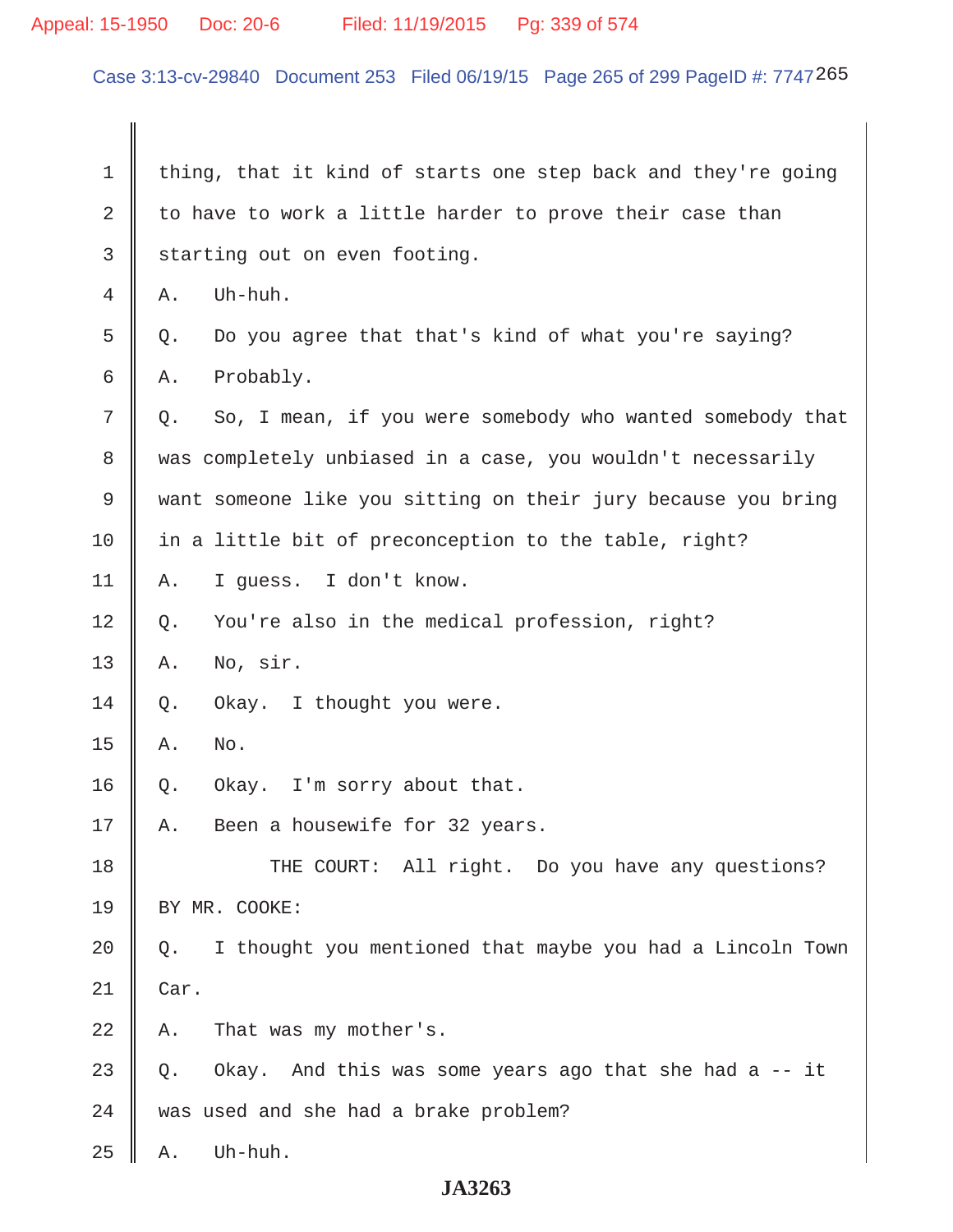## Appeal: 15-1950 Doc: 20-6 Filed: 11/19/2015 Pg: 340 of 574

Case 3:13-cv-29840 Document 253 Filed 06/19/15 Page 266 of 299 PageID #: 7748266

 $1 \parallel Q$ . Tell me about that again.

| $\overline{2}$ | They had just bought it from a dealer in Charleston. She<br>Α.  |
|----------------|-----------------------------------------------------------------|
| 3              | had drove it to Bluefield. And on the way home, in the last     |
| 4              | toll, she went to hit the brakes, and all five of us girls      |
| 5              | were in the car, and she hit the man in front of her because    |
| 6              | she didn't have any brakes.                                     |
| 7              | And that was something that was related to the brakes.<br>Q.    |
| 8              | Α.<br>Yes.                                                      |
| 9              | And was there any sort of investigation, or did the<br>Q.       |
| 10             | dealer figure out what was wrong with it? Do you remember?      |
| 11             | This is just from hearsay because I wasn't very old, just<br>Α. |
| 12             | from hearing my parents talk about it. But it was worked out.   |
| 13             | The man that they rear-ended, he didn't want to do anything     |
| 14             | about it. So the dealer took care of the car.                   |
| 15             | Okay. And you said it was a used car?<br>Q.                     |
| 16             | Yes.<br>Α.                                                      |
| 17             | And you said the dealer didn't do something right; is<br>Q.     |
| 18             | that correct?                                                   |
| 19             | Well, my dad figured -- it had a brand new inspection<br>Α.     |
| 20             | sticker on it, and he figured they didn't check it like they    |
| 21             | were supposed to.                                               |
| 22             | So maybe they were just old brakes, right?<br>Q.                |
| 23             | Right.<br>Α.                                                    |
| 24             | Okay. And so there's no -- in this case, there's no<br>Q.       |
| 25             | defect that I've raised.                                        |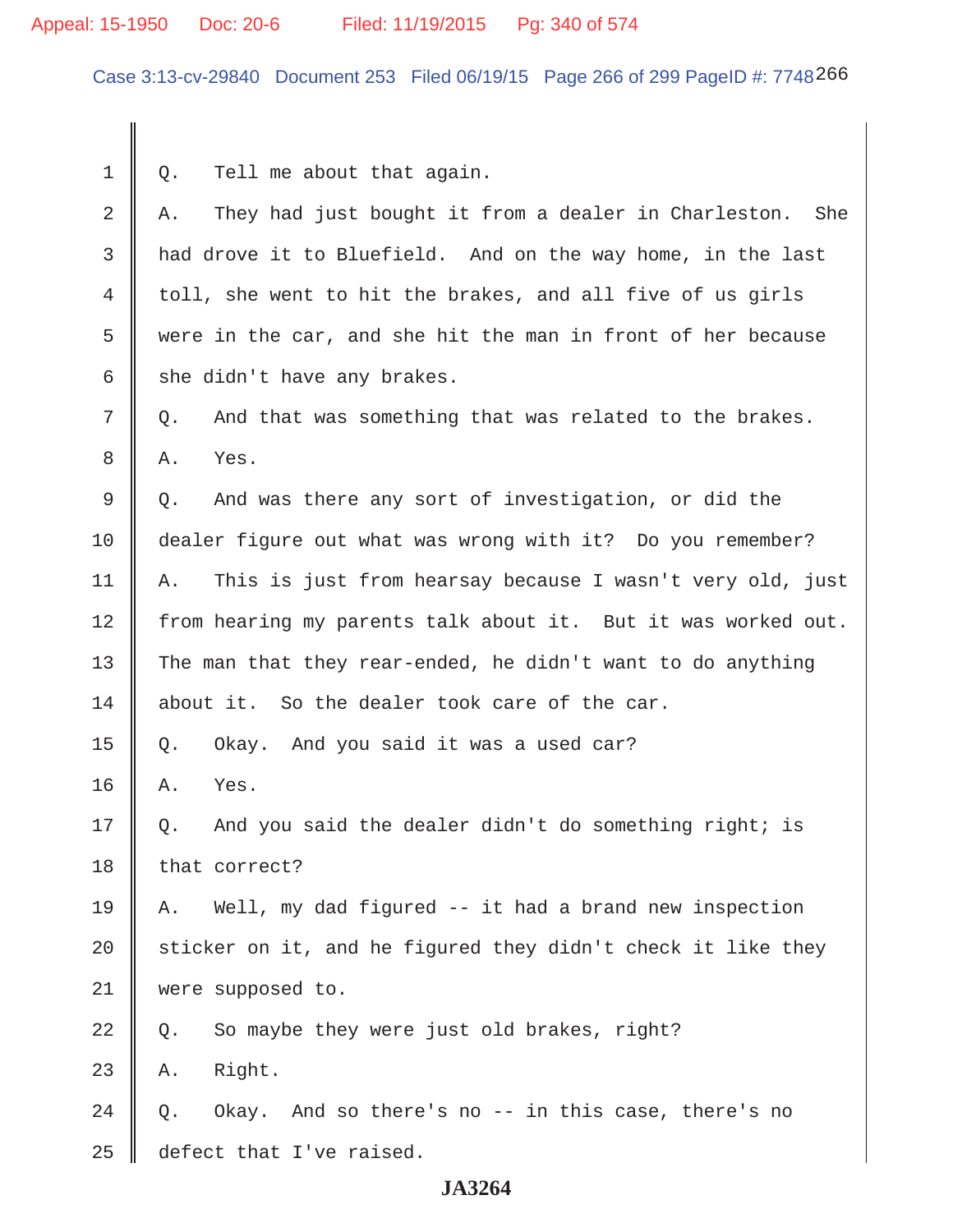Case 3:13-cv-29840 Document 253 Filed 06/19/15 Page 267 of 299 PageID #: 7749267

 $1 \parallel A.$  No, sir.  $2 \parallel Q$ . So does your experience with the Lincoln, does that in 3 any way influence how you would view evidence --4 A. No. I like driving.  $5 \parallel$  0. Okay. Would it influence any evidence about the  $6 \parallel$  accelerator or the speed control cable on a Ford Ranger?  $7 \parallel A.$  No. 8 || MR. COOKE: Okay. Thank you. 9 || BY MR. O'DELL:  $10 \parallel Q$ . It was your son and daughter that are in the medical 11 profession, right?  $12 \parallel A.$  Yes, sir. 13 || Q. Okay. Either one of them ever been involved in any 14 litigation --  $15$   $\parallel$  A. No. 16  $\parallel$  Q. -- that you're aware of? Anybody have to testify or 17 anything?  $18$  | A. No, sir. 19 MR. O'DELL: Okay. 20 || THE COURT: Thank you, ma'am. 21 || (The prospective juror exited the judge's chambers) 22 MR. O'DELL: Your Honor, we would move to strike 23  $\parallel$  Miss Cart for -- she basically stated that the Neases would 24  $\parallel$  start a step behind Ford in this case. And I think that makes  $25$  | her unfit for a juror on this case.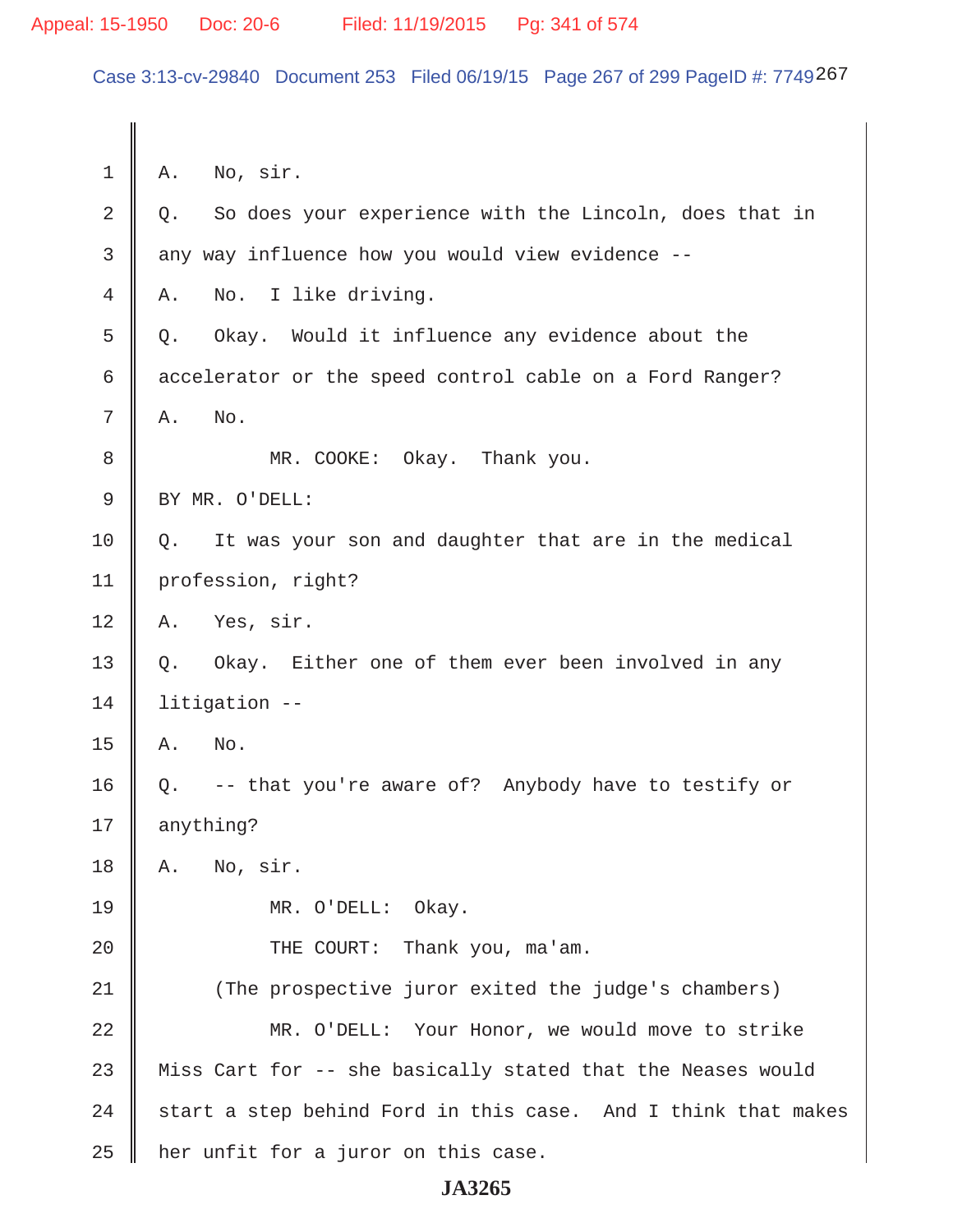Case 3:13-cv-29840 Document 253 Filed 06/19/15 Page 268 of 299 PageID #: 7750268

| $\mathbf 1$    | MR. COOKE: I thought she -- I thought she very                |
|----------------|---------------------------------------------------------------|
| $\overline{2}$ | truthfully answered that. I mean, she was being led into the  |
| $\mathsf{3}$   | bias, and I think she said, "I don't know. I think I'd listen |
| 4              | to the evidence."                                             |
| 5              | THE COURT: Yeah. I'm going to deny your request.              |
| 6              | I think she indicated she could be fair and decide the case   |
| 7              | based on the evidence.                                        |
| 8              | Number 30, Miss Kelley? I had her for lawsuits and            |
| 9              | sudden unintended acceleration. No, not that, I guess.        |
| 10             | MR. COOKE: She said the Ranger, her '98 Ranger was            |
| 11             | the worst vehicle that she ever had.                          |
| 12             | THE COURT: Do you want to ask her some more?                  |
| 13             | All right. Ask Number 30, Miss Kelley, to come in.            |
| 14             | (The prospective juror entered the judge's chambers)          |
| 15             | BY THE COURT:                                                 |
| 16             | Hi, Miss Kelley. How are you?<br>Q.                           |
| 17             | Have a seat over here.                                        |
| 18             | How are you?<br>Α.                                            |
| 19             | I'm good. Thank you.<br>$Q$ .                                 |
| 20             | I just wanted to ask you a few follow-up questions.<br>One,   |
| 21             | you told us you had a really bad experience --                |
| 22             | Yes.<br>Α.                                                    |
| 23             | -- with a Ford Ranger.<br>Q.                                  |
| 24             | Yes.<br>Α.                                                    |
| 25             | Can you tell us a little more about that?<br>$Q$ .            |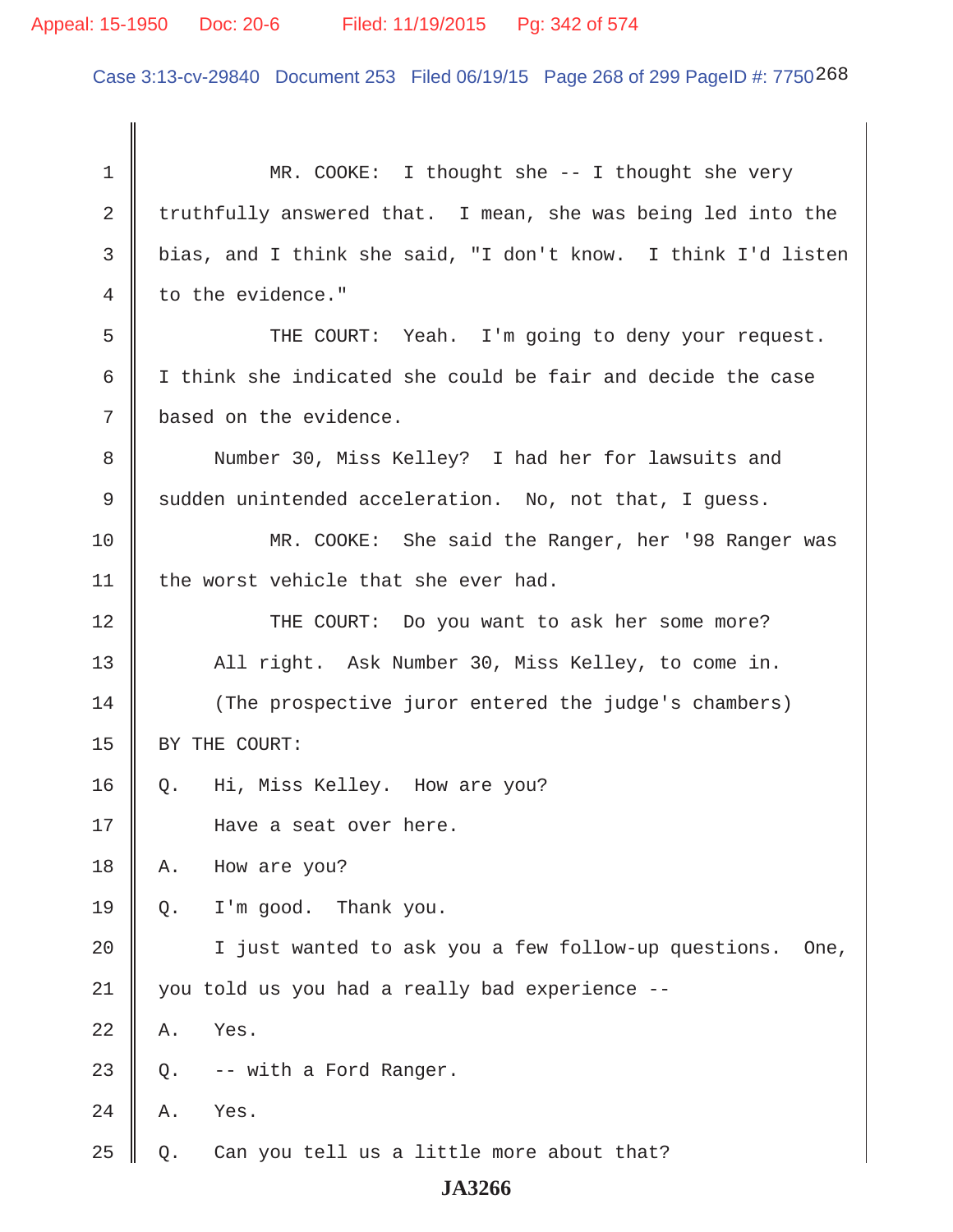# Appeal: 15-1950 Doc: 20-6 Filed: 11/19/2015 Pg: 343 of 574

Case 3:13-cv-29840 Document 253 Filed 06/19/15 Page 269 of 299 PageID #: 7751 269

| 1  | Α.          | I honestly have no idea what went wrong with it. I just     |
|----|-------------|-------------------------------------------------------------|
| 2  |             | know I was driving down the interstate, it started making a |
| 3  |             | noise, and then it started smoking.                         |
| 4  | Q.          | How long had you owned the car $-$ - or the truck?          |
| 5  | Α.          | At that point, two years.                                   |
| 6  | Q.          | Was it bought new?                                          |
| 7  | Α.          | My brother bought it new.                                   |
| 8  | Q.          | Right.                                                      |
| 9  | Α.          | And then I bought it off of him.                            |
| 10 | Q.          | Were you pretty familiar with how it worked for him when    |
| 11 | he<br>$- -$ |                                                             |
| 12 | Α.          | Yeah. He never had --                                       |
| 13 | Q.          | He never had problems with it?                              |
| 14 | Α.          | Huh-uh.                                                     |
| 15 | Q.          | And so he drove it for a couple of years without trouble?   |
| 16 | Α.          | Right.                                                      |
| 17 | Q.          | And then you started driving it. And how long after you     |
| 18 |             | started driving it did you start having trouble?            |
| 19 | Α.          | It was a couple of years.                                   |
| 20 | Q.          | A couple of years?                                          |
| 21 | Α.          | Yeah.                                                       |
| 22 | Q.          | All right. And so the trouble just suddenly started one     |
| 23 | day?        |                                                             |
| 24 | Α.          | Yes.                                                        |
| 25 | $Q$ .       | And what did you try to do about it?                        |
|    |             | <b>JA3267</b>                                               |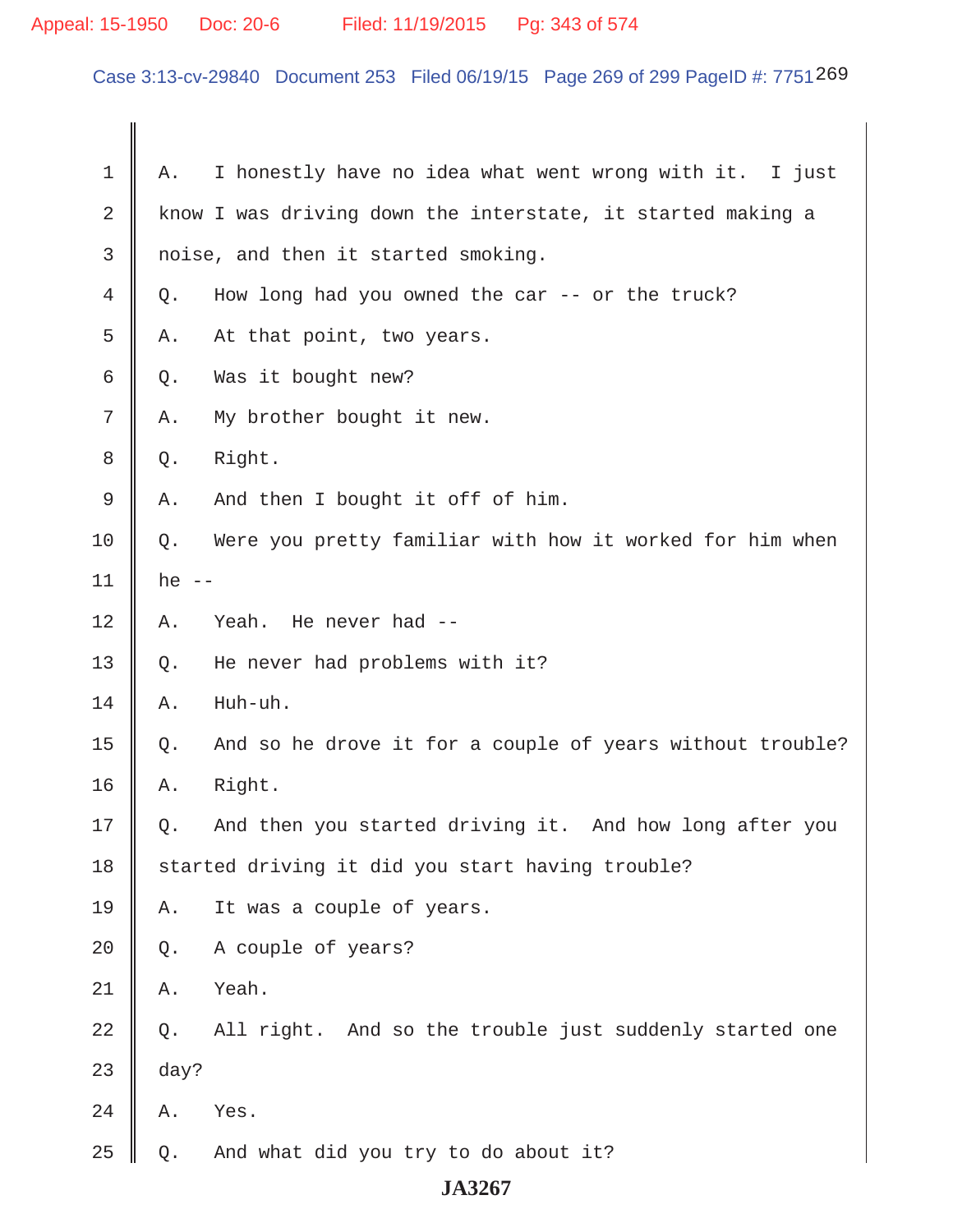# Appeal: 15-1950 Doc: 20-6 Filed: 11/19/2015 Pg: 344 of 574

Case 3:13-cv-29840 Document 253 Filed 06/19/15 Page 270 of 299 PageID #: 7752270

| 1  | Α.                         | Oh, I couldn't do anything.                                 |
|----|----------------------------|-------------------------------------------------------------|
| 2  | Q.                         | Well, I mean $-$                                            |
| 3  | Α.                         | I mean, just putting in a new motor in it is all I          |
| 4  |                            | could've done, but I just got rid of it.                    |
| 5  | Q.                         | Okay. Did you take it to the dealership then?               |
| 6  | Α.                         | No.                                                         |
| 7  | Q.                         | Did you take it to a car repair place?                      |
| 8  | Α.                         | Yes.                                                        |
| 9  | Q.                         | And where was that? It wasn't a dealership?                 |
| 10 | Α.                         | No.                                                         |
| 11 | Q.                         | All right. So you --                                        |
| 12 | Α.                         | My dad had it towed somewhere.                              |
| 13 | Q.                         | All right. So it broke down completely on the road?         |
| 14 | Α.                         | I had to have it towed from the rest area there at<br>Yeah. |
| 15 |                            | Winfield.                                                   |
| 16 | Q.                         | Okay. What did the car repair place tell you was wrong?     |
| 17 | Α.                         | That the motor blew up.                                     |
| 18 | Q.                         | Did they say why or how that would happen?                  |
| 19 | Α.                         | Huh-uh.                                                     |
| 20 | Q.                         | Did you believe at that point that the problem was it was   |
| 21 | a bad motor to begin with? |                                                             |
| 22 | Α.                         | I don't know. I just know it wouldn't run anymore.<br>I     |
| 23 |                            | just know that.                                             |
| 24 | Q.                         | Well, did you blame that, in your own mind, on Ford, the    |
| 25 |                            | maker of the truck?                                         |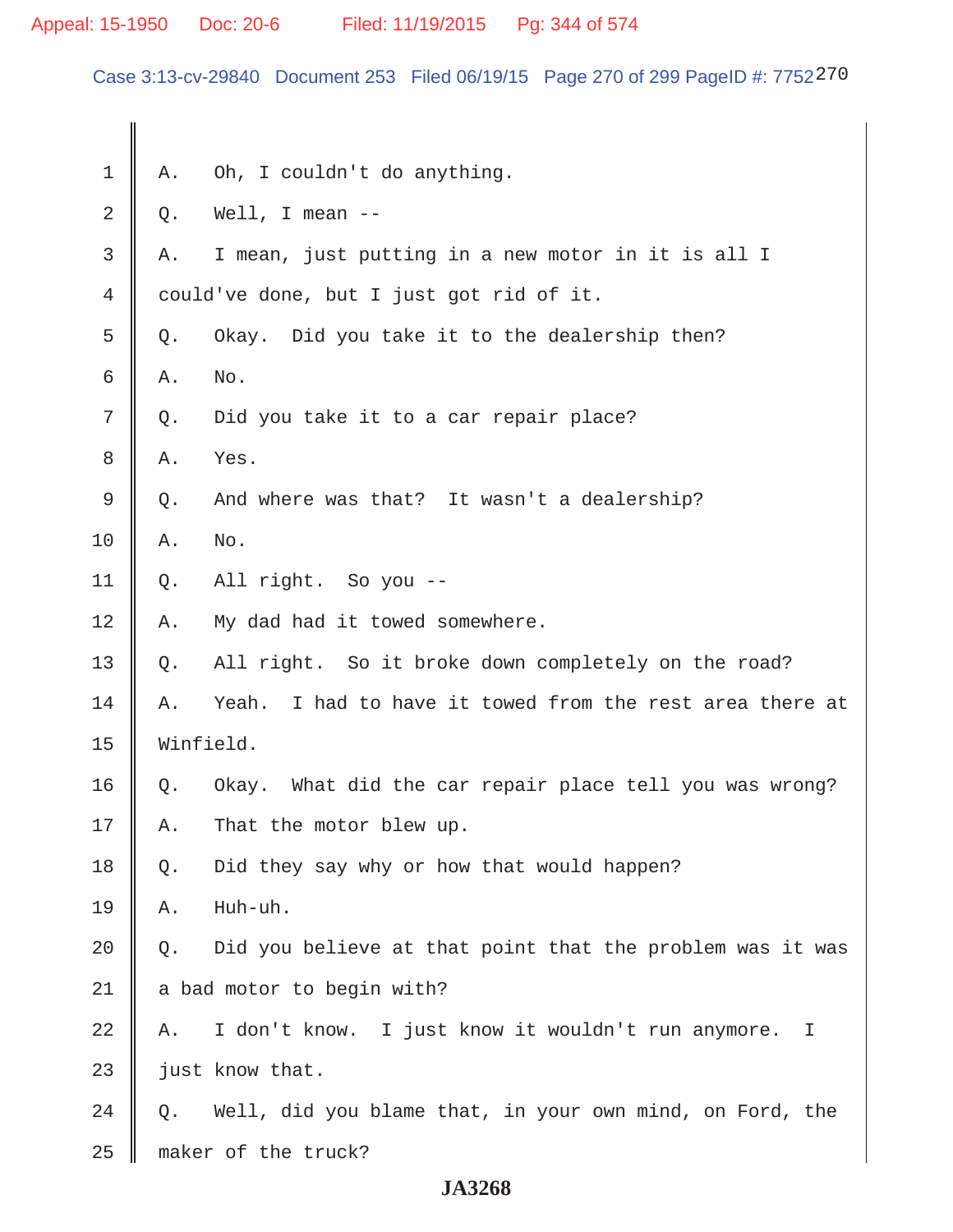# Appeal: 15-1950 Doc: 20-6 Filed: 11/19/2015 Pg: 345 of 574

Case 3:13-cv-29840 Document 253 Filed 06/19/15 Page 271 of 299 PageID #: 7753271

| 1  | Α.                                                     | I've never liked Fords.                                   |
|----|--------------------------------------------------------|-----------------------------------------------------------|
| 2  | Q.                                                     | Why not?                                                  |
| 3  | Α.                                                     | How I grew up. My dad was always -- never liked Fords.    |
| 4  | Q.                                                     | Did he like some other car or make?                       |
| 5  | Α.                                                     | Yeah.                                                     |
| 6  | Q.                                                     | To your knowledge, did your dad or anybody in your family |
| 7  |                                                        | have Fords before this Ranger that they had trouble with? |
| 8  | Α.                                                     | Not that I know of.                                       |
| 9  | Q.                                                     | You just know your dad said don't buy Fords.              |
| 10 | Α.                                                     | Yes, as I was growing up.                                 |
| 11 | Q.                                                     | How is it that your brother bought a Ford, then?          |
| 12 | Α.                                                     | It's my stepbrother.                                      |
| 13 | Q.                                                     | Stepbrother.                                              |
| 14 | Α.                                                     | Now, my ex-husband and my husband are both Ford people,   |
| 15 |                                                        | but I drive a Chevy.                                      |
| 16 | Q.                                                     | Okay. Well, now, you know, this is a case where this      |
| 17 |                                                        | particular Ford Ranger, a 2001 model, is alleged by the   |
| 18 |                                                        | plaintiffs to be defective.                               |
| 19 |                                                        | Because of your own experience with the Ranger you had,   |
| 20 | do you start off with this case believing that there's |                                                           |
| 21 | something wrong with this truck?                       |                                                           |
| 22 | Α.                                                     | I probably would. I would try not to, but I can't a       |
| 23 |                                                        | hundred percent say that that wouldn't sway me a bit.     |
|    |                                                        | All right. So you think you would -- I use this           |
| 24 | Q.                                                     |                                                           |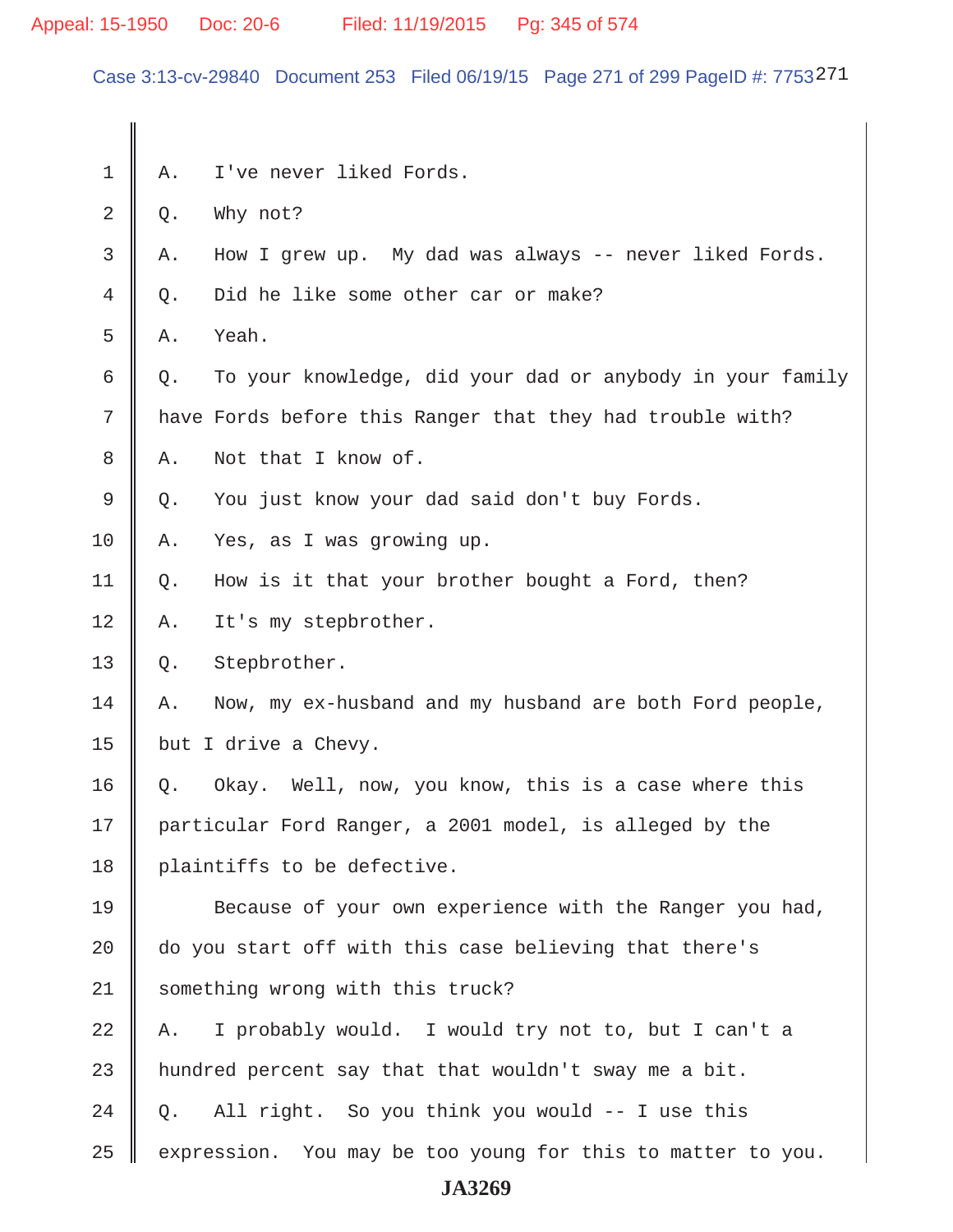# Appeal: 15-1950 Doc: 20-6 Filed: 11/19/2015 Pg: 346 of 574

Case 3:13-cv-29840 Document 253 Filed 06/19/15 Page 272 of 299 PageID #: 7754272

| $\mathbf 1$ | But have you ever heard the expression that someone has their  |
|-------------|----------------------------------------------------------------|
| 2           | thumb on the scales? Like if you go to a grocery store and     |
| 3           | they're weighing things --                                     |
| 4           | Yeah.<br>Α.                                                    |
| 5           | -- and they've got their thumb on the scale, it weighs a<br>Q. |
| 6           | little more.                                                   |
| 7           | Do you feel like you've kind of got your thumb on the          |
| 8           | $scale --$                                                     |
| $\mathsf 9$ | Probably.<br>Α.                                                |
| 10          | -- in favor of the plaintiffs?<br>Q.                           |
| 11          | More than likely.<br>Α.                                        |
| 12          | You start off thinking they're probably right because I<br>Q.  |
| 13          | know I had a bad experience before?                            |
| 14          | Right. Even though you don't want to, it's still back<br>Α.    |
| 15          | there.                                                         |
| 16          | Okay. All right.<br>THE COURT:                                 |
| 17          | Any other questions?                                           |
| 18          | MR. O'DELL: No, Your Honor.                                    |
| 19          | THE COURT: Thank you.                                          |
| 20          | (The prospective juror exited the judge's chambers)            |
| 21          | MR. O'DELL: Your Honor, objections like when we                |
| 22          | make a motion and you denied it, I want to make sure the       |
| 23          | objections are preserved for -- I'm just --                    |
| 24          | THE COURT:<br>Yeah.                                            |
| 25          | MR. O'DELL: Okay.                                              |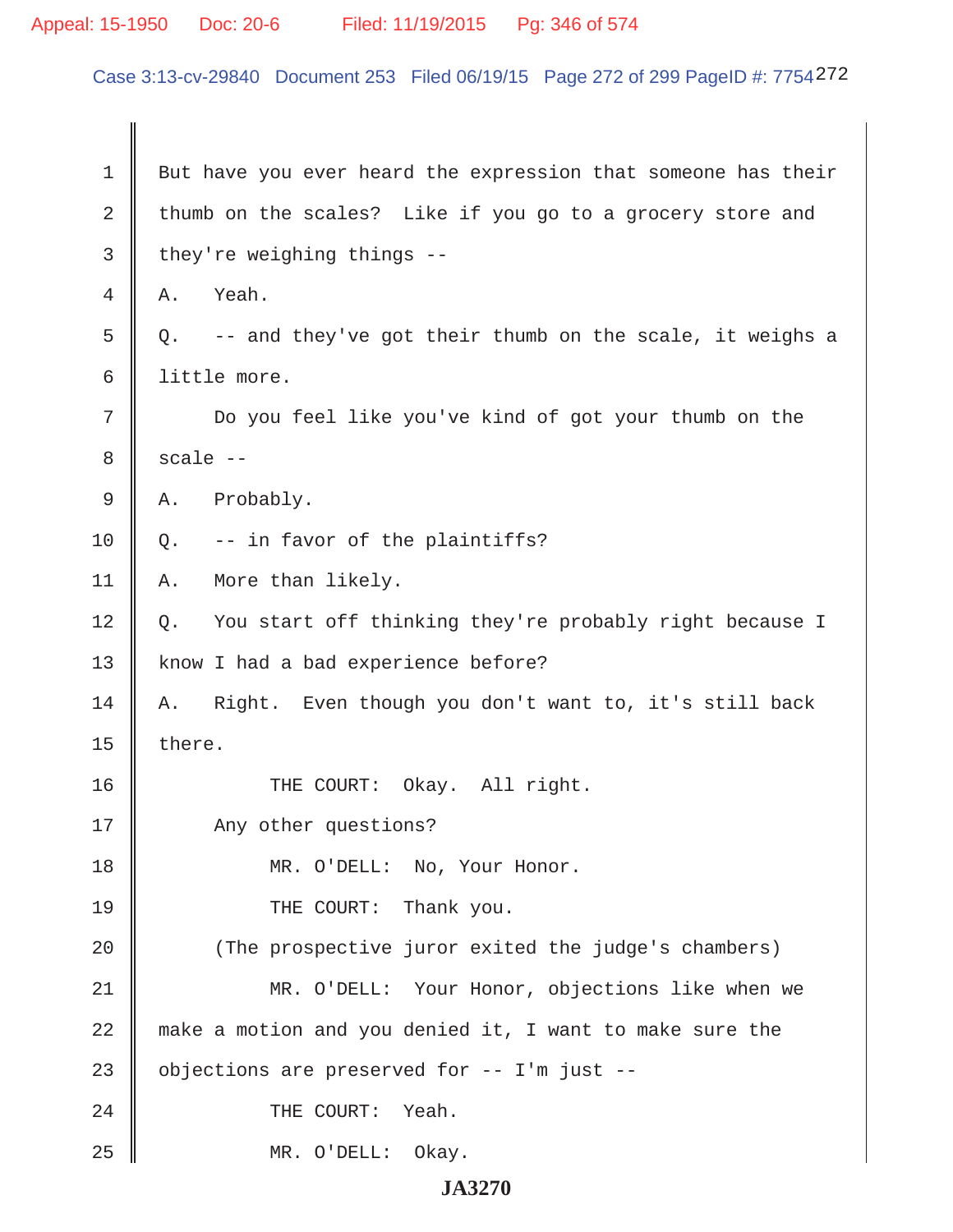#### Appeal: 15-1950 Doc: 20-6 Filed: 11/19/2015 Pg: 347 of 574

Case 3:13-cv-29840 Document 253 Filed 06/19/15 Page 273 of 299 PageID #: 7755273

1 || MR. COOKE: We would move for cause. 2 || THE COURT: We'll strike her for cause, Juror Number  $3 \parallel 30.$  4 MR. O'DELL: Her thumb is a little heavier, I guess,  $5 \parallel$  than the other. 6 THE COURT: 31, Dakota Moles? I don't have any 7 answers. 8 || MR. COOKE: I think there was either an ignition 9 Switch or an acceleration. 10 THE COURT: Well, which? What do we want to ask her  $11$  about? 12 MR. COOKE: I'd like to get clarification just on 13 | the ignition switch or unintended acceleration. 14 || THE COURT: All right. Let's ask her to come in, 15 Miss Moles, Dakota Moles, 31. 16 MR. BIBB: He. 17 || THE COURT: He. 18 MR. BIBB: He's young. When he was 18, he blew up  $19$   $\parallel$  his car. 20 COURT: Oh, yeah. Okay. 21 (The prospective juror entered the judge's chambers) 22 SY THE COURT:  $23 \parallel$  Q. Hi, Mr. Moles. How are you?  $24 \parallel A$ . I'm good. How are you, sir?  $25 \parallel Q$ . Doing well. Thank you.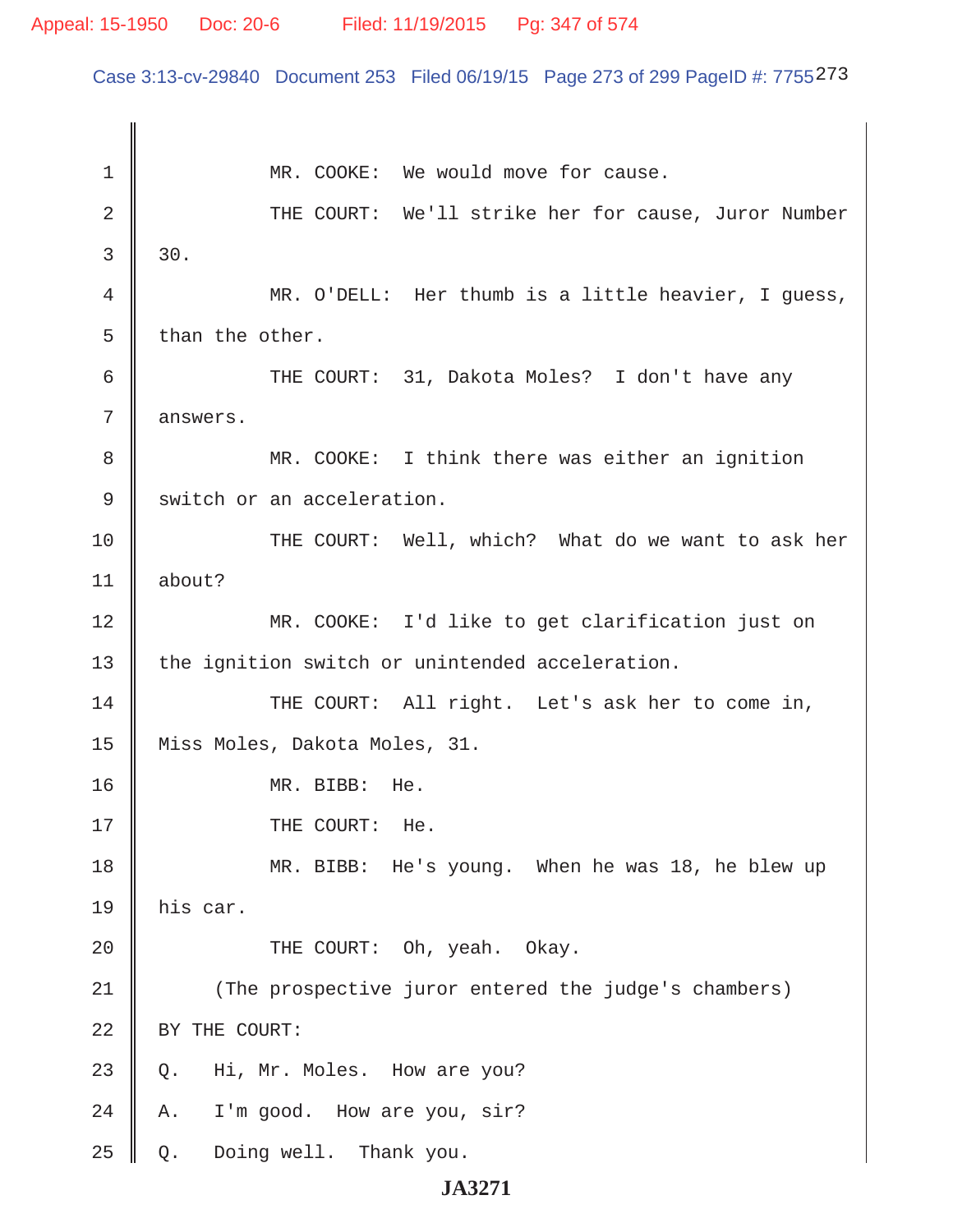# Appeal: 15-1950 Doc: 20-6 Filed: 11/19/2015 Pg: 348 of 574

Case 3:13-cv-29840 Document 253 Filed 06/19/15 Page 274 of 299 PageID #: 7756274

| $\mathbf 1$ | I wanted to ask you a couple of things. One, did you           |
|-------------|----------------------------------------------------------------|
| 2           | tell me that you had heard of this ignition switch problem     |
| 3           | with cars?                                                     |
| 4           | Yeah.<br>Α.                                                    |
| 5           | What did you know about it or hear about it?<br>Q.             |
| 6           | All I heard was, like, on the news and the radio<br>Α.         |
| 7           | something about there was an ignition switch recall.           |
| 8           | Did you have some friend or relative that had one of<br>Q.     |
| 9           | those?                                                         |
| 10          | I don't think so.<br>Α.                                        |
| 11          | Okay. What did you understand the recall to be about?<br>Q.    |
| 12          | Just the ignition switch?                                      |
| 13          | It was either on the news or the radio. I heard<br>Α.<br>Yeah. |
| 14          | there was an ignition switch recall from somebody.             |
| 15          | Well, I was going to ask that next. Do you know who the<br>Q.  |
| 16          | car manufacturer was?                                          |
| 17          | I didn't pay that much attention to it.<br>Α.                  |
| 18          | Okay.<br>Q.                                                    |
| 19          | I think I was probably in my truck driving down the road<br>Α. |
| 20          | or something and it popped up.                                 |
| 21          | THE COURT: Okay. All right.                                    |
| 22          | What else did counsel want me to ask him about?                |
| 23          | Go ahead.                                                      |
| 24          | MR. COOKE: I don't remember if he was asked about              |
| 25          | the unintended acceleration.                                   |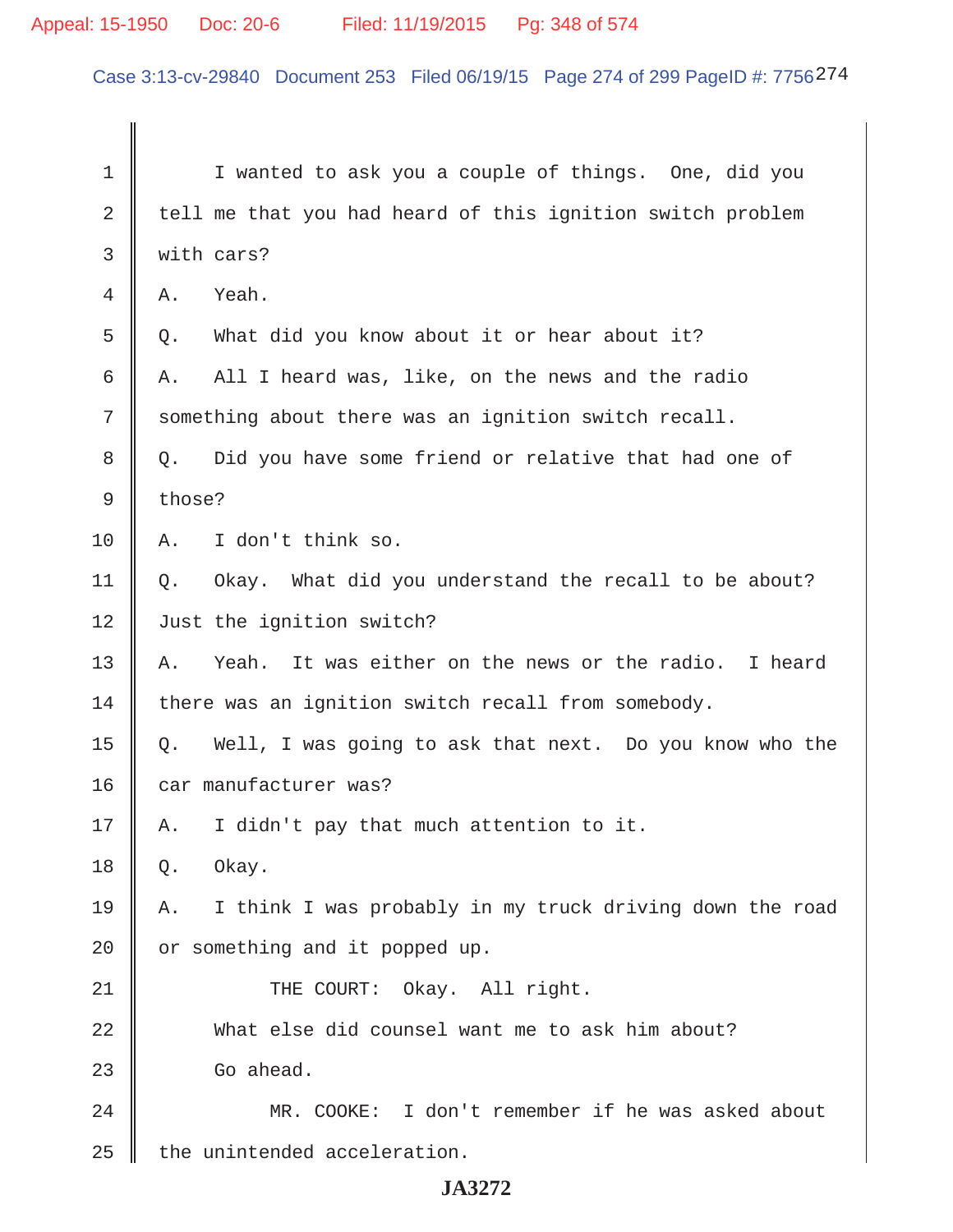Case 3:13-cv-29840 Document 253 Filed 06/19/15 Page 275 of 299 PageID #: 7757275

1 BY THE COURT:

| $\mathbf{2}$   | Did you ever hear about or read anything about people<br>Q.       |
|----------------|-------------------------------------------------------------------|
| $\mathfrak{Z}$ | claiming they had a sudden unintended acceleration problem        |
| $\overline{4}$ | with their cars or trucks, the gas pedal would stick or be --     |
| 5              | I think I remember something like that being mentioned a<br>Α.    |
| 6              | couple of years ago, but that was for, like -- that was a         |
| 7              | couple of different people, wasn't it, like companies or          |
| $\,8\,$        | something?                                                        |
| 9              | Different companies?<br>Q.                                        |
| 10             | Yeah, I think so.<br>Α.                                           |
| 11             | You don't remember which?<br>Q.                                   |
| 12             | No. I've never really followed big corporations and<br>Α.         |
| 13             | stuff like that. I'd see something on the news or hear it on      |
| 14             | the radio and say, "Oh, well," that's the thing.                  |
| 15             | THE COURT: Okay. All right. Follow-up?                            |
| 16             | MR. COOKE: Just real quickly.                                     |
| 17             | BY MR. COOKE:                                                     |
| 18             | So, Mr. Moles, there was some news about some Toyota<br>Q.        |
| 19             | unintended acceleration cases or claims sometime ago. Does        |
| 20             | that in any way -- if that's about Toyota, does that in any       |
| 21             | way affect what you think of Ford Motor Company?                  |
| 22             | As far as I know, that's a Toyota problem.<br>No.<br>Α.           |
| 23             | So you'd separate that out?<br>Q.                                 |
| 24             | That's two completely different things.<br>Α.                     |
| 25             | And if the ignition switch recall had to do with a<br>Okay.<br>Q. |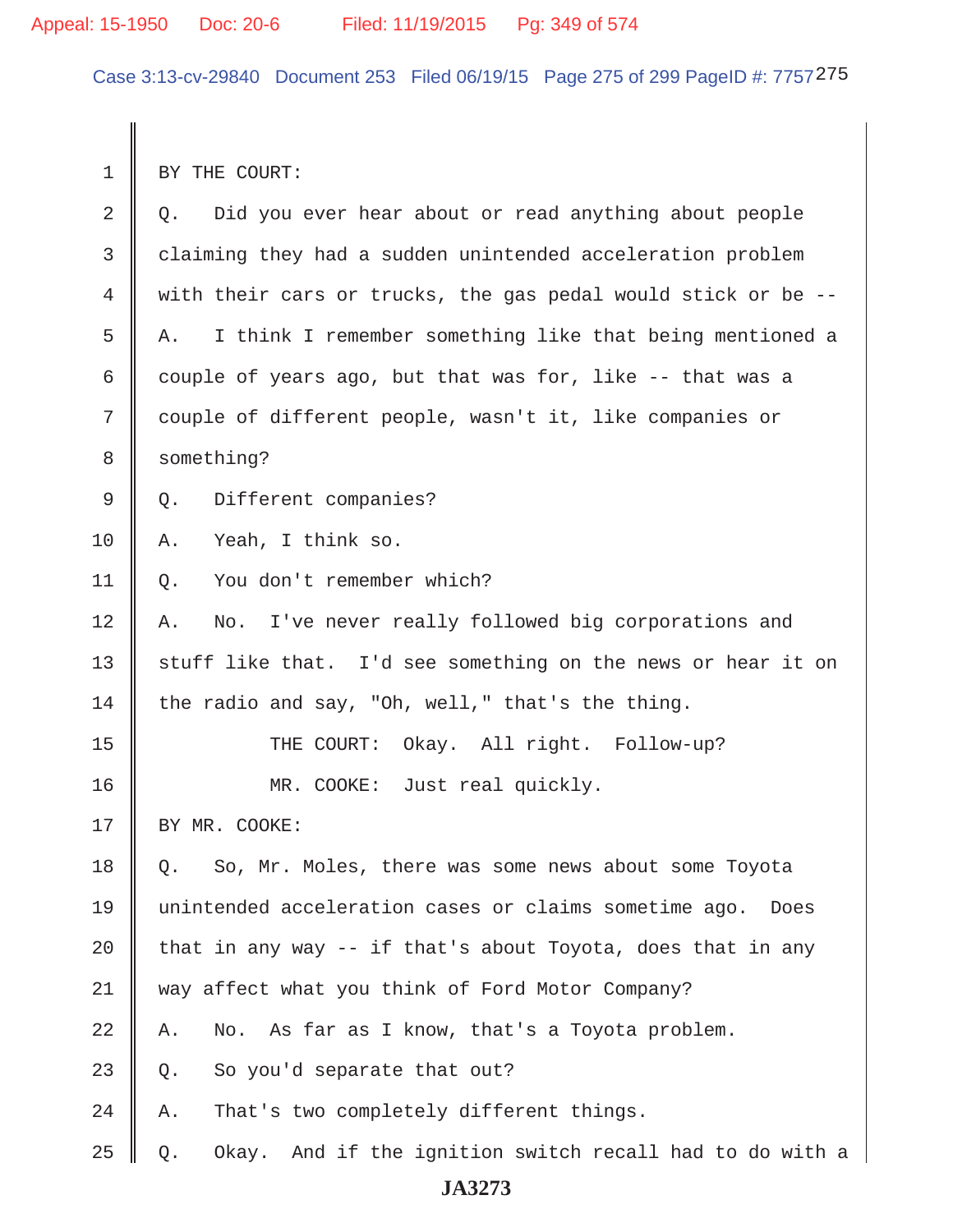# Appeal: 15-1950 Doc: 20-6 Filed: 11/19/2015 Pg: 350 of 574

Case 3:13-cv-29840 Document 253 Filed 06/19/15 Page 276 of 299 PageID #: 7758276

| 1  | General Motors product, you can separate that out also?        |
|----|----------------------------------------------------------------|
| 2  | Yeah. I'm not going to lump together, like, GM, Ford,<br>Α.    |
| 3  | and Toyota, and whatever. They're all different things and     |
| 4  | they all have their own faults here or faults there or         |
| 5  | whatever, and they're not all the same company. They're not    |
| 6  | all the same thing.                                            |
| 7  | Okay. We appreciate that. One of the reasons why we<br>Q.      |
| 8  | have this process is to make sure that everybody has, you      |
| 9  | know, a clear mind --                                          |
| 10 | Right.<br>Α.                                                   |
| 11 | -- and not bringing bias to the table. So it sounds like<br>Q. |
| 12 | that you don't have any bias that you would hold against Ford  |
| 13 | Motor Company or against Mr. Nease in a case like this.        |
| 14 | I'm not biased about anything. I listen to what people<br>Α.   |
| 15 | say and go with what I hear and the facts and evidence and     |
| 16 | whatever.                                                      |
| 17 | THE COURT: All right.                                          |
| 18 | MR. COOKE:<br>That's all we can ask.                           |
| 19 | THE COURT:<br>Mr. O'Dell?                                      |
| 20 | BY MR. O'DELL:                                                 |
| 21 | Mr. Moles, you mentioned that you had a friend that was<br>Q.  |
| 22 | killed not too long ago riding a motorcycle.                   |
| 23 | Yes.<br>Α.                                                     |
| 24 | Sorry about that. Do you know whether his family pursued<br>Q. |
| 25 | a lawsuit or anything came of that?                            |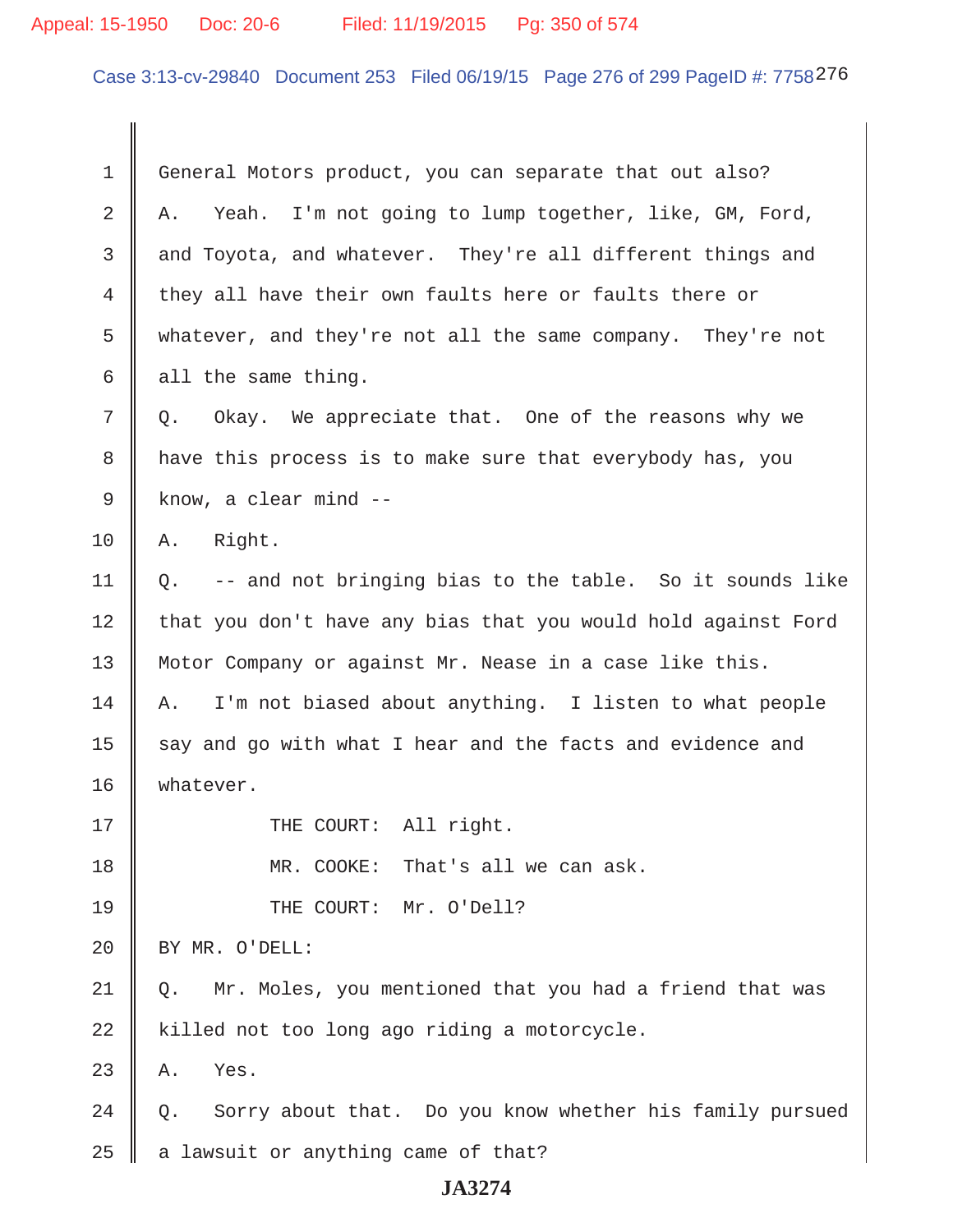# Appeal: 15-1950 Doc: 20-6 Filed: 11/19/2015 Pg: 351 of 574

Case 3:13-cv-29840 Document 253 Filed 06/19/15 Page 277 of 299 PageID #: 7759277

| $\mathbf 1$    | I don't know. I didn't ask too much about it. All I<br>Α.     |
|----------------|---------------------------------------------------------------|
| $\overline{2}$ | know is the person driving the van that ended up hitting him, |
| 3              | I know that they had been in talks about, like, insurance     |
| 4              | claims and all this stuff. But other than that, I didn't ask  |
| 5              | them any questions about it.                                  |
| 6              | Do you think you should have?<br>Q.                           |
| 7              | Now, in that situation, I am biased. He was a real good<br>Α. |
| 8              | friend of mine, and I do think that the person running over   |
| 9              | and killing him should have had to pay some kind of something |
| 10             | for it. But, again, I was biased in that opinion.             |
| 11             | MR. O'DELL: Okay. Appreciate that. Thank you very             |
| 12             | much.                                                         |
| 13             | THE COURT: Thank you, sir.                                    |
| 14             | (The prospective juror exited the judge's chambers)           |
| 15             | THE COURT: Linda Adkins, Number 32?                           |
| 16             | MR. BIBB: She's had a back surgery due to a fall.             |
| 17             | MR. COOKE: I thought she answered "yes" to UA.<br>Am          |
| 18             | I wrong about that?                                           |
| 19             | THE COURT: No questions?                                      |
| 20             | I don't see a need for it.<br>MR. BIBB:                       |
| 21             | THE COURT: Number 33, Mr. Jeffrey, chemical                   |
| 22             | engineer?                                                     |
| 23             | MR. JAVINS: South Carolina grad, right?                       |
| 24             | MR. BOGGS: Trained in human factors.                          |
| 25             | THE COURT: Any questions of Mr. Jeffrey?                      |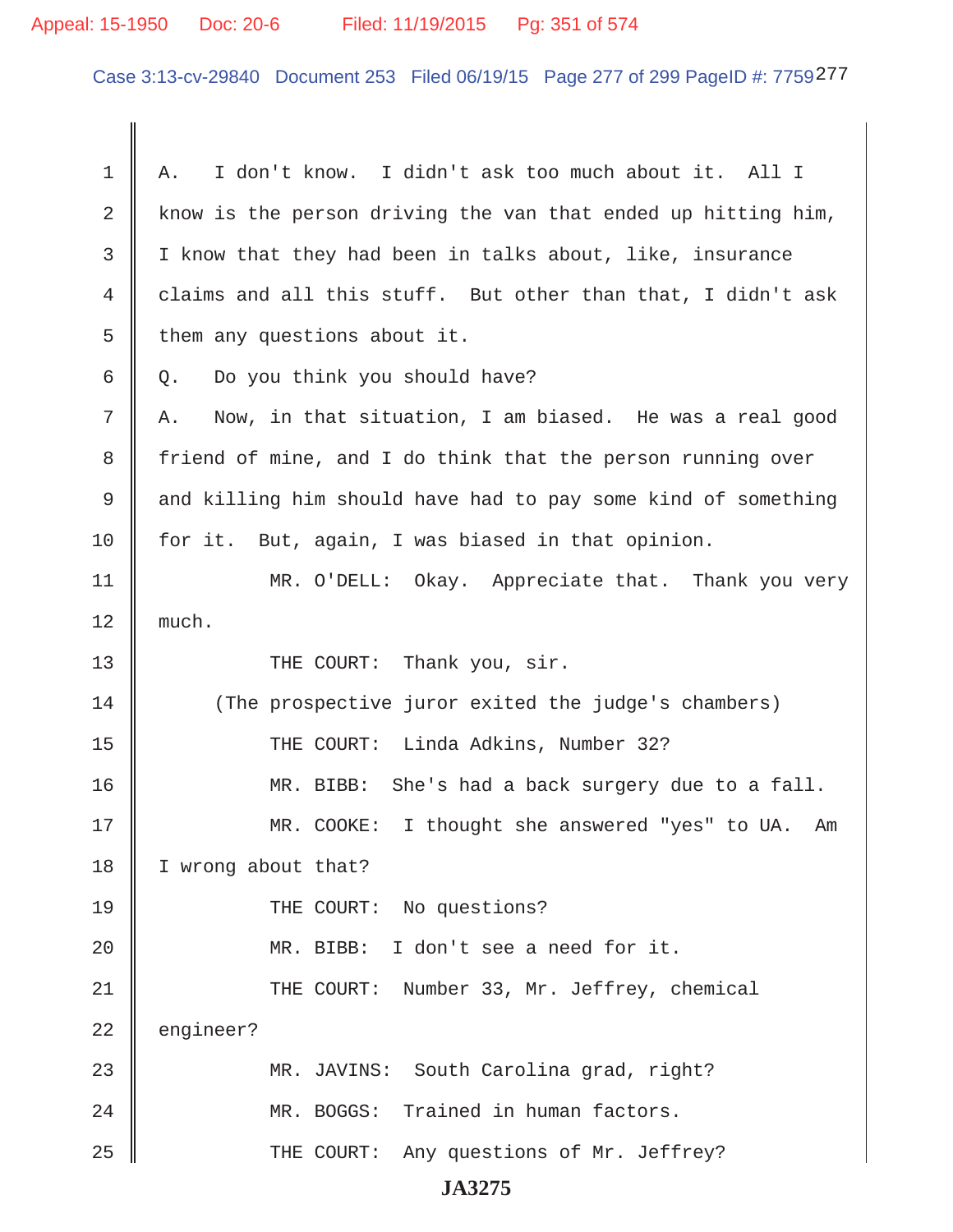#### Appeal: 15-1950 Doc: 20-6 Filed: 11/19/2015 Pg: 352 of 574

Case 3:13-cv-29840 Document 253 Filed 06/19/15 Page 278 of 299 PageID #: 7760278

1 || MR. COOKE: No. 2 || THE COURT: All right. The last one is Mr. Hupp. 3 He's number 34. 4 MR. BOGGS: He answered everything. 5 THE COURT: He did. And based upon his first 6  $\parallel$  response, he said he's got six kids and circumstances are such  $7 \parallel$  that he expressed concern about how he'd manage jury duty. So 8 I'm inclined to exclude him for cause based on that. 9 Does anybody have any objection? 10 || MR. JAVINS: I don't. 11 | MR. O'DELL: No, Your Honor. 12 || MR. BIBB: No. 13 || THE COURT: Then let me run down this list and make 14  $\parallel$  sure we've all got the same decisions, and then I'm going 15  $\|$  to  $-$ 16 THE CLERK: You're going to excuse him? 17 THE COURT: Yes, I'm going to excuse Mr. Hupp, 18 Number 34. 19 So here are the ones I've excused for cause: Number 1, 20 Mr. Sexton. Number 4, Miss Kelly. Number 8, Mr. See. Number 21 9, Mr. Miller. Number 10, Miss Delapas. Number 18, 22 Mr. Hanna. 19, Miss Dyer. 23, Mr. Deahl. 26, Miss Relf. 23  $\parallel$  30, Miss Kelley. And 34, Mr. Hupp. 24 | In addition, I'm going to excuse Number 11, Mr. Ball. 25 He's got the trip. Number 21, Miss Groves. Her husband is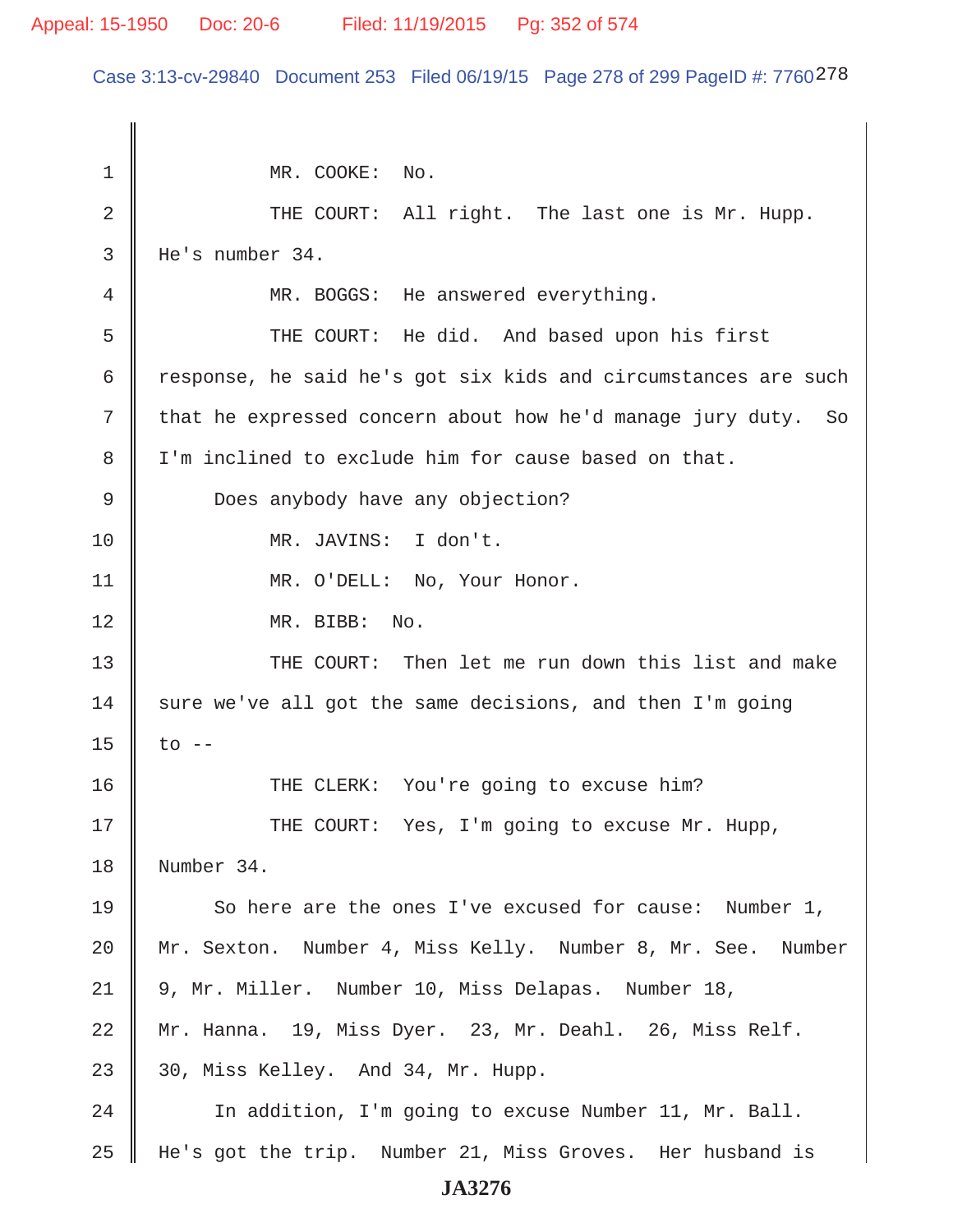#### Appeal: 15-1950 Doc: 20-6 Filed: 11/19/2015 Pg: 353 of 574

Case 3:13-cv-29840 Document 253 Filed 06/19/15 Page 279 of 299 PageID #: 7761279

 1 having a stress test. And Number 29, Miss Cart. Although she 2 | indicated she thought she could serve, with her urinary 3 | problems it might be difficult. 4 So I'm excusing those people as well. So let's -- have 5 | you all got all those? 6 MR. COOKE: Yes, sir. 7 || THE COURT: By my count, that's 14. 8 MR. CLARK: 14 excused and 20 left. 9 THE COURT: 20 left. We'll have an eight-person  $10$  jury. It takes six to go to verdict. Got to have enough  $-$ -11 || MR. JAVINS: I'm trying to subtract 8 from 20. 12 || THE COURT: Twelve. Six each. 13  $\parallel$  So what I'd like to do is -- this has taken a long time 14 | already, and I would like for us to get into instructions and 15 openings. What time is it? 16 MR. BIBB: Almost 3:30. 17 || THE COURT: Almost 3:30. 18 MR. COOKE: The openings may not be as long as you 19 might anticipate. 20 || THE COURT: Well, in any event, I'd like you to do  $21$  the strikes in three rounds, two strikes each turn, okay? 22 We'll do this a simple way. Sandy will come to you. 23 Plaintiffs go first. You'll mark your two strikes on the 24  $\parallel$  official one. She'll show it to you, back and forth. 25 || Do you all want a few minutes?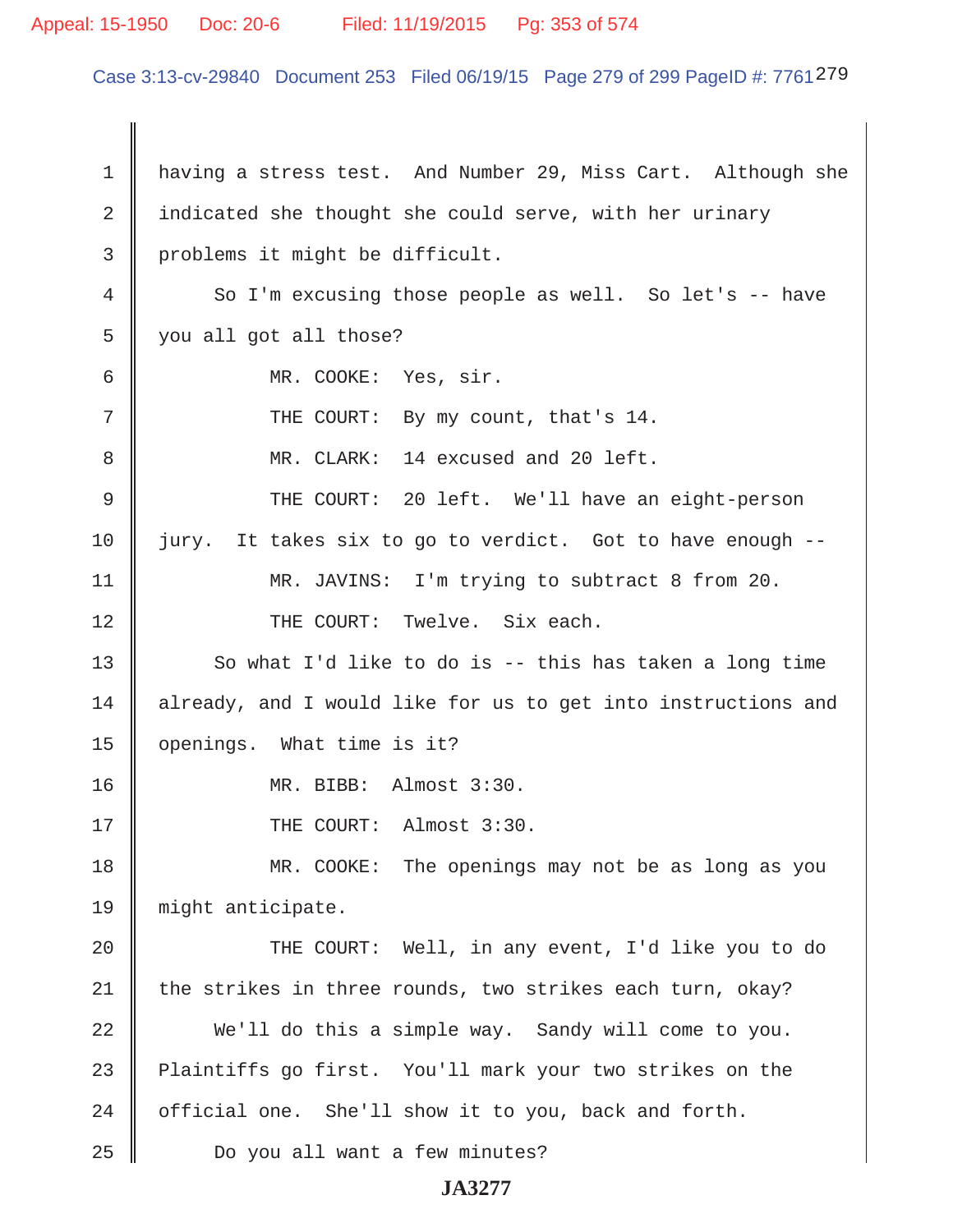Case 3:13-cv-29840 Document 253 Filed 06/19/15 Page 280 of 299 PageID #: 7762280

 1 MR. O'DELL: Yes. 2 MR. BIBB: If we could. 3 THE COURT: Okay. How long? Five minutes? Ten 4 minute? 5 MR. BIBB: Ten. 6 MR. O'DELL: Ten would be great. 7 || THE COURT: All right. 8 || MR. BOGGS: Is the visiting judge's conference room  $9 \parallel$  open? 10 THE COURT: Sure. Do you all want to just -- if 11 we're going to be ten minutes, let's all go out and let me do 12 | this on the record and then tell them what we're doing and 13 | then excuse you all. 14 || (End of conference in chambers) 15 || THE COURT: All right. Ladies and gentlemen, I 16  $\parallel$  really appreciate your patience. I know this is a difficult  $17$  thing to sit here. It's worse than trying to go to the doctor  $18$  sitting there all day. We all do that as well. 19 We're just about to the point where we'll finish up jury  $20$  selection. We've been through all the questions. Nobody has  $21$  to worry about being asked anything else. The lawyers need  $22$   $\parallel$  about ten minutes to talk with their clients and among  $23$   $\parallel$  themselves, and then they'll come back out and we'll start  $24$   $\parallel$  what are called the peremptory challenges. That's where each  $25$   $\parallel$  side gets to start striking names so that we get the list down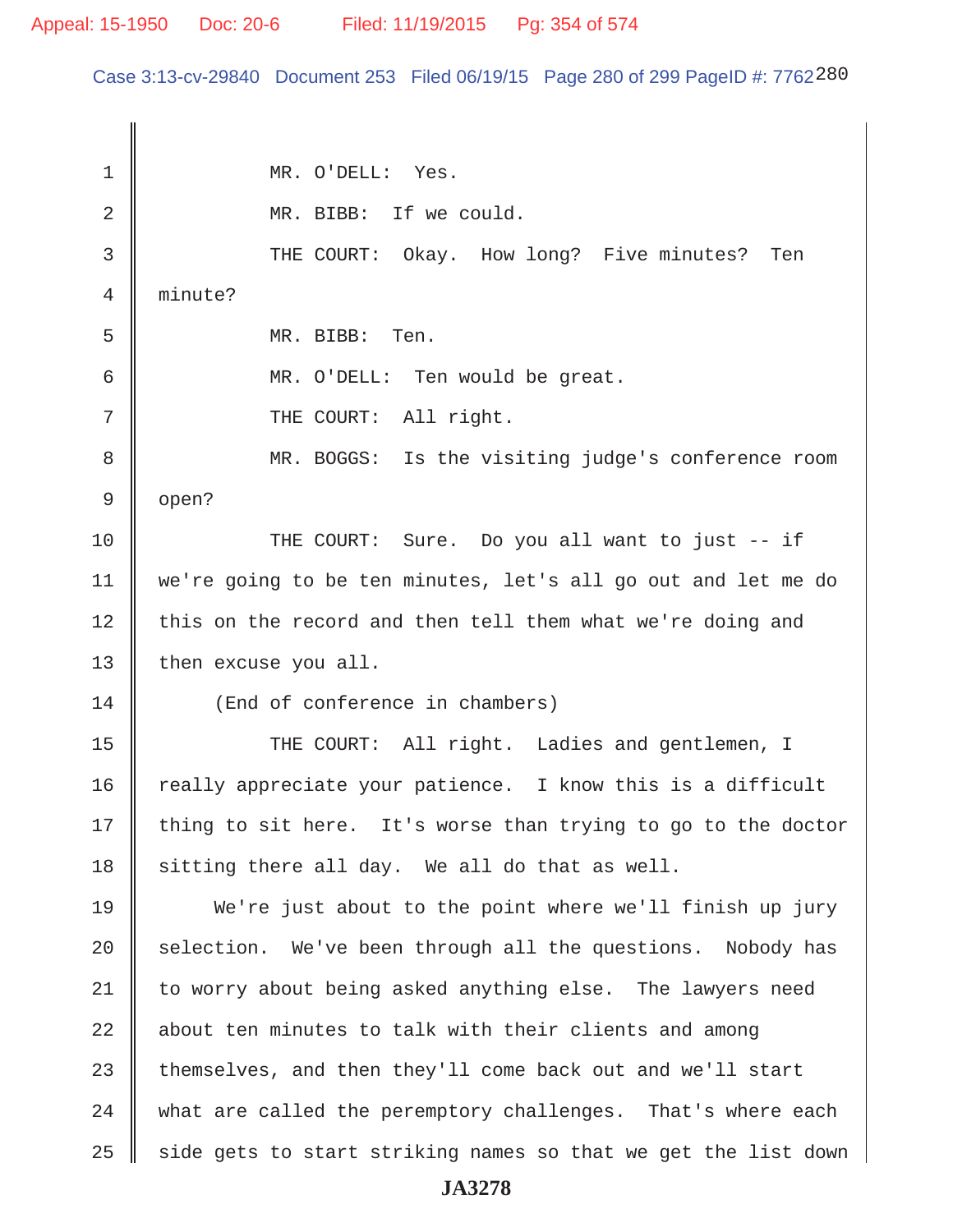#### Appeal: 15-1950 Doc: 20-6 Filed: 11/19/2015 Pg: 355 of 574

Case 3:13-cv-29840 Document 253 Filed 06/19/15 Page 281 of 299 PageID #: 7763281

 $1 \parallel$  to the number that we need for the actual trial. 2 So I'm going to allow the lawyers and the parties to 3 leave the courtroom. Plaintiffs, you're welcome to use this 4 room. You folks can use the conference room. We'll expect 5 you all to be back here promptly in ten minutes. Check your  $6 \parallel$  watch now and be ready to come back.  $7$   $\parallel$  The jury, I'm going to ask that you all just remain more 8 || or less at ease. If you need to stand up and stretch and move 9 around, that's okay. If you need to go to the rest room, try  $10$  to go back and forth one at a time. You folks can go on. And 11  $\parallel$  other than that, again I remind the jurors you can talk to  $12$  each other, but don't talk anything about the case or the jury 13 Selection questions or answers or anything like that. 14 We'll otherwise wait for the ten minutes.  $15$  | (Recess from 3:27 p.m. to 3:37 p.m.) 16 || THE COURT: All right. The Court will come to 17 || order. 18 We're now ready to proceed with our peremptory 19 challenges. My law clerk will come to the plaintiffs first to  $20$  start the exchange of strikes. 21 (Counsel exercised their strikes) 22 THE COURT: All right. Ladies and gentlemen, the 23 parties have now concluded their peremptory challenges, so I'm 24 going to ask my clerk to seat the jury. 25 THE CLERK: Ladies and gentlemen, if I call your **JA3279**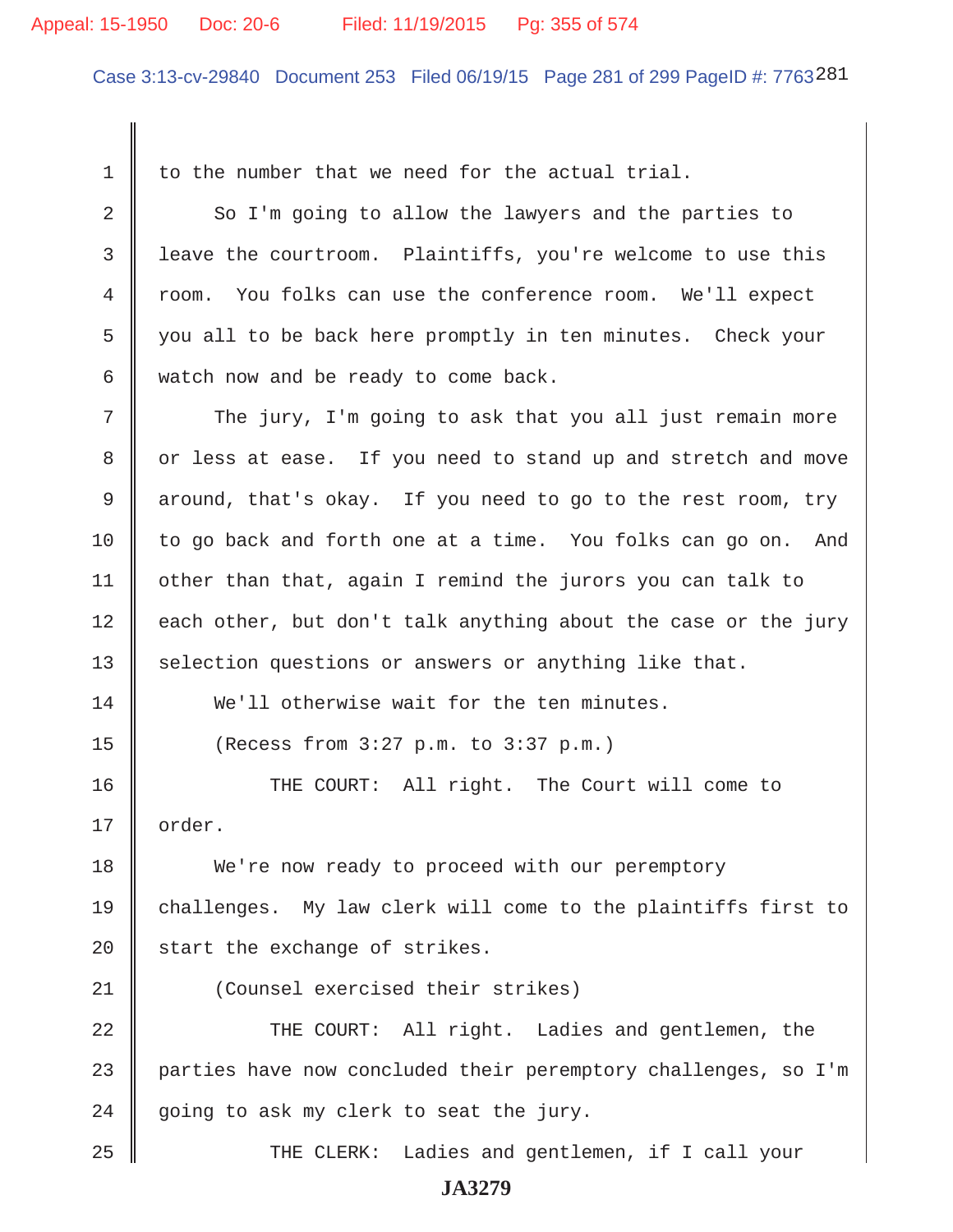#### Appeal: 15-1950 Doc: 20-6 Filed: 11/19/2015 Pg: 356 of 574

Case 3:13-cv-29840 Document 253 Filed 06/19/15 Page 282 of 299 PageID #: 7764282

1 mame, please step down from the jury box or from your seat in  $2 \parallel$  the courtroom and just stand in the back for a few moments. 3 Ronald Sexton. Ashley Daniel. Robert Anastasio. Trudy 4 || Kelly. Caitlin Kessler. Donna Carter. Stephen Joseph. Roy 5 || See. Daniel Miller. Leslie Delapas. Mark Ball. Heather 6 Egnor. Karan McMillin. Patrick Debord. Aaron Hanna. 7 Phoenix Dyer. Derek Rainey. Ethel Groves. John Deahl. Lisa 8 || Bowles. Kristopher Pyles. Lilly Relf. Debra Cart. Hope 9 || Kelley. Dakota Moles. Michael Hupp. 10 || If I didn't call your name, if you'll please come forward 11  $\parallel$  and take a seat in the jury box. 12 || You two may move down to these first two seats, please. 13 || Let's go ahead and put five in the back and five in the front. 14 || THE COURT: Four. 15 || THE CLERK: I'm sorry. Four in the front. 16 THE COURT: Do the parties have any other matters  $17$  they want to bring to my attention before we administer the  $18$  | oath to the jury and excuse the remaining jurors? 19 MR. COOKE: No, Your Honor. 20 || THE COURT: All right. Ladies and gentlemen, for  $21$  those of you standing in the courtroom now, with my sincere  $22$  thanks for your appearance here this morning, you're excused. 23 || I have checked. The clerk's office advises me that your 24  $\parallel$  term of service actually ends at the end of this month, 25 March 31st. At this point, I had only one other matter that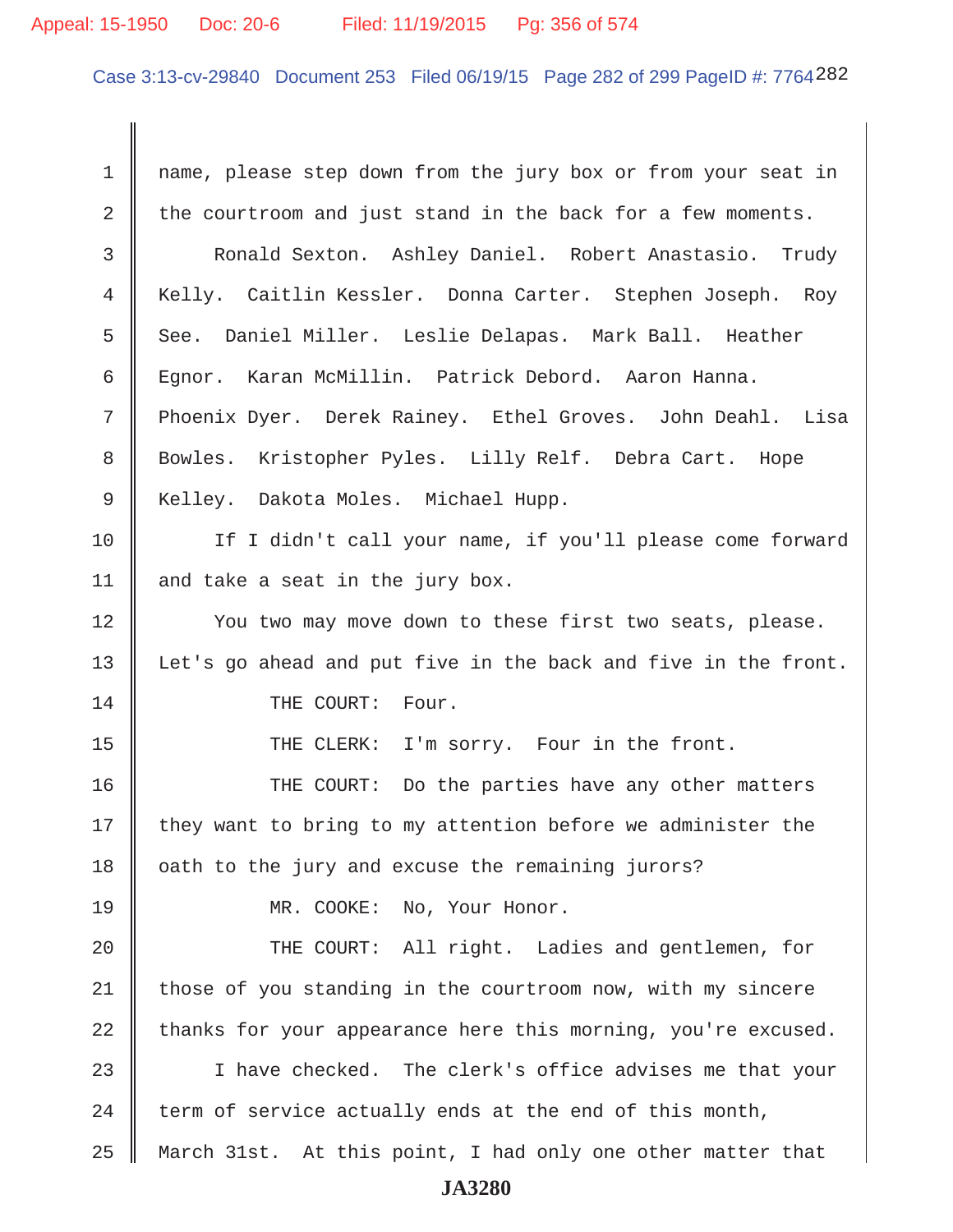#### Appeal: 15-1950 Doc: 20-6 Filed: 11/19/2015 Pg: 357 of 574

Case 3:13-cv-29840 Document 253 Filed 06/19/15 Page 283 of 299 PageID #: 7765283

 1 was likely to go to trial during that period, and it's now 2 been continued. So with our sincere thanks, you're excused. 3 I expect that you'll not be called upon for further duty to 4 this Court, but we appreciate your being here today. 5 Has the clerk's office asked any of you to check in or

6 anything before you left?

 $7$  || Then thank you. You're excused.

8 To you, ladies and gentlemen, my clerk is going to 9 | administer the oath. And then I'm going to ask Juror Number 10 28, if you'd come down to the front. It's probably better for 11 you to be on the front row.

12 | But my clerk is now going to administer the oath to you.

13 || THE CLERK: Would each of you stand and raise your  $14$  right hand.

15 || (The trial jurors were duly sworn)

16 THE CLERK: Thank you. You can have a seat.

17 THE COURT: All right, ladies and gentlemen. You've 18 now been selected as the jury. I promise you things are going 19  $\parallel$  to go much more quickly now that we've gotten through this 20 | process. The next step involves two matters.

21 | First, I'm going to read to you some preliminary 22 instructions. The preliminary instructions are just to give 23  $\parallel$  you a little bit of quidance about the matters you should 24 consider and look for during the trial. I'll attempt to  $25$  summarize the claims that the plaintiffs have brought, what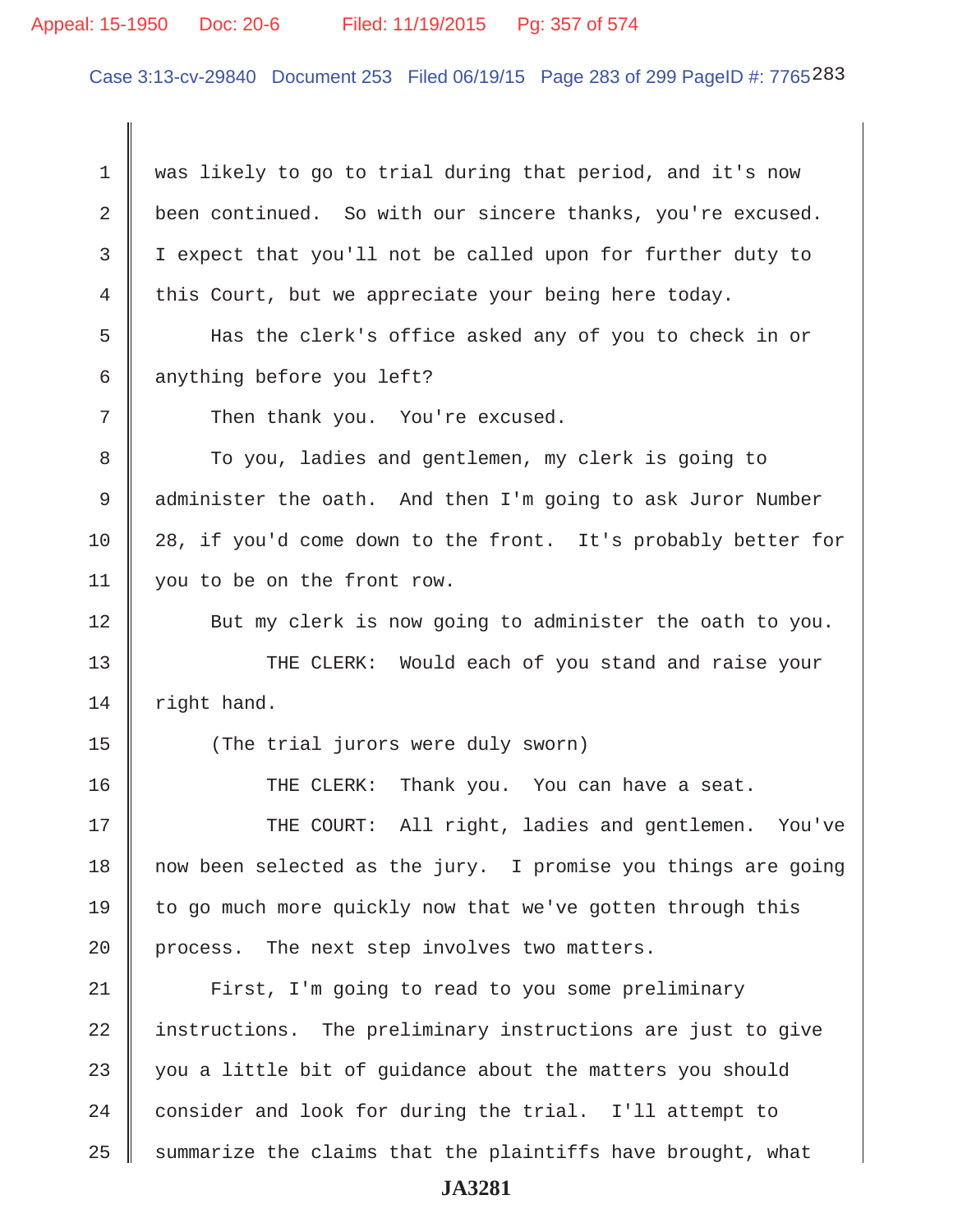#### Appeal: 15-1950 Doc: 20-6 Filed: 11/19/2015 Pg: 358 of 574

Case 3:13-cv-29840 Document 253 Filed 06/19/15 Page 284 of 299 PageID #: 7766284

1  $\parallel$  the elements are that they have to prove, that they have to 2 | prove these by a preponderance of the evidence.

 $3 \parallel$  The defendant has one claim that it asserts that it has 4 the burden of proving. And then after I've done those 5 instructions, the parties will offer their opening statements. 6 That won't be evidence. That will just be opening statements. 7 || And I'm relatively sure that's as far as we'll get today, but 8 | I hope to complete those things today so that tomorrow we'll  $9 \parallel$  start immediately with the evidence.

10 So with that, what I'd like to do is this: The parties 11 have no remaining objections or matters for me to consider 12 with respect to the preliminary instructions. Is that 13 correct?

14 || MR. O'DELL: Correct, Your Honor.

15 || THE COURT: All right. What I'd like to do is give 16 you these preliminary instructions, six or seven pages long. 17 It won't take more than five or six minutes. And then I'd 18 || like to take a very brief recess to let the lawyers have a 19  $\parallel$  chance to set up and organize so they can then present their 20 | opening statements.

21 | Ladies and gentlemen, now that you've been sworn, I will 22 give you these preliminary instructions to guide your 23  $\parallel$  participation in this trial. You are the judges of the facts.  $24$  | You must apply the facts as you find them to the law as I will  $25$   $\parallel$  give it to you in these instructions and in later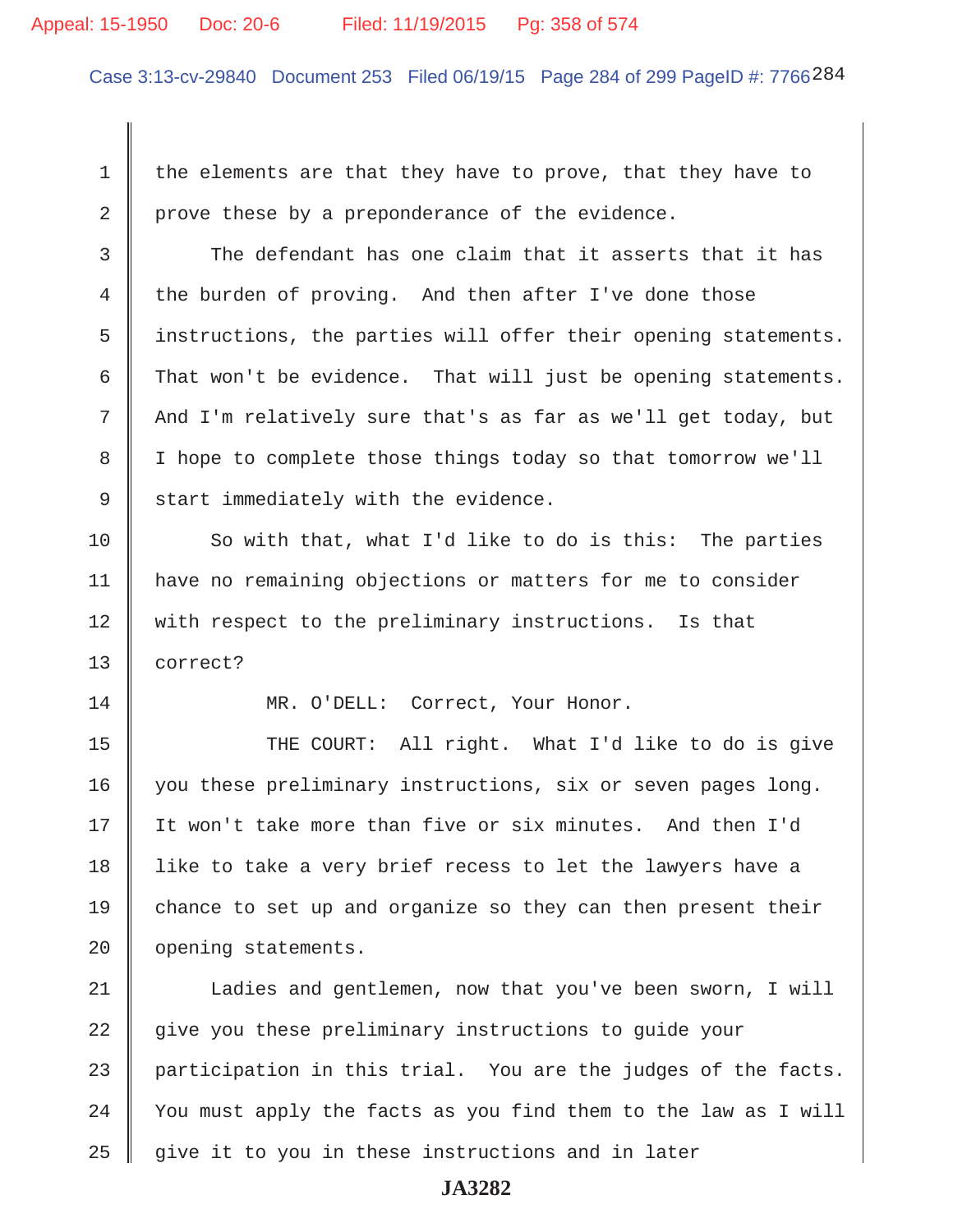#### Appeal: 15-1950 Doc: 20-6 Filed: 11/19/2015 Pg: 359 of 574

Case 3:13-cv-29840 Document 253 Filed 06/19/15 Page 285 of 299 PageID #: 7767285

 1 instructions. You must decide this case based solely on the 2 | facts as you find them and the law as I give it to you. You 3 must base your verdict solely upon the evidence presented in  $4 \parallel$  this courtroom in this trial.

5 The evidence consists of the sworn testimony of the 6 witnesses, any exhibits introduced into evidence, any  $7$   $\parallel$  stipulations, and the stipulations where both sides agree to a  $8 \parallel$  certain fact -- and there are some stipulations here -- and  $9 \parallel$  any matters of which I take judicial notice.

10 Now, the parties stipulate or agree -- if the parties  $11$  stipulate or agree that a fact is true, then you should 12 | consider that fact to be true. In this case, the parties have 13 || stipulated to the following facts: So you can accept these as  $14 \parallel \text{true}.$ 

15 Howard E. Nease, the plaintiff, incurred past medical 16 bills in the total amount of \$762,828.35. Those medical 17 || expense charges were reasonable and necessary to treat 18 Mr. Nease's injuries and were related to the injuries 19 || sustained by Mr. Nease as a result of the automobile crash 20  $\parallel$  that occurred on November 20th, 2012. And that crash is the  $21$  subject of this claim.

  $\parallel$  Now, during the trial, I'm going to take judicial notice  $\parallel$  of some fact. That's when something is beyond dispute and the  $\parallel$  Court takes judicial notice of it so that the parties don't 25 || have to bring on evidence to try to establish something that's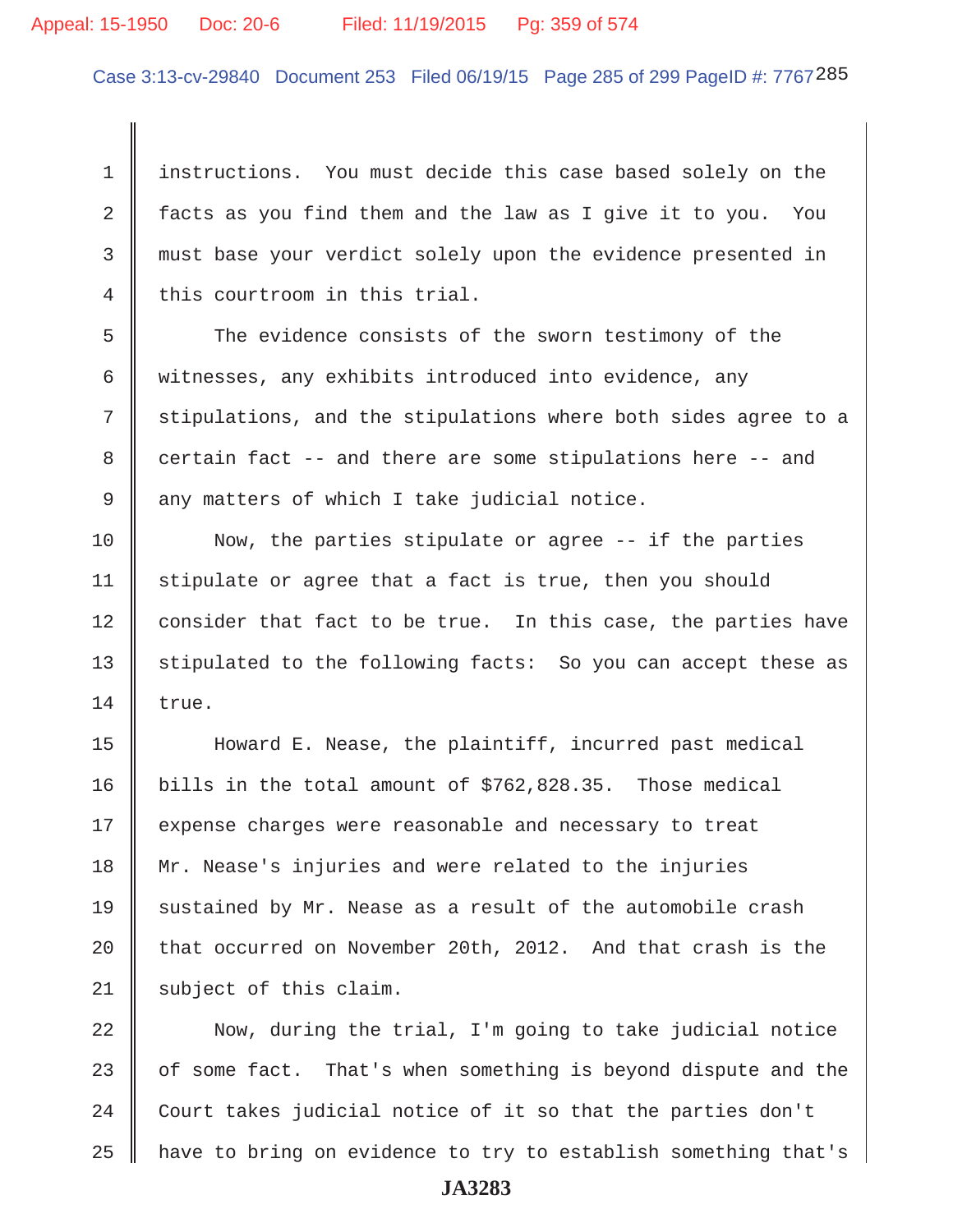Case 3:13-cv-29840 Document 253 Filed 06/19/15 Page 286 of 299 PageID #: 7768286

1 | indisputable.

 2 Now, the following are not evidence: My statements and 3 | rulings, the attorneys' statements, arguments, questions, and 4 objections, and any evidence that I order stricken or tell you  $5 \parallel$  to disregard. The lawyers have an obligation to their clients 6 to object if they think there's an improper question or an 7 | improper answer. If I sustain an objection to a question, you 8 Should disregard that question. If I sustain an objection to 9 an answer, you must disregard that answer. But if I overrule 10 || or deny an objection, you should treat that question and the 11 | answer like you would any others in the case.

12 || You should consider the evidence in the same way that you 13 would consider evidence when making any important decision. 14 Feel free to use your common sense. Feel free to draw 15 | reasonable conclusions based on your common experience.

16 || During the trial, you should keep an open mind. Do not 17 | form an opinion or express an opinion about the case until 18 || you've heard all of the evidence and my instructions on the  $19 \parallel \text{law}.$ 

20 || Now, during the course of the trial, you might hear the 21 lawyers refer to some evidence as "direct evidence" and some 22 || evidence as "circumstantial evidence." Don't be concerned 23  $\parallel$  about the difference. Give all evidence, whether it's direct  $24$   $\parallel$  or circumstantial, the weight you believe that particular 25 | evidence deserves.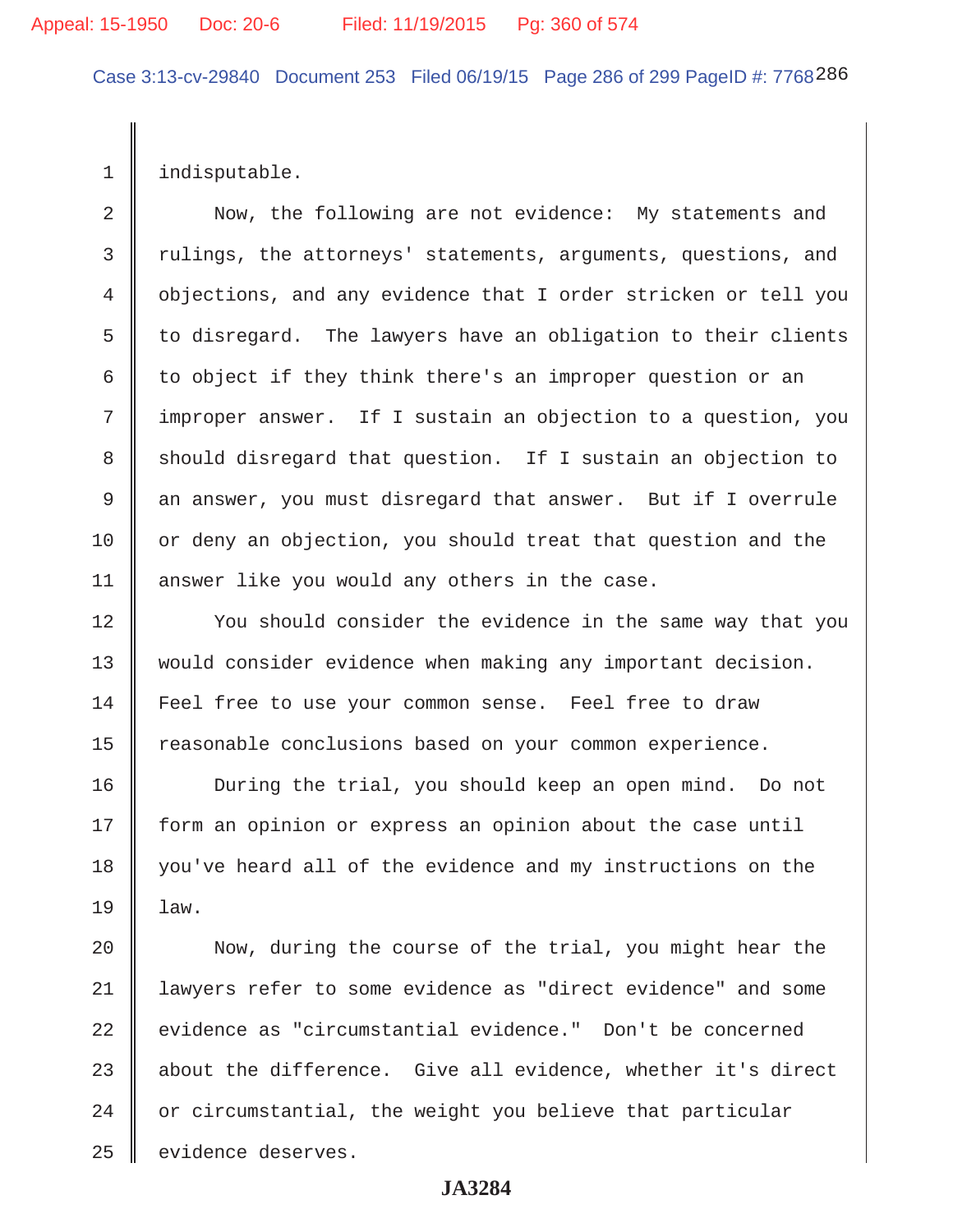# Appeal: 15-1950 Doc: 20-6 Filed: 11/19/2015 Pg: 361 of 574

Case 3:13-cv-29840 Document 253 Filed 06/19/15 Page 287 of 299 PageID #: 7769287

 1 Now, sometimes evidence is admitted for some limited or  $2 \parallel$  special purpose. That means it can only be considered for 3 that purpose and not for some other purpose. Generally, I'm 4 going to try to instruct you when evidence is introduced for a 5 limited purpose on what that limited purpose is at the time 6 the evidence is first put before you. So I will try to 7 || instruct you as to how you should limit consideration of some 8 types of evidence. And obviously when I do that, be careful 9 to only consider the evidence for that limited purpose.

10 Now, in this case, of course, Mr. and Mrs. Nease are both 11 | plaintiffs. You must consider them separately to the extent  $12$  that they have different claims. If you find that the 13 defendant is liable to one plaintiff, then you must not 14 automatically reach the same verdict as to the other 15 plaintiff. I'll tell you what the elements of their claims  $16$  are. And all that means is you've got to decide each claim  $17 \parallel$  separately.

18 Now, Ford Motor Company is a corporation. A corporation  $\parallel$  can act only through the actions of its agents or employees.  $\parallel$  In general, an agent or an employee of a corporation may bind the corporation for whatever acts are done or words are said  $\parallel$  by the employer agent while acting within the scope of  $\parallel$  authority delegated to him or her by the corporation or while 24 performing his or her duties as an employee of the | corporation.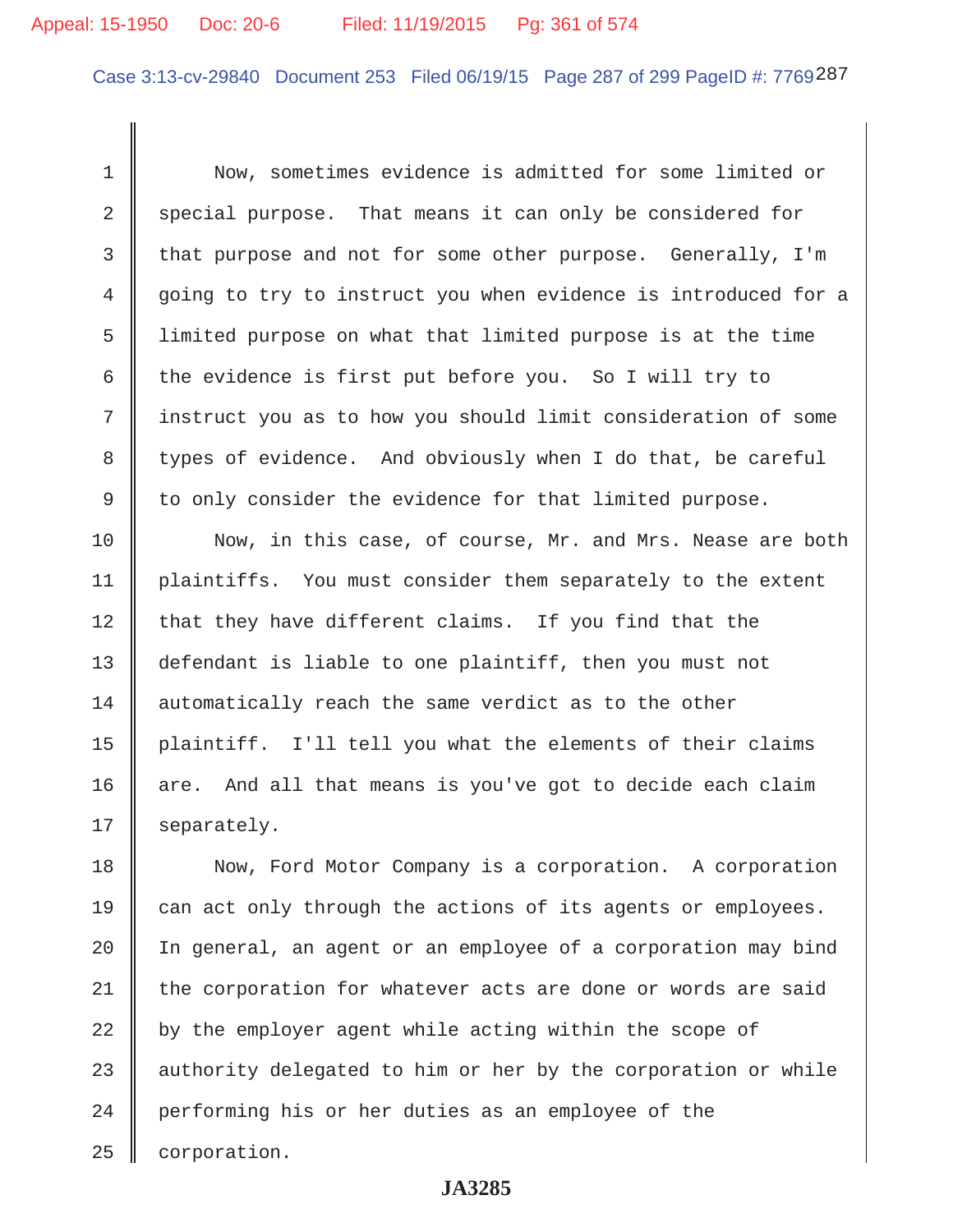#### Appeal: 15-1950 Doc: 20-6 Filed: 11/19/2015 Pg: 362 of 574

Case 3:13-cv-29840 Document 253 Filed 06/19/15 Page 288 of 299 PageID #: 7770288

 1 Now, this is a civil case, not a criminal case. In a 2  $\parallel$  civil case, the plaintiff must prove every essential element 3 || in connection with each cause of action by a preponderance of 4 the evidence, not beyond a reasonable doubt. That's the 5 standard in a criminal case, not in a civil case.

6 | Now, I'll give you more detailed instructions about the 7 | particular claims and factors you should consider in 8 determining those claims at the end of the case, but I want to 9 give you enough of a summary of what the plaintiff must prove  $10$  to help you follow the evidence and understand how it's coming 11 | in in connection with each of the claims.

12 || Now, all of these claims arise out of a single event that 13 happened on a particular day. First, Mr. Nease, the 14 plaintiff, alleges that the defendant, Ford Motor Company, 15 manufactured and sold a Ford Ranger which was defective in  $16$  that it was not reasonably safe and that the vehicle's defect 17 | caused him injury and loss.

18 || Mr. Nease alleges that his Ford Ranger contained a 19 defective speed control cable as part of the speed control 20 assembly causing him to lose control over the speed of his 21 vehicle. He alleges that this defect caused an automobile  $22$  | crash in which he sustained injuries.

 $23$   $\parallel$  Of course, the defendant Ford denies that the Ford Ranger 24 contained any such defect or that it caused plaintiff's 25 injuries.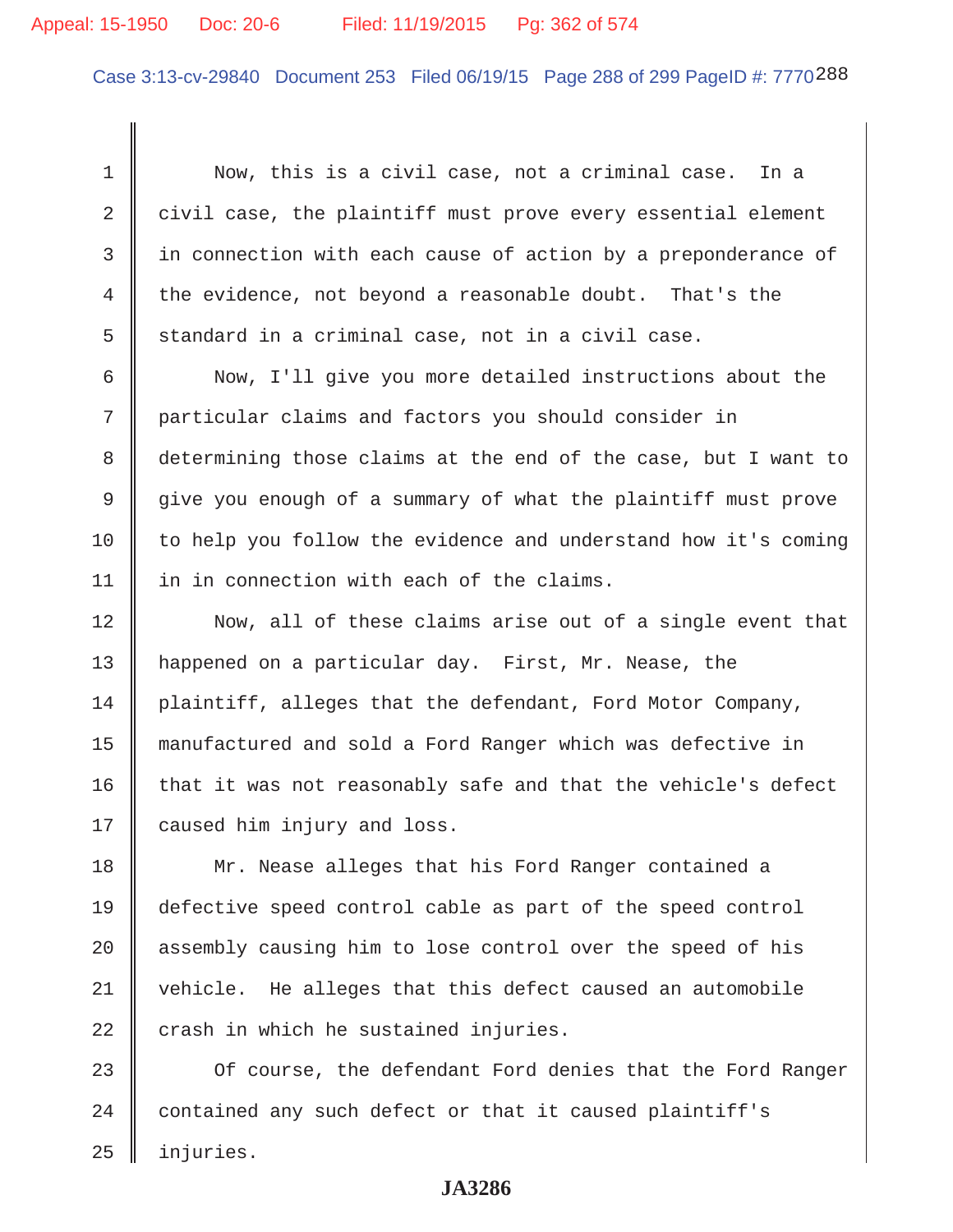# Appeal: 15-1950 Doc: 20-6 Filed: 11/19/2015 Pg: 363 of 574

Case 3:13-cv-29840 Document 253 Filed 06/19/15 Page 289 of 299 PageID #: 7771289

 1 Now, to prove this claim -- this is called a strict 2 products liability claim. So to prove his case in connection 3 Weith this strict product liability claim, Mr. Nease must 4 convince you by a preponderance of the evidence, first, that 5 the defendant manufactured or sold a Ford Ranger; second, that 6  $\parallel$  the Ford Ranger had a defect at the time it left Ford's  $7 \parallel$  control; third, that Mr. Nease suffered an injury; and fourth,  $8 \parallel$  that the defect proximately caused that injury. 9 Now, a defect, when we talk about a strict liability 10 theory, which is what this claim is, a defect is something 11  $\parallel$  that causes the product not to be reasonably safe for its 12 intended use. The standard of reasonable safeness is 13 determined by what a reasonably prudent manufacturer's  $14$  standards should have been at the time the product was made. 15  $\parallel$  The product should be judged by what a reasonably prudent 16 manufacturer would accomplish with respect to the safety of 17  $\parallel$  the product, having in mind the general state of the art of 18 the manufacturing process as it relates to economic costs and 19  $\parallel$  at the time -- and that this occurs at the time the product  $20$  | was made.

21 || Now, an intended use is any use a reasonably prudent  $22$  person might make of a product, having in mind its  $23$   $\parallel$  characteristics, warnings, and labels.

24 | Now, defects may generally fall into three broad  $25$  categories, and they overlap, so don't be concerned about the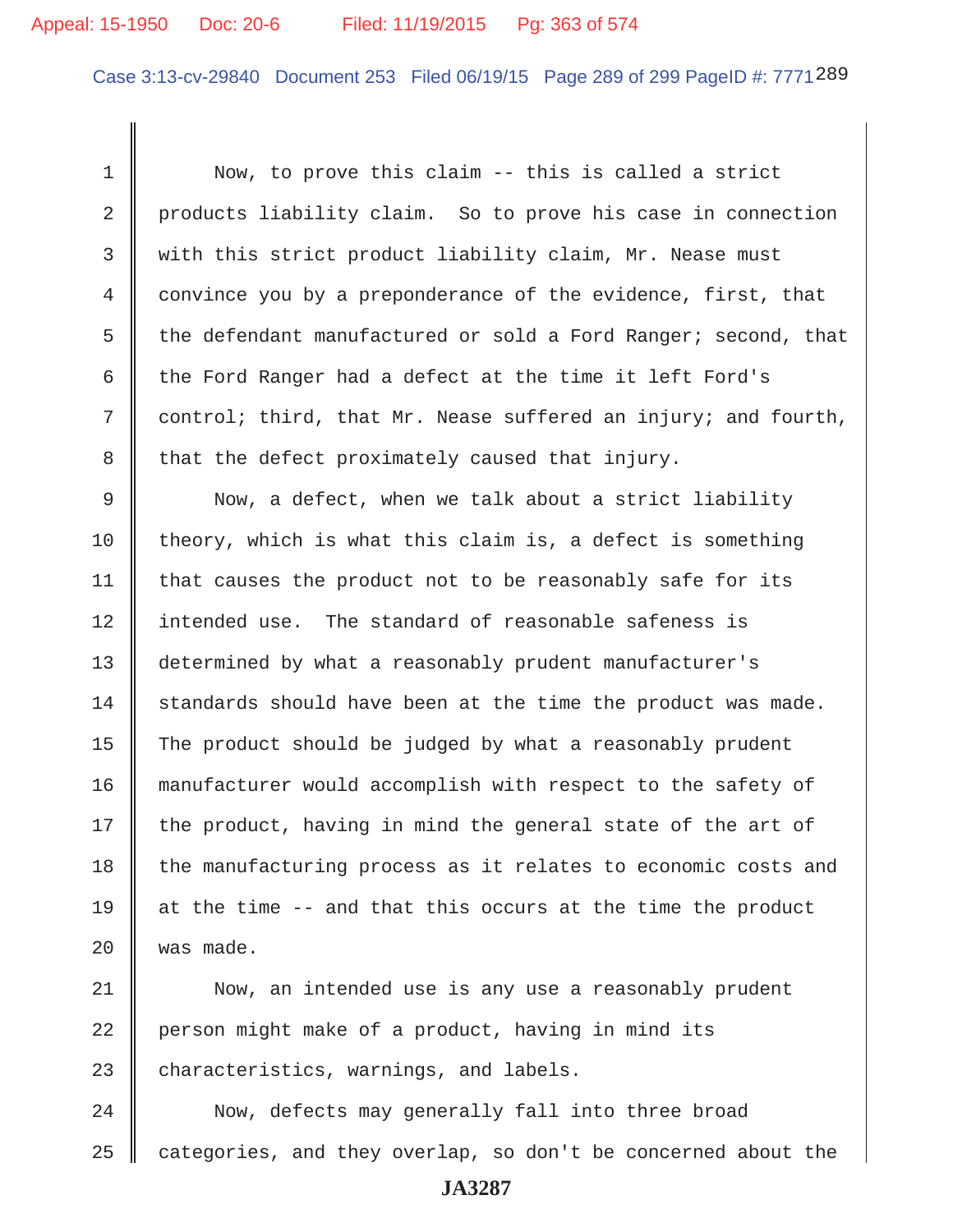#### Appeal: 15-1950 Doc: 20-6 Filed: 11/19/2015 Pg: 364 of 574

Case 3:13-cv-29840 Document 253 Filed 06/19/15 Page 290 of 299 PageID #: 7772290

 1 definition. It's just to give you a basic understanding. But 2 there are design defects, structural defects, and use defects.

 3 Now, a design or a structural defect may exist where the 4 physical condition of the product makes it unsafe when it's 5 || used in a reasonably intended manner.

 $6$   $\parallel$  A use defect may exist when the manufacturer or the 7 seller has failed to adequately label, instruct, or warn users 8 about how to use the product.

9 Now, you also heard me say that the defect has to 10 proximately cause the injury. "Proximate cause" is a legal  $11$   $\parallel$  term, and it basically means that something actually caused a 12 | result. An injury is proximately caused by a defect when that 13 defect plays a substantial part in bringing about or actually 14 causing the injury or damage, and the injury or damage was 15 | either a direct result or a reasonably probable consequence of  $16$  | the defect.

17 So that's the first claim. And, again, you're going to 18 hear these instructions in a little more detail even at the 19  $\parallel$  end of the case.

20  $\parallel$  The second claim that Mr. Nease brings -- and it all 21 | arises out of the same events and the same Ford Ranger -- is  $22$  that Ford was negligent in the way it designed, manufactured, 23  $\parallel$  and distributed the Ford Ranger. The factual basis is very 24 Similar.

25 Mr. Nease alleges that Ford negligently designed or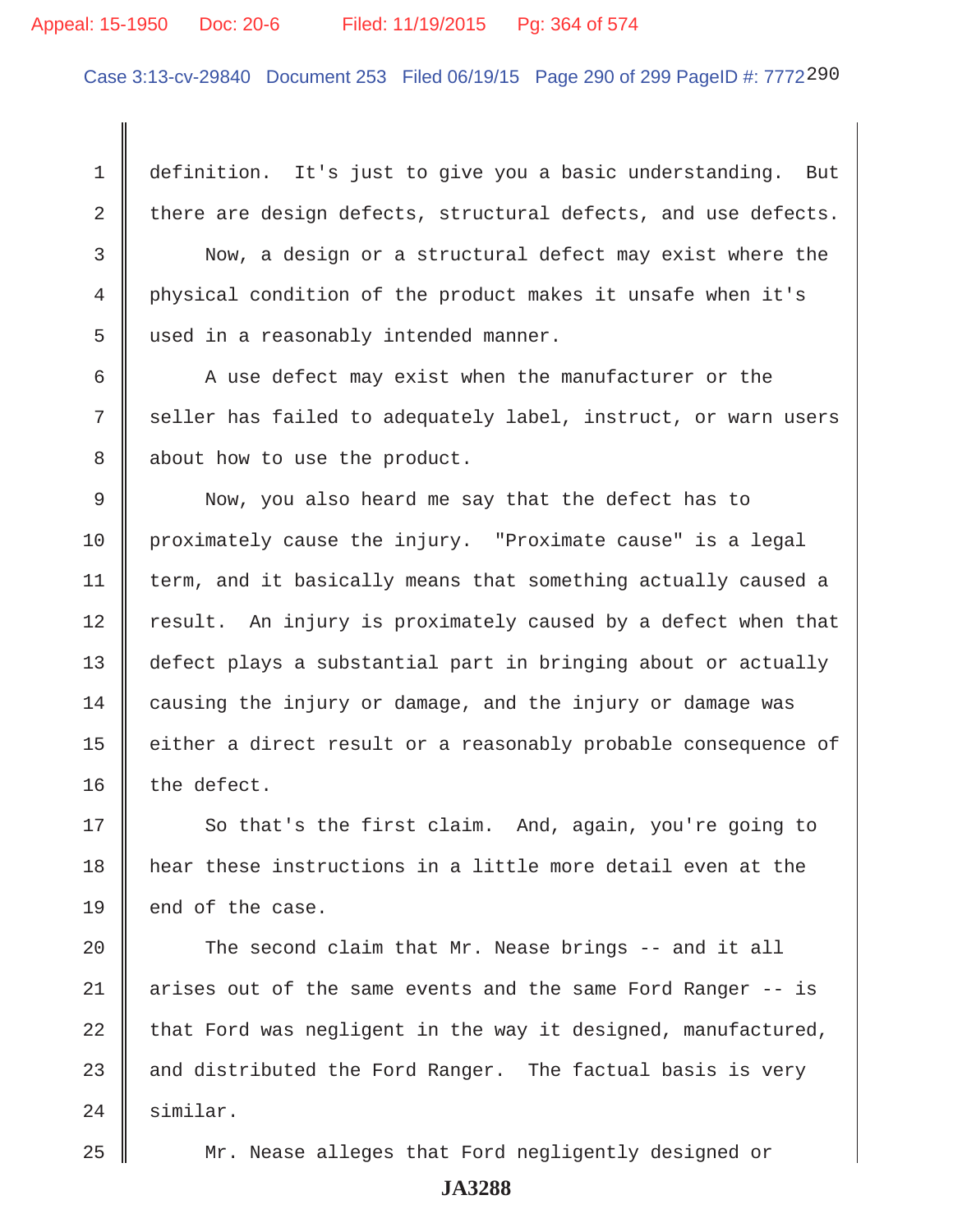Case 3:13-cv-29840 Document 253 Filed 06/19/15 Page 291 of 299 PageID #: 7773291

 1 manufactured or distributed the Ford Ranger in a condition so 2  $\parallel$  that it could not be safely operated. The plaintiff alleges 3 that the Ford Ranger contained a defective or not reasonably 4 safe speed control cable as part of its speed control 5 assembly. Plaintiff alleges that the defendant's negligence  $6 \parallel$  caused an automobile crash in which he sustained injuries.

 $7$   $\parallel$  The defendant, of course, maintains, Ford, that it was 8 || not negligent in any way and that it did not cause Mr. Nease's 9 injuries.

10 || Now, to prove his claim of negligence, Mr. Nease must 11 | convince you by a preponderance of the evidence, first, that 12 | Ford owed a duty of care to Mr. Nease; second, that some acts 13 or omissions of the defendant breached or violated that duty 14  $\parallel$  of care; third, that Mr. Nease suffered damages as a result; 15  $\parallel$  and fourth, that the defendant's breach of that duty of care 16 was the proximate cause of those damages.

17 || Now, the third and last claim that Mr. Nease brings, 18 || again arising out of the same events essentially, is called a 19 breach of warranty claim. Here, Mr. Nease alleges that Ford  $20$   $\parallel$  breached the implied warranty of merchantability relative to 21  $\parallel$  the speed control system of the Ford Ranger.

  $\parallel$  Now, in every contract for the sale of a product where  $\parallel$  the seller is a merchant -- that means somebody engaged in  $\parallel$  selling this type of product, which Ford was for these || purposes -- there is an implied warranty that the product is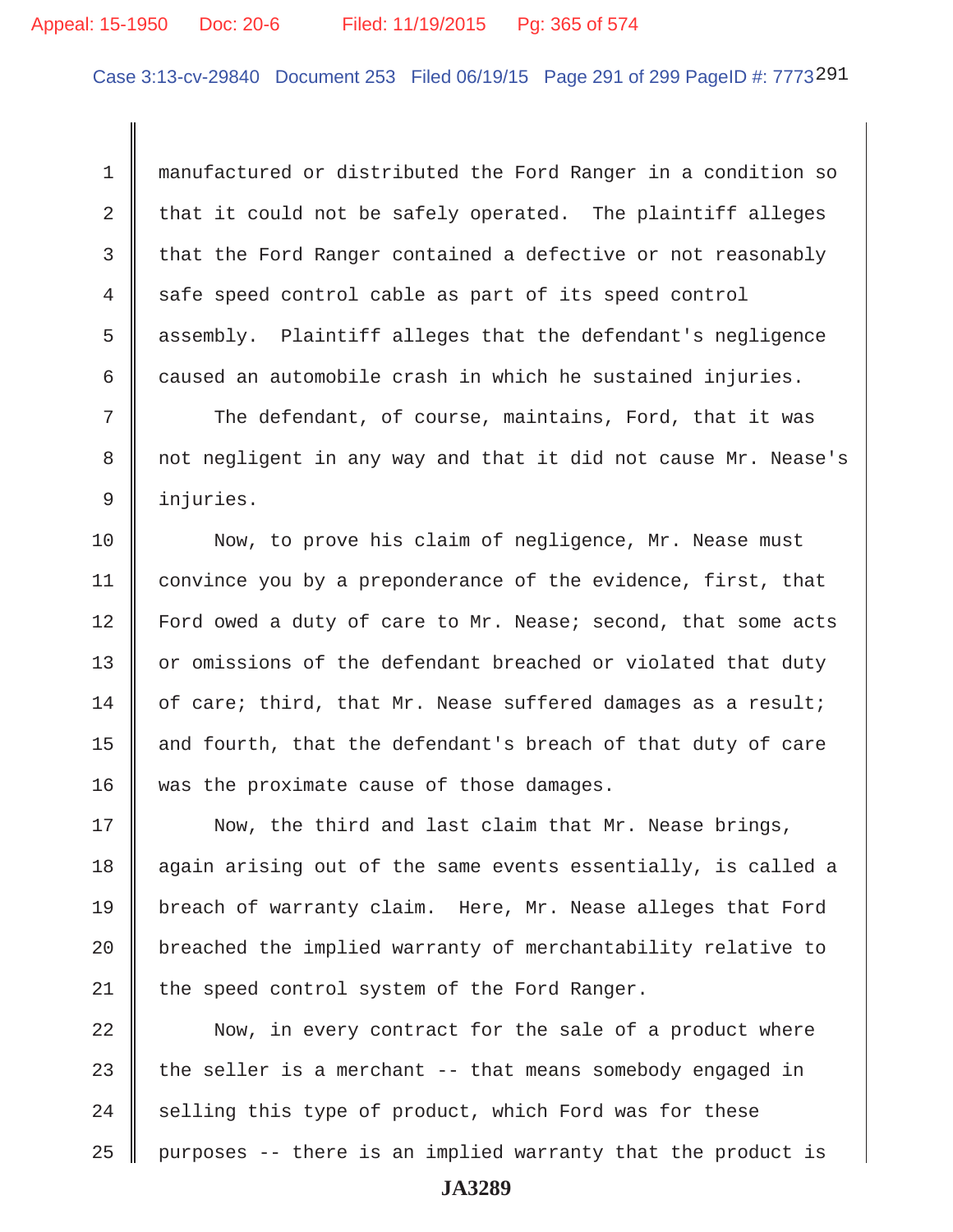#### Appeal: 15-1950 Doc: 20-6 Filed: 11/19/2015 Pg: 366 of 574

Case 3:13-cv-29840 Document 253 Filed 06/19/15 Page 292 of 299 PageID #: 7774292

 $1 \parallel$  fit for the ordinary purpose for which the product is sold. 2  $\parallel$  In the context of this case, Ford is a merchant with respect  $3 \parallel$  to the sale of automobiles or trucks.

 4 Mr. Nease alleges that Ford breached this implied 5 warranty of fitness because the Ranger that was manufactured 6 by Ford contained a defective speed control cable as part of  $7 \parallel$  the speed control assembly.

8 || Of course, the defendant denies this and argues that 9 there was no such defect in the Ford Ranger, that they 10 didn't -- that Ford did not violate any warranty.

11 | Now, in connection with his breach of warranty claim, 12 Mr. Nease must convince you by a preponderance of the 13 || evidence, first, that the Ford Ranger was not fit for the  $14$  | ordinary purpose for which it was sold; and second, this lack 15 | of fitness proximately caused Mr. Nease to suffer damages.

16 || Now, as I told you, the defendant also has a claim here 17 where the defendant bears the burden of proving its claim by a 18 preponderance of the evidence. The defendant, Ford, alleges 19 that Mr. Nease himself was negligent and thus caused or 20  $\parallel$  contributed to his own injuries by the way in which he 21 | operated his vehicle.

22 || Now, to prove its case in connection with what's called 23 comparative negligence, Ford must convince you by a  $24$  | preponderance of the evidence that Mr. Nease was negligent in  $25$   $\parallel$  the operation of his vehicle and that his negligence caused or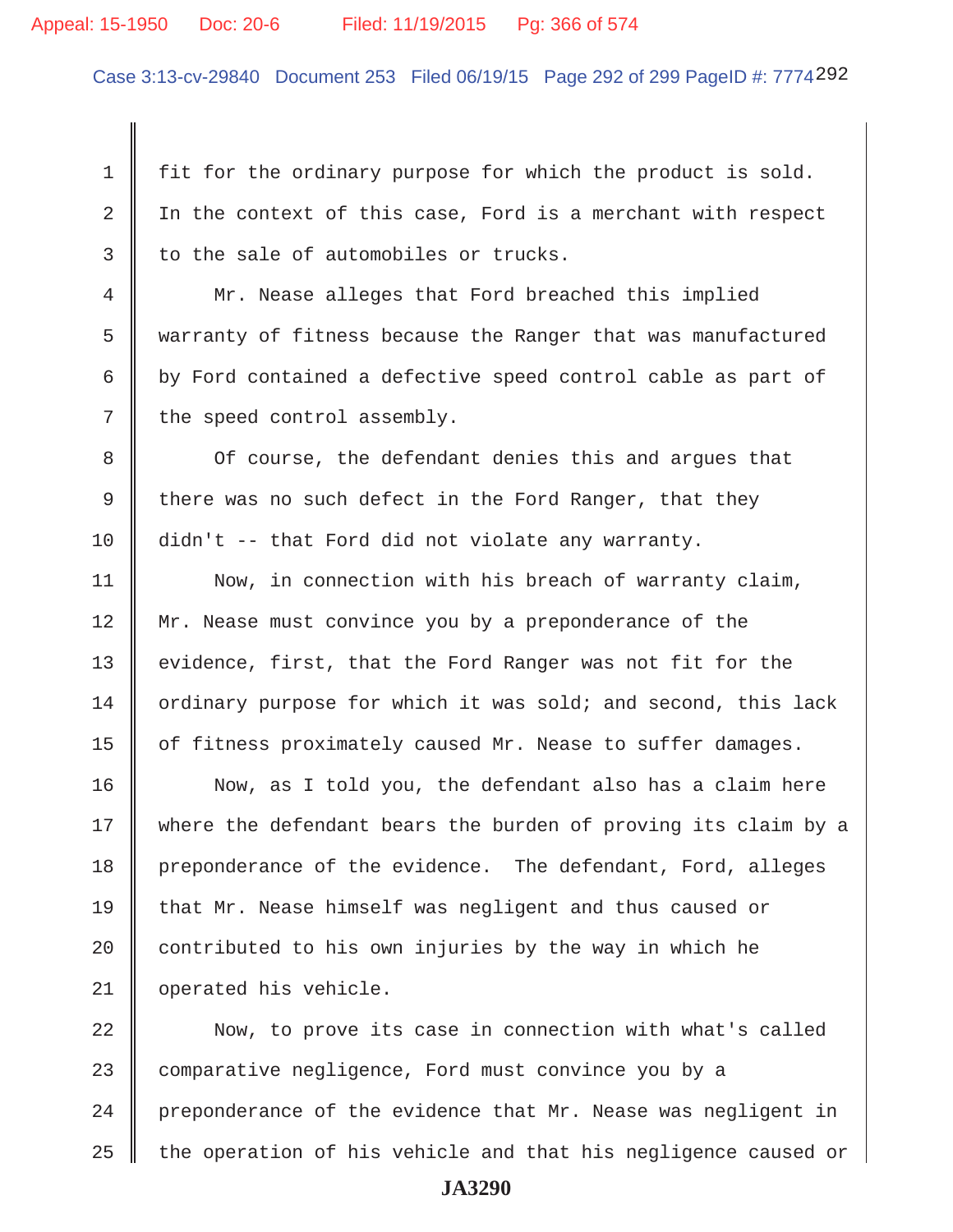#### Appeal: 15-1950 Doc: 20-6 Filed: 11/19/2015 Pg: 367 of 574

Case 3:13-cv-29840 Document 253 Filed 06/19/15 Page 293 of 299 PageID #: 7775293

 1 contributed to the collision that caused these injuries. 2 Now, I've also told that you Mrs. Nease is a plaintiff,  $3 \parallel$  one of the claimants here. Her claim is a bit different. 4 What she claims is that Ford Motor Company, because of its 5 I liability to Mr. Nease under one or more of the three claims 6 | I've outlined, is -- that because Ford violated those duties, 7 it caused her to lose companionship and services of her 8 husband. We call this a loss of consortium under the law.  $9 \parallel$  And what this means is that, as a spouse, she's claiming  $10$  that because of the injuries to Mr. Nease, she suffered a 11 | loss. Here, she alleges that Ford negligently caused the 12 || injuries to her husband and that as a result of those 13 | injuries, she has been deprived of the society, companionship, 14 and consortium of her husband. 15 | Of course, the defendant denies that it was negligent or 16 caused any harm to Mr. Nease or his injuries and thus would 17  $\parallel$  not be liable to her for anything. 18 Now, to prove her case in connection with a loss of 19 consortium, Mrs. Nease must convince you by a preponderance of 20  $\parallel$  the evidence, first, that Ford is liable to Mr. Nease for 21 negligence; second, that she lost the services or 22 companionship of her husband or his services or companionship  $23$   $\parallel$  have been impaired; and last, that defendant's negligence  $24$  | caused that loss or impairment of those services.

**JA3291**

25 || So, again, you'll get more explanation, more detail, at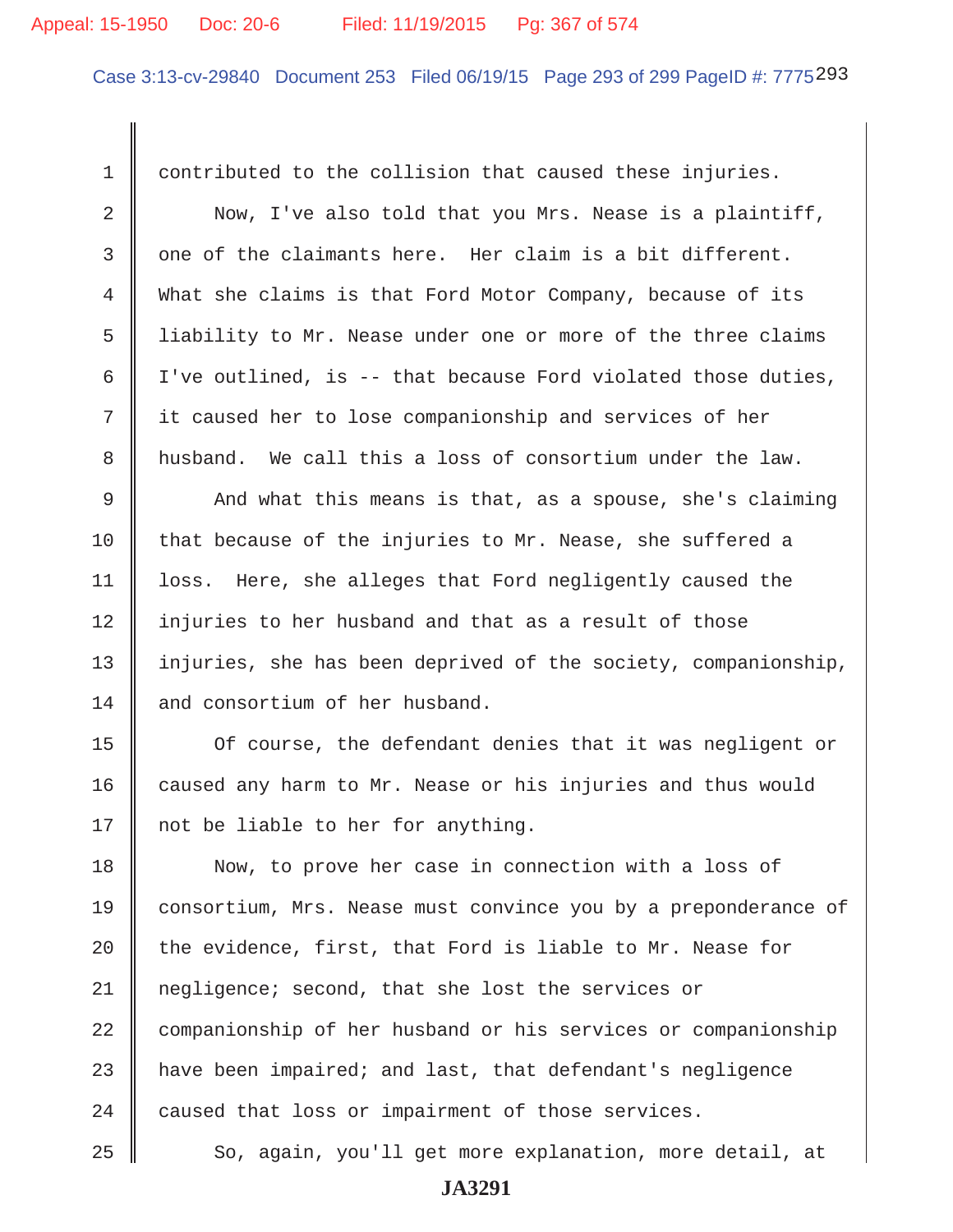## Appeal: 15-1950 Doc: 20-6 Filed: 11/19/2015 Pg: 368 of 574

Case 3:13-cv-29840 Document 253 Filed 06/19/15 Page 294 of 299 PageID #: 7776294

1 the end of the case, but those are the three claims by  $Mr$ . 2 Nease, the loss of consortium claim by Mrs. Nease, and the 3 defense of comparative negligence that Ford asserts against 4 Mr. Nease.

 5 Now, I want to give you some brief instructions about 6 your conduct as jurors during this trial. First, do not 7 discuss this case with anyone or permit anyone to discuss this 8 case with you during the trial. If anyone tries to talk to 9 you about the case or around you about the case, bring it to 10 my attention promptly.

11 | I know almost everybody has cell phones, many people have 12 different types of Internet devices, and folks engage in 13 Social networking like Facebook and so forth. So when I ask 14  $\parallel$  you not to discuss the case, that means don't post anything, 15 don't read anything on a Twitter or a Facebook account or 16 | anything like that. You should restrain yourself from 17 || anything like that during the course of this trial until it's 18 **concluded**.

19 || Also, although I don't expect there to be news  $\parallel$  coverage -- I don't know necessarily when a reporter is going  $\parallel$  to walk in -- but don't read any news stories or articles  $\parallel$  about this case or listen to any coverage that might be on the  $\parallel$  radio or TV. Just avoid anything like that.

24 | Next, as you've heard me repeatedly mention, you have to 25 decide this case based on the evidence you hear in the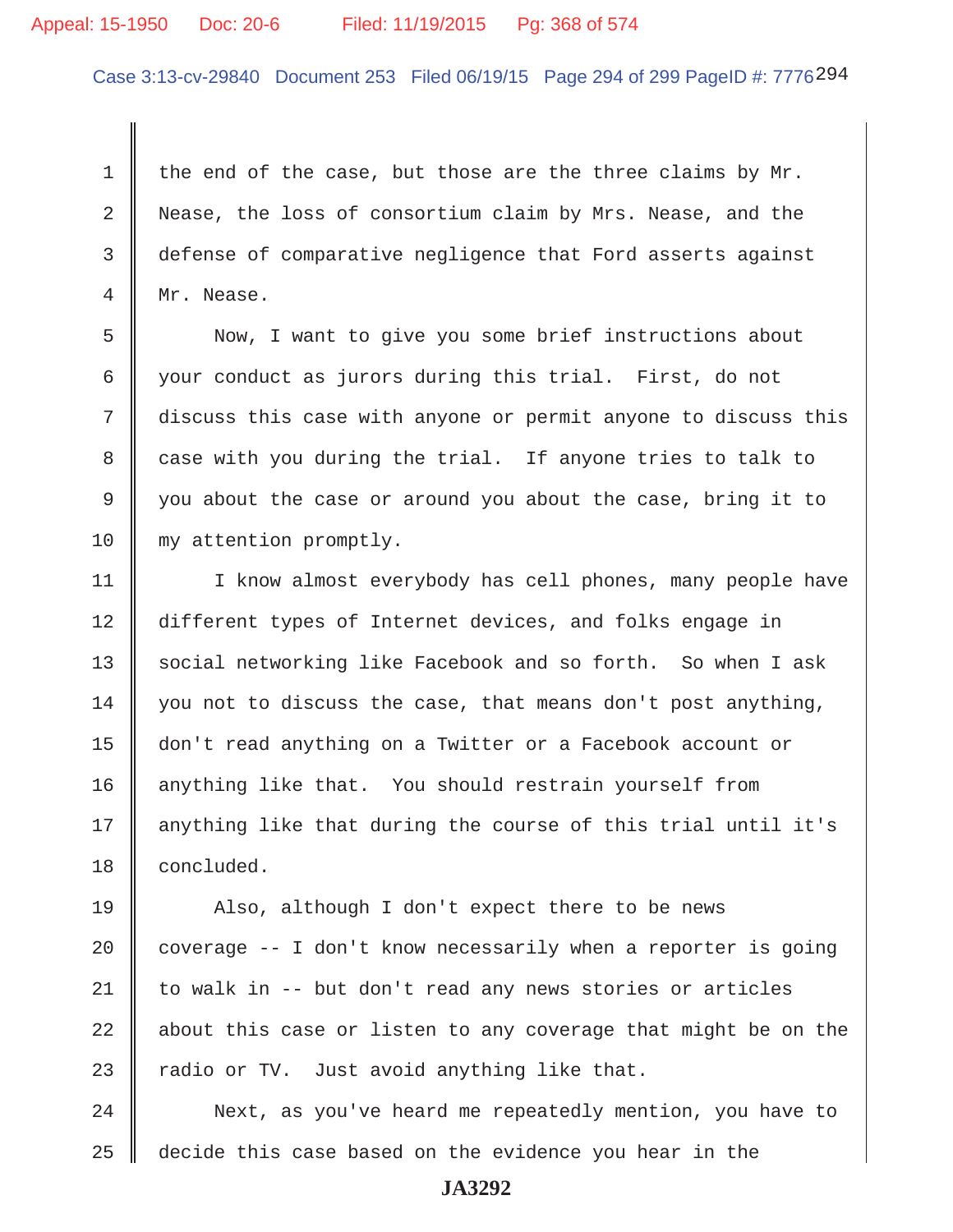# Appeal: 15-1950 Doc: 20-6 Filed: 11/19/2015 Pg: 369 of 574

Case 3:13-cv-29840 Document 253 Filed 06/19/15 Page 295 of 299 PageID #: 7777 295

1 courtroom together and my instructions. Do not try to do any  $2 \parallel$  research or investigation about any of the things that come up 3 in this case on your own. That is simply prohibited. You 4 have to listen to the evidence and decide this case together 5 | based on what occurs in this courtroom.

 6 Don't try to make up your mind about a verdict until you  $7$   $\parallel$  have heard all of the evidence and my instructions about the 8 || law that you're to apply. Keep an open mind until then. And 9 I want to stress that I know it's difficult when you're 10 || jurors, especially in a trial that's going to last a number of 11 days, it's virtually impossible for you to be in a break and 12 || not say something about the case. So I want to stress that  $13$  the purpose of that last instruction is to make sure that you 14 | keep an open mind and none of you start expressing conclusions 15 | or opinions about the evidence or the witnesses or whether you 16 | believe them or you don't believe them or those things. You 17 || really need to hear everything before you start trying to 18 || evaluate that.

19 Now, this case has a number of technical aspects. You're 20  $\parallel$  going to hear from a lot of experts who are going to testify  $21$  about a lot of technical matters pertaining to the automobile 22 industry and, in particular, automobile parts. You've already  $23$  || heard me tell you that this case arises from a claim that part  $24$   $\parallel$  of the speed control assembly, which is just what it sounds 25 like, is allegedly defective. So it's not going to be easy to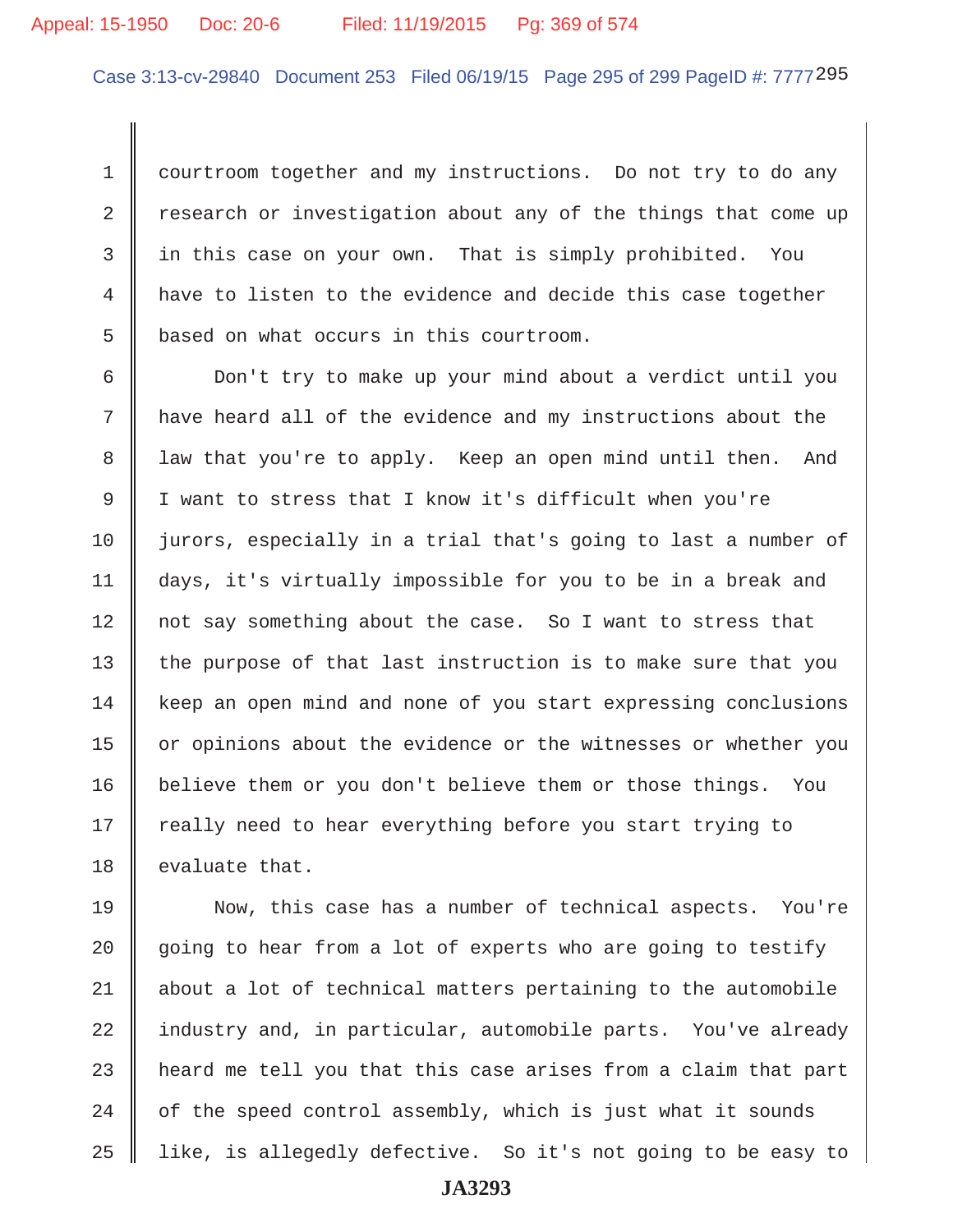#### Appeal: 15-1950 Doc: 20-6 Filed: 11/19/2015 Pg: 370 of 574

Case 3:13-cv-29840 Document 253 Filed 06/19/15 Page 296 of 299 PageID #: 7778296

 1 listen to all this and pay attention, but I want you to do 2 your best to do that. I'm going to ask that you not try to  $3 \parallel$  take notes.

 4 I have two concerns about notes. First, if you're not, 5 you know, somebody who's regularly taking notes as part of 6 your work or something at home, it's difficult to take notes  $7 \parallel$  in a trial and keep up with it. Secondly, sometimes people 8 are -- tend to rely upon what somebody's notes say rather than 9 what they heard or understood the evidence to be, and that 10 would cause undue reliance upon somebody's notes or something. 11 | Instead, even though there are technical things about this 12  $\parallel$  case, these are really good lawyers on both sides. I think 13 they'll do a good job of explaining all these things. And 14 hopefully then together you can discuss in your deliberations 15 || what all this means. So avoid trying to take any notes.

16 || Also, you know we have a court reporter, but we will not 17 have any sort of a transcript of witness testimony for you to 18 use in your deliberations. The only transcript that we could 19 permit anyone to use would be the official transcript, and 20  $\parallel$  that takes weeks to prepare. My court reporter is taking all 21 | this down and also tape recording it. She's got to go over it 22  $\parallel$  in order to prepare a transcript to make sure it's absolutely 23  $\parallel$  accurate, and there's simply no way we can do that in a  $24$  | timeframe that allows you all to turn to a transcript if you  $25$  | all are arguing about what somebody said. You're just going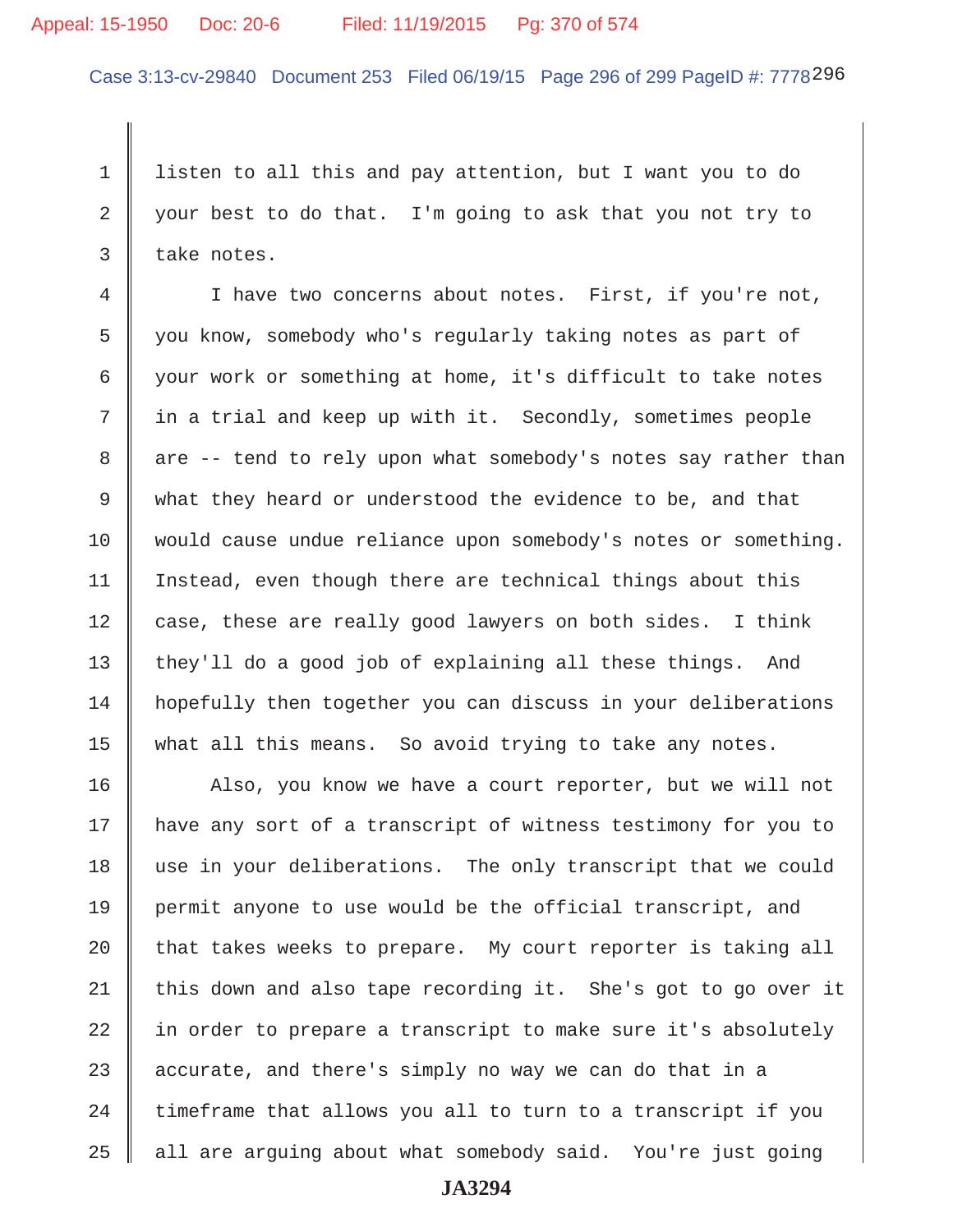#### Appeal: 15-1950 Doc: 20-6 Filed: 11/19/2015 Pg: 371 of 574

Case 3:13-cv-29840 Document 253 Filed 06/19/15 Page 297 of 299 PageID #: 7779297

1 to have to depend upon your collective memories and 2 understandings of the testimony. So please don't ask for a  $3 \parallel$  transcript.

4 Also, there will be many times during the trial when 5 we'll take a break or I'll have to do something out of your 6 hearing. I'll ask you to go to the jury room. If you haven't 7 been in there, it's here. There are two doors. Through this 8 first door, immediately behind it, is the women's rest room. 9 Through the second door, you'll see the conference table. The 10 men's rest room is around the corner.

11 Whenever I excuse you back to the jury room, please try 12 || to stay in the conference room and shut both doors. I don't 13 want to be conducting something about this trial that you all  $14$  shouldn't be hearing and thereby influence you improperly. So 15 make sure you shut both doors and keep them shut while we're 16 in the trial.

17 || Next, then, we're going to have the parties offer their 18 | opening statements. An opening statement is an outline by the 19 lawyers to explain how they think the evidence is going to 20 || come in at the trial.

21 Their opening statements are not evidence. They have to 22 prove these things. So they are not supposed to be claiming 23  $\parallel$  that it's evidence or making argument about the case.

 $24$   $\parallel$  After opening statements, the plaintiffs have the burden  $25$  | of proof. They'll present their evidence first. Plaintiff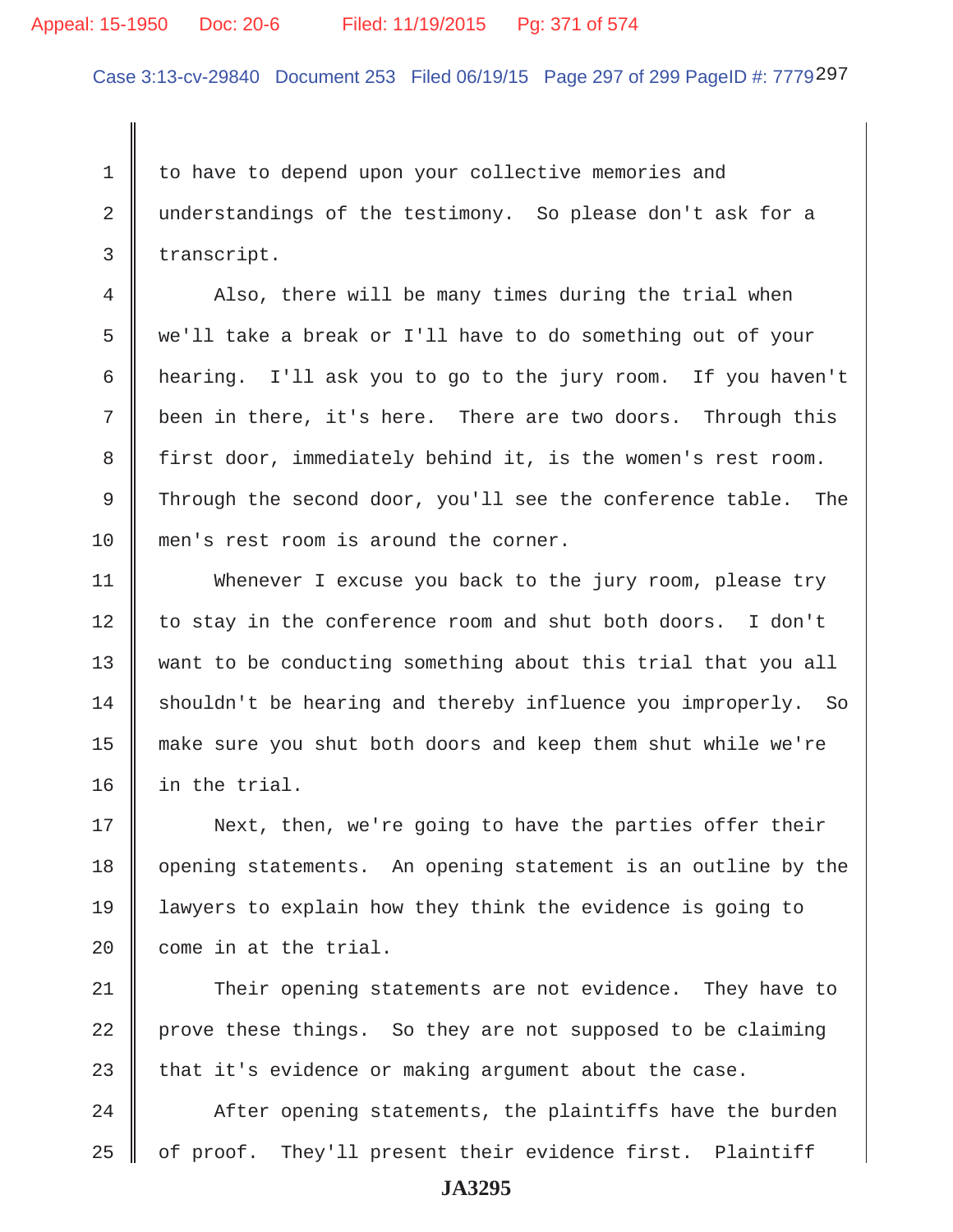# Appeal: 15-1950 Doc: 20-6 Filed: 11/19/2015 Pg: 372 of 574

Case 3:13-cv-29840 Document 253 Filed 06/19/15 Page 298 of 299 PageID #: 7780298

1 Will call a witness. Plaintiffs' lawyer will ask the first  $2 \parallel$  set of questions. The opposing side can then cross-examine  $3 \parallel$  that witness. Sometimes it goes back and forth for a recross 4 and a redirect. The process is the same when the defendant 5  $\parallel$  calls a witness. The defense lawyer will ask questions first. 6 | Plaintiffs' lawyers can cross-examine them.

 $7$   $\parallel$  After the plaintiff has put on all of their evidence, the 8 defendant may put on whatever evidence it has. After all of 9 the evidence is in, then I will instruct you again on the law,  $10$  and the lawyers can then make closing arguments where they 11 | summarize and interpret the evidence and advocate for a 12 | verdict in their favor, and then and only then may you 13 || deliberate to reach a verdict.

 So as I've told you, I'd like to take just a brief  $\parallel$  recess. The lawyers tell me they're not going to take 16 terribly long for opening statements. So let's give them a  $\parallel$  few minutes to get ready.

18 || You may retire in the jury room.

19 Can we be ready in about five minutes? Okay. We stand 20  $\parallel$  in a brief recess.

21 | You may retire to the jury room.

22 Could I see counsel up here for just a sidebar? 23 | (Jury Out) 24 Sidebar conference off the record with counsel)

25  $\parallel$  (Recess from 4:11 p.m. to 4:21 p.m.)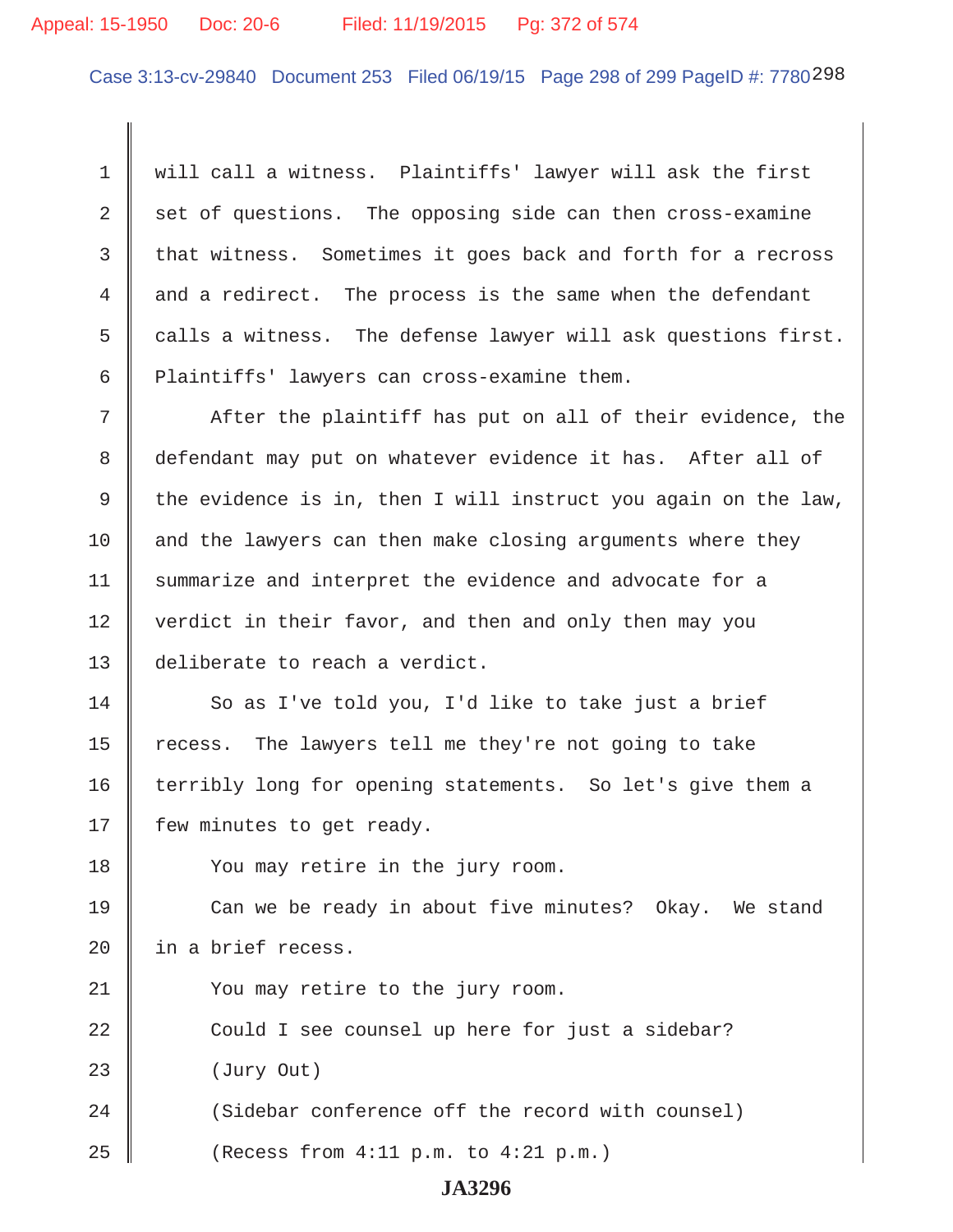Case 3:13-cv-29840 Document 253 Filed 06/19/15 Page 299 of 299 PageID #: 7781299

| $\mathbf 1$    | I N D E X                                                |
|----------------|----------------------------------------------------------|
| $\sqrt{2}$     | Page                                                     |
| $\overline{3}$ | Voir Dire<br>25                                          |
| $\,4$          |                                                          |
| 5              |                                                          |
| $\sqrt{6}$     |                                                          |
| $\overline{7}$ |                                                          |
| $\,8\,$        |                                                          |
| $\mathfrak g$  |                                                          |
| $10\,$         |                                                          |
| $11\,$         |                                                          |
| $12\,$         |                                                          |
| $13\,$         |                                                          |
| $14\,$         |                                                          |
| $15$           |                                                          |
| 16             |                                                          |
| $17\,$         |                                                          |
| $18\,$         |                                                          |
| 19             |                                                          |
| 20             |                                                          |
| 21             | I, Teresa M. Ruffner, certify that the foregoing is a    |
| $2\sqrt{2}$    | correct transcript from the record of proceedings in the |
| 23             | above-entitled matter.                                   |
| 24             |                                                          |
| 25             | /s/Teresa M. Ruffner<br>June 19, 2015                    |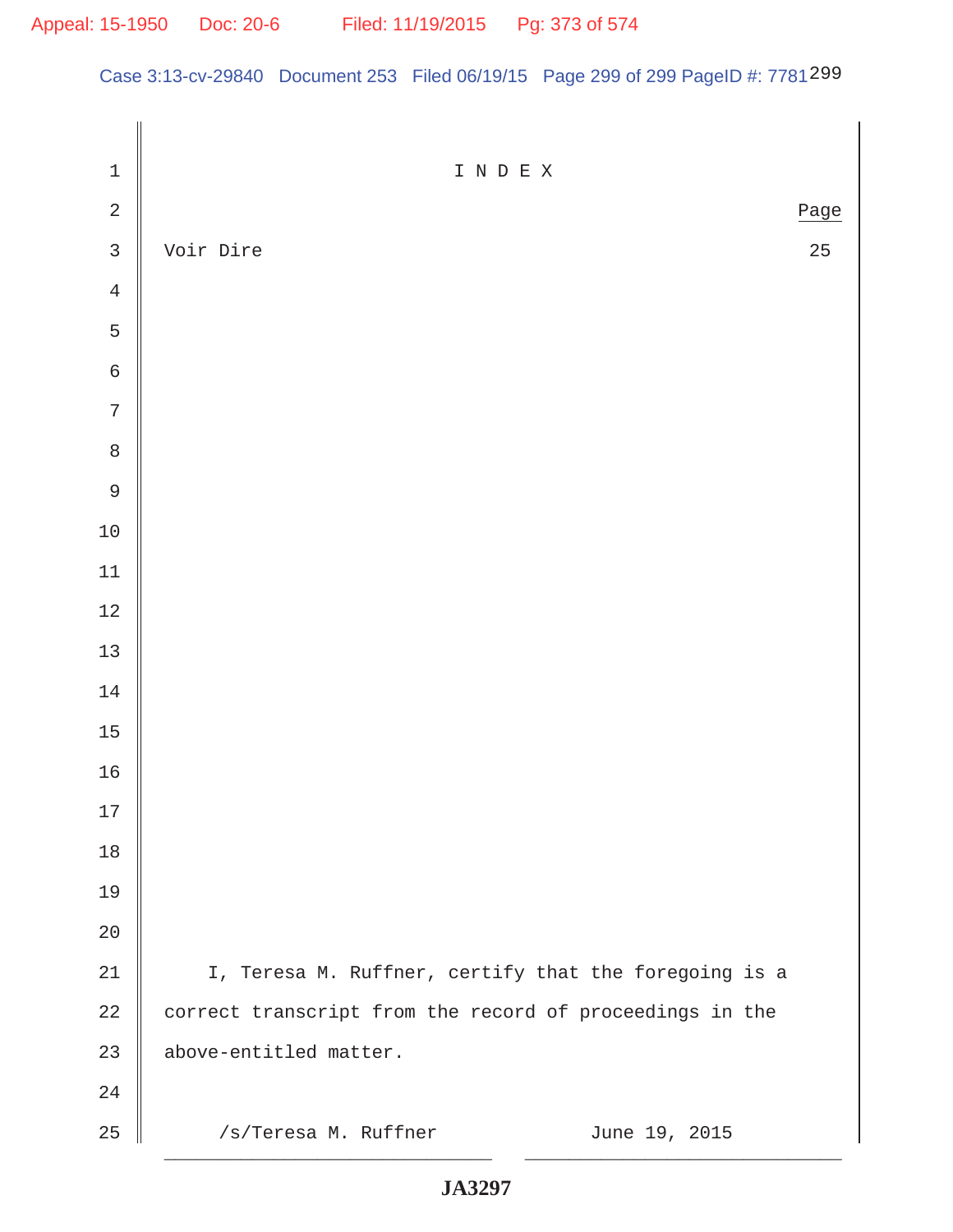# IN THE UNITED STATES DISTRICT COURT FOR THE SOUTHERN DISTRICT OF WEST VIRGINIA AT HUNTINGTON HOWARD E. NEASE and NANCY NEASE, Plaintiffs, v. CIVIL ACTION NO. 3:13-29840 FORD MOTOR COMPANY, a Delaware corporation, which in Huntington, West Virginia March 24, 2015 Defendant. TRANSCRIPT OF JURY TRIAL - DAY 1 BEFORE THE HONORABLE ROBERT C. CHAMBERS, UNITED STATES DISTRICT JUDGE, AND A JURY APPEARANCES: For the Plaintiffs: TONY L. O'DELL, ESQ. TIANO O'DELL P. O. Box 11830 Charleston, WV 25339 EDGAR F. HEISKELL, III, ESQ. EDGAR F. HEISKELL, III P. O. Box 3232 Charleston, WV 25332-3232 L. LEE JAVINS, II, ESQ. BUCCI BAILEY & JAVINS P. O. Box 3712 Charleston, WV 25337-3712 Case 3:13-cv-29840 Document 254 Filed 06/19/15 Page 1 of 62 PageID #: 7782 Appeal: 15-1950 Doc: 20-6 Filed: 11/19/2015 Pg: 374 of 574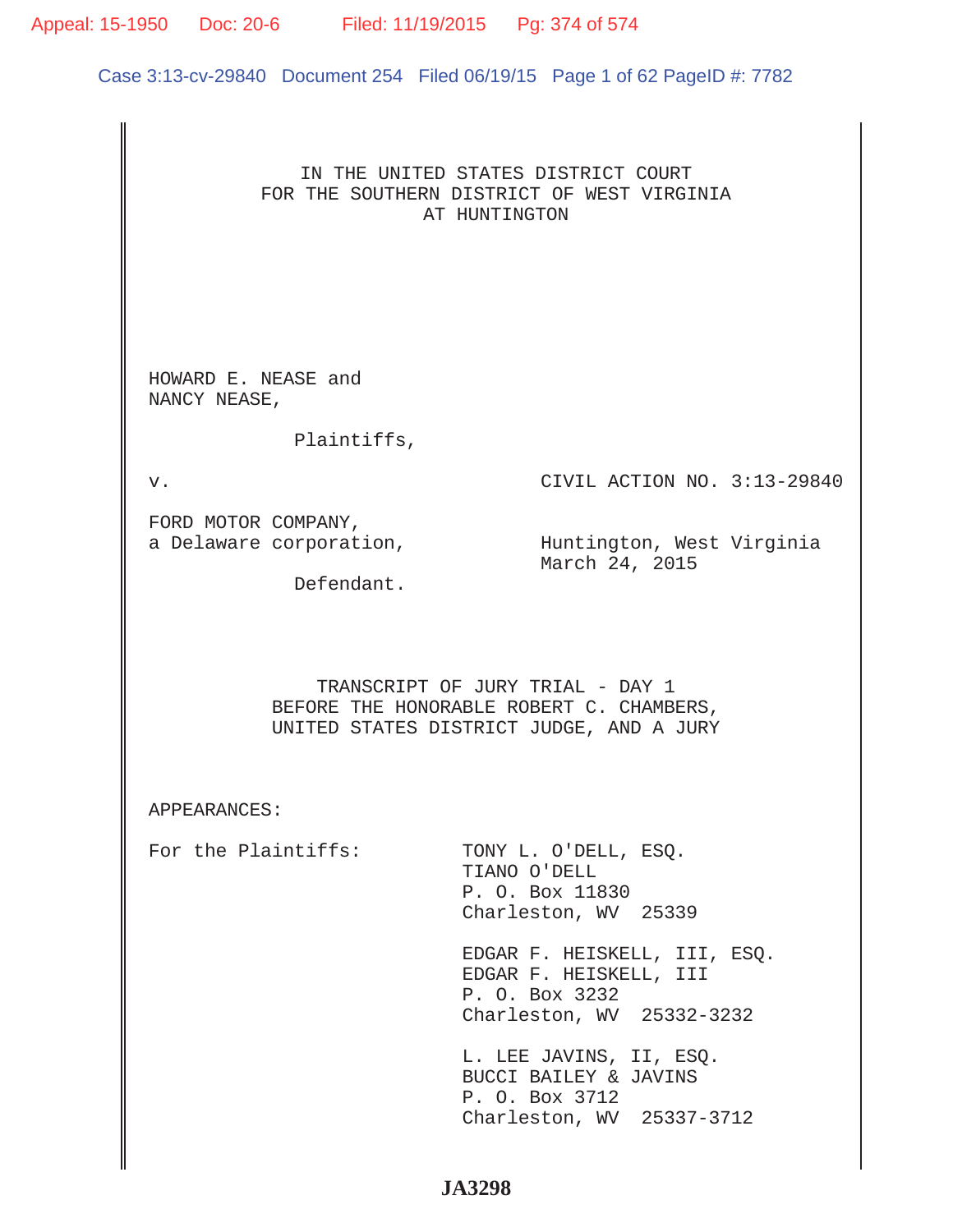Appeal: 15-1950 Doc: 20-6 Filed: 11/19/2015 Pg: 375 of 574

Case 3:13-cv-29840 Document 254 Filed 06/19/15 Page 2 of 62 PageID #: 7783

| For the Defendant: | ANDREW B. COOKE, ESQ.<br>FLAHERTY SENSABAUGH & BONASSO<br>P. O. Box 3843<br>Charleston, WV 25338-3843                                                 |
|--------------------|-------------------------------------------------------------------------------------------------------------------------------------------------------|
|                    | JOHN RANDOLPH BIBB, JR., ESQ.<br>RYAN N. CLARK, ESO.<br>LEWIS THOMPSON KING KRIEG & WALDROP<br>Suite 2500<br>424 Church Street<br>Nashville, TN 37219 |
| Court Reporter:    | Teresa M. Ruffner, RPR<br>Sidney Christie Federal Building<br>845 5th Avenue, Room 101<br>Huntington, WV 25701<br>$(304)$ 528-7583                    |

Proceedings recorded by mechanical stenography; transcript produced by computer-aided transcription.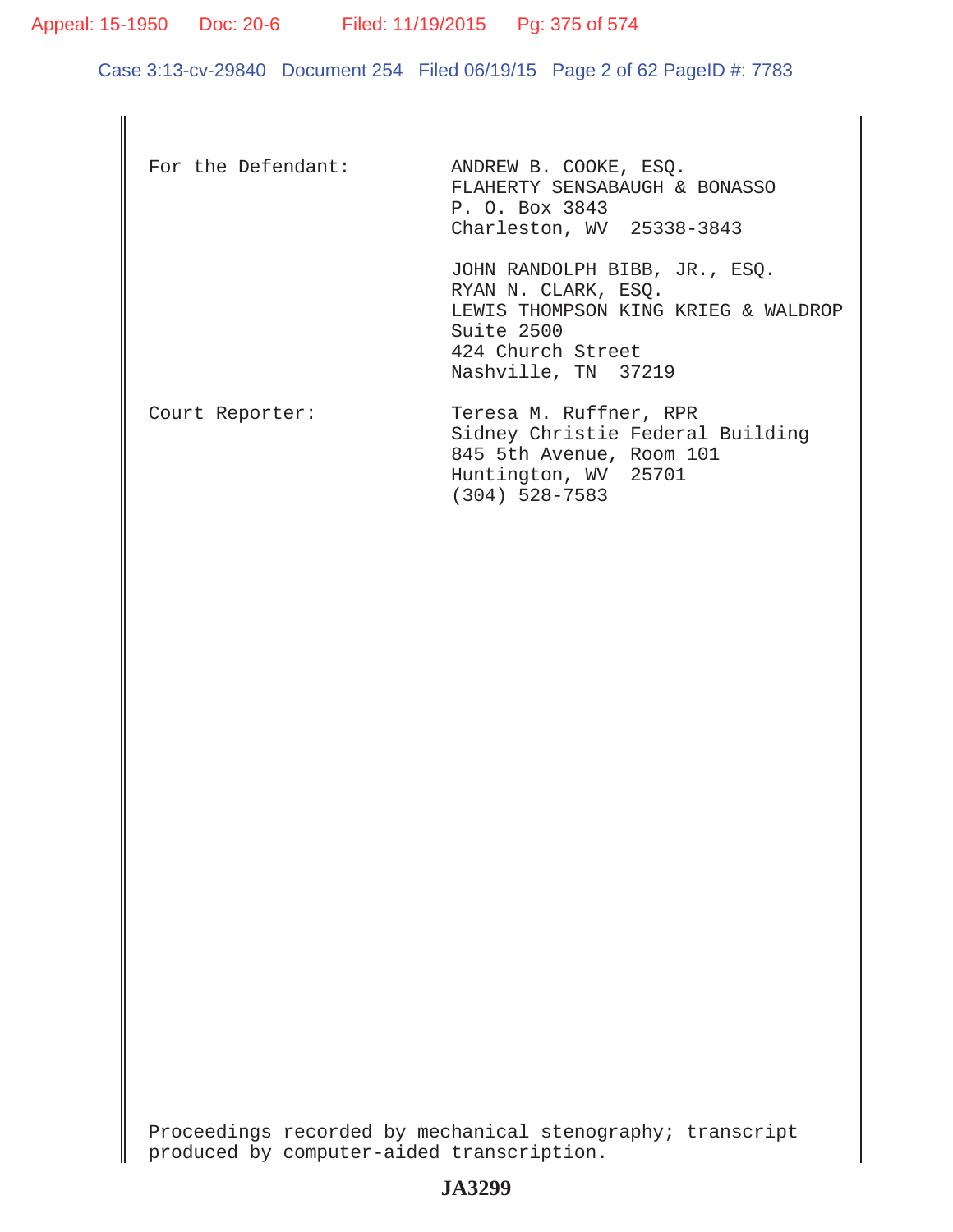# Appeal: 15-1950 Doc: 20-6 Filed: 11/19/2015 Pg: 376 of 574

Case 3:13-cv-29840 Document 254 Filed 06/19/15 Page 3 of 62 PageID #: 7784 302

1 THE COURT: All right. Let's bring the jury out.  $2 \parallel$  (Jury In) 3 THE COURT: All right. First, I want to thank you 4 for sitting in the same seat you were in today because -- or 5  $\parallel$  are you? 6 JUROR #33: No. 7 || THE COURT: My mistake. Terry always does a chart 8 with all the jurors in their seats. The way you all were 9 Sitting down, it looked to me like you were moving to a chair 10 because you thought you were supposed to be there. 11 | THE CLERK: Oh, no, they're really messed up. 12 THE COURT: I'm sorry. We could have dealt with 13 | that tomorrow. Thank you. 14 We'll worry about it more tomorrow. In the morning when 15 you come in, we'll get our little chart out and make sure that 16 we've got it right. We want you to be comfortable. 17 Now, the lawyers are ready to do opening statements. My 18 understanding is that counsel agree that each side is going to 19 use either exhibits or demonstrative aids in their opening  $20$  | statement, and each side disclosed and exchanged each, and  $21$  | there's no objection. Is that right? 22 || MR. BIBB: That is correct. 23 MR. JAVINS: Correct, Your Honor. 24 THE COURT: All right. Go ahead, Mr. Javins, for  $25$  | the plaintiffs.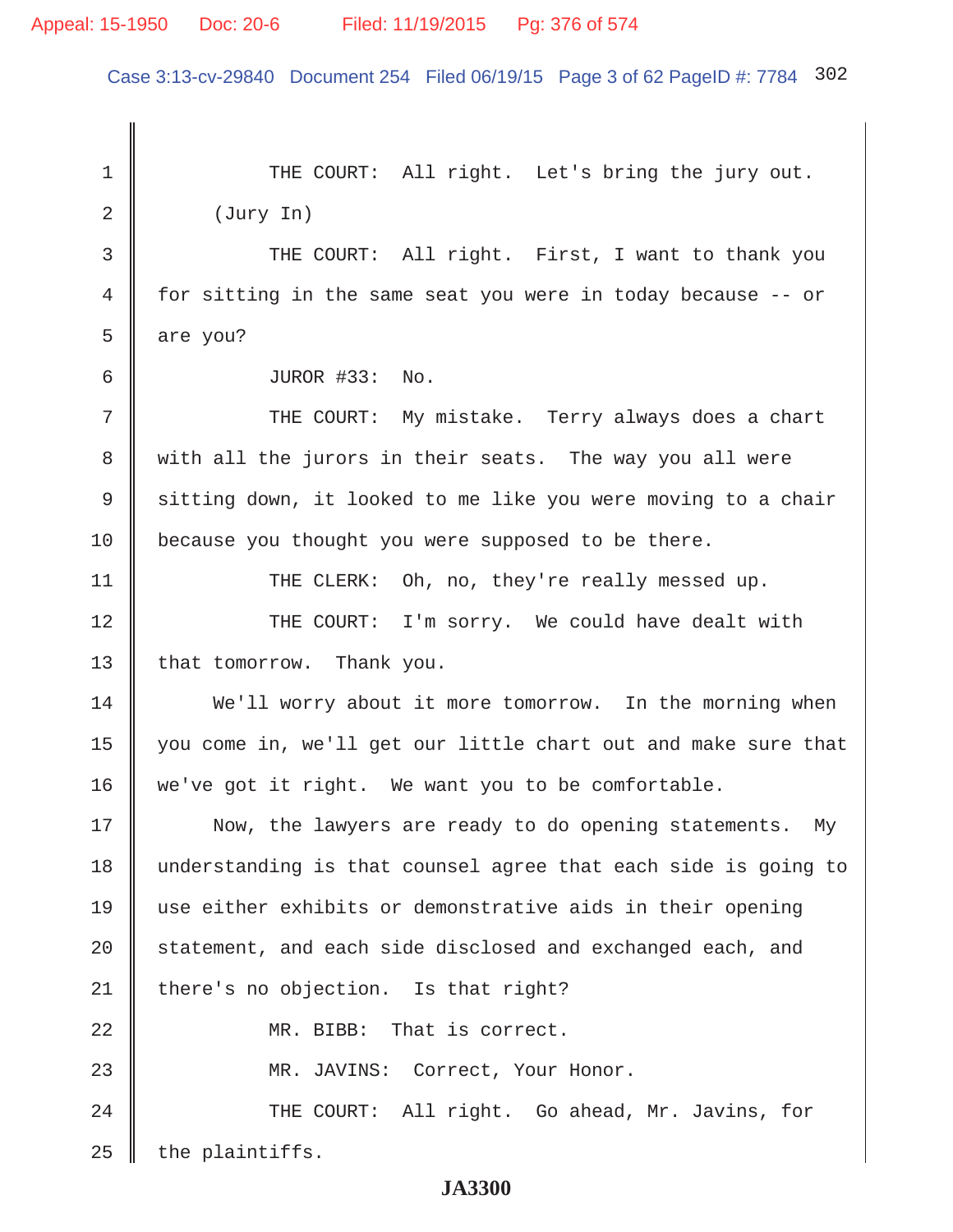# Appeal: 15-1950 Doc: 20-6 Filed: 11/19/2015 Pg: 377 of 574

Case 3:13-cv-29840 Document 254 Filed 06/19/15 Page 4 of 62 PageID #: 7785 303

1 || MR. JAVINS: Thank you, Your Honor. 2 Counsel, members of the jury, good afternoon. 3 RESPONSE: Good afternoon. 4 MR. JAVINS: I want to start this opening with a  $5 \parallel$  real simple rule, and that rule goes like this: Carmakers 6 must make gas pedals that don't stick to prevent runaway cars 7 and trucks to protect the safety of us all. If the gas pedal 8 becomes stuck and, as a result, someone is hurt, the carmaker 9 is responsible for the harm. 10 In 1987 Ford Motor Company designs a cruise control for  $11$  | their vehicles, and that cruise control uses a cable to open  $12$  the throttle in lieu of the gas pedal. Safety engineers at 13 Ford performed safety evaluations of this cable, and that 14 evaluation is called a failure modes effects analysis, and 15 you're going to hear about it a lot this week. 16 The purpose of the failure modes effects analysis is to 17  $\parallel$  identify how this thing, any part -- but we're talking about 18 this part in this case  $-$ - how it can fail. The purpose is to 19 identify mechanisms of failure. And Ford calls these failure 20 modes. 21 For this particular cable, originally when this design 22  $\parallel$  first came about, Ford identifies that, as regards to the  $23$  actuator cable, Ford calls this a speed control cable. Most  $24$   $\parallel$  people call it a cruise control cable, but Ford called it a  $25$  speed control. And I don't want to get lost on that.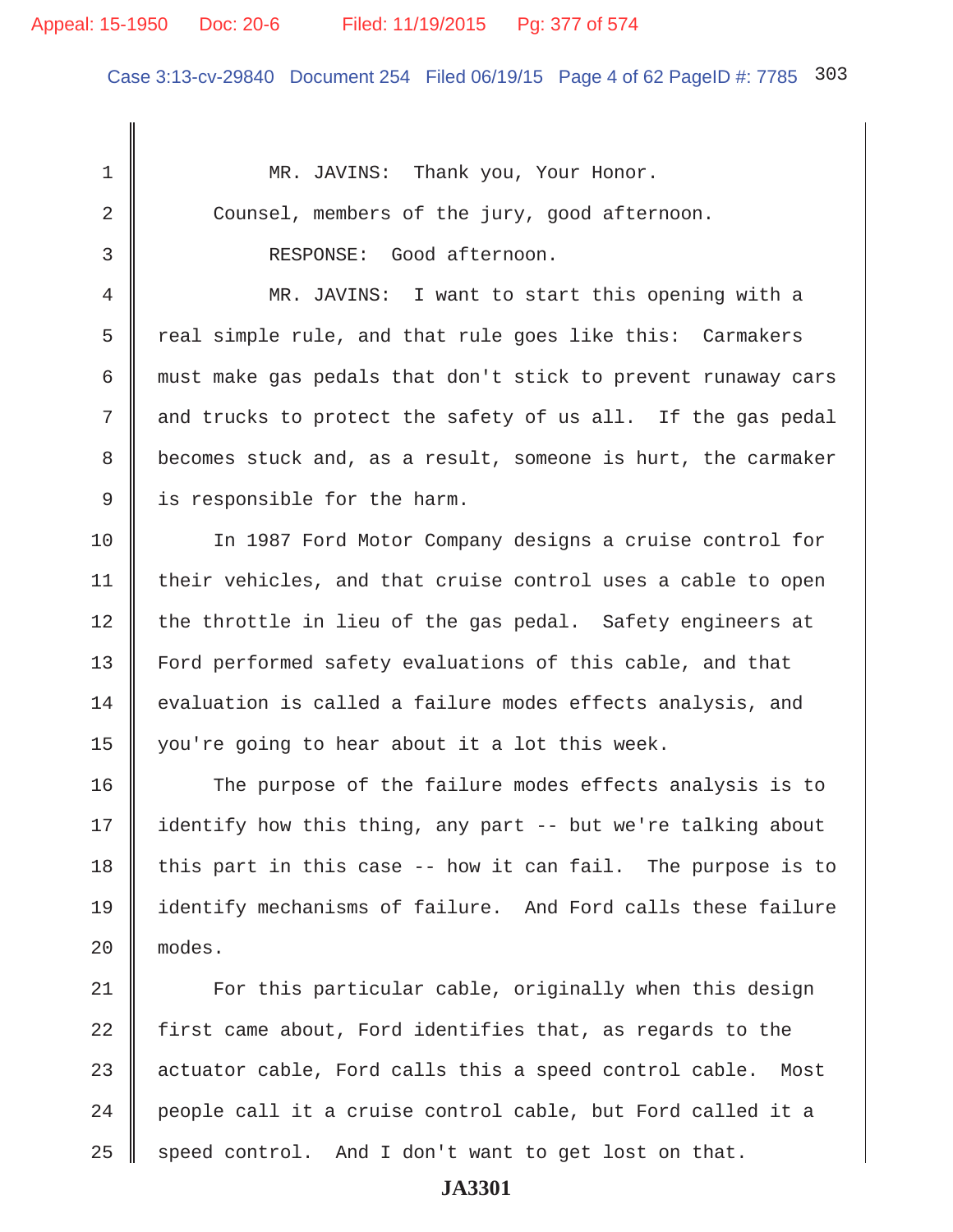Case 3:13-cv-29840 Document 254 Filed 06/19/15 Page 5 of 62 PageID #: 7786 304

 1 The actuator cable can become jammed or sticking because 2 dirt and contaminants will cause the cable to bind and stick.  $3$  The result of that binding is the throttle, the thing that 4 lets air into the engine, the throttle will not return to idle 5 position. It remains stuck open. That's where you have a 6  $\parallel$  runaway vehicle, an unintended acceleration.

 $7 \parallel$  So when dirt and debris and contaminants get in this 8 device that can bind it up, this can cause a throttle to stick 9 || open. And when the cable cannot move, when this cable can't 10 move, the throttle can't move and the gas pedal can't move. 11 | It's all stuck.

12 Now, as part of the safety analysis I was telling you 13 || about, Ford rates the severity of this failure I just 14 described to you. For this particular failure, Ford rates the 15 severity 10 on a scale of 1 to 10.

16 Now, what does 10 mean? It means that the failure mode 17 || affects safe vehicle operation, it means that the failure mode 18 can occur, it is hazardous, and it can occur without warning. 19 It's the highest severity rating Ford has.

20 And Ford has other rules. In their handbook, their 21 handbook says if you're doing the safety study, the failure 22 modes effects analysis, and you encounter a failure mode -- a 23 severity, rather, of 9 or 10, you should change the design  $24$   $\parallel$  because the only way to affect the severity of a failure mode  $25$  | is to change the design.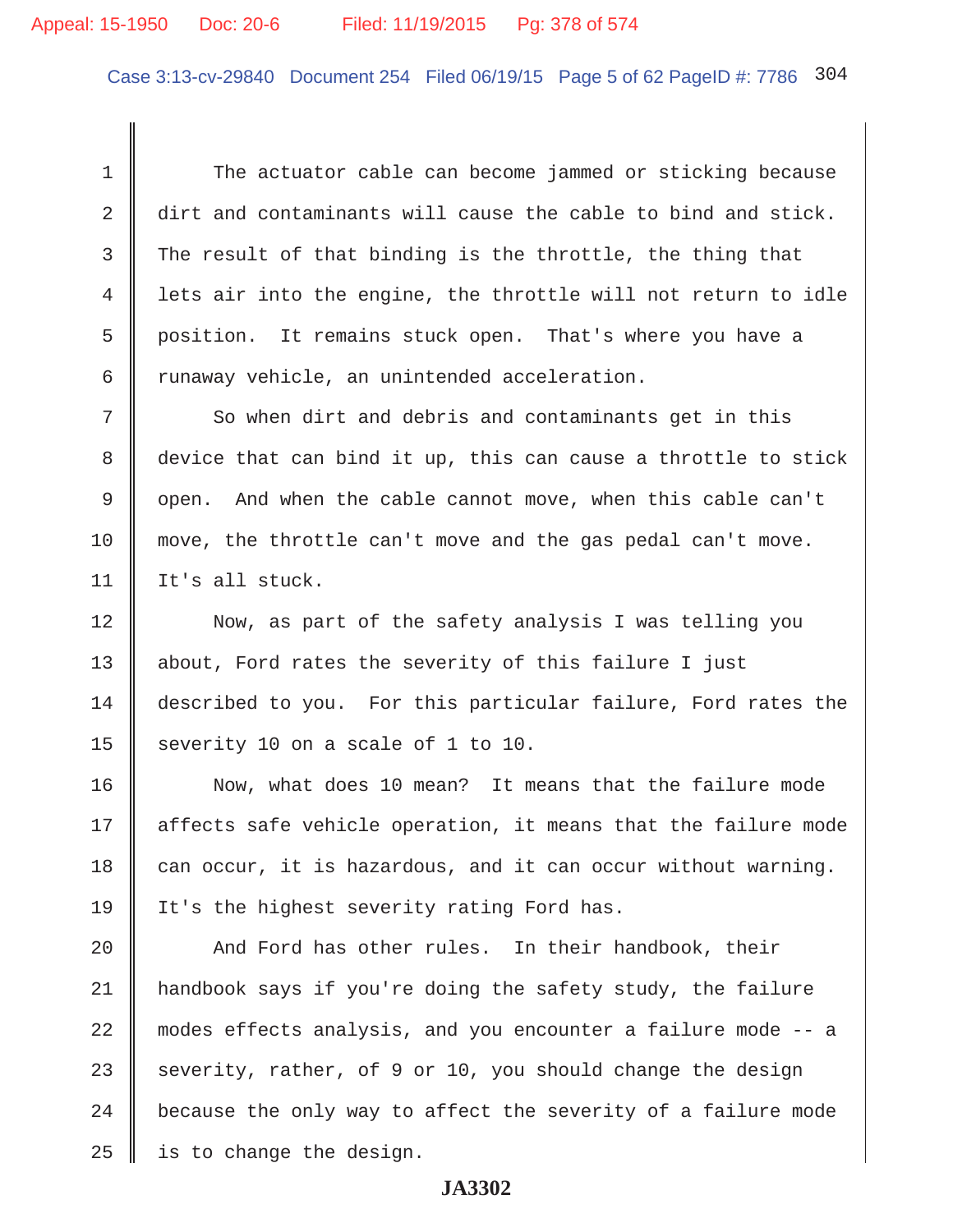### Appeal: 15-1950 Doc: 20-6 Filed: 11/19/2015 Pg: 379 of 574

Case 3:13-cv-29840 Document 254 Filed 06/19/15 Page 6 of 62 PageID #: 7787 305

1 And so when Ford encountered back in 1987 this failure 2 mode I just described to you where this part can get stuck in  $3 \parallel$  here -- and we'll talk about it in a moment -- did Ford change 4 the design? No, Ford does not change the design.

 5 Update to 1997. Ford updates the cruise control. They  $6 \parallel$  go from using vacuum tubes to electronics, but the actuator 7 cable is largely the same, and the terminology changes. Ford 8 does another safety analysis, a failure modes effects 9 analysis. And the safety engineers at Ford do this analysis, 10  $\parallel$  and this time they say that the cruise control, that this 11 part, doesn't disengage per driver command.

**Okay.** And when you hear from James Engle tomorrow,  $\parallel$  it's -- I'm going to read it with my assistant, Jennifer 14 Holzapfel, because he's not here. What we'll talk about,  $\parallel$  that's essentially the same as the throttle does not return to 16 | idle position. If it doesn't disengage and the throttle is | open, the throttle remains open, the gas pedal remains down.

18 And why can the throttle remain open? Why does it not 19 disengage? Because of binding of mechanical components.

20  $\parallel$  And what was the severity rating in 1997? It was 10, 21 meaning it's the highest severity. It can fail without 22 warning. So what does Ford do about that? Ford does not 23  $\parallel$  change the design.

24 Now, November 20, 2012, a Ford truck is going the speed 25 limit, about 45, 50 miles an hour on Route 60 that's known as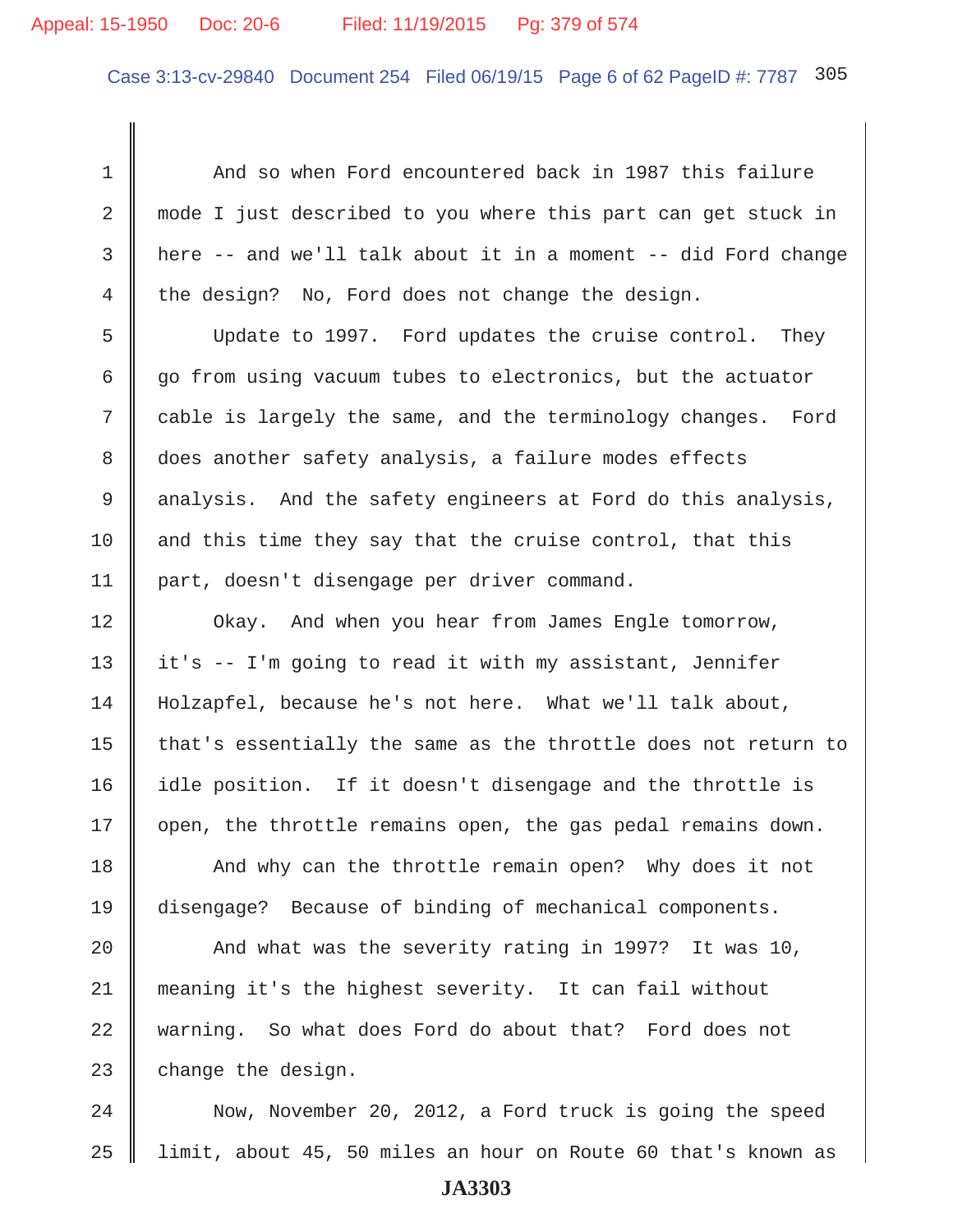Case 3:13-cv-29840 Document 254 Filed 06/19/15 Page 7 of 62 PageID #: 7788 306

 1 MacCorkle Avenue, in St. Albans, West Virginia, toward 2 Charleston. The gas pedal becomes stuck. The driver taps the 3 gas pedal, hoping to unstick it. He taps it again. The truck  $4 \parallel$  speeds up. He looks down to make sure he's hitting the gas. 5 Then he hits the brakes. He looks down again. He's trying to 6  $\parallel$  hit the brakes. He's getting no response.

 7 He's looking down to see if there's something under the 8 | pedal. And at this point, I think witnesses will say his 9 driving is erratic. I think Mr. Nease will tell -- I think  $10$  you'll hear the driving is erratic. The Ford truck is gaining 11 | speed. There's cars up ahead. This truck is approaching an 12 | intersection. It's a fairly heavily traveled road.

13 || And rather than approach the intersection, the driver 14 makes a decision and turns right and goes off the highway, 15  $\parallel$  through the grass that you see here, through that grassy lot, 16 down a slope, and across the Domino's parking lot to avoid  $17 \parallel$  traffic.

18 He's going through the grass. He's not slowing down. 19 The truck is not slowing down. The truck approaches an 8-inch 20  $\parallel$  concrete berm. At this point, the truck is going fast. It is 21 not slowing down. That's a hard hit. The front end of the 22 truck goes airborne. It's going too fast to stop, and 23 applying the brakes isn't working. The throttle is open;  $24$  | strikes another 8-inch berm, goes through a mulch bed toward 25  $\parallel$  the parking lot in the distance that you can see in the video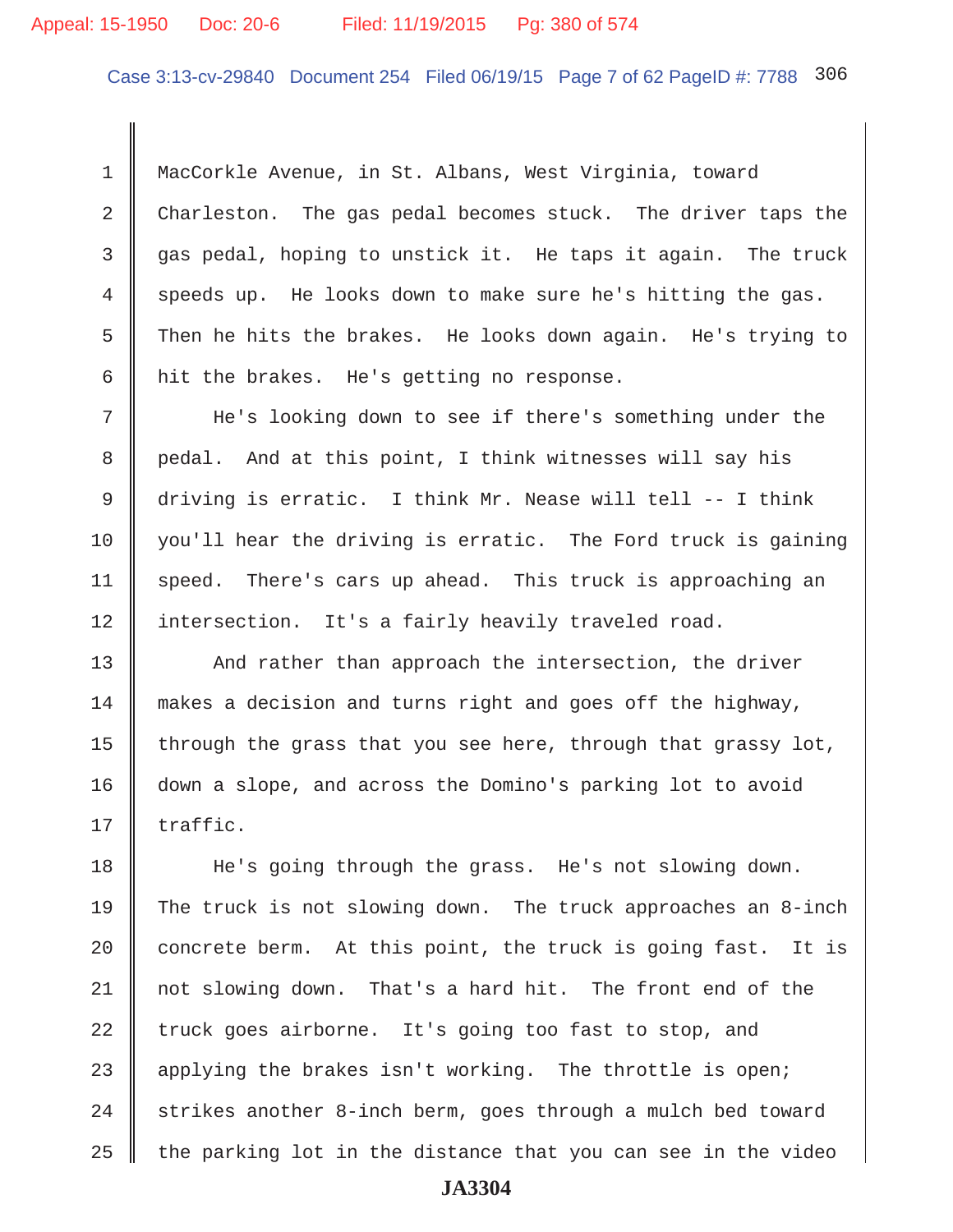#### Appeal: 15-1950 Doc: 20-6 Filed: 11/19/2015 Pg: 381 of 574

Case 3:13-cv-29840 Document 254 Filed 06/19/15 Page 8 of 62 PageID #: 7789 307

1 screen in front of you. The blue building or the blue roof is 2 || Mousie's parking lot in St. Albans, heads towards Mousie's.

3 The driver of this truck has to thread the needle to go 4 through one of the car wash bays at Mousie's; and in doing so,  $5$   $\parallel$  he strikes one of the bay walls with the right side of his 6  $\parallel$  truck. This shoves the driver a little toward the middle of  $7 \parallel$  the vehicle. He's thrown toward the middle of the vehicle 8 after he hits this wall. The engine continues to race. The  $9 \parallel$  truck crashes into a brick wall.

10 The engine continues to race. The tires are spinning. 11 There's an eyewitness at the car wash. He sees this happen at  $12$  | the last second and feels lucky to be alive because the truck 13 missed him. He walks over to the truck ripped into the brick  $14$   $\parallel$  wall. He smells burned rubber. He sees smoke from the tires. 15 The rear end of the truck, because the tires are spinning, is 16  $\parallel$  still fishtailing. It's going. The tires are spinning.

17 || The witness walks up to the driver's side window and 18 || makes eye contact with the driver. At this point, the engine 19  $\parallel$  is so loud, the eyewitness can't even try to talk to him. So 20 | he communicates with hand signals, cut the engine. 21 (Indicating) The driver looks back and mouths, "I can't."

22 The wheels are continuing to spin. Eventually the driver  $23$   $\parallel$  does get out and eventually the engine does stop after the 24 driver is out of the vehicle.

25 || The witness calls 911. The police from St. Albans Police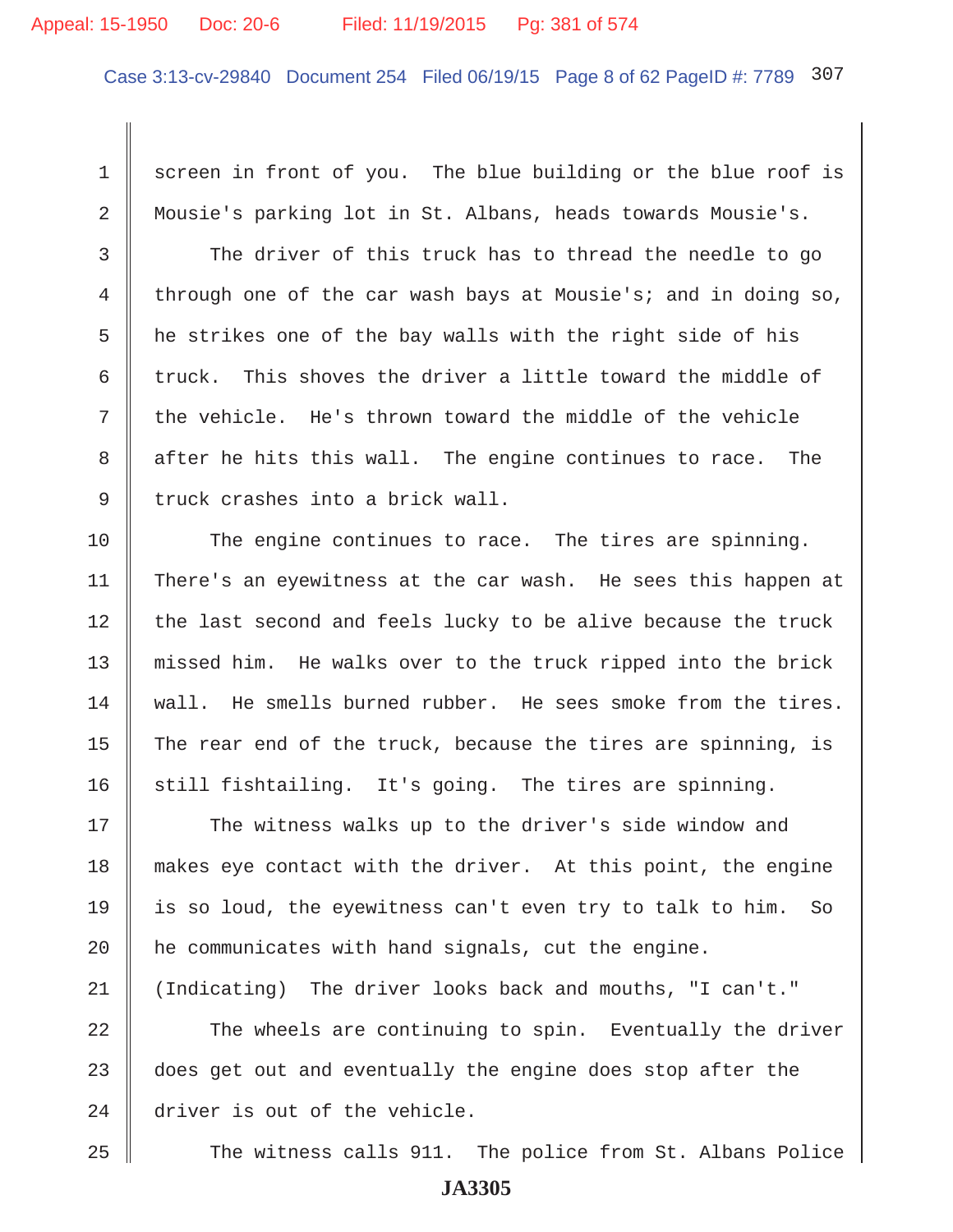# Appeal: 15-1950 Doc: 20-6 Filed: 11/19/2015 Pg: 382 of 574

Case 3:13-cv-29840 Document 254 Filed 06/19/15 Page 9 of 62 PageID #: 7790 308

 1 Department show up. Officers arrive and observe the blood on 2 the gentleman's face. He's holding his abdomen the seatbelt 3 hurt, but he's alert. And the first thing that driver tells 4 the police is, "My gas pedal stuck."

5 | Officers look into the cab, and they see a gas pedal down 6 to the floor. And their report reports that. You're going to 7 hear from Officer Dent. Yes, the gas pedal was to the floor.

8 The driver suffered six broken ribs, internal injuries, 9 injuries to his lungs that led to pneumonia, respiratory 10 failure, infection, multiple surgeries, hospitalization of 80 11 days, 47 of which were spent in the Intensive Care Unit, 12 multiple permanent injuries to his leg and abdomen.

13 The driver of that vehicle was Howard Nease.

14 So why are we suing Ford Motor Company? First, because 15 Ford designed and made a gas pedal and all the other 16 components that could get stuck. How do we know that Ford 17 designed a gas pedal that could stick? Their 1987 studies 18 confirm it. How else do we know? Their 1997 studies confirm 19 it.

20 | And you're going to hear from a gentleman, an engineer 21 with extensive experience in cruise controls and automotive 22 components. His name is Sam Sero. He's going to tell you 23  $\parallel$  that the design of this cruise control cable allowed  $24$   $\parallel$  contaminants to continue to enter and cause binding. And when  $25$  || it binds, it binds without warning, and that's what happened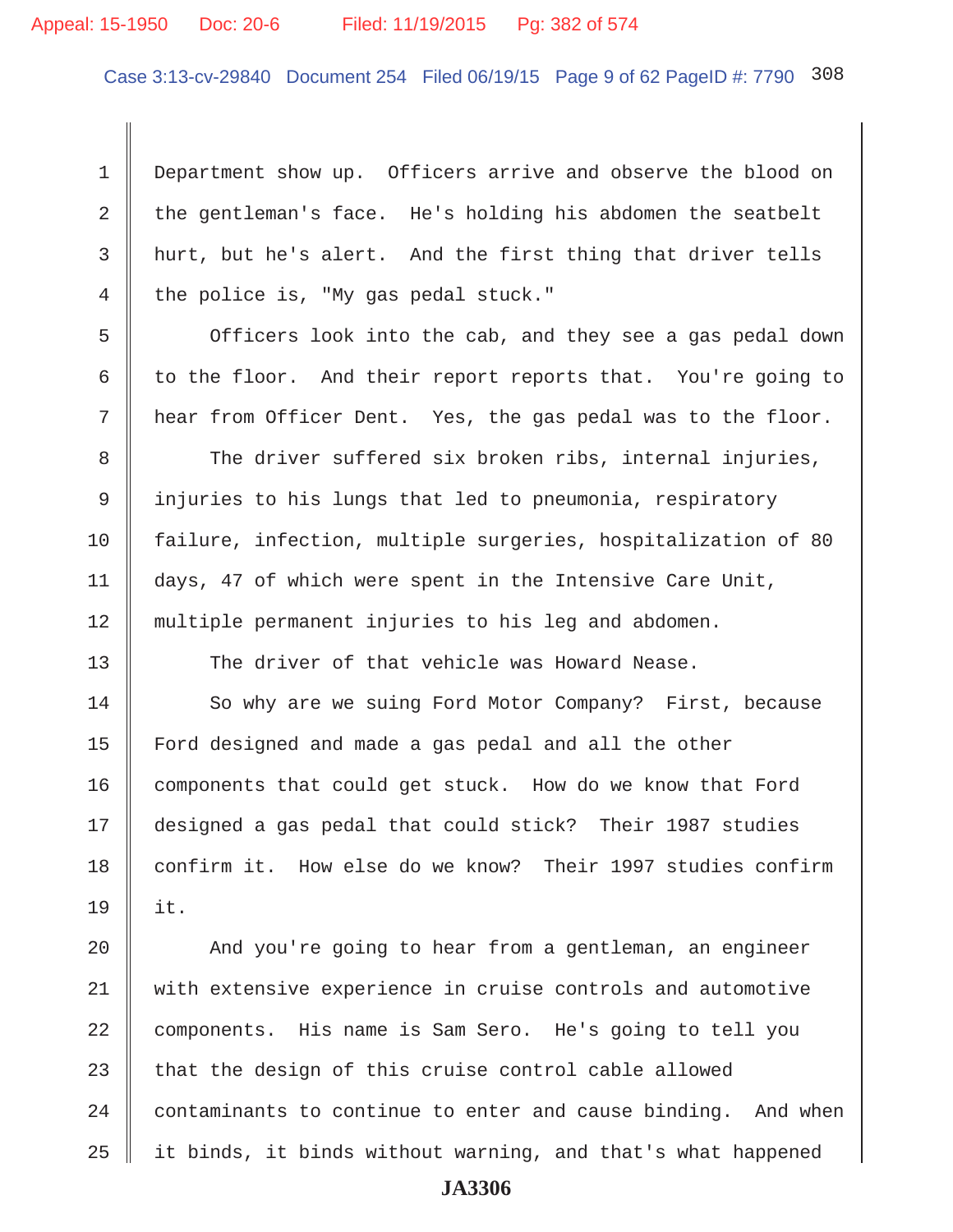#### Appeal: 15-1950 Doc: 20-6 Filed: 11/19/2015 Pg: 383 of 574

Case 3:13-cv-29840 Document 254 Filed 06/19/15 Page 10 of 62 PageID #: 7791 309

 1 here. Simply stated, a gas pedal shouldn't stick; and if it 2 does, it's defective.

3 The second reason we're suing Ford is that when they did 4 I learn that the gas pedal could stick in their studies, they 5 didn't change the design even though their own FMEA handbook 6 says if a failure mode rates a severity of 9 or 10, you must 7 design again; you must redesign it.

8 So how does -- how does a speed control cable foul up the 9 | entire Ford Ranger pickup truck and how did it cause the gas 10 pedal to get stuck? Allow me to show you.

11 This is an animation or a photograph of a computer image 12 | of Mr. Nease's 2001 Ford Ranger pickup truck. And we're 13 moving into the inside. We're looking through the hood, and 14 we see a few components.

15 Now, the first thing you see in yellow is the throttle 16 itself. That's the thing that has a throttle valve. And that 17 || allows air to enter the engine. When the throttle valve is 18  $\parallel$  open, the motor revs up; it runs. And when the throttle valve 19 | closes, it slows down.

20  $\parallel$  The next -- the next thing you see is the accelerator 21 cable. That's the linkage between the gas pedal and the  $22$  throttle. When the driver steps on the gas pedal, it opens 23 the throttle through that linkage. And when the driver lets  $24$  | his foot off the gas pedal, that linkage closes the throttle. 25 The thing you see highlighted now is the speed control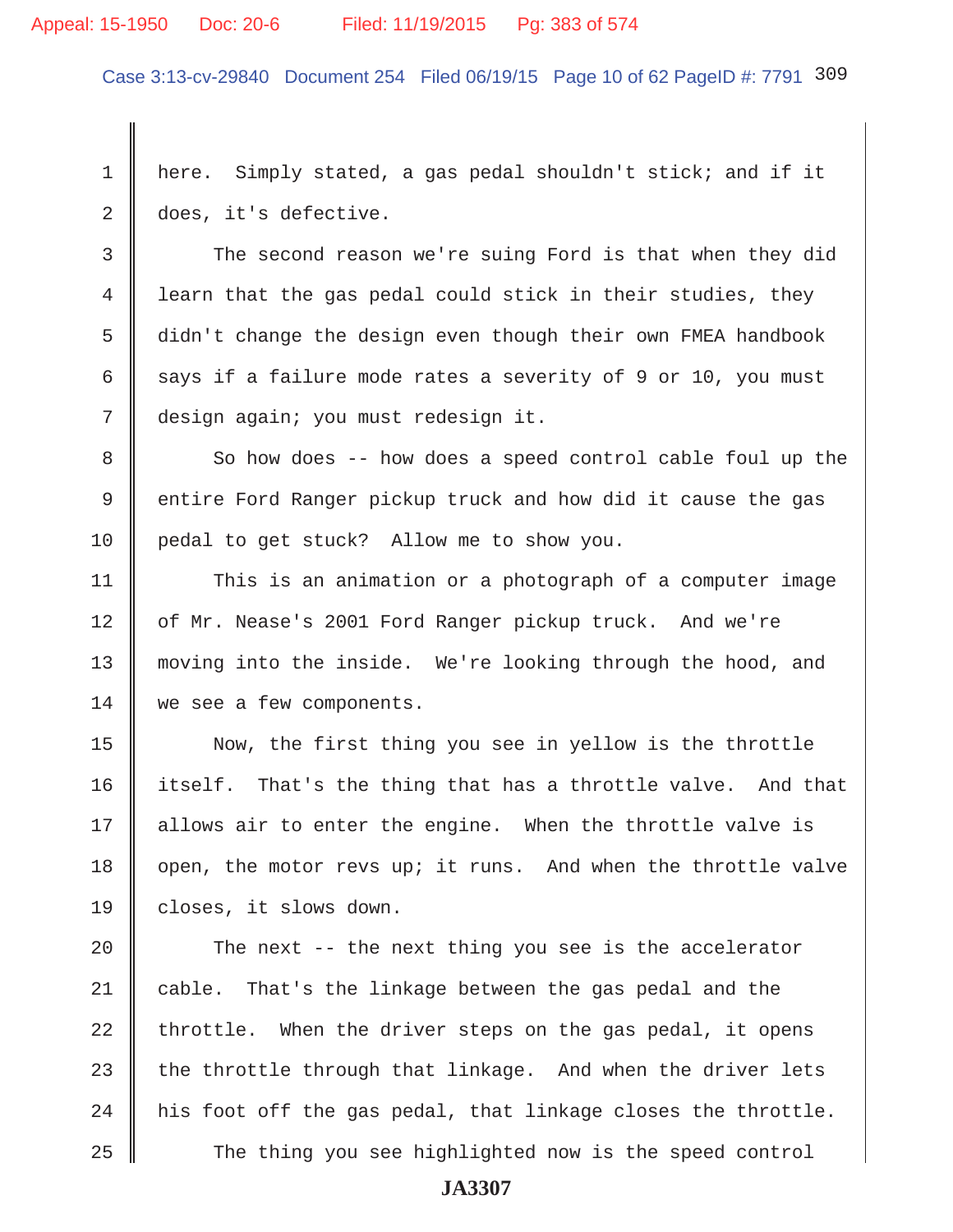#### Appeal: 15-1950 Doc: 20-6 Filed: 11/19/2015 Pg: 384 of 574

Case 3:13-cv-29840 Document 254 Filed 06/19/15 Page 11 of 62 PageID #: 7792 310

1 cable. Now, it's used separate and apart. It connects to a 2 Separate motor that sets the throttle at some desired opening 3 depending on what speed you want to go without having your 4 | foot on the gas pedal.

5 The thing is, every time -- every time the accelerator 6  $\parallel$  pedal goes forward and backward, which is many, the speed 7 control cable goes forward and backward too. And every time 8 || it does that, there's an opportunity for debris to enter this 9 mechanical device. (Indicating)

10 Next. And so just to be clear, the yellow image you see 11  $\parallel$  there is the accelerator cable, and that's going to the pedal. 12 Next, please.

13 || And that's the speed control cable going to the servo. 14 Now can we go in?

15  $\parallel$  And that's the wire going to -- that engages the servo 16 || which turns the speed control on.

17 **Can we go on now?** 

18 || All right. So here's how these components work together. | The yellow cable you see there is the accelerator cable.  $\parallel$  That's the cable that opens and closes the throttle every time the driver places his or her foot on the gas pedal. And 22 || you'll notice at the end of that pedal, there's a wipe. And 23 that wipe is used to clean that cable off, to make sure no contaminants move further on where there's a cable sheath.  $\parallel$  The cable beside it is the speed control cable or the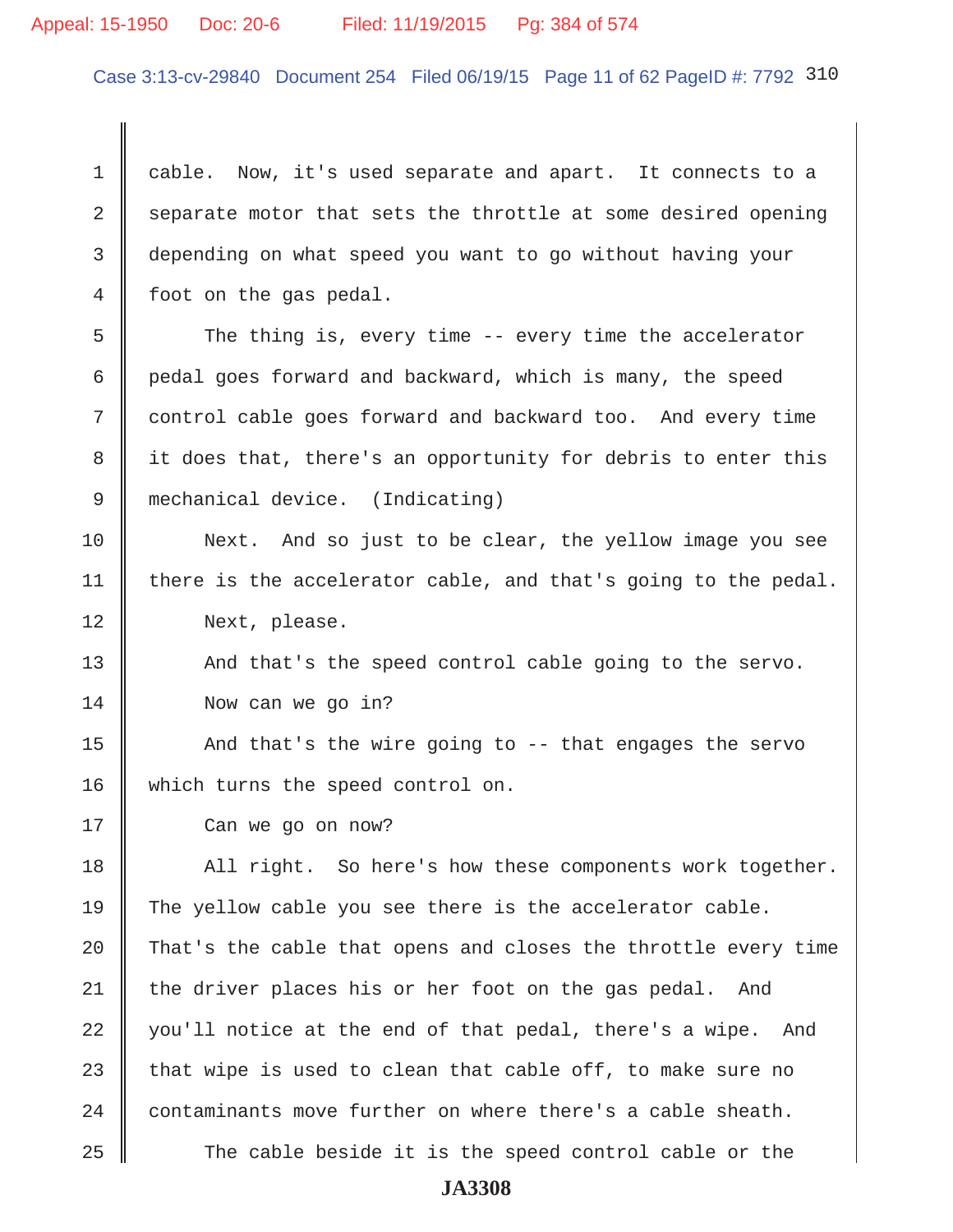#### Appeal: 15-1950 Doc: 20-6 Filed: 11/19/2015 Pg: 385 of 574

Case 3:13-cv-29840 Document 254 Filed 06/19/15 Page 12 of 62 PageID #: 7793 311

1 cruise control. There's a cable inside; and then on the 2 | outside of it, there's what's called a guide tube. That's 3 this smaller yellow tube. And every time the accelerator is 4 pressed, that guide tube moves back into the cap tube. Again, 5 s every time the driver pushes the accelerator pedal or the gas 6 pedal, this device moves. And that's an opportunity for  $7 \parallel$  contaminants to get inside the cap tube and bind it up.

8 And you'll notice there's no guard. There's a gap, in 9 fact, at the end of the cap tube. There's a sizeable gap, 10 I large enough to allow debris to enter into the space between 11  $\parallel$  the cap tube and the guide tube. And that's where binding can 12 | occur, just like the failure modes effects analysis says.

13 Next image.

14 And so this is how the system works together. You'll 15 notice that the driver's foot is on the pedal. The driver is 16 pressing the gas pedal. That pulls the accelerator cable back 17 || and opens and allows air into the throttle. When that 18 happens, that guide tube I told you about, well, that's going 19 || into the cap tube along beside. The speed control isn't being 20 || used. It's not being used at all. But this collection point 21 || is moving back and forth, back and forth continuously every 22 time the gas pedal is pressed.

23 When the driver removes the foot from the gas pedal, the 24  $\parallel$  throttle closes and the guide tube goes back out, only to wait 25  $\parallel$  for the accelerator pedal to be pressed again. It goes back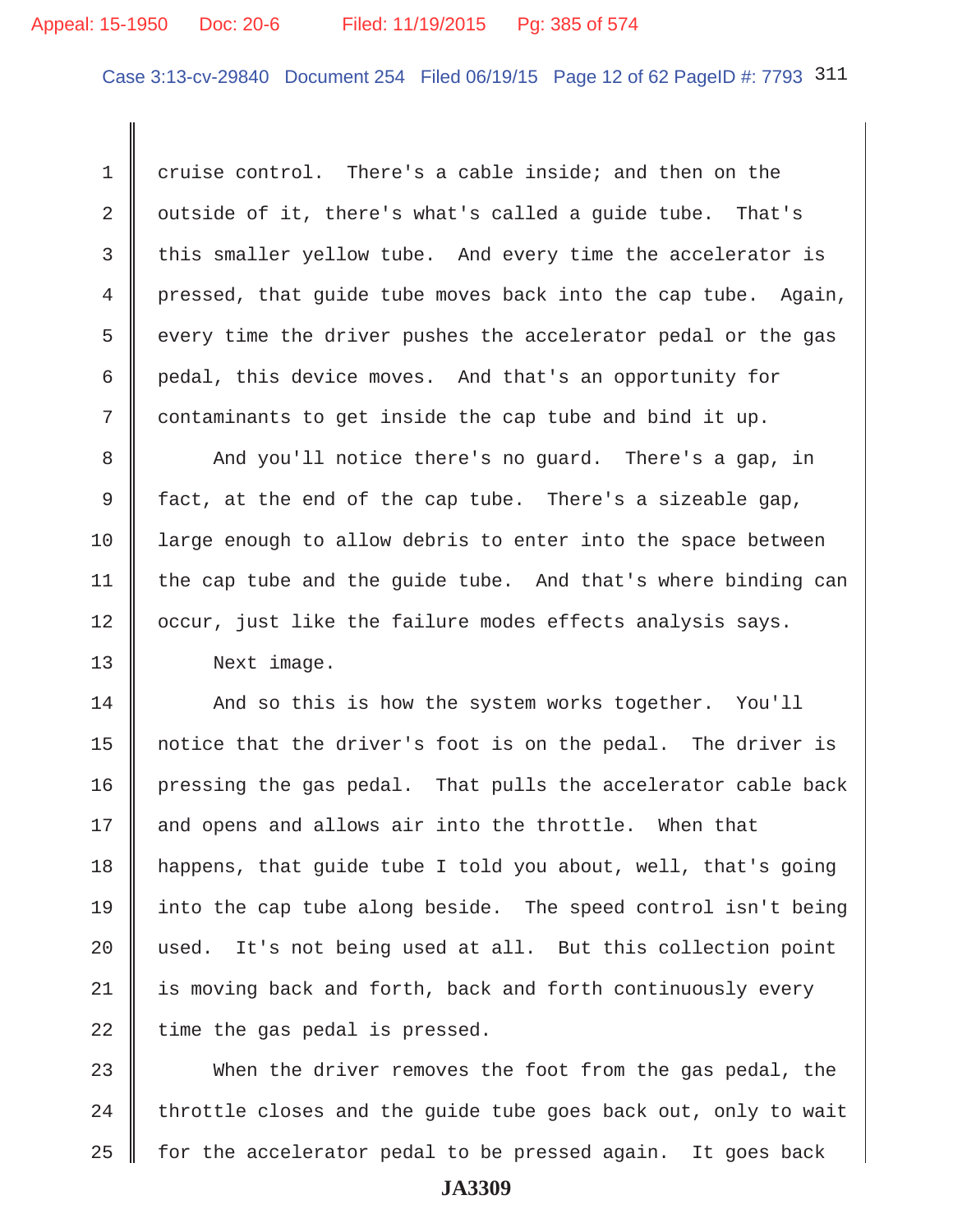Case 3:13-cv-29840 Document 254 Filed 06/19/15 Page 13 of 62 PageID #: 7794 312

 $1 \parallel in.$ 

2 Next.

3 So this is what the quide tube looks like going into the 4 cap tube when it goes through these cycles I'm describing to 5  $\parallel$  you. That's generally with the guide tube stretched out as if 6 the throttle is closed. And then as the throttle is 7 depressed, when the driver is pressing the gas pedal, it moves 8 back, and it goes in further. So with that, again, every time 9 it cycles, that's an opportunity for binding to occur, okay?

10 That's what we're talking about, and that's how a little 11 | speed control cable can cause a gas pedal, can cause a 12 | throttle to become stuck in the open position. It doesn't 13 even have to be used.

14 So we're suing Ford Motor Company for violating a pretty 15 | fundamental rule. Ford violated its own safety rules, and 16 || Mr. Sero will tell you that contaminants getting into this 17 mechanical device can cause it to stick and bind, just like  $18$  the failure modes effects analysis says. And when that 19 happened, Mr. Nease's gas pedal stuck and it caused his truck 20  $\parallel$  to run nearly wide open and he crashed into the brick wall. 21 | And that's what harmed Mr. Nease.

 $\parallel$  Back to the -- so how could Ford have prevented this -- $\parallel$  I'm sorry, Rich, back to the tube -- from sticking? 24 We talked about the gap, and there's nothing guarding that gap. There's nothing to keep binding elements out of the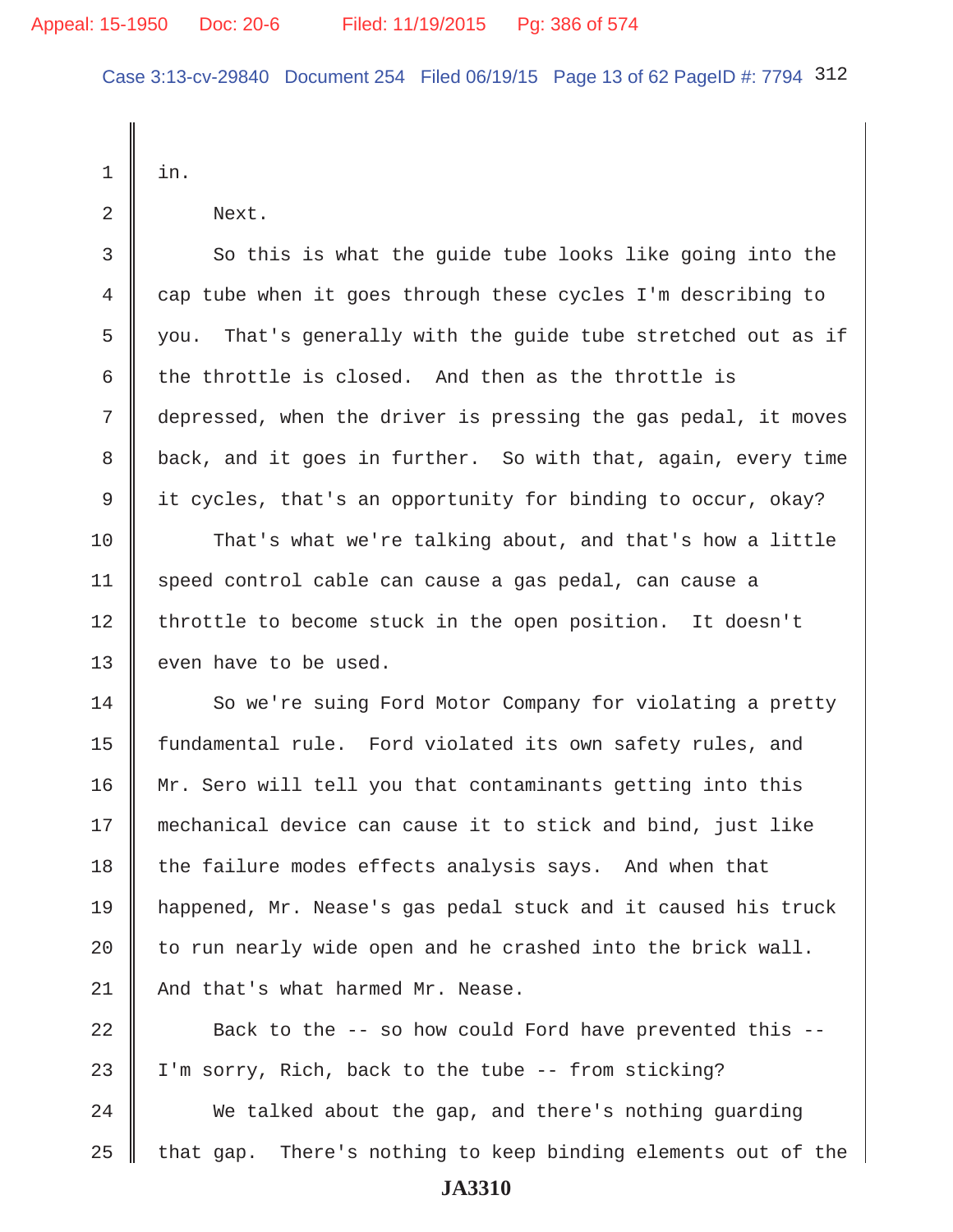# Appeal: 15-1950 Doc: 20-6 Filed: 11/19/2015 Pg: 387 of 574

Case 3:13-cv-29840 Document 254 Filed 06/19/15 Page 14 of 62 PageID #: 7795 313

 $1 \parallel$  cap tube and the quide tube. There's nothing. And so any 2 mumber of contaminants, metallic flakes, sand, grease, grime,  $3 \parallel$  and it can harden over time. All it has to be is harder than 4 plastic and bigger than four-one-hundredths of an inch and it  $5 \parallel$  can cause that to bind.

6 || So what could Ford have done? Well, you really just need  $7 \parallel$  to look at the accelerator cable. Look at the accelerator 8 cable in the lower, the one -- you see the guard I was telling 9 you about. It's right there. You place something comparable 10  $\parallel$  to that on the cap tube, and that eliminates the hazard. That 11 would have been a redesign that Ford could have employed when 12 | it encountered the 10 severity mode.

13 | Ford did not do that, as you can see. And that's why 14 we're here. But before we came here today, before coming to 15 | trial, we had to determine several things; for example, 16 whether Mr. Nease was simply confused, whether he was 17 || unhealthy or was just an unsafe driver, and you know that 18 might explain why he drove off the road. Confusion could 19  $\parallel$  explain that.

**But confusion or health, that doesn't explain the gas** 21 pedal stuck to the floor. Confusion and health doesn't explain the fishtail that was observed by the eyewitness where 23 the tires were spinning. And confusion and bad health doesn't  $\parallel$  explain the burnout. And we spoke to Mr. Nease about any concerns of confusion, and he felt good that day. He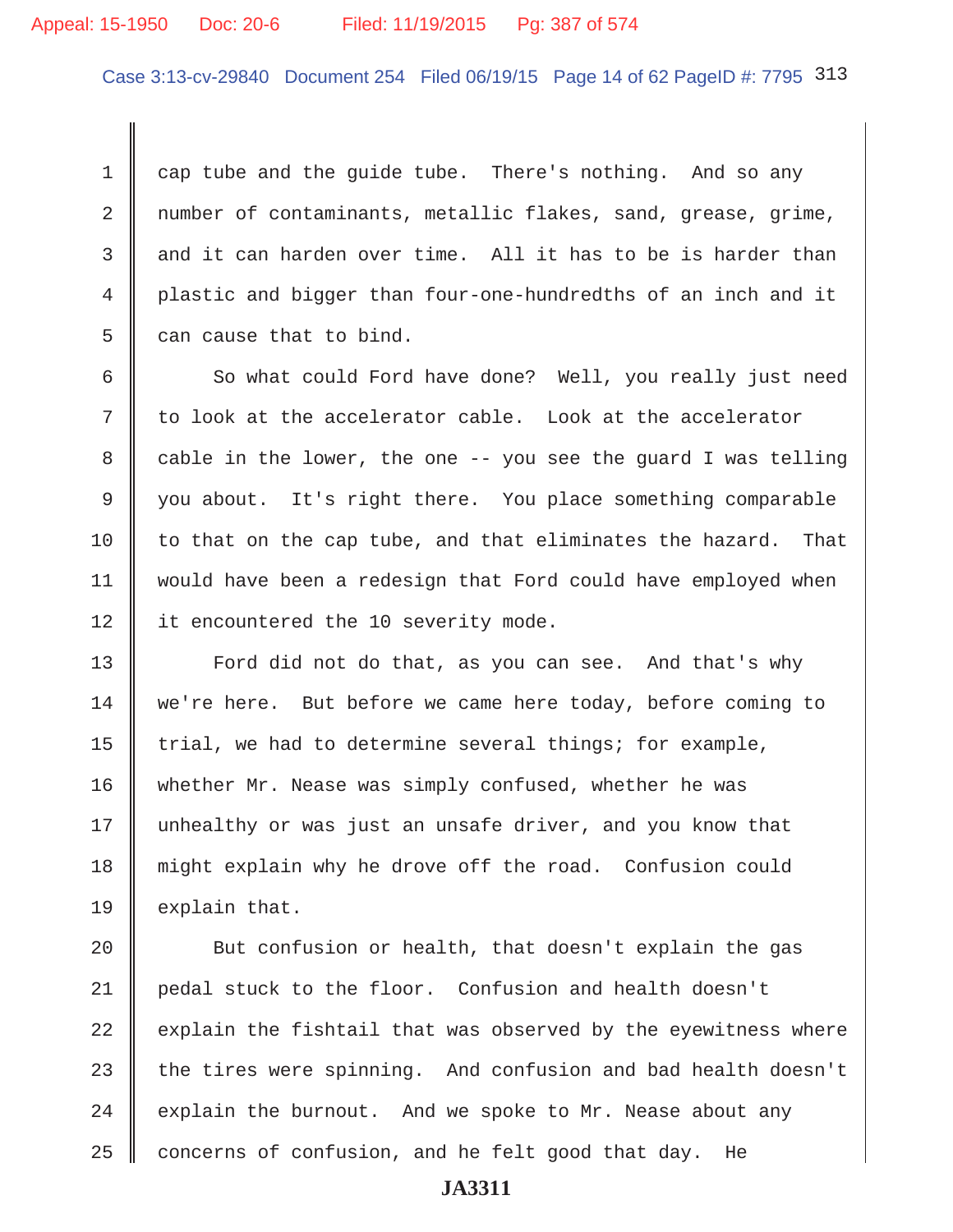# Appeal: 15-1950 Doc: 20-6 Filed: 11/19/2015 Pg: 388 of 574

Case 3:13-cv-29840 Document 254 Filed 06/19/15 Page 15 of 62 PageID #: 7796 314

1 Temembers every detail. And Mr. Nease's doctor, Dr. Moreland, 2 family doctor for 20 years, will tell you that Mr. Nease had  $3$  just beaten cancer, and he'd just had a back surgery after 4 three other unsuccessful back surgeries, and he was finally, 5 finally on the mend, feeling good. That's why he bought this  $6 \parallel$  truck, to do chores.

 7 Mr. Nease was on medications. We worried about -- we 8 || wondered if that may have played a part, except all the 9 medications that Mr. Nease took that day he'd been taking for 10  $\parallel$  a long time without side effects, without confusion, without 11 drowsiness, and all at the direction of his doctor. In fact, 12 Mr. Nease's doctor, Mark Moreland, his doctor for many years, 13 will tell you that the medications that were prescribed to 14 Mr. Nease didn't make him an unsafe driver.

15 | Moreover, Mr. Nease went to CAMC immediately after this 16 wreck. There will be no records from CAMC which suggest that  $17$  | over the entire 80 days he was there, there's no records that 18 suqqest that the medications Mr. Nease was on affected his 19 driving that day. So we ruled that out. In fact, I don't 20  $\parallel$  think anyone is going to come in this court and competently  $21$  tell you or suggest to you that Mr. Nease was affected by 22 medications on the day of his crash.

23 || Now, we also needed to know if Mr. Nease fell asleep. 24  $\parallel$  It's a possibility, because there is one medical record that 25 you may hear Ford discuss that's going to question whether he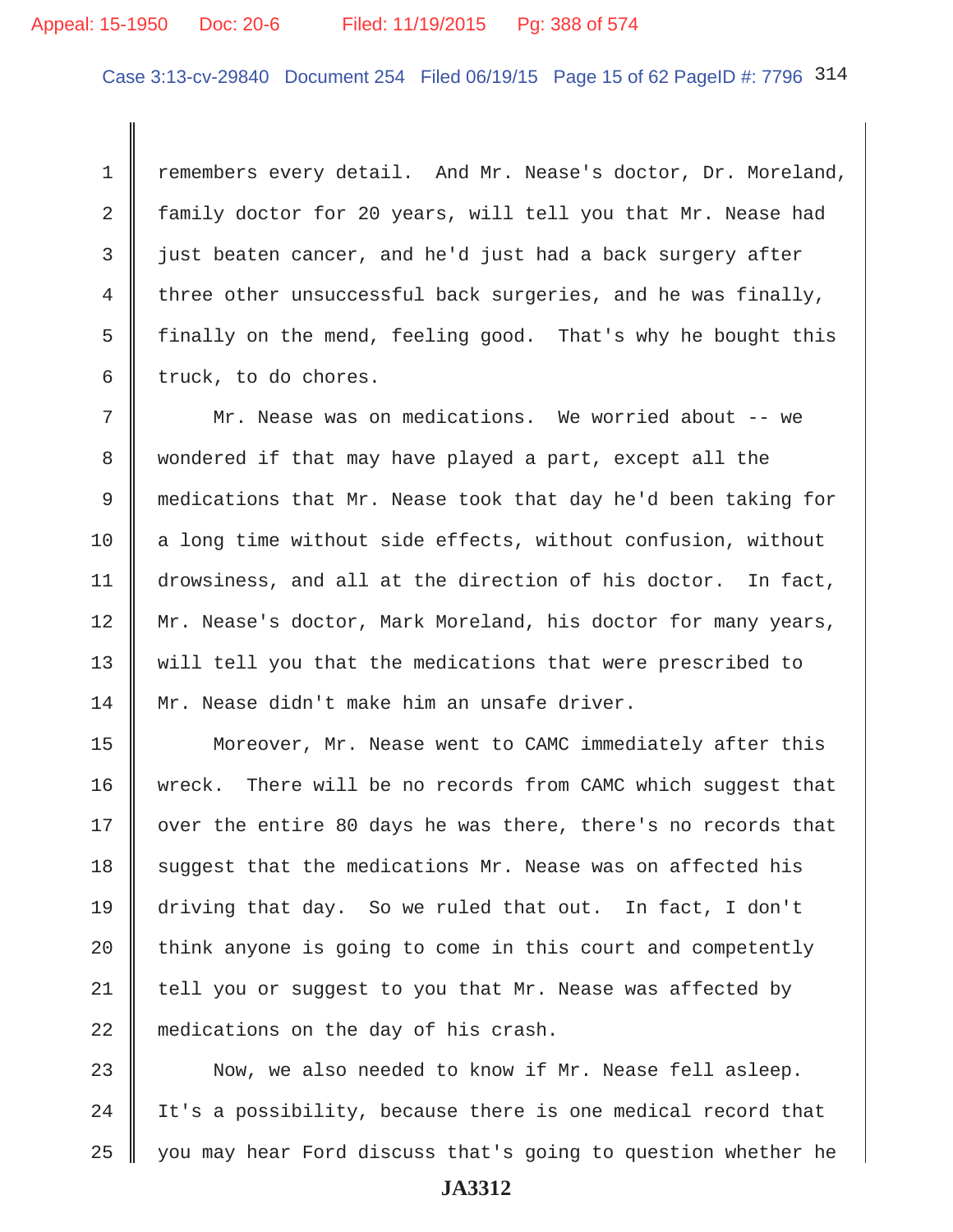## Appeal: 15-1950 Doc: 20-6 Filed: 11/19/2015 Pg: 389 of 574

Case 3:13-cv-29840 Document 254 Filed 06/19/15 Page 16 of 62 PageID #: 7797 315

 1 fell asleep or not. And so we looked into that, except 2 Mr. Nease remembers every detail of the crash. He told the 3 police officer that his accelerator stuck, okay? And heart 4 attack and stroke and things like that have been ruled out at  $5 \parallel$  CAMC.

 6 When he goes into the emergency room, the emergency room 7 doctor asked what happened, and Mr. Nease says, "My gas pedal 8 stuck." And he was hurt badly in the crash. And because of 9 the pain, the longer he stayed around, by the time he was 10 getting in the ambulance, I think there may have been some 11 | confusion. He was in great pain by that point.

12 || And so there's some suggestion that maybe he was unclear, 13  $\parallel$  but maybe -- maybe the questions presented to him were 14 unclear, because he remembers everything. There's no 15 | confusion. Mr. Nease intended to drive his truck off the road 16 to avoid a bigger crash. There's no confusion. That was  $-$ 17 | that was a very deliberate act.

18 We also had to determine whether Mr. Nease simply had his 19 foot on the wrong pedal. We've heard about that. I suspect 20 | Ford is going to make some kind of allegation like that. So 21 we talked to Mr. Nease about that, and he says he was fully  $22$  aware of which pedal he was pressing. He looked down. He 23 | looked down at the accelerator. First, he tapped it once or 24  $\parallel$  twice to try to unstick it, which seems to me like a logical 25  $\parallel$  thing to do, and he looks down to see if there's any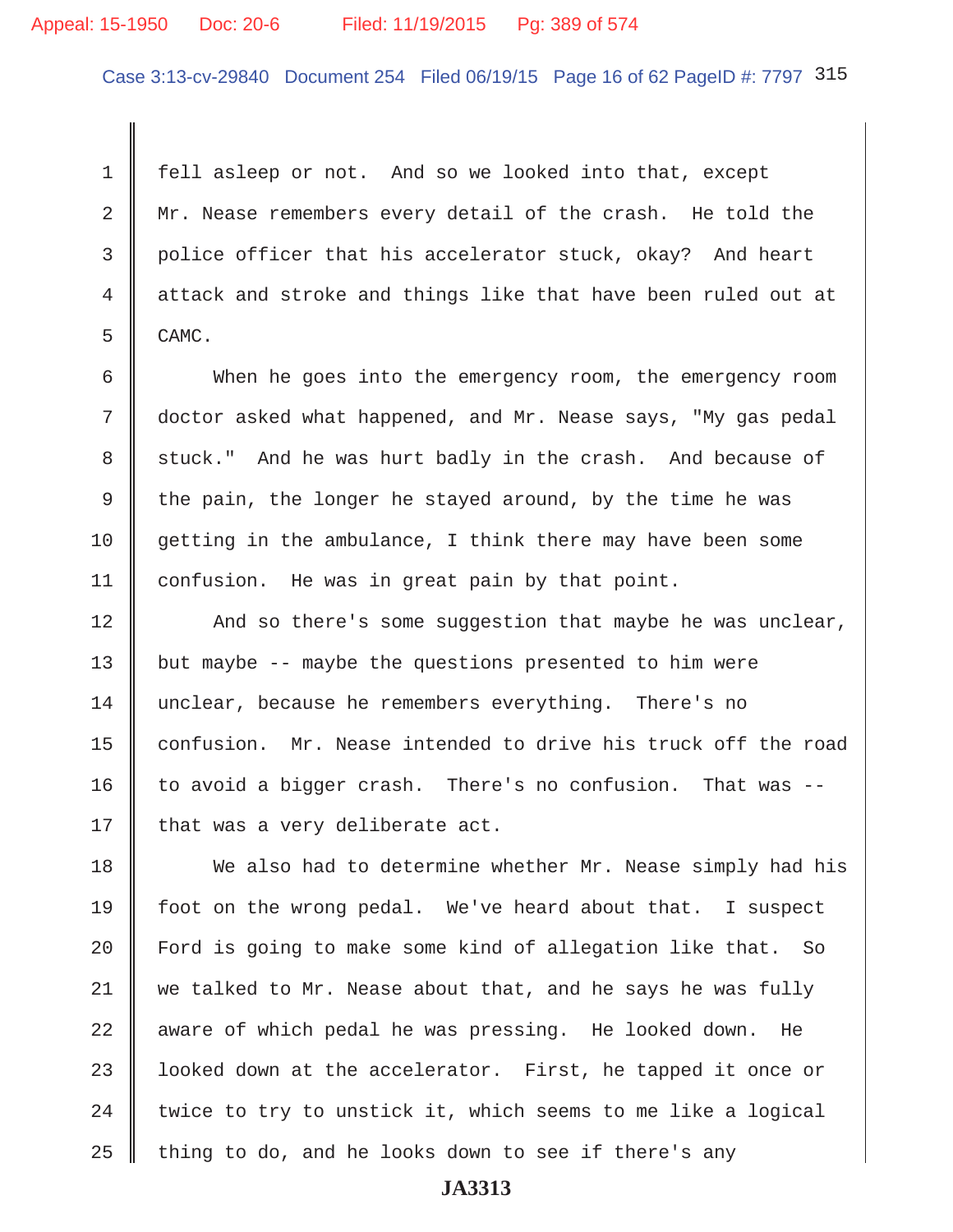Case 3:13-cv-29840 Document 254 Filed 06/19/15 Page 17 of 62 PageID #: 7798 316

1 | obstruction, something in the way causing the problem, and 2 then he's looking to make sure his foot is on the brake 3 because at this point he's trying to apply the brake and he's 4 pumping on the brake. But it's not working because the 5 throttle is open. It's not working effectively anyway. It's 6  $\parallel$  not slowing him down. And perhaps this explains why there may  $7 \parallel$  be a witness who will describe Mr. Nease's driving as erratic. 8 || I suspect Mr. Nease will tell you that by the time he  $9 \parallel$  encountered this and realized he was in a perilous situation, 10 yeah, he was driving erratically because he had a decision to 11 | make. And he decided to go off the road to secure the safety 12 | of others and run into a brick wall instead.

13 || And we talked to the eyewitnesses who said that the tires 14 continued to spin, the gas pedal was stuck to the floor, 15 | everyone checked the truck. The gas pedal was stuck to the 16 floor after Mr. Nease got out of the truck. That's not 17 | consistent with someone simply pressing the wrong pedal. If 18 | you're simply pressing the wrong pedal and everything is 19 working correctly, the gas pedal doesn't stay stuck to the 20  $\parallel$  floor after the driver gets out.

21 | And, of course, that's consistent with Ford's own 22 documents which say that binding can cause this to stick or 23  $\parallel$  could cause the throttle to stick in the open position.

24 Vou know, back to that foot thing, did he hit the 25  $\parallel$  wrong -- did Mr. Nease hit the wrong pedal? There may be a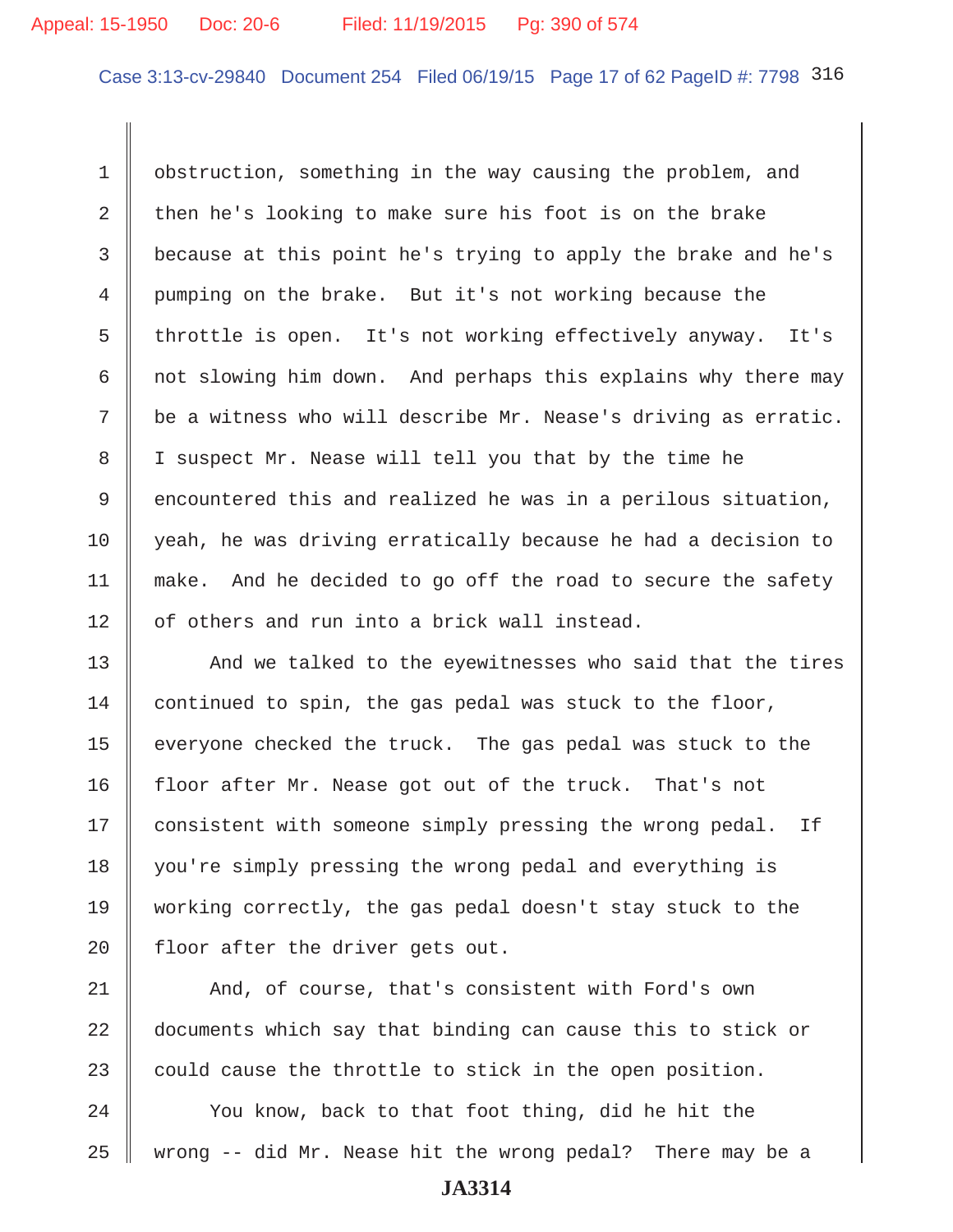# Appeal: 15-1950 Doc: 20-6 Filed: 11/19/2015 Pg: 391 of 574

Case 3:13-cv-29840 Document 254 Filed 06/19/15 Page 18 of 62 PageID #: 7799 317

1 suggestion that if you look at the underside of the dashboard, 2 there may be marks on it. And I think we might hear someone  $3 \parallel$  on behalf of Ford say, "Well, I see a mark closer to the 4 accelerator pedal instead of the brake, and that tells -- that 5 suggests to us that perhaps he had his foot on the brake." 6 Don't forget everything I just told you about the pedal being  $7 \parallel$  stuck after the event.

8 But also don't forget that Mr. Kemplin, the eyewitness, 9  $\parallel$  said that the truck -- he saw the underside of the truck 10 because he hit this concrete berm so hard, the front end of 11 | the truck became airborne. And by this point, Mr. Nease is  $12$  | flying around in the vehicle when the crash is inevitable. 13 | It's inevitable he was going to crash at this point.

14 | And I don't know that anyone could estimate where your 15  $\parallel$  feet might be at that point after you've hit several 8-inch  $16$  concrete berms. And so to suggest that Mr. Nease's knee 17 || imprint isn't made where you'd like to see it under an optimum 18 | situation just doesn't add up. So we considered that, and it 19 doesn't add up.

20 We also had to determine if there was evidence of some 21 | other mechanical failure that might explain why the throttle  $22$  remained open; was something else holding that throttle open.  $23$  Well, if something else was, that might explain the fishtail 24  $\parallel$  and the burnout. So we looked at the throttle. Ford did too. 25 We looked at it together.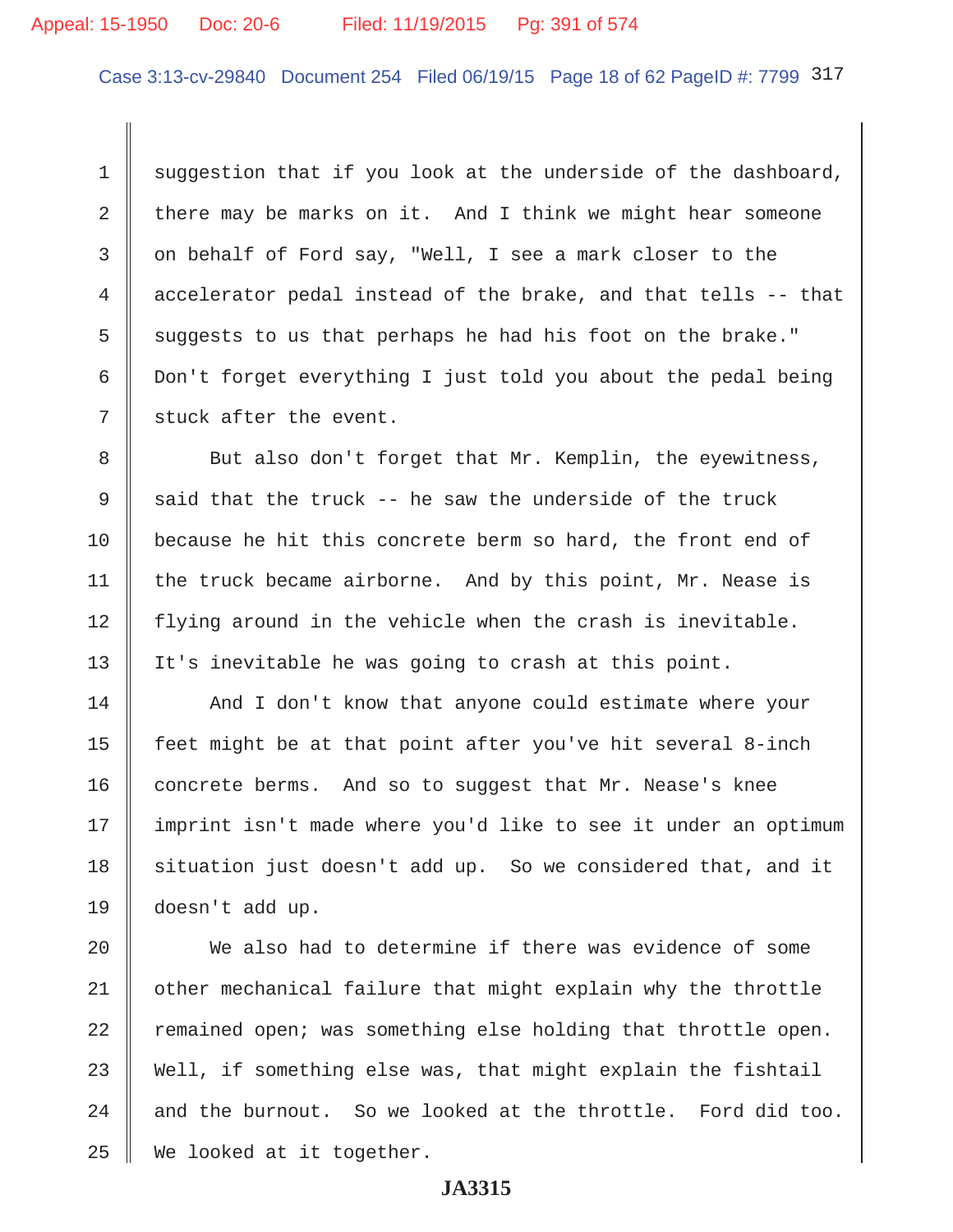# Appeal: 15-1950 Doc: 20-6 Filed: 11/19/2015 Pg: 392 of 574

Case 3:13-cv-29840 Document 254 Filed 06/19/15 Page 19 of 62 PageID #: 7800 318

1 Now, this vehicle, the accelerator pedal, the gas pedal 2  $\parallel$  stayed down as soon as this crash was over, but then it went 3 | off to a salvage yard. It may have gone to a couple of 4  $\parallel$  salvage yards. And, finally, we got it back. We got the 5  $\parallel$  truck back to secure it so we could do an investigation. And 6 when the investigation -- we finally uncovered the throttle. 7 Well, in fact, before that, Mr. Sero will tell you that the 8 gas pedal had raised back up. The truck had been moved 9 around; and whatever was binding this, perhaps it loosened up. 10 The truck has been loaded and unloaded on several trucks. The 11 weather has changed, okay?

12 || And Mr. Sero says it's normal to see the gas pedal return 13 back and this binding finally give up. And so when we finally 14 | looked at the throttle, it was returned back to the closed 15 | position with the exception of one piece of plastic, okay?  $16$  | And that piece of plastic is a piece of plastic from the 17 || throttle body, the part of the throttle.

18 || And so when this throttle finally closed, it came to rest  $\parallel$  on that piece of plastic. And you're going to hear Mr. Sero  $\parallel$  and others explain that what you see there is a throttle at 21 generously a 5-percent opening. And what you're going to hear || is that's not what the throttle looked like at the time of | this crash.

24  $\parallel$  I think Ford might want to suggest to you that that's why 25  $\parallel$  the tires continue to spin, except that's not an open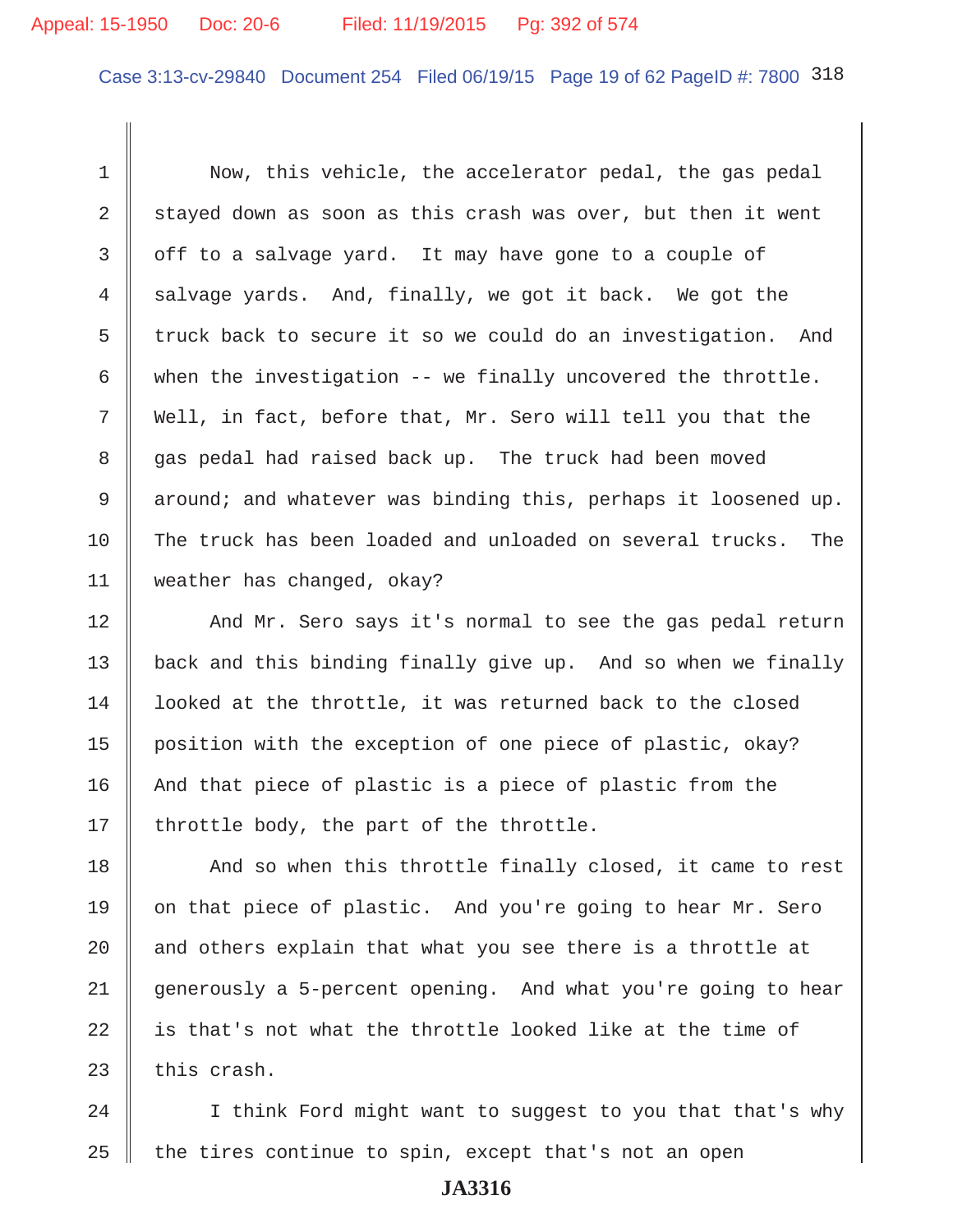#### Appeal: 15-1950 Doc: 20-6 Filed: 11/19/2015 Pg: 393 of 574

Case 3:13-cv-29840 Document 254 Filed 06/19/15 Page 20 of 62 PageID #: 7801 319

1 throttle. That's pretty close to a closed throttle. That's 2 the kind of throttle we see in an idle position, and you're 3 going to hear about that throughout this trial.

4 So while Ford might want to suggest that that explains 5 why the tires continue to spin, that's not what a throttle 6 | looks like when you're doing a burnout. When people do a 7 burnout, the throttle is more like wide open. That's what the 8 throttle looked like after it finally released and came to 9 cest on a piece of plastic.

10 We also had to consider why the brakes didn't overcome 11  $\parallel$  the open throttle. I think you're going to hear evidence from 12 Ford that the brakes should be able to overcome the open 13  $\parallel$  throttle. Well, if that were true, we would expect to see  $14$  that in the failure modes effects analysis when they rate this 15 thing a 10. There's no mention of that in the failure modes 16 | effects analysis.

17 || And if the brakes could overcome an open throttle, then 18 surely this wouldn't rate a severity of 10, a stuck throttle. 19 If the brakes could overcome it, I would think the severity 20 || would be something much lower.

21 The truth is, Mr. Sero will tell you that when the throttle is open, that depletes all the air in the manifold.  $\parallel$  And the way the brakes work is that typically people remove  $\parallel$  their feet from the throttle before they apply the brakes. The manifold provides air that goes to the brake chamber and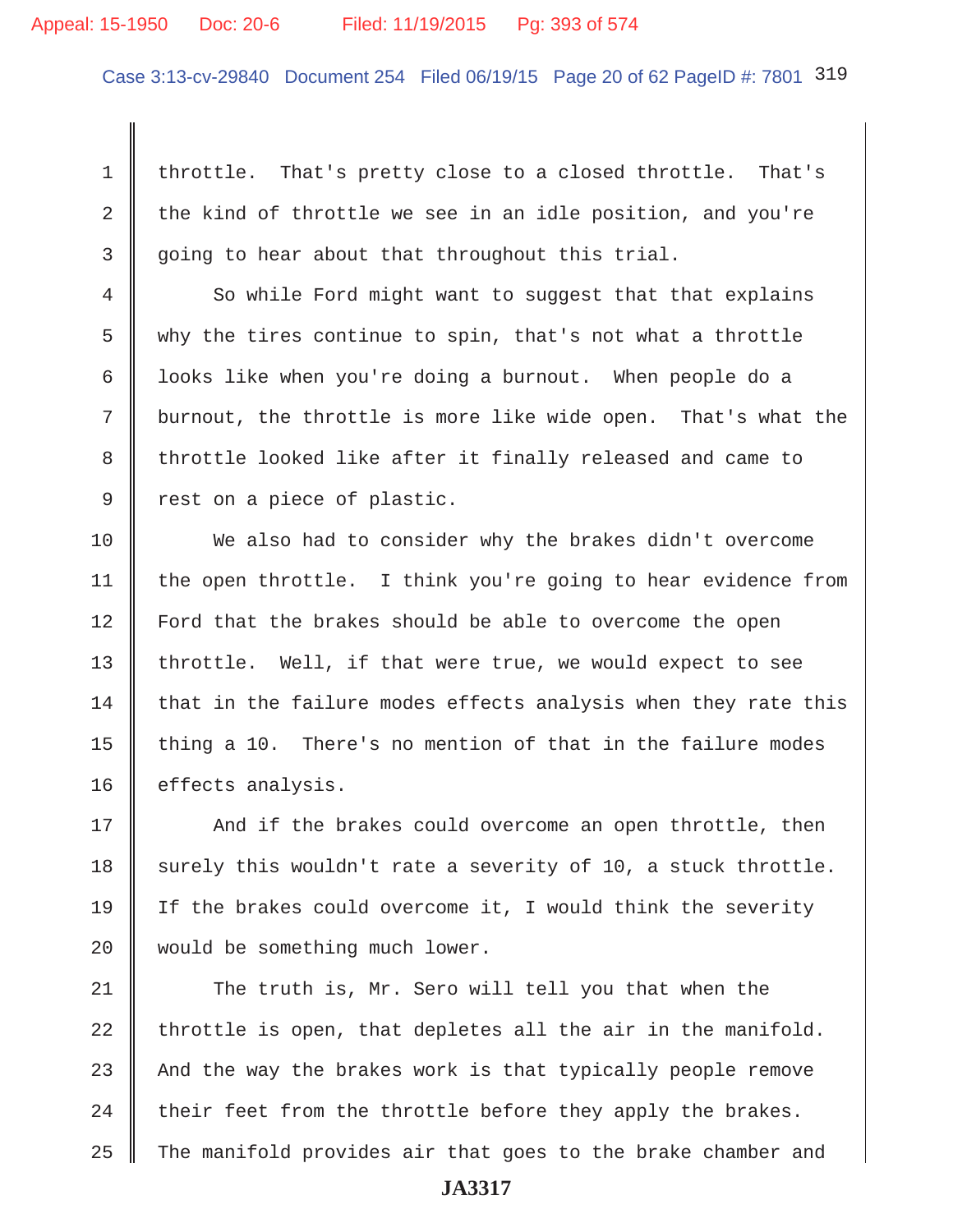# Appeal: 15-1950 Doc: 20-6 Filed: 11/19/2015 Pg: 394 of 574

Case 3:13-cv-29840 Document 254 Filed 06/19/15 Page 21 of 62 PageID #: 7802 320

1 | provides air assist. So long as the throttle is open, the 2 brakes don't have that assist. And so when you step on them, 3 you're not getting any feedback, okay? They're not braking as 4 effectively. They simply don't brake as effectively.

5 And we also had to consider the multitude of tests that 6 Ford did on this cable. You may hear some people on behalf of 7 || Ford discussing the multitude of tests that were done, like a 8 || life cycle test, a salt mist test, a chemical test, Arizona 9 dust test, and all these tests that this was subjected to, 10 except that didn't change the severity rating. This still 11 | rated a severity of 10.

12 || It needed to be redesigned. A simple wipe or boot at the  $13$  end of this cap opening, cap tube opening, would be a good 14 first step. You can test something all you like, but that 15 doesn't fix the design and that doesn't change the design. 16 And you're going to hear from Mr. Sero, who's going to tell  $17 \parallel$  you that all that testing, he's going to tell you what I just  $18$  said basically. It doesn't make that design any better. It 19 doesn't change the design. It just means you've tested for 20  $\parallel$  some things, and that's it. It certainly doesn't -- that's 21 not a new design.

 $\parallel$  And then, finally, we had to determine if stuck  $\parallel$  accelerator pedals can happen in the real world. Is Mr. Nease | the only person who has had a stuck pedal? You're going to 25 | hear from Jonathan Sprunger. He's a representative from Ford.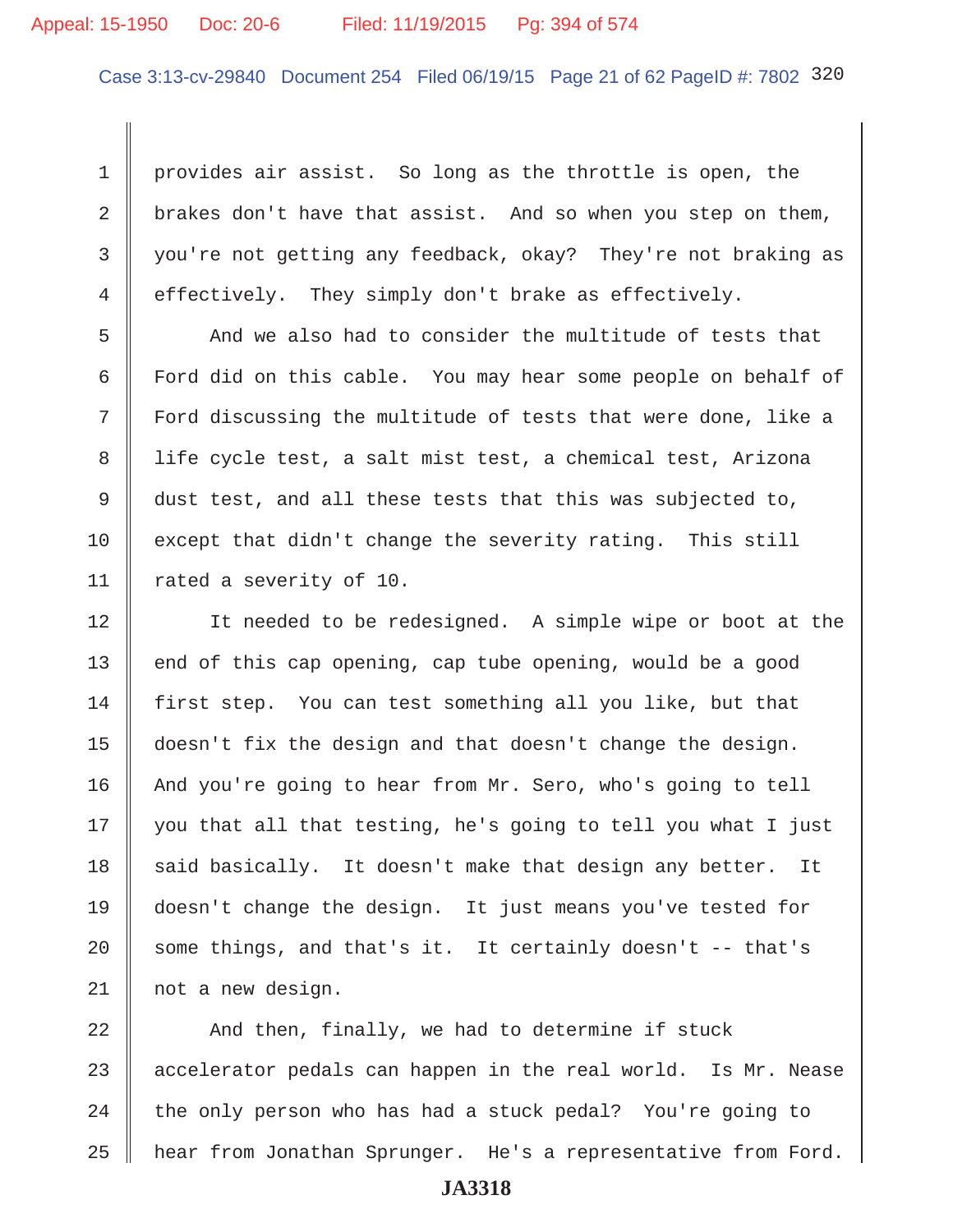# Appeal: 15-1950 Doc: 20-6 Filed: 11/19/2015 Pg: 395 of 574

Case 3:13-cv-29840 Document 254 Filed 06/19/15 Page 22 of 62 PageID #: 7803 321

1 Sadly, we have to read his deposition in too. He's in 2 Dearborn, Michigan. He's not going to be here, but we're 3 going to read that for you, and he's going to talk about all 4 the telephone calls from Ford customers calling into the Ford 5 hotline saying, "On my 2001 Ford Ranger, my gas pedal is 6 sticking" or "I've got an open throttle. I've got a stuck 7 accelerator, stuck throttle." You're going to hear multiple 8 Teports of that. It suggests to me that Mr. Nease's event is 9 || not an isolated event. This is something that really happens. 10 | It's not merely hypothetical.

11 | So how does what we just described relate to Mr. Nease? 12 Well, it's all about harms and losses. To figure that out, 13 | you've got  $-$  to do your job, you've got to figure out the 14 harms and losses suffered by Mr. Nease; nothing else. How 15 much will it take to fix the harms and losses that can be  $16$  fixed, help the harms and losses that cannot be completely 17 | fixed, and make up for the harms and losses that can't be 18 | fixed or helped?

19 I'll explain the mechanism of injury. Due to the stuck 20 gas pedal, Howard's Ford truck crashed head-on into a brick 21 || wall at a fast rate of speed, according to eyewitnesses. 22  $\parallel$  There was a very hard impact. With the seatbelt on and the 23  $\parallel$  air bag deployed, Mr. Nease suffered six broken ribs on the  $24$  | left side of his body.

25 He walked out of the truck. I think initially he hoped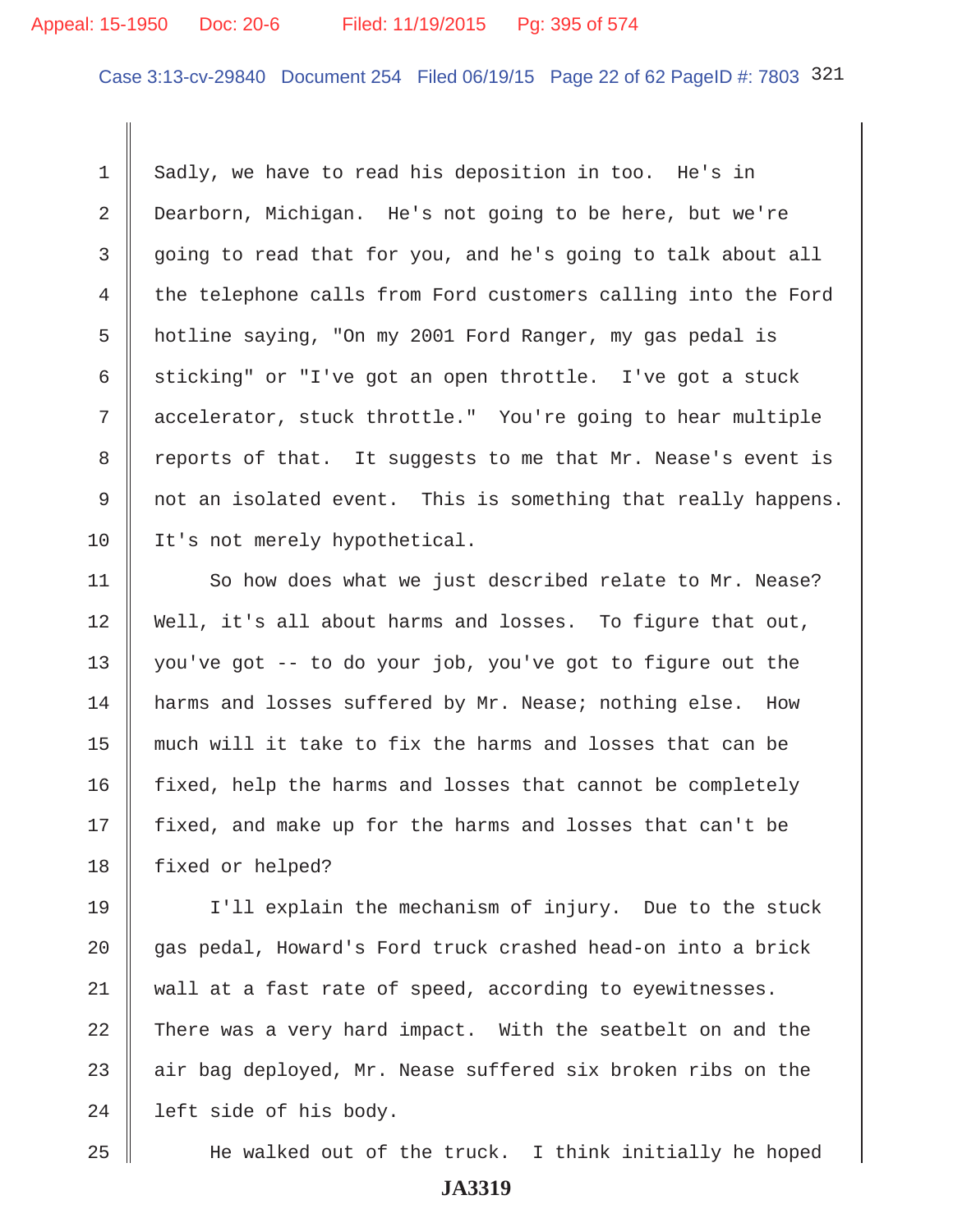## Appeal: 15-1950 Doc: 20-6 Filed: 11/19/2015 Pg: 396 of 574

Case 3:13-cv-29840 Document 254 Filed 06/19/15 Page 23 of 62 PageID #: 7804 322

 1 he might shake this off, but it didn't work out that way. You  $2 \parallel$  see, when many ribs are broken, lung damage occurs, and lung 3 damage causes respiratory stress. You can't get enough 4 oxygen. Not being able to breathe requires a ventilator to 5 help you breathe. And being confined to a hospital bed, being 6 sedated and not being able to eat, and being hooked to a  $7 \parallel$  ventilator, this renders the patient in critical care. This 8 | leads to many other problems.

9 At this point when you're hooked up to all these things 10  $\parallel$  in a bed, the patient suffers pneumonia, has to have feeding 11 Utubes, infections, blood clots, bed sores, surgeries to remove 12 | infections, kidney failure due to bacteria in the bloodstream, 13 | damaged nerves from being in bed so long. That's how this 14 wreck can affect someone.

15 Immediately after the crash, Howard was actually able to  $16$  talk, and he told the police officer that he crashed because  $17$  the gas pedal got stuck, like I told you earlier. He was 18 bleeding from the face a little bit. He had some pain in his 19 chest and abdomen, but he thought he was going to be okay.

20 Shortly after that, he became somewhat confused because 21  $\parallel$  the pain became greater. He was taken to CAMC by ambulance. 22  $\parallel$  And because of his confused state, two doctors at CAMC thought 23 maybe Howard suffered a heart attack or a stroke.

24 That was ruled out. He suffered no heart attack, no  $25$  stroke. What he did have was six broken ribs.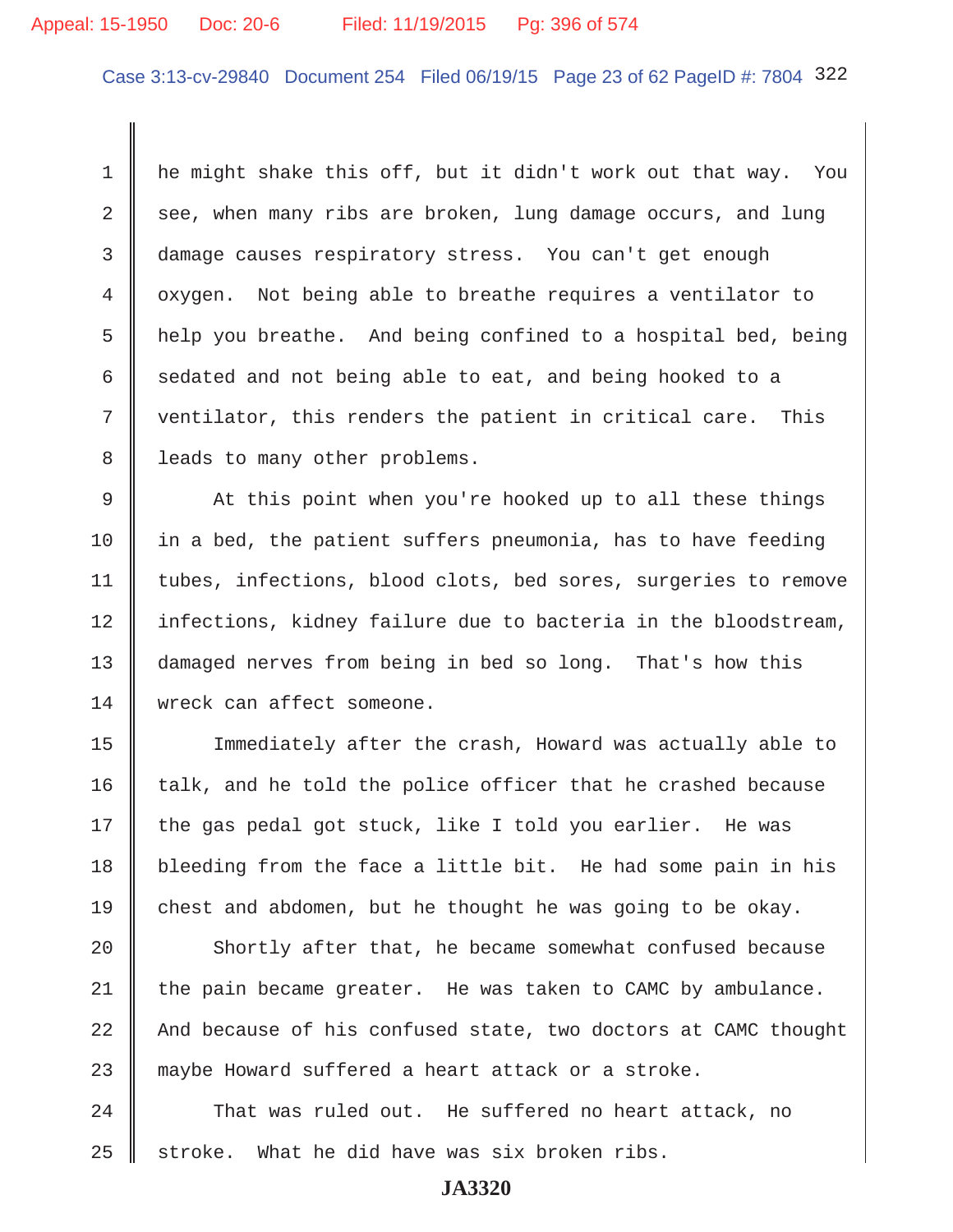# Appeal: 15-1950 Doc: 20-6 Filed: 11/19/2015 Pg: 397 of 574

Case 3:13-cv-29840 Document 254 Filed 06/19/15 Page 24 of 62 PageID #: 7805 323

1 Just a moment, please.

2 **Can** you see that?

3 After being admitted to CAMC with the broken ribs, the 4 lung damage that caused Howard to suffer permanent respiratory 5 | distress, he had to be intubated and hooked to a ventilator to  $6$  | help him breathe. After that, he was quickly moved to the 7 ICU. Howard spent 47 days in the Intensive Care Unit, and the 8 || injuries just dominoed from there.

 9 During that 47 days, he had to undergo many surgical 10 procedures. For starters, Howard needed a tracheostomy. And  $11$  that's a hole in the neck so the ventilator could be moved 12 from his mouth straight to his lungs. He needed to have a 13 | feeding tube surgically implanted on December 11, 2012.

14 The tube was found to be in the incorrect location after 15 the first attempt, though. So on December 13, 2012, surgeons 16 had to perform another surgery to open up his belly and 17  $\parallel$  replace the feeding tube.

18 The feeding tube on that occasion leaked and caused 19 infection throughout the inside of his stomach. So that 20 | leaking feeding tube required Howard to have his -- be 21 surgically opened again on December 17, to have surgery to 22  $\parallel$  remove all the infection that leaked into his belly.

23  $\parallel$  And while they were at it, the gallbladder was found to  $24$   $\parallel$  have become infected because of all the complications, and the 25 || gallbladder was removed.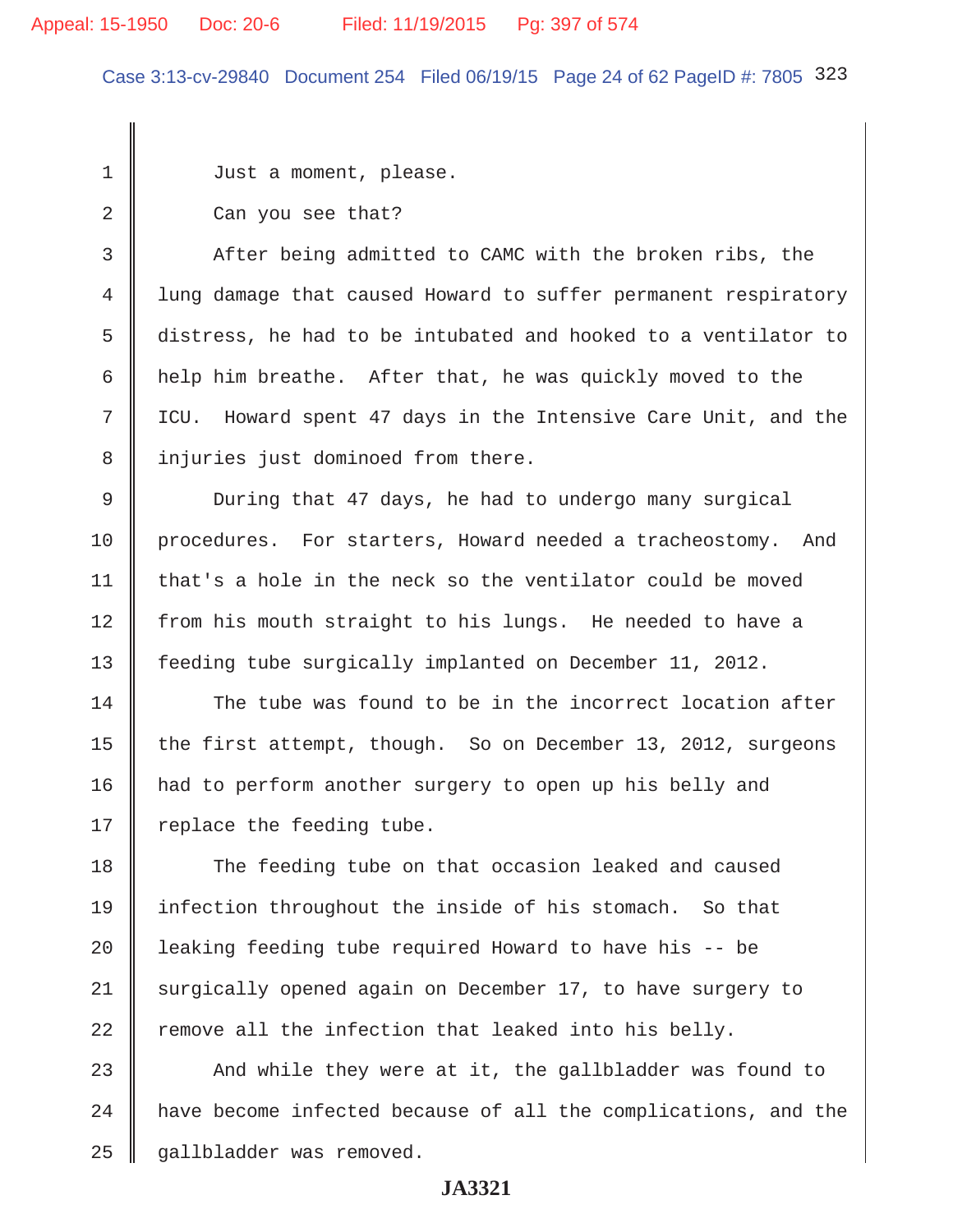# Appeal: 15-1950 Doc: 20-6 Filed: 11/19/2015 Pg: 398 of 574

Case 3:13-cv-29840 Document 254 Filed 06/19/15 Page 25 of 62 PageID #: 7806 324

 1 The infection and the pneumonia caused Howard's kidneys 2 to shut down. He had to have dialysis, and he continued to 3 | have dialysis for three months. This is Howard, and this is 4 how he looked while he was in the Intensive Care Unit. 5 | On Christmas Eve, the staff at CAMC and actually her 6 children, Nancy Nease's children -- that's Howard's wife -- $7 \parallel$  they told her that she needed to go home to get some well- 8 deserved rest because she had been sitting by Howard's side 9  $\parallel$  the entire time. And so she went home. 10 No sooner than she got home, she received a telephone 11 | call. It was the hospital. And they informed Miss Nease that 12 her husband had coded and he had to be revived. That 13 || terrified Mrs. Nease. And she really hadn't wanted to leave 14 his side since. The one time she does, things turn for the 15 worse.  $16$  So she rushed back to the hospital, afraid to leave his 17  $\parallel$  side, so she could tend to his bed sores and the infected I.V. 18 I lines and the other complications. He suffered from something 19 that's called *C. diff* diarrhea. I didn't even know what that 20 was, but I've learned that you can only get that in a 21 hospital. And it's the worst kind of diarrhea you can have. 22  $\parallel$  And he suffered from that even long after he got out of the 23 hospital. The complications just continued to cascade.  $24$   $\parallel$  So what about the permanent injuries? I mean, Howard was

**JA3322**

 $25$  able to live through all this, after all, which is pretty good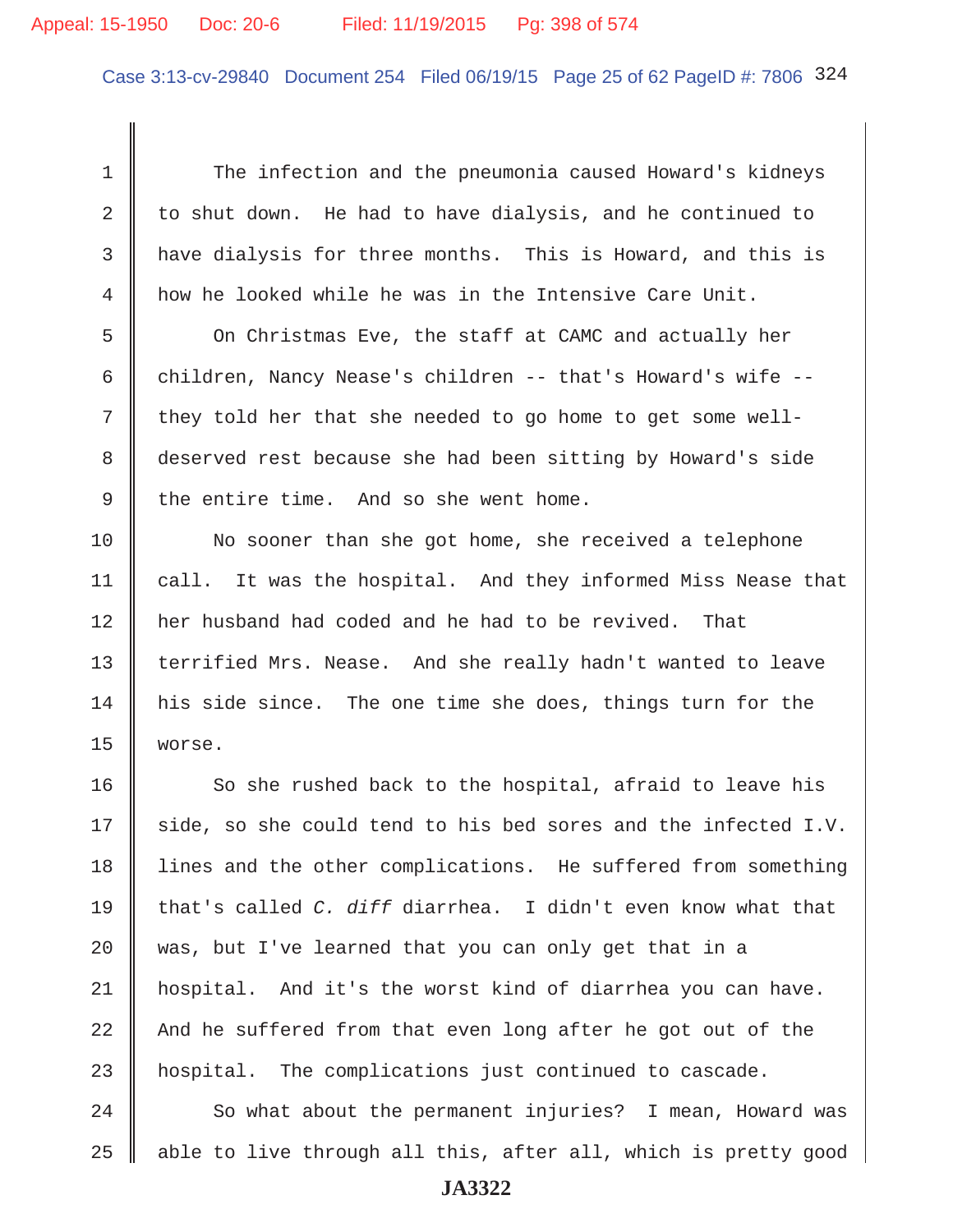# Appeal: 15-1950 Doc: 20-6 Filed: 11/19/2015 Pg: 399 of 574

Case 3:13-cv-29840 Document 254 Filed 06/19/15 Page 26 of 62 PageID #: 7807 325

1 proof, all things considered, he's a strong man. He was left 2  $\parallel$  with three permanent injuries that have forever changed his 3 || life. All the surgery and the infection in his belly caused 4 Howard to suffer from permanent pain in his stomach. It 5 T ranges anywhere from a 4 to a 10, but it's constant. And when 6  $\parallel$  he eats, it's more like -- the more likely scenario that when 7 he tries to eat, the pain goes to a 10 out of 10. He'll tell 8 you that 10 out of 10 doesn't happen every time, but it 9 happens enough that he really doesn't look forward to eating. 10 Most of the time, he's miserable. And here's what the fear of 11 eating does:

12 The fear of eating and the other pain isolates Howard 13 from his family. Most families, when they get together, we 14 get together over a meal. That's what families do. Howard 15 doesn't look forward to that because it's a source of misery 16 for him, and so he finds himself not being as agreeable as 17 || maybe he would otherwise.

18 Howard's family and his doctor of over 20 years will tell 19 you that the pain is excruciating. When it happens, Howard 20  $\parallel$  leaves his family, he curls up, he goes into a full sweat, and 21 | oftentimes he goes to his room and he comes to tears.

22 Nancy sees Howard like that. But that doesn't make the 23 pain any better. And so what's he left with? The only way he 24  $\parallel$  can deal with the pain, he's left with taking narcotic pain 25 medication every single day to deal with the pain. Nobody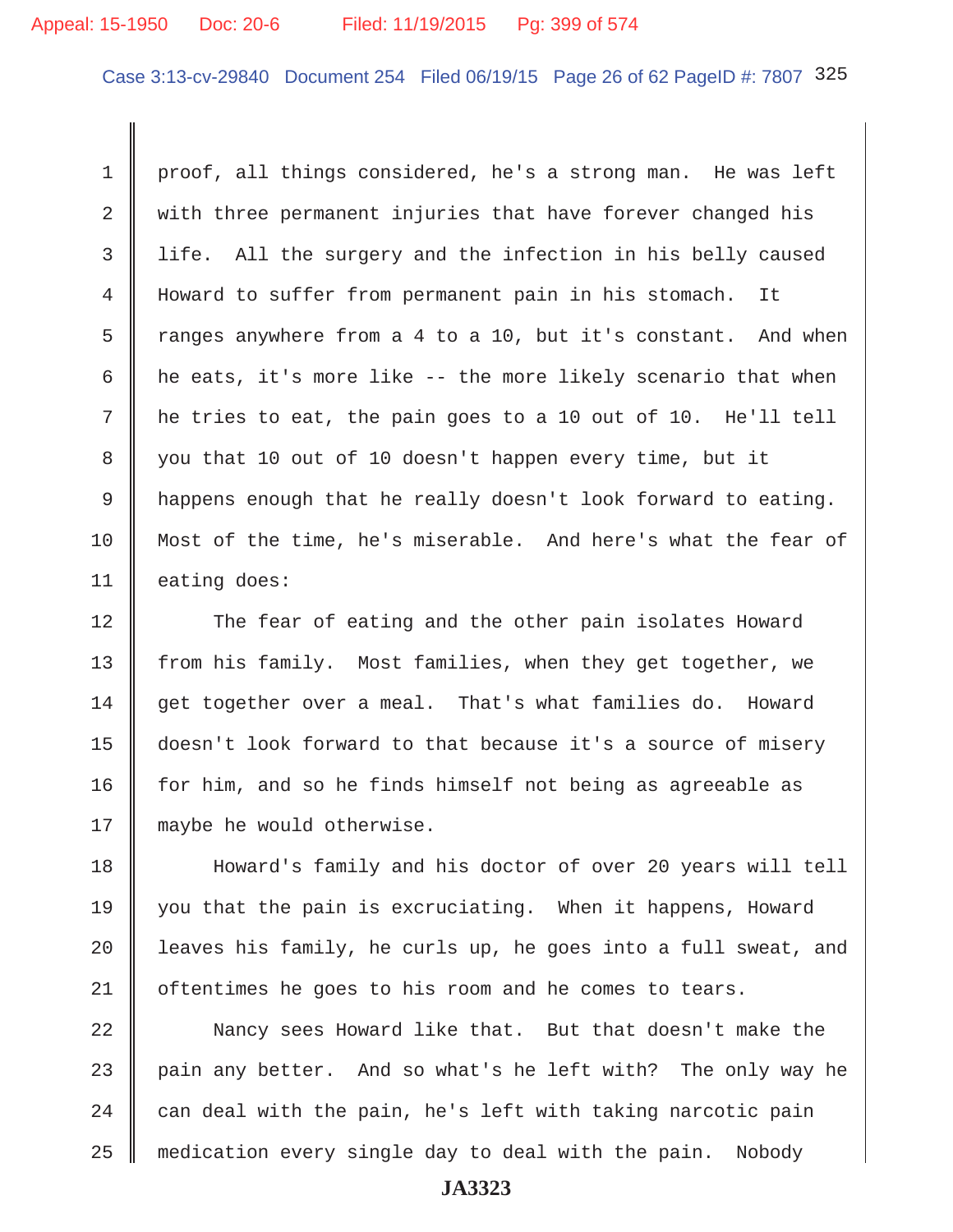# Appeal: 15-1950 Doc: 20-6 Filed: 11/19/2015 Pg: 400 of 574

Case 3:13-cv-29840 Document 254 Filed 06/19/15 Page 27 of 62 PageID #: 7808 326

 1 wants to take narcotic pain medication if they don't have to. 2 That's his only recourse.

 3 Howard lost so much weight, at one point he was about 4 60 pounds. I think that earlier photograph probably just 5 about demonstrates that. He was just lying in bed. And 6 because the nerves going to his right foot got damaged, Howard 7 can't raise his right foot. It's extremely sensitive. He has  $8 \parallel$  to wear a brace on the foot, and this keeps him from tripping. 9 He also uses a cane for balance.

10 Because of nerve damage to the foot, he can't drive. He 11 has to be taken everywhere that he needs to go by his wife or 12  $\parallel$  by someone else who has the time to take him.

13 || He can't walk on hills. His mobility and his 14 independence have been destroyed. Howard's family doctor and 15 his family will tell you that the Howard Nease you see here 16 | today is not the same Howard Nease they knew before the gas 17 || pedal got stuck.

18 So what about before? After all is said and done, you're 19 here to see the difference between Howard before the wreck and 20 Howard now. This will help you determine the level of harms 21 || and losses that he's suffered because of this event. So you 22  $\parallel$  know what Howard is like now. What was he like before?

23 Well, he looked like this two months earlier, right 24 before his wreck.

25 THE COURT: I'll give you just a few more minutes.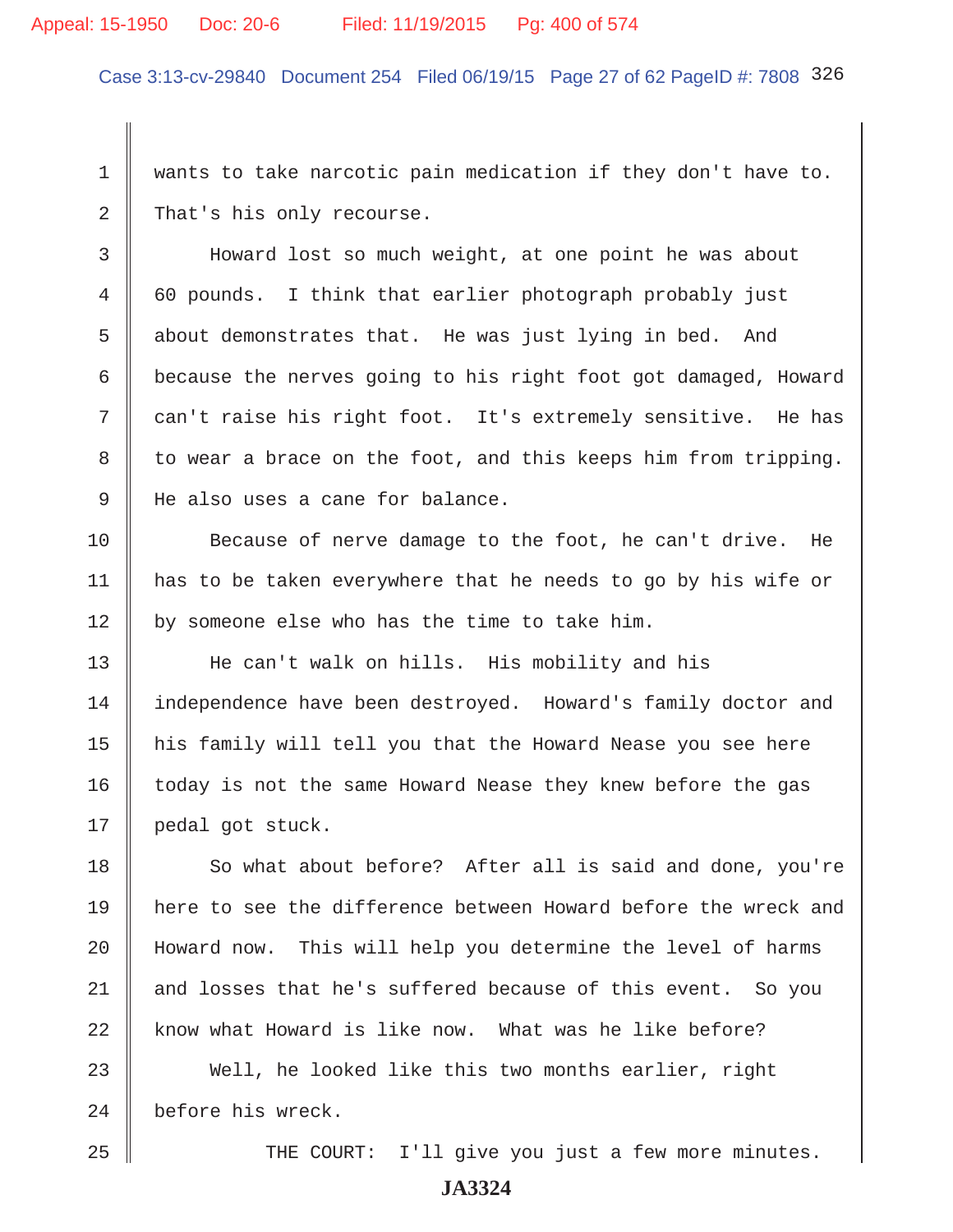# Appeal: 15-1950 Doc: 20-6 Filed: 11/19/2015 Pg: 401 of 574

Case 3:13-cv-29840 Document 254 Filed 06/19/15 Page 28 of 62 PageID #: 7809 327

1 || MR. JAVINS: Thank you, Judge.

2 This was September 18, 2012. He was eating and smiling. 3 This was just a few weeks after he'd overcome esophageal 4 cancer. They were able to surgically remove it and he was on 5 the mend. He was happy. He was finally eating. He was able  $6 \parallel$  to beat that.

7 And before, admittedly Howard had back troubles. He had 8 several back surgeries. But in 2012, he had gone to Johns 9 | Hopkins in Baltimore, and I think this was his fourth surgery  $10$  and this was a redo surgery to correct the ones that didn't 11 | really take. It took. And so he's finally better now. No 12 esophageal cancer. The back is finally better. That's why he 13 | bought the truck one week earlier in the first place, because 14 he had projects to do and he wanted to get to them because he 15  $\parallel$  felt great.

16 So what can the jury do about all this? Well, there's 17 three things you can do. You can award a verdict to help fix, 18 help and make up for. First, we're here to determine how much 19 money. That's all a civil court can do. How much money will 20  $\parallel$  it take to fix everything that can be fixed? For example, 21 verdict money for Howard's medical care and his costs.

  $\parallel$  Ford has stipulated that the medical bills in this case, 23 the medical bills, past medical bills alone, are  $$768,828.35$ .  $\parallel$  Over a half of those bills were incurred at CAMC. That's just for the doctors, the surgeons, and the therapists who have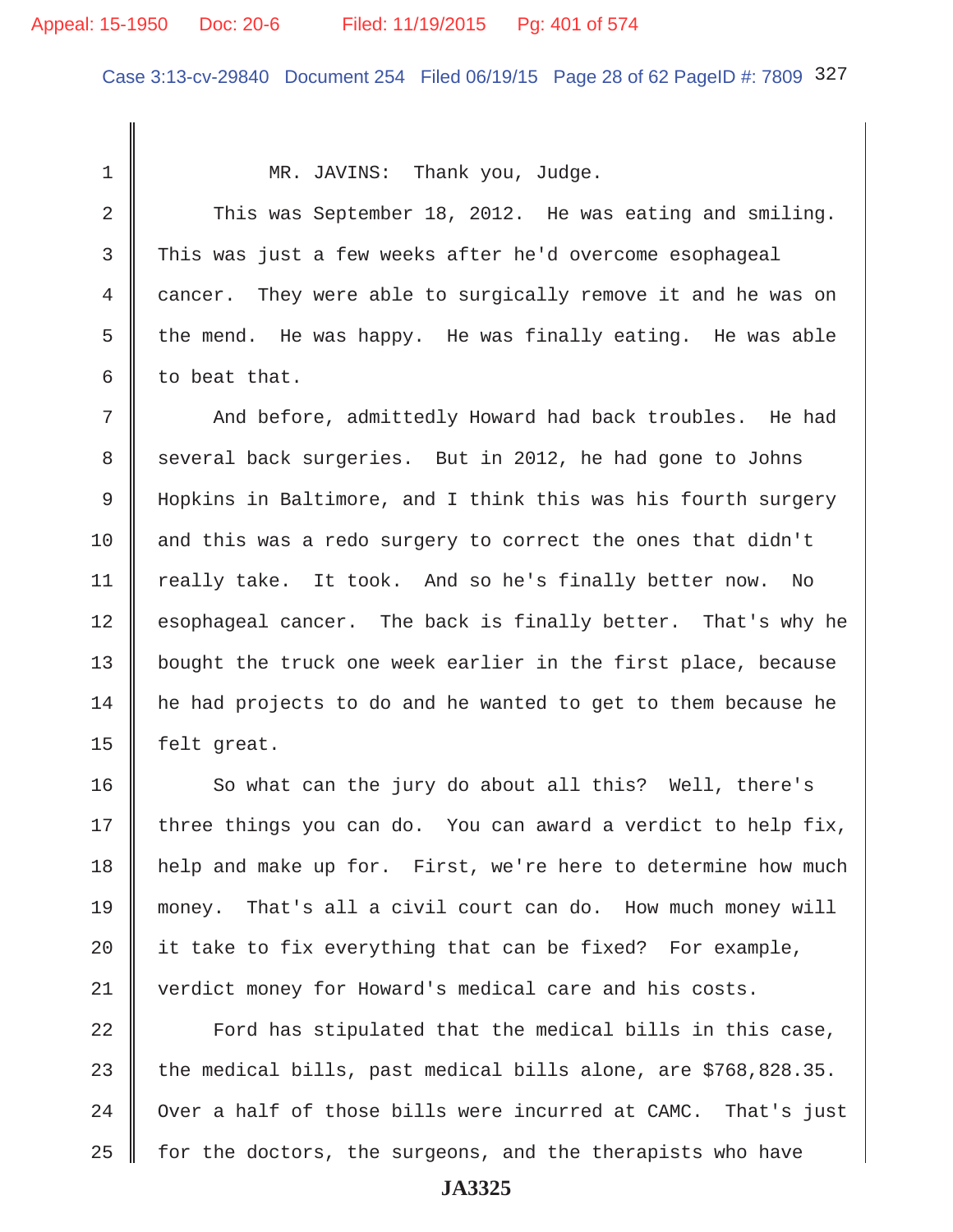# Appeal: 15-1950 Doc: 20-6 Filed: 11/19/2015 Pg: 402 of 574

Case 3:13-cv-29840 Document 254 Filed 06/19/15 Page 29 of 62 PageID #: 7810 328

1 performed procedures up to this point. That's it.

2 Second, we're here for you to decide how much it will 3 take to help the harms and losses that can be helped but not 4 completely fixed. And by that, I'm talking about a minimum 5 | life care plan, okay? The minimum level of care that will 6  $\parallel$  make Howard comfortable and safe, okay?

7 There's things that he needs, pain management, okay, 8 because of the stomach pain, a driver evaluation perhaps so he 9 can see if maybe he can drive a vehicle with hand controls, 10 counseling because he needs it, okay? Because of the kidney 11  $\parallel$  failure, other doctor visits to help with the kidney failure,  $12$  | all the complications that he currently deals with, that's 13 | what  $-$  that's what the second help money is for; how can we 14 help Howard. You can't fix it. How can we help that? All 15  $\parallel$  the things he needs.

16 || And, finally, we're here for you to decide how much it 17 || will take to match the level of the worst harms. For example, 18 Howard's inability -- I'm almost done, Judge -- Howard's 19  $\parallel$  inability to walk normally or the fact that Howard -- because 20  $\parallel$  there's some medical care we can do for that. He doesn't walk 21 normal. And the fact that he's afraid to eat and when he 22 || does, he regrets it and he loses time, precious time with his 23  $\parallel$  family because that's what families do, and he's irritable;  $24$   $\parallel$  birthday dinners, Christmas gatherings. They're not the same  $25$  | now because those things are gatherings normally around food.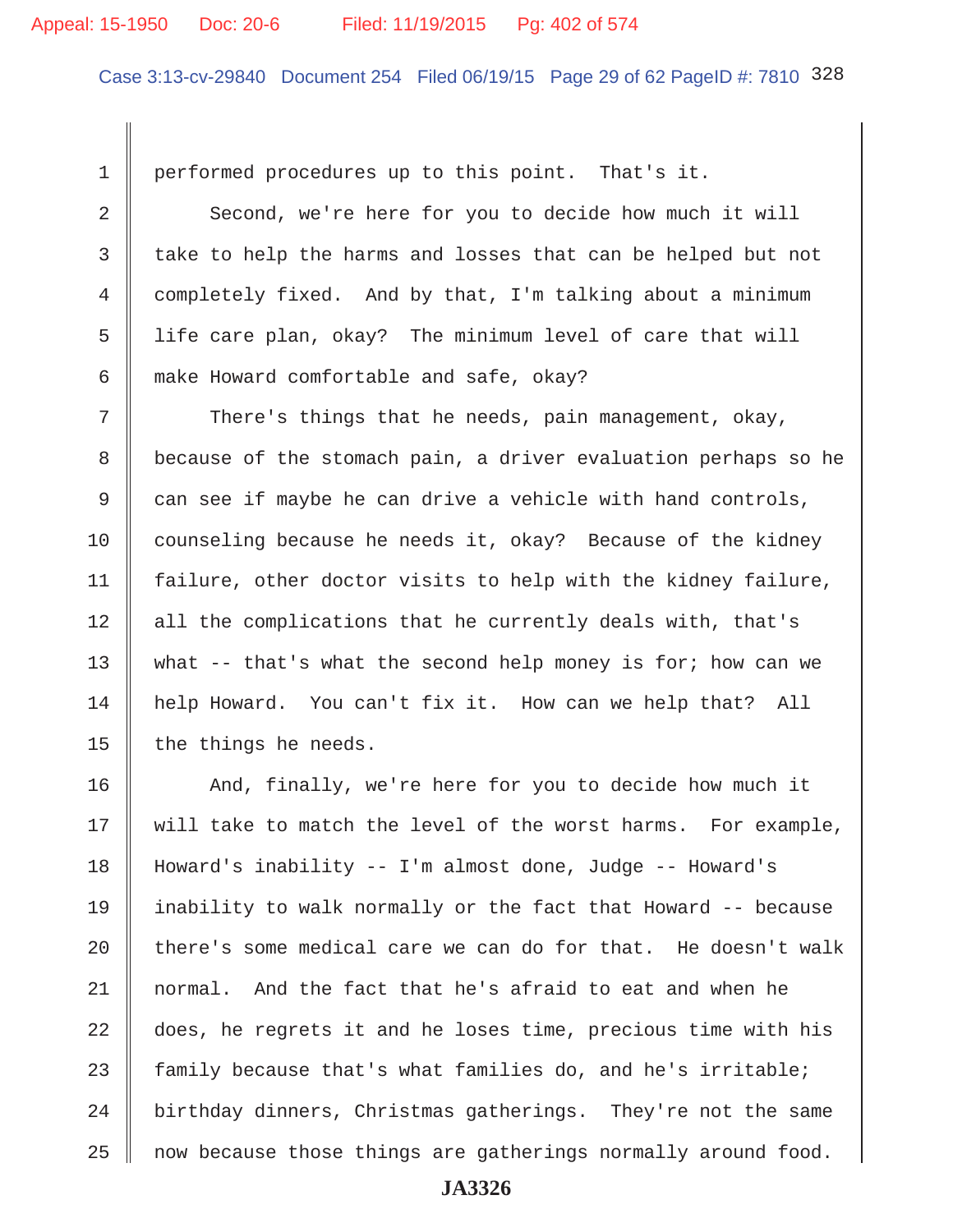# Appeal: 15-1950 Doc: 20-6 Filed: 11/19/2015 Pg: 403 of 574

Case 3:13-cv-29840 Document 254 Filed 06/19/15 Page 30 of 62 PageID #: 7811 329

 1 Howard doesn't ride his motorcycle anymore. All the 2 things that made him happy have forever been changed. Howard 3 has lost his independence. He's lost his mobility. And we'll 4 show you what can not be fixed so you can determine how much  $5 \parallel$  it takes to match.

6 Sut for the rest of Howard's life, he and Nancy will live 7 || every moment with what happened. This is not a broken leg 8 that gets better. This is the harm that goes on harming. And  $9 \parallel$  by the end of this case, you'll see the evidence, the facts, 10  $\parallel$  and the truth, and you'll have to come back and ask for a 11 verdict consistent with -- we're going to ask you for a 12 verdict consistent with the harm that this stuck gas pedal 13 caused. That's what we're asking for, a verdict consistent 14 with the harm caused by this stuck gas pedal caused by this 15 part. (Indicating)

16 The medical bills in this case, as I said, past medical 17 | bills are 768,000-plus dollars. The minimum life care plan,  $18$   $\parallel$  just to help him going forward to give him some things that 19 might make the pain better, is \$249,000. Together, that's  $20$   $\parallel$  over a million dollars. And that's just to pay people for 21 basic services. Most of that is to pay the doctors back for  $22$  services they've already rendered. Those dollars go to other  $23$  people. But that's only part of your verdict.

 $24$   $\parallel$  The more important part is what the stuck gas pedal did  $25$  to the rest of Howard's life. And that is overwhelmingly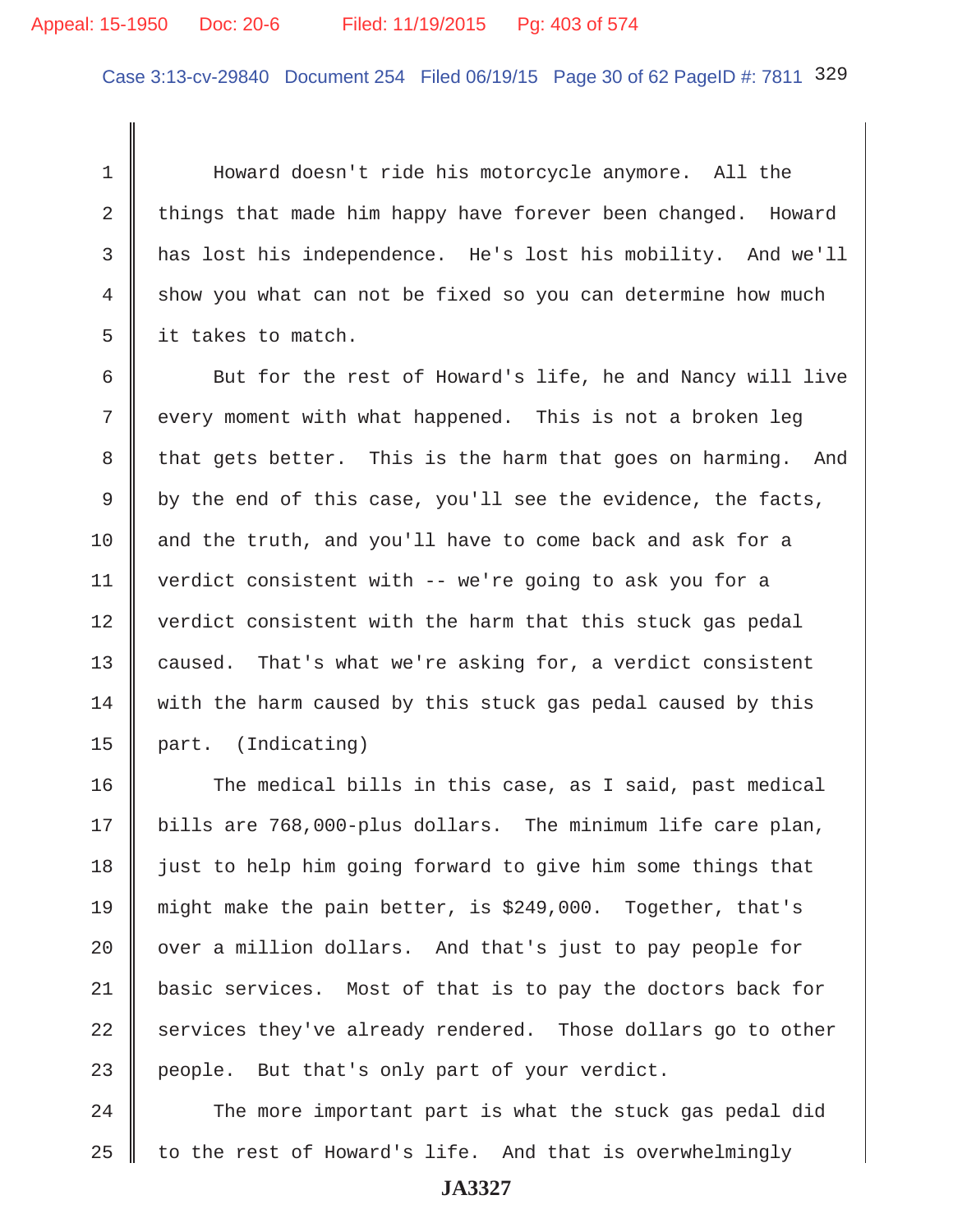# Appeal: 15-1950 Doc: 20-6 Filed: 11/19/2015 Pg: 404 of 574

Case 3:13-cv-29840 Document 254 Filed 06/19/15 Page 31 of 62 PageID #: 7812 330

1  $\parallel$  significant. And so in kind, because of this overwhelmingly 2 significant event caused by the gas pedal, we are asking for  $3$   $\parallel$  an overwhelmingly significant verdict.

4 Thank you.

 5 THE COURT: All right. Mr. Javins, if you would 6 take your exhibits down and let Mr. Bibb set up. My court  $7$  | reporter is changing her tape.

8 Whenever you're ready, Mr. Bibb.

 9 MR. BIBB: Thank you, Your Honor. Ladies and 10 gentlemen of the jury, may it please the Court. It's late in 11 | the afternoon. I'll try to be brief.

12 | Ladies and gentlemen, I'm Randy Bibb, and along with Andy 13 Cooke and Ryan Clark, we're here to represent the men and 14 women of Ford Motor Company who manufactured, nearly 16 years 15  $\parallel$  ago, a motor vehicle that Mr. Nease was driving when he was 16 involved in a single-vehicle wreck in November of 2012, more 17  $\parallel$  than two and a half years ago now.

18 We're going to talk about what the evidence is going to 19 show in this case. And the evidence that you will see in this 20 || case will show that Mr. Howard Nease did not receive his 21 injuries because of any defect that existed in the 2001 Ford 22 Ranger when it was manufactured and sold by Ford 11 years  $23$  earlier.

 $24$   $\parallel$  No, he was injured because, the evidence is going to be, 25  $\parallel$  he made a mistake. Mr. Nease mistakenly stepped on the gas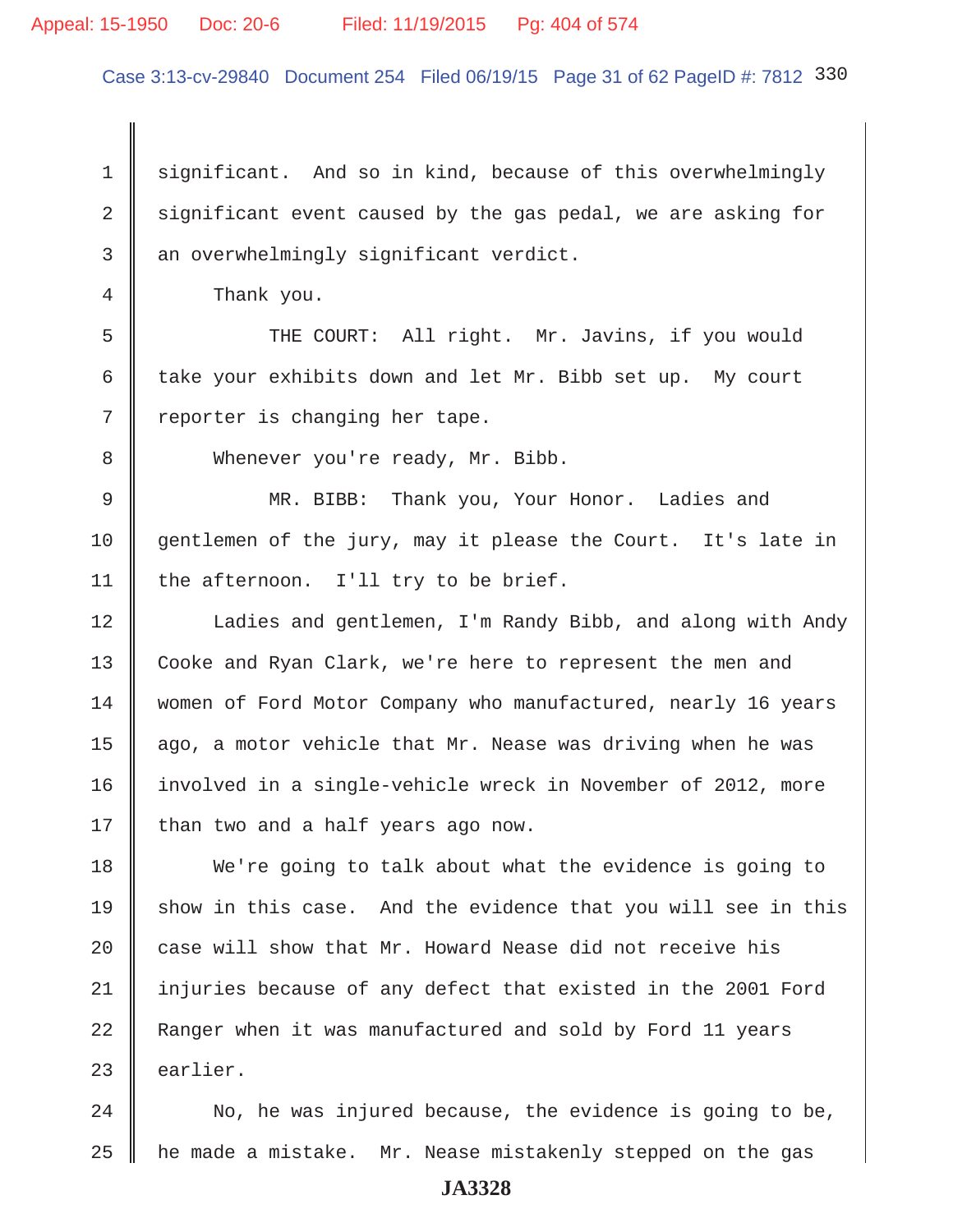# Appeal: 15-1950 Doc: 20-6 Filed: 11/19/2015 Pg: 405 of 574

Case 3:13-cv-29840 Document 254 Filed 06/19/15 Page 32 of 62 PageID #: 7813 331

 1 pedal rather than the brake pedal. He did this even though he 2 is an experienced driver. No doubt about it. But drivers are 3 human beings, and human beings from time to time are known to 4 make mistakes.

 5 No one likes it when someone is injured in a car wreck,  $6 \parallel$  and certainly no one at Ford ever wants to see someone injured 7 in a wreck involving a Ford vehicle. And we're not disputing 8 that Mr. Nease was injured. We just saw a long presentation 9 about his injuries that occurred as a result of a wreck. Ford 10 | Motor Company stipulates that he was injured in this wreck.

11 | As this judge read to you, we stipulated the amount of 12 medical bills Mr. Nease incurred. But we're also going to 13 present some evidence about his medical condition before the 14 wreck and at the time of the wreck that is important for you 15 | to consider in trying to determine what happened on 16 November 20th, 2012.

17 || And, again, we all feel sorry for Mr. and Mrs. Nease. 18 You know, if there was any issue of whether this case was 19 about sympathy, there wouldn't be a need for a lawsuit or a 20 case. Everybody feels sympathy for the Neases.

21 Now, why we are here today and why Ford Motor Company is  $22$   $\parallel$  here is because the plaintiffs' attorneys have chosen to blame 23 Ford and the 2001 Ranger pickup truck for the wreck and 24 Mr. Nease's injuries.

25 Now, as part of this case, Ford is going to prove three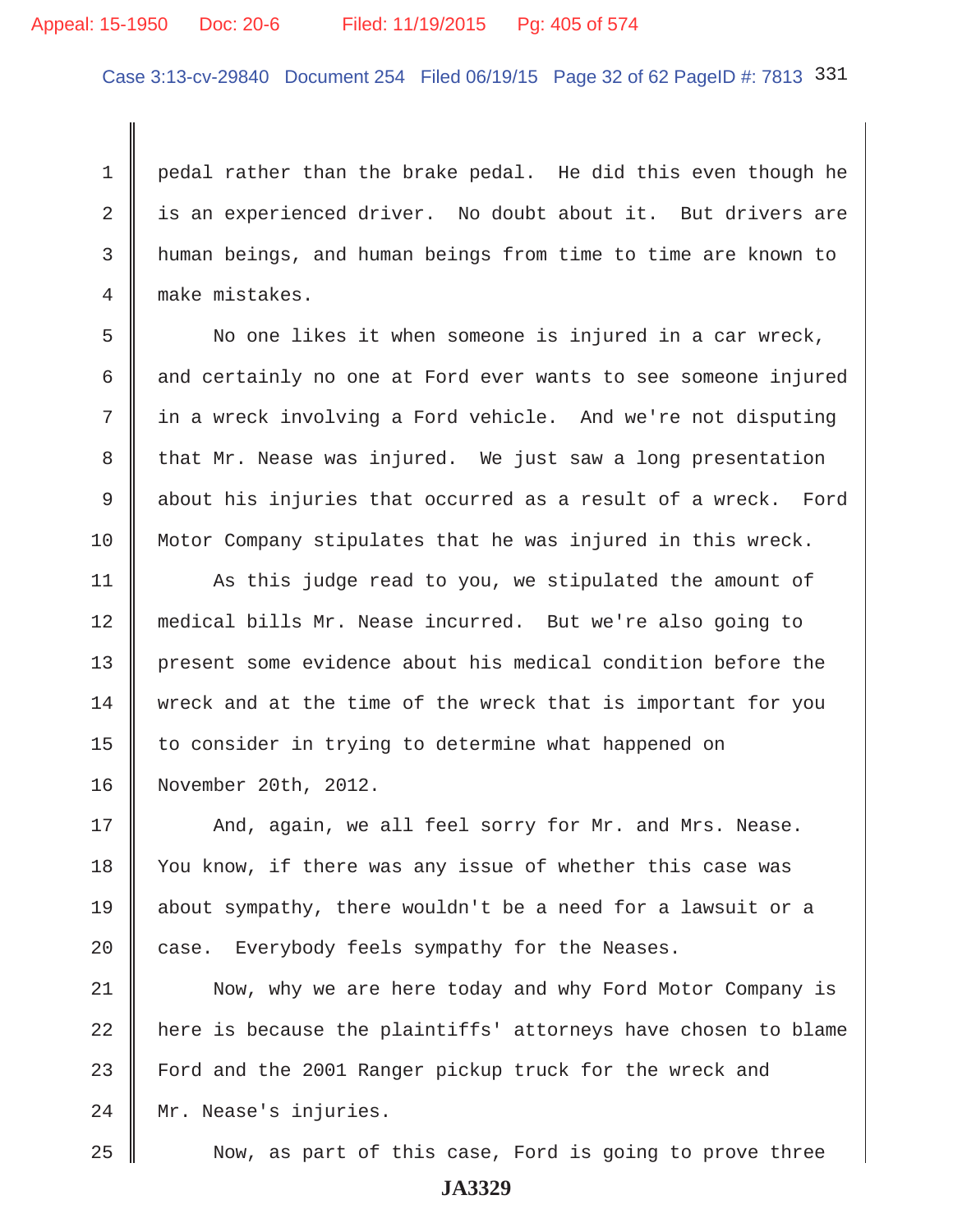## Appeal: 15-1950 Doc: 20-6 Filed: 11/19/2015 Pg: 406 of 574

Case 3:13-cv-29840 Document 254 Filed 06/19/15 Page 33 of 62 PageID #: 7814 332

1 things about what happened on November the 20th, 2012. First, 2 the Ranger speed control cable did not get stuck at the time  $3 \parallel$  of the crash. It was not stuck before the crash. It was not  $4 \parallel$  stuck after the crash. And there is no evidence that it was  $5 \parallel$  stuck at the time of the crash.

6 Two. The physical evidence, all of the physical evidence  $7$   $\parallel$  is consistent with Mr. Nease making the pedal mistake and 8 stepping on the accelerator rather than the brake. There's 9 physical evidence on the truck. There's physical evidence at  $10$  the scene that proves this.

11 Third, if Mr. Nease had applied the brakes, the Ranger 12 would have stopped long before it hit the brick wall.

13 Thank you, Mr. Doyle.

14 This is the photo of the truck before it was wrecked. 15 Let me begin by telling you a little bit about the history of 16 this Ranger. It's a 2001 model. By the time of this wreck in 17 November of 2012, it was more than 11 years old. It had been 18 driven more than 116,000 miles. It had two prior owners, both 19 | of whom had maintained the truck very well, and neither of  $20$  | those owners had ever experienced an occasion where the 21 accelerator stuck or the brakes failed to stop the vehicle, as 22 || Mr. Nease's lawyers claim.

23 Mr. Nease found this truck over the Internet. That's why  $24$  we have pictures of the truck before the wreck. They were 25 | advertised on the Internet. And his daughter drove him all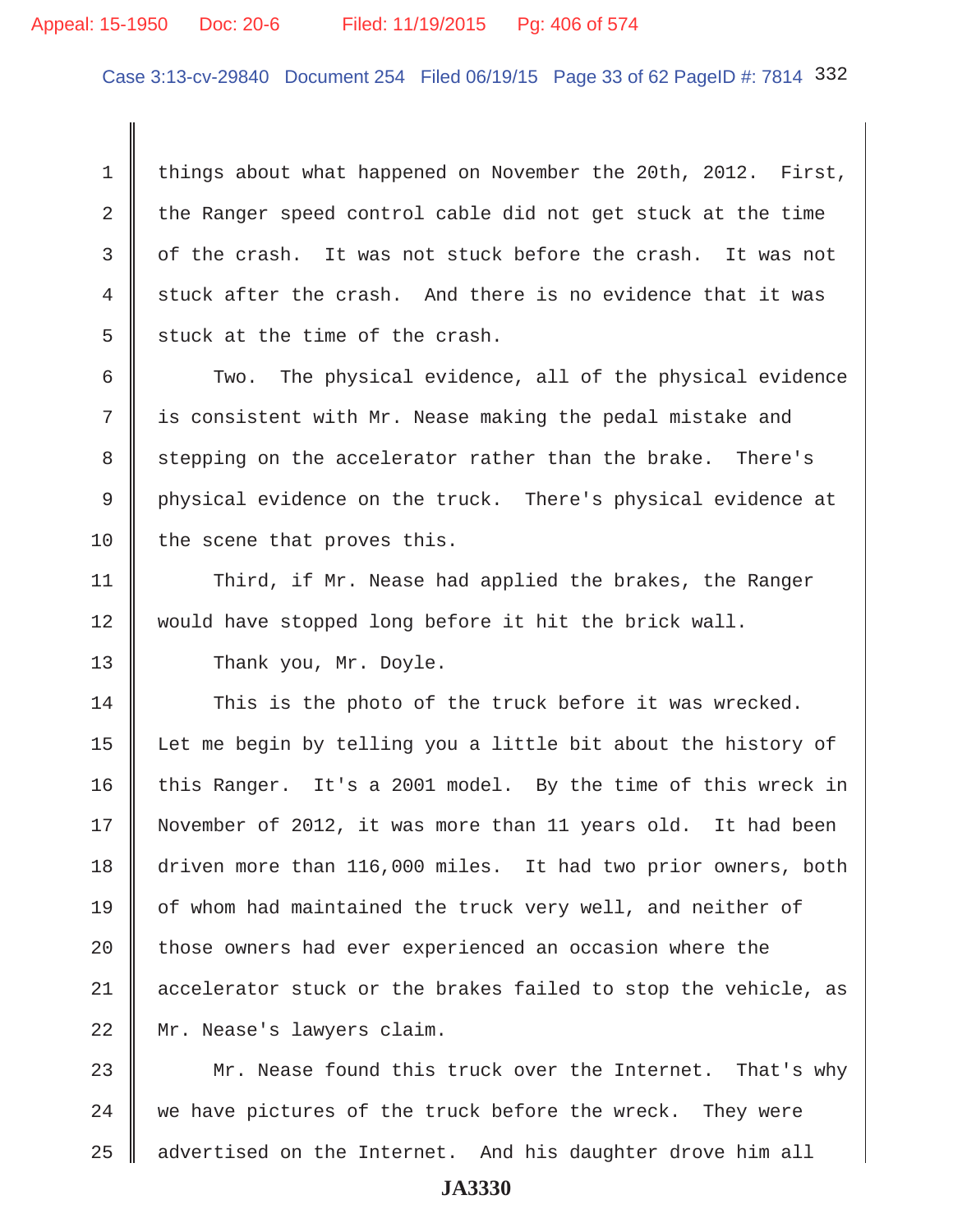#### Appeal: 15-1950 Doc: 20-6 Filed: 11/19/2015 Pg: 407 of 574

Case 3:13-cv-29840 Document 254 Filed 06/19/15 Page 34 of 62 PageID #: 7815 333

1 the way to Findlay, Ohio, up near Toledo, where he found this  $2 \parallel$  truck over the Internet.

3 The truck was clean. It drove well. And Mr. Nease 4 bought it on the spot. This was November 10, 2012, ten days 5  $\parallel$  before the wreck. It was the first Ranger that Mr. Nease had  $6 \parallel$  ever owned.

 $7$   $\parallel$  This is the route that Mr. Nease agrees he drove by 8 | himself from Findlay back to his home in Poca. It's more than 9 240 miles. He took interstate. He took surface roads. He 10 went through stop signs. He went through traffic lights. And 11 during that drive, he had no problems with the truck, no 12 problems with the accelerator, no problems with the brakes.

13 || In fact, over the ten days that he owned this truck from 14 the time he bought it to the time of the wreck, he put about 15 450 miles on the truck. But he never took it off-road. He 16 | never drove it in any kind of dusty conditions. And most 17 | importantly, he never had a problem with the accelerator or 18 the brakes. Thus, for more than 11 years and a hundred 19 thousand miles, no one ever had any problems.

20 || Now, in a few minutes I'm going to talk about what 21 plaintiffs' theory is against Ford and why that doesn't fly. 22  $\parallel$  But right now I want to take you back and talk to you a little 23 bit more about what happened on the day of the wreck.

24 All right. We go back to Tuesday, November the 20th of 25 2012. It's two days before Thanksgiving. It's Thanksgiving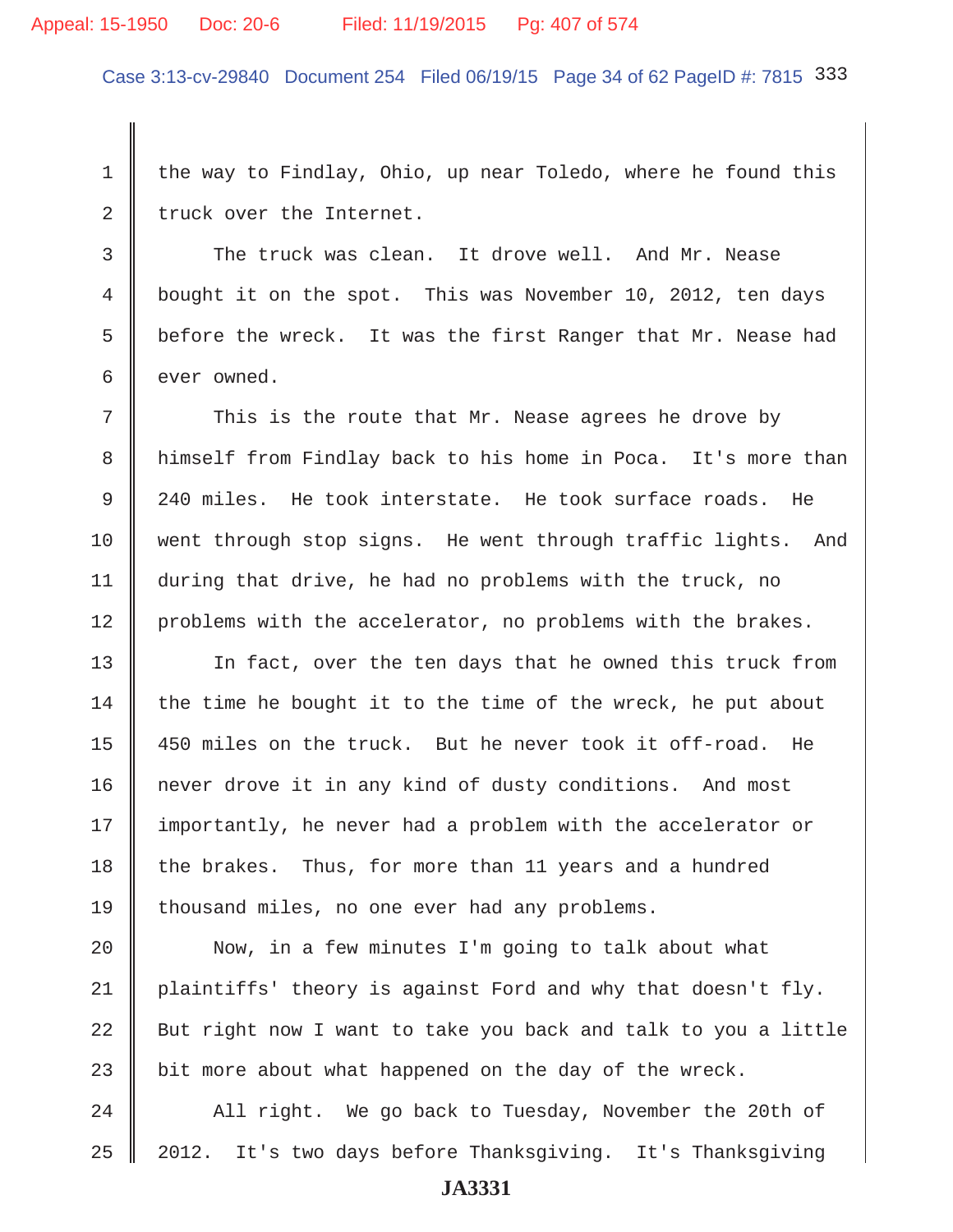#### Appeal: 15-1950 Doc: 20-6 Filed: 11/19/2015 Pg: 408 of 574

Case 3:13-cv-29840 Document 254 Filed 06/19/15 Page 35 of 62 PageID #: 7816 334

 1 week. The weather on that day in St. Albans was sunny and 2 mild. It was about 50 degrees or so that day.

3 That morning, Mr. Nease scheduled a meeting with his 4 financial advisor whose office was in St. Albans.

5 Go to the next slide.

 6 What he does, then, his truck has been parked overnight  $7$   $\parallel$  in his driveway. He gets up. He has no problems starting the 8 truck. And then he drove the truck about 7 miles from his 9 home in Poca, using this route that you see on the screen, to 10 his financial advisor's office, which is located on Route 60 11 | or MacCorkle Avenue there in St. Albans.

12 | Mr. Nease, to make this route, had to make numerous 13 starts and stops at traffic lights and stop signs and turns on  $14$  the route. And every time he drove this from his home to his 15 | financial advisor's office, the truck started and accelerated 16 | normally and braked and stopped normally, just like it had 17 done for 116,000 miles in 11 years.

18 | Mr. Nease will tell you that the accelerator pedal wasn't 19 sticky and the brakes stopped and slowed the truck every time 20  $\parallel$  he used them.

21 Now, when he arrived at the financial advisor's office,  $22$   $\parallel$  he learned that either he had forgotten something by mistake 23  $\parallel$  at home or he needed to take something and have his wife sign 24  $\parallel$  it. It's a little unclear exactly what happened there, but 25 Mr. Nease was forced to turn around and drive back to his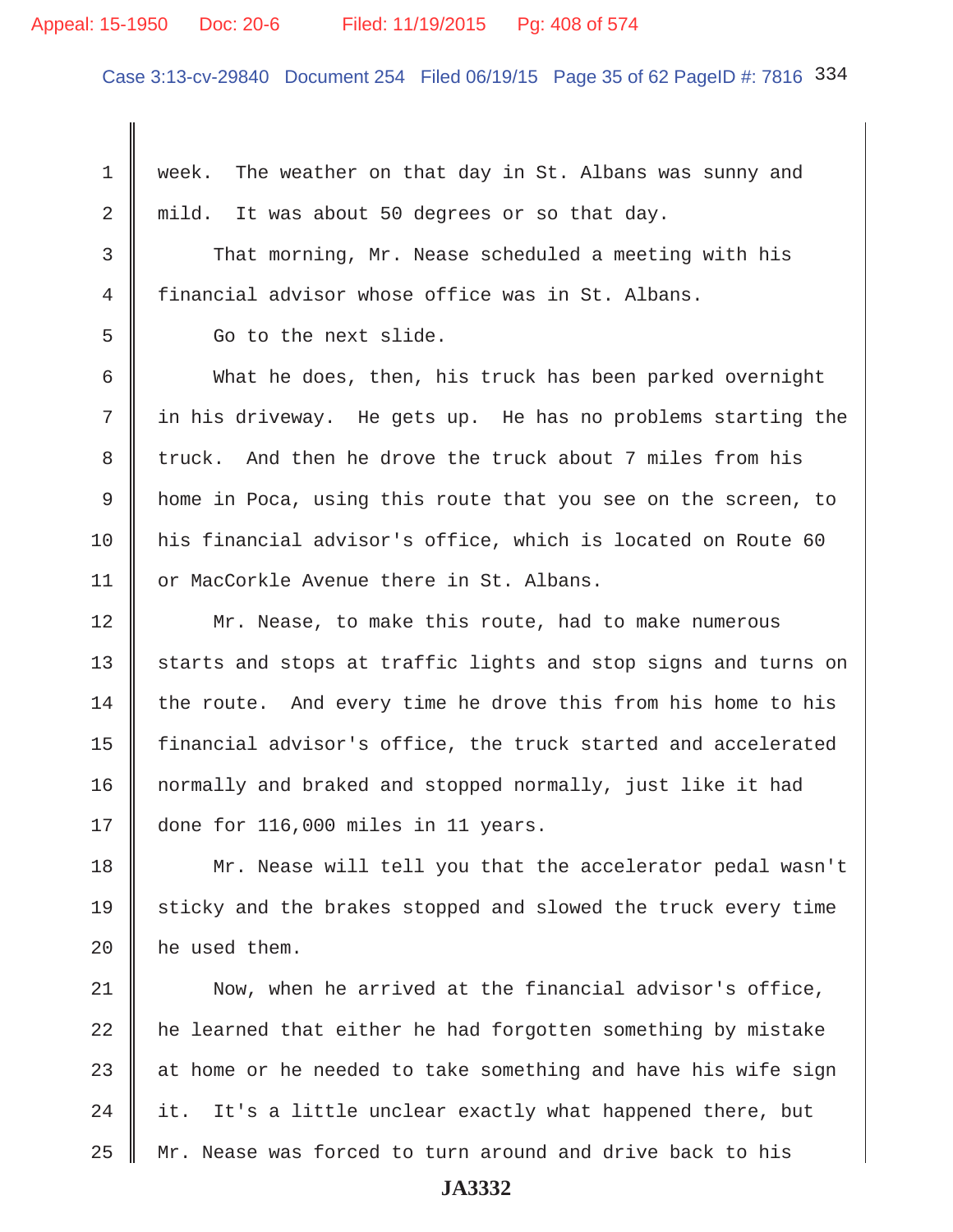# Appeal: 15-1950 Doc: 20-6 Filed: 11/19/2015 Pg: 409 of 574

Case 3:13-cv-29840 Document 254 Filed 06/19/15 Page 36 of 62 PageID #: 7817 335

 1 house. And he followed the same route and he went through all 2 the same stops and he went through all the same lights, and he 3 accelerated and braked and had no problems with the truck. 4 The accelerator wasn't sticky and the brakes weren't not  $5 \parallel$  stopping the truck.

6  $\parallel$  After he got what he needed, Mr. Nease then headed back  $7 \parallel$  to the financial advisor's office following the same route for  $8 \parallel$  the third time that morning. And, again, he had no problems 9  $\parallel$  with the truck at all. The accelerator pedal wasn't sticking 10 and the brakes always slowed and stopped the truck.

11 | All right. So now we're going to go to the point where 12 he crosses the bridge on St. Albans and he's now got to turn 13  $\parallel$  right -- excuse me -- turn left to get on Route 60, goes over 14 the river here, and now he's proceeding down Route 60 within a 15 mile or so of his financial advisor's office.

16 | Now, during his deposition before trial, I asked 17 Mr. Nease to tell me where the truck seemed to begin to 18 accelerate. And he drew two lines on this map that you see 19 here. And the two lines that say -- have the word 20 | "Accelerate" over them, that's where Mr. Nease says he 21 believes his truck began to accelerate on him, somewhere  $22$   $\parallel$  between a church and a car dealership there in St. Albans.

23 I then said, "After you noticed it, what did do you?" He  $24$   $\parallel$  said he tried to tap and then he also said he stomped on the 25 accelerator pedal, but the car, not surprisingly, sped up some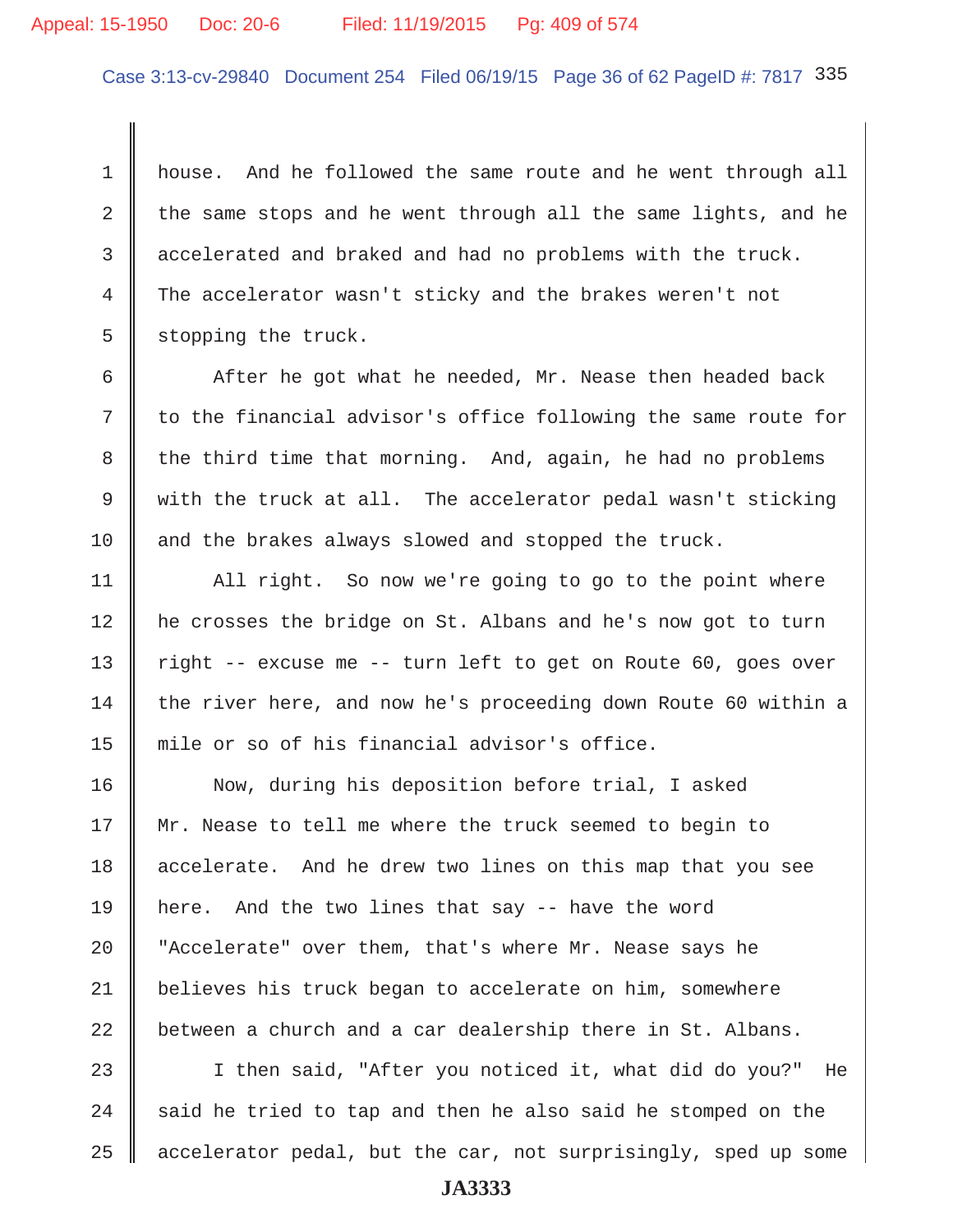Case 3:13-cv-29840 Document 254 Filed 06/19/15 Page 37 of 62 PageID #: 7818 336

1 more.

2 So then I asked him to tell me where he applied the 3 brakes, and he put -- he drew the line that says the word 4 "Brake" over it. In fact, he told me he stood on the brakes 5  $\parallel$  at that point as hard as he could, but the truck did not slow 6 down. He even tried to pump the brake pedal, but that did not 7 work.

8 If you could pan back out, Mr. Doyle, for just a second. 9 If you look way over on the right-hand side is the word 10 "Mousie's." That's where the car wash is. You can see the 11 blue roof. That's where Mr. Nease hit -- there's a brown 12 building just to the right of the blue roof, and that's the 13 | building he ran into.

14 Now, we have a diagram that is a surveyor's diagram that 15  $\parallel$  shows the path that Mr. Nease took. He'll tell you, and his 16 | lawyer told you earlier, that at some point near a used car 17 | lot with a gravel driveway, Mr. Nease deliberately turned the 18 wheel to the right and ran off of Highway 60. He ran over 19 those curbs, he ran through the Domino's pizza parking  $\text{lot}$ , 20 | jumping two curbs there, running through a mulched flowerbed. 21 He then jumped a third curb that separates Domino's from 22 Mousie's Car Wash and then went through one of the car wash  $23$   $\parallel$  bays and hit head-on into a brick wall. And this is what his  $24$  truck looked like after that.

25 He hit the wall doing about 35 miles an hour. Now, the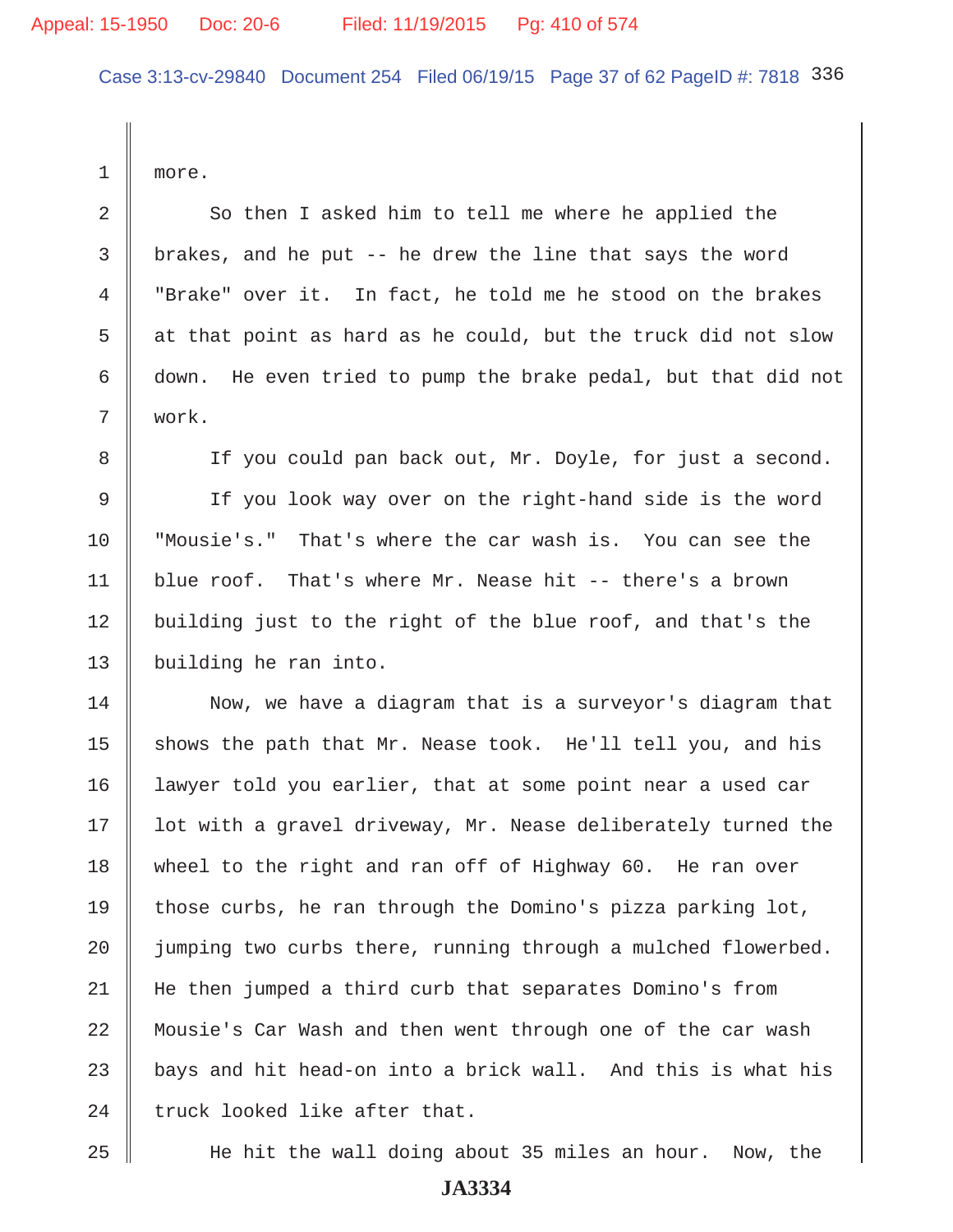# Appeal: 15-1950 Doc: 20-6 Filed: 11/19/2015 Pg: 411 of 574

Case 3:13-cv-29840 Document 254 Filed 06/19/15 Page 38 of 62 PageID #: 7819 337

1 testimony is that he was doing about 50 miles an hour on the 2 | highway. So in this distance, he did slow down to about  $3 \parallel 30$  miles an hour by the time he hit the brick wall.

 4 If we could go back to the reconstruction diagram. 5 There are two witnesses to this incident. There is a 6 Mr. William Daily. Mr. Daily was driving up on Route 60. 7 Initially he was behind Mr. Nease. They were both in the slow 8  $\parallel$  lane -- I'll call it that -- and he noticed Mr. Nease driving 9 much slower than the speed limit and weaving in his lane of 10 travel. This concerned Mr. Daily, and he will tell you that 11 | he was concerned that Mr. Nease was either preoccupied by 12 Something or it appeared he may be impaired.

13 || In any event, he was driving erratically. So Mr. Daily  $14$  got in the passing lane and passed him to get ahead of 15 | Mr. Nease. Mr. Daily will tell you that during this period of 16  $\parallel$  erratic driving that he saw Mr. Nease doing, he never saw 17 | brake lights come on on the vehicle.

18 After Mr. Daily got ahead of Mr. Nease, he then saw in 19 his rear view mirror Mr. Nease coming up quickly from behind  $20$  | him. He's still in the passing lane. He sees Mr. Nease come 21 up in the slow lane and then veer off the road and across the 22 Domino's parking lot and ultimately where he runs into the  $23$  | brick wall.

24 The second witness is Mr. Kemplin. And you can see his  $25$  mame at the bottom. That little rectangle icon is a vacuum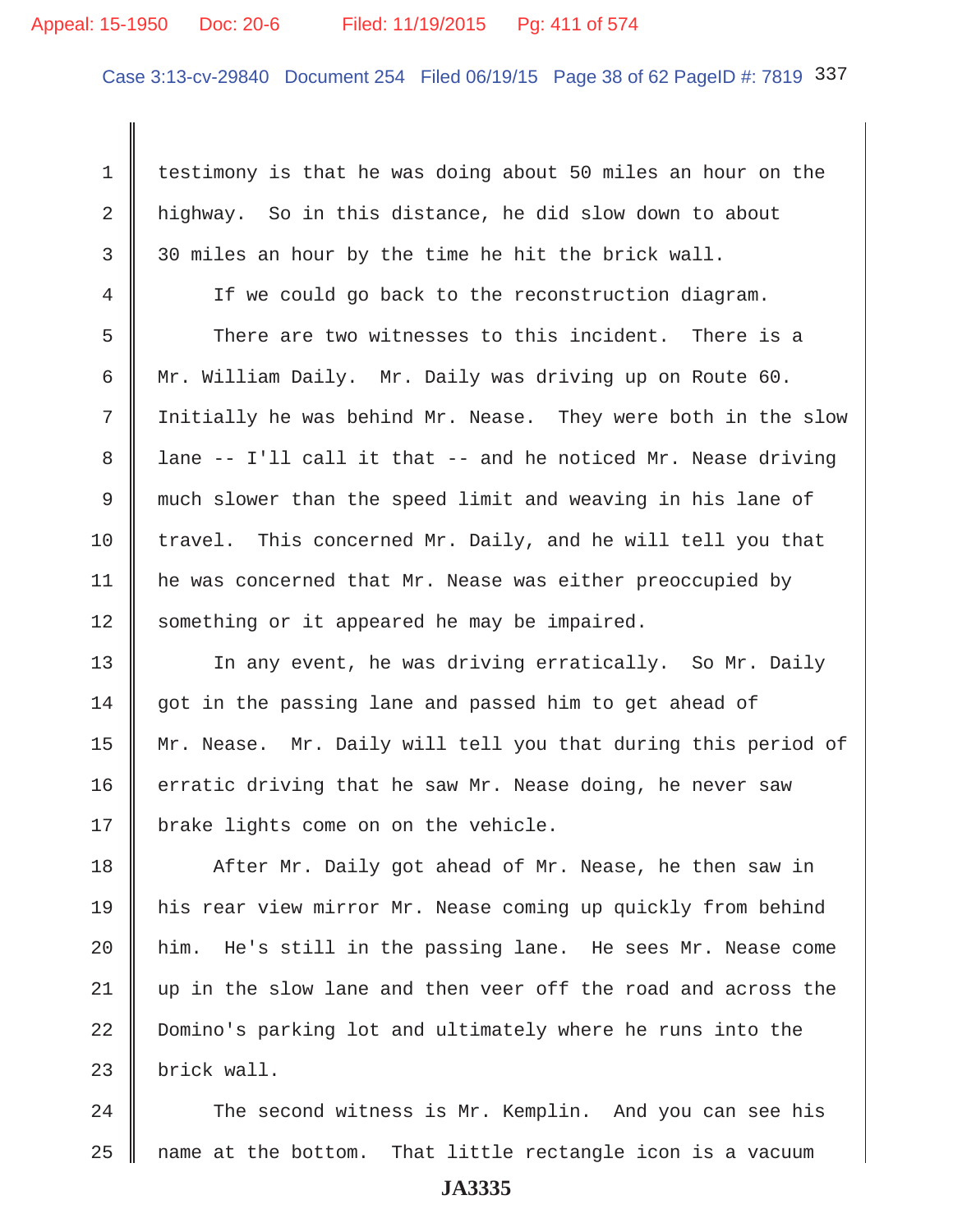# Appeal: 15-1950 Doc: 20-6 Filed: 11/19/2015 Pg: 412 of 574

Case 3:13-cv-29840 Document 254 Filed 06/19/15 Page 39 of 62 PageID #: 7820 338

 1 machine like they have at the car wash there. And he was 2 actually vacuuming out his car that Tuesday morning when all 3  $\parallel$  of a sudden he heard Mr. Nease enter the Domino's pizza lot, 4 heard the sound of his car coming over the sound of his vacuum 5 cleaner. He watched Mr. Nease cross the lot, hit the curbs, 6  $\parallel$  go through one of the bays and hit the brick wall.

7 The truck came so close to Mr. Kemplin that he felt the 8 breeze of it as it blew by him. Now, even though he was only 9  $\parallel$  a few feet from the truck, Mr. Kemplin does not recall one way 10  $\parallel$  or the other, frankly, seeing any brake lights on Mr. Nease's 11 vehicle as it passed him, but he also did not hear the sound 12 | of squealing tires like you would if you had the brakes 13 applied.

 $14$   $\parallel$  After the truck hit the wall, the testimony will be that 15  $\parallel$  the engine did continue to run for a short period of time and 16 the tire  $-$  one of the rear wheels spun until the engine died. 17 || Mr. Kemplin came over and helped open the door so that 18 Mr. Nease could get out.

19 Mr. Nease was very fortunate in this crash. He hit a 20 brick wall head-on at 35 miles an hour. He's wearing his 21 seatbelt. The air bags deploy. He was, unbelievably, able to 22 walk away from this accident with just some broken ribs and a  $23$  sore abdomen.

24 He talked to the police officers. He told them that he  $25$  thought his accelerator stuck. Ultimately, he was taken to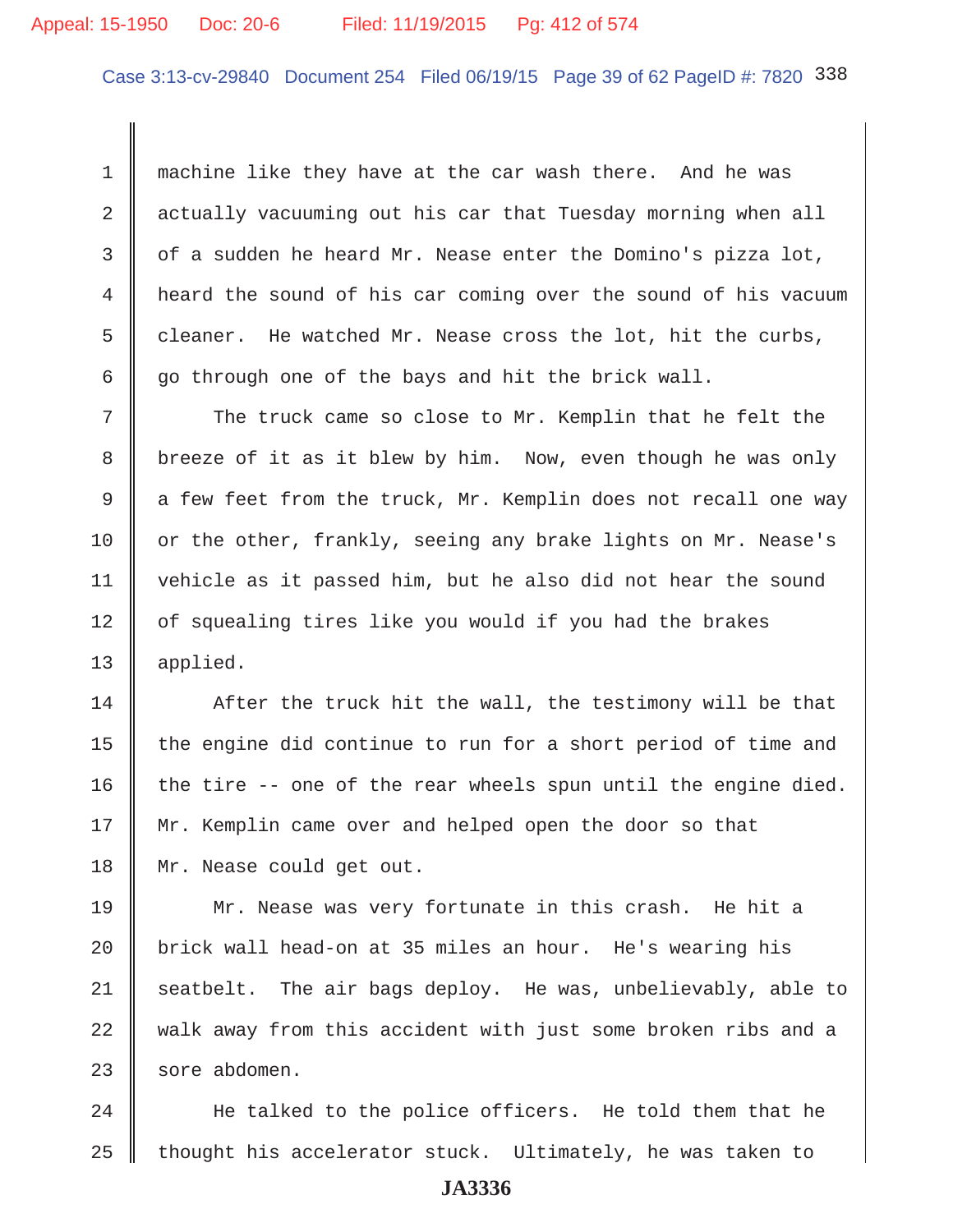# Appeal: 15-1950 Doc: 20-6 Filed: 11/19/2015 Pg: 413 of 574

Case 3:13-cv-29840 Document 254 Filed 06/19/15 Page 40 of 62 PageID #: 7821 339

1 the hospital for treatment, and you have already heard a long 2 description of the lengthy hospitalization. So I'm not going  $3 \parallel$  to go through that. But, ladies and gentlemen, that's what 4 happened on Tuesday, November 20th. We're here because 5  $\parallel$  Mr. Nease says he crashed because he thought the accelerator  $6 \parallel$  stuck.

 7 Now, I want to talk about what the evidence, what the 8 physical evidence shows, and it simply doesn't support that  $9 \parallel$  story. Let's review that.

10 First, there is physical evidence on the truck itself 11  $\parallel$  that demonstrates that when he hit the brick wall, Mr. Nease's 12 || right foot was on the gas pedal and not on the brake pedal as 13 || he insists. When he hit the brick wall, Mr. Nease's body,  $14$  even though it was restrained by the belt, went forward and 15 his knees hit what's called the knee bolster. It's a trim 16 panel below the instrument panel and it's designed to absorb 17 energy from somebody's lower extremities in a crash.

18 If we could see that.

19 This is a photograph of the knee bolster in Mr. Nease's 20  $\parallel$  truck. The red boxes surround the two knee marks that were 21 left from this impact on that knee bolster. You can also see 22  $\parallel$  the knee bolster is bent and deformed. The one on the left 23 side of your screen is the left knee, and the right side is 24 the right knee. And as Mr. Nease's body went into it, his  $25$  knees spread slightly, and you can see the transfer moving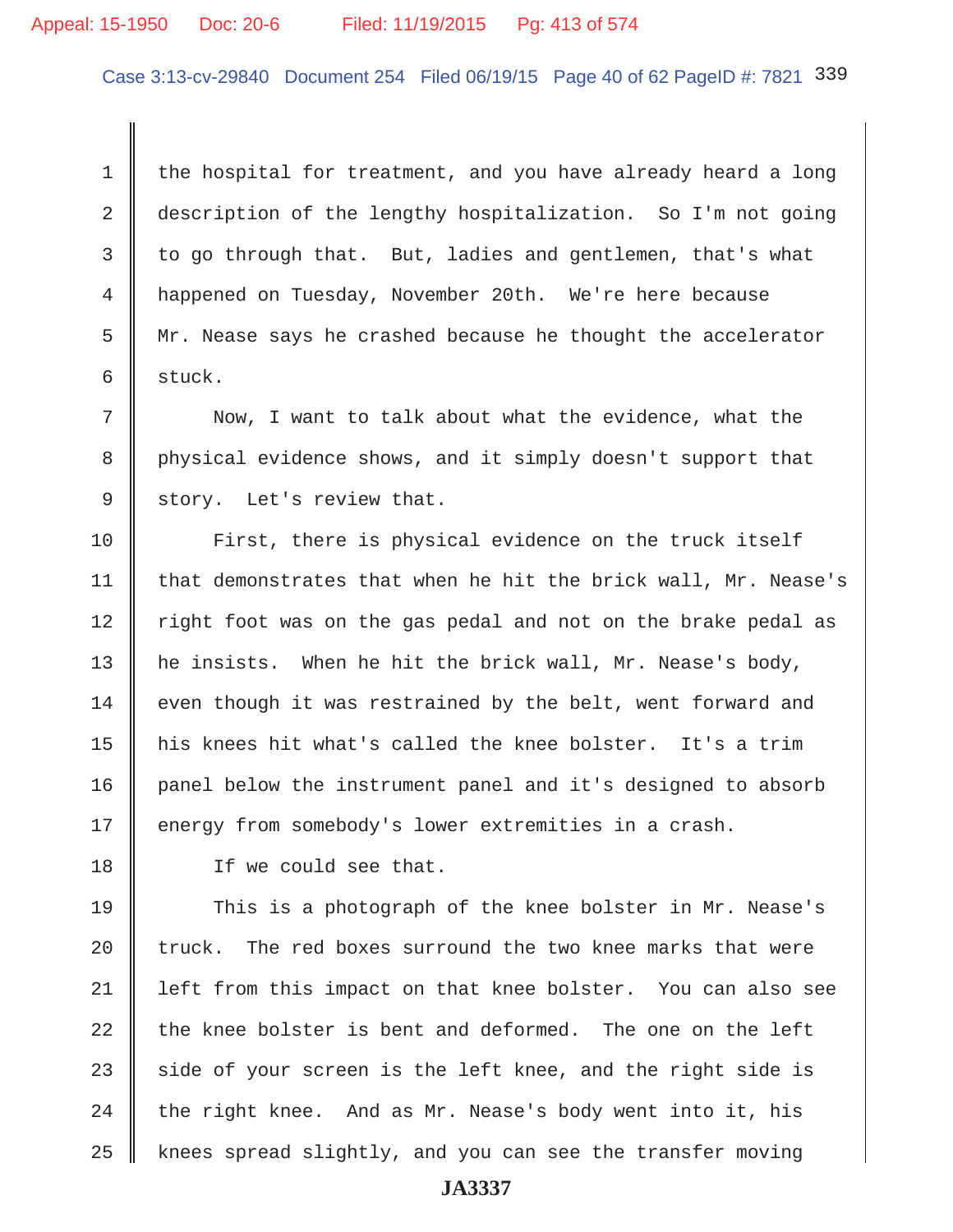# Appeal: 15-1950 Doc: 20-6 Filed: 11/19/2015 Pg: 414 of 574

Case 3:13-cv-29840 Document 254 Filed 06/19/15 Page 41 of 62 PageID #: 7822 340

 $1 \parallel$  outward from the impact points there.

2 Those are two distinct marks that came only from this  $3$  crash. And he hit that knee bolster so hard that you can 4 actually even see the imprint of the fabric from his clothing 5 || into the knee bolster.

 6 Now, neither of those is where his right knee would be if 7 his right foot -- and Mr. Nease will tell you he used only his 8 T right foot for both the gas and the brake. Neither of them is 9 where his right foot would be if his right foot had been on  $10$  the brake. How do we know this?

11 We took someone the same size and weight of Mr. Nease at  $12$  the time, put them in a similar vehicle, put seatbelts on 13 them, cinched the belts up and forced that person to try to 14 move into the instrument panel.

15 Could we see the next slide?

16 When you take a look, here's the right knee mark. You  $17$  can see that it is directly above the accelerator pedal. And 18 | if someone is pressing down fully on the accelerator pedal and 19 they've got the same size as Mr. Nease, their knee is going to 20  $\parallel$  be almost exactly where his knee is here.

21 | On the other hand, if they use their right foot to press  $\parallel$  on the brake pedal, the knee is moved over towards the center  $\parallel$  of the vehicle. There's no mark there. There's no damage to the instrument panel there to indicate that the foot was on | the brake.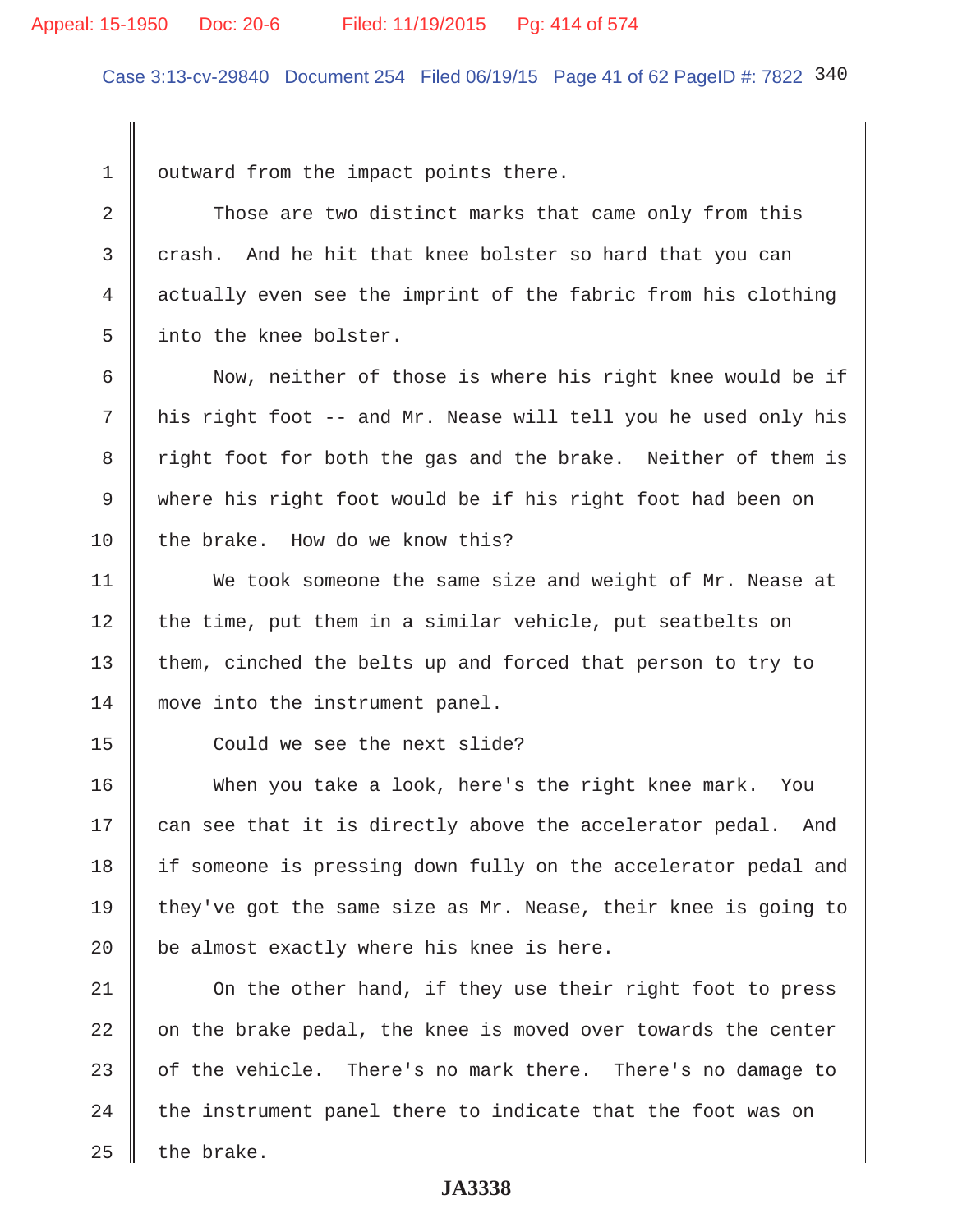# Appeal: 15-1950 Doc: 20-6 Filed: 11/19/2015 Pg: 415 of 574

Case 3:13-cv-29840 Document 254 Filed 06/19/15 Page 42 of 62 PageID #: 7823 341

1 This evidence was made on November the 20th, 2012, when  $2 \parallel$  Mr. Nease's truck hit the brick wall. His knee was on the  $-$ - $3$  | his knee and his right foot was on the gas.

 4 Now, second, let's talk about the physical evidence at 5 the scene. There is no physical evidence at the scene of any 6 braking from the point he left Route 60 to the point he hit  $7$  the brick wall. We have several photographs that you'll see 8 during the case that were taken shortly after the crash, and 9 || none of the photographs show any skid marks from braking or  $10$  grass torn up through running through the grass when the 11 | wheels weren't rolling. There are simply no tire marks caused 12 by braking, especially on either the asphalt or concrete 13 parking lots there at Domino's and Mousie's.

14 In addition, we have the observations of the two 15 | eyewitnesses. Neither eyewitness recalls seeing brake lights  $16$  come on or hearing sounds of squealing tires as if the vehicle 17 | had been braking.

18 Now, the vehicle, not surprisingly, because it's been in 19 litigation, has been inspected by several engineers on  $20$  multiple occasions. Even though the claim is that the brakes 21 failed to stop the vehicle, there is nothing wrong with the  $22$  braking system. The brake discs and drums are in fine shape. 23 The hydraulic lines are all intact. And even the brake lights 24 work. We know that if the brake had been applied, the lights 25 would come on. So there is no evidence on this vehicle to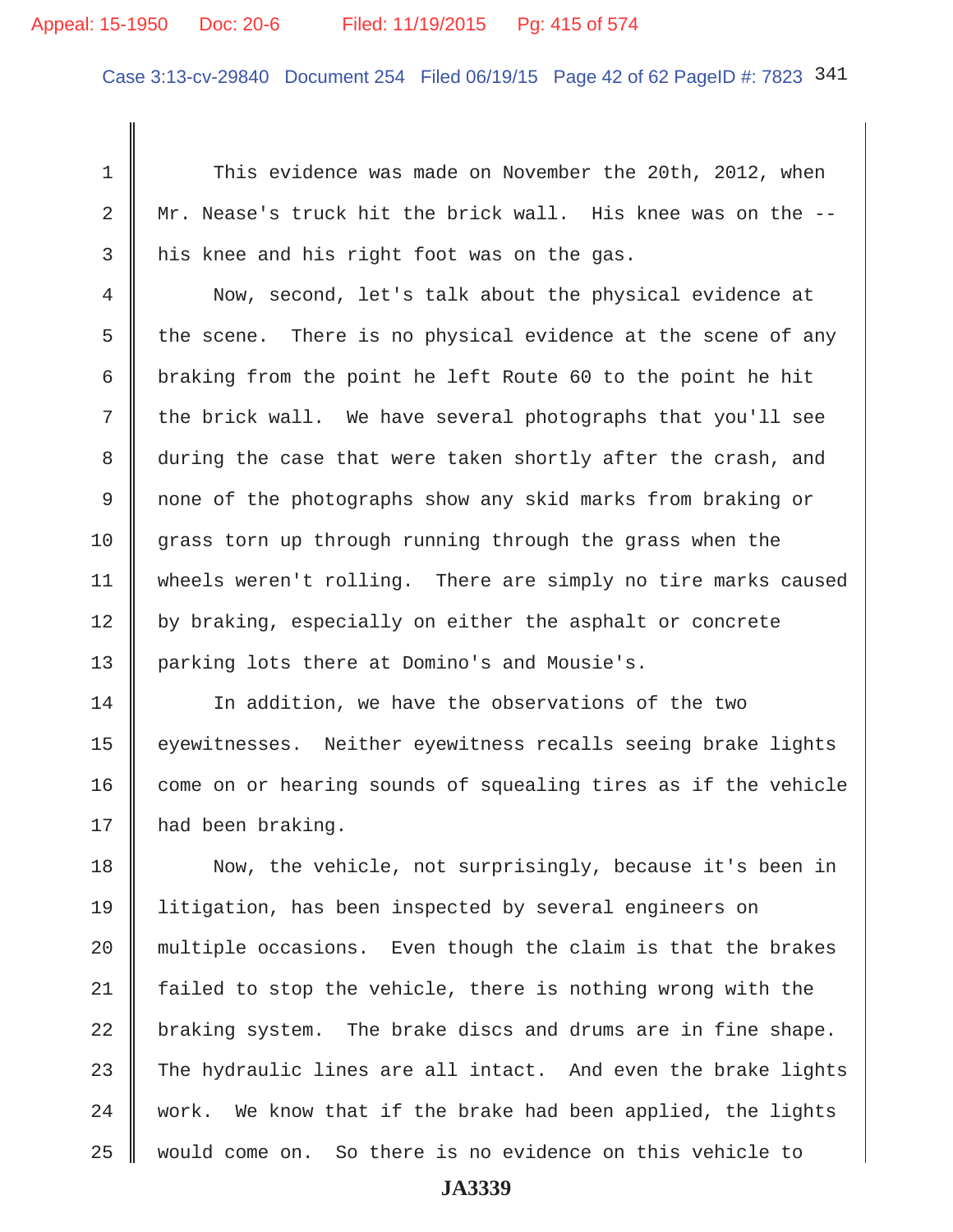#### Appeal: 15-1950 Doc: 20-6 Filed: 11/19/2015 Pg: 416 of 574

Case 3:13-cv-29840 Document 254 Filed 06/19/15 Page 43 of 62 PageID #: 7824 342

1 indicate any reason the vehicle would not have stopped.

2 Now, you also heard Mr. Javins mention that the police 3 found the accelerator on the floor or down to the floor and  $4 \parallel$  that it appeared to them that the throttle was wide open. 5 Well, that is correct. That is what they thought the day of 6 the crash.

 7 Unfortunately, other than taking this picture from 8 standing outside the vehicle, the police did nothing to 9 measure the position of the accelerator pedal, and they didn't 10 have a couple of key pieces of information that day that the 11 engineers found months later.

12 | First, the floor pan is significantly deformed. 13 Everything that was in front of the passenger compartment got 14 moved back when this crashed happened. If you take a look at 15  $\parallel$  the police photo and then there's a photo taken on March the 16 20th, 2014, another one taken on May 7th, 2014, and then a 17 || photo of an identical Ranger pickup truck, and you can see the 18 folds right behind the brake pedal and how that differs from  $19$  the exemplar.

20 The exemplar is the way the floor pan was before the 21  $\parallel$  truck hit the wall. The others show that the floor pan was 22 deformed. They also show that the pedal, the accelerator 23 pedal hadn't been moved from the time of the crash. And  $24$   $\parallel$  you'll also notice that the accelerator pedal has been twisted  $25$  | over.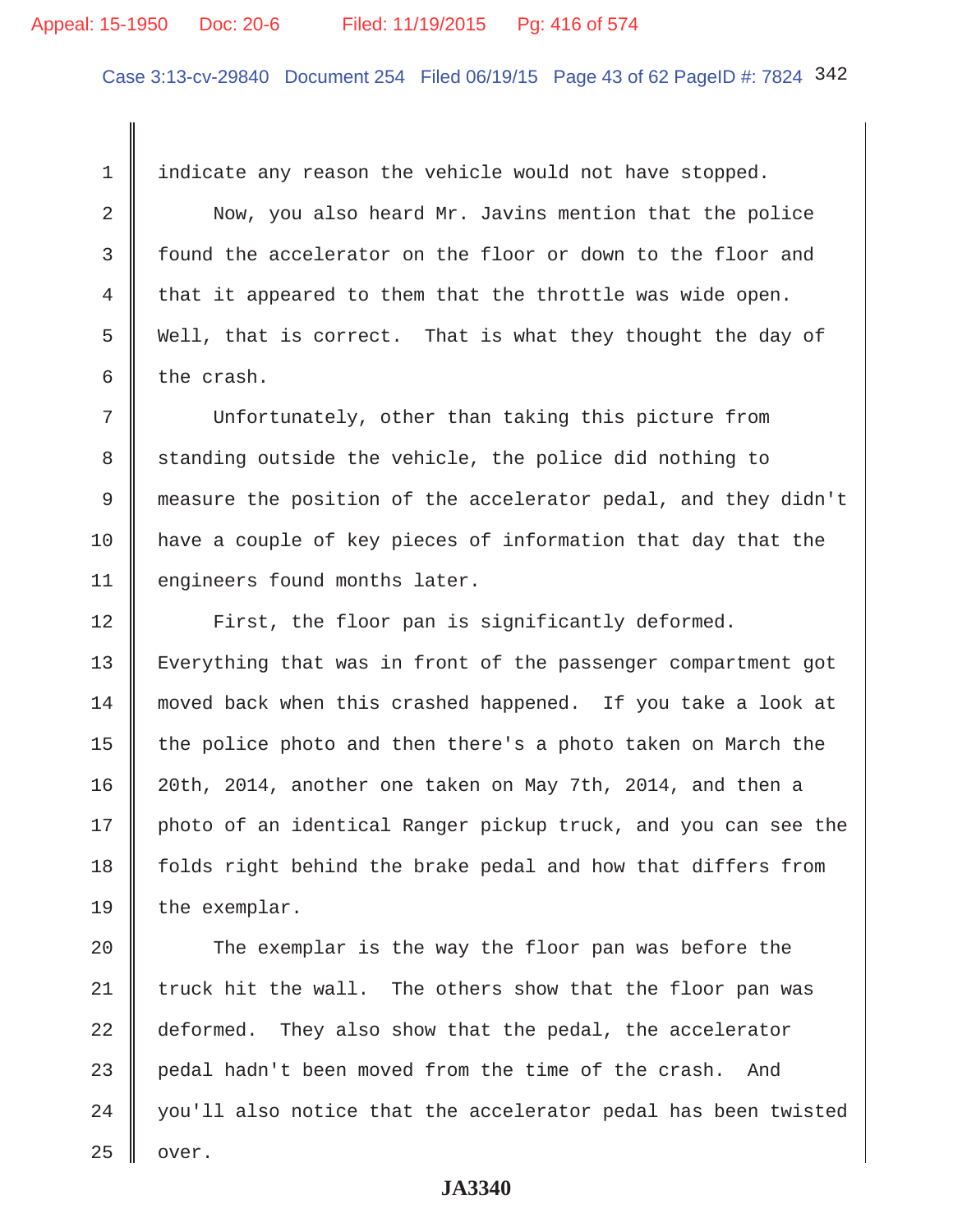## Appeal: 15-1950 Doc: 20-6 Filed: 11/19/2015 Pg: 417 of 574

Case 3:13-cv-29840 Document 254 Filed 06/19/15 Page 44 of 62 PageID #: 7825 343

1 | If you look at the lower right-hand photo and then look 2  $\parallel$  at the one next to it in the lower left, you can see that 3 Thather than being at a six o'clock position, it's at about six 4 or seven o'clock. The whole floor pan was twisted because of  $5 \parallel$  the crash.

 $6$  The second thing the police did not know at that time was 7  $\parallel$  that there was a piece of the throttle body -- and Mr. Javins 8 pointed that out -- a piece of the throttle body housing that 9 had broken when the car or the truck hit the brick wall. It  $10$  shattered, and a piece of it got trapped below the throttle 11 | plate. And this is a mock-up using actually components. If 12 || you went to a Ford dealer and said, "I need to replace the 13 || throttle on my 2001 Ford Ranger," these are the parts that 14 they'd sell you.

15 | And this plate, when you step on the gas -- perhaps you 16 can see it  $-$  it opens. And when this crash occurred, the 17 || upper radiator support was pressed into this and broke the 18 | throttle position sensor. And if you've ever had to replace 19  $\parallel$  one of these, you'll know how expensive that is to replace. 20  $\parallel$  But it also broke this housing, and a piece of that housing 21  $\parallel$  got caught, like my pen, when the throttle plate closed on it.

22 Now, Mr. Javins suggested that that means the throttle  $23$  was just barely past idle. Actually, at idle, the throttle 24 || was fully closed on this vehicle. There's a bypass to 25 maintain idle air on this vehicle.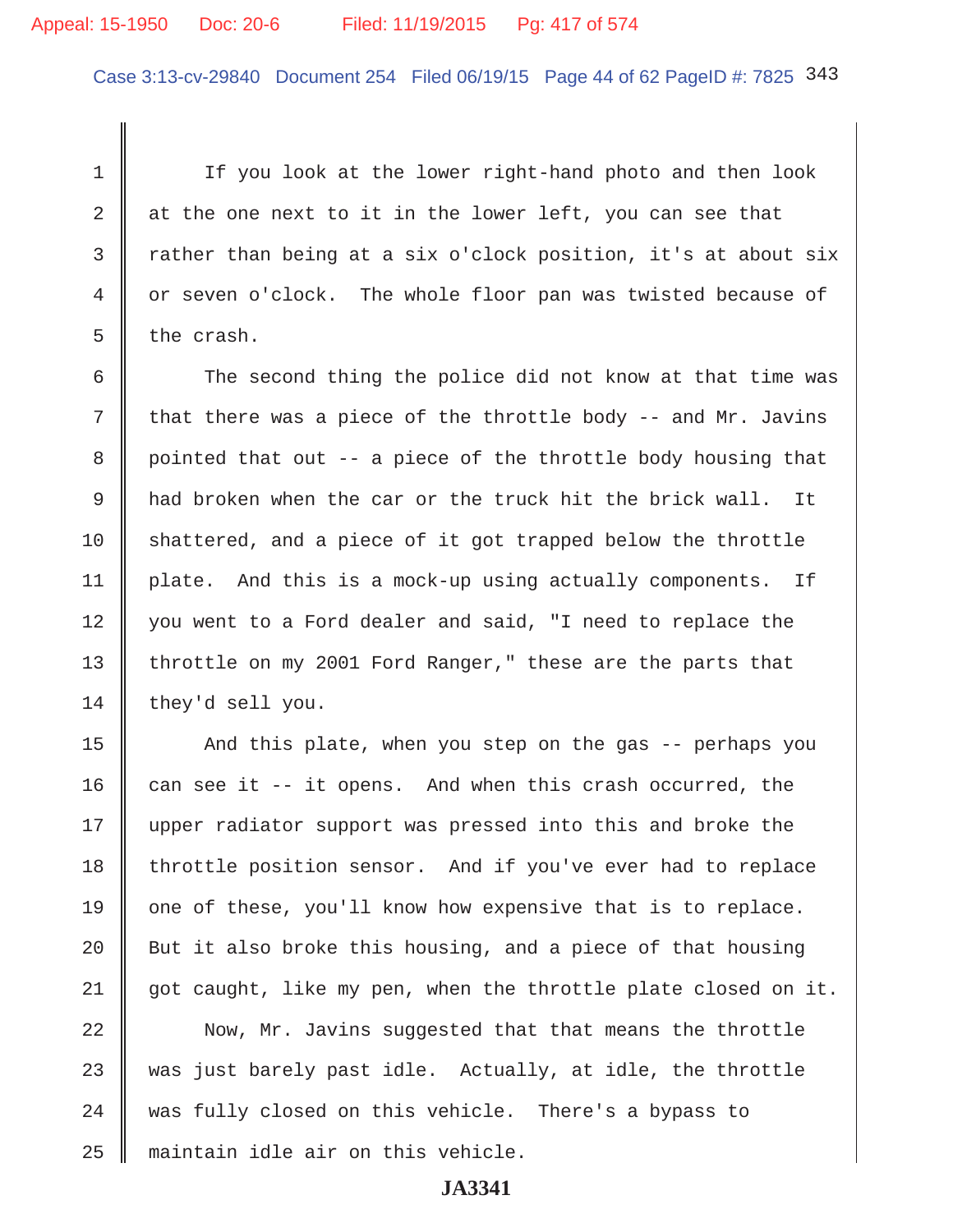# Appeal: 15-1950 Doc: 20-6 Filed: 11/19/2015 Pg: 418 of 574

Case 3:13-cv-29840 Document 254 Filed 06/19/15 Page 45 of 62 PageID #: 7826 344

1 This would not only allow the engine to run at a speed 2 || above idle, but it would also cause the pedal to be pulled  $3 \parallel$  toward the floor because whenever this throttle is open at 4 all, the pedal is pulled towards the floor and be held back 5 down towards the floor.

 6 Unfortunately, the police did not realize that because 7 they didn't do any mechanical examination of the vehicle on  $8$  the day of the crash. Thus, the pedal appears in those 9 photographs and appeared to the police to be touching or close  $10$  to the floor because the floor pan is actually bent back 11 | towards the pedal and the pedal was twisted and the throttle 12 | body was held open.

13 Now, I told you I was also going to talk to you a little 14 | bit about their theory against Ford Motor Company and why it 15 doesn't hold water.

16 | First off, the plaintiffs have the burden to prove to you 17 that the Ranger was defective when it was manufactured and 18 sold by Ford Motor Company in 2001, not at the time of the  $19 \parallel$  crash.

20 | Now, their theory is, as Mr. Javins suggested, that over 21 time, some dirt accumulated on the speed control cable --22 that's this cable (Indicating) -- and it got in between the 23  $\parallel$  quide tube, which is this small gray tube here, and the casing 24  $\parallel$  cap, the large black tube. It's sort of the outer diameter  $25$   $\parallel$  and inner diameter here.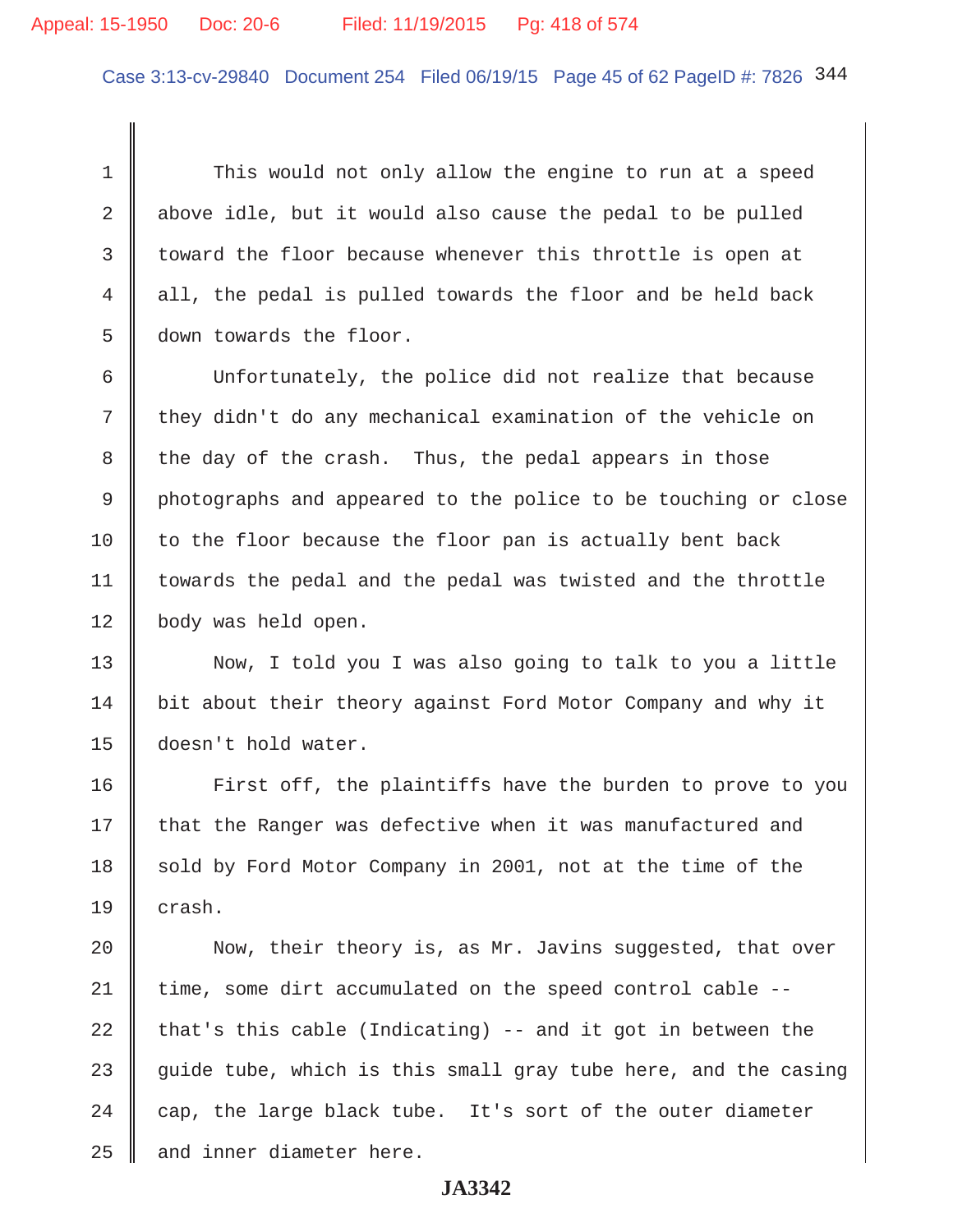# Appeal: 15-1950 Doc: 20-6 Filed: 11/19/2015 Pg: 419 of 574

Case 3:13-cv-29840 Document 254 Filed 06/19/15 Page 46 of 62 PageID #: 7827 345

1 The distance between those, as Mr. Javins correctly 2 pointed out, is about four-one-hundredths of an inch. It's a 3 very small gap. And the theory is going to be that this dirt 4 somehow caused these pieces to stick together and to hold the  $5 \parallel$  throttle open.

 6 Moreover, it has to be a sticking in one direction 7 because the claim is that it stuck, and then every time 8 Mr. Nease pressed on the brake, it continued to stick in one 9 direction. In other words, the cable not only had to stick, 10 it had to stick and then ratchet to continue to open.

11 | Now, the evidence in this case is going to show that 12 Mr. Nease's lawyers are wrong about that theory.

13 | Let's see a picture, if we could.

14 Again, this is after the wreck. These pieces are 15  $\parallel$  positioned like they would be at the time of the  $-$ - before the  $16$  crash. This is the way it would be under the hood in your 17 || vehicle before it was wrecked.

18 And when the engineers came and looked at this and the 19 first time when they removed that piece of plastic out from 20  $\parallel$  underneath here, guess what? The guide tube moved smoothly  $21$  and without binding.

 $\parallel$  So after the crash, the very first time anybody was able  $\parallel$  to move the accelerator pedal and free the throttle, it was  $\parallel$  not bound. And we know from the testimony that Mr. Nease is 25 going to give you and we know from the history of this vehicle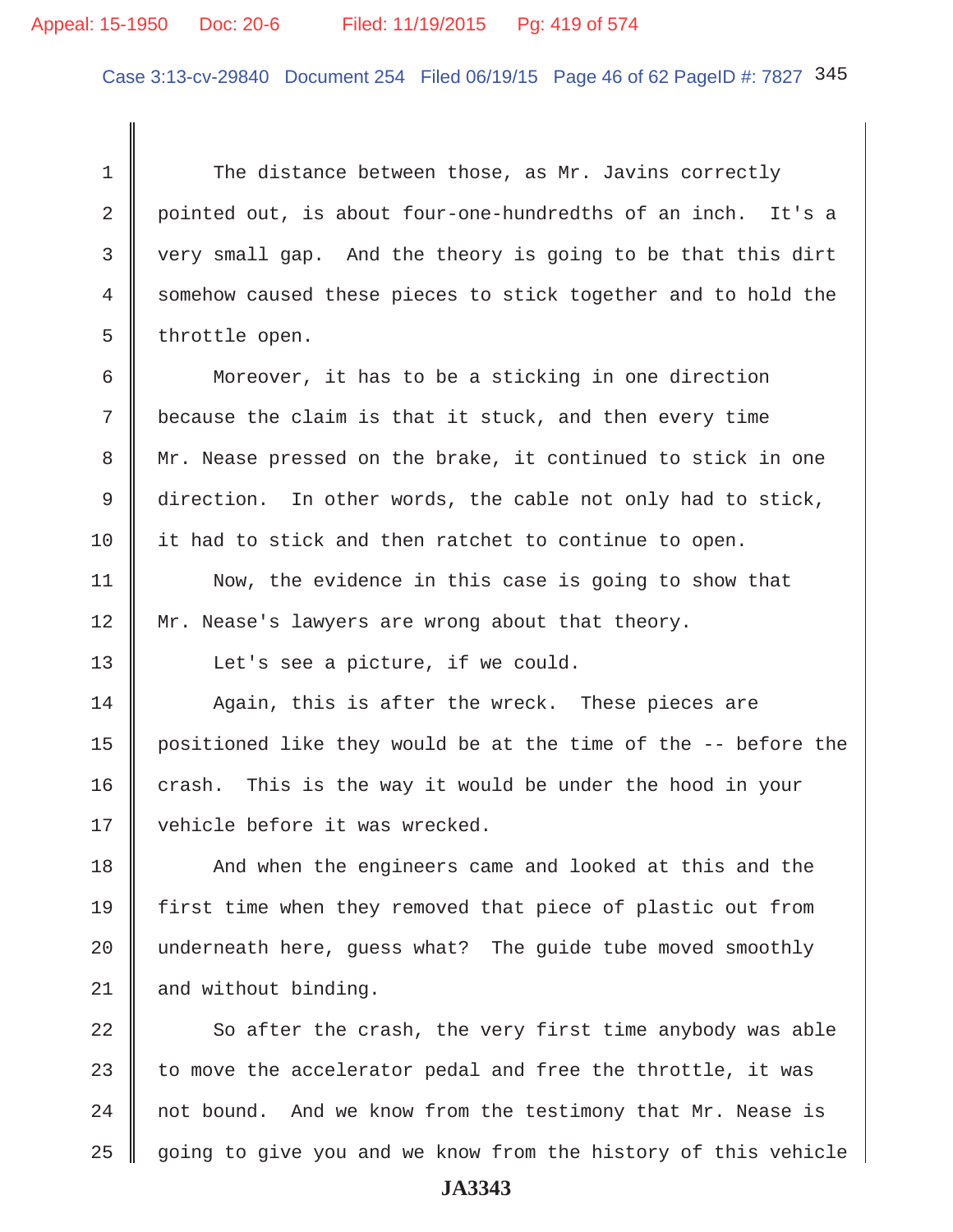# Appeal: 15-1950 Doc: 20-6 Filed: 11/19/2015 Pg: 420 of 574

Case 3:13-cv-29840 Document 254 Filed 06/19/15 Page 47 of 62 PageID #: 7828 346

 $1 \parallel$  that nobody had ever had a problem with this cable binding 2 before the crash. And we know that it was found after the  $3 \parallel$  crash not in a bound condition.

 4 Now, Mr. Nease's expert, Mr. Sero they talked about, he  $5 \parallel$  says that he used a boroscope and he found some contaminant 6 | inside the cable sleeve on the guide tube and inside the 7 casing cap that he claims showed that the cable may have 8 || stuck.

9 Could we see the next slide?

10 These are some images of the actual casing cap and guide 11 tube from Mr. Nease's truck. These are scanning electron 12 microscopy images that we asked to have done of this. And, in 13 | fact, after 11 years and 116,000 miles, not surprisingly, 14  $\parallel$  there's some dust on the inside of this truck. And  $-$  but 15  $\parallel$  this dust is not big clumps. It's tiny particulate matter. 16 | It is literally dust. It is so small that most of the build-17  $\parallel$  up in that quide tube -- this is a gray piece right here --18  $\parallel$  that stuff is less than five-one-hundredths of an inch thick. 19 It is thinner than a human hair.

20 || Mr. Sero will probably also tell you that he saw some  $\parallel$  scratches on the inside of the casing cap. That's the black | piece that the quide tube goes in. Likewise, these scratches,  $\parallel$  if you examine several quide tubes, you will find the scratches on Mr. Nease's guide tube are just present in all of  $\parallel$  them. They are either tooling marks -- and I don't know how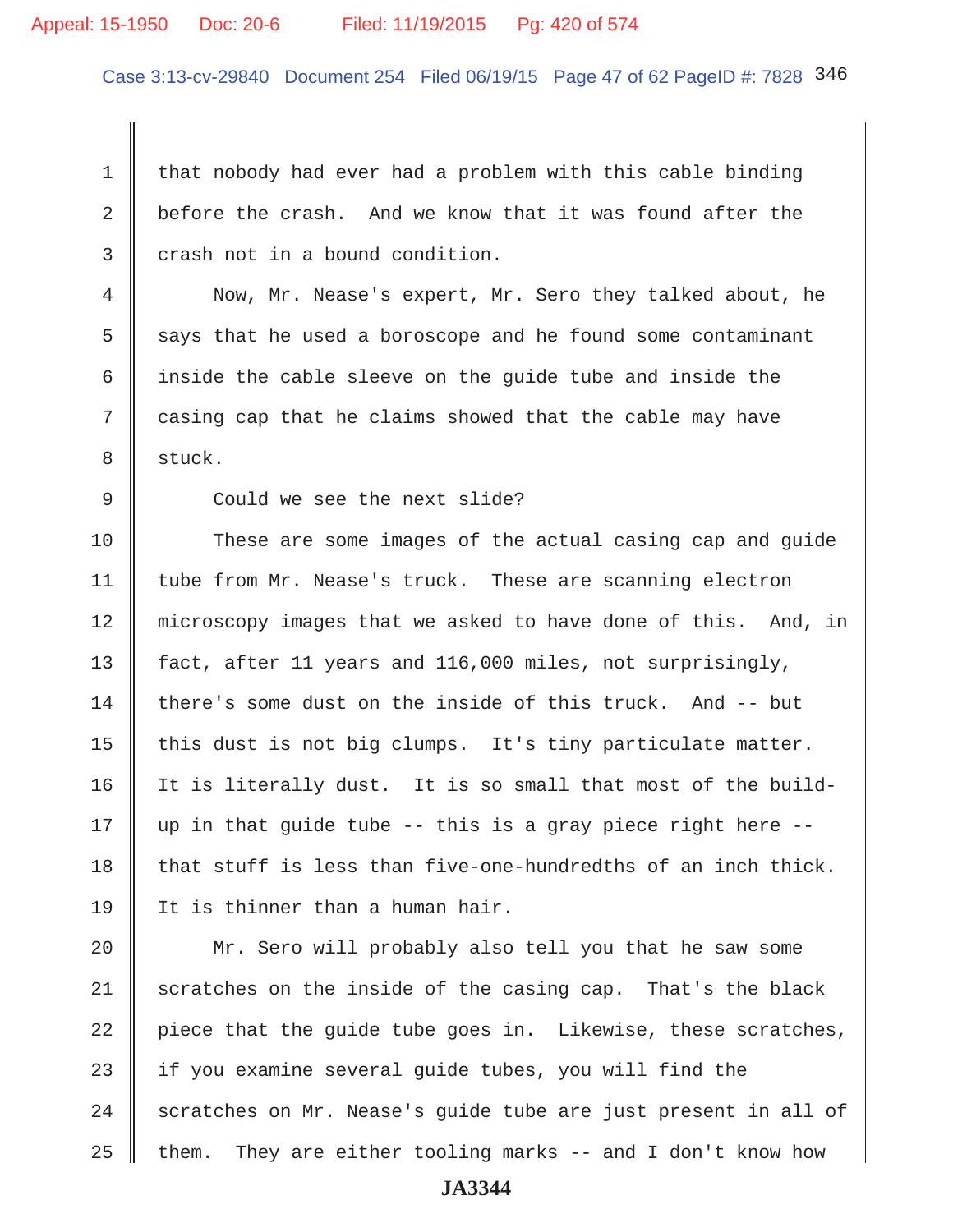# Appeal: 15-1950 Doc: 20-6 Filed: 11/19/2015 Pg: 421 of 574

Case 3:13-cv-29840 Document 254 Filed 06/19/15 Page 48 of 62 PageID #: 7829 347

 1 many of you are involved with manufacturing, but when you 2 manufacture things, the molds have some tiny scratches from  $3 \parallel$  how the metal was machined to make the mold. There are 4 tooling marks on the inside of these casing caps. And you'll 5 | hear from a material polymers expert about how those occurred.  $6$  And then you will also see some marks on used guide tubes 7 because we went out and bought guide tubes and casing caps 8 from vehicles that had over a hundred thousand miles, had 9 never had an incident of alleged throttle sticking or 10 unintended acceleration, and quess what?

11 | You find the same sorts of marks there just because these 12 | parts have been moving against each other for a hundred 13 | thousand miles. They tend to polish each other and make small 14 scratches there.

15 Now, third, and this is very important, one thing 16 Mr. Javins -- he did a very good job describing this system.  $17$  The one thing he didn't mention was this component there that 18 you see on the screen. It's called a throttle return spring. 19 And there are actually two springs and they are siamesed 20  $\parallel$  together. And together they apply a force of about 7 pounds 21 || on Mr. Nease's vehicle and about 7 pounds on this exemplar to  $22$  | force the throttle closed.

23 There is a federal standard. It's called FMVSS, or 24 | Federal Motor Vehicle Safety Standard, 1124 that requires when  $25$  | you release the gas pedal, that your throttle has to close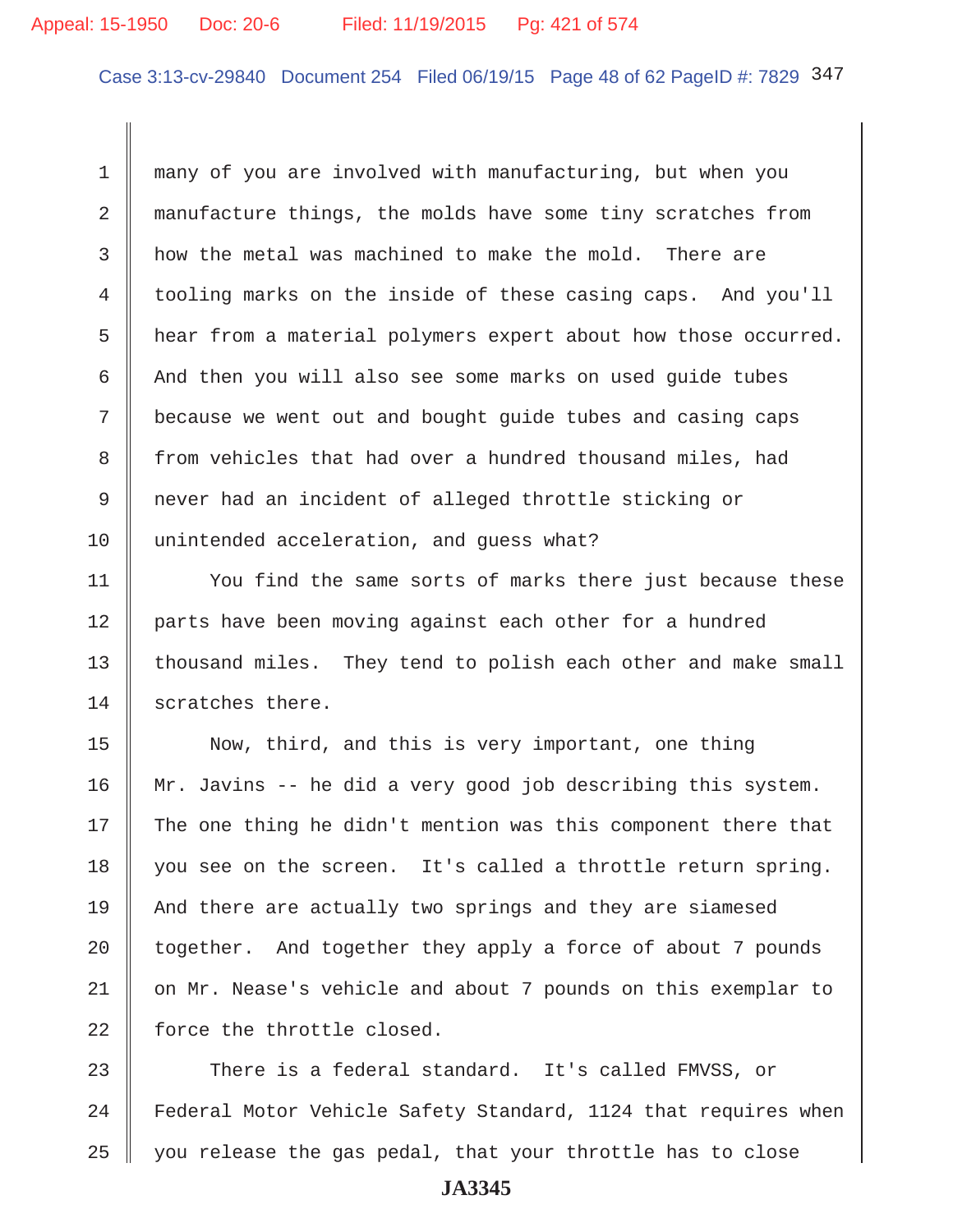Case 3:13-cv-29840 Document 254 Filed 06/19/15 Page 49 of 62 PageID #: 7830 348

 1 within one second. This system will close within a fraction 2  $\parallel$  of a second. And it's equivalent to having a 7-pound weight 3 always pulling these two cables closed. It would be like 4 putting a 7-pound bowling ball at the end of the cable to pull 5 it closed. So this dust has got to overcome a 7-pound force 6 pulling the throttle closed.

 $7$   $\parallel$  The fourth thing is that the whole speed control system 8 | is designed to prevent dust from even getting into it. The 9 photo that Mr. Javins showed you where we sort of panned back 10 into the engine compartment, that was of a car after the 11 wreck.

12 This is actually a photo of Mr. Nease's vehicle before he 13 || purchased it. This was online at Snyder Auto Mart, and you  $14$  can see the configuration is considerably different. The red 15  $\parallel$  bar that kind of runs across the lower right corner is the 16 front radiator support. You see the snorkel for the air 17 || intake to this throttle body that runs there, but you'll also 18 notice there's an engine cover that covers this whole area. 19 You can't see the throttle body or these cables because of 20  $\parallel$  that black engine cover. That engine cover is there to try to 21 | keep stuff from getting into these cables.

  $\parallel$  The cables are also angled downward so that if stuff got  $\parallel$  in them, gravity is going to help pull it out. If there was water that got in there, water is going to run out of these 25 things. And that's a design that was present in Mr. Nease's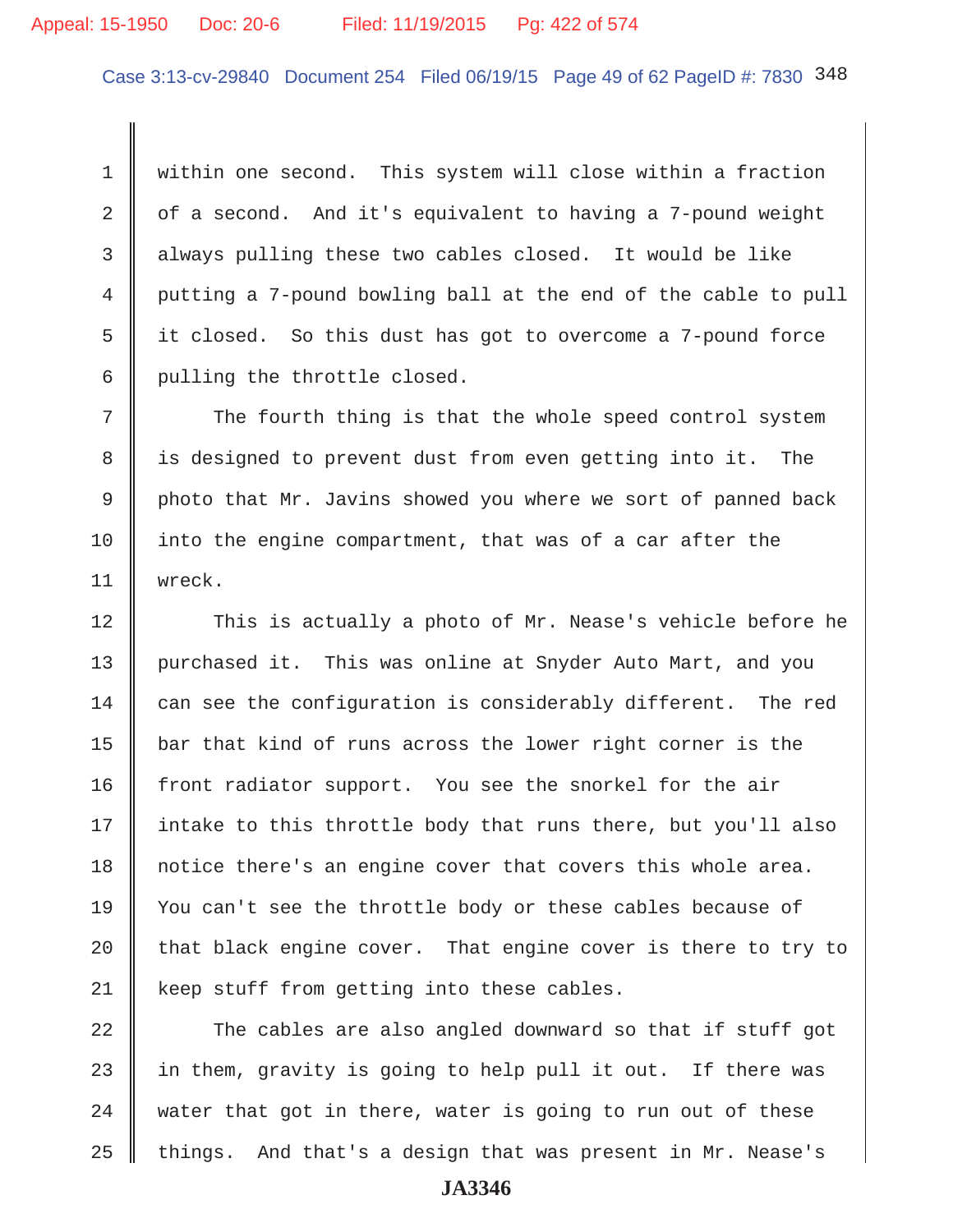#### Appeal: 15-1950 Doc: 20-6 Filed: 11/19/2015 Pg: 423 of 574

Case 3:13-cv-29840 Document 254 Filed 06/19/15 Page 50 of 62 PageID #: 7831 349

 1 vehicle ten days before the wreck. It was in Mr. Nease's 2 vehicle 11 years before he bought it.

 3 Finally, during the development of this vehicle -- and 4 || Mr. Javins talked about failure mode effects analysis. Those 5 are brainstorming sessions to come up with ideas about what 6 could possibly go wrong. In order to prevent those 7 possibilities from going wrong, Ford has a whole panoply of 8 tests, both laboratory tests and vehicle tests, that have to 9 | be run on the components and the vehicle before it's accepted 10 | into production.

11 These are a list of just some of the tests that only 12 || apply to this cruise control, this speed control cable, and 13 we'll talk about those during trial, but I want to point out 14 iust two tests because of time. It's late afternoon.

15 | One test is called the Arizona dust test that they use 16 where they bombard this cable with a special sized dust that's 17 || rated by the Society of Automotive Engineers as grade A 18 | Arizona dust. They run it at temperatures from 250 degrees 19 Fahrenheit to 40 degrees below zero Fahrenheit under  $20$   $\parallel$  85 percent humidity conditions. And this system must operate 21 continuously at 30 cycles a minute for over a hundred thousand  $22$  | cycles.

23 And another test, because we know there are various  $24$   $\parallel$  chemicals under the hood of a car, they literally paint or  $25$  | brush chemicals onto this cable; engine oil, transmission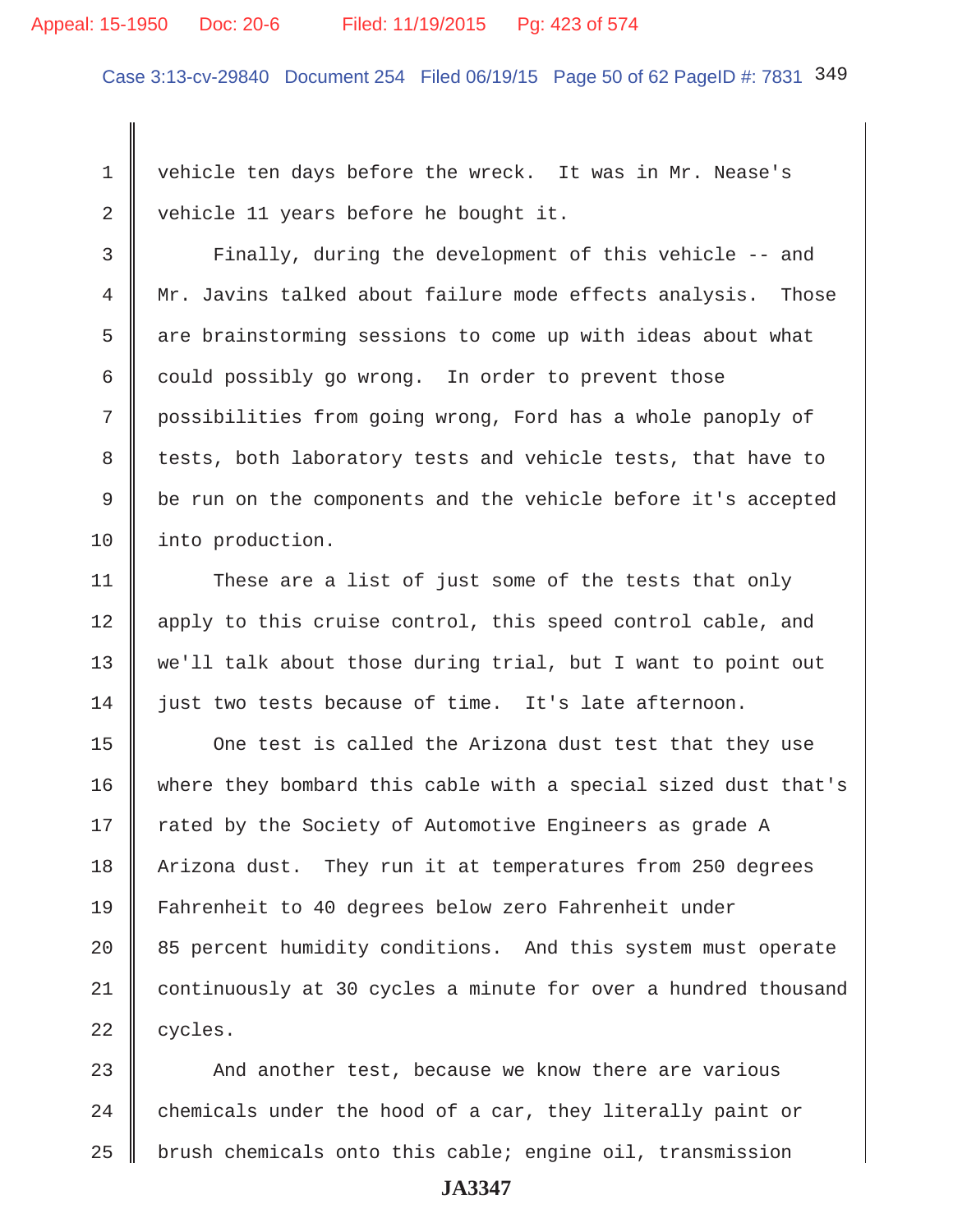# Appeal: 15-1950 Doc: 20-6 Filed: 11/19/2015 Pg: 424 of 574

Case 3:13-cv-29840 Document 254 Filed 06/19/15 Page 51 of 62 PageID #: 7832 350

 1 fluid, brake fluid, coolant, engine soap, calcium chloride 2 | like you get sprayed during the wintertime from slush and 3 snow. And they literally make this for 96 hours at 115 4 | degrees. And at the end of that time, those two pieces must 5 move without binding.

6 Now, finally, I expect you'll hear evidence during this 7 case from human factors experts about the evidence that people 8 T really do make mistakes, that they step on the gas when they 9 meant to step on the brake, or they step on the gas and the 10 brake at the same time; and they've been found to be the 11 primary cause of unintended acceleration incidents.

12 This isn't something that I've drummed up just for this 13 courtroom or drummed up by Ford, but it's been a conclusion 14 that's been reached repeatedly by auto safety experts and 15 | researchers and government safety agencies and have been 16 Teported in peer-reviewed scientific journals and government 17 | reports for more than a quarter of a century. That's the  $18$  evidence that you'll see in this case.

19 Now, before I conclude, I want to talk to you a bit about 20  $\parallel$  the evidence you're not going to see. And that's why we have 21 the blank screen. What you're not going to see is any 22 physical evidence that supports Mr. Nease's version of the 23 events, that he applied the brakes as hard as he could. There 24 | aren't any brake marks. No one recalls seeing any brake 25 | lights, and no one heard any brakes squeal.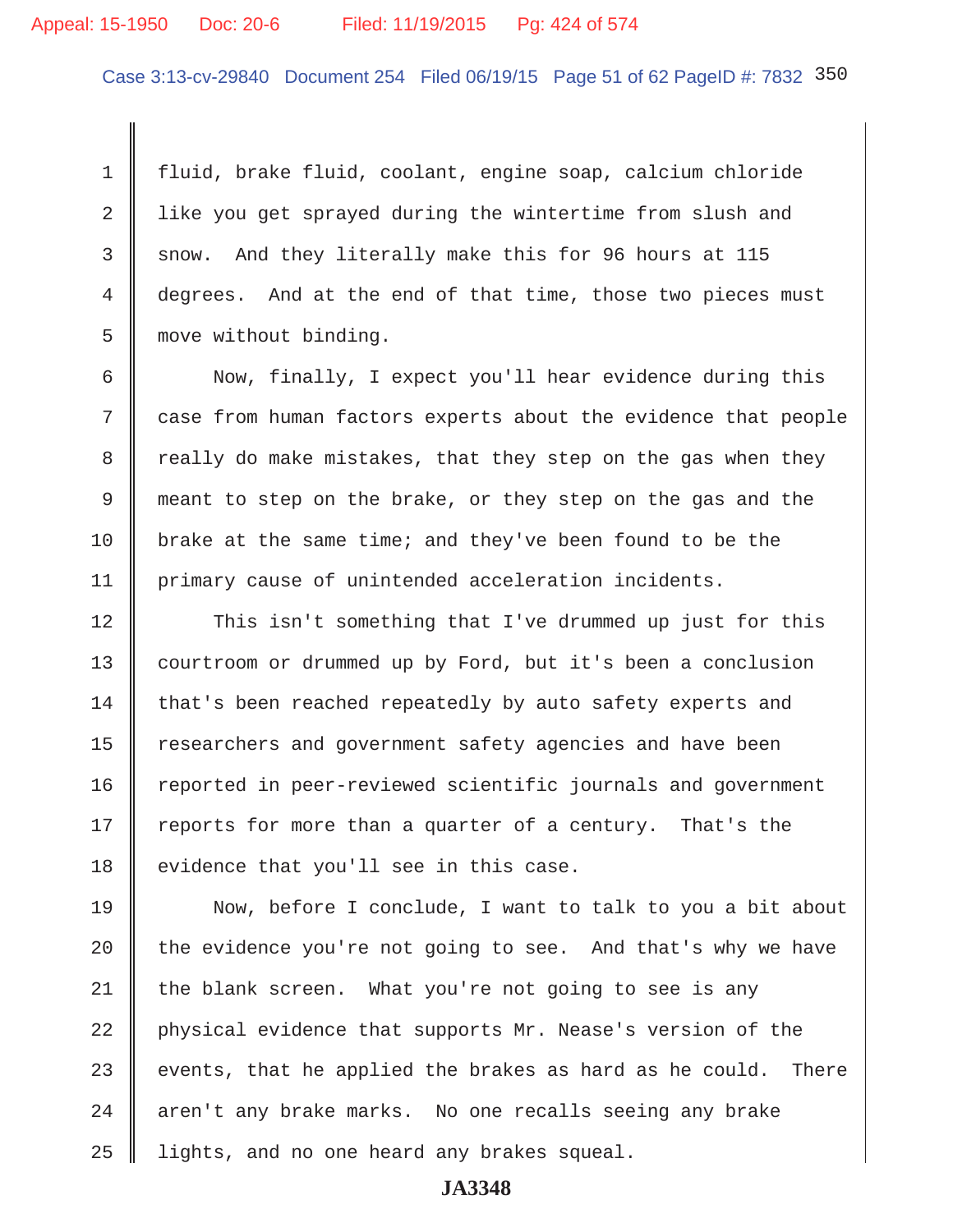# Appeal: 15-1950 Doc: 20-6 Filed: 11/19/2015 Pg: 425 of 574

Case 3:13-cv-29840 Document 254 Filed 06/19/15 Page 52 of 62 PageID #: 7833 351

 1 And most importantly, you won't see any physical evidence  $2 \parallel$  supporting the plaintiffs' theory of some sort of 3 one-direction, unidirectional binding of the speed control 4 cable; that is, it only stuck when the pedal was released, but 5 not when it was depressed, played any role in this case, even 6  $\parallel$  though the plaintiffs have the burden to prove to you that  $7 \parallel$  that defect existed 11 years ago.

8 || Plaintiffs' paid expert, Mr. Sero, has done no testing 9 for the speed control cable from a 2001 Ranger. He didn't 10 find Mr. Nease's cable to be stuck after the crash when he 11 | examined it, and he hasn't found any speed control cable stuck 12 || after a crash.

13 He will not come in here and show you that this one-way 14 sticking of a speed control cable can cause real cars on real 15  $\parallel$  roads to speed up, override the brake, and have crashes, 16 because he's never been able to do that.

17 || And more particularly, he won't be able to show a 18 demonstration as to how this occurred to cause Mr. Nease's 19 wreck. But even if the problem with this vehicle was indeed a 20  $\parallel$  stuck speed control cable, as is suggested, if Mr. Nease had 21 done any of the things he's testified to, then he would've 22  $\parallel$  brought the vehicle to a stop long before he hit the brick  $23 \parallel$  wall.

24 We know that even if the throttle was wide open, the  $25$  | brakes would stop the vehicle. Mr. Nease claims he stood on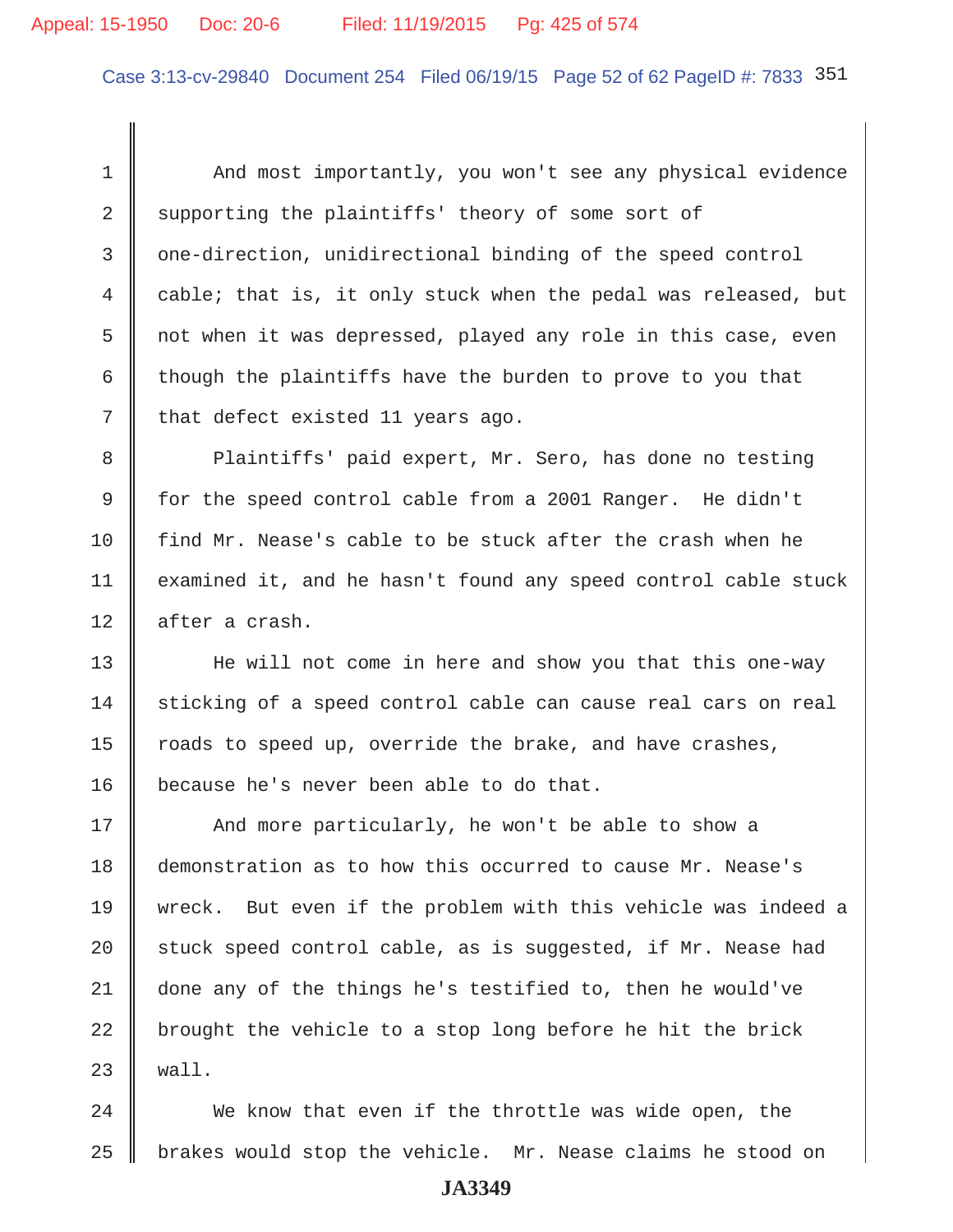# Appeal: 15-1950 Doc: 20-6 Filed: 11/19/2015 Pg: 426 of 574

Case 3:13-cv-29840 Document 254 Filed 06/19/15 Page 53 of 62 PageID #: 7834 352

1 the brake pedal. And you'll see testing and demonstrations 2  $\parallel$  that show that the application of the brakes always overcomes  $3$  the vehicle's throttle and slows the vehicle, every single 4 | time. And the reason for that is, that in terms of 5 horsepower, a car has more braking power than acceleration 6 power. That's why it takes much less time for you to stop a  $7$   $\parallel$  car from 60 miles an hour than to accelerate a car from zero 8 || to 60 miles an hour.

9 Plaintiffs' lawyer told you that Mr. Nease pumped the 10 brakes and that somehow depleted the vacuum for the power 11 brake assist and that's why he couldn't stop. Of course, 12 again, Mr. Sero hasn't run any test on the Ranger to 13 demonstrate this allegation. And even if Mr. Nease had done  $14$  that, the physical evidence is there was no braking at the 15  $\parallel$  scene and that the brakes will stop and slow the vehicle even 16 without power assist and even against an open throttle. Ford 17 | has tested and we'll show you demonstrations to prove that.

18 | Finally, the plaintiffs have got to do one more thing 19 that they cannot show you, and that is they have to have the  $\parallel$  brakes and the speed control simultaneously fail and at the same time simultaneously fix themselves after the wreck,  $\parallel$  because we found the cable free and the brakes in good working | order following the crash.

24 Safety researchers have examined this same issue again  $25$   $\parallel$  and again and have concluded that pedal errors do occur and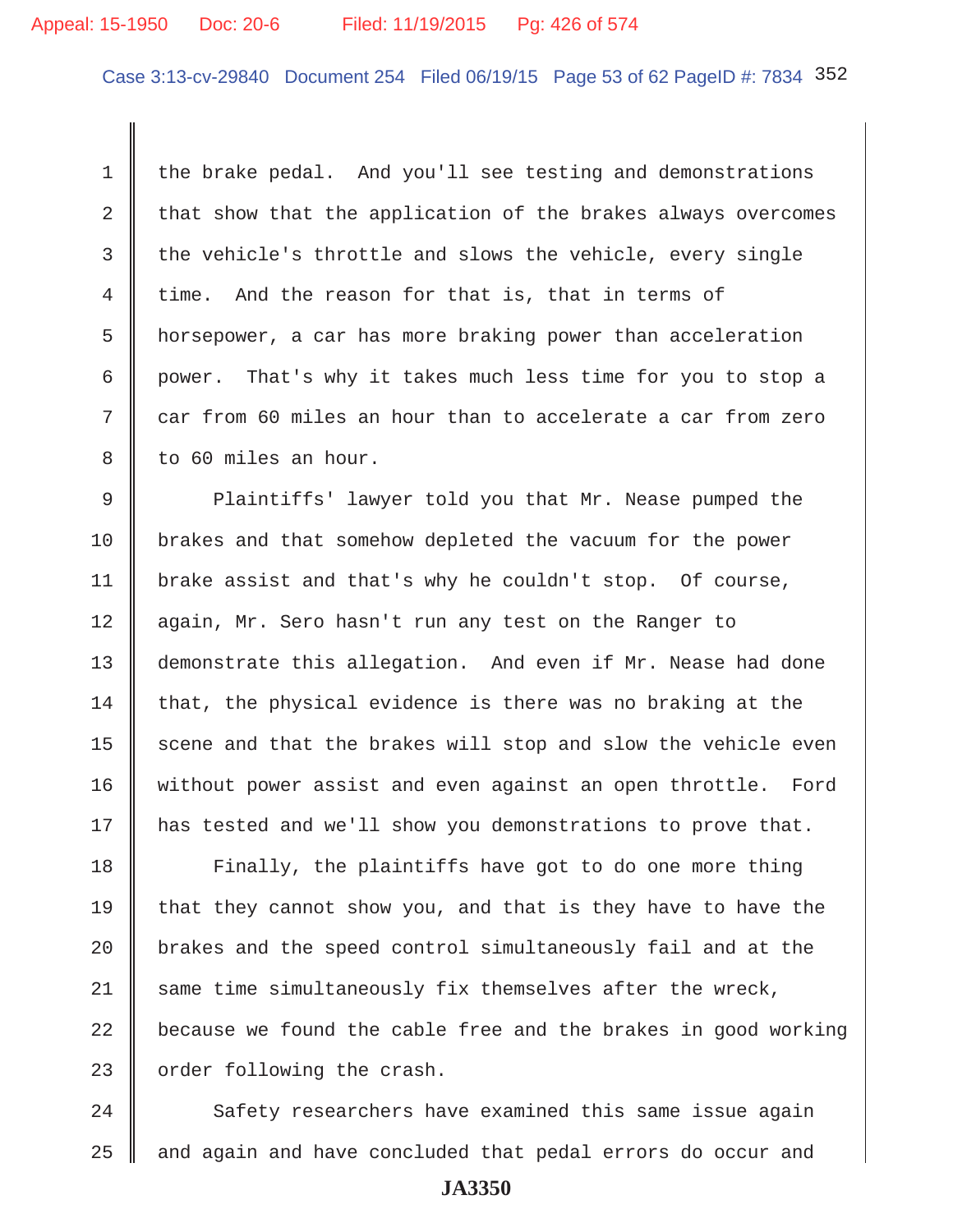#### Appeal: 15-1950 Doc: 20-6 Filed: 11/19/2015 Pg: 427 of 574

Case 3:13-cv-29840 Document 254 Filed 06/19/15 Page 54 of 62 PageID #: 7835 353

1 there's no question about it. That's what the evidence is 2 going to be on this point.

 3 Now, lastly, I've got to address one issue because you 4 may hear from some depositions of some well-intentioned folks  $5 \parallel$  or other people talking about that they had an occurrence 6 where the car accelerated. And no doubt about that, they're 7 going to believe that that's correct. But even if they 8 | believe that, the evidence, again the physical evidence, is 9 going to be that the brakes will stop the vehicle and that 10 | errors in pedal application do occur.

11 So that's why we're here, ladies and gentlemen. 12 | Tf we could see the Ranger again.

13 || You're going to find out -- and you've already got a 14 pretty good suspicion about this, that the Neases are a pretty 15 | nice family. Mrs. Nease is a lovely lady. I've had the 16 pleasure to meet them on several occasions. Mr. Nease is a 17 || very nice gentleman. He got in a very bad accident. He was 18 lucky that he's alive. He had a bad hospital course. But 19 we're not here to be in some sort of crusade against Mr. and 20 | Mrs. Nease. You know, Ford Motor Company is here because we 21 believe Ford has the right to come into this courtroom and  $22$  explain to you why Ford's vehicle did not cause this accident 23 or Mr. Nease's injuries.

24 So despite any sympathy you may feel for the Neases, I  $25$  will probably be the one here at the end of this case to come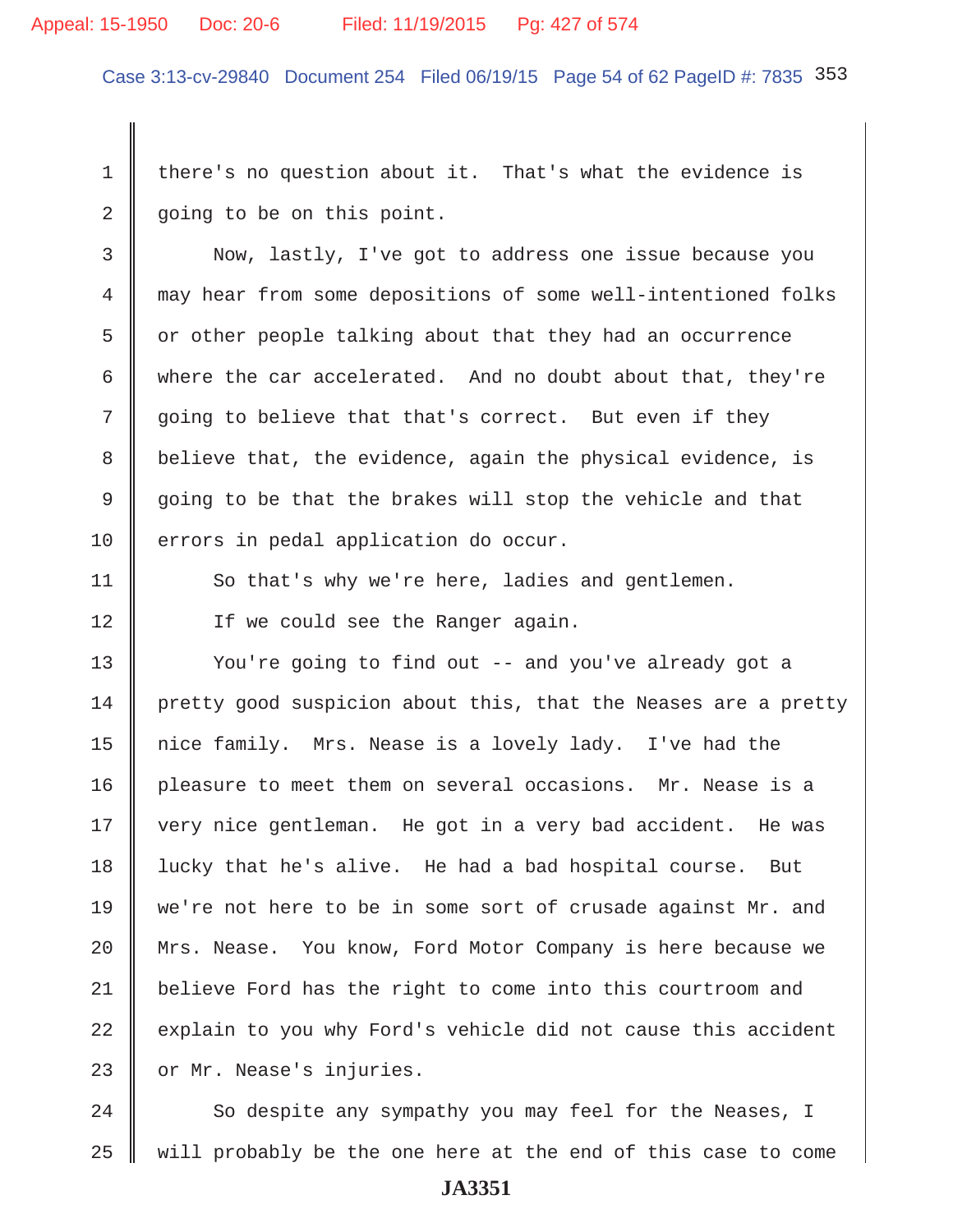# Appeal: 15-1950 Doc: 20-6 Filed: 11/19/2015 Pg: 428 of 574

Case 3:13-cv-29840 Document 254 Filed 06/19/15 Page 55 of 62 PageID #: 7836 354

1 back and stand in front of you and state that based on the 2  $\parallel$  evidence which you will see in this case, that the only result 3 is for you to return a verdict in favor of Ford Motor Company. 4 You know, we may never know exactly what caused Mr. Nease to 5  $\parallel$  run into that brick wall on Route 60, but by the end of this 6 case, I expect you will know that it was not due to a problem 7 with the speed control cable in this 2001 Ranger or a defect 8 || in that cable that existed some 11 years before this crash.

9 We're all sorry we have to meet here. We're sorry that 10 || Mr. Nease was injured, but his injuries were not caused by 11  $\parallel$  this Ford Ranger. And so at the close of all the evidence, we 12 will come back and ask you to return a verdict in favor of 13 | Ford Motor Company.

14 Thank you very much, Your Honor.

15 || THE COURT: All right. Thank you, Mr. Bibb. 16 | Ladies and gentlemen, you've now heard the opening 17 || statements. We're going to adjourn for the day. Before we 18 do, I want to bring two matters to your attention.

19 || First -- and you've heard me say this already, but please 20  $\parallel$  do not discuss the case with anyone or start trying to 21 deliberate on your own or together with anyone or without 22 anyone. You've only heard opening statements. You need to 23 hear all the evidence and the instructions before you start to  $24$  think through what this case is about and how it should be  $25$  | resolved.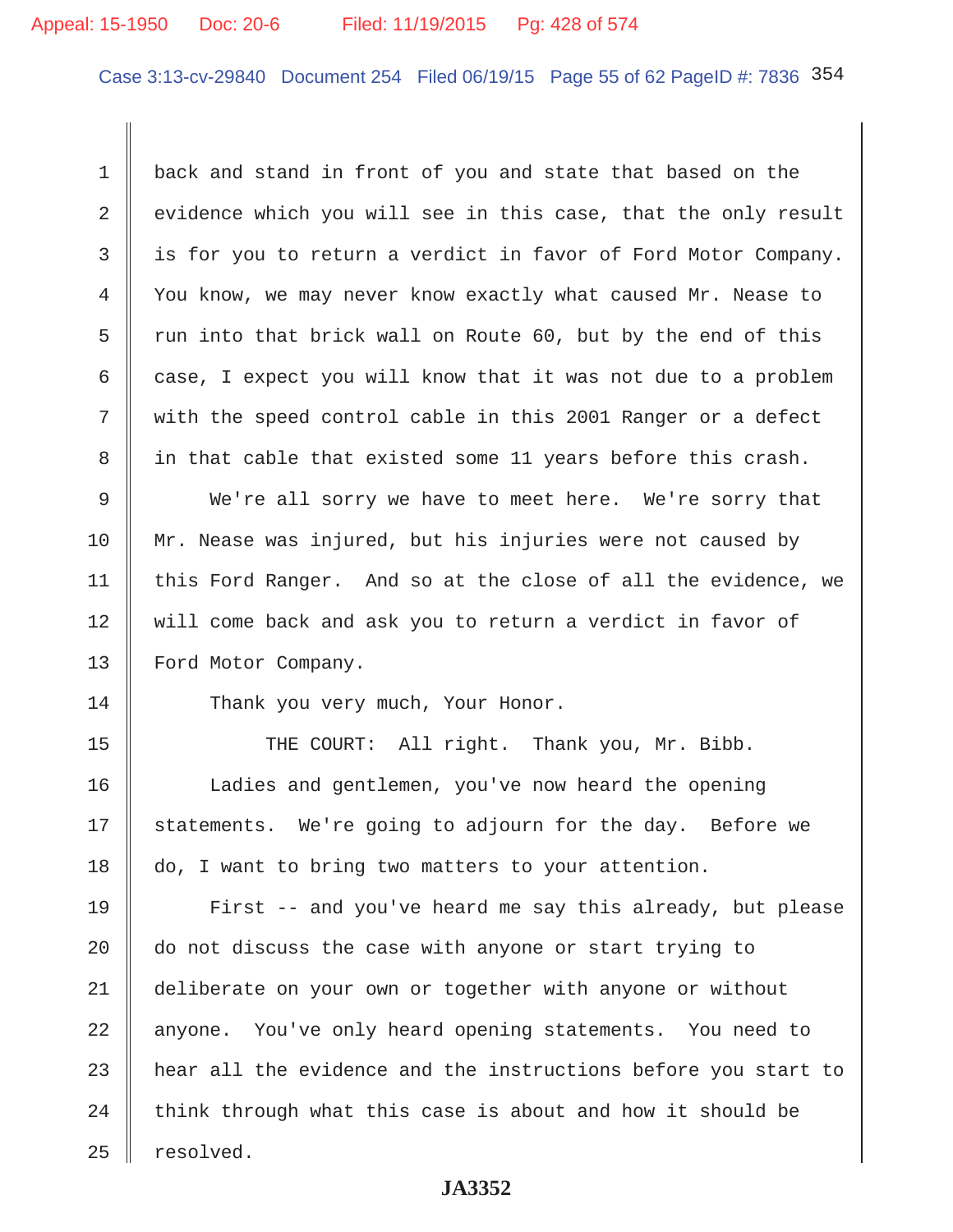# Appeal: 15-1950 Doc: 20-6 Filed: 11/19/2015 Pg: 429 of 574

Case 3:13-cv-29840 Document 254 Filed 06/19/15 Page 56 of 62 PageID #: 7837 355

1 Secondly, I want to give you an outline of the schedule 2 that we'll try to follow. We'll try to start each day at 3 9:00. I don't have my list of all of your addresses 4 available. 5 Does anyone have more than a one-hour drive to get here? 6 How long is your drive, sir? 7 || JUROR #22: Almost two hours. 8 THE COURT: Almost two hours. Wow. 9 || JUROR #22: Almost 60 miles one way. 10 THE COURT: Okay. Well, how difficult is it for you 11 | to be here at  $9:00$ ? 12 || JUROR #22: That will be all right. 13 THE COURT: You can handle that? 14 || JUROR #22: Yeah. 15 THE COURT: All right. Good. So we'll start at 16 9:00 each day. We take a mid-morning break. I try to do it 17 when it won't interrupt a witness' testimony, but generally 18 around 10:30 or so we'll take a break. We'll take a lunch 19 break, again around noon. I'll try to time it so it doesn't 20 disrupt the examination of a witness. Generally speaking, 21 we'll take about an hour and 15 minutes for lunch to give you  $22$  plenty of time to go out and get something and come back. 23 You will always be able to leave any belongings in the 24 | jury room. This whole courtroom will be kept secure, and no  $25$   $\parallel$  one will be allowed in there when you're not here. In the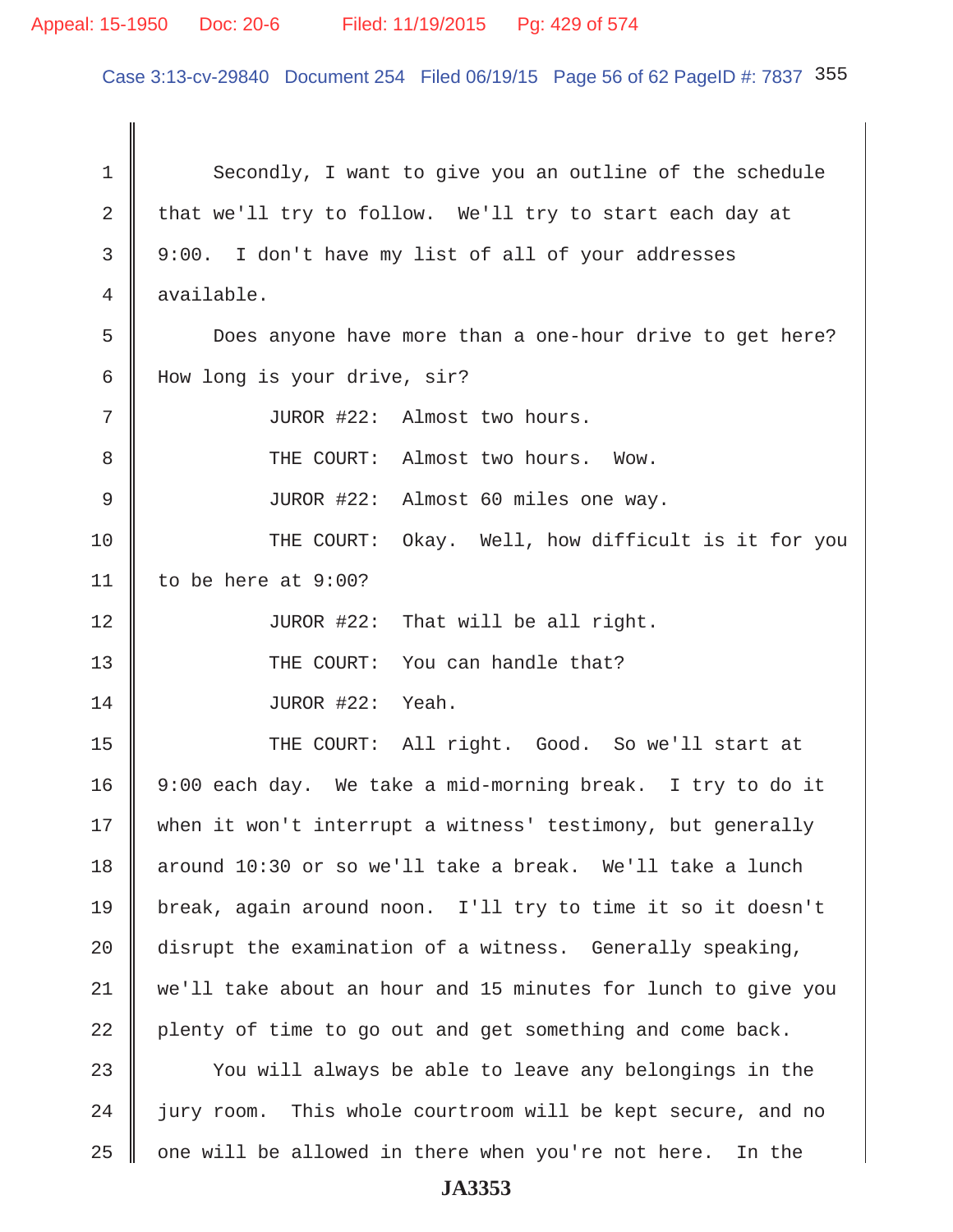#### Appeal: 15-1950 Doc: 20-6 Filed: 11/19/2015 Pg: 430 of 574

Case 3:13-cv-29840 Document 254 Filed 06/19/15 Page 57 of 62 PageID #: 7838 356

 1 afternoon, we'll take a mid-afternoon break, again around 2:30 2 to 3:00 depending on the examination of the witnesses. And  $3$  then I'll try to adjourn at five or a little after each day. 4 I'm sorry that we went on this long. Usually I make sure 5 we're out of here by 5:00 on the first day because I know you 6 show up without even knowing you're going to be here and 7 selected, but I really appreciate that you've stuck with this 8 until this late today, and we'll try to end pretty close to 9 5:00 each day and not infringe upon your time beyond that. 10 With that, we will adjourn until 9:00 a.m. tomorrow 11 morning. And I'll see the lawyers briefly after the jury has 12 departed to take up a couple of matters. 13 (Jury Out) 14 THE COURT: All right. You folks can be seated. 15 | All right. First, I understand that the parties agree  $16$  that you're going to provide a day's notice to opposing 17 | counsel about the witnesses you expect to call. So let's  $18$  start with plaintiffs. 19 | Are you ready to designate or identify the witnesses you 20 expect to call tomorrow? 21 || MR. JAVINS: Yes, Your Honor. 22 THE COURT: All right. So I expect you to do that. 23  $\parallel$  I don't need to hear it, but I want you to tell the defense.  $24$   $\parallel$  But in particular, how many of those witnesses will be 25 | presented by transcript of deposition or trial testimony?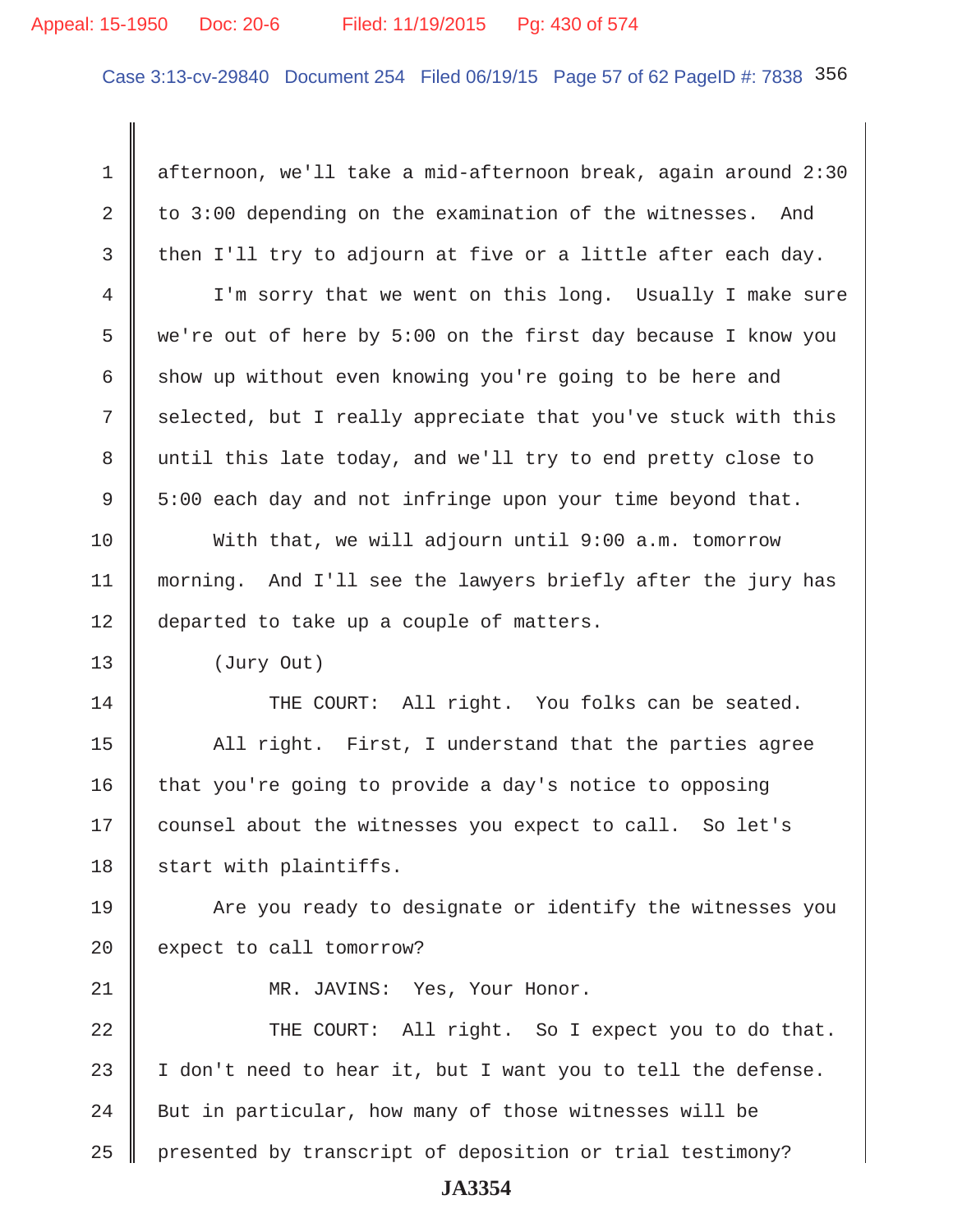Case 3:13-cv-29840 Document 254 Filed 06/19/15 Page 58 of 62 PageID #: 7839 357

| 1  | MR. JAVINS: Too many. The first three.                         |
|----|----------------------------------------------------------------|
| 2  | THE COURT: And who are they?                                   |
| 3  | MR. JAVINS: Engle, Adams --                                    |
| 4  | MR. CLARK: Which Adams transcript?                             |
| 5  | MR. HEISKELL: Both.                                            |
| 6  | THE COURT: All right. So you've got Engle. That's              |
| 7  | one transcript. You've got Adams, and that's two transcripts.  |
| 8  | MR. HEISKELL: Your Honor, it's Perkins after Engle.            |
| 9  | THE COURT: All right.                                          |
| 10 | MR. HEISKELL: Then Charles Adams, the first segment            |
| 11 | is read, and then there's a short video segment relating to    |
| 12 | their testing.                                                 |
| 13 | THE COURT: Okay. All right. So it will be Engle,               |
| 14 | Perkins, and two of Adams.                                     |
| 15 | MR. HEISKELL: Yes, Your Honor.                                 |
| 16 | THE COURT: And how long do you expect those to                 |
| 17 | take?                                                          |
| 18 | MR. KATZ: I can't answer on the video yet because I            |
| 19 | was awaiting the rulings with respect to the designations,     |
| 20 | counter designations, and objections. I'll work that out this  |
| 21 | evening. So I'm not quite sure how many minutes. Originally    |
| 22 | I think the original designations were maybe 35 minutes on one |
| 23 | and similar --                                                 |
| 24 | THE COURT: On Adams?                                           |
| 25 | MR. KATZ: Yes, Your Honor. But I just don't --                 |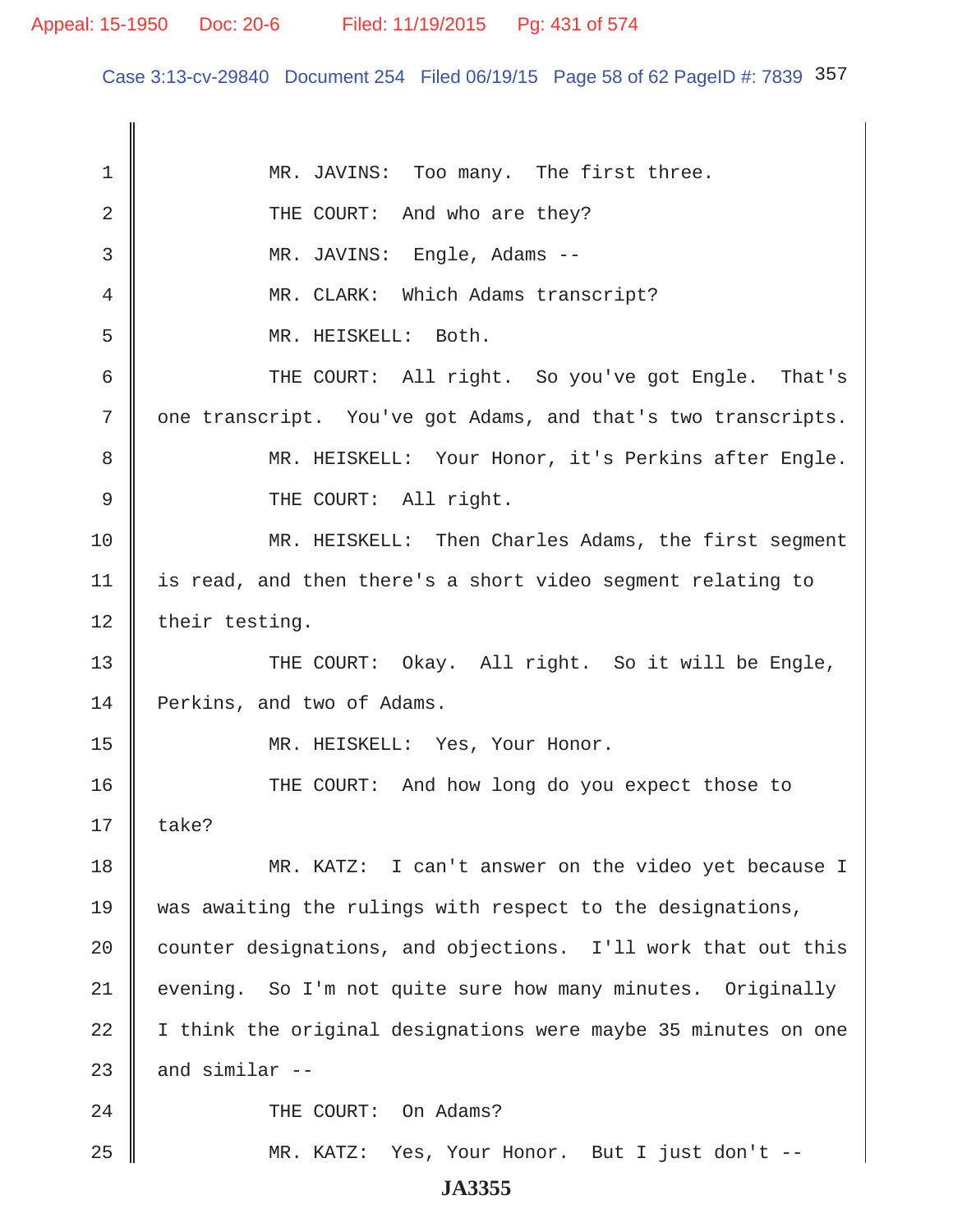# Appeal: 15-1950 Doc: 20-6 Filed: 11/19/2015 Pg: 432 of 574

Case 3:13-cv-29840 Document 254 Filed 06/19/15 Page 59 of 62 PageID #: 7840 358

1 THE COURT: I understand. I was just trying to get  $2 \parallel a$  general idea. So Perkins is pretty short. 3 || MR. HEISKELL: Yes, Your Honor. 4 THE COURT: Engle seemed pretty long. 5 MR. JAVINS: Hour. 6 || THE COURT: All right. And then Adams is going to  $7 \parallel$  be roughly an hour. And then what? 8 || MR. JAVINS: Kemplin. 9 || THE COURT: Live witness? 10 MR. JAVINS: Live witness. Officer Dent, live 11 witness. 12 THE COURT: All right. I know we talked some about 13 | Engle this morning, and I ruled on one of those objections. 14 | I've read through Engle, and, honestly, there wasn't much that 15 | I was going to exclude. But since I ruled on your objection, 16 did that provide some clarity about --17 MR. CLARK: I think that, plus the agreement 18 || Mr. Javins and I made provided all the clarity we needed on  $19$  | Engle. 20 **COURT:** Okay. 21 || MR. CLARK: We had Perkins --22 **COURT:** Okay. 23 MR. CLARK: -- from our discussion this morning. 24 Mr. Adams' video from *Huber* -- Mr. Adams' video from 25 *Huber*, I need to look at. I'll get with Mr. Katz about that. **JA3356**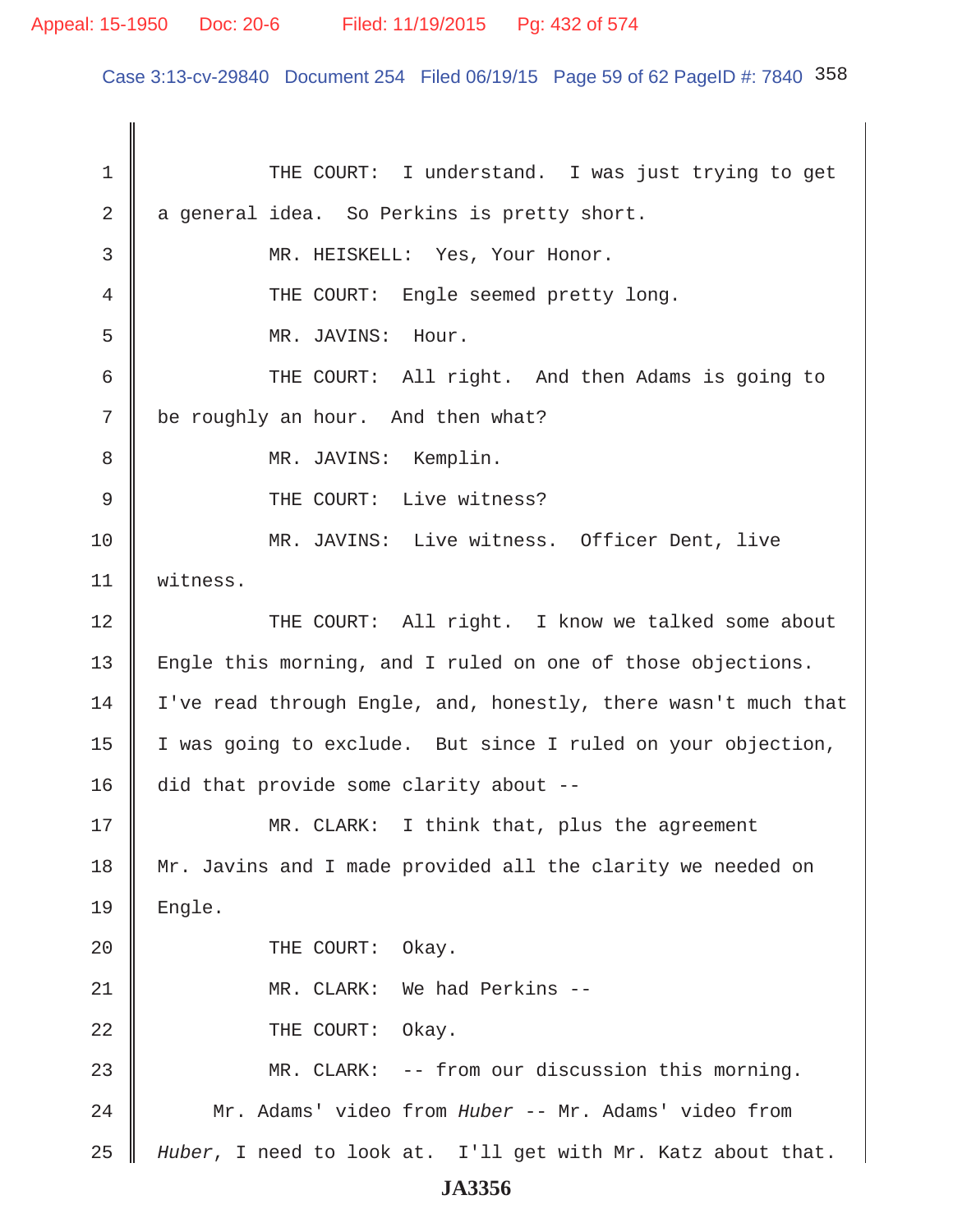## Appeal: 15-1950 Doc: 20-6 Filed: 11/19/2015 Pg: 433 of 574

Case 3:13-cv-29840 Document 254 Filed 06/19/15 Page 60 of 62 PageID #: 7841 359

 1 And Mr. Adams' testimony from *Olson* we needed to talk about.  $2 \parallel I$  don't think it will take more than ten minutes. 3 THE COURT: Okay. All right. So we should be ready 4 to go. And with regard to Engles, it says -- first, do you  $5 \parallel$  have a marked-up transcript that you're going -- 6 MR. JAVINS: We have two, Your Honor; one for the 7 Witness and one for me. 8 THE COURT: Okay. You're going to read that, and 9  $\parallel$  then one of those copies will be admitted as the record of the 10 testimony. 11 | MR. JAVINS: Correct. 12 THE COURT: All right. All right. That sounds 13 great. I'll look at the Adams matters this evening and  $14$  hopefully  $-$ 15 MR. CLARK: I think, Your Honor, we're going to need 16 to talk to you about the one from the *Olson* case. I'm not 17 certain yet about the one from the *Huber* case. That will 18 depend on my discussion with Mr. Heiskell. 19 || THE COURT: Okay. And that's as to Adams, then? 20 || MR. CLARK: Yes, sir. 21 THE COURT: All right. Well, those weren't real  $22$  | long. I'll look at both of those. 23 || MR. CLARK: No. 24 || THE COURT: If you all work out an agreed 25  $\parallel$  designation, that makes it real easy. If you don't, we'll try **JA3357**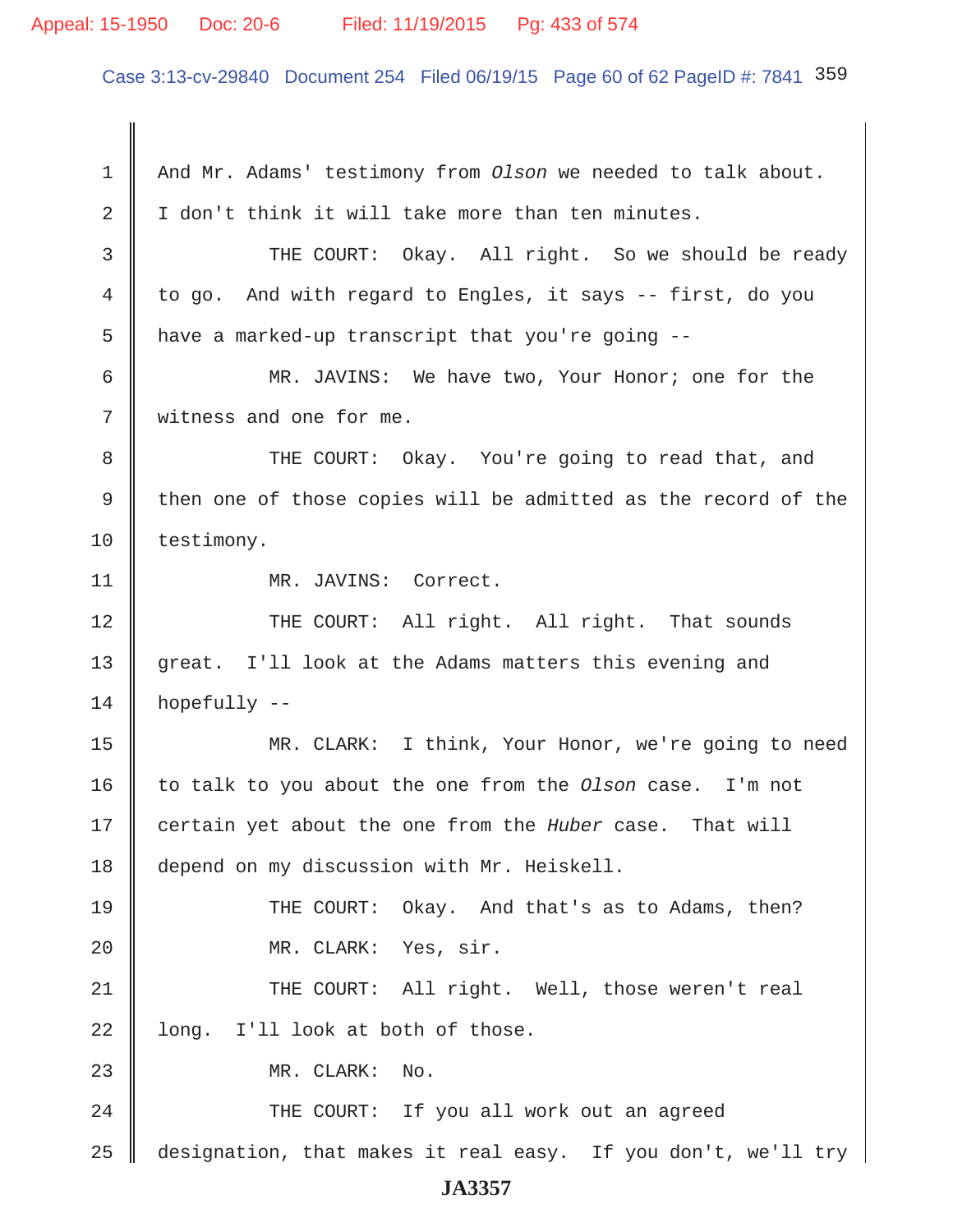# Appeal: 15-1950 Doc: 20-6 Filed: 11/19/2015 Pg: 434 of 574

Case 3:13-cv-29840 Document 254 Filed 06/19/15 Page 61 of 62 PageID #: 7842 360

| $\mathbf 1$ | to deal with it probably at the first break.                   |  |  |
|-------------|----------------------------------------------------------------|--|--|
| 2           | All right. Is there anything else we need to address?          |  |  |
| 3           | MR. COOKE: It sounds like that's not quite a full              |  |  |
| 4           | day, but Mr. O'Dell advises that Mr. Nease will be available.  |  |  |
| 5           | MR. O'DELL: If we get -- yeah.                                 |  |  |
| 6           | THE COURT: Well, it sounds like it might take all              |  |  |
| 7           | morning to get those three sets of depositions, but I wouldn't |  |  |
| 8           | think that it would take much longer than that. I can't        |  |  |
| 9           | imagine two police officers are going to take very long. So    |  |  |
| 10          | be prepared with whomever is next. You've indicated it's       |  |  |
| 11          | likely to be Mr. Nease.                                        |  |  |
| 12          | MR. O'DELL: Right.                                             |  |  |
| 13          | THE COURT: Okay. Good enough. See you all                      |  |  |
| 14          | tomorrow morning. Be here around 8:30 just in case there's     |  |  |
| 15          | anything we need to address.                                   |  |  |
| 16          | (Proceedings adjourned at 6:01 p.m.)                           |  |  |
| 17          |                                                                |  |  |
| 18          |                                                                |  |  |
| 19          |                                                                |  |  |
| 20          |                                                                |  |  |
| $21\,$      |                                                                |  |  |
| 22          |                                                                |  |  |
| 23          |                                                                |  |  |
| 24          |                                                                |  |  |
| 25          |                                                                |  |  |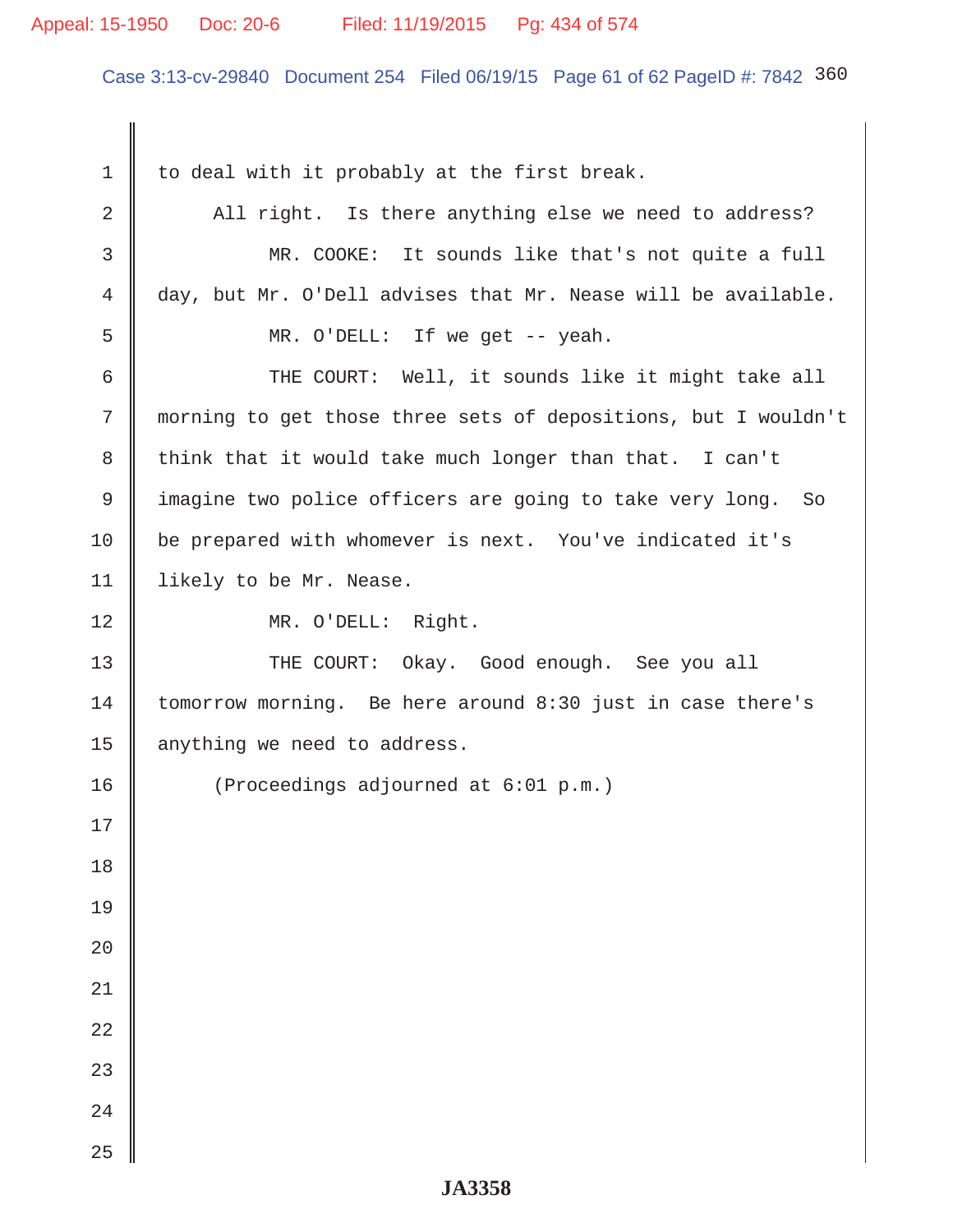Case 3:13-cv-29840 Document 254 Filed 06/19/15 Page 62 of 62 PageID #: 7843 361

| $\mathbf 1$    | I N D E X                                                |     |  |
|----------------|----------------------------------------------------------|-----|--|
| $\sqrt{2}$     | Page                                                     |     |  |
| $\mathsf{3}$   | Opening Statement by Mr. Javins                          | 303 |  |
| $\overline{4}$ | Opening Statement by Mr. Bibb                            | 330 |  |
| 5              |                                                          |     |  |
| $\epsilon$     |                                                          |     |  |
| 7              |                                                          |     |  |
| $\,8\,$        |                                                          |     |  |
| $\mathsf 9$    |                                                          |     |  |
| $10$           |                                                          |     |  |
| 11             |                                                          |     |  |
| $12$           |                                                          |     |  |
| 13             |                                                          |     |  |
| 14             |                                                          |     |  |
| 15             |                                                          |     |  |
| 16             |                                                          |     |  |
| $17$           |                                                          |     |  |
| 18             |                                                          |     |  |
| 19             |                                                          |     |  |
| 20             |                                                          |     |  |
| 21             | I, Teresa M. Ruffner, certify that the foregoing is a    |     |  |
| 22             | correct transcript from the record of proceedings in the |     |  |
| 23             | above-entitled matter.                                   |     |  |
| 24             |                                                          |     |  |
| 25             | /s/Teresa M. Ruffner<br>June 19, 2015                    |     |  |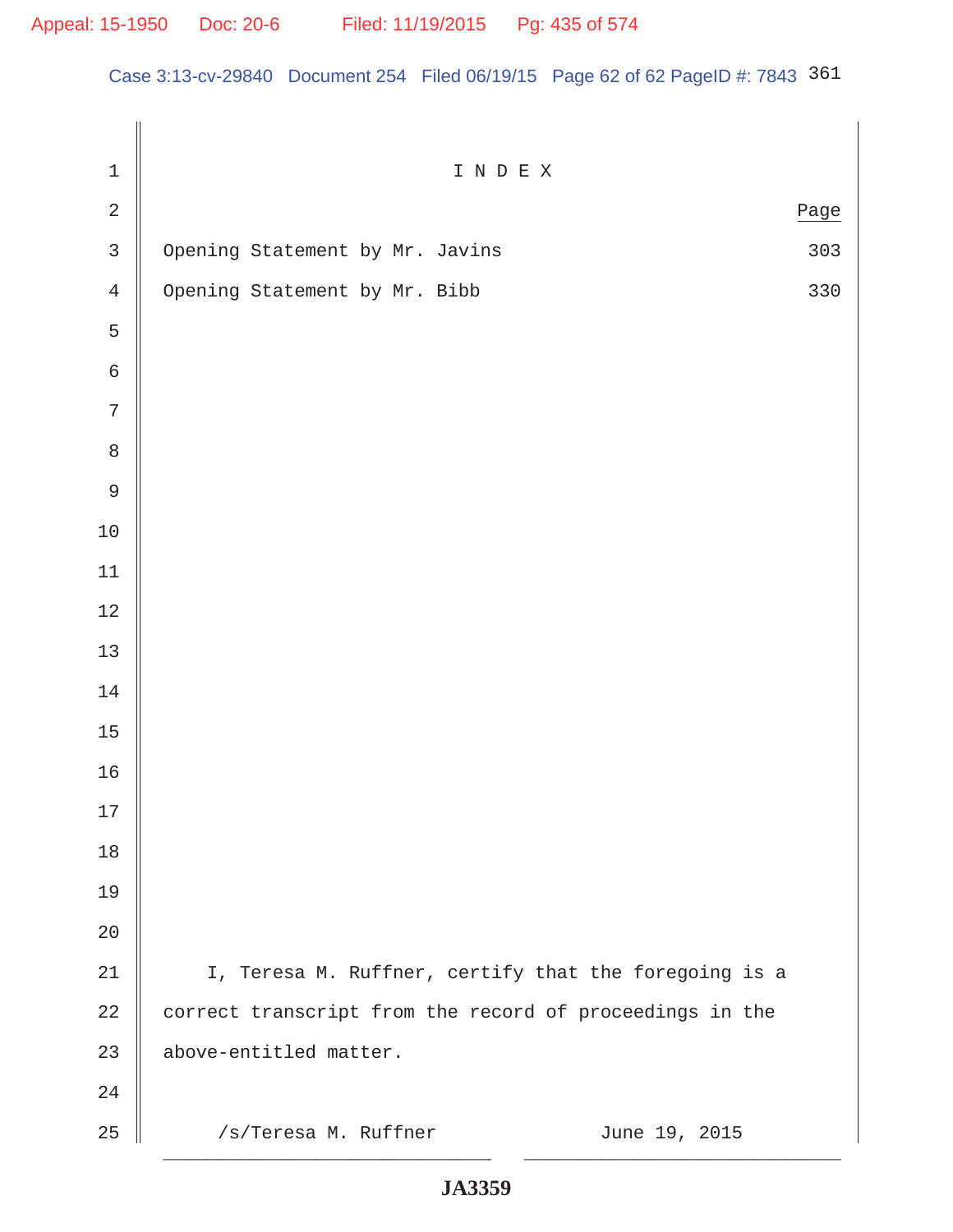# Appeal: 15-1950 Doc: 20-6 Filed: 11/19/2015 Pg: 436 of 574

Case 3:13-cv-29840 Document 255 Filed 06/23/15 Page 1 of 116 PageID #: 7844

# IN THE UNITED STATES DISTRICT COURT FOR THE SOUTHERN DISTRICT OF WEST VIRGINIA AT HUNTINGTON

HOWARD E. NEASE and NANCY NEASE,

Plaintiffs,

v. CIVIL ACTION NO. 3:13-29840

FORD MOTOR COMPANY,

a Delaware corporation,  $\hbox{\tt Number}$  Huntington, West Virginia March 16, 2015

Defendant.

# TRANSCRIPT OF PRETRIAL CONFERENCE BEFORE THE HONORABLE ROBERT C. CHAMBERS UNITED STATES DISTRICT JUDGE

APPEARANCES:

For the Plaintiffs: TONY L. O'DELL, ESO.

 TIANO O'DELL P. O. Box 11830 Charleston, WV 25339

 EDGAR F. HEISKELL, III, ESQ. EDGAR F. HEISKELL, III P. O. Box 3232 Charleston, WV 25332-3232

 L. LEE JAVINS, II, ESQ. BUCCI BAILEY & JAVINS P. O. Box 3712 Charleston, WV 25337-3712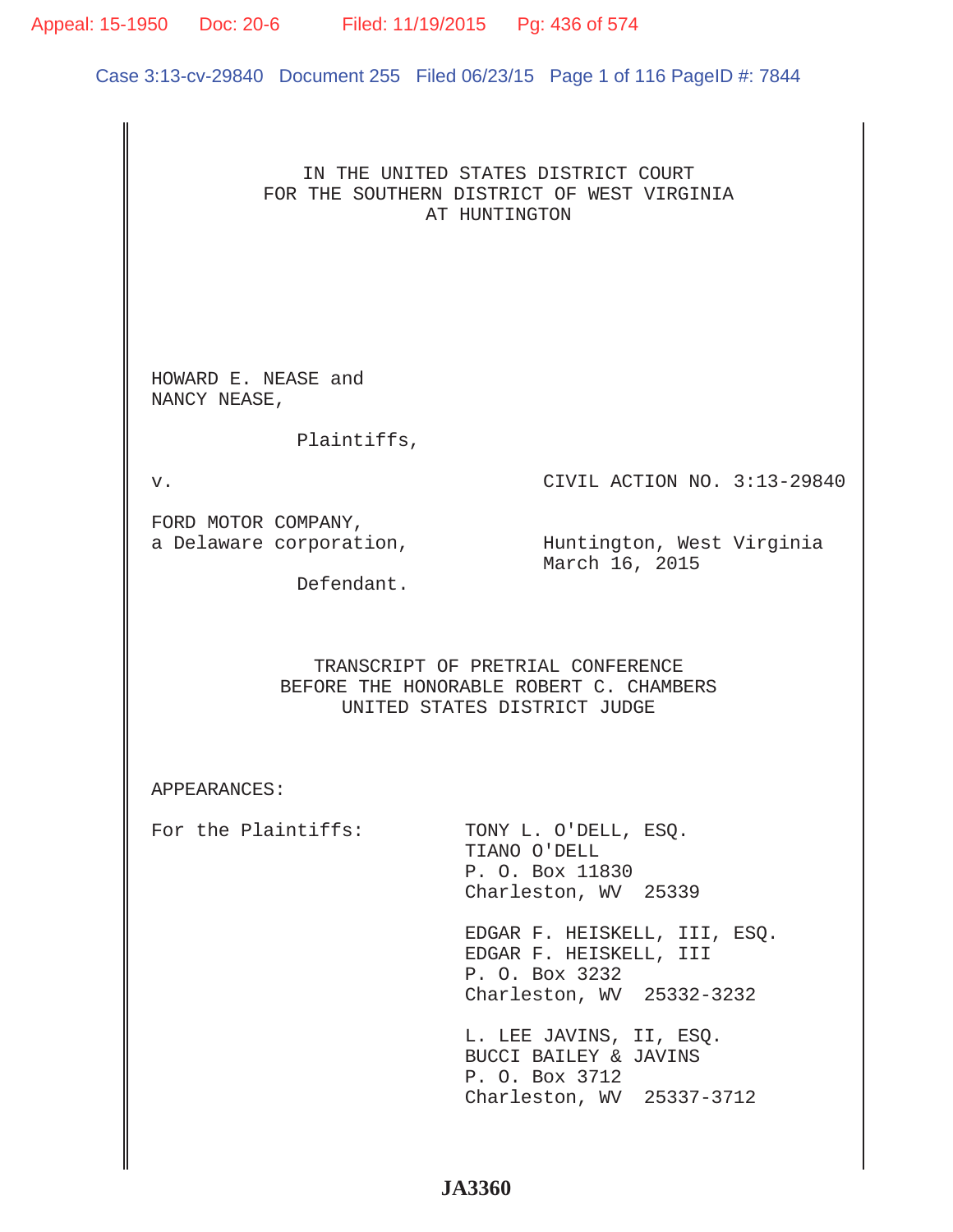Appeal: 15-1950 Doc: 20-6 Filed: 11/19/2015 Pg: 437 of 574

Case 3:13-cv-29840 Document 255 Filed 06/23/15 Page 2 of 116 PageID #: 7845

| For the Defendant: | ANDREW B. COOKE, ESQ.<br>SUSAN ROMAINE, ESO.<br>FLAHERTY SENSABAUGH & BONASSO<br>P. O. Box 3843<br>Charleston, WV 25338-3843                          |
|--------------------|-------------------------------------------------------------------------------------------------------------------------------------------------------|
|                    | JOHN RANDOLPH BIBB, JR., ESQ.<br>RYAN N. CLARK, ESO.<br>LEWIS THOMPSON KING KRIEG & WALDROP<br>Suite 2500<br>424 Church Street<br>Nashville, TN 37219 |
| Court Reporter:    | Teresa M. Ruffner, RPR<br>Sidney Christie Federal Building<br>845 5th Avenue, Room 101<br>Huntington, WV 25701<br>$(304)$ 528-7583                    |

Proceedings recorded by mechanical stenography; transcript produced by computer-aided transcription.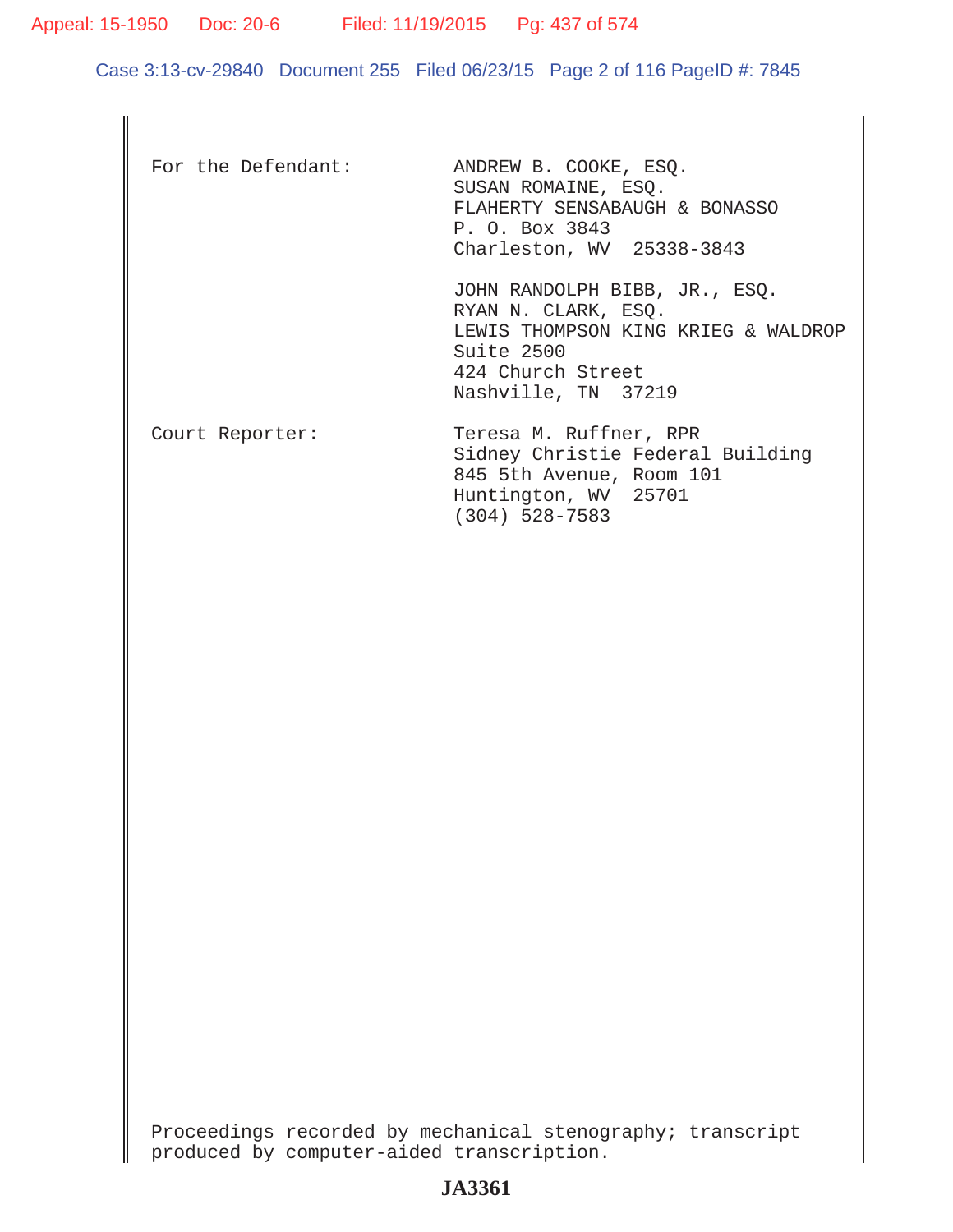## Appeal: 15-1950 Doc: 20-6 Filed: 11/19/2015 Pg: 438 of 574

Case 3:13-cv-29840 Document 255 Filed 06/23/15 Page 3 of 116 PageID #: 7846 3

1 | Monday, March 16, 2015, at  $1:30$  p.m. in open court 2 || THE COURT: All right. I assume we've got everybody 3 | here ready to start. 4 MR. COOKE: Yes, Your Honor. 5 Supersman THE COURT: Okay. So obviously there are a lot of 6 pending motions. I tried to rule on as many as I could last 7 Week. I confess that some of the rulings were very short, to  $8$   $\parallel$  the point. I honestly just didn't have time between finishing 9  $\parallel$  up a trial that took longer than it should have and then the 10 volume of motions and so forth here, but I wanted to get 11 | rulings out on as many things as I could. 12 That still leaves us with a lot of ground to cover, and 13 || we'll try to get through as much of that today, hopefully all 14  $\parallel$  of it, if it's possible. 15 I'll also have to confess to you that the law clerk who 16 has been assigned to this, a long-time law clerk who has been 17 || working hard on this for the past several weeks, ended up 18 having to leave suddenly this morning due to a family 19 emergency.  $20$   $\parallel$  So I'm going to tell you now that puts me a little bit 21 behind because I was depending upon her to do some additional 22  $\parallel$  research and review, which she's done, but I didn't have a 23  $\parallel$  chance to talk with her before she left. So there are some 24  $\parallel$  things here that I haven't spent enough time on myself to  $25$  | fully grasp, but I just forewarn you.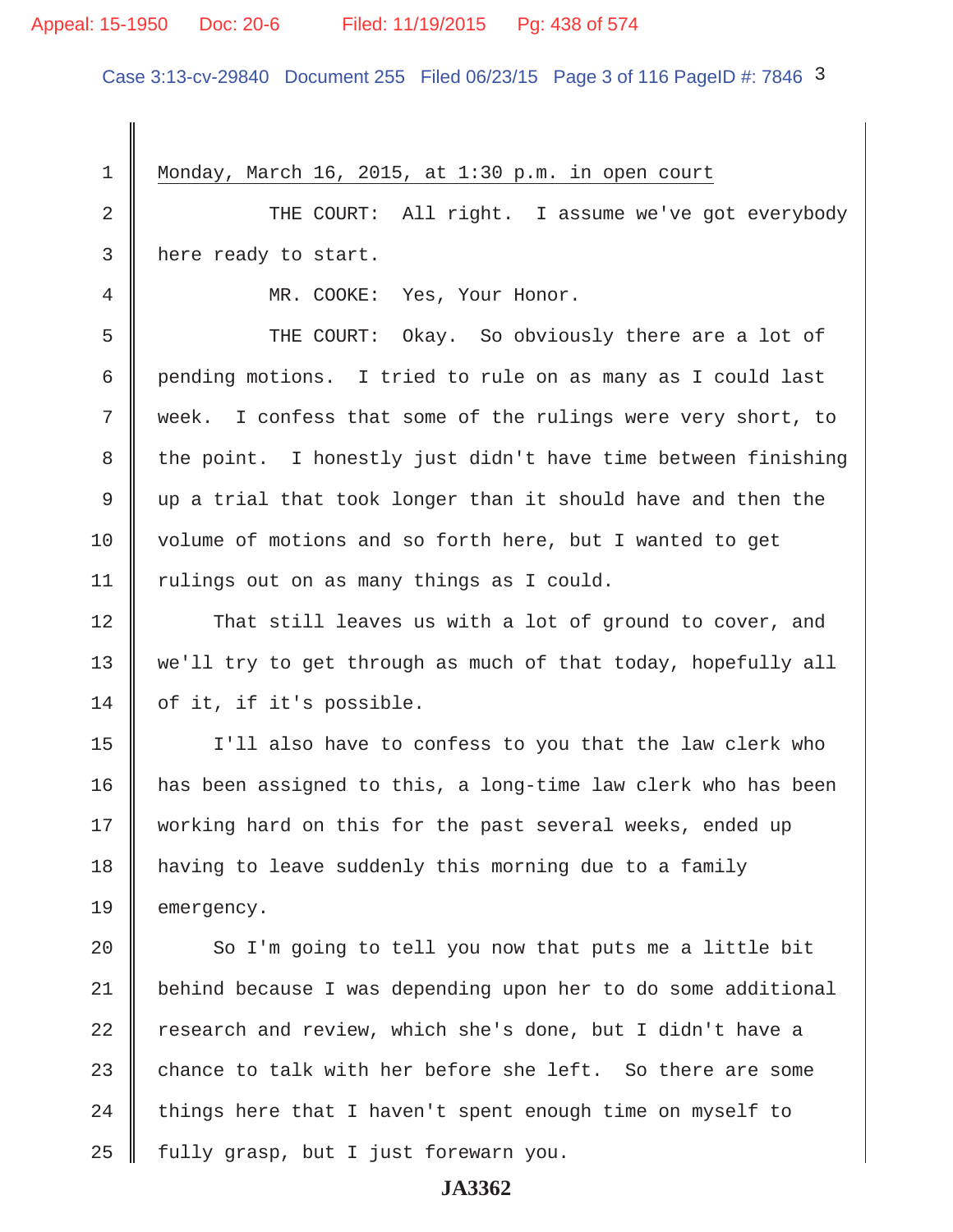## Appeal: 15-1950 Doc: 20-6 Filed: 11/19/2015 Pg: 439 of 574

Case 3:13-cv-29840 Document 255 Filed 06/23/15 Page 4 of 116 PageID #: 7847 4

1 So I don't know of any simple way to go through this with 2 this number, so my inclination is to just take up the 3 Tremaining motions by the docket list that I have, which starts 4 with the first still-pending motion filed, and that is -- and 5 some of these may merit more argument than others. So please 6 | let's try to be succinct, especially on those that don't 7 involve much in the way of a complicated explanation.

8 The first is the plaintiffs' motion for partial summary 9 judgment based upon the failure of the defendants to respond 10 | to discovery.

11 | And if you don't mind, folks, please use the microphones. 12 | It's difficult -- the acoustics aren't good here. You can use 13 the ones at your desk, wherever you're comfortable. The 14 acoustics aren't very good, and my court reporter has to 15 listen through the system. So make sure you talk through the 16 microphones.

17 MR. JAVINS: Understood. Is that better? 18 **I** THE COURT: That's fine.

19 MR. JAVINS: Thank you. Your Honor, the basis of  $\parallel$  the motion is it's a limited summary judgment on the issue of  $\parallel$  an alternative design. And at the core of this, Your Honor, is the cruise control cable, which you've heard us discussing throughout this case. It looks something like this. This is an exemplar.

25 || And the analysis begins with Mr. Sero. I don't know if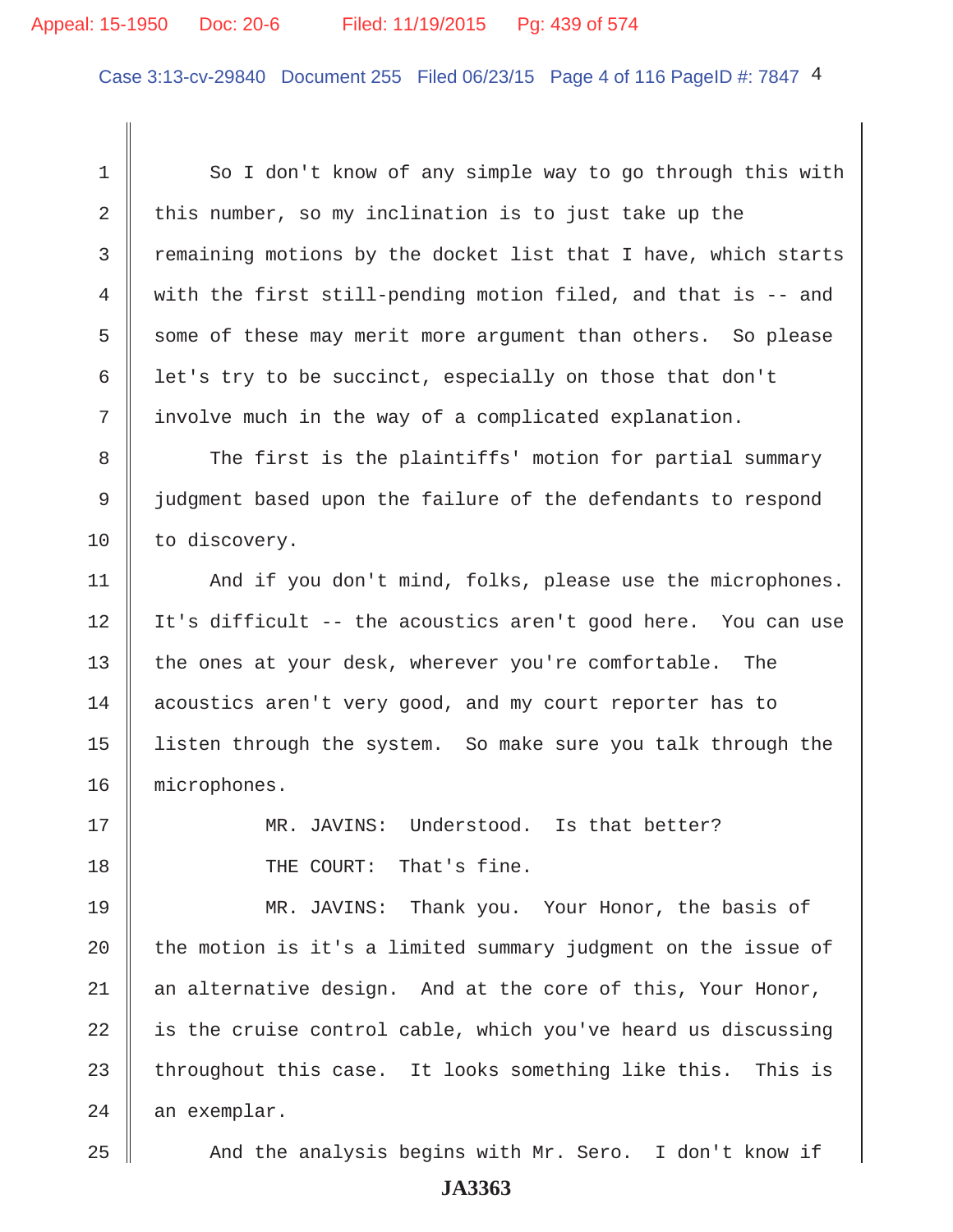## Appeal: 15-1950 Doc: 20-6 Filed: 11/19/2015 Pg: 440 of 574

Case 3:13-cv-29840 Document 255 Filed 06/23/15 Page 5 of 116 PageID #: 7848 5

 1 Ford's analysis begins this way, but there is an initial 2 design document. You've seen reference to failure modes  $3 \parallel$  effects analysis --4 || THE COURT: Right. 5 MR. JAVINS: -- initial design. And in all three of 6 those initial design documents, Your Honor, the '87 iteration, 7 the '92 iteration  $-$  I'm sorry  $-$  the '87, '97, and 2004 8 iteration, there's a common theme. That common theme is the  $9 \parallel$  throttle can be stuck in the open position. 10 THE COURT: You started off by using as a -- for 11 demonstrative purposes, the cruise control cable? 12 MR. JAVINS: Yes, Your Honor. This connects to the 13 | throttle. This part of the cruise control cable connects to  $14$  the actual throttle, which allows air to come into the engine. 15 || THE COURT: All right. So this is not what's hooked 16 | to the gas pedal. 17 MR. JAVINS: It's not. That's called the 18 accelerator cap -- 19 || THE COURT: Right. 20 MR. JAVINS: -- or cable. Both connect to the  $21$  | throttle. 22 All right. This cruise control cable has a lost motion 23 device. It can become stuck. How do we know? 24 When we looked at Ford's documents, their failure modes  $25$   $\parallel$  effects analysis, or their early studies, there's a common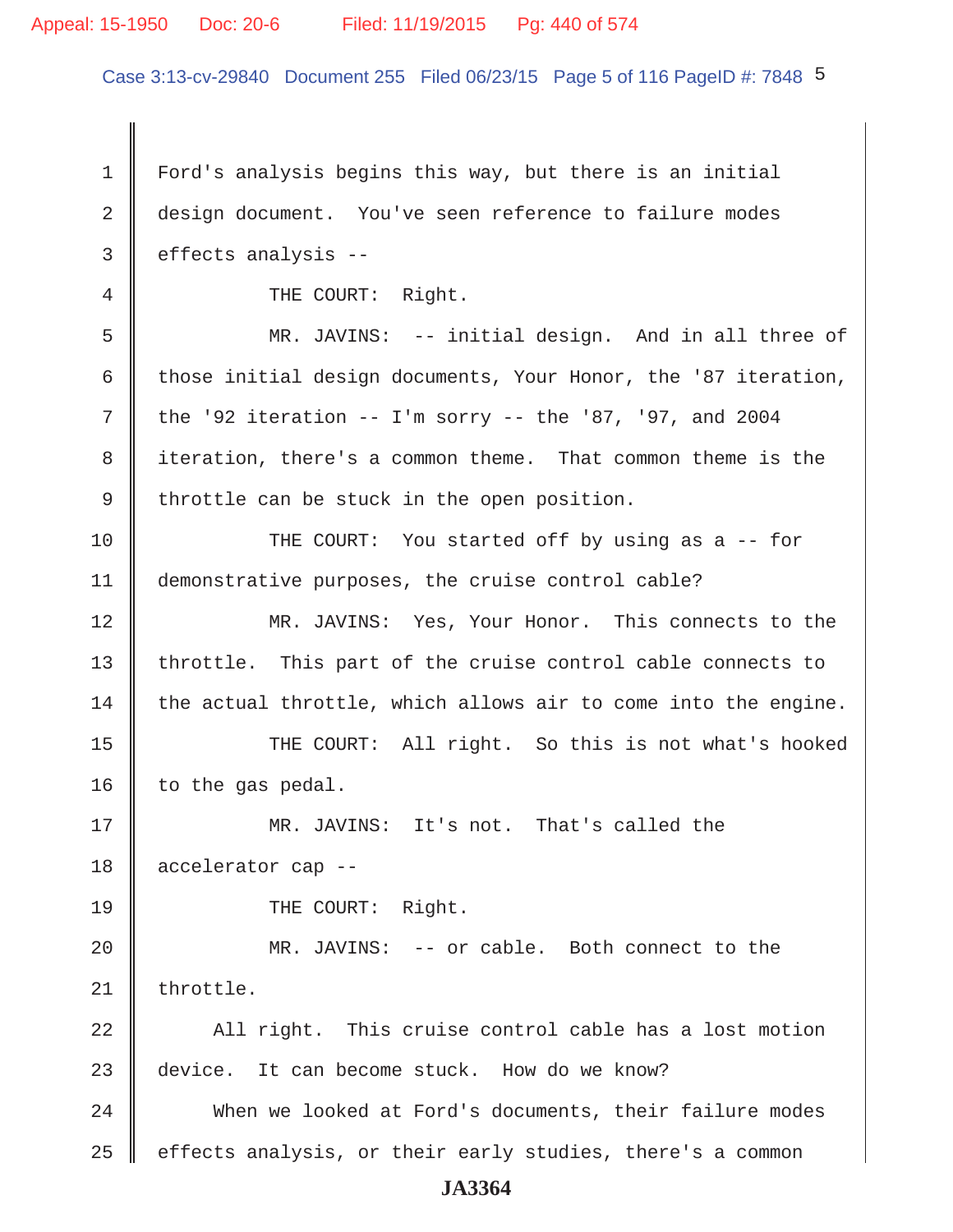## Appeal: 15-1950 Doc: 20-6 Filed: 11/19/2015 Pg: 441 of 574

Case 3:13-cv-29840 Document 255 Filed 06/23/15 Page 6 of 116 PageID #: 7849 6

1  $\parallel$  theme. In the '87 iteration, it says mechanically this cable 2 can become stuck due to  $-$  it can become bound or stuck due to 3 materials, gunk; and that results in a throttle -- now, in '87 4 they said, it returned  $-$  failed to return to idle position. 5 In the '97 and the 2004 iterations, it says it fails to  $6 \parallel$  respond to driver command.

 7 But Ford's own corporate designee, James Engle, says that 8 means the same thing because, across the board, when it 9 doesn't -- when the throttle sticks, that rates a severity of 10 10, okay?

11 That's a problem. When this thing gets gunked up, and it  $12$  can stick, it can cause a throttle to stick open. And when 13 || the throttle sticks open and the person removes their foot 14 from the accelerator pedal, the throttle stays open and the 15 pedal stays in the lower position, and you have an unintended 16 || acceleration event.

17 || Ford's documents demonstrate this. I'm happy to approach 18  $\parallel$  and show you what I'm talking about. But I'll tell you for 19 the record, every time, be it in '87, '97, or '04, when you 20  $\parallel$  look at the hazard, Ford says this rates a 10, okay? It's due 21 to binding. Mechanical binding can cause this throttle to  $22$  stick.

23  $\parallel$  And when it says, off to the right, what corrective 24  $\parallel$  action -- because you've seen reference to this. Any failure 25 mode that rates a 9 or a 10 on severity, Ford's own failure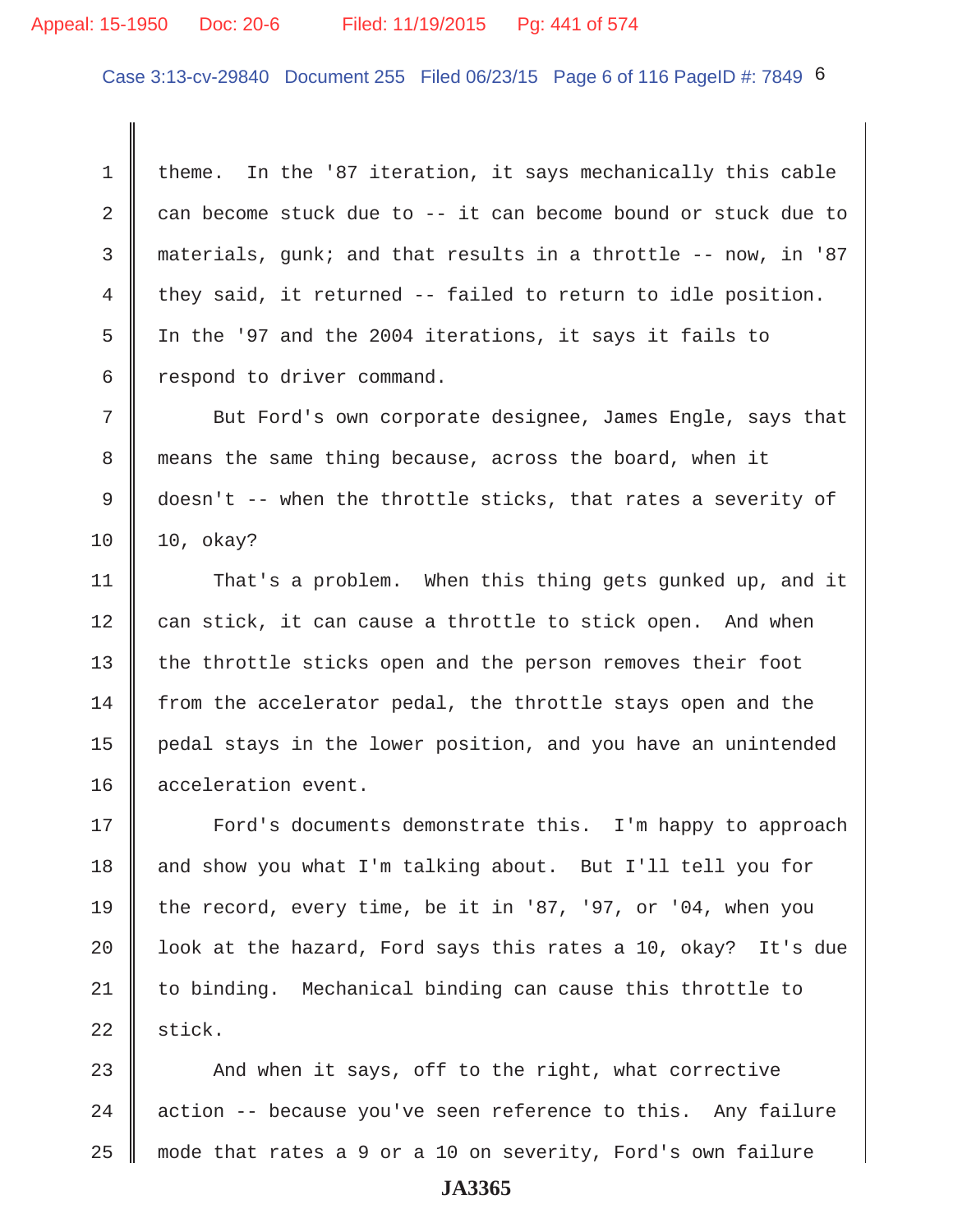## Appeal: 15-1950 Doc: 20-6 Filed: 11/19/2015 Pg: 442 of 574

Case 3:13-cv-29840 Document 255 Filed 06/23/15 Page 7 of 116 PageID #: 7850 7

 1 modes effects analysis handbook prepared by the Office of 2 Automotive Safety, their own standards handbook says anything 3 that rates a 9 or 10 must be considered for redesign because 4 it's dangerous. It's a severity of 9 or 10.

5 And so out to the right, it simply says -- it simply says 6 that this hazard is remote. Let me quote, Your Honor. Excuse 7 me.

8 Tecause of the low occurrence in detection ratings, the 9 team has determined that no further actions are required."

10 Now, that sounds to me like there's no alternative design 11 | that's been considered. And I simply asked Ford just confirm  $12$  that for me because their corporate representative, I think he 13 vacillated. I issued requests for admissions.

 $14$   $\parallel$  And so if Ford is going to stipulate that they have not 15 | considered an alternative design, I suppose we're done. But I 16 was asking for a ruling on that just to, well  $-$ -

17 THE COURT: As I recall, you said that you asked 18  $\parallel$  that specific -- made that specific statement as a request for 19 admission.

20 MR. JAVINS: Correct.

21 THE COURT: And then had contingent interrogatories 22  $\parallel$  and motion for -- or request for discovery production for any  $23$  | other answer.

24 MR. JAVINS: And I believe I know the answer to the 25 question. I believe the answer is nothing, but --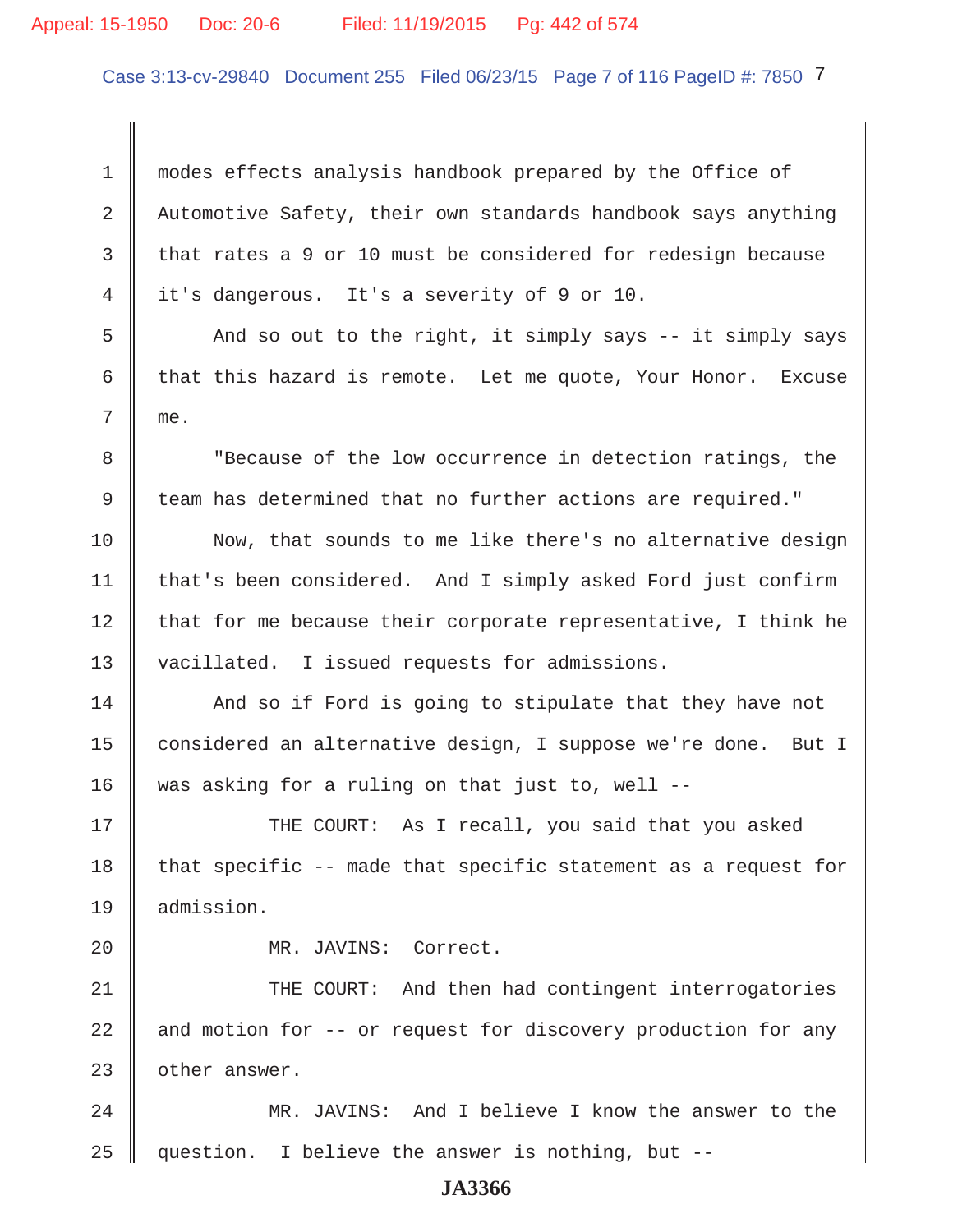## Appeal: 15-1950 Doc: 20-6 Filed: 11/19/2015 Pg: 443 of 574

Case 3:13-cv-29840 Document 255 Filed 06/23/15 Page 8 of 116 PageID #: 7851 8

1 || THE COURT: What was the answer? 2 MR. JAVINS: Objection; this, that, and the other. 3 || And so I just want  $-$  I think  $-$  I think the document speaks 4 for itself, and that issue is there's no alternative design 5 because it's not in the design documents. I haven't gotten a 6 straight answer. And so we're asking for some clarification. 7 Perhaps Mr. Cooke is prepared to sit here and stipulate 8 that, Yeah, you're right, there's no design -- alternative 9 design because we just think it's so remote, that we didn't 10 make it -- we didn't provide a safer design. 11 | If he's willing to say that, I suppose we're done. But 12 | that's the long and short of it. 13 || THE COURT: Okay. 14 MR. CLARK: Good afternoon, Your Honor. I'm Ryan 15 Clark from Nashville, Tennessee. I don't believe I've 16 || appeared in this court before --17 || THE COURT: Well, welcome. 18 MR. CLARK: -- and I appreciate the Court giving me 19 | the opportunity to do so. 20  $\parallel$  Mr. O'Dell -- that's not Mr. O'Dell, is it? 21 || THE COURT: That's Mr. Javins. 22 MR. CLARK: Poor start, Your Honor. Mr. Javins is 23 correct that the document speaks for itself, and the document  $24$  speaks for itself and says Ford did consider alternative 25 designs.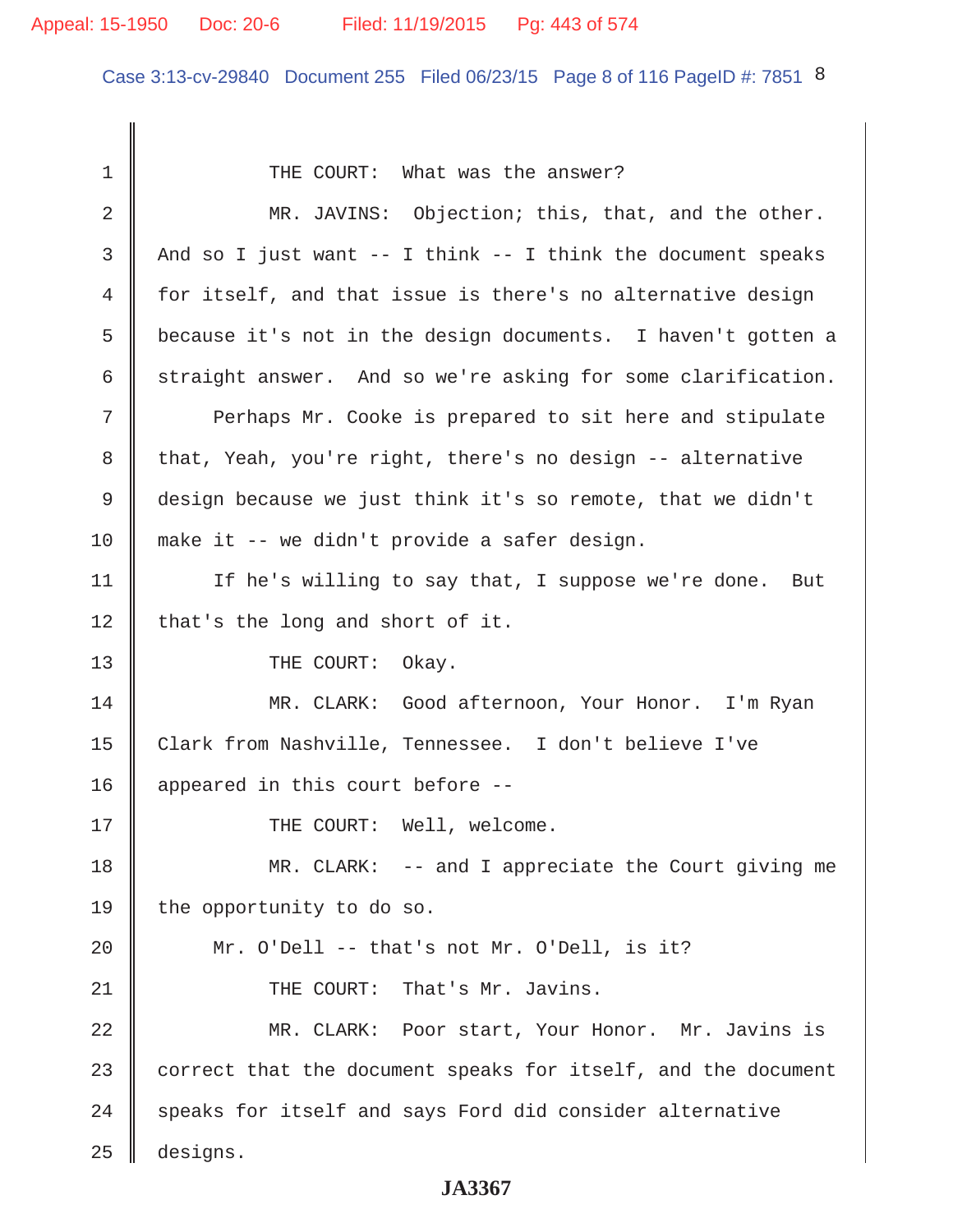## Appeal: 15-1950 Doc: 20-6 Filed: 11/19/2015 Pg: 444 of 574

Case 3:13-cv-29840 Document 255 Filed 06/23/15 Page 9 of 116 PageID #: 7852 9

1 | If you look at the 2004 failure modes and effects 2 analysis, for instance, on page 38, there's a recommended  $3 \parallel$  action -- this is related to cable kinking -- implement a 4 larger core wire actuation cable to improve resistance to  $5 \parallel$  kinking.

6 || THE COURT: Slow down a little bit when you're  $7 \parallel$  reading.

8 MR. CLARK: Yes, sir. And that was completed on 9 October 1st, 1997, four years before the manufacture of 10 | Mr. Nease's Ford Ranger.

11 | But the reason that we're having disagreement I think on  $12$  this, Your Honor, is the text for the request for admission 13 | themselves, Exhibit 10 to the plaintiffs' motion, the pattern  $14$  of them sort of repeats itself, and I've selected a set that 15  $\parallel$  starts -- it's page 11 of 50 on the ECF, starts request number 16 | 26, and that request asks Ford to admit that the FMEA as 17 || produced by Ford identifies a certain failure mode; and in 18 this case, it does not disengage with brake pedal import. And 19 Ford admitted that request, unqualified admission.

20 The next request for admission concerns a potential 21 failure mode or potential cause of that failure mode. That 22 cause is: Admit that cable pinched in conduit. Insufficient 23 | overlap between cable conduit and strand cover will permit the  $24$  two ends to butt.

25 They asked Ford to admit that that was a potential cause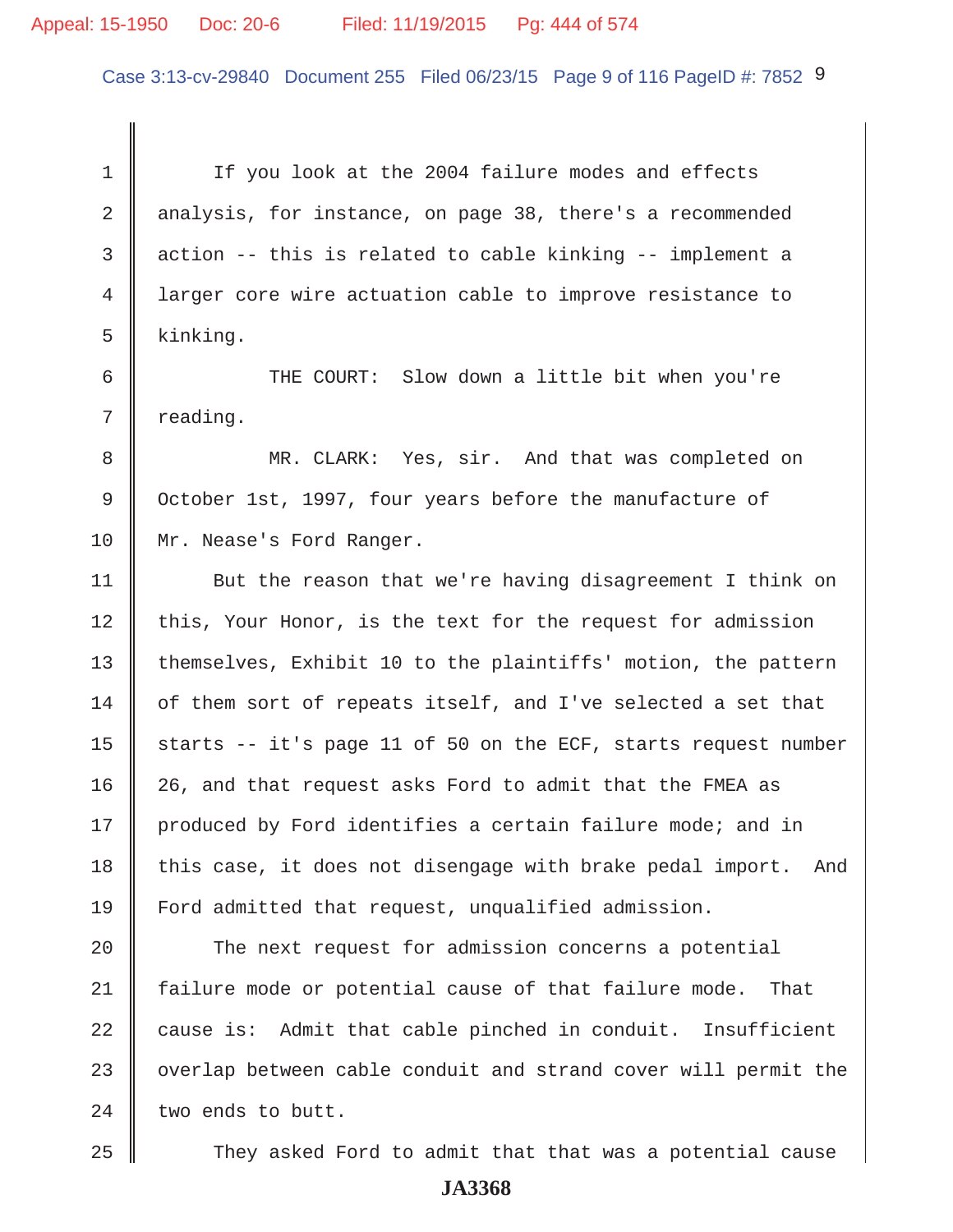## Appeal: 15-1950 Doc: 20-6 Filed: 11/19/2015 Pg: 445 of 574

Case 3:13-cv-29840 Document 255 Filed 06/23/15 Page 10 of 116 PageID #: 7853 10

1 or mechanism failure identified by Ford. Again, unqualified 2 admission.

 3 Next request, number 28: Admit that actuator issues 4 binding the mechanical components is a potential cause or  $5$  | failure identified by Ford.

6 Again, unqualified admission.

7 The Sand the crux of the problem I think is with the requests 8 that are like number 30. Number 30 is: Admit that Ford did 9 not consider any alternative design options associated with 10 the potential failure mode and the cause and/or mechanism of 11 failure identified as a request for admission number 26.

12 Now, Your Honor, I've read that request for admission 13 several times. I know the other Ford lawyers have. And I 14  $\parallel$  still can't make sense out of it. There's at least one 15 | typographical error in it. And the really confusing thing 16 about it, frankly, Your Honor, is that the potential design 17 problems or the potential causes are not in request for 18 admission 26. They're in request number 27 and 28.

19 Now, I think that's what plaintiffs meant to write, but 20  $\parallel$  the rules don't require Ford to speculate about what the 21 plaintiffs meant. They don't require Ford to do the 22 plaintiffs' work for them.

23  $\parallel$  And so Ford's response to that was to object to it and  $24$  say that it was compound, which is an objection that this 25 Court has stated is a proper admission in the *Erie Insurance*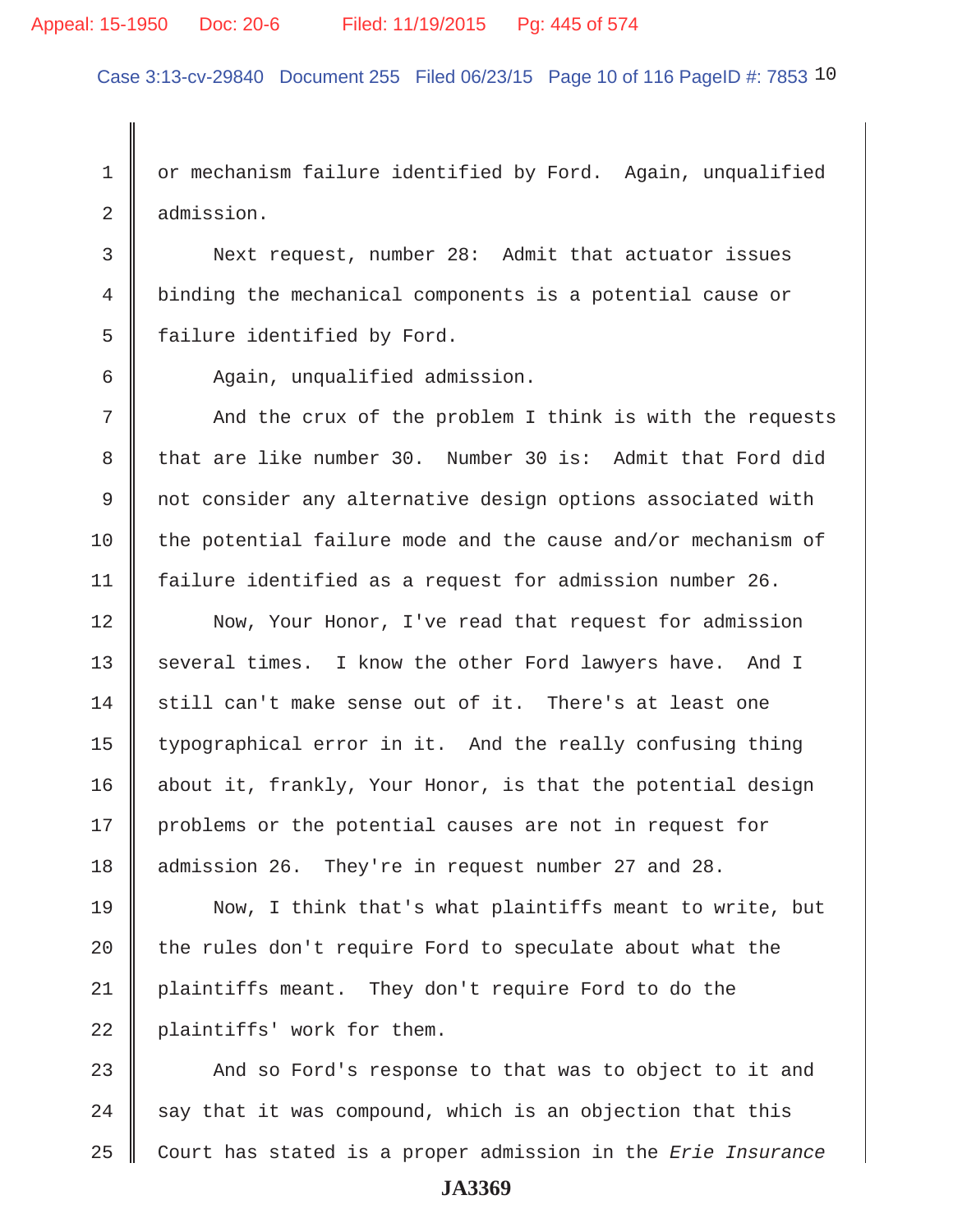#### Appeal: 15-1950 Doc: 20-6 Filed: 11/19/2015 Pg: 446 of 574

Case 3:13-cv-29840 Document 255 Filed 06/23/15 Page 11 of 116 PageID #: 7854 11

 $1 \parallel$  case that I think both parties cited; in fact, plaintiff cited 2 | I think in their motion and in their reply. It was cited in  $3 \parallel$  all three briefs. That's a proper objection.

 4 THE COURT: Has the defendant provided to the 5 plaintiff alternative design option information?

6 MR. CLARK: It's in the FMEA.

7 || THE COURT: I'm sorry?

8 || MR. CLARK: It's in the FMEA, Your Honor. Mr. Engle 9 testified specifically -- that's Ford's corporate 10 Tepresentative -- on the FMEA about consideration of those 11 alternative designs.

12 **THE COURT:** So to the extent that Ford asserts that 13 it did consider alternative design options associated with the 14 particular failure mode that plaintiff has cited and arqued, 15 | you believe that that is a complete answer and responsive 16 production of discovery material, whatever -- reports or 17 Whatever it's in.

18 MR. CLARK: To be clear, Your Honor, I don't think 19 that there was specific questioning of Mr. Engle about the 20 | particular failure mode that I picked out. These requests for 21 admission kind of go in a pattern. And that's a pattern 22 that's the same for all of the potential failure modes.

23  $\parallel$  And I think the request that's really the issue is that  $24$  | final one that's compound that Ford did object to every single  $25$  time. But the important thing to remember, Your Honor, is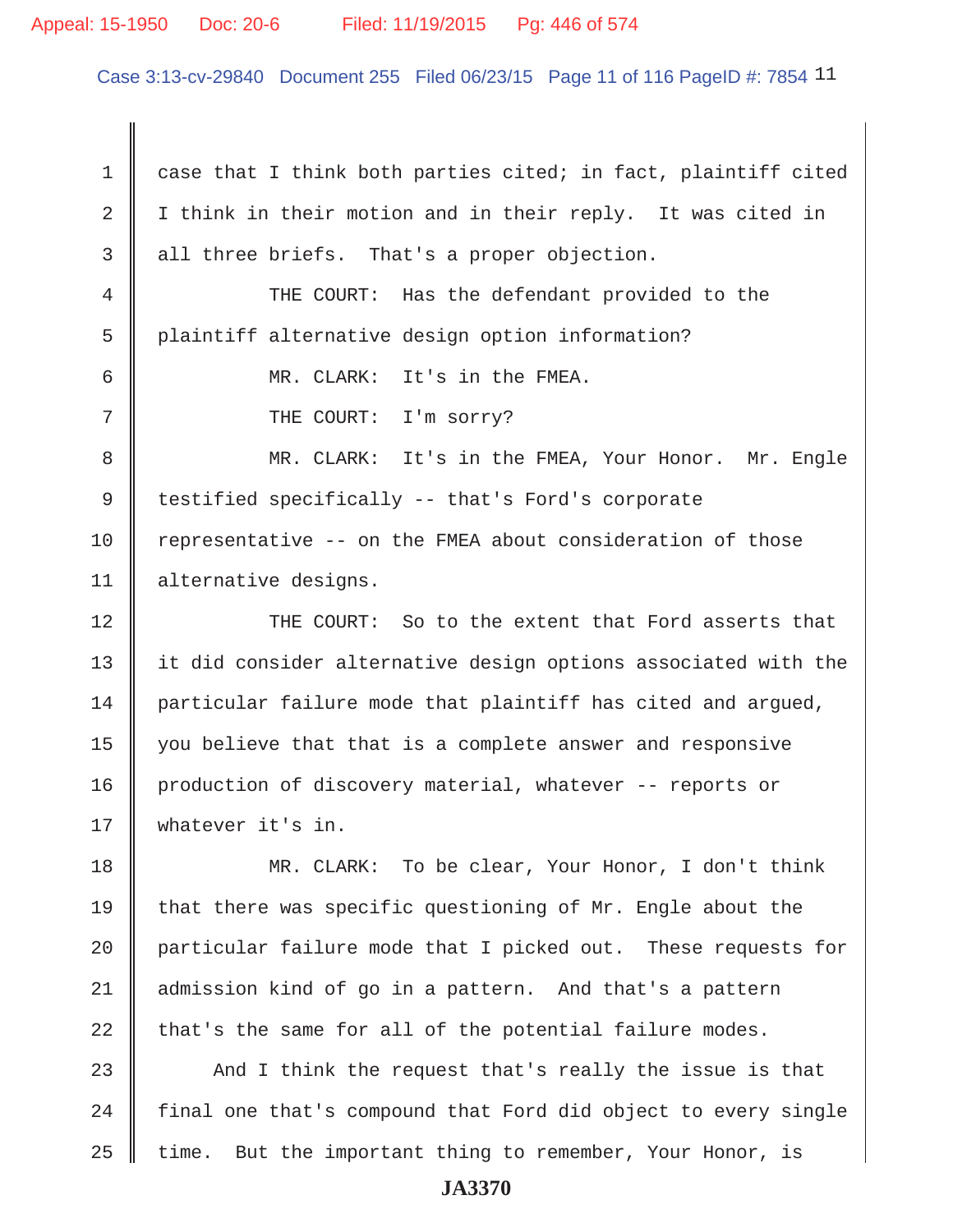#### Appeal: 15-1950 Doc: 20-6 Filed: 11/19/2015 Pg: 447 of 574

Case 3:13-cv-29840 Document 255 Filed 06/23/15 Page 12 of 116 PageID #: 7855 12

1 that beyond these requests for admission, Mr. Javins had the 2 cntire day with Ford's corporate representative, asked him 3 lots of questions, asked him specific questions about Ford's 4 consideration of alternative designs. And as far as I can  $5 \parallel$  recall, he answered every one of them.

 6 THE COURT: So you're telling me that based upon 7 what you've produced and what was covered in that deposition, 8 Ford's evidence that it intends to offer at trial as to 9 alternative design to this particular failure mode has been 10 discovered.

11 || MR. CLARK: I think everything that's out there has 12 | been discovered, yes, sir.

13 THE COURT: Well, if that's the case, then, 14 Mr. Javins, I mean, I'm not sure how I -- what conclusion, if 15  $\parallel$  any, I could reach as to whether their answer would be yes or 16 | no to the question; but if they've produced the evidence that  $17$  they intend to rely upon as to alternative design, then I  $18$  | think I'm satisfied.

19 What do you say?

20 MR. JAVINS: I think I am too. I don't know what 21 that means in terms of a ruling. And, specifically, Your 22 Honor, I've got FMEA documents. Mr. Cooke and I can look at 23 them. We've got three findings, '87, '97, and 2004, where if 24 the cable does not disengage or it remains open  $-$  the 25  $\parallel$  throttle remains open and it does not disengage, that's a 10.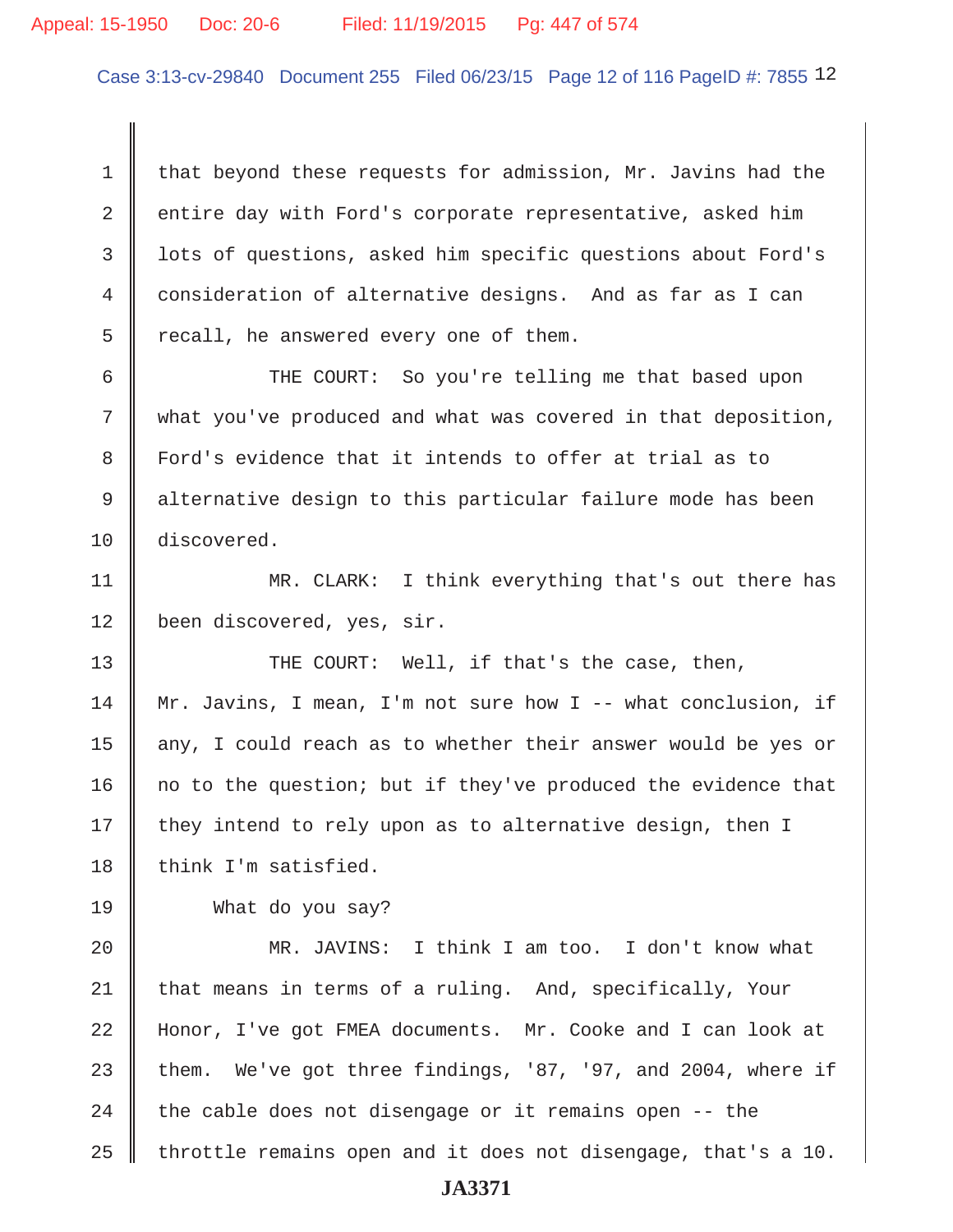#### Appeal: 15-1950 Doc: 20-6 Filed: 11/19/2015 Pg: 448 of 574

Case 3:13-cv-29840 Document 255 Filed 06/23/15 Page 13 of 116 PageID #: 7856 13

1 It's related to binding and sticking of the cable. And then  $2 \parallel$  out from that, every time it says, Because of a low 3 cccurrence, we're not going to consider anything. 4 If that's Ford's answer, I just want to make sure there's  $5 \parallel$  no -- nothing hanging out there. That's all. 6 MR. CLARK: If you could give me a page that he's 7 Treading from and which FMEA, that might be a little easier to 8 | answer the question. 9 || THE COURT: All right. Why don't you do that. 10 MR. JAVINS: Can I approach the witness -- or 11 counsel? 12 || THE COURT: Yeah. 13 || MR. CLARK: I'll meet you halfway. 14 MR. JAVINS: I'm happy to come here because I 15 | have  $-$  and I'm happy to approach the bench too, Your Honor. 16 THE COURT: Well, if we need to. Let's see what -- 17 MR. JAVINS: I have an '87 iteration. Cable. The 18 problem is the cable jammed or sticking. The effect, throttle 19 will not return to idle position. Rating, 10. Recommended 20 actions, none. 21 | Now, if this counsel will simply agree that says what it  $22$  says and Ford had no alternative design they considered but 23  $\parallel$  didn't articulate in this document, I'm totally cool with  $24$  that. 25 MR. CLARK: Your Honor, no, we can't agree to that.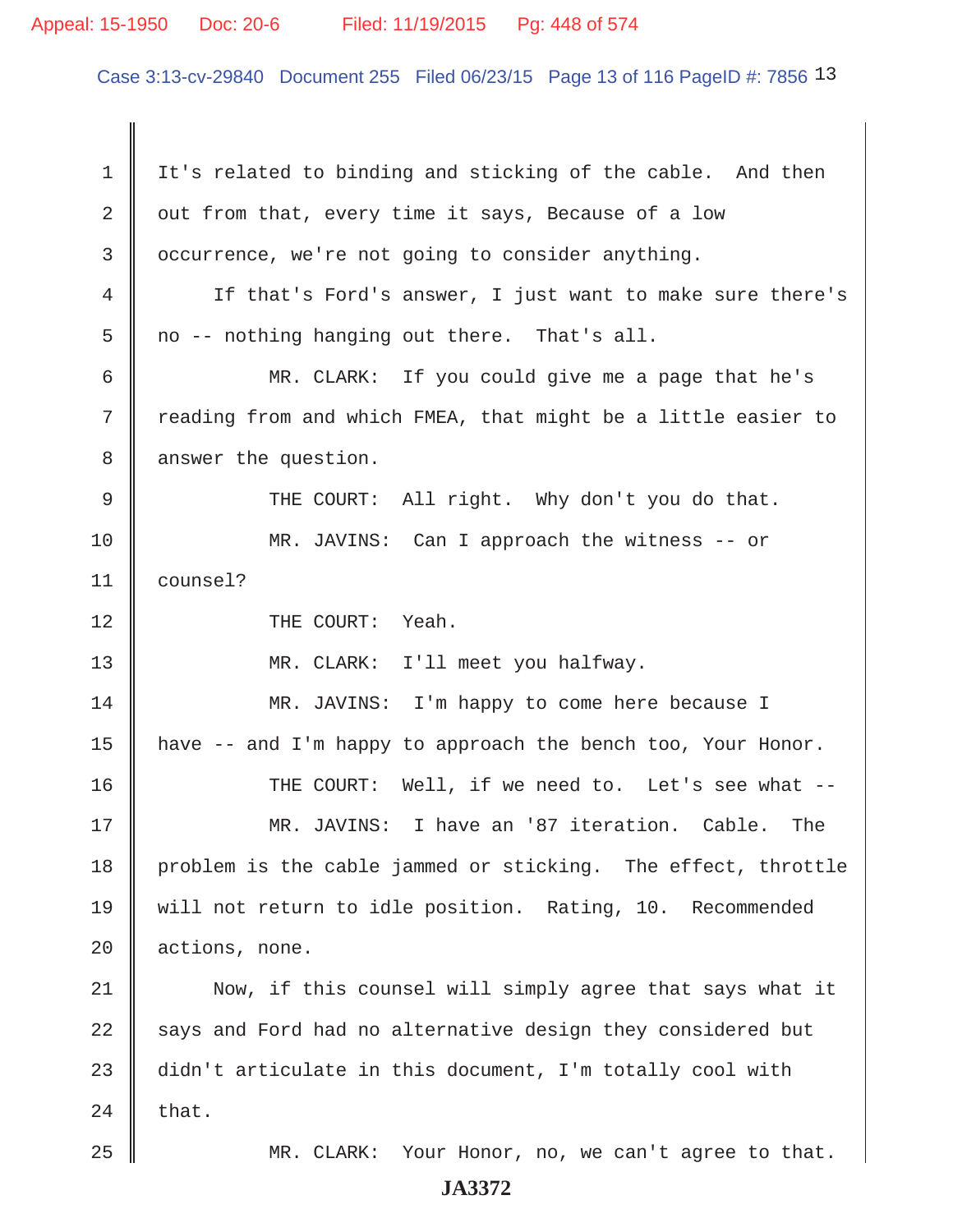#### Appeal: 15-1950 Doc: 20-6 Filed: 11/19/2015 Pg: 449 of 574

Case 3:13-cv-29840 Document 255 Filed 06/23/15 Page 14 of 116 PageID #: 7857 14

 1 You know, the testimony -- let me step back, Your Honor. 2 || THE COURT: All right. 3 MR. CLARK: Two pieces of testimony, Your Honor: 4 The first one is that the 1987 FMEA does not apply to this 5 | vehicle. That was Mr. Engle's testimony. And Mr. Engle was 6 also asked a set of questions pretty similar to the argument 7 Mr. Javins is making about where the evidence of alternative 8 designs would be. 9 And Mr. Engle's testimony was, quote, I don't know where 10 to go because I think, as I stated earlier, that any  $-$ - I 11 mean, how we keep track or how we record is the final sign-off 12 part. Anything else that's considered early in the design 13 | phase, we don't keep records of that. 14 That's the testimony from Ford's corporate representative  $15 \parallel$  on  $-$ 16 THE COURT: Well, so that sounds like you're saying  $17$  that your representative said, If we did an alternative 18 design, I don't know where it would be, I haven't found it, 19 and we don't keep records of that. 20  $\parallel$  Is that --

21 MR. CLARK: That's fair, with the caveat that  $22$  there's also testimony from a lot of those depositions that 23 Mr. Heiskell took in the *Huber* case that some of that 24 | information would appear in the design drawings, and I don't 25 | think any Ford corporate representative has been asked about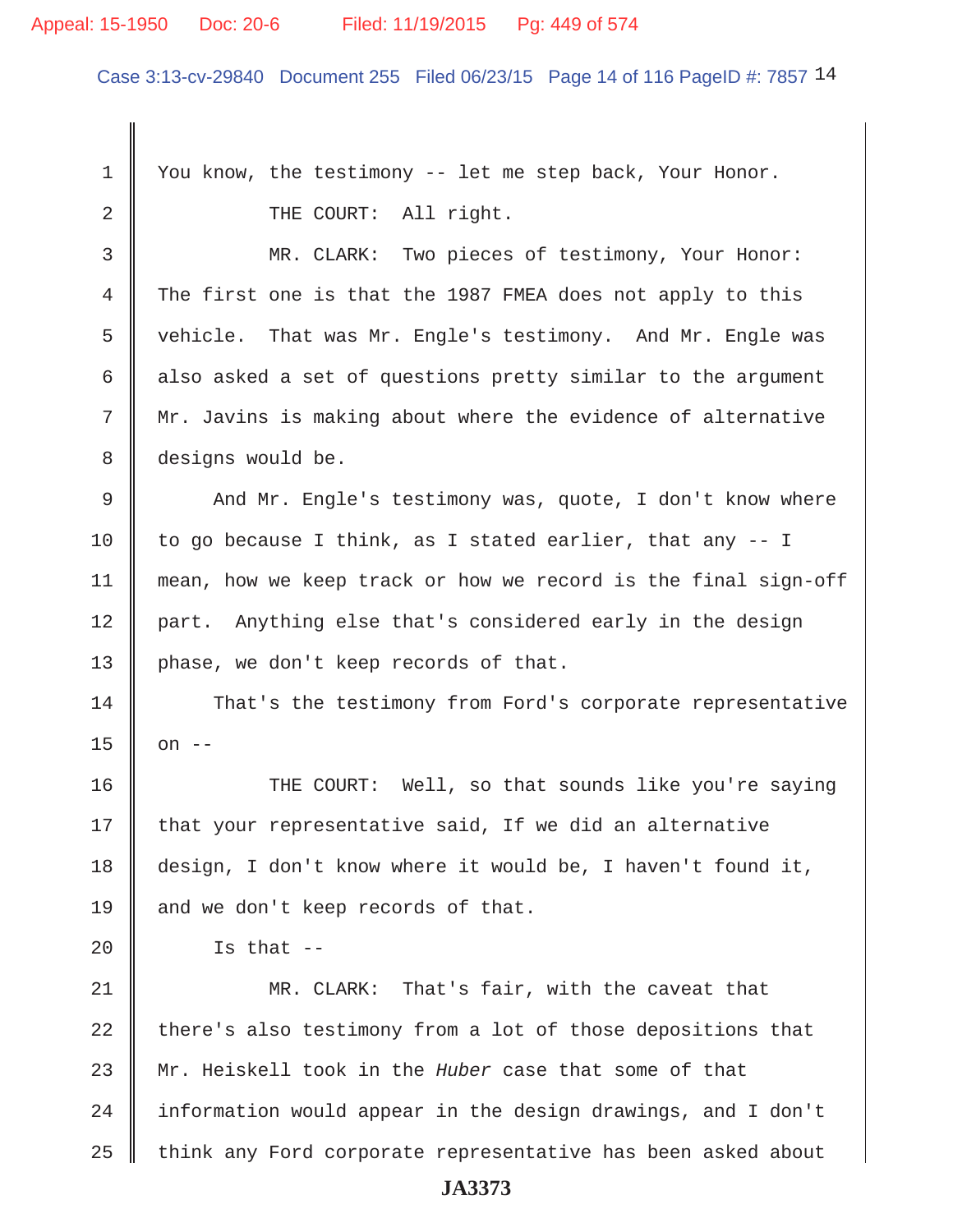#### Appeal: 15-1950 Doc: 20-6 Filed: 11/19/2015 Pg: 450 of 574

Case 3:13-cv-29840 Document 255 Filed 06/23/15 Page 15 of 116 PageID #: 7858 15

 1 what the design drawings for the 2001 Ford Ranger show as far 2 as alternative designs for that cable. I don't think --3 THE COURT: Do you expect to adduce evidence at 4 trial of the 2001 Ford Ranger alternative designs as to the  $5 \parallel$  relevant parts here? 6  $\parallel$  MR. CLARK: As to this particular -- as to this 7 particular failure mode? 8 **8** THE COURT: Yes. 9 MR. CLARK: I don't know how I can answer that 10 | question, Your Honor. I'm sorry for that, but, you know, 11 design of an automobile and the components of an automobile is 12 an iterative process. 13 || THE COURT: Okay. 14 MR. CLARK: And there were design changes. We know 15  $\parallel$  that there were design changes from the drawing. 16 THE COURT: My question is, what evidence do you  $17$  expect to adduce at trial that you think would fall within 18 that category? 19 My main goal here is to try to avoid any surprise. I 20  $\parallel$  appreciate that you could take the position that you did, that  $21$  the question, the request for admission, was objectionable  $22$   $\parallel$  and it doesn't seem that the plaintiff aggressively pursued 23  $\parallel$  that.  $24$   $\parallel$  Having said that, I still think that the plaintiffs have

25 | done enough here to seek in discovery a reasonable response as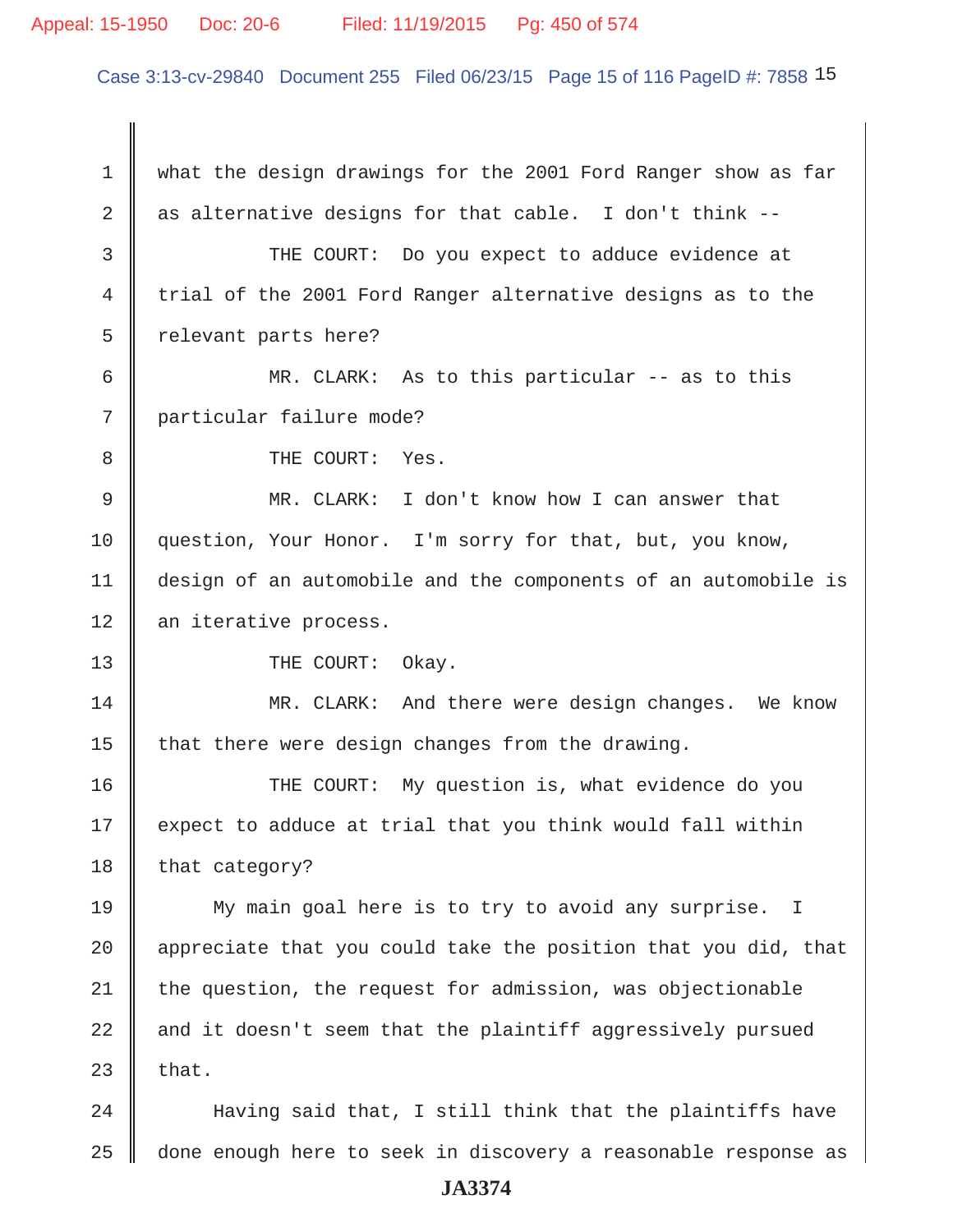## Appeal: 15-1950 Doc: 20-6 Filed: 11/19/2015 Pg: 451 of 574

Case 3:13-cv-29840 Document 255 Filed 06/23/15 Page 16 of 116 PageID #: 7859 16

1 to the alternative design evidence that the defendant intends  $2 \parallel$  to offer at trial. 3 MR. CLARK: And the evidence is that the documents  $4 \parallel$  are what they are. Until --5 Supersum THE COURT: And what documents are we talking about  $6 \parallel$  now? 7 MR. CLARK: We're talking about the panoply of 8 Ford's production. And to the extent that -- to the extent 9 that those documents do not show consideration of an 10 alternative design, certainly I'm not going to concede that 11 | there wasn't such consideration, but I do have to say that the 12 documents are what they are and they show what they show. 13 THE COURT: Well, Mr. Javins has referred to three 14 documents, which I assume are relevant to each of the three 15 years of the iteration of design, and he's pointed out that 16 | over in whatever column an alternative design is either -- or 17 | other response to the problem is identified, that it says, 18 | essentially, none. 19 So we know where those documents are and what they say. 20 || MR. CLARK: Sure. 21 THE COURT: It's unacceptable just to say, Well, you 22 know, we've produced a bunch of documents, and somewhere in 23 there is further evidence of our alternative design,  $24$   $\parallel$  especially if it's going to contradict or make ambiguous these 25 documents.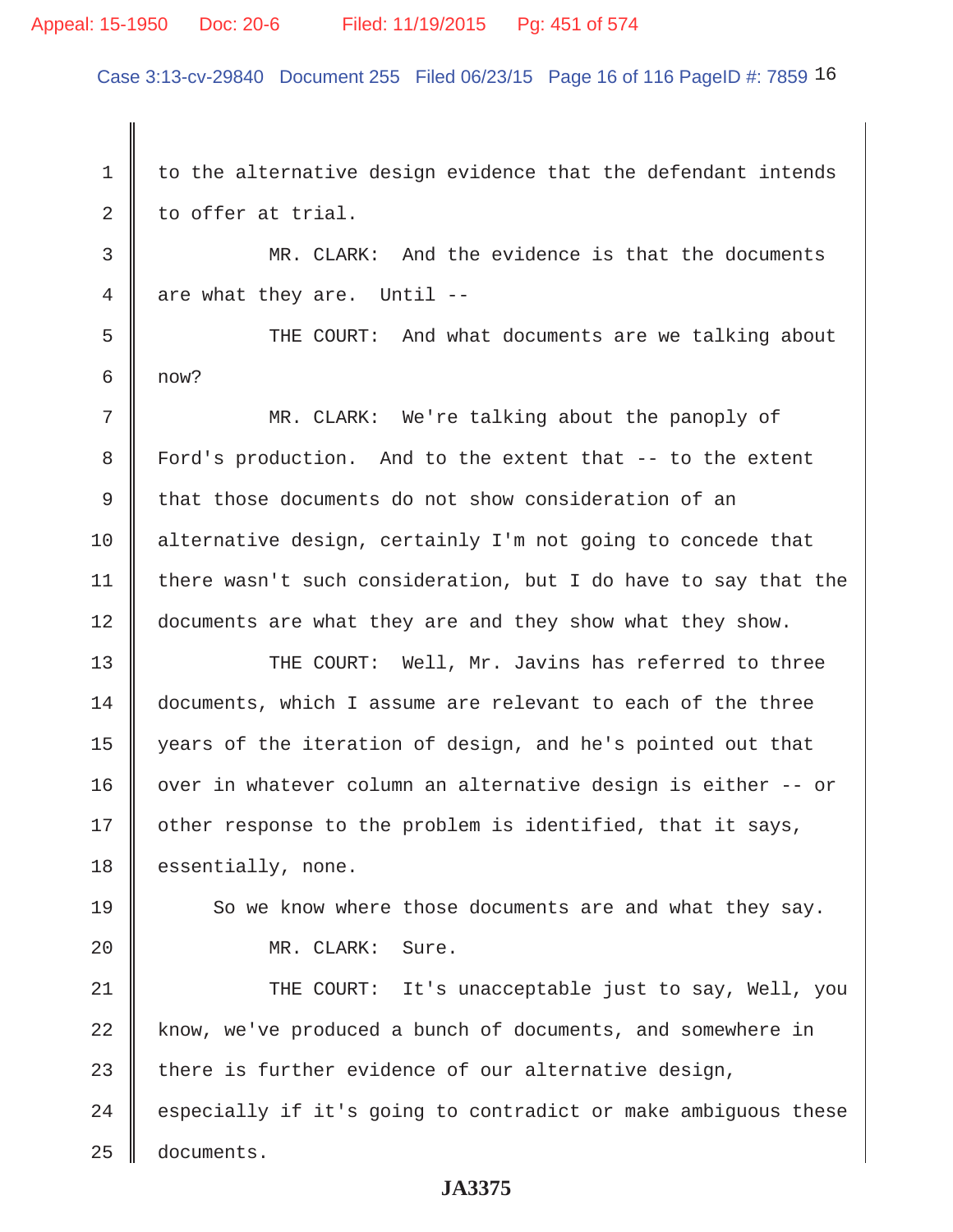## Appeal: 15-1950 Doc: 20-6 Filed: 11/19/2015 Pg: 452 of 574

Case 3:13-cv-29840 Document 255 Filed 06/23/15 Page 17 of 116 PageID #: 7860 17

1 So don't just tell me, Yeah, we've got all these 2 documents; and the whole panoply of documents that we have 3 produced, we've talked about alternative design. 4 You know or should know by now what your evidence is. 5 MR. CLARK: Absolutely, Your Honor.  $6$   $\parallel$  THE COURT: And evidence of an alternative design, 7 if you intend to offer it, needs to be identified and 8 disclosed to the plaintiffs. And so I'm asking you to tell us 9 Where it is and  $-$  what it is and where it is. 10 || MR. COOKE: Your Honor, if I may. 11 | THE COURT: Sure. 12 MR. COOKE: The design drawings -- so the FMEA is a 13 document that may not apply particularly to every speed 14 control cable that's being used in every motor vehicle out 15  $\parallel$  there. 16 || THE COURT: Sure. 17 || MR. COOKE: With respect to the 2001 Ranger --18 || THE COURT: Right. 19 MR. COOKE: -- we have produced specific documents. 20  $\parallel$  They are design drawings. And on those design drawings, if 21  $\parallel$  there was a change, there's something called a change block -- $22$  | I think counsel all know about it -- and it will go through if 23  $\parallel$  there was a change during the process as applicable to this 24 vehicle. 25 We -- I'm not certain, but we may have actually produced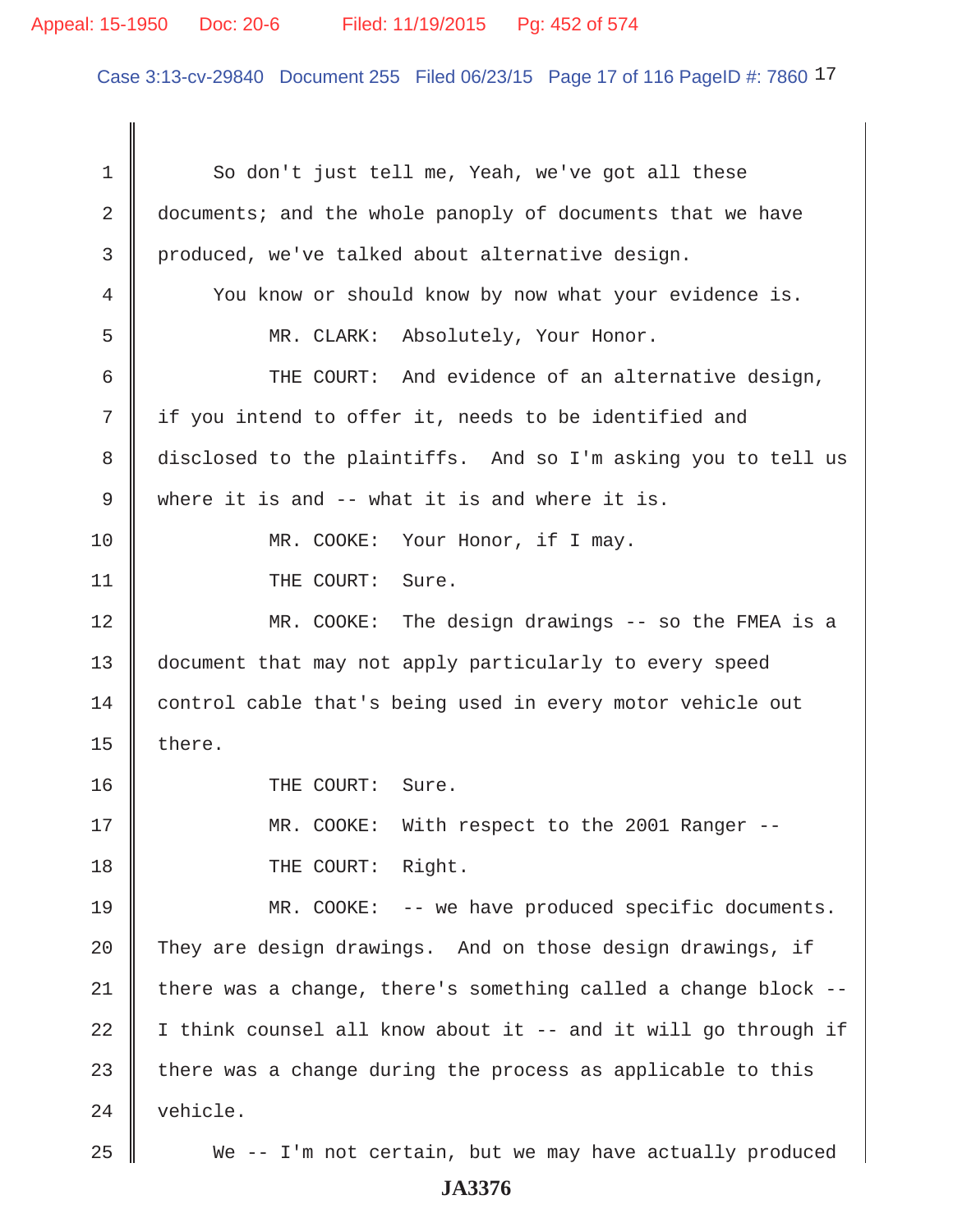#### Appeal: 15-1950 Doc: 20-6 Filed: 11/19/2015 Pg: 453 of 574

Case 3:13-cv-29840 Document 255 Filed 06/23/15 Page 18 of 116 PageID #: 7861 18

 1 more than just the 2001, so -- the relevant documents. 2 We don't have -- we don't intend to introduce evidence of  $3$  an alternative design as is being raised in this context 4 because we do have extensive expert analysis of the design 5  $\parallel$  that was used in this case. And so there will be testimony on 6 that and evidence on that. But I think the design drawings is 7 Where you can look, in addition to the FMEA. 8 THE COURT: Do you have those, Mr. Javins? 9 MR. JAVINS: The '97 iteration and the 2004 in 10 response to that same failure mode, binding, mechanical 11 | binding, says, "Because of the low occurrence in detection  $12$   $\parallel$  ratings, the team has determined that no further actions are 13 | required." 14 I would think that there -- I think I understand 15 | Mr. Cooke. If there were other actions on the design 16 drawings, there should be a reference out to the right that 17 || says, See design drawings such-and-such. 18 **THE COURT:** No, I think that's not --19 MR. COOKE: That's not -- 20 MR. CLARK: No. 21 MR. COOKE: The FMEA is before you even start 22 putting the cars together. You know, so actually putting cars  $23$  together and you actually start making parts, then you can  $24$  | have -- may have design changes during that process. 25 THE COURT: All right. And so whatever the drawings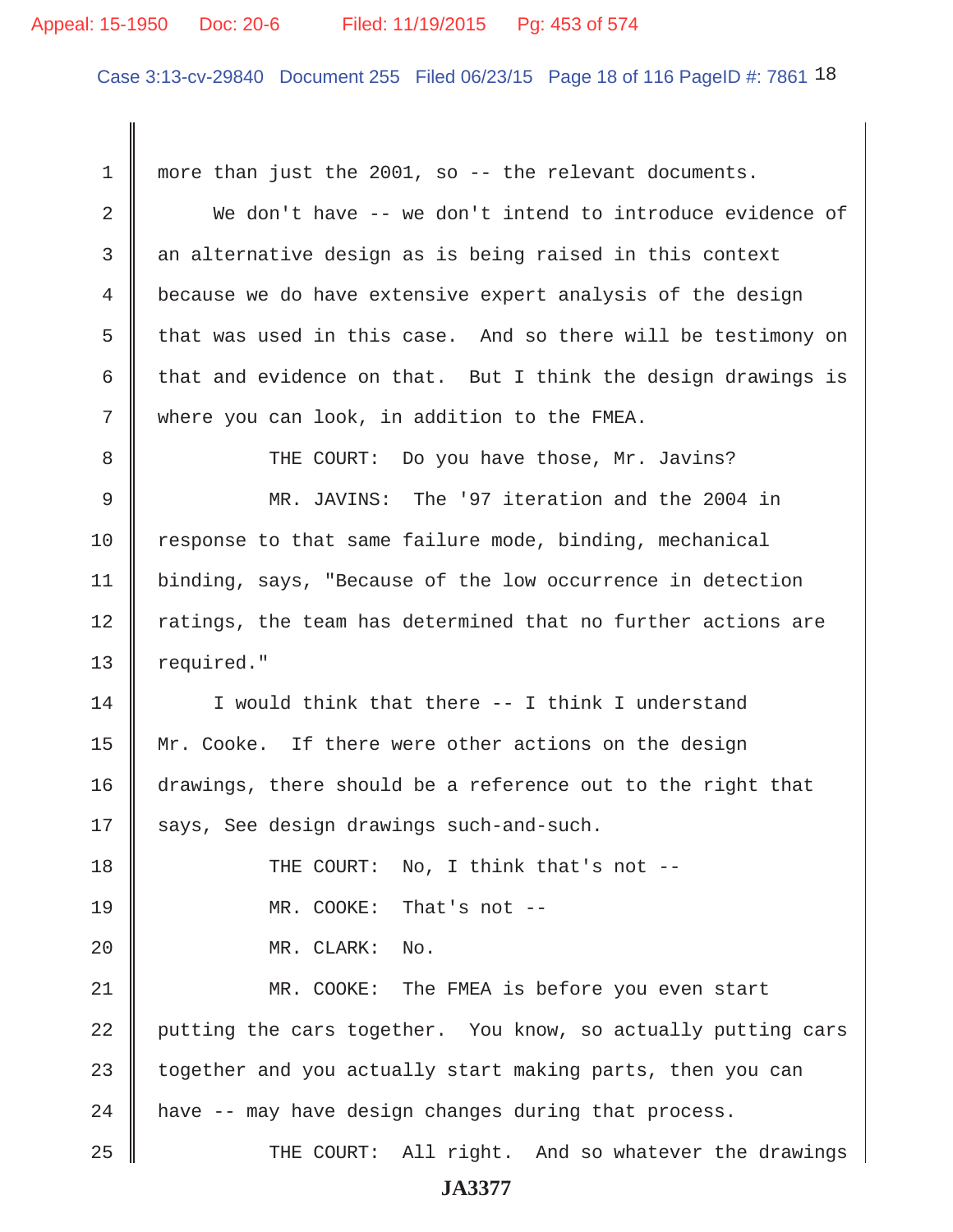#### Appeal: 15-1950 Doc: 20-6 Filed: 11/19/2015 Pg: 454 of 574

Case 3:13-cv-29840 Document 255 Filed 06/23/15 Page 19 of 116 PageID #: 7862 19

 $1 \parallel$  reflect as to changes in the design would constitute the  $2 \parallel$  alternative designs considered by Ford.

 3 MR. CLARK: Yes. And I think part of the problem, 4 Your Honor, is that, like Mr. Cooke said, the drawings and the 5 FMEA do not occur at the same period of time.

6 || THE COURT: Right. I understand.

 7 MR. CLARK: And so the extent that there are items 8 that appear in those change blocks, it's not generally the 9  $\parallel$  case that that change block will say, We are referring to page 10 number 4 of the 1987 FMEA, the failure mode identified 11 therein.

12 || THE COURT: Sure.

13 MR. CLARK: And I would imagine that -- at least 14 it's possible that the plaintiffs and Ford might have a 15 different idea of why those design changes were made and what 16 | effects they have.

17 || THE COURT: All right. Mr. Javins?

18 MR. JAVINS: If I may. Just in regard to 19 Mr. Cooke's statement, I don't know that we necessarily 20 disagree, but according to his witness, the FMEA is an 21 evolving process. And, in fact, Mr. Cooke cited, or whomever 22 wrote in the response, that, Yeah, we've done some changes, 23  $\parallel$  and there's a 2003 iteration.

24 Vou may recall within their pleadings, or in their 25 Tesponsive pleadings, saying, We made changes to other issues,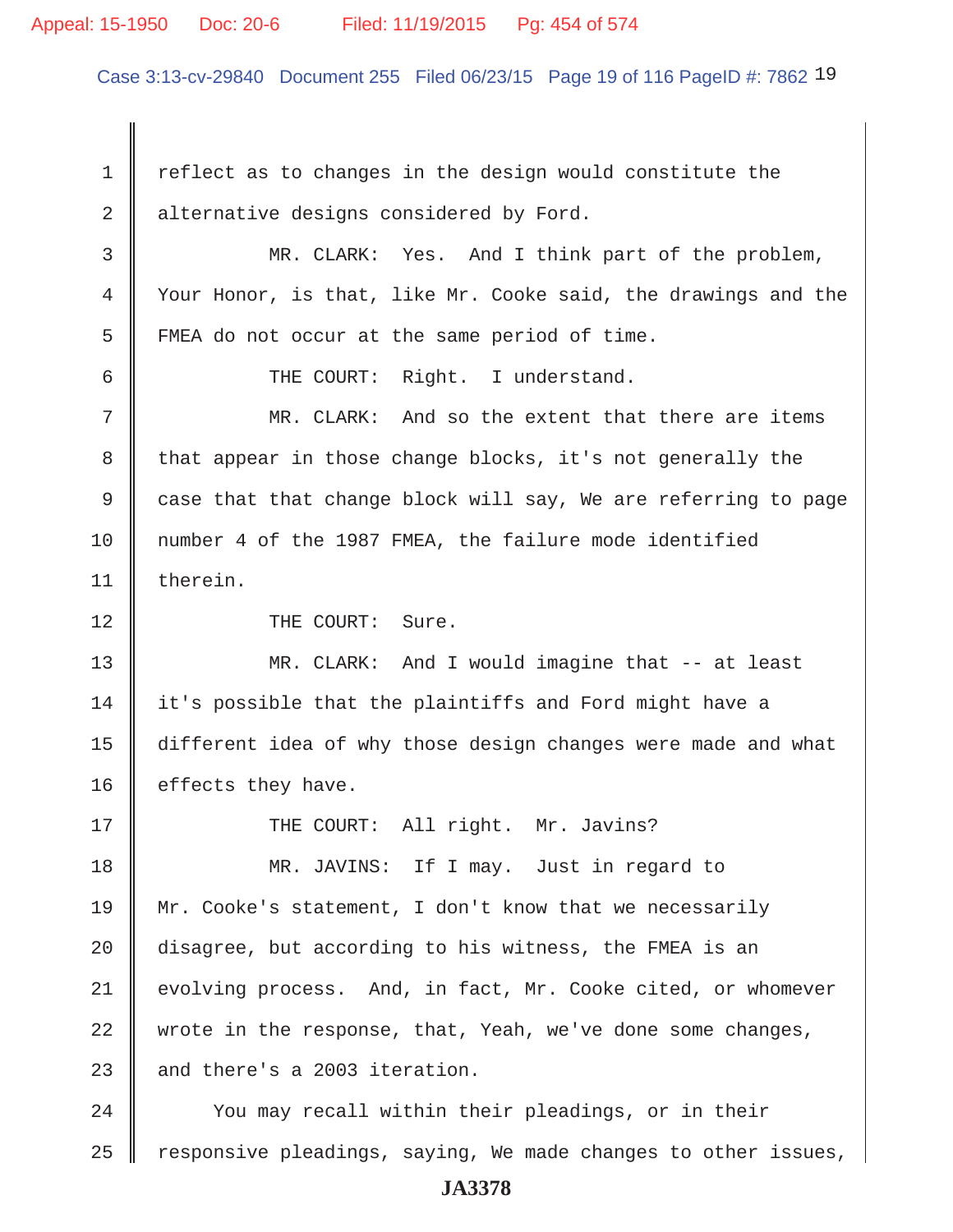## Appeal: 15-1950 Doc: 20-6 Filed: 11/19/2015 Pg: 455 of 574

Case 3:13-cv-29840 Document 255 Filed 06/23/15 Page 20 of 116 PageID #: 7863 20

1 and those were incorporated in 2003, and that is reflected in 2  $\parallel$  the FMEA.

3 There's no such thing for -- for my discrete and separate 4 failure mode. That's the point. It does appear to be  $5 \parallel$  something that's updated. This is a 2004 failure mode that 6 they say it's applicable to the '01 Ranger. All I'm saying is 7 there's an absence of anything that says, Hey, we did 8 something later, like the 2003 reference that Mr. Cooke made 9 I in his response. That's all.

10 MR. COOKE: Your Honor, I want to make sure this is 11 | clear on the record. I don't think Mr. Javins and I disagree 12 about this.

13 He's using three different FMEAs.

14 || THE COURT: Right.

15 MR. COOKE: Only one is applicable to --

16 THE COURT: I understand you've got arguments about 17 || whether the others apply.

18 MR. COOKE: I think there's no dispute about -- 19 || THE COURT: Well, okay.

20 MR. JAVINS: And I'm talking about this finding  $21$  there's nothing to the right that says there's any alternative 22 design. That's all.

23 MR. COOKE: I don't know -- which document? 24 MR. JAVINS: This is the '04. 25 MR. COOKE: Okay. So that doesn't apply to this --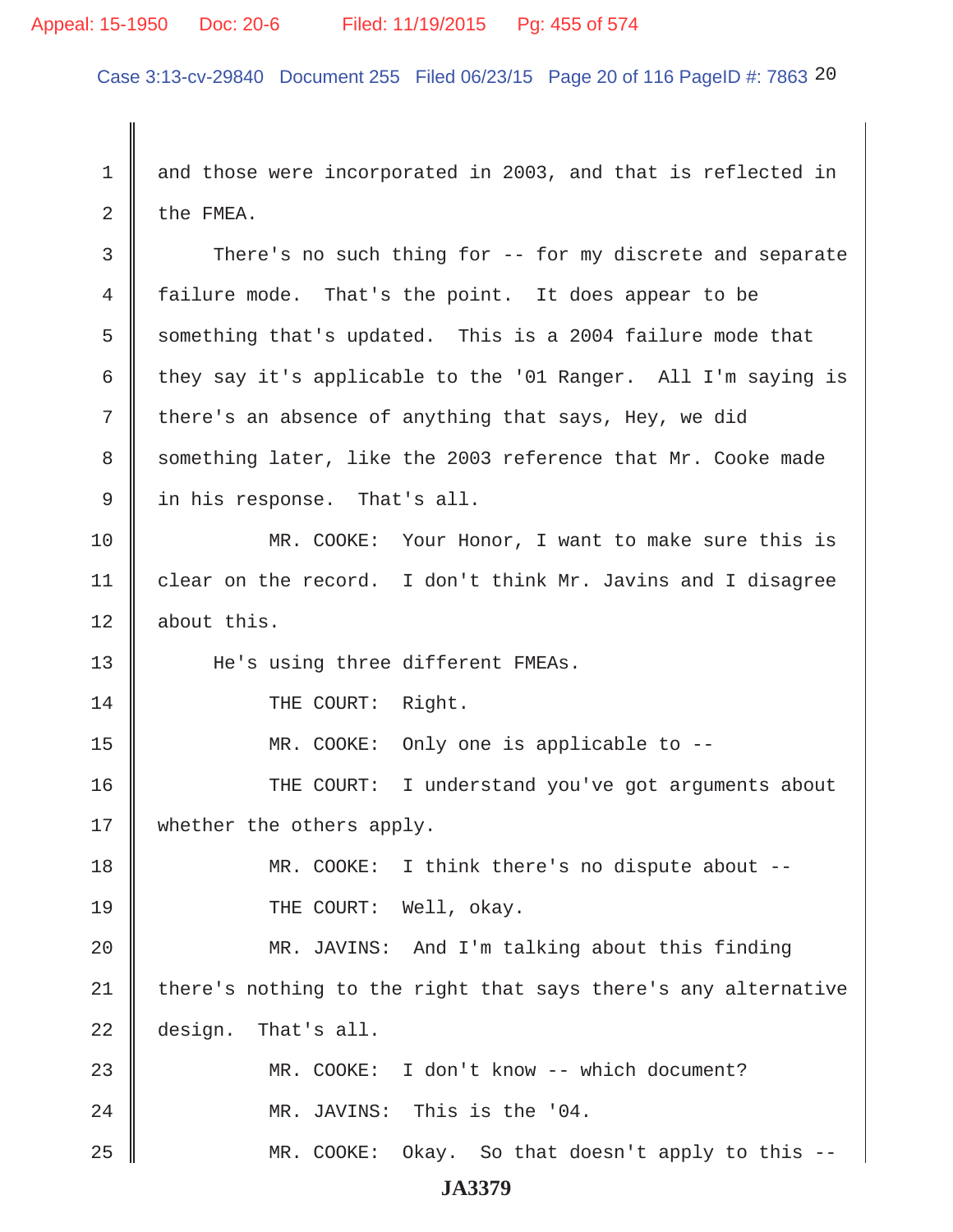## Appeal: 15-1950 Doc: 20-6 Filed: 11/19/2015 Pg: 456 of 574

Case 3:13-cv-29840 Document 255 Filed 06/23/15 Page 21 of 116 PageID #: 7864 21

1 MR. JAVINS: In fact, it does apply. 2 THE COURT: Well, we can't hear this. 3 MR. COOKE: I'm sorry. We can clarify that wherever 4 we need to. But the gentleman who's asked about these 5 documents referred to the 1997 FMEA, not the 2004. 6 MR. JAVINS: Your Honor, the '97 FMEA and the  $7$   $\parallel$   $1/104$  FMEA both have a finding which says what I just read 8 to the Court: Because of low occurrence, we're not going to 9 do anything. 10 Now, my only question to Ford was, did you consider 11 something and reject it, or did you not consider it? Because  $12$  there's nothing that reflects any alternative design. 13 THE COURT: What Mr. Clark said, in summarizing the 14 witness who was asked about that, that Ford didn't have --15 didn't expect to keep nor does it have any records about that. 16 MR. CLARK: That's right, Your Honor. 17 || THE COURT: All right. I'm going to deny 18 | plaintiffs' motion. 19 You know, I'm not nearly as familiar with all these 20 documents and matters, the discovery questions, as you all 21  $\parallel$  are, but I can tell you now that if we -- if I start to see 22 documents popping up that would contradict some other document 23 that  $-$ - but this new document hasn't been disclosed, you're  $24$  | going to have trouble getting it past me. 25 As a general proposition, this whole process is designed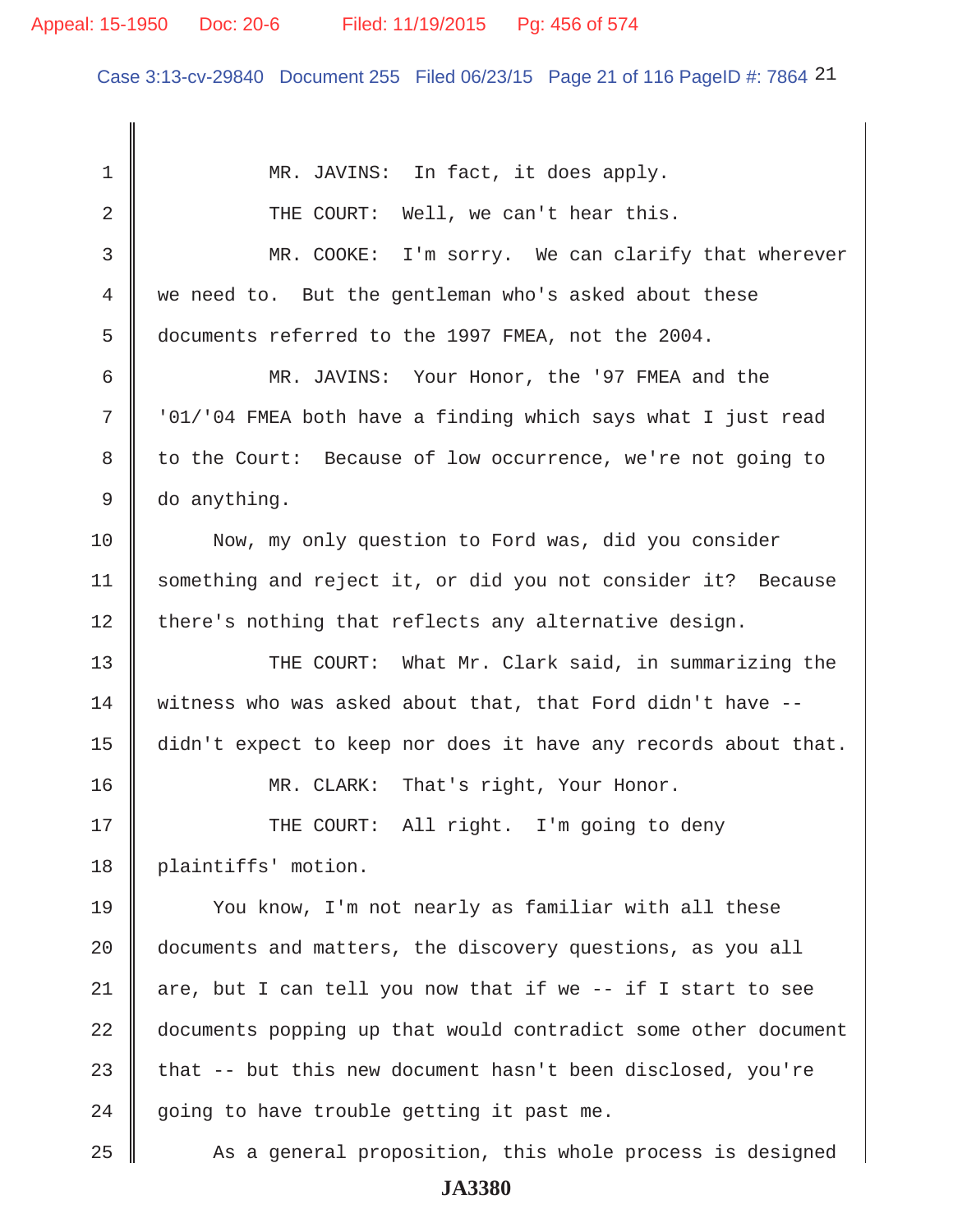## Appeal: 15-1950 Doc: 20-6 Filed: 11/19/2015 Pg: 457 of 574

Case 3:13-cv-29840 Document 255 Filed 06/23/15 Page 22 of 116 PageID #: 7865 22

1 to make sure that each side does its work, investigates its 2 case, prepares it, and then exchanges all the relevant 3 information and documents so that there's no surprise.

4 And so it seems to me you've got these potential failure 5 mode documents, that if they're relevant to the 2001 Ford 6 Ranger, you can use them, and they purport to say no action 7 was intended as a result of the finding. And they've said 8 that there might be design changes reflected in the drawings, 9 but they've provided those to you. You've seen them. And you 10 || all can fight about whether they purport to contradict that 11 answer or not.

12 MR. JAVINS: Thank you, Your Honor. Thank you.

13 THE COURT: All right. So I'm going to deny 14 plaintiffs' 87.

15 Next is Document 89. That's Mr. Nease's -- or the 16 Neases' motion for partial summary judgment based upon 17 | collateral estoppel.

18 Okay. Mr. Heiskell?

19 MR. HEISKELL: May it please the Court.

20 || THE COURT: Sorry for having to make you use 21 microphones. We've tried to repair the acoustics and improve  $22$  | them, but nothing seems to work much.

23 MR. HEISKELL: I think I can project this okay. If  $24$  | there's any question, just raise your hand.

25 **Xour Honor, thank you.**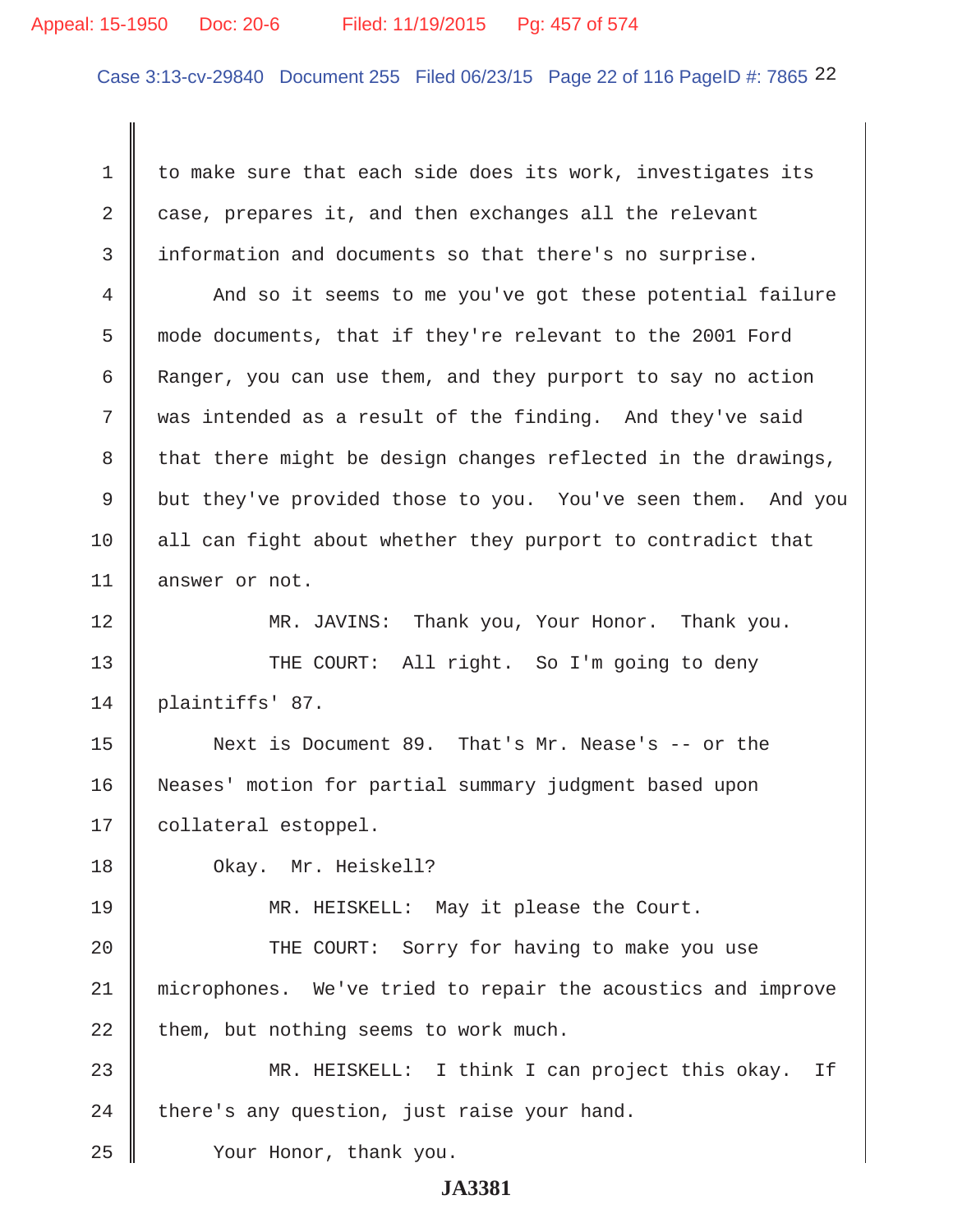## Appeal: 15-1950 Doc: 20-6 Filed: 11/19/2015 Pg: 458 of 574

Case 3:13-cv-29840 Document 255 Filed 06/23/15 Page 23 of 116 PageID #: 7866 23

1 THE COURT: First, I can help you to speed this 2 along a little bit. I'm familiar with the fact that in the 3 *Huber* case and in the other case -- I can't remember the name  $4 \parallel$  of it. 5 MR. HEISKELL: *Olson*, Your Honor. 6 THE COURT: *Olson*. That in both those cases, a 7 couple of things: One, you had -- Mr. Sero was the expert for  $8$  the plaintiffs in those cases. 9 Number two, as I understand it, Mr. Sero completed an 10 investigation and an evaluation post-accident, obviously, 11 | where he purports to find evidence that the accelerator cable 12 passing through the plastic sheath became obstructed by some 13 | foreign material typical of what one might expect to find  $14$  around and inside an engine and from underneath the car, and 15  $\parallel$  that he testified that -- made findings and then testified 16 consistent with those findings that this Ford product was  $-$ -17 these Ford products were defective because they had that same 18 design flaw that he's argued here. 19 Obviously, they were different vehicles. So it seems to 20 || me both sides agree that one critical factor, perhaps a 21 threshold matter, is the extent to which the parts were the  $22$  same literally or substantially identical to the one at issue  $23$  here.

 $24$   $\parallel$  So that's -- what do you say to that? They've noted that 25 in Mr. Sero's findings and in deposition, I guess, he's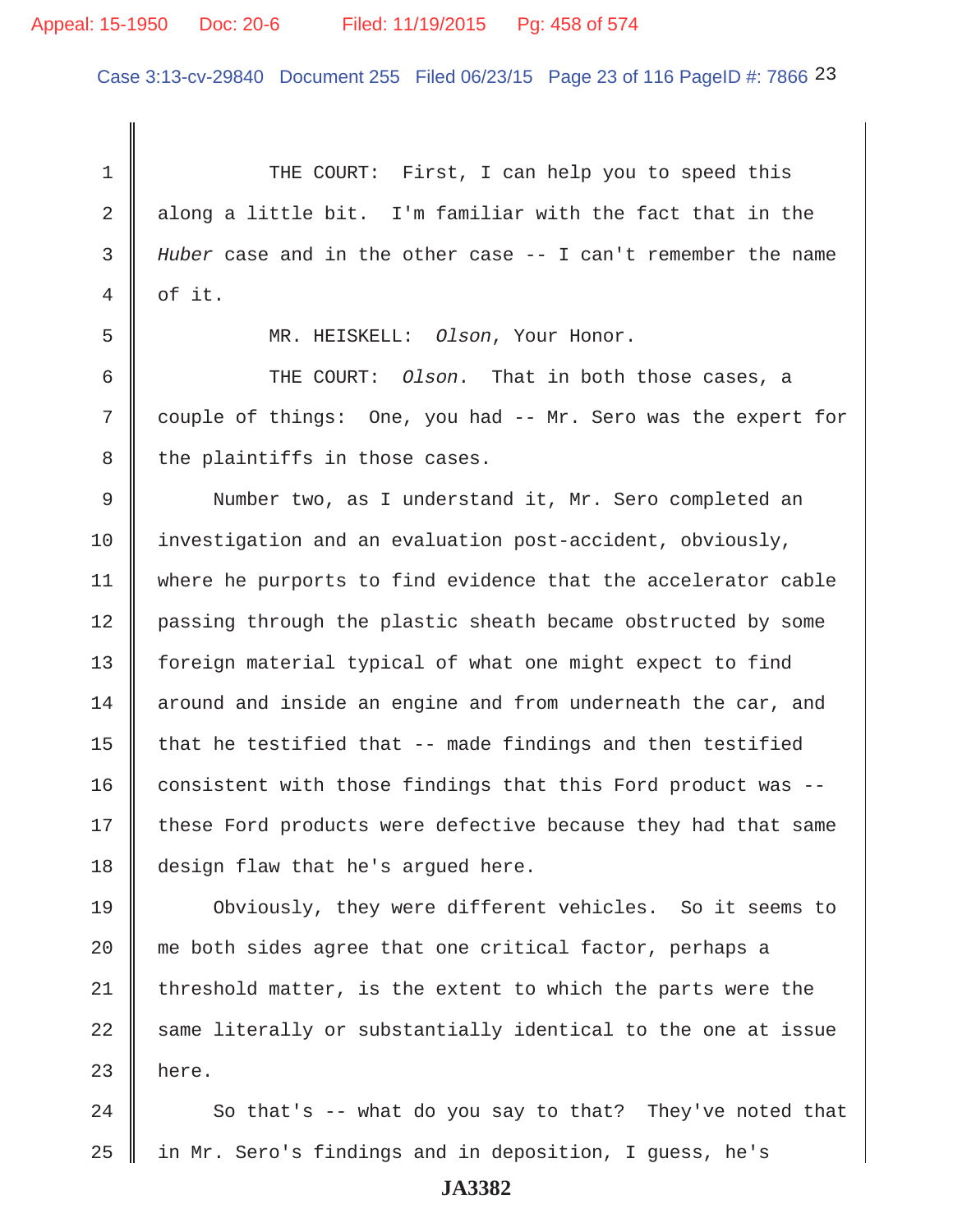## Appeal: 15-1950 Doc: 20-6 Filed: 11/19/2015 Pg: 459 of 574

Case 3:13-cv-29840 Document 255 Filed 06/23/15 Page 24 of 116 PageID #: 7867 24

1 acknowledged the fact that while this configuration of the 2  $\parallel$  cable running through a plastic sheath as part of the 3 acceleration system is common, that there are different sizes 4 of the sheath and/or maybe the cable and different 5 configurations and different placement within an engine. So 6 keep that in mind.

 $7$   $\parallel$  To me, that's -- all those things are critical questions 8 with regard to whether you can establish enough similarity 9 | that you get past that hurdle.

10 MR. HEISKELL: Yes, Your Honor. And I start with 11  $\parallel$  the failure mode effects analysis, which, according to the 12 | testimony of Ford's own employees, applied to each of these 13 specific cables, number one, so that they  $-$  and, Your Honor, 14 a historical note within Ford: That failure mode appears on 15  $\parallel$  the 1987 failure mode effects analysis because they had had 16 previous experience with cables through which -- or sheaths  $17$  through which a cable pass, and they had this problem of 18 foreign contaminants getting in and jamming the cable.

19 So when they designed the Next Generation speed control  $20$  system, they had this experience, and they were going to use 21 the same type cables. So they said, We can't design it out, 22  $\parallel$  so it's got to be a failure mode, potential failure mode.

23 And Adams and Perkins have both testified that it applied  $24$   $\parallel$  to these subsequent iterations, because Perkins testified  $25$  | in -- Joel Perkins, a Ford employee who had been with the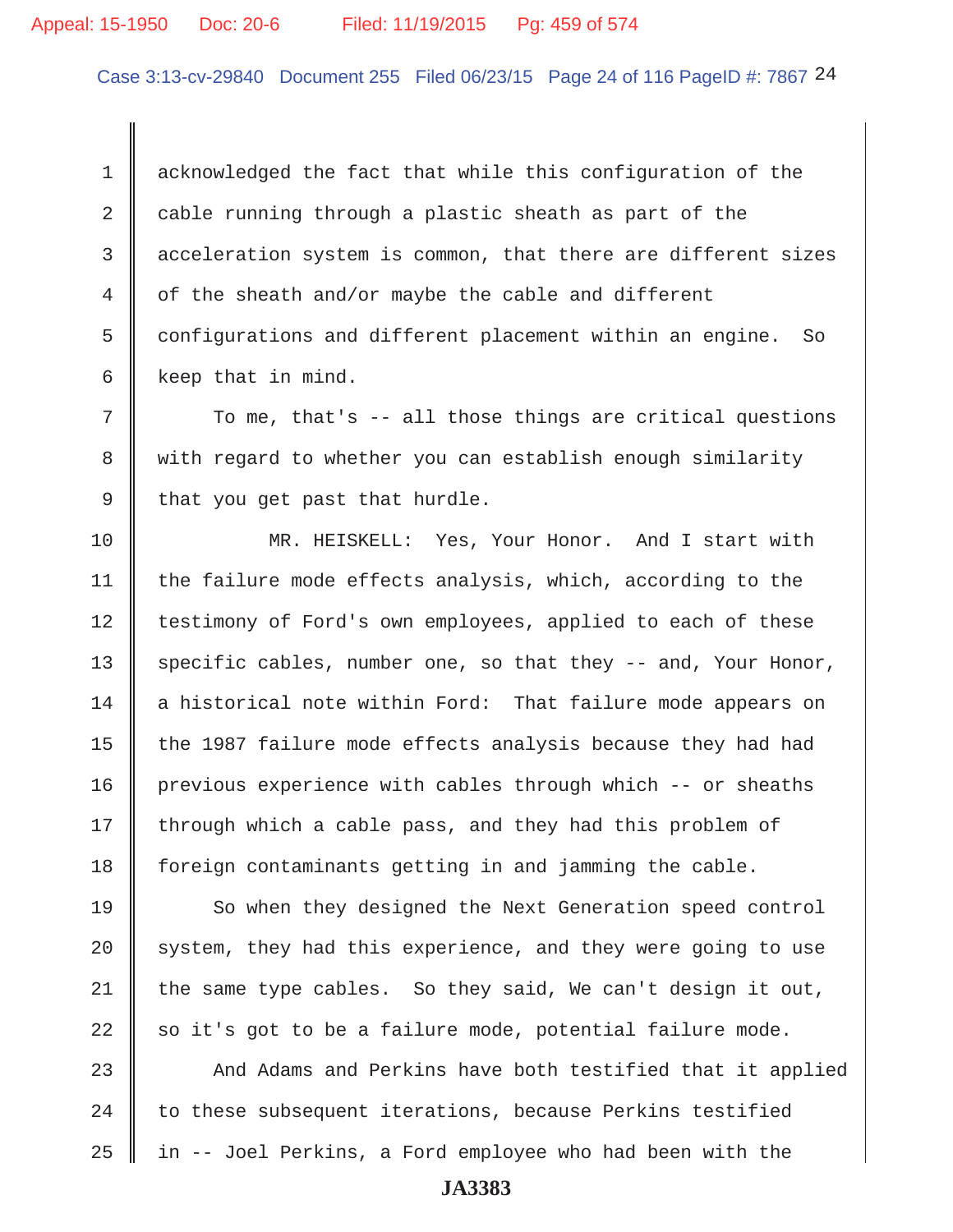## Appeal: 15-1950 Doc: 20-6 Filed: 11/19/2015 Pg: 460 of 574

Case 3:13-cv-29840 Document 255 Filed 06/23/15 Page 25 of 116 PageID #: 7868 25

 1 company for 30 years, was deposed in the *Huber* case, and he 2 testified that as far as he knew  $-$  and he had been in charge 3  $\parallel$  of the Next Generation speed control system back in 1991, '92.  $4 \parallel$  And he testified that as far as he knew, there had been no 5  $\parallel$  iterations from that time until he was being deposed in 2002, 6 which was after production of the Nease vehicle.

 $7$   $\parallel$  So we stand here today, and in three cases that I've had, 8 | Ford has never been able to show any distinguishing features 9 among the Huber cable, the Olson cable. The Huber cable 10 killed one person, injured another, the Olson cable killed a 11 | person, and the Nease cable injured Mr. Nease. And Ford 12 cannot point out any substantially -- substantial difference 13 among those cables.

14 Mr. Sero, the state of his expert testimony is that they 15  $\parallel$  are substantially similar, if not identical.

16 THE COURT: And he testified he made exactly the 17 || same physical findings.

18 MR. HEISKELL: Well, not -- he has said there are no 19 Substantial differences among those cables. He said that in 20  $\parallel$  his affidavit in this case.

21 || THE COURT: Okay.

22 MR. HEISKELL: And it's the same principle, Your 23 Honor.

24 || THE COURT: Did he make the same findings as to the  $25$  | cause of the cable failure?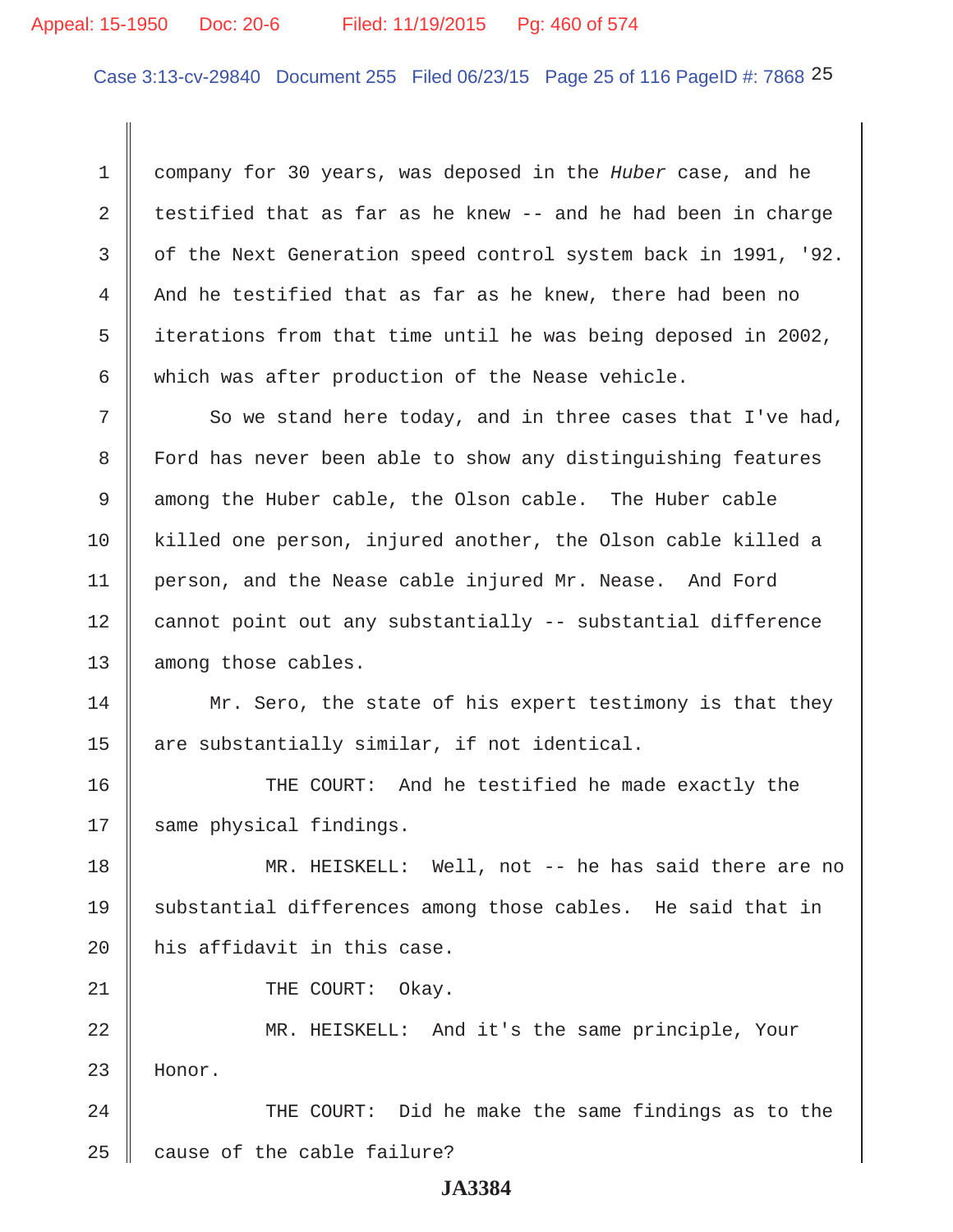## Appeal: 15-1950 Doc: 20-6 Filed: 11/19/2015 Pg: 461 of 574

Case 3:13-cv-29840 Document 255 Filed 06/23/15 Page 26 of 116 PageID #: 7869 26

 1 MR. HEISKELL: Yes. In each case, Your Honor, 2 beginning with the *Huber* case in 2002. That case, I think, 3 was filed maybe 2001. I think I tried it in 2003. He went in 4 and looked at the cable.

5 That complaint, by the way, embraced some other possible 6 causes. That was the first case that I'm aware of where we 7 actually were able to focus on this cable. There were some 8 other causes that we suspected might be the cause of 9 Mrs. Huber's accident, which included electronic impulses to  $10$  actuate the cable. We got it down to the foreign substances 11 collecting in that sheath.

12 || Mr. Sero went in with his borescope, looked inside the 13 | cable, saw evidence of the contaminants large enough to create  $14$  gouges which he identified inside the sheath and said this is 15 What the Ford engineers were talking about; it has 16 materialized. This is what happened. This is what stuck the 17 cable. Now, that's *Huber*.

18 A couple of years later, Mr. Olson is driving his 1998 19 Ford Explorer in Minot, North Dakota, on a driveway leading  $20$   $\parallel$  away from a country club. He accelerates out, can't get 21 Teturn of the pedal, keeps accelerating, has to make a bend, 22  $\parallel$  can't make it, hits a tree.

23 We go in. Mr. Sero investigates. Same thing. Same 24  $\parallel$  cable. Same cable design. Virtually the same cable in every 25  $\parallel$  respect. Mr. Sero goes in with the borescope, looks at it,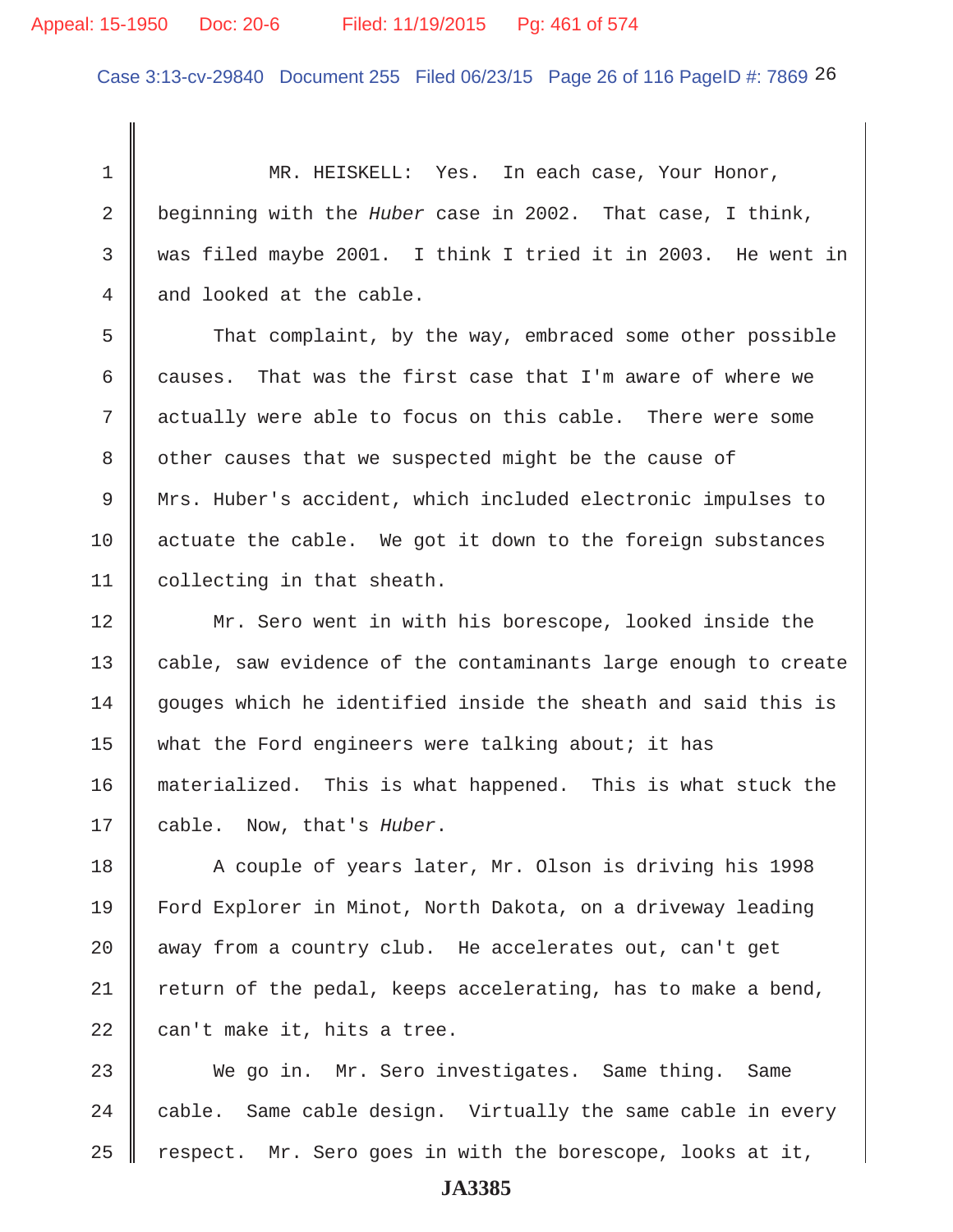#### Appeal: 15-1950 Doc: 20-6 Filed: 11/19/2015 Pg: 462 of 574

Case 3:13-cv-29840 Document 255 Filed 06/23/15 Page 27 of 116 PageID #: 7870 27

 1 and it really wasn't until I think the *Huber* case, or it may 2 have been the *Olson* case, that Ford ever confirmed what was  $3$  inside those sheaths. Their engineers testified that they 4 would look at the outside of the cable.

 5 Finally, Ford began using its own borescope to look, to 6 see what was in there. Mr. Sero found the same thing. And he 7 found physical evidence of the gouging that indicated serious  $8 \parallel$  enough grabbing of particles, holding -- binding the sheath, 9 || just like Ford's engineers said could happen in 1987, and it 10 | held the throttle open.

11 | Now we come to Mr. Nease, and all the physical evidence 12 | points to the very same thing. Mr. Sero goes in, looks in at 13 the cable, and finds, of course, the contaminants that you 14 find underneath the hood of a car. And he finds the 15 particles. He finds evidence of gouging. He considers 16 Mr. Nease's testimony. And he concludes that that cable  $17 \parallel$  stuck.

18 And so the purpose of this motion, Your Honor, is kind of 19 been there, done that; why re-litigate this defect when there  $20$   $\parallel$  are so many parallels and identicalities and substantial 21 similarities? It would shorten this trial by at least a day, 22 maybe two days. We're still stuck with proximate cause. But 23  $\parallel$  in terms of this defect that Ford knew was going to be in this 24  $\parallel$  cable from 1987 forward, we think that it would behoove all of  $25$   $\parallel$  us to have a collateral estoppel on Ford's ability to defend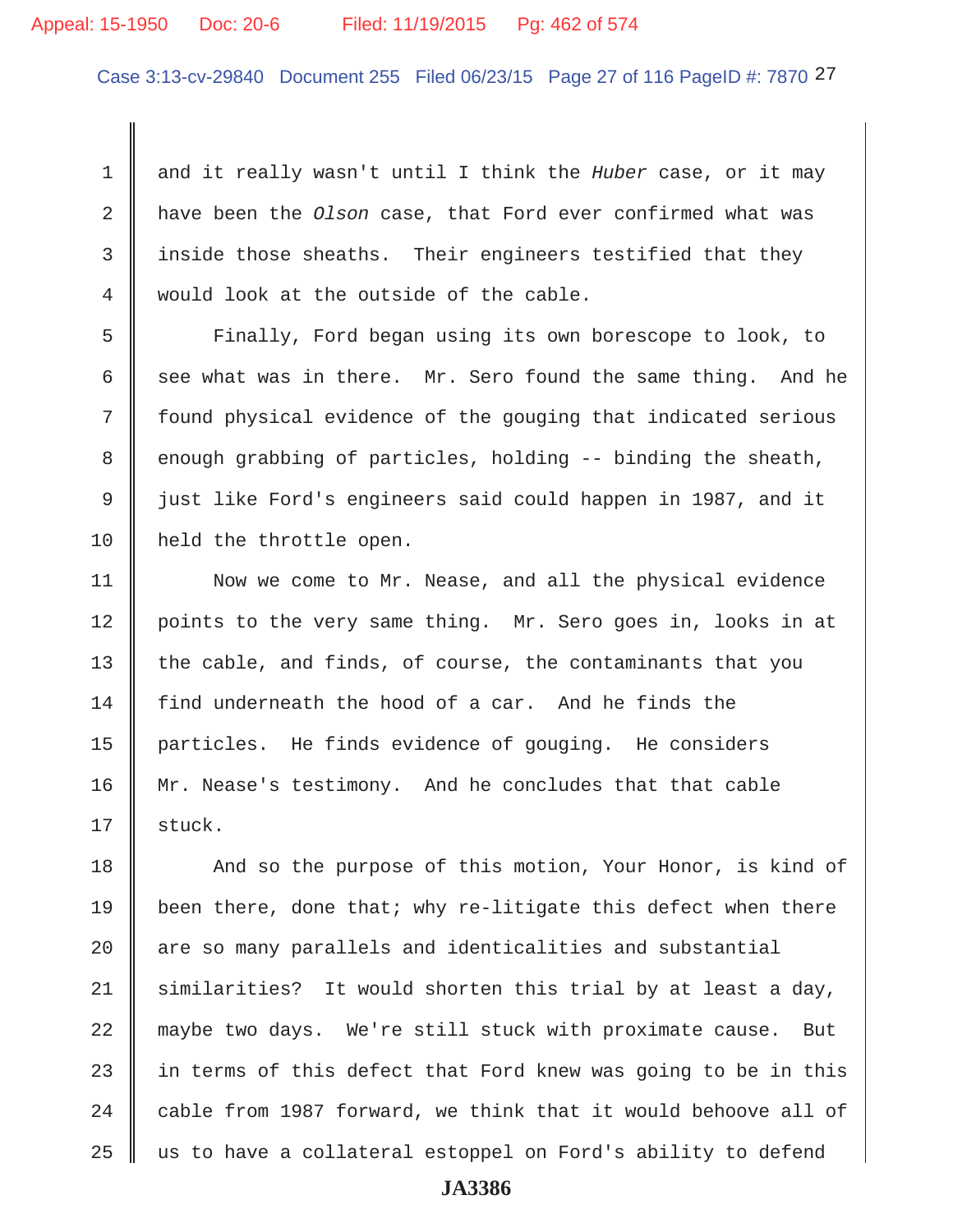Case 3:13-cv-29840 Document 255 Filed 06/23/15 Page 28 of 116 PageID #: 7871 28

1 | the cable.

2 || THE COURT: You've seen their response. And this is 3 || one of those which, quite honestly, I just haven't had time to 4 sit down and really thoroughly research. But essentially they  $5 \parallel$  raise, among other arguments, that under the applicable state 6 I law where those actions were tried or where this one was 7 tried, that collateral estoppel *res judicata* wouldn't apply 8 because you don't have the identity of the parties. Certainly 9 Ford is a party, but obviously the plaintiffs have no 10 relation. 11 So how do you get past that? 12 MR. HEISKELL: Well, first of all, we can throw out 13 *Olson* and we still have a basis for collateral estoppel under 14 West Virginia law. The issue was presented. All the 15 witnesses were deposed. It was fairly tried in Monongalia 16 County, West Virginia, in front of Judge Russell Clawges. The  $17$  ) jury came down with a verdict finding the system defective, 18 and those issues were all in front of the Court. 19 **Ford had a chance fully and fairly to defend itself.** It  $20$  was roughly a two-week trial. 21 || In terms of the identity of the parties, I don't know 22 that they have to be identical parties. They are similarly

 $23$  situated as Ford customers of Ford light trucks and vehicles  $24$  that have this system in it. The system was designed and 25 | placed in Mrs. Huber's 1998 Lincoln Town Car. It was put in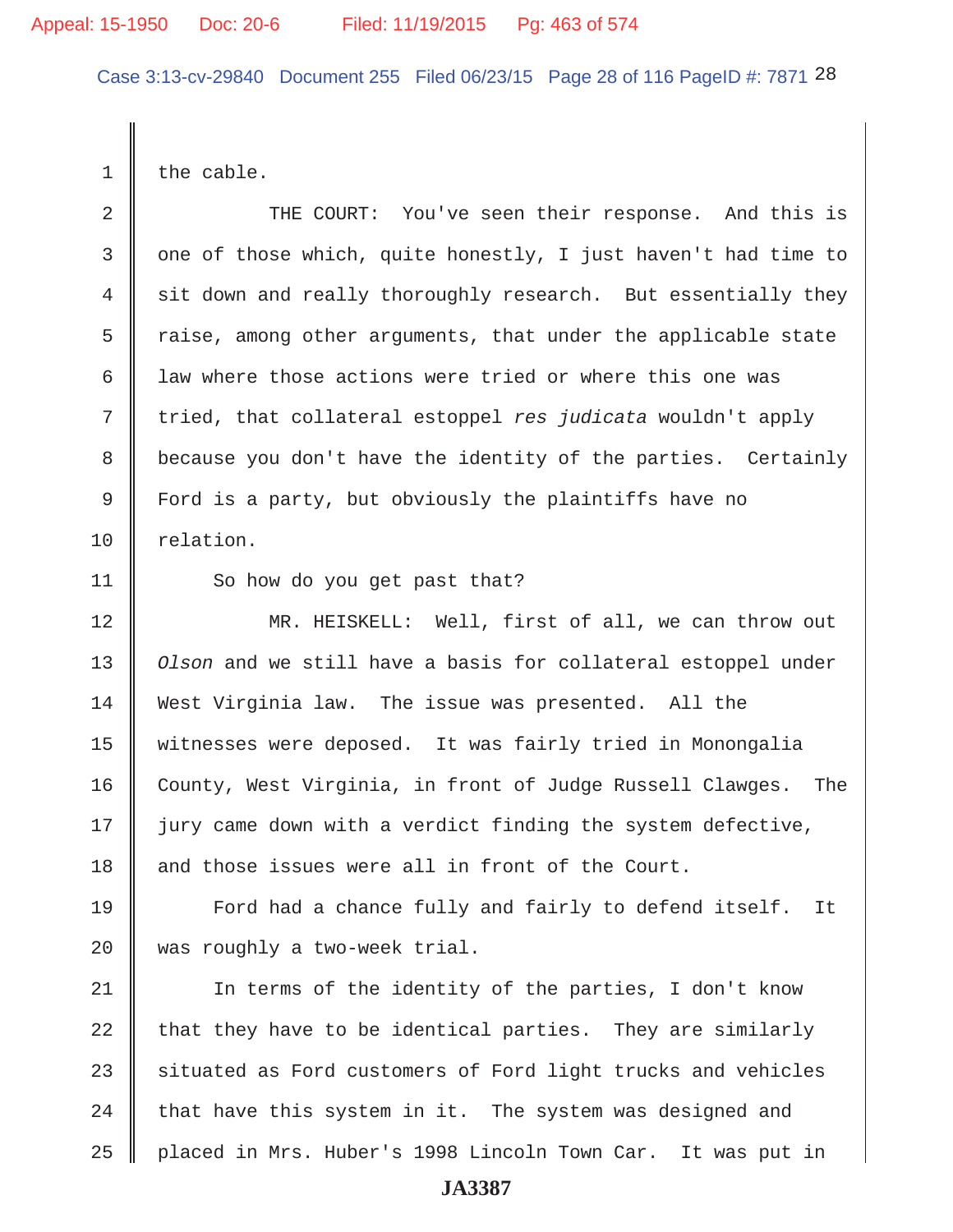#### Appeal: 15-1950 Doc: 20-6 Filed: 11/19/2015 Pg: 464 of 574

Case 3:13-cv-29840 Document 255 Filed 06/23/15 Page 29 of 116 PageID #: 7872 29

 1 Mr. Olson's Explorer. And it was put in Mr. Nease's 2001 2 Ranger. And those latter two, Your Honor, are Ford light  $3 \parallel$  trucks that are built on the same platform. 4 THE COURT: Well, I'm going to first confess that 5 I've read this part of the outstanding motions about a week 6 ago, and I haven't really -- as I say, I didn't sit down and 7 Tread through all the cases, but Ford cited both North Dakota 8 and West Virginia case law essentially for the proposition, 9 among other objections to your motion, that you've got to be  $10$  the same parties. 11 | And, you know, when I look at your response, there's very 12 limited, if any, real discussion of the case law. It's a, you

13 know, short cite to, I think, you know --

14 MR. HEISKELL: We cited *State v. Miller*.

15 THE COURT: And some North Dakota case, without much 16 elaboration, where it just lists, you know, kind of the 17 factors. And, frankly, I didn't think that it added a lot to  $18$  the sort of legal analysis necessary to determine whether 19 || collateral estoppel could apply or not.

20 MR. HEISKELL: Well, I apologize to the Court for 21 | that if I didn't brief that thoroughly enough, but it  $-$ -22  $\parallel$  clearly, if they -- if there are identical parties, if that is 23 the requirement  $-$  and I haven't seen that that is the  $24$  | requirement in West Virginia.

25 Sut from the standpoint of the principles of collateral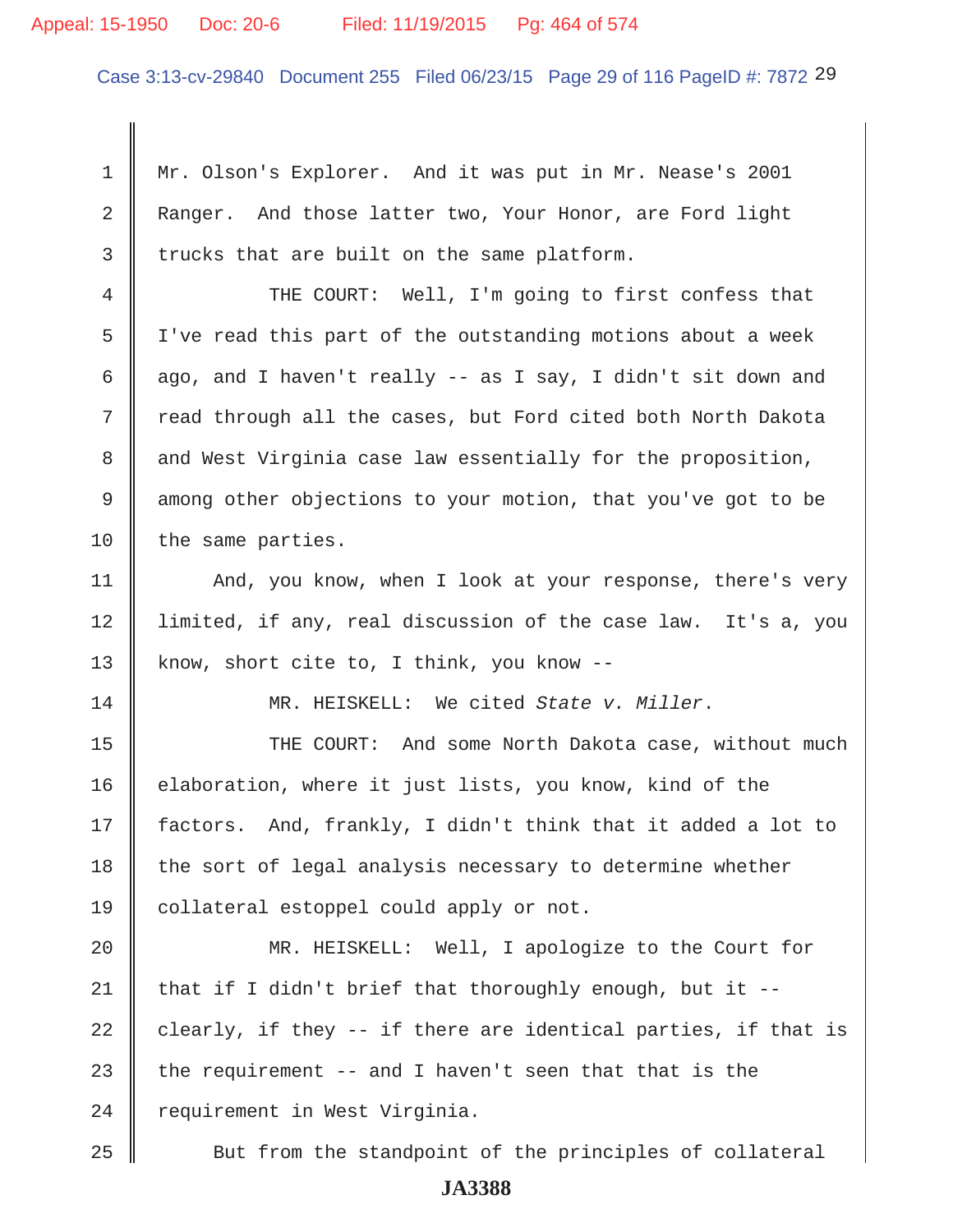#### Appeal: 15-1950 Doc: 20-6 Filed: 11/19/2015 Pg: 465 of 574

Case 3:13-cv-29840 Document 255 Filed 06/23/15 Page 30 of 116 PageID #: 7873 30

 1 estoppel, which are judicial efficiency, when you have a 2 product that's been deemed defective in two prior civil 3 actions under similar circumstances, it just makes sense that 4 you can get estoppel on that limited issue.

 5 THE COURT: Okay. Let me ask a couple of things. 6 One, as I understand it, you also argue in some of the other 7 motions either asserted or defended by the plaintiffs that 8 irrespective of whether or not there's collateral estoppel as 9 to the verdicts in *Huber* or *Olson*, that Mr. Sero should still 10  $\parallel$  be able to testify as to his findings in those cases. Is that  $11$  right?

12 MR. HEISKELL: As to his findings as to how the -- 13 || THE COURT: Right.

14 MR. HEISKELL: -- how the failure mode then has 15  $\parallel$  the --

16 COURT: Exactly.

17 MR. HEISKELL: -- effect of seizing the cable, yes, 18 Your Honor.

19 THE COURT: All right. I'm curious about this more 20  $\parallel$  than anything. It's probably not terribly difficult to  $21$  resolve, but if I agree with you that it's plausible that  $22$  there's collateral estoppel, how do you establish to the Court 23 the similarity or identical nature of the case?

24 | I mean, you know, how do I determine that? I can -- you 25  $\parallel$  can -- was there a finding by the Court? Was there an opinion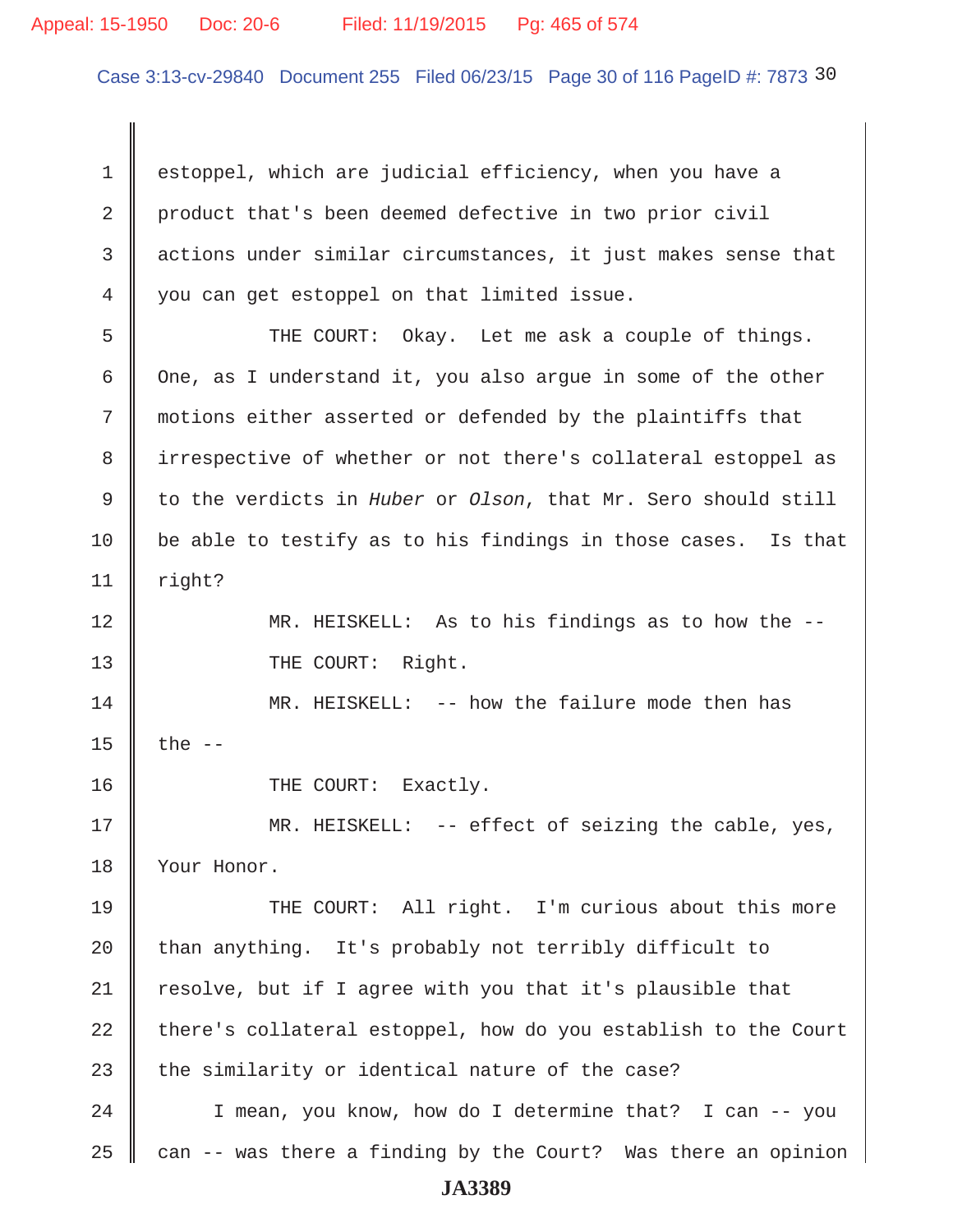#### Appeal: 15-1950 Doc: 20-6 Filed: 11/19/2015 Pg: 466 of 574

Case 3:13-cv-29840 Document 255 Filed 06/23/15 Page 31 of 116 PageID #: 7874 31

 $1 \parallel$  by the Court where findings were made?

 2 How do we know what the evidence was? How do we know 3 what the jury relied upon in reaching its verdict? 4 MR. HEISKELL: Well, Sero filed a report in each of 5  $\parallel$  those cases which is almost identical to his report in this  $6 \parallel$  case. 7 || THE COURT: Uh-huh. 8 MR. HEISKELL: That those issues were contested on 9  $\parallel$  the defect end, proximate cause. In each of those cases, the

11 | rendered a verdict that that product was defective and found 12 | liability on the part of Ford Motor Company.

 $10$  jury heard the same evidence on a defective product, and they

 $13$  So in my understanding, that is a verdict that was  $14$  reduced to a judgment as a matter of record in each of those 15  $\parallel$  two cases.

16 THE COURT: All right. All right. Thank you. 17 NR. HEISKELL: Thank you, Your Honor.

18 MR. CLARK: Your Honor, I think the Court's initial 19 inclination that we need to treat these two cases, *Olson* and 20 *Huber*, separately is correct. And one of those reasons is  $21$  exactly what you talked about with Mr. Heiskell, which is that 22 under *Semtek*, the foreign state's collateral estoppel law 23 | governs.

24 Now, North Dakota law absolutely requires complete 25 mutuality of the parties. Everybody has cited this *Hofsommer*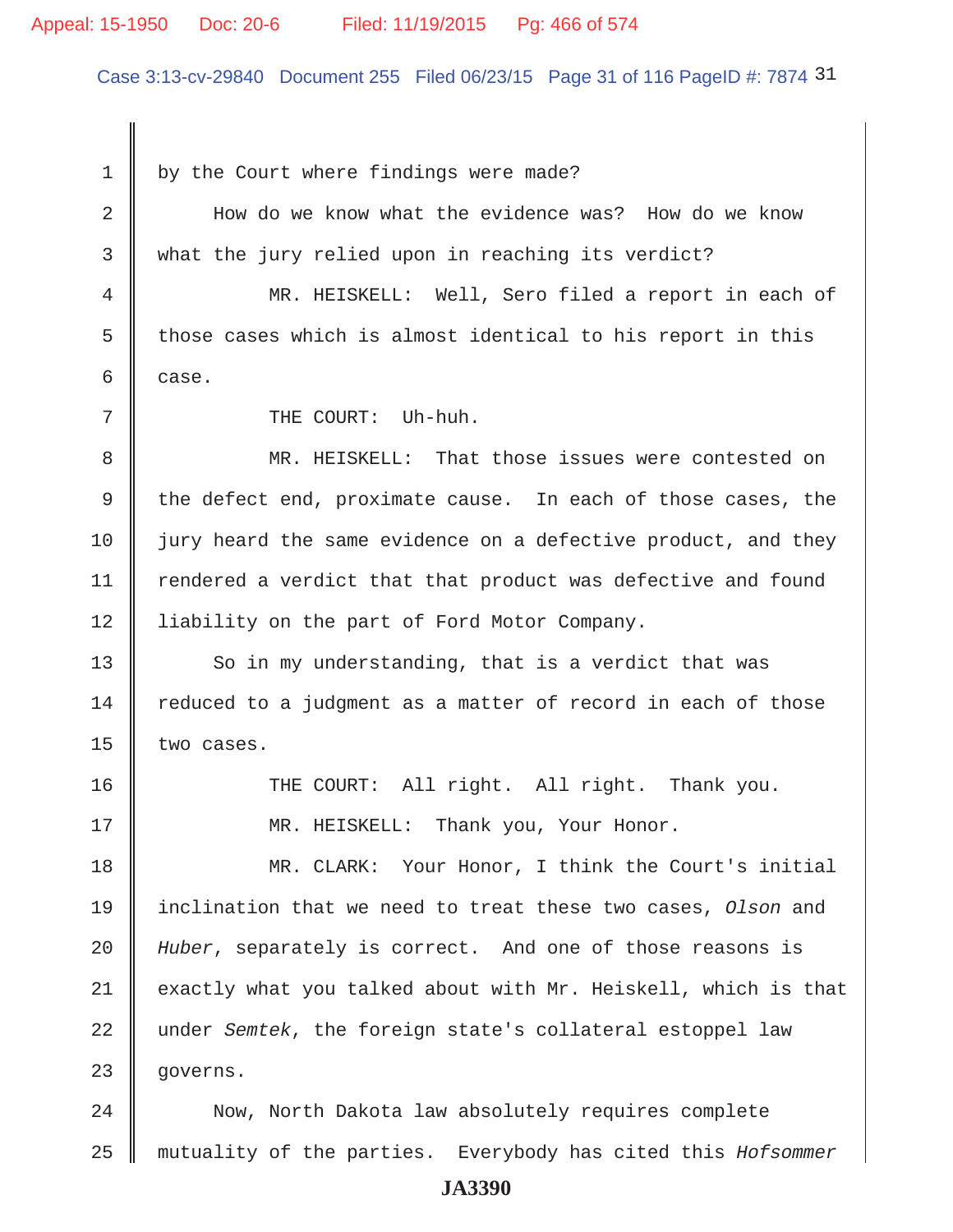Case 3:13-cv-29840 Document 255 Filed 06/23/15 Page 32 of 116 PageID #: 7875 32

 1 case, H-o-f-s-o-m-m-e-r. And *Hofsommer* sets out the elements  $2 \parallel$  of collateral estoppel.

 3 It also says that back in *Armstrong* in 1975, the Supreme 4 Court of North Dakota said you have to have complete mutuality 5  $\parallel$  of parties. We understand that in the ensuing 30 years, a lot 6 of states have changed that, but we, the Supreme Court of 7 North Dakota, never have, and we're not going to do it today.

8 And it is absolutely unequivocally true that mutuality, 9 complete mutuality of the parties is required for the 10 offensive application of collateral estoppel in North Dakota.

11 | To be clear, Ford does not argue that West Virginia law 12 Tequires complete mutuality of the parties. But as far as  $13$  we're concerned, that ought to be the end of the discussion, 14 *Olson*.

15 Now, like Mr. Heiskell said, we have three different 16 vehicles involved in these three cases; a 2001 Ranger in this 17 case, and a 1998 Explorer in *Olson*, and a 1990 -- Mr. Heiskell 18 | is going to have to help me  $-$  a Lincoln Town Car, a 1998 19 Lincoln Town Car in *Huber*. The record tells us that.

20 What the record doesn't tell us really is a couple of 21 | things, and one is which of the cables  $-$ - which of the 22 different designs of the cables were installed in each of  $23$  those vehicles.

24 Mr. Sero said in his report in this case that the speed 25 control cable has employed three different lost motion devices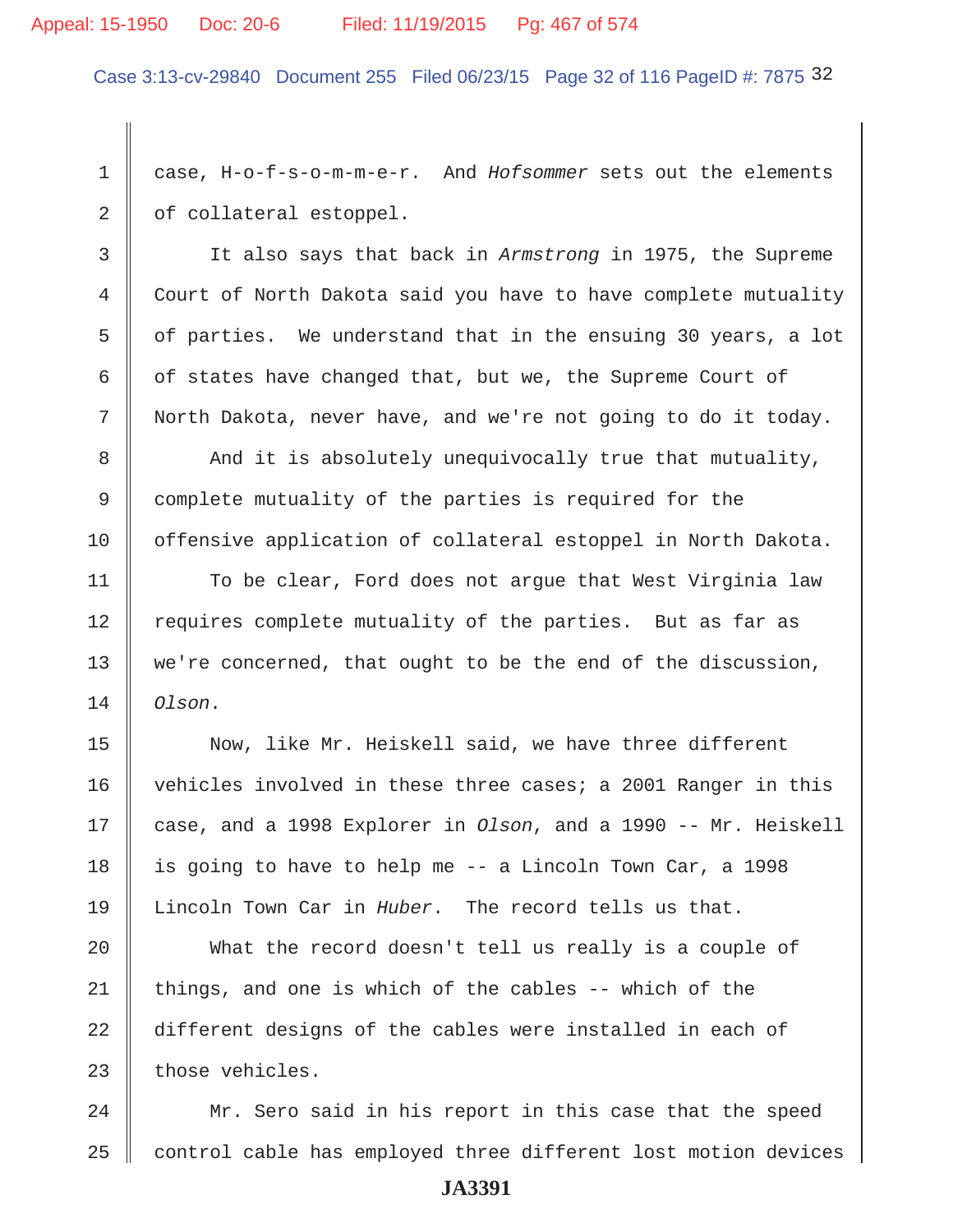## Appeal: 15-1950 Doc: 20-6 Filed: 11/19/2015 Pg: 468 of 574

Case 3:13-cv-29840 Document 255 Filed 06/23/15 Page 33 of 116 PageID #: 7876 33

 1 at different times. He's testified in the past, I think in 2 this case, that in one of those designs, he's never seen the  $3 \parallel$  sort of sticking or binding that he claims is present here.

 4 Now, if you look at the exemplar that Mr. Javins had 5 earlier, I think what you'll see is that this part closer to 6 the  $-$ - this part closer to the end is on the outside in that 7 cable, and the part down here is on the inside. And this one, 8 which is a Ranger cable, the part closer to the end -- you're 9 going to hear this referred to by a lot of witnesses as the 10 casing cap  $-$  is inside of the black part that's down toward 11 | the body of the cable.

12 Now, does that make a difference? I don't know. You'd 13 have to ask Mr. Sero. But Mr. Sero, at least until after this 14 motion was fully briefed and the plaintiffs were responding to 15 motions *in limine*, hadn't said anything about that. And the 16  $\parallel$  only thing that he said about it is his affidavit in their 17 Tesponse to the motion *in limine* and other incidents, and he 18 didn't really say anything there.

19 Now, the other important thing is that the defect is 20  $\parallel$  actually different in all these cases. Back when he gave his 21 deposition in *Olson*, Mr. Sero testified that the most likely 22  $\parallel$  cause of the binding in that case was the plastic end of the 23 strand cover thrashed by getting the pieces of the strand  $24$   $\parallel$  cover entering and binding the speed control cable.

 $25$   $\parallel$  So what happens is the two plastic pieces butt up against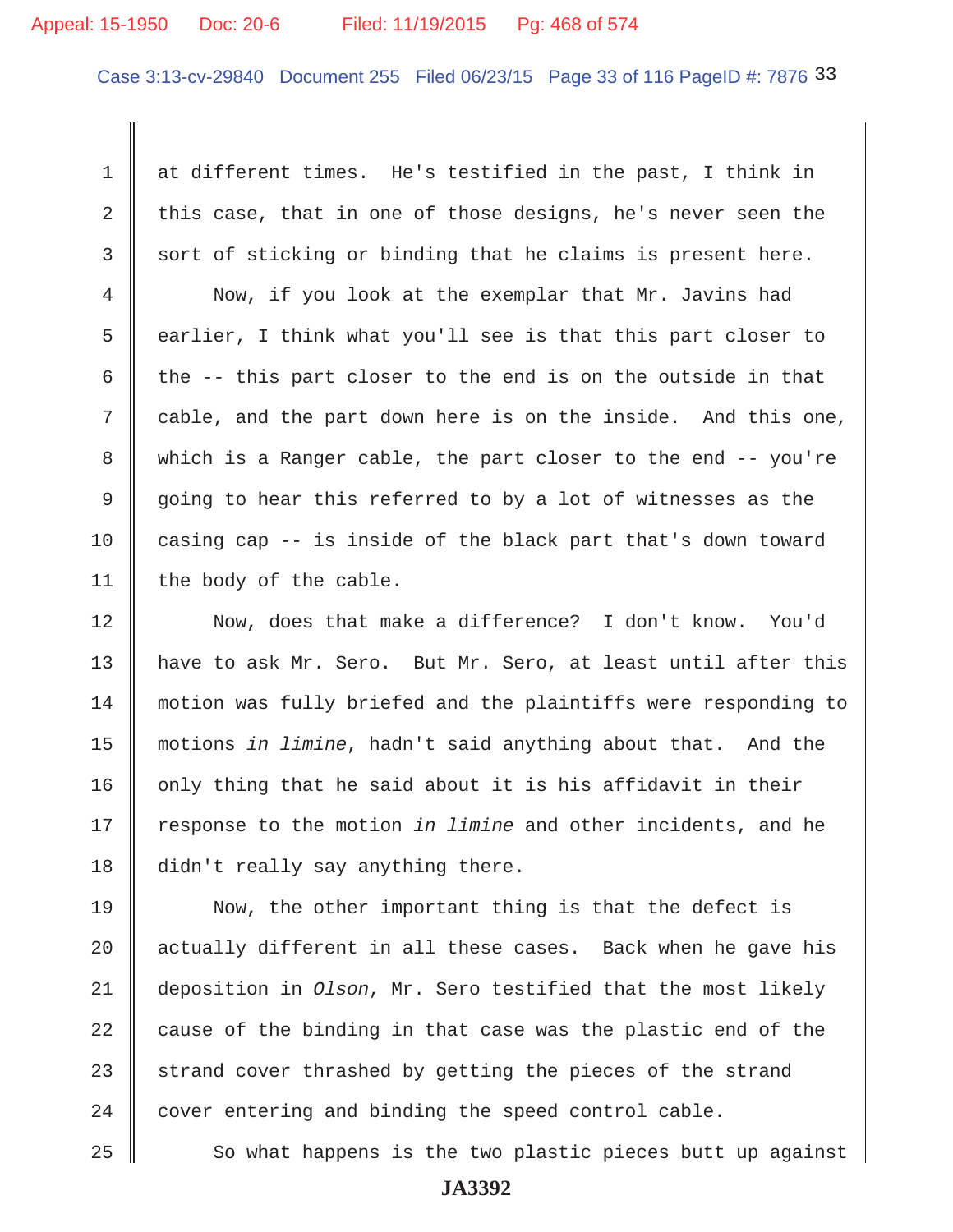#### Appeal: 15-1950 Doc: 20-6 Filed: 11/19/2015 Pg: 469 of 574

Case 3:13-cv-29840 Document 255 Filed 06/23/15 Page 34 of 116 PageID #: 7877 34

1  $\parallel$  each other, and the -- I think the thicker piece, but I can't 2  $\parallel$  recall -- one of them starts splintering, and then the  $3 \parallel$  splinters catch the cable. There's no allegation of that in 4 this case. Ford actually conducted a recall of some vehicles 5  $\parallel$  for that issue. The 2001 Ranger was not in that recall 6 population.

7 So with regard to *Olson*, you have to have mutuality under 8 North Dakota law. We don't have that here. You have to have 9 the same cable. No evidence in the record that we have that 10 here. And, in fact, I think the evidence will show that we do 11 | not have that here. And you have to have the same defect. 12 And the evidence in the record on that, at least until 13 Mr. Sero was writing his affidavit for this case, is that the 14 defect is not the same here. So that's *Olson*.

15 Now, if you -- if you go to *Huber*, I think the Court was 16 very perceptive to ask about the verdict form because the 17 || verdict form that plaintiffs filed is Exhibit 5 to their 18 motion, and it doesn't say anything about liability. It says, 19 State the amount of damages sustained by Joan Huber. And the 20  $\parallel$  jury filled in some numbers and totaled it. The next page is 21 punitive damages, and the jury checked the plaintiffs were not  $22$   $\parallel$  entitled to it.

23 That is all that's in this record about the jury's 24 findings in *Huber*. The testimony from Ford employees in *Huber*  $25$   $\parallel$  is pretty much uniform that there are different cables for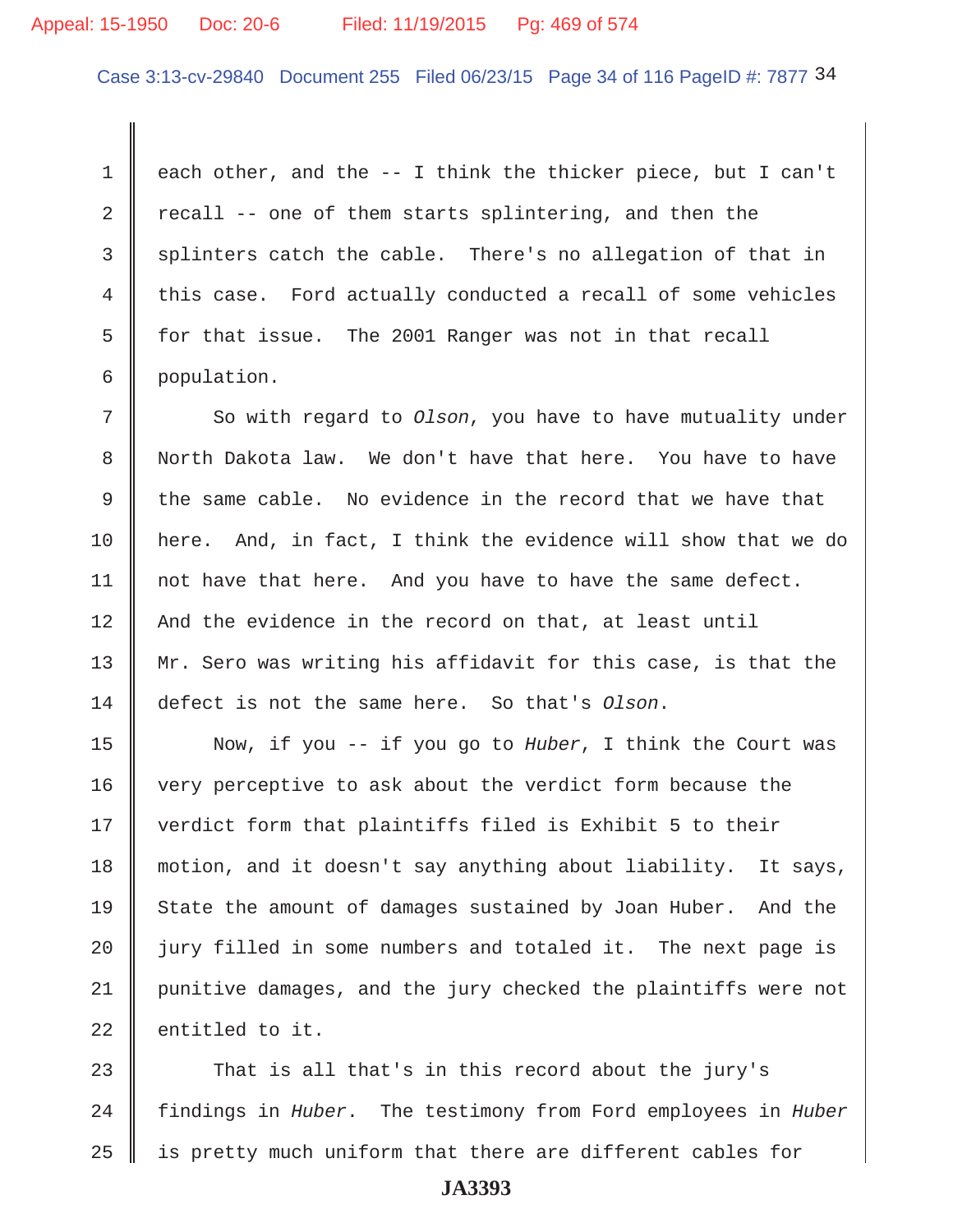# Appeal: 15-1950 Doc: 20-6 Filed: 11/19/2015 Pg: 470 of 574

Case 3:13-cv-29840 Document 255 Filed 06/23/15 Page 35 of 116 PageID #: 7878 35

 1 different vehicles. Joel Perkins, who Mr. Heiskell referred 2 to, testified, quote, Whatever attachment that was used to 3 package the speed control system into that vehicle or 4 actuation cables to go to the throttle or electrical  $5$   $\parallel$  terminations to that unit were specific to specific vehicles.

6 | Later in that deposition, Mr. Perkins was asked whether 7 he had the working knowledge to tell counsel and tell the jury 8 which cables were and were not substantially similar, and he  $9 \parallel$  said no.

10 Mr. Heiskell talked about Chuck Adams' testimony. 11 Mr. Adams testified that you have to look at the design 12 drawings to see differences between the cables.

13  $\parallel$  And so the evidence that is in the record  $-$  and 14 understanding of the record comprises a lot of testimony that 15 was given a long time ago -- at a minimum creates a genuine 16 issue of material fact on the similarity of the cables between 17 *Huber* and this case, meaning that the motion has got to be 18 denied.

19 THE COURT: All right. Brief reply?

20 || MR. HEISKELL: Brief, brief reply, Your Honor.

21 Mr. Perkins at pages 15 and 16 of his deposition in 2002 22  $\parallel$  said the system was unchanged as far as he knows, that those 23  $\parallel$  cables all have the same failure mode -- potential failure 24 mode effects analysis. The potential failure mode cable is  $25$  | jammed or sticking applies to all those cables.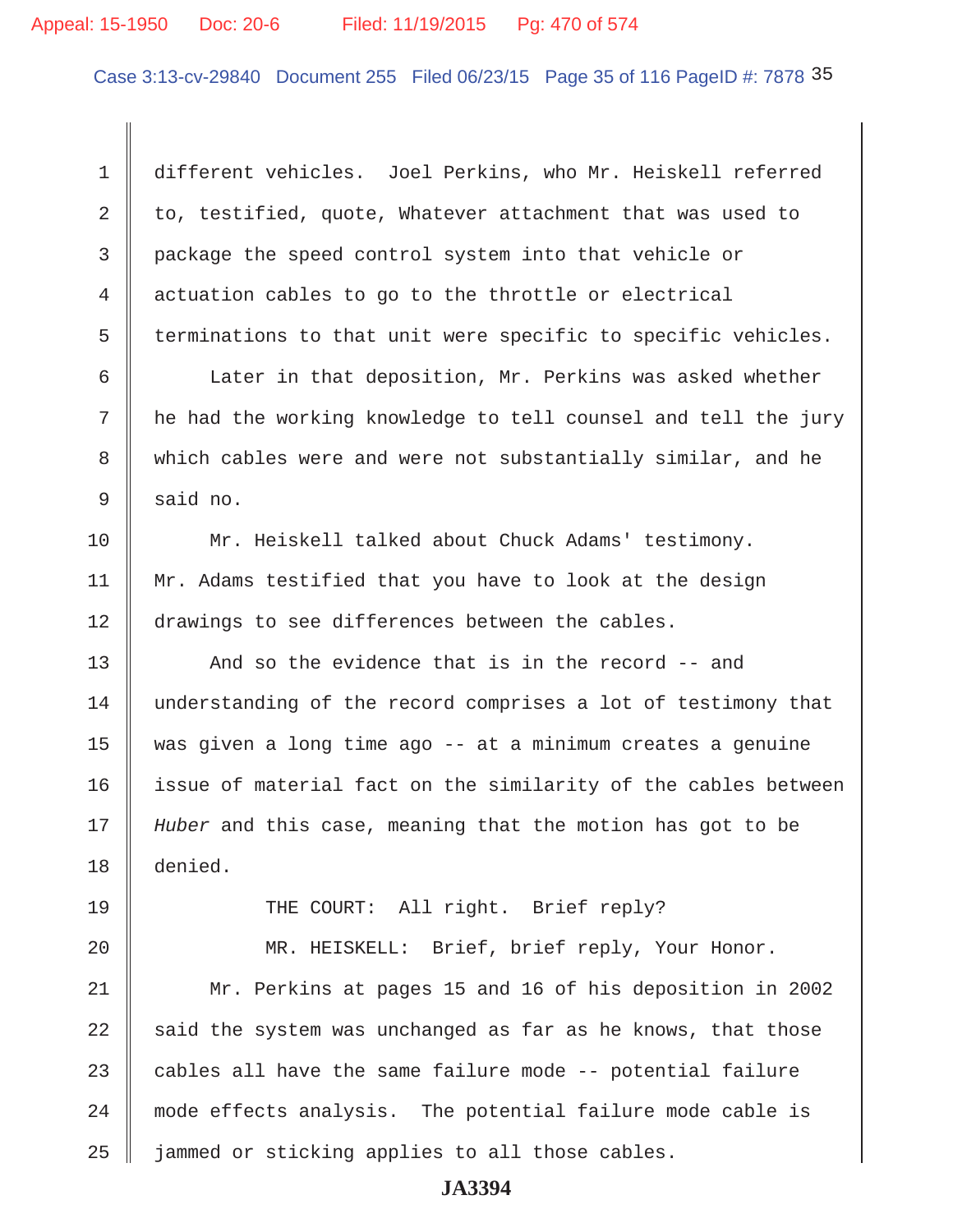# Appeal: 15-1950 Doc: 20-6 Filed: 11/19/2015 Pg: 471 of 574

Case 3:13-cv-29840 Document 255 Filed 06/23/15 Page 36 of 116 PageID #: 7879 36

1 They changed some part numbers, Your Honor, and some of 2 these things that they did in 2000, 2004 were a direct 3 response, I believe, to the *Huber* -- the fact that they got 4 hit with a verdict in *Huber*. But they didn't change the 5 design.

 6 Mr. Perkins said as far as he knows, there were no 7 changes in the designs from '93 to 2002 when he was deposed. 8 And, again, Ford has yet to show us a difference between the 9 Huber cable, the Olson cable, and the Nease cable. And I 10 don't think it will happen in this case.

11 || THE COURT: All right. I'm going to take this under 12 | advisement. I'm inclined to say that I'm probably going to 13 deny the plaintiffs' motion insofar as the North Dakota case. 14 | I agree, it looked to me like the North Dakota law required 15 mutuality of the parties, and it would have to be plaintiffs 16  $\parallel$  that were in the same privity. But I'm going to withhold a  $17$  ruling on the West Virginia cause of action.

18 I I do think it's necessary first to determine the extent 19  $\parallel$  to which there is similarity or not in the products and 20 whether that's contested or not, okay?

21 | Let's keep moving on, then. The next would be Ford's 22 motion -- it's Document 94. And it's titled To Preclude 23 Plaintiffs from Introducing Misleading Evidence Concerning the 24 | Potential Failure Mode Analysis.

25 MR. CLARK: Well, I think I'm three for three on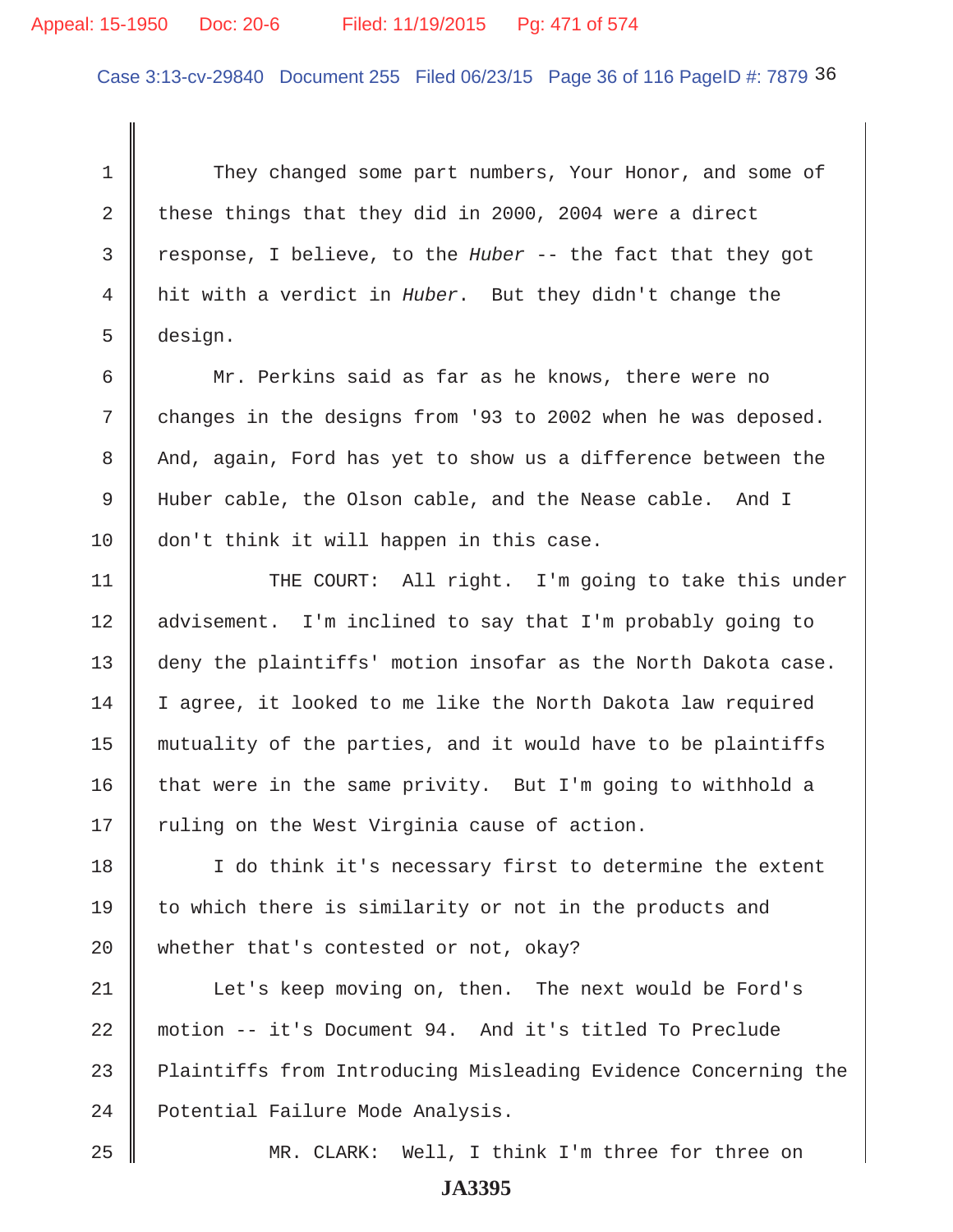#### Appeal: 15-1950 Doc: 20-6 Filed: 11/19/2015 Pg: 472 of 574

Case 3:13-cv-29840 Document 255 Filed 06/23/15 Page 37 of 116 PageID #: 7880 37

1 talking to you on these motions, Your Honor, in the order in 2 which they were filed.

 3 We've talked a lot about the FMEA. And what I want to 4 do, in the interest of brevity, is reduce this motion to 5 ceally two issues.

6  $\parallel$  And the first is an issue that's come up twice already 7 today, both in Mr. Javins' argument and Mr. Heiskell's 8 argument, and it's this idea that the FMEA proves that cables 9 can become stuck in the real world.

10 All of this, all of the testimony, all of the documentary 11 | evidence is that the FMEA identifies potential failures and  $12$  that engineers then think about those potential failures. 13 Maybe they make design changes; maybe they don't. We've  $14$  beaten that to death. But the FMEA is a conceptual document, 15 not a real-world document.

16 Now, certainly Ford doesn't seek to have the plaintiffs 17 | precluded from saying that the FMEA identifies potential 18 failures and other evidence shows that they happen in the real 19 word, but the FMEA itself does not establish that sticking or 20  $\parallel$  any other failure in this cable occurs in the real world.

21 THE COURT: You know, I'm confused by that. I mean, 22 what does it mean to say that the potential failure mode 23 identifies a potential risk but not in the real world?

24 | I mean, I don't see anything in the document itself to 25  $\parallel$  suggest that it's something other than the real world, that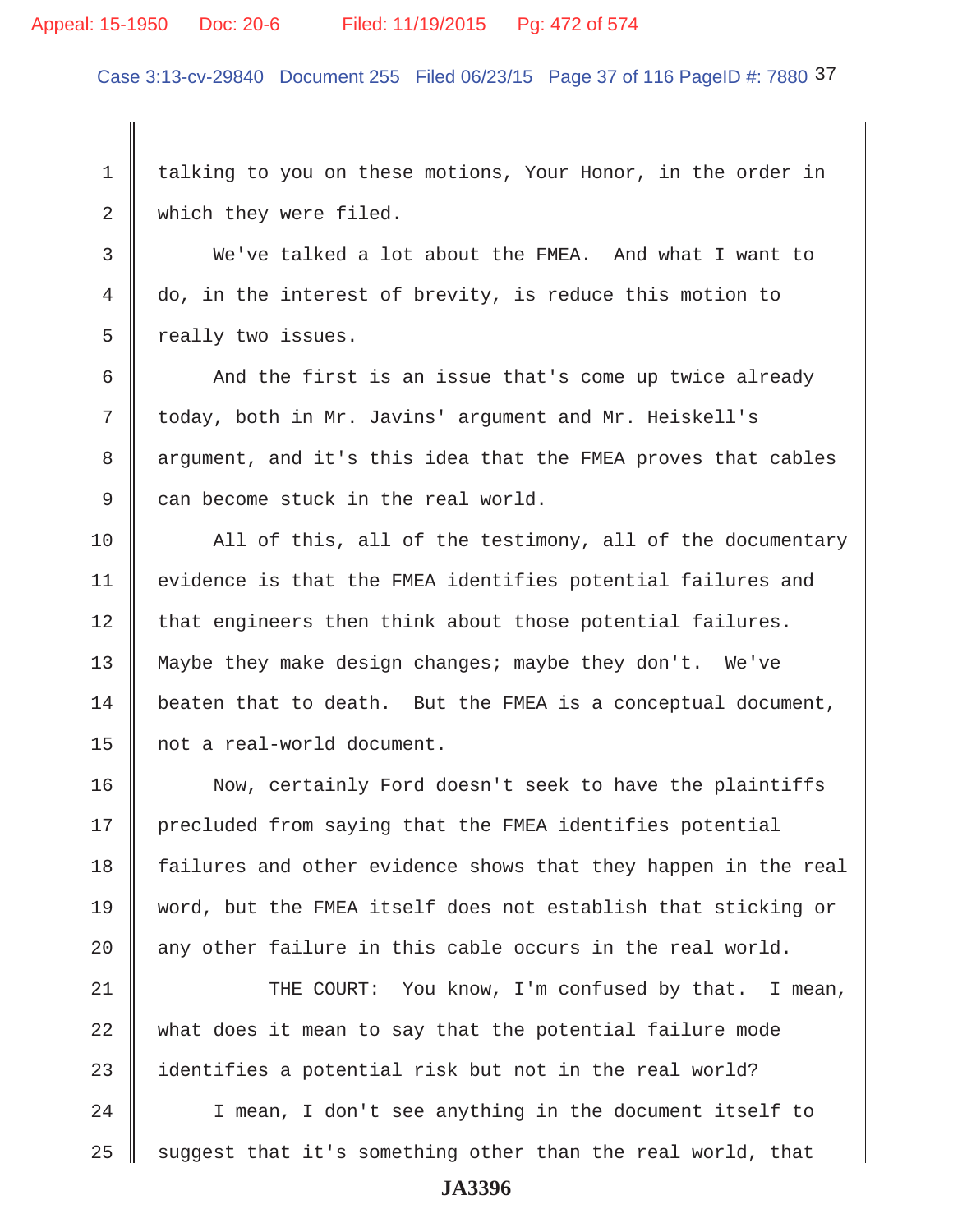## Appeal: 15-1950 Doc: 20-6 Filed: 11/19/2015 Pg: 473 of 574

Case 3:13-cv-29840 Document 255 Filed 06/23/15 Page 38 of 116 PageID #: 7881 38

1 it's a theoretical possibility. 2 MR. CLARK: Correct. 3 THE COURT: But how does that mean that it's not in 4 the real world? 5 MR. CLARK: It doesn't mean that it has occurred in 6 the real world. It means  $-$ 7  $\parallel$  THE COURT: It doesn't mean that it has. It doesn't 8 mean that it will. 9 || MR. CLARK: Correct. 10 THE COURT: Well, that's, you know, part of Ford's 11 proof and argument. What is it about plaintiffs' 12 characterization of the potential failure mode that you object  $13 \parallel$  to? 14 I mean, you agree that the plaintiffs should be able to  $15$  | offer the testimony that this was identified in the potential 16 failure mode. And, you know, their evidence is -- attempts to  $17$  prove that it actually did happen in this and perhaps other 18 cases. 19 I don't understand what it is you would have the Court 20 | limit about the plaintiffs' evidence or argument. 21 MR. CLARK: It's very narrow, and it is this precise 22  $\parallel$  statement, and perhaps nothing more than this, that the FMEA 23  $\parallel$  itself establishes that the failure does occur in the real 24 world.  $25$   $\parallel$  There might be other evidence that establishes that. The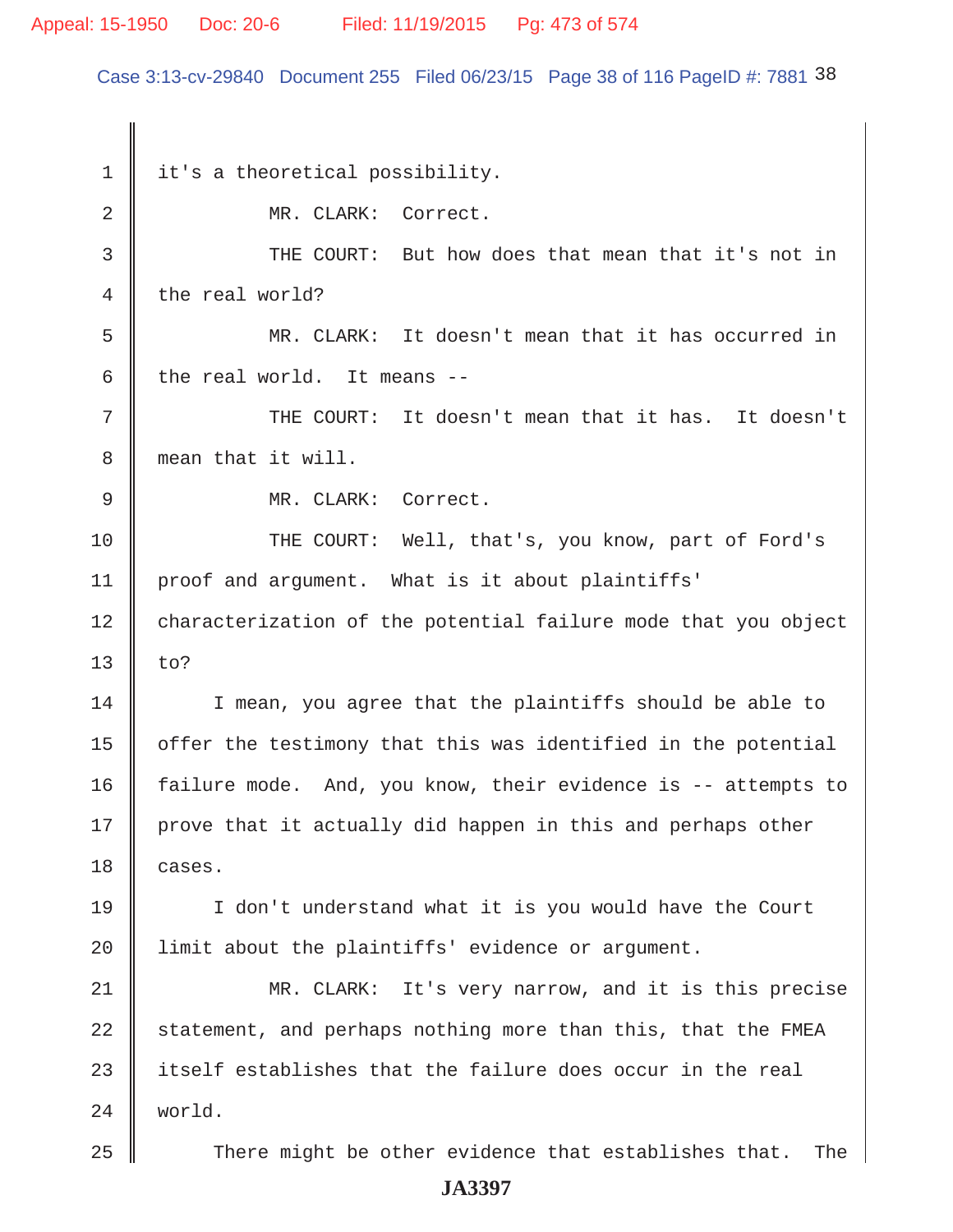#### Appeal: 15-1950 Doc: 20-6 Filed: 11/19/2015 Pg: 474 of 574

Case 3:13-cv-29840 Document 255 Filed 06/23/15 Page 39 of 116 PageID #: 7882 39

1 FMEA does not establish that.

2 THE COURT: All right. What says the plaintiff? 3 MR. JAVINS: Your Honor, first of all, you just 4 about heard the sum total of the evidence I intend to elicit 5 from Ford employees about the FMEA, for starters, just so we 6  $\parallel$  know what we're talking about.

 $7$   $\parallel$  The FMEA demonstrated that the cable can bind, result in 8 a throttle being stuck open. That rates a severity of 10. 9 And because of low occurrence rates, we're not going to do 10 anything about that.

11 | Now, the FMEA is a tool used by Ford -- we cited this in  $12$  our brief papers -- intended to evaluate the hazards as -- as  $13$  a means to identify failure modes and correct them. If this 14 were merely hypothetical, there would be no need to rate the 15  $\parallel$  severity of a failure mode. If this were merely hypothetical,  $16$  there would be no need to rate the occurrence of the failure 17 || mode. If this were merely hypothetical, there would be no 18 | need to rate the detection, Your Honor.

19 This is a tool utilized by Ford engineers to identify 20  $\parallel$  hazards and then, when it rates a 9 or 10, take corrective 21 | actions and consider alternative designs. That's the sum  $22$  total of what I intend to say about that through Ford's 23 employees. Thank you.

24 | THE COURT: All right. Mr. Clark, do you have any  $25$  reply to that?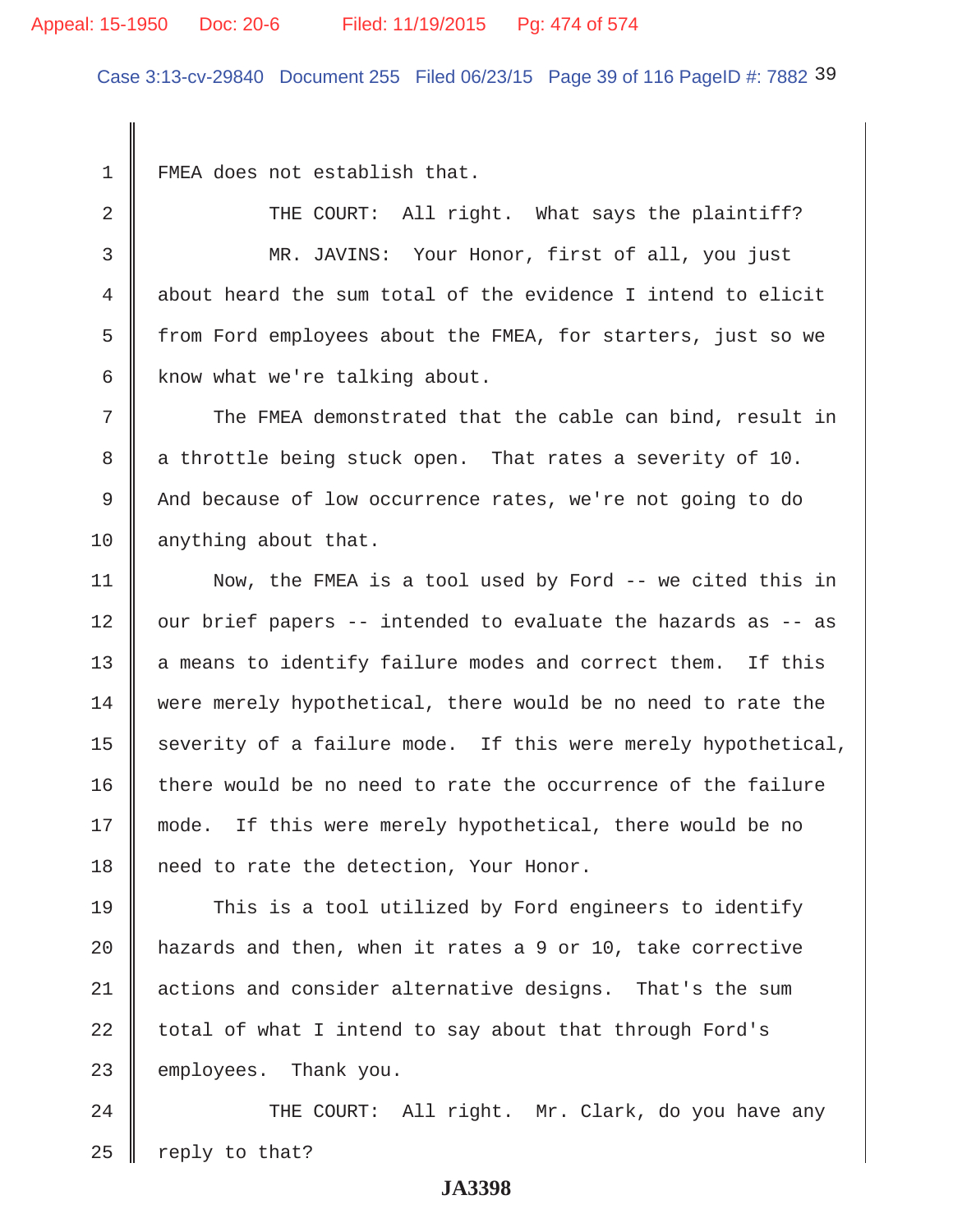#### Appeal: 15-1950 Doc: 20-6 Filed: 11/19/2015 Pg: 475 of 574

Case 3:13-cv-29840 Document 255 Filed 06/23/15 Page 40 of 116 PageID #: 7883 40

 1 MR. CLARK: Only this, Your Honor: And I'm a little 2 mystified on Mr. Javins' point that if the failure mode 3 doesn't occur, then there's no need to rate the severity. The 4 whole point of the exercise is that it's hypothetical. You  $5 \parallel$  rate what the severity would be if it occurred. 6 || THE COURT: Right. 7 MR. CLARK: And if that number is a certain thing, 8 there are certain consequences. He's right about that. 9 THE COURT: Well, I'm going to deny the defendant's 10 motion. 11 | First, it seems to me that I haven't heard anything that  $12$  the plaintiffs have discussed in this response or today that 13 Suggests that they're using this for any improper or 14 | misleading purpose. Yes, it seems everyone agrees that this 15 was more or less a brainstorming effort by the engineers at an 16  $\parallel$  early design phase to try to determine what could go wrong, 17 || what has the potential for failing. It's hypothetical, but 18 it's real world. 19 I don't understand the defendant's argument that somehow 20  $\parallel$  because this is sort of a brainstorming design session that it  $21$  isn't predicting that there is a possibility, in this case  $22$  characterized as remote and rare, that this design could 23  $\parallel$  result in a defect. And I think plaintiffs are entitled to 24  $\parallel$  use that. I don't see anything misleading. So I'm --25 MR. CLARK: There's a second issue that's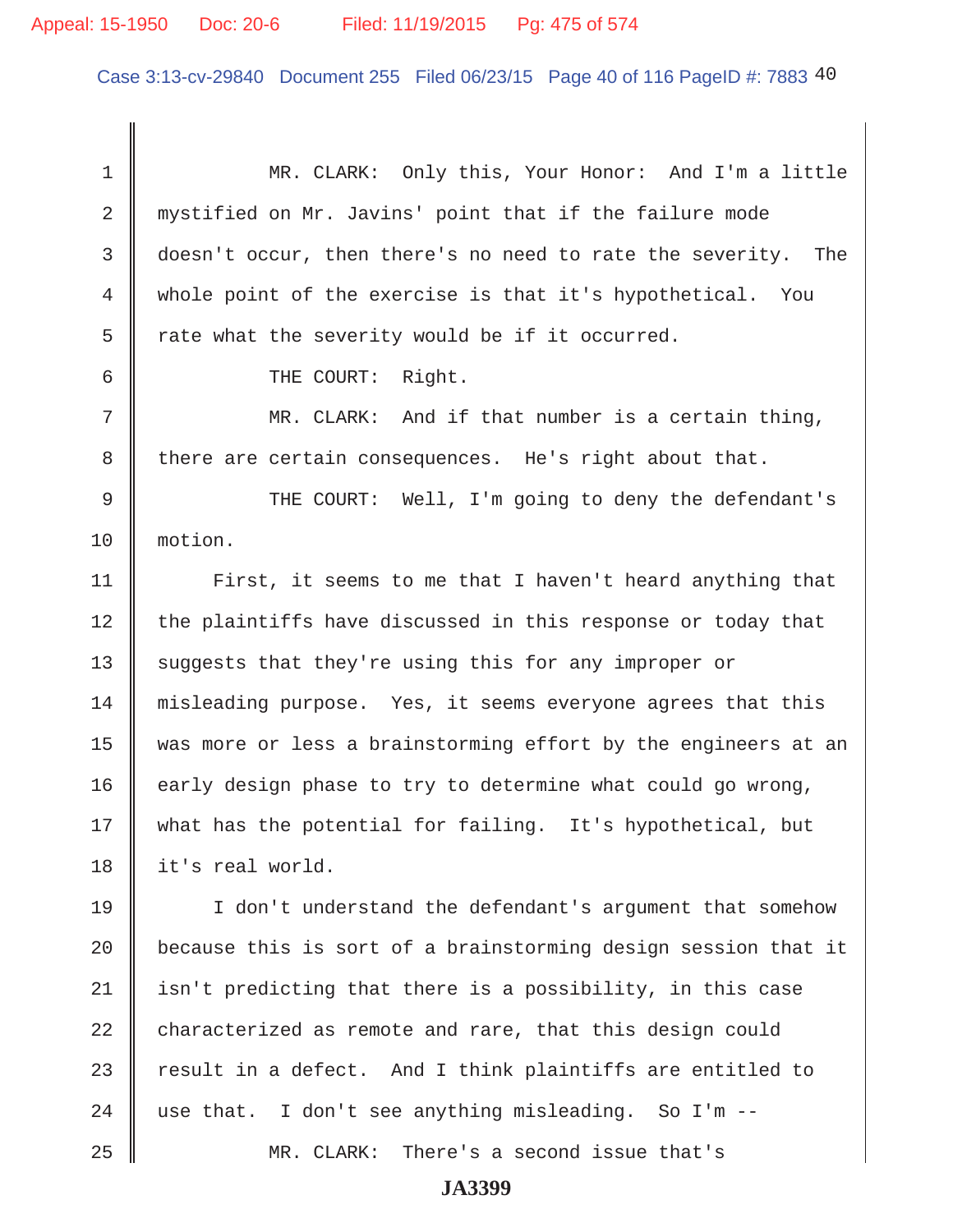Case 3:13-cv-29840 Document 255 Filed 06/23/15 Page 41 of 116 PageID #: 7884 41

 1 distinct -- 2 COURT: Okay. 3 MR. CLARK: -- if we can talk about it. 4 **4 THE COURT:** What's that? 5 MR. CLARK: And that's the argument that Ford 6 identified problems or potential failure modes in the FMEA 7 and, quote/unquote, did nothing in response to them. 8 THE COURT: Well, we've heard the discussion already 9 about this. Plaintiffs have at least one document which 10 indicates that the potential failure mode analysis did not 11 | result in any specific action and, instead, discounted the 12 need for it. 13 Vou've represented that you have design information and 14 drawings that show iterations in the product. I'm assuming 15 you've got witnesses who are going to be testifying about this 16 || and say that -- which have been disclosed and identified and 17 || are going to say this was not really a real possibility and it  $18$  really doesn't happen and it didn't happen here. 19  $\parallel$  So I don't think this precludes that at all. 20 || MR. CLARK: I think the problem, Your Honor -- and 21 maybe I can distill it for you a little bit and not take a lot 22  $\parallel$  of time  $-$ 23 || THE COURT: Okay. Good. Sure. 24 MR. CLARK: -- is the idea that globally as to all 25  $\parallel$  of the potential failure modes identified, Ford did nothing. **JA3400**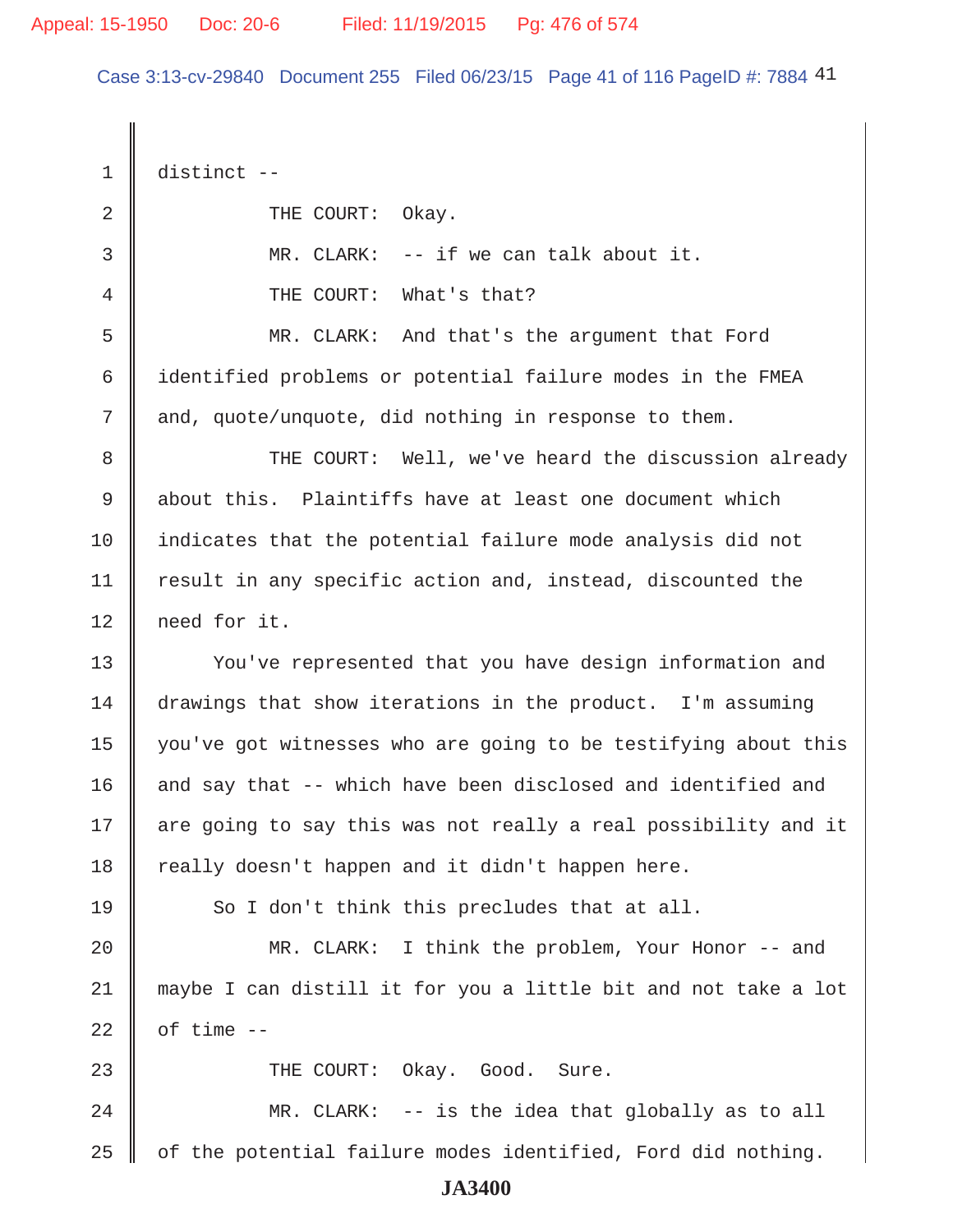#### Appeal: 15-1950 Doc: 20-6 Filed: 11/19/2015 Pg: 477 of 574

Case 3:13-cv-29840 Document 255 Filed 06/23/15 Page 42 of 116 PageID #: 7885 42

 1 If there are specific ones where the FMEA does not show a 2 corrective action, that's not really what we're concerned  $3 \parallel$  about. 4 || THE COURT: Well -- 5 MR. CLARK: I'm not sure we disagree.  $6$   $\parallel$  THE COURT: -- first, do you expect to try to offer 7 | evidence of any other potential failure mode analysis about 8 || anything other than the sticking cable relevant to this case? 9 MR. JAVINS: You've heard the sum total of our 10 failure mode analysis argument, Your Honor. 11 || THE COURT: All right. So it's going to be 12 Testricted to the failure mode analysis for an accelerator 13  $\parallel$  cable passing through a plastic sheath. 14 MR. CLARK: Then that takes care of our concern, 15 Your Honor. 16 || THE COURT: Okay. All right. 17 Next by the list I have is 95, Document 95, Ford's motion 18 | to exclude evidence of Ford's experts' compensation in other 19 matters. 20 As I understand it, you've got, like, engineer experts 21 who work for a company who have provided consulting and I 22 assume expert testimony services for Ford over a long period 23  $\parallel$  of time? 24 MR. COOKE: Yes, sir, Your Honor. And I think the 25  $\parallel$  motion speaks -- it speaks generally, but I think the example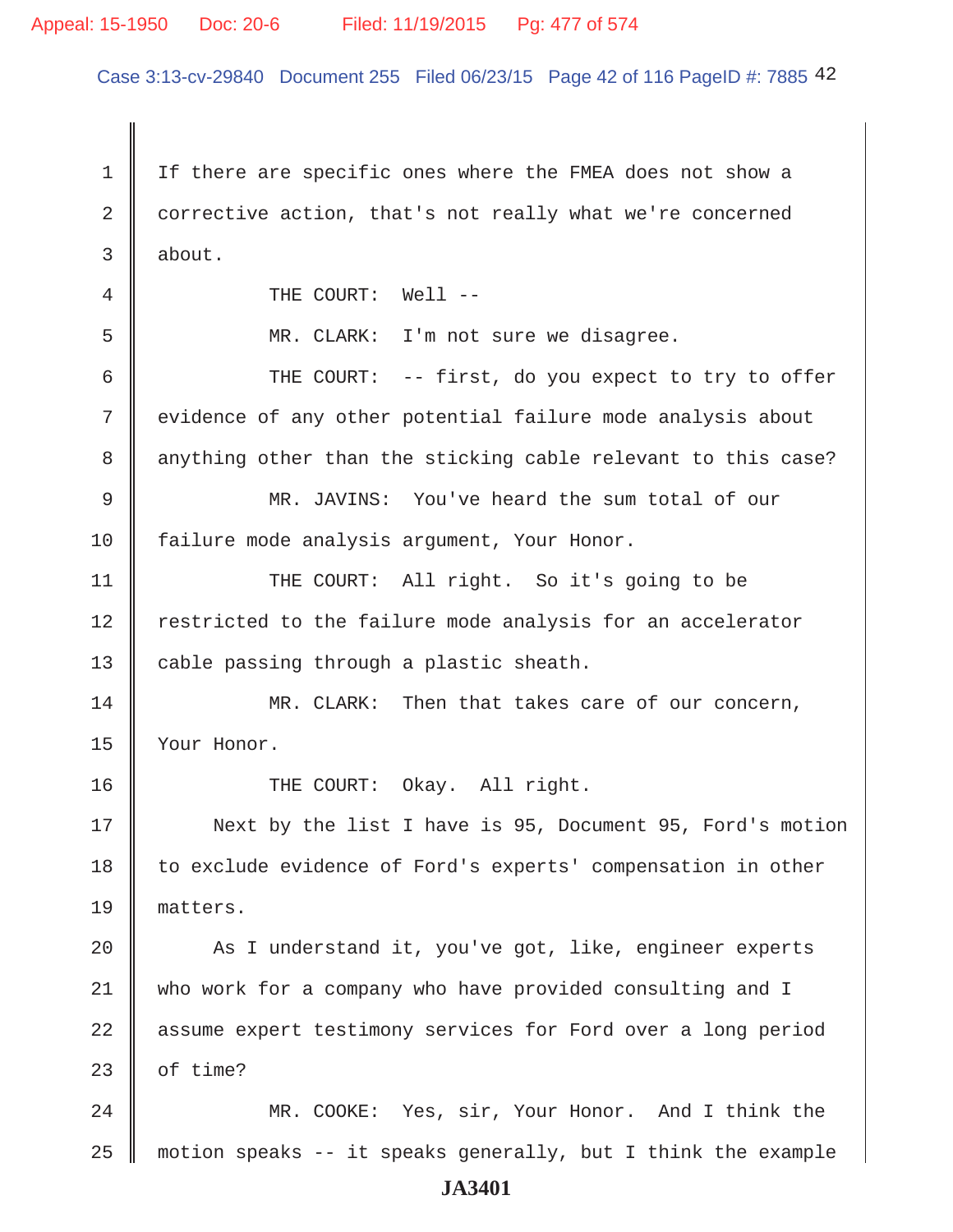# Appeal: 15-1950 Doc: 20-6 Filed: 11/19/2015 Pg: 478 of 574

Case 3:13-cv-29840 Document 255 Filed 06/23/15 Page 43 of 116 PageID #: 7886 43

1 given was a company called Carr Engineering, C-a-r-r, 2 Engineering --

3 || THE COURT: Right.

 4 MR. COOKE: -- and they do all manner of consulting, 5 much in litigation, some not, some in product development and  $6$  testing, those sorts of things.

 $7$   $\parallel$  Your Honor, this motion is -- I hope that it's clear. 8 Ford simply -- there's no objection to compensation in this 9 case by employees of that company. We have no objection to 10 that. I think it's  $-$  I can't remember if it was asked, but 11 | we think that's proper, "What's your hourly rate," under Rule  $12 \parallel 26$ . "What were you paid in this case" --

13 || THE COURT: Okay.

14 MR. COOKE: -- is entirely appropriate.

15 The motion seeks to ask a question of an employee of a 16 company like Carr Engineering how much has Carr Engineering 17 | been paid over the past  $-$  I think ten years was the example  $18$  that was used. And that, Your Honor, is not within the Rule 19 26 framework, and there's case law in this district that says 20  $\parallel$  that that's inappropriate even from a discovery standpoint,  $21$  that that's overkill and that's not necessary to show bias  $22$   $\parallel$  because the amount paid by hourly rate in compensation in this  $23$  case will show bias.

24  $\parallel$  The other -- the other compensation could be for -- it  $25$  may not be for a litigated matter. It would be misleading.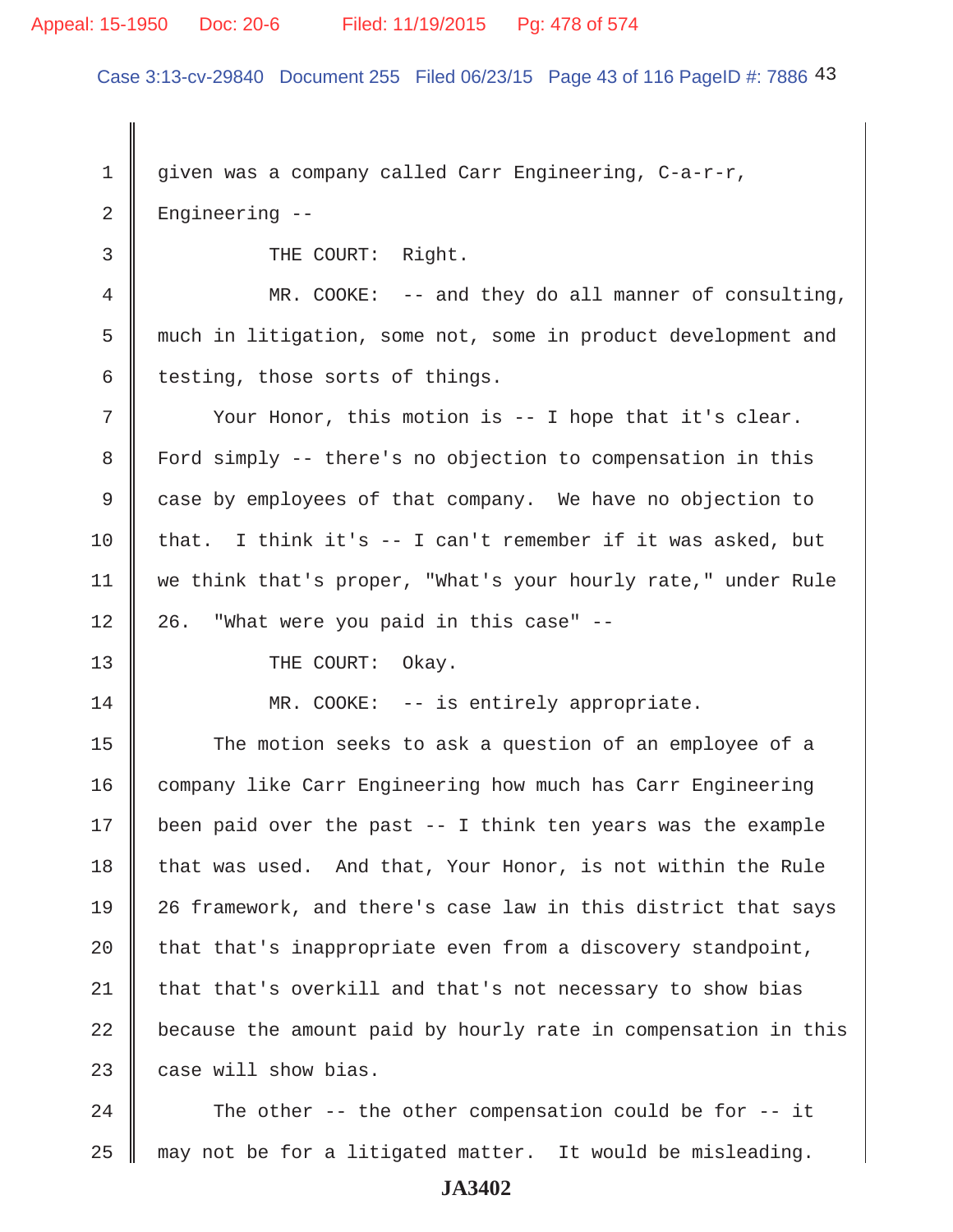#### Appeal: 15-1950 Doc: 20-6 Filed: 11/19/2015 Pg: 479 of 574

Case 3:13-cv-29840 Document 255 Filed 06/23/15 Page 44 of 116 PageID #: 7887 44

1 | It requires explanations that the witness doesn't have because 2 he's an employee and not an owner of the company. Carr 3 Engineering, for example, is owned by one person.

 4 So -- and then the case that we cited, Your Honor, the 5 *Beckner v. Bayer Cropsciences* case, says that this is an 6 | overbroad request, that it is not even discoverable. It 7 cxceeds what's necessary to show bias. And the plaintiffs in 8 this case make no showing as to why the Rule 26 paradigm is 9 not appropriate to show bias or not sufficient to show bias. 10 And there is substantial risk of confusion, waste of time, and 11 distraction if we have to try to explain these other issues.

12 THE COURT: All right. For the plaintiff?

13 MR. HEISKELL: Thank you, Your Honor. In the *Huber* 14 case, the same company, Carr Engineering, supplied Mr. Carr to 15 do what Mr. Stopschinski has been supplied to do in this case 16 | from the same company.

17 || THE COURT: Carr?

18 MR. HEISKELL: Carr Engineering, that's right, Your 19 Honor.

20 And in the *Huber* case, Mr. Carr came in and said that all 21 Mrs. Huber had to do to save the life of her daughter and keep 22 herself from being injured was apply merely 25 pounds of brake  $23$  pedal force on her brake pedal in the Lincoln Town Car.

 $24$  This is what Mr. Stopschinski is doing in this case, 25  $\parallel$  trying to say that Mr. Nease should have been able to apply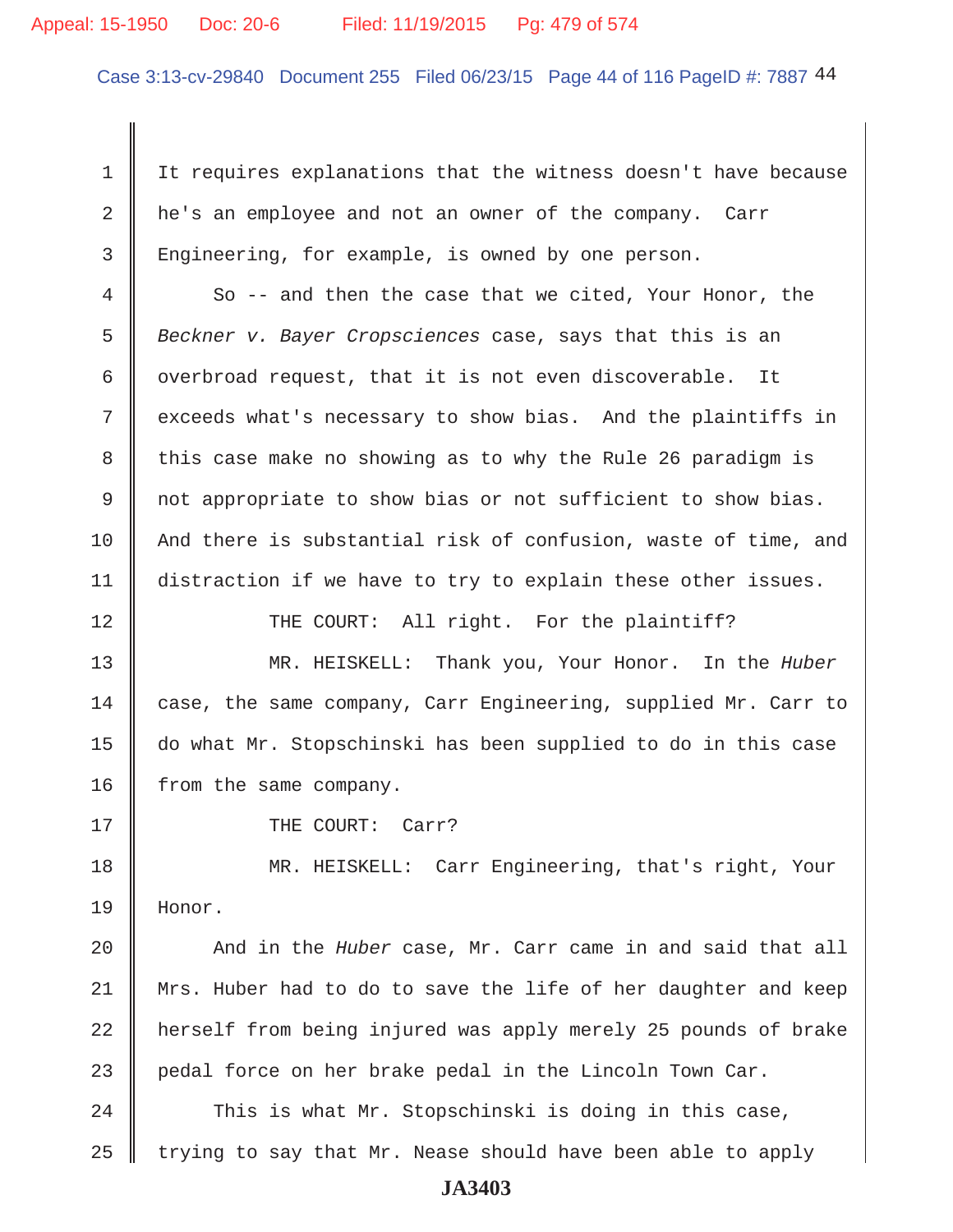#### Appeal: 15-1950 Doc: 20-6 Filed: 11/19/2015 Pg: 480 of 574

Case 3:13-cv-29840 Document 255 Filed 06/23/15 Page 45 of 116 PageID #: 7888 45

1 enough brake pedal pressure to stop it. 2 COURT: Okay. 3 MR. HEISKELL: Both are from the same company. 4 Mr. Stopschinski worked with Mr. Carr on the *Huber* testing and 5 demonstration videos. And when Mr. Carr came to testify in 6 Monongalia County, I was permitted to inquire how much his 7 company had been paid by Ford Motor Company to defend it in 8 | litigation matters within the last ten years. 9 And there was a question and answer. It's a matter of 10 record. And the question is: 11 | All right. And Carr Engineering is your company, 12 correct? 13 Answer: Sure. Yes. 14 Question: You're the sole shareholder, correct?  $15$  I am. 16 Question: And how much and over what period of time has 17 Ford paid you as of what they're saying in that letter? 18 Answer: All right. This would be a period beginning 19 January 1 of 1992, and the total would be \$32,239,072.64. 20 | Now, that was testimony given about nine years ago, and 21 || Mr. Carr and Mr. Stopschinski have continued to work for Ford 22  $\parallel$  and its lawyers to help put out the fires in cases like this. 23 || I think it's perfectly appropriate. I think there's  $24$  ample case law that says, on the matter of bias, if a witness  $25$  is in this courtroom on that stand, Your Honor, we're entitled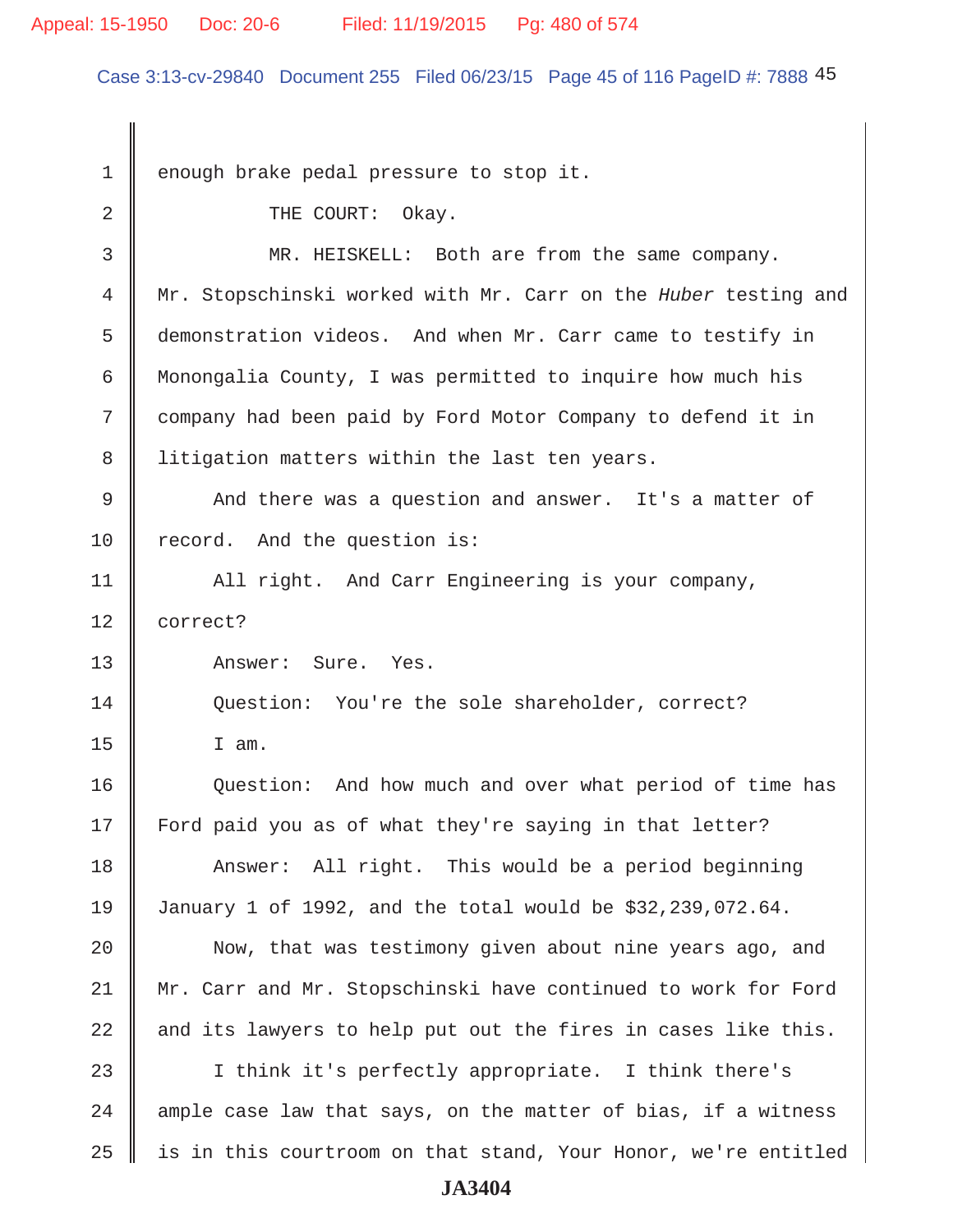#### Appeal: 15-1950 Doc: 20-6 Filed: 11/19/2015 Pg: 481 of 574

Case 3:13-cv-29840 Document 255 Filed 06/23/15 Page 46 of 116 PageID #: 7889 46

 $1 \parallel$  to find out just how beholden they are to the defendant in the  $2 \parallel$  case. This is an automaker.

 3 We're not asking what Toyota paid Mr. Stopschinski to 4 defend its products last year, which he did. And we're 5 asking, "This company you work for, how much has it been paid 6 by Ford in the last ten years?" That's bias, Your Honor.

7 || THE COURT: All right. I'll give you the last word.

8 MR. COOKE: Thank you, Your Honor.

9 Vour Honor, the plaintiffs have not referred to any case 10 law that would say this is appropriate under Rule 26 or under 11 403. I think that what's even more prejudicial about what's 12 | being sought here is that Mr. Stopschinski doesn't know the 13 || answer to the question. And so to ask a witness on the stand  $14$  a misleading question that you know he doesn't have the 15 | answer, you know he has no foundation, is completely improper.

16 || And I don't know what Mr. Carr said at the *Huber* trial, 17 || but just by way of example, Carr Engineering spent -- worked 18 24 hours around the clock back in the early 2000 testing 19 Teplacement tires to replace Firestone tires because they 20 didn't want -- Ford did not want to have vehicles on the road 21 with a tire that had been recalled, and they couldn't just  $22$  throw anything out there. They had to do round-the-clock 23  $\parallel$  testing, and they spent a lot of money doing that during the 24  $\parallel$  time period that Mr. Heiskell is discussing.

25 THE COURT: All right. I'm going to grant the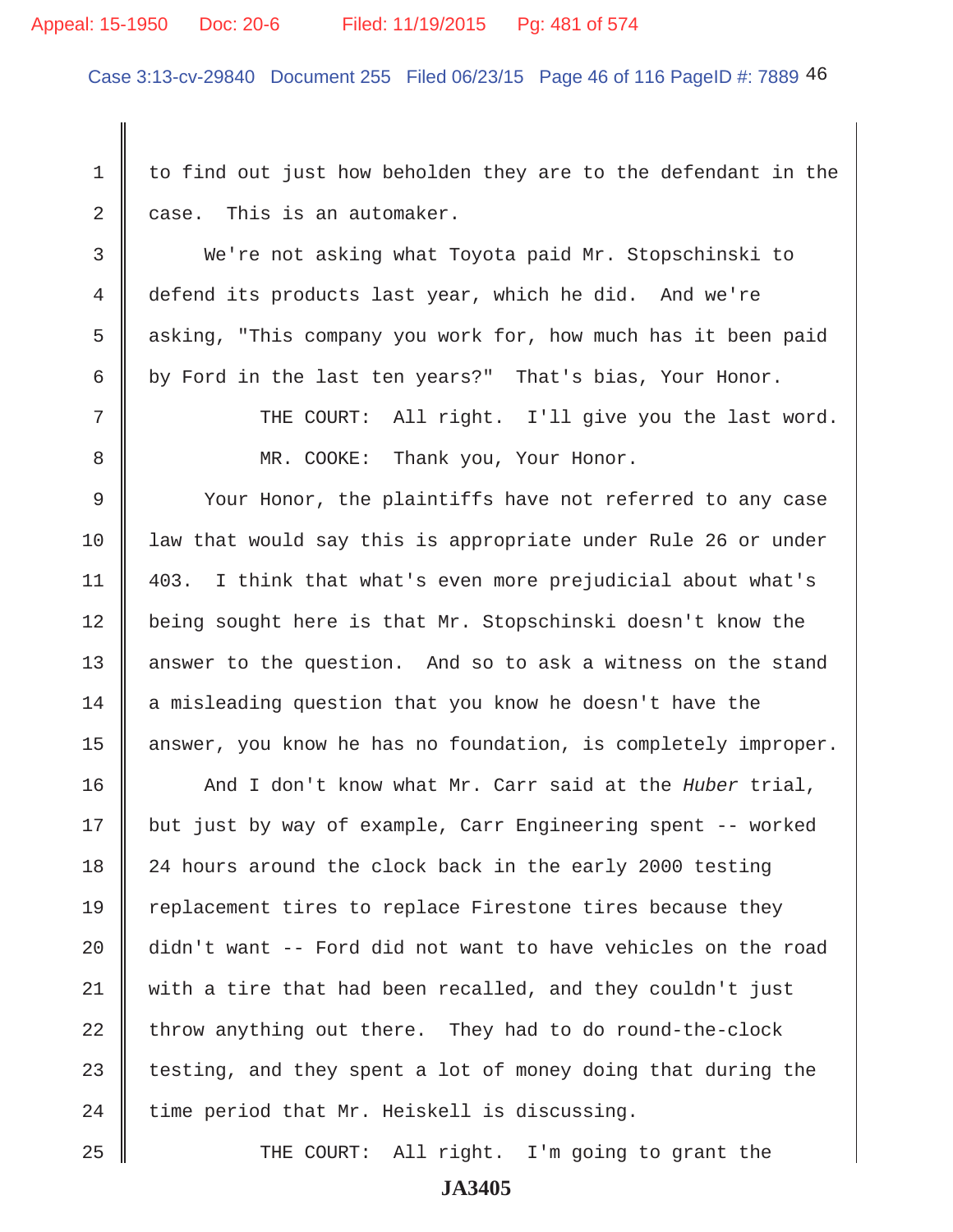#### Appeal: 15-1950 Doc: 20-6 Filed: 11/19/2015 Pg: 482 of 574

Case 3:13-cv-29840 Document 255 Filed 06/23/15 Page 47 of 116 PageID #: 7890 47

1 | motion, at least in part. Certainly I have no problem with 2 | plaintiffs inquiring of the witness how much he or his firm is  $3 \parallel$  charging and receiving in this case.

4 Second, I have no problem with counsel generally 5 inquiring about the long-term nature of Carr's relationship as 6  $\parallel$  a firm providing engineering -- or I really want to focus --7 providing expert testimony type evaluations, the nature of 8 them, the type of evaluations they've done, whether it's, you 9 Know, some other part or aspect of the car or things like  $10 \parallel$  that.

11 | But I really do believe that it's improper in this case  $12$  to inquire about the total amount that Carr Engineering may 13 || have received in payments for whatever work done by Ford over 14  $\parallel$  a long period of time. I think that that would be, frankly, 15 more prejudicial than probative.

16 So I'm going to preclude you from eliciting that from the 17 | testimony; but you can certainly, without spending too long on 18 it -- it becomes redundant after a while -- can certainly ask 19 about all the different types of expertise that Carr has 20 provided and the long-term relationship.

21 That's evidence that the jury could consider 22 demonstrating that Carr has some bias in favor of Ford and  $23$  some interest in continuing to work for Ford. And I think  $24$  | that's fair game. But you can't ask them about the total  $25$  | compensation for all work.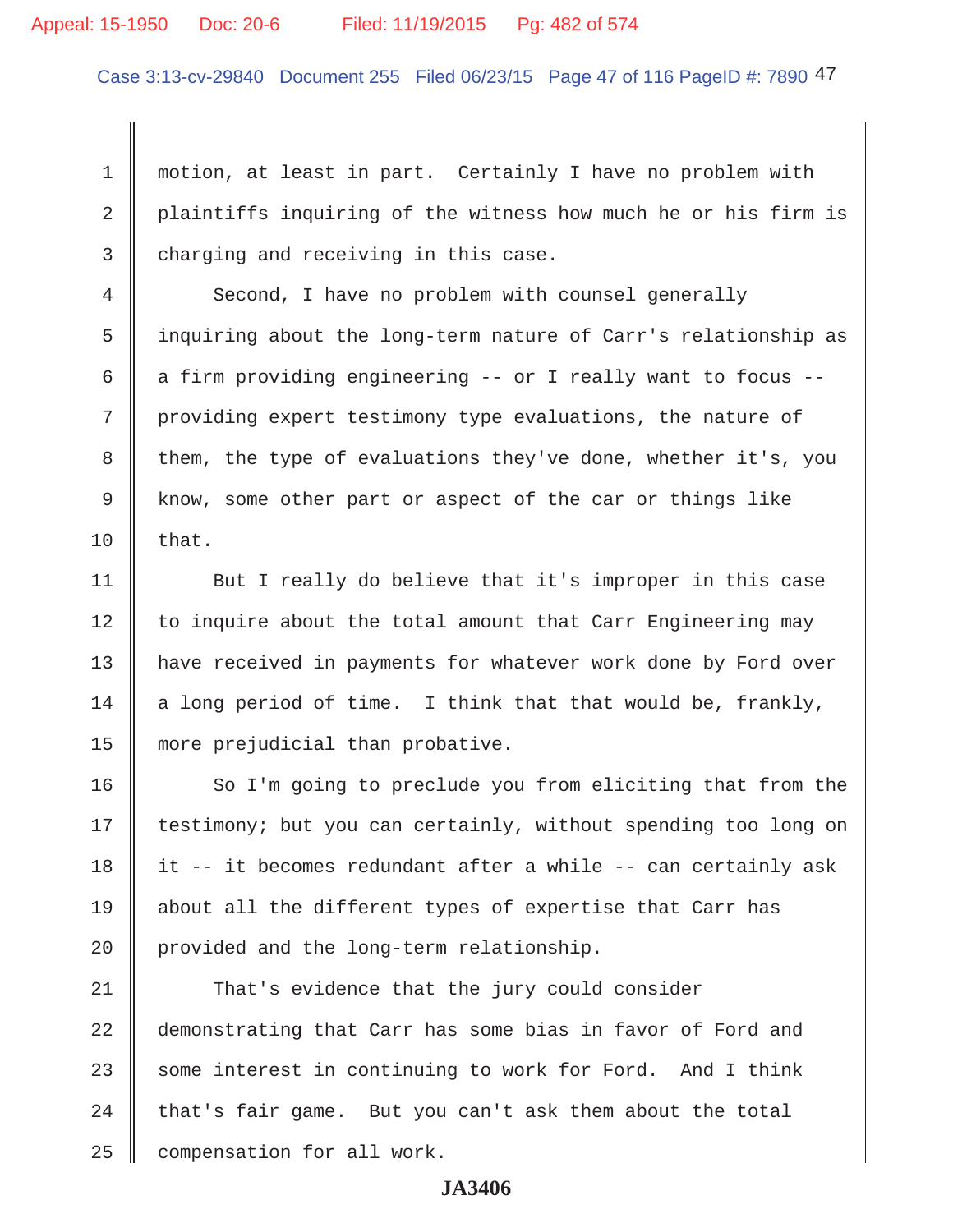Case 3:13-cv-29840 Document 255 Filed 06/23/15 Page 48 of 116 PageID #: 7891 48

1 | Mr. Cooke?

2 MR. COOKE: Your Honor, just one point of 3 clarification. We may get to this in some other motions down 4 the road, but I just wanted to raise it because I've seen this 5 | happen in these types of cases. And the best way to phrase it 6  $\parallel$  is the difficulty in showing substantial similarity of other 7 incidents is a high burden. 8 So one of the tactics that a lawyer may use is to try to 9 I introduce other incident evidence through the back door by 10 asking about a specific matter on an expert witness's 11 | testimony list and then try to lead the jury to believe that  $12$  | that's just like this case. 13 And so the reason I raise this now is I understand Your 14 Honor's ruling, but I want to make sure that we be mindful of 15  $\parallel$  that, depending on how we address this. 16 THE COURT: Well, I'm not sure how we address it.  $17$   $\parallel$  One of the big topics we have left for discussion here is 18 whether or not evidence of other incidents, complaints, 19 || etcetera, comes in, how it comes in.  $20$   $\parallel$  So perhaps we should just defer that until we get into 21 | that subject with the others. 22 MR. COOKE: Thank you. 23 THE COURT: So with respect to Ford's motion, 24 Document 95, I'm going to grant consistent with my oral  $25$   $\parallel$  statements regarding the limits of what plaintiff may or may **JA3407**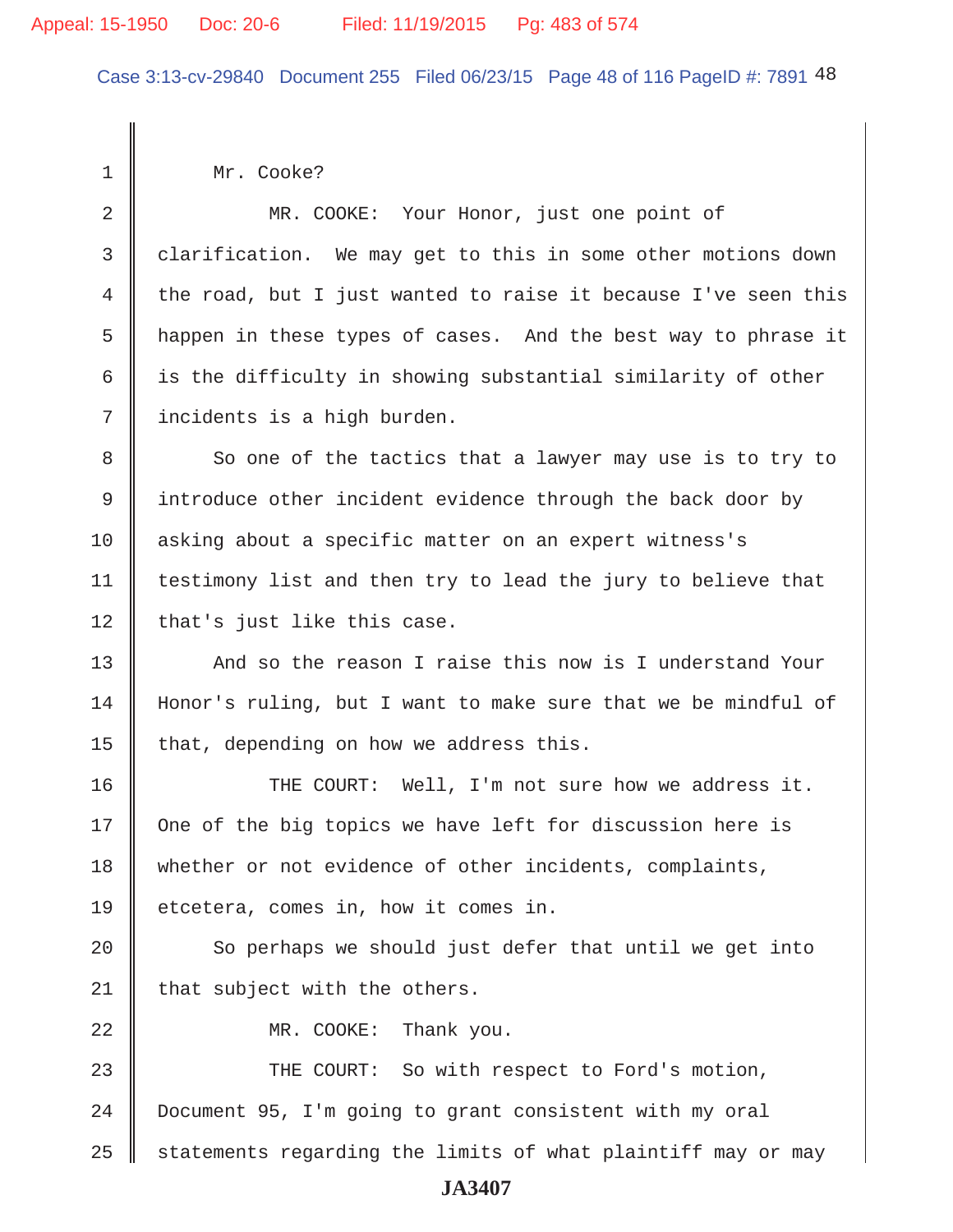Case 3:13-cv-29840 Document 255 Filed 06/23/15 Page 49 of 116 PageID #: 7892 49

 $1 \parallel$  not do. 2 Next, 96, Ford's motion to preclude evidence or argument 3 concerning unrelated defects in vehicles. 4 || MR. COOKE: Thank you, Your Honor. 5 The plaintiffs' theory in the Nease case is that the  $6 \parallel$  speed control cable stuck and became stuck in one direction 7 because the testimony of the plaintiff and the plaintiffs' 8 expert is that he pressed on the accelerator and it became 9 more and more stuck. It wasn't that it was -- and that it 10 | wouldn't return. 11 | And so there have been questions throughout the case in 12 depositions about electronic defects, which I think the 13 plaintiffs agree they're not going to get into that, but the 14 Tesponse in the motion or their response was a little bit 15 wishy-washy as to how they might talk about electronic 16 matters. 17 They shouldn't be able to just introduce evidence of a 18 | binding that is just one  $-$  that is a bind and won't move at 19 || all because that's not  $-$ - that's not the issue that they have  $20$   $\parallel$  raised in this case. Binding of other materials such as a  $21$  kinking in the cable should be excluded. That's not the issue  $22$  in this case, and other vehicles, binding in other vehicles 23 that they don't -- that don't have the same sort of packaging  $24$  | of the speed control cable as in Mr. Nease's case. 25  $\parallel$  So under 401, 402, the other -- these other types of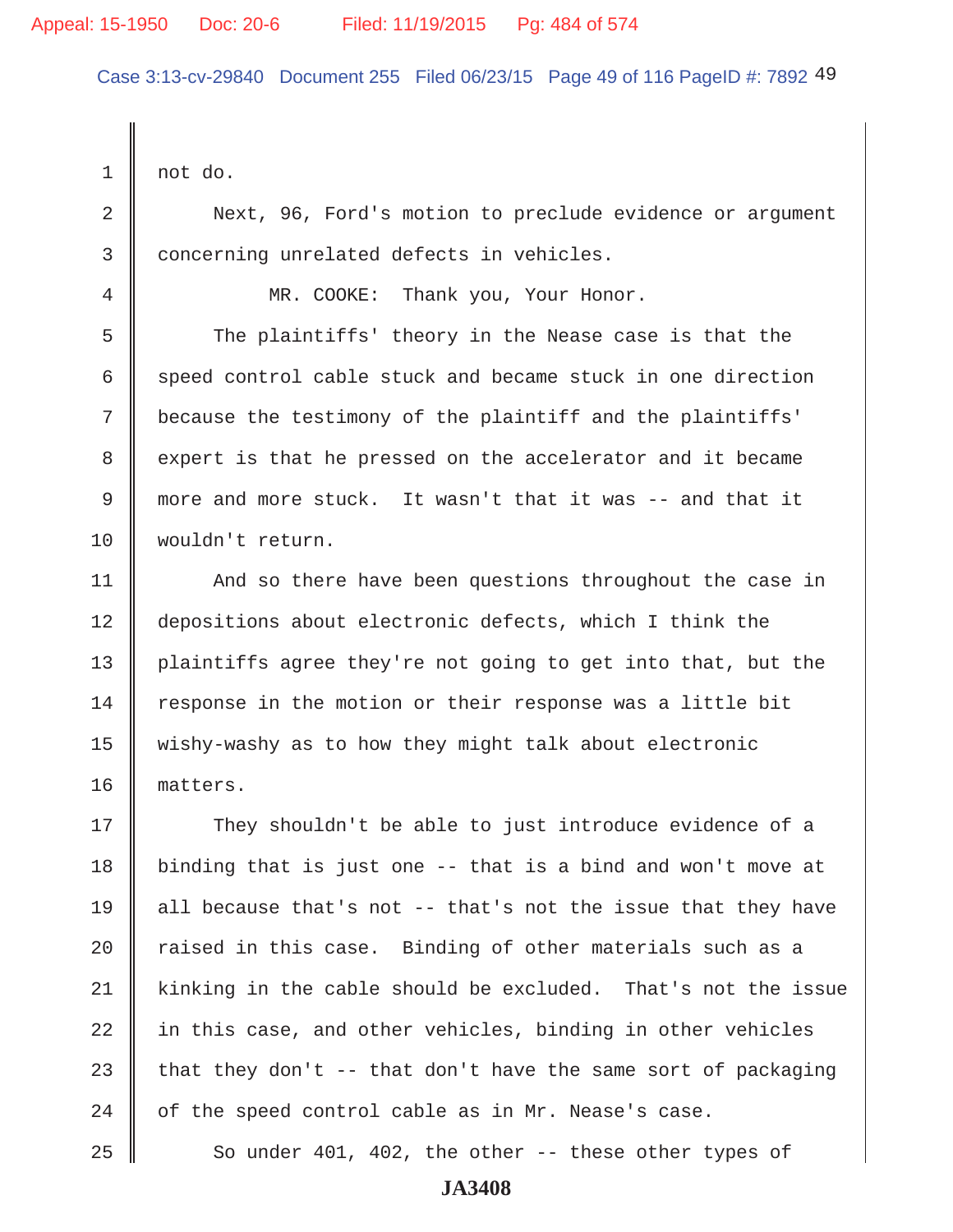#### Appeal: 15-1950 Doc: 20-6 Filed: 11/19/2015 Pg: 485 of 574

Case 3:13-cv-29840 Document 255 Filed 06/23/15 Page 50 of 116 PageID #: 7893 50

 1 defects would be irrelevant. Under -- it's a similar OI, 2  $\parallel$  404(b) bad character type of evidence, that if they don't show 3 that it's similar, they shouldn't be able to talk about it. 4 THE COURT: My recollection is one of the things 5  $\parallel$  that they mentioned that they think they should be able to 6 show is the effectiveness of the brakes on stopping the car, 7 whether it's a car accelerating because the cable is stuck or 8 whether it's a car that's accelerating allegedly because of an 9 electromagnetic or mechanical interference or something like  $10$  | that. 11 So what's your position with respect to that? 12 MR. COOKE: So I think we're all in agreement, that 13 it's not a defect theory on braking, but there is testimony I 14 think from Mr. Sero about how -- about effectiveness of 15 braking. 16 THE COURT: Yeah. Well, let's be clear about that. 17 Does the plaintiff claim that there's a defective design with 18 regard to the brakes? 19 MR. JAVINS: Well, we alleged that in our complaint. 20 We haven't developed that, in all candor, Your Honor. 21 || THE COURT: Okay. 22 MR. JAVINS: Really, the brakes are -- and I think 23 Andy, Mr. Cooke  $-$  we go a ways back. 24 || THE COURT: We do, too. 25 MR. JAVINS: So that really hasn't been developed.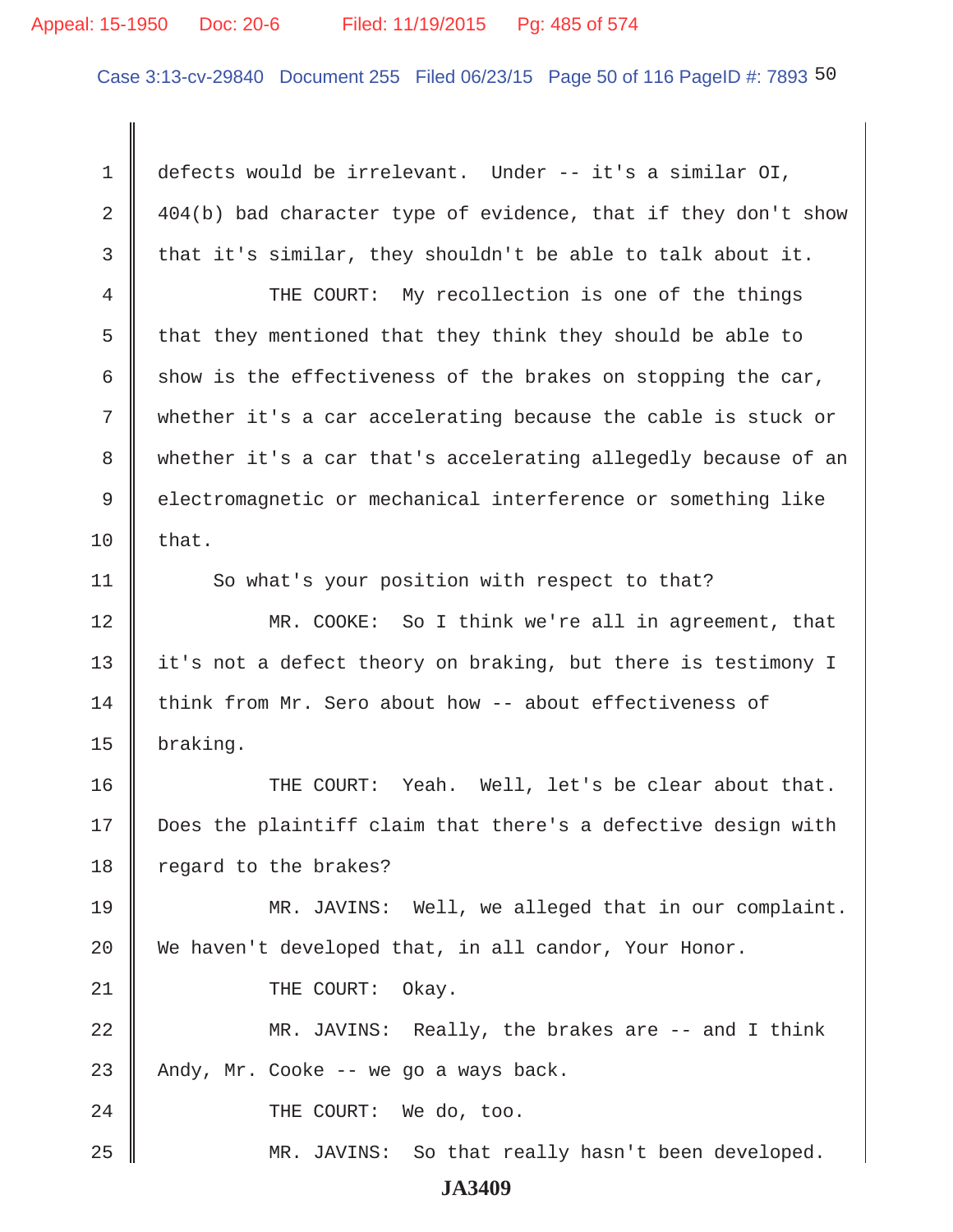#### Appeal: 15-1950 Doc: 20-6 Filed: 11/19/2015 Pg: 486 of 574

Case 3:13-cv-29840 Document 255 Filed 06/23/15 Page 51 of 116 PageID #: 7894 51

1 || THE COURT: Okay. 2 || MR. JAVINS: I agree, I think, with everything he 3 said, but for the sake of clarity, this -- first of all, the 4 idea of unidirectional binding is a word that Mr. Bibb used I 5 think for the first time in Mr. Sero's deposition. I'm not 6 sure I know what that means, but it's a binding case, okay? 7 || THE COURT: Right. Cable being bound. 8 || MR. JAVINS: Excuse me? 9 || THE COURT: The cable being bound. 10 MR. JAVINS: Correct. And resulted in the throttle 11 | being stuck in the open position. 12 || THE COURT: Right. 13 || MR. JAVINS: There's no -- we have no intention of 14 offering defects of electronics, anything like that. 15 COURT: Okay. 16 MR. JAVINS: To the extent that the brakes are 17 | implicated, it really is to rebut for the affirmative defense, 18 which I believe is -- I don't think I'm speaking out of 19 turn  $-$  that the brakes will always overcome an open throttle. 20  $\parallel$  And I don't know that we disagree with that. 21 | Our point is -- and I think you read some of this 22  $\parallel$  earlier -- it does impact the ability of the vehicle to stop. 23 It takes a 100-foot stopping distance and perhaps makes it 24 | longer. And I think even Ford's own people concede that 25  $\parallel$  because you have this vacuum boost, and the air -- that the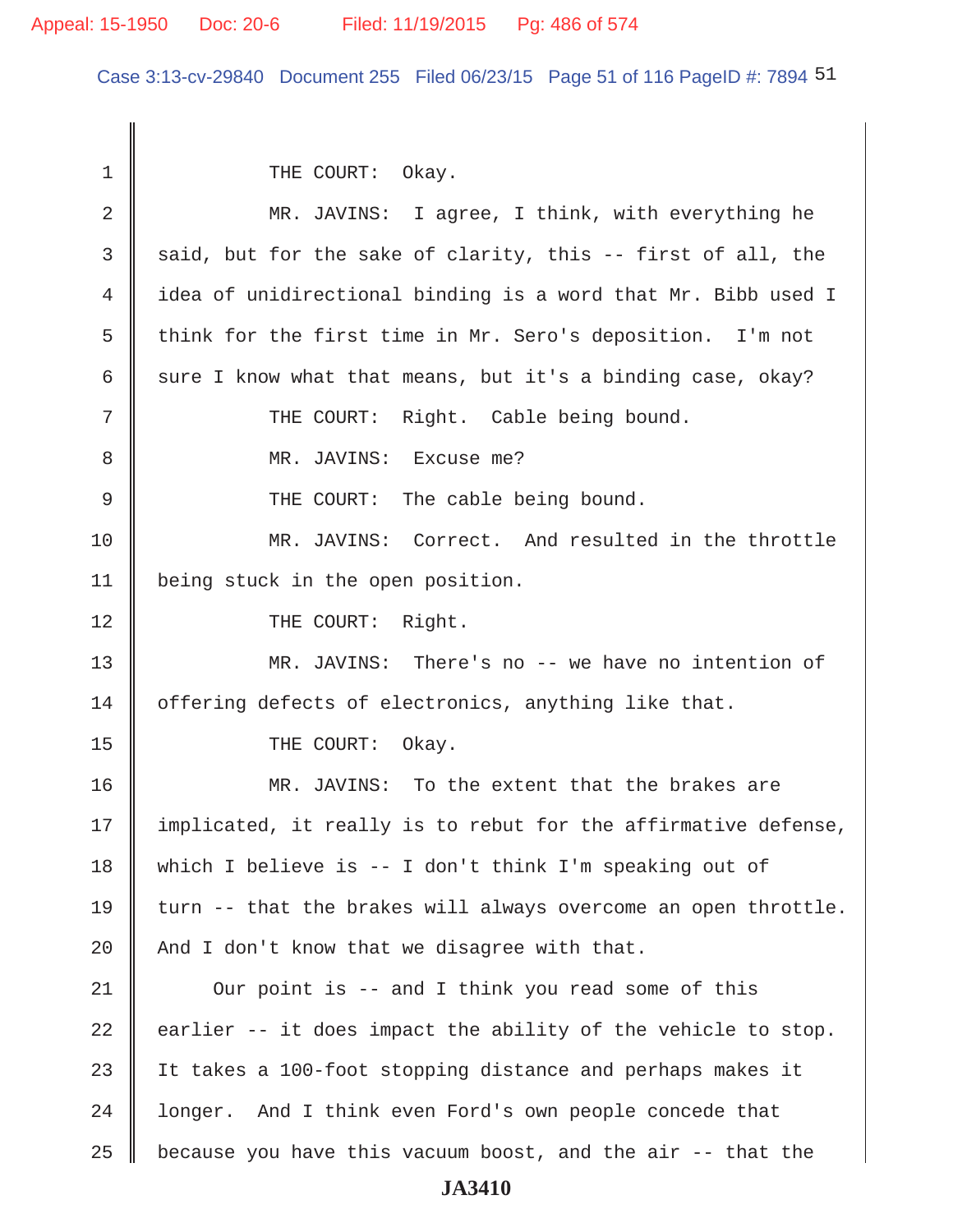#### Appeal: 15-1950 Doc: 20-6 Filed: 11/19/2015 Pg: 487 of 574

Case 3:13-cv-29840 Document 255 Filed 06/23/15 Page 52 of 116 PageID #: 7895 52

 1 brakes don't have the air from the intake manifold because 2 it's all been depleted by the open throttle.

 3 Mr. Sero addresses that I think competently. Indeed, 4 Ford's own witnesses address that to some degree. So that's  $5 \parallel$  the sum total.

 6 I will say this, though, Your Honor, in terms of other 7 defects allegations: The Court is aware we do have a number 8 || of calls in to the call center of people complaining of a 9 stuck throttle. Now, Ford can't tell us that they can rule 10 that out one way or the other, but I think it goes to notice 11 | by Ford that others -- and I'm talking about a 2001 Ranger 12 | pickup truck.

13 We have a stack of documents and a series of inquiries of 14 a Mr. Sprunger, Ford's corporate representative, talking 15 | about, Yes, we have received a number of calls where customers 16 | have complained about a stuck throttle.

17 | Likewise, Ford's other corporate representative will say, 18 Dealers have also called about a stuck throttle, and we -- 19 that's unknown to us. We don't  $-$  that's not a known entity 20  $\parallel$  to us, even though our -- this is a side commentary and more 21 | of an argument. Even though our failure modes effects  $22$  analysis identified a bound cable, we don't know what that 23 means when we talk to our dealers.

24 And so that is other incidents that we intend to  $25$  | introduce at trial, and I want to give the Court fair warning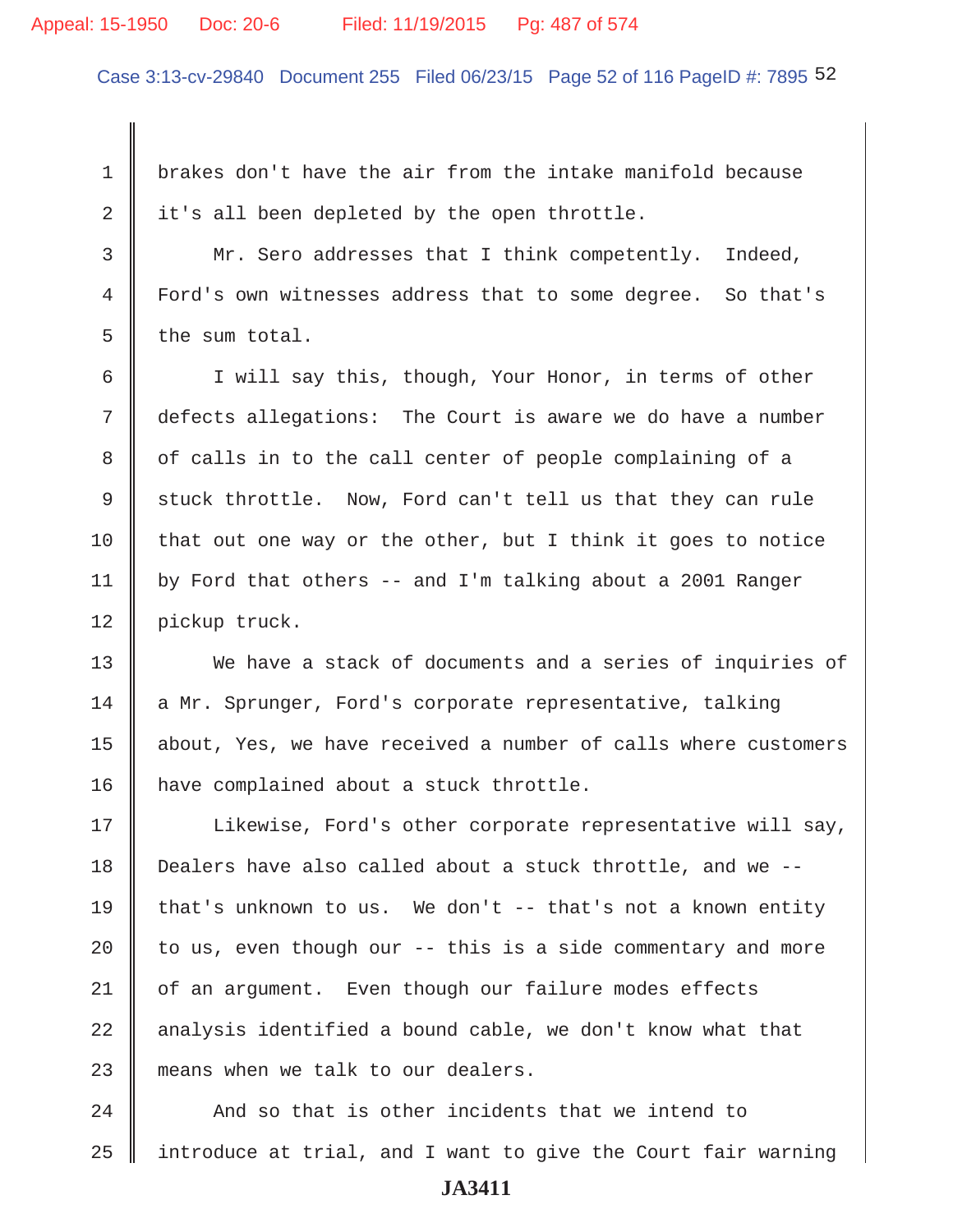Case 3:13-cv-29840 Document 255 Filed 06/23/15 Page 53 of 116 PageID #: 7896 53

 $1 \parallel$  of that.

2 THE COURT: Well, let's back up a bit, then. 3 So, first, the only defect being alleged in this case is 4 the alleged design defect whereby the control  $-$  the speed  $5 \parallel$  control cable can be physically jammed by foreign material 6 entering the plastic sheath through which the cable passes. 7 MR. JAVINS: Correct. 8 THE COURT: So, so that's clear. Then with respect 9 | to the brakes, as I understand it, plaintiff isn't claiming 10 there's anything wrong with the brakes. You're asserting 11 | evidence about the brakes, first, to show that the defective 12 design with respect to the cable isn't remedied by the ability 13 | of the brakes to bring the car to a stop. 14 MR. JAVINS: And technically it's an affirmative 15  $\parallel$  rebuttal to the affirmative defense, but yes. Yes. 16 **THE COURT:** And it's that as well. To the extent  $17$  that plaintiffs are defending against any comparative fault 18 based upon not using the brakes, you want to demonstrate that 19 using the brakes in the manner the plaintiff claimed possibly 20  $\parallel$  couldn't be effective anyway. 21 || MR. JAVINS: That is correct. 22 THE COURT: So we're clear on those things. So if 23 that's the case, then, I don't see anything else that the  $24$  | plaintiff is claiming, at least for the purposes of your 25 motion Document Number 96, that --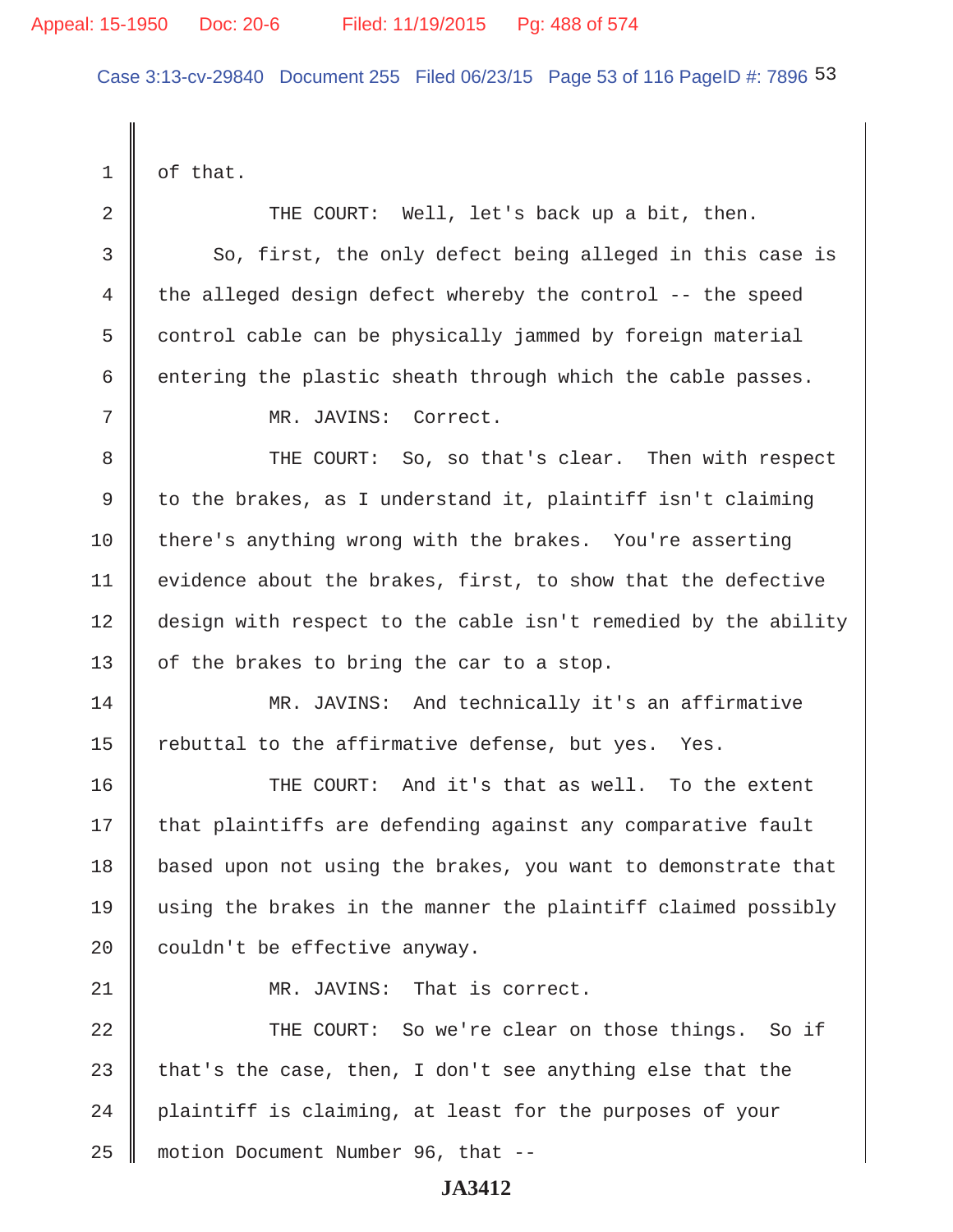Case 3:13-cv-29840 Document 255 Filed 06/23/15 Page 54 of 116 PageID #: 7897 54

 1 MR. COOKE: I think Your Honor is right. If Ford 2 makes -- no question was raised about electromagnetic 3 interference -- 4 || THE COURT: Right. 5 MR. COOKE: -- and the brakes, there's no reason to 6 say electro -- there's no electronic defect. There's no 7 T reason for that to even -- that's not what they need for their 8 | brake -- their testimony about the brakes. 9 That's what -- that's what this motion is designed to  $-$ -10 THE COURT: Okay. So did you intend to try to offer 11 | evidence that sometimes the throttle sticks open because of 12 | electromagnetic interference and --13 || MR. JAVINS: No, Your Honor. 14 THE COURT: Okay. So we don't have to worry about  $15$  | it. 16 MR. COOKE: I think -- I think we understand. 17 THE COURT: And based upon that, I'm going to grant 18 the defendant's motion. 19 MR. JAVINS: Excuse me? 20 || THE COURT: I'm granting the defendant's motion. 21 | You can't offer evidence concerning unrelated defects. 22 MR. JAVINS: I would argue that they didn't really  $23$  plead -- fair enough. Okay. I wrote down in anticipation you 24 were denying it, but I understand --25 THE COURT: Yeah. You've represented you're not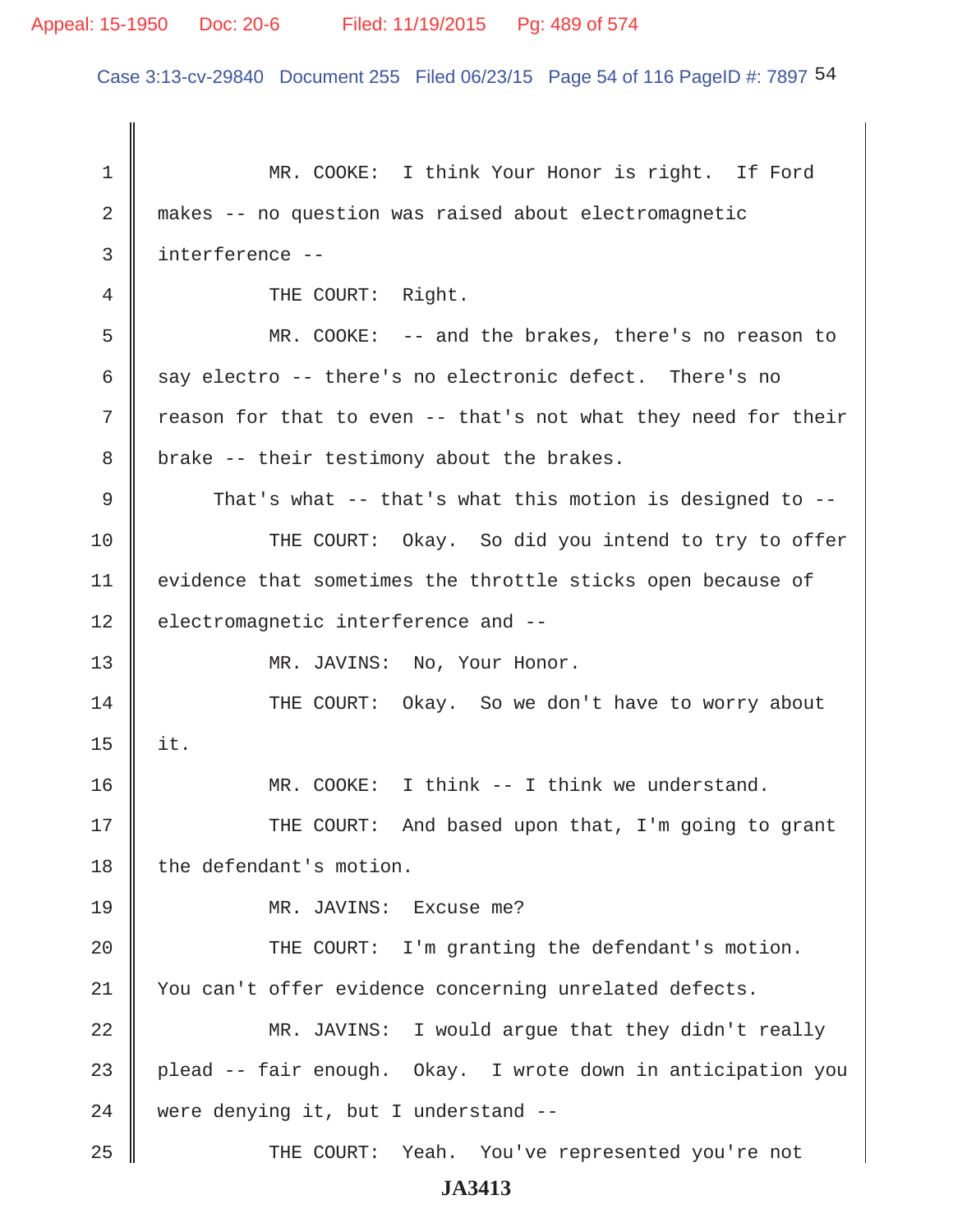#### Appeal: 15-1950 Doc: 20-6 Filed: 11/19/2015 Pg: 490 of 574

Case 3:13-cv-29840 Document 255 Filed 06/23/15 Page 55 of 116 PageID #: 7898 55

1 going to try to offer the specific evidence about the brakes 2 that we talked about, so -- okay.

3 MR. JAVINS: Right.

4 THE COURT: Next is plaintiffs' motion -- it's 5 Document 106 -- to preclude the defendant from asserting 6 comparative fault as a defense to the plaintiffs' breach of 7 | warranty claims.

8 || MR. JAVINS: The paper speaks for itself, Your 9 Honor. A warranty claim is in principle a contract. The 10 comparative conduct of the parties or the comparative 11 | negligent conduct of the parties is not part of the analysis. 12 | It's not something for the jury consideration.

13  $\parallel$  A simple question is -- it's much like strict liability. 14 It pertains to the product. In this case, was the product 15  $\parallel$  either of merchantable quality or was it fit for highway 16 usage. And so the comparative conduct of Mr. Nease is of no 17 || moment for that analysis.

18 THE COURT: All right. Mr. Cooke?

19 MR. COOKE: Thank you, Your Honor.

20 Well, in this case, we do have a negligence claim, a 21 Strict liability claim, and a breach of warranty claim. I'm  $22$   $\parallel$  not sure how, mechanically, how we separate any of this  $23$  evidence out.

24 || THE COURT: Well, we're going to have to -- first, I 25 don't know if we can separate the evidence. You are entitled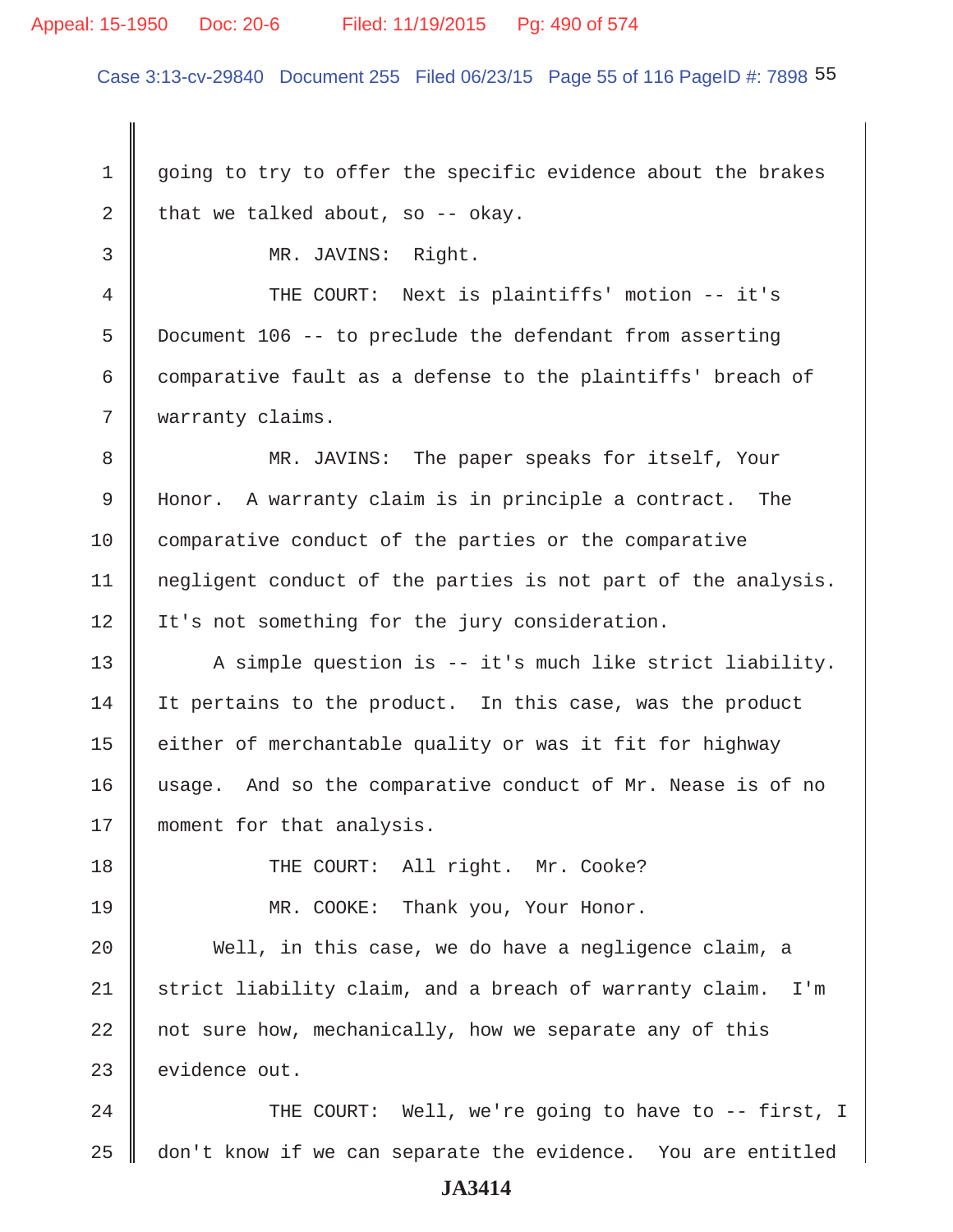#### Appeal: 15-1950 Doc: 20-6 Filed: 11/19/2015 Pg: 491 of 574

Case 3:13-cv-29840 Document 255 Filed 06/23/15 Page 56 of 116 PageID #: 7899 56

1 to offer evidence of comparative fault as a defense, so to 2 speak, against a negligence claim.

 3 Do you contend that negligence on the part of plaintiff 4 is a relevant factor for the jury in determining liability as  $5 \parallel$  to any of the other claims?

6 || MR. COOKE: As to the strict liability claim? Yes. 7 As to the breach of warranty claim? Yes, because the case law 8 that the plaintiffs rely upon comes out of Virginia. Virginia 9 | is a contributory state. If there's 1 percent, barred. We 10 use a different paradigm in West Virginia. We use modified 11 | comparative negligence. I know Your Honor knows all of this.

12 **And so that's why in the** *Star Furniture* case, which was a 13 | breach of warranty case, it doesn't go as far as the 14 plaintiffs are asking this Court to go here. So I think the 15 | law is not applicable, Your Honor, in addition to the 16 | complexities --

17 THE COURT: All right. Well, I think most of this  $18$  is going to have to be dealt with in closing final 19 instructions, but I'll hold this in abeyance until I've had a 20  $\parallel$  chance to look at it further.

21 Next is Document 107, plaintiffs' motion for judicial 22 notice of previous actions and jury findings. I assume that's 23 || just connected to the *Olson* and *Huber* cases.

24 MR. HEISKELL: Very much so, Your Honor, and it's 25  $\parallel$  pretty much embodied within the argument we had in relation to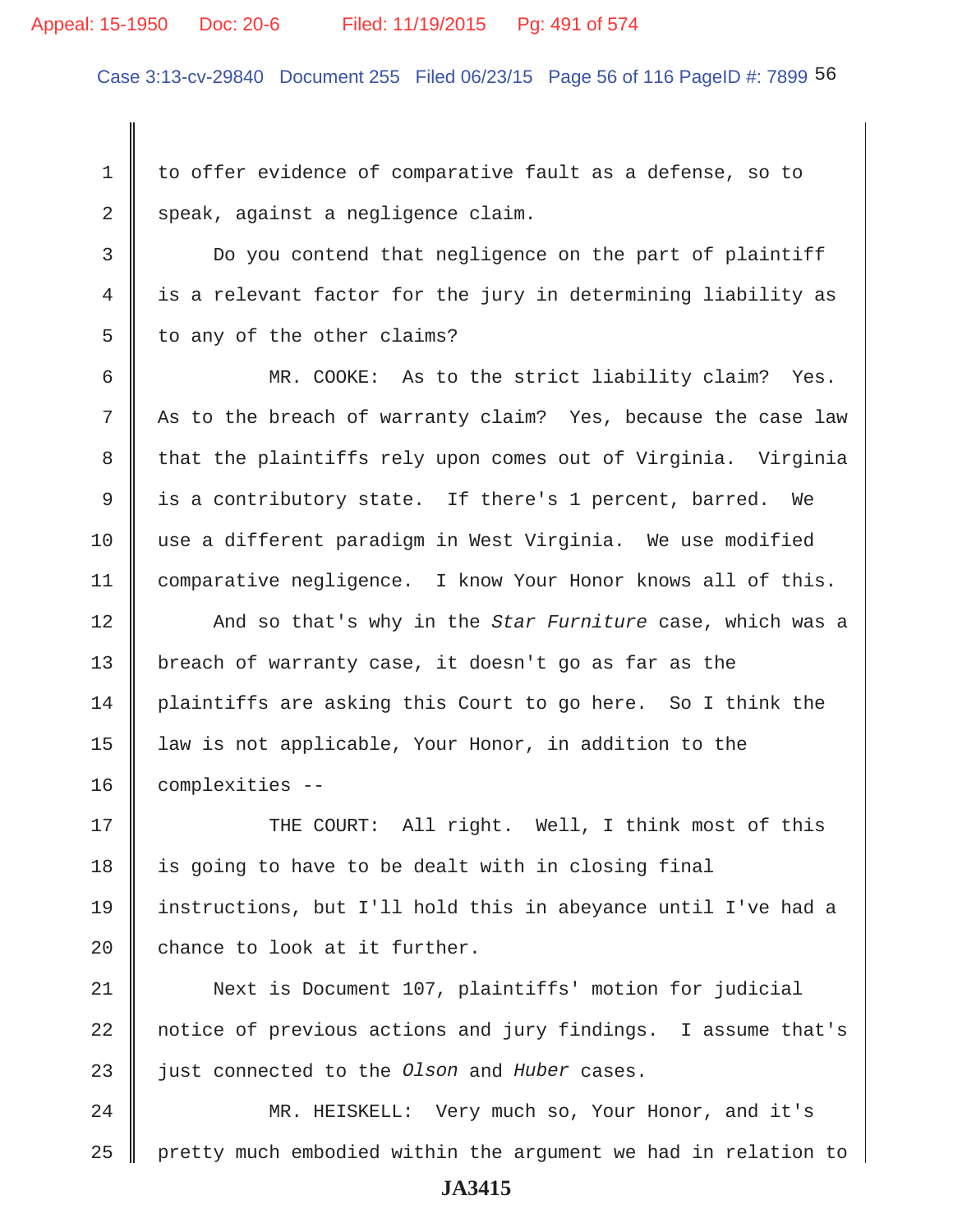# Appeal: 15-1950 Doc: 20-6 Filed: 11/19/2015 Pg: 492 of 574

Case 3:13-cv-29840 Document 255 Filed 06/23/15 Page 57 of 116 PageID #: 7900 57

1 | collateral estoppel. 2 THE COURT: All right. I'll hold it in abeyance as 3 well. 4 Next is plaintiffs' motion to limit the testimony of 5 | expert Lisa Gwin. 6 MR. O'DELL: Yes, Your Honor. 7 THE COURT: As I understand it, she testified or 8 | purported to testify really with two different expertise. One 9 is sort of a biomechanical assessment that contemplates that  $10$  she would offer opinions about how Mr. Nease's feet and legs 11 were positioned in the vehicle at the time of collision as 12 creating an inference as to whether or not he had his feet on 13 the brakes, which he contends, or whether his feet must have 14 been somewhere else. 15 And the only part of this you're objecting to, as I 16 understand it, is this demonstration or simulation that she 17 did with another person playing the role of Mr. Nease? 18 MR. O'DELL: Your Honor, obviously complaining about 19  $\parallel$  a couple of things with her. 20 COURT: Okay. 21 MR. O'DELL: And I'll stick to this one first 22 because that's the one you raised. In this one, we're saying 23  $\parallel$  that -- we're not saying you can't use, you know, dummies or  $24$  | other people as --25 || THE COURT: Right.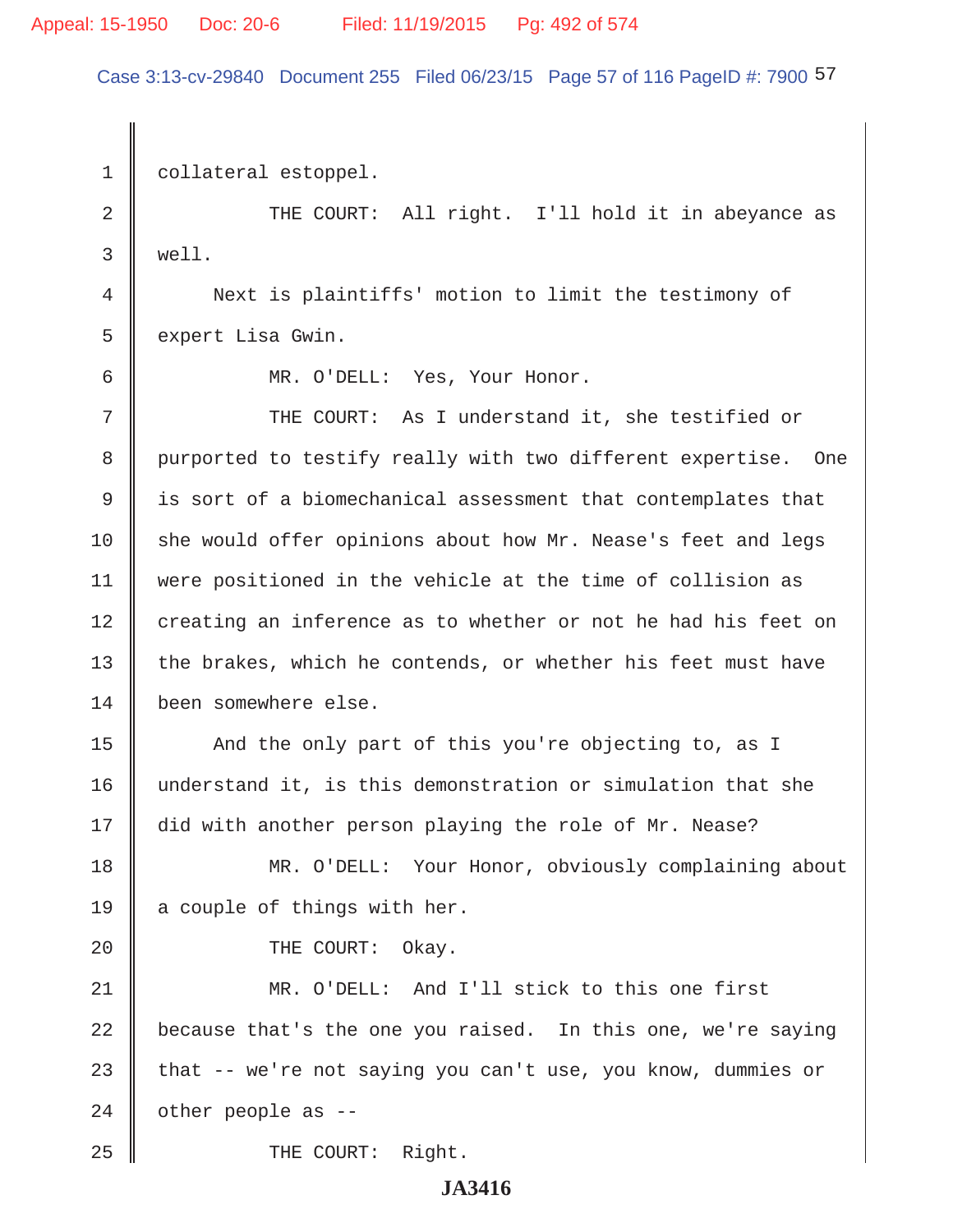## Appeal: 15-1950 Doc: 20-6 Filed: 11/19/2015 Pg: 493 of 574

Case 3:13-cv-29840 Document 255 Filed 06/23/15 Page 58 of 116 PageID #: 7901 58

 1 MR. O'DELL: But what we're saying is that there's 2 no similarity here. There's absolutely no similarity. She 3 didn't do measurements for seated height, leg length. The 4 surrogate had no shoes. 5 Supersuper THE COURT: She measured some of those things after 6 the fact.

 7 MR. O'DELL: She tried to, but, you know, she 8 can't  $-$  she really can't compare it to Mr. Nease, which they 9 could have done if they wanted to. They could have asked for 10 those types of information.

11 The other thing is, in this case, you know, all she's 12 doing is having this guy scoot up, you know, against his own 13 force.

14 In this case, this guy leaves the road, hits three curbs, 15 you know, that she admits one is at least 8 inches, does a 16 Dukes of Hazzard. The witness says you can see the bottom of 17 his car. He lands. He's bouncing all over the place. He 18 hits a stall of the car wash.

19 || THE COURT: Right.

20 || MR. O'DELL: And which they admit he does an abrupt 21 15-degree counterclockwise turn. I mean, so he's getting 22  $\parallel$  jerked to the -- which is going to take him to the right, 23 which is what they're basically claiming, to try to put his  $24$  | foot on the gas pedal. And it's just because of all those 25  $\parallel$  things that she says she didn't consider -- she didn't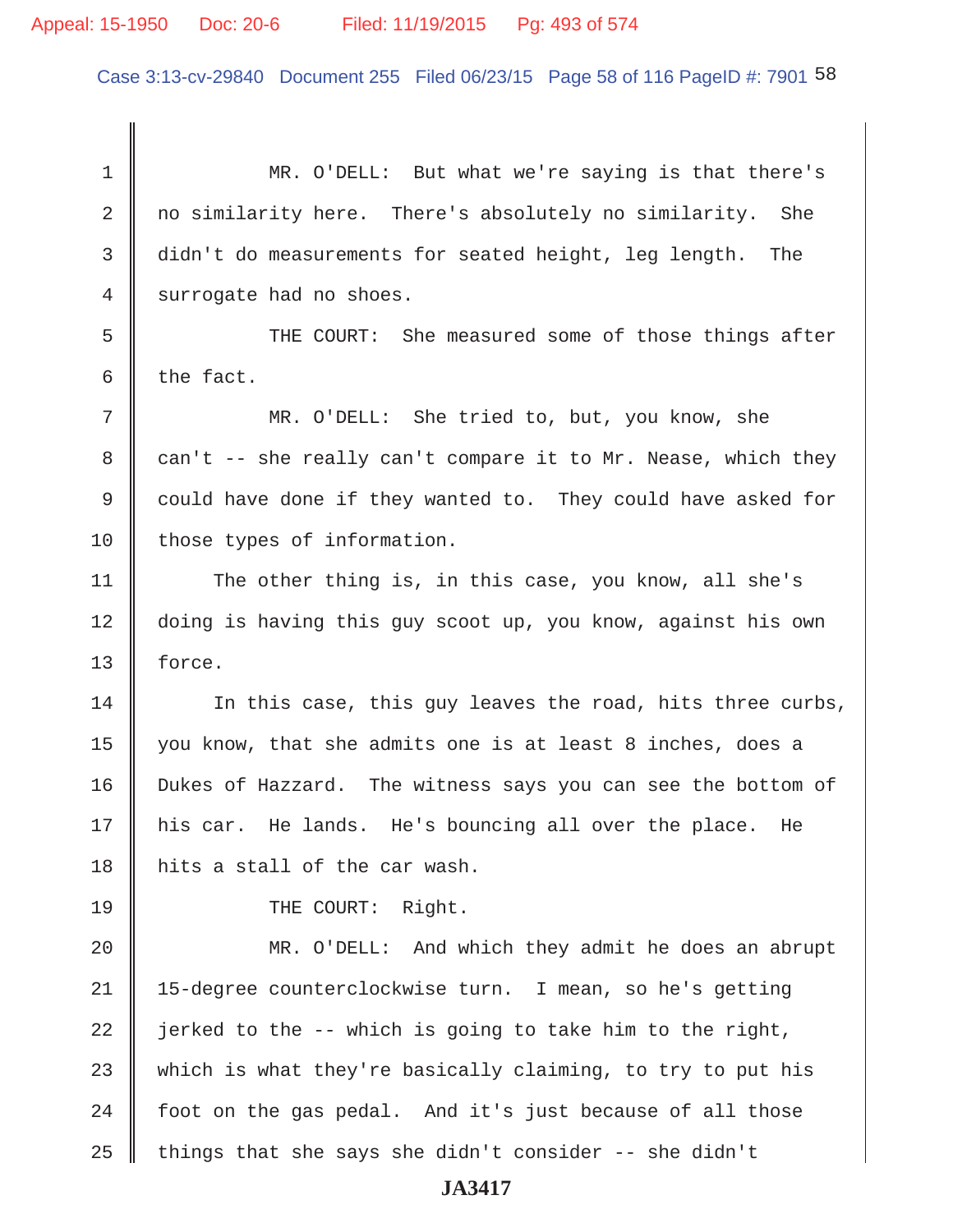#### Appeal: 15-1950 Doc: 20-6 Filed: 11/19/2015 Pg: 494 of 574

Case 3:13-cv-29840 Document 255 Filed 06/23/15 Page 59 of 116 PageID #: 7902 59

1 consider any of those things.

2  $\parallel$  And she admits that he would be moving left to right -- I 3 think I'm right on that  $-$ - which moves him in the direction 4 they want him to be in in terms of trying to put his foot on 5  $\parallel$  the gas pedal. It's just so not similar that it's not even  $6 \parallel$  fair. 7 THE COURT: Well, I remember Petersen's -- I saw a 8 || video. I haven't seen -- I don't know if it was submitted or 9 || not. Doesn't matter. 10 So describe for me, then, in a little more detail what 11 you understand the video part of this to be. It's just 12 Somebody seated in a car, and then does she have them move 13 || about in the car into different positions and then try to 14 determine how they are aligned with their body with the dash? 15 MR. O'DELL: Puts his foot on the gas and tries to 16 get him to move forward against the restraining system. 17 THE COURT: Just to scoot -- he just starts scooting 18 forward? 19 MR. O'DELL: Right -- 20 **COURT:** Yeah. 21 MR. O'DELL: -- as far as he can. He's fighting  $22$   $\parallel$  against it as hard as he can and puts his knee on there, which 23  $\parallel$  is not the same as being -- striking the stall, getting the  $24$   $\parallel$  counterclockwise turn, and then almost immediately striking a 25 || wall at  $-$ - I think they said 45 miles an hour or so.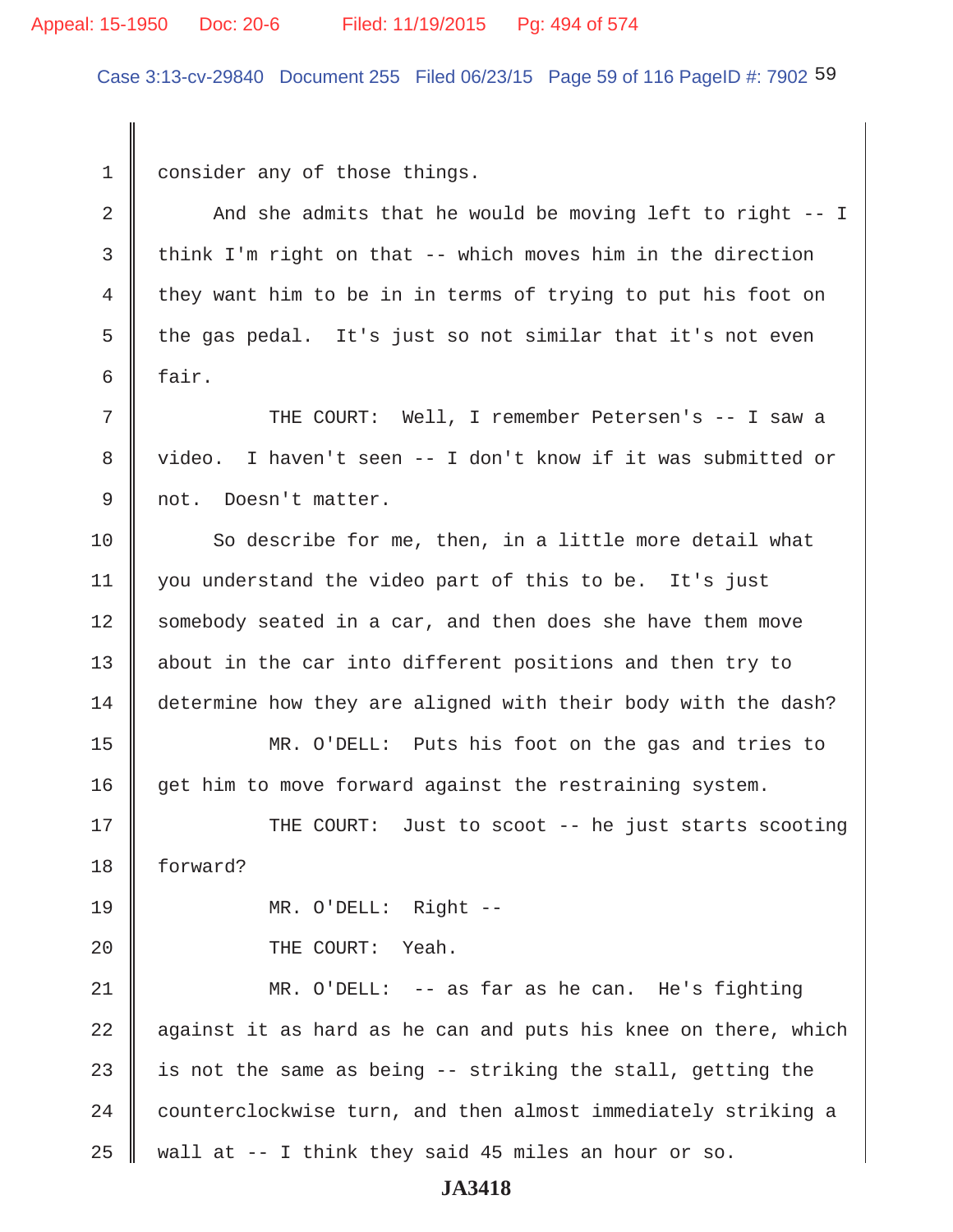#### Appeal: 15-1950 Doc: 20-6 Filed: 11/19/2015 Pg: 495 of 574

Case 3:13-cv-29840 Document 255 Filed 06/23/15 Page 60 of 116 PageID #: 7903 60

1 I I mean, the pressure and the forces at that are going to 2  $\parallel$  be so much different from what she's trying to test in there  $3 \parallel$  that it's not even --4 THE COURT: I assume you have -- or maybe you don't. 5 Do you quarrel, then, with her opinion about what part of his 6 body left the imprints on the dash? I think it's called a 7 knee bolster or something, what she called it. I've never 8 | heard that. 9 MR. O'DELL: I mean, I don't think there's -- I 10 mean, probably not. I mean, I don't know what left the mark, 11 | but I mean we're not arguing, you know, with that I don't 12 guess. It's just her extrapolating based on all these 13 dissimilarities to what actually happened that somehow this  $14$  puts his foot on the gas. It's not --15 || THE COURT: Well, so are you objecting just to her 16 use of this video demonstration, or are you objecting to that 17 || and any opinion that she offered that purports to rely upon 18 Something like that? 19 MR. O'DELL: Yeah, we're objecting to her opinion 20  $\parallel$  that purports to rely on that, and her whole opinion relies  $21$  upon that. I mean, that's her -- that's the sum and substance 22 | of her opinion, is she's relying on this other person to scoot 23  $\parallel$  forward and say, Look here, his knee lines right up. That 24 means his foot is on the gas. 25 || I mean, it's not -- there's no way -- I mean, if they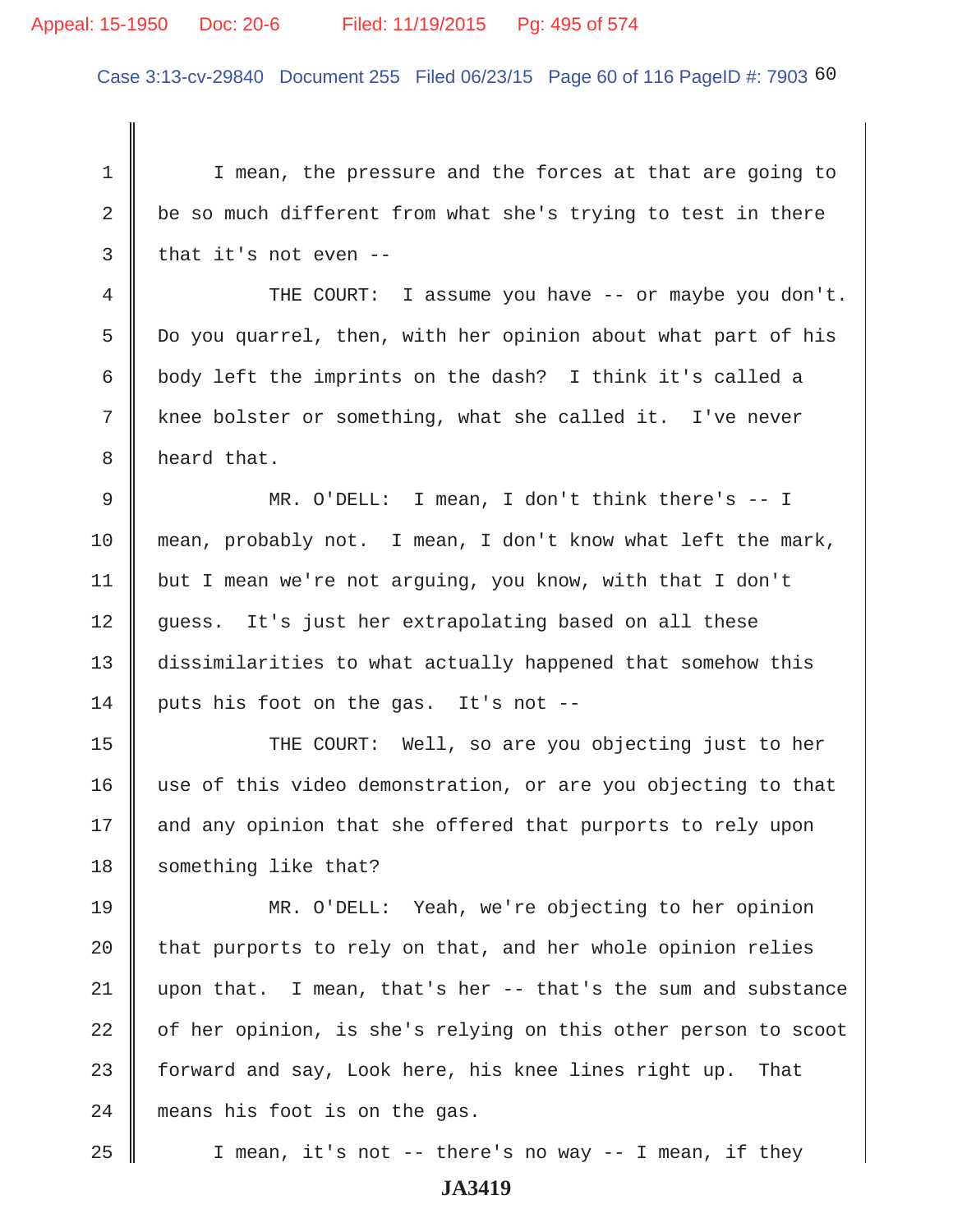#### Appeal: 15-1950 Doc: 20-6 Filed: 11/19/2015 Pg: 496 of 574

Case 3:13-cv-29840 Document 255 Filed 06/23/15 Page 61 of 116 PageID #: 7904 61

 1 wanted to run a crash test and put people in, a similar size, 2 measure Mr. Nease and do some real testing, they could 3 probably do that. That's not what they'd done in this case. 4 THE COURT: All right. Let's hear from the 5 defendant. 6 MR. BIBB: Your Honor, I'm Randy Bibb of the 7 Nashville bar. This is my first appearance in front of Your 8 Honor. 9 || THE COURT: Welcome. 10 MR. BIBB: First of all, let me explain to you -- 11 because I don't think Mr. O'Dell understands how a surrogate 12 study is done. These are done very commonly in all sorts of 13 crashworthiness cases where there's a claim of occupant 14 contact with interior components of the vehicle. 15 This was a frontal collision, so the person who -- the 16 surrogate is selected to be of approximately the same height. 17 In this case, the surrogate was 5'6". Mr. Nease is previously 18 described as either 5'6" or 5'7". The surrogate weighed 19 158 pounds. Mr. Nease has testified that he weighed anywhere 20  $\parallel$  from 150 to 154 pounds at the time of the crash. 21 | You have a very close match. In fact, she, in that  $22$  | affidavit or the declaration that was submitted, went through  $23$  | all that. 24 The person is then placed in the seat. They adjust the

25  $\parallel$  seat so that it fits them to be able to reach the controls.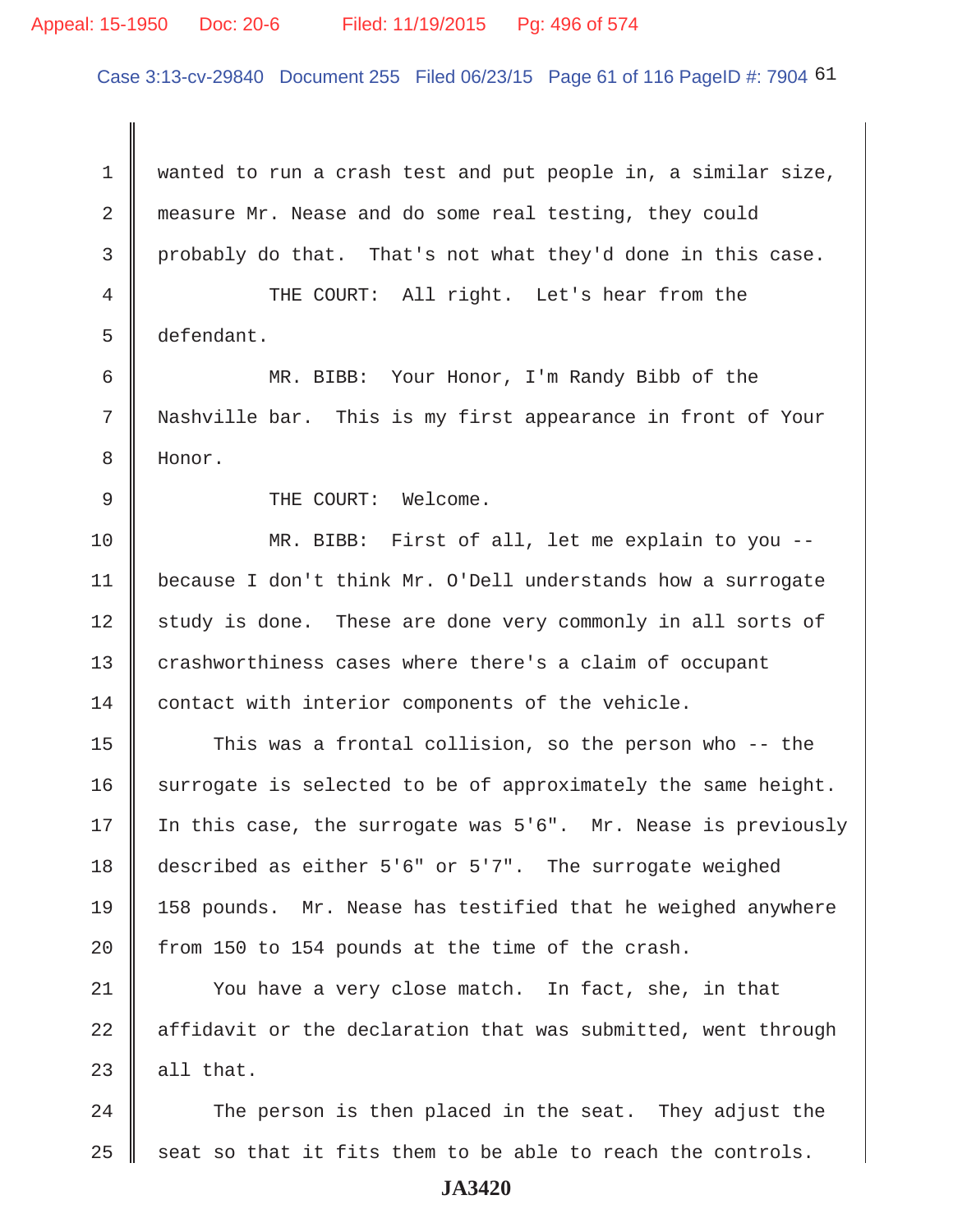# Appeal: 15-1950 Doc: 20-6 Filed: 11/19/2015 Pg: 497 of 574

Case 3:13-cv-29840 Document 255 Filed 06/23/15 Page 62 of 116 PageID #: 7905 62

1 The seatbelt is then cinched.

| $\overline{2}$ | THE COURT: Was there -- when the seat is adjusted,             |
|----------------|----------------------------------------------------------------|
| 3              | is it adjusted at the comfort of the human subject, or does    |
| $\overline{4}$ | she have it adjusted where the seat was for Mr. Nease?         |
| 5              | MR. BIBB: The seat in this case was set as it was              |
| 6              | found in the Nease vehicle, and we understood it had not been  |
| 7              | altered.                                                       |
| 8              | THE COURT: All right.                                          |
| $\mathcal{G}$  | MR. BIBB: The surrogate found that position to be a            |
| 10             | comfortable position to sit in as well. The seatbelt is then   |
| 11             | cinched. In other words, they try to pull all the slack out    |
| 12             | of it and it is locked as if the seatbelt retractor had locked |
| 13             | in a frontal collision. And then the person is asked to        |
| 14             | stress as hard as they can against that until they reach       |
| 15             | contact with whatever parts of the car they contact. In this   |
| 16             | case, it would be with his knees.                              |
| 17             | And there is no videotape taken, prepared. In other            |
| 18             | words, these are still images indicating -- marking the point  |
| 19             | where his knee had contacts, and it's taped and marked there.  |
| 20             | And then those contact parts are compared to the contact       |
| 21             | positions -- the surrogate doesn't know what was done in       |
| 22             | Mr. Nease's case. He has never seen those photographs.         |
| 23             | There's no effort to try to recreate the contacts of           |
| 24             | Mr. Nease.                                                     |
| 25             | The primary comparison here is to find out, one, would         |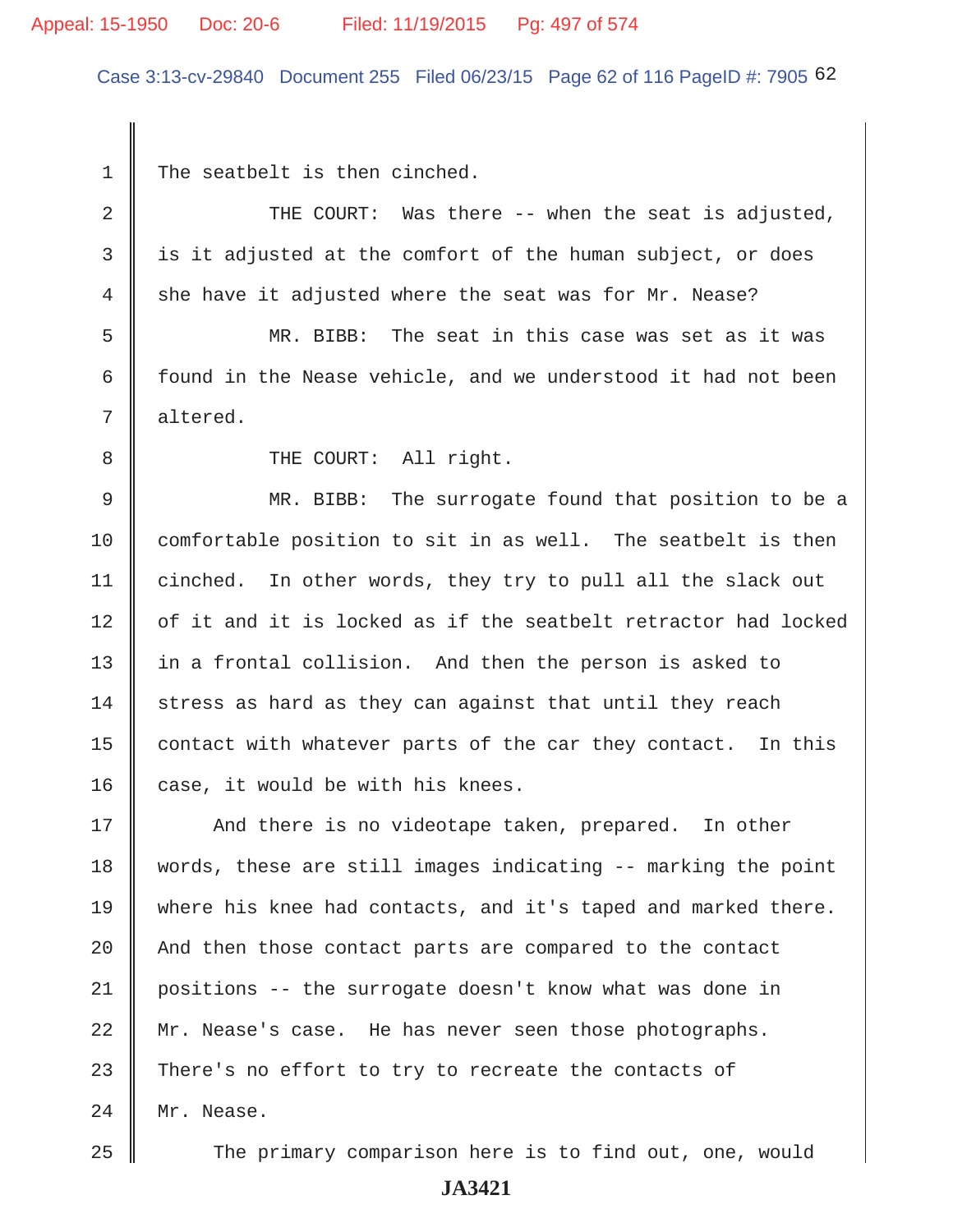#### Appeal: 15-1950 Doc: 20-6 Filed: 11/19/2015 Pg: 498 of 574

Case 3:13-cv-29840 Document 255 Filed 06/23/15 Page 63 of 116 PageID #: 7906 63

1 someone placing their foot on the brake pedal have knee 2 contact in the location where we see the contacts in 3 Mr. Nease's vehicle. And the answer to that was no.

4 The contact marks are very close to the contact marks 5  $\parallel$  found for the right foot being on the accelerator pedal, with 6 the accelerator pedal depressed, and the left foot over on 7 either the foot rest or to the right of the brake --

8 THE COURT: On either side of the steering column. 9 MR. BIBB: On the side of the steering column, 10 correct.

11 | In addition, we went -- she compared -- because this 12 crash occurred at approximately 35 miles an hour into a brick 13 Wall, almost at twelve o'clock, almost straight ahead.

14 The federal government runs a whole bunch of tests. 15 They're called the New Car Assessment Program, or NCAP tests. 16 They run frontal barrier tests at 35 miles an hour into a 17 | fixed barrier, a concrete wall.

18 In those tests, they use a 50th percentile dummy, who is 19 Slightly bigger than Mr. Nease, about 5'9" and weighs about  $20$  | 175 pounds. And they photograph the position of that dummy 21 against both pre- and post-crash, something Mr. O'Dell just 22 suggested we could have done if we wanted to. Well, she 23 compared, and it's in her report where you look at the knee  $24$   $\parallel$  contacts on those dummies and they're very similar to the knee  $25$  contacts you see in Mr. Nease's crash.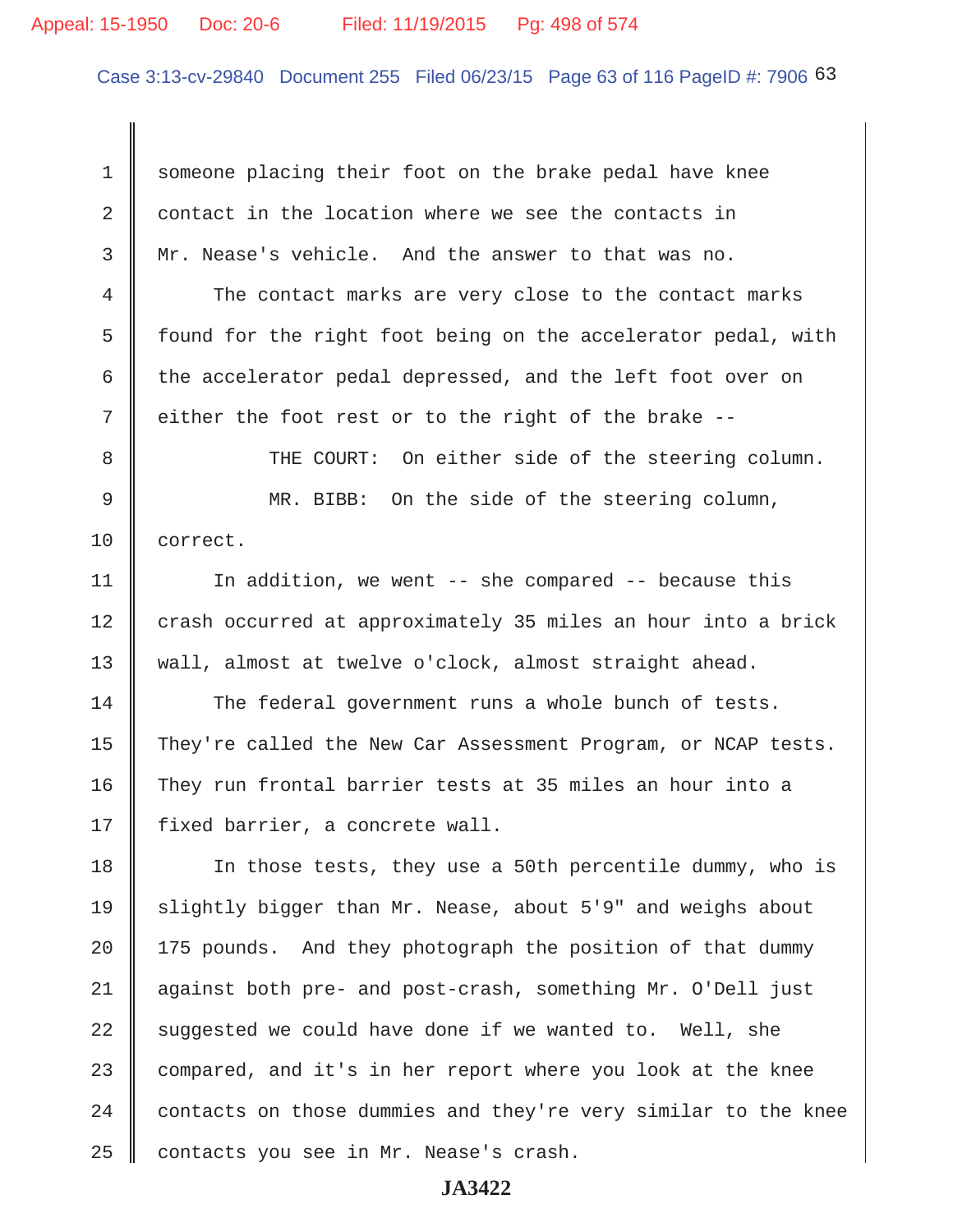#### Appeal: 15-1950 Doc: 20-6 Filed: 11/19/2015 Pg: 499 of 574

Case 3:13-cv-29840 Document 255 Filed 06/23/15 Page 64 of 116 PageID #: 7907 64

1 And in those cases, the dummy's right foot is always 2 placed on the accelerator pedal and the left foot is placed on 3 the floor to the left of the brake pedal. They have a 4 pre-crash setup where you can actually see how the dummy is 5 positioned prior to the crash. 6 So, first of all, surrogate testing like what Dr. Gwin 7 did in this case is very commonplace. It's recognized and 8 accepted in the peer-reviewed scientific literature. She 9 attached some copies of that literature to her declaration. 10 And that information is well-recognized in the field. 11 Would you like me to go on to the other points or -- 12 || THE COURT: No, stop with that one and we'll --13 MR. O'DELL: Your Honor, if I could just -- first of 14 all, she admits when it hits the wall, it's going 15 | counterclockwise. It doesn't go directly into the wall, which 16 makes it different than those studies that Mr. Bibb is talking 17 about. 18 There's also, all she did when she went back is, there's 19  $\parallel$  still no measurements of really what Mr. -- some people have 20 | longer legs, torsos. We've got this counterclockwise spin. 21 All she does is looks at some averages in some books, you  $22$  know. And we can't forget in this case that she's totally 23  $\parallel$  forgotten the fact that this man has gone over three curbs, is  $24$   $\parallel$  bouncing, is getting tossed around when he hits this thing and  $25$  that his feet are still on any pedals at that point.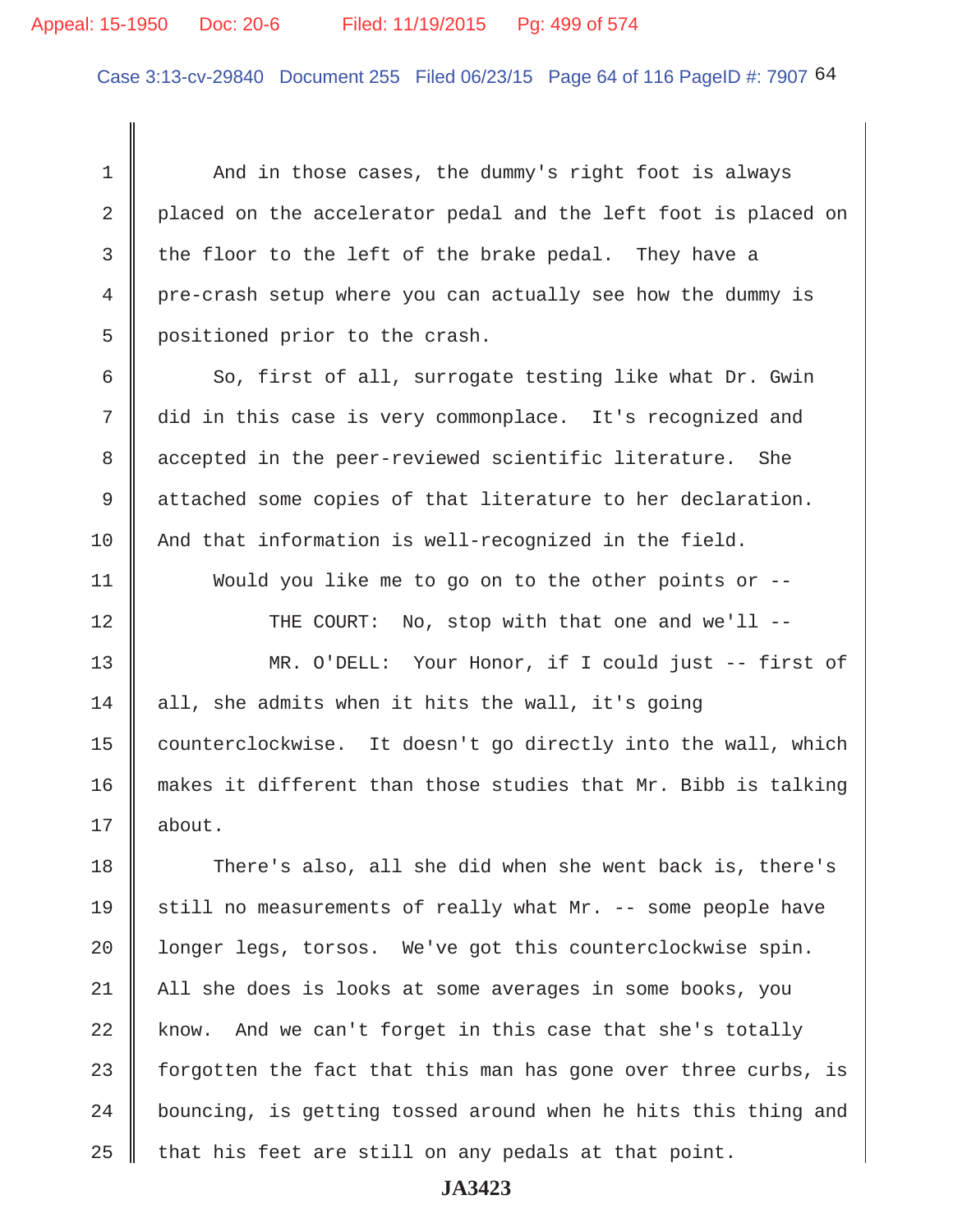#### Appeal: 15-1950 Doc: 20-6 Filed: 11/19/2015 Pg: 500 of 574

Case 3:13-cv-29840 Document 255 Filed 06/23/15 Page 65 of 116 PageID #: 7908 65

1 And she just totally discounts any of that, doesn't 2 consider any of it, and then just looks at this one study and  $3 \parallel$  shows it straight-on. And this wasn't straight-on. It came 4 in at an angle because of hitting that. And that right there 5 || makes it totally different in and of itself, Your Honor. 6 || There's another point to her testimony. I don't know if 7 || you want any more from that. 8 THE COURT: Well, about her medical opinion? 9 MR. O'DELL: Just about the drugs. 10 THE COURT: Yeah, we'll get to that later. 11 || MR. O'DELL: Okay. 12 || THE COURT: Was there something --13 MR. BIBB: I was going to emphasize, Your Honor, the  $14$  only point at which we can identify the location of the  $15$  | occupant contact is at the moment of impact with that wall. 16 What happens, jumping curbs, I mean she acknowledged that 17 in her report, talked about that, but said, you know, All I  $18$  can identify based on the physical evidence is where his feet 19 were at the time of impact. 20 || THE COURT: Okay. Anything else, then? 21 MR. HEISKELL: May I, Your Honor, because I briefed  $22$  this? 23 THE COURT: Sure. Okay. Briefly, go ahead. 24 | MR. HEISKELL: And I took her deposition. This 25 man's Ranger has a quartering frontal impact with the bay wall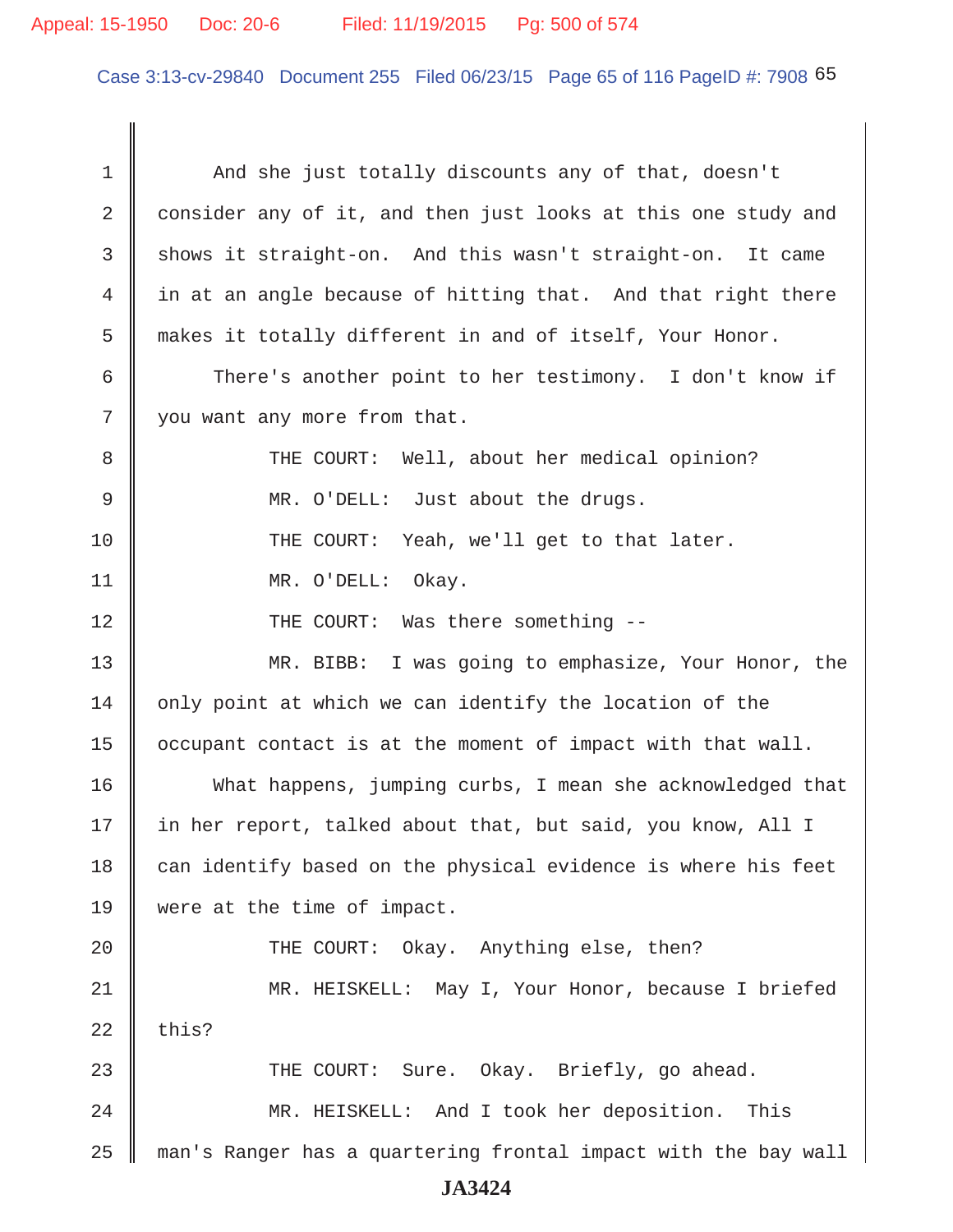# Appeal: 15-1950 Doc: 20-6 Filed: 11/19/2015 Pg: 501 of 574

Case 3:13-cv-29840 Document 255 Filed 06/23/15 Page 66 of 116 PageID #: 7909 66

1 that knocks the bricks out of the wall and then glances off 2  $\parallel$  and then it's a frontal collision. So the contact here that 3 Mr. O'Dell said was counterclockwise is exactly right.

4 Mr. Bibb has been talking as if that never happened, that  $5$  it was all about the final contact frontally with the office 6 building. We agree with that, but he'd already had his 7 || vehicle slammed into this brick side wall, the car wash bay.

8 || THE COURT: All right. I'm going to deny this part 9 | of plaintiffs' motion.

 $10$   $\parallel$  Certainly the plaintiff raises reasonable questions that 11 go to how much weight, if any, should be given to Miss Gwin's 12 testimony and in particular the photographs and her testimony 13  $\parallel$  about the alignment, but I think all that does go to the 14 Weight of her testimony. So I'm going to rule that that part 15  $\parallel$  is admissible. I deny that portion.

16 The next matter that was raised, as I understand it, 17 | Dr. Gwin testified and/or provided as part of her written  $18$  opinion that she was familiar with the medication list of 19  $\parallel$  Mr. Nease at the time and leading up to the time when he was 20  $\parallel$  in this collision and that she would purport to testify that 21 based upon that medication list, she could testify that she's  $22$  familiar with those drugs, and that according to medical 23  $\parallel$  literature, those drugs are known to have as a potential side 24  $\parallel$  effect, to produce things like confusion, dizziness, etcetera. 25 Is that a fair statement of what it's about?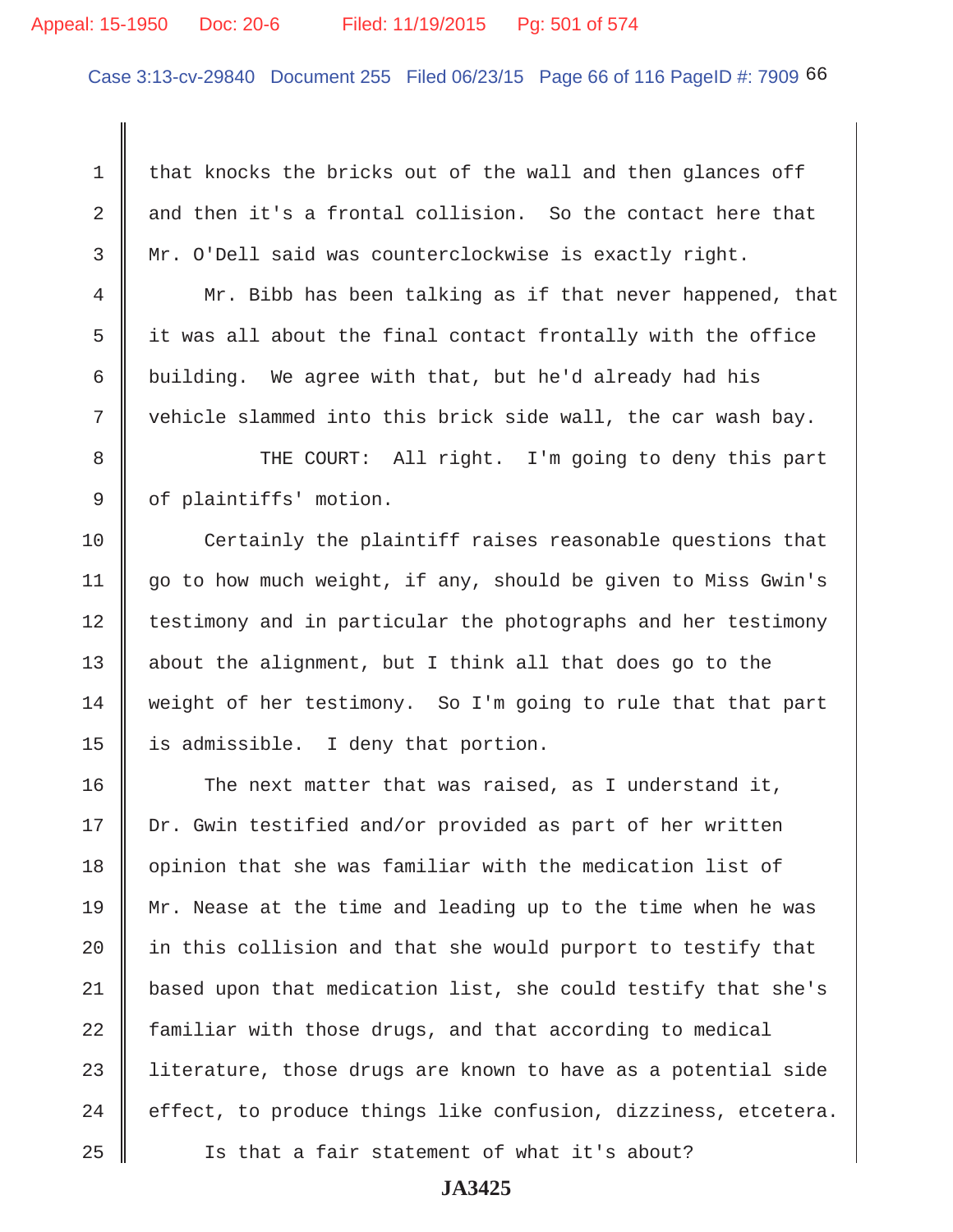#### Appeal: 15-1950 Doc: 20-6 Filed: 11/19/2015 Pg: 502 of 574

Case 3:13-cv-29840 Document 255 Filed 06/23/15 Page 67 of 116 PageID #: 7910 67

1 || MR. O'DELL: Yes, Your Honor. 2 COURT: Okay. So what exactly is the 3 plaintiffs' objection? 4 MR. O'DELL: Your Honor, what she -- she doesn't 5  $\parallel$  really come down -- she just says it "may" have affected. And 6 basically, you know, that goes back, when I arque this case  $-$ - 7 it always reminds me of my grandfather. You know, he used to 8 tell me, said, If a frog had wings, it wouldn't bump its rear  $9 \parallel$  end when it hopped. 10 And so she can't just come in and throw things on the 11 | wall. I mean, she doesn't comment on what drugs were taken  $12$  that morning. She doesn't say when the drugs were ingested, 13 || at what levels, whether they were with food, which drugs he  $14$  took every day, which drugs he took as needed, which drugs 15 were only at night. 16 | No indication -- there's no indication that these drugs 17 || were in Mr. Nease's system. You know, they went straight to  $18$  the hospital. They did blood work. There was no indication 19  $\parallel$  that he had some type of drugs in his system. 20 || THE COURT: Was he questioned about any of this in 21 deposition? 22 MR. O'DELL: They asked him a few questions about 23  $\parallel$  some of the drugs in his deposition, which he answered as to  $24$   $\parallel$  which ones he took in the morning and which ones he took at  $25$   $\parallel$  night. But she doesn't delineate in her report which ones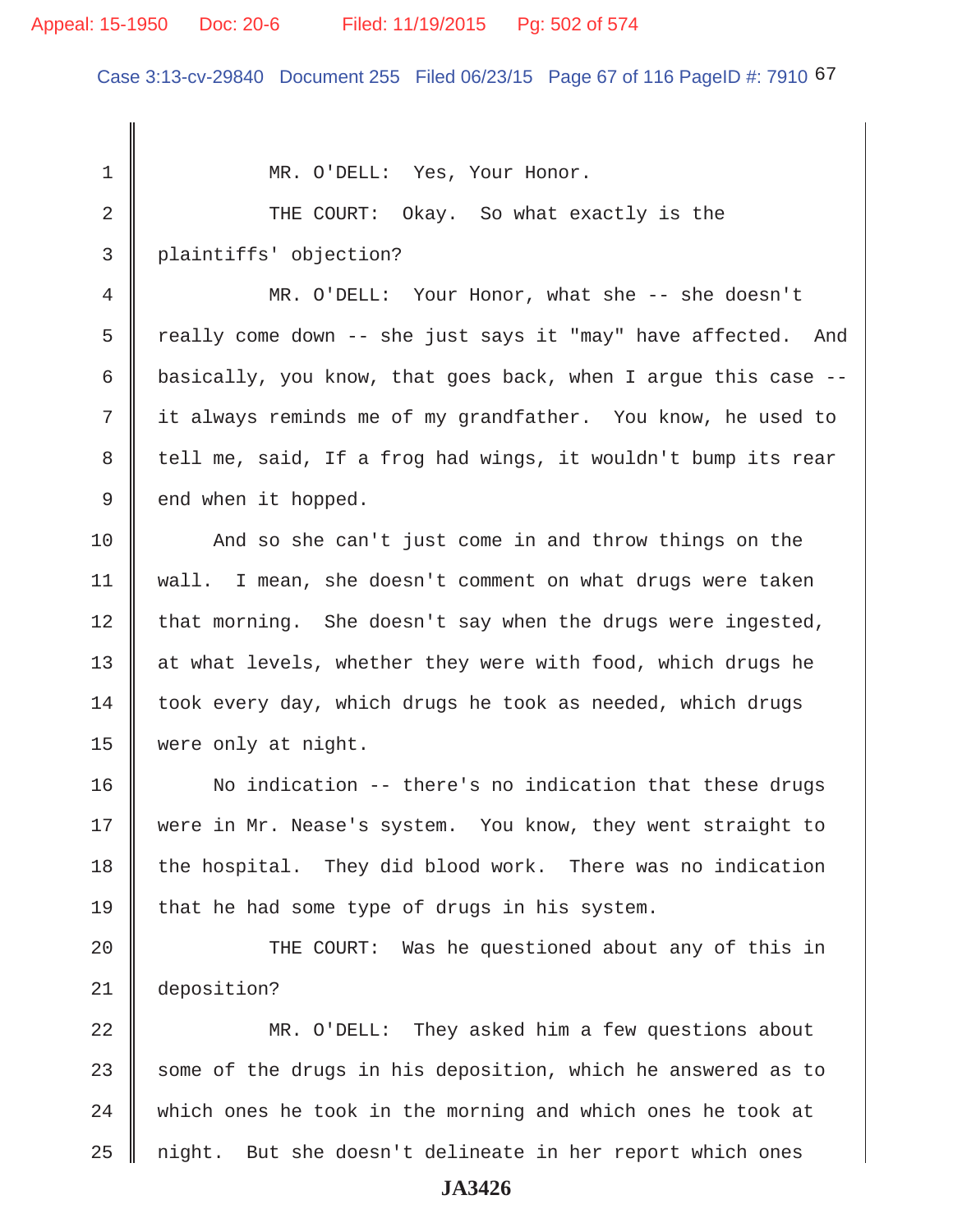#### Appeal: 15-1950 Doc: 20-6 Filed: 11/19/2015 Pg: 503 of 574

Case 3:13-cv-29840 Document 255 Filed 06/23/15 Page 68 of 116 PageID #: 7911 68

 $1 \parallel$  she's saying somehow are related to what -- again "may" --2 THE COURT: She just kind of says that all of these  $3$  | have as potential side effects -- 4 MR. O'DELL: "May." "May." And we get into, you 5 know, the prejudicial versus probative. I mean, if they just 6  $\parallel$  come in and talk about the drugs this man had prescriptions  $7 \parallel$  for and then say, Well, if you look at the drug list -- I 8 mean, if you've ever looked at a drug prescription list, I 9 mean, just about -- they're as long as your arm on about all  $10$  | of them. 11 They're going to come in -- we're going to be fighting 12 | over this, and it's very, very prejudicial because there's no 13 evidence in this case that Mr. Nease  $-$ - that these drugs 14  $\parallel$  somehow caused what happened to him. The only --15 || THE COURT: All right. Go ahead. 16 MR. O'DELL: And they're going to point to the 17 | police report that says there were some erratic driving, that  $18$  the witness said there was some erratic driving or the car 19 wasn't working properly, which is exactly what's alleged in 20  $\parallel$  this case. His car wasn't working properly.  $21$   $\parallel$  And then after the man hits the wall dead-on, the EMTs 22 || note that he's confused and doesn't really know where he is 23 when he's going back to the ER. And that's the sum and 24 Substance of their testimony. 25 || THE COURT: Okay. All right.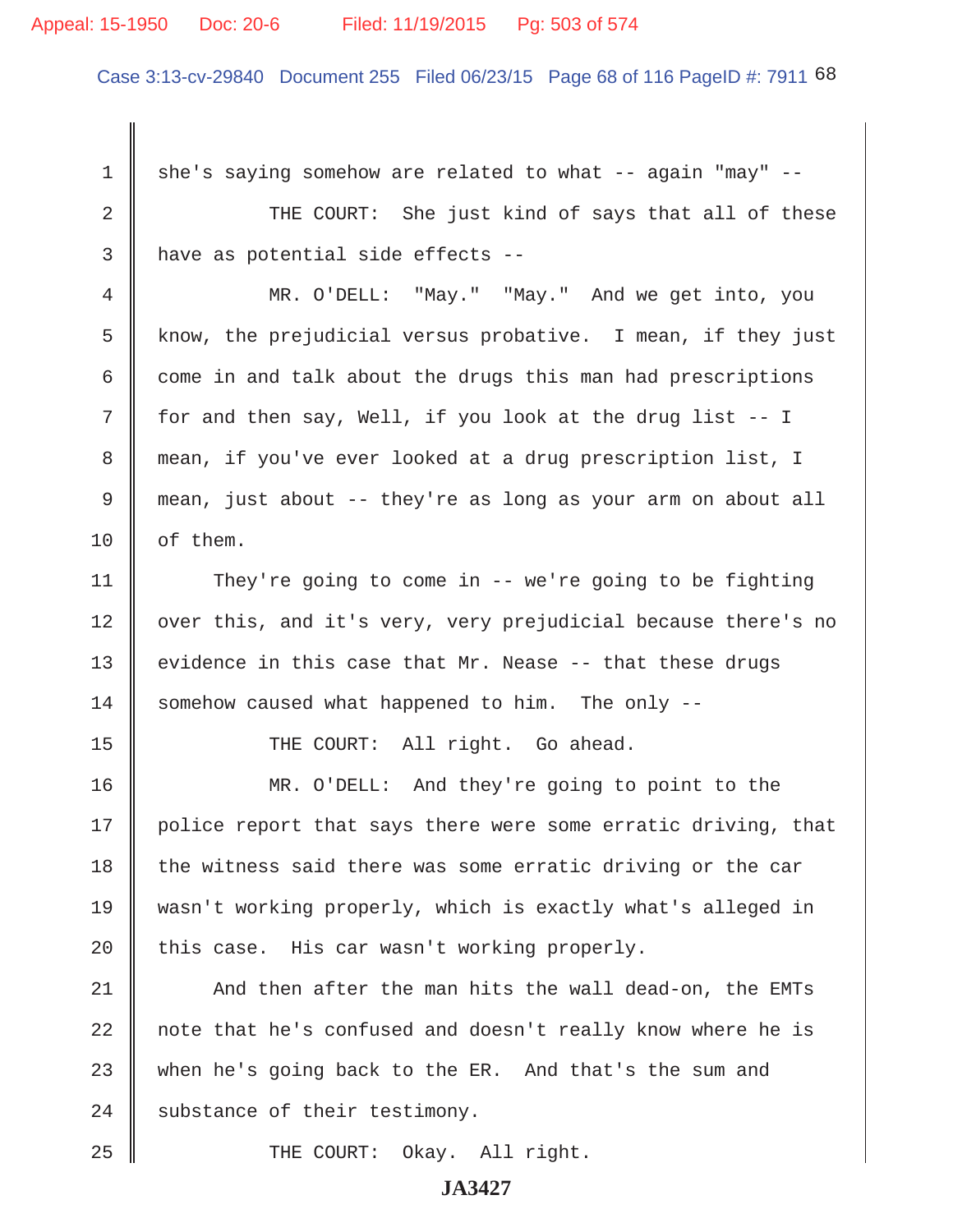Case 3:13-cv-29840 Document 255 Filed 06/23/15 Page 69 of 116 PageID #: 7912 69

 1 MR. BIBB: I think there's a little bit more than 2 that is the sum and substance of the testimony. I took 3 Mr. Nease's deposition. He was on, at the time of this crash, 4 | 17 prescription medicines. 5 I tried to go through each and every one of them with him 6 as to whether he took them that day or the night before or the 7 day of the accident, was able to identify most of them on 8 whether he had taken them that day. 9 But Dr. Gwin, who also serves as an emergency room 10 physician -- she's trained to treat people in the emergency 11 | room  $-$ - what her testimony is, is that the medication list 12 || included medications which do have side effects with some of 13  $\parallel$  the symptoms that Mr. Nease was exhibiting the day of the 14 crash, including, as the Court correctly noted, dizziness, 15 Some confusion. 16 THE COURT: Where were those things noted on the day 17 | of the crash? What's the evidence that you expect to be 18  $\parallel$  adduced that she could then rely upon to say --19 MR. BIBB: Until -- all we have, Your Honor, is 20 Mr. Nease's testimony that he was regularly taking these drugs 21  $\parallel$  at the time. 22 **COURT:** Okay. 23 MR. BIBB: There was no drug screen or toxicology  $24$  screen performed at the hospital. So we do not know what the

# **JA3428**

 $25$  | levels are.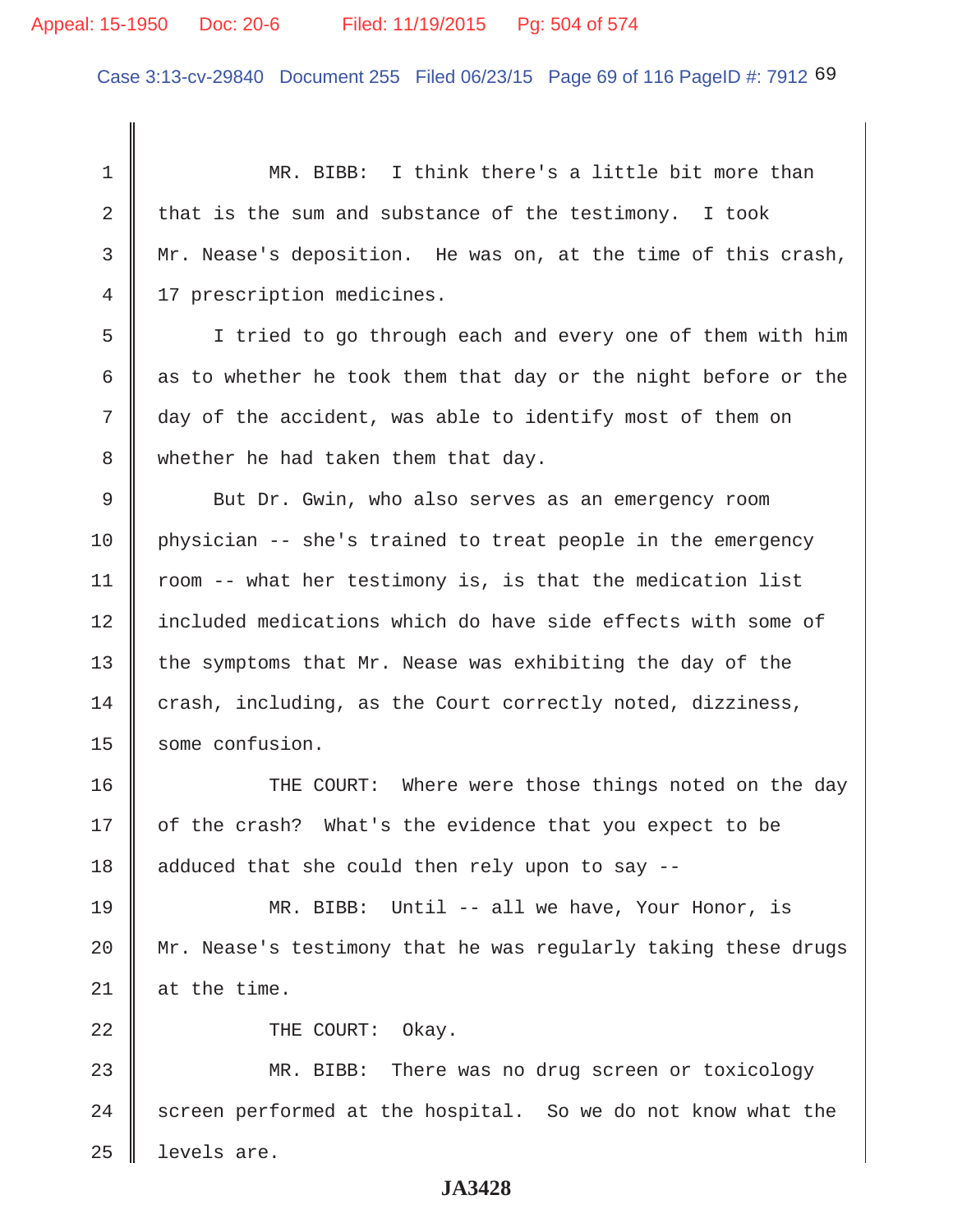Case 3:13-cv-29840 Document 255 Filed 06/23/15 Page 70 of 116 PageID #: 7913 70

1 THE COURT: And I think you cited or quoted from one 2 witness. One of the other people out on the road that day 3 that was driving, as I recall, said that they observed the car  $4 \parallel$  traveling in an erratic manner such that this witness thought 5 maybe something was wrong with the driver, and he changed 6 | lanes or something to try to avoid him.

 7 MR. BIBB: Right. That's Mr. William Daily. He 8 | first observed the vehicle going very slowly and weaving in  $9 \parallel$  the lane of travel.

10 Now, I don't believe that going very slowly is part of 11 plaintiffs' claim in this case or that there's anything wrong 12 with the steering on the vehicle. But that erratic driving, I 13  $\parallel$  think he actually referred to it as inconsistent driving 14 initially, was why he got into the left lane and passed him 15 | and then saw Mr. Nease come upon him very quickly and then run 16  $\parallel$  off the road. That's the testimony of Mr. Daily.

17 THE COURT: So that's really all you've got in terms 18  $\parallel$  of describing anything about Mr. Nease before the accident.

19 MR. BIBB: Before the accident. Post-accident we 20 | have Mr. Kemplin who testified that he appeared to be 21 | lethargic when he got out of the vehicle.

22 THE COURT: Right. Well, and just to be clear about  $\parallel$  it, so you don't expect to ask Dr. Gwin literally anything  $\parallel$  other than, Does this medication -- what are the side effects | of this particular medication?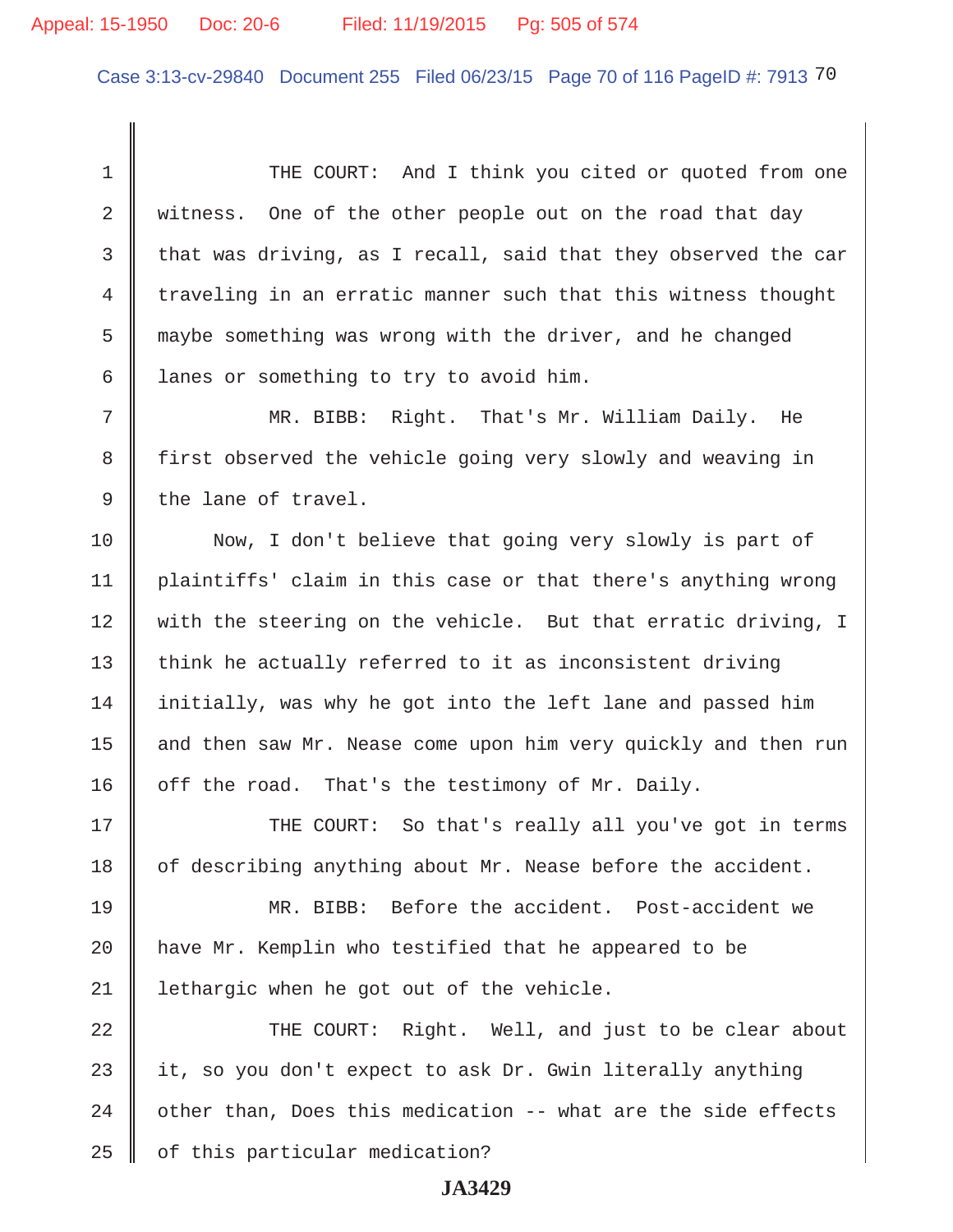Case 3:13-cv-29840 Document 255 Filed 06/23/15 Page 71 of 116 PageID #: 7914 71

 1 MR. BIBB: That's exactly right, Your Honor. She 2 cannot and would not offer testimony in this case that more 3 likely than not this drug caused this accident because we do 4 not have that sufficient amount of evidence. 5 We do have evidence, though, that he was on a number of 6 medications which have as known effects confusion, items that  $7 \parallel$  would be consistent with the activity we saw described. 8 THE COURT: I'm curious. Did you ask him about 9 whether he was aware of side effects like that? 10 MR. BIBB: I don't think I did because, frankly, 11 Your Honor, I believe at the time I took his deposition --  $12$  | I'll be really candid with you  $-$  I wasn't aware of what the  $13$  side effects of all the medications were. That was brought to 14 || my attention subsequently. 15 || THE COURT: All right. 16 MR. O'DELL: Your Honor, real briefly. Several of  $17$  the doctors have been deposed in this case. Mr. Cooke has 18 taken several of the doctors' depositions. The only doctor he 19 asked about whether any of these drugs would affect an ability 20  $\parallel$  to drive was Dr. -- the doctor in Pittsburgh. His name 21 escapes me just for a moment. 22  $\parallel$  And that doctor said the only drug that he would have 23  $\parallel$  told him he couldn't drive a car on would have been pain 24 medication. And talking about narcotic pain medication, 25  $\parallel$  there's no evidence that Mr. Nease took narcotic pain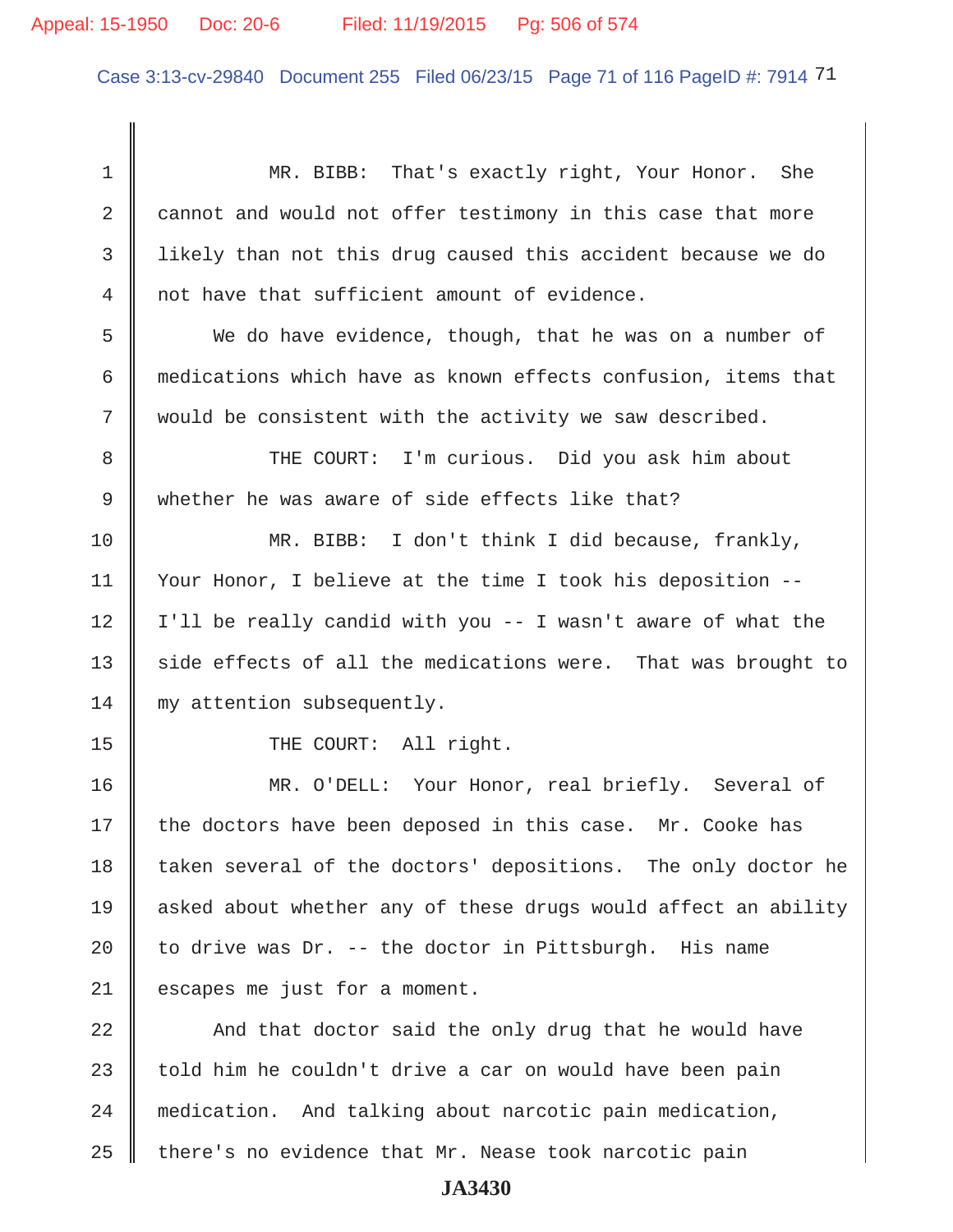# Appeal: 15-1950 Doc: 20-6 Filed: 11/19/2015 Pg: 507 of 574

Case 3:13-cv-29840 Document 255 Filed 06/23/15 Page 72 of 116 PageID #: 7915 72

1 medication that day.

 $\overline{\phantom{a}}$ 

| $\overline{2}$ | And I just want to mention again, I mean the probative         |
|----------------|----------------------------------------------------------------|
| 3              | value of this, Your Honor, is grossly outweighed by the        |
| 4              | probative value -- I mean, once you start bringing these drugs |
| 5              | up -- and she's not saying that's what caused it, or just that |
| 6              | it could. I mean, she's just throwing things on the wall.      |
| 7              | THE COURT: Do you have any quarrel with the                    |
| 8              | defendant asking Mr. Nease what medications he was on?         |
| $\mathsf 9$    | MR. O'DELL: Your Honor, I do believe that it's                 |
| 10             | prejudicial. I mean, it's grossly -- just because it's going   |
| 11             | to be a side issue that's not in the case. I mean, no one is   |
| 12             | saying that those drugs are the cause of what happened here.   |
| 13             | If they have an expert that said these drugs,                  |
| 14             | specifically Ativan, this drug mixed with this drug, here's    |
| 15             | what happens; this is my opinion to a reasonable degree of     |
| 16             | scientific certainty, then, yeah, then they could do that.     |
| 17             | But in this case, they're not saying that. They're just        |
| 18             | saying it may have, Your Honor; it could have. It's an         |
| 19             | explanation, but it's not -- there's no way an opinion says    |
| 20             | that. It's just throwing something at the wall.                |
| 21             | And we've got to try to refute it, and it's going to be,       |
| 22             | again, the probative value is so outweighed that it's unfairly |
| 23             | prejudicial in this case.                                      |
| 24             | THE COURT: Well, all right. I'll give you one last             |
| 25             | shot.                                                          |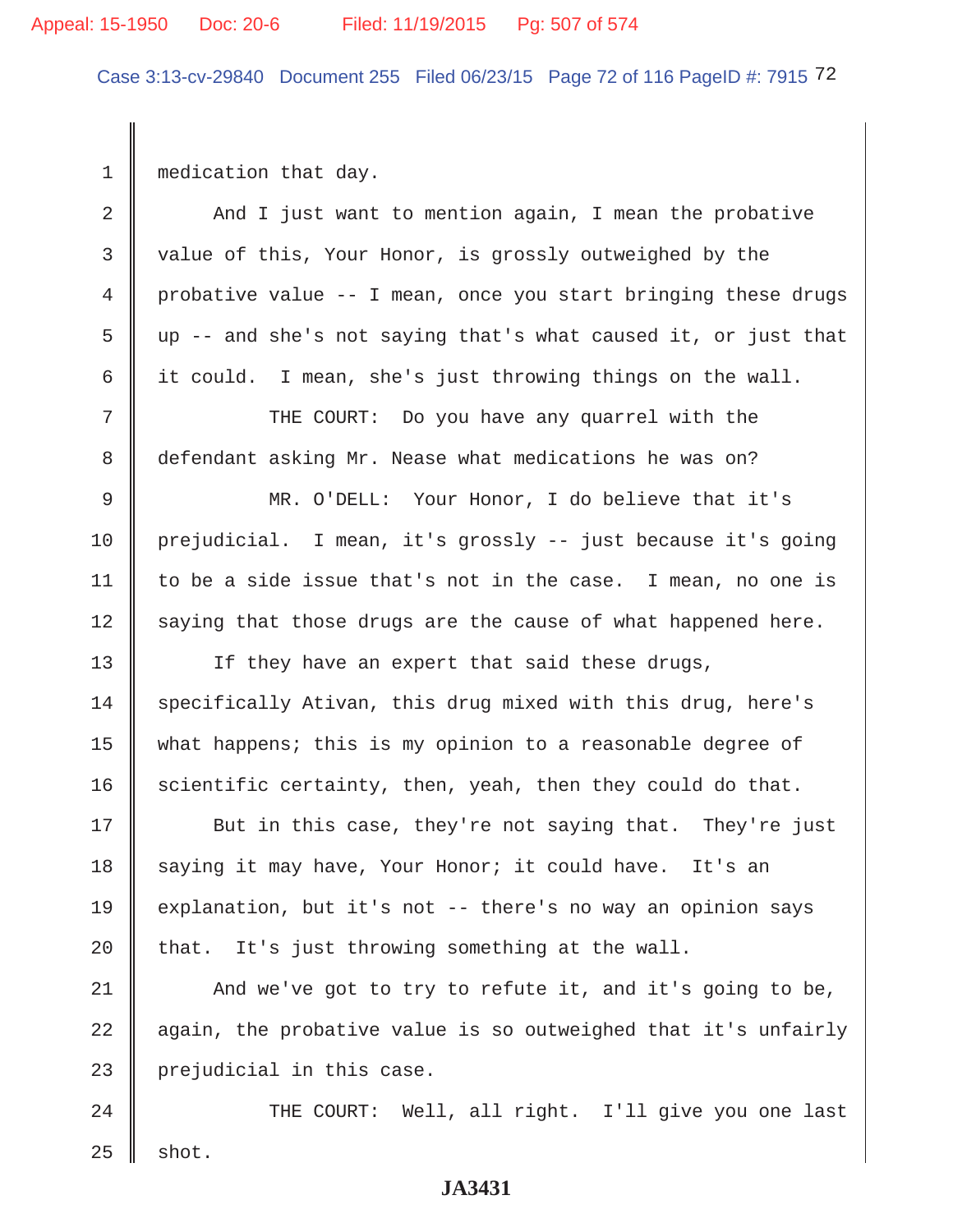## Appeal: 15-1950 Doc: 20-6 Filed: 11/19/2015 Pg: 508 of 574

Case 3:13-cv-29840 Document 255 Filed 06/23/15 Page 73 of 116 PageID #: 7916 73

 1 MR. BIBB: The only thing is, Your Honor, I think 2 the plaintiffs are going to try to portray Mr. Nease as being  $3$  in very good health at the time of this crash, and that these 4 number of medications that he was still on for his restless 5 leg syndrome, for his pain, for his Barrett's esophagus, for 6 the Barrett's esophageal cancer that he just had surgery for,  $7 \parallel$  if they're going to try to put in that sort of evidence, I 8 believe that the types of drugs that he was on, the reason he 9 was on them, is clearly relevant to the issue of his medical 10 condition at the time of the accident.

11 MR. O'DELL: Mr. Bibb brings up a very, very good 12 | point. Mr. Cooke and I have been working diligently on a 13 Stipulation about Mr. Nease's prior medical history, and we 14 have agreed that they're going to talk about, you know, the 15 | fact that he had had esophageal cancer and part of his 16 esophagus removed. He'd had surgery five times. They're 17 going to know all that about Mr. Nease, every bit of it.

 $18$   $\parallel$  And the only part that I've had a squabble is the drugs. 19 And I said that's something we would have to bring to the 20 Court's attention.

 $\parallel$  So Mr. Bibb really kind of makes my case for me, is the jury is going to know that this was not the healthiest  $\parallel$  71-year-old man in the world when this crash happened. He had  $\parallel$  a lot of health issues, and they're going to know about every  $\parallel$  one of them. They don't need to know about a list of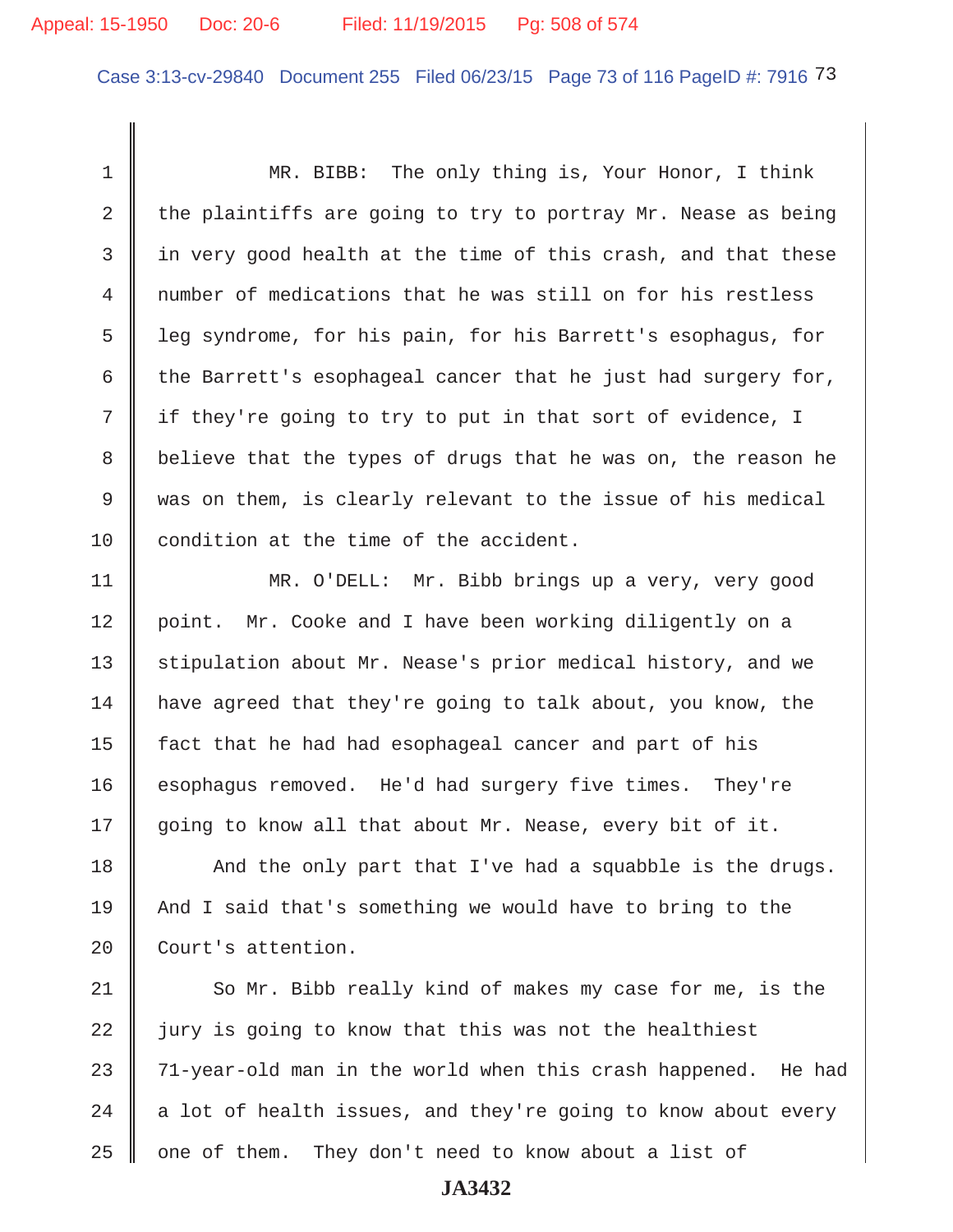## Appeal: 15-1950 Doc: 20-6 Filed: 11/19/2015 Pg: 509 of 574

Case 3:13-cv-29840 Document 255 Filed 06/23/15 Page 74 of 116 PageID #: 7917 74

 1 medications that no one says is the cause of this crash. 2 THE COURT: Well, this is a bit different than what 3 I, frankly, expected. It's one thing to say whether or not 4 the doctor can offer this testimony. You've really kind of 5 expanded that to say that they shouldn't even be able to 6 delicit this information about his medications from Mr. Nease. 7 So I'm going to think about this a while. And if you've 8 got any further briefing that you want to do very quickly, in 9 the next day or two, about that, feel free to do it. 10 || I have to say that I'm skeptical that the defendant 11  $\parallel$  should not be allowed to ask Mr. Nease what kind of 12 || medications he was on that day. And I don't know that since 13 they don't have the burden of proof, you know, it seems to me 14 they may be able to ask him things about what was his state of 15 mind, I mean, was he alert, all these things that go to 16 whether or not he, you know, knew what foot he had on which 17 | pedal and so forth.  $18$  So I think that's a little bit different question than 19 the way it's more framed -- framed in a more limited way in 20 the motion. So I'm going to hold that. 21 Next is motion by the plaintiff as to defendant's expert 22 || MacLean. It's Document 110. 23 Mr. Javins? 24 MR. JAVINS: I didn't take his deposition, Your 25 Honor, and I've had a chance to review his report this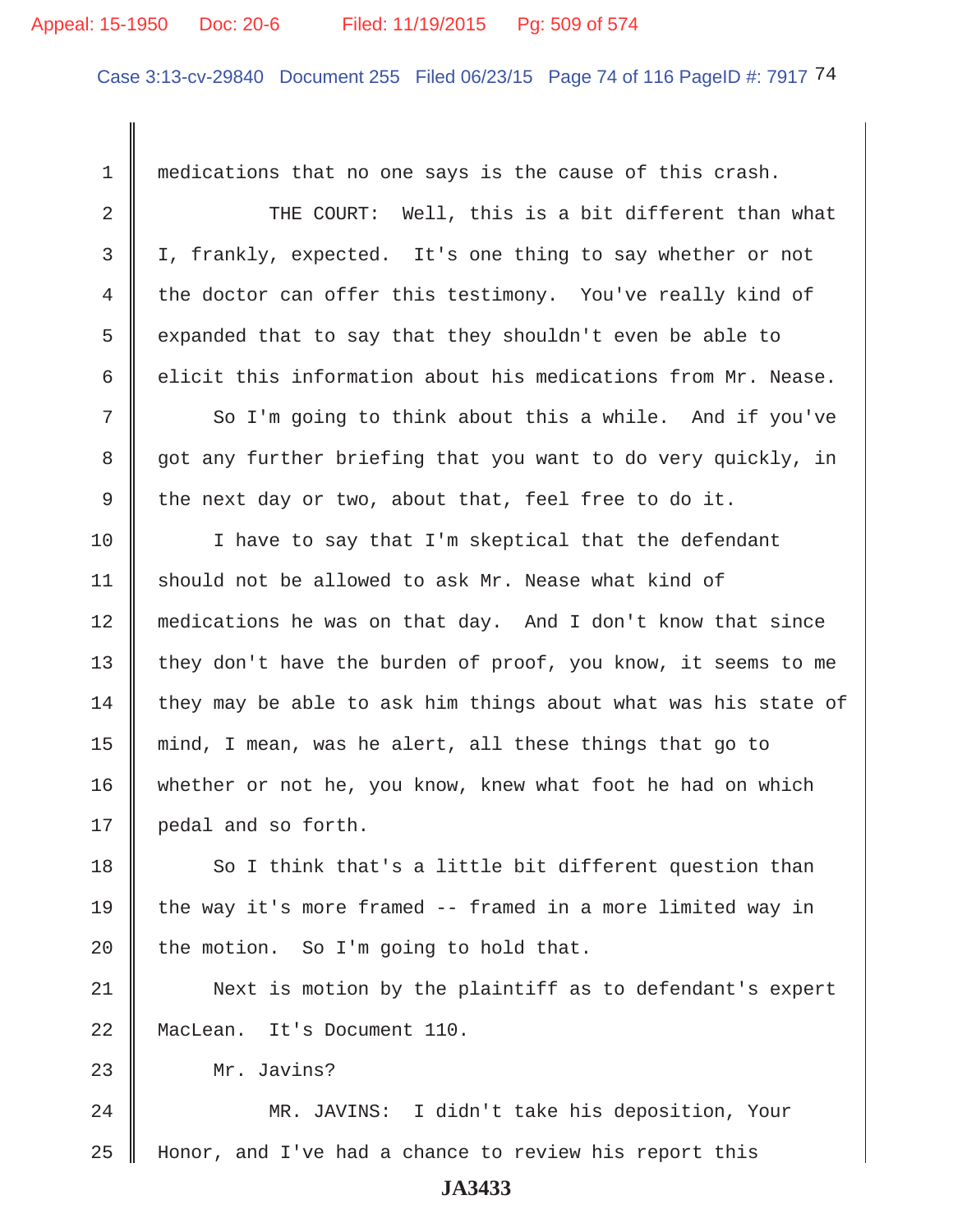## Appeal: 15-1950 Doc: 20-6 Filed: 11/19/2015 Pg: 510 of 574

Case 3:13-cv-29840 Document 255 Filed 06/23/15 Page 75 of 116 PageID #: 7918 75

 1 morning. To be perfectly candid, I don't -- with one caveat, 2  $\parallel$  I'll withdraw the motion, and really it addresses -- Mr. Bibb 3 and I were both in Philadelphia with the electron microscope. 4 | I've got to tell you, I was really underwhelmed, what I 5 had heard about an electron microscope. It's no bigger than 6 this box and it looks like a microwave. And Mr. Bibb is 7 | laughing. 8 THE COURT: How do you know that's not what it 9 | really was? 10 || MR. JAVINS: It may have been. 11 MR. BIBB: It was in a very cold basement room, but 12 it was very well-secured. So if they were concerned about 13 Some -- the microwave, the University of Pennsylvania sure  $14$  spent a heck of a lot of money building a special room for it. 15 Let me say that. 16 MR. JAVINS: So I don't have a problem with 17 Mr. MacLean's methodology, but I want to let the Court know 18 and let Ford know that any suggestion that this electron 19 microscope looked on the inside of this tube -- because it did 20  $\parallel$  not. All it could see was the top perimeter of this tube. 21 | If Mr. Bibb will say, Yeah, that's a fair character- $22$  ization, then I think we're fine. But all I want to avoid is 23  $\parallel$  any misleading argument to the jury that, Oh, we have an  $24$   $\parallel$  electron microscope, which it did sound really cool and it 25 sounds like it might trump a borescope, but it never looked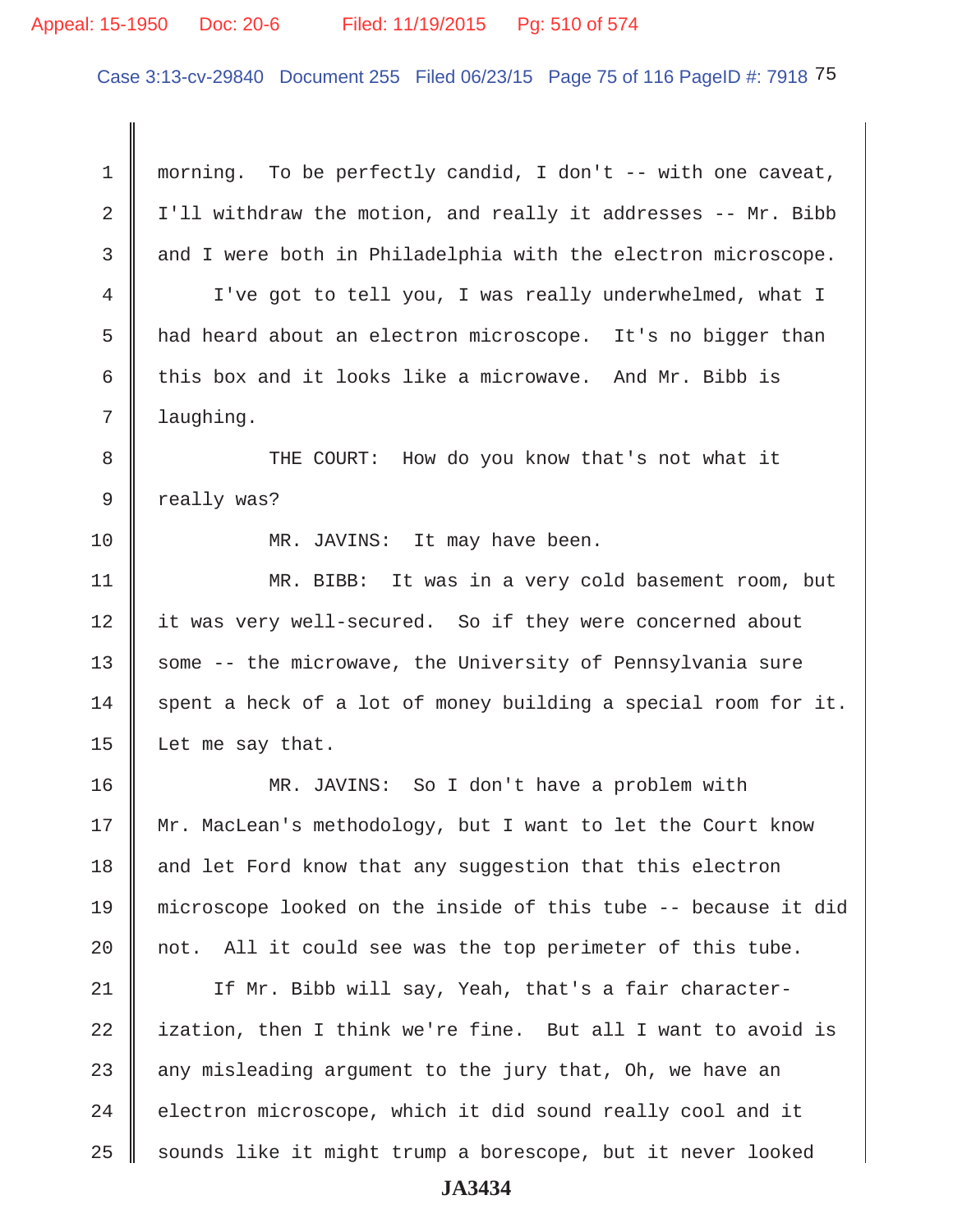## Appeal: 15-1950 Doc: 20-6 Filed: 11/19/2015 Pg: 511 of 574

Case 3:13-cv-29840 Document 255 Filed 06/23/15 Page 76 of 116 PageID #: 7919 76

1 | inside this tube. It looked at some material on the outside. 2 It looked at the top perimeter  $-$ 3 COURT: Okay. 4 MR. JAVINS: -- and it did not go inside. 5 THE COURT: All right. What do you say, Mr. Bibb? 6 MR. BIBB: Well, Your Honor, I actually -- if I 7 could have just two minutes, and I probably won't use more 8 than 30 seconds, just to make sure the Court understands. The 9 way this works, there's a wire. Maybe the Court can see it 10 here. It's got a plastic sheath here, which is called a guide  $11$  tube. The guide tube slides inside this black piece called  $12$  | the casing cap. 13 And every time you step on the gas pedal, this is kind of 14 almost a master-and-slave situation because when you turn the 15  $\parallel$  throttle, even when you don't have the cruise control on, Your 16 || Honor, this thing moves back and forth. 17 When it's fully at idle, it's all the way -- it's long. 18 And when you step on the gas, you actually pull the throttle 19 back and it makes this short. 20 || Now, the theory is not that there was some sort of debris 21 | between the cable and either the guide tube or the plastic  $22$  sheath, but that there was material on the outside of this 23  $\parallel$  quide tube that interfered with the larger plastic casing cap. 24 That's where the bind occurred or  $-$ -

25 THE COURT: Okay. So it's not the cable itself.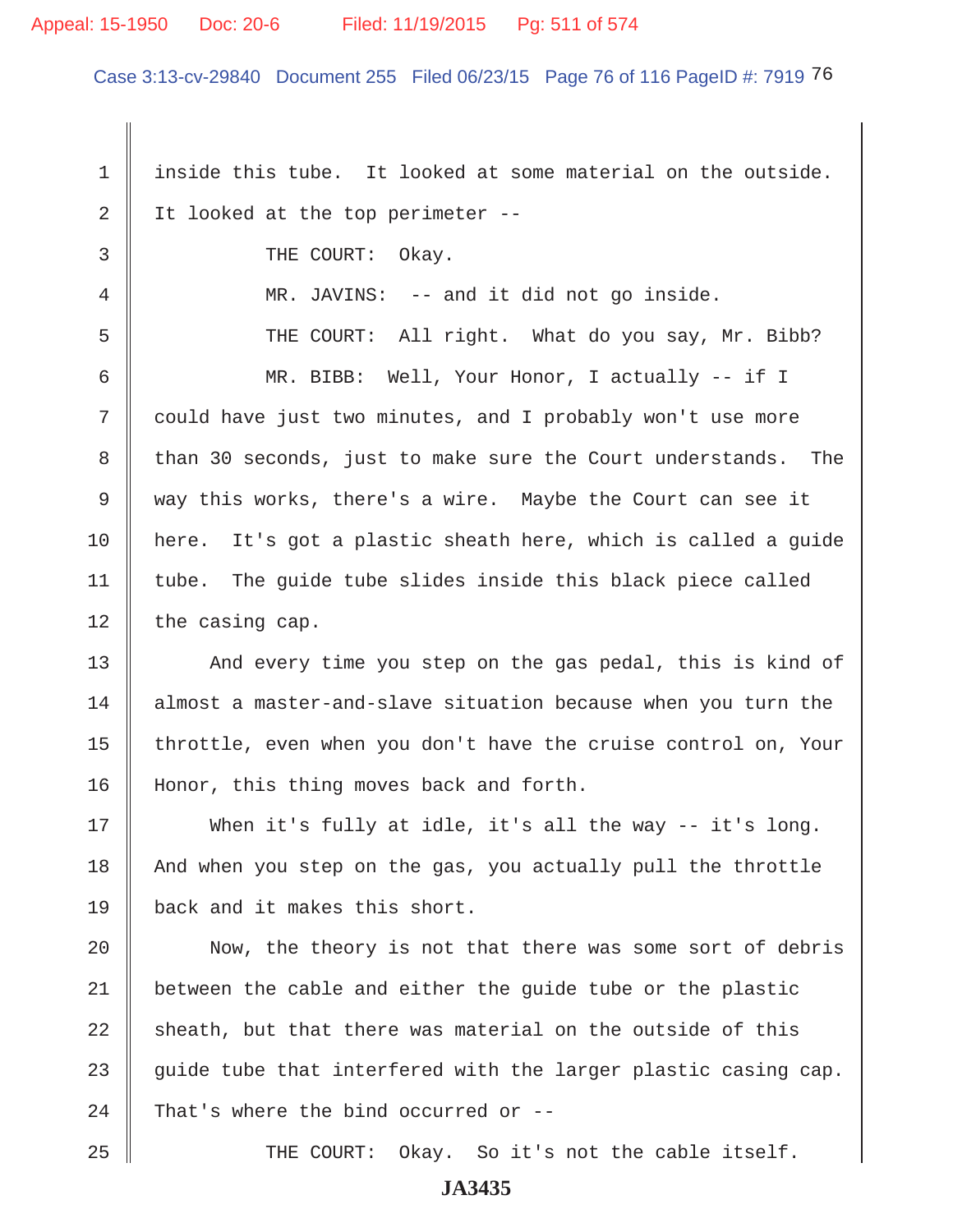#### Appeal: 15-1950 Doc: 20-6 Filed: 11/19/2015 Pg: 512 of 574

Case 3:13-cv-29840 Document 255 Filed 06/23/15 Page 77 of 116 PageID #: 7920 77

1 MR. BIBB: It's not the wire --2 **1** THE COURT: The wire. 3 MR. BIBB: -- the wire itself. It's actually on the  $4 \parallel$  quide tube interfering with the casing cap. 5 Now, the one Mr. Javins has is actually, I believe, from 6 the Explorer. And if you'll notice, that one is actually dead 7 backwards of this. It has the outside diameter on this end 8 and the inside diameter fixed down here. It is a totally 9 different design. It's kind of backwards from the way this 10 one is designed. 11 Now, what was examined with the electron microphone, the 12 | first thing we did was we opened this up and there's a little 13 steel slug in there. We cut that off so we could then take 14 both pieces apart. The electron microphone examined this 15  $\parallel$  guide tube in its entirety, okay, because we could see all of 16  $\parallel$  the outer diameter. 17 || Mr. Javins is correct, and I would not -- and Mr. --18 excuse me  $-$ - Dr. MacLean would not try to say we were able to 19 examine with the scanning electron microscope all the way down 20  $\parallel$  there. 21 We were able to go in -- I've forgotten if it was a  $22$  millimeter and a half or 2 millimeters  $-$ - by angling the 23 microscope down and looking around inside of that tube. But  $24$  | there were other visual, using light microscopy, which you can 25  $\parallel$  still -- you know, thousands of magnifications. The interior **JA3436**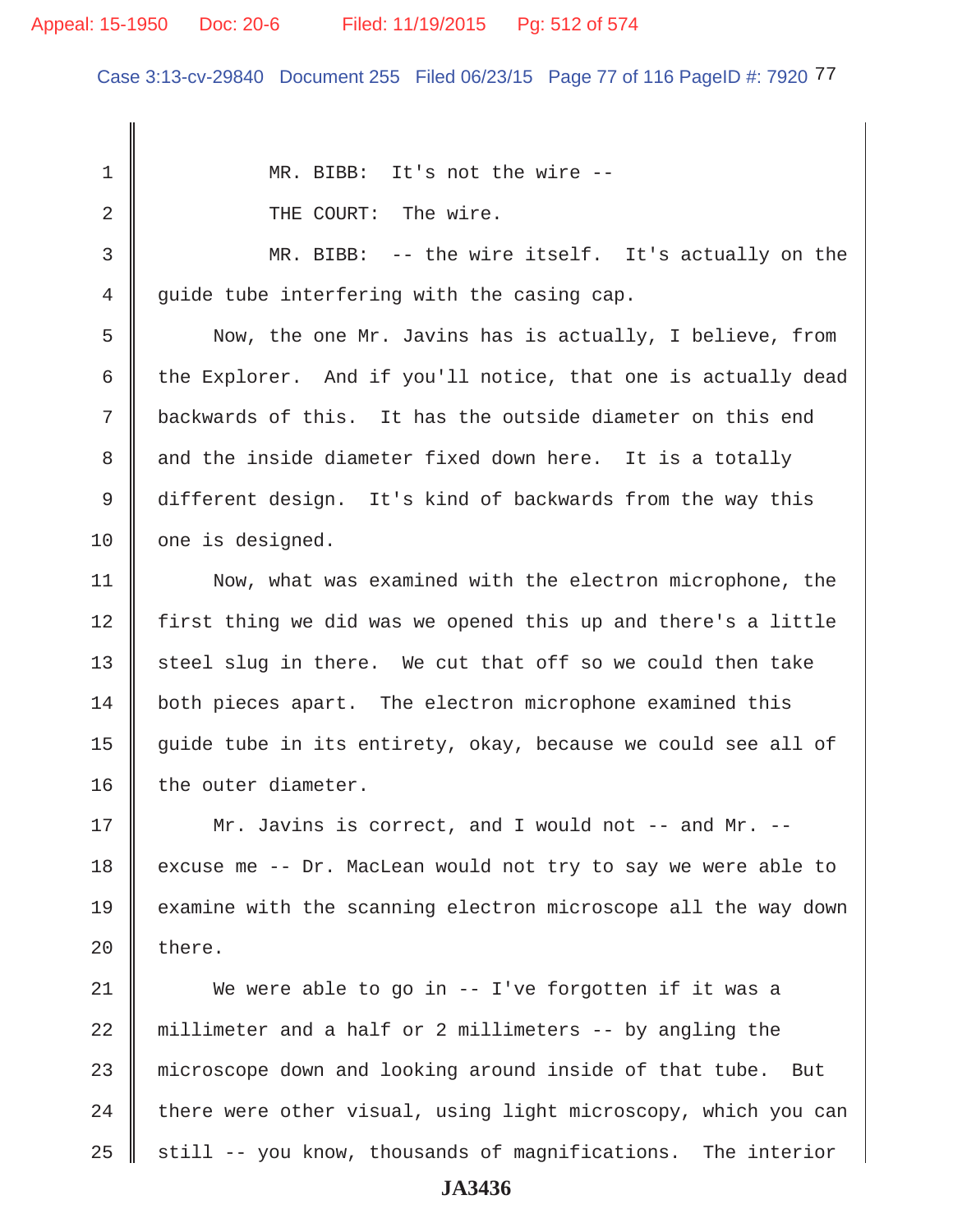## Appeal: 15-1950 Doc: 20-6 Filed: 11/19/2015 Pg: 513 of 574

Case 3:13-cv-29840 Document 255 Filed 06/23/15 Page 78 of 116 PageID #: 7921 78

 1 was examined as best we could and the entire exterior of the  $2 \parallel$  quide tube.

3 And you have to understand that this binding that 4 Mr. Sero has offered the opinion about would somehow have to  $5$   $\parallel$  bind this plastic piece to this plastics piece so that a 6  $\parallel$  7-pound spring would be unable to pull it open, okay?

7 | And so the answer to Mr. Javins' question, if he's 8 concerned that Mr. -- Dr. MacLean would somehow offer the 9 testimony he examined the whole thing, oh, no, that is not 10 correct and we would not be offering any such testimony, at 11 | least with the scanning electron microscopy.

12 | You were present. You recall we first did light 13 microscopy and then went to the UP lab and did the scanning 14 electron microscopy.

15 THE COURT: All right. Does that clear it up for 16 you, Mr. Javins?

17 MR. JAVINS: And then we cooked a burrito from the 18 electron microscope because, I swear, it was a microwave. 19 That clears it up.

20 || THE COURT: All right. Then I deny the motion as 21 moot. It doesn't appear that the expert was going to offer 22 testimony that was contrary to what Mr. Javins understood it.

23 Next, Document 126, Ford's motion to strike previously 24 undisclosed exhibits.

25 MR. CLARK: I think this one might be the easiest of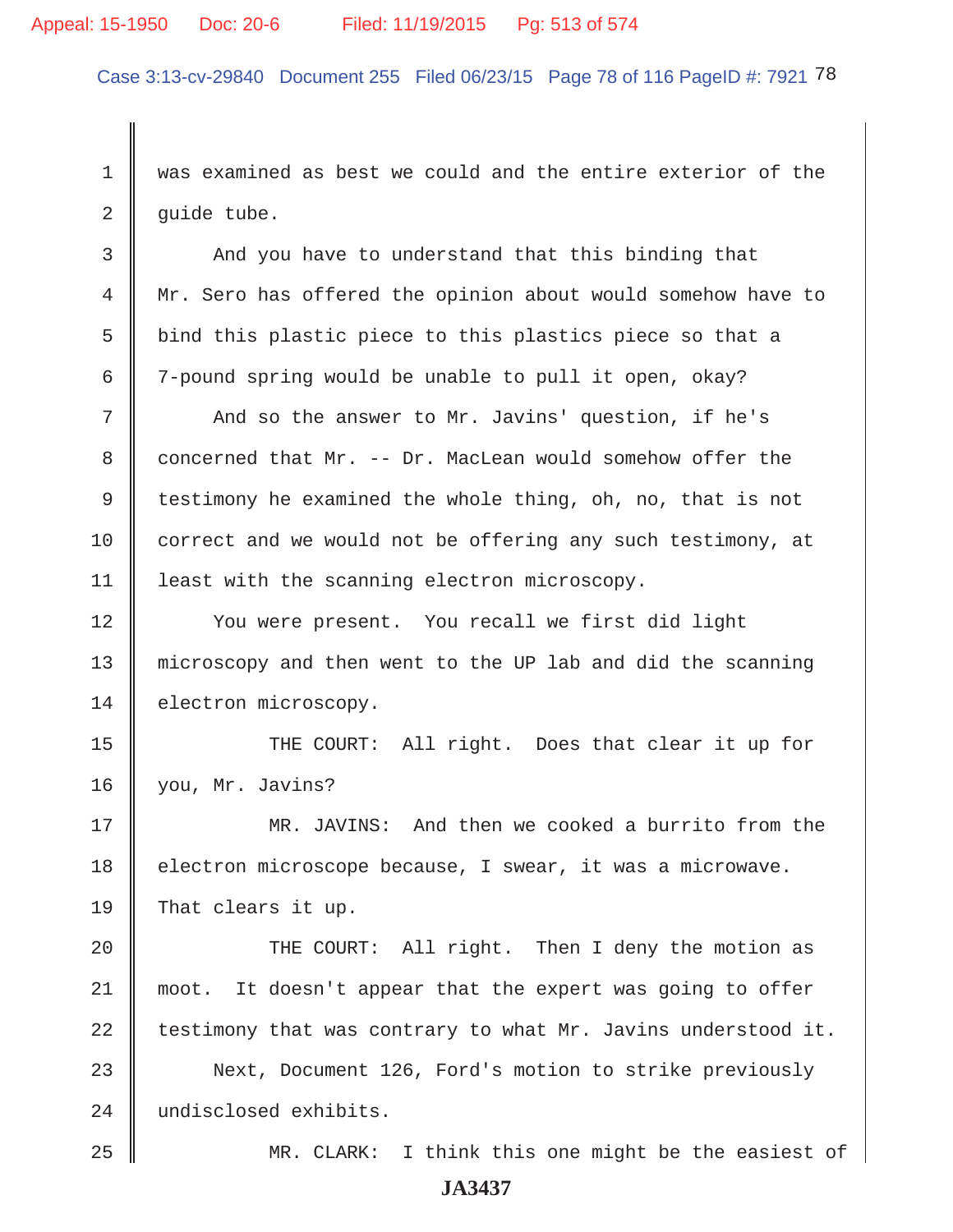## Appeal: 15-1950 Doc: 20-6 Filed: 11/19/2015 Pg: 514 of 574

Case 3:13-cv-29840 Document 255 Filed 06/23/15 Page 79 of 116 PageID #: 7922 79

1 the lot, Your Honor. There are three exhibits, 1, 2, and 3,  $2 \parallel$  and the plaintiffs have withdrawn 3. So the motion can either 3 be denied as moot or granted as unopposed as to that one. And 4 1 and 2 relate to the similarities between the *Nease* and *Olson* 5 cases. And if the Court rules as it has said that it is 6 inclined to do with regard to *Olson*, denies partial summary 7 judgment as to *Olson*, then it seems to me that it's moot as  $8 \parallel$  to -- this motion is moot as to Exhibits 1 and 2 as well.  $9 \parallel$  Other than that, we stand on the briefs. 10 || THE COURT: All right. 11 || MR. HEISKELL: I think that's correct, Your Honor, 12 || and so it would be dependent upon Your Honor's --13 THE COURT: All right. I'll take it under 14 advisement, then, based on that.  $15$   $\parallel$  All right. I think that covers all of the formal motions 16  $\parallel$  that were filed. I have also at least Ford's objections to 17 || plaintiffs' trial witness and trial exhibits list. 18 MR. COOKE: Your Honor, I think there was one motion 19 that Your Honor granted in part that requested argument on the 20 Temainder of that motion, and that is  $-$  it's Document 100. 21 It's other -- it's the other incident motion, Ford's motion to  $22$   $\parallel$  exclude other incidents. 23 || THE COURT: Oh, okay. All right. 24 MR. COOKE: And as I understand, Your Honor, you've  $25$   $\parallel$  denied the portion about whether they had disclosed them --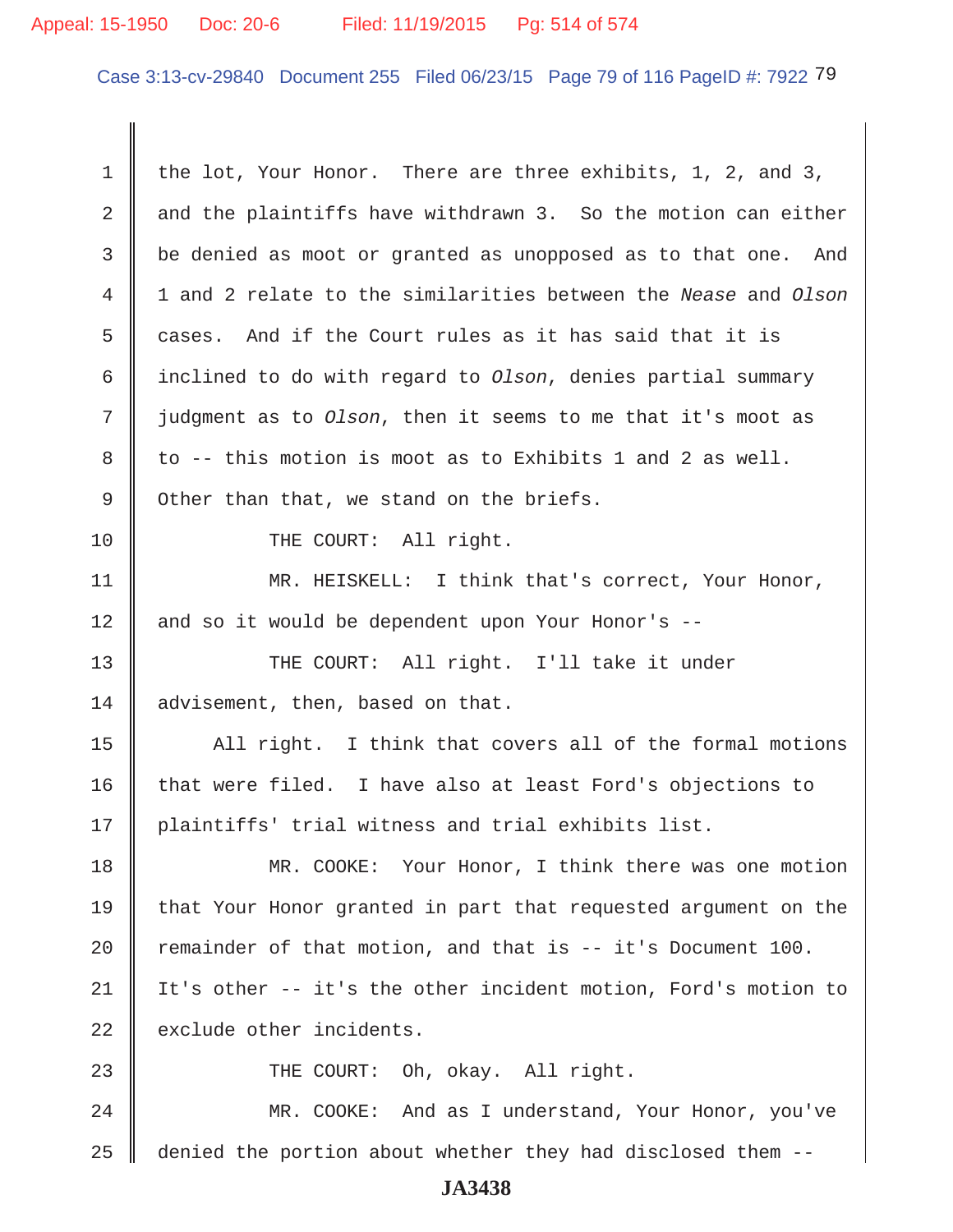Case 3:13-cv-29840 Document 255 Filed 06/23/15 Page 80 of 116 PageID #: 7923 80

1 || THE COURT: Right.

2 MR. COOKE: -- or properly. And I can address that. 3 **J** THE COURT: Go ahead.

 4 MR. COOKE: Your Honor, this is, no doubt, not in 5 appellate decisions of this Court, but the issue of improperly 6 admitting other incident evidence in product liability cases 7 is a common one that you see in the body of appellate law out 8 there. And what happens is that judgments for the plaintiff 9 are reversed because that lower court hasn't been careful in 10 making sure that 404(b) was followed, as well as 401 and 403.

11 | So, Your Honor, this motion seeks to exclude those other 12 | incidents that have been identified by the plaintiff because 13 || none of them are substantially similar to the incident in 14 || Mr. Nease's incident. And as I always have understood how we 15  $\parallel$  start the 404(b) analysis, we start with the rule that other 16 acts are not admissible to show conformity therewith. And 17 | then there are some enumerated exceptions. And so if a 18 I litigant wants to offer other bad acts type of evidence, they 19 have to have a proper purpose for it.

 $\parallel$  And so in a product liability case like this, the purpose  $\parallel$  that's often offered is notice or knowledge of a defect. And so then you move to what's essentially a relevance analysis  $\parallel$  or, as the case law has developed, a substantial similarity  $\parallel$  analysis. And so -- and then the final part of the analysis || is a 403 analysis, whether it is unfairly prejudicial or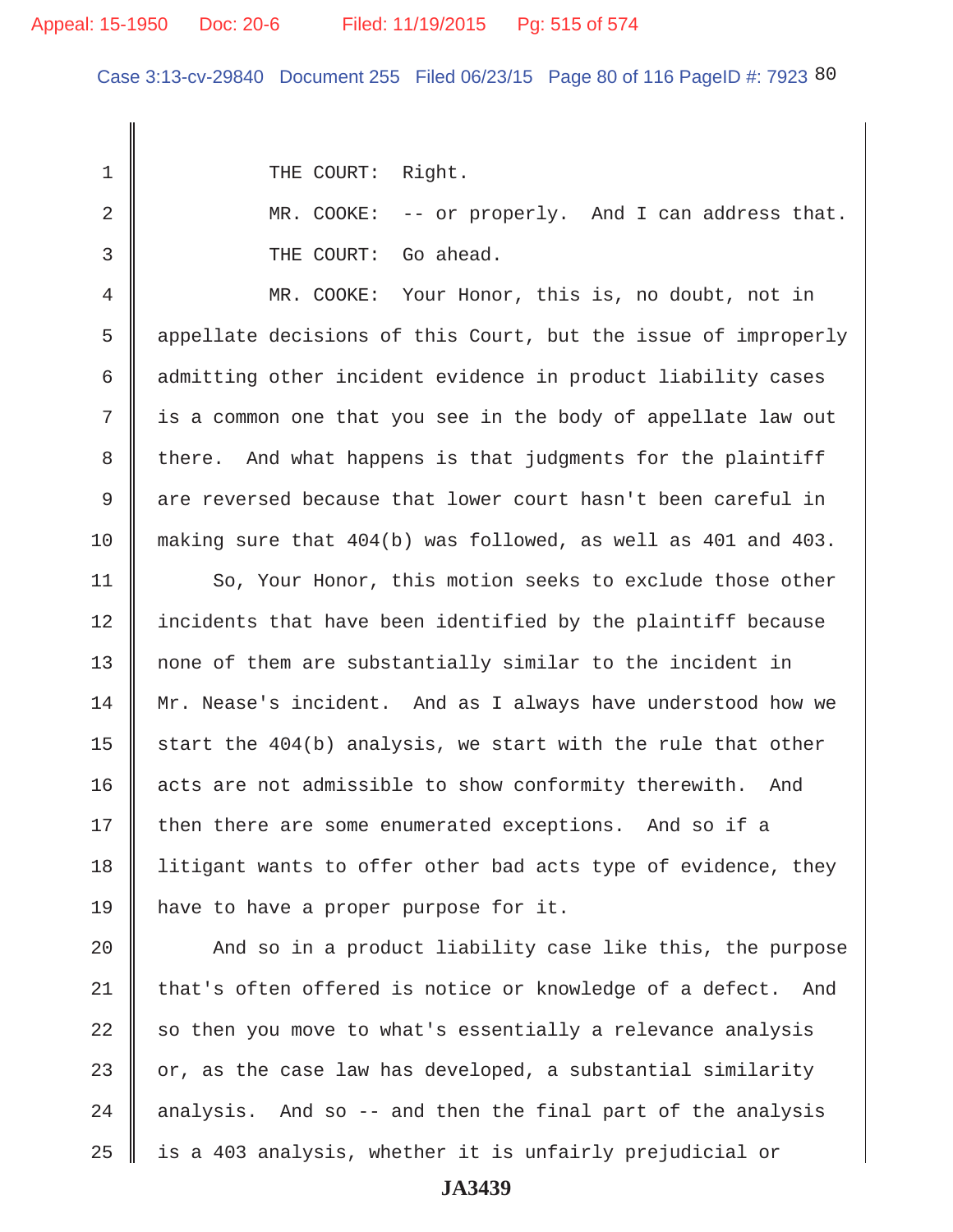#### Appeal: 15-1950 Doc: 20-6 Filed: 11/19/2015 Pg: 516 of 574

Case 3:13-cv-29840 Document 255 Filed 06/23/15 Page 81 of 116 PageID #: 7924 81

 1 whether we waste too much time having mini-trials about other  $2 \parallel$  cases that aren't this case.

3 And so just at the outset, Your Honor, I would say that 4 the  $-$ - the Court has ruled that the plaintiffs have a question  $5 \parallel$  of fact that they can present, the Nease case. They've 6 developed evidence about the Nease case. We've got a vehicle 7 that's been inspected numerous times. We've got a plaintiff 8 who testifies about what he says happened. We've got 9 eyewitnesses who are more independent. We've got lots of 10 | evidence about Mr. Nease's case.

11 | Going on about other cases is going to consume a lot of 12 || time and it is highly prejudicial. But let's go back to the 13 analysis of whether there's substantial similarity. I don't  $14$  know of any other way, Your Honor, to go through this other  $15$  than to go through the incidents that the plaintiffs have 16 identified.

17 THE COURT: I agree. Let's first talk about the 18 categories. As I recall, plaintiffs pointed to, first, the 19 *Olson* and *Huber* cases. Then there were two or three  $20$  | individuals who have made claims and perhaps testified at some  $21$  of the earlier cases that they had one of these unintended  $22$  acceleration events which they attributed to the gas pedal 23 sticking or something like that. So we have those.

 $24$   $\parallel$  And then as I recall, Ford acknowledges that it keeps 25  $\parallel$  records that might be -- that fall into two categories, and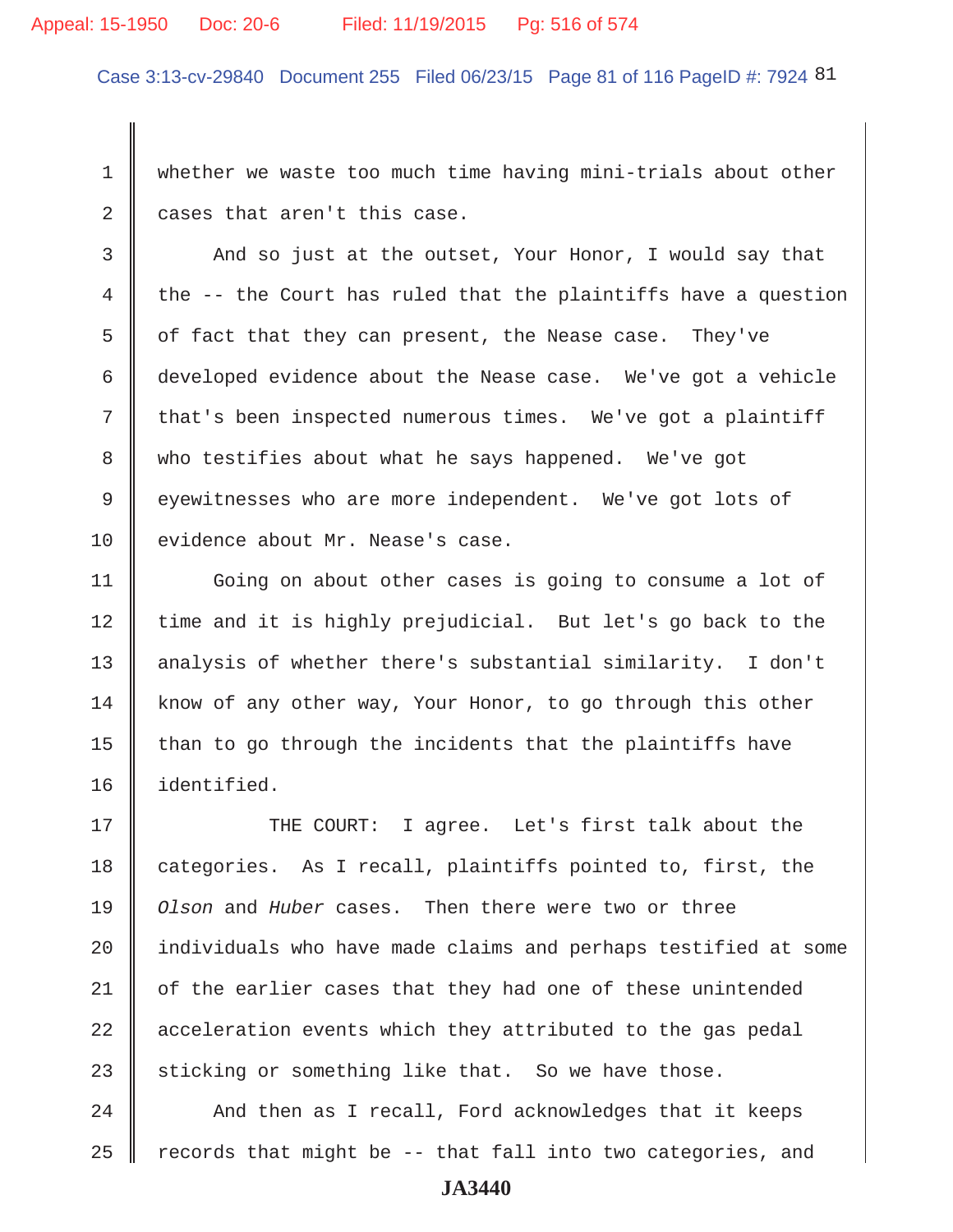Case 3:13-cv-29840 Document 255 Filed 06/23/15 Page 82 of 116 PageID #: 7925 82

 1 there's an acronym for each of them. One set of records is 2 where people have called dealers and complained about 3 Something. Another is where either dealers and/or service 4 technicians for Ford or the dealership associated with Ford 5 have called in and complained about something and there's 6  $\parallel$  often typically sort of a one-page summary of that.  $7$   $\parallel$  So is that the universe that we're talking about here, is  $8$   $\parallel$  other incidents that -- 9 MR. COOKE: I believe that it is, Your Honor. 10 THE COURT: Okay. 11 || MR. COOKE: And just for clarification, the MORS and  $12$  the CQIS, those are the two acronyms. MORS is master owner 13 | relation system. 14 THE COURT: I'm sorry? I didn't hear that. 15 MR. COOKE: MORS stands for master owner relation 16 | system. 17 || THE COURT: Right. 18 MR. COOKE: And CQIS stand for quality -- common 19 quality indicator system. And those are the way that Ford --  $20$   $\parallel$  and other manufacturers have similar systems -- receive 21 | information either directly from their owners or from  $22$  | technicians at the dealerships. 23 || THE COURT: Right. Okay. 24 MR. COOKE: So, Your Honor, I can go -- I can -- so 25 | if we -- if the purpose is notice or knowledge of a defect,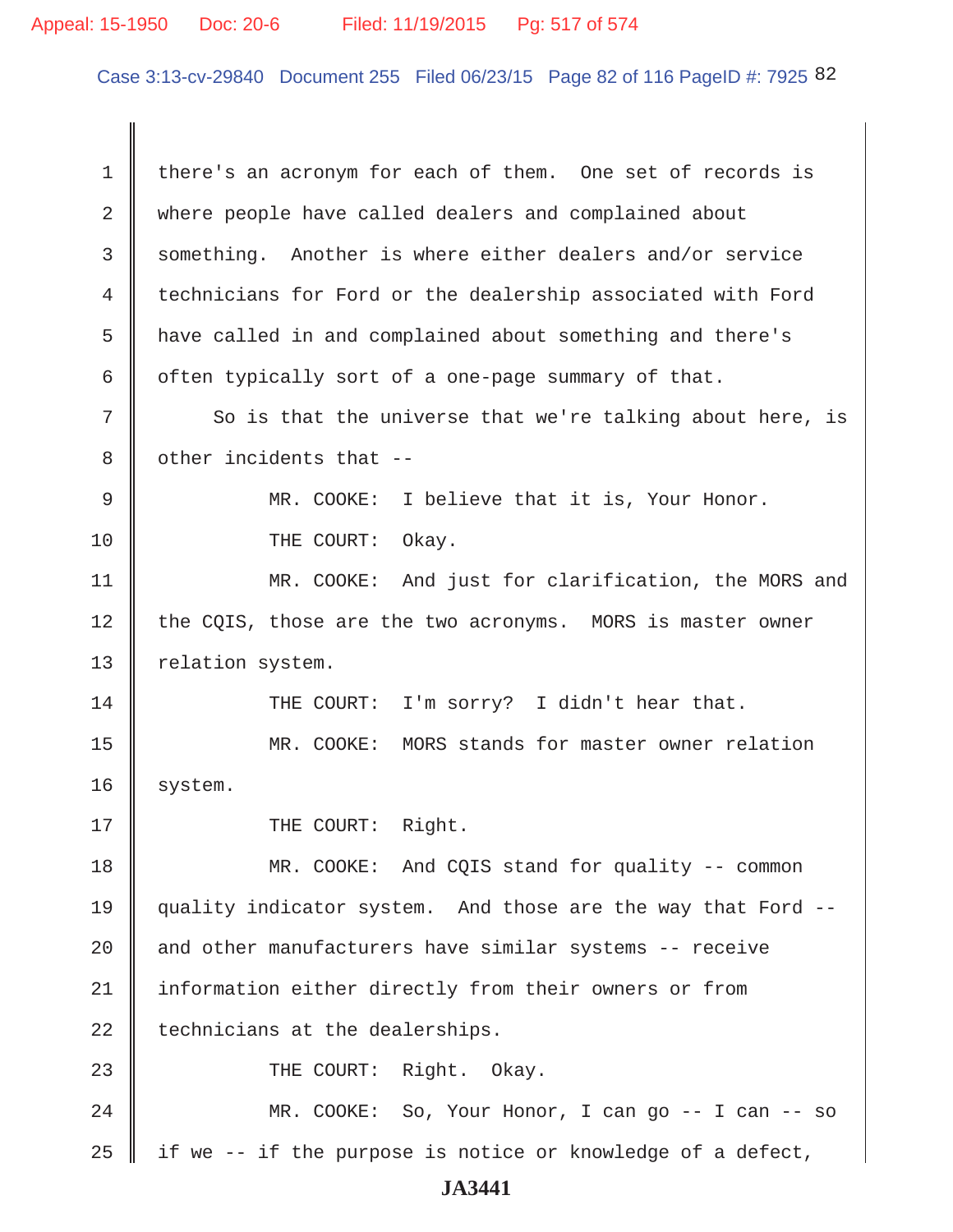## Appeal: 15-1950 Doc: 20-6 Filed: 11/19/2015 Pg: 518 of 574

Case 3:13-cv-29840 Document 255 Filed 06/23/15 Page 83 of 116 PageID #: 7926 83

1 then obviously the incident would have to happen before the, 2 in this instance, Mr. Nease's  $-$  before the manufacture 3 actually of Mr. Nease's vehicle. 4 And so the *Olson* matter, for example, occurred prior to 5  $\parallel$  the design decisions that were made in the Nease vehicle. So 6  $\parallel$  that case can't be notice --7 || THE COURT: *Olson* was before? 8 || MR. COOKE: Yes, sir. 9 || THE COURT: All right. 10 MR. COOKE: It's also a '98 Explorer, and there's 11 another one that we'll talk about that was also a -- alleged 12 | to be either a '97 or '98 Explorer. 13 So *Olson* can't be -- they can't have a proper purpose for 14 *Olson*. 15 | I apologize, Your Honor. I think I misspoke. 16 COURT: Okay. 17 MR. COOKE: The *Olson* incident happened after the  $18$  Nease  $-$ 19 THE COURT: Right. So the defect alleged in *Olson* 20 didn't arise until after the Nease vehicle was made. 21 || MR. COOKE: Correct. 22 || THE COURT: Yeah. That's fine. 23 MR. COOKE: Thank you. So in the order as they are 24 | presented, I think, in the plaintiffs' briefing, there's a  $-$ 25 there is a case called *Woddail*, or it's an incident called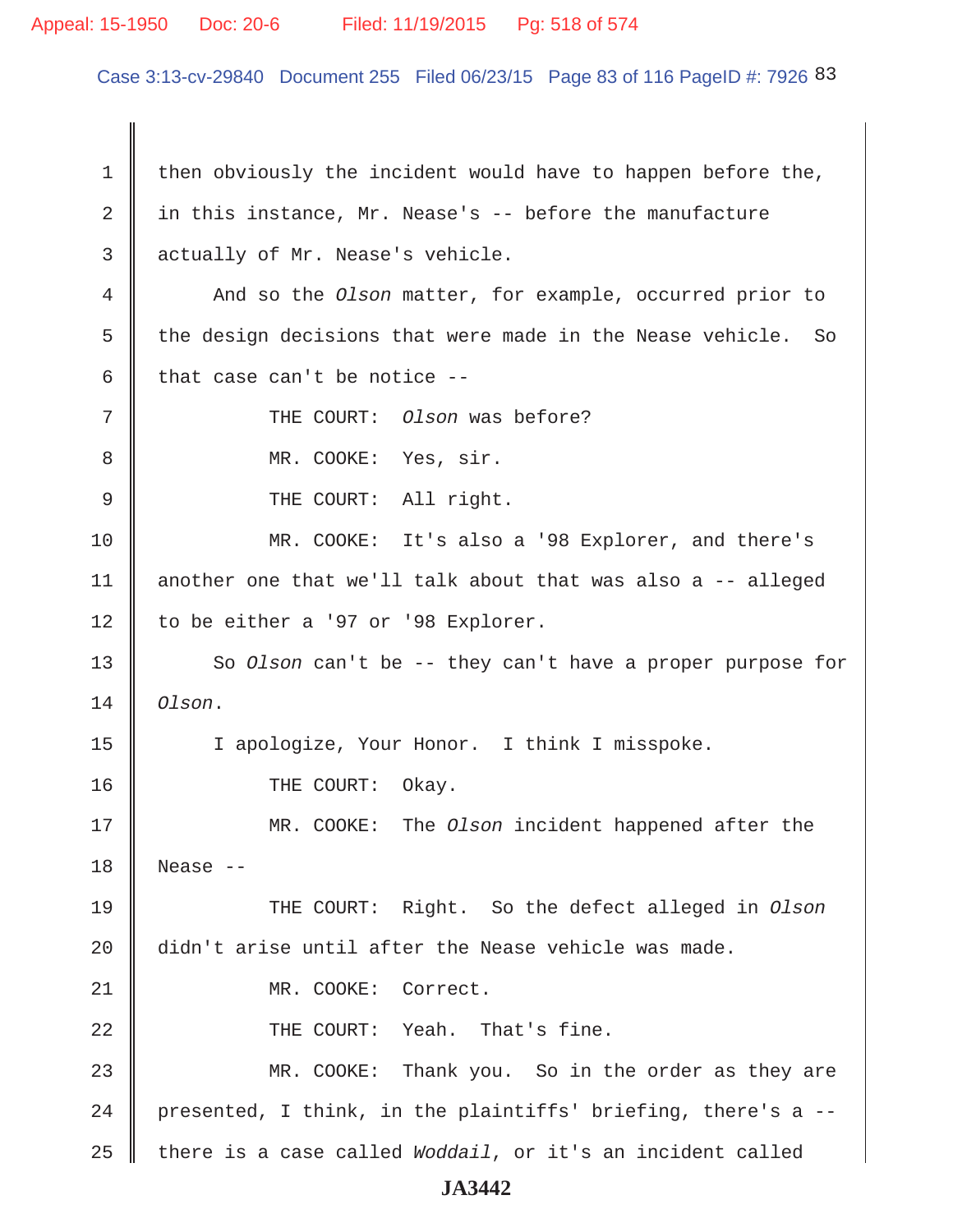#### Appeal: 15-1950 Doc: 20-6 Filed: 11/19/2015 Pg: 519 of 574

Case 3:13-cv-29840 Document 255 Filed 06/23/15 Page 84 of 116 PageID #: 7927 84

 1 Woddail, W-o-d-d-a-i-l. That involves apparently a '96 2 Explorer. That is a -- that's a different vehicle than we  $3$  have at issue in this case. It has a different engine 4 compartment and a different -- well, let me say this: 5 There's no showing in the record that there's any 6 similarity between the engine in the Explorer and the engine 7 in the Ranger. There's also no showing that they have the 8 same or substantially similar speed control cable, and we 9 have -- we have one that's from an Explorer. I don't know 10 || what  $-$  I think it's a '98. It's clearly not the same as  $-$ 11 || THE COURT: So Mr. Sero didn't tie these together  $12$  | for the plaintiff. 13 || MR. COOKE: No, sir. Your Honor, thank you. 14 | Mr. Sero hasn't tied any of the  $-$ - all  $-$ - the entire category, 15 his deposition testimony, and he was involved in some of 16 these, and he didn't tie any of them to the Neases. That's  $17$  the undisputed testimony. He then at his deposition and he 18 has then filed an affidavit to try to interpret what he said. 19 The Woddail matter happened on an interstate. It was a 20 | 70-mile-an-hour incident. Apparently the cruise control was 21 being used. 22 Mr. Nease was not using his cruise control. Mr. Nease 23 was driving on MacCorkle Avenue, which was where the speed had 24  $\parallel$  changed from 40 to 50. It's a stop-lighted area. It's not a 25 divided interstate highway.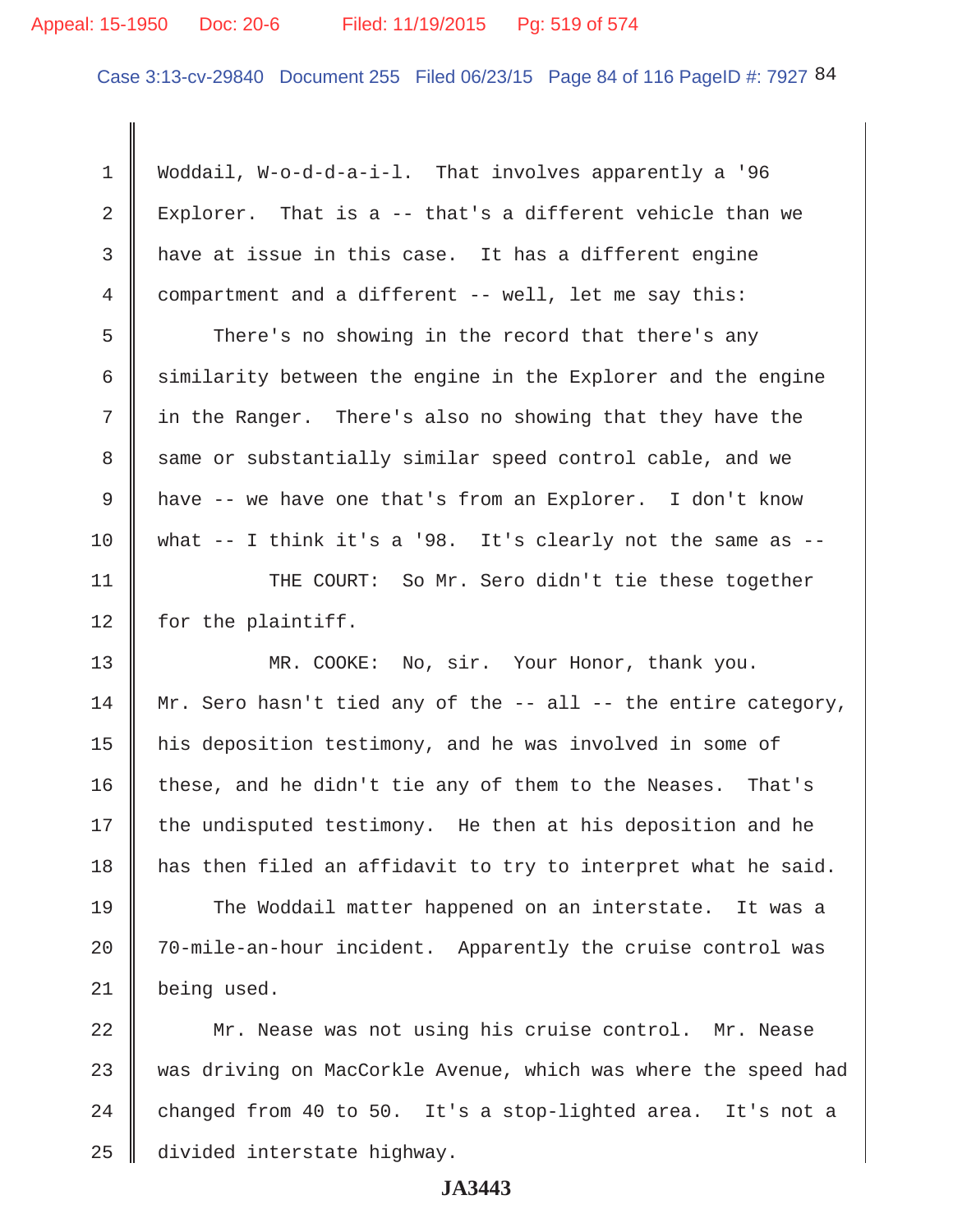## Appeal: 15-1950 Doc: 20-6 Filed: 11/19/2015 Pg: 520 of 574

Case 3:13-cv-29840 Document 255 Filed 06/23/15 Page 85 of 116 PageID #: 7928 85

1 Mr. Woddail says he tapped the brake and then he stepped 2  $\parallel$  on the brake and then turned the cruise off, and he then 3 brought his vehicle to a stop. So that would not appear to be  $4 \parallel$  anything like what Mr. Nease has described. 5 And I can go through them one at a time, Your Honor. If 6 that's the best way for the record to do it, I'll go through  $7 \parallel$  all of them. 8 THE COURT: I don't know how many there are. 9 MR. COOKE: I think I have -- I noted -- I don't 10 know how many the plaintiffs intend to offer, but I did 11 | prepare for the ones that they mentioned in their briefing. 12 THE COURT: Okay. Let's do that at least, then. 13 MR. COOKE: Okay. Your Honor, the *Olson* case we've  $14$  | talked about. 15 || THE COURT: Yes. 16 MR. COOKE: And also the facts of that accident are 17 || also different. 18 The Hackney matter involves a 1997 Ranger. There's no 19 evidence as to what speed control was used. And there's no 20  $\parallel$  evidence whatsoever, except Mr. Sero's testimony that this 21 | isn't -- that it isn't the same if he knew about the Hackney 22 incident. 23 There is a different cable design in the Hackney Ford 24 Ranger, the '97 Ranger, for each engine that is offered with  $25$  that vehicle. So we don't have any evidence to show that that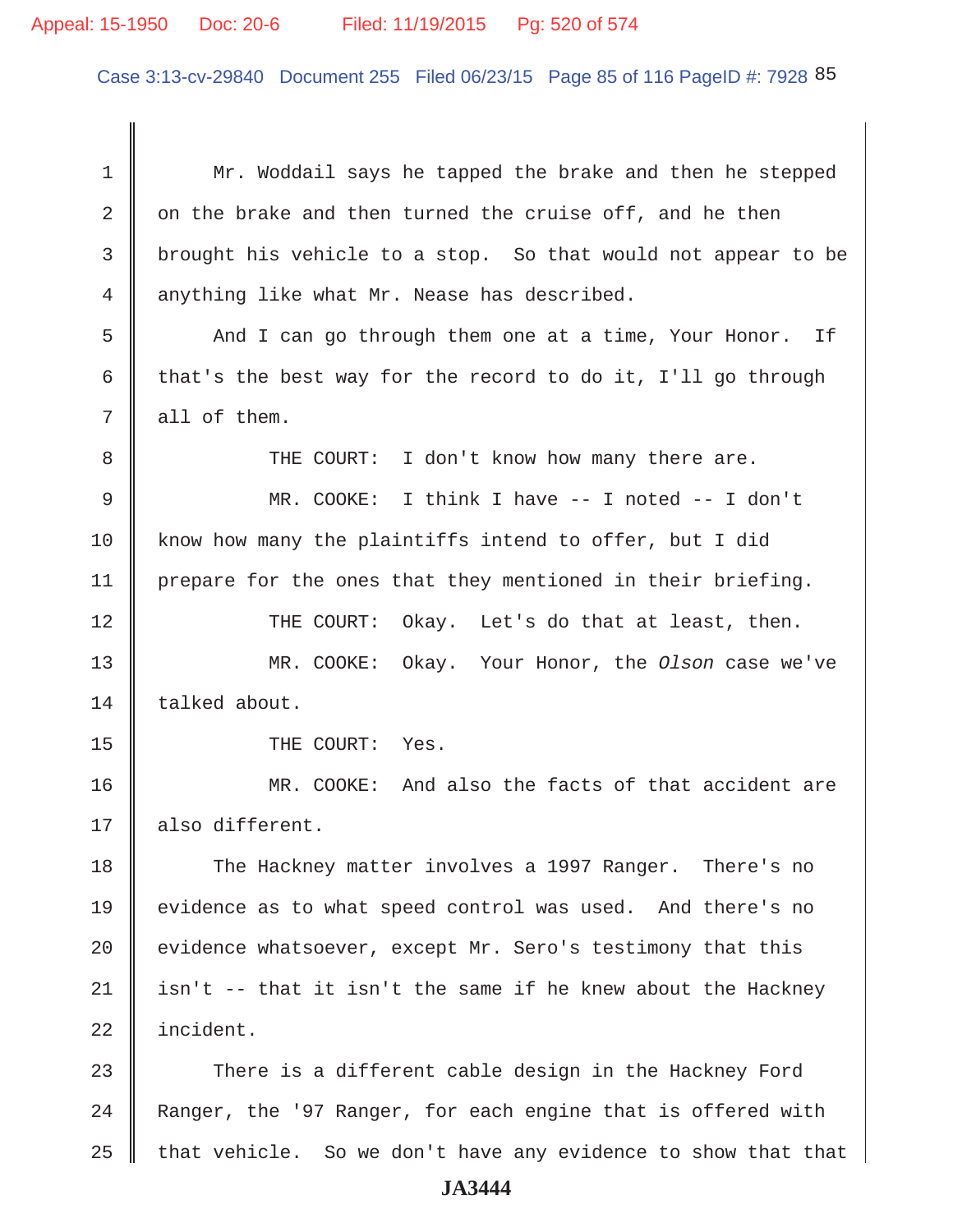#### Appeal: 15-1950 Doc: 20-6 Filed: 11/19/2015 Pg: 521 of 574

Case 3:13-cv-29840 Document 255 Filed 06/23/15 Page 86 of 116 PageID #: 7929 86

1 cable was the same as Mr. Nease's cable. 2 In fact, the FMEA that we talked about earlier, Your 3 Honor, discusses changes in the 1997 year that would have 4 applied to the 2001 Ranger. 5 **J** THE COURT: Okay. 6 MR. COOKE: Again, it's an interstate speed 7 | incident, and Mr. Hackney testified he was using his speed 8 | control, which Mr. Nease was not. 9 THE COURT: So it was cruise control. 10 || MR. COOKE: Yes, sir. 11 | Your Honor, the next matter is Casey Mulder, M-u-l-d-e-r. 12 THE COURT: That's the test driver? 13 || MR. COOKE: Yes, sir. 14 || THE COURT: I remember him. 15 MR. COOKE: Okay. The evidence -- and this is one 16 Mr. Sero knows about because he was involved in the *Huber* case 17 and I believe the deposition that was offered was from *Huber*. 18 And Mr. Sero says in his testimony that he does not believe or 19 generally he's not aware of any incident that is like Mr. 20 Nease's. And we have to presume that he knows about the 21 | others. 22 There's an email that the plaintiffs rely upon. The 23 email talks about a brake on/off switch. There's no 24 description really of the accident in the email that is

25 described. And then if you compare the exemplar cables in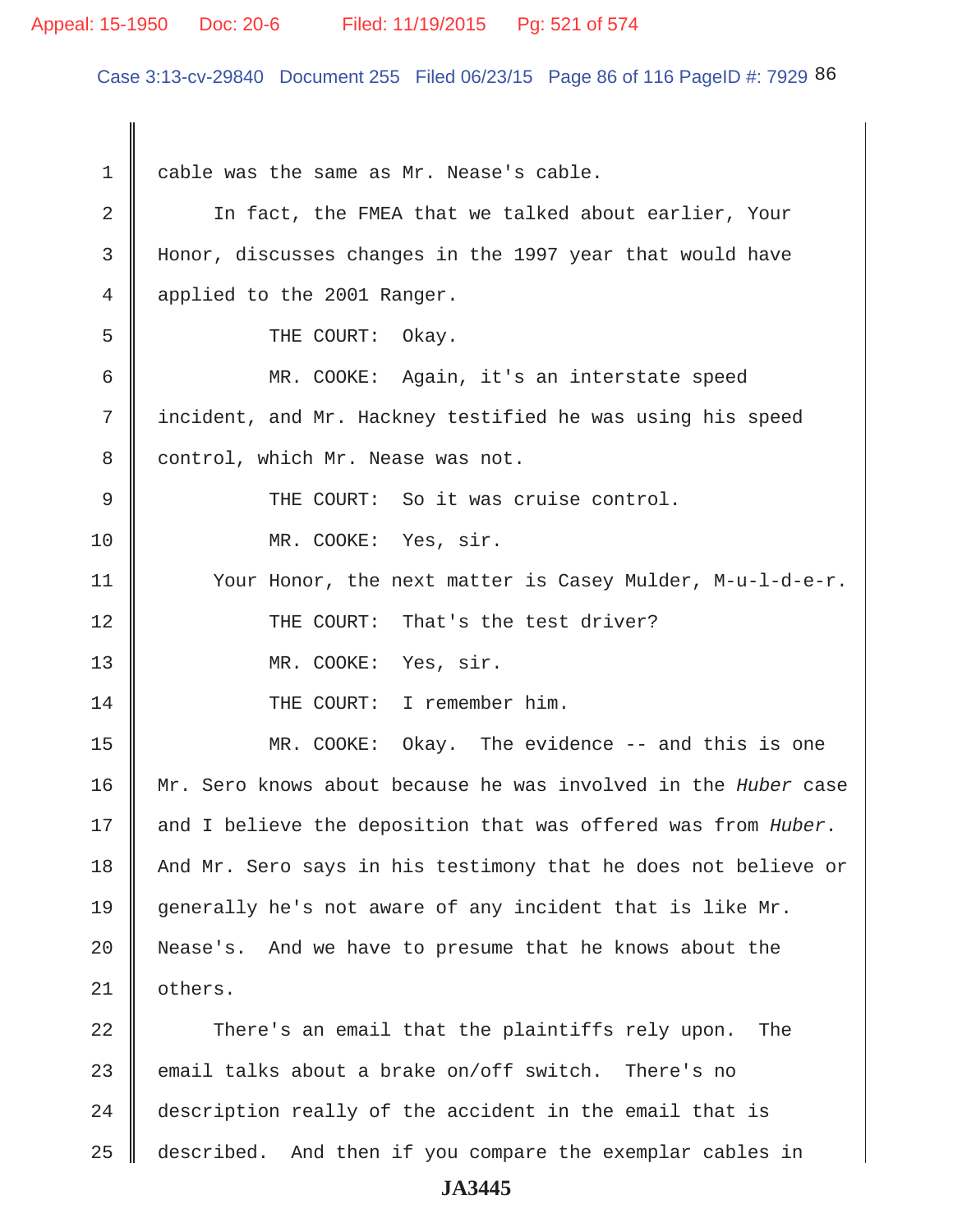#### Appeal: 15-1950 Doc: 20-6 Filed: 11/19/2015 Pg: 522 of 574

Case 3:13-cv-29840 Document 255 Filed 06/23/15 Page 87 of 116 PageID #: 7930 87

1  $\parallel$  a -- this is either a '97 or '98 Explorer -- and 2001 Ranger, 2 the cable is different. 3 THE COURT: Did Mr. Mulder testify about -- was it a 4 cruise control issue with him too, or did he say? 5 MR. COOKE: I don't know the answer to that, Your 6 Honor. I do not know the answer to that. 7 THE COURT: Okay. Go ahead. 8 MR. COOKE: The next one, Your Honor, is Miss Wise, 9 ||  $W-i-s-e$ . They didn't  $-1$  don't know if they intend to use 10 this one because there was no reference to Miss Wise in the 11 | response. 12 THE COURT: Is Miss Wise somebody you could use? 13 || MR. HEISKELL: We withdraw Miss Wise. 14 THE COURT: All right. We don't have to worry about 15 Miss Wise. 16 MR. COOKE: The same for Mr. Padilla? 17 || MR. HEISKELL: No, we want to talk about --18 MR. COOKE: Okay. Mr. Padilla, Your Honor, was 19 driving -- 20 || THE COURT: Say that name again. 21 MR. COOKE: Padilla, P-a-d-i-l-l-a. 22 **COURT:** Okay. 23 MR. COOKE: This is an incident in a Lincoln 24 Navigator. I do not have the model year. It's a low-speed,  $25$  | less-than-10-mile-an-hour incident, on a snowy drive with 2 to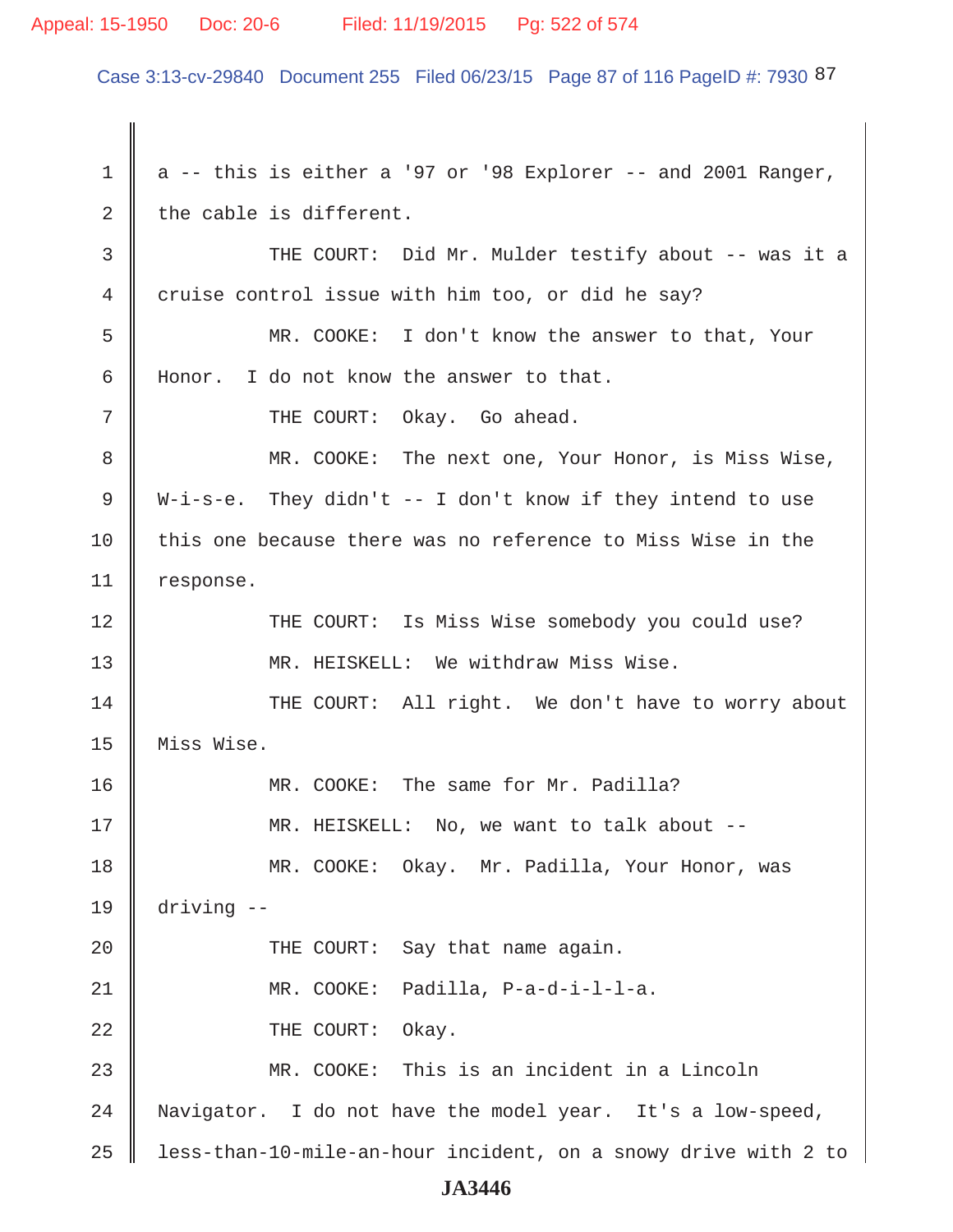#### Appeal: 15-1950 Doc: 20-6 Filed: 11/19/2015 Pg: 523 of 574

Case 3:13-cv-29840 Document 255 Filed 06/23/15 Page 88 of 116 PageID #: 7931 88

1 3 inches of snow. And apparently Mr. Padilla hits the brakes  $2 \parallel$  and slid into a tree. 3 And, Your Honor, those are -- and then the other -- there 4 are no specific MORS or CQIS events that have been identified  $5 \parallel$  by the plaintiffs. 6 | THE COURT: They, as I recall, as one of their  $7 \parallel$  responses -- and I don't know which one it was -- they 8 included a bunch of the records from those two reporting  $9 \parallel$  systems for which you've cited the acronym. 10 NR. JAVINS: MORS and COIS. 11 || THE COURT: Yes. So, first -- well, does the 12 | plaintiff agree that with the addition of those documents, 13 Mr. Cooke has identified all of the prior incidents that 14 plaintiff intends to offer as evidence? 15 || MR. HEISKELL: I think so, Your Honor, yes. 16 **I** THE COURT: Okay. 17 MR. COOKE: And the one other point I want to make 18  $\parallel$  and I'll sit down, Your Honor, is that the plaintiffs I think 19 have -- I think we've made some progress here in identifying 20  $\parallel$  what the defect theory is. The plaintiffs have relied, I 21 think, largely on some testimony that Ford used a Next 22 Generation speed control system across different vehicle  $23$  | lines. 24  $\parallel$  The testimony also says that each -- within each vehicle,

 $25$  there were different cable designs that may be how the cable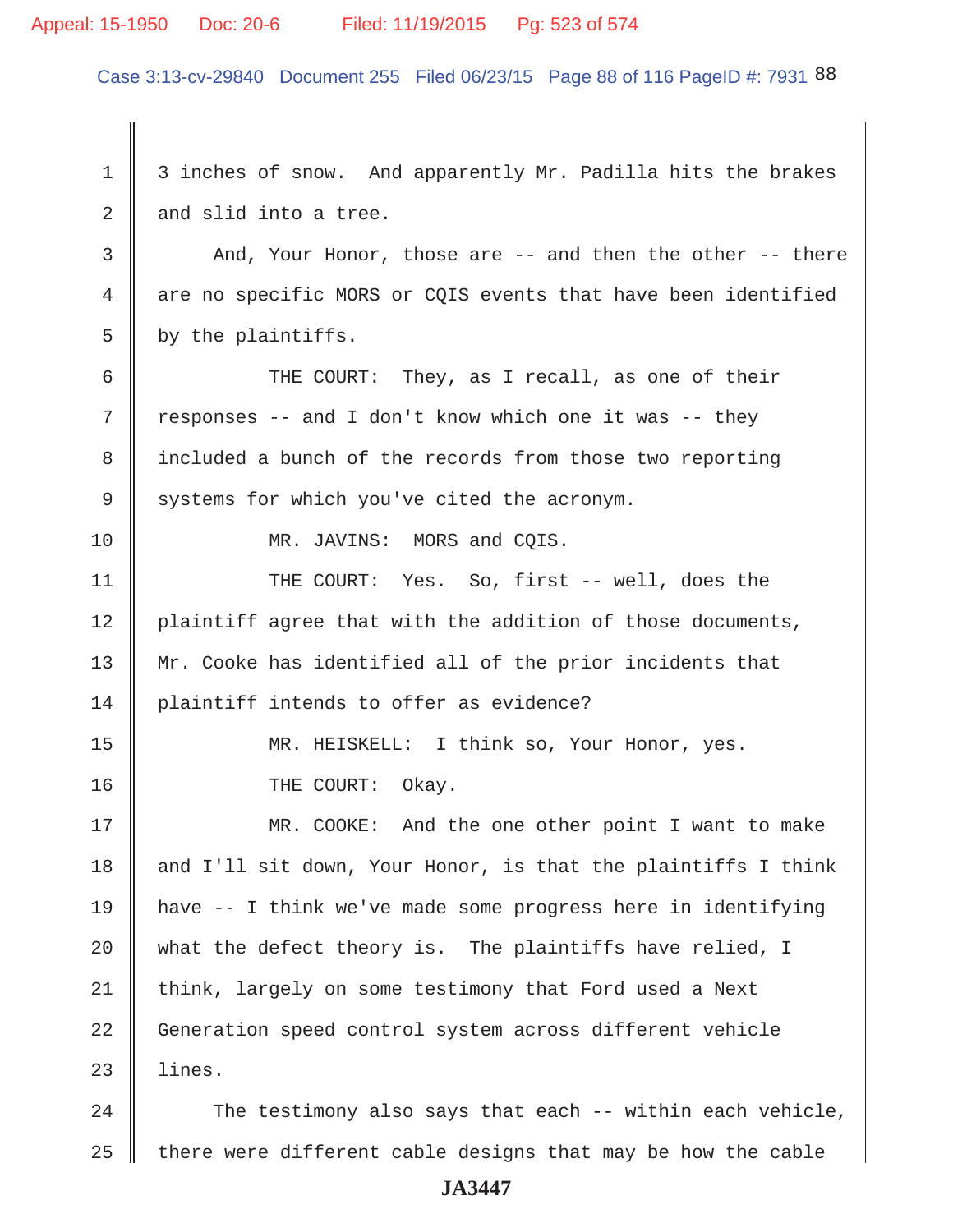### Appeal: 15-1950 Doc: 20-6 Filed: 11/19/2015 Pg: 524 of 574

Case 3:13-cv-29840 Document 255 Filed 06/23/15 Page 89 of 116 PageID #: 7932 89

 1 functions, as well as how it's routed and packaged within a 2 vehicle; and that then even within a vehicle model, you may 3 have a different cable packaging because of, you know, what  $4 \parallel$  engine is in that particular vehicle. 5 So, Your Honor, I just wanted to make sure the record was 6 clear about that. 7 || THE COURT: Thank you. 8 MR. COOKE: Thank you. 9 || THE COURT: All right. Mr. Heiskell? 10 MR. HEISKELL: Thank you, Your Honor. I was struck 11 | by Mr. Cooke's glossing over of what Mr. Woddail actually went 12 through. This is quoting from a letter Mr. Woddail sent to 13 the president of Ford Motor Company after his wife and 14 daughter were put at risk when his Ford Explorer would not 15 disengage on that highway. 16 He said, "I first tapped on the brake. This failed to

17 disengage the cruise control. I then stepped on the brake and 18 simultaneously pressed the cruise control off button on the 19 steering wheel. Neither of these actions turned the cruise 20  $\parallel$  control off. By this time, we were quickly closing on the car  $21$  to our front," which is exactly what Mr. Nease's problem was.

22 || THE COURT: I'm going to stop you there. I remember 23 this quote. But the fact is that Mr. Woddail is reporting a 24 | problem with the cruise control, not, it seems to me, a  $25$  | problem that creates an inference that there was a mechanical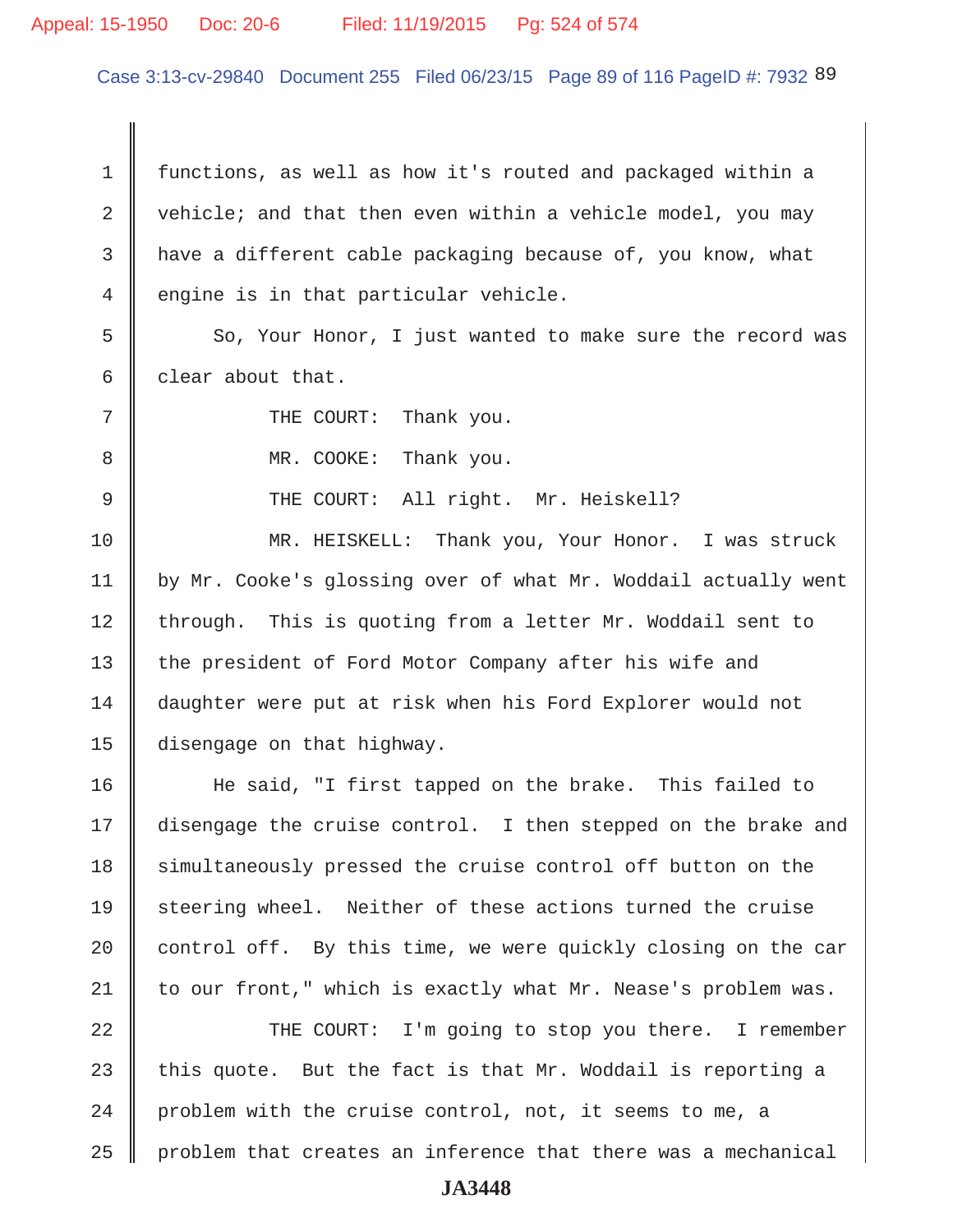#### Appeal: 15-1950 Doc: 20-6 Filed: 11/19/2015 Pg: 525 of 574

Case 3:13-cv-29840 Document 255 Filed 06/23/15 Page 90 of 116 PageID #: 7933 90

1 | obstruction somewhere within the cables.

2 MR. HEISKELL: We're offering this for notice. 3 Their defense is if you step on the brake -- all you have to 4 do is step on the brake; the brake will always overcome the 5 | open throttle.

 6 THE COURT: Well, wait. We've already acknowledged  $7 \parallel$  that this is not a case where you're alleging that the brakes 8 were defective.

9 MR. HEISKELL: True, Your Honor.

10 THE COURT: Okay. So whether the brakes are 11 | effective or not with respect to a cruise control malfunction 12 || isn't the issue. If the malfunction was the cruise control 13 || and not a physically obstructed cable, then I don't see how 14 l it's relevant.

15 || MR. HEISKELL: Here's the point, Your Honor: There 16  $\parallel$  are three things that can hold the throttle open. One is the 17 driver's foot. Two is a stuck cable that we're talking about 18 here.

19 || THE COURT: Right.

20 MR. HEISKELL: Or three is the electronics of the  $21$  speed control through this cable holding the throttle open. 22 Those three things can do it.

23 Now, Ford basically says it doesn't matter; brakes will 24 always overcome.

25 || THE COURT: And in a sense, it doesn't matter to me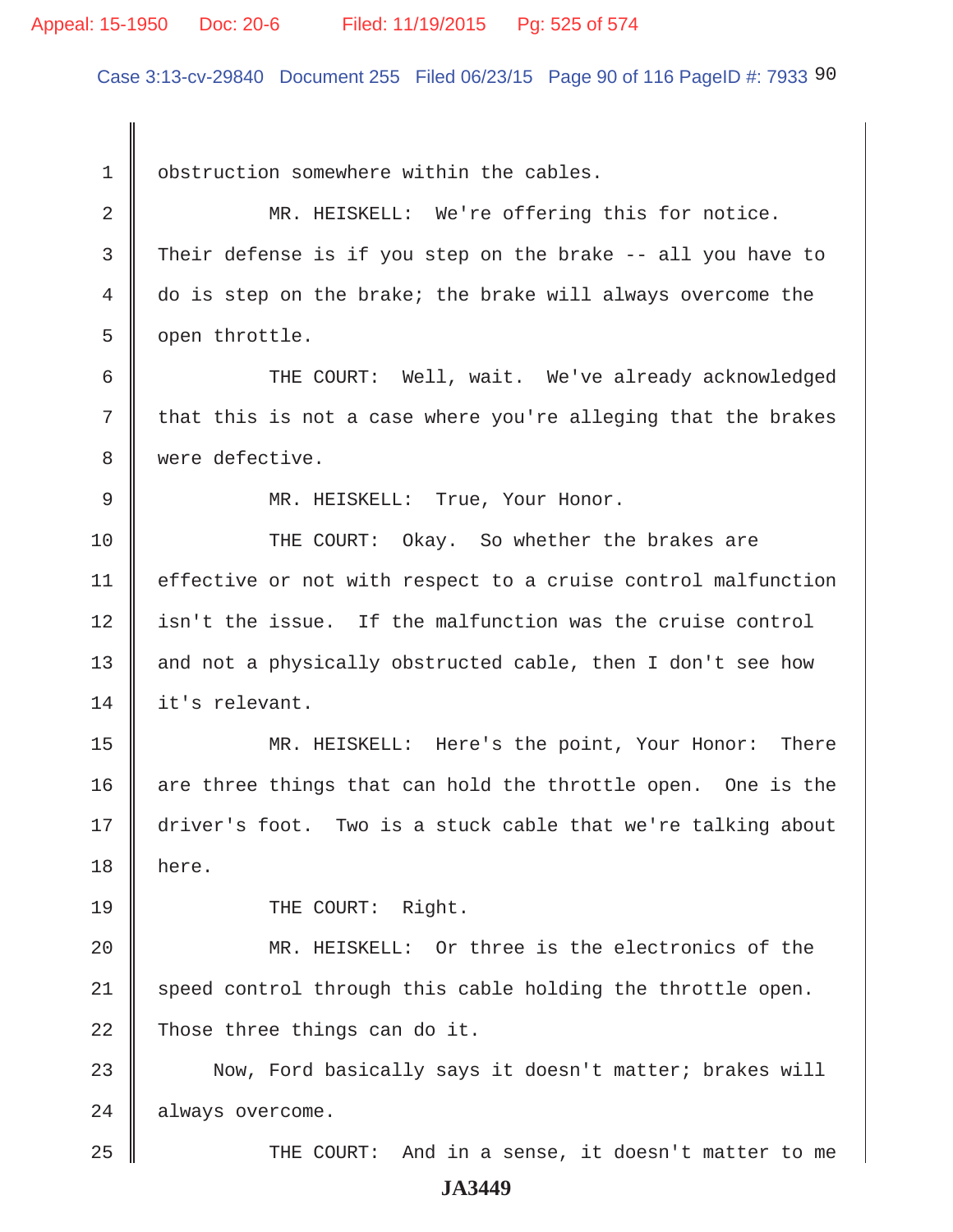## Appeal: 15-1950 Doc: 20-6 Filed: 11/19/2015 Pg: 526 of 574

Case 3:13-cv-29840 Document 255 Filed 06/23/15 Page 91 of 116 PageID #: 7934 91

 1 whether the brakes were good enough to stop this acceleration  $2 \parallel$  or not. The brakes aren't alleged to be defective. So the 3 question is, what defect did Mr. Woddail have in his car 4 that's the same or similar to the defect you've alleged in 5 Mr. Nease's car?

 6 In Mr. Nease, you say the defect is a cable that's 7 physically obstructed. In Mr. Woddail, it's not a cable 8 that's physically obstructed. It's a problem with the cruise 9 control.

10 So it seems to me that there's not the same defect. Even 11 | though the same countermeasure didn't prevent Mr. Woddail's 12 problem any more than Mr. Nease's problem, allegedly, isn't 13 || proof that the defect is the same. It's not proof of 14 knowledge of the same defect. It's not the same defect.

15 MR. HEISKELL: Right, Your Honor. We don't offer it 16  $\parallel$  to prove that that's the defect. What we offer it to prove is  $17$  that when Ford stands in front of this jury and says the 18 brakes will overcome it, that Mr. Nease -- all he had to do 19 was put his foot hard enough on that brake and hold it there 20  $\parallel$  and that vehicle would have stopped --

21 THE COURT: Well, that's going to really confuse a  $22$   $\parallel$  jury because now you're saying that it's not just a defect in 23 the accelerator pedal being stuck; it's that the brakes don't  $24$  | fix that problem. And now you're saying the brakes also don't 25  $\parallel$  fix this other problem that results in going too fast. But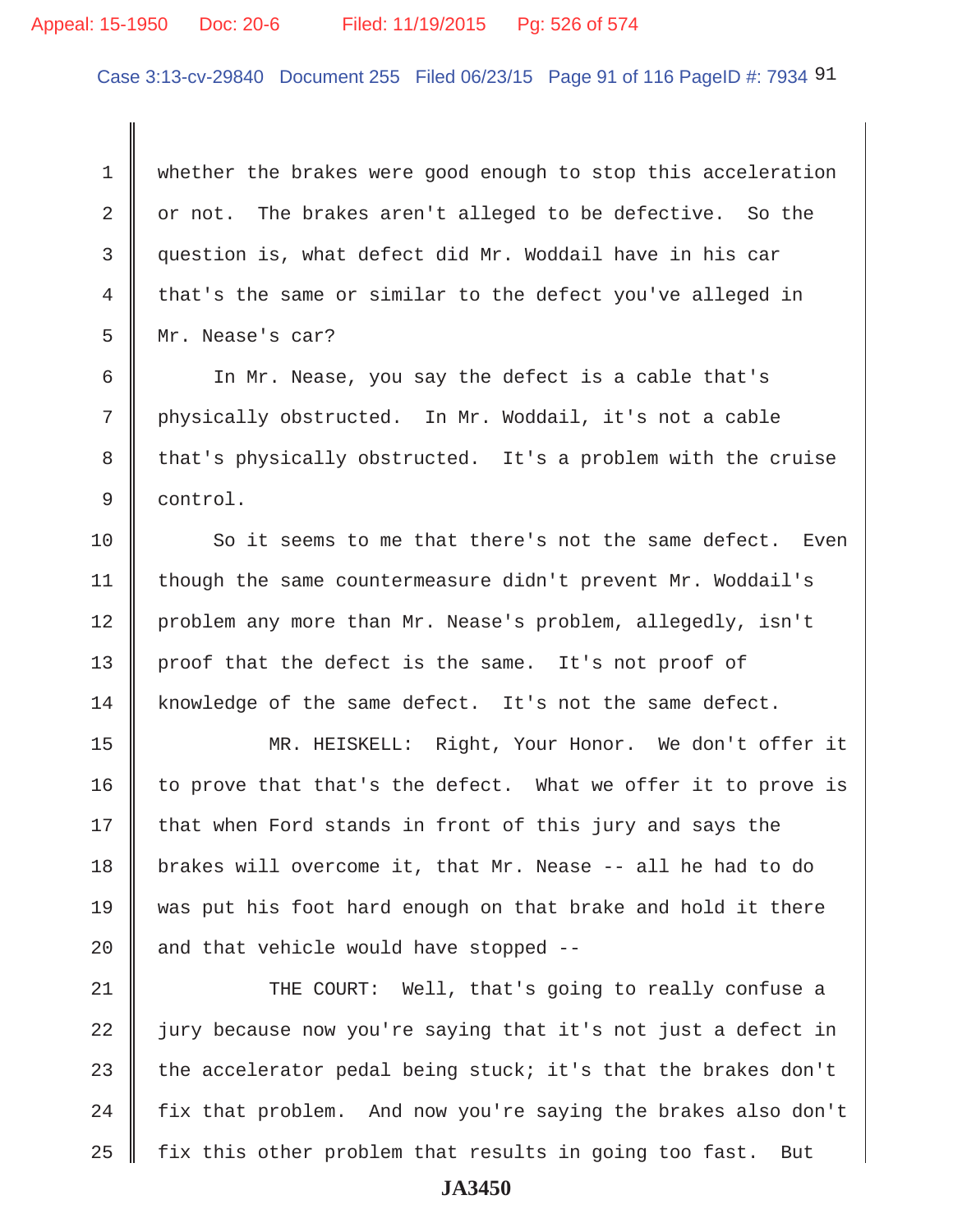## Appeal: 15-1950 Doc: 20-6 Filed: 11/19/2015 Pg: 527 of 574

Case 3:13-cv-29840 Document 255 Filed 06/23/15 Page 92 of 116 PageID #: 7935 92

 1 that's -- that, it seems to me, is confusing and misleading to 2 the jury. And that's going to make the jury start to think, 3 as it would me, that you're complaining that the brakes aren't 4 good enough, the brakes won't stop you when the accelerator 5 pedal is stuck, it won't stop you when the cruise control is  $6 \parallel$  on. 7 Sut if the defect that you're alleging is that the cable 8 is bound, evidence that there's a different defect that can  $9 \parallel$  result in high speed is just not the same thing. 10 MR. HEISKELL: And I understand perfectly, Your 11 Honor. You're absolutely correct. But what this jury is 12 going to hear from opening statement through closing argument 13 from Ford is that all a driver has to do, if he's confronted  $14$  with an open throttle, no matter what the cause, if it's stuck 15 there, all he has to do is put on brakes. 16 We have -- in fairness, we should be able to rebut that 17 Weith a Mr. Woddail, who's 6'3", 220. He's a U. S. supervisor 18 of U. S. Marshals in St. Louis, who said, It took me 19 seven-tenths of a mile to stop this thing. The brakes were on 20  $\parallel$  fire. When I got out, I could barely stand up.

21 THE COURT: All right. I don't want to cut off all 22  $\parallel$  of the discussion of this. I do want to make sure I get the 23  $\parallel$  fundamental point to see if we can move along.

24 So with regard to Woddail and Hackney at least, you would 25  $\parallel$  seek to offer their incidents as other incidents because it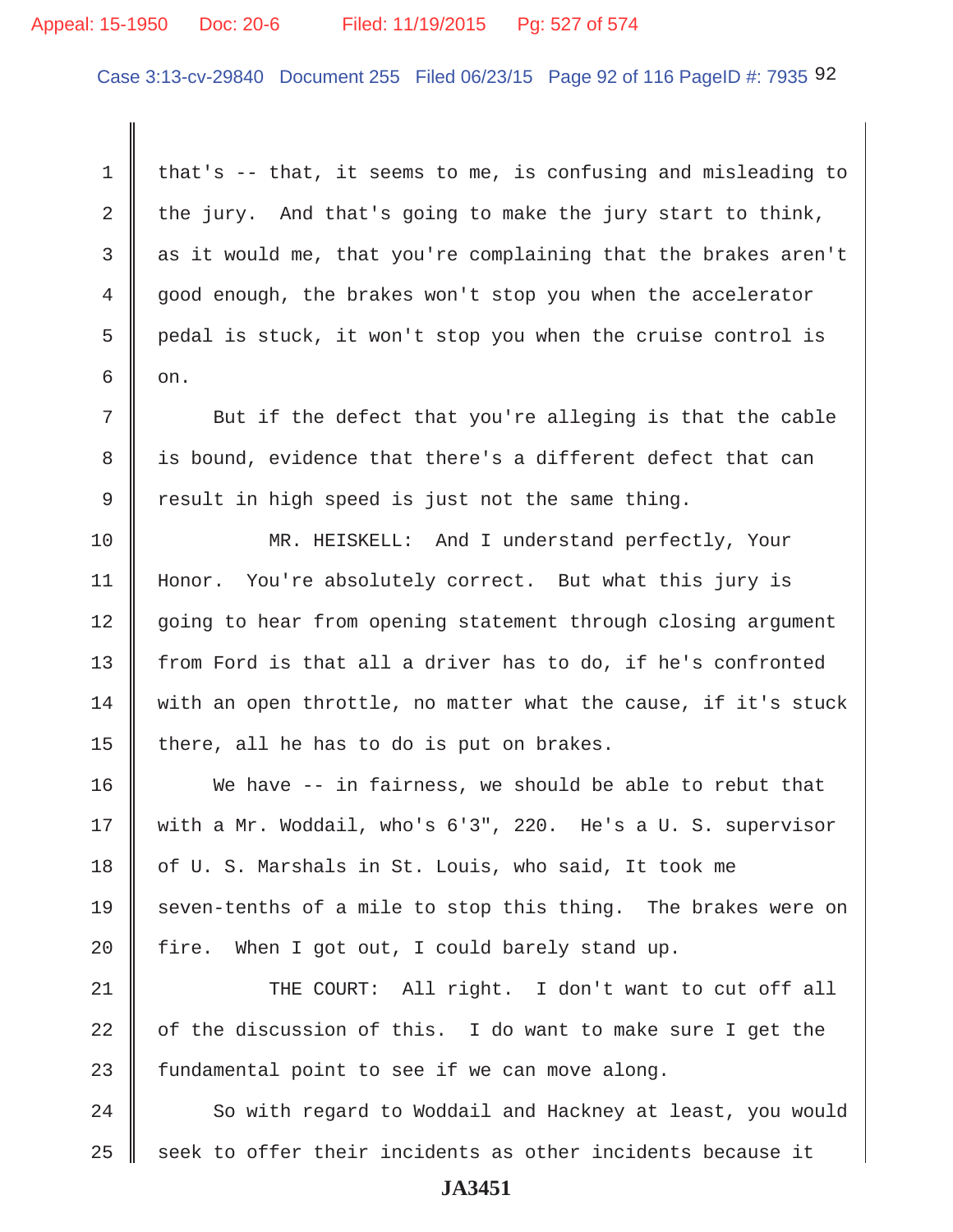## Appeal: 15-1950 Doc: 20-6 Filed: 11/19/2015 Pg: 528 of 574

Case 3:13-cv-29840 Document 255 Filed 06/23/15 Page 93 of 116 PageID #: 7936 93

 1 demonstrates that the brakes will not overcome a stuck 2 accelerator, whether the accelerator is stuck or "on" because  $3 \parallel$  of obstruction to the cable, the defect you've alleged here,  $4 \parallel$  or another problem, or any other problem, for that matter, 5 including in their case the specific that somehow the cruise 6 control wasn't working right. 7 || MR. HEISKELL: Again, we're offering it to counter  $8 \parallel$  their -- Ford's defense, which is that all you have to do to  $9 \parallel$  stop this thing is to apply brakes. 10 || THE COURT: Okay. 11 || MR. HEISKELL: And that's --12 THE COURT: All right. Let me -- I'm going to think 13 | about that. 14 || MR. HEISKELL: Okay. Thank you. 15 || THE COURT: Now, what about all the reports from the 16 dealers and service techs? 17 MR. HEISKELL: If we may, we're going to split this 18 up. There's one other, though --19 THE COURT: Go ahead. 20 MR. HEISKELL: -- personal -- two personal reports 21 | from Ford employees. 22 Now, Your Honor, here's Casey Mulder who was asked to 23  $\parallel$  test drive a Ford Explorer from the same family as the Ranger. 24  $\parallel$  And he's got it out and he gets into a situation where he 25  $\parallel$  can't shut the throttle down, and he's forced to stamp on the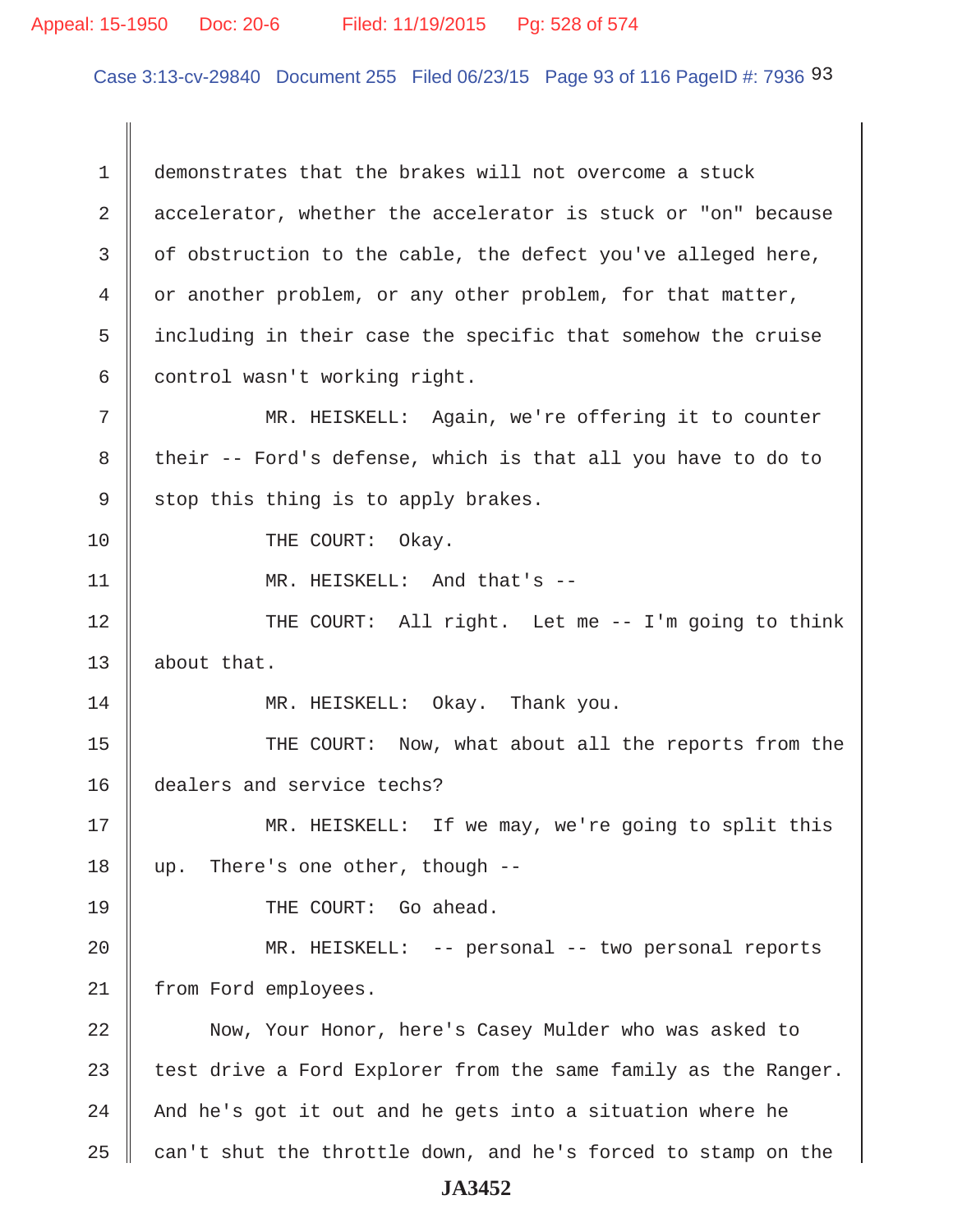## Appeal: 15-1950 Doc: 20-6 Filed: 11/19/2015 Pg: 529 of 574

Case 3:13-cv-29840 Document 255 Filed 06/23/15 Page 94 of 116 PageID #: 7937 94

1 | brakes. And said, It's a good thing that I go to the gym 2 every day to have enough force to hold my foot on the brakes  $3 \parallel$  to bring this thing to a stop. If this happened to a 4 customer, he's in big trouble. 5 | He put those words in caps. 6  $\parallel$  THE COURT: This would fall within the same 7 || reasoning that you just discussed --8 || MR. HEISKELL: Yes, Your Honor. 9 || THE COURT: All right. 10 MR. HEISKELL: And the same thing with Mr. Padilla, 11 | a vice-president of Ford Motor Company. It is pretty curious  $12$  | the way Ford handled that one. 13 || He reported he took his Lincoln Navigator into the shop 14 at Ford Motor Company. It was a special lease deal that he 15 gets because he's the vice-president. He takes it in and 16  $\parallel$  says, Check this out. Something is going wrong with this car. 17 I couldn't get it stopped. I ran off my driveway at my 18 country home and hit a tree or some bushes. 19 And the point is, Ford didn't suggest to him that he 20 Should have pressed harder on the brake. He obviously pressed 21 harder on the brake, couldn't overcome the open throttle. So  $22$  it's the same issue, Your Honor, with those four witnesses. 23 THE COURT: Did he say why he thought it was an open  $24$  throttle? 25 MR. HEISKELL: He didn't.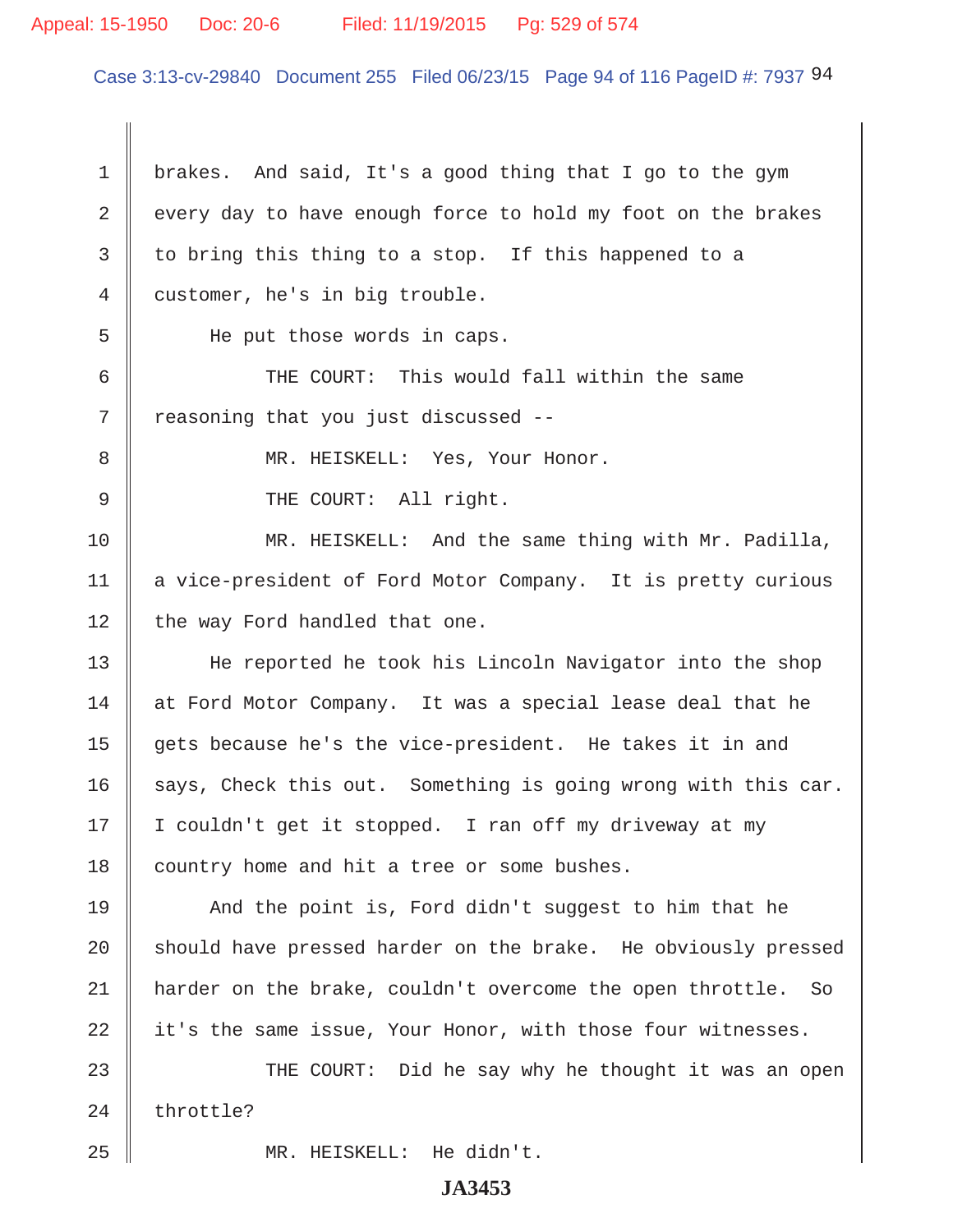Case 3:13-cv-29840 Document 255 Filed 06/23/15 Page 95 of 116 PageID #: 7938 95

1 || THE COURT: Okay. 2 || MR. HEISKELL: He asked the shop people to look into 3 it. So some poor American is driving that Navigator around to 4 date somewhere. 5 || THE COURT: All right. Okay. 6 | Mr. Javins, do you want to address the complaint reports 7 made to Ford? 8 || MR. JAVINS: I will, and I'll also add, for what 9 it's worth, the failure mode effects analysis, whichever 10 iteration, I'm simply saying binding is binding. And so 11 | whether it's because  $-$ - because one way the throttle might be 12 stuck open, because it doesn't respond to brake input, or one 13 | of the ways it may stay stuck open is binding. And every time  $14$  it says binding, you're going to find a finding that, This is 15  $\parallel$  so remote that we didn't do anything to take corrective 16 action. 17 Sigger picture, I'm giving you that. Okay. Binding is 18 binding. And regardless if it sticks on its own or if it 19 fails to disengage because someone has turned the throttle --  $20$  | I'm sorry -- the speed control or the cruise control on, 21 binding is binding according to the failure mode effects 22  $\parallel$  analysis because at the right-hand side it always says binding 23  $\parallel$  is binding. It's a 10, but it's remote. 24  $\parallel$  And so that takes us to the MORS. Are you --25 THE COURT: Well, yeah, I still don't quite **JA3454**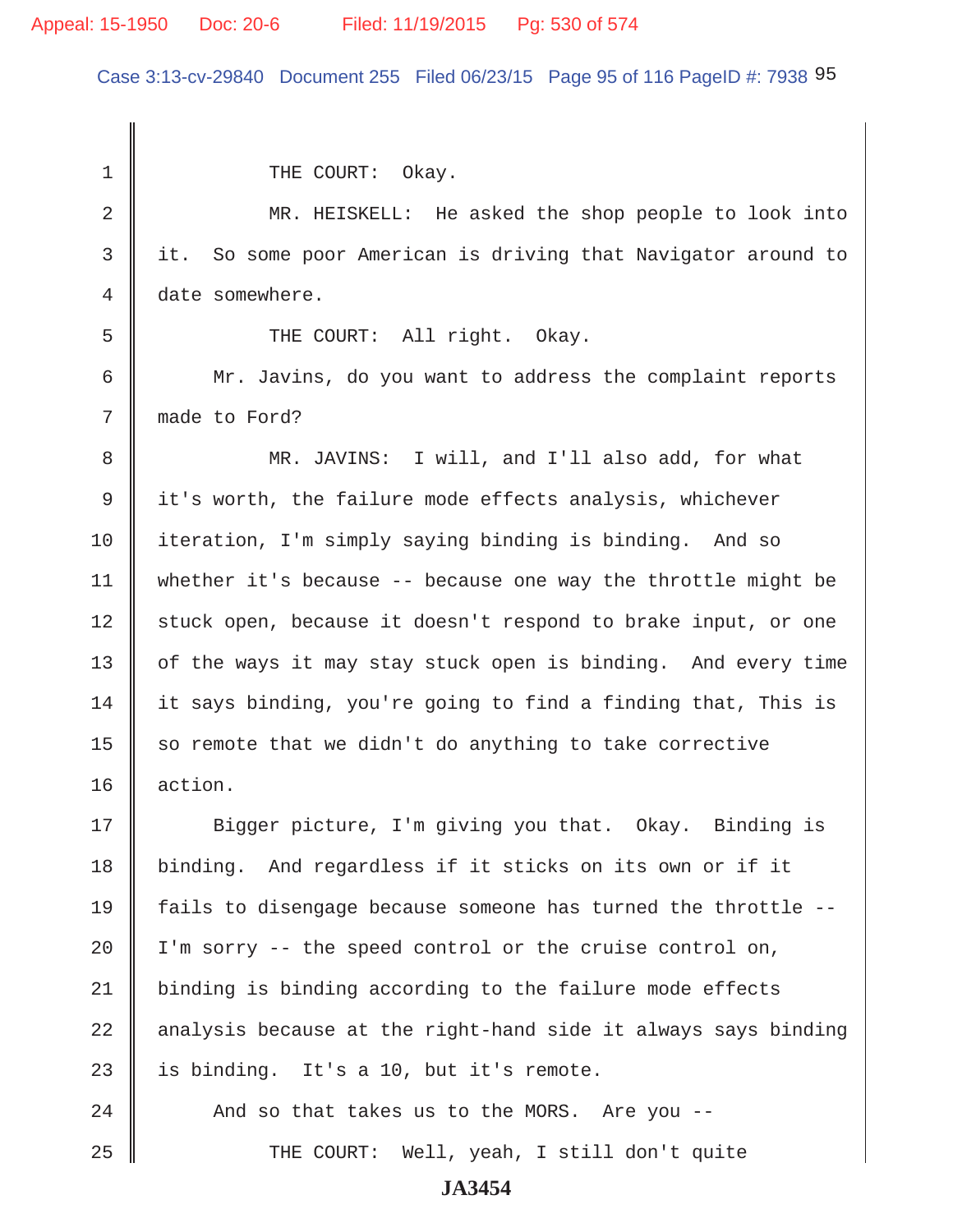### Appeal: 15-1950 Doc: 20-6 Filed: 11/19/2015 Pg: 531 of 574

Case 3:13-cv-29840 Document 255 Filed 06/23/15 Page 96 of 116 PageID #: 7939 96

1 understand. You know, if one of the failure modes was that 2 Somehow the cruise control signal isn't being properly handled 3 and that's causing the accelerator to stick, that's not what 4 | you're saying.

 5 MR. JAVINS: That's not an allegation here. I'm 6 simply saying that -- I'm going a little far afield. For the 7 Court's informational purposes, binding can be because the 8 speed control cable just binds. It can also bind because you 9 mean to turn it off with your little off button, but because 10  $\parallel$  of mechanical binding, it doesn't disengage. Or you can try 11 | to disengage it through your brake pedal; and because there's 12 mechanical binding, it doesn't disengage.

13 COURT: Okay.

14 MR. JAVINS: My point is, binding is binding.

15 || THE COURT: All right. I've got you. I've got you. 16 | I agree with you.

17 MR. JAVINS: As for the MORS reports, those are 18 customer calls, actual owners calling into Ford's hotline. 19 It's been in different places. Dearborn, Michigan --

20 || THE COURT: All right. I read through a good 21 | sampling of those.

22 MR. JAVINS: The point of that -- and, admittedly, 23 we don't have the follow-up diagnostics. But, again, as 24  $\parallel$  you've heard me discuss throughout the day, the analysis --25  $\parallel$  the end of the analysis is this event or a stuck throttle --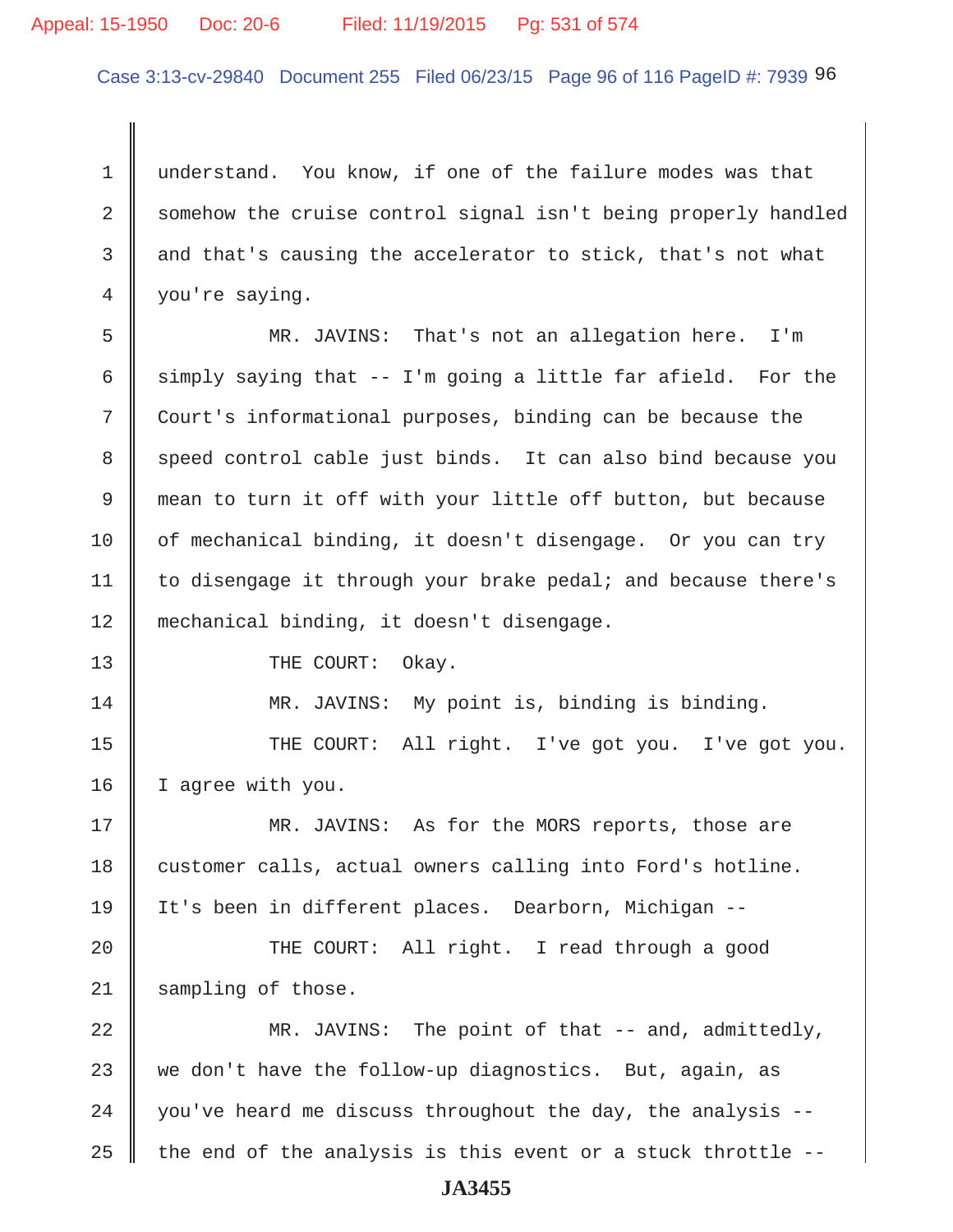## Appeal: 15-1950 Doc: 20-6 Filed: 11/19/2015 Pg: 532 of 574

Case 3:13-cv-29840 Document 255 Filed 06/23/15 Page 97 of 116 PageID #: 7940 97

1 and ultimately all of these consumers are saying, you know, My  $2 \parallel$  throttle stuck.

 3 My point, Your Honor, or the point of offering that 4 evidence is Ford maintains that it's a remote finding, okay? 5 This is I don't know that it's as remote as Ford says it is. 6 And that's chiefly what it is. It's, slash, notice, but these 7 are all 2001 Ford Rangers, and so it's hard to say that 8 they're different, okay? And they're all customers 9 complaining of a stuck throttle, or words of that import.

10 THE COURT: Did you see to it that's only as going 11 | to as evidence of notice or knowledge of the possible defect?

12 MR. JAVINS: And -- yes. And, Your Honor, as part  $13$  | of the analysis that this is not remote, as part of the 14 overall analysis --

15 || THE COURT: Well, sort of like a -- all right. Like  $16$  a general causation that demonstrates that it's possible for  $17$  | this defect to occur.

18 || MR. JAVINS: I fully expect -- it proves that it's 19 not so hypothetical. Thank you.

 $20$   $\parallel$  So when we talk about those FMEAs and we have a finding 21 within the FMEA, This is so remote, we're not going to address  $22$  | this -- okay? -- and that's the evidence.

23 This is it's not as remote as you say it is. And so it's 24 notice in that.

25 **COURT:** Okay.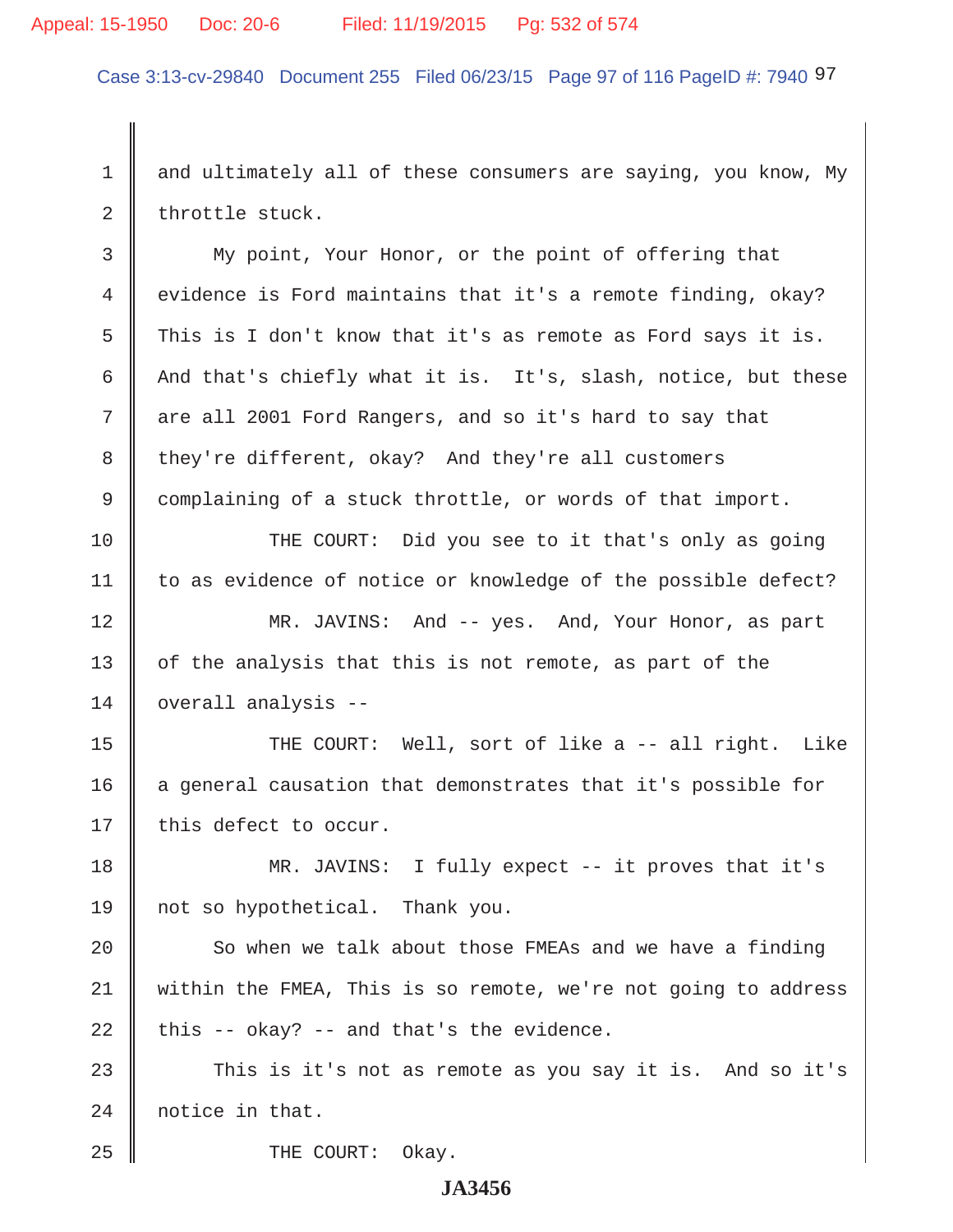## Appeal: 15-1950 Doc: 20-6 Filed: 11/19/2015 Pg: 533 of 574

Case 3:13-cv-29840 Document 255 Filed 06/23/15 Page 98 of 116 PageID #: 7941 98

1 MR. JAVINS: And the same for the COIS, Your Honor,  $2 \parallel$  except in that case, it's dealers call in. It's dealers call  $3$  in, Hey, this customer is talking about a stuck throttle. 4 And they run it in Ford's big computer and they say, 5 We've got no notice; we don't know about that. 6 || THE COURT: Couldn't replicate it. 7 MR. JAVINS: No, we just don't -- we've never heard 8 | of it. It's not a known. 9 CHE COURT: Okay. 10 MR. JAVINS: Now, known is defined. I don't want to 11 | speak out of turn. Phillip Moore, who's a fine witness, has 12 known as two -- two variables: One is it's reported. Two, 13 || it's understood.  $14$   $\parallel$  And so the point is, by definition, I think, in other 15 words, not understood by Ford. I don't want to say anything, 16 | but that's largely what Mr. Moore says. 17 || THE COURT: All right. 18 MR. COOKE: Your Honor, all of MORS and COIS, they 19 can't serve as notice or knowledge because they all happened 20  $\parallel$  after the manufacture of --21 || THE COURT: Is that right? 22 || MR. COOKE: Every one of them. 23 MR. JAVINS: Ours happened in two thousand -- I've 24 got '06s, '05s. 25 MR. COOKE: After the manufacture date of the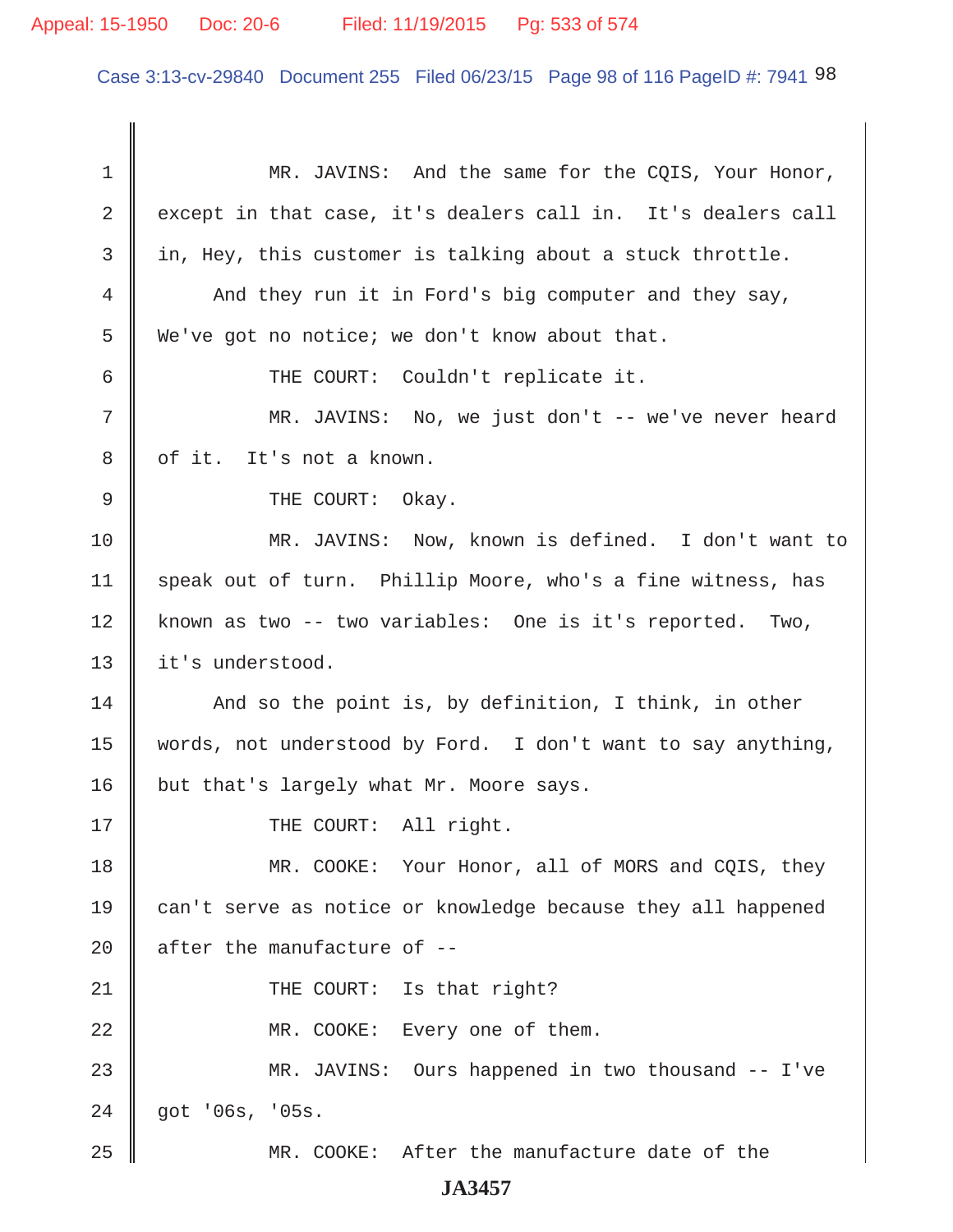### Appeal: 15-1950 Doc: 20-6 Filed: 11/19/2015 Pg: 534 of 574

Case 3:13-cv-29840 Document 255 Filed 06/23/15 Page 99 of 116 PageID #: 7942 99

1 vehicle. So what they would need to have would be problems 2 With this system prior, before that notice, of some problem 3 | with this system.

 4 Number one is it can't be notice or knowledge, if that's 5 the purpose. Number two, stuck throttle because of what? 6 Binding because of what?

7 There's no evidence there that shows that it's the defect 8 that's being alleged here. And just to be complete about the 9 Tecord, the company, like other manufacturers, they monitor 10  $\parallel$  this data and they meet every week; and if something is red-11 | flagged because it shows up a lot, that's how you get recalls.

12 And that's not an issue in this case. There's no 13  $\parallel$  allegation that there is, because it's the  $-$ - the unverified 14 complaints about which there was no follow-up are miniscule.

15 || MR. JAVINS: Your Honor, the notice -- Mr. Cooke 16  $\parallel$  seems to conflate the notice with the deal date, that this was  $17 \parallel$  sold in 2001. My client's injury, the event giving rise to 18 the cause of action, happened in 2012.

19 THE COURT: Well, but isn't design defect determined 20  $\parallel$  as to the state of the art at the time it's manufactured?

21 MR. JAVINS: And we have notice of people saying,  $22$   $\parallel$  This is doing exactly what your document said it would do. 23 The throttle is sticking.

24  $\parallel$  I think that's adequate notice, Your Honor; I think it  $25$  | is.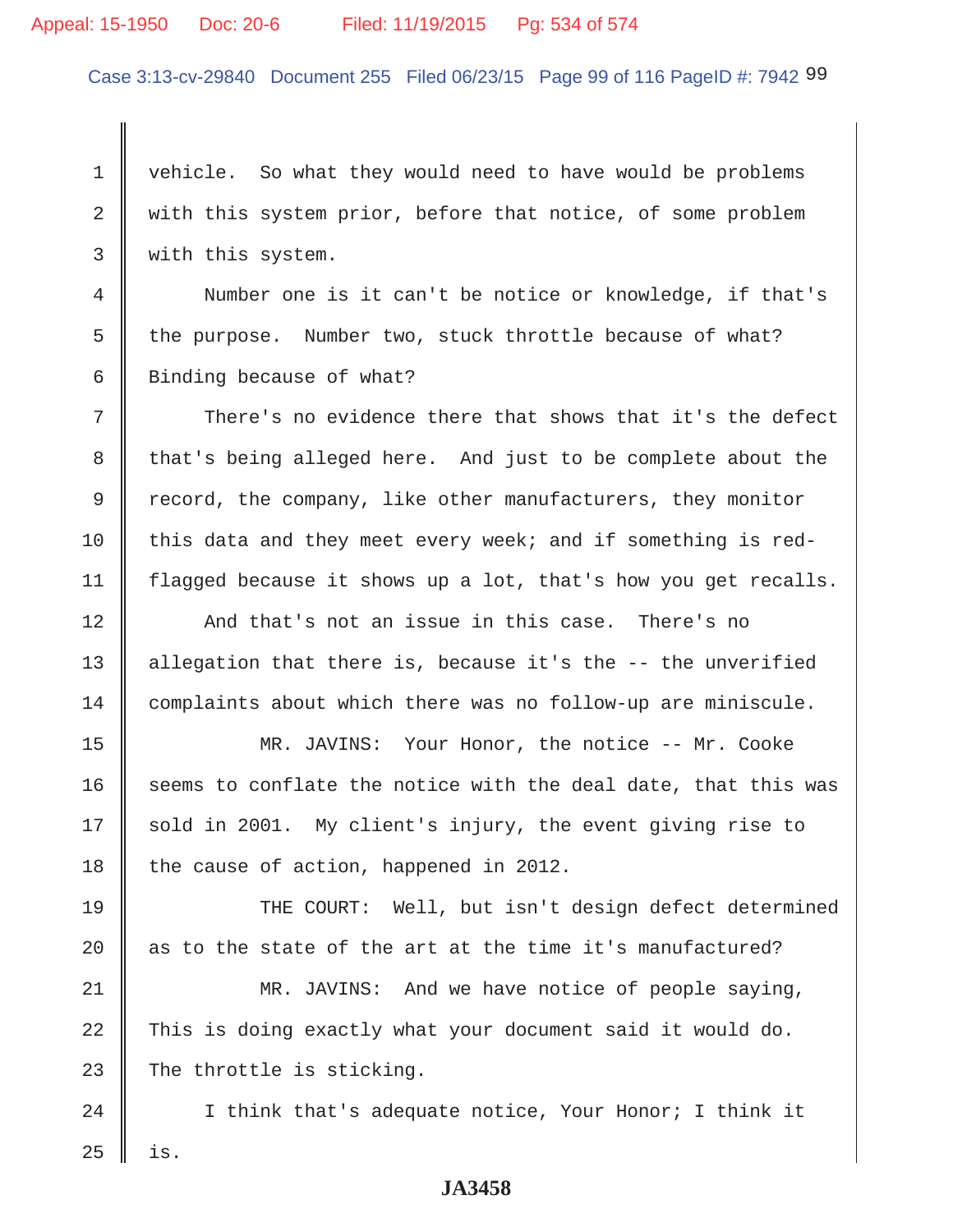## Appeal: 15-1950 Doc: 20-6 Filed: 11/19/2015 Pg: 535 of 574

Case 3:13-cv-29840 Document 255 Filed 06/23/15 Page 100 of 116 PageID #: 7943100

1 THE COURT: It's after the fact --2 MR. JAVINS: What would be the point of notice if 3 all of them had to happen before you design it? That would 4 kind of be impossible. I don't mean to be disrespectful, but 5  $\parallel$  if before we design something and put it on the market, it has 6 to have failed  $-$  7 THE COURT: All right. So it's not a matter of 8 Knowing before they design. It's when does it go to market. 9 If it goes to market after they've received, you know, 20  $10$  complaints that the gas pedal sticks or something, then 11 | they've got notice. But if it's on the market and sold and  $12$  then they receive this notice afterward, is it the same? 13 MR. JAVINS: Your Honor, the only way I was able to 14 get any reports of MORS is I was only given by Ford the 2001 15 | Ranger because that's the germane vehicle. Now --16 THE COURT: Okay. Okay. I can't help that. 17 || MR. JAVINS: It goes to notice, Your Honor, because 18 | over this entire period, then perhaps there should be a 19 || recall. And if you recall this vehicle before 2012, we're not 20  $\parallel$  here litigating this. And so I think it does go to notice, 21 | Your Honor. It's conflating the whole notice requirement  $22$   $\parallel$  before the build date. 23 THE COURT: Well, I'm going to need to look at this.  $24$  | I'm going to have to find some case law that helps guide the

**JA3459**

 $25$  Court on this, and I invite you to supplement or identify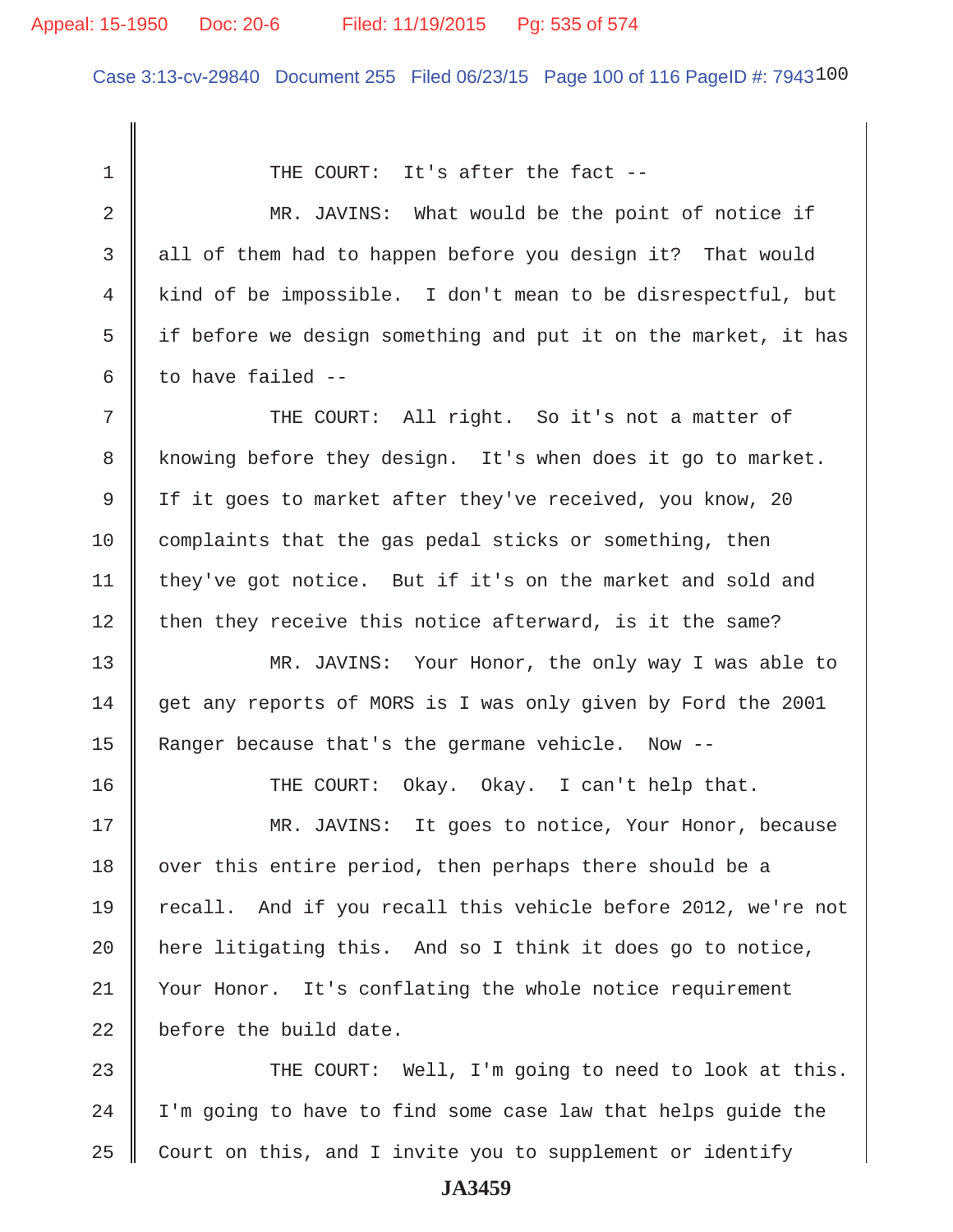#### Appeal: 15-1950 Doc: 20-6 Filed: 11/19/2015 Pg: 536 of 574

Case 3:13-cv-29840 Document 255 Filed 06/23/15 Page 101 of 116 PageID #: 7944101

1 something if you've already submitted it that you think is 2  $\parallel$  really key to this because to me that's a big question. 3 I went back and looked at -- I read through a lot of 4 these. So I'll be honest with you. I didn't pay particular 5  $\parallel$  attention to the dates of them and sort of assumed that they 6 were probably prior to the event of Mr. Nease's accident, 7 Which sounds like they were, but they certainly seemed to be 8 || apparently well after the manufacture. 9 || And so if we're trying to determine -- I mean, trying to 10 determine the defect at the time it leaves, I'm not sure 11  $\parallel$  that --12 MR. JAVINS: With all due respect, defect -- a 13 design defect exists at the date of manufacture. 14 || THE COURT: Okay. 15 || MR. JAVINS: With all due respect, Your Honor, I  $16$  think it would be impossible to have notice of a defect 17 || through other similar incidents of a product that doesn't 18 || exist in 2001. 19 Let's say a 2001 iteration -- or 2000 iteration never 20  $\parallel$  existed, okay? More than likely, according to Ford, a 2000 21 iteration of this is far different than a 2001. It would be 22 impossible to have notice, Your Honor. Notice is we've got  $23$   $\parallel$  our product. You've identified the potential failure mode of  $24$  the defect, and you've got 48 reports, and before my clients 25 give you notice, okay?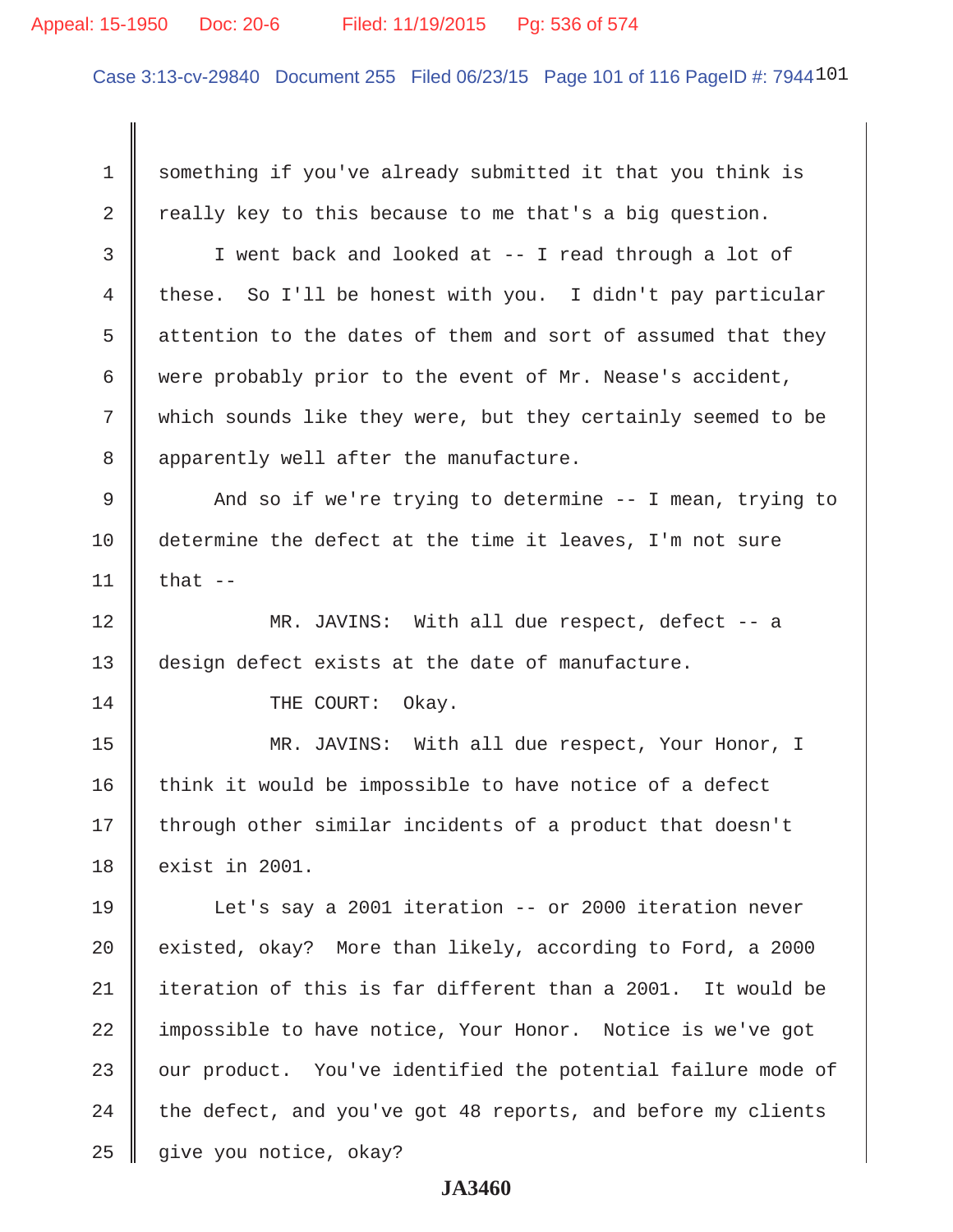Case 3:13-cv-29840 Document 255 Filed 06/23/15 Page 102 of 116 PageID #: 7945102

1 THE COURT: Well, again, notice at the time -- it's 2 the state of knowledge at the time of manufacture. 3 MR. JAVINS: Understood. 4 THE COURT: Okay. So if you manufacture a car in  $5 \parallel 2001$ , but you don't get notice of a defect until after that, 6 then it seems to me that that notice would apply to a later 7 || model but not necessarily to an earlier -- 8 MR. JAVINS: The National Highway -- with all due 9 Tespect, the National Highway Traffic and Safety 10 Administration, that would put it on its head. The National 11 Highway Traffic and Safety Administration gets notice of a 12 defect and they do product improvement notices. And there's 13 || no product improvement notices. And they do recalls, and so 14 do manufacturers like Ford. 15 || I think -- I think Ford is conflating how notice works, 16 because you built this, you've identified a problem, we've got 17 || 48 reports before my client's injury; and within that time, 18 || with that notice, you could have gone back to your failure 19 mode effects. You could have changed the design. You could  $20$  | have considered an alternative design. 21 || THE COURT: All right. It's a fair question. Is 22  $\parallel$  that what the duty is that the law applies to it? 23 || I agree, the federal regulatory agency can do things that  $24$  | aren't necessarily the same and coextensive with a person's  $25$  right to sue. So it's not the same thing to say that the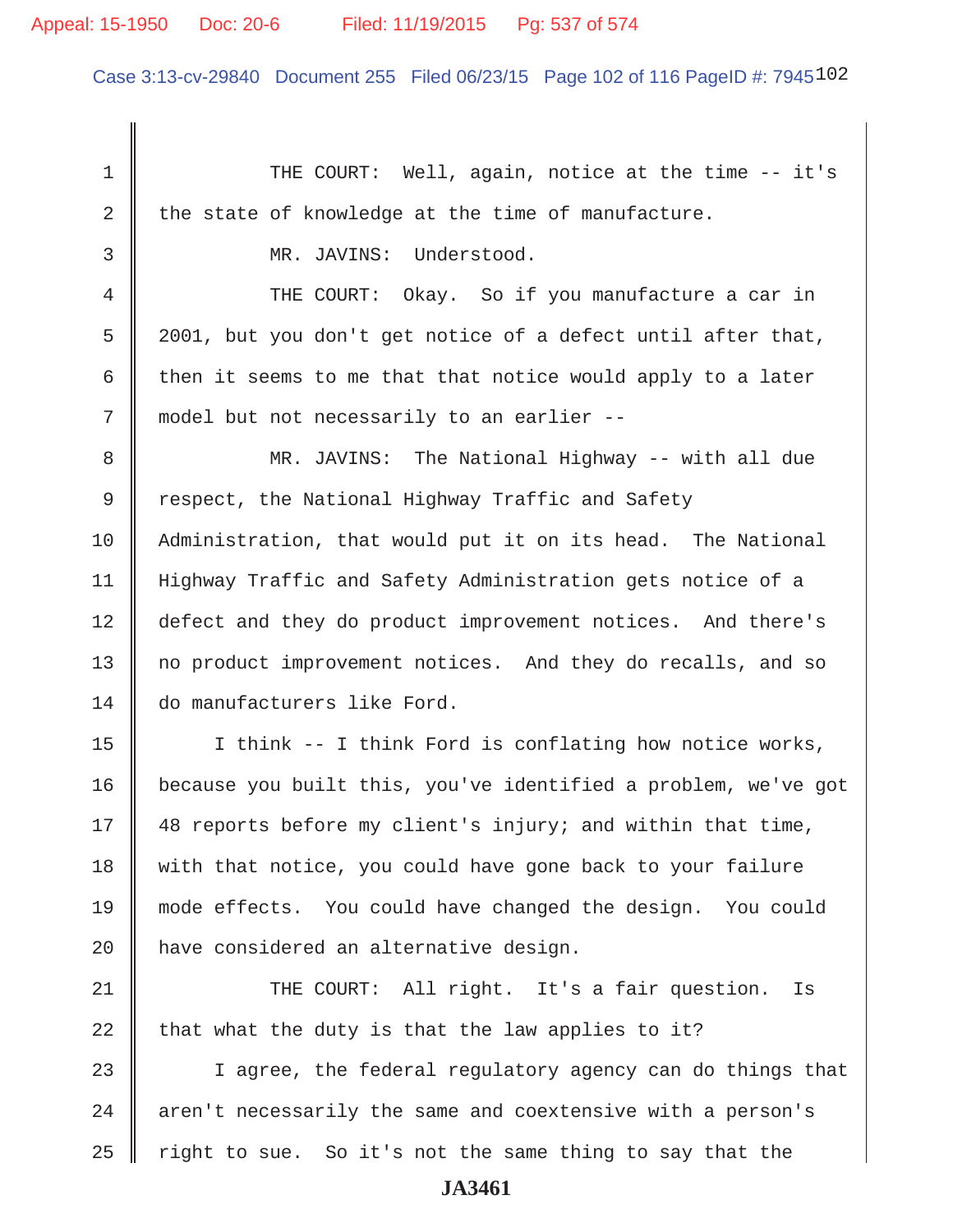#### Appeal: 15-1950 Doc: 20-6 Filed: 11/19/2015 Pg: 538 of 574

Case 3:13-cv-29840 Document 255 Filed 06/23/15 Page 103 of 116 PageID #: 7946103

 1 National Highway Traffic and Safety Council could have taken 2 action based on these later complaints.

3 It's a question of, is it -- is after the manufacture and  $4 \parallel$  sale of the product notice of a defect the same as if it were 5 before?

 6 MR. JAVINS: Well, Mr. O'Dell -- first of all, as I 7 || understand it -- admittedly, I've not written a learned 8 treatise on that. But as I understand notice, as I described 9 | it to you, that's notice.

10 Secondarily -- Mr. O'Dell brought this up -- it certainly 11 | goes to Ford's ongoing duty on a negligence claim. And how 12 many notices do you have to have until your duty rises to the 13 || level that you've got to consider an alternative design?

14 || THE COURT: Mr. Cooke?

15 MR. COOKE: Your Honor, we'll look through all the 16 MORS that they identified to see if any of them pre-date the 17 manufacture.

18 || THE COURT: Okay.

19 MR. COOKE: I don't believe that there -- but that's 20  $\parallel$  the only way there could be notice or knowledge under the 21 *Morningstar* case. The *Morningstar* case is the authority in 22 West Virginia. There's no post-sale duty to warn recognized 23 in West Virginia. And the Court has said in the *Johnson v.* 24 *General Motors* case that they declined to recognize a  $25$  | post-sale duty to warn.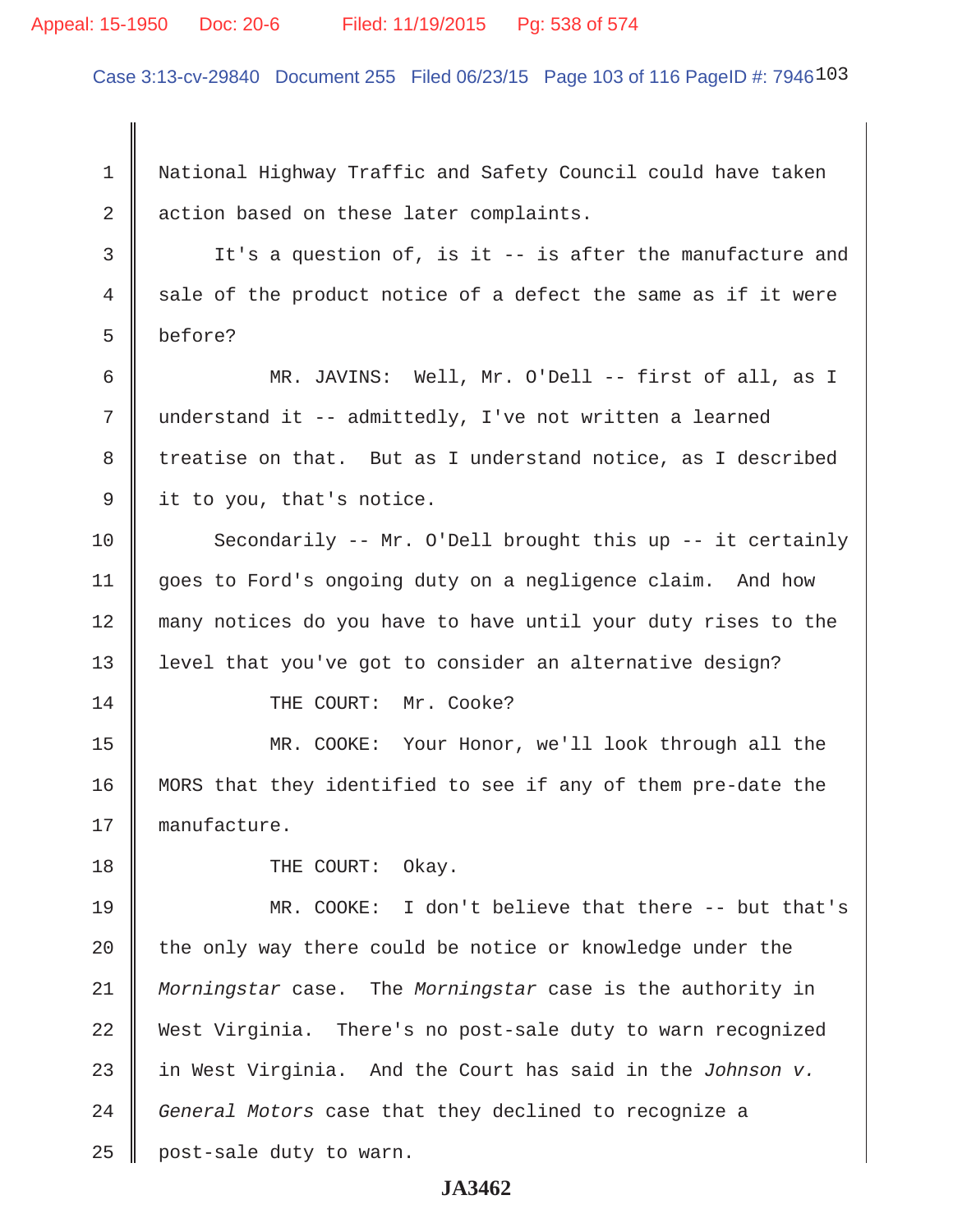#### Appeal: 15-1950 Doc: 20-6 Filed: 11/19/2015 Pg: 539 of 574

Case 3:13-cv-29840 Document 255 Filed 06/23/15 Page 104 of 116 PageID #: 7947104

1 So then you -- you might have that theory then if that 2 were the case, but it's not the law in West Virginia. 3 THE COURT: All right. Here's what I'd like you to 4 do: You've argued what essentially the facts are about the 5 | other incidents. You've either represented what the key facts 6 are here or it's already in your briefing. So I don't need  $7 \parallel$  any more of that. 8 But I would invite each side to send me literally -- I 9  $\parallel$  don't want a brief -- but a list of the cases that you think 10 apply to quide this Court on this issue of whether notice 11  $\parallel$  of -- by a similar occurrence after the date of sale, whether  $12$  | that has relevance as to notice or knowledge of a defect. 13 || Just send me the cases, the names of the cases that you 14 think would quide the Court. And whatever you send me, make 15 | sure you exchange a copy to opposing counsel. I'm fine if you 16 want to do it by some type of email, which I was going to get 17 | to next anyway while I'm thinking about it. 18 **Did** you all get the order requiring that proposed jury 19 instructions be filed, I think, today? 20 || MR. COOKE: (Nods head up and down) 21 THE COURT: All right. How far are you guys -- do 22 || you have instructions? Have you --23 MR. JAVINS: We swapped them and we filed them. 24 || THE COURT: How did you file them? Did you send  $25$  them by email to Sandy or did you file them in the docket?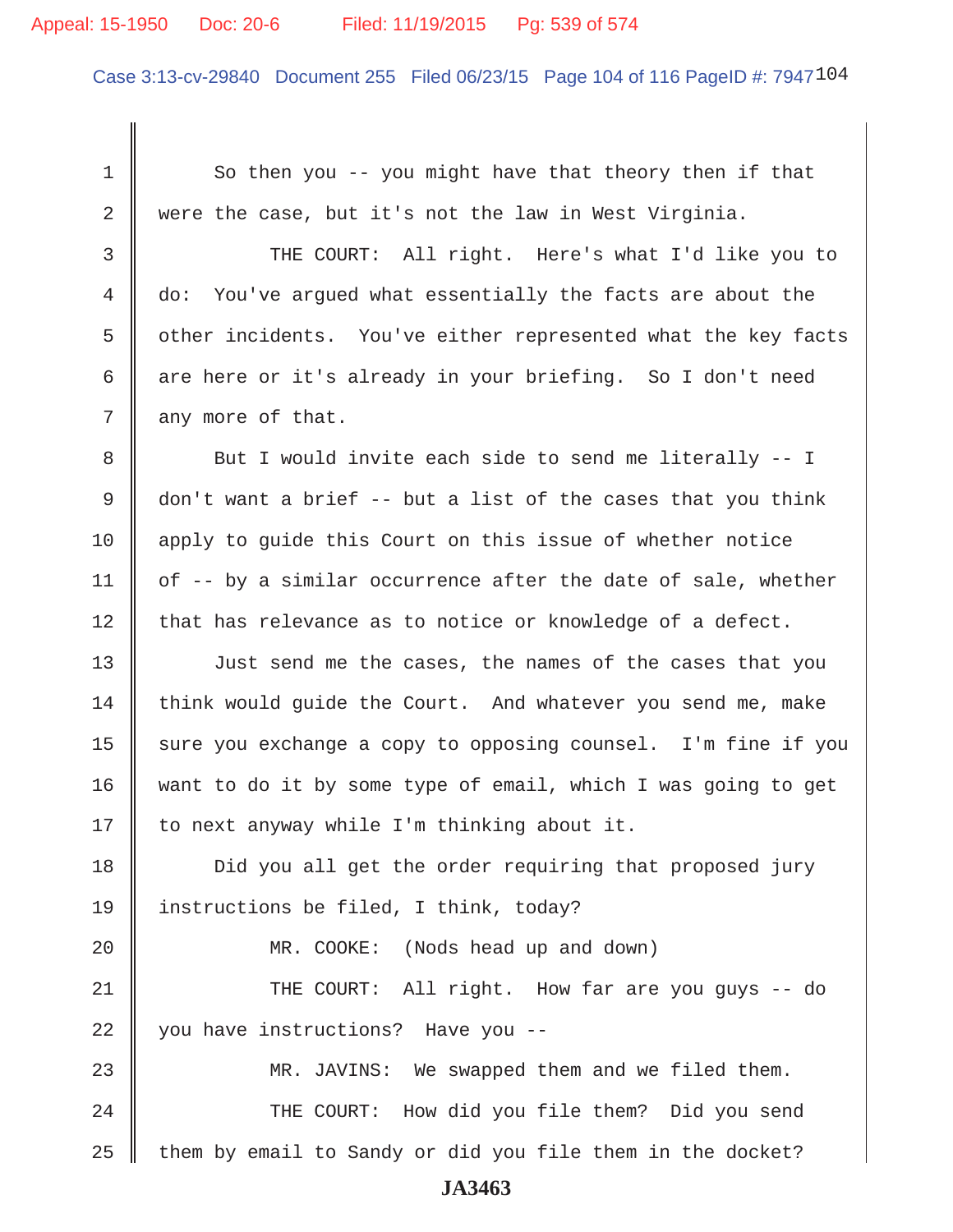Case 3:13-cv-29840 Document 255 Filed 06/23/15 Page 105 of 116 PageID #: 7948105

1 || MR. COOKE: Both, Your Honor. Did we just email 2  $\parallel$  them? 3 **THE COURT:** Just emailed them to Sandy? Is that 4 what you did, or do you know? 5 MR. JAVINS: I don't know. 6 THE COURT: Well, before you leave, I want to give 7 || you another law clerk's email address because Sandy is gone. 8 || Her father is very ill suddenly. So she -- 9 MR. JAVINS: If you'll give me a moment to look at 10 my phone, I can tell if it was emailed to the court. 11 || THE COURT: Well, if you filed them with the 12 court -- and they're not showing up here, so apparently you 13 sent them to Sandy. Before you leave, make sure you get an 14 email address for one of my law clerks so when you get back to 15 your office, just email those proposed instructions to this 16 | new law clerk so that we get them. 17 MR. JAVINS: Ours were emailed to Miss Slack. 18 THE COURT: So I need to change that. So we'll give 19 | you another name. 20 MR. COOKE: As far as form, Your Honor, do you 21 like -- I know you'll put your charge together. Do you like 22 Refused -- or Given, Refused, Modified? 23 THE COURT: That's fine. You know, here's the way I 24  $\parallel$  usually handle the instructions: First, especially in a case  $25$  || like this if each side proposes a lot of instructions, which I **JA3464**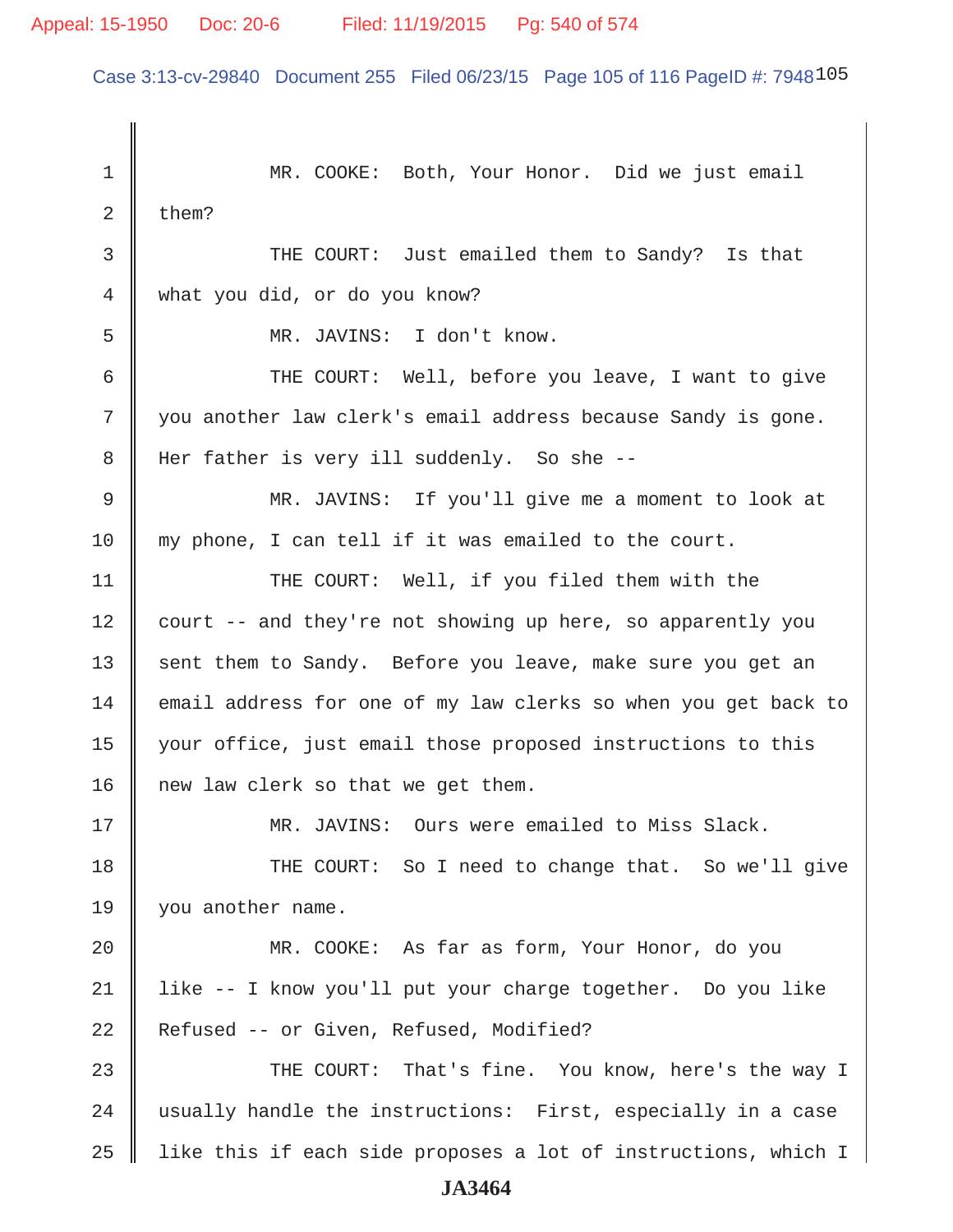#### Appeal: 15-1950 Doc: 20-6 Filed: 11/19/2015 Pg: 541 of 574

Case 3:13-cv-29840 Document 255 Filed 06/23/15 Page 106 of 116 PageID #: 7949106

 1 imagine you will with the number of claims, I almost always 2 prefer to have an informal off-the-record charge conference 3 || once we get into the case. Usually it's either around the 4 time that the plaintiff has rested, or not long after that, 5 depending on when it's a good time to have a break so we don't 6 hold the jury up here longer than necessary. And we'll run  $7$  through the instructions, see what's at issue, see what are 8 differences, try to talk through them to see if we have 9 | agreement about a fair way to instruct.

 $10$   $\parallel$  And once I do that, I find that that really eliminates 11 about 80 percent of the dispute. And then what's left is I 12 give the parties plenty of time to, you know, go over what is  $13$  | a final draft and then prepare objections where you can either 14 do them in writing or orally on the record and where I'll rule 15 formally on any objections that you want to, in order to  $16$  create the record that you believe you need to appeal an 17 | adverse ruling.

18 So that's the way I prefer to do it. So when you prepare 19 these, if you have Given or Refused or Modified at the bottom, 20 || it kind of helps my law clerk. So that's fine to do. But  $21$  | other than that, it's a matter of just separately setting them  $22$   $\parallel$  out and expect that we'll handle them that way once we get the 23 || trial started. So that to me, it's easier to do it and it 24 doesn't create such a voluminous record that ends up tying up  $25$   $\parallel$  my court reporter for two or three hours after a long day of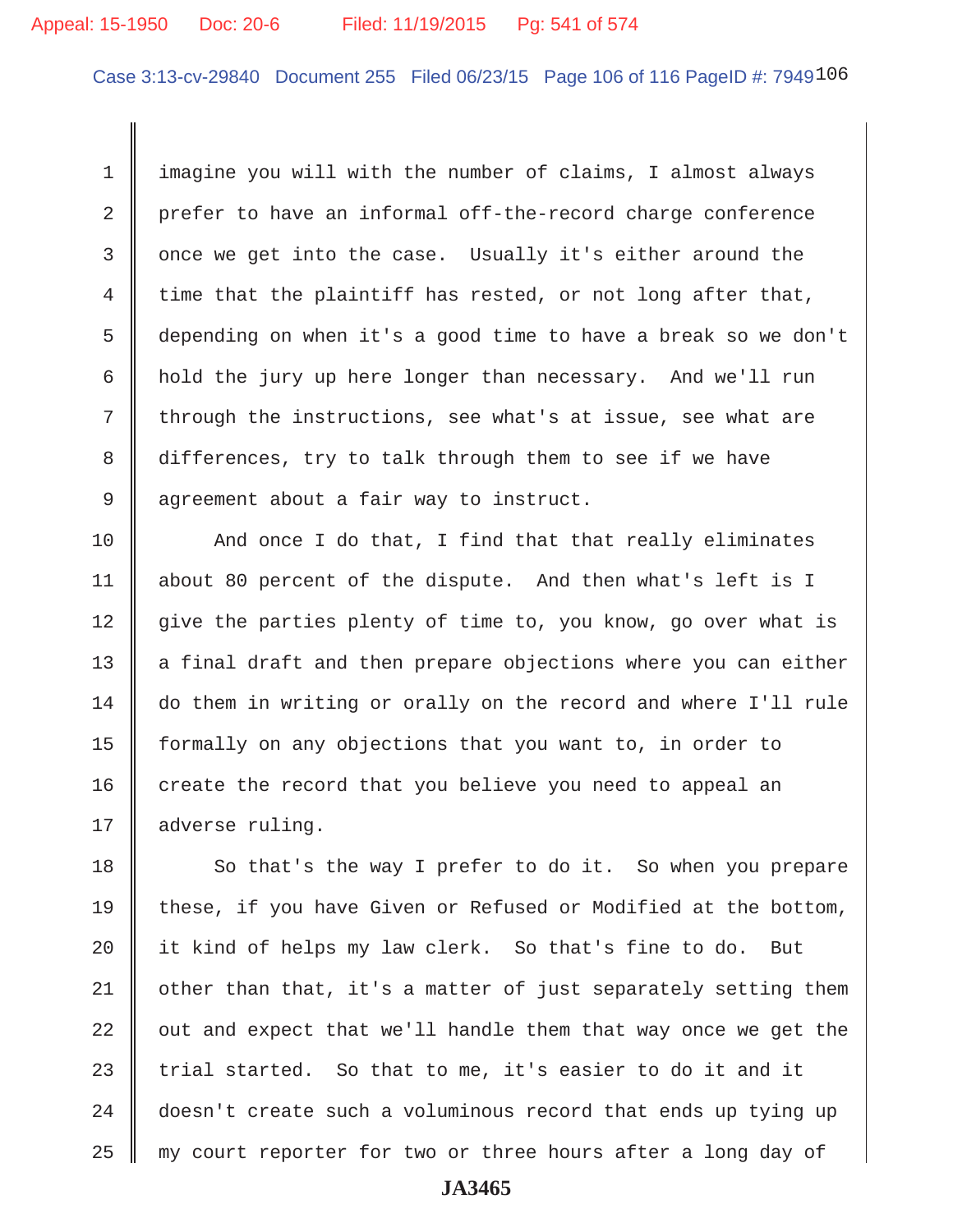Case 3:13-cv-29840 Document 255 Filed 06/23/15 Page 107 of 116 PageID #: 7950107

1 | testimony.  $2 \parallel$  So I've taken several of these in abeyance. Is there 3 anything else in particular that the parties believe the Court 4 | ought to try to resolve now? 5 MR. COOKE: I don't think so, Your Honor. There 6 were some pretrial type issues that we would like to discuss. 7 || THE COURT: Okay. Well, I'm going to have you back 8 Monday. It's characterized as the final settlement 9 conference. 10 Apart from settlement, whether there's any reason to 11 discuss it then or not, I almost always like to take that time  $12$  to go over last minute things that could help us avoid slowing 13 down the jury. 14 | I know both sides wanted to conduct voir dire. My 15 | practice has been that I conduct the voir dire. I try to ask 16 questions that elicit enough information that we can do 17 follow-up on jurors individually. I prefer to do follow-up 18 questions when we start talking -- out of the hearing of the 19  $\parallel$  rest of the jury -- when we start talking about people having  $20$   $\parallel$  some predilection about the type of case or anything like that  $21$  that in my view -- and I'm sure you'd agree -- generally just  $22$  shouldn't be discussed openly in front of all the other  $23$  || jurors.

24 | You know, I've struggled with this because I liked to do 25  $\parallel$  it the other way when I was trying cases, but I always talk to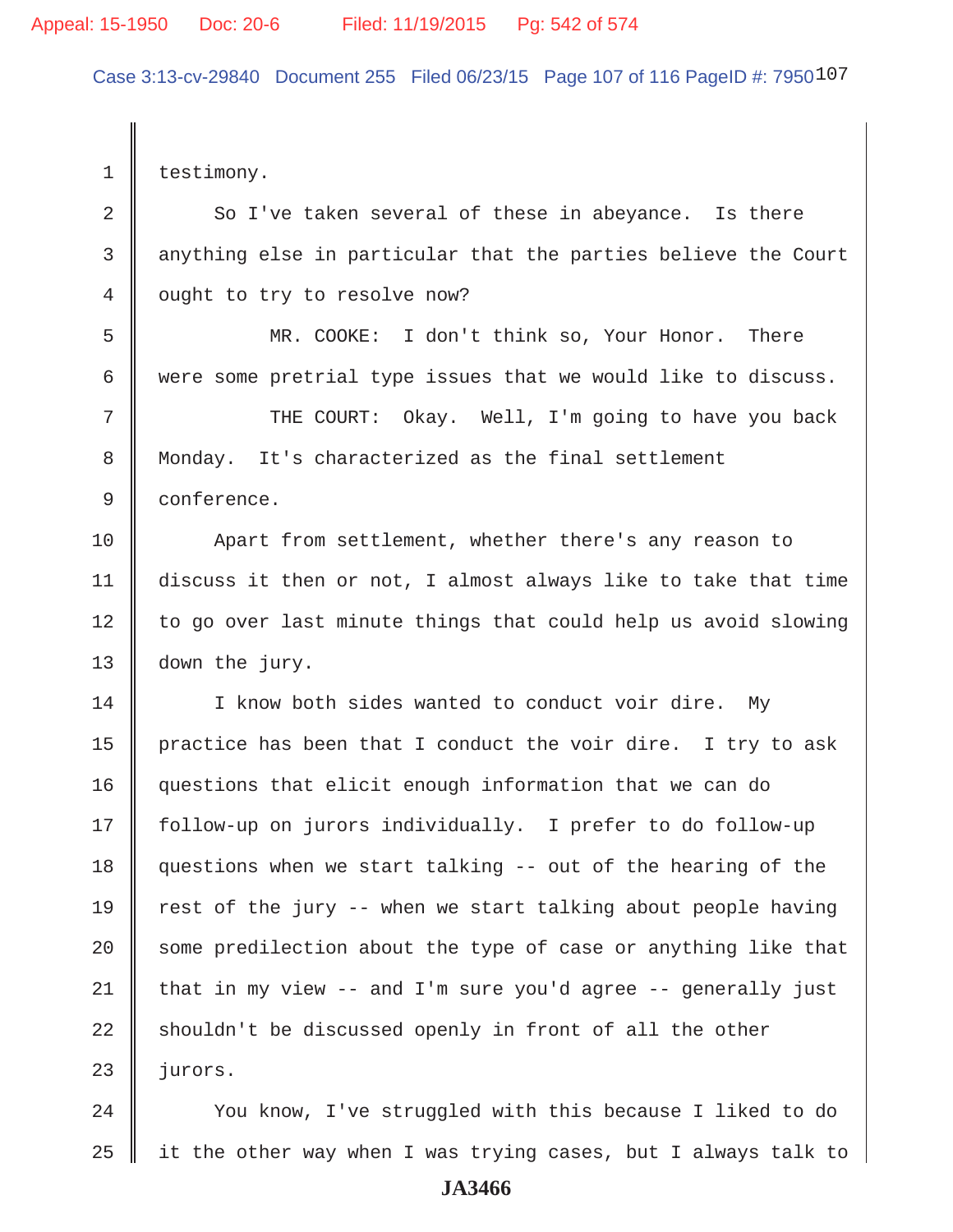#### Appeal: 15-1950 Doc: 20-6 Filed: 11/19/2015 Pg: 543 of 574

Case 3:13-cv-29840 Document 255 Filed 06/23/15 Page 108 of 116 PageID #: 7951108

 1 my jurors after a trial and talk to them about a lot of 2 things. And I've talked to them about that type of 3 questioning, and almost always they tell me that they're kind 4 of offended when they're asked about things like this, sort of 5 | open-ended questions, that they feel very uncomfortable, that 6 they know and understand their duty is to come in with a clean  $7 \parallel$  slate and not let any bias or anything affect them, and they  $8 \parallel$  really try hard to do that.

 $9 \parallel$  So that, coupled with the fact that it just takes so much 10 Ionger to pick a jury, caused me to continue my usual 11 | practice. The biggest problem we've got right now with  $12$  | jurors -- and this is going to be an issue in the case -- is 13 || the length of a trial. I mean, an awful lot of these people 14  $\parallel$  are going to lose money because they're here at a trial, and 15  $\parallel$  it's -- for many of them, it's very difficult, and I can't  $16$  just let them go because of that, because if I did, we'd have 17 || a jury made up of unemployed people pretty much and nobody  $18$  | else.

 $\parallel$  So because of that, I'm very diligent in trying to move | things along and make this as short an experience as reasonably we can for the jury's benefit because it's very 22 difficult for them, with our usual working class population,  $\parallel$  to spend a week or two weeks at a trial where they're not  $\parallel$  getting paid and they're having trouble at work because | there's not generally some corporate policy for many of them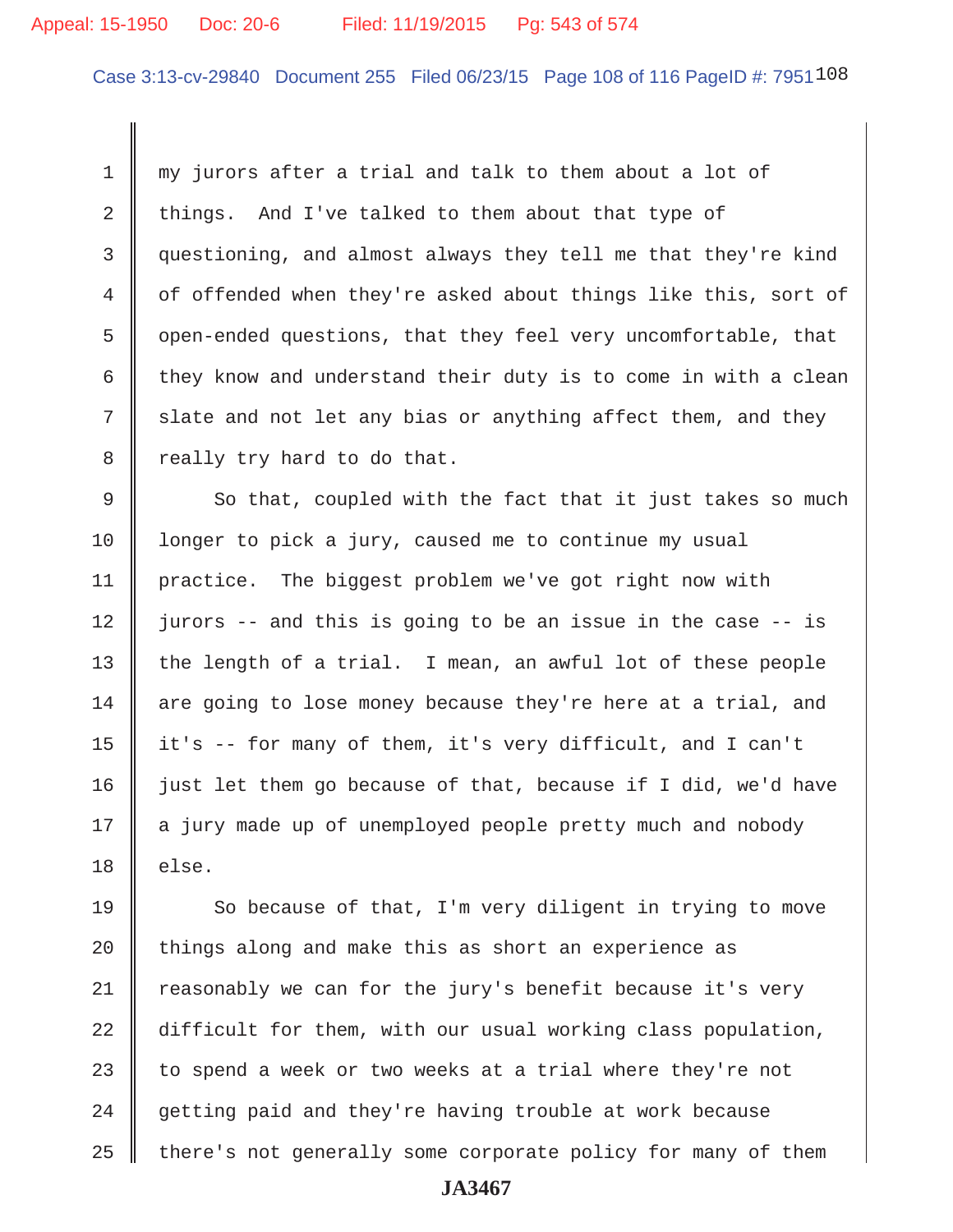#### Appeal: 15-1950 Doc: 20-6 Filed: 11/19/2015 Pg: 544 of 574

Case 3:13-cv-29840 Document 255 Filed 06/23/15 Page 109 of 116 PageID #: 7952109

1 | that excuses jury service or encourages it. So that's been my  $2 \parallel$  thinking.

3 Go ahead.

 4 MR. COOKE: Mr. O'Dell may want to address this, 5 || Your Honor. And he mentioned this. We have -- there are a 6 | whole bunch of witnesses listed on our pretrial. We have been 7 working to take the medical evidence and all -- because that 8 will substantially shorten the trial, and we've been -- you'd 9 be proud of us.

10 || THE COURT: That would be great.

11 MR. COOKE: So I think that -- I think we can make a 12 || lot of progress, and the case will be primarily about the 13 | liability issues, a few damages issues.

14 THE COURT: Well, that's good to know. You know, 15  $\parallel$  first, I always ask jurors if they know the witnesses. So 16 give me a list of anybody that might testify. And if it's 17 changed and you whittle it down now, that's even better. If 18 || you can stipulate to the admissibility of some of the 19 documents, medical records, or Ford documents, or those  $20$  | things, and speed that along, it helps.

21 I know that you all have requested -- identified a large 22 || number of exhibits and requested a lot of stickers. So have  $23$   $\parallel$  you thought about trying to do any type of a notebook or 24 something like that with documents?

25 I don't know what your documents are. I haven't seen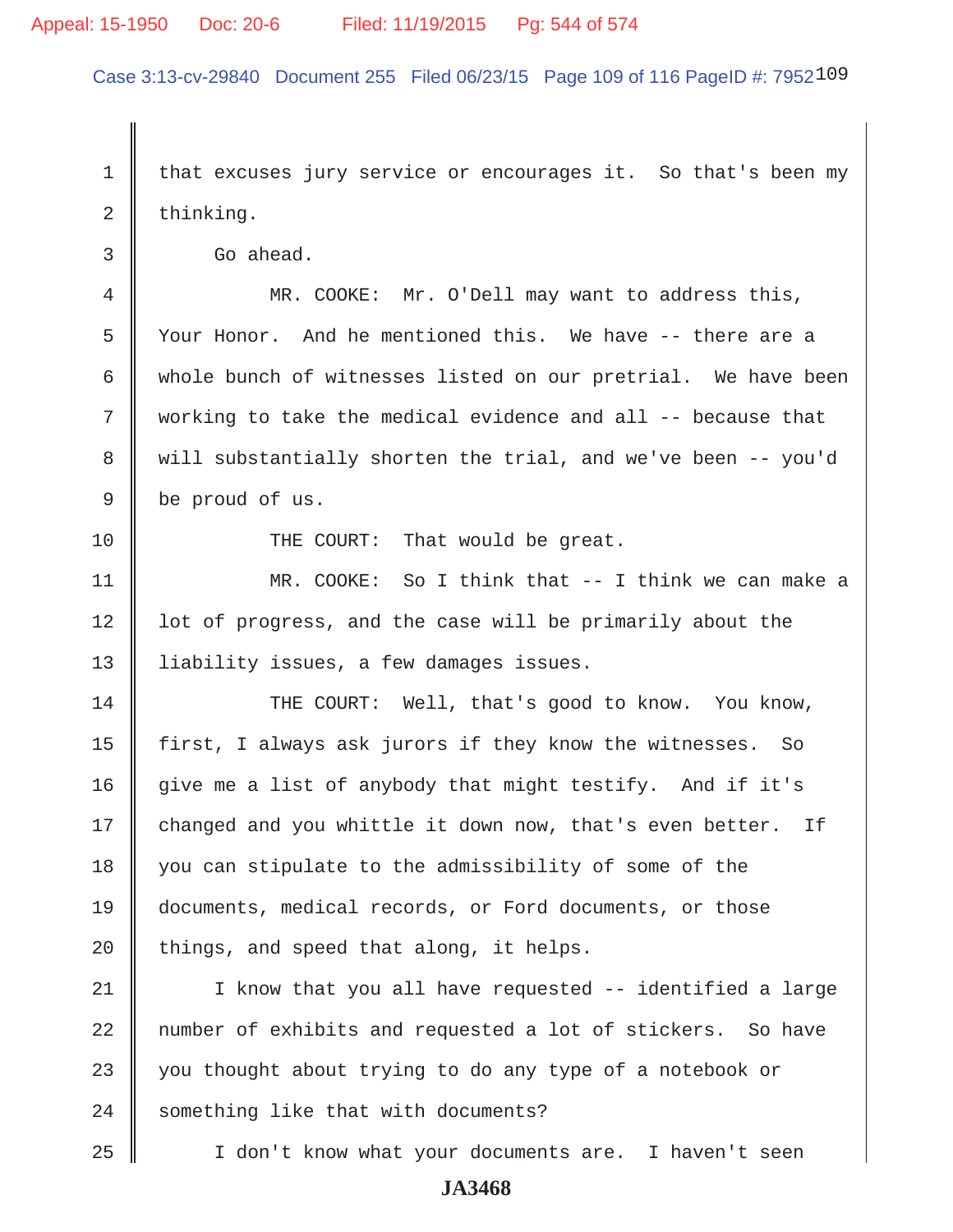#### Appeal: 15-1950 Doc: 20-6 Filed: 11/19/2015 Pg: 545 of 574

Case 3:13-cv-29840 Document 255 Filed 06/23/15 Page 110 of 116 PageID #: 7953110

1 them. You know, you all are good trial lawyers, experienced 2  $\parallel$  on both sides. So just keep that in mind, if there's  $3 \parallel$  something like that that can be done to make it easier for the 4 | jury to handle.

5 Given the length of the trial that you've estimated --6  $\parallel$  and I've seen anywhere from five to ten or twelve days -- I 7 || will probably use at least eight and perhaps nine jurors. 8 There are no alternates in federal court. So all jurors 9 participate in the verdict. We need six to go to verdict 10 unless the parties stipulate to a lower number. And 11 although -- you know, hopefully we won't have weather 12 problems.

13 We had eight jurors on the last trial and lost two of 14 them in the first three days. So we'll go with nine  $-$ - I'm 15 | going to guess probably nine or ten jurors. You know, I like  $16$  to let you have more strikes than the minimum number. So 17 after we -- I'll probably get 25 to 30 people here, and we'll 18 go through the for-cause strikes. And then once we've done 19 that, depending on whether it's an even or odd number, we'll 20  $\parallel$  end up with eight, nine, or ten -- probably nine or ten -- and  $21$  then you'll get to divide up the rest evenly in strikes.

 $22$  || So have there been any  $-$  qo ahead.

23 MR. HEISKELL: Your Honor, it just occurred to me, 24  $\parallel$  to make the fullest possible disclosure on those five or six 25 | OSI witnesses, when they testified before, we designated and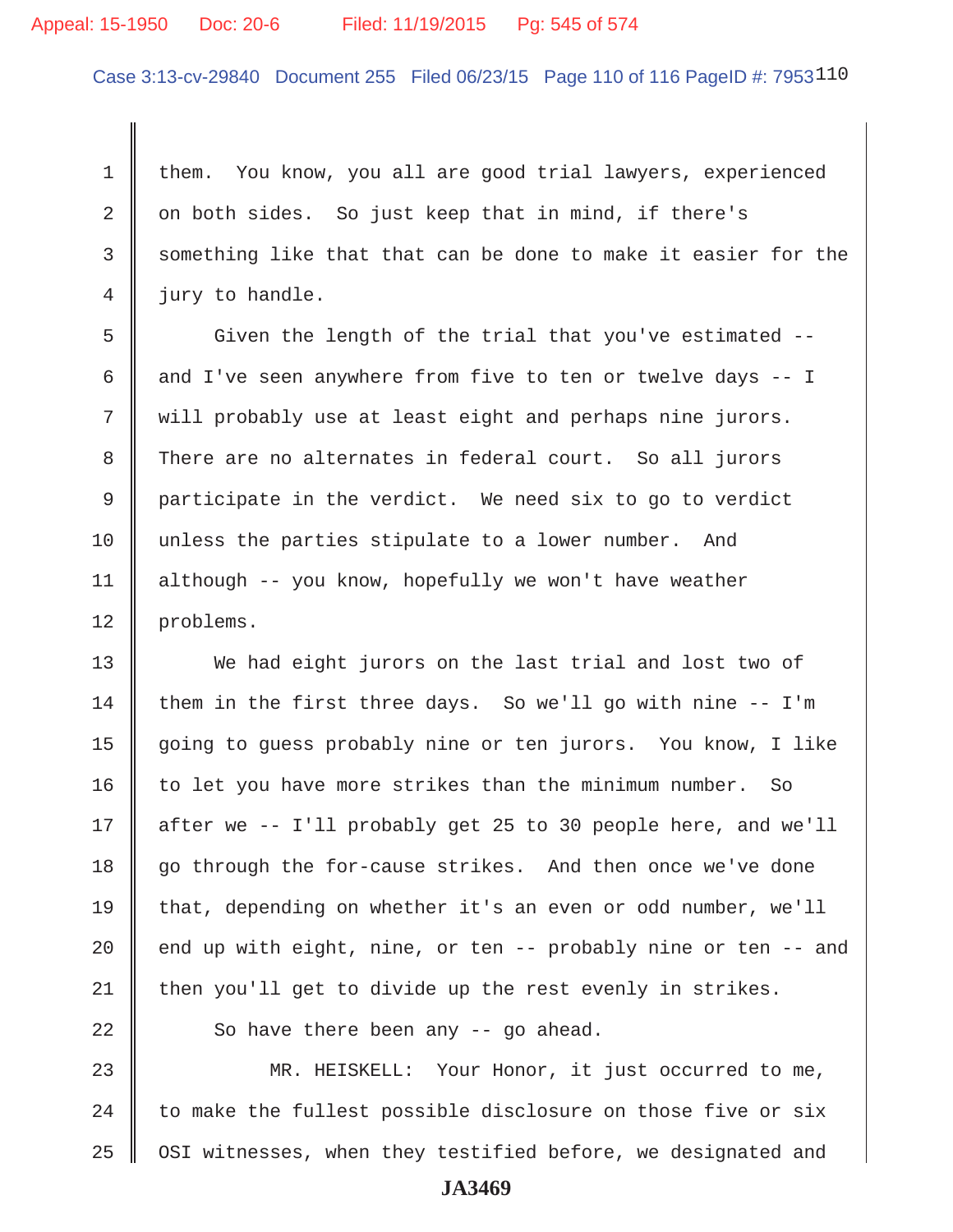#### Appeal: 15-1950 Doc: 20-6 Filed: 11/19/2015 Pg: 546 of 574

Case 3:13-cv-29840 Document 255 Filed 06/23/15 Page 111 of 116 PageID #: 7954111

1 | counter designated depositions. Most of them are videos. I 2 think the average length of time is like 20 to 30 minutes max,  $3 \parallel$  just for the Court's -- if that helps. 4 || THE COURT: Well, good. That helps. 5 MR. HEISKELL: Very brief. 6 MR. COOKE: The plaintiffs have done some 7 designations. I think there's a couple I think that we need  $8 \parallel$  to talk about because we might not have a transcript of them. 9 We'll do that. And then we'll counter-designate. I hope, if 10 | there's objections, we could bring those to your attention on 11 Monday if that's okay. 12 THE COURT: Okay. That would be great. 13 || I know that you all have been through a mediation 14 Session, but, you know, sometimes when the Court is able to 15  $\parallel$  rule on a few things, it might change perspective. 16 | Are you all still talking or has that come to a 17 || standstill? 18 MR. JAVINS: I think we're waiting to hear from you. 19 || THE COURT: Okay. 20 MR. JAVINS: This has been helpful, Your Honor. 21 | It's been very productive. 22 THE COURT: Well, I know you had a mediator. Who  $23$  | was it? 24 || MR. O'DELL: Don O'Dell, Your Honor. And I think it 25 | broke down  $-$  I mean, it's definitely different. I think when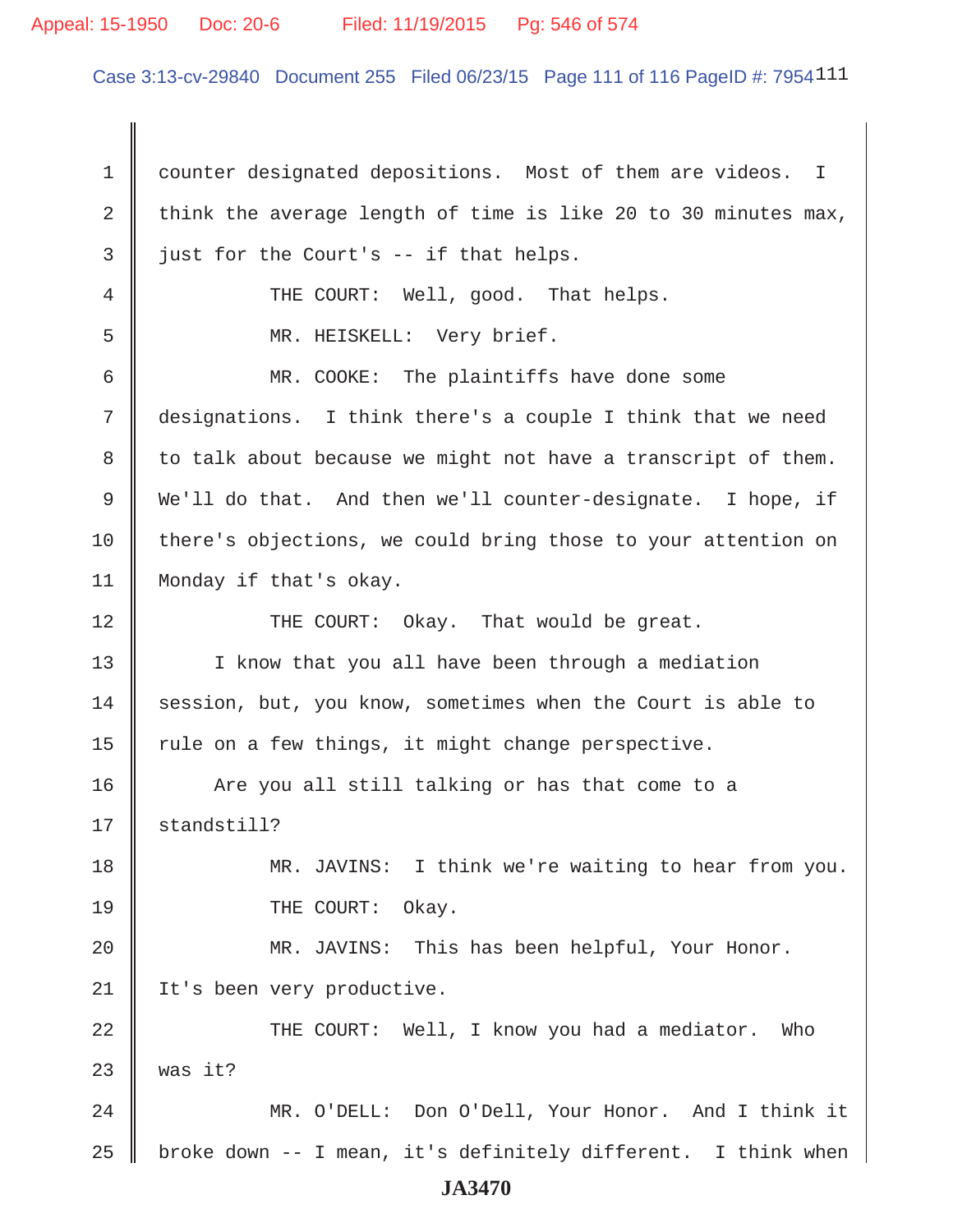#### Appeal: 15-1950 Doc: 20-6 Filed: 11/19/2015 Pg: 547 of 574

Case 3:13-cv-29840 Document 255 Filed 06/23/15 Page 112 of 116 PageID #: 7955112

1 we went to mediation, we had more room to move and we were 2 Willing to negotiate, but I don't think Ford saw the case as  $3$   $\parallel$  having basically any merit based on the offers that were made.

4 THE COURT: Well, you're a week from trial. 5 Feverybody is going to be spending an awful lot of time and 6  $\parallel$  resources getting ready to try the case. You all know the  $7 \parallel$  case better than I do. I have no idea how some of these 8 things are likely to turn out, but, you know, I certainly 9 invite and encourage you all to talk if there's room to be  $10$  | talking now.

11 || And Don does a great job. You can go back to Don O'Dell. 12 That would be my first suggestion since he's already pretty 13 familiar with it. But if for any reason you can't or don't or 14 he can't be available, I've used Magistrate Judge Tinsley in 15 Charleston for a number of really complicated cases. He's 16 done a great job, helped settle several of them, not all of  $17$  | them. But I would be happy to talk with him and see if he 18 could be available to meet with you folks, you know, on short 19 notice before trial.

20 So if I could help in that regard, let me know. But at 21 | this point, I do expect you to show up Monday and be able to  $22$  tell me where you are in settlement, to have somebody on each 23 side who has full authority to settle the case. And by that, 24  $\parallel$  the way I define it is that you know where each side has been 25 || in the last mediation. So I expect Ford to have somebody here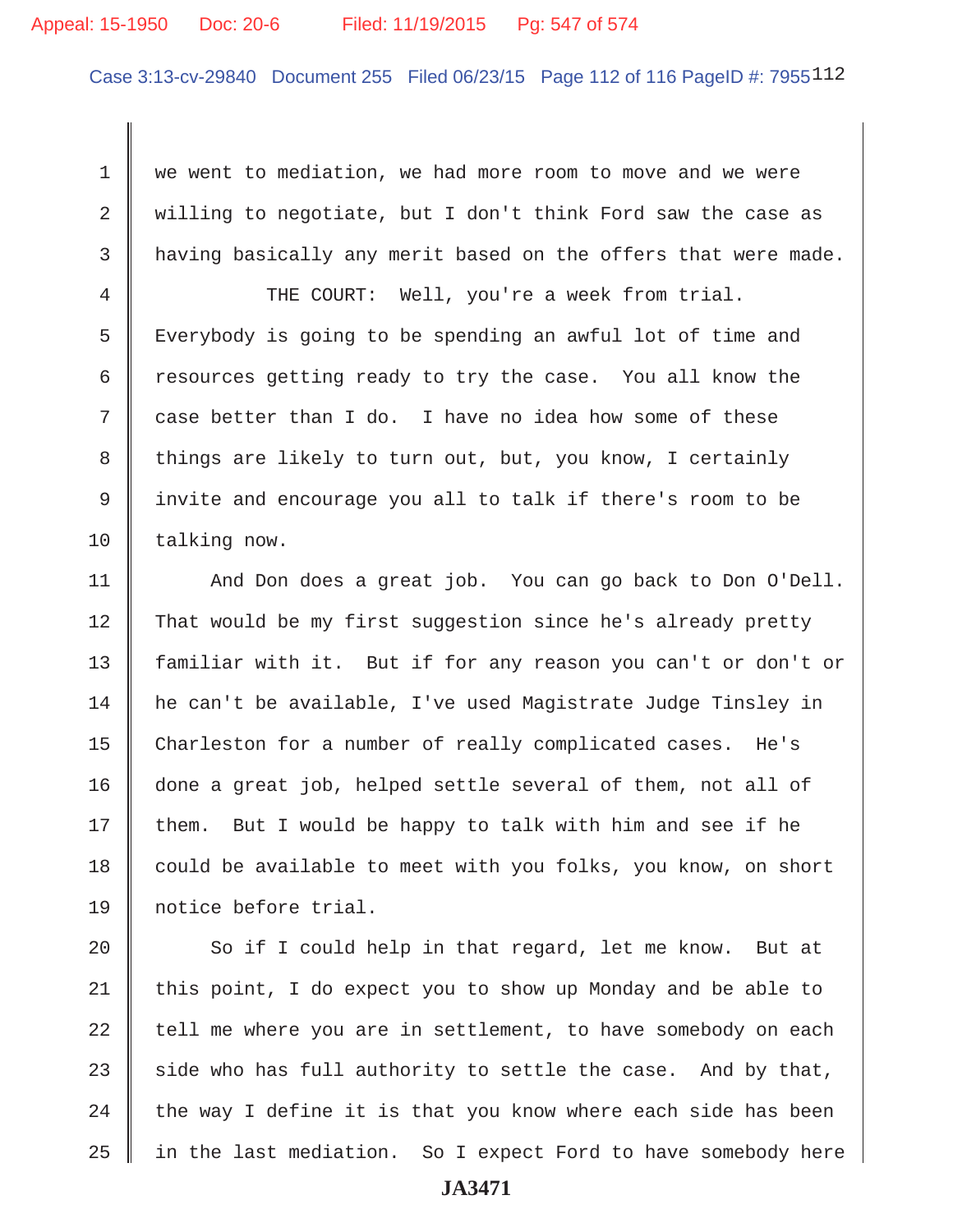#### Appeal: 15-1950 Doc: 20-6 Filed: 11/19/2015 Pg: 548 of 574

Case 3:13-cv-29840 Document 255 Filed 06/23/15 Page 113 of 116 PageID #: 7956113

1 with authority that could settle for what the plaintiffs asked  $2 \parallel$  at the mediation and you turned down, and, likewise, the 3 plaintiffs with your client or a representative who could 4 authorize accepting the low offer that you feel like you've 5 | gotten from the defendants. So I want people with full 6 authority from both sides to be able to talk about the case,  $7 \parallel$  and we'll see where that leads, okay? 8 MR. COOKE: Thank you, Your Honor. 9 || THE COURT: Yes. 10 MR. COOKE: Your Honor, there was -- we had one 11 witness issue that I mentioned to Mr. O'Dell. He's Dr. 12 MacLean. He leaves the country the second week of trial, and 13 we have talked about that we'd like to try to fit him in at  $14$  any time the plaintiffs want on that Friday or Thursday, 15 whatever, and he's about an hour long. His direct will be 16 | less than an hour. 17 THE COURT: How long will it take you to put your 18 case on? 19 MR. O'DELL: We think we'll be done by the end of -- 20 we think the first Friday. 21 THE COURT: You think you'll be done by Friday 22 morning? 23 || MR. O'DELL: Yeah. 24 THE COURT: In any event, are you willing to, if 25 necessary, interrupt your case to allow the defense expert to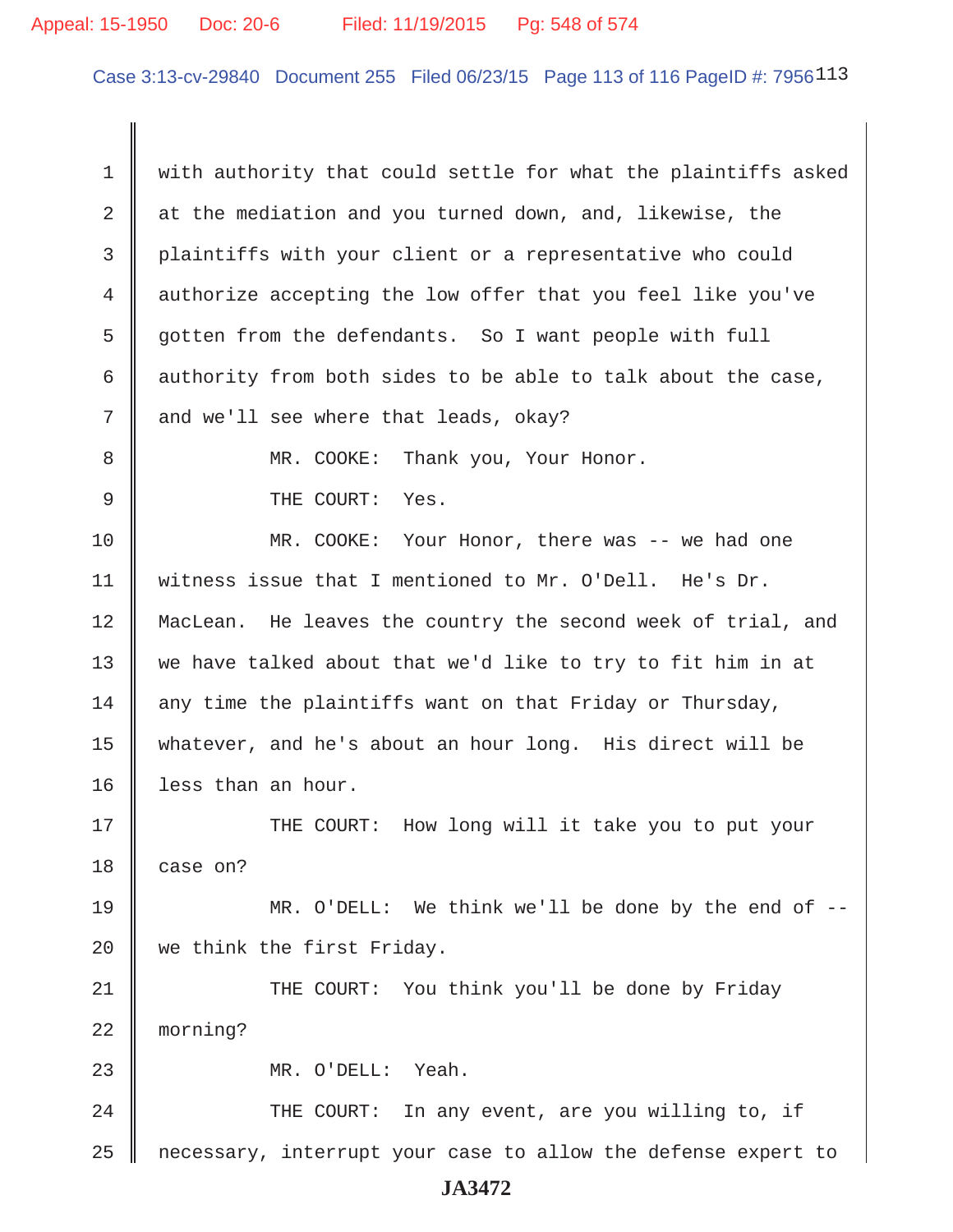Case 3:13-cv-29840 Document 255 Filed 06/23/15 Page 114 of 116 PageID #: 7957114

 $1 \parallel$  testify? 2 MR. HEISKELL: I don't think we'd have any 3 objection, Your Honor. I think in *Huber* and *Olson* I put the  $4 \parallel$  case on in three to four days, our case-in-chief. 5 || THE COURT: Right. 6 MR. O'DELL: Your Honor, if it looks like we're 7 going to finish that morning on Friday, if he could wait 8 | around and testify at one o'clock on Friday. 9 || THE COURT: Oh, sure. 10 MR. COOKE: We can just reserve argument on motions 11 || until after the jury is gone or something like that. 12 THE COURT: Okay. And then other than MacLean, 13 || you'll have other -- you know, we'll know better next Thursday 14 what it looks like, but I expect you to have witnesses 15  $\parallel$  available every day, and I don't really want to have a jury 16 | have to sit here for an hour or two waiting on somebody or,  $17$   $\parallel$  even worse, to have to just stop early during a day because 18 | nobody arranged to have a witness ready. 19 So, you know, you've got to gauge how long it's going to 20  $\parallel$  take. And you're directing a play, so you don't want the 21 | audience sitting there. 22 MR. HEISKELL: That's another advantage. As 23  $\parallel$  eyewitnesses, they can be fit in and still --24 || THE COURT: Okay. Perfect. All right. 25 MR. COOKE: I don't think that's discretion, Your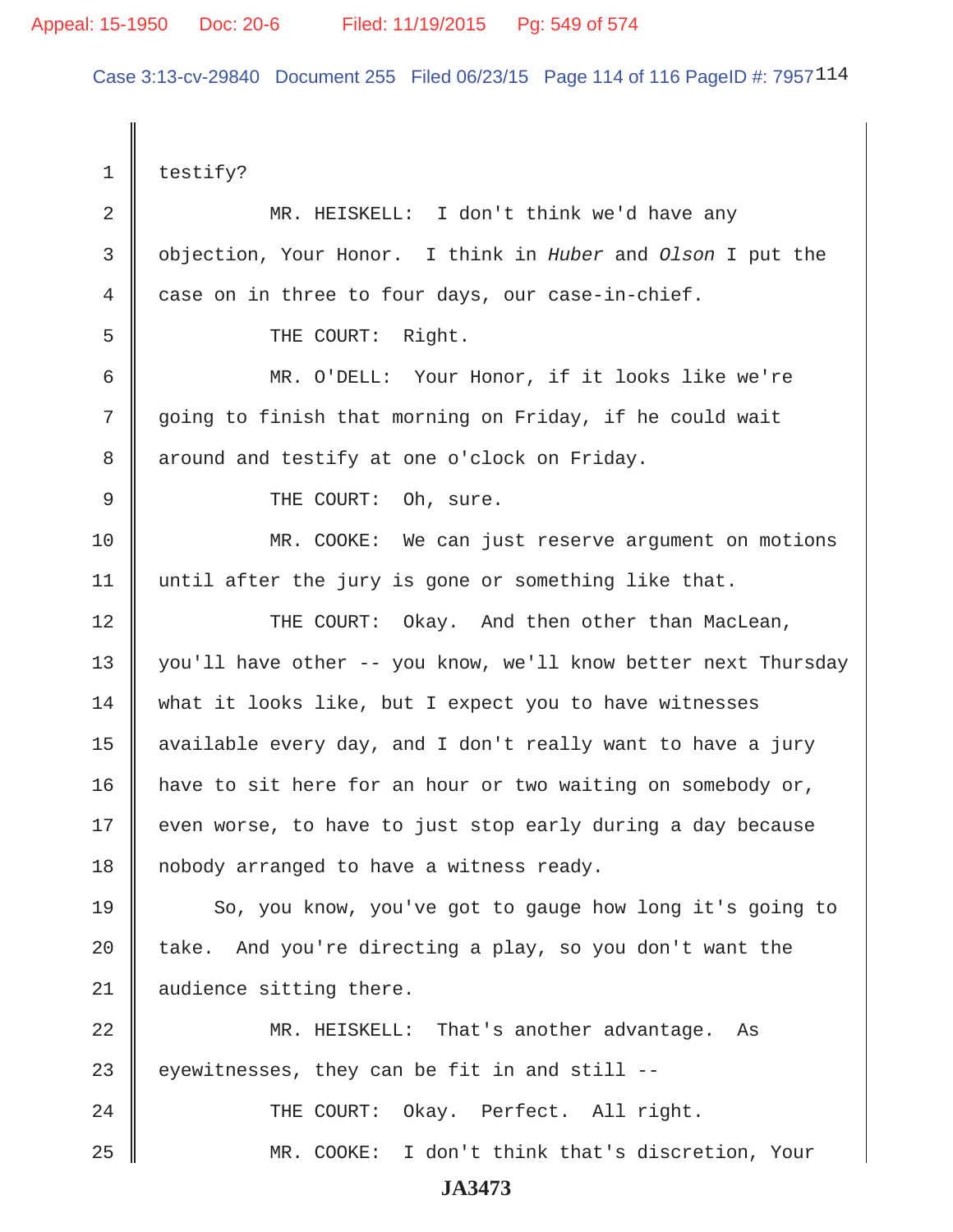Case 3:13-cv-29840 Document 255 Filed 06/23/15 Page 115 of 116 PageID #: 7958115

1 Honor.

2 | Your Honor, the only other issue that -- we've been 3 talking to Miss Ruffner about a potential daily transcript 4  $\parallel$  and  $\parallel$  -

 5 THE COURT: Well, here's the problem: We have a 6 limited number of court reporters for the district, and we've 7 || had an agreement with the parties to other cases, and 8 primarily it's the MDL cases in Charleston, where both sides 9 came early, said they wanted a daily transcript and were 10  $\parallel$  willing to pay for it; and to accommodate them, we were able  $11$  | to arrange, well in advance of the trials, coverage, because 12 what happens is I've got a court reporter who's here taking 13 | the testimony down, and then somebody else either has to type  $14$  it up that night or the court reporter has to take the next 15 day off, you know, and type up things that night and get it 16 generated. And so the end result is it takes two full-time  $17$  | reporters to get it done, and we just do not have them right 18 now.

19 As a matter of fact, we were down one reporter because 20 || somebody left and just late last week hired a replacement, but  $21$  | that person is not going to be available. And I wouldn't, 22 frankly, expect them to impose upon the judge to whom that 23 || reporter is assigned to have them come down here and help do  $24$  | this for what could be more than a week.

25  $\parallel$  So there's just no way that we can do it. And that's,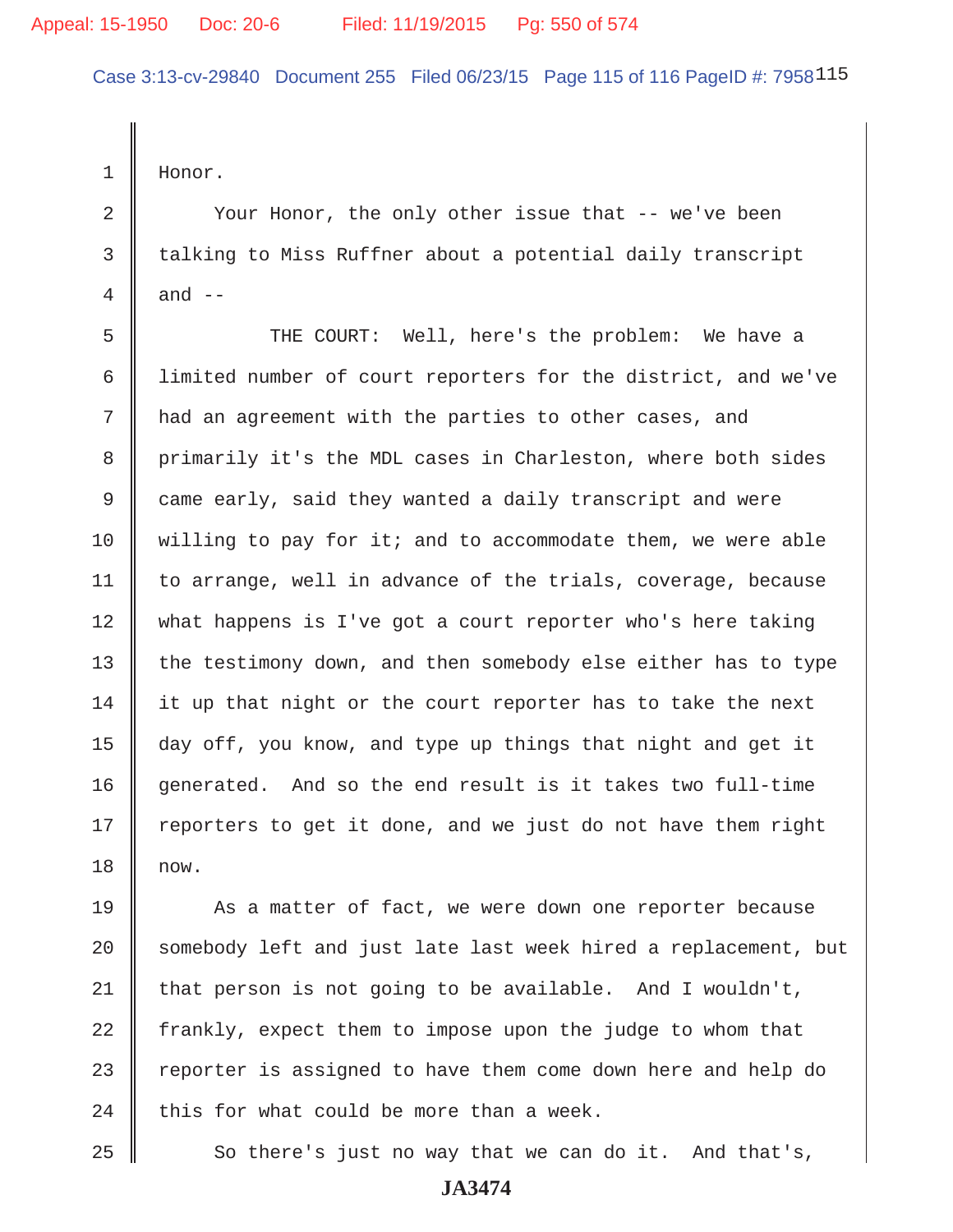#### Appeal: 15-1950 Doc: 20-6 Filed: 11/19/2015 Pg: 551 of 574

Case 3:13-cv-29840 Document 255 Filed 06/23/15 Page 116 of 116 PageID #: 7959116

1 | frankly, about the last word. I don't know of any 2 alternative. 3 MR. COOKE: I understand. 4 THE COURT: Okay. All right. Is there anything  $5 \parallel$  else? 6 | If not, I'll see you back here next Monday for the final 7 Settlement conference, and we'll be expected to start trial  $8 \parallel$  the next day. We stand adjourned. 9 | (Hearing concluded at 4:09 p.m.) 10 11 12 13 14 15 16 17 18 19 20 21 | I, Teresa M. Ruffner, certify that the foregoing is a 22 correct transcript from the record of proceedings in the 23 above-entitled matter. 24  $25$  /s/Teresa M. Ruffner June 23, 2015 \_\_\_\_\_\_\_\_\_\_\_\_\_\_\_\_\_\_\_\_\_\_\_\_\_\_\_\_\_\_ \_\_\_\_\_\_\_\_\_\_\_\_\_\_\_\_\_\_\_\_\_\_\_\_\_\_\_\_\_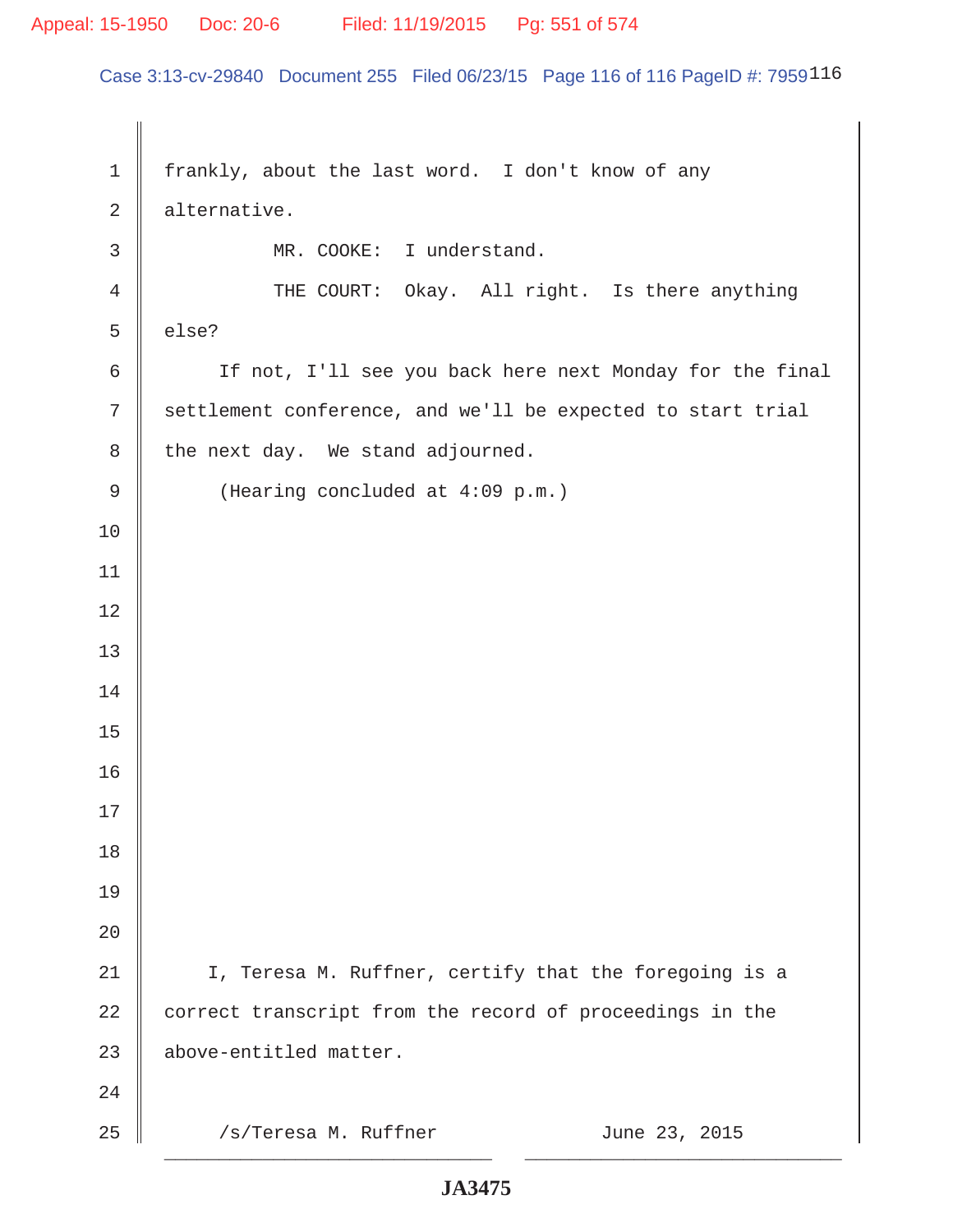Case 3:13-cv-29840 Document 256 Filed 07/24/15 Page 1 of 18 PageID #: 7960

# **IN THE UNITED STATES DISTRICT COURT FOR THE SOUTHERN DISTRICT OF WEST VIRGINIA**

#### **HUNTINGTON DIVISION**

HOWARD E. NEASE and NANCY NEASE,

Plaintiffs,

v. CIVIL ACTION NO. 3:13-29840

FORD MOTOR COMPANY, a Delaware Corporation,

Defendant.

#### **MEMORANDUM OPINION AND ORDER**

 On April 3, 2015, a jury awarded Plaintiffs Howard E. and Nancy Nease \$3,012,828.35 in damages as the result of an automobile crash. On the verdict form, the jury found that Defendant Ford Motor Company was liable to Plaintiffs because the 2001 Ford Ranger Mr. Nease was driving at the time of the crash was defective and not reasonably safe for its intended use, and the defect was the proximate cause of Plaintiffs' injuries and damages. *Verdict Form*, ECF No. 216. Although the jury found in favor of Plaintiffs on their strict liability claim, the jury found in favor of Ford on Plaintiffs' claims of negligence and breach of warranty. *Id*. Ford now has filed two post-trial motions. First, Ford has filed a Renewed Motion for Judgment as a Matter of Law pursuant to Rule 50(b) of the Federal Rules of Civil Procedure. ECF No. 238. Second, Ford has filed a Motion, in the Alternative, for a New Trial pursuant to Rule 59(a)(1)(A) of the Federal Rules of Civil Procedure. ECF No. 240. Plaintiffs also have filed a Motion for Leave to Submit a Sur-Reply. ECF No. 250. For the following reasons, the Court **DENIES** Ford's motion pursuant to Rule 50(b) and **DENIES, in part,** and **GRANTS, in part,** Ford's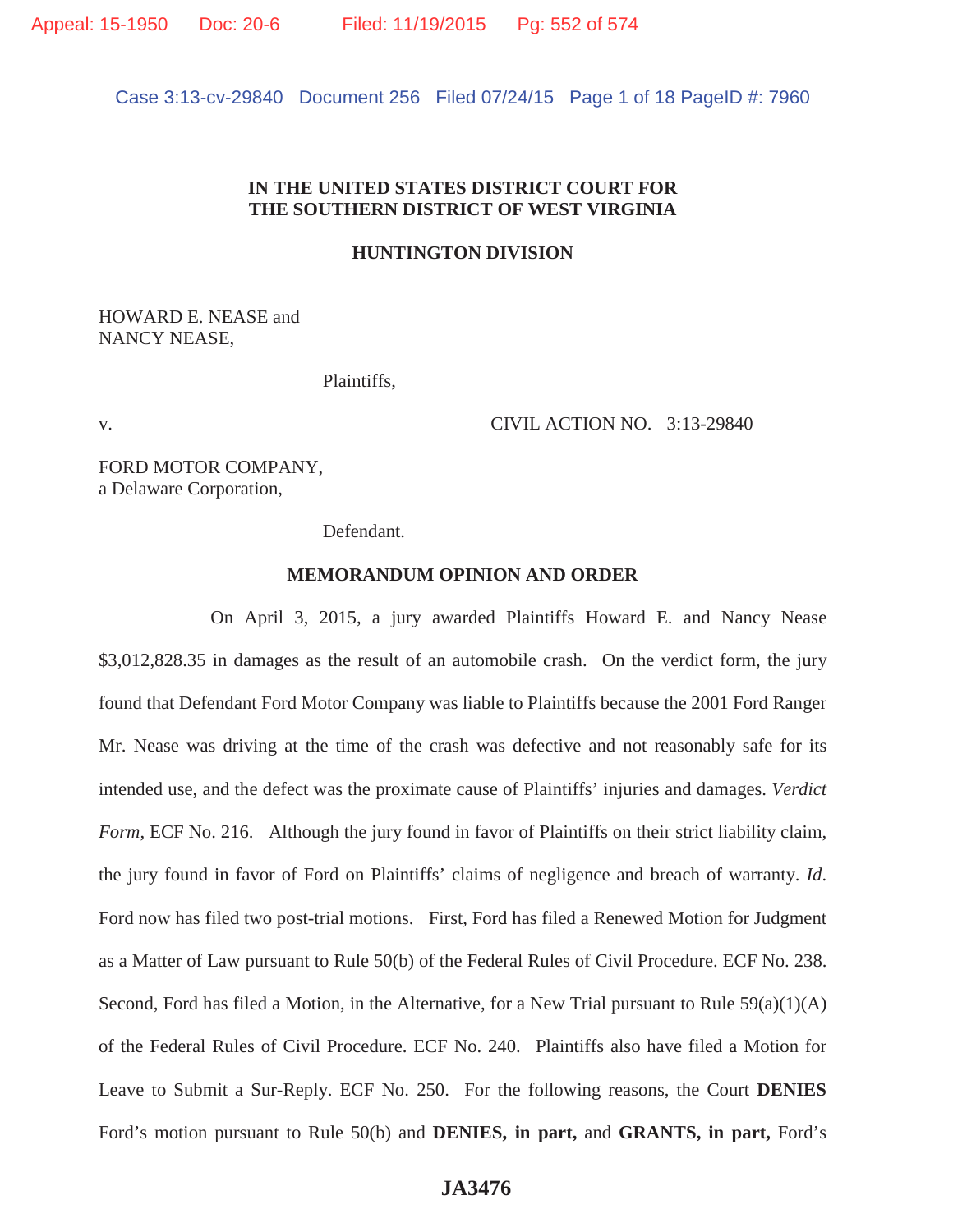Case 3:13-cv-29840 Document 256 Filed 07/24/15 Page 2 of 18 PageID #: 7961

motion pursuant to Rule 59(a)(1)(A). The Court also **GRANTS** Plaintiffs' motion to file a Sur-Reply.

#### **I. RULE 50(b) MOTION**

 Pursuant to Rule 50(b), this Court must determine "whether a jury, viewing the evidence in the light most favorable to [the nonmovant], 'could have properly reached the conclusion reached by this jury.' If reasonable minds could differ about the result in this case, . . . [the Court] must affirm the jury's verdict." *Bryant v. Aiken Reg'l Med. Ctrs. Inc.*, 333 F.3d 536, 543 (4th Cir. 2003) (citations and internal quotation marks omitted); *accord Int'l Ground Transp. v. Mayor and City Council Of Ocean City*, 475 F.3d 214, 218–19 (4th Cir. 2007) ("When a jury verdict has been returned, judgment as a matter of law may be granted only if, viewing the evidence in a light most favorable to the non-moving party (and in support of the jury's verdict) and drawing every legitimate inference in that party's favor, the only conclusion a reasonable jury could have reached is one in favor of the moving party." (citation omitted)). In this case, Ford argues that there was insufficient evidence to support the jury's verdict for strict liability because the claim was dependent upon the testimony of Plaintiffs' expert Samuel J. Sero. Ford asserts the Court erred in permitting Mr. Sero to testify because he was not qualified and his testimony was unreliable and lacked foundation. Ford further argues that, even if admissible, Mr. Sero's testimony was insufficient to establish a defect.

 The essence of Mr. Sero's testimony in this case was that, at the time of Mr. Nease's crash, contaminants bound the speed control cable in his 2001 Ford Ranger, causing the throttle to stick in the open position and making the brakes ineffective in stopping the vehicle. By

# -2- **JA3477**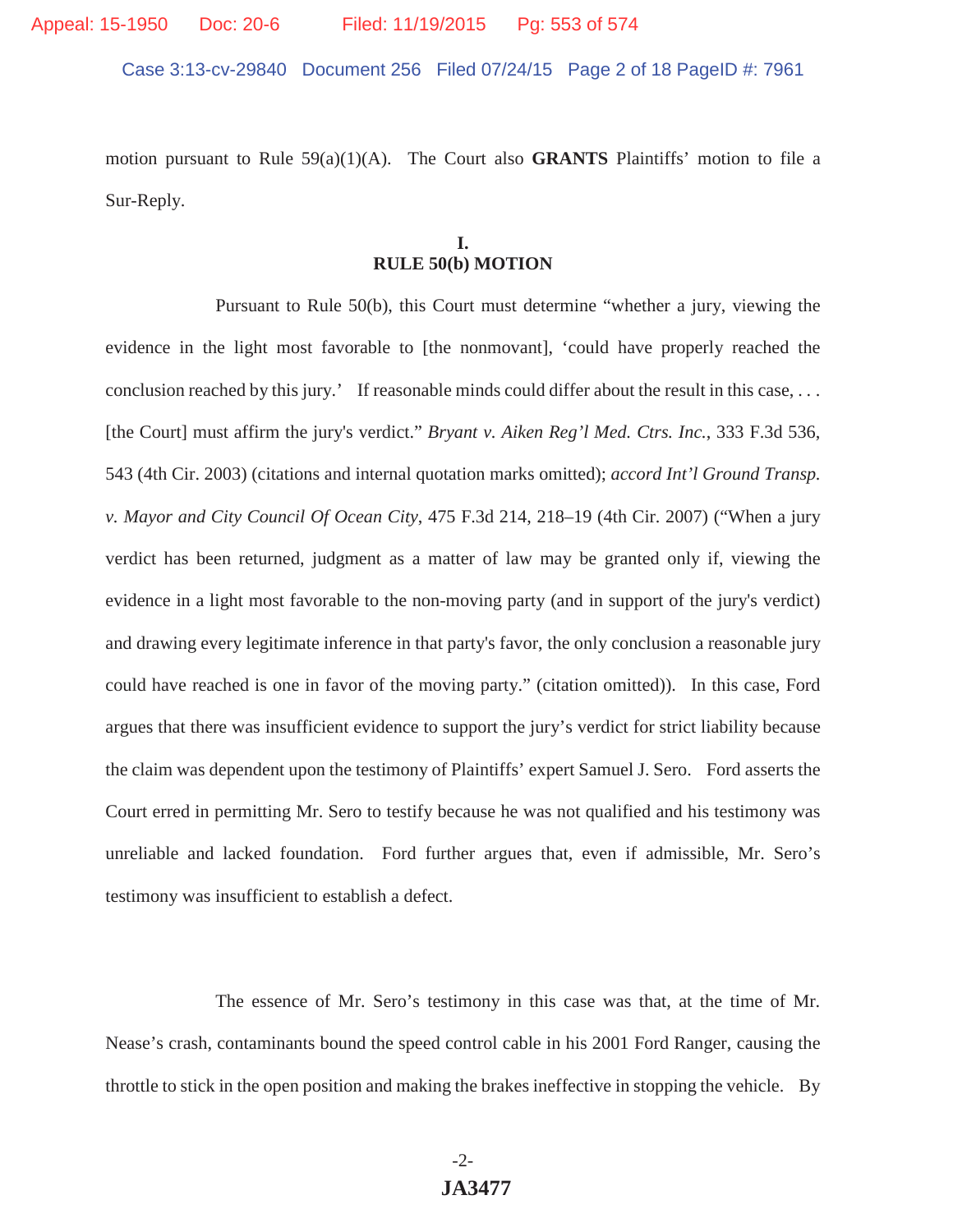Case 3:13-cv-29840 Document 256 Filed 07/24/15 Page 3 of 18 PageID #: 7962

Memorandum Opinion and Order entered on March 13, 2015, this Court previously found Mr. Sero's testimony admissible. As the Court stated therein, Mr. Sero "is a registered professional engineer with a degree in electrical engineering." *Mem. Op. & Order*, at 2, ECF No. 172. He has experience in "the design and operation of mechanical systems in a variety of settings, in addition to his forensic evaluations." *Id*. His opinions in this case involved general engineering principles, for which he has the "knowledge, skill, experience, training, [and] . . . education" to testify. Fed. R. Evid. 702, in part. In considering the arguments made by Ford, the Court found they went to the weight, not the admissibility, of Mr. Sero's testimony. *Mem. Op. & Order*, at 3. Therefore, the Court denied Ford's Motion to Exclude. *Id*. Ford renewed its motion at trial, and the Court again denied it.

 Ford now argues, inter alia, that Mr. Sero's testimony was unreliable because the borescope examination he performed on the cable lacked scientific methodology. During cross-examination, Mr. Sero was shown the borescope examination he performed in this case compared to a borescope examination he performed in another case. Although he could not distinguish between the two borescopes, he opined in this case the cable was bound, but in the other case the cable was not bound. Ford asserts this evidence proves Mr. Sero's testimony is unreliable and merely speculative. Additionally, Ford argues Mr. Sero never demonstrated unidirectional binding of Mr. Nease's speed control cable, he did not attempt to simulate his theory, he did not conduct any tests that a foreign substance could withstand the seven-pound spring pressure, he did not demonstrate alternative designs were equally or more safe, and he has never published his theory in a peer-reviewed journal. Thus, Ford contends the Court should have excluded Mr. Sero's testimony.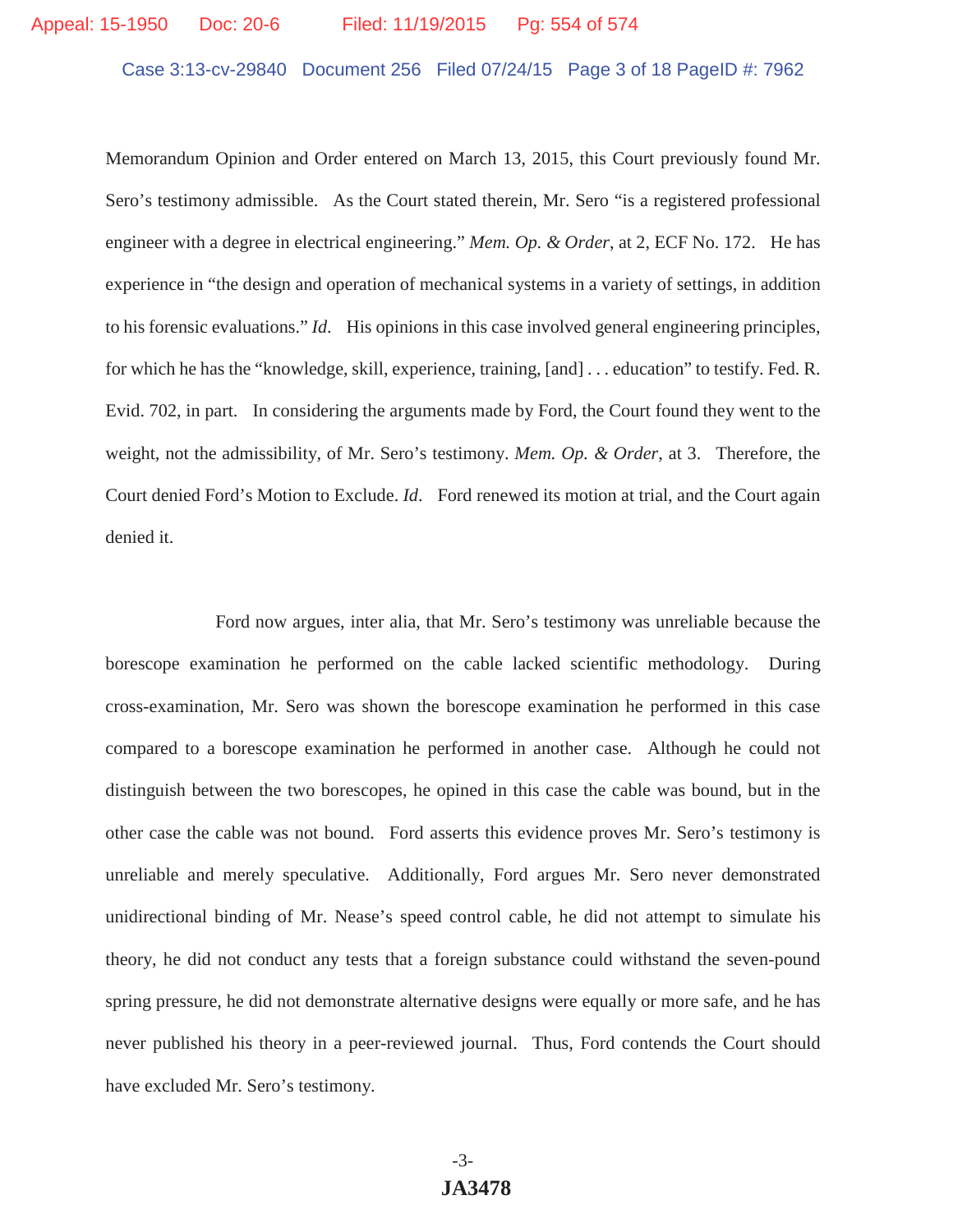# Appeal: 15-1950 Doc: 20-6 Filed: 11/19/2015 Pg: 555 of 574

Case 3:13-cv-29840 Document 256 Filed 07/24/15 Page 4 of 18 PageID #: 7963

 This Court rejects Ford's contention that Mr. Sero engaged in "junk science." Mr. Sero relied upon Ford's own fault tree analysis and Potential Failure Modes and Effects Analysis (FMEA). FMEA is the methodology developed by Ford and adopted by the Society of Automotive Engineers. Mr. Sero also conducted visual inspections of Mr. Nease's truck; collected data from the vehicle, the cable, and the guide tube; performed a borescope examination of the cable and guide tube; and applied general engineering principles in reaching his opinion. Mr. Sero further stated that the methodology he employed is consistent and trustworthy and what historically is used in failure to decelerate cases. Although Ford's counsel questioned Mr. Sero about the borescope he performed in another case, Mr. Sero explained that the facts of the two cases were different and the facts in the other case led him to reach a different conclusion than he did in the present case.

 Specifically, in this case, Mr. Nease gave compelling testimony that he was operating his truck in an ordinary fashion when the accelerator pedal stuck and the truck went out of control for a considerable distance before he struck a brick wall. A witness at the scene, John Alan Kemplin, Jr., testified that he saw Mr. Nease's truck traveling fast off the road, through landscaping, over curbs, and through a carwash bay and the throttle sounded as if it was in a wide-open position. Trial Tr., 26-30, Mar. 25, 2015, ECF No. 249. He further stated that, after Mr. Nease hit the wall, his truck continued to run with a wide-open throttle, with the tires spinning, until the engine blew. *Id.* at 36. In addition, the police officer who responded to the scene, Jacob Dent, testified he found that the accelerator pedal was in the down position, and he directed another officer to photograph it. *Id.* at 65. All of this evidence is consistent with Mr. Sero's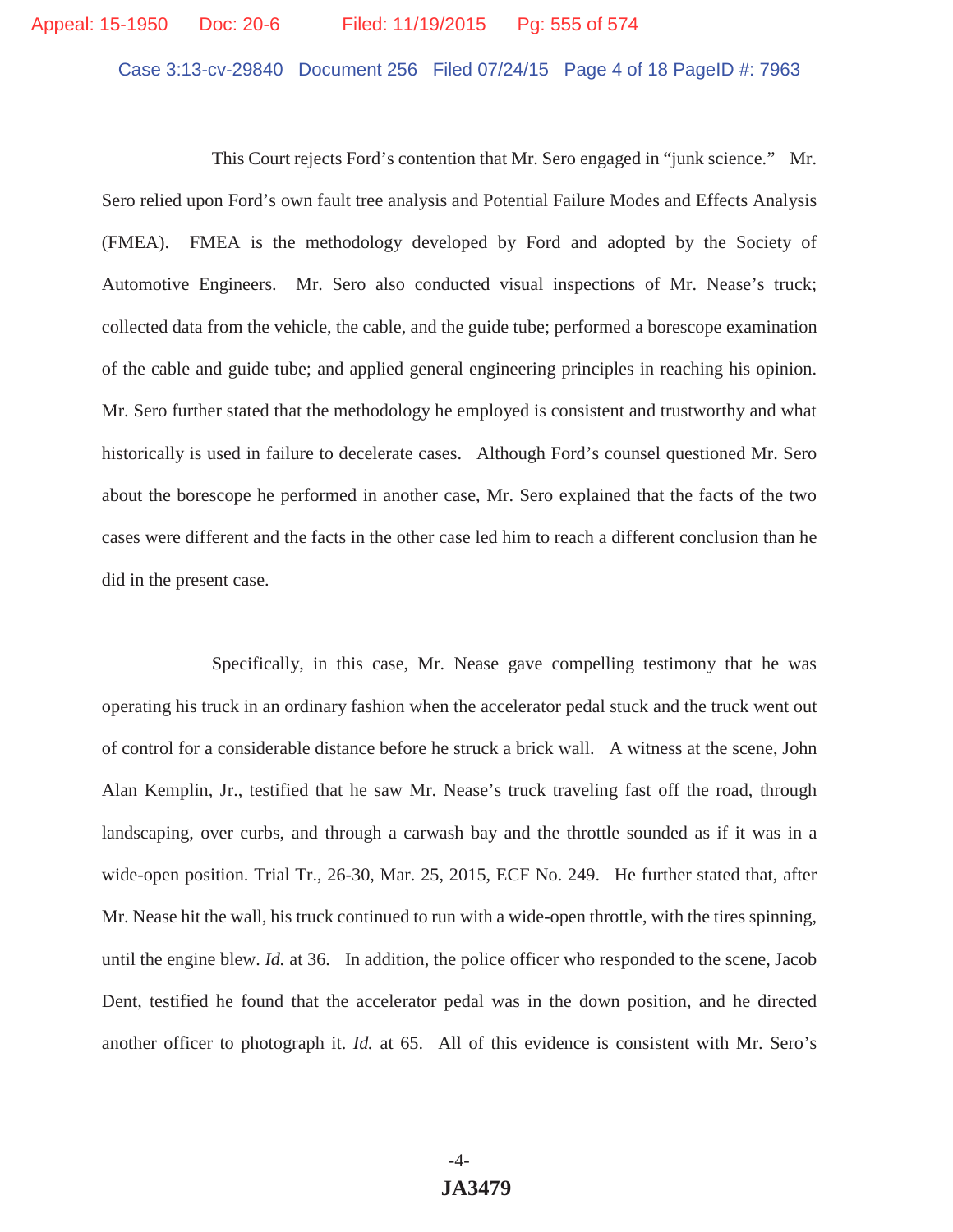# Case 3:13-cv-29840 Document 256 Filed 07/24/15 Page 5 of 18 PageID #: 7964 Appeal: 15-1950 Doc: 20-6 Filed: 11/19/2015 Pg: 556 of 574

opinion that the pedal was stuck. Given Mr. Sero's explanation as to how he reached his opinion and the totality of his testimony, the Court finds that Mr. Sero did not engage in "junk science."

 Upon examination of the cable and the guide tube, Mr. Sero identified contaminants and gouges in the in the wall of the cable housing on Mr. Nease's vehicle. Mr. Sero testified to a reasonable degree of engineering certainty that the contaminants made the cable bind and the throttle to stick in the open position. Trial Tr., 82-83, Mar. 26, 2015, ECF No. 221. He further opined it would not take much binding to resist the seven-pound spring and the brakes would be ineffective in this type of situation. *Id*. at 57 & 83. Upon his review and analysis, Mr. Sero opined that the speed control system was defective and not reasonably safe. *Id*. at 83. Additionally, he stated there were other safer design alternatives, such as a nipple wipe and a boot, which existed prior to the 2001. *Id*. at 81. Mr. Sero explained his conclusions, and Ford cross-examined him on his methodology and conclusions.

 As this Court stated in its earlier Memorandum Opinion and Order, Mr. Sero's testimony was consistent with Ford's own engineers. *Mem. Op. & Order*, at 2, ECF No. 172. Ford's "design engineers had recognized, many years before when Ford developed the basic configuration of this throttle control system, that a cable such as this may become jammed from foreign material which typically may be found under the hood of a vehicle." *Id*. at 2. Ford agrees it identifies a jammed cable as a potential problem, but it asserts its design addressed the problem and there is no evidence any cable actually has jammed. However, after listening to Ford's thorough cross-examination of Mr. Sero and the other evidence presented, including Ford's own experts, the jury obviously rejected Ford's argument that the potential problem was resolved.

> -5- **JA3480**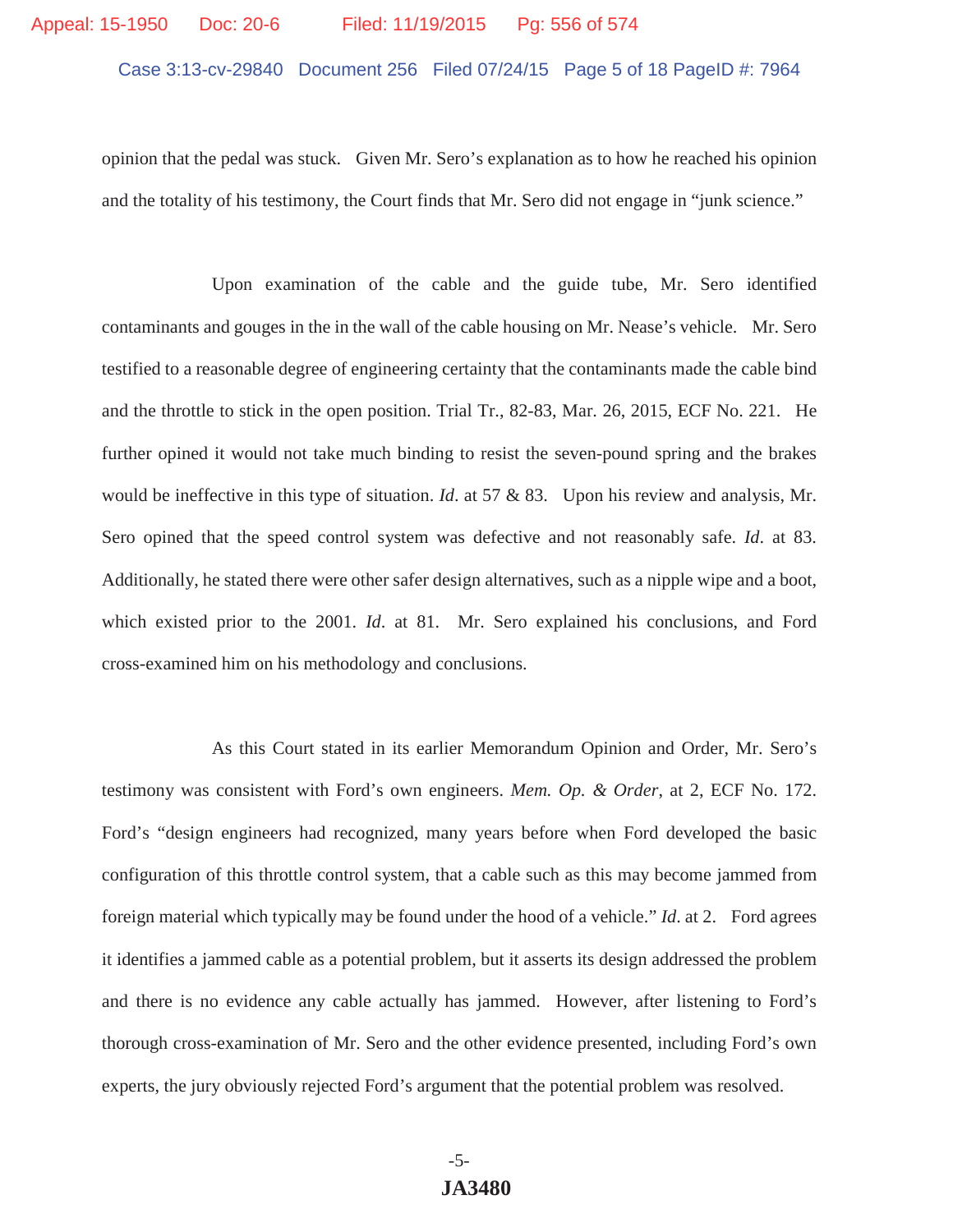Case 3:13-cv-29840 Document 256 Filed 07/24/15 Page 6 of 18 PageID #: 7965

 Based upon the evidence, the Court also rejects Ford's argument that Mr. Sero's methodology was unreliable and based upon his "subjective belief or unsupported speculation." *Daubert v. Merrell Dow Pharms., Inc.*, 509 U.S. 579, 590 (4th Cir. 1998). The Court finds that Ford's arguments go to the weight the jury should afford Mr. Sero's testimony, not its admissibility. Given the evidence presented and viewing it in a light most favorable to Plaintiffs, the Court has no difficulty finding a reasonable jury could have reached a verdict in favor of Plaintiffs on their strict liability claim. *See* Syl. Pt. 4, *Morningstar v. Black & Decker Mfg. Co.*, 253 S.E.2d 666 (W. Va. 1979) (stating "the general test for establishing strict liability in tort is whether the involved product is defective in the sense that it is not reasonably safe for its intended use. The standard of reasonable safeness is determined not by the particular manufacturer, but by what a reasonably prudent manufacturer's standards should have been at the time the product was made"). Accordingly, the Court **DENIES** Ford's Renewed Motion for Judgment as a Matter of Law.

#### **II. RULE 59(a)(1)(A) MOTION**

In its alternative motion for a new trial under Rule  $59(a)(1)(A)$ , Ford argues the verdict should be set aside because (1) there was an improper jury instruction; (2) the jury's verdict on strict liability is inconsistent with its decision on negligence; (3) the Court erred in allowing evidence of other incidents; (4) the verdict is a miscarriage of justice because Plaintiff used altered or false evidence; and (5) the Court erred in allowing undisclosed opinions from Mr. Nease's treating physician, Dr. Moreland, and denying rebuttal testimony from Ford's expert, Dr. Lisa Gwin. The Court will separately address each of these grounds.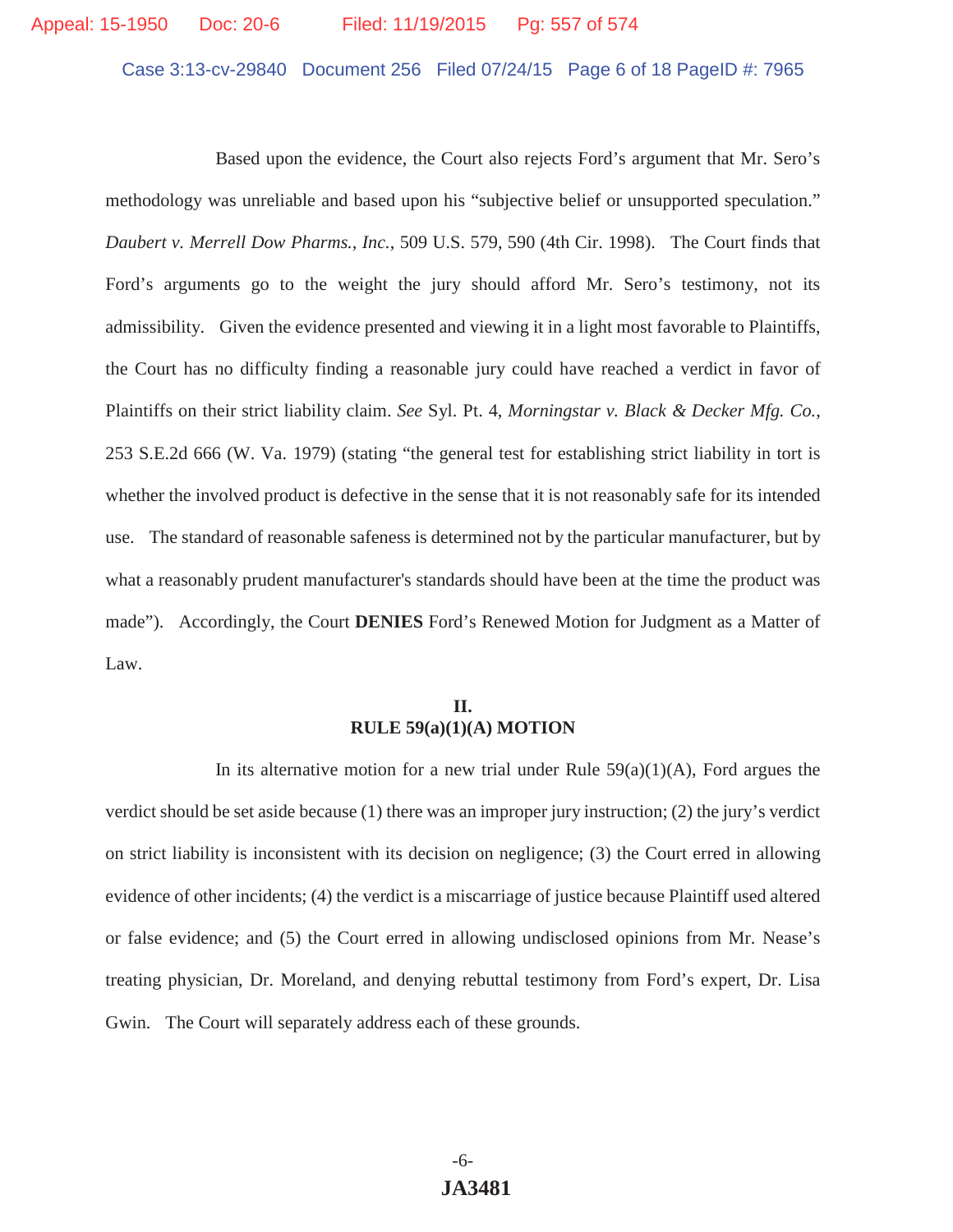#### **A. Jury Instruction**

 Ford's first argument is that the Court erred in giving the following jury instruction: "If a product can be made safer and the danger may be reduced by an alternative design at no substantial increase in price, then the manufacturer has a duty to adopt such a design." Trial Tr., 200, Mar. 31, 2015, ECF No. 232. Ford argues that there is no standard in West Virginia that a manufacturer has a duty to adopt an alternate design if a product can be made safer at no substantial increase in price. Instead, the strict liability standard entails determining whether "the manufacturer use[d] reasonable care in designing and manufacturing the product at the time it was marketed, not whether it could have possibly been made better or more safe, or later has been made better or more safe." *Chase v. Gen. Motors Corp.*, 856 F.2d 17, 20 (4th Cir. 1988) (applying West Virginia law); Syl. Pt. 4, *Morningstar*, *supra*. Ford argues that the instruction erroneously suggests that it had a duty to adopt the safest possible design at a comparable cost, rather than whether the design it actually used was reasonably safe.

 On the other hand, Plaintiffs point out that the West Virginia Supreme Court also held in *Morningstar* that economic costs are appropriate factors for the jury to consider under the strict liability in tort standard. Specifically, it stated that "[t]he term 'unsafe' imparts a standard that the product is to be tested by what the reasonably prudent manufacturer would accomplish in regard to the safety of the product, having in mind the general state of the art of the manufacturing process, including design, . . . as it relates to economic costs, at the time the product was made." Syl. Pt. 5, *Morningstar.* Thus, Plaintiffs argue the instruction is accurate. Moreover, Plaintiffs assert that, even assuming arguendo that the instruction was erroneous, Ford has suffered no actual prejudice and, therefore, there is no reversible error.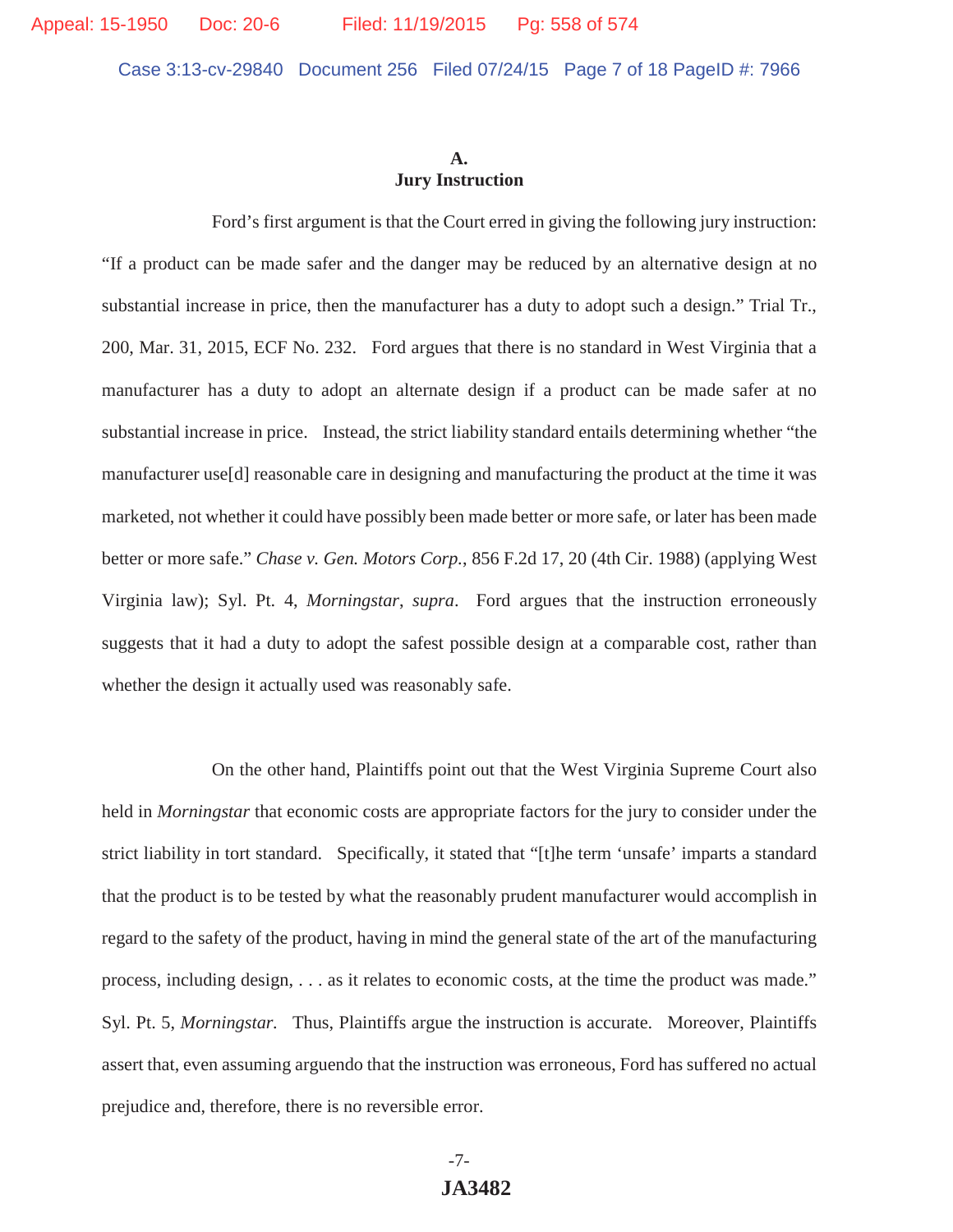# Appeal: 15-1950 Doc: 20-6 Filed: 11/19/2015 Pg: 559 of 574

Case 3:13-cv-29840 Document 256 Filed 07/24/15 Page 8 of 18 PageID #: 7967

 In its Reply, Ford does not dispute design and economic costs are factors to consider. However, Ford asserts there is no "duty to adopt" a particular design based on cost. Ford argues that Plaintiffs' instruction ignores the threshold determination that a product is "unsafe" before there can be a determination as to whether the unsafeness of the product can be designed away at a reasonable cost. Under Plaintiffs' instruction, Ford insists it would have to adopt an alternate design even if its product already is reasonably safe.

 In considering whether a particular jury instruction should result in a new trial, the Fourth Circuit has stated that "[a] jury charge must be construed in light of the whole record." *Abraham v. County of Greenville, S.C.*, 237 F.3d 386, 393 (4th Cir. 2001) (citation omitted). If a jury instruction is given in error, "a judgment will be reversed . . . only if the error is determined to have been prejudicial, based on a review of the record as a whole." *Id*. (citation omitted); *accord Volvo Trademark Holding Aktiebolaget v. Clark Mach. Co.*, 510 F.3d 474, 484 (4th Cir. 2007) (stating "jury instructions will not furnish a basis for reversal of an adverse verdict so long as, taken as a whole, they adequately state the controlling law" (internal quotation marks and citation omitted)).

 Assuming arguendo that the instruction in this case overstates the law in West Virginia, the Court finds the instruction was of no consequence and was harmless error. First, the jury expressly found on the verdict form that Mr. Nease's 2001 Ford Ranger "was defective in that it was not reasonably safe for its intended use." *Verdict Form*, 1, ECF No. 216. Thus, as the jury determined the product was defective and not reasonably safe, the jury never reached Ford's argument that a jury could decide, based upon this instruction, that Ford had a duty to the make an

> -8- **JA3483**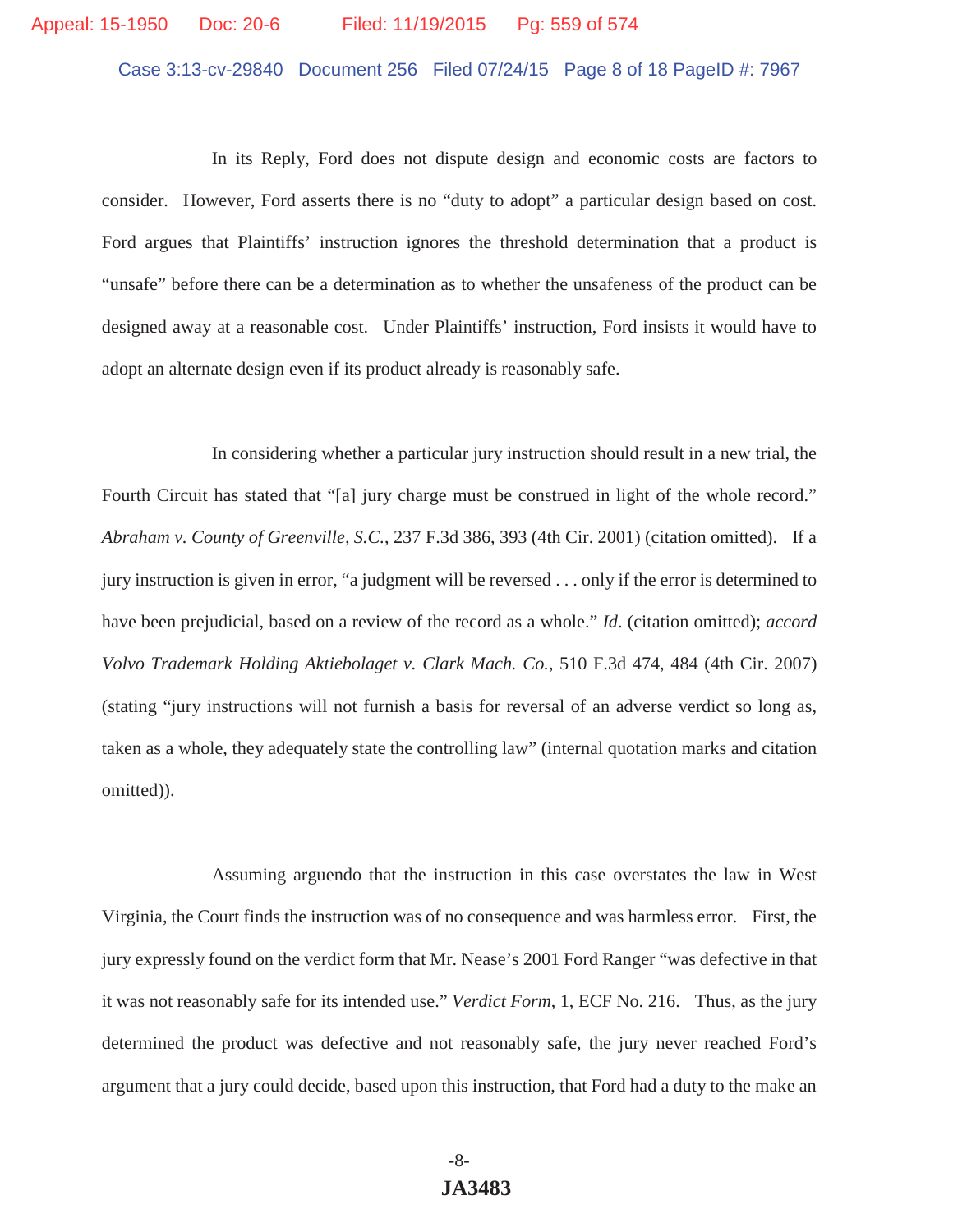Case 3:13-cv-29840 Document 256 Filed 07/24/15 Page 9 of 18 PageID #: 7968

already safe product safer if it could do so at a reasonable cost. Second, even if the jury had not made this express finding that the Ranger was defective from the outset, the instruction Ford asserts is erroneous is a single sentence amongst five-pages of instructions on strict liability, which is just a small part of the overall instructions. Trial Tr., 189-215 & 285-87, ECF No. 232. In context, these instructions further provided:

> Now, in this case plaintiff has alleged that there were design alternatives available to Ford which, had they been adopted, would have prevented the injuries and damages to the plaintiffs. Such a showing by the plaintiffs in and of itself is not sufficient to establish that the design used by Ford was defective. The plaintiffs are only entitled to a reasonably safe product, not an absolutely safe one.

> In balancing the benefits and risks of a vehicle's design, you may consider the cost, feasibility, and utility, usefulness, of alternative designs for the Ford Ranger. If a product can be made safer and the danger may be reduced by an alternative design at no substantial increase in price, then the manufacturer has a duty to adopt such a design.

> In presenting a design alternative for the subject vehicle, plaintiffs must establish that their design is feasible and show that it would have eliminated or significantly reduced the risk about which they complain, while at the same time not creating other hazards or harms or risks of injuries.

*Id.* at 200-21. The jury was fully instructed on what constitutes a defect and strict liability under West Virginia law, including the *Morningstar* standard quoted by Ford. *Id*. at 197-201. In addition, the Court instructed the jury that, although Plaintiffs are entitled to a reasonably safe product, they are not entitled "to an absolutely safe product." *Id*. at 200. The Court finds that Plaintiffs presented more than sufficient evidence to support the jury's verdict in favor of their strict liability claim. Therefore, based upon the record as a whole, the Court finds no reversible error.<sup>1</sup>

<sup>&</sup>lt;sup>1</sup>Ford further asserts that Plaintiffs' counsel's mention of this instruction during his closing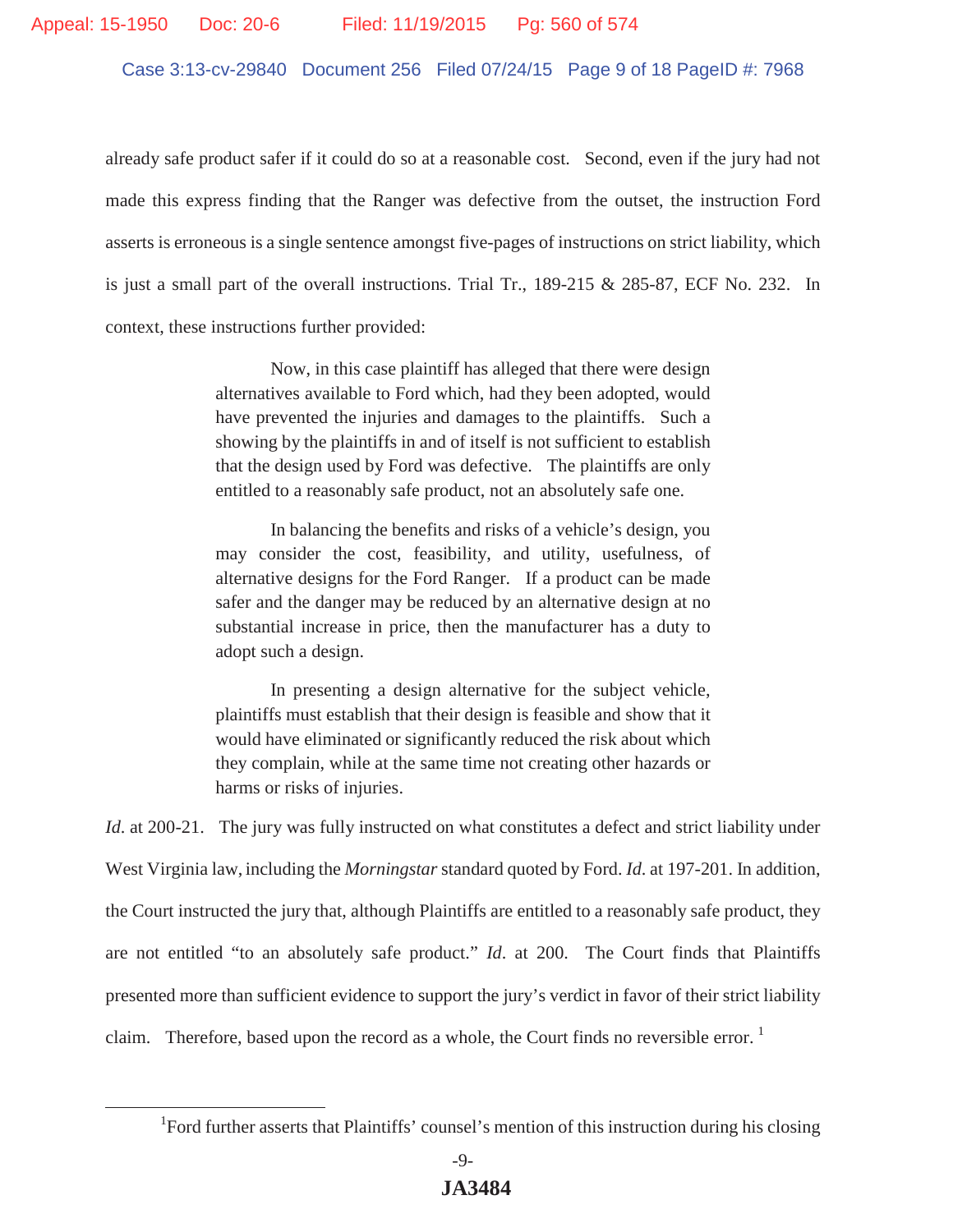#### **B. Strict Liability & Negligence**

 Ford next argues that the verdict is inconsistent on its face because the jury determined "by a preponderance of the evidence that the 2001 Ford Ranger owned by Howard Nease was defective in that it was not reasonably safe for its intended use," but the jury also found Ford was not "negligent with respect to the design of the 2001 Ford Ranger owned by Howard Nease." *Verdict Form*, 1-2, ECF No. 216. Ford insists that the inconsistent verdict also demonstrates the jury's confusion as a result of the "duty to adopt" instruction. In order to prove negligence, a plaintiff must prove "duty, breach, causation, and damages." *Carter v. Monsanto Co.*, 575 S.E.2d 342, 347 (W. Va. 2002). On the other hand, "'strict liability in tort' is designed to relieve the plaintiff from proving that the manufacturer was negligent in some particular fashion during the manufacturing process and to permit proof of the defective condition of the product as the principal basis of liability." Syl. Pt. 3, *Morningstar*. To prove strict liability, a plaintiff must prove a "product is defective in the sense that it is not reasonably safe for its intended use. The standard of reasonable safeness is determined not by the particular manufacturer, but by what a reasonably prudent manufacturer's standards should have been at the time the product was made." Syl. Pt. 4, *id.* Thus, the negligence and strict liability are different concepts under West Virginia law, and it is possible for a jury to find in favor of a plaintiff under a strict liability theory, but find in favor of defendant on a negligence theory.

argument seriously prejudiced it. For the reasons stated above, the Court rejects Ford's argument. In addition, the Court recognizes that Plaintiffs' counsel brief mention of this instruction was followed by a statement that the jury could "find that Ford breached its duty," which implicates a negligence theory, not strict liability. *Id.* at 238.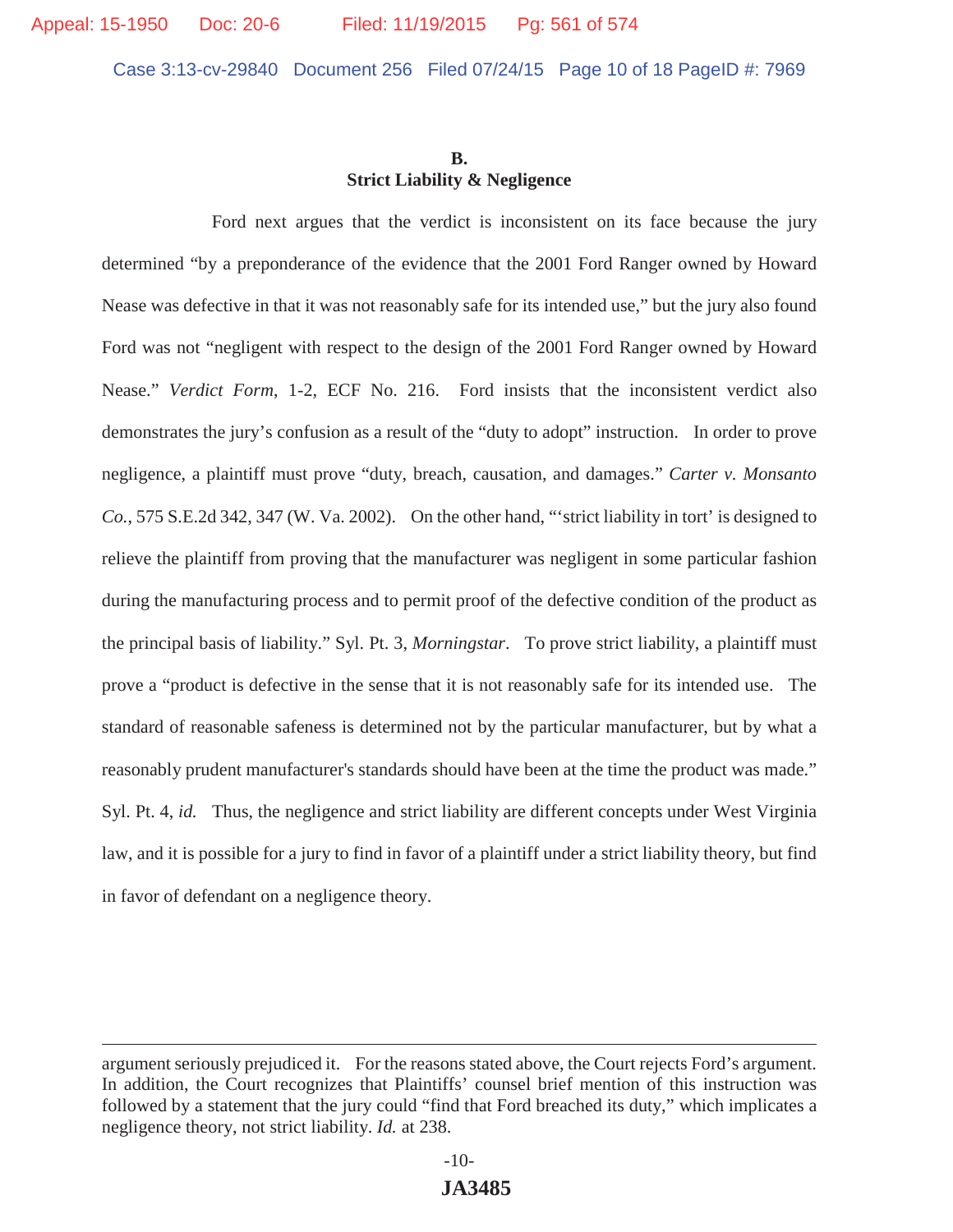Case 3:13-cv-29840 Document 256 Filed 07/24/15 Page 11 of 18 PageID #: 7970

 Here, the Court finds the jury easily could conclude that, although there existed a design defect for purposes of strict liability, the design of the product did not violate an industry standard for purposes of negligence. In fact, although there was testimony as to Ford's practices, there was very little testimony about what the practices of the automotive industry were at the time. Thus, given the totality of the evidence presented, the Court finds no inconsistency in the verdict<sup>2</sup> and **DENIES** Ford's motion on this issue.

# **D. Evidence of Other Incidents**

Ford also argues that the Court erred in admitting evidence from *Huber v. Ford*, Civ. Act. No. 01-C-391 (Cir. Ct. of Monongalia Cty., W. Va.), and *Olson v. Ford*, 4:04-cv-00102-DLH-SCM (N.W. Dist. N.D. 2006), because Plaintiffs did not establish the vehicles involved in those cases had substantially similar speed control cables as the 2001 Ford Ranger driven by Mr. Nease. Therefore, Ford asserts the evidence should have been excluded pursuant to Rules 401, 402, 403, 404(b), and 801 of the Federal Rules of Evidence. However, the jury was instructed the evidence could not be considered at all with respect to Plaintiffs' strict liability claim. Specifically, the Court instructed the jury that:

> [i]n this case, the plaintiffs offered testimony concerning reports made to Ford of alleged other incidents of unintended acceleration. You are instructed that you may only consider the alleged other incidents for the limited purpose of determining whether Ford had notice of the defect that the plaintiffs allege. You may not consider this testimony for any purpose in evaluating plaintiffs' strict product liability claim, and you may not consider it as evidence that the 2001 Ford Ranger was defective or not reasonably safe for its intended use.

<sup>&</sup>lt;sup>2</sup>Moreover, "even if the general verdicts are internally inconsistent, such is the jury's prerogative if . . . there is evidence to support the finding reached by the jury." *Borel v. Fibreboard Paper Prods. Corp*., 493 F.2d 1076, 1094 (5th Cir. 1973).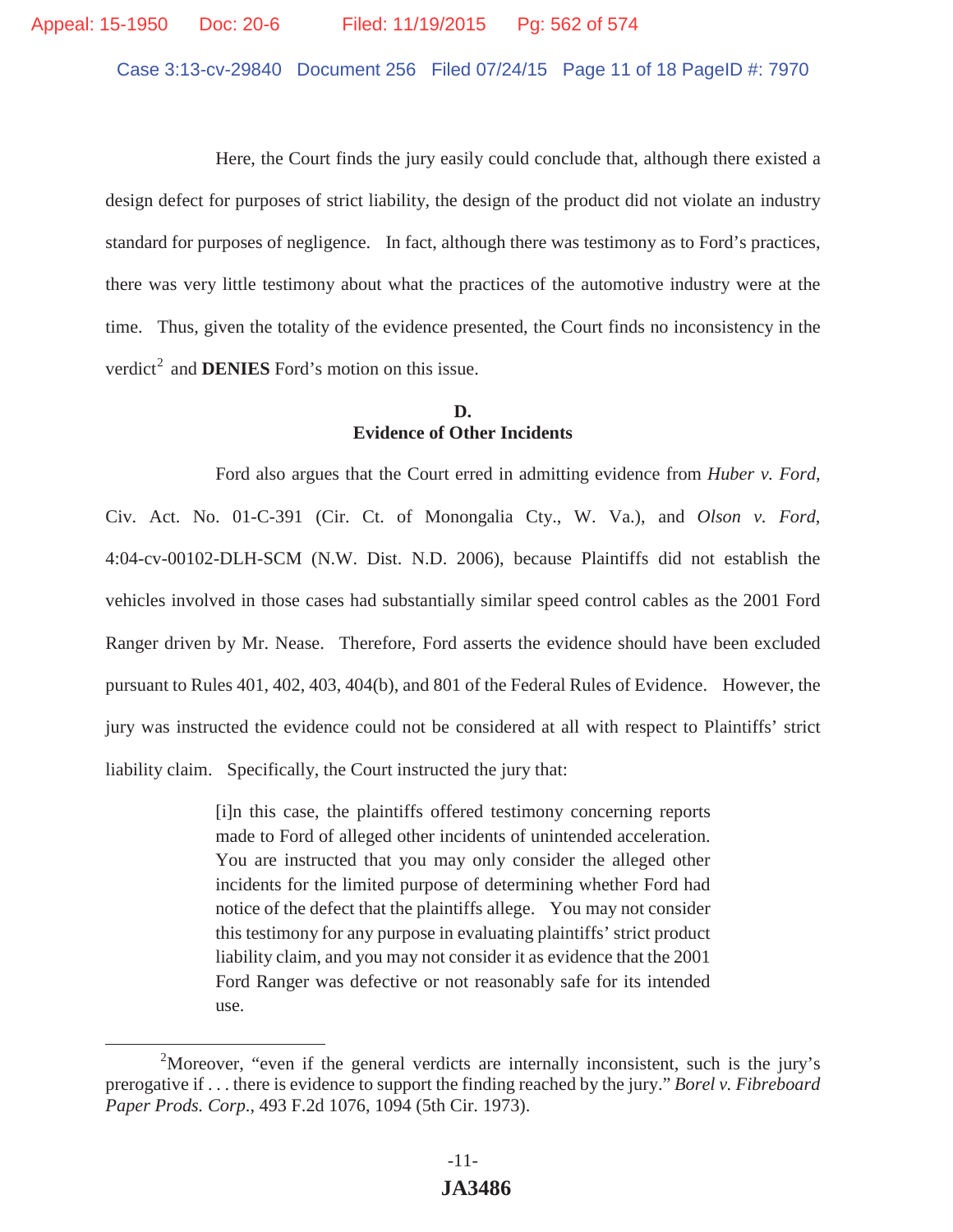# Appeal: 15-1950 Doc: 20-6 Filed: 11/19/2015 Pg: 563 of 574

Case 3:13-cv-29840 Document 256 Filed 07/24/15 Page 12 of 18 PageID #: 7971

Trial Tr., 192, ECF No. 232. Thus, as the jury was instructed it only could be considered for the purpose of notice and not for the purpose of evaluating Plaintiffs' strict liability claim, the Court **DENIES** Ford's argument.<sup>3</sup>

## **E. Allegation of Altered or False Evidence**

Ford further argues that the case was based upon "altered" or "false evidence" regarding the position of the acceleration pedal. Specifically, Ford asserts the Court erred in allowing Officer Dent to testify that he observed the accelerator pedal in the down position and had it photographed. Trial Tr., 65, ECF No. 249. However, when the pedal was inspected by Mr. Sero nearly a year later, the pedal was in its normal position. Therefore, Ford insists evidence of the accelerator pedal being down was either spoliated or the evidence presented by Office Dent was false.

The Court finds no merit to Ford's spoliation argument. To prove spoliation, a

party must show:

[T]he party having control over the evidence had an obligation to preserve it when it was destroyed or altered; (2) the destruction or loss was accompanied by a "culpable state of mind;" and (3) the

<sup>&</sup>lt;sup>3</sup>When discussing the jury instructions outside the presence of the jury, the Court stated that it "already ruled that evidence about the cables in *Huber* and *Olson* and Mr. Sero's inspection of them produces enough substantial similarity that it's relevant and that it can go to defect, but – and the parties can argue that, but I don't have an instruction before me. So it's premature to object." Trial Tr., 65, ECF No. 232. When the actual jury instructions were read to the jury, they specifically included the aforementioned limiting instruction. Given this limiting instruction, it was of no consequence that Plaintiffs' counsel stated during closing argument that "[y]ou also heard Ford claim that stuck throttles because of clogged up cap tubes don't happen in the real world, that there is no evidence of it. . . . Remind them when Mr. Sero talked about the *Huber* and the *Olson* cases that basically had substantially similar design of the speed cables." *Id*. at 233.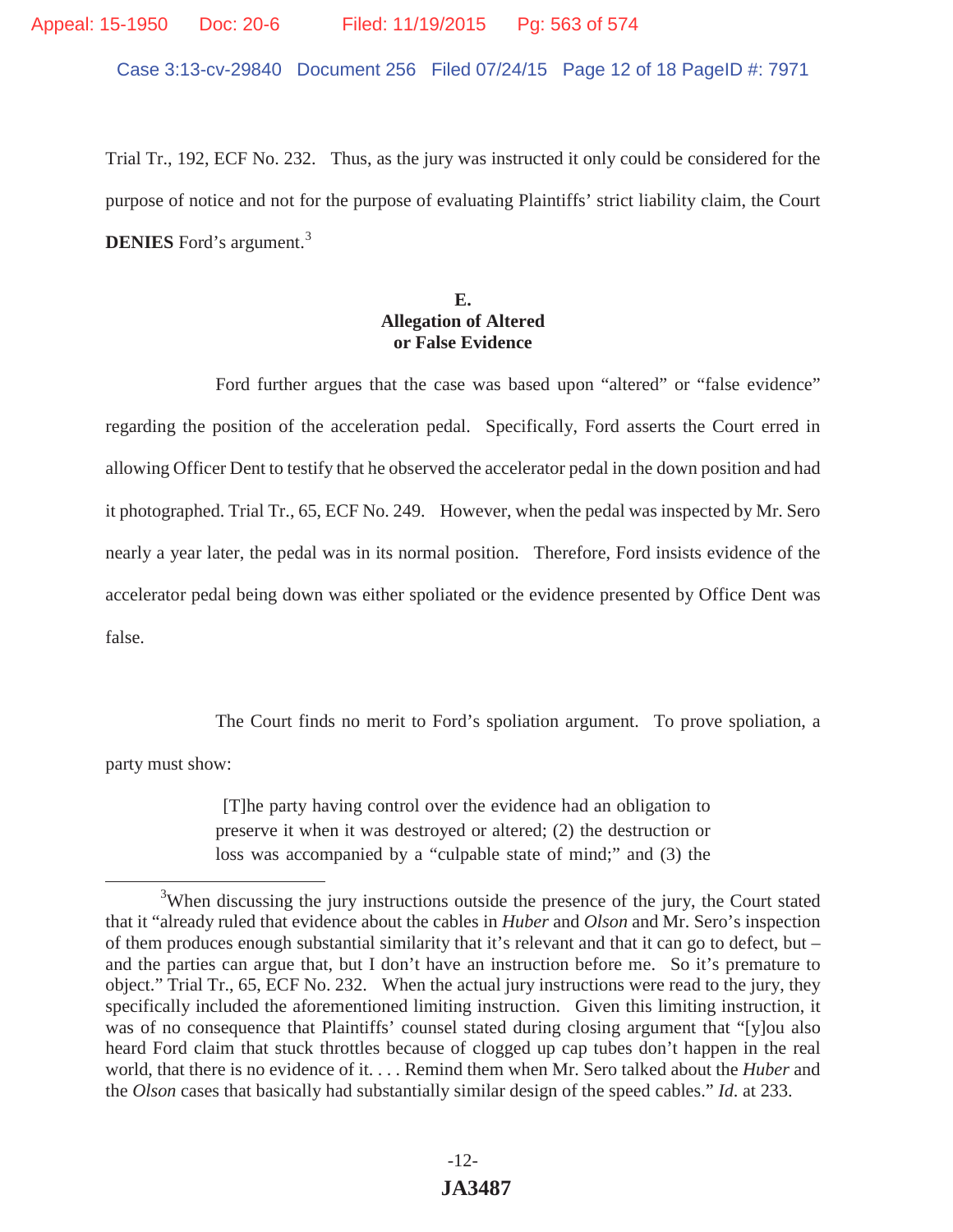Case 3:13-cv-29840 Document 256 Filed 07/24/15 Page 13 of 18 PageID #: 7972

evidence that was destroyed or altered was "relevant" to the claims or defenses of the party that sought the discovery of the spoliated evidence, to the extent that a reasonable factfinder could conclude that the lost evidence would have supported the claims or defenses of the party that sought it.

*Goodman v. Praxair Serv., Inc*., 632 F. Supp.2d 494, 509 (4th Cir. 2009) (internal quotation marks and citations omitted).

 In this case, Mr. Nease was taken to the hospital with serious injuries following the crash. As is typical in this situation, his truck was towed to a salvage yard, and Mr. Nease had no control over the vehicle. The truck was then moved to a different salvage yard by his insurer. The truck was not returned to Mr. Nease's control until April of 2013, five months after the crash, when Plaintiffs' counsel was able to locate the truck and purchase it for salvage value from the insurance company. Mr. Sero testified that by the time he inspected the pedal and the speed control cable the pedal was off the floor and the cable was free to move. Trial Tr., 34, 63, & 88, ECF No. 221. However, he testified that he saw evidence of contaminants in the guide tube. *Id*. at 49.

 Under these facts, there is absolutely no evidence of spoliation. Clearly, Plaintiffs did not have continuous control over the vehicle, nor has Ford set forth any evidence that they "willfully engaged in conduct resulting in the evidence's loss or destruction." *Turner v. U.S.*, 736 F.3d 274, 282 (4th Cir. 2013) (citation omitted). Moreover, although Ford was well aware of Plaintiffs' theory of their case and the fact the pedal was in its normal position and the cable was not bound at the time it was inspected by Mr. Sero, Ford never raised the spoliation issue prior to its current motion. Thus, the Court further finds the motion untimely. *See Goodman*, 632

# -13- **JA3488**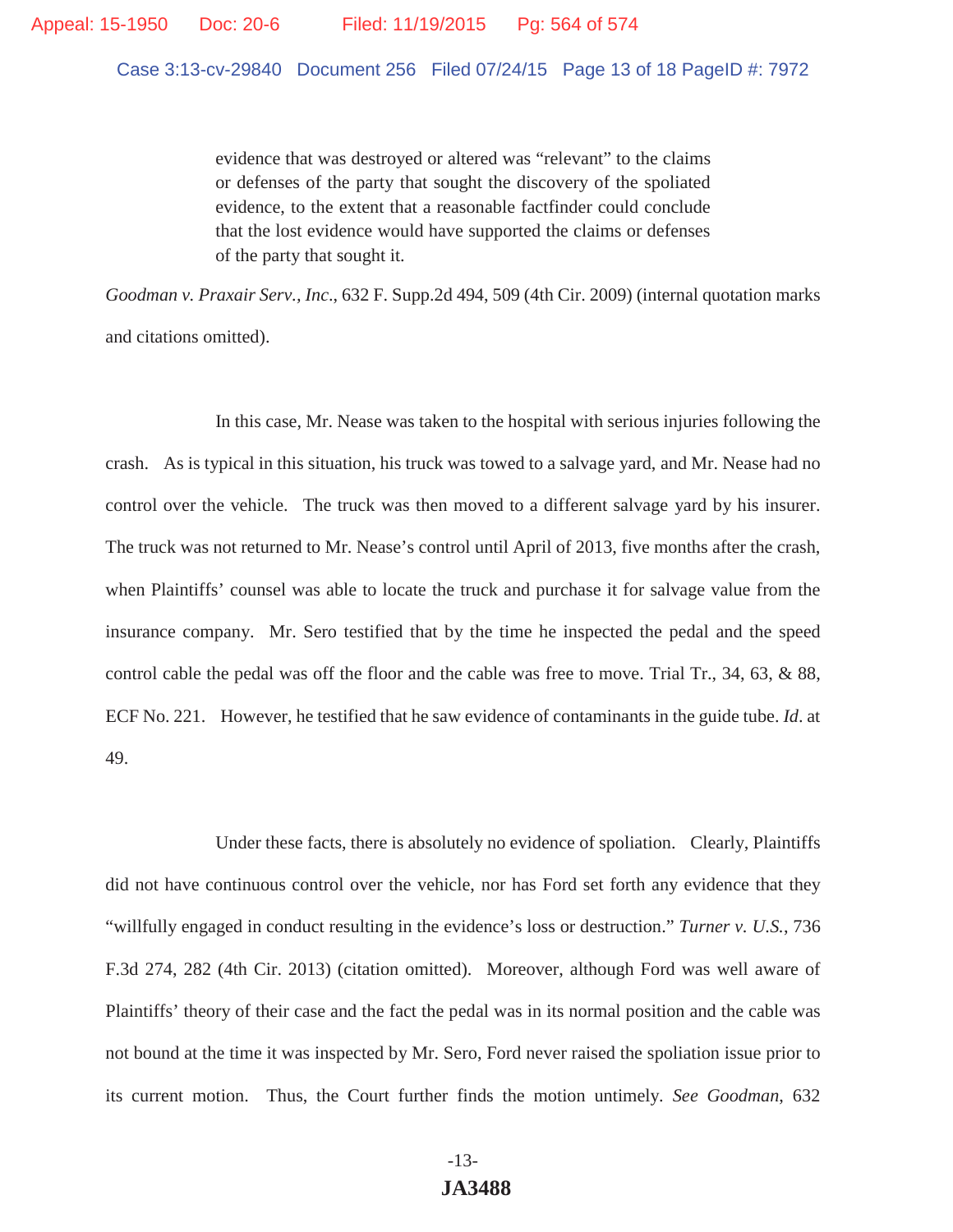#### Appeal: 15-1950 Doc: 20-6 Filed: 11/19/2015 Pg: 565 of 574

Case 3:13-cv-29840 Document 256 Filed 07/24/15 Page 14 of 18 PageID #: 7973

F. Supp.2d at 508 ("The lesson to be learned from the cases that have sought to define when a spoliation motion should be filed in order to be timely is that there is a particular need for these motions to be filed as soon as reasonably possible after discovery of the facts that underlie the motion. This is because resolution of spoliation motions are fact intensive, requiring the court to assess when the duty to preserve commenced, whether the party accused of spoliation properly complied with its preservation duty, the degree of culpability involved, the relevance of the lost evidence to the case, and the concomitant prejudice to the party that was deprived of access to the evidence because it was not preserved." (citation omitted)).

 Additionally, Ford's suggestion that Officer Dent presented false evidence is without merit. Officer Dent presented evidence about what he observed at the scene, which was consistent with Mr. Nease's assertion that the accelerator pedal was stuck. The fact Officer Dent's observation of the pedal was different than what was found months later by Mr. Sero does not mean Officer Dent lied about what he saw. The jury easily could have determined that the cable became unbound and the pedal returned to its normal position between the date of the accident in November of 2012 and October of 2013, when Mr. Sero first inspected it. Therefore, the Court denies Ford's spoliation and false evidence arguments.

#### **E. Opinion Evidence**

 Next, Ford argues that the Court erred in allowing Plaintiffs' expert Dr. Mark Moreland to testify about matters outside Mr. Nease's medical record and by not disclosing those opinions pursuant to Rule 26(a)(2) of the Federal Rules of Civil Procedure. As a result, Ford argues that its expert, Dr. Lisa Gwin, did not have the opportunity to add opinions to rebut Dr.

# -14- **JA3489**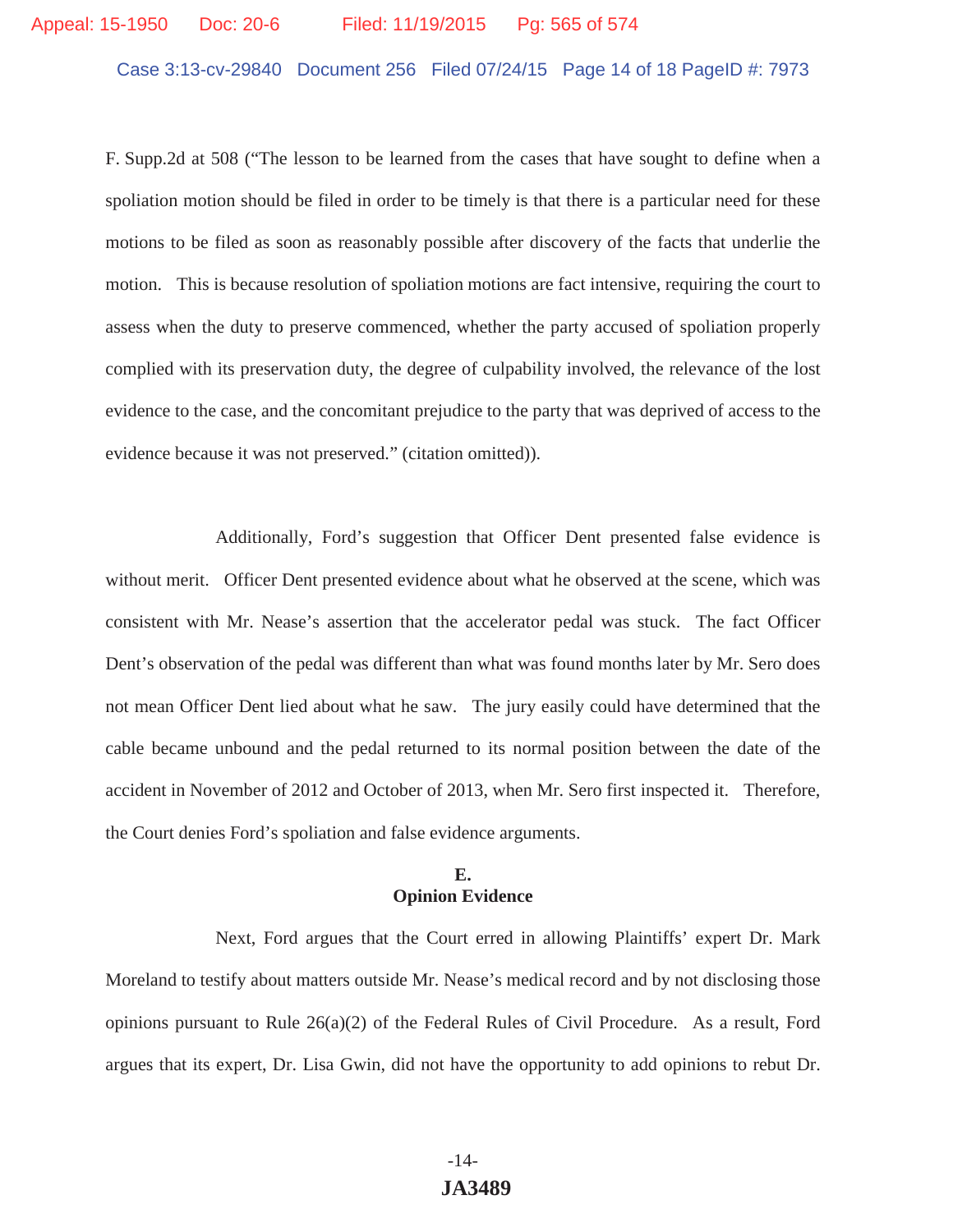Moreland's testimony and develop a defense that sensory difficulties in Mr. Nease's foot resulted in pedal error.

 Dr. Moreland was Mr. Nease's treating physician and also was disclosed as an expert witness by Plaintiffs on July 15, 2014. Plaintiffs stated in their disclosure that he would offer expert testimony "within . . . [his] respective areas of expertise, based upon . . . [his] respective knowledge of Howard Nease's course of treatment, care, diagnoses, prognoses, medical condition and future medical care needs related to the subject crash[.]" Exhibit C to *Pls' Resp. in Opp. to Ford Motor Co.'s Mot., in the Alternative, for a New Trial*, at 6, ECF No. 245-3. Dr. Moreland's testimony regarding what medications Mr. Nease took prior to the crash fell within his range of treatment. As such, it was unnecessary for Dr. Moreland to prepare a written expert report pursuant to Rule 26(a)(2)(B) of the Federal Rules of Civil Procedure. *See Order*, at 1-2, ECF No. 174 (holding "[t]he disclosures described in FR Civ P  $26(a)(2)(B)$  shall not be required of physicians and other medical providers who examined or treated a party . . . unless the examination was for the sole purpose of providing expert testimony in the case"); *In re C.R. Bard, Inc.*, 948 F. Supp.2d 589, 616 (S.D. W. Va. 2013) (stating "treating physicians are, of course, able to testify as to opinions formed during the course of treatment"). Moreover, this testimony should have been of no surprise to Ford, and it certainly did not cause any unfair prejudice to Ford. *See id*. (finding any violation of Rule  $26(a)(2)(B)$  was substantially justified or harmless to the extent the treating physicians offered opinions outside the scope of treatment because the defendant was not surprised, allowing the testimony did not disrupt the trial, and the plaintiffs relied upon a previous decision by the court in deciding not to submit expert reports).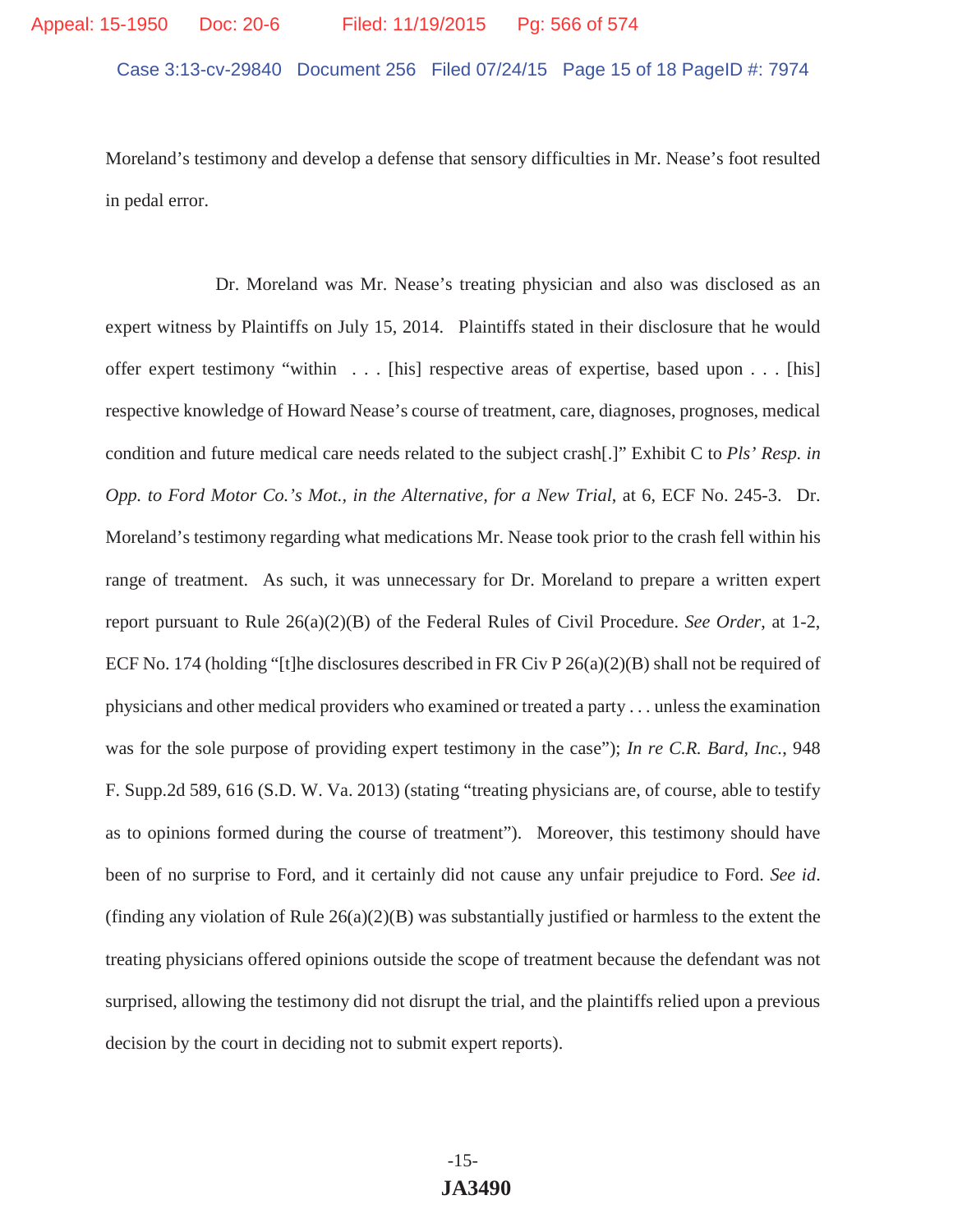Case 3:13-cv-29840 Document 256 Filed 07/24/15 Page 16 of 18 PageID #: 7975

 As to Ford's arguments with respect to Dr. Gwin, the Court previously addressed these issues in its Memorandum Opinion and Order entered on March 19, 2015, finding she could not offer her opinion about whether Mr. Nease was experiencing side effects of his medications at the time of the accident. *Mem. & Op.*, at 2 ECF No. 186. As Dr. Gwin was an expert, and not a treating physician, she was required to put her opinions in an expert report. The Court decision to limit Dr. Gwin's testimony to those things contained in her report was not error.

### **F. The Jury Award**

 Lastly, Ford argues that this Court should set aside or remit the jury verdict as excessive. Ford asserts the damages awarded for future medical care were against the clear weight of the evidence. At trial, Plaintiffs' forensic economist Zachary Meyers opined the present value of Mr. Nease's future life care plan was \$239,741. Trial Tr., 21, Mar. 27, 2015, ECF No. 242. Despite no other present value calculation presented by Plaintiffs, the jury awarded \$500,000 in future medical care and expenses. *Verdict Form*, 6, ECF No. 216. Ford argues the jury obviously speculated in making its decision because there was no evidence Mr. Nease would incur \$500,000 in future medical care.

 Plaintiffs argue, however, that Mr. Meyers testified that his figure was very conservative because he typically calculates damages up through age 100, but in Mr. Nease's case he stopped at age 86. Trial Tr., 25-26, ECF No. 242. Given Mr. Meyer's testimony, Plaintiffs assert the jury was free to award an amount greater than the bare minimum, particularly in light of Dr. Moreland and Cathy Gross' testimony that Mr. Nease will require future medical care.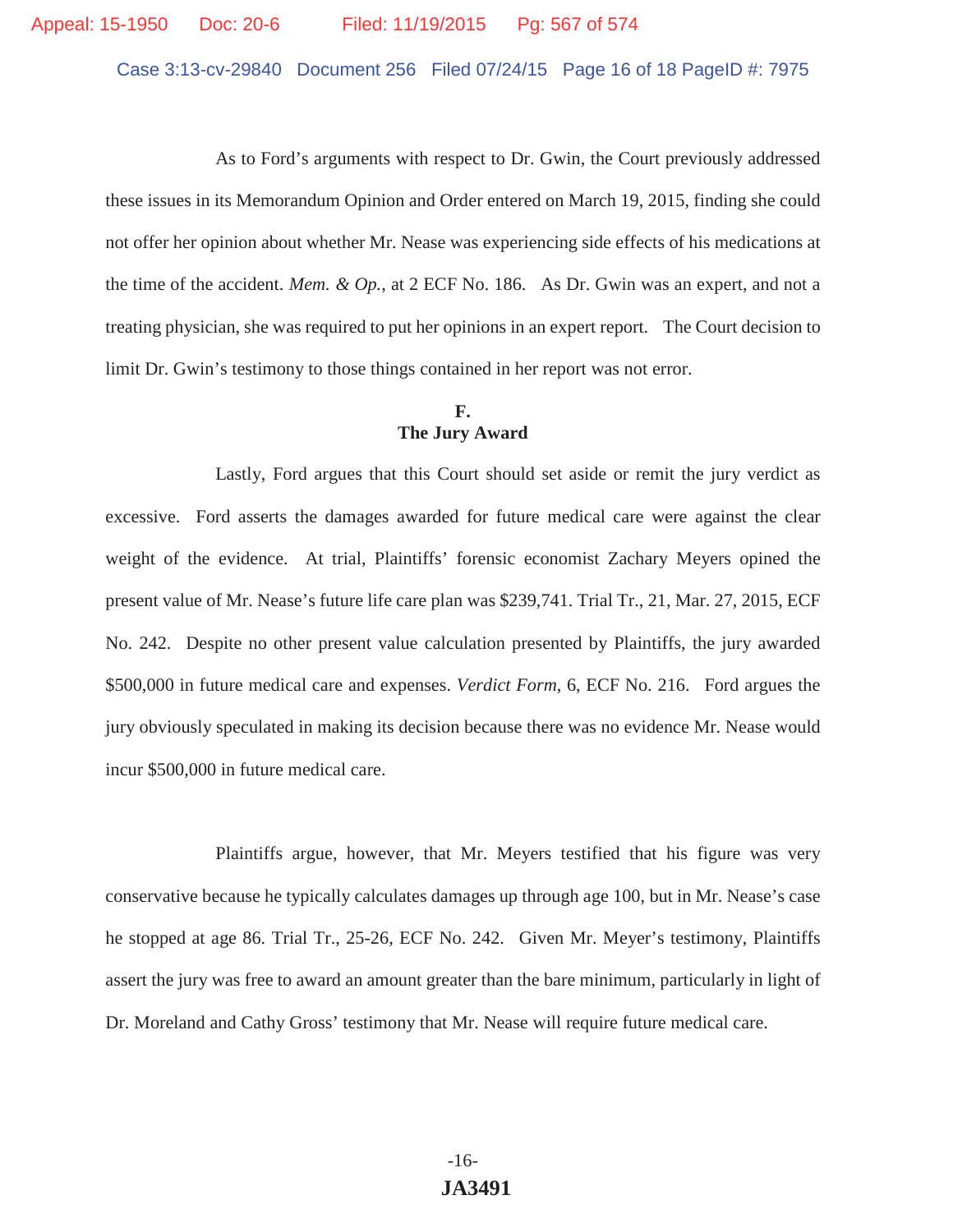Case 3:13-cv-29840 Document 256 Filed 07/24/15 Page 17 of 18 PageID #: 7976

"Remittitur, which is used in connection with Fed. R. Civ. P.  $59(a)$ , is a process ... by which the trial court orders a new trial unless the plaintiff accepts a reduction in an excessive jury award." *Cline v. Wal–Mart Stores, Inc.*, 144 F.3d 294, 305 (4th Cir. 1998) (quotation marks omitted). The decision as to whether a damage award is excessive and should therefore be set aside is "entrusted to the sound discretion of the district court." *Robles v. Prince George's Cty., Maryland,* 302 F.3d 262, 271 (4th Cir. 2002) (internal quotation marks and citation omitted). Under the practice of remittitur, "the trial court orders a new trial unless the plaintiff accepts a reduction in an excessive jury award." *Cline*, 144 F.3d at 305 (internal quotation marks and citation omitted).

 In this case, Mr. Meyers opined that \$239,741 was a conservative figure for Mr. Nease's future medical care to age 86, for a total of 12.25 years based upon Ms. Gross's life care plan. Trial Tr., 20-21, ECF No. 242. He further stated that, in calculating the cost of future medical care, the amount of the life care plan is discounted each year by a person's life expectancy. *Id*. at 25. Thus, for each year the life care plan extends into the future, the lower the damages are because there is less chance of being alive at that age. For instance, Mr. Meyer calculated the Present Value of Total Life Care Plan for Mr. Nease at age 74 as \$25,272. Exhibit 9B, at 3, ECF No. 227-17. At age 86, Mr. Meyers calculated the value at \$12,732. *Id.* However, in this case, the jury more than doubled the amount of future medicals calculated by Mr. Meyers through age 86. Even if the jury believed Mr. Meyer's figure was too conservative and he should have calculated the damages through age 100, there is simply no evidence that the amount of damages from age 87 through 100 would exceed the future medical expenses Mr. Nease would incur between the ages of 74 and 86. In fact, such a calculation is contrary to Mr. Meyers' own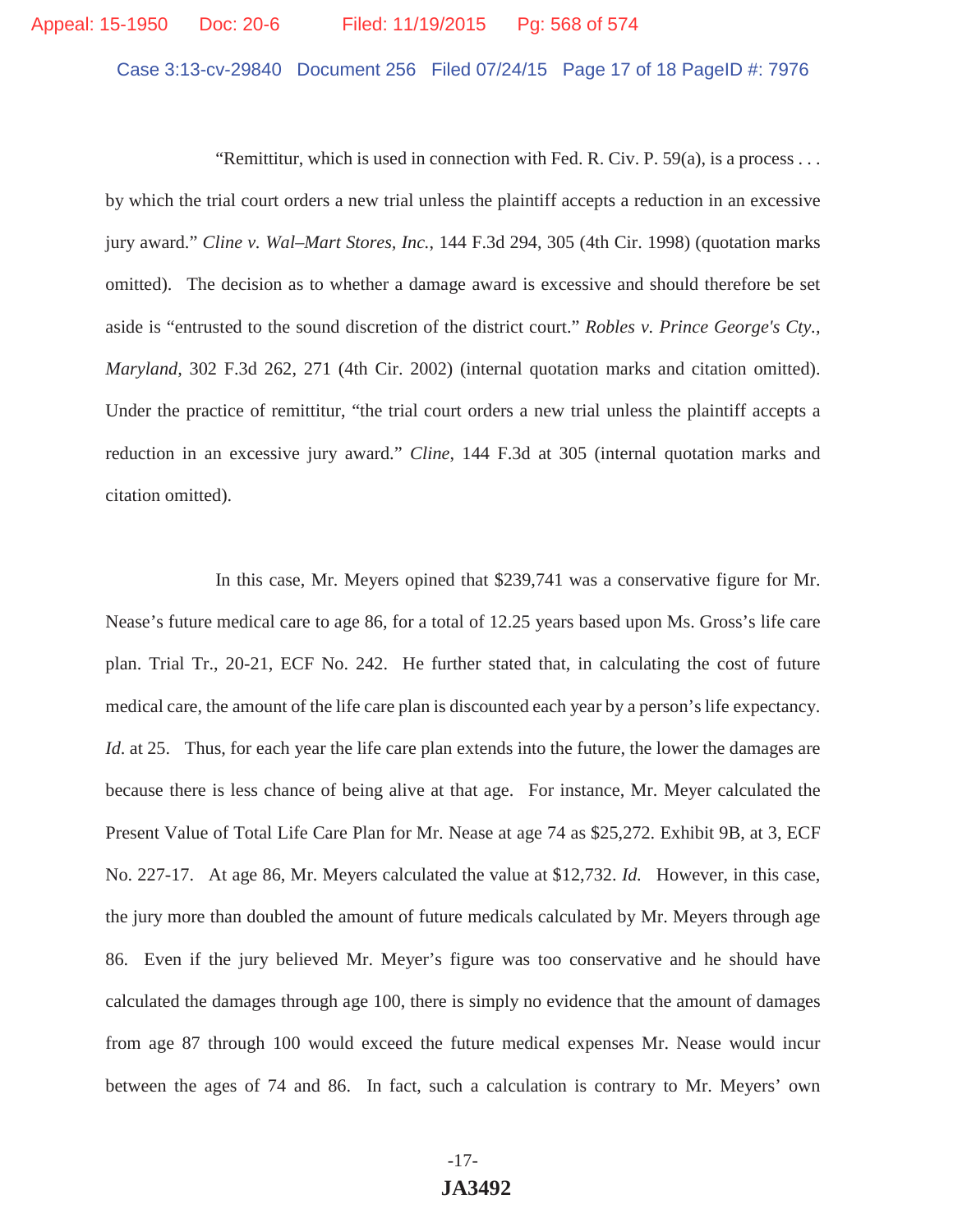Case 3:13-cv-29840 Document 256 Filed 07/24/15 Page 18 of 18 PageID #: 7977

testimony that the present value for each year in the future would decrease. Therefore, the Court finds that a remittitur is appropriate and **GRANTS** Ford's motion on this issue. As Plaintiffs' best evidence was that Mr. Nease would incur \$239,741 in future medical care and expenses, the Court reduces the jury award to that amount for his future medical care and expenses. If Plaintiffs do not agree to a remittitur, the Court will order a new trial on damages.

## **III. CONCLUSION**

 Accordingly, for the foregoing reasons, the Court **DENIES** Ford's motion Renewed Motion for Judgment as a Matter of Law pursuant to Rule 50(b) of the Federal Rules of Civil Procedure (ECF No. 238), and **DENIES, in part,** and **GRANTS, in part,** Ford's Motion, in the Alternative, for a New Trial pursuant to Rule  $59(a)(1)(A)$  of the Federal Rules of Civil Procedure. ECF No. 240. The Court also **DIRECTS** Plaintiff to notify the Court within seven (7) days of entry of this Memorandum Opinion and Order whether it accepts the remittitur or wants the Court to set a new trial. The Court also **GRANTS** Plaintiffs' Motion for Leave to Submit a Sur-Reply. ECF No. 250.

 The Court **DIRECTS** the Clerk to send a copy of this Order to counsel of record and any unrepresented parties.

ENTER: July 24, 2015

**CHAMBERS, CHIEF JUDGE** 

-18- **JA3493**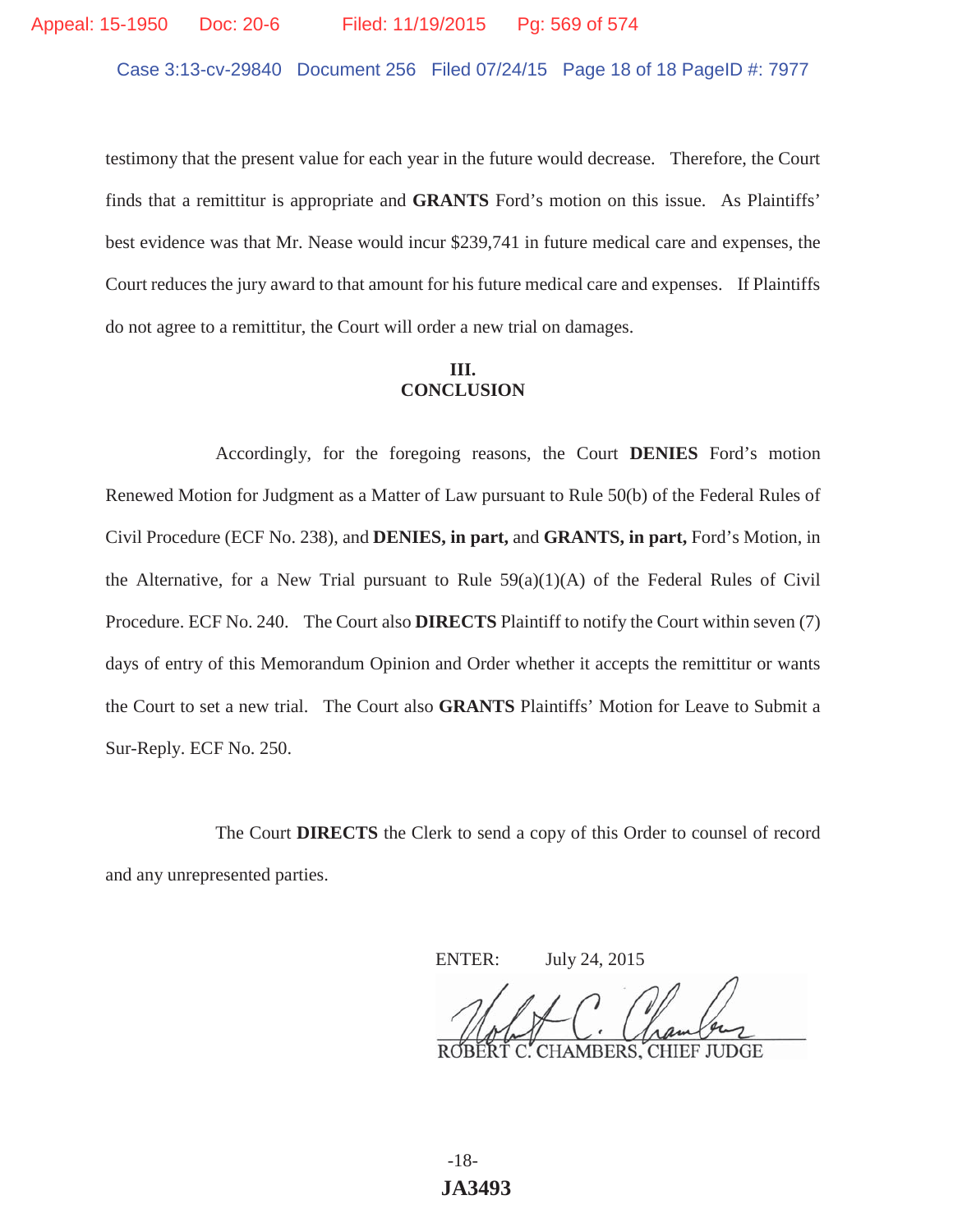Case 3:13-cv-29840 Document 258 Filed 08/05/15 Page 1 of 2 PageID #: 7981

## **IN THE UNITED STATES DISTRICT COURT FOR THE SOUTHERN DISTRICT OF WEST VIRGINIA**

### **HUNTINGTON DIVISION**

HOWARD E. NEASE and NANCY NEASE,

Plaintiffs,

v. CIVIL ACTION NO. 3:13-29840

FORD MOTOR COMPANY, a Delaware Corporation,

Defendant.

#### **SECOND AMENDED JUDGMENT ORDER**

This case was tried to a jury from March 24, 2015 to April 1, 2015. After deliberations, the jury returned a verdict in favor of Plaintiffs Howard E. and Nancy Nease with respect to their claim of strict liability and in favor of Defendant Ford Motor Company on Plaintiffs' claims of negligence and breach of implied warranty. The Court ordered that the verdict form be filed and that judgment be entered in accordance with the verdict form. Thereafter, by Memorandum Opinion and Order entered on July 24, 2015, the Court granted Defendant Ford Motor Company's request for a remitter with respect to the jury's award for future medical care and expenses. The Court also granted Plaintiffs seven days to decide whether it would accept the remittitur. On July 29, 2015, Plaintiffs responded that they accepted the remittitur. Accordingly, the Court **AMENDS** the Amended Judgment Order to reflect an award of \$239,741 in future medical care and expenses. The remainder of the Amended Judgment Order shall remain the same.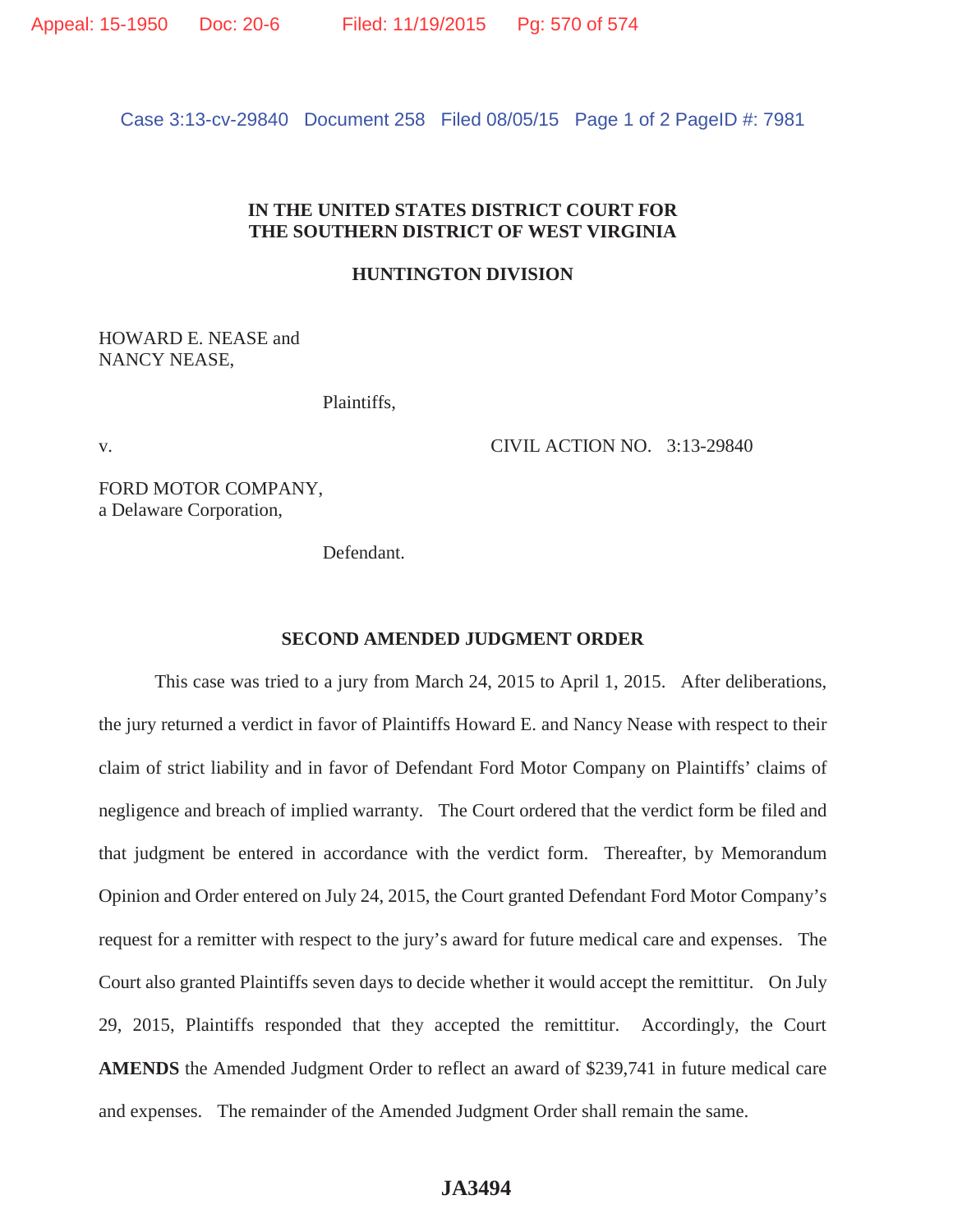Appeal: 15-1950 Doc: 20-6 Filed: 11/19/2015 Pg: 571 of 574

Case 3:13-cv-29840 Document 258 Filed 08/05/15 Page 2 of 2 PageID #: 7982

The Court **DIRECTS** the Clerk to send a certified copy of this Judgment Order to the all counsel of record.

ENTER: August 5, 2015

ROBERT C. CHAMBERS, CHIEF JUDGE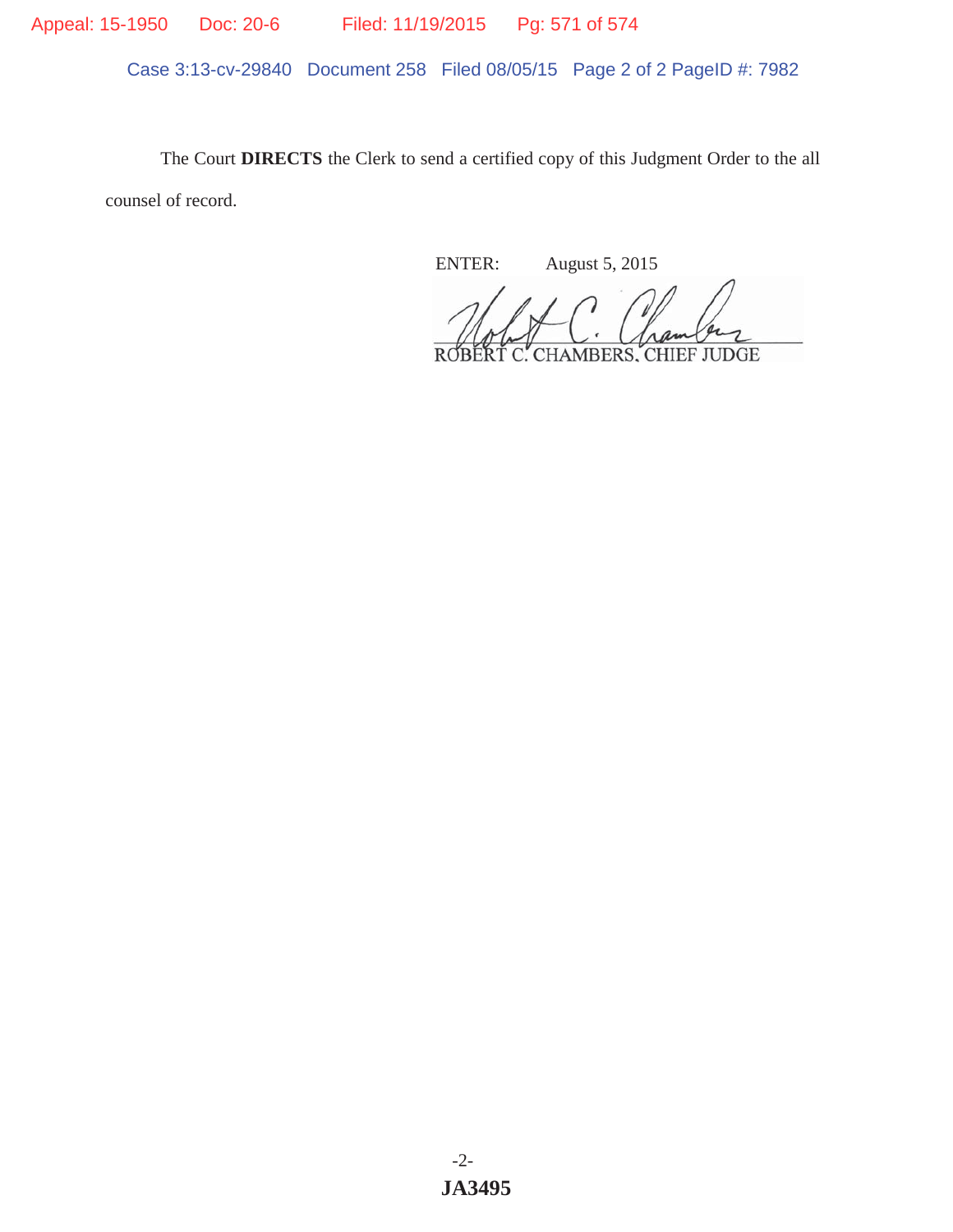Appeal: 15-1950 Doc: 20-6 Filed: 11/19/2015 Pg: 572 of 574

Case 3:13-cv-29840 Document 262 Filed 08/19/15 Page 1 of 3 PageID #: 7989

#### **UNITED STATES DISTRICT COURT FOR THE SOUTHERN DISTRICT OF WEST VIRGINIA HUNTINGTON DIVISION**

### **HOWARD E. NEASE and NANCY NEASE,**

 **Plaintiffs,** 

**v. CIVIL ACTION NO.: 3:13-cv-29840**

#### **FORD MOTOR COMPANY, a Delaware corporation**

**Defendant.** 

### **NOTICE OF APPEAL**

 Defendant Ford Motor Company hereby gives notice of its appeal to the United States Court of Appeals for the Fourth Circuit from the final order entered in the above civil action on August 5, 2015 (Second Amended Judgment Order [Doc. 258]) and all prior and subsequent orders incorporated therein, including but not limited to the Memorandum Opinion and Order [Doc. 256], dated July 24, 2015, and the Order Denying Ford's Objections [Doc. 260] and Costs Taxed by The Clerk [Doc. 261]. Dated: August 19, 2015

### **FORD MOTOR COMPANY By Counsel**

 \_\_/s/ Andrew B. Cooke\_\_\_\_\_\_\_\_\_\_\_\_\_\_\_\_ Andrew B. Cooke (WV State Bar # 6564) Flaherty Sensabaugh Bonasso PLLC P.O. Box 3843 200 Capitol Street (25301) Charleston, WV 25338-3843 Telephone: (304) 347-4274 Facsimile: (304) 345-0260

-and-

1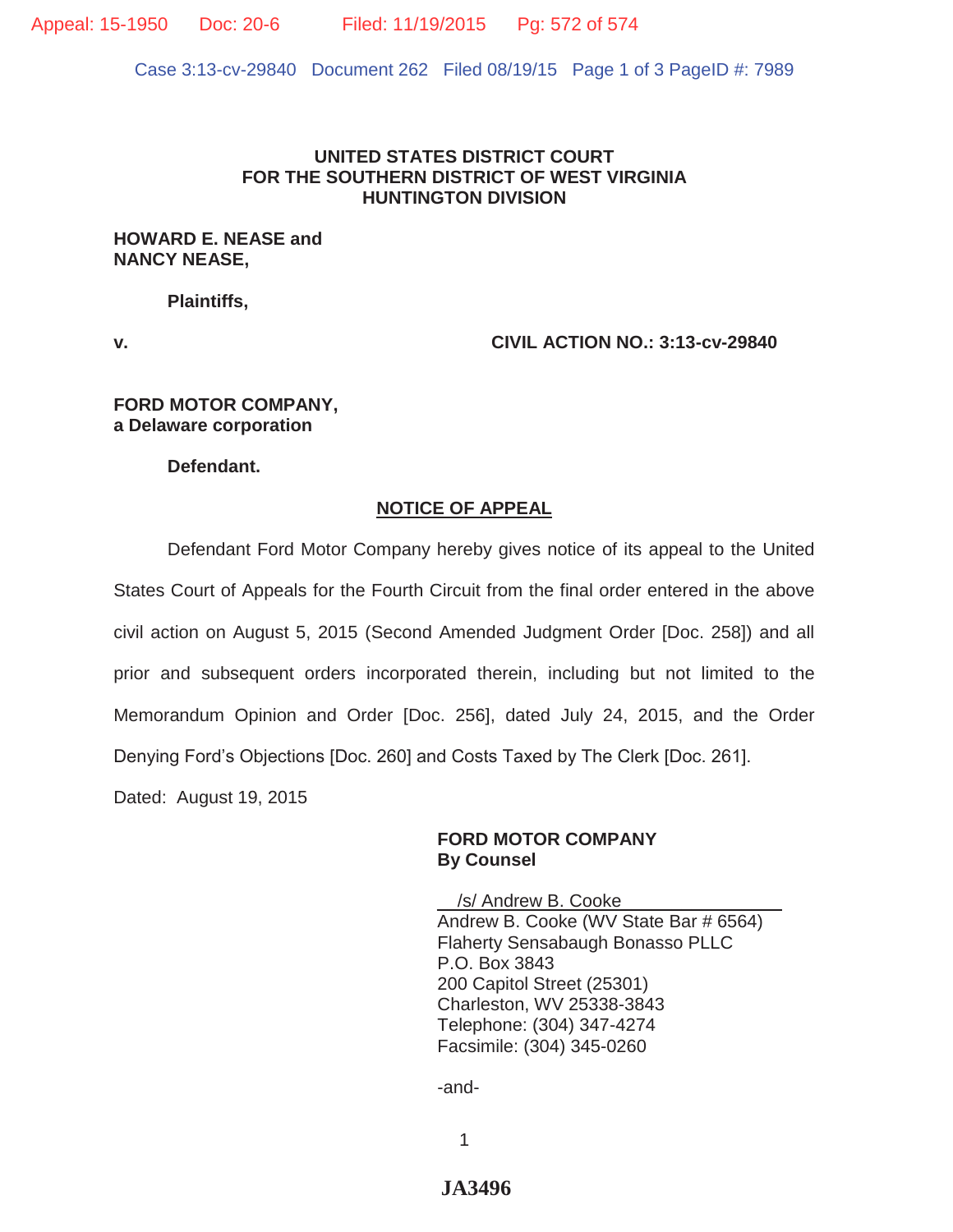Case 3:13-cv-29840 Document 262 Filed 08/19/15 Page 2 of 3 PageID #: 7990

J. Randolph Bibb (Admitted *Pro Hac Vice)*  Ryan N. Clark (Admitted *Pro Hac Vice)*  Lewis, Thomason, King, Krieg & Waldrop, P.C. P.O. Box 198615 424 Church St., Suite 2500 Nashville, TN 37219 Telephone: (615) 259-1366 Facsimile: (615) 259-1389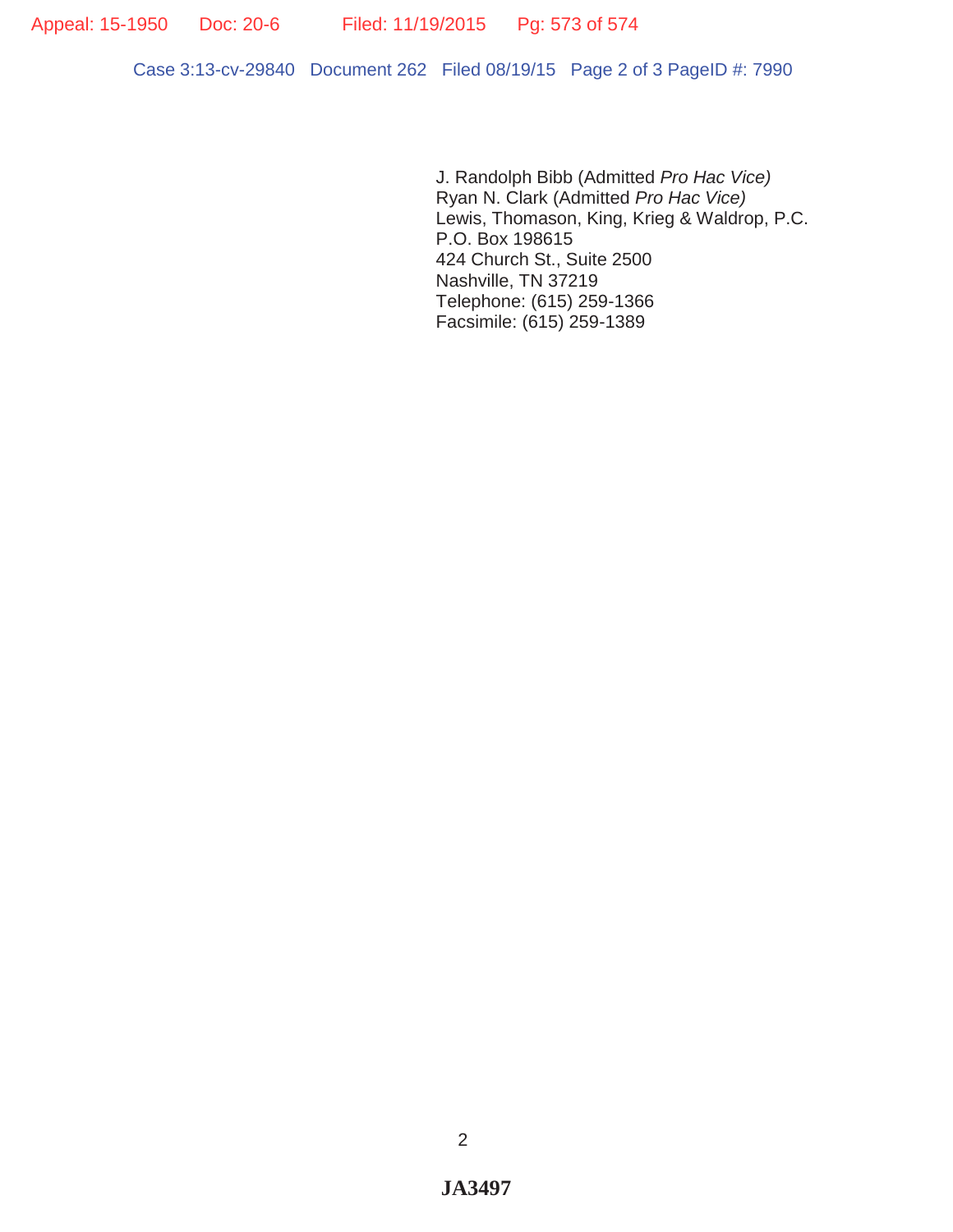Appeal: 15-1950 Doc: 20-6 Filed: 11/19/2015 Pg: 574 of 574

Case 3:13-cv-29840 Document 262 Filed 08/19/15 Page 3 of 3 PageID #: 7991

## **UNITED STATES DISTRICT COURT FOR THE SOUTHERN DISTRICT OF WEST VIRGINIA HUNTINGTON DIVISION**

### **HOWARD E. NEASE and NANCY NEASE,**

**Plaintiffs,** 

**v. CIVIL ACTION NO.: 3:13-cv-29840 JUDGE CHAMBERS** 

**FORD MOTOR COMPANY, a Delaware corporation** 

**Defendant.** 

# **CERTIFICATE OF SERVICE**

I, Andrew B. Cooke, counsel for the defendant, do hereby certify that I served

**NOTICE OF APPEAL** upon the following counsel of record this 19<sup>th</sup> day of August,

2015 via the CM/ECF system:

L. Lee Javins, II Bucci Bailey & Javins, L.C. Post Office Box 3712 Charleston, WV 25337

Edgar F. Heiskell, III P. O. Box 3232 Charleston, WV 25332

Tony L. O'Dell Tiano O'Dell, PLLC 118 Capitol Street Charleston, WV 25301

> \_\_/s/ Andrew B. Cooke\_\_\_\_\_\_\_\_\_\_\_\_\_\_\_\_ Andrew B. Cooke (WV State Bar # 6564)